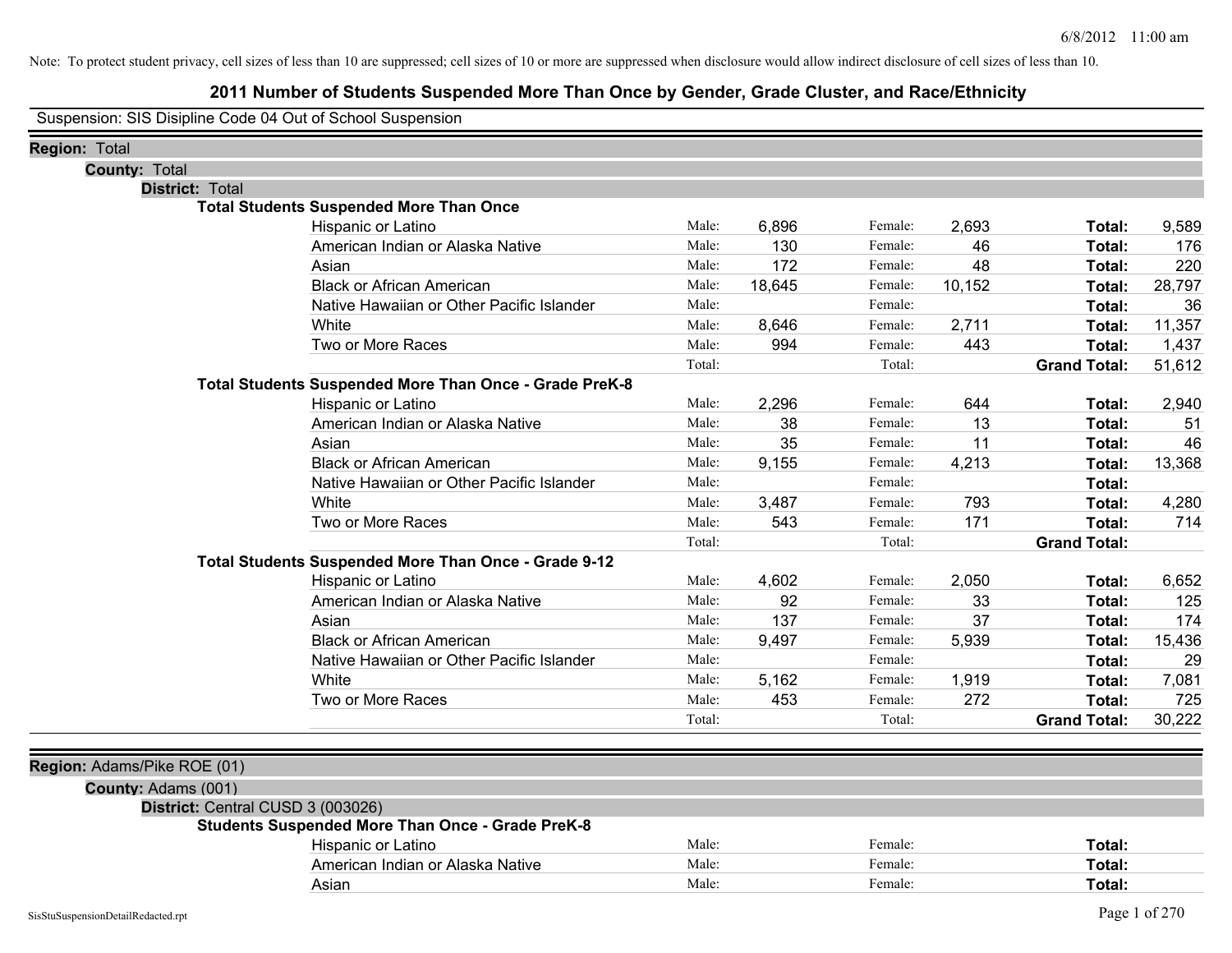|                                  | Suspension: SIS Disipline Code 04 Out of School Suspension |        |         |                     |
|----------------------------------|------------------------------------------------------------|--------|---------|---------------------|
|                                  | <b>Black or African American</b>                           | Male:  | Female: | Total:              |
|                                  | Native Hawaiian or Other Pacific Islander                  | Male:  | Female: | Total:              |
|                                  | White                                                      | Male:  | Female: | Total:              |
|                                  | Two or More Races                                          | Male:  | Female: | Total:              |
|                                  |                                                            | Total: | Total:  | <b>Grand Total:</b> |
| <b>District: CUSD 4 (004026)</b> |                                                            |        |         |                     |
|                                  | <b>Students Suspended More Than Once - Grade PreK-8</b>    |        |         |                     |
|                                  | Hispanic or Latino                                         | Male:  | Female: | Total:              |
|                                  | American Indian or Alaska Native                           | Male:  | Female: | Total:              |
|                                  | Asian                                                      | Male:  | Female: | Total:              |
|                                  | <b>Black or African American</b>                           | Male:  | Female: | Total:              |
|                                  | Native Hawaiian or Other Pacific Islander                  | Male:  | Female: | Total:              |
|                                  | White                                                      | Male:  | Female: | Total:              |
|                                  | Two or More Races                                          | Male:  | Female: | Total:              |
|                                  |                                                            | Total: | Total:  | <b>Grand Total:</b> |
|                                  | District: Liberty CUSD 2 (002026)                          |        |         |                     |
|                                  | <b>Students Suspended More Than Once - Grade PreK-8</b>    |        |         |                     |
|                                  | Hispanic or Latino                                         | Male:  | Female: | Total:              |
|                                  | American Indian or Alaska Native                           | Male:  | Female: | Total:              |
|                                  | Asian                                                      | Male:  | Female: | Total:              |
|                                  | <b>Black or African American</b>                           | Male:  | Female: | Total:              |
|                                  | Native Hawaiian or Other Pacific Islander                  | Male:  | Female: | Total:              |
|                                  | White                                                      | Male:  | Female: | Total:              |
|                                  | Two or More Races                                          | Male:  | Female: | Total:              |
|                                  |                                                            | Total: | Total:  | <b>Grand Total:</b> |
|                                  | District: Payson CUSD 1 (001026)                           |        |         |                     |
|                                  | <b>Students Suspended More Than Once - Grade PreK-8</b>    |        |         |                     |
|                                  | Hispanic or Latino                                         | Male:  | Female: | Total:              |
|                                  | American Indian or Alaska Native                           | Male:  | Female: | Total:              |
|                                  | Asian                                                      | Male:  | Female: | Total:              |
|                                  | <b>Black or African American</b>                           | Male:  | Female: | Total:              |
|                                  | Native Hawaiian or Other Pacific Islander                  | Male:  | Female: | Total:              |
|                                  | White                                                      | Male:  | Female: | Total:              |
|                                  | Two or More Races                                          | Male:  | Female: | Total:              |
|                                  |                                                            | Total: | Total:  | <b>Grand Total:</b> |
|                                  | <b>District: Quincy SD 172 (172022)</b>                    |        |         |                     |
|                                  | <b>Students Suspended More Than Once - Grade PreK-8</b>    |        |         |                     |
|                                  | <b>Hispanic or Latino</b>                                  | Male:  | Female: | Total:              |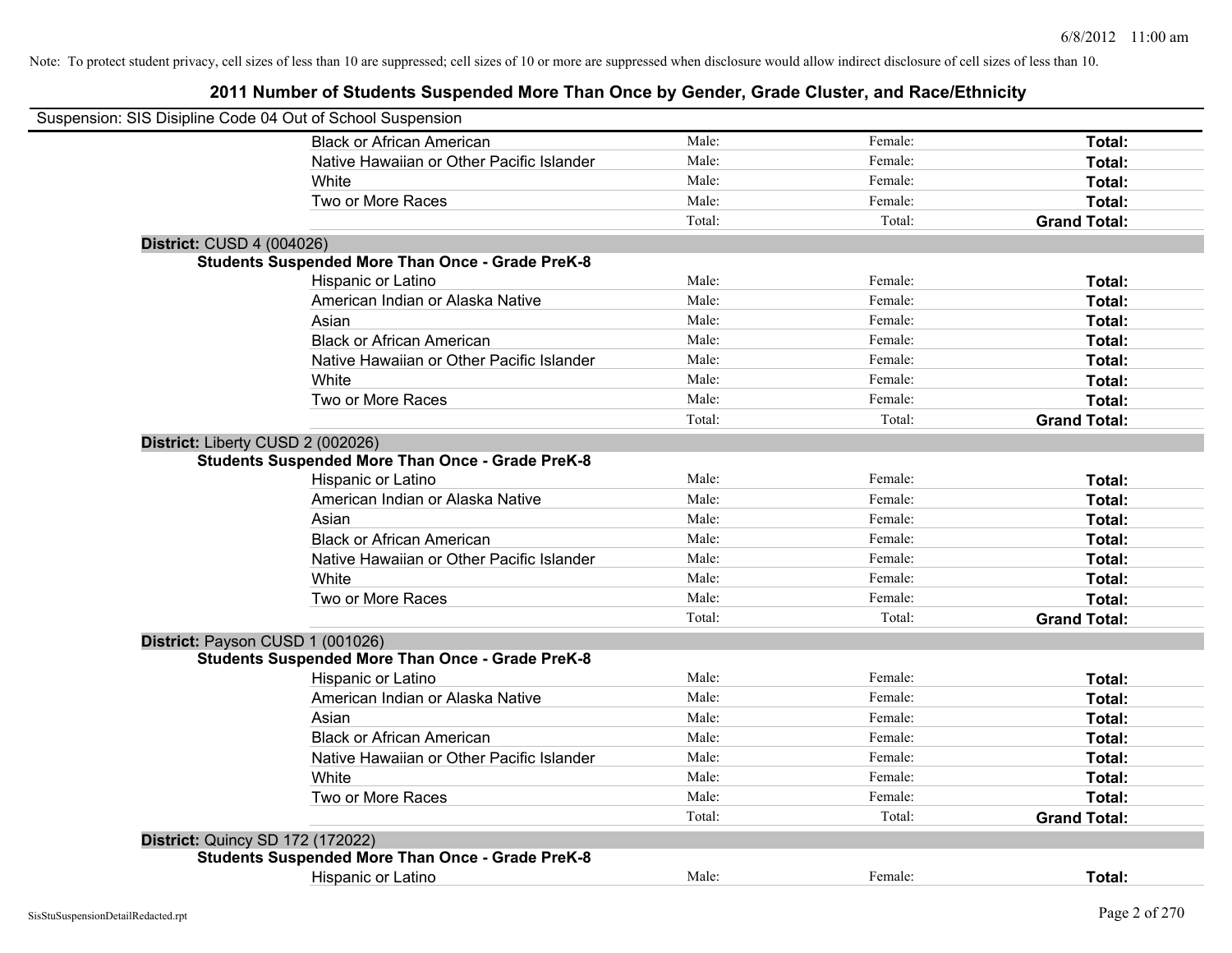## **2011 Number of Students Suspended More Than Once by Gender, Grade Cluster, and Race/Ethnicity** Suspension: SIS Disipline Code 04 Out of School Suspension American Indian or Alaska Native **Male:** Male: Female: Female: **Total:** Total: Asian **Asian Male:** Female: **Total:** Female: **Total:** Female: **Total:** Female: **Total:** Total: Black or African American **Male:** Male: Female: Female: **Total:** 10 Native Hawaiian or Other Pacific Islander **Male:** Male: Female: Female: **Total:** Total: White **Male:** Male: **Total: 54** Male: **Total: 54** Male: **Total: 54** Male: 54 Two or More Races **Total:** Total: Male: Female: Female: **Total:** Total: Total: Total: Total: **Grand Total: Students Suspended More Than Once - Grade 9-12** Hispanic or Latino **Finally Hispanic or Latino** *Total:* Male: Female: **Female: Total: Total:** Female: **Total:** American Indian or Alaska Native **Male:** Male: Female: Female: **Total:** Total: Asian **Asian Male:** Female: **Total:** Female: **Total:** Female: **Total:** Female: **Total:** Total: Black or African American **Male:** Male: Female: Female: **Total:** 12 Native Hawaiian or Other Pacific Islander **Male:** Male: Female: Female: **Total:** Total: White **Male:** 24 Female: 31 Total: 55 Two or More Races **Total:** Total: Male: Female: Female: **Total:** Total: Total: Total: **Grand Total: County:** Pike (075) **District:** Griggsville-Perry CUSD 4 (004026) **Students Suspended More Than Once - Grade PreK-8** Hispanic or Latino **Finale:** Female: **Female:** Female: **Total:** Female: **Total:** Female: **Female:** Female: **Total:** American Indian or Alaska Native **Male:** Male: Female: Female: **Total:** Total: Asian **Asian Male:** Total: Male: Female: **Total: Total:** Total: Total: Total: Total: Total: Total: Total: Total: Total: Total: Total: Total: Total: Total: Total: Total: Total: Total: Total: Total: Total: Total: Total: Tota Black or African American **Figure 1.1 and Total:** Male: Female: Female: **Total:** Total: Native Hawaiian or Other Pacific Islander Male: Total: Female: Female: Total: Total: Total: Total: Total: Total: Total: Total: Total: Total: Total: Total: Total: Total: Total: Total: Total: Total: Total: Total: Total: Tota White **Total:** Male: Female: **Total:** Total: **Total:** Female: **Total:** Total: Two or More Races **Total:** Total: Male: Female: Female: **Total:** Total: Female: Total: Total: Total: **Grand Total: District:** Pikeland CUSD 10 (010026) **Students Suspended More Than Once - Grade PreK-8** Hispanic or Latino **Finale:** Female: Female: Female: **Total:** Female: **Total:** Female: **Finale:** Female: **Total:** Finale: **Finale:** Finale: **Finale:** Finale: **Finale:** Finale: **Finale:** Finale: **Finale:** Finale: **Finale:** American Indian or Alaska Native **Male:** Male: Female: Female: **Total:** Total: Asian **Asian Male:** Total: Male: Female: **Total: Total:** Total: Total: Total: Total: Total: Total: Total: Total: Total: Total: Total: Total: Total: Total: Total: Total: Total: Total: Total: Total: Total: Total: Total: Tota Black or African American **Figure 1.1 and 2.1 and 3.1 and 4.1 and 4.1 and 5.1 and 7.1 and 7.1 and 7.1 and 7.1 and 7.1 and 7.1 and 7.1 and 7.1 and 7.1 and 7.1 and 7.1 and 7.1 and 7.1 and 7.1 and 7.1 and 7.1 and 7.1 and 7.1** Native Hawaiian or Other Pacific Islander Male: Total: Female: Female: Total: Total: White **Male:** Male: **Total: 19** Male: **Total: 19** Male: **Total: 19** Male: **Total: 19** Two or More Races **Total:** Total: Male: Female: Female: **Total:** Total: Female: Total: Total: Total: **Grand Total: Students Suspended More Than Once - Grade 9-12** Hispanic or Latino **Final Contract Contract Contract Contract Contract Contract Contract Contract Contract Contract Contract Contract Contract Contract Contract Contract Contract Contract Contract Contract Contract Contrac**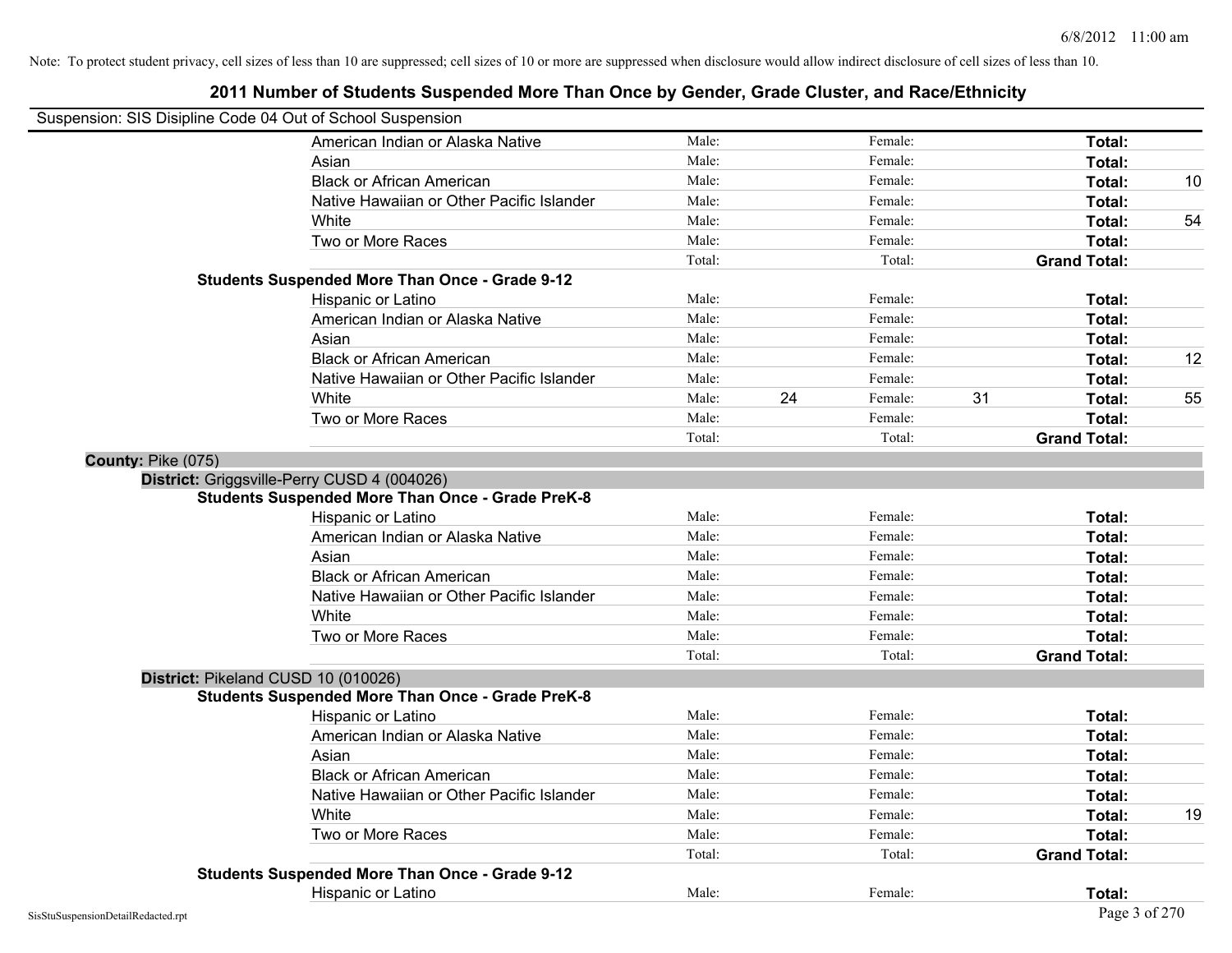### **2011 Number of Students Suspended More Than Once by Gender, Grade Cluster, and Race/Ethnicity**

| Suspension: SIS Disipline Code 04 Out of School Suspension |                                                         |        |         |                     |    |
|------------------------------------------------------------|---------------------------------------------------------|--------|---------|---------------------|----|
|                                                            | American Indian or Alaska Native                        | Male:  | Female: | Total:              |    |
|                                                            | Asian                                                   | Male:  | Female: | Total:              |    |
|                                                            | <b>Black or African American</b>                        | Male:  | Female: | Total:              |    |
|                                                            | Native Hawaiian or Other Pacific Islander               | Male:  | Female: | Total:              |    |
|                                                            | White                                                   | Male:  | Female: | Total:              | 14 |
|                                                            | Two or More Races                                       | Male:  | Female: | Total:              |    |
|                                                            |                                                         | Total: | Total:  | <b>Grand Total:</b> |    |
| District: Pleasant Hill CUSD 3 (003026)                    |                                                         |        |         |                     |    |
|                                                            | <b>Students Suspended More Than Once - Grade PreK-8</b> |        |         |                     |    |
|                                                            | Hispanic or Latino                                      | Male:  | Female: | Total:              |    |
|                                                            | American Indian or Alaska Native                        | Male:  | Female: | Total:              |    |
|                                                            | Asian                                                   | Male:  | Female: | Total:              |    |
|                                                            | <b>Black or African American</b>                        | Male:  | Female: | Total:              |    |
|                                                            | Native Hawaiian or Other Pacific Islander               | Male:  | Female: | Total:              |    |
|                                                            | White                                                   | Male:  | Female: | Total:              |    |
|                                                            | Two or More Races                                       | Male:  | Female: | Total:              |    |
|                                                            |                                                         | Total: | Total:  | <b>Grand Total:</b> |    |
|                                                            | <b>Students Suspended More Than Once - Grade 9-12</b>   |        |         |                     |    |
|                                                            | Hispanic or Latino                                      | Male:  | Female: | Total:              |    |
|                                                            | American Indian or Alaska Native                        | Male:  | Female: | Total:              |    |
|                                                            | Asian                                                   | Male:  | Female: | Total:              |    |
|                                                            | <b>Black or African American</b>                        | Male:  | Female: | Total:              |    |
|                                                            | Native Hawaiian or Other Pacific Islander               | Male:  | Female: | Total:              |    |
|                                                            | White                                                   | Male:  | Female: | Total:              |    |
|                                                            | Two or More Races                                       | Male:  | Female: | Total:              |    |
|                                                            |                                                         | Total: | Total:  | <b>Grand Total:</b> |    |
| District: Western CUSD 12 (012026)                         |                                                         |        |         |                     |    |
|                                                            | <b>Students Suspended More Than Once - Grade 9-12</b>   |        |         |                     |    |
|                                                            | Hispanic or Latino                                      | Male:  | Female: | Total:              |    |
|                                                            | American Indian or Alaska Native                        | Male:  | Female: | Total:              |    |
|                                                            | Asian                                                   | Male:  | Female: | Total:              |    |
|                                                            | <b>Black or African American</b>                        | Male:  | Female: | Total:              |    |
|                                                            | Native Hawaiian or Other Pacific Islander               | Male:  | Female: | Total:              |    |
|                                                            | White                                                   | Male:  | Female: | Total:              |    |
|                                                            | Two or More Races                                       | Male:  | Female: | Total:              |    |
|                                                            |                                                         | Total: | Total:  | <b>Grand Total:</b> |    |

**Region:** Alxndr/John/Masc/Pulski/Unon ROE (02)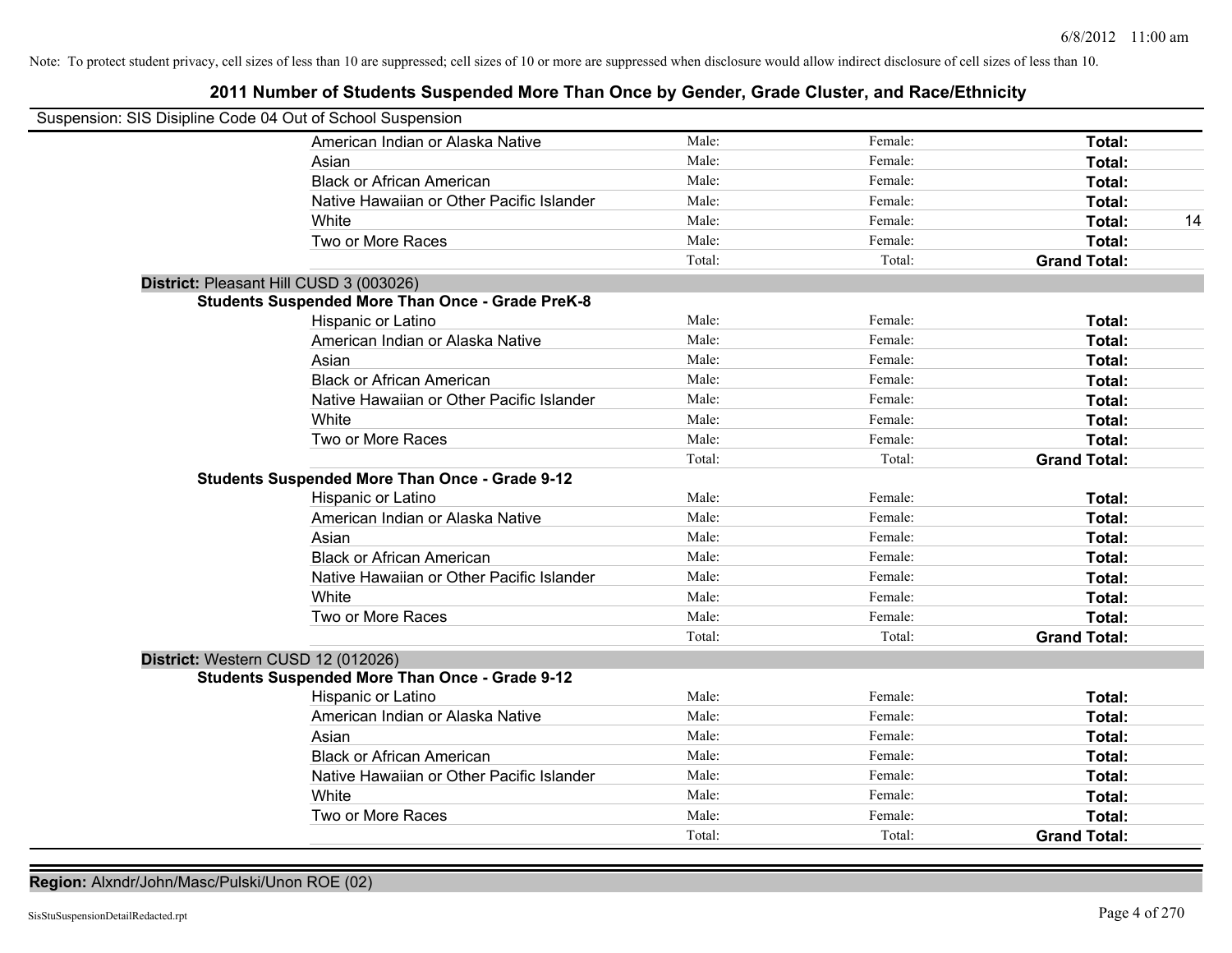| Suspension: SIS Disipline Code 04 Out of School Suspension                                    |        |    |         |    |                     |    |
|-----------------------------------------------------------------------------------------------|--------|----|---------|----|---------------------|----|
| County: Alexander (002)                                                                       |        |    |         |    |                     |    |
| District: Cairo USD 1 (001022)                                                                |        |    |         |    |                     |    |
| <b>Students Suspended More Than Once - Grade PreK-8</b>                                       |        |    |         |    |                     |    |
| Hispanic or Latino                                                                            | Male:  |    | Female: |    | Total:              |    |
| American Indian or Alaska Native                                                              | Male:  |    | Female: |    | Total:              |    |
| Asian                                                                                         | Male:  |    | Female: |    | Total:              |    |
| <b>Black or African American</b>                                                              | Male:  |    | Female: |    | Total:              | 20 |
| Native Hawaiian or Other Pacific Islander                                                     | Male:  |    | Female: |    | Total:              |    |
| White                                                                                         | Male:  |    | Female: |    | Total:              |    |
| Two or More Races                                                                             | Male:  |    | Female: |    | Total:              |    |
|                                                                                               | Total: |    | Total:  |    | <b>Grand Total:</b> |    |
| <b>Students Suspended More Than Once - Grade 9-12</b>                                         |        |    |         |    |                     |    |
| Hispanic or Latino                                                                            | Male:  |    | Female: |    | Total:              |    |
| American Indian or Alaska Native                                                              | Male:  |    | Female: |    | Total:              |    |
| Asian                                                                                         | Male:  |    | Female: |    | Total:              |    |
| <b>Black or African American</b>                                                              | Male:  | 19 | Female: | 11 | Total:              | 30 |
| Native Hawaiian or Other Pacific Islander                                                     | Male:  |    | Female: |    | Total:              |    |
| White                                                                                         | Male:  |    | Female: |    | Total:              |    |
| Two or More Races                                                                             | Male:  |    | Female: |    | Total:              |    |
|                                                                                               |        |    |         |    |                     |    |
|                                                                                               | Total: |    | Total:  |    | <b>Grand Total:</b> |    |
|                                                                                               |        |    |         |    |                     |    |
| District: Egyptian CUSD 5 (005026)<br><b>Students Suspended More Than Once - Grade PreK-8</b> |        |    |         |    |                     |    |
| Hispanic or Latino                                                                            | Male:  |    | Female: |    | Total:              |    |
| American Indian or Alaska Native                                                              | Male:  |    | Female: |    | Total:              |    |
| Asian                                                                                         | Male:  |    | Female: |    | Total:              |    |
| <b>Black or African American</b>                                                              | Male:  |    | Female: |    | Total:              |    |
| Native Hawaiian or Other Pacific Islander                                                     | Male:  |    | Female: |    | Total:              |    |
| White                                                                                         | Male:  |    | Female: |    | Total:              |    |
| Two or More Races                                                                             | Male:  |    | Female: |    | Total:              |    |
|                                                                                               | Total: |    | Total:  |    | <b>Grand Total:</b> |    |
| <b>Students Suspended More Than Once - Grade 9-12</b>                                         |        |    |         |    |                     |    |
| Hispanic or Latino                                                                            | Male:  |    | Female: |    | Total:              |    |
| American Indian or Alaska Native                                                              | Male:  |    | Female: |    | Total:              |    |
| Asian                                                                                         | Male:  |    | Female: |    | Total:              |    |
| <b>Black or African American</b>                                                              | Male:  |    | Female: |    | Total:              |    |
| Native Hawaiian or Other Pacific Islander                                                     | Male:  |    | Female: |    | Total:              |    |
| White                                                                                         | Male:  |    | Female: |    | Total:              |    |
| Two or More Races                                                                             | Male:  |    | Female: |    | Total:              |    |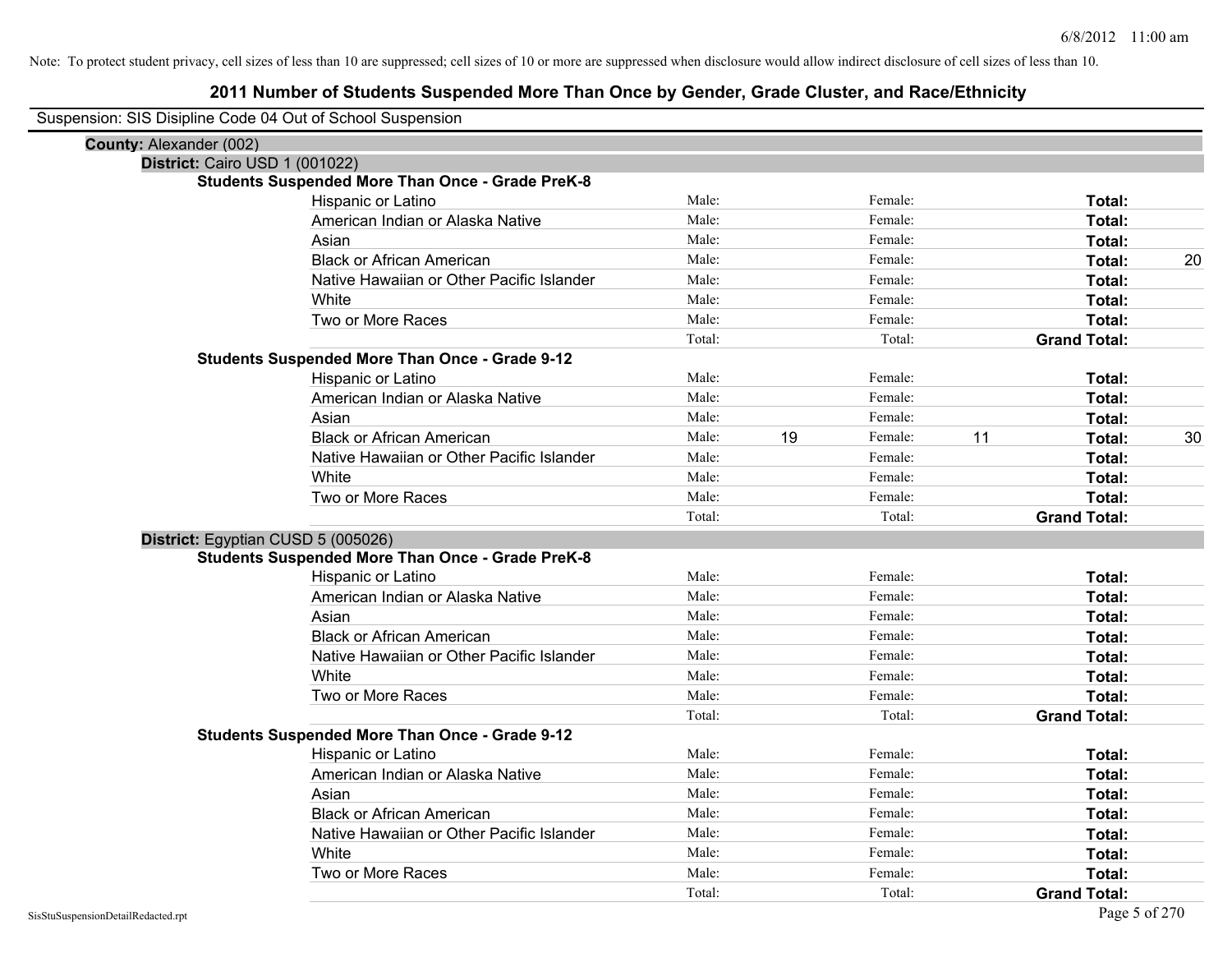| Suspension: SIS Disipline Code 04 Out of School Suspension |                                                         |        |         |                     |
|------------------------------------------------------------|---------------------------------------------------------|--------|---------|---------------------|
| County: Johnson (044)                                      |                                                         |        |         |                     |
| District: Vienna HSD 133 (133017)                          |                                                         |        |         |                     |
|                                                            | <b>Students Suspended More Than Once - Grade 9-12</b>   |        |         |                     |
|                                                            | Hispanic or Latino                                      | Male:  | Female: | Total:              |
|                                                            | American Indian or Alaska Native                        | Male:  | Female: | Total:              |
|                                                            | Asian                                                   | Male:  | Female: | Total:              |
|                                                            | <b>Black or African American</b>                        | Male:  | Female: | Total:              |
|                                                            | Native Hawaiian or Other Pacific Islander               | Male:  | Female: | Total:              |
|                                                            | White                                                   | Male:  | Female: | Total:              |
|                                                            | Two or More Races                                       | Male:  | Female: | Total:              |
|                                                            |                                                         | Total: | Total:  | <b>Grand Total:</b> |
| District: Vienna SD 55 (055002)                            |                                                         |        |         |                     |
|                                                            | <b>Students Suspended More Than Once - Grade PreK-8</b> |        |         |                     |
|                                                            | Hispanic or Latino                                      | Male:  | Female: | Total:              |
|                                                            | American Indian or Alaska Native                        | Male:  | Female: | Total:              |
|                                                            | Asian                                                   | Male:  | Female: | Total:              |
|                                                            | <b>Black or African American</b>                        | Male:  | Female: | Total:              |
|                                                            | Native Hawaiian or Other Pacific Islander               | Male:  | Female: | Total:              |
|                                                            | White                                                   | Male:  | Female: | Total:              |
|                                                            | Two or More Races                                       | Male:  | Female: | Total:              |
|                                                            |                                                         | Total: | Total:  | <b>Grand Total:</b> |
| County: Massac (061)                                       |                                                         |        |         |                     |
|                                                            | District: Joppa-Maple Grove UD 38 (038026)              |        |         |                     |
|                                                            | <b>Students Suspended More Than Once - Grade PreK-8</b> |        |         |                     |
|                                                            | Hispanic or Latino                                      | Male:  | Female: | Total:              |
|                                                            | American Indian or Alaska Native                        | Male:  | Female: | Total:              |
|                                                            | Asian                                                   | Male:  | Female: | Total:              |
|                                                            | <b>Black or African American</b>                        | Male:  | Female: | Total:              |
|                                                            | Native Hawaiian or Other Pacific Islander               | Male:  | Female: | Total:              |
|                                                            | White                                                   | Male:  | Female: | Total:              |
|                                                            | Two or More Races                                       | Male:  | Female: | Total:              |
|                                                            |                                                         | Total: | Total:  | <b>Grand Total:</b> |
|                                                            | <b>Students Suspended More Than Once - Grade 9-12</b>   |        |         |                     |
|                                                            | Hispanic or Latino                                      | Male:  | Female: | Total:              |
|                                                            | American Indian or Alaska Native                        | Male:  | Female: | Total:              |
|                                                            | Asian                                                   | Male:  | Female: | Total:              |
|                                                            | <b>Black or African American</b>                        | Male:  | Female: | Total:              |
|                                                            | Native Hawaiian or Other Pacific Islander               | Male:  | Female: | Total:              |
|                                                            | White                                                   | Male:  | Female: | Total:              |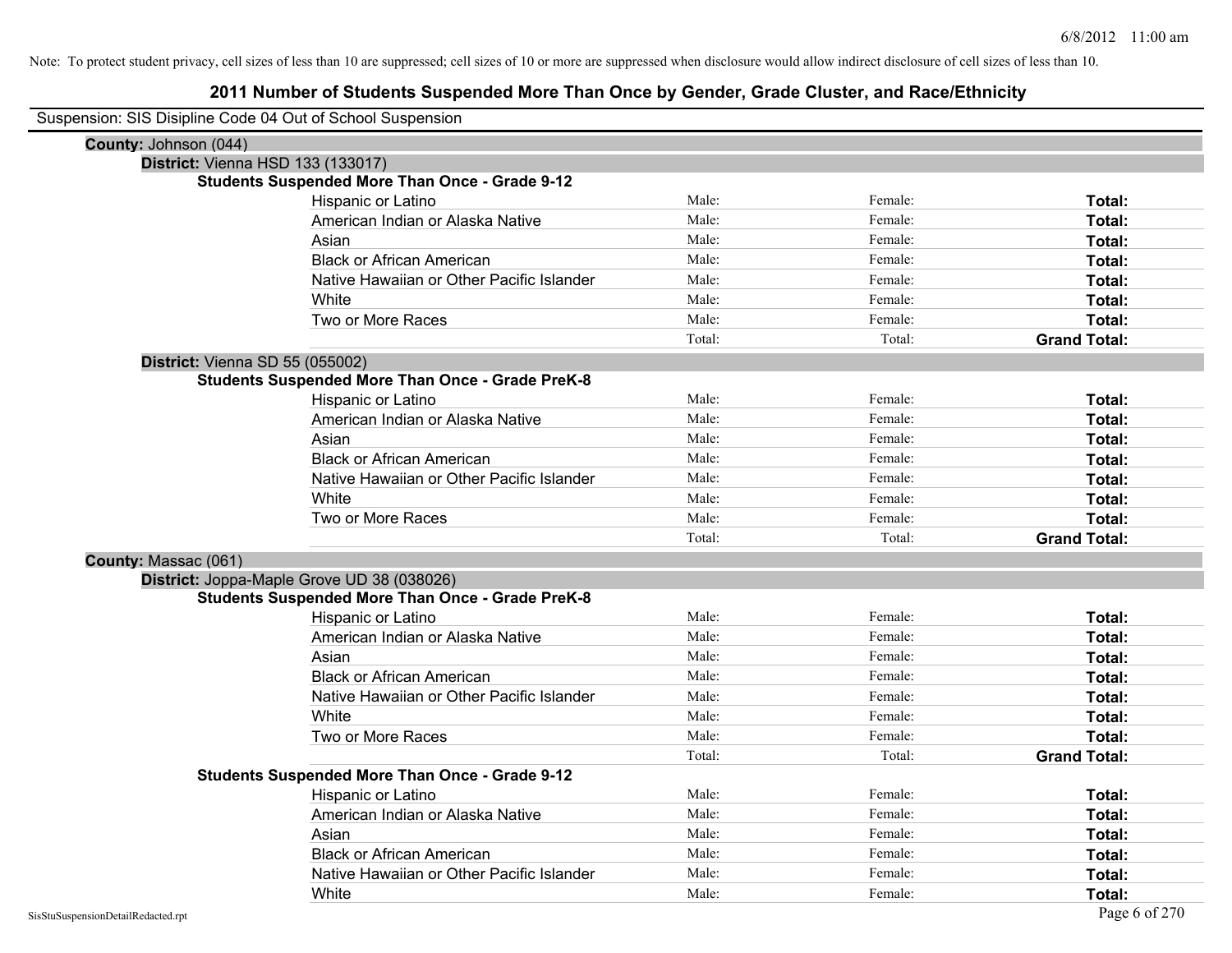|                                 | Suspension: SIS Disipline Code 04 Out of School Suspension |        |    |         |    |                     |    |
|---------------------------------|------------------------------------------------------------|--------|----|---------|----|---------------------|----|
|                                 | Two or More Races                                          | Male:  |    | Female: |    | Total:              |    |
|                                 |                                                            | Total: |    | Total:  |    | <b>Grand Total:</b> |    |
| District: Massac UD 1 (001026)  |                                                            |        |    |         |    |                     |    |
|                                 | <b>Students Suspended More Than Once - Grade PreK-8</b>    |        |    |         |    |                     |    |
|                                 | Hispanic or Latino                                         | Male:  |    | Female: |    | Total:              |    |
|                                 | American Indian or Alaska Native                           | Male:  |    | Female: |    | Total:              |    |
|                                 | Asian                                                      | Male:  |    | Female: |    | Total:              |    |
|                                 | <b>Black or African American</b>                           | Male:  |    | Female: |    | Total:              |    |
|                                 | Native Hawaiian or Other Pacific Islander                  | Male:  |    | Female: |    | Total:              |    |
|                                 | White                                                      | Male:  |    | Female: |    | Total:              | 13 |
|                                 | Two or More Races                                          | Male:  |    | Female: |    | Total:              |    |
|                                 |                                                            | Total: |    | Total:  |    | <b>Grand Total:</b> |    |
|                                 | <b>Students Suspended More Than Once - Grade 9-12</b>      |        |    |         |    |                     |    |
|                                 | Hispanic or Latino                                         | Male:  |    | Female: |    | Total:              |    |
|                                 | American Indian or Alaska Native                           | Male:  |    | Female: |    | Total:              |    |
|                                 | Asian                                                      | Male:  |    | Female: |    | Total:              |    |
|                                 | <b>Black or African American</b>                           | Male:  |    | Female: |    | Total:              |    |
|                                 | Native Hawaiian or Other Pacific Islander                  | Male:  |    | Female: |    | Total:              |    |
|                                 | White                                                      | Male:  |    | Female: |    | Total:              |    |
|                                 | Two or More Races                                          | Male:  |    | Female: |    | Total:              |    |
|                                 |                                                            | Total: |    | Total:  |    | <b>Grand Total:</b> |    |
| County: Pulaski (077)           |                                                            |        |    |         |    |                     |    |
|                                 | District: Meridian CUSD 101 (101026)                       |        |    |         |    |                     |    |
|                                 | <b>Students Suspended More Than Once - Grade PreK-8</b>    |        |    |         |    |                     |    |
|                                 | Hispanic or Latino                                         | Male:  |    | Female: |    | Total:              |    |
|                                 | American Indian or Alaska Native                           | Male:  |    | Female: |    | Total:              |    |
|                                 | Asian                                                      | Male:  |    | Female: |    | Total:              |    |
|                                 | <b>Black or African American</b>                           | Male:  | 21 | Female: | 12 | Total:              | 33 |
|                                 | Native Hawaiian or Other Pacific Islander                  | Male:  |    | Female: |    | Total:              |    |
|                                 | White                                                      | Male:  |    | Female: |    | Total:              |    |
|                                 | Two or More Races                                          | Male:  |    | Female: |    | Total:              |    |
|                                 |                                                            | Total: |    | Total:  |    | <b>Grand Total:</b> |    |
| County: Union (091)             |                                                            |        |    |         |    |                     |    |
| District: Anna CCSD 37 (037004) |                                                            |        |    |         |    |                     |    |
|                                 | <b>Students Suspended More Than Once - Grade PreK-8</b>    |        |    |         |    |                     |    |
|                                 | Hispanic or Latino                                         | Male:  |    | Female: |    | Total:              |    |
|                                 | American Indian or Alaska Native                           | Male:  |    | Female: |    | Total:              |    |
|                                 | Asian                                                      | Male:  |    | Female: |    | Total:              |    |
|                                 | <b>Black or African American</b>                           | Male:  |    | Female: |    | Total:              |    |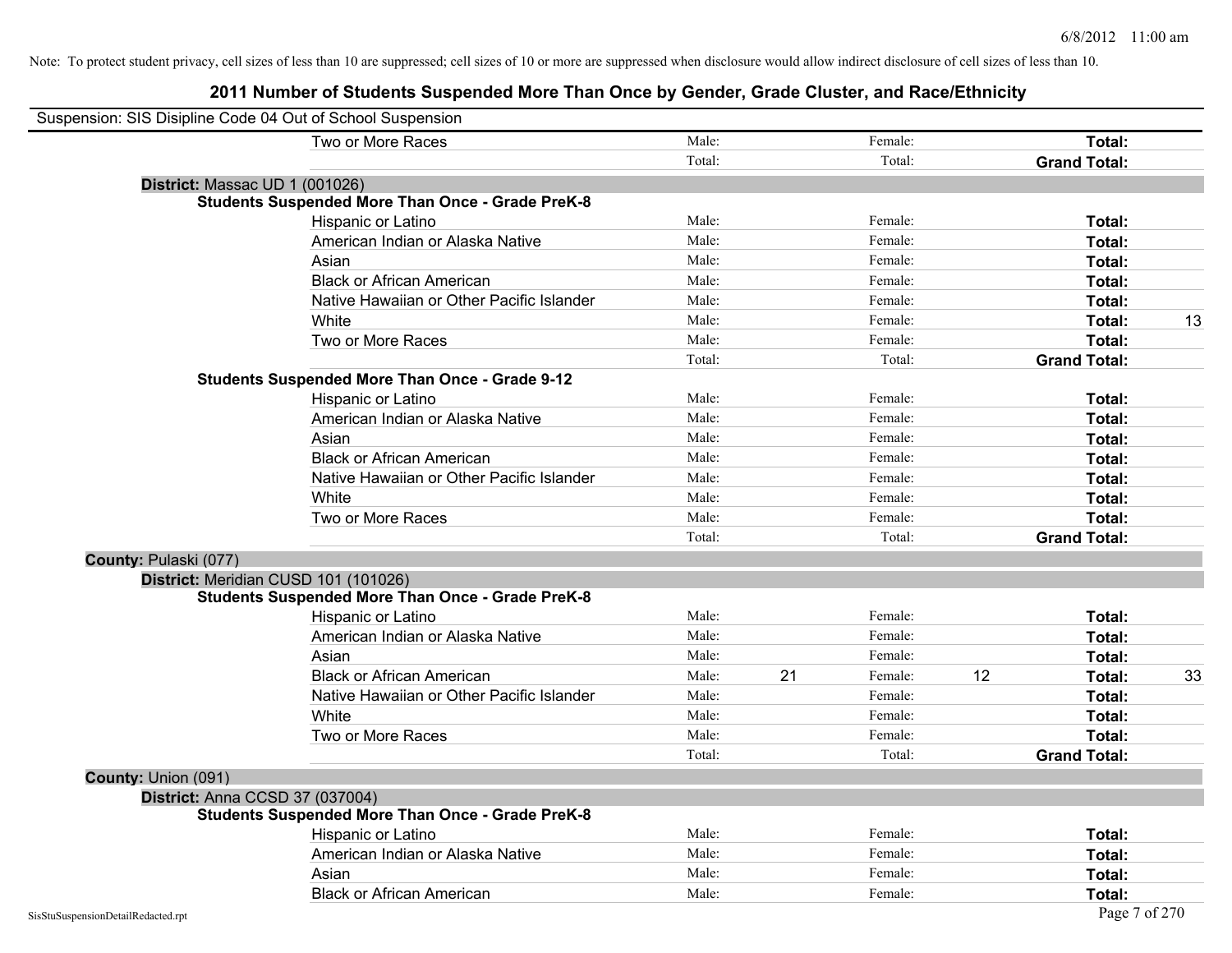| Suspension: SIS Disipline Code 04 Out of School Suspension |        |         |                     |    |
|------------------------------------------------------------|--------|---------|---------------------|----|
| Native Hawaiian or Other Pacific Islander                  | Male:  | Female: | Total:              |    |
|                                                            | Male:  | Female: | Total:              |    |
| Two or More Races                                          | Male:  | Female: | Total:              |    |
|                                                            | Total: | Total:  | <b>Grand Total:</b> | 10 |
| District: Anna Jonesboro CHSD 81 (081016)                  |        |         |                     |    |
| <b>Students Suspended More Than Once - Grade 9-12</b>      |        |         |                     |    |
| Hispanic or Latino                                         | Male:  | Female: | Total:              |    |
| American Indian or Alaska Native                           | Male:  | Female: | Total:              |    |
|                                                            | Male:  | Female: | Total:              |    |
| <b>Black or African American</b>                           | Male:  | Female: | Total:              |    |
| Native Hawaiian or Other Pacific Islander                  | Male:  | Female: | Total:              |    |
|                                                            | Male:  | Female: | Total:              | 15 |
| Two or More Races                                          | Male:  | Female: | Total:              |    |
|                                                            | Total: | Total:  | <b>Grand Total:</b> |    |
|                                                            |        |         |                     |    |
| <b>Students Suspended More Than Once - Grade PreK-8</b>    |        |         |                     |    |
| Hispanic or Latino                                         | Male:  | Female: | Total:              |    |
| American Indian or Alaska Native                           | Male:  | Female: | Total:              |    |
|                                                            | Male:  | Female: | Total:              |    |
| <b>Black or African American</b>                           | Male:  | Female: | Total:              |    |
| Native Hawaiian or Other Pacific Islander                  | Male:  | Female: | Total:              |    |
|                                                            | Male:  | Female: | Total:              |    |
| Two or More Races                                          | Male:  | Female: | Total:              |    |
|                                                            | Total: | Total:  | <b>Grand Total:</b> |    |
| <b>Students Suspended More Than Once - Grade 9-12</b>      |        |         |                     |    |
| Hispanic or Latino                                         | Male:  | Female: | Total:              |    |
| American Indian or Alaska Native                           | Male:  | Female: | Total:              |    |
|                                                            | Male:  | Female: | Total:              |    |
| <b>Black or African American</b>                           | Male:  | Female: | Total:              |    |
| Native Hawaiian or Other Pacific Islander                  | Male:  | Female: | Total:              |    |
|                                                            | Male:  | Female: | Total:              |    |
| Two or More Races                                          | Male:  | Female: | Total:              |    |
|                                                            | Total: | Total:  | <b>Grand Total:</b> |    |
|                                                            |        |         |                     |    |
| Students Suspended More Than Once - Grade PreK-8           |        |         |                     |    |
| Hispanic or Latino                                         | Male:  | Female: | Total:              |    |
| American Indian or Alaska Native                           | Male:  | Female: | Total:              |    |
|                                                            | Male:  | Female: | Total:              |    |
|                                                            |        |         |                     |    |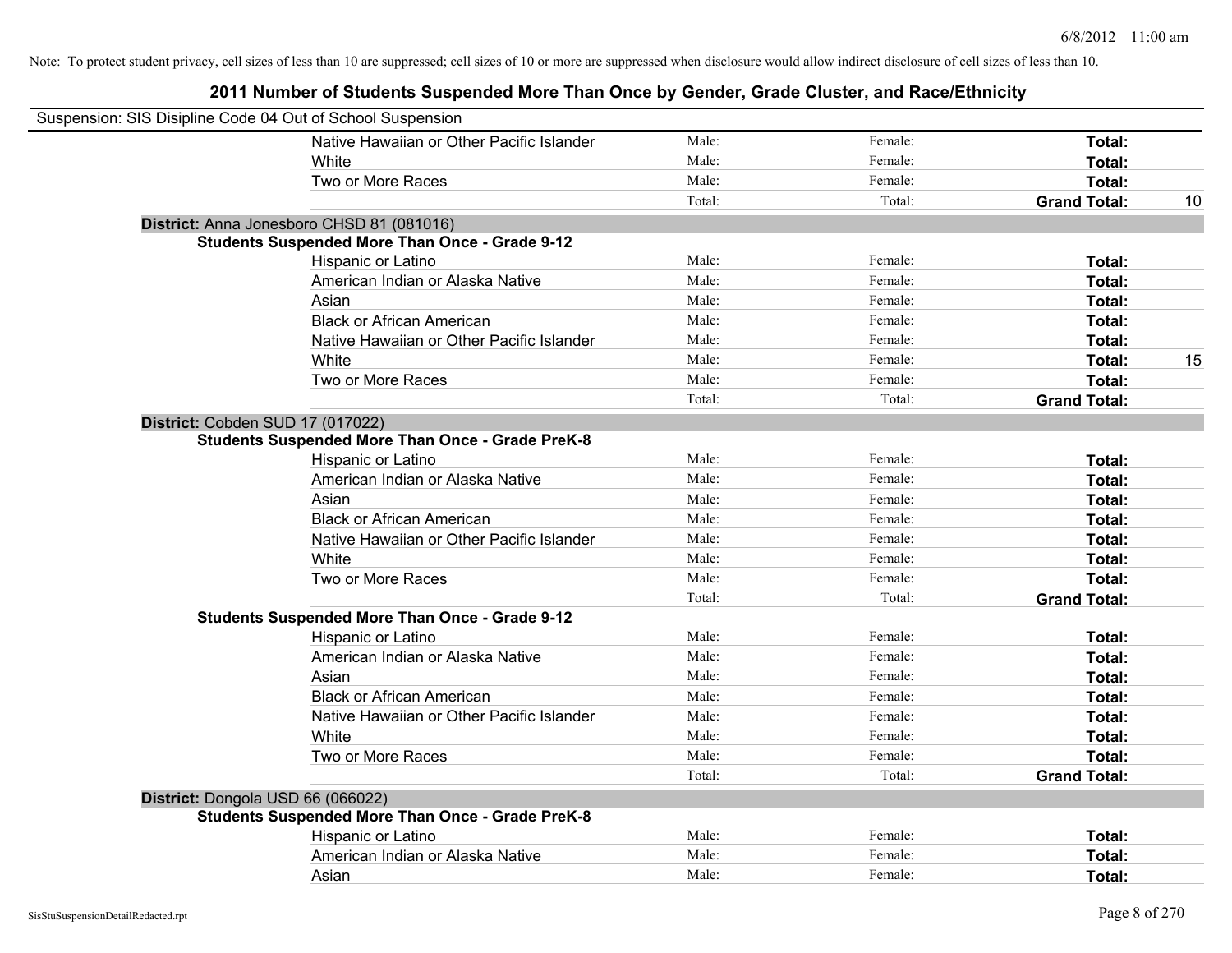| Suspension: SIS Disipline Code 04 Out of School Suspension |                                                         |        |         |                     |
|------------------------------------------------------------|---------------------------------------------------------|--------|---------|---------------------|
|                                                            | <b>Black or African American</b>                        | Male:  | Female: | Total:              |
|                                                            | Native Hawaiian or Other Pacific Islander               | Male:  | Female: | Total:              |
|                                                            | White                                                   | Male:  | Female: | Total:              |
|                                                            | Two or More Races                                       | Male:  | Female: | Total:              |
|                                                            |                                                         | Total: | Total:  | <b>Grand Total:</b> |
|                                                            | <b>Students Suspended More Than Once - Grade 9-12</b>   |        |         |                     |
|                                                            | Hispanic or Latino                                      | Male:  | Female: | Total:              |
|                                                            | American Indian or Alaska Native                        | Male:  | Female: | Total:              |
|                                                            | Asian                                                   | Male:  | Female: | Total:              |
|                                                            | <b>Black or African American</b>                        | Male:  | Female: | Total:              |
|                                                            | Native Hawaiian or Other Pacific Islander               | Male:  | Female: | Total:              |
|                                                            | White                                                   | Male:  | Female: | Total:              |
|                                                            | Two or More Races                                       | Male:  | Female: | Total:              |
|                                                            |                                                         | Total: | Total:  | <b>Grand Total:</b> |
| District: Jonesboro CCSD 43 (043004)                       |                                                         |        |         |                     |
|                                                            | <b>Students Suspended More Than Once - Grade PreK-8</b> |        |         |                     |
|                                                            | Hispanic or Latino                                      | Male:  | Female: | Total:              |
|                                                            | American Indian or Alaska Native                        | Male:  | Female: | Total:              |
|                                                            | Asian                                                   | Male:  | Female: | Total:              |
|                                                            | <b>Black or African American</b>                        | Male:  | Female: | Total:              |
|                                                            | Native Hawaiian or Other Pacific Islander               | Male:  | Female: | Total:              |
|                                                            | White                                                   | Male:  | Female: | Total:              |
|                                                            | Two or More Races                                       | Male:  | Female: | Total:              |
|                                                            |                                                         | Total: | Total:  | <b>Grand Total:</b> |
| District: Shawnee CUSD 84 (084026)                         |                                                         |        |         |                     |
|                                                            | <b>Students Suspended More Than Once - Grade PreK-8</b> |        |         |                     |
|                                                            | Hispanic or Latino                                      | Male:  | Female: | Total:              |
|                                                            | American Indian or Alaska Native                        | Male:  | Female: | Total:              |
|                                                            | Asian                                                   | Male:  | Female: | Total:              |
|                                                            | <b>Black or African American</b>                        | Male:  | Female: | Total:              |
|                                                            | Native Hawaiian or Other Pacific Islander               | Male:  | Female: | Total:              |
|                                                            | White                                                   | Male:  | Female: | Total:              |
|                                                            | Two or More Races                                       | Male:  | Female: | Total:              |
|                                                            |                                                         | Total: | Total:  | <b>Grand Total:</b> |
|                                                            | <b>Students Suspended More Than Once - Grade 9-12</b>   |        |         |                     |
|                                                            | Hispanic or Latino                                      | Male:  | Female: | Total:              |
|                                                            | American Indian or Alaska Native                        | Male:  | Female: | Total:              |
|                                                            | Asian                                                   | Male:  | Female: | Total:              |
|                                                            | <b>Black or African American</b>                        | Male:  | Female: | Total:              |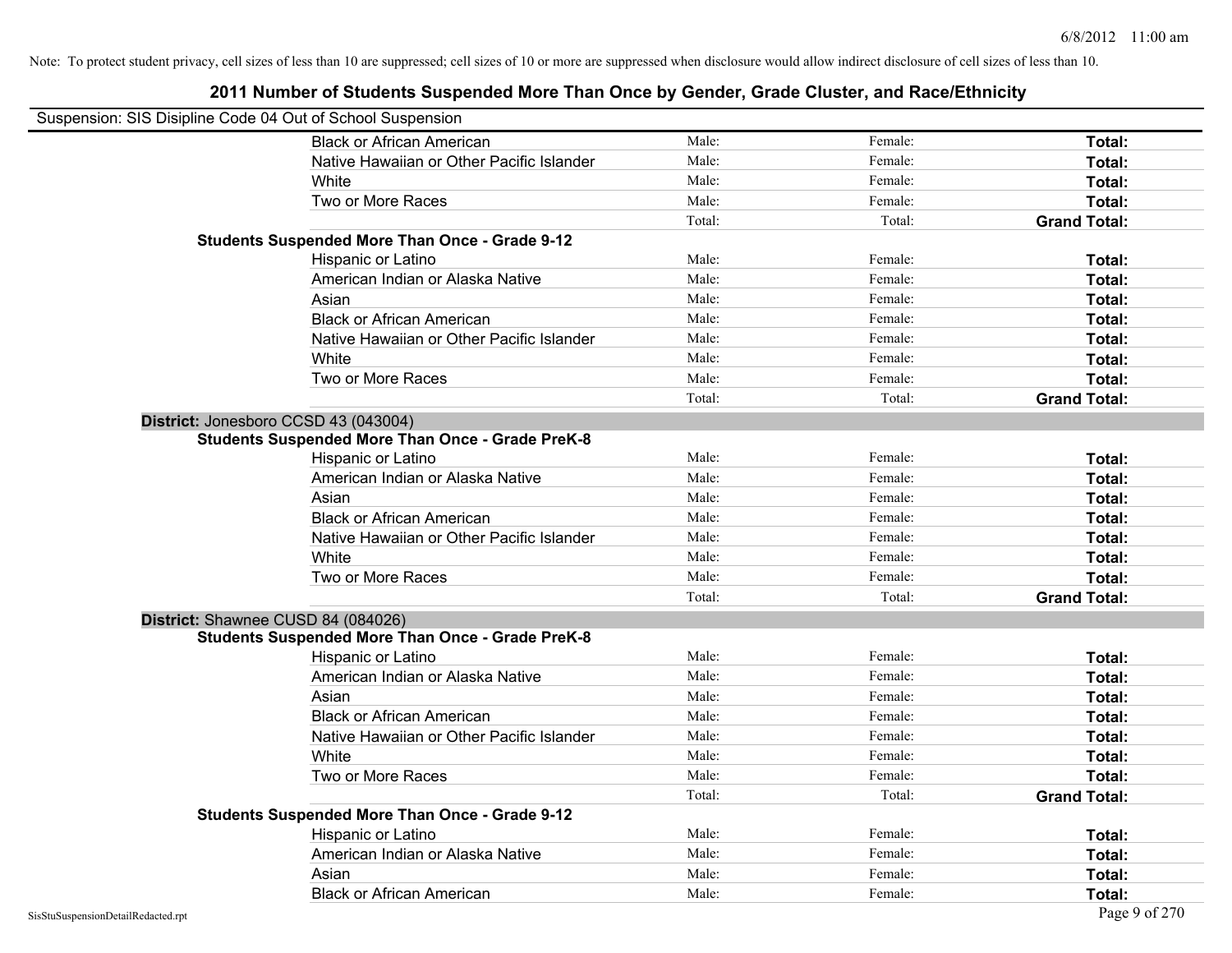**2011 Number of Students Suspended More Than Once by Gender, Grade Cluster, and Race/Ethnicity**

| Suspension: SIS Disipline Code 04 Out of School Suspension                                       |                                           |        |         |                     |    |
|--------------------------------------------------------------------------------------------------|-------------------------------------------|--------|---------|---------------------|----|
|                                                                                                  | Native Hawaiian or Other Pacific Islander | Male:  | Female: | Total:              |    |
| White                                                                                            |                                           | Male:  | Female: | Total:              |    |
| Two or More Races                                                                                |                                           | Male:  | Female: | Total:              |    |
|                                                                                                  |                                           | Total: | Total:  | <b>Grand Total:</b> |    |
|                                                                                                  |                                           |        |         |                     |    |
| Region: Bond/Effingham/Fayette ROE (03)                                                          |                                           |        |         |                     |    |
| County: Bond (003)                                                                               |                                           |        |         |                     |    |
| District: Bond County CUSD 2 (002026)<br><b>Students Suspended More Than Once - Grade PreK-8</b> |                                           |        |         |                     |    |
| Hispanic or Latino                                                                               |                                           | Male:  | Female: | Total:              |    |
| American Indian or Alaska Native                                                                 |                                           | Male:  | Female: | Total:              |    |
| Asian                                                                                            |                                           | Male:  | Female: | Total:              |    |
| <b>Black or African American</b>                                                                 |                                           | Male:  | Female: | Total:              |    |
|                                                                                                  | Native Hawaiian or Other Pacific Islander | Male:  | Female: | Total:              |    |
| White                                                                                            |                                           | Male:  | Female: | Total:              | 12 |
| Two or More Races                                                                                |                                           | Male:  | Female: | Total:              |    |
|                                                                                                  |                                           | Total: | Total:  | <b>Grand Total:</b> |    |
| <b>Students Suspended More Than Once - Grade 9-12</b>                                            |                                           |        |         |                     |    |
| Hispanic or Latino                                                                               |                                           | Male:  | Female: | Total:              |    |
| American Indian or Alaska Native                                                                 |                                           | Male:  | Female: | Total:              |    |
| Asian                                                                                            |                                           | Male:  | Female: | Total:              |    |
| <b>Black or African American</b>                                                                 |                                           | Male:  | Female: | Total:              |    |
|                                                                                                  | Native Hawaiian or Other Pacific Islander | Male:  | Female: | Total:              |    |
| White                                                                                            |                                           | Male:  | Female: | Total:              |    |
| Two or More Races                                                                                |                                           | Male:  | Female: | Total:              |    |
|                                                                                                  |                                           | Total: | Total:  | <b>Grand Total:</b> |    |
| District: Mulberry Grove CUSD 1 (001026)                                                         |                                           |        |         |                     |    |
| <b>Students Suspended More Than Once - Grade 9-12</b>                                            |                                           |        |         |                     |    |
| Hispanic or Latino                                                                               |                                           | Male:  | Female: | Total:              |    |
| American Indian or Alaska Native                                                                 |                                           | Male:  | Female: | Total:              |    |
| Asian                                                                                            |                                           | Male:  | Female: | Total:              |    |
| <b>Black or African American</b>                                                                 |                                           | Male:  | Female: | Total:              |    |
|                                                                                                  | Native Hawaiian or Other Pacific Islander | Male:  | Female: | Total:              |    |
| White                                                                                            |                                           | Male:  | Female: | Total:              |    |
| Two or More Races                                                                                |                                           | Male:  | Female: | Total:              |    |
|                                                                                                  |                                           | Total: | Total:  | <b>Grand Total:</b> |    |
| County: Effingham (025)                                                                          |                                           |        |         |                     |    |

**District:** Altamont CUSD 10 (010026)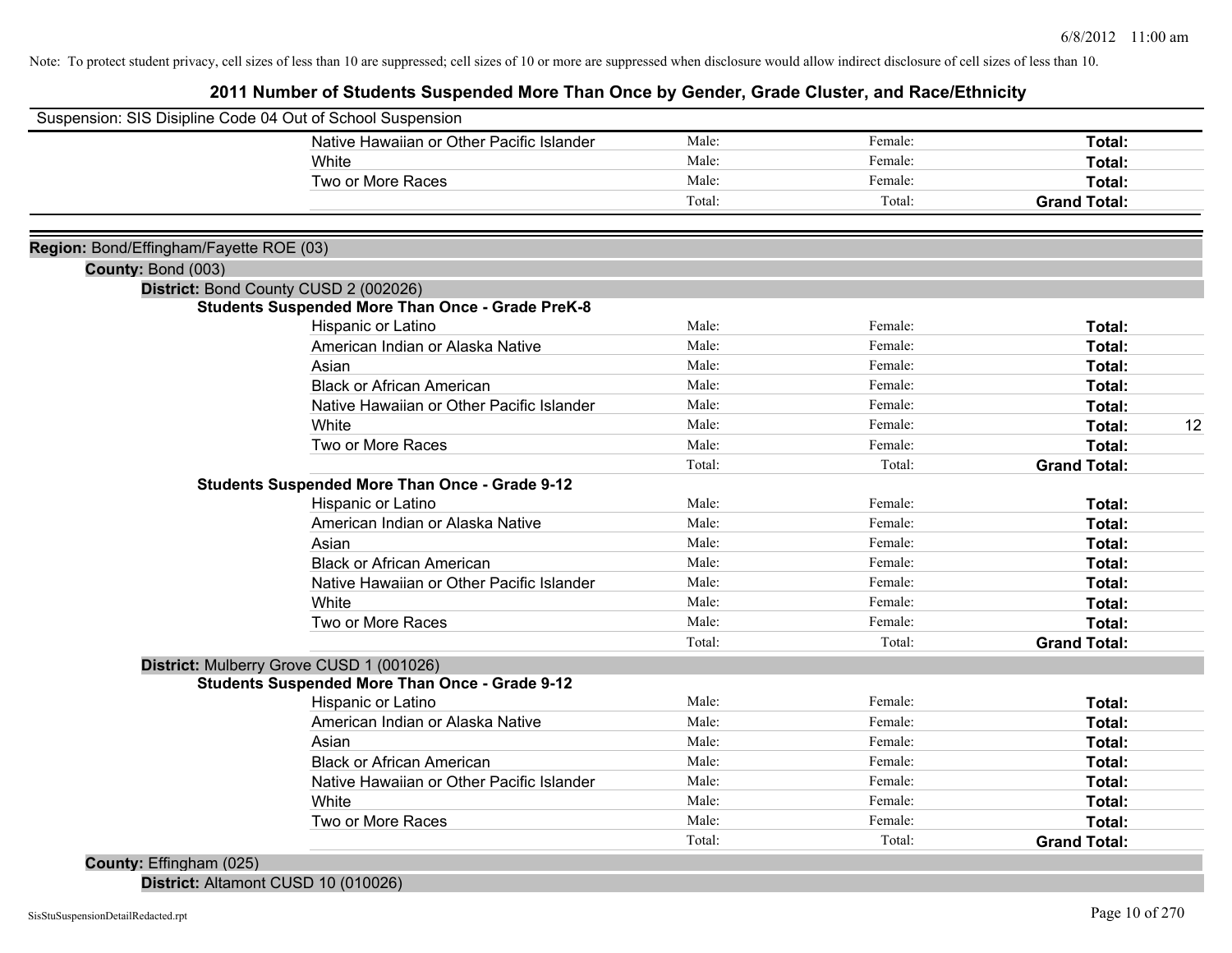| Suspension: SIS Disipline Code 04 Out of School Suspension |                                                         |        |         |                     |    |
|------------------------------------------------------------|---------------------------------------------------------|--------|---------|---------------------|----|
|                                                            | <b>Students Suspended More Than Once - Grade 9-12</b>   |        |         |                     |    |
|                                                            | Hispanic or Latino                                      | Male:  | Female: | Total:              |    |
|                                                            | American Indian or Alaska Native                        | Male:  | Female: | Total:              |    |
|                                                            | Asian                                                   | Male:  | Female: | Total:              |    |
|                                                            | <b>Black or African American</b>                        | Male:  | Female: | Total:              |    |
|                                                            | Native Hawaiian or Other Pacific Islander               | Male:  | Female: | Total:              |    |
|                                                            | White                                                   | Male:  | Female: | Total:              |    |
|                                                            | Two or More Races                                       | Male:  | Female: | Total:              |    |
|                                                            |                                                         | Total: | Total:  | <b>Grand Total:</b> |    |
|                                                            | District: Effingham CUSD 40 (040026)                    |        |         |                     |    |
|                                                            | <b>Students Suspended More Than Once - Grade PreK-8</b> |        |         |                     |    |
|                                                            | Hispanic or Latino                                      | Male:  | Female: | Total:              |    |
|                                                            | American Indian or Alaska Native                        | Male:  | Female: | Total:              |    |
|                                                            | Asian                                                   | Male:  | Female: | Total:              |    |
|                                                            | <b>Black or African American</b>                        | Male:  | Female: | Total:              |    |
|                                                            | Native Hawaiian or Other Pacific Islander               | Male:  | Female: | Total:              |    |
|                                                            | White                                                   | Male:  | Female: | Total:              | 22 |
|                                                            | Two or More Races                                       | Male:  | Female: | Total:              |    |
|                                                            |                                                         | Total: | Total:  | <b>Grand Total:</b> |    |
|                                                            | <b>Students Suspended More Than Once - Grade 9-12</b>   |        |         |                     |    |
|                                                            | Hispanic or Latino                                      | Male:  | Female: | Total:              |    |
|                                                            | American Indian or Alaska Native                        | Male:  | Female: | Total:              |    |
|                                                            | Asian                                                   | Male:  | Female: | Total:              |    |
|                                                            | <b>Black or African American</b>                        | Male:  | Female: | Total:              |    |
|                                                            | Native Hawaiian or Other Pacific Islander               | Male:  | Female: | Total:              |    |
|                                                            | White                                                   | Male:  | Female: | Total:              | 18 |
|                                                            | Two or More Races                                       | Male:  | Female: | Total:              |    |
|                                                            |                                                         | Total: | Total:  | <b>Grand Total:</b> |    |
| County: Fayette (026)                                      |                                                         |        |         |                     |    |
|                                                            | District: Brownstown CUSD 201 (201026)                  |        |         |                     |    |
|                                                            | <b>Students Suspended More Than Once - Grade PreK-8</b> |        |         |                     |    |
|                                                            | Hispanic or Latino                                      | Male:  | Female: | Total:              |    |
|                                                            | American Indian or Alaska Native                        | Male:  | Female: | Total:              |    |
|                                                            | Asian                                                   | Male:  | Female: | Total:              |    |
|                                                            | <b>Black or African American</b>                        | Male:  | Female: | Total:              |    |
|                                                            | Native Hawaiian or Other Pacific Islander               | Male:  | Female: | Total:              |    |
|                                                            | White                                                   | Male:  | Female: | Total:              |    |
|                                                            | Two or More Races                                       | Male:  | Female: | Total:              |    |
|                                                            |                                                         | Total: | Total:  | <b>Grand Total:</b> |    |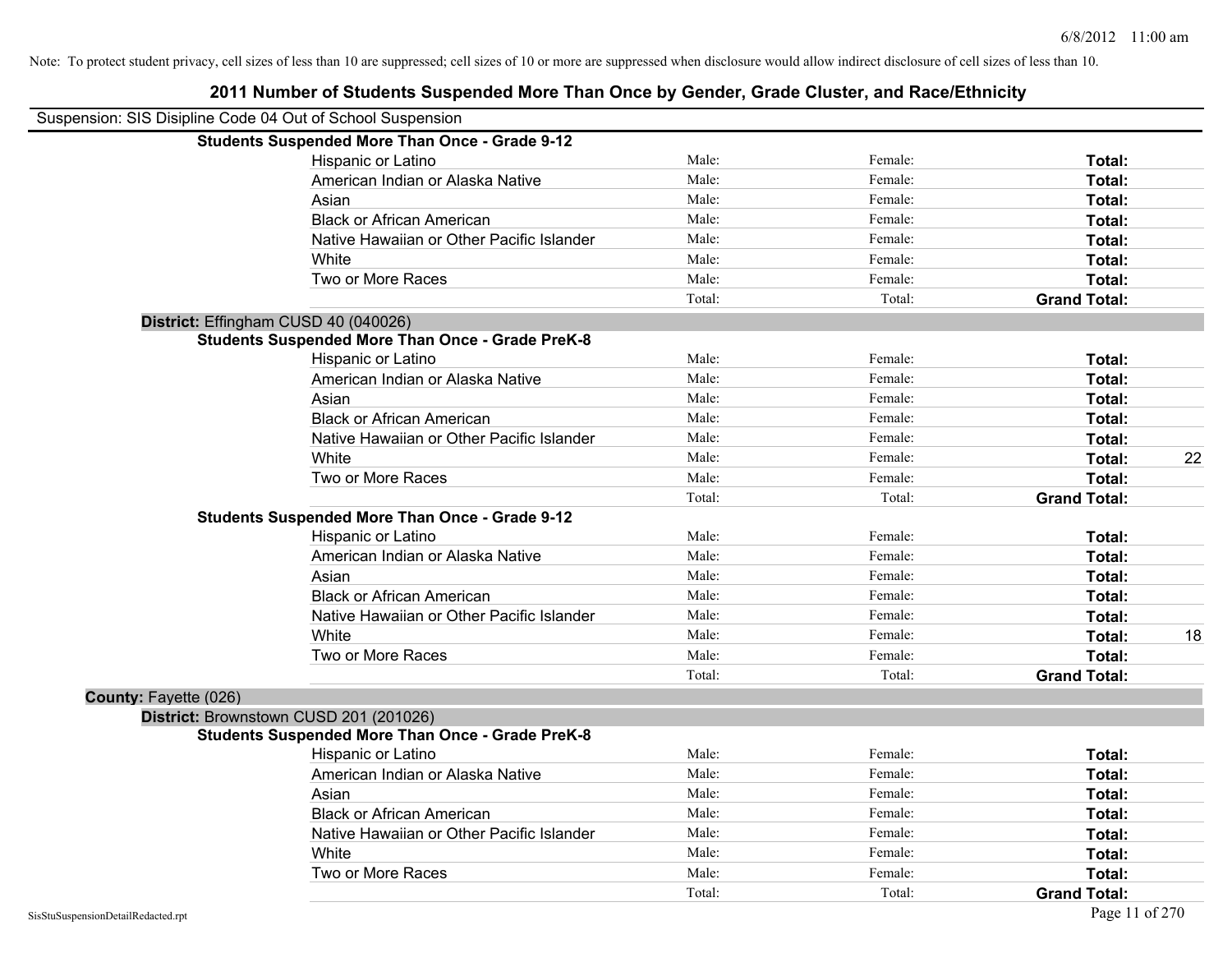| Suspension: SIS Disipline Code 04 Out of School Suspension |                                                         |        |         |                     |
|------------------------------------------------------------|---------------------------------------------------------|--------|---------|---------------------|
|                                                            | <b>Students Suspended More Than Once - Grade 9-12</b>   |        |         |                     |
|                                                            | Hispanic or Latino                                      | Male:  | Female: | Total:              |
|                                                            | American Indian or Alaska Native                        | Male:  | Female: | Total:              |
|                                                            | Asian                                                   | Male:  | Female: | Total:              |
|                                                            | <b>Black or African American</b>                        | Male:  | Female: | Total:              |
|                                                            | Native Hawaiian or Other Pacific Islander               | Male:  | Female: | Total:              |
|                                                            | White                                                   | Male:  | Female: | Total:              |
|                                                            | Two or More Races                                       | Male:  | Female: | Total:              |
|                                                            |                                                         | Total: | Total:  | <b>Grand Total:</b> |
| District: Non-Public School (2030)                         |                                                         |        |         |                     |
|                                                            | <b>Students Suspended More Than Once - Grade 9-12</b>   |        |         |                     |
|                                                            | Hispanic or Latino                                      | Male:  | Female: | Total:              |
|                                                            | American Indian or Alaska Native                        | Male:  | Female: | Total:              |
|                                                            | Asian                                                   | Male:  | Female: | Total:              |
|                                                            | <b>Black or African American</b>                        | Male:  | Female: | Total:              |
|                                                            | Native Hawaiian or Other Pacific Islander               | Male:  | Female: | Total:              |
|                                                            | White                                                   | Male:  | Female: | Total:              |
|                                                            | Two or More Races                                       | Male:  | Female: | Total:              |
|                                                            |                                                         | Total: | Total:  | <b>Grand Total:</b> |
| District: Ramsey CUSD 204 (204026)                         |                                                         |        |         |                     |
|                                                            | <b>Students Suspended More Than Once - Grade PreK-8</b> |        |         |                     |
|                                                            | Hispanic or Latino                                      | Male:  | Female: | Total:              |
|                                                            | American Indian or Alaska Native                        | Male:  | Female: | Total:              |
|                                                            | Asian                                                   | Male:  | Female: | Total:              |
|                                                            | <b>Black or African American</b>                        | Male:  | Female: | Total:              |
|                                                            | Native Hawaiian or Other Pacific Islander               | Male:  | Female: | Total:              |
|                                                            | White                                                   | Male:  | Female: | Total:              |
|                                                            | Two or More Races                                       | Male:  | Female: | Total:              |
|                                                            |                                                         | Total: | Total:  | <b>Grand Total:</b> |
| District: St Elmo CUSD 202 (202026)                        |                                                         |        |         |                     |
|                                                            | <b>Students Suspended More Than Once - Grade PreK-8</b> |        |         |                     |
|                                                            | Hispanic or Latino                                      | Male:  | Female: | Total:              |
|                                                            | American Indian or Alaska Native                        | Male:  | Female: | Total:              |
|                                                            | Asian                                                   | Male:  | Female: | Total:              |
|                                                            | <b>Black or African American</b>                        | Male:  | Female: | Total:              |
|                                                            | Native Hawaiian or Other Pacific Islander               | Male:  | Female: | Total:              |
|                                                            | White                                                   | Male:  | Female: | Total:              |
|                                                            | Two or More Races                                       | Male:  | Female: | Total:              |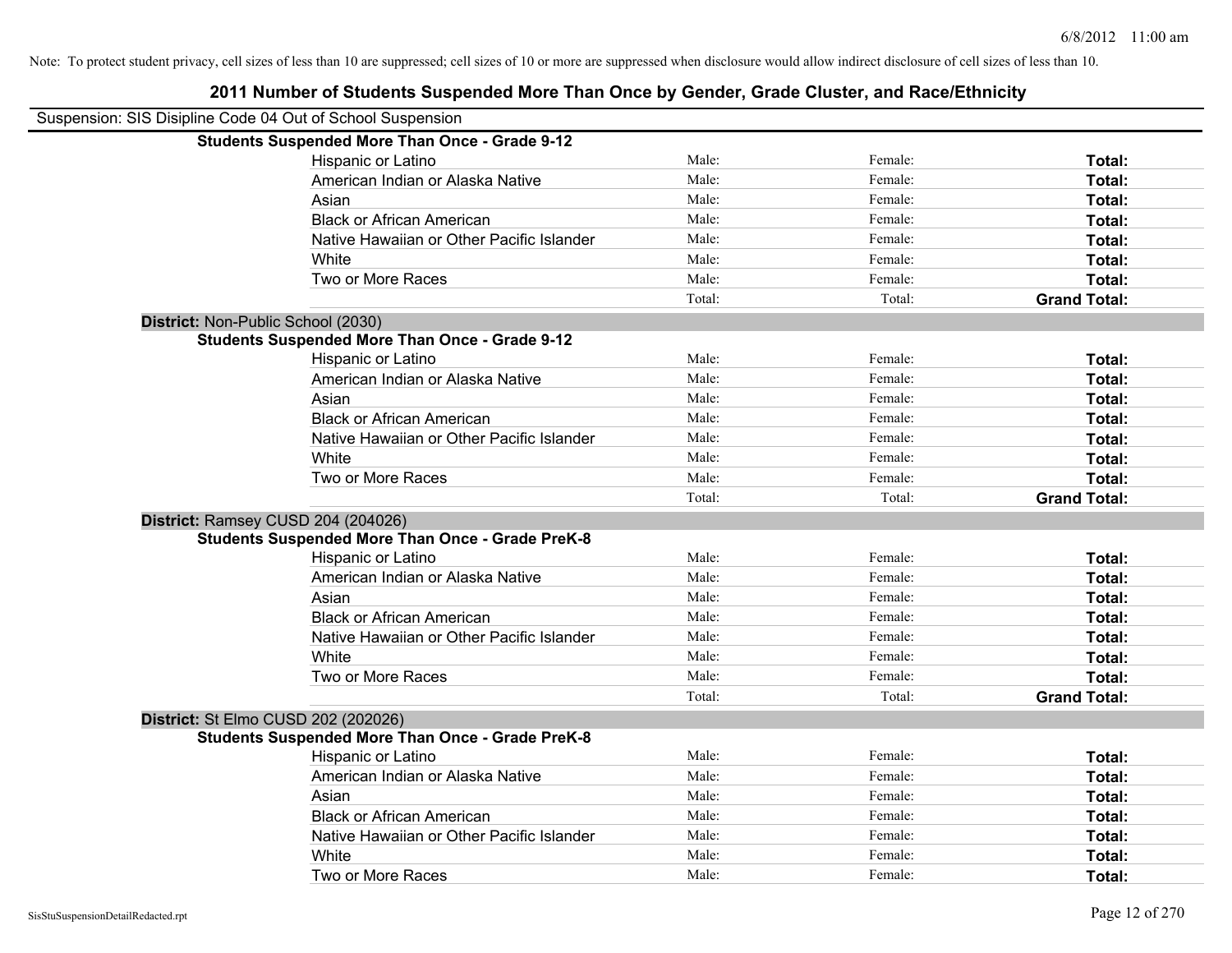| Suspension: SIS Disipline Code 04 Out of School Suspension |                                                         |        |         |                     |    |
|------------------------------------------------------------|---------------------------------------------------------|--------|---------|---------------------|----|
|                                                            |                                                         | Total: | Total:  | <b>Grand Total:</b> |    |
|                                                            | <b>Students Suspended More Than Once - Grade 9-12</b>   |        |         |                     |    |
|                                                            | Hispanic or Latino                                      | Male:  | Female: | Total:              |    |
|                                                            | American Indian or Alaska Native                        | Male:  | Female: | Total:              |    |
|                                                            | Asian                                                   | Male:  | Female: | Total:              |    |
|                                                            | <b>Black or African American</b>                        | Male:  | Female: | Total:              |    |
|                                                            | Native Hawaiian or Other Pacific Islander               | Male:  | Female: | Total:              |    |
|                                                            | White                                                   | Male:  | Female: | Total:              | 15 |
|                                                            | Two or More Races                                       | Male:  | Female: | Total:              |    |
|                                                            |                                                         | Total: | Total:  | <b>Grand Total:</b> |    |
| District: Vandalia CUSD 203 (203026)                       |                                                         |        |         |                     |    |
|                                                            | <b>Students Suspended More Than Once - Grade PreK-8</b> |        |         |                     |    |
|                                                            | Hispanic or Latino                                      | Male:  | Female: | Total:              |    |
|                                                            | American Indian or Alaska Native                        | Male:  | Female: | Total:              |    |
|                                                            | Asian                                                   | Male:  | Female: | Total:              |    |
|                                                            | <b>Black or African American</b>                        | Male:  | Female: | Total:              |    |
|                                                            | Native Hawaiian or Other Pacific Islander               | Male:  | Female: | Total:              |    |
|                                                            | <b>White</b>                                            | Male:  | Female: | Total:              |    |
|                                                            | Two or More Races                                       | Male:  | Female: | Total:              |    |
|                                                            |                                                         | Total: | Total:  | <b>Grand Total:</b> |    |
|                                                            | <b>Students Suspended More Than Once - Grade 9-12</b>   |        |         |                     |    |
|                                                            | Hispanic or Latino                                      | Male:  | Female: | Total:              |    |
|                                                            | American Indian or Alaska Native                        | Male:  | Female: | Total:              |    |
|                                                            | Asian                                                   | Male:  | Female: | Total:              |    |
|                                                            | <b>Black or African American</b>                        | Male:  | Female: | Total:              |    |
|                                                            | Native Hawaiian or Other Pacific Islander               | Male:  | Female: | Total:              |    |
|                                                            | White                                                   | Male:  | Female: | Total:              | 26 |
|                                                            | Two or More Races                                       | Male:  | Female: | Total:              |    |
|                                                            |                                                         | Total: | Total:  | <b>Grand Total:</b> |    |
|                                                            |                                                         |        |         |                     |    |
| Region: Boone/Winnebago ROE (04)                           |                                                         |        |         |                     |    |
| County: Boone (004)                                        |                                                         |        |         |                     |    |
| District: Belvidere CUSD 100 (100026)                      |                                                         |        |         |                     |    |
|                                                            | <b>Students Suspended More Than Once - Grade PreK-8</b> |        |         |                     |    |
|                                                            | Hispanic or Latino                                      | Male:  | Female: | Total:              | 25 |
|                                                            | American Indian or Alaska Native                        | Male:  | Female: | Total:              |    |
|                                                            | Asian                                                   | Male:  | Female: | Total:              |    |
|                                                            | <b>Black or African American</b>                        | Male:  | Female: | Total:              |    |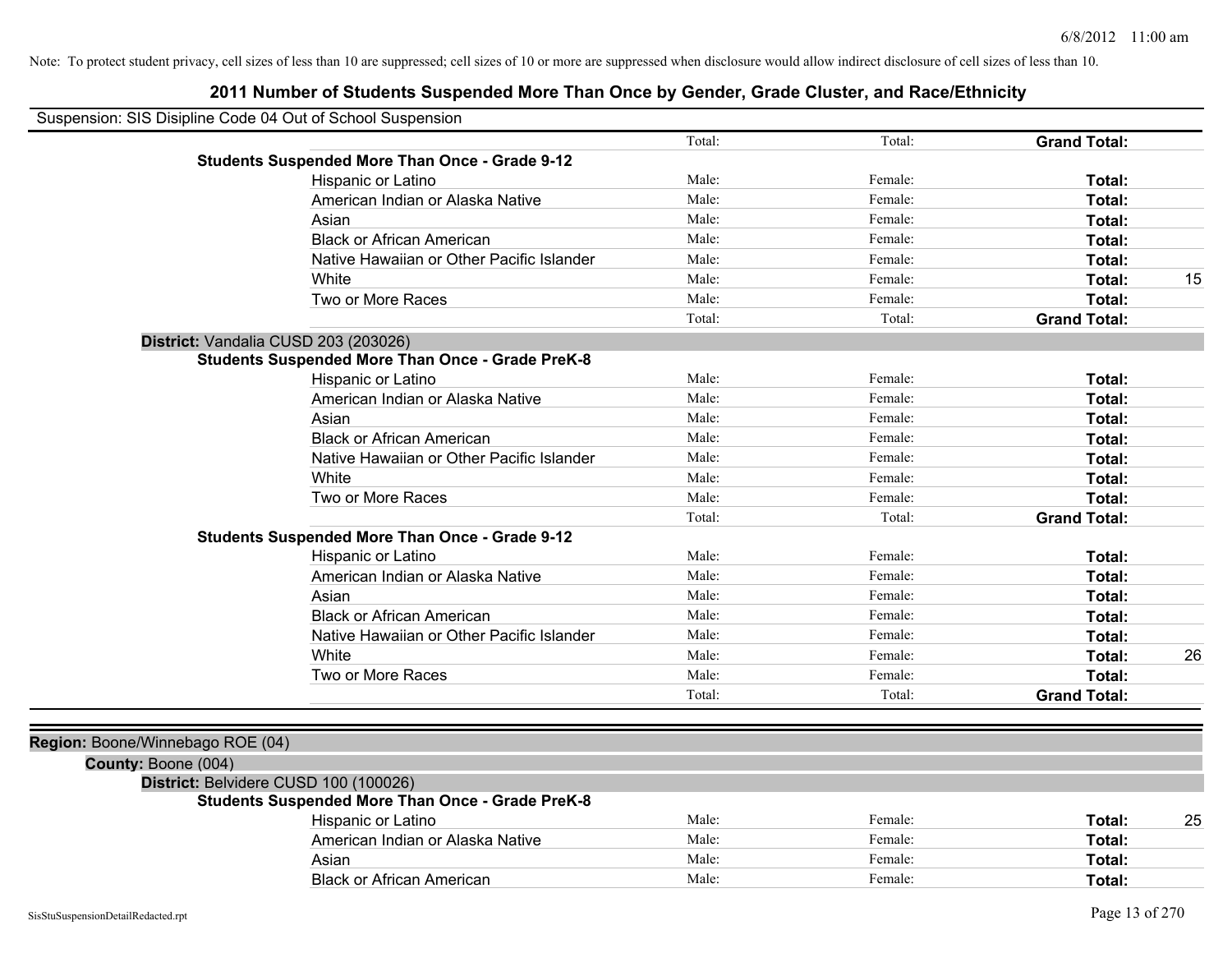| Suspension: SIS Disipline Code 04 Out of School Suspension |                                                         |        |         |                     |    |
|------------------------------------------------------------|---------------------------------------------------------|--------|---------|---------------------|----|
|                                                            | Native Hawaiian or Other Pacific Islander               | Male:  | Female: | Total:              |    |
|                                                            | White                                                   | Male:  | Female: | Total:              | 21 |
|                                                            | Two or More Races                                       | Male:  | Female: | Total:              |    |
|                                                            |                                                         | Total: | Total:  | <b>Grand Total:</b> |    |
|                                                            | <b>Students Suspended More Than Once - Grade 9-12</b>   |        |         |                     |    |
|                                                            | Hispanic or Latino                                      | Male:  | Female: | Total:              | 19 |
|                                                            | American Indian or Alaska Native                        | Male:  | Female: | Total:              |    |
|                                                            | Asian                                                   | Male:  | Female: | Total:              |    |
|                                                            | <b>Black or African American</b>                        | Male:  | Female: | Total:              |    |
|                                                            | Native Hawaiian or Other Pacific Islander               | Male:  | Female: | Total:              |    |
|                                                            | White                                                   | Male:  | Female: | Total:              | 34 |
|                                                            | Two or More Races                                       | Male:  | Female: | Total:              |    |
|                                                            |                                                         | Total: | Total:  | <b>Grand Total:</b> |    |
|                                                            | District: North Boone CUSD 200 (200026)                 |        |         |                     |    |
|                                                            | <b>Students Suspended More Than Once - Grade PreK-8</b> |        |         |                     |    |
|                                                            | Hispanic or Latino                                      | Male:  | Female: | Total:              |    |
|                                                            | American Indian or Alaska Native                        | Male:  | Female: | Total:              |    |
|                                                            | Asian                                                   | Male:  | Female: | Total:              |    |
|                                                            | <b>Black or African American</b>                        | Male:  | Female: | Total:              |    |
|                                                            | Native Hawaiian or Other Pacific Islander               | Male:  | Female: | Total:              |    |
|                                                            | White                                                   | Male:  | Female: | Total:              |    |
|                                                            | Two or More Races                                       | Male:  | Female: | Total:              |    |
|                                                            |                                                         | Total: | Total:  | <b>Grand Total:</b> |    |
|                                                            | <b>Students Suspended More Than Once - Grade 9-12</b>   |        |         |                     |    |
|                                                            | Hispanic or Latino                                      | Male:  | Female: | Total:              |    |
|                                                            | American Indian or Alaska Native                        | Male:  | Female: | Total:              |    |
|                                                            | Asian                                                   | Male:  | Female: | Total:              |    |
|                                                            | <b>Black or African American</b>                        | Male:  | Female: | Total:              |    |
|                                                            | Native Hawaiian or Other Pacific Islander               | Male:  | Female: | Total:              |    |
|                                                            | White                                                   | Male:  | Female: | Total:              |    |
|                                                            | Two or More Races                                       | Male:  | Female: | Total:              |    |
|                                                            |                                                         | Total: | Total:  | <b>Grand Total:</b> |    |
| County: Non-Public School (000)                            |                                                         |        |         |                     |    |
|                                                            | District: Boone/Winnebago ROE (000000)                  |        |         |                     |    |
|                                                            | <b>Students Suspended More Than Once - Grade PreK-8</b> |        |         |                     |    |
|                                                            | Hispanic or Latino                                      | Male:  | Female: | Total:              |    |
|                                                            | American Indian or Alaska Native                        | Male:  | Female: | Total:              |    |
|                                                            | Asian                                                   | Male:  | Female: | Total:              |    |
|                                                            | <b>Black or African American</b>                        | Male:  | Female: | Total:              |    |
| SisStuSuspensionDetailRedacted.rpt                         |                                                         |        |         | Page 14 of 270      |    |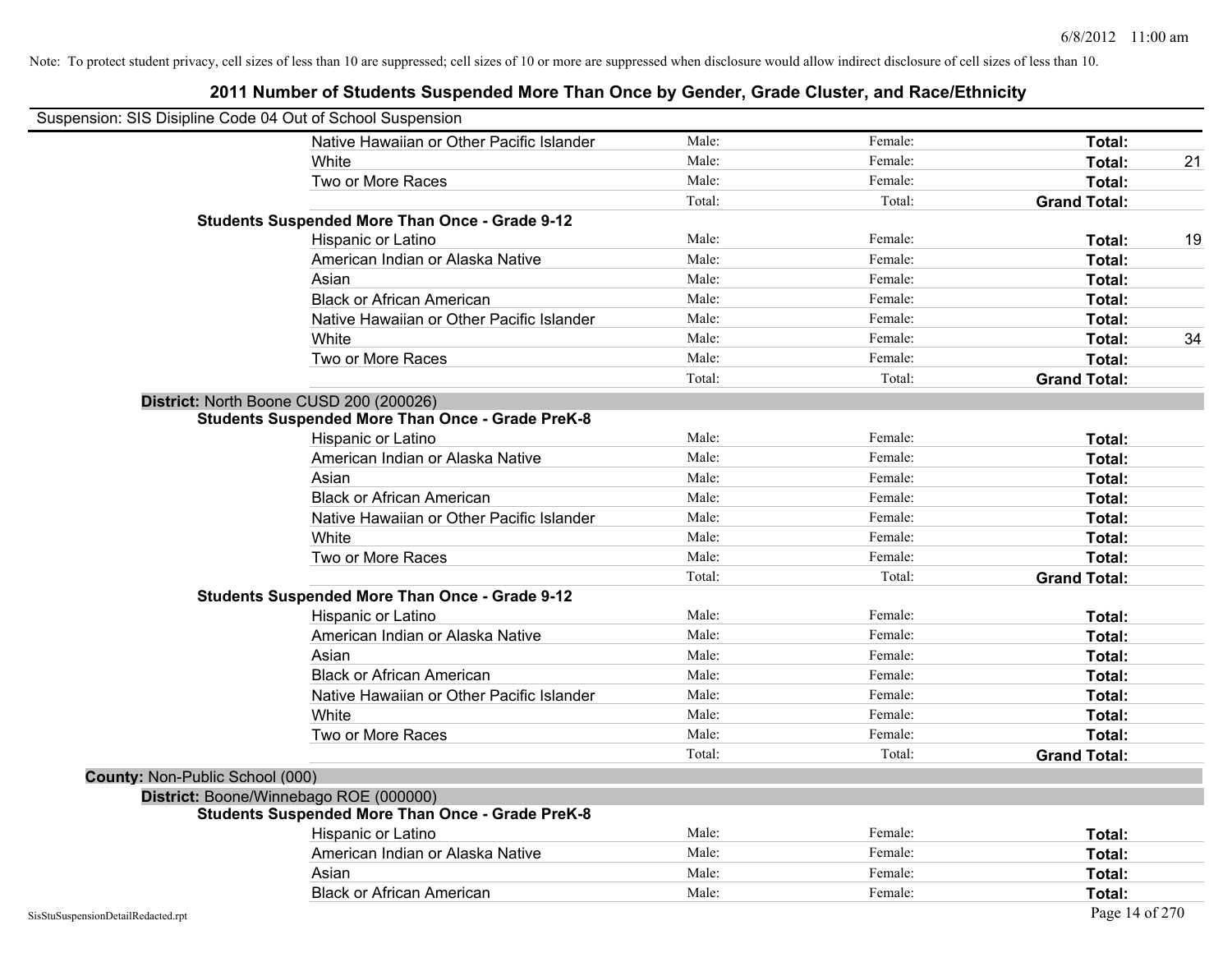## Suspension: SIS Disipline Code 04 Out of School Suspension Native Hawaiian or Other Pacific Islander Male: Total: Female: Female: Total: Total: White **Total:** Male: **Male:** Female: **Total:** Total: Two or More Races **Total:** Total: Male: Female: Female: **Total:** Total: Total: Total: **Grand Total: Students Suspended More Than Once - Grade 9-12** Hispanic or Latino **Finale:** Female: **Female:** Female: **Total:** Female: **Total:** Female: **Female:** Female: **Fotal:** American Indian or Alaska Native **Male:** Male: Female: Female: **Total:** Total: Asian **Asian Male:** Female: **Total:** Female: **Total:** Female: **Total:** Female: **Total:** Total: Black or African American **Figure 1.1 and Total:** Male: Female: Female: **Total:** Total: Native Hawaiian or Other Pacific Islander **Male:** Male: Female: Female: **Total:** Total: White **Total:** Male: **Male:** Female: **Total:** Total: Two or More Races **Total:** Total: Male: Female: Female: **Total:** Total: Total: Total: **Grand Total: County:** Winnebago (101) **District:** County of Winnebago SD 320 (320026) **Students Suspended More Than Once - Grade PreK-8** Hispanic or Latino **Finally Hispanic or Latino** *Total:* Male: Female: **Female: Total: Total: Total: Female: Total: Total: Female: Total: Total: Total: Total: Total: Total: Total: Total: T** American Indian or Alaska Native **Male:** Male: Female: Female: **Total:** Total: Asian **Asian Male:** Total: Male: Female: **Total: Total:** Total: Total: Total: Total: Total: Total: Total: Total: Total: Total: Total: Total: Total: Total: Total: Total: Total: Total: Total: Total: Total: Total: Total: Tota Black or African American **Figure 1.1 and Total:** Male: Female: Female: **Total: Total:** Total: Native Hawaiian or Other Pacific Islander **Male:** Male: Female: Female: **Total:** Total: White **Total:** Male: Female: **Total:** Total: **Total:** Female: **Total:** Total: Two or More Races **Total:** Total: Male: Female: Female: **Total:** Total: Female: Total: Total: Total: Total: **Grand Total:** 10 **Students Suspended More Than Once - Grade 9-12** Hispanic or Latino **Finally Hispanic or Latino** *Total:* Male: Female: **Female: Total: Total: Total: Female: Total: Total: Female: Total: Total: Total: Total: Total: Total: Total: Total: T** American Indian or Alaska Native **Male:** Male: Female: Female: **Total:** Total: Asian **Asian Male:** Total: Male: Female: **Total: Total:** Total: Total: Total: Total: Total: Total: Total: Total: Total: Total: Total: Total: Total: Total: Total: Total: Total: Total: Total: Total: Total: Total: Total: Tota Black or African American **Figure 1.1 and Struck and Male:** Female: **Female: Total: Total: Total: Total: Total: Total: Total: Total: Total: Total: Total: Total: Total: Total: Total: Total:** Native Hawaiian or Other Pacific Islander **Male:** Male: Female: Female: **Total:** Total: White **Male:** 14 Female: 10 Total: 24 Female: 24 Two or More Races **Total:** Total: Male: Female: Female: **Total:** Total: Total: Total: **Grand Total:** 38 **District:** Durand CUSD 322 (322026) **Students Suspended More Than Once - Grade PreK-8** Hispanic or Latino **Final Contract Contract Contract Contract Contract Contract Contract Contract Contract Contract Contract Contract Contract Contract Contract Contract Contract Contract Contract Contract Contract Contrac** American Indian or Alaska Native **Male:** Male: Female: Female: **Total:** Total: Asian **Asian Male:** Total: Male: Female: **Total: Total:** Total: Total: Total: Total: Total: Total: Total: Total: Total: Total: Total: Total: Total: Total: Total: Total: Total: Total: Total: Total: Total: Total: Total: Tota Black or African American **American** Male: Male: **Female:** Female: **Total:** Total: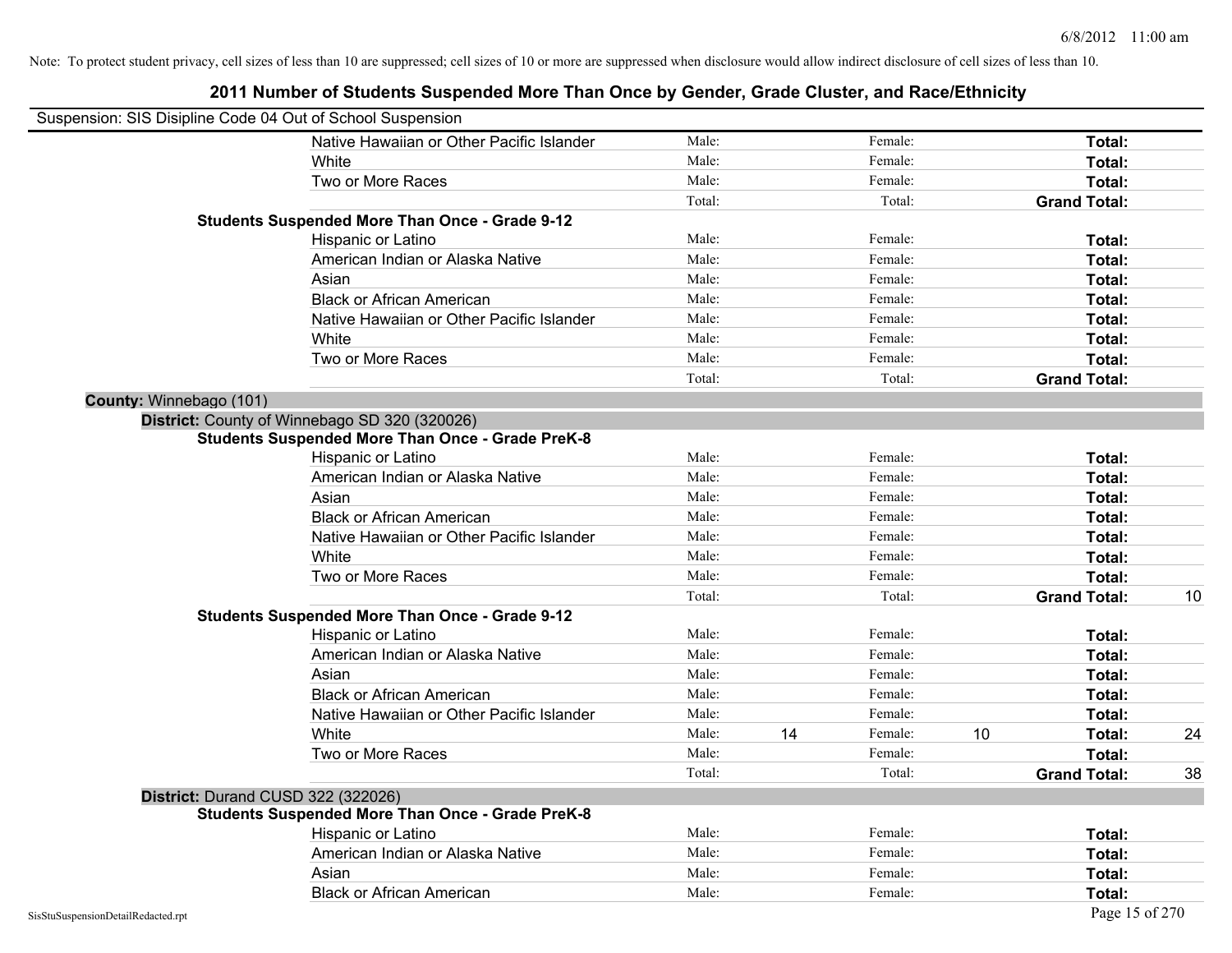|                                    | Suspension: SIS Disipline Code 04 Out of School Suspension |        |    |         |    |                     |     |
|------------------------------------|------------------------------------------------------------|--------|----|---------|----|---------------------|-----|
|                                    | Native Hawaiian or Other Pacific Islander                  | Male:  |    | Female: |    | Total:              |     |
|                                    | White                                                      | Male:  |    | Female: |    | Total:              |     |
|                                    | Two or More Races                                          | Male:  |    | Female: |    | Total:              |     |
|                                    |                                                            | Total: |    | Total:  |    | <b>Grand Total:</b> |     |
|                                    | <b>Students Suspended More Than Once - Grade 9-12</b>      |        |    |         |    |                     |     |
|                                    | Hispanic or Latino                                         | Male:  |    | Female: |    | Total:              |     |
|                                    | American Indian or Alaska Native                           | Male:  |    | Female: |    | Total:              |     |
|                                    | Asian                                                      | Male:  |    | Female: |    | Total:              |     |
|                                    | <b>Black or African American</b>                           | Male:  |    | Female: |    | Total:              |     |
|                                    | Native Hawaiian or Other Pacific Islander                  | Male:  |    | Female: |    | Total:              |     |
|                                    | White                                                      | Male:  |    | Female: |    | Total:              |     |
|                                    | Two or More Races                                          | Male:  |    | Female: |    | Total:              |     |
|                                    |                                                            | Total: |    | Total:  |    | <b>Grand Total:</b> |     |
|                                    | District: Harlem UD 122 (122022)                           |        |    |         |    |                     |     |
|                                    | <b>Students Suspended More Than Once - Grade PreK-8</b>    |        |    |         |    |                     |     |
|                                    | Hispanic or Latino                                         | Male:  |    | Female: |    | Total:              | 10  |
|                                    | American Indian or Alaska Native                           | Male:  |    | Female: |    | Total:              |     |
|                                    | Asian                                                      | Male:  |    | Female: |    | Total:              |     |
|                                    | <b>Black or African American</b>                           | Male:  |    | Female: |    | Total:              |     |
|                                    | Native Hawaiian or Other Pacific Islander                  | Male:  |    | Female: |    | Total:              |     |
|                                    | White                                                      | Male:  | 62 | Female: | 15 | Total:              | 77  |
|                                    | Two or More Races                                          | Male:  |    | Female: |    | Total:              |     |
|                                    |                                                            | Total: |    | Total:  |    | <b>Grand Total:</b> | 99  |
|                                    | <b>Students Suspended More Than Once - Grade 9-12</b>      |        |    |         |    |                     |     |
|                                    | Hispanic or Latino                                         | Male:  |    | Female: |    | Total:              | 17  |
|                                    | American Indian or Alaska Native                           | Male:  |    | Female: |    | Total:              |     |
|                                    | Asian                                                      | Male:  |    | Female: |    | Total:              |     |
|                                    | <b>Black or African American</b>                           | Male:  |    | Female: |    | Total:              | 11  |
|                                    | Native Hawaiian or Other Pacific Islander                  | Male:  |    | Female: |    | Total:              |     |
|                                    | White                                                      | Male:  | 84 | Female: | 29 | Total:              | 113 |
|                                    | Two or More Races                                          | Male:  |    | Female: |    | Total:              |     |
|                                    |                                                            | Total: |    | Total:  |    | <b>Grand Total:</b> |     |
|                                    | District: Hononegah CHD 207 (207016)                       |        |    |         |    |                     |     |
|                                    | <b>Students Suspended More Than Once - Grade 9-12</b>      |        |    |         |    |                     |     |
|                                    | Hispanic or Latino                                         | Male:  |    | Female: |    | Total:              |     |
|                                    | American Indian or Alaska Native                           | Male:  |    | Female: |    | Total:              |     |
|                                    | Asian                                                      | Male:  |    | Female: |    | Total:              |     |
|                                    | <b>Black or African American</b>                           | Male:  |    | Female: |    | Total:              |     |
|                                    | Native Hawaiian or Other Pacific Islander                  | Male:  |    | Female: |    | Total:              |     |
| SisStuSuspensionDetailRedacted.rpt |                                                            |        |    |         |    | Page 16 of 270      |     |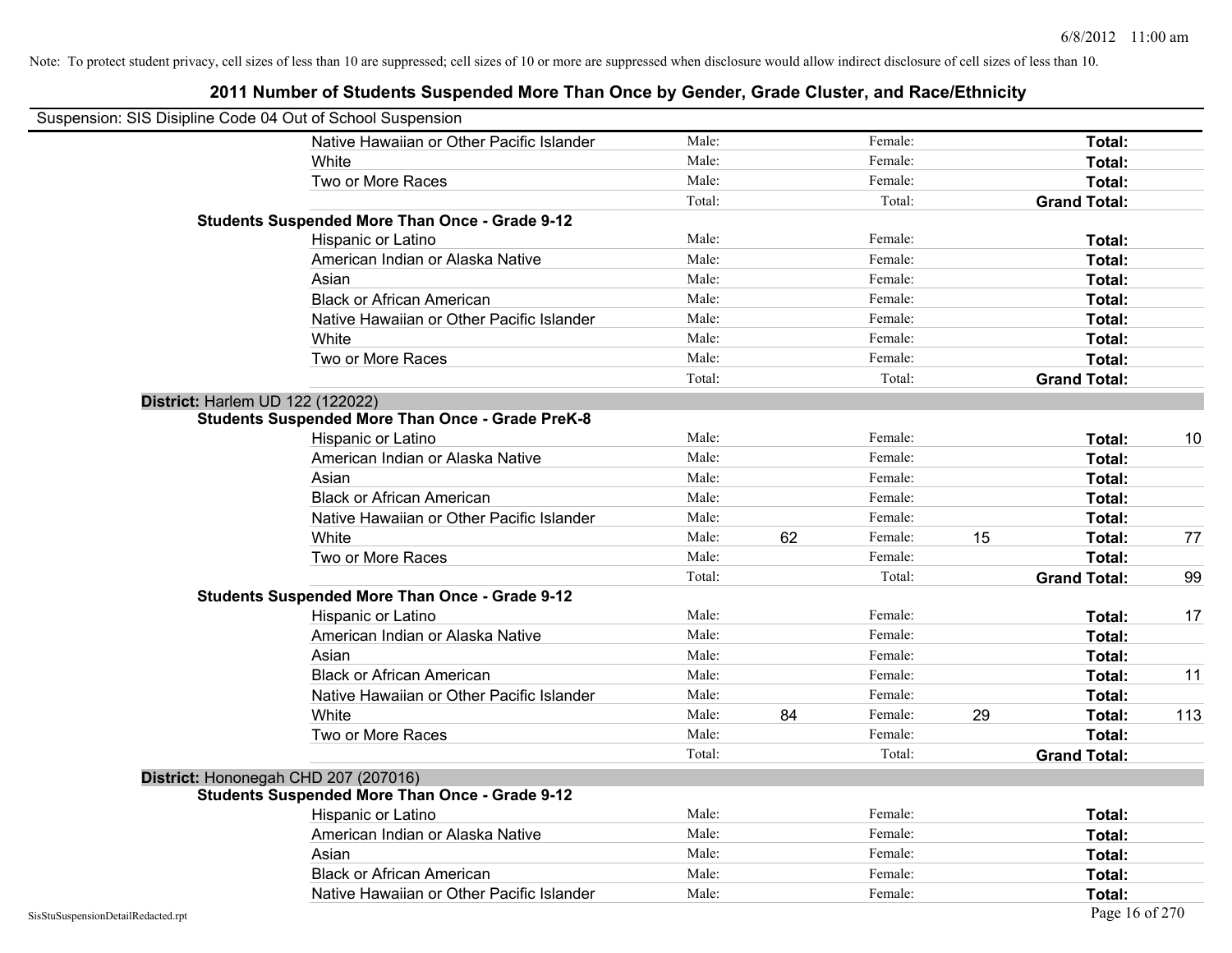| Suspension: SIS Disipline Code 04 Out of School Suspension |                                                         |        |     |         |     |                     |     |
|------------------------------------------------------------|---------------------------------------------------------|--------|-----|---------|-----|---------------------|-----|
|                                                            | White                                                   | Male:  |     | Female: |     | Total:              | 16  |
|                                                            | Two or More Races                                       | Male:  |     | Female: |     | Total:              |     |
|                                                            |                                                         | Total: |     | Total:  |     | <b>Grand Total:</b> |     |
|                                                            | District: Kinnikinnick CCSD 131 (131004)                |        |     |         |     |                     |     |
|                                                            | <b>Students Suspended More Than Once - Grade PreK-8</b> |        |     |         |     |                     |     |
|                                                            | Hispanic or Latino                                      | Male:  |     | Female: |     | Total:              |     |
|                                                            | American Indian or Alaska Native                        | Male:  |     | Female: |     | Total:              |     |
|                                                            | Asian                                                   | Male:  |     | Female: |     | Total:              |     |
|                                                            | <b>Black or African American</b>                        | Male:  |     | Female: |     | Total:              |     |
|                                                            | Native Hawaiian or Other Pacific Islander               | Male:  |     | Female: |     | Total:              |     |
|                                                            | White                                                   | Male:  |     | Female: |     | Total:              |     |
|                                                            | Two or More Races                                       | Male:  |     | Female: |     | Total:              |     |
|                                                            |                                                         | Total: |     | Total:  |     | <b>Grand Total:</b> |     |
|                                                            | District: Pecatonica CUSD 321 (321026)                  |        |     |         |     |                     |     |
|                                                            | <b>Students Suspended More Than Once - Grade PreK-8</b> |        |     |         |     |                     |     |
|                                                            | Hispanic or Latino                                      | Male:  |     | Female: |     | Total:              |     |
|                                                            | American Indian or Alaska Native                        | Male:  |     | Female: |     | Total:              |     |
|                                                            | Asian                                                   | Male:  |     | Female: |     | Total:              |     |
|                                                            | <b>Black or African American</b>                        | Male:  |     | Female: |     | Total:              |     |
|                                                            | Native Hawaiian or Other Pacific Islander               | Male:  |     | Female: |     | Total:              |     |
|                                                            | White                                                   | Male:  |     | Female: |     | Total:              |     |
|                                                            | Two or More Races                                       | Male:  |     | Female: |     | Total:              |     |
|                                                            |                                                         | Total: |     | Total:  |     | <b>Grand Total:</b> |     |
|                                                            | <b>Students Suspended More Than Once - Grade 9-12</b>   |        |     |         |     |                     |     |
|                                                            | Hispanic or Latino                                      | Male:  |     | Female: |     | Total:              |     |
|                                                            | American Indian or Alaska Native                        | Male:  |     | Female: |     | Total:              |     |
|                                                            | Asian                                                   | Male:  |     | Female: |     | Total:              |     |
|                                                            | <b>Black or African American</b>                        | Male:  |     | Female: |     | Total:              |     |
|                                                            | Native Hawaiian or Other Pacific Islander               | Male:  |     | Female: |     | Total:              |     |
|                                                            | White                                                   | Male:  |     | Female: |     | Total:              |     |
|                                                            | Two or More Races                                       | Male:  |     | Female: |     | Total:              |     |
|                                                            |                                                         | Total: |     | Total:  |     | <b>Grand Total:</b> |     |
| District: Rockford SD 205 (205025)                         |                                                         |        |     |         |     |                     |     |
|                                                            | <b>Students Suspended More Than Once - Grade PreK-8</b> |        |     |         |     |                     |     |
|                                                            | Hispanic or Latino                                      | Male:  | 105 | Female: | 51  | Total:              | 156 |
|                                                            | American Indian or Alaska Native                        | Male:  |     | Female: |     | Total:              |     |
|                                                            | Asian                                                   | Male:  |     | Female: |     | Total:              |     |
|                                                            | <b>Black or African American</b>                        | Male:  | 551 | Female: | 311 | Total:              | 862 |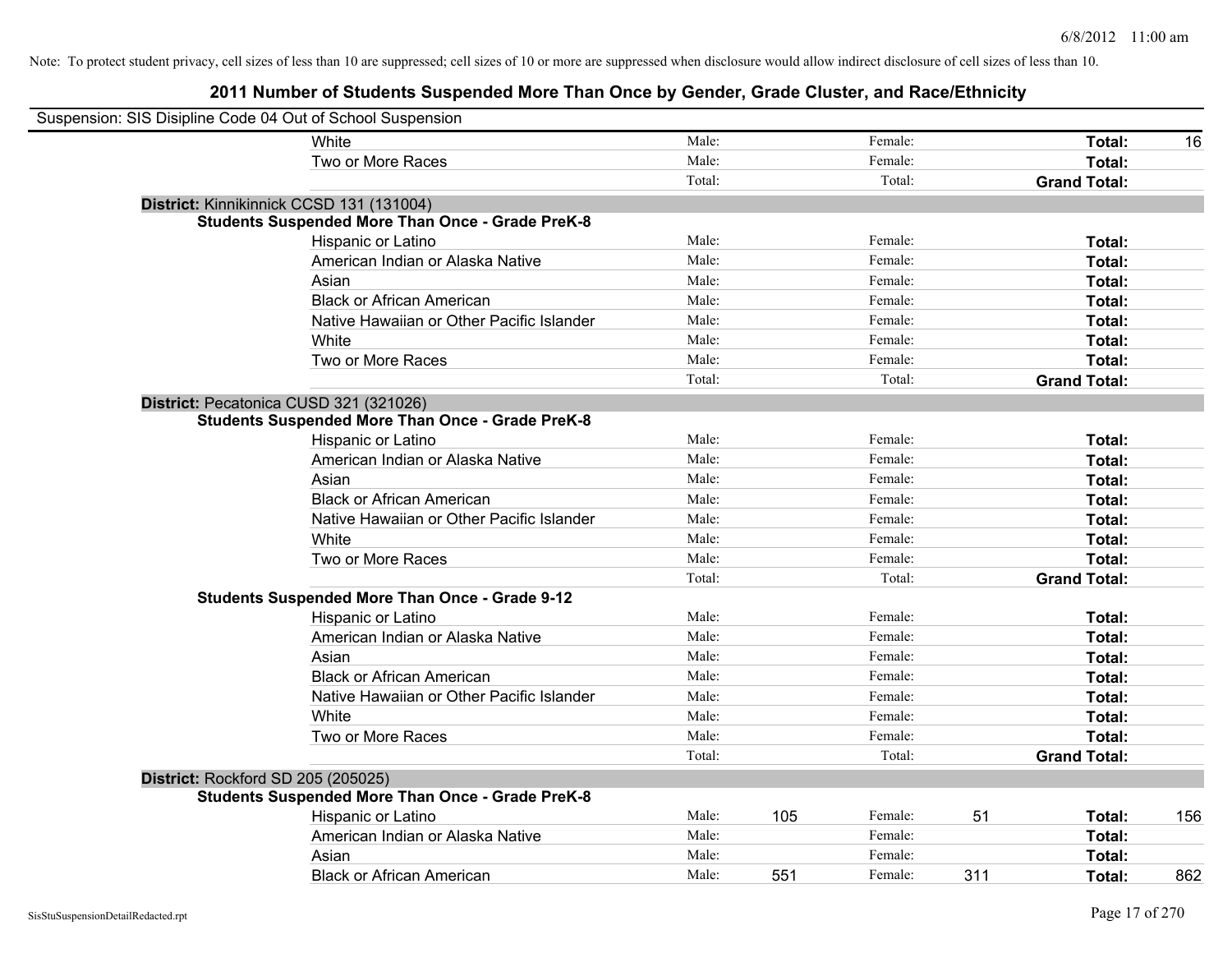| Suspension: SIS Disipline Code 04 Out of School Suspension |                                                         |        |     |         |     |                     |     |
|------------------------------------------------------------|---------------------------------------------------------|--------|-----|---------|-----|---------------------|-----|
|                                                            | Native Hawaiian or Other Pacific Islander               | Male:  |     | Female: |     | Total:              |     |
|                                                            | White                                                   | Male:  | 175 | Female: | 68  | Total:              | 243 |
|                                                            | Two or More Races                                       | Male:  | 48  | Female: | 23  | Total:              | 71  |
|                                                            |                                                         | Total: |     | Total:  |     | <b>Grand Total:</b> |     |
|                                                            | <b>Students Suspended More Than Once - Grade 9-12</b>   |        |     |         |     |                     |     |
|                                                            | Hispanic or Latino                                      | Male:  | 119 | Female: | 73  | Total:              | 192 |
|                                                            | American Indian or Alaska Native                        | Male:  |     | Female: |     | Total:              |     |
|                                                            | Asian                                                   | Male:  |     | Female: |     | Total:              | 11  |
|                                                            | <b>Black or African American</b>                        | Male:  | 373 | Female: | 269 | Total:              | 642 |
|                                                            | Native Hawaiian or Other Pacific Islander               | Male:  |     | Female: |     | Total:              |     |
|                                                            | White                                                   | Male:  | 161 | Female: | 71  | Total:              | 232 |
|                                                            | Two or More Races                                       | Male:  | 33  | Female: | 22  | Total:              | 55  |
|                                                            |                                                         | Total: |     | Total:  |     | <b>Grand Total:</b> |     |
| District: Rockton SD 140 (140004)                          |                                                         |        |     |         |     |                     |     |
|                                                            | <b>Students Suspended More Than Once - Grade PreK-8</b> |        |     |         |     |                     |     |
|                                                            | Hispanic or Latino                                      | Male:  |     | Female: |     | Total:              |     |
|                                                            | American Indian or Alaska Native                        | Male:  |     | Female: |     | Total:              |     |
|                                                            | Asian                                                   | Male:  |     | Female: |     | Total:              |     |
|                                                            | <b>Black or African American</b>                        | Male:  |     | Female: |     | Total:              |     |
|                                                            | Native Hawaiian or Other Pacific Islander               | Male:  |     | Female: |     | Total:              |     |
|                                                            | White                                                   | Male:  |     | Female: |     | Total:              |     |
|                                                            | Two or More Races                                       | Male:  |     | Female: |     | Total:              |     |
|                                                            |                                                         | Total: |     | Total:  |     | <b>Grand Total:</b> |     |
| District: Shirland CCSD 134 (134004)                       |                                                         |        |     |         |     |                     |     |
|                                                            | <b>Students Suspended More Than Once - Grade PreK-8</b> |        |     |         |     |                     |     |
|                                                            | Hispanic or Latino                                      | Male:  |     | Female: |     | Total:              |     |
|                                                            | American Indian or Alaska Native                        | Male:  |     | Female: |     | Total:              |     |
|                                                            | Asian                                                   | Male:  |     | Female: |     | Total:              |     |
|                                                            | <b>Black or African American</b>                        | Male:  |     | Female: |     | Total:              |     |
|                                                            | Native Hawaiian or Other Pacific Islander               | Male:  |     | Female: |     | Total:              |     |
|                                                            | White                                                   | Male:  |     | Female: |     | Total:              |     |
|                                                            | Two or More Races                                       | Male:  |     | Female: |     | Total:              |     |
|                                                            |                                                         | Total: |     | Total:  |     | <b>Grand Total:</b> |     |
| District: Winnebago CUSD 323 (323026)                      |                                                         |        |     |         |     |                     |     |
|                                                            | <b>Students Suspended More Than Once - Grade PreK-8</b> |        |     |         |     |                     |     |
|                                                            | Hispanic or Latino                                      | Male:  |     | Female: |     | Total:              |     |
|                                                            | American Indian or Alaska Native                        | Male:  |     | Female: |     | Total:              |     |
|                                                            | Asian                                                   | Male:  |     | Female: |     | Total:              |     |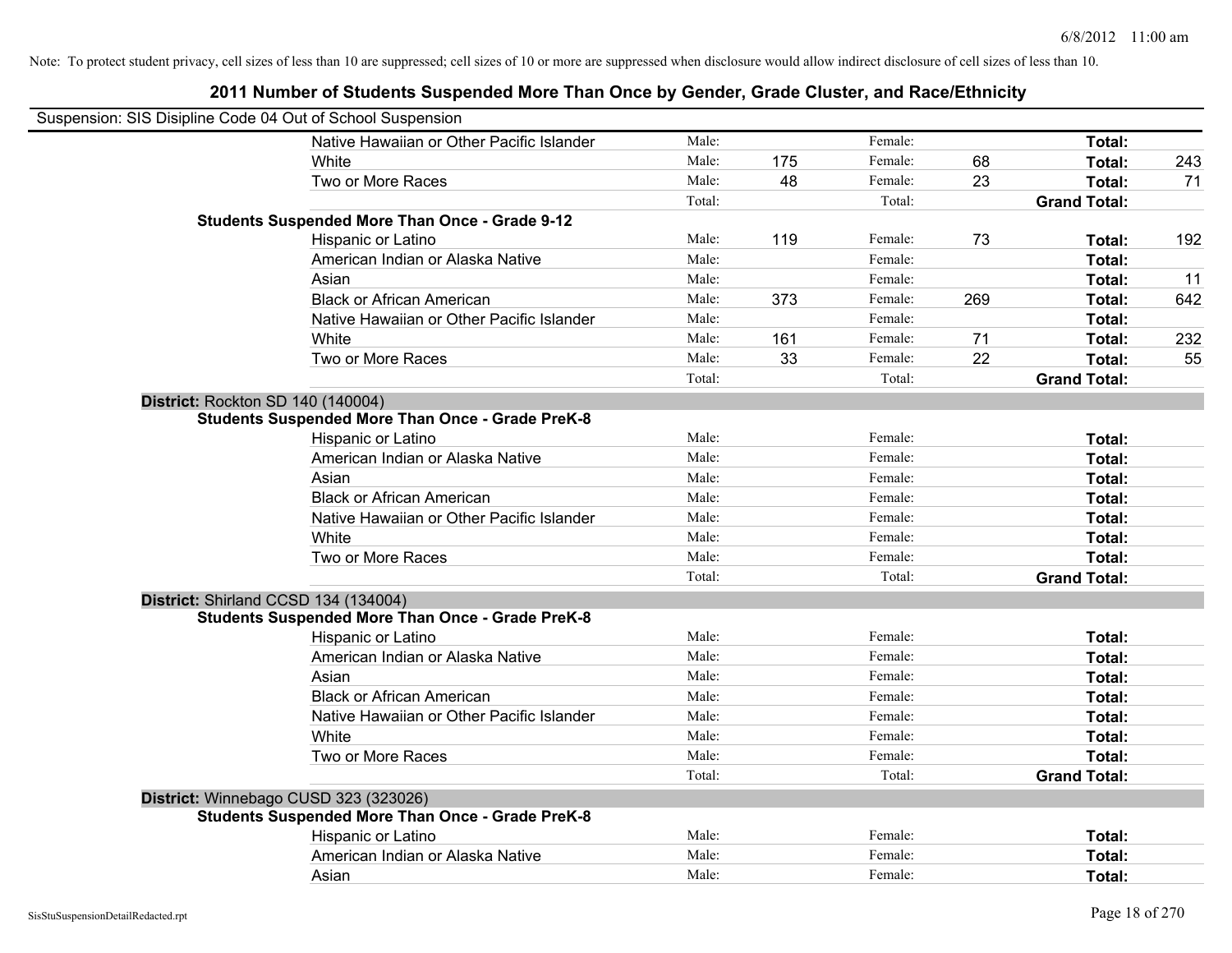# **2011 Number of Students Suspended More Than Once by Gender, Grade Cluster, and Race/Ethnicity**

| Suspension: SIS Disipline Code 04 Out of School Suspension                                                |                                           |        |         |                     |    |
|-----------------------------------------------------------------------------------------------------------|-------------------------------------------|--------|---------|---------------------|----|
| <b>Black or African American</b>                                                                          |                                           | Male:  | Female: | Total:              |    |
|                                                                                                           | Native Hawaiian or Other Pacific Islander | Male:  | Female: | Total:              |    |
| White                                                                                                     |                                           | Male:  | Female: | Total:              |    |
| Two or More Races                                                                                         |                                           | Male:  | Female: | Total:              |    |
|                                                                                                           |                                           | Total: | Total:  | <b>Grand Total:</b> |    |
| <b>Students Suspended More Than Once - Grade 9-12</b>                                                     |                                           |        |         |                     |    |
| Hispanic or Latino                                                                                        |                                           | Male:  | Female: | Total:              |    |
|                                                                                                           | American Indian or Alaska Native          | Male:  | Female: | Total:              |    |
| Asian                                                                                                     |                                           | Male:  | Female: | Total:              |    |
| <b>Black or African American</b>                                                                          |                                           | Male:  | Female: | Total:              |    |
|                                                                                                           | Native Hawaiian or Other Pacific Islander | Male:  | Female: | Total:              |    |
| White                                                                                                     |                                           | Male:  | Female: | Total:              | 26 |
| Two or More Races                                                                                         |                                           | Male:  | Female: | Total:              |    |
|                                                                                                           |                                           | Total: | Total:  | <b>Grand Total:</b> |    |
| Region: Brown/Cass/Morgan/Scott ROE (46)<br>County: Brown (005)<br>District: Brown County CUSD 1 (001026) |                                           |        |         |                     |    |
| Students Suspended More Than Once - Grade PreK-8                                                          |                                           |        |         |                     |    |
| Hispanic or Latino                                                                                        |                                           | Male:  | Female: | Total:              |    |
|                                                                                                           | American Indian or Alaska Native          | Male:  | Female: | Total:              |    |
| Asian                                                                                                     |                                           | Male:  | Female: | Total:              |    |
| <b>Black or African American</b>                                                                          |                                           | Male:  | Female: | Total:              |    |
|                                                                                                           | Native Hawaiian or Other Pacific Islander | Male:  | Female: | Total:              |    |
| White                                                                                                     |                                           | Male:  | Female: | Total:              |    |
| Two or More Races                                                                                         |                                           | Male:  | Female: | Total:              |    |
|                                                                                                           |                                           | Total: | Total:  | <b>Grand Total:</b> |    |
| <b>Students Suspended More Than Once - Grade 9-12</b>                                                     |                                           |        |         |                     |    |
| Hispanic or Latino                                                                                        |                                           | Male:  | Female: | Total:              |    |
|                                                                                                           | American Indian or Alaska Native          | Male:  | Female: | Total:              |    |
| Asian                                                                                                     |                                           | Male:  | Female: | Total:              |    |
| <b>Black or African American</b>                                                                          |                                           | Male:  | Female: | Total:              |    |
|                                                                                                           | Native Hawaiian or Other Pacific Islander | Male:  | Female: | Total:              |    |
| White                                                                                                     |                                           | Male:  | Female: | Total:              | 10 |
| Two or More Races                                                                                         |                                           | Male:  | Female: | Total:              |    |
|                                                                                                           |                                           | Total: | Total:  | <b>Grand Total:</b> |    |

#### **County:** Cass (009)

**District:** A-C Central CUSD 262 (262026)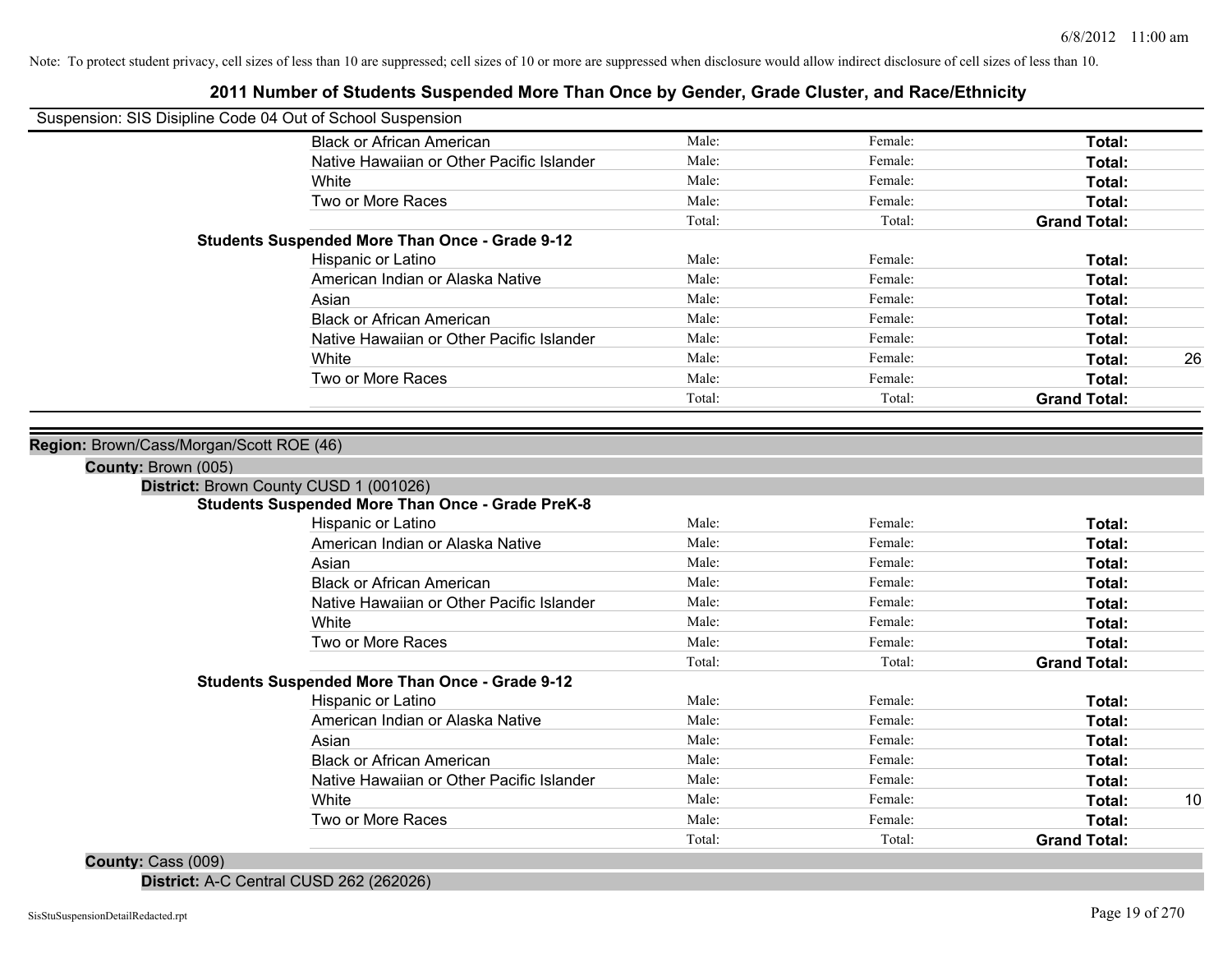| Suspension: SIS Disipline Code 04 Out of School Suspension |        |         |                           |
|------------------------------------------------------------|--------|---------|---------------------------|
| <b>Students Suspended More Than Once - Grade PreK-8</b>    |        |         |                           |
| Hispanic or Latino                                         | Male:  | Female: | Total:                    |
| American Indian or Alaska Native                           | Male:  | Female: | Total:                    |
| Asian                                                      | Male:  | Female: | Total:                    |
| <b>Black or African American</b>                           | Male:  | Female: | Total:                    |
| Native Hawaiian or Other Pacific Islander                  | Male:  | Female: | Total:                    |
| White                                                      | Male:  | Female: | Total:                    |
| Two or More Races                                          | Male:  | Female: | Total:                    |
|                                                            | Total: | Total:  | <b>Grand Total:</b>       |
| District: Beardstown CUSD 15 (015026)                      |        |         |                           |
| <b>Students Suspended More Than Once - Grade PreK-8</b>    |        |         |                           |
| Hispanic or Latino                                         | Male:  | Female: | <b>Total:</b>             |
| American Indian or Alaska Native                           | Male:  | Female: | Total:                    |
| Asian                                                      | Male:  | Female: | Total:                    |
| <b>Black or African American</b>                           | Male:  | Female: | Total:                    |
| Native Hawaiian or Other Pacific Islander                  | Male:  | Female: | <b>Total:</b>             |
| White                                                      | Male:  | Female: | Total:                    |
| Two or More Races                                          | Male:  | Female: | Total:                    |
|                                                            | Total: | Total:  | <b>Grand Total:</b><br>11 |
| <b>Students Suspended More Than Once - Grade 9-12</b>      |        |         |                           |
| Hispanic or Latino                                         | Male:  | Female: | Total:                    |
| American Indian or Alaska Native                           | Male:  | Female: | Total:                    |
| Asian                                                      | Male:  | Female: | Total:                    |
| <b>Black or African American</b>                           | Male:  | Female: | Total:                    |
| Native Hawaiian or Other Pacific Islander                  | Male:  | Female: | Total:                    |
| White                                                      | Male:  | Female: | Total:                    |
| Two or More Races                                          | Male:  | Female: | Total:                    |
|                                                            | Total: | Total:  | <b>Grand Total:</b>       |
| District: Virginia CUSD 64 (064026)                        |        |         |                           |
| <b>Students Suspended More Than Once - Grade 9-12</b>      |        |         |                           |
| Hispanic or Latino                                         | Male:  | Female: | <b>Total:</b>             |
| American Indian or Alaska Native                           | Male:  | Female: | Total:                    |
| Asian                                                      | Male:  | Female: | Total:                    |
| <b>Black or African American</b>                           | Male:  | Female: | Total:                    |
| Native Hawaiian or Other Pacific Islander                  | Male:  | Female: | Total:                    |
| White                                                      | Male:  | Female: | Total:                    |
| Two or More Races                                          | Male:  | Female: | <b>Total:</b>             |
|                                                            | Total: | Total:  | <b>Grand Total:</b>       |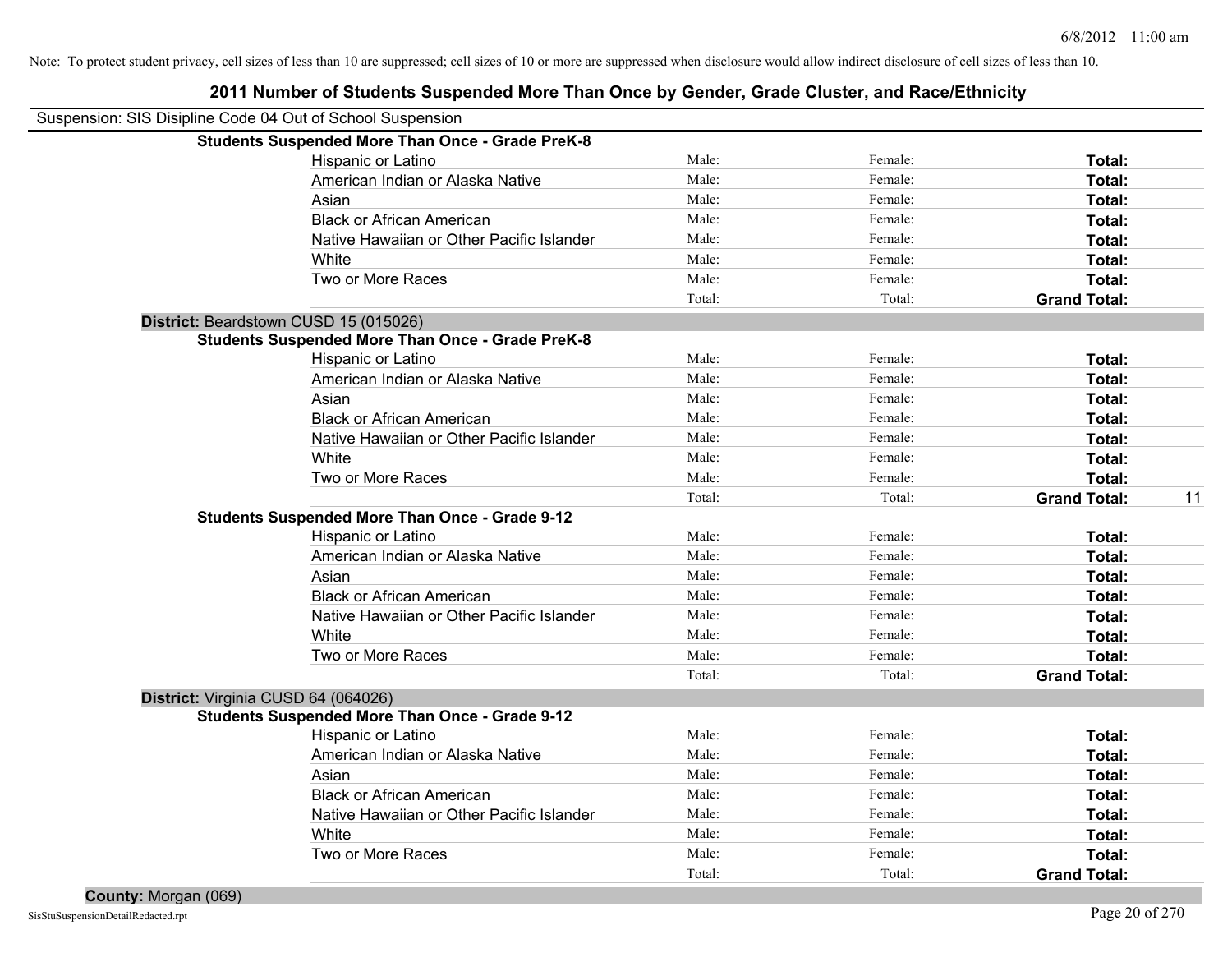| Suspension: SIS Disipline Code 04 Out of School Suspension |        |    |         |    |                     |    |
|------------------------------------------------------------|--------|----|---------|----|---------------------|----|
| District: Franklin CUSD 1 (001026)                         |        |    |         |    |                     |    |
| <b>Students Suspended More Than Once - Grade 9-12</b>      |        |    |         |    |                     |    |
| Hispanic or Latino                                         | Male:  |    | Female: |    | Total:              |    |
| American Indian or Alaska Native                           | Male:  |    | Female: |    | Total:              |    |
| Asian                                                      | Male:  |    | Female: |    | Total:              |    |
| <b>Black or African American</b>                           | Male:  |    | Female: |    | Total:              |    |
| Native Hawaiian or Other Pacific Islander                  | Male:  |    | Female: |    | Total:              |    |
| White                                                      | Male:  |    | Female: |    | Total:              |    |
| Two or More Races                                          | Male:  |    | Female: |    | Total:              |    |
|                                                            | Total: |    | Total:  |    | <b>Grand Total:</b> |    |
| District: Jacksonville SD 117 (117022)                     |        |    |         |    |                     |    |
| <b>Students Suspended More Than Once - Grade PreK-8</b>    |        |    |         |    |                     |    |
| Hispanic or Latino                                         | Male:  |    | Female: |    | Total:              |    |
| American Indian or Alaska Native                           | Male:  |    | Female: |    | Total:              |    |
| Asian                                                      | Male:  |    | Female: |    | Total:              |    |
| <b>Black or African American</b>                           | Male:  |    | Female: |    | Total:              |    |
| Native Hawaiian or Other Pacific Islander                  | Male:  |    | Female: |    | Total:              |    |
| White                                                      | Male:  |    | Female: |    | Total:              | 21 |
| Two or More Races                                          | Male:  |    | Female: |    | Total:              |    |
|                                                            | Total: | 21 | Total:  | 11 | <b>Grand Total:</b> | 32 |
| <b>Students Suspended More Than Once - Grade 9-12</b>      |        |    |         |    |                     |    |
| Hispanic or Latino                                         | Male:  |    | Female: |    | Total:              |    |
| American Indian or Alaska Native                           | Male:  |    | Female: |    | Total:              |    |
| Asian                                                      | Male:  |    | Female: |    | Total:              |    |
| <b>Black or African American</b>                           | Male:  |    | Female: |    | Total:              | 10 |
| Native Hawaiian or Other Pacific Islander                  | Male:  |    | Female: |    | Total:              |    |
| White                                                      | Male:  | 20 | Female: | 20 | Total:              | 40 |
| Two or More Races                                          | Male:  |    | Female: |    | Total:              |    |
|                                                            | Total: |    | Total:  |    | <b>Grand Total:</b> |    |
| District: Meredosia-Chambersburg CUSD 11 (011026)          |        |    |         |    |                     |    |
| <b>Students Suspended More Than Once - Grade PreK-8</b>    |        |    |         |    |                     |    |
| Hispanic or Latino                                         | Male:  |    | Female: |    | Total:              |    |
| American Indian or Alaska Native                           | Male:  |    | Female: |    | Total:              |    |
| Asian                                                      | Male:  |    | Female: |    | Total:              |    |
| <b>Black or African American</b>                           | Male:  |    | Female: |    | Total:              |    |
| Native Hawaiian or Other Pacific Islander                  | Male:  |    | Female: |    | Total:              |    |
| White                                                      | Male:  |    | Female: |    | Total:              |    |
| Two or More Races                                          | Male:  |    | Female: |    | Total:              |    |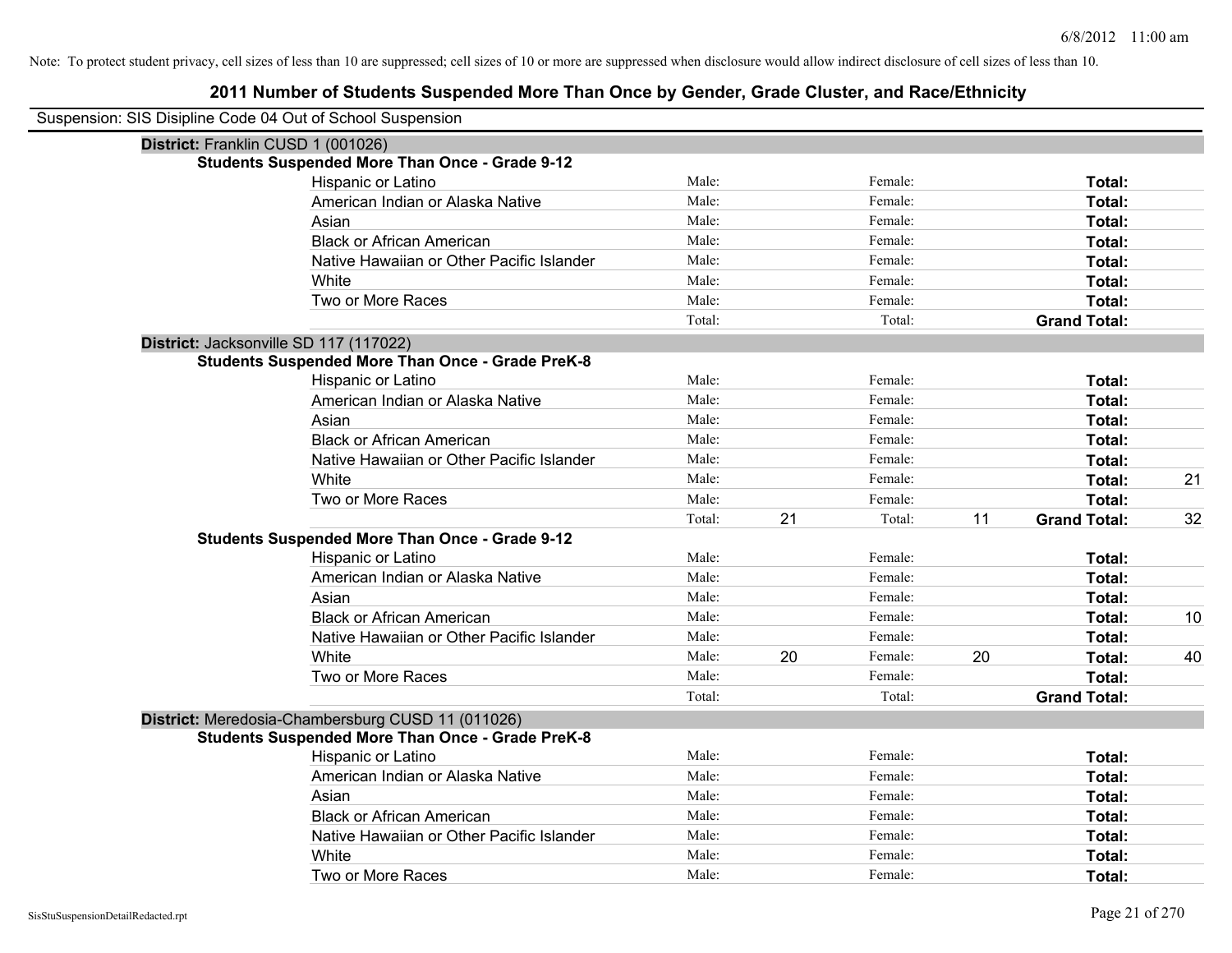| Suspension: SIS Disipline Code 04 Out of School Suspension |                                                         |        |         |                     |
|------------------------------------------------------------|---------------------------------------------------------|--------|---------|---------------------|
|                                                            |                                                         | Total: | Total:  | <b>Grand Total:</b> |
|                                                            | <b>Students Suspended More Than Once - Grade 9-12</b>   |        |         |                     |
|                                                            | Hispanic or Latino                                      | Male:  | Female: | Total:              |
|                                                            | American Indian or Alaska Native                        | Male:  | Female: | Total:              |
|                                                            | Asian                                                   | Male:  | Female: | Total:              |
|                                                            | <b>Black or African American</b>                        | Male:  | Female: | Total:              |
|                                                            | Native Hawaiian or Other Pacific Islander               | Male:  | Female: | Total:              |
|                                                            | White                                                   | Male:  | Female: | Total:              |
|                                                            | Two or More Races                                       | Male:  | Female: | Total:              |
|                                                            |                                                         | Total: | Total:  | <b>Grand Total:</b> |
| District: Triopia CUSD 27 (027026)                         |                                                         |        |         |                     |
|                                                            | <b>Students Suspended More Than Once - Grade 9-12</b>   |        |         |                     |
|                                                            | Hispanic or Latino                                      | Male:  | Female: | Total:              |
|                                                            | American Indian or Alaska Native                        | Male:  | Female: | Total:              |
|                                                            | Asian                                                   | Male:  | Female: | Total:              |
|                                                            | <b>Black or African American</b>                        | Male:  | Female: | Total:              |
|                                                            | Native Hawaiian or Other Pacific Islander               | Male:  | Female: | Total:              |
|                                                            | White                                                   | Male:  | Female: | Total:              |
|                                                            | Two or More Races                                       | Male:  | Female: | Total:              |
|                                                            |                                                         | Total: | Total:  | <b>Grand Total:</b> |
| District: Waverly CUSD 6 (006026)                          |                                                         |        |         |                     |
|                                                            | <b>Students Suspended More Than Once - Grade PreK-8</b> |        |         |                     |
|                                                            | Hispanic or Latino                                      | Male:  | Female: | Total:              |
|                                                            | American Indian or Alaska Native                        | Male:  | Female: | Total:              |
|                                                            | Asian                                                   | Male:  | Female: | Total:              |
|                                                            | <b>Black or African American</b>                        | Male:  | Female: | Total:              |
|                                                            | Native Hawaiian or Other Pacific Islander               | Male:  | Female: | Total:              |
|                                                            | White                                                   | Male:  | Female: | Total:              |
|                                                            | Two or More Races                                       | Male:  | Female: | Total:              |
|                                                            |                                                         | Total: | Total:  | <b>Grand Total:</b> |
| County: Scott (086)                                        |                                                         |        |         |                     |
|                                                            | District: Scott-Morgan CUSD 2 (002026)                  |        |         |                     |
|                                                            | <b>Students Suspended More Than Once - Grade PreK-8</b> |        |         |                     |
|                                                            | <b>Hispanic or Latino</b>                               | Male:  | Female: | Total:              |
|                                                            | American Indian or Alaska Native                        | Male:  | Female: | Total:              |
|                                                            | Asian                                                   | Male:  | Female: | Total:              |
|                                                            | <b>Black or African American</b>                        | Male:  | Female: | <b>Total:</b>       |
|                                                            | Native Hawaiian or Other Pacific Islander               | Male:  | Female: | Total:              |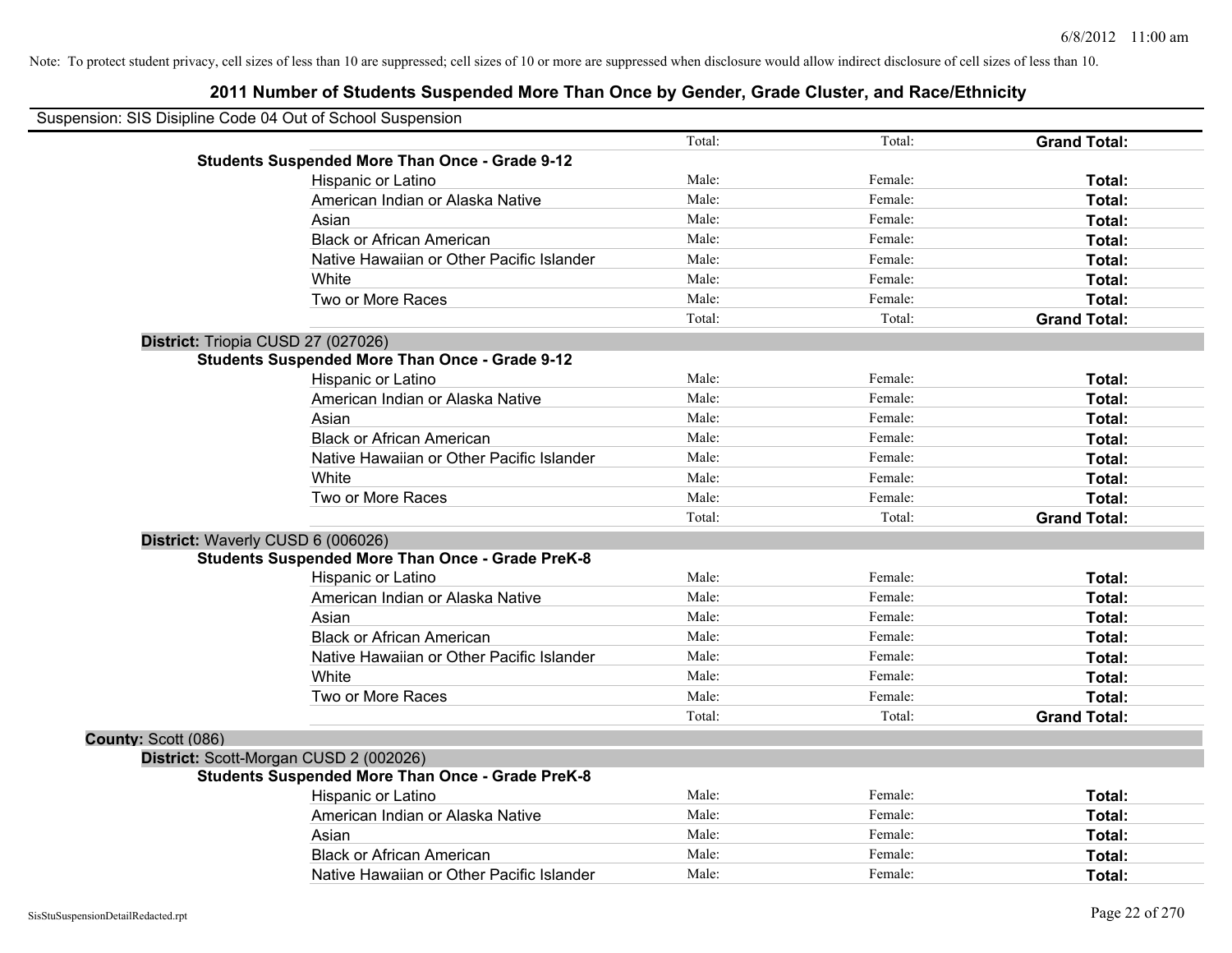| Suspension: SIS Disipline Code 04 Out of School Suspension |                                                         |        |         |                     |
|------------------------------------------------------------|---------------------------------------------------------|--------|---------|---------------------|
|                                                            | White                                                   | Male:  | Female: | Total:              |
|                                                            | Two or More Races                                       | Male:  | Female: | Total:              |
|                                                            |                                                         | Total: | Total:  | <b>Grand Total:</b> |
|                                                            | <b>Students Suspended More Than Once - Grade 9-12</b>   |        |         |                     |
|                                                            | Hispanic or Latino                                      | Male:  | Female: | Total:              |
|                                                            | American Indian or Alaska Native                        | Male:  | Female: | Total:              |
|                                                            | Asian                                                   | Male:  | Female: | Total:              |
|                                                            | <b>Black or African American</b>                        | Male:  | Female: | Total:              |
|                                                            | Native Hawaiian or Other Pacific Islander               | Male:  | Female: | Total:              |
|                                                            | White                                                   | Male:  | Female: | Total:              |
|                                                            | Two or More Races                                       | Male:  | Female: | Total:              |
|                                                            |                                                         | Total: | Total:  | <b>Grand Total:</b> |
|                                                            | District: Winchester CUSD 1 (001026)                    |        |         |                     |
|                                                            | <b>Students Suspended More Than Once - Grade 9-12</b>   |        |         |                     |
|                                                            | Hispanic or Latino                                      | Male:  | Female: | Total:              |
|                                                            | American Indian or Alaska Native                        | Male:  | Female: | Total:              |
|                                                            | Asian                                                   | Male:  | Female: | Total:              |
|                                                            | <b>Black or African American</b>                        | Male:  | Female: | Total:              |
|                                                            | Native Hawaiian or Other Pacific Islander               | Male:  | Female: | Total:              |
|                                                            | White                                                   | Male:  | Female: | Total:              |
|                                                            | Two or More Races                                       | Male:  | Female: | Total:              |
|                                                            |                                                         | Total: | Total:  | <b>Grand Total:</b> |
|                                                            |                                                         |        |         |                     |
| Region: Bureau/Henry/Stark ROE (28)                        |                                                         |        |         |                     |
| County: Bureau (006)                                       |                                                         |        |         |                     |
|                                                            | District: Bureau Valley CUSD 340 (340026)               |        |         |                     |
|                                                            | <b>Students Suspended More Than Once - Grade 9-12</b>   |        |         |                     |
|                                                            | Hispanic or Latino                                      | Male:  | Female: | Total:              |
|                                                            | American Indian or Alaska Native                        | Male:  | Female: | Total:              |
|                                                            | Asian                                                   | Male:  | Female: | Total:              |
|                                                            | <b>Black or African American</b>                        | Male:  | Female: | Total:              |
|                                                            | Native Hawaiian or Other Pacific Islander               | Male:  | Female: | Total:              |
|                                                            | White                                                   | Male:  | Female: | Total:              |
|                                                            | Two or More Races                                       | Male:  | Female: | Total:              |
|                                                            |                                                         | Total: | Total:  | <b>Grand Total:</b> |
| District: DePue USD 103 (103022)                           |                                                         |        |         |                     |
|                                                            | <b>Students Suspended More Than Once - Grade PreK-8</b> |        |         |                     |
|                                                            | Hispanic or Latino                                      | Male:  | Female: | Total:              |
|                                                            |                                                         |        |         |                     |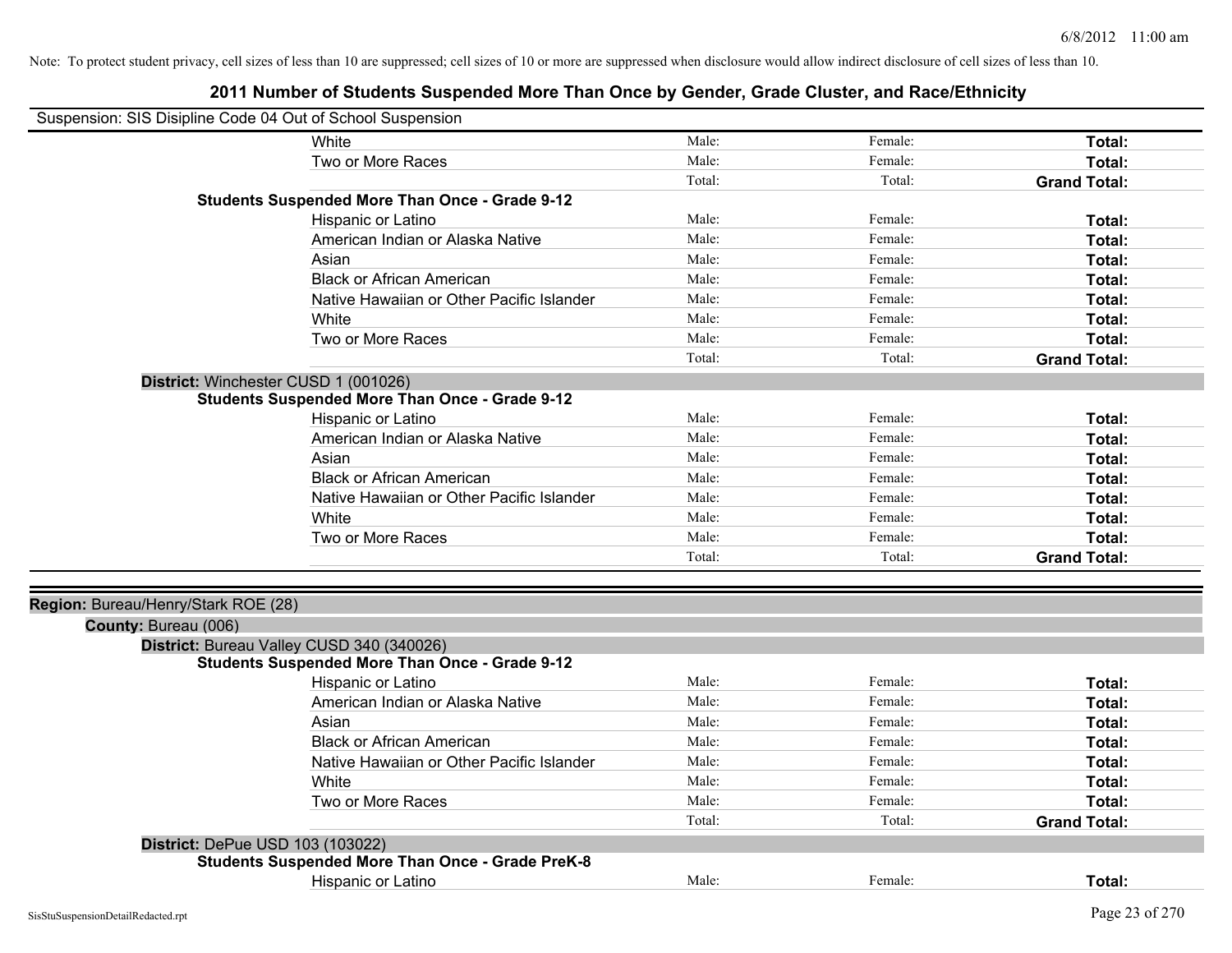| Suspension: SIS Disipline Code 04 Out of School Suspension |                                                         |        |         |                     |    |
|------------------------------------------------------------|---------------------------------------------------------|--------|---------|---------------------|----|
|                                                            | American Indian or Alaska Native                        | Male:  | Female: | Total:              |    |
|                                                            | Asian                                                   | Male:  | Female: | Total:              |    |
|                                                            | <b>Black or African American</b>                        | Male:  | Female: | Total:              |    |
|                                                            | Native Hawaiian or Other Pacific Islander               | Male:  | Female: | Total:              |    |
|                                                            | White                                                   | Male:  | Female: | Total:              |    |
|                                                            | Two or More Races                                       | Male:  | Female: | Total:              |    |
|                                                            |                                                         | Total: | Total:  | <b>Grand Total:</b> | 11 |
|                                                            | <b>Students Suspended More Than Once - Grade 9-12</b>   |        |         |                     |    |
|                                                            | Hispanic or Latino                                      | Male:  | Female: | Total:              |    |
|                                                            | American Indian or Alaska Native                        | Male:  | Female: | Total:              |    |
|                                                            | Asian                                                   | Male:  | Female: | Total:              |    |
|                                                            | <b>Black or African American</b>                        | Male:  | Female: | Total:              |    |
|                                                            | Native Hawaiian or Other Pacific Islander               | Male:  | Female: | Total:              |    |
|                                                            | White                                                   | Male:  | Female: | Total:              |    |
|                                                            | Two or More Races                                       | Male:  | Female: | Total:              |    |
|                                                            |                                                         | Total: | Total:  | <b>Grand Total:</b> |    |
| <b>District: Hall HSD 502 (502017)</b>                     |                                                         |        |         |                     |    |
|                                                            | <b>Students Suspended More Than Once - Grade 9-12</b>   |        |         |                     |    |
|                                                            | Hispanic or Latino                                      | Male:  | Female: | Total:              |    |
|                                                            | American Indian or Alaska Native                        | Male:  | Female: | Total:              |    |
|                                                            | Asian                                                   | Male:  | Female: | Total:              |    |
|                                                            | <b>Black or African American</b>                        | Male:  | Female: | Total:              |    |
|                                                            | Native Hawaiian or Other Pacific Islander               | Male:  | Female: | Total:              |    |
|                                                            | White                                                   | Male:  | Female: | Total:              | 26 |
|                                                            | Two or More Races                                       | Male:  | Female: | Total:              |    |
|                                                            |                                                         | Total: | Total:  | <b>Grand Total:</b> |    |
|                                                            | District: La Moille CUSD 303 (303026)                   |        |         |                     |    |
|                                                            | <b>Students Suspended More Than Once - Grade PreK-8</b> |        |         |                     |    |
|                                                            | Hispanic or Latino                                      | Male:  | Female: | Total:              |    |
|                                                            | American Indian or Alaska Native                        | Male:  | Female: | Total:              |    |
|                                                            | Asian                                                   | Male:  | Female: | Total:              |    |
|                                                            | <b>Black or African American</b>                        | Male:  | Female: | Total:              |    |
|                                                            | Native Hawaiian or Other Pacific Islander               | Male:  | Female: | Total:              |    |
|                                                            | White                                                   | Male:  | Female: | Total:              |    |
|                                                            | Two or More Races                                       | Male:  | Female: | Total:              |    |
|                                                            |                                                         | Total: | Total:  | <b>Grand Total:</b> |    |
|                                                            | <b>Students Suspended More Than Once - Grade 9-12</b>   |        |         |                     |    |
|                                                            | Hispanic or Latino                                      | Male:  | Female: | Total:              |    |
|                                                            | American Indian or Alaska Native                        | Male:  | Female: | Total:              |    |
| SisStuSuspensionDetailRedacted.rpt                         |                                                         |        |         | Page 24 of 270      |    |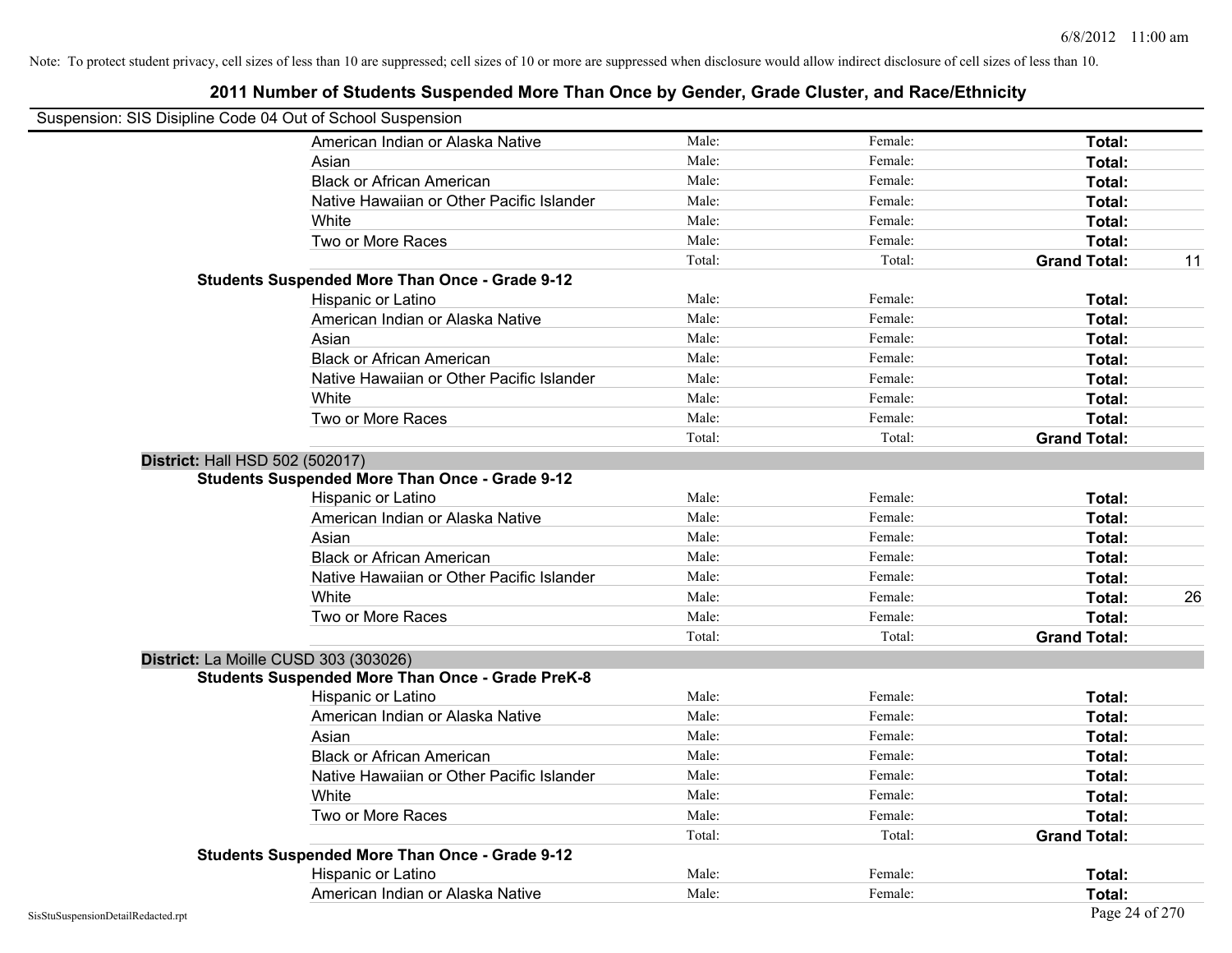### **2011 Number of Students Suspended More Than Once by Gender, Grade Cluster, and Race/Ethnicity**

| Suspension: SIS Disipline Code 04 Out of School Suspension |        |         |                     |
|------------------------------------------------------------|--------|---------|---------------------|
| Asian                                                      | Male:  | Female: | Total:              |
| <b>Black or African American</b>                           | Male:  | Female: | Total:              |
| Native Hawaiian or Other Pacific Islander                  | Male:  | Female: | Total:              |
| White                                                      | Male:  | Female: | Total:              |
| Two or More Races                                          | Male:  | Female: | Total:              |
|                                                            | Total: | Total:  | <b>Grand Total:</b> |
| District: Princeton ESD 115 (115002)                       |        |         |                     |
| <b>Students Suspended More Than Once - Grade PreK-8</b>    |        |         |                     |
| Hispanic or Latino                                         | Male:  | Female: | Total:              |
| American Indian or Alaska Native                           | Male:  | Female: | Total:              |
| Asian                                                      | Male:  | Female: | Total:              |
| <b>Black or African American</b>                           | Male:  | Female: | Total:              |
| Native Hawaiian or Other Pacific Islander                  | Male:  | Female: | Total:              |
| White                                                      | Male:  | Female: | Total:              |
| Two or More Races                                          | Male:  | Female: | Total:              |
|                                                            | Total: | Total:  | <b>Grand Total:</b> |
| District: Princeton HSD 500 (500015)                       |        |         |                     |
| <b>Students Suspended More Than Once - Grade 9-12</b>      |        |         |                     |
| Hispanic or Latino                                         | Male:  | Female: | Total:              |
| American Indian or Alaska Native                           | Male:  | Female: | Total:              |
| Asian                                                      | Male:  | Female: | Total:              |
| <b>Black or African American</b>                           | Male:  | Female: | Total:              |
| Native Hawaiian or Other Pacific Islander                  | Male:  | Female: | Total:              |
| White                                                      | Male:  | Female: | Total:              |
| Two or More Races                                          | Male:  | Female: | Total:              |
|                                                            | Total: | Total:  | <b>Grand Total:</b> |
| District: Spring Valley CCSD 99 (099004)                   |        |         |                     |
| <b>Students Suspended More Than Once - Grade PreK-8</b>    |        |         |                     |
| Hispanic or Latino                                         | Male:  | Female: | <b>Total:</b>       |
| American Indian or Alaska Native                           | Male:  | Female: | Total:              |
| Asian                                                      | Male:  | Female: | Total:              |
| <b>Black or African American</b>                           | Male:  | Female: | Total:              |
| Native Hawaiian or Other Pacific Islander                  | Male:  | Female: | Total:              |
| White                                                      | Male:  | Female: | Total:              |
| Two or More Races                                          | Male:  | Female: | Total:              |
|                                                            |        |         |                     |

**District:** AlWood CUSD 225 (225026)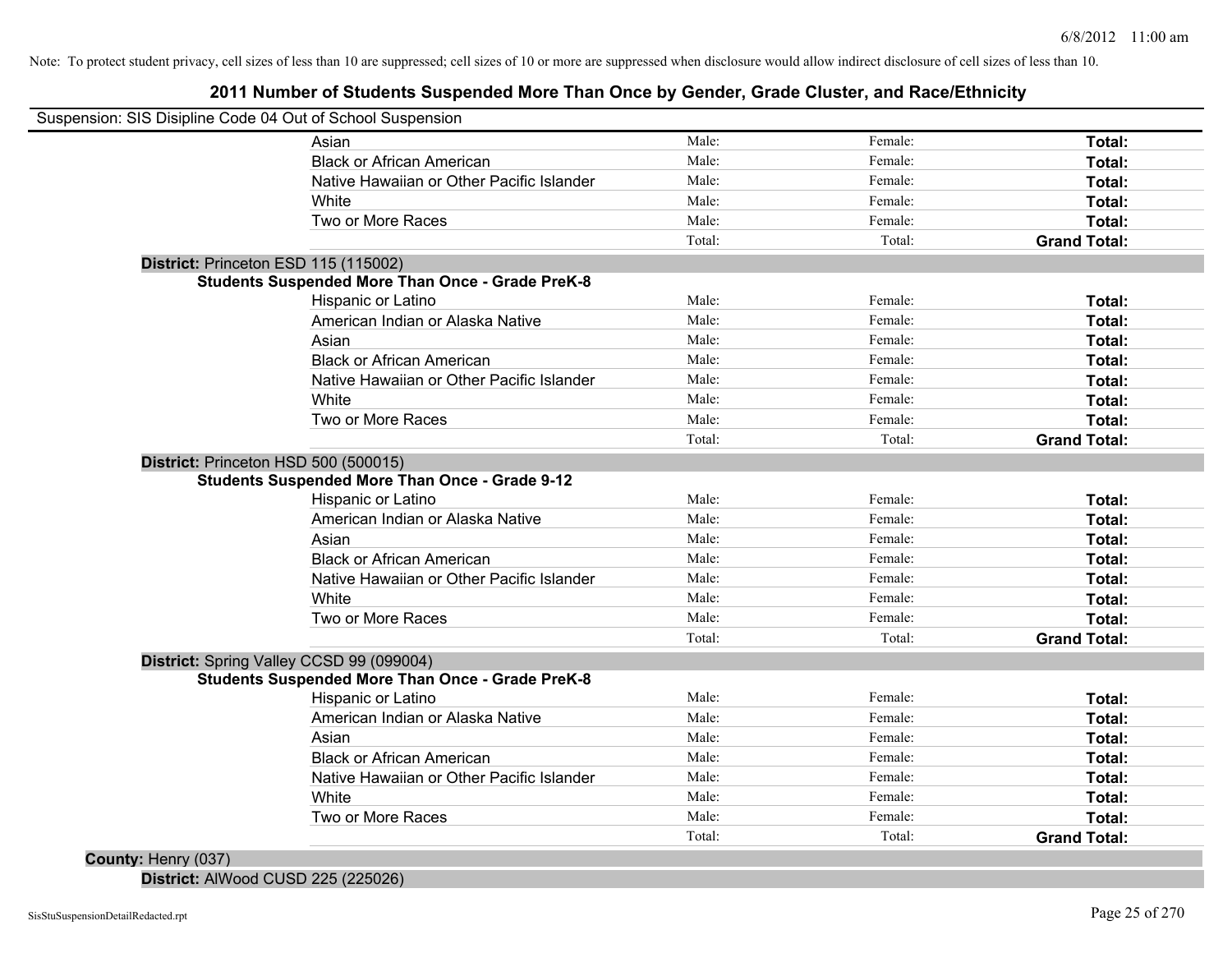| Suspension: SIS Disipline Code 04 Out of School Suspension |                                                         |        |         |                     |
|------------------------------------------------------------|---------------------------------------------------------|--------|---------|---------------------|
|                                                            | <b>Students Suspended More Than Once - Grade PreK-8</b> |        |         |                     |
|                                                            | Hispanic or Latino                                      | Male:  | Female: | Total:              |
|                                                            | American Indian or Alaska Native                        | Male:  | Female: | Total:              |
|                                                            | Asian                                                   | Male:  | Female: | Total:              |
|                                                            | <b>Black or African American</b>                        | Male:  | Female: | Total:              |
|                                                            | Native Hawaiian or Other Pacific Islander               | Male:  | Female: | Total:              |
|                                                            | White                                                   | Male:  | Female: | Total:              |
|                                                            | Two or More Races                                       | Male:  | Female: | Total:              |
|                                                            |                                                         | Total: | Total:  | <b>Grand Total:</b> |
|                                                            | <b>Students Suspended More Than Once - Grade 9-12</b>   |        |         |                     |
|                                                            | Hispanic or Latino                                      | Male:  | Female: | Total:              |
|                                                            | American Indian or Alaska Native                        | Male:  | Female: | Total:              |
|                                                            | Asian                                                   | Male:  | Female: | Total:              |
|                                                            | <b>Black or African American</b>                        | Male:  | Female: | Total:              |
|                                                            | Native Hawaiian or Other Pacific Islander               | Male:  | Female: | Total:              |
|                                                            | White                                                   | Male:  | Female: | Total:              |
|                                                            | Two or More Races                                       | Male:  | Female: | Total:              |
|                                                            |                                                         | Total: | Total:  | <b>Grand Total:</b> |
| District: Cambridge CUSD 227 (227026)                      |                                                         |        |         |                     |
|                                                            | <b>Students Suspended More Than Once - Grade PreK-8</b> |        |         |                     |
|                                                            | Hispanic or Latino                                      | Male:  | Female: | Total:              |
|                                                            | American Indian or Alaska Native                        | Male:  | Female: | Total:              |
|                                                            | Asian                                                   | Male:  | Female: | Total:              |
|                                                            | <b>Black or African American</b>                        | Male:  | Female: | Total:              |
|                                                            | Native Hawaiian or Other Pacific Islander               | Male:  | Female: | Total:              |
|                                                            | White                                                   | Male:  | Female: | Total:              |
|                                                            | Two or More Races                                       | Male:  | Female: | Total:              |
|                                                            |                                                         | Total: | Total:  | <b>Grand Total:</b> |
|                                                            | <b>Students Suspended More Than Once - Grade 9-12</b>   |        |         |                     |
|                                                            | Hispanic or Latino                                      | Male:  | Female: | Total:              |
|                                                            | American Indian or Alaska Native                        | Male:  | Female: | Total:              |
|                                                            | Asian                                                   | Male:  | Female: | Total:              |
|                                                            | <b>Black or African American</b>                        | Male:  | Female: | Total:              |
|                                                            | Native Hawaiian or Other Pacific Islander               | Male:  | Female: | Total:              |
|                                                            | White                                                   | Male:  | Female: | Total:              |
|                                                            | Two or More Races                                       | Male:  | Female: | Total:              |
|                                                            |                                                         | Total: | Total:  | <b>Grand Total:</b> |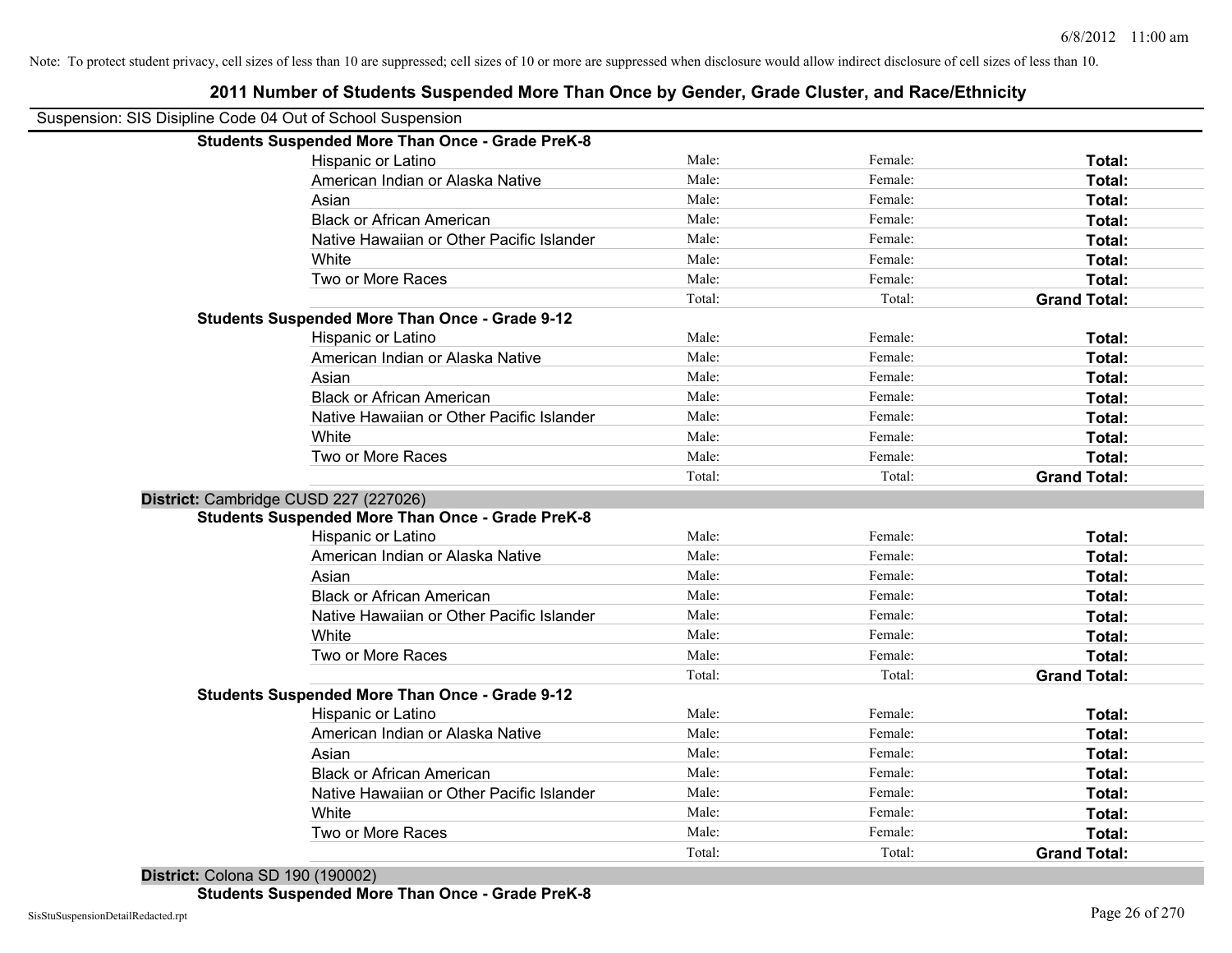| Suspension: SIS Disipline Code 04 Out of School Suspension |                                                         |        |         |                     |
|------------------------------------------------------------|---------------------------------------------------------|--------|---------|---------------------|
|                                                            | Hispanic or Latino                                      | Male:  | Female: | Total:              |
|                                                            | American Indian or Alaska Native                        | Male:  | Female: | Total:              |
|                                                            | Asian                                                   | Male:  | Female: | Total:              |
|                                                            | <b>Black or African American</b>                        | Male:  | Female: | Total:              |
|                                                            | Native Hawaiian or Other Pacific Islander               | Male:  | Female: | Total:              |
|                                                            | White                                                   | Male:  | Female: | Total:              |
|                                                            | Two or More Races                                       | Male:  | Female: | Total:              |
|                                                            |                                                         | Total: | Total:  | <b>Grand Total:</b> |
| District: Galva CUSD 224 (224026)                          |                                                         |        |         |                     |
|                                                            | <b>Students Suspended More Than Once - Grade PreK-8</b> |        |         |                     |
|                                                            | Hispanic or Latino                                      | Male:  | Female: | Total:              |
|                                                            | American Indian or Alaska Native                        | Male:  | Female: | Total:              |
|                                                            | Asian                                                   | Male:  | Female: | Total:              |
|                                                            | <b>Black or African American</b>                        | Male:  | Female: | Total:              |
|                                                            | Native Hawaiian or Other Pacific Islander               | Male:  | Female: | Total:              |
|                                                            | White                                                   | Male:  | Female: | Total:              |
|                                                            | Two or More Races                                       | Male:  | Female: | Total:              |
|                                                            |                                                         | Total: | Total:  | <b>Grand Total:</b> |
|                                                            | <b>Students Suspended More Than Once - Grade 9-12</b>   |        |         |                     |
|                                                            | Hispanic or Latino                                      | Male:  | Female: | Total:              |
|                                                            | American Indian or Alaska Native                        | Male:  | Female: | Total:              |
|                                                            | Asian                                                   | Male:  | Female: | Total:              |
|                                                            | <b>Black or African American</b>                        | Male:  | Female: | Total:              |
|                                                            | Native Hawaiian or Other Pacific Islander               | Male:  | Female: | Total:              |
|                                                            | White                                                   | Male:  | Female: | Total:              |
|                                                            | Two or More Races                                       | Male:  | Female: | Total:              |
|                                                            |                                                         | Total: | Total:  | <b>Grand Total:</b> |
|                                                            |                                                         |        |         |                     |
| District: Geneseo CUSD 228 (228026)                        |                                                         |        |         |                     |
|                                                            | <b>Students Suspended More Than Once - Grade PreK-8</b> | Male:  | Female: |                     |
|                                                            | Hispanic or Latino                                      | Male:  |         | Total:              |
|                                                            | American Indian or Alaska Native                        | Male:  | Female: | Total:              |
|                                                            | Asian                                                   |        | Female: | Total:              |
|                                                            | <b>Black or African American</b>                        | Male:  | Female: | Total:              |
|                                                            | Native Hawaiian or Other Pacific Islander               | Male:  | Female: | Total:              |
|                                                            | White                                                   | Male:  | Female: | Total:              |
|                                                            | Two or More Races                                       | Male:  | Female: | Total:              |
|                                                            |                                                         | Total: | Total:  | <b>Grand Total:</b> |
|                                                            | <b>Students Suspended More Than Once - Grade 9-12</b>   |        |         |                     |
|                                                            | Hispanic or Latino                                      | Male:  | Female: | Total:              |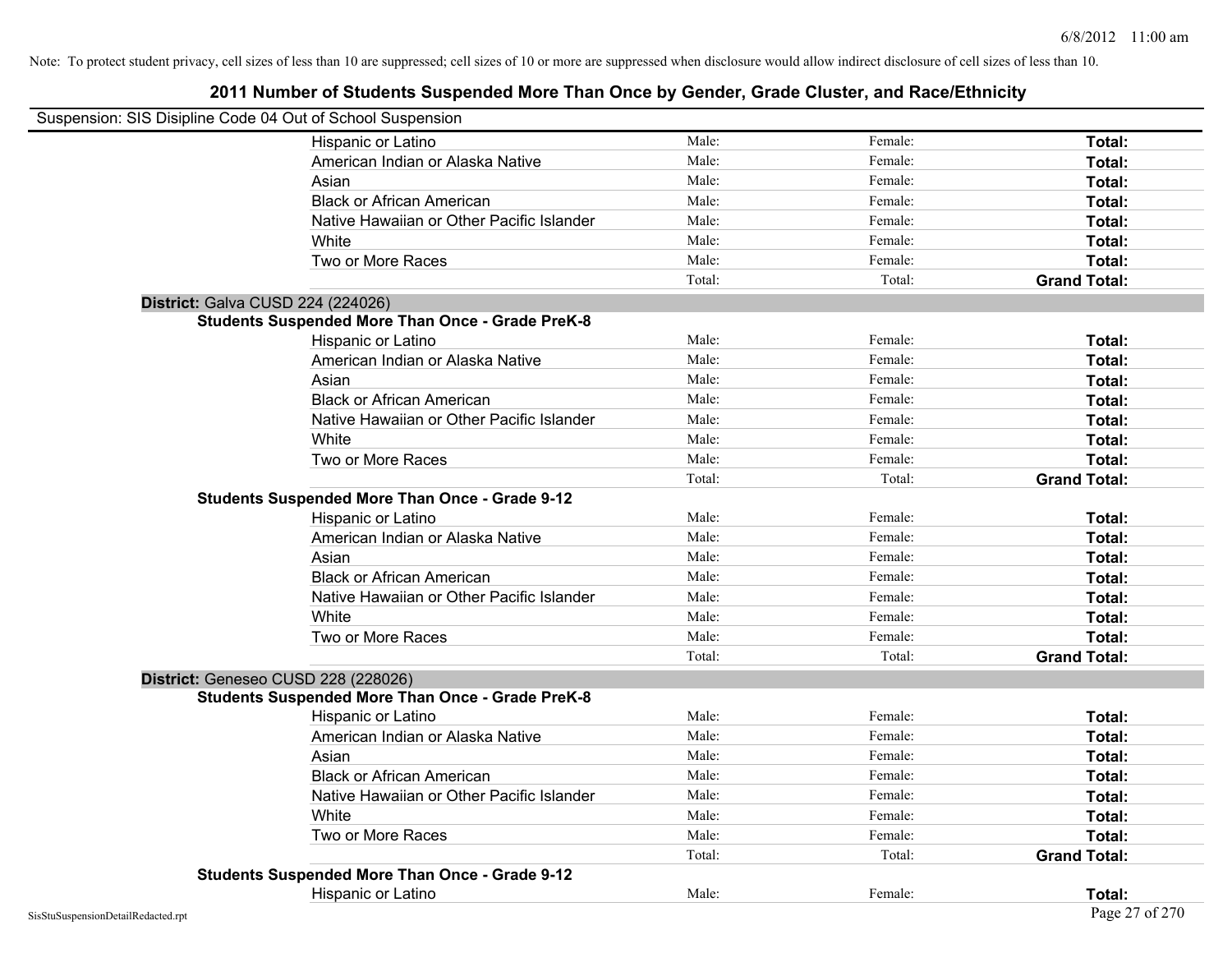### **2011 Number of Students Suspended More Than Once by Gender, Grade Cluster, and Race/Ethnicity**

| Suspension: SIS Disipline Code 04 Out of School Suspension |        |         |                     |    |
|------------------------------------------------------------|--------|---------|---------------------|----|
| American Indian or Alaska Native                           | Male:  | Female: | Total:              |    |
| Asian                                                      | Male:  | Female: | Total:              |    |
| <b>Black or African American</b>                           | Male:  | Female: | Total:              |    |
| Native Hawaiian or Other Pacific Islander                  | Male:  | Female: | Total:              |    |
| White                                                      | Male:  | Female: | Total:              | 19 |
| Two or More Races                                          | Male:  | Female: | Total:              |    |
|                                                            | Total: | Total:  | <b>Grand Total:</b> |    |
| District: Henry-Stark County Spec Ed Dist (801060)         |        |         |                     |    |
| <b>Students Suspended More Than Once - Grade PreK-8</b>    |        |         |                     |    |
| Hispanic or Latino                                         | Male:  | Female: | Total:              |    |
| American Indian or Alaska Native                           | Male:  | Female: | Total:              |    |
| Asian                                                      | Male:  | Female: | Total:              |    |
| <b>Black or African American</b>                           | Male:  | Female: | Total:              |    |
| Native Hawaiian or Other Pacific Islander                  | Male:  | Female: | Total:              |    |
| White                                                      | Male:  | Female: | Total:              |    |
| Two or More Races                                          | Male:  | Female: | Total:              |    |
|                                                            | Total: | Total:  | <b>Grand Total:</b> |    |
| District: Kewanee CUSD 229 (229026)                        |        |         |                     |    |
| <b>Students Suspended More Than Once - Grade PreK-8</b>    |        |         |                     |    |
| Hispanic or Latino                                         | Male:  | Female: | Total:              |    |
| American Indian or Alaska Native                           | Male:  | Female: | Total:              |    |
| Asian                                                      | Male:  | Female: | Total:              |    |
| <b>Black or African American</b>                           | Male:  | Female: | Total:              | 17 |
| Native Hawaiian or Other Pacific Islander                  | Male:  | Female: | Total:              |    |
| White                                                      | Male:  | Female: | Total:              | 51 |
| Two or More Races                                          | Male:  | Female: | Total:              |    |
|                                                            | Total: | Total:  | <b>Grand Total:</b> |    |
| <b>Students Suspended More Than Once - Grade 9-12</b>      |        |         |                     |    |
| Hispanic or Latino                                         | Male:  | Female: | Total:              |    |
| American Indian or Alaska Native                           | Male:  | Female: | Total:              |    |
| Asian                                                      | Male:  | Female: | Total:              |    |
| <b>Black or African American</b>                           | Male:  | Female: | Total:              |    |
| Native Hawaiian or Other Pacific Islander                  | Male:  | Female: | Total:              |    |
| White                                                      | Male:  | Female: | Total:              |    |
| Two or More Races                                          | Male:  | Female: | Total:              |    |
| .                                                          | Total: | Total:  | <b>Grand Total:</b> |    |

**District:** Wethersfield CUSD 230 (230026) **Students Suspended More Than Once - Grade PreK-8**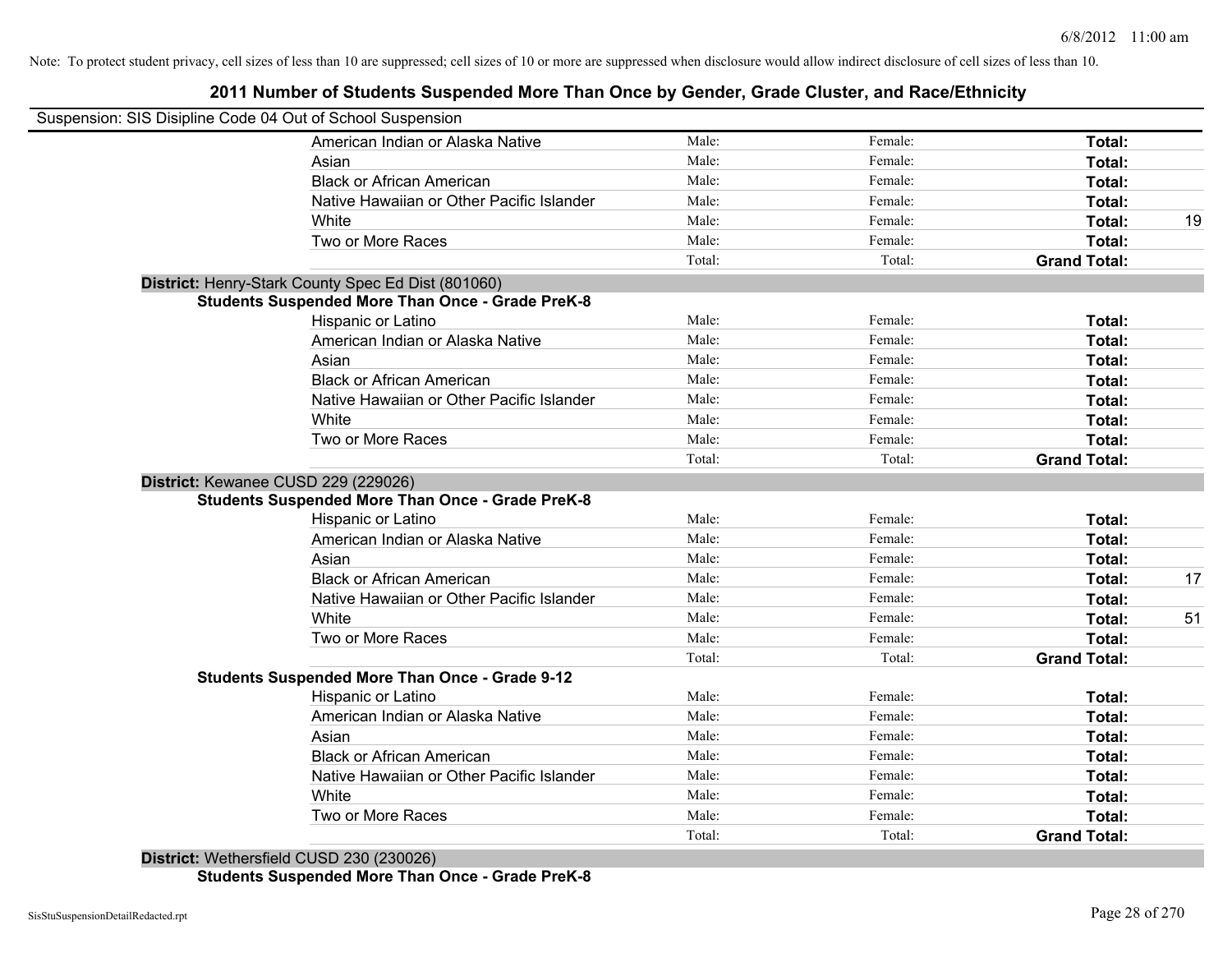## **2011 Number of Students Suspended More Than Once by Gender, Grade Cluster, and Race/Ethnicity** Suspension: SIS Disipline Code 04 Out of School Suspension Hispanic or Latino **Finally Hispanic or Latino** *Total:* Male: Female: **Female: Total: Total:** Female: **Total:** American Indian or Alaska Native **Male:** Male: Female: Female: **Total:** Total: Asian **Asian Male:** Female: **Total:** Female: **Total:** Female: **Total:** Female: **Total:** Total: Black or African American **American** Male: Male: Female: **Female: Total: Total: Total: Female: Total: Total: Total: Total: Total: Total: Total: Total: Total: Total: Total: Total: Total:** Native Hawaiian or Other Pacific Islander **Male:** Male: Female: Female: **Total:** Total: White **Total:** Male: **Male:** Female: **Total:** Total: Two or More Races **Total:** Total: Male: Female: Female: **Total:** Total: Total: Total: Total: **Grand Total: Students Suspended More Than Once - Grade 9-12** Hispanic or Latino **Finally Hispanic or Latino** *Total:* Male: Female: **Female: Total: Total:** Female: **Total:** American Indian or Alaska Native **Male:** Male: Female: Female: **Total:** Total: Asian **Asian Male:** Female: **Total:** Female: **Total:** Female: **Total:** Female: **Total:** Total: Black or African American **American** Male: Male: Female: **Female: Total: Total: Total: Female: Total: Total: Total: Total: Total: Total: Total: Total: Total: Total: Total: Total: Total:** Native Hawaiian or Other Pacific Islander **Male:** Male: Female: Female: **Total:** Total: White **Total:** Male: **Male:** Female: **Total:** Total: Two or More Races **Total:** Total: Male: Female: Female: **Total:** Female: **Total:** Total: Total: Total: **Grand Total: County:** Non-Public School (000) **District:** Bureau/Henry/Stark ROE (000000) **Students Suspended More Than Once - Grade 9-12** Hispanic or Latino **Finally Contract Contract Contract Contract Contract Contract Male:** Female: **Fotal: Total:** American Indian or Alaska Native **Male:** Male: Female: Female: **Total:** Total: Asian **Asian Male:** Total: Male: Female: **Total: Total:** Total: Total: Total: Total: Total: Total: Total: Total: Total: Total: Total: Total: Total: Total: Total: Total: Total: Total: Total: Total: Total: Total: Total: Tota Black or African American **Figure 1.1 and Total:** Male: Female: Female: **Total:** Total: Native Hawaiian or Other Pacific Islander Male: Total: Female: Female: Total: Total: Total: Total: Total: Total: Total: Total: Total: Total: Total: Total: Total: Total: Total: Total: Total: Total: Total: Total: Total: Tota White **Total:** Male: Female: **Total:** Total: **Total:** Female: **Total:** Total: Two or More Races **Total:** Total: Male: Female: Female: **Total:** Total: Female: Total: Total: Total: **Grand Total: County:** Stark (088) **District:** Stark County CUSD 100 (100026) **Students Suspended More Than Once - Grade PreK-8** Hispanic or Latino **Finale:** Female: **Female:** Female: **Total:** Female: **Total:** Female: **Female:** Female: **Female:** Female: **Fotal:** Fotal: **Fotal:** Fotal: **Fotal:** Fotal: **Fotal:** Fotal: **Fotal:** Fotal: **Fotal:** Fotal: American Indian or Alaska Native **Male:** Male: Female: Female: **Total:** Total: Asian **Asian Male:** Total: Male: Female: **Total: Total:** Total: Total: Total: Total: Total: Total: Total: Total: Total: Total: Total: Total: Total: Total: Total: Total: Total: Total: Total: Total: Total: Total: Total: Tota Black or African American **Figure 1.1 and Total:** Male: Female: Female: **Total:** Total: Native Hawaiian or Other Pacific Islander **Male:** Male: Female: Female: **Total:** Total: White **Total:** Male: Female: **Total:** Total: **Total:** Female: **Total:** Total: Two or More Races **Total:** Total: Male: Female: Female: **Total:** Total: Female: Total:

Total: Total: **Grand Total:**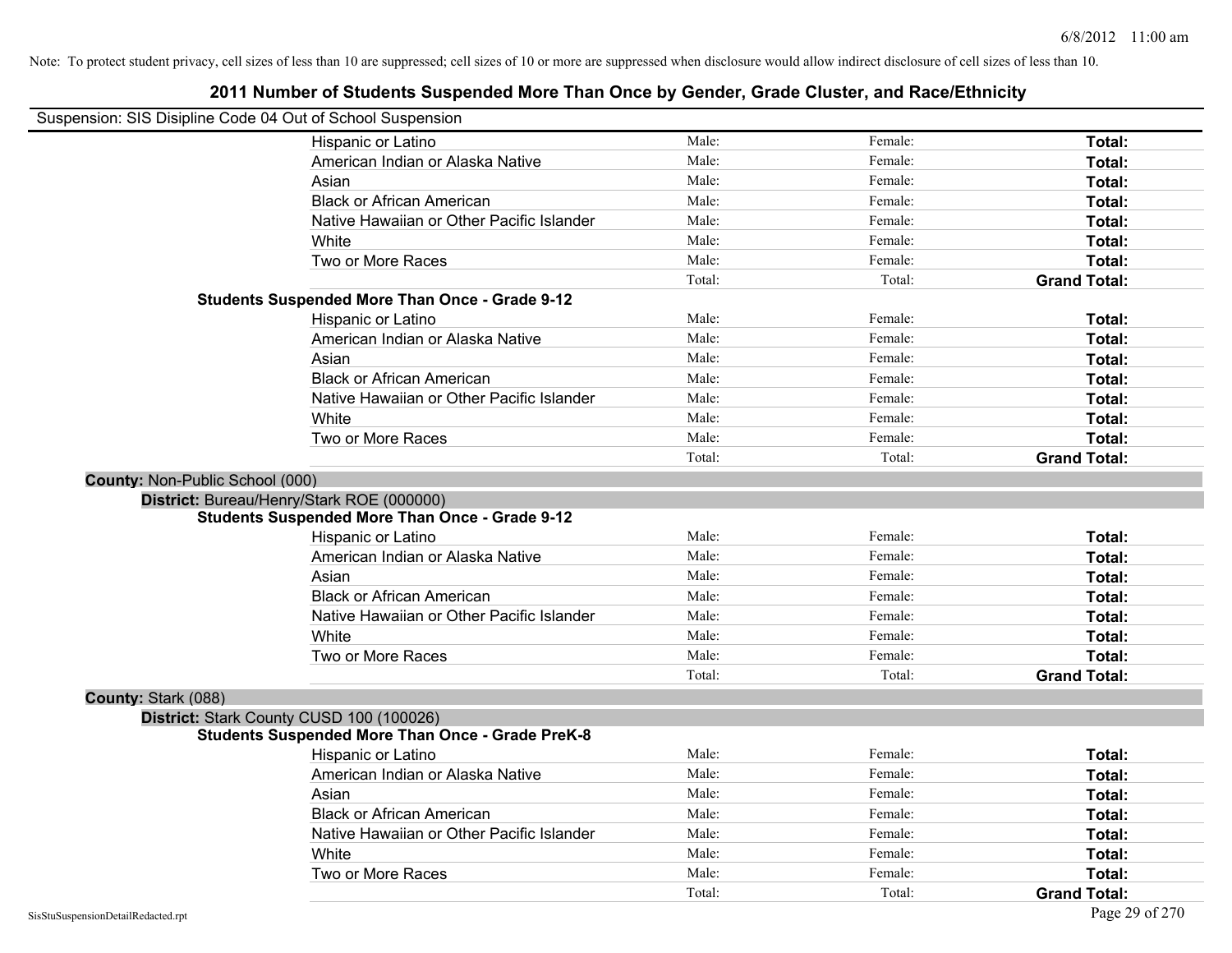| Suspension: SIS Disipline Code 04 Out of School Suspension |                                                                                              |        |         |                     |    |
|------------------------------------------------------------|----------------------------------------------------------------------------------------------|--------|---------|---------------------|----|
|                                                            | <b>Students Suspended More Than Once - Grade 9-12</b>                                        |        |         |                     |    |
|                                                            | Hispanic or Latino                                                                           | Male:  | Female: | Total:              |    |
|                                                            | American Indian or Alaska Native                                                             | Male:  | Female: | Total:              |    |
|                                                            | Asian                                                                                        | Male:  | Female: | Total:              |    |
|                                                            | <b>Black or African American</b>                                                             | Male:  | Female: | <b>Total:</b>       |    |
|                                                            | Native Hawaiian or Other Pacific Islander                                                    | Male:  | Female: | Total:              |    |
|                                                            | White                                                                                        | Male:  | Female: | Total:              | 18 |
|                                                            | Two or More Races                                                                            | Male:  | Female: | Total:              |    |
|                                                            |                                                                                              | Total: | Total:  | <b>Grand Total:</b> |    |
|                                                            |                                                                                              |        |         |                     |    |
| Region: Calhoun/Greene/Jersy/Macoupin ROE (40)             |                                                                                              |        |         |                     |    |
| County: Calhoun (007)                                      |                                                                                              |        |         |                     |    |
|                                                            | District: Brussels CUSD 42 (042026)<br><b>Students Suspended More Than Once - Grade 9-12</b> |        |         |                     |    |
|                                                            | Hispanic or Latino                                                                           | Male:  | Female: | Total:              |    |
|                                                            | American Indian or Alaska Native                                                             | Male:  | Female: | Total:              |    |
|                                                            | Asian                                                                                        | Male:  | Female: | Total:              |    |
|                                                            | <b>Black or African American</b>                                                             | Male:  | Female: | Total:              |    |
|                                                            | Native Hawaiian or Other Pacific Islander                                                    | Male:  | Female: | Total:              |    |
|                                                            | White                                                                                        | Male:  | Female: | Total:              |    |
|                                                            | Two or More Races                                                                            | Male:  | Female: | Total:              |    |
|                                                            |                                                                                              | Total: | Total:  | <b>Grand Total:</b> |    |
|                                                            | District: Calhoun CUSD 40 (040026)                                                           |        |         |                     |    |
|                                                            | <b>Students Suspended More Than Once - Grade PreK-8</b>                                      |        |         |                     |    |
|                                                            | Hispanic or Latino                                                                           | Male:  | Female: | Total:              |    |
|                                                            | American Indian or Alaska Native                                                             | Male:  | Female: | Total:              |    |
|                                                            | Asian                                                                                        | Male:  | Female: | Total:              |    |
|                                                            | <b>Black or African American</b>                                                             | Male:  | Female: | Total:              |    |
|                                                            | Native Hawaiian or Other Pacific Islander                                                    | Male:  | Female: | Total:              |    |
|                                                            | White                                                                                        | Male:  | Female: | Total:              |    |
|                                                            | Two or More Races                                                                            | Male:  | Female: | Total:              |    |
|                                                            |                                                                                              | Total: | Total:  | <b>Grand Total:</b> |    |
|                                                            | <b>Students Suspended More Than Once - Grade 9-12</b>                                        |        |         |                     |    |
|                                                            | Hispanic or Latino                                                                           | Male:  | Female: | Total:              |    |
|                                                            | American Indian or Alaska Native                                                             | Male:  | Female: | Total:              |    |
|                                                            | Asian                                                                                        | Male:  | Female: | Total:              |    |
|                                                            | <b>Black or African American</b>                                                             | Male:  | Female: | Total:              |    |
|                                                            | Native Hawaiian or Other Pacific Islander                                                    | Male:  | Female: | Total:              |    |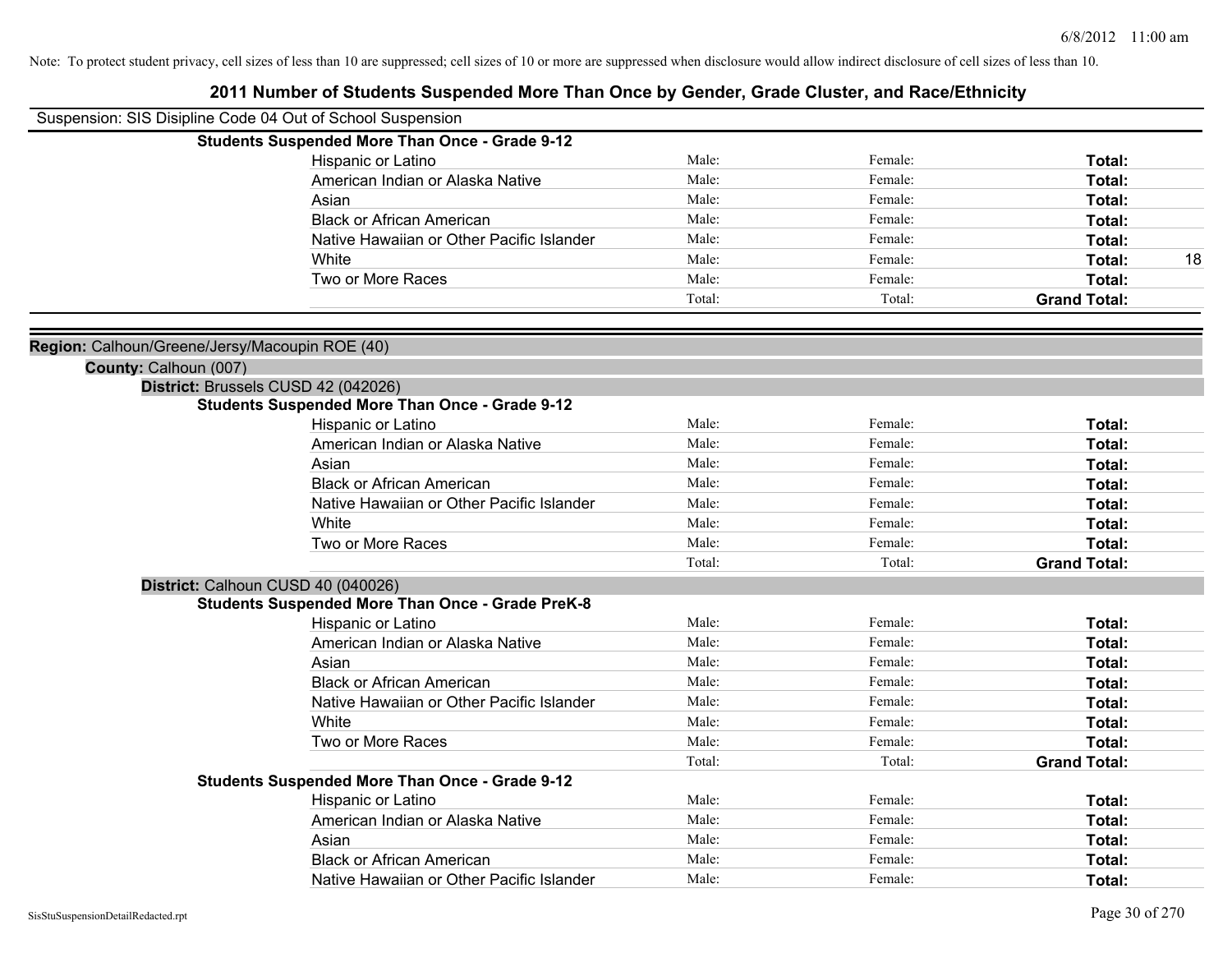| Suspension: SIS Disipline Code 04 Out of School Suspension |                                                         |        |         |                     |
|------------------------------------------------------------|---------------------------------------------------------|--------|---------|---------------------|
|                                                            | White                                                   | Male:  | Female: | Total:              |
|                                                            | Two or More Races                                       | Male:  | Female: | Total:              |
|                                                            |                                                         | Total: | Total:  | <b>Grand Total:</b> |
| County: Greene (031)                                       |                                                         |        |         |                     |
| District: Carrollton CUSD 1 (001026)                       |                                                         |        |         |                     |
|                                                            | <b>Students Suspended More Than Once - Grade PreK-8</b> |        |         |                     |
|                                                            | Hispanic or Latino                                      | Male:  | Female: | Total:              |
|                                                            | American Indian or Alaska Native                        | Male:  | Female: | Total:              |
|                                                            | Asian                                                   | Male:  | Female: | Total:              |
|                                                            | <b>Black or African American</b>                        | Male:  | Female: | Total:              |
|                                                            | Native Hawaiian or Other Pacific Islander               | Male:  | Female: | Total:              |
|                                                            | White                                                   | Male:  | Female: | Total:              |
|                                                            | Two or More Races                                       | Male:  | Female: | Total:              |
|                                                            |                                                         | Total: | Total:  | <b>Grand Total:</b> |
|                                                            | <b>Students Suspended More Than Once - Grade 9-12</b>   |        |         |                     |
|                                                            | Hispanic or Latino                                      | Male:  | Female: | Total:              |
|                                                            | American Indian or Alaska Native                        | Male:  | Female: | Total:              |
|                                                            | Asian                                                   | Male:  | Female: | Total:              |
|                                                            | <b>Black or African American</b>                        | Male:  | Female: | Total:              |
|                                                            | Native Hawaiian or Other Pacific Islander               | Male:  | Female: | Total:              |
|                                                            | White                                                   | Male:  | Female: | Total:              |
|                                                            | Two or More Races                                       | Male:  | Female: | Total:              |
|                                                            |                                                         | Total: | Total:  | <b>Grand Total:</b> |
| District: Greenfield CUSD 10 (010026)                      |                                                         |        |         |                     |
|                                                            | <b>Students Suspended More Than Once - Grade 9-12</b>   |        |         |                     |
|                                                            | Hispanic or Latino                                      | Male:  | Female: | Total:              |
|                                                            | American Indian or Alaska Native                        | Male:  | Female: | Total:              |
|                                                            | Asian                                                   | Male:  | Female: | Total:              |
|                                                            | <b>Black or African American</b>                        | Male:  | Female: | Total:              |
|                                                            | Native Hawaiian or Other Pacific Islander               | Male:  | Female: | Total:              |
|                                                            | White                                                   | Male:  | Female: | Total:              |
|                                                            | Two or More Races                                       | Male:  | Female: | Total:              |
|                                                            |                                                         | Total: | Total:  | <b>Grand Total:</b> |
| District: North Greene CUSD 3 (003026)                     |                                                         |        |         |                     |
|                                                            | <b>Students Suspended More Than Once - Grade PreK-8</b> |        |         |                     |
|                                                            | Hispanic or Latino                                      | Male:  | Female: | Total:              |
|                                                            | American Indian or Alaska Native                        | Male:  | Female: | Total:              |
|                                                            | Asian                                                   | Male:  | Female: | Total:              |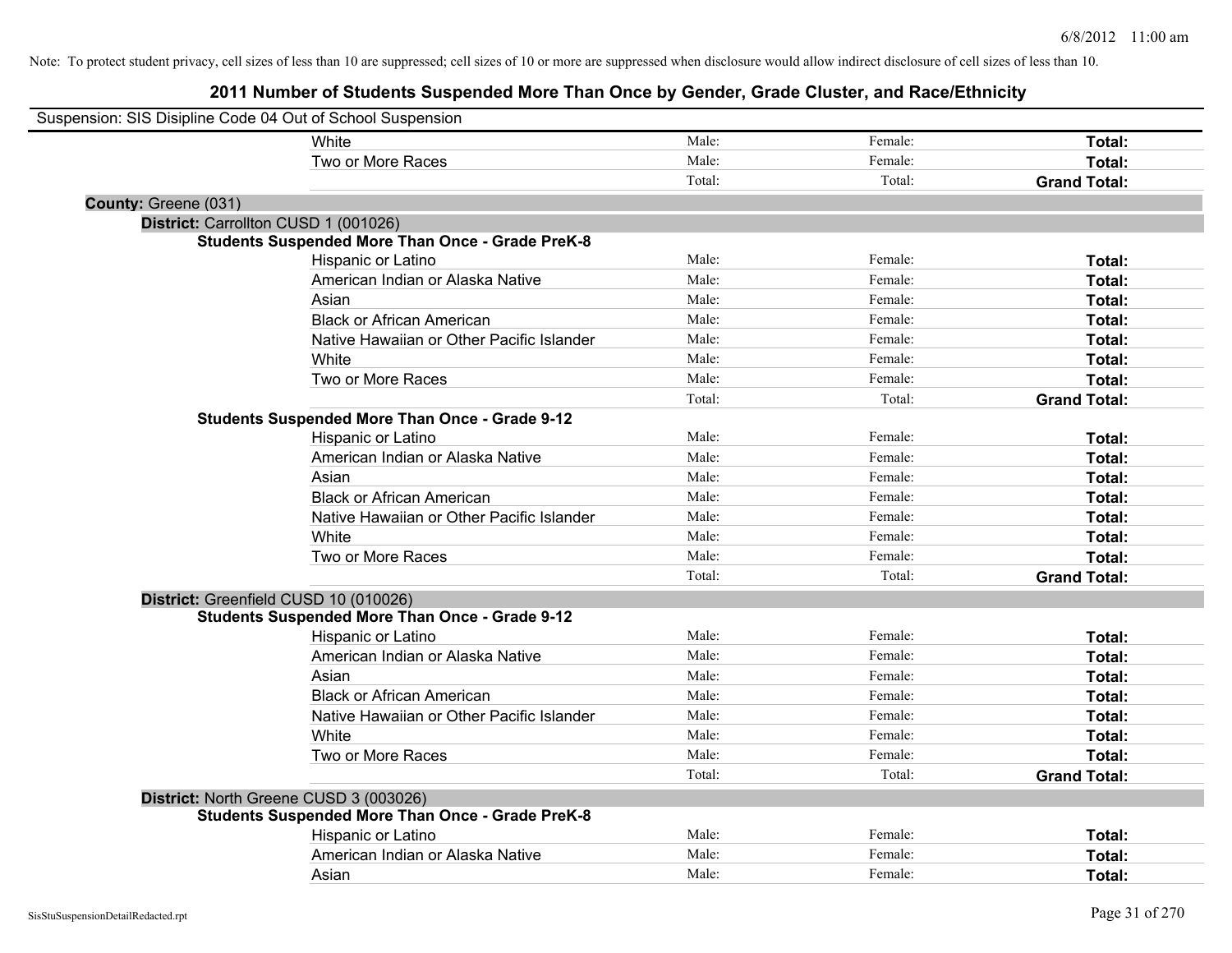|                        | Suspension: SIS Disipline Code 04 Out of School Suspension |        |         |                     |    |
|------------------------|------------------------------------------------------------|--------|---------|---------------------|----|
|                        | <b>Black or African American</b>                           | Male:  | Female: | Total:              |    |
|                        | Native Hawaiian or Other Pacific Islander                  | Male:  | Female: | Total:              |    |
|                        | White                                                      | Male:  | Female: | Total:              |    |
|                        | Two or More Races                                          | Male:  | Female: | Total:              |    |
|                        |                                                            | Total: | Total:  | <b>Grand Total:</b> |    |
|                        | <b>Students Suspended More Than Once - Grade 9-12</b>      |        |         |                     |    |
|                        | Hispanic or Latino                                         | Male:  | Female: | Total:              |    |
|                        | American Indian or Alaska Native                           | Male:  | Female: | Total:              |    |
|                        | Asian                                                      | Male:  | Female: | Total:              |    |
|                        | <b>Black or African American</b>                           | Male:  | Female: | Total:              |    |
|                        | Native Hawaiian or Other Pacific Islander                  | Male:  | Female: | Total:              |    |
|                        | White                                                      | Male:  | Female: | Total:              | 21 |
|                        | Two or More Races                                          | Male:  | Female: | Total:              |    |
|                        |                                                            | Total: | Total:  | <b>Grand Total:</b> |    |
| County: Jersey (042)   |                                                            |        |         |                     |    |
|                        | District: Jersey CUSD 100 (100026)                         |        |         |                     |    |
|                        | <b>Students Suspended More Than Once - Grade PreK-8</b>    |        |         |                     |    |
|                        | Hispanic or Latino                                         | Male:  | Female: | Total:              |    |
|                        | American Indian or Alaska Native                           | Male:  | Female: | Total:              |    |
|                        | Asian                                                      | Male:  | Female: | Total:              |    |
|                        | <b>Black or African American</b>                           | Male:  | Female: | Total:              |    |
|                        | Native Hawaiian or Other Pacific Islander                  | Male:  | Female: | Total:              |    |
|                        | White                                                      | Male:  | Female: | Total:              | 21 |
|                        | Two or More Races                                          | Male:  | Female: | Total:              |    |
|                        |                                                            | Total: | Total:  | <b>Grand Total:</b> |    |
|                        | <b>Students Suspended More Than Once - Grade 9-12</b>      |        |         |                     |    |
|                        | Hispanic or Latino                                         | Male:  | Female: | Total:              |    |
|                        | American Indian or Alaska Native                           | Male:  | Female: | Total:              |    |
|                        | Asian                                                      | Male:  | Female: | Total:              |    |
|                        | <b>Black or African American</b>                           | Male:  | Female: | Total:              |    |
|                        | Native Hawaiian or Other Pacific Islander                  | Male:  | Female: | Total:              |    |
|                        | White                                                      | Male:  | Female: | Total:              | 19 |
|                        | Two or More Races                                          | Male:  | Female: | Total:              |    |
|                        |                                                            | Total: | Total:  | <b>Grand Total:</b> |    |
| County: Macoupin (056) |                                                            |        |         |                     |    |
|                        | District: Bunker Hill CUSD 8 (008026)                      |        |         |                     |    |
|                        | <b>Students Suspended More Than Once - Grade 9-12</b>      |        |         |                     |    |
|                        | Hispanic or Latino                                         | Male:  | Female: | Total:              |    |
|                        | American Indian or Alaska Native                           | Male:  | Female: | Total:              |    |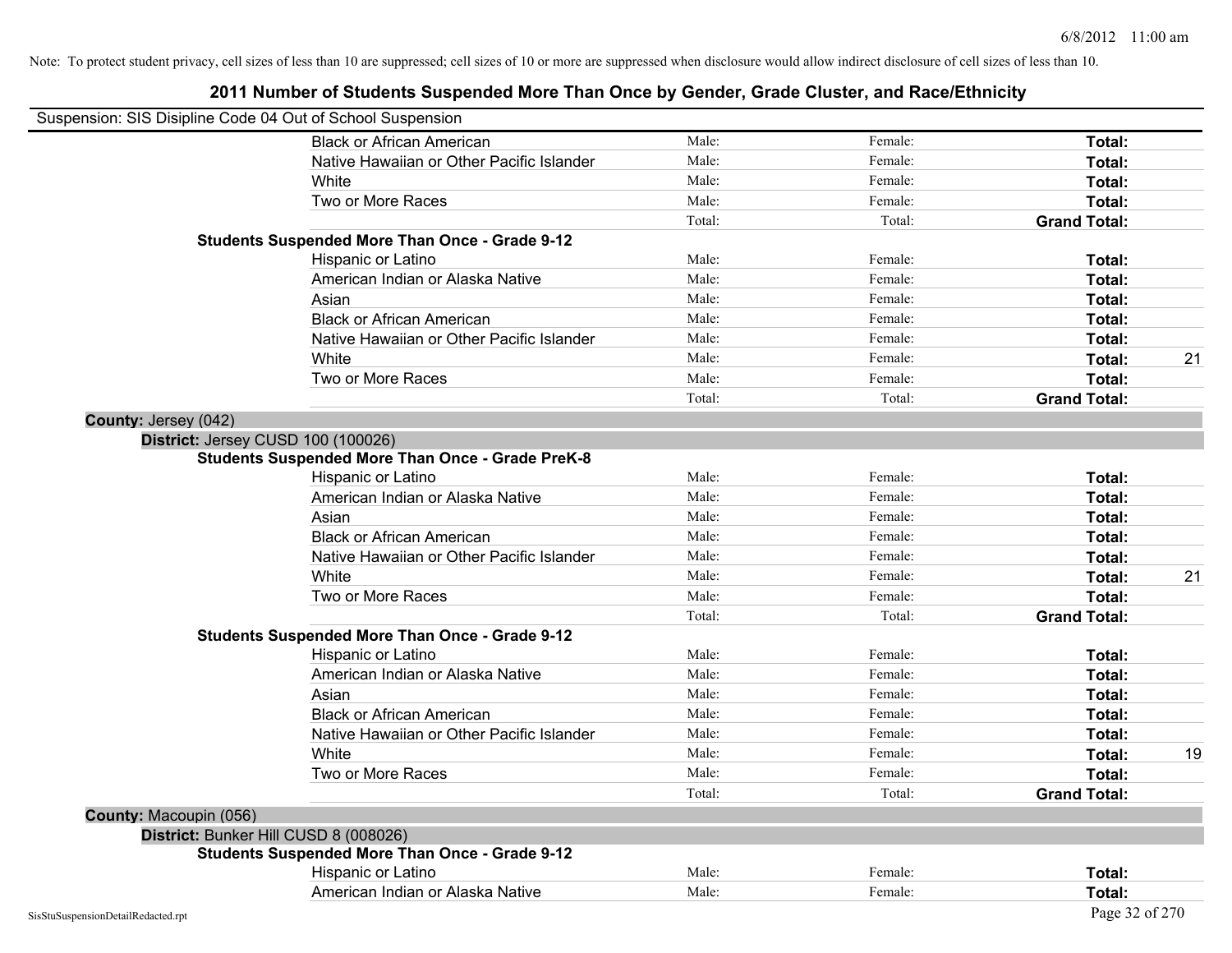|                                       | Suspension: SIS Disipline Code 04 Out of School Suspension |        |         |                     |
|---------------------------------------|------------------------------------------------------------|--------|---------|---------------------|
|                                       | Asian                                                      | Male:  | Female: | Total:              |
|                                       | <b>Black or African American</b>                           | Male:  | Female: | Total:              |
|                                       | Native Hawaiian or Other Pacific Islander                  | Male:  | Female: | Total:              |
|                                       | White                                                      | Male:  | Female: | Total:              |
|                                       | Two or More Races                                          | Male:  | Female: | Total:              |
|                                       |                                                            | Total: | Total:  | <b>Grand Total:</b> |
| District: Carlinville CUSD 1 (001026) |                                                            |        |         |                     |
|                                       | <b>Students Suspended More Than Once - Grade PreK-8</b>    |        |         |                     |
|                                       | Hispanic or Latino                                         | Male:  | Female: | Total:              |
|                                       | American Indian or Alaska Native                           | Male:  | Female: | Total:              |
|                                       | Asian                                                      | Male:  | Female: | Total:              |
|                                       | <b>Black or African American</b>                           | Male:  | Female: | Total:              |
|                                       | Native Hawaiian or Other Pacific Islander                  | Male:  | Female: | Total:              |
|                                       | White                                                      | Male:  | Female: | Total:              |
|                                       | Two or More Races                                          | Male:  | Female: | Total:              |
|                                       |                                                            | Total: | Total:  | <b>Grand Total:</b> |
|                                       | <b>Students Suspended More Than Once - Grade 9-12</b>      |        |         |                     |
|                                       | Hispanic or Latino                                         | Male:  | Female: | Total:              |
|                                       | American Indian or Alaska Native                           | Male:  | Female: | Total:              |
|                                       | Asian                                                      | Male:  | Female: | Total:              |
|                                       | <b>Black or African American</b>                           | Male:  | Female: | Total:              |
|                                       | Native Hawaiian or Other Pacific Islander                  | Male:  | Female: | Total:              |
|                                       | White                                                      | Male:  | Female: | Total:              |
|                                       | Two or More Races                                          | Male:  | Female: | Total:              |
|                                       |                                                            | Total: | Total:  | <b>Grand Total:</b> |
| District: Gillespie CUSD 7 (007026)   |                                                            |        |         |                     |
|                                       | Students Suspended More Than Once - Grade 9-12             |        |         |                     |
|                                       | Hispanic or Latino                                         | Male:  | Female: | Total:              |
|                                       | American Indian or Alaska Native                           | Male:  | Female: | Total:              |
|                                       | Asian                                                      | Male:  | Female: | Total:              |
|                                       | <b>Black or African American</b>                           | Male:  | Female: | Total:              |
|                                       | Native Hawaiian or Other Pacific Islander                  | Male:  | Female: | Total:              |
|                                       | White                                                      | Male:  | Female: | Total:              |
|                                       | Two or More Races                                          | Male:  | Female: | Total:              |
|                                       |                                                            | Total: | Total:  | <b>Grand Total:</b> |
| District: Mount Olive CUSD 5 (005026) |                                                            |        |         |                     |
|                                       | <b>Students Suspended More Than Once - Grade PreK-8</b>    |        |         |                     |
|                                       | Hispanic or Latino                                         | Male:  | Female: | Total:              |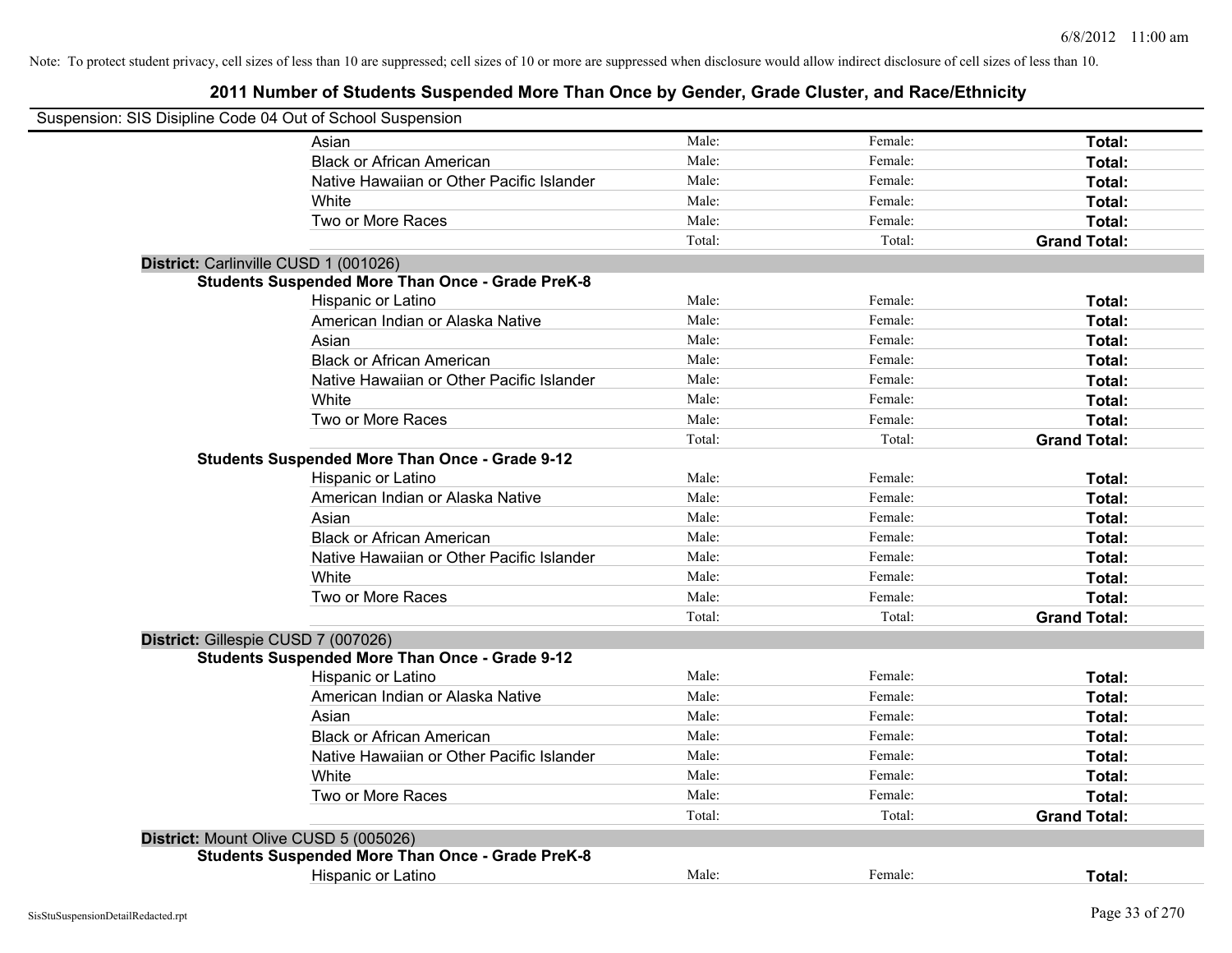| Suspension: SIS Disipline Code 04 Out of School Suspension |                                                         |        |         |                     |
|------------------------------------------------------------|---------------------------------------------------------|--------|---------|---------------------|
|                                                            | American Indian or Alaska Native                        | Male:  | Female: | Total:              |
|                                                            | Asian                                                   | Male:  | Female: | Total:              |
|                                                            | <b>Black or African American</b>                        | Male:  | Female: | Total:              |
|                                                            | Native Hawaiian or Other Pacific Islander               | Male:  | Female: | Total:              |
|                                                            | White                                                   | Male:  | Female: | Total:              |
|                                                            | Two or More Races                                       | Male:  | Female: | Total:              |
|                                                            |                                                         | Total: | Total:  | <b>Grand Total:</b> |
|                                                            | <b>Students Suspended More Than Once - Grade 9-12</b>   |        |         |                     |
|                                                            | Hispanic or Latino                                      | Male:  | Female: | Total:              |
|                                                            | American Indian or Alaska Native                        | Male:  | Female: | Total:              |
|                                                            | Asian                                                   | Male:  | Female: | Total:              |
|                                                            | <b>Black or African American</b>                        | Male:  | Female: | Total:              |
|                                                            | Native Hawaiian or Other Pacific Islander               | Male:  | Female: | Total:              |
|                                                            | White                                                   | Male:  | Female: | Total:              |
|                                                            | Two or More Races                                       | Male:  | Female: | Total:              |
|                                                            |                                                         | Total: | Total:  | <b>Grand Total:</b> |
|                                                            | District: North Mac CUSD 34 (034026)                    |        |         |                     |
|                                                            | <b>Students Suspended More Than Once - Grade PreK-8</b> |        |         |                     |
|                                                            | Hispanic or Latino                                      | Male:  | Female: | Total:              |
|                                                            | American Indian or Alaska Native                        | Male:  | Female: | Total:              |
|                                                            | Asian                                                   | Male:  | Female: | Total:              |
|                                                            | <b>Black or African American</b>                        | Male:  | Female: | Total:              |
|                                                            | Native Hawaiian or Other Pacific Islander               | Male:  | Female: | Total:              |
|                                                            | White                                                   | Male:  | Female: | 21<br>Total:        |
|                                                            | Two or More Races                                       | Male:  | Female: | Total:              |
|                                                            |                                                         | Total: | Total:  | <b>Grand Total:</b> |
|                                                            | <b>Students Suspended More Than Once - Grade 9-12</b>   |        |         |                     |
|                                                            | Hispanic or Latino                                      | Male:  | Female: | Total:              |
|                                                            | American Indian or Alaska Native                        | Male:  | Female: | Total:              |
|                                                            | Asian                                                   | Male:  | Female: | Total:              |
|                                                            | <b>Black or African American</b>                        | Male:  | Female: | Total:              |
|                                                            | Native Hawaiian or Other Pacific Islander               | Male:  | Female: | Total:              |
|                                                            | White                                                   | Male:  | Female: | 12<br>Total:        |
|                                                            | Two or More Races                                       | Male:  | Female: | Total:              |
|                                                            |                                                         | Total: | Total:  | <b>Grand Total:</b> |
|                                                            | District: Northwestern CUSD 2 (002026)                  |        |         |                     |
|                                                            | <b>Students Suspended More Than Once - Grade 9-12</b>   |        |         |                     |
|                                                            | Hispanic or Latino                                      | Male:  | Female: | Total:              |
|                                                            | American Indian or Alaska Native                        | Male:  | Female: | Total:              |
| SisStuSuspensionDetailRedacted.rpt                         |                                                         |        |         | Page 34 of 270      |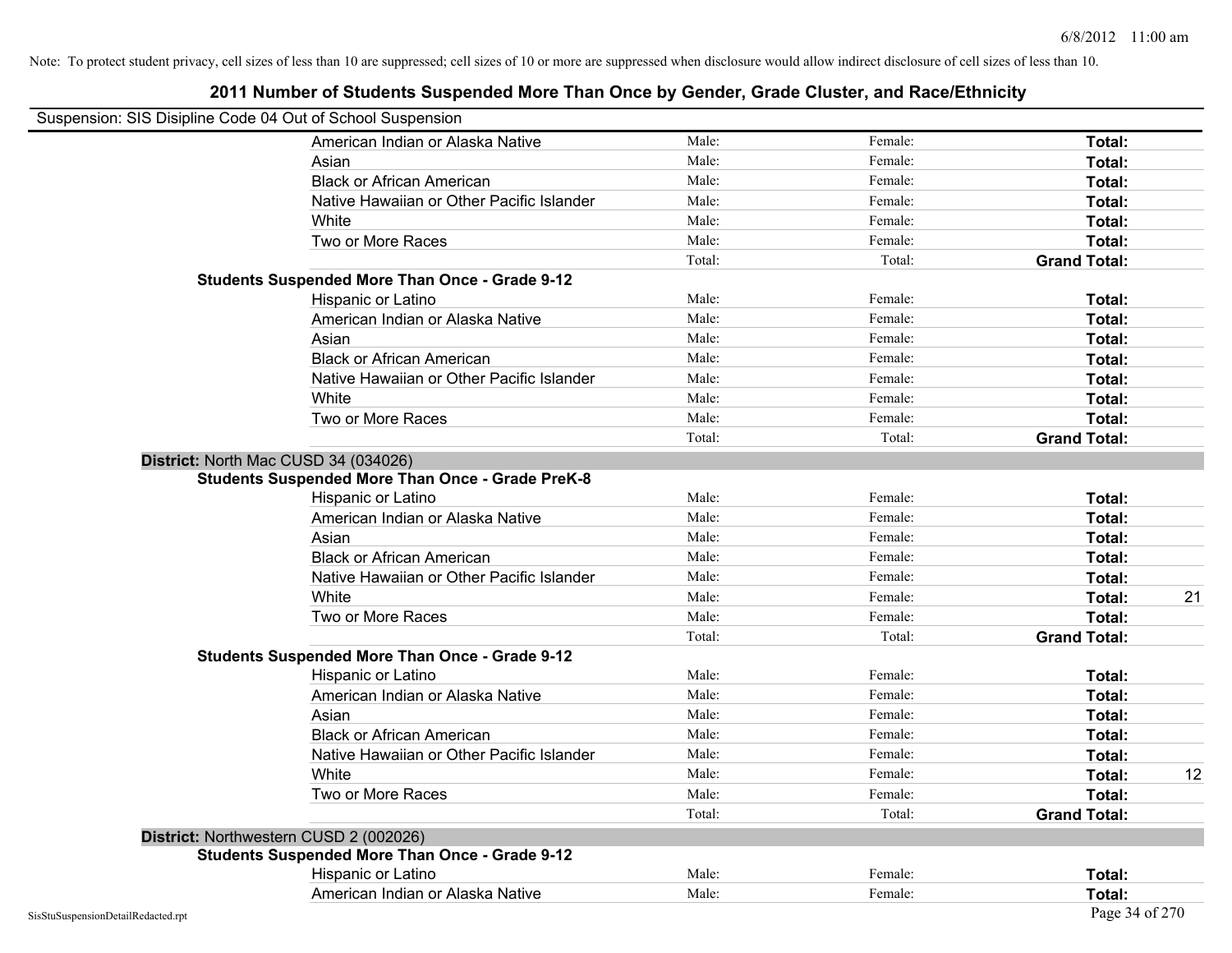|                                    | Suspension: SIS Disipline Code 04 Out of School Suspension |        |         |                     |
|------------------------------------|------------------------------------------------------------|--------|---------|---------------------|
|                                    | Asian                                                      | Male:  | Female: | Total:              |
|                                    | <b>Black or African American</b>                           | Male:  | Female: | Total:              |
|                                    | Native Hawaiian or Other Pacific Islander                  | Male:  | Female: | Total:              |
|                                    | White                                                      | Male:  | Female: | Total:              |
|                                    | Two or More Races                                          | Male:  | Female: | Total:              |
|                                    |                                                            | Total: | Total:  | <b>Grand Total:</b> |
|                                    | District: Southwestern CUSD 9 (009026)                     |        |         |                     |
|                                    | <b>Students Suspended More Than Once - Grade PreK-8</b>    |        |         |                     |
|                                    | Hispanic or Latino                                         | Male:  | Female: | Total:              |
|                                    | American Indian or Alaska Native                           | Male:  | Female: | Total:              |
|                                    | Asian                                                      | Male:  | Female: | Total:              |
|                                    | <b>Black or African American</b>                           | Male:  | Female: | Total:              |
|                                    | Native Hawaiian or Other Pacific Islander                  | Male:  | Female: | Total:              |
|                                    | White                                                      | Male:  | Female: | Total:              |
|                                    | Two or More Races                                          | Male:  | Female: | Total:              |
|                                    |                                                            | Total: | Total:  | <b>Grand Total:</b> |
|                                    | <b>Students Suspended More Than Once - Grade 9-12</b>      |        |         |                     |
|                                    | Hispanic or Latino                                         | Male:  | Female: | Total:              |
|                                    | American Indian or Alaska Native                           | Male:  | Female: | Total:              |
|                                    | Asian                                                      | Male:  | Female: | Total:              |
|                                    | <b>Black or African American</b>                           | Male:  | Female: | Total:              |
|                                    | Native Hawaiian or Other Pacific Islander                  | Male:  | Female: | Total:              |
|                                    | White                                                      | Male:  | Female: | 15<br>Total:        |
|                                    | Two or More Races                                          | Male:  | Female: | Total:              |
|                                    |                                                            | Total: | Total:  | <b>Grand Total:</b> |
|                                    | District: Staunton CUSD 6 (006026)                         |        |         |                     |
|                                    | <b>Students Suspended More Than Once - Grade PreK-8</b>    |        |         |                     |
|                                    | Hispanic or Latino                                         | Male:  | Female: | Total:              |
|                                    | American Indian or Alaska Native                           | Male:  | Female: | Total:              |
|                                    | Asian                                                      | Male:  | Female: | Total:              |
|                                    | <b>Black or African American</b>                           | Male:  | Female: | Total:              |
|                                    | Native Hawaiian or Other Pacific Islander                  | Male:  | Female: | Total:              |
|                                    | White                                                      | Male:  | Female: | Total:              |
|                                    | Two or More Races                                          | Male:  | Female: | Total:              |
|                                    |                                                            | Total: | Total:  | <b>Grand Total:</b> |
|                                    | <b>Students Suspended More Than Once - Grade 9-12</b>      |        |         |                     |
|                                    | Hispanic or Latino                                         | Male:  | Female: | Total:              |
|                                    | American Indian or Alaska Native                           | Male:  | Female: | Total:              |
|                                    | Asian                                                      | Male:  | Female: | Total:              |
| SisStuSuspensionDetailRedacted.rpt |                                                            |        |         | Page 35 of 270      |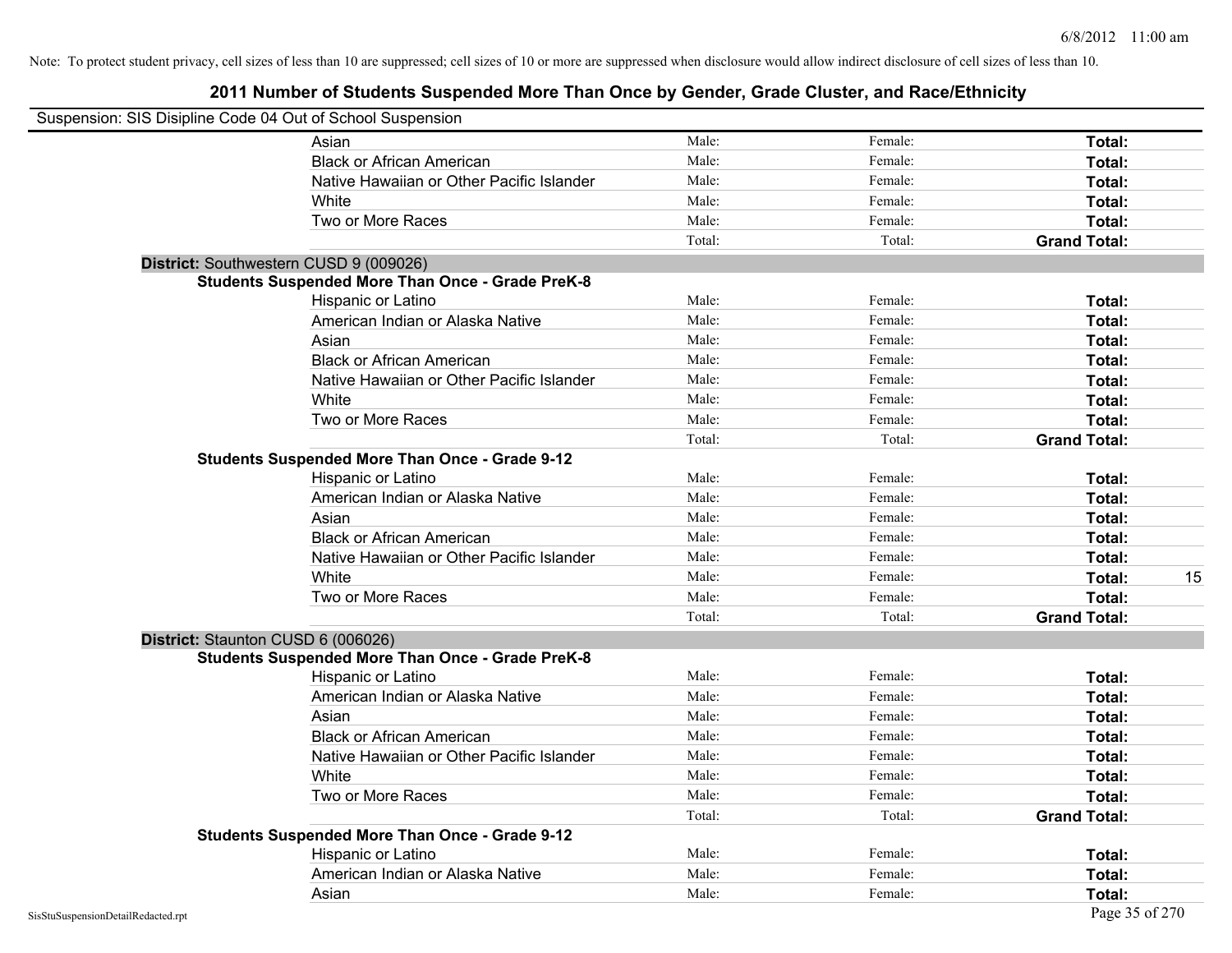| Suspension: SIS Disipline Code 04 Out of School Suspension |                                                         |        |         |                     |
|------------------------------------------------------------|---------------------------------------------------------|--------|---------|---------------------|
|                                                            | <b>Black or African American</b>                        | Male:  | Female: | Total:              |
|                                                            | Native Hawaiian or Other Pacific Islander               | Male:  | Female: | Total:              |
|                                                            | White                                                   | Male:  | Female: | Total:              |
|                                                            | Two or More Races                                       | Male:  | Female: | Total:              |
|                                                            |                                                         | Total: | Total:  | <b>Grand Total:</b> |
|                                                            |                                                         |        |         |                     |
| Region: Carroll/Jo Daviess/Stephenson ROE (08)             |                                                         |        |         |                     |
| County: Carroll (008)                                      |                                                         |        |         |                     |
|                                                            | District: Chadwick-Milledgeville CUSD 399 (399026)      |        |         |                     |
|                                                            | <b>Students Suspended More Than Once - Grade 9-12</b>   |        |         |                     |
|                                                            | Hispanic or Latino                                      | Male:  | Female: | Total:              |
|                                                            | American Indian or Alaska Native                        | Male:  | Female: | Total:              |
|                                                            | Asian                                                   | Male:  | Female: | Total:              |
|                                                            | <b>Black or African American</b>                        | Male:  | Female: | Total:              |
|                                                            | Native Hawaiian or Other Pacific Islander               | Male:  | Female: | Total:              |
|                                                            | White                                                   | Male:  | Female: | Total:              |
|                                                            | Two or More Races                                       | Male:  | Female: | Total:              |
|                                                            |                                                         | Total: | Total:  | <b>Grand Total:</b> |
|                                                            | District: Eastland CUSD 308 (308026)                    |        |         |                     |
|                                                            | <b>Students Suspended More Than Once - Grade PreK-8</b> |        |         |                     |
|                                                            | Hispanic or Latino                                      | Male:  | Female: | Total:              |
|                                                            | American Indian or Alaska Native                        | Male:  | Female: | Total:              |
|                                                            | Asian                                                   | Male:  | Female: | Total:              |
|                                                            | <b>Black or African American</b>                        | Male:  | Female: | Total:              |
|                                                            | Native Hawaiian or Other Pacific Islander               | Male:  | Female: | Total:              |
|                                                            | White                                                   | Male:  | Female: | Total:              |
|                                                            | Two or More Races                                       | Male:  | Female: | Total:              |
|                                                            |                                                         | Total: | Total:  | <b>Grand Total:</b> |
|                                                            | <b>Students Suspended More Than Once - Grade 9-12</b>   |        |         |                     |
|                                                            | Hispanic or Latino                                      | Male:  | Female: | Total:              |
|                                                            | American Indian or Alaska Native                        | Male:  | Female: | Total:              |
|                                                            | Asian                                                   | Male:  | Female: | Total:              |
|                                                            | <b>Black or African American</b>                        | Male:  | Female: | Total:              |
|                                                            | Native Hawaiian or Other Pacific Islander               | Male:  | Female: | Total:              |
|                                                            | White                                                   | Male:  | Female: | Total:              |
|                                                            | Two or More Races                                       | Male:  | Female: | Total:              |
|                                                            |                                                         | Total: | Total:  | <b>Grand Total:</b> |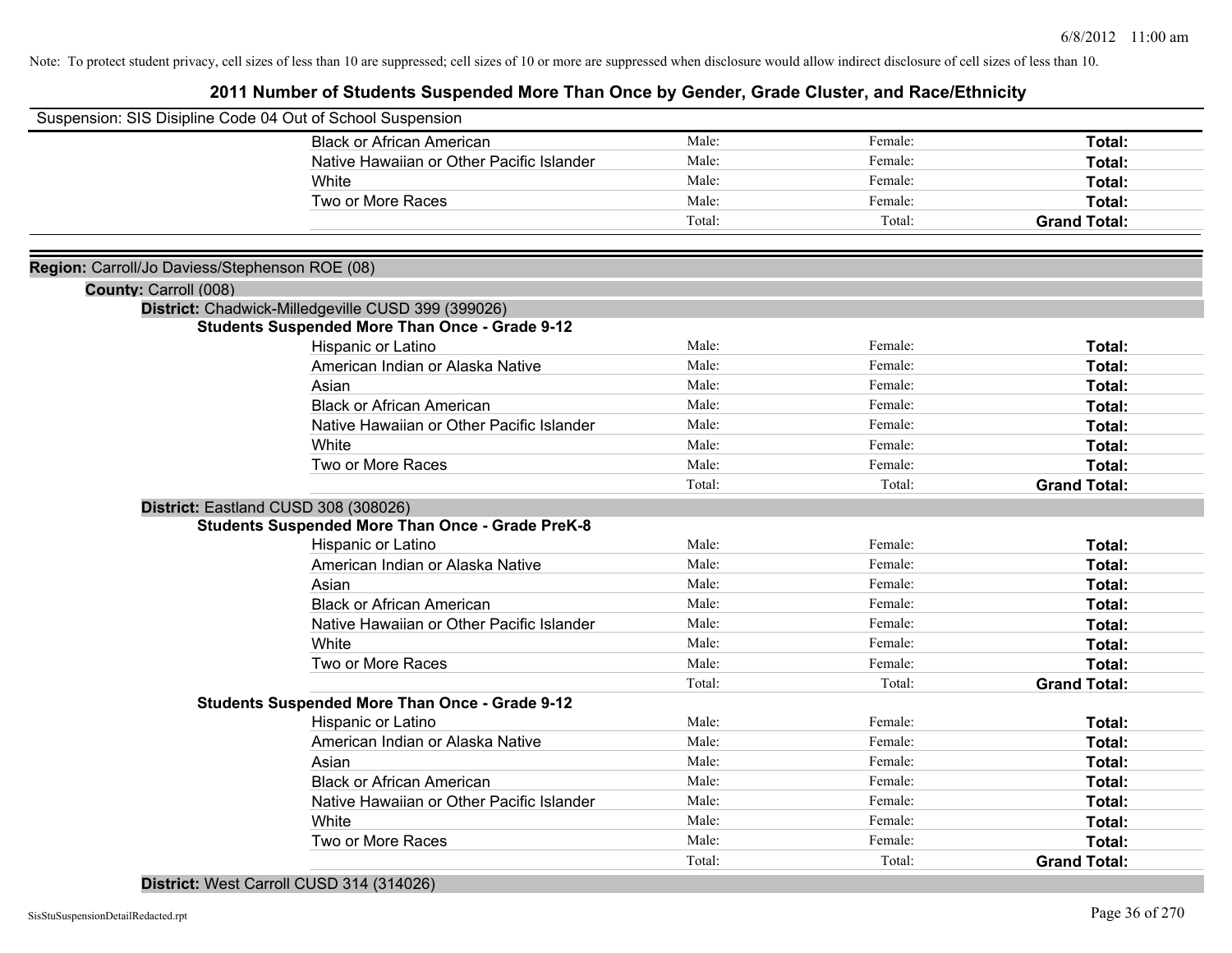|                         | Suspension: SIS Disipline Code 04 Out of School Suspension |        |         |                     |    |
|-------------------------|------------------------------------------------------------|--------|---------|---------------------|----|
|                         | <b>Students Suspended More Than Once - Grade PreK-8</b>    |        |         |                     |    |
|                         | Hispanic or Latino                                         | Male:  | Female: | Total:              |    |
|                         | American Indian or Alaska Native                           | Male:  | Female: | Total:              |    |
|                         | Asian                                                      | Male:  | Female: | Total:              |    |
|                         | <b>Black or African American</b>                           | Male:  | Female: | Total:              |    |
|                         | Native Hawaiian or Other Pacific Islander                  | Male:  | Female: | Total:              |    |
|                         | White                                                      | Male:  | Female: | Total:              | 10 |
|                         | Two or More Races                                          | Male:  | Female: | Total:              |    |
|                         |                                                            | Total: | Total:  | <b>Grand Total:</b> |    |
|                         | <b>Students Suspended More Than Once - Grade 9-12</b>      |        |         |                     |    |
|                         | Hispanic or Latino                                         | Male:  | Female: | Total:              |    |
|                         | American Indian or Alaska Native                           | Male:  | Female: | Total:              |    |
|                         | Asian                                                      | Male:  | Female: | Total:              |    |
|                         | <b>Black or African American</b>                           | Male:  | Female: | Total:              |    |
|                         | Native Hawaiian or Other Pacific Islander                  | Male:  | Female: | Total:              |    |
|                         | White                                                      | Male:  | Female: | Total:              | 11 |
|                         | Two or More Races                                          | Male:  | Female: | Total:              |    |
|                         |                                                            | Total: | Total:  | <b>Grand Total:</b> |    |
| County: Jodaviess (043) |                                                            |        |         |                     |    |
|                         | District: East Dubuque USD 119 (119022)                    |        |         |                     |    |
|                         | <b>Students Suspended More Than Once - Grade PreK-8</b>    |        |         |                     |    |
|                         | Hispanic or Latino                                         | Male:  | Female: | Total:              |    |
|                         | American Indian or Alaska Native                           | Male:  | Female: | Total:              |    |
|                         | Asian                                                      | Male:  | Female: | Total:              |    |
|                         | <b>Black or African American</b>                           | Male:  | Female: | Total:              |    |
|                         | Native Hawaiian or Other Pacific Islander                  | Male:  | Female: | Total:              |    |
|                         | White                                                      | Male:  | Female: | Total:              |    |
|                         | Two or More Races                                          | Male:  | Female: | Total:              |    |
|                         |                                                            | Total: | Total:  | <b>Grand Total:</b> |    |
|                         | <b>Students Suspended More Than Once - Grade 9-12</b>      |        |         |                     |    |
|                         | Hispanic or Latino                                         | Male:  | Female: | Total:              |    |
|                         | American Indian or Alaska Native                           | Male:  | Female: | Total:              |    |
|                         | Asian                                                      | Male:  | Female: | Total:              |    |
|                         | <b>Black or African American</b>                           | Male:  | Female: | Total:              |    |
|                         | Native Hawaiian or Other Pacific Islander                  | Male:  | Female: | Total:              |    |
|                         | White                                                      | Male:  | Female: | Total:              |    |
|                         | Two or More Races                                          | Male:  | Female: | <b>Total:</b>       |    |
|                         |                                                            | Total: | Total:  | <b>Grand Total:</b> |    |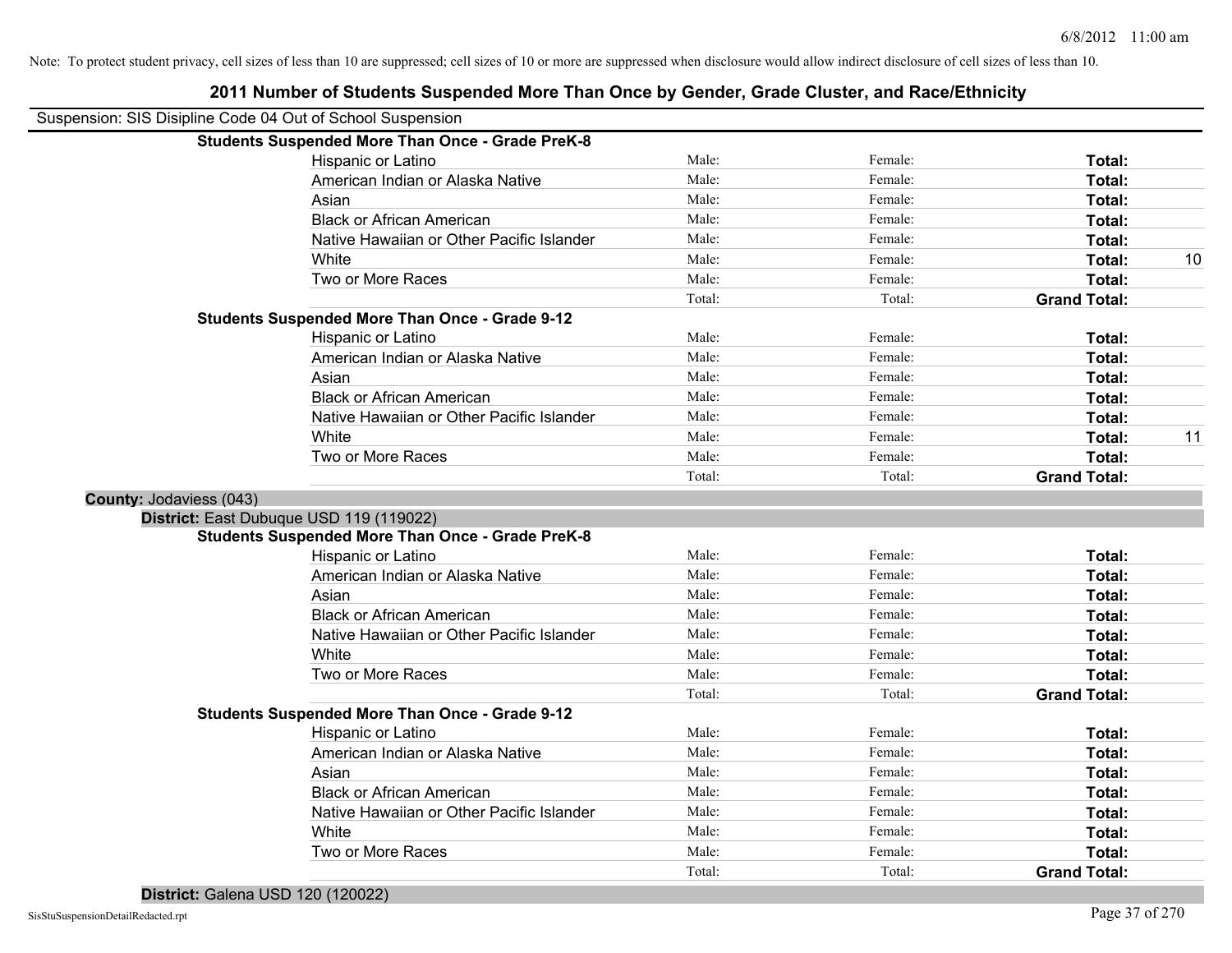# Suspension: SIS Disipline Code 04 Out of School Suspension **Students Suspended More Than Once - Grade 9-12** Hispanic or Latino **Finally Hispanic or Latino** *Total:* Male: Female: **Female: Total: Total:** Female: **Total:** American Indian or Alaska Native **Male:** Male: Female: Female: **Total:** Total: Asian **Asian Male:** Female: **Total:** Female: **Total:** Female: **Total:** Female: **Total:** Total: Black or African American **Figure 1.1 and Total:** Male: Female: Female: **Total:** Total: Native Hawaiian or Other Pacific Islander Male: Total: Female: Female: Total: Total: White **Total:** Male: **Male:** Female: **Total:** Total: Two or More Races **Total:** Total: Male: Female: Female: **Total:** Female: **Total:** Total: Total: Total: **Grand Total: District:** Warren CUSD 205 (205026) **Students Suspended More Than Once - Grade 9-12** Hispanic or Latino **Finally Hispanic or Latino** *Total:* Male: Female: **Female: Total: Total:** Total: American Indian or Alaska Native **Male:** Male: Female: Female: **Total:** Total: Asian **Female:** Total: Male: Female: **Total:** Total: Total: Total: Total: Total: Total: Total: Total: Total: Total: Total: Total: Total: Total: Total: Total: Total: Total: Total: Total: Total: Total: Total: Total: Total: T Black or African American **Figure 1.1 and Total:** Male: Female: Female: **Total:** Total: Native Hawaiian or Other Pacific Islander **Male:** Male: Female: Female: **Total:** Total: White **Total:** Male: Female: **Total:** Total: **Total:** Female: **Total:** Total: Two or More Races **Total:** Total: Male: Female: Female: **Total:** Total: Female: Total: Total: Total: **Grand Total: County:** Stephenson (089) **District:** Dakota CUSD 201 (201026) **Students Suspended More Than Once - Grade PreK-8** Hispanic or Latino **Finale:** Female: **Female:** Female: **Total:** Female: **Total:** Female: **Finale:** Female: **Finale:** Finale: **Finale:** Finale: **Finale:** Finale: **Finale:** Finale: **Finale:** Finale: **Finale:** Finale: **Finale** American Indian or Alaska Native **Male:** Male: Female: Female: **Total:** Total: Asian **Asian Male:** Total: Male: Female: **Total: Total:** Total: Total: Total: Total: Total: Total: Total: Total: Total: Total: Total: Total: Total: Total: Total: Total: Total: Total: Total: Total: Total: Total: Total: Tota Black or African American **Figure 1.1 and Total:** Male: Female: Female: **Total:** Total: Native Hawaiian or Other Pacific Islander Male: Total: Female: Female: Total: Total: White **Total:** Male: Female: **Total:** Total: **Total:** Female: **Total:** Total: Two or More Races **Total:** Total: Male: Female: Female: **Total:** Total: Female: Total: Total: Total: **Grand Total: Students Suspended More Than Once - Grade 9-12** Hispanic or Latino **Final Contract Contract Contract Contract Contract Contract Contract Contract Contract Contract Contract Contract Contract Contract Contract Contract Contract Contract Contract Contract Contract Contrac** American Indian or Alaska Native **Male:** Male: Female: Female: **Total:** Total: Asian **Asian Male:** Total: Male: Female: **Total: Total:** Total: Total: Total: Total: Total: Total: Total: Total: Total: Total: Total: Total: Total: Total: Total: Total: Total: Total: Total: Total: Total: Total: Total: Tota Black or African American **American** Male: **Male:** Female: **Female: Total: Total: Total: Female: Total: Total: Total: Total: Total: Total: Total: Total: Total: Total: Total: Total: Total:** Native Hawaiian or Other Pacific Islander Male: Female: Female: **Total:** Female: **Total:** Formula and Total: White **Total:** Male: Female: **Total:** Total: **Total:** Female: **Total:** Total: Two or More Races **Total:** Total: Male: Female: Female: **Total:** Total: Total: Total: **Grand Total:**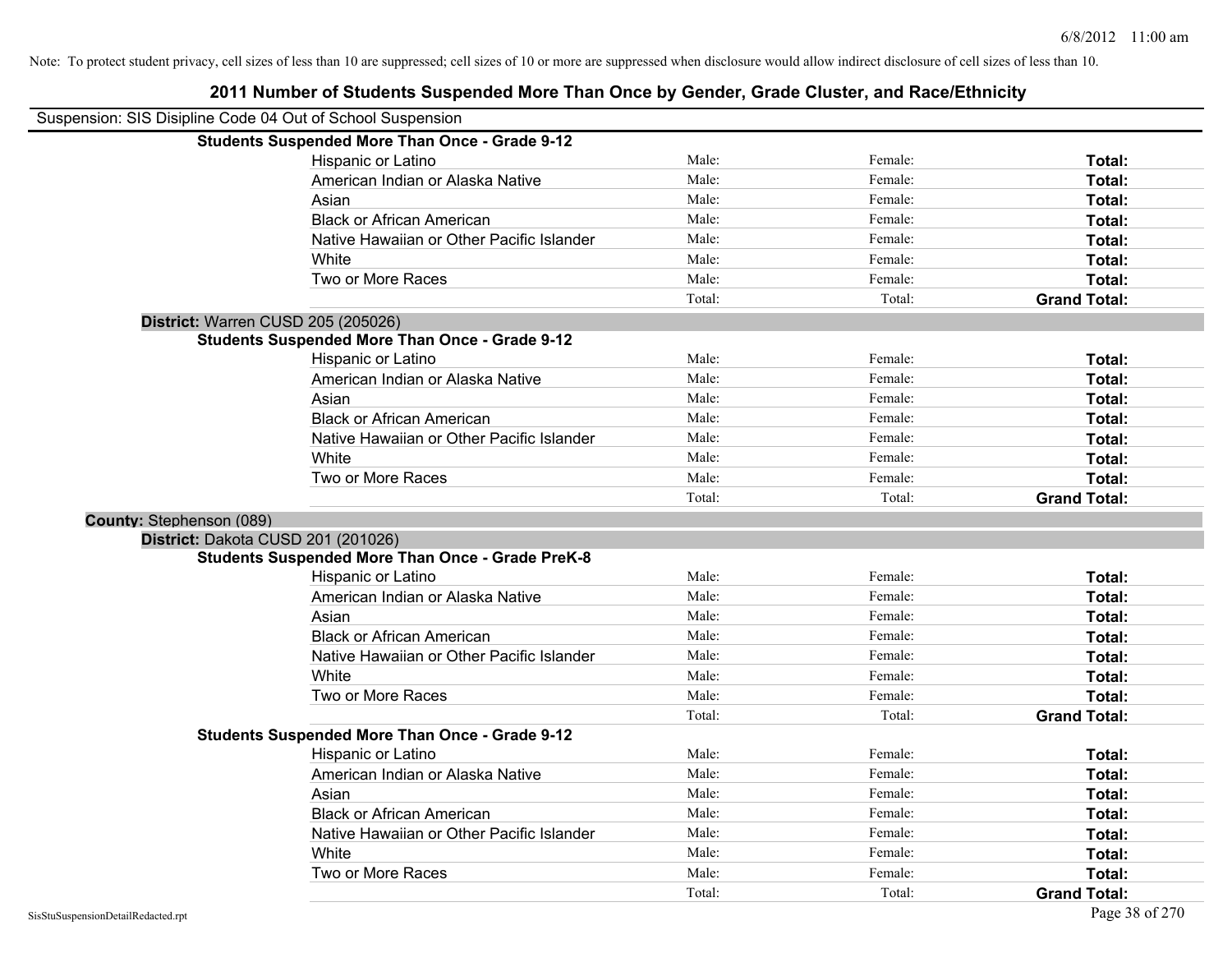| Suspension: SIS Disipline Code 04 Out of School Suspension |                                                         |        |    |         |    |                     |     |
|------------------------------------------------------------|---------------------------------------------------------|--------|----|---------|----|---------------------|-----|
| District: Freeport SD 145 (145022)                         |                                                         |        |    |         |    |                     |     |
|                                                            | <b>Students Suspended More Than Once - Grade PreK-8</b> |        |    |         |    |                     |     |
|                                                            | Hispanic or Latino                                      | Male:  |    | Female: |    | Total:              | 13  |
|                                                            | American Indian or Alaska Native                        | Male:  |    | Female: |    | Total:              |     |
|                                                            | Asian                                                   | Male:  |    | Female: |    | Total:              |     |
|                                                            | <b>Black or African American</b>                        | Male:  | 80 | Female: | 22 | Total:              | 102 |
|                                                            | Native Hawaiian or Other Pacific Islander               | Male:  |    | Female: |    | Total:              |     |
|                                                            | White                                                   | Male:  | 37 | Female: | 11 | Total:              | 48  |
|                                                            | Two or More Races                                       | Male:  |    | Female: |    | Total:              | 22  |
|                                                            |                                                         | Total: |    | Total:  |    | <b>Grand Total:</b> |     |
|                                                            | <b>Students Suspended More Than Once - Grade 9-12</b>   |        |    |         |    |                     |     |
|                                                            | Hispanic or Latino                                      | Male:  |    | Female: |    | Total:              |     |
|                                                            | American Indian or Alaska Native                        | Male:  |    | Female: |    | Total:              |     |
|                                                            | Asian                                                   | Male:  |    | Female: |    | Total:              |     |
|                                                            | <b>Black or African American</b>                        | Male:  | 27 | Female: | 18 | Total:              | 45  |
|                                                            | Native Hawaiian or Other Pacific Islander               | Male:  |    | Female: |    | Total:              |     |
|                                                            | White                                                   | Male:  |    | Female: |    | Total:              | 13  |
|                                                            | Two or More Races                                       | Male:  |    | Female: |    | Total:              |     |
|                                                            |                                                         | Total: |    | Total:  |    | <b>Grand Total:</b> | 73  |
|                                                            |                                                         |        |    |         |    |                     |     |
|                                                            | District: Lena Winslow CUSD 202 (202026)                |        |    |         |    |                     |     |
|                                                            | <b>Students Suspended More Than Once - Grade PreK-8</b> |        |    |         |    |                     |     |
|                                                            | Hispanic or Latino                                      | Male:  |    | Female: |    | Total:              |     |
|                                                            | American Indian or Alaska Native                        | Male:  |    | Female: |    | Total:              |     |
|                                                            | Asian                                                   | Male:  |    | Female: |    | Total:              |     |
|                                                            | <b>Black or African American</b>                        | Male:  |    | Female: |    | Total:              |     |
|                                                            | Native Hawaiian or Other Pacific Islander               | Male:  |    | Female: |    | <b>Total:</b>       |     |
|                                                            | White                                                   | Male:  |    | Female: |    | Total:              |     |
|                                                            | Two or More Races                                       | Male:  |    | Female: |    | Total:              |     |
|                                                            |                                                         | Total: |    | Total:  |    | <b>Grand Total:</b> |     |
|                                                            | <b>Students Suspended More Than Once - Grade 9-12</b>   |        |    |         |    |                     |     |
|                                                            | Hispanic or Latino                                      | Male:  |    | Female: |    | Total:              |     |
|                                                            | American Indian or Alaska Native                        | Male:  |    | Female: |    | Total:              |     |
|                                                            | Asian                                                   | Male:  |    | Female: |    | Total:              |     |
|                                                            | <b>Black or African American</b>                        | Male:  |    | Female: |    | Total:              |     |
|                                                            | Native Hawaiian or Other Pacific Islander               | Male:  |    | Female: |    | Total:              |     |
|                                                            | White                                                   | Male:  |    | Female: |    | Total:              |     |
|                                                            | Two or More Races                                       | Male:  |    | Female: |    | Total:              |     |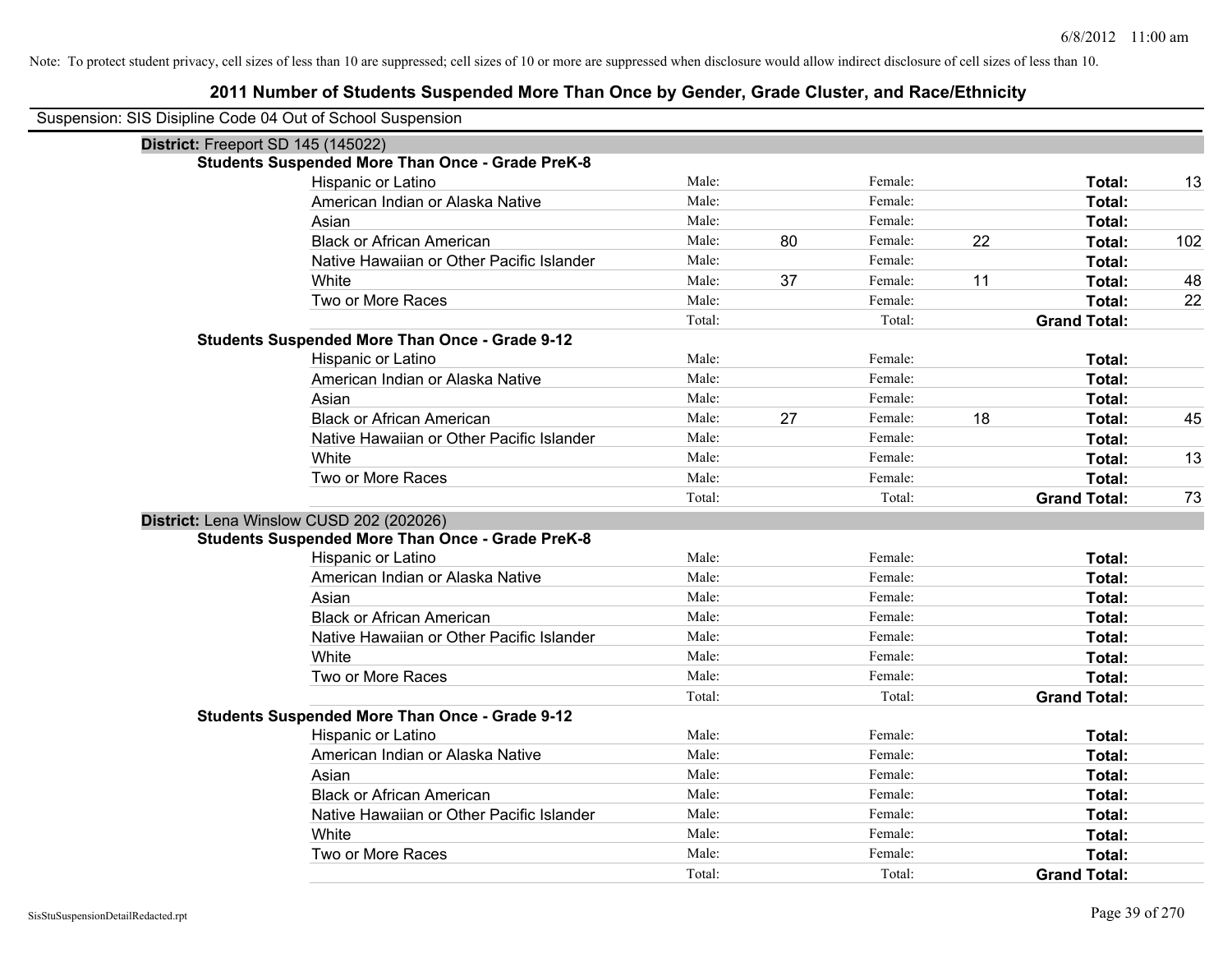| Suspension: SIS Disipline Code 04 Out of School Suspension |                                                         |        |    |         |    |                     |     |
|------------------------------------------------------------|---------------------------------------------------------|--------|----|---------|----|---------------------|-----|
|                                                            | District: Orangeville CUSD 203 (203026)                 |        |    |         |    |                     |     |
|                                                            | <b>Students Suspended More Than Once - Grade PreK-8</b> |        |    |         |    |                     |     |
|                                                            | Hispanic or Latino                                      | Male:  |    | Female: |    | Total:              |     |
|                                                            | American Indian or Alaska Native                        | Male:  |    | Female: |    | Total:              |     |
|                                                            | Asian                                                   | Male:  |    | Female: |    | <b>Total:</b>       |     |
|                                                            | <b>Black or African American</b>                        | Male:  |    | Female: |    | Total:              |     |
|                                                            | Native Hawaiian or Other Pacific Islander               | Male:  |    | Female: |    | Total:              |     |
|                                                            | White                                                   | Male:  |    | Female: |    | Total:              |     |
|                                                            | Two or More Races                                       | Male:  |    | Female: |    | Total:              |     |
|                                                            |                                                         | Total: |    | Total:  |    | <b>Grand Total:</b> |     |
|                                                            | <b>Students Suspended More Than Once - Grade 9-12</b>   |        |    |         |    |                     |     |
|                                                            | Hispanic or Latino                                      | Male:  |    | Female: |    | Total:              |     |
|                                                            | American Indian or Alaska Native                        | Male:  |    | Female: |    | Total:              |     |
|                                                            | Asian                                                   | Male:  |    | Female: |    | Total:              |     |
|                                                            | <b>Black or African American</b>                        | Male:  |    | Female: |    | Total:              |     |
|                                                            | Native Hawaiian or Other Pacific Islander               | Male:  |    | Female: |    | Total:              |     |
|                                                            | White                                                   | Male:  |    | Female: |    | Total:              |     |
|                                                            | Two or More Races                                       | Male:  |    | Female: |    | Total:              |     |
|                                                            |                                                         | Total: |    | Total:  |    | <b>Grand Total:</b> |     |
|                                                            |                                                         |        |    |         |    |                     |     |
| Region: Champaign/Ford ROE (09)                            |                                                         |        |    |         |    |                     |     |
| County: Champaign (010)                                    |                                                         |        |    |         |    |                     |     |
|                                                            | District: Champaign CUSD 4 (004026)                     |        |    |         |    |                     |     |
|                                                            | <b>Students Suspended More Than Once - Grade PreK-8</b> |        |    |         |    |                     |     |
|                                                            | Hispanic or Latino                                      | Male:  |    | Female: |    | Total:              |     |
|                                                            | American Indian or Alaska Native                        | Male:  |    | Female: |    | Total:              |     |
|                                                            | Asian                                                   | Male:  |    | Female: |    | Total:              |     |
|                                                            | <b>Black or African American</b>                        | Male:  | 94 | Female: | 40 | Total:              | 134 |
|                                                            | Native Hawaiian or Other Pacific Islander               | Male:  |    | Female: |    | Total:              |     |
|                                                            | White                                                   | Male:  |    | Female: |    | Total:              | 18  |
|                                                            | Two or More Races                                       | Male:  |    | Female: |    | Total:              |     |
|                                                            |                                                         | Total: |    | Total:  |    | <b>Grand Total:</b> | 163 |
|                                                            | <b>Students Suspended More Than Once - Grade 9-12</b>   |        |    |         |    |                     |     |
|                                                            | Hispanic or Latino                                      | Male:  |    | Female: |    | Total:              |     |
|                                                            | American Indian or Alaska Native                        | Male:  |    | Female: |    | Total:              |     |
|                                                            | Asian                                                   | Male:  |    | Female: |    | Total:              |     |
|                                                            | <b>Black or African American</b>                        | Male:  | 60 | Female: | 29 | Total:              | 89  |
|                                                            | Native Hawaiian or Other Pacific Islander               | Male:  |    | Female: |    | Total:              |     |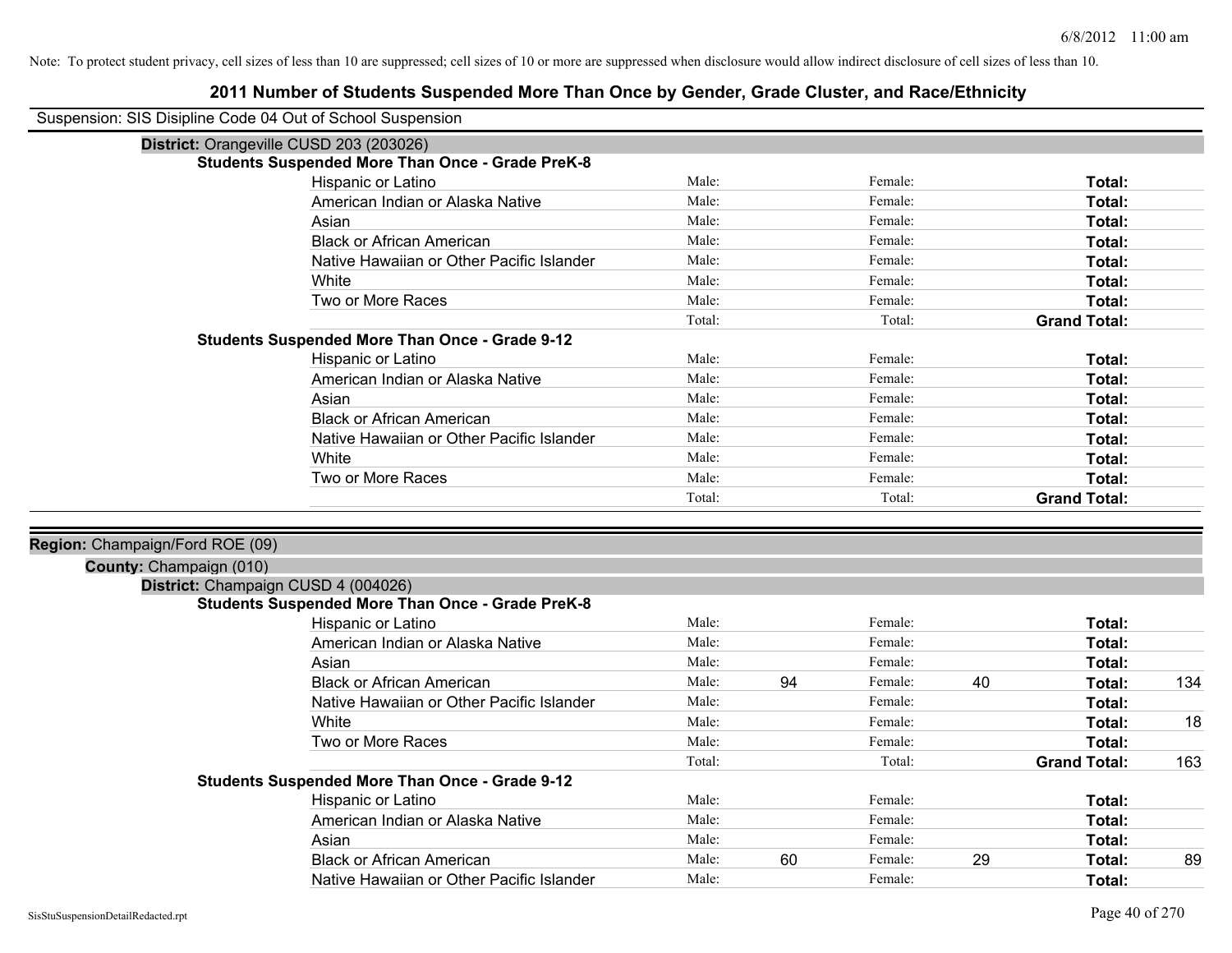| Suspension: SIS Disipline Code 04 Out of School Suspension |                                           |        |         |                     |    |
|------------------------------------------------------------|-------------------------------------------|--------|---------|---------------------|----|
| White                                                      |                                           | Male:  | Female: | Total:              | 12 |
| Two or More Races                                          |                                           | Male:  | Female: | Total:              |    |
|                                                            |                                           | Total: | Total:  | <b>Grand Total:</b> |    |
| District: Cunningham Childrens Home (006700)               |                                           |        |         |                     |    |
| <b>Students Suspended More Than Once - Grade 9-12</b>      |                                           |        |         |                     |    |
| Hispanic or Latino                                         |                                           | Male:  | Female: | Total:              |    |
|                                                            | American Indian or Alaska Native          | Male:  | Female: | Total:              |    |
| Asian                                                      |                                           | Male:  | Female: | Total:              |    |
| <b>Black or African American</b>                           |                                           | Male:  | Female: | Total:              |    |
|                                                            | Native Hawaiian or Other Pacific Islander | Male:  | Female: | Total:              |    |
| White                                                      |                                           | Male:  | Female: | Total:              |    |
| Two or More Races                                          |                                           | Male:  | Female: | Total:              |    |
|                                                            |                                           | Total: | Total:  | <b>Grand Total:</b> |    |
| District: Heritage CUSD 8 (008026)                         |                                           |        |         |                     |    |
| <b>Students Suspended More Than Once - Grade 9-12</b>      |                                           |        |         |                     |    |
| Hispanic or Latino                                         |                                           | Male:  | Female: | Total:              |    |
|                                                            | American Indian or Alaska Native          | Male:  | Female: | Total:              |    |
| Asian                                                      |                                           | Male:  | Female: | Total:              |    |
| <b>Black or African American</b>                           |                                           | Male:  | Female: | Total:              |    |
|                                                            | Native Hawaiian or Other Pacific Islander | Male:  | Female: | Total:              |    |
| White                                                      |                                           | Male:  | Female: | Total:              |    |
| Two or More Races                                          |                                           | Male:  | Female: | Total:              |    |
|                                                            |                                           | Total: | Total:  | <b>Grand Total:</b> |    |
| District: Ludlow CCSD 142 (142004)                         |                                           |        |         |                     |    |
| <b>Students Suspended More Than Once - Grade PreK-8</b>    |                                           |        |         |                     |    |
| Hispanic or Latino                                         |                                           | Male:  | Female: | Total:              |    |
|                                                            | American Indian or Alaska Native          | Male:  | Female: | Total:              |    |
| Asian                                                      |                                           | Male:  | Female: | Total:              |    |
| <b>Black or African American</b>                           |                                           | Male:  | Female: | Total:              |    |
|                                                            | Native Hawaiian or Other Pacific Islander | Male:  | Female: | Total:              |    |
| White                                                      |                                           | Male:  | Female: | Total:              |    |
| Two or More Races                                          |                                           | Male:  | Female: | Total:              |    |
|                                                            |                                           | Total: | Total:  | <b>Grand Total:</b> |    |
| District: Mahomet-Seymour CUSD 3 (003026)                  |                                           |        |         |                     |    |
| <b>Students Suspended More Than Once - Grade PreK-8</b>    |                                           |        |         |                     |    |
| Hispanic or Latino                                         |                                           | Male:  | Female: | Total:              |    |
|                                                            | American Indian or Alaska Native          | Male:  | Female: | Total:              |    |
| Asian                                                      |                                           | Male:  | Female: | Total:              |    |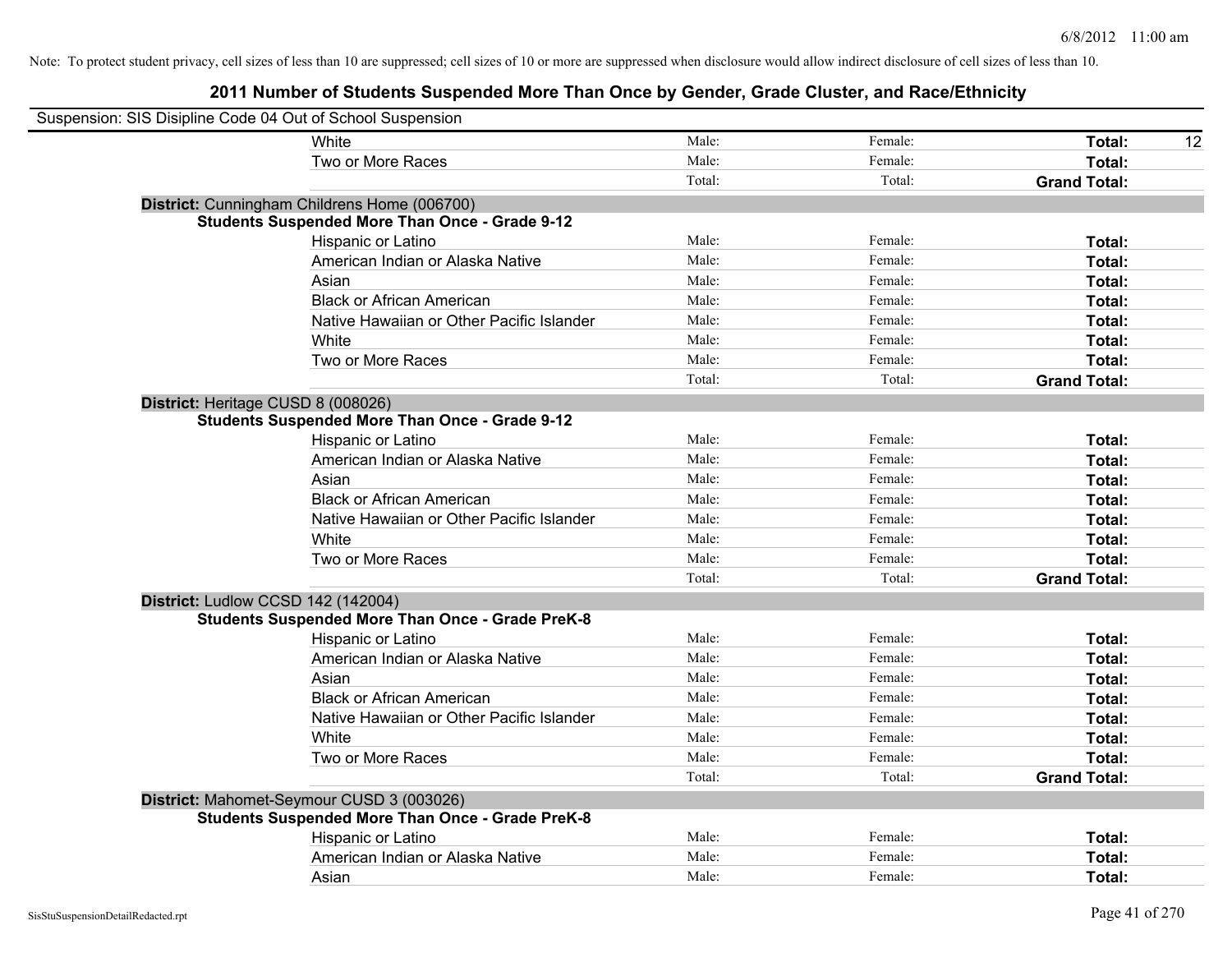| Suspension: SIS Disipline Code 04 Out of School Suspension |        |    |         |    |                     |    |
|------------------------------------------------------------|--------|----|---------|----|---------------------|----|
| <b>Black or African American</b>                           | Male:  |    | Female: |    | Total:              |    |
| Native Hawaiian or Other Pacific Islander                  | Male:  |    | Female: |    | Total:              |    |
| White                                                      | Male:  |    | Female: |    | Total:              | 19 |
| Two or More Races                                          | Male:  |    | Female: |    | Total:              |    |
|                                                            | Total: |    | Total:  |    | <b>Grand Total:</b> |    |
| <b>Students Suspended More Than Once - Grade 9-12</b>      |        |    |         |    |                     |    |
| Hispanic or Latino                                         | Male:  |    | Female: |    | Total:              |    |
| American Indian or Alaska Native                           | Male:  |    | Female: |    | Total:              |    |
| Asian                                                      | Male:  |    | Female: |    | Total:              |    |
| <b>Black or African American</b>                           | Male:  |    | Female: |    | Total:              |    |
| Native Hawaiian or Other Pacific Islander                  | Male:  |    | Female: |    | Total:              |    |
| White                                                      | Male:  |    | Female: |    | Total:              |    |
| Two or More Races                                          | Male:  |    | Female: |    | Total:              |    |
|                                                            | Total: |    | Total:  |    | <b>Grand Total:</b> |    |
| District: Prairieview-Ogden CCSD 197 (197004)              |        |    |         |    |                     |    |
| <b>Students Suspended More Than Once - Grade PreK-8</b>    |        |    |         |    |                     |    |
| Hispanic or Latino                                         | Male:  |    | Female: |    | Total:              |    |
| American Indian or Alaska Native                           | Male:  |    | Female: |    | Total:              |    |
| Asian                                                      | Male:  |    | Female: |    | Total:              |    |
| <b>Black or African American</b>                           | Male:  |    | Female: |    | Total:              |    |
| Native Hawaiian or Other Pacific Islander                  | Male:  |    | Female: |    | Total:              |    |
| White                                                      | Male:  |    | Female: |    | Total:              |    |
| Two or More Races                                          | Male:  |    | Female: |    | Total:              |    |
|                                                            | Total: |    | Total:  |    | <b>Grand Total:</b> |    |
| District: Rantoul City SD 137 (137002)                     |        |    |         |    |                     |    |
| <b>Students Suspended More Than Once - Grade PreK-8</b>    |        |    |         |    |                     |    |
| Hispanic or Latino                                         | Male:  |    | Female: |    | Total:              |    |
| American Indian or Alaska Native                           | Male:  |    | Female: |    | Total:              |    |
| Asian                                                      | Male:  |    | Female: |    | Total:              |    |
| <b>Black or African American</b>                           | Male:  | 27 | Female: | 11 | Total:              | 38 |
| Native Hawaiian or Other Pacific Islander                  | Male:  |    | Female: |    | Total:              |    |
| White                                                      | Male:  |    | Female: |    | Total:              | 23 |
| Two or More Races                                          | Male:  |    | Female: |    | Total:              |    |
|                                                            | Total: |    | Total:  |    | <b>Grand Total:</b> | 72 |
| District: Rantoul Township HSD 193 (193017)                |        |    |         |    |                     |    |
| <b>Students Suspended More Than Once - Grade 9-12</b>      |        |    |         |    |                     |    |
| Hispanic or Latino                                         | Male:  |    | Female: |    | Total:              |    |
| American Indian or Alaska Native                           | Male:  |    | Female: |    | Total:              |    |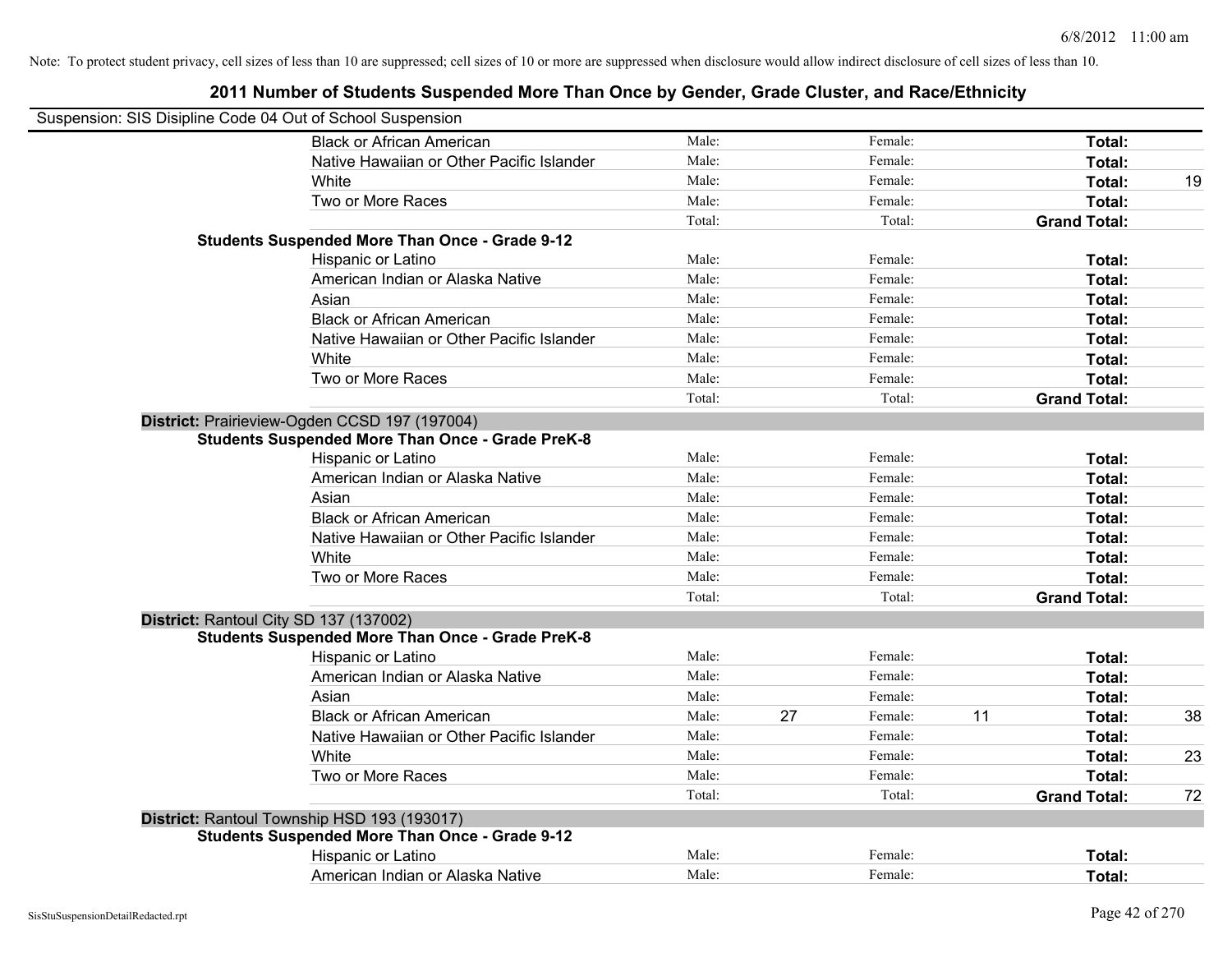## **2011 Number of Students Suspended More Than Once by Gender, Grade Cluster, and Race/Ethnicity**

| Asian                                                   | Male:  |    | Female: |    | Total:              |
|---------------------------------------------------------|--------|----|---------|----|---------------------|
| <b>Black or African American</b>                        | Male:  | 18 | Female: | 15 | Total:              |
| Native Hawaiian or Other Pacific Islander               | Male:  |    | Female: |    | Total:              |
| White                                                   | Male:  |    | Female: |    | Total:              |
| Two or More Races                                       | Male:  |    | Female: |    | Total:              |
|                                                         | Total: | 42 | Total:  | 25 | <b>Grand Total:</b> |
| District: St Joseph CCSD 169 (169004)                   |        |    |         |    |                     |
| <b>Students Suspended More Than Once - Grade PreK-8</b> |        |    |         |    |                     |
| Hispanic or Latino                                      | Male:  |    | Female: |    | Total:              |
| American Indian or Alaska Native                        | Male:  |    | Female: |    | Total:              |
| Asian                                                   | Male:  |    | Female: |    | Total:              |
| <b>Black or African American</b>                        | Male:  |    | Female: |    | Total:              |
| Native Hawaiian or Other Pacific Islander               | Male:  |    | Female: |    | Total:              |
| White                                                   | Male:  |    | Female: |    | Total:              |
| Two or More Races                                       | Male:  |    | Female: |    | Total:              |
|                                                         | Total: |    | Total:  |    | <b>Grand Total:</b> |
| District: St Joseph Ogden CHSD 305 (305016)             |        |    |         |    |                     |
| <b>Students Suspended More Than Once - Grade 9-12</b>   |        |    |         |    |                     |
| Hispanic or Latino                                      | Male:  |    | Female: |    | Total:              |
| American Indian or Alaska Native                        | Male:  |    | Female: |    | Total:              |
| Asian                                                   | Male:  |    | Female: |    | Total:              |
| <b>Black or African American</b>                        | Male:  |    | Female: |    | Total:              |
| Native Hawaiian or Other Pacific Islander               | Male:  |    | Female: |    | Total:              |
| White                                                   | Male:  |    | Female: |    | Total:              |
| Two or More Races                                       | Male:  |    | Female: |    | Total:              |
|                                                         | Total: |    | Total:  |    | <b>Grand Total:</b> |
| District: Thomasboro CCSD 130 (130004)                  |        |    |         |    |                     |
| <b>Students Suspended More Than Once - Grade PreK-8</b> |        |    |         |    |                     |
| <b>Hispanic or Latino</b>                               | Male:  |    | Female: |    | Total:              |
| American Indian or Alaska Native                        | Male:  |    | Female: |    | Total:              |
| Asian                                                   | Male:  |    | Female: |    | Total:              |
| <b>Black or African American</b>                        | Male:  |    | Female: |    | Total:              |
| Native Hawaiian or Other Pacific Islander               | Male:  |    | Female: |    | Total:              |
| White                                                   | Male:  |    | Female: |    | Total:              |
| Two or More Races                                       | Male:  |    | Female: |    | <b>Total:</b>       |
|                                                         | Total: |    | Total:  |    | <b>Grand Total:</b> |

**Students Suspended More Than Once - Grade PreK-8**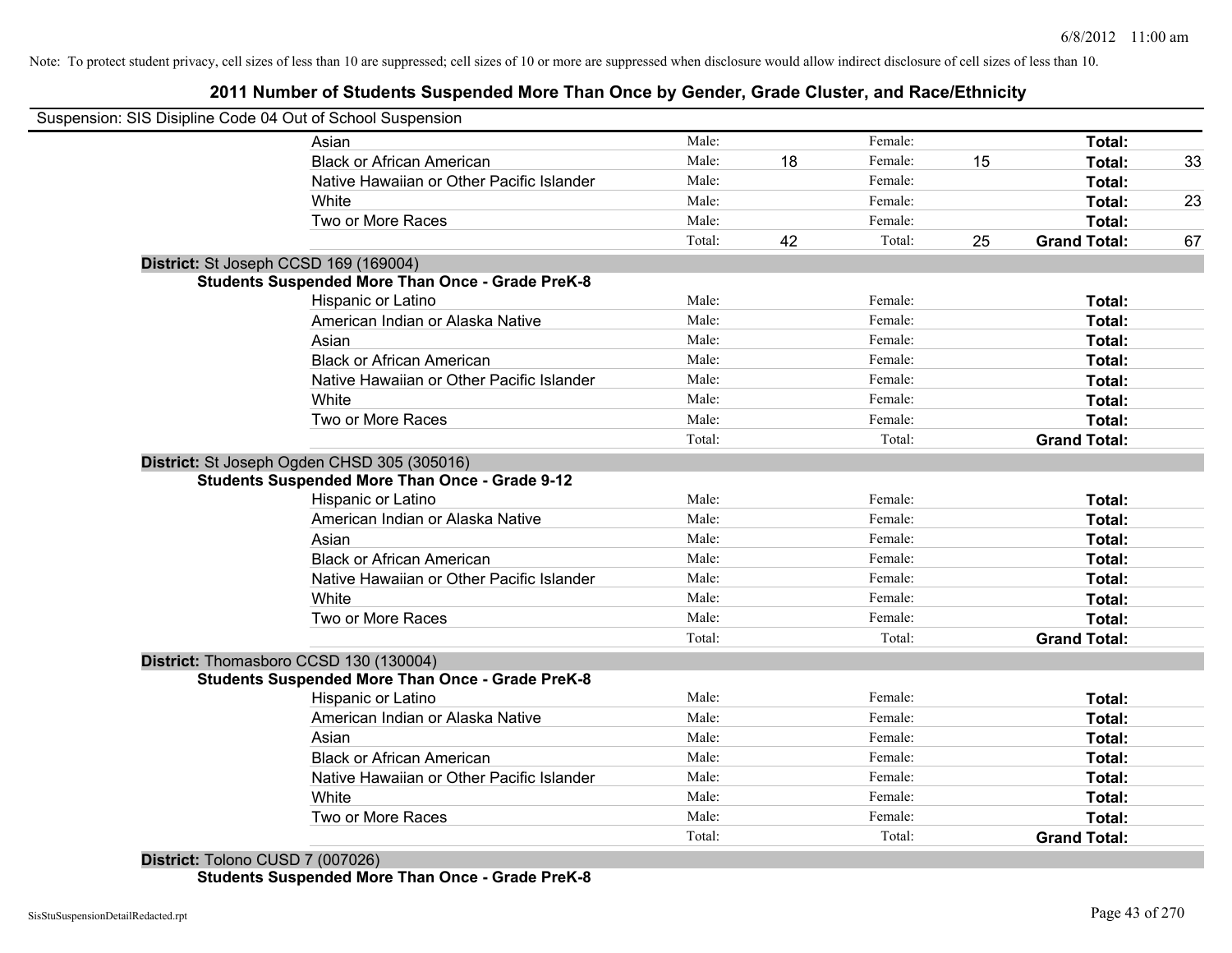|                    | Suspension: SIS Disipline Code 04 Out of School Suspension |        |    |         |    |                     |    |
|--------------------|------------------------------------------------------------|--------|----|---------|----|---------------------|----|
|                    | Hispanic or Latino                                         | Male:  |    | Female: |    | Total:              |    |
|                    | American Indian or Alaska Native                           | Male:  |    | Female: |    | Total:              |    |
|                    | Asian                                                      | Male:  |    | Female: |    | Total:              |    |
|                    | <b>Black or African American</b>                           | Male:  |    | Female: |    | Total:              |    |
|                    | Native Hawaiian or Other Pacific Islander                  | Male:  |    | Female: |    | Total:              |    |
|                    | White                                                      | Male:  |    | Female: |    | Total:              |    |
|                    | Two or More Races                                          | Male:  |    | Female: |    | Total:              |    |
|                    |                                                            | Total: |    | Total:  |    | <b>Grand Total:</b> |    |
|                    | District: Urbana SD 116 (116022)                           |        |    |         |    |                     |    |
|                    | <b>Students Suspended More Than Once - Grade PreK-8</b>    |        |    |         |    |                     |    |
|                    | Hispanic or Latino                                         | Male:  |    | Female: |    | Total:              |    |
|                    | American Indian or Alaska Native                           | Male:  |    | Female: |    | Total:              |    |
|                    | Asian                                                      | Male:  |    | Female: |    | Total:              |    |
|                    | <b>Black or African American</b>                           | Male:  | 37 | Female: | 20 | Total:              | 57 |
|                    | Native Hawaiian or Other Pacific Islander                  | Male:  |    | Female: |    | Total:              |    |
|                    | White                                                      | Male:  |    | Female: |    | Total:              | 12 |
|                    | Two or More Races                                          | Male:  |    | Female: |    | Total:              |    |
|                    |                                                            | Total: |    | Total:  |    | <b>Grand Total:</b> | 79 |
|                    | <b>Students Suspended More Than Once - Grade 9-12</b>      |        |    |         |    |                     |    |
|                    | Hispanic or Latino                                         | Male:  |    | Female: |    | Total:              |    |
|                    | American Indian or Alaska Native                           | Male:  |    | Female: |    | Total:              |    |
|                    | Asian                                                      | Male:  |    | Female: |    | Total:              |    |
|                    | <b>Black or African American</b>                           | Male:  | 22 | Female: | 16 | Total:              | 38 |
|                    | Native Hawaiian or Other Pacific Islander                  | Male:  |    | Female: |    | Total:              |    |
|                    | White                                                      | Male:  |    | Female: |    | Total:              |    |
|                    | Two or More Races                                          | Male:  |    | Female: |    | Total:              |    |
|                    |                                                            | Total: |    | Total:  |    | <b>Grand Total:</b> | 52 |
| County: Ford (027) |                                                            |        |    |         |    |                     |    |
|                    | District: Gibson City-Melvin-Sibley CUSD 5 (005026)        |        |    |         |    |                     |    |
|                    | <b>Students Suspended More Than Once - Grade PreK-8</b>    |        |    |         |    |                     |    |
|                    | Hispanic or Latino                                         | Male:  |    | Female: |    | Total:              |    |
|                    | American Indian or Alaska Native                           | Male:  |    | Female: |    | Total:              |    |
|                    | Asian                                                      | Male:  |    | Female: |    | Total:              |    |
|                    | <b>Black or African American</b>                           | Male:  |    | Female: |    | Total:              |    |
|                    | Native Hawaiian or Other Pacific Islander                  | Male:  |    | Female: |    | Total:              |    |
|                    | White                                                      | Male:  |    | Female: |    | Total:              |    |
|                    | Two or More Races                                          | Male:  |    | Female: |    | <b>Total:</b>       |    |
|                    |                                                            | Total: |    | Total:  |    | <b>Grand Total:</b> |    |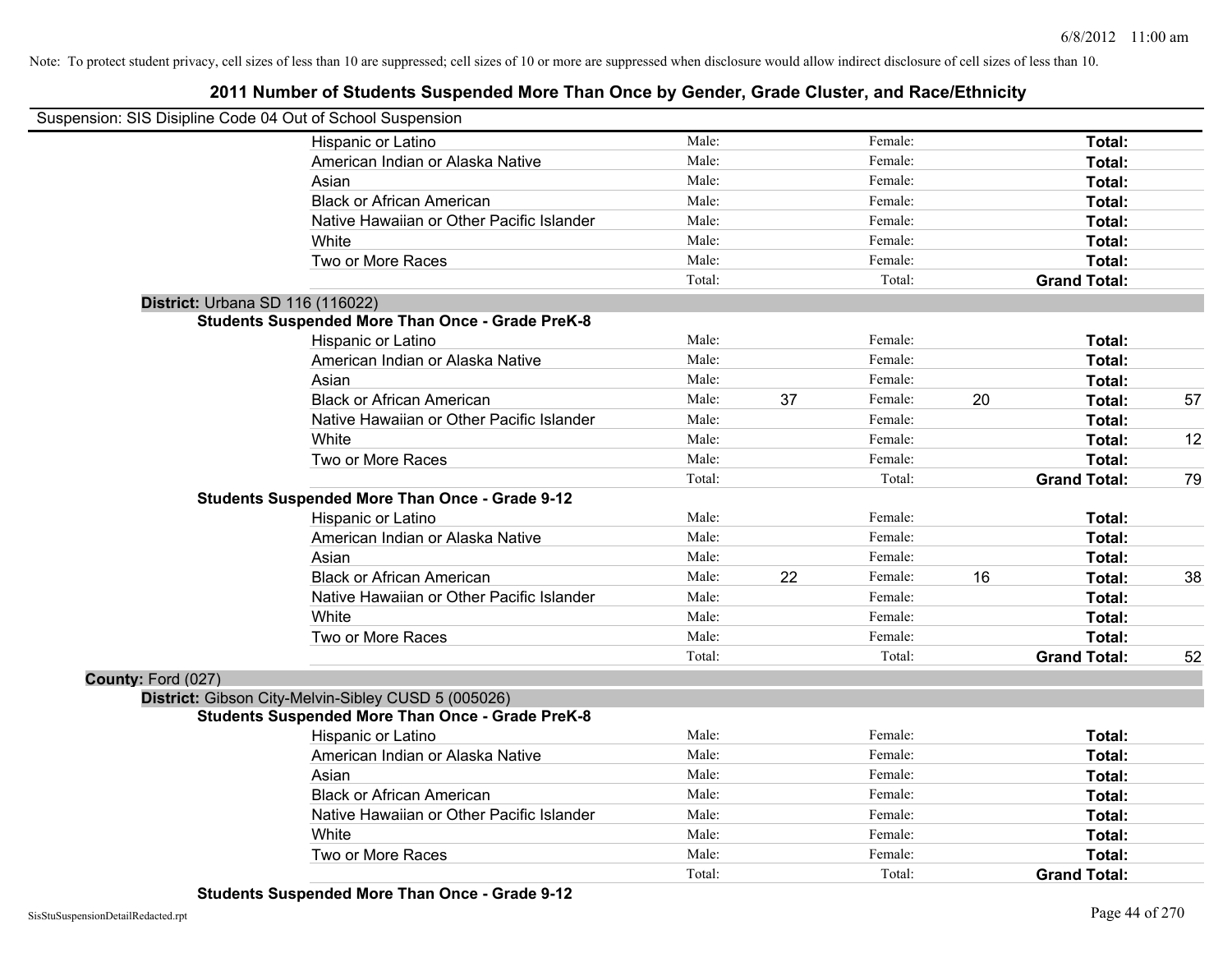| Suspension: SIS Disipline Code 04 Out of School Suspension |                                                         |        |         |                           |
|------------------------------------------------------------|---------------------------------------------------------|--------|---------|---------------------------|
|                                                            | Hispanic or Latino                                      | Male:  | Female: | Total:                    |
|                                                            | American Indian or Alaska Native                        | Male:  | Female: | Total:                    |
|                                                            | Asian                                                   | Male:  | Female: | <b>Total:</b>             |
|                                                            | <b>Black or African American</b>                        | Male:  | Female: | Total:                    |
|                                                            | Native Hawaiian or Other Pacific Islander               | Male:  | Female: | Total:                    |
|                                                            | White                                                   | Male:  | Female: | Total:                    |
|                                                            | Two or More Races                                       | Male:  | Female: | Total:                    |
|                                                            |                                                         | Total: | Total:  | <b>Grand Total:</b>       |
|                                                            | District: Paxton-Buckley-Loda CUD 10 (010026)           |        |         |                           |
|                                                            | <b>Students Suspended More Than Once - Grade PreK-8</b> |        |         |                           |
|                                                            | Hispanic or Latino                                      | Male:  | Female: | Total:                    |
|                                                            | American Indian or Alaska Native                        | Male:  | Female: | Total:                    |
|                                                            | Asian                                                   | Male:  | Female: | Total:                    |
|                                                            | <b>Black or African American</b>                        | Male:  | Female: | Total:                    |
|                                                            | Native Hawaiian or Other Pacific Islander               | Male:  | Female: | Total:                    |
|                                                            | White                                                   | Male:  | Female: | Total:                    |
|                                                            | Two or More Races                                       | Male:  | Female: | Total:                    |
|                                                            |                                                         | Total: | Total:  | 12<br><b>Grand Total:</b> |
|                                                            | <b>Students Suspended More Than Once - Grade 9-12</b>   |        |         |                           |
|                                                            | Hispanic or Latino                                      | Male:  | Female: | Total:                    |
|                                                            | American Indian or Alaska Native                        | Male:  | Female: | Total:                    |
|                                                            | Asian                                                   | Male:  | Female: | Total:                    |
|                                                            | <b>Black or African American</b>                        | Male:  | Female: | Total:                    |
|                                                            | Native Hawaiian or Other Pacific Islander               | Male:  | Female: | Total:                    |
|                                                            | White                                                   | Male:  | Female: | Total:                    |
|                                                            | Two or More Races                                       | Male:  | Female: | Total:                    |
|                                                            |                                                         | Total: | Total:  | <b>Grand Total:</b>       |
|                                                            |                                                         |        |         |                           |
| Region: Christian/Montgomery ROE (10)                      |                                                         |        |         |                           |
| County: Christian (011)                                    |                                                         |        |         |                           |
| District: Edinburg CUSD 4 (004026)                         |                                                         |        |         |                           |
|                                                            | <b>Students Suspended More Than Once - Grade PreK-8</b> |        |         |                           |
|                                                            | Hispanic or Latino                                      | Male:  | Female: | Total:                    |
|                                                            | American Indian or Alaska Native                        | Male:  | Female: | Total:                    |
|                                                            | Asian                                                   | Male:  | Female: | Total:                    |
|                                                            | <b>Black or African American</b>                        | Male:  | Female: | Total:                    |
|                                                            | Native Hawaiian or Other Pacific Islander               | Male:  | Female: | Total:                    |
|                                                            | White                                                   | Male:  | Female: | Total:                    |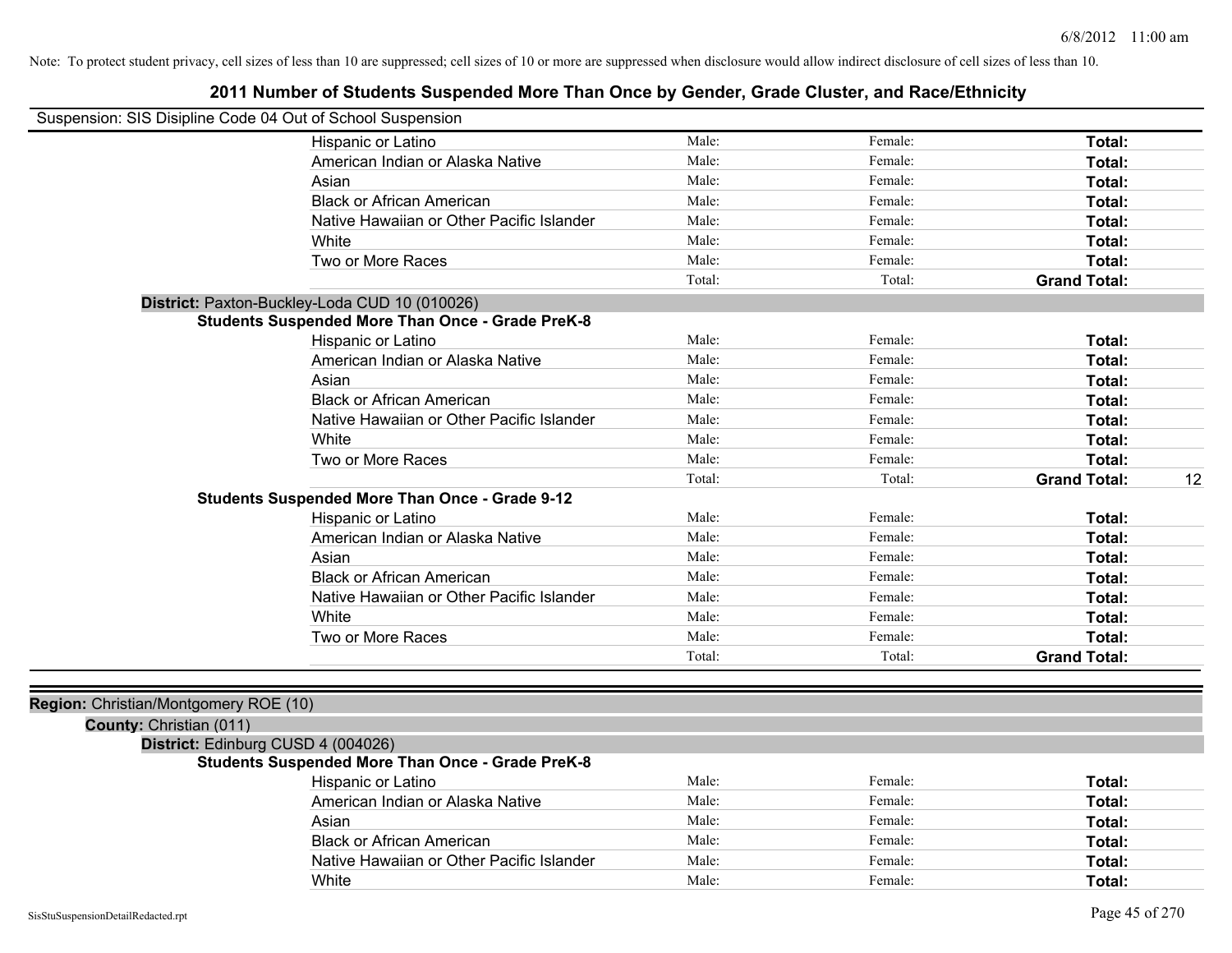| Suspension: SIS Disipline Code 04 Out of School Suspension |                                                         |        |         |                     |
|------------------------------------------------------------|---------------------------------------------------------|--------|---------|---------------------|
|                                                            | Two or More Races                                       | Male:  | Female: | Total:              |
|                                                            |                                                         | Total: | Total:  | <b>Grand Total:</b> |
| District: Morrisonville CUSD 1 (001026)                    |                                                         |        |         |                     |
|                                                            | <b>Students Suspended More Than Once - Grade PreK-8</b> |        |         |                     |
|                                                            | Hispanic or Latino                                      | Male:  | Female: | Total:              |
|                                                            | American Indian or Alaska Native                        | Male:  | Female: | Total:              |
|                                                            | Asian                                                   | Male:  | Female: | Total:              |
|                                                            | <b>Black or African American</b>                        | Male:  | Female: | Total:              |
|                                                            | Native Hawaiian or Other Pacific Islander               | Male:  | Female: | Total:              |
|                                                            | White                                                   | Male:  | Female: | Total:              |
|                                                            | Two or More Races                                       | Male:  | Female: | Total:              |
|                                                            |                                                         | Total: | Total:  | <b>Grand Total:</b> |
|                                                            | <b>Students Suspended More Than Once - Grade 9-12</b>   |        |         |                     |
|                                                            | Hispanic or Latino                                      | Male:  | Female: | Total:              |
|                                                            | American Indian or Alaska Native                        | Male:  | Female: | Total:              |
|                                                            | Asian                                                   | Male:  | Female: | Total:              |
|                                                            | <b>Black or African American</b>                        | Male:  | Female: | Total:              |
|                                                            | Native Hawaiian or Other Pacific Islander               | Male:  | Female: | Total:              |
|                                                            | White                                                   | Male:  | Female: | Total:              |
|                                                            | Two or More Races                                       | Male:  | Female: | Total:              |
|                                                            |                                                         | Total: | Total:  | <b>Grand Total:</b> |
| District: Pana CUSD 8 (008026)                             |                                                         |        |         |                     |
|                                                            | <b>Students Suspended More Than Once - Grade PreK-8</b> |        |         |                     |
|                                                            | Hispanic or Latino                                      | Male:  | Female: | Total:              |
|                                                            | American Indian or Alaska Native                        | Male:  | Female: | Total:              |
|                                                            | Asian                                                   | Male:  | Female: | Total:              |
|                                                            | <b>Black or African American</b>                        | Male:  | Female: | Total:              |
|                                                            | Native Hawaiian or Other Pacific Islander               | Male:  | Female: | Total:              |
|                                                            | White                                                   | Male:  | Female: | Total:              |
|                                                            | Two or More Races                                       | Male:  | Female: | Total:              |
|                                                            |                                                         | Total: | Total:  | <b>Grand Total:</b> |
|                                                            | <b>Students Suspended More Than Once - Grade 9-12</b>   |        |         |                     |
|                                                            | Hispanic or Latino                                      | Male:  | Female: | Total:              |
|                                                            | American Indian or Alaska Native                        | Male:  | Female: | Total:              |
|                                                            | Asian                                                   | Male:  | Female: | Total:              |
|                                                            | <b>Black or African American</b>                        | Male:  | Female: | Total:              |
|                                                            | Native Hawaiian or Other Pacific Islander               | Male:  | Female: | Total:              |
|                                                            | White                                                   | Male:  | Female: | <b>Total:</b><br>20 |
|                                                            | Two or More Races                                       | Male:  | Female: | Total:              |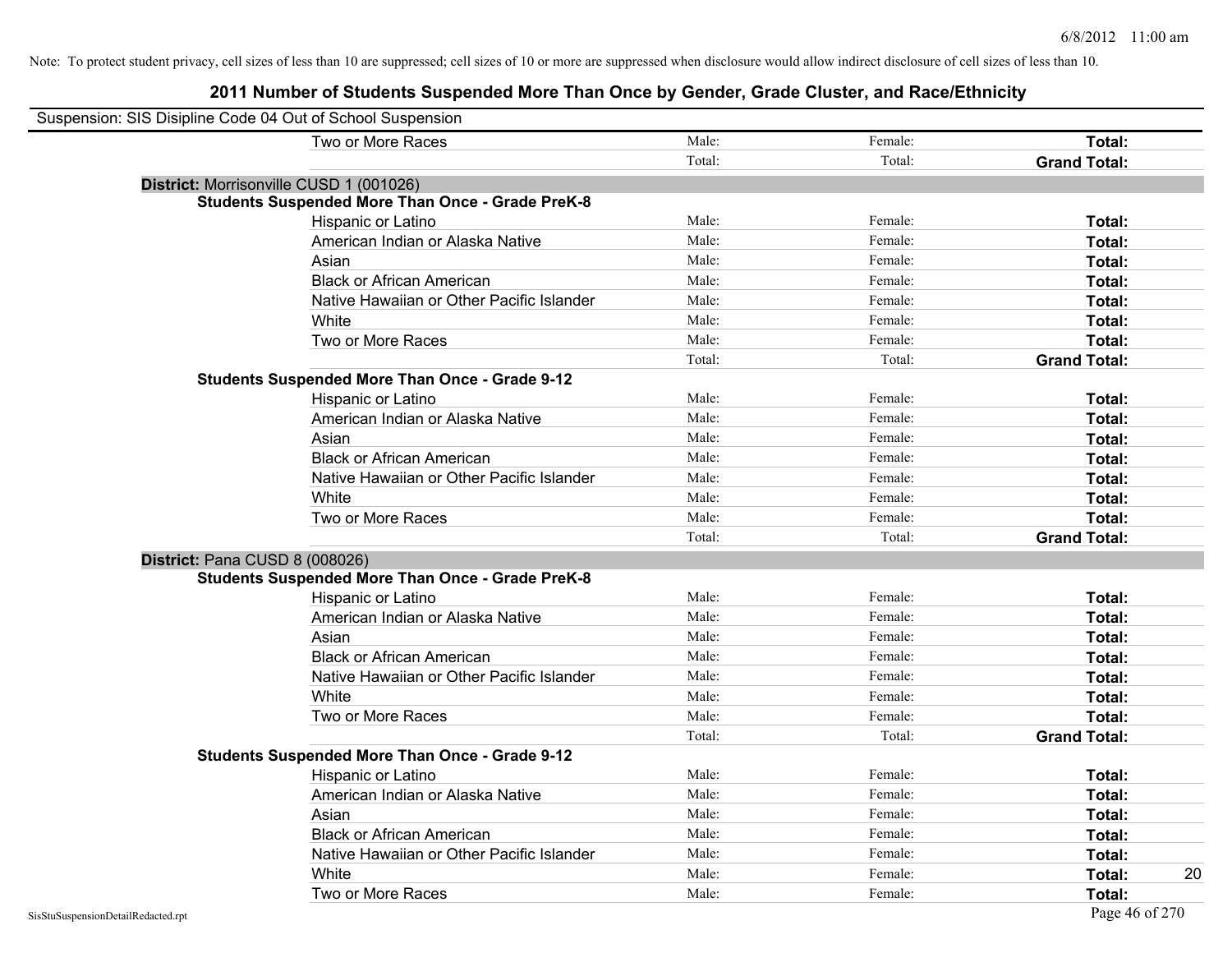| Suspension: SIS Disipline Code 04 Out of School Suspension |                                                         |        |         |                     |    |
|------------------------------------------------------------|---------------------------------------------------------|--------|---------|---------------------|----|
|                                                            |                                                         | Total: | Total:  | <b>Grand Total:</b> |    |
| District: South Fork SD 14 (014024)                        |                                                         |        |         |                     |    |
|                                                            | <b>Students Suspended More Than Once - Grade PreK-8</b> |        |         |                     |    |
|                                                            | <b>Hispanic or Latino</b>                               | Male:  | Female: | Total:              |    |
|                                                            | American Indian or Alaska Native                        | Male:  | Female: | Total:              |    |
|                                                            | Asian                                                   | Male:  | Female: | Total:              |    |
|                                                            | <b>Black or African American</b>                        | Male:  | Female: | Total:              |    |
|                                                            | Native Hawaiian or Other Pacific Islander               | Male:  | Female: | Total:              |    |
|                                                            | White                                                   | Male:  | Female: | Total:              |    |
|                                                            | Two or More Races                                       | Male:  | Female: | Total:              |    |
|                                                            |                                                         | Total: | Total:  | <b>Grand Total:</b> |    |
|                                                            | <b>Students Suspended More Than Once - Grade 9-12</b>   |        |         |                     |    |
|                                                            | Hispanic or Latino                                      | Male:  | Female: | Total:              |    |
|                                                            | American Indian or Alaska Native                        | Male:  | Female: | Total:              |    |
|                                                            | Asian                                                   | Male:  | Female: | Total:              |    |
|                                                            | <b>Black or African American</b>                        | Male:  | Female: | Total:              |    |
|                                                            | Native Hawaiian or Other Pacific Islander               | Male:  | Female: | Total:              |    |
|                                                            | White                                                   | Male:  | Female: | Total:              |    |
|                                                            | Two or More Races                                       | Male:  | Female: | Total:              |    |
|                                                            |                                                         | Total: | Total:  | <b>Grand Total:</b> |    |
| District: Taylorville CUSD 3 (003026)                      |                                                         |        |         |                     |    |
|                                                            | <b>Students Suspended More Than Once - Grade PreK-8</b> |        |         |                     |    |
|                                                            | Hispanic or Latino                                      | Male:  | Female: | Total:              |    |
|                                                            | American Indian or Alaska Native                        | Male:  | Female: | Total:              |    |
|                                                            | Asian                                                   | Male:  | Female: | Total:              |    |
|                                                            | <b>Black or African American</b>                        | Male:  | Female: | Total:              |    |
|                                                            | Native Hawaiian or Other Pacific Islander               | Male:  | Female: | Total:              |    |
|                                                            | White                                                   | Male:  | Female: | Total:              | 35 |
|                                                            | Two or More Races                                       | Male:  | Female: | Total:              |    |
|                                                            |                                                         | Total: | Total:  | <b>Grand Total:</b> |    |
|                                                            | <b>Students Suspended More Than Once - Grade 9-12</b>   |        |         |                     |    |
|                                                            | Hispanic or Latino                                      | Male:  | Female: | Total:              |    |
|                                                            | American Indian or Alaska Native                        | Male:  | Female: | Total:              |    |
|                                                            | Asian                                                   | Male:  | Female: | Total:              |    |
|                                                            | <b>Black or African American</b>                        | Male:  | Female: | Total:              |    |
|                                                            | Native Hawaiian or Other Pacific Islander               | Male:  | Female: | Total:              |    |
|                                                            | White                                                   | Male:  | Female: | Total:              | 23 |
|                                                            | Two or More Races                                       | Male:  | Female: | Total:              |    |
|                                                            |                                                         | Total: | Total:  | <b>Grand Total:</b> |    |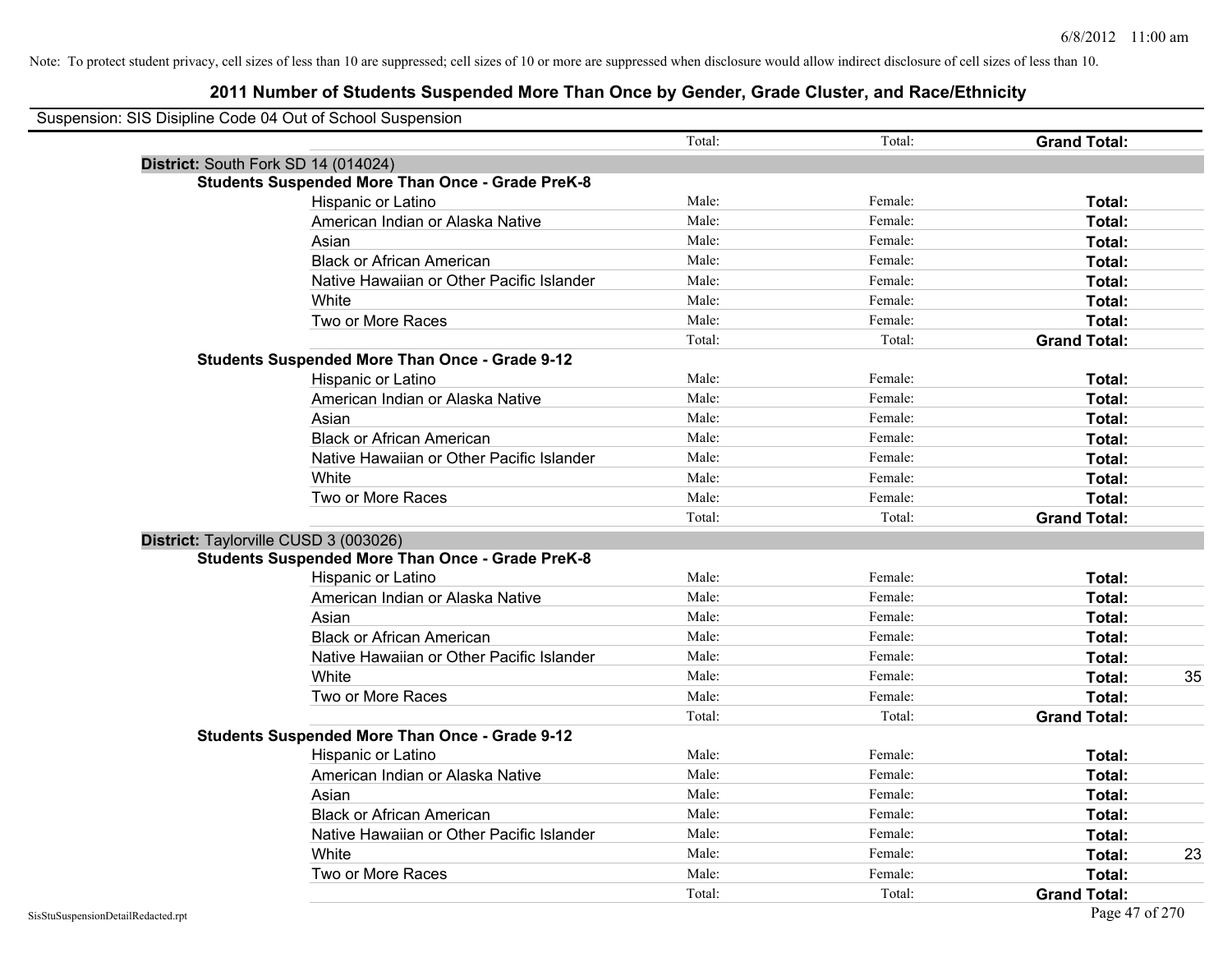| Suspension: SIS Disipline Code 04 Out of School Suspension |                                                         |        |         |                     |    |
|------------------------------------------------------------|---------------------------------------------------------|--------|---------|---------------------|----|
| <b>County: Montgomery (068)</b>                            |                                                         |        |         |                     |    |
| District: Hillsboro CUSD 3 (003026)                        |                                                         |        |         |                     |    |
|                                                            | <b>Students Suspended More Than Once - Grade PreK-8</b> |        |         |                     |    |
|                                                            | Hispanic or Latino                                      | Male:  | Female: | Total:              |    |
|                                                            | American Indian or Alaska Native                        | Male:  | Female: | Total:              |    |
|                                                            | Asian                                                   | Male:  | Female: | Total:              |    |
|                                                            | <b>Black or African American</b>                        | Male:  | Female: | Total:              |    |
|                                                            | Native Hawaiian or Other Pacific Islander               | Male:  | Female: | Total:              |    |
|                                                            | White                                                   | Male:  | Female: | Total:              | 15 |
|                                                            | Two or More Races                                       | Male:  | Female: | Total:              |    |
|                                                            |                                                         | Total: | Total:  | <b>Grand Total:</b> |    |
|                                                            | <b>Students Suspended More Than Once - Grade 9-12</b>   |        |         |                     |    |
|                                                            | Hispanic or Latino                                      | Male:  | Female: | Total:              |    |
|                                                            | American Indian or Alaska Native                        | Male:  | Female: | Total:              |    |
|                                                            | Asian                                                   | Male:  | Female: | Total:              |    |
|                                                            | <b>Black or African American</b>                        | Male:  | Female: | Total:              |    |
|                                                            | Native Hawaiian or Other Pacific Islander               | Male:  | Female: | Total:              |    |
|                                                            | White                                                   | Male:  | Female: | Total:              | 22 |
|                                                            | Two or More Races                                       | Male:  | Female: | Total:              |    |
|                                                            |                                                         | Total: | Total:  | <b>Grand Total:</b> |    |
| District: Litchfield CUSD 12 (012026)                      |                                                         |        |         |                     |    |
|                                                            | <b>Students Suspended More Than Once - Grade PreK-8</b> |        |         |                     |    |
|                                                            | Hispanic or Latino                                      | Male:  | Female: | Total:              |    |
|                                                            | American Indian or Alaska Native                        | Male:  | Female: | Total:              |    |
|                                                            | Asian                                                   | Male:  | Female: | Total:              |    |
|                                                            | <b>Black or African American</b>                        | Male:  | Female: | Total:              |    |
|                                                            | Native Hawaiian or Other Pacific Islander               | Male:  | Female: | Total:              |    |
|                                                            | White                                                   | Male:  | Female: | Total:              |    |
|                                                            | Two or More Races                                       | Male:  | Female: | Total:              |    |
|                                                            |                                                         | Total: | Total:  | <b>Grand Total:</b> | 12 |
|                                                            | Students Suspended More Than Once - Grade 9-12          |        |         |                     |    |
|                                                            | Hispanic or Latino                                      | Male:  | Female: | Total:              |    |
|                                                            | American Indian or Alaska Native                        | Male:  | Female: | Total:              |    |
|                                                            | Asian                                                   | Male:  | Female: | Total:              |    |
|                                                            | <b>Black or African American</b>                        | Male:  | Female: | Total:              |    |
|                                                            | Native Hawaiian or Other Pacific Islander               | Male:  | Female: | Total:              |    |
|                                                            | White                                                   | Male:  | Female: | Total:              | 12 |
|                                                            | Two or More Races                                       | Male:  | Female: | Total:              |    |
|                                                            |                                                         | Total: | Total:  | <b>Grand Total:</b> |    |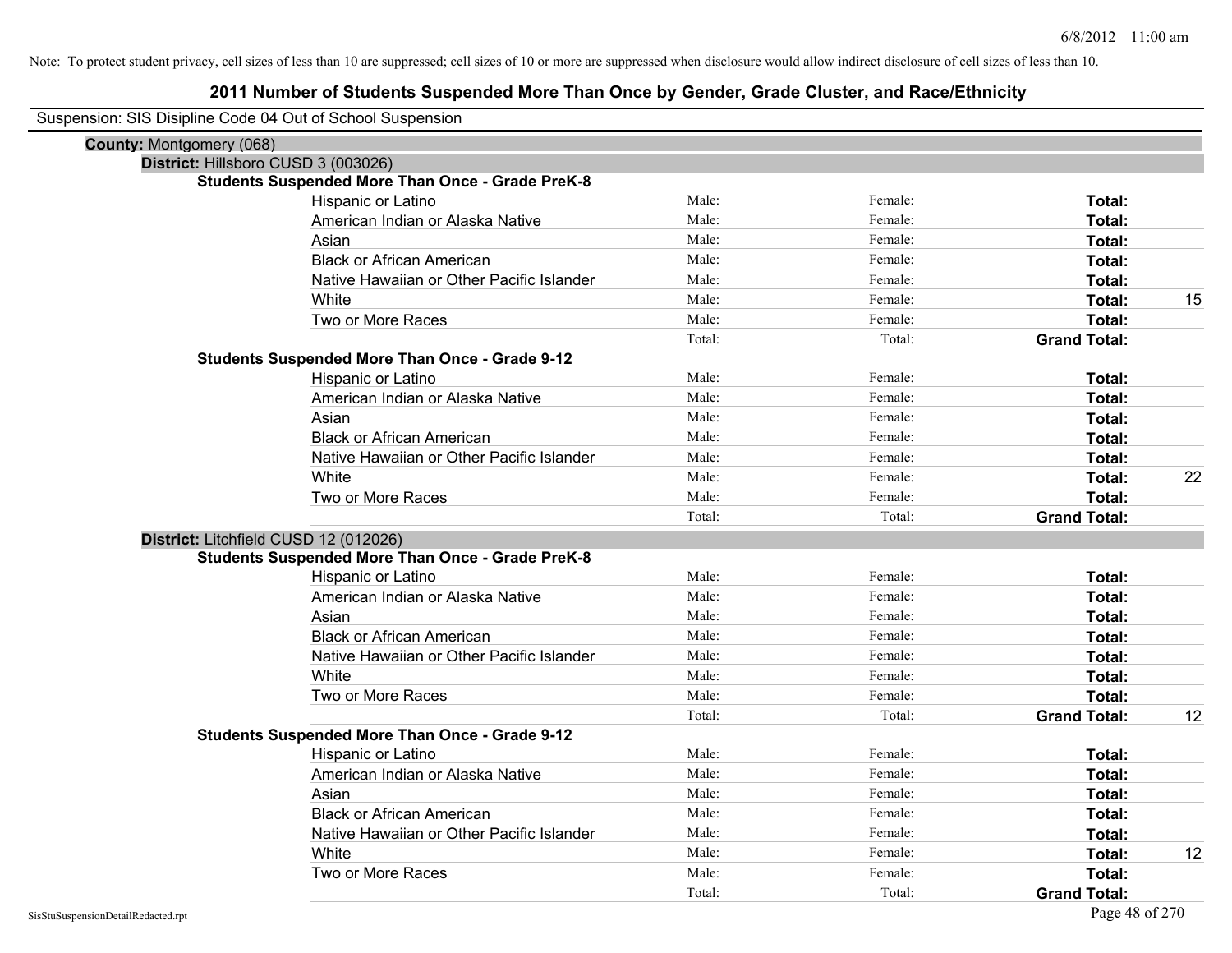| Suspension: SIS Disipline Code 04 Out of School Suspension |                                                         |        |         |                     |
|------------------------------------------------------------|---------------------------------------------------------|--------|---------|---------------------|
| District: Nokomis CUSD 22 (022026)                         |                                                         |        |         |                     |
|                                                            | <b>Students Suspended More Than Once - Grade PreK-8</b> |        |         |                     |
|                                                            | Hispanic or Latino                                      | Male:  | Female: | Total:              |
|                                                            | American Indian or Alaska Native                        | Male:  | Female: | Total:              |
|                                                            | Asian                                                   | Male:  | Female: | Total:              |
|                                                            | <b>Black or African American</b>                        | Male:  | Female: | Total:              |
|                                                            | Native Hawaiian or Other Pacific Islander               | Male:  | Female: | Total:              |
|                                                            | White                                                   | Male:  | Female: | Total:              |
|                                                            | Two or More Races                                       | Male:  | Female: | Total:              |
|                                                            |                                                         | Total: | Total:  | <b>Grand Total:</b> |
|                                                            | <b>Students Suspended More Than Once - Grade 9-12</b>   |        |         |                     |
|                                                            | Hispanic or Latino                                      | Male:  | Female: | Total:              |
|                                                            | American Indian or Alaska Native                        | Male:  | Female: | Total:              |
|                                                            | Asian                                                   | Male:  | Female: | Total:              |
|                                                            | <b>Black or African American</b>                        | Male:  | Female: | Total:              |
|                                                            | Native Hawaiian or Other Pacific Islander               | Male:  | Female: | Total:              |
|                                                            | White                                                   | Male:  | Female: | Total:              |
|                                                            | Two or More Races                                       | Male:  | Female: | Total:              |
|                                                            |                                                         | Total: | Total:  | <b>Grand Total:</b> |
| District: Panhandle CUSD 2 (002026)                        |                                                         |        |         |                     |
|                                                            | <b>Students Suspended More Than Once - Grade PreK-8</b> |        |         |                     |
|                                                            | Hispanic or Latino                                      | Male:  | Female: | Total:              |
|                                                            | American Indian or Alaska Native                        | Male:  | Female: | Total:              |
|                                                            | Asian                                                   | Male:  | Female: | Total:              |
|                                                            | <b>Black or African American</b>                        | Male:  | Female: | Total:              |
|                                                            | Native Hawaiian or Other Pacific Islander               | Male:  | Female: | Total:              |
|                                                            | White                                                   | Male:  | Female: | Total:              |
|                                                            | Two or More Races                                       | Male:  | Female: | Total:              |
|                                                            |                                                         | Total: | Total:  | <b>Grand Total:</b> |
|                                                            | <b>Students Suspended More Than Once - Grade 9-12</b>   |        |         |                     |
|                                                            | Hispanic or Latino                                      | Male:  | Female: | Total:              |
|                                                            | American Indian or Alaska Native                        | Male:  | Female: | Total:              |
|                                                            | Asian                                                   | Male:  | Female: | Total:              |
|                                                            | <b>Black or African American</b>                        | Male:  | Female: | Total:              |
|                                                            | Native Hawaiian or Other Pacific Islander               | Male:  | Female: | Total:              |
|                                                            | White                                                   | Male:  | Female: | Total:              |
|                                                            | Two or More Races                                       | Male:  | Female: | Total:              |
|                                                            |                                                         | Total: | Total:  | <b>Grand Total:</b> |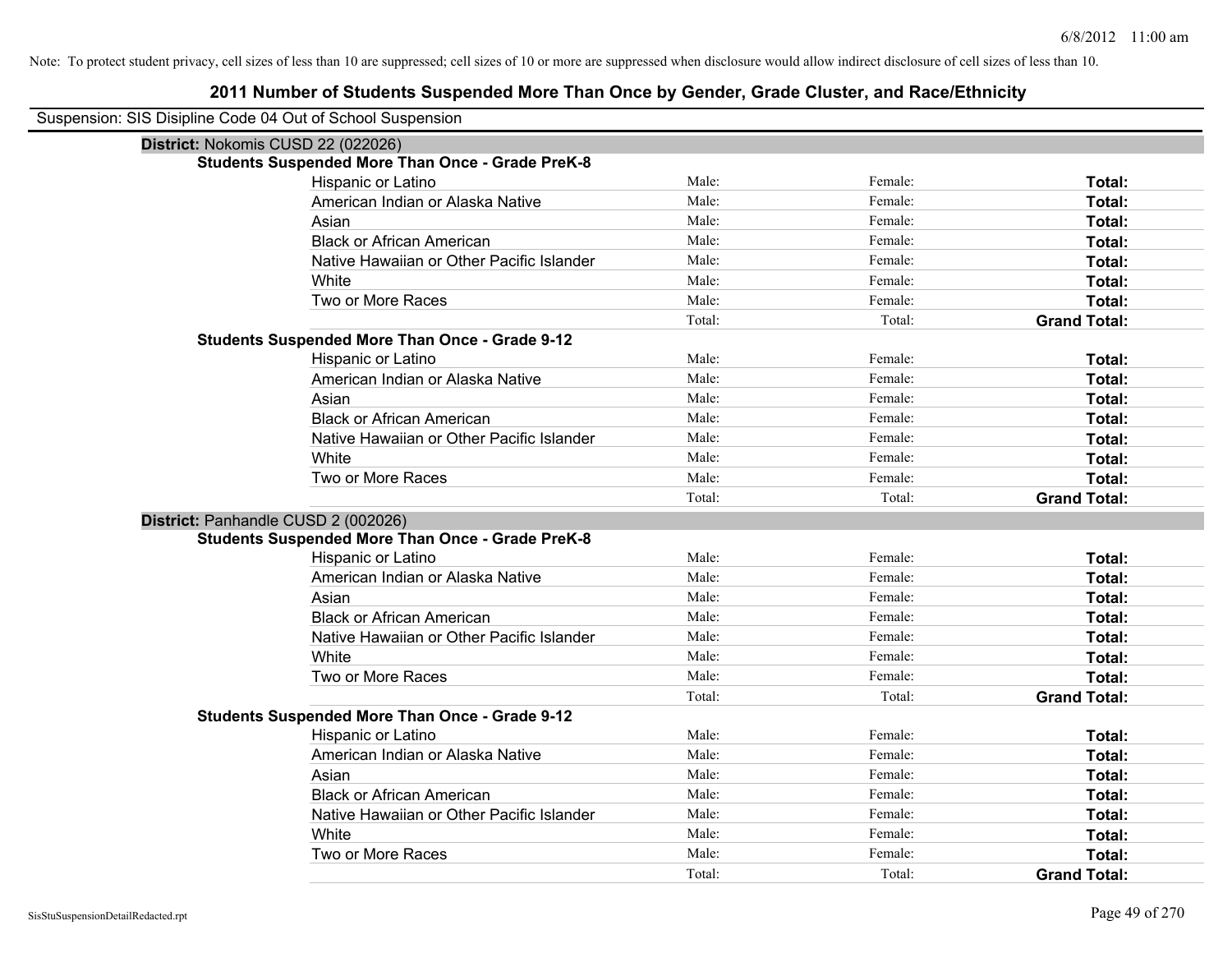## **2011 Number of Students Suspended More Than Once by Gender, Grade Cluster, and Race/Ethnicity**

Suspension: SIS Disipline Code 04 Out of School Suspension

| Region: Clay/Cwford/Jsper/Lwrnce/Rhland (12) |                                                         |        |         |                     |
|----------------------------------------------|---------------------------------------------------------|--------|---------|---------------------|
| County: Clay (013)                           |                                                         |        |         |                     |
|                                              | District: Flora CUSD 35 (035026)                        |        |         |                     |
|                                              | <b>Students Suspended More Than Once - Grade PreK-8</b> |        |         |                     |
|                                              | Hispanic or Latino                                      | Male:  | Female: | Total:              |
|                                              | American Indian or Alaska Native                        | Male:  | Female: | Total:              |
|                                              | Asian                                                   | Male:  | Female: | Total:              |
|                                              | <b>Black or African American</b>                        | Male:  | Female: | Total:              |
|                                              | Native Hawaiian or Other Pacific Islander               | Male:  | Female: | Total:              |
|                                              | White                                                   | Male:  | Female: | 15<br>Total:        |
|                                              | Two or More Races                                       | Male:  | Female: | Total:              |
|                                              |                                                         | Total: | Total:  | <b>Grand Total:</b> |
|                                              | District: North Clay CUSD 25 (025026)                   |        |         |                     |
|                                              | <b>Students Suspended More Than Once - Grade PreK-8</b> |        |         |                     |
|                                              | Hispanic or Latino                                      | Male:  | Female: | Total:              |
|                                              | American Indian or Alaska Native                        | Male:  | Female: | Total:              |
|                                              | Asian                                                   | Male:  | Female: | Total:              |
|                                              | <b>Black or African American</b>                        | Male:  | Female: | Total:              |
|                                              | Native Hawaiian or Other Pacific Islander               | Male:  | Female: | Total:              |
|                                              | White                                                   | Male:  | Female: | <b>Total:</b>       |
|                                              | Two or More Races                                       | Male:  | Female: | Total:              |
|                                              |                                                         | Total: | Total:  | <b>Grand Total:</b> |
|                                              | <b>Students Suspended More Than Once - Grade 9-12</b>   |        |         |                     |
|                                              | Hispanic or Latino                                      | Male:  | Female: | Total:              |
|                                              | American Indian or Alaska Native                        | Male:  | Female: | Total:              |
|                                              | Asian                                                   | Male:  | Female: | Total:              |
|                                              | <b>Black or African American</b>                        | Male:  | Female: | Total:              |
|                                              | Native Hawaiian or Other Pacific Islander               | Male:  | Female: | Total:              |
|                                              | White                                                   | Male:  | Female: | Total:              |
|                                              | Two or More Races                                       | Male:  | Female: | Total:              |
|                                              |                                                         | Total: | Total:  | <b>Grand Total:</b> |
| County: Crawford (017)                       |                                                         |        |         |                     |
|                                              | District: Hutsonville CUSD 1 (001026)                   |        |         |                     |
|                                              | <b>Students Suspended More Than Once - Grade PreK-8</b> |        |         |                     |
|                                              | Hispanic or Latino                                      | Male:  | Female: | Total:              |
|                                              | American Indian or Alaska Native                        | Male:  | Female: | Total:              |
|                                              | Asian                                                   | Male:  | Female: | Total:              |
|                                              |                                                         |        |         |                     |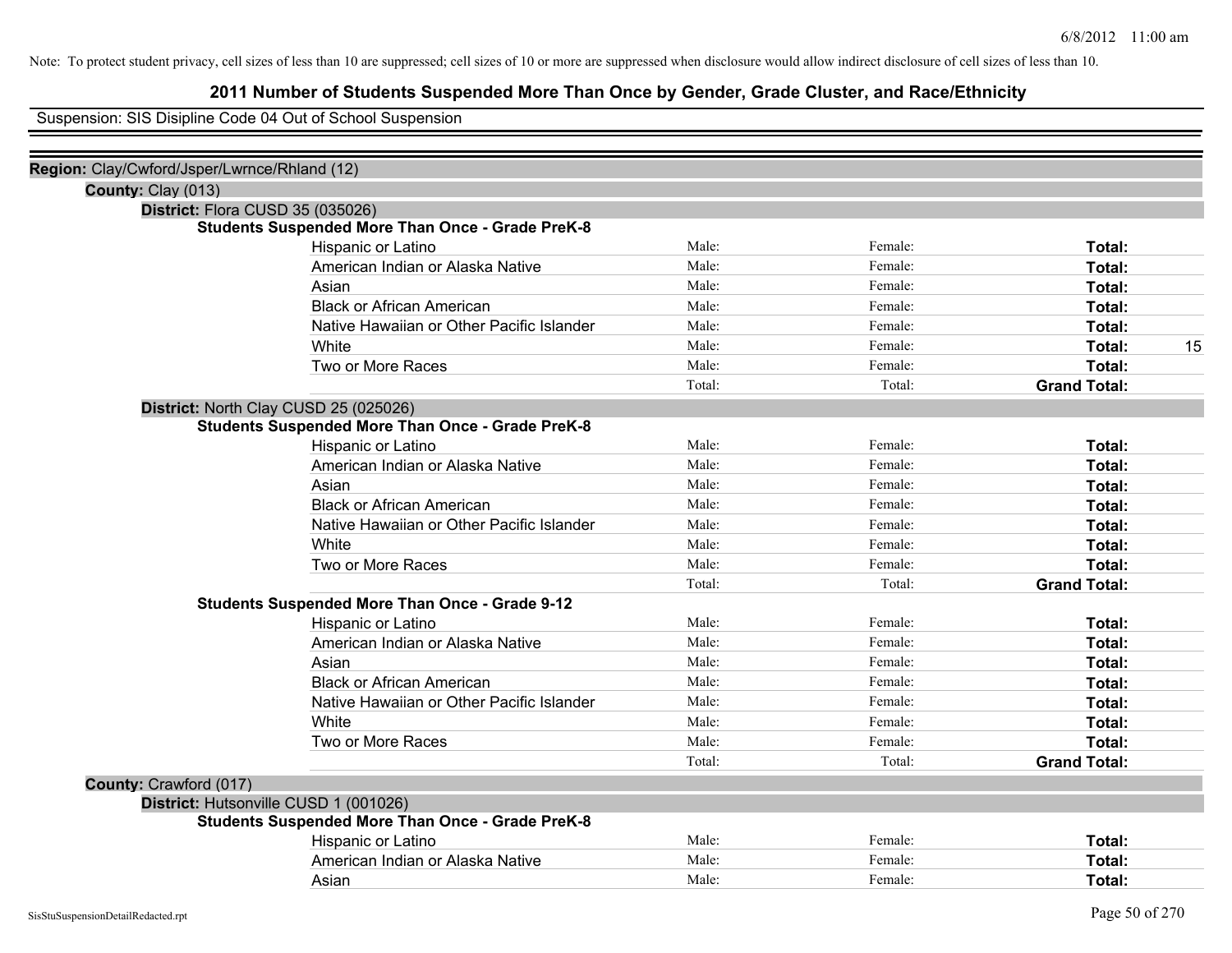| Suspension: SIS Disipline Code 04 Out of School Suspension |                                                         |        |         |                     |
|------------------------------------------------------------|---------------------------------------------------------|--------|---------|---------------------|
|                                                            | <b>Black or African American</b>                        | Male:  | Female: | Total:              |
|                                                            | Native Hawaiian or Other Pacific Islander               | Male:  | Female: | Total:              |
|                                                            | White                                                   | Male:  | Female: | Total:              |
|                                                            | Two or More Races                                       | Male:  | Female: | Total:              |
|                                                            |                                                         | Total: | Total:  | <b>Grand Total:</b> |
| District: Oblong CUSD 4 (004026)                           |                                                         |        |         |                     |
|                                                            | <b>Students Suspended More Than Once - Grade 9-12</b>   |        |         |                     |
|                                                            | Hispanic or Latino                                      | Male:  | Female: | Total:              |
|                                                            | American Indian or Alaska Native                        | Male:  | Female: | Total:              |
|                                                            | Asian                                                   | Male:  | Female: | Total:              |
|                                                            | <b>Black or African American</b>                        | Male:  | Female: | Total:              |
|                                                            | Native Hawaiian or Other Pacific Islander               | Male:  | Female: | Total:              |
|                                                            | White                                                   | Male:  | Female: | Total:              |
|                                                            | Two or More Races                                       | Male:  | Female: | Total:              |
|                                                            |                                                         | Total: | Total:  | <b>Grand Total:</b> |
|                                                            | District: Robinson CUSD 2 (002026)                      |        |         |                     |
|                                                            | <b>Students Suspended More Than Once - Grade PreK-8</b> |        |         |                     |
|                                                            | Hispanic or Latino                                      | Male:  | Female: | Total:              |
|                                                            | American Indian or Alaska Native                        | Male:  | Female: | Total:              |
|                                                            | Asian                                                   | Male:  | Female: | Total:              |
|                                                            | <b>Black or African American</b>                        | Male:  | Female: | Total:              |
|                                                            | Native Hawaiian or Other Pacific Islander               | Male:  | Female: | Total:              |
|                                                            | White                                                   | Male:  | Female: | Total:              |
|                                                            | Two or More Races                                       | Male:  | Female: | Total:              |
|                                                            |                                                         | Total: | Total:  | <b>Grand Total:</b> |
| County: Jasper (040)                                       |                                                         |        |         |                     |
|                                                            | District: Jasper County CUD 1 (001026)                  |        |         |                     |
|                                                            | <b>Students Suspended More Than Once - Grade PreK-8</b> |        |         |                     |
|                                                            | Hispanic or Latino                                      | Male:  | Female: | Total:              |
|                                                            | American Indian or Alaska Native                        | Male:  | Female: | Total:              |
|                                                            | Asian                                                   | Male:  | Female: | Total:              |
|                                                            | <b>Black or African American</b>                        | Male:  | Female: | Total:              |
|                                                            | Native Hawaiian or Other Pacific Islander               | Male:  | Female: | Total:              |
|                                                            | White                                                   | Male:  | Female: | Total:              |
|                                                            | Two or More Races                                       | Male:  | Female: | Total:              |
|                                                            |                                                         | Total: | Total:  | <b>Grand Total:</b> |
|                                                            | <b>Students Suspended More Than Once - Grade 9-12</b>   |        |         |                     |
|                                                            | <b>Hispanic or Latino</b>                               | Male:  | Female: | Total:              |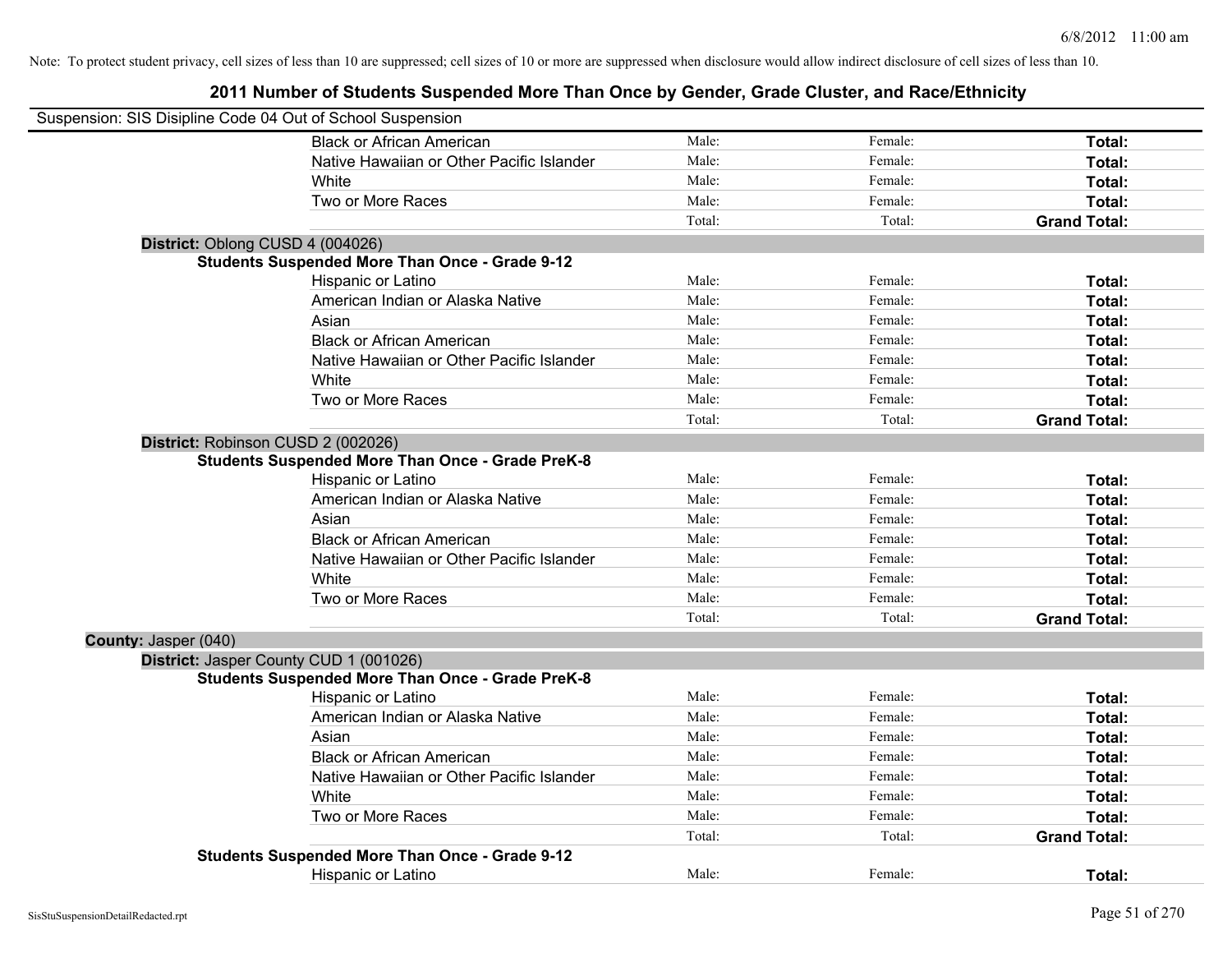| Suspension: SIS Disipline Code 04 Out of School Suspension |                                                         |        |         |                     |    |
|------------------------------------------------------------|---------------------------------------------------------|--------|---------|---------------------|----|
|                                                            | American Indian or Alaska Native                        | Male:  | Female: | Total:              |    |
|                                                            | Asian                                                   | Male:  | Female: | Total:              |    |
|                                                            | <b>Black or African American</b>                        | Male:  | Female: | Total:              |    |
|                                                            | Native Hawaiian or Other Pacific Islander               | Male:  | Female: | Total:              |    |
|                                                            | White                                                   | Male:  | Female: | Total:              |    |
|                                                            | Two or More Races                                       | Male:  | Female: | Total:              |    |
|                                                            |                                                         | Total: | Total:  | <b>Grand Total:</b> |    |
| <b>County: Lawrence (051)</b>                              |                                                         |        |         |                     |    |
|                                                            | District: Lawrence County CUD 20 (020026)               |        |         |                     |    |
|                                                            | <b>Students Suspended More Than Once - Grade PreK-8</b> |        |         |                     |    |
|                                                            | Hispanic or Latino                                      | Male:  | Female: | Total:              |    |
|                                                            | American Indian or Alaska Native                        | Male:  | Female: | Total:              |    |
|                                                            | Asian                                                   | Male:  | Female: | Total:              |    |
|                                                            | <b>Black or African American</b>                        | Male:  | Female: | Total:              |    |
|                                                            | Native Hawaiian or Other Pacific Islander               | Male:  | Female: | Total:              |    |
|                                                            | White                                                   | Male:  | Female: | Total:              | 11 |
|                                                            | Two or More Races                                       | Male:  | Female: | Total:              |    |
|                                                            |                                                         | Total: | Total:  | <b>Grand Total:</b> |    |
|                                                            | <b>Students Suspended More Than Once - Grade 9-12</b>   |        |         |                     |    |
|                                                            | Hispanic or Latino                                      | Male:  | Female: | Total:              |    |
|                                                            | American Indian or Alaska Native                        | Male:  | Female: | Total:              |    |
|                                                            | Asian                                                   | Male:  | Female: | Total:              |    |
|                                                            | <b>Black or African American</b>                        | Male:  | Female: | Total:              |    |
|                                                            | Native Hawaiian or Other Pacific Islander               | Male:  | Female: | Total:              |    |
|                                                            | White                                                   | Male:  | Female: | Total:              | 11 |
|                                                            | Two or More Races                                       | Male:  | Female: | Total:              |    |
|                                                            |                                                         | Total: | Total:  | <b>Grand Total:</b> |    |
| District: Red Hill CUSD 10 (010026)                        |                                                         |        |         |                     |    |
|                                                            | <b>Students Suspended More Than Once - Grade PreK-8</b> |        |         |                     |    |
|                                                            | Hispanic or Latino                                      | Male:  | Female: | Total:              |    |
|                                                            | American Indian or Alaska Native                        | Male:  | Female: | Total:              |    |
|                                                            | Asian                                                   | Male:  | Female: | Total:              |    |
|                                                            | <b>Black or African American</b>                        | Male:  | Female: | Total:              |    |
|                                                            | Native Hawaiian or Other Pacific Islander               | Male:  | Female: | Total:              |    |
|                                                            | White                                                   | Male:  | Female: | Total:              |    |
|                                                            | Two or More Races                                       | Male:  | Female: | Total:              |    |
|                                                            |                                                         | Total: | Total:  | <b>Grand Total:</b> |    |
|                                                            | <b>Students Suspended More Than Once - Grade 9-12</b>   |        |         |                     |    |
|                                                            | Hispanic or Latino                                      | Male:  | Female: | Total:              |    |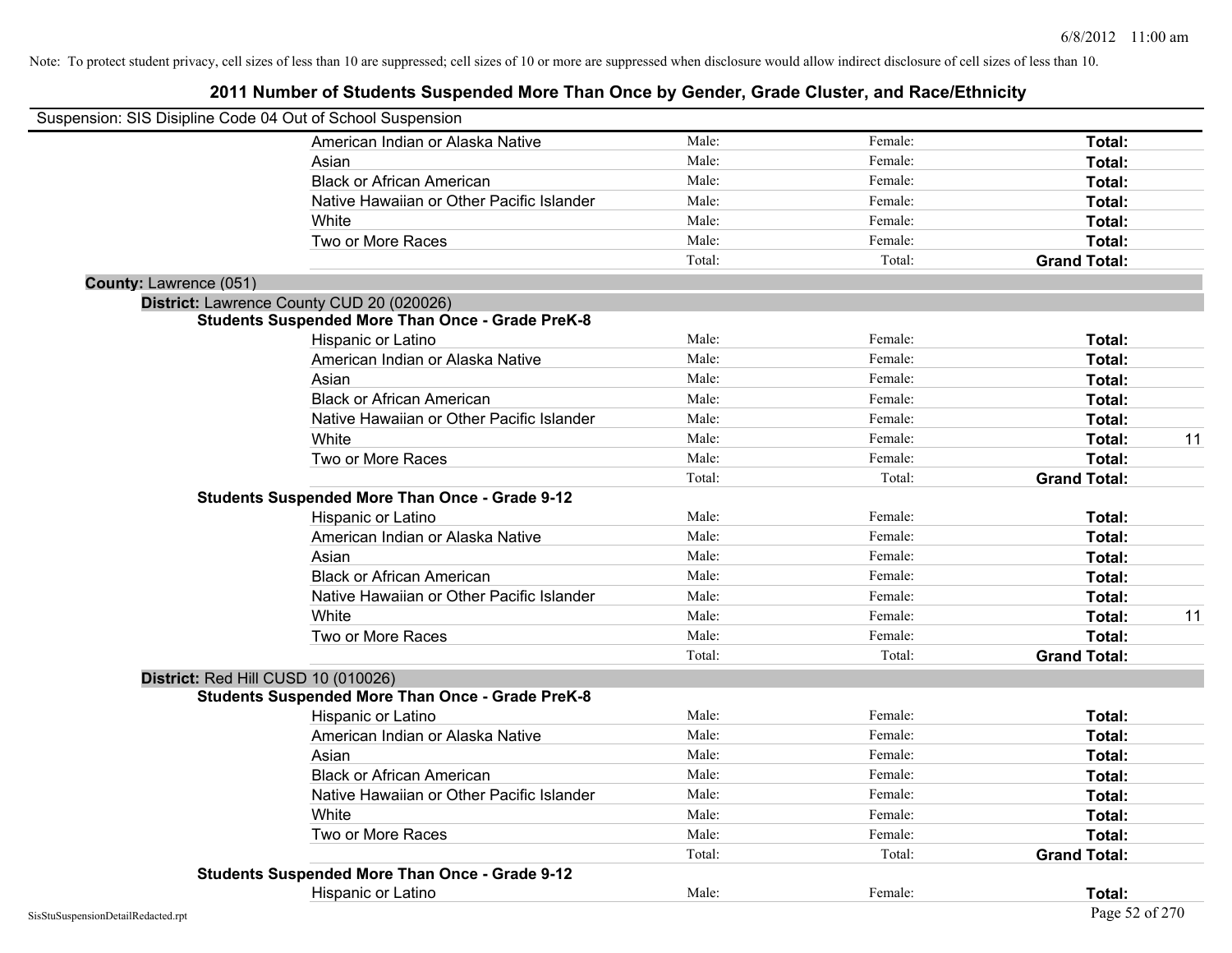## **2011 Number of Students Suspended More Than Once by Gender, Grade Cluster, and Race/Ethnicity**

| Suspension: SIS Disipline Code 04 Out of School Suspension |                                                         |        |         |                     |
|------------------------------------------------------------|---------------------------------------------------------|--------|---------|---------------------|
|                                                            | American Indian or Alaska Native                        | Male:  | Female: | Total:              |
|                                                            | Asian                                                   | Male:  | Female: | Total:              |
|                                                            | <b>Black or African American</b>                        | Male:  | Female: | Total:              |
|                                                            | Native Hawaiian or Other Pacific Islander               | Male:  | Female: | Total:              |
|                                                            | White                                                   | Male:  | Female: | Total:              |
|                                                            | Two or More Races                                       | Male:  | Female: | Total:              |
|                                                            |                                                         | Total: | Total:  | <b>Grand Total:</b> |
| County: Non-Public School (000)                            |                                                         |        |         |                     |
|                                                            | District: Clay/Cwford/Jsper/Lwrnce/Rhland (000000)      |        |         |                     |
|                                                            | <b>Students Suspended More Than Once - Grade PreK-8</b> |        |         |                     |
|                                                            | Hispanic or Latino                                      | Male:  | Female: | Total:              |
|                                                            | American Indian or Alaska Native                        | Male:  | Female: | Total:              |
|                                                            | Asian                                                   | Male:  | Female: | Total:              |
|                                                            | <b>Black or African American</b>                        | Male:  | Female: | Total:              |
|                                                            | Native Hawaiian or Other Pacific Islander               | Male:  | Female: | Total:              |
|                                                            | White                                                   | Male:  | Female: | Total:              |
|                                                            | Two or More Races                                       | Male:  | Female: | Total:              |
|                                                            |                                                         | Total: | Total:  | <b>Grand Total:</b> |
|                                                            | <b>Students Suspended More Than Once - Grade 9-12</b>   |        |         |                     |
|                                                            | Hispanic or Latino                                      | Male:  | Female: | Total:              |
|                                                            | American Indian or Alaska Native                        | Male:  | Female: | Total:              |
|                                                            | Asian                                                   | Male:  | Female: | Total:              |
|                                                            | <b>Black or African American</b>                        | Male:  | Female: | Total:              |
|                                                            | Native Hawaiian or Other Pacific Islander               | Male:  | Female: | Total:              |
|                                                            | White                                                   | Male:  | Female: | Total:              |
|                                                            | Two or More Races                                       | Male:  | Female: | Total:              |
|                                                            |                                                         | Total: | Total:  | <b>Grand Total:</b> |
| County: Richland (080)                                     |                                                         |        |         |                     |
|                                                            | District: East Richland CUSD 1 (001026)                 |        |         |                     |
|                                                            | <b>Students Suspended More Than Once - Grade PreK-8</b> |        |         |                     |
|                                                            | Hispanic or Latino                                      | Male:  | Female: | Total:              |
|                                                            | American Indian or Alaska Native                        | Male:  | Female: | Total:              |
|                                                            | Asian                                                   | Male:  | Female: | Total:              |
|                                                            | <b>Black or African American</b>                        | Male:  | Female: | Total:              |
|                                                            | Native Hawaiian or Other Pacific Islander               | Male:  | Female: | Total:              |
|                                                            | White                                                   | Male:  | Female: | Total:              |
|                                                            | Two or More Races                                       | Male:  | Female: | Total:              |
|                                                            |                                                         | Total: | Total:  | <b>Grand Total:</b> |

**Students Suspended More Than Once - Grade 9-12**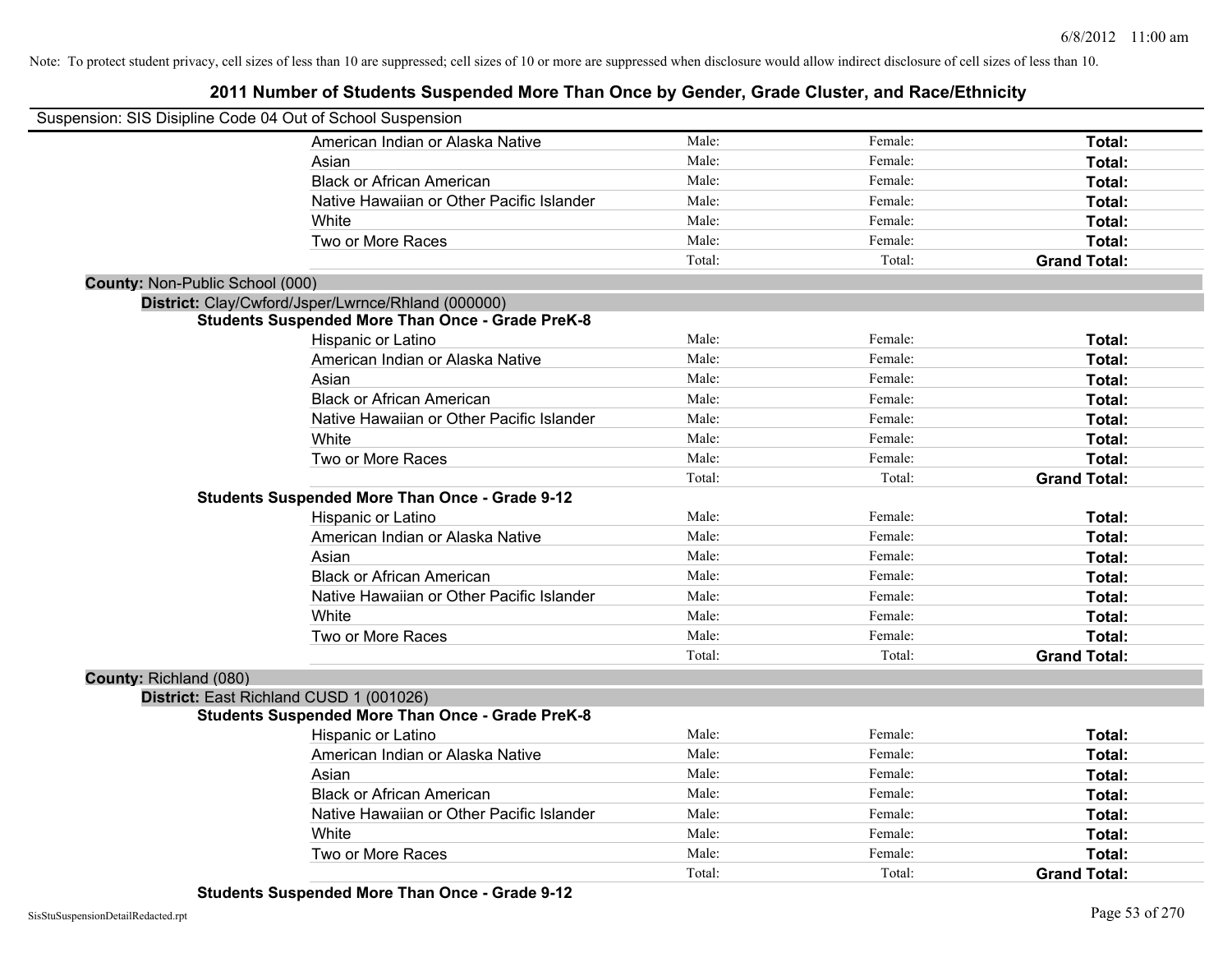| Suspension: SIS Disipline Code 04 Out of School Suspension |                                                         |        |         |                     |
|------------------------------------------------------------|---------------------------------------------------------|--------|---------|---------------------|
|                                                            | Hispanic or Latino                                      | Male:  | Female: | Total:              |
|                                                            | American Indian or Alaska Native                        | Male:  | Female: | Total:              |
|                                                            | Asian                                                   | Male:  | Female: | Total:              |
|                                                            | <b>Black or African American</b>                        | Male:  | Female: | Total:              |
|                                                            | Native Hawaiian or Other Pacific Islander               | Male:  | Female: | Total:              |
|                                                            | White                                                   | Male:  | Female: | Total:<br>10        |
|                                                            | Two or More Races                                       | Male:  | Female: | Total:              |
|                                                            |                                                         | Total: | Total:  | <b>Grand Total:</b> |
| District: West Richland CUSD 2 (002026)                    |                                                         |        |         |                     |
|                                                            | <b>Students Suspended More Than Once - Grade PreK-8</b> |        |         |                     |
|                                                            | Hispanic or Latino                                      | Male:  | Female: | Total:              |
|                                                            | American Indian or Alaska Native                        | Male:  | Female: | Total:              |
|                                                            | Asian                                                   | Male:  | Female: | Total:              |
|                                                            | <b>Black or African American</b>                        | Male:  | Female: | Total:              |
|                                                            | Native Hawaiian or Other Pacific Islander               | Male:  | Female: | Total:              |
|                                                            | White                                                   | Male:  | Female: | Total:              |
|                                                            | Two or More Races                                       | Male:  | Female: | <b>Total:</b>       |
|                                                            |                                                         | Total: | Total:  | <b>Grand Total:</b> |
|                                                            | <b>Students Suspended More Than Once - Grade 9-12</b>   |        |         |                     |
|                                                            | Hispanic or Latino                                      | Male:  | Female: | Total:              |
|                                                            | American Indian or Alaska Native                        | Male:  | Female: | Total:              |
|                                                            | Asian                                                   | Male:  | Female: | Total:              |
|                                                            | <b>Black or African American</b>                        | Male:  | Female: | Total:              |
|                                                            | Native Hawaiian or Other Pacific Islander               | Male:  | Female: | Total:              |
|                                                            | White                                                   | Male:  | Female: | Total:              |
|                                                            | Two or More Races                                       | Male:  | Female: | Total:              |
|                                                            |                                                         | Total: | Total:  | <b>Grand Total:</b> |
|                                                            |                                                         |        |         |                     |
| Region: Clinton/Marion/Washington ROE (13)                 |                                                         |        |         |                     |
| County: Clinton (014)                                      |                                                         |        |         |                     |
| District: Aviston SD 21 (021002)                           |                                                         |        |         |                     |
|                                                            | <b>Students Suspended More Than Once - Grade PreK-8</b> |        |         |                     |
|                                                            | Hispanic or Latino                                      | Male:  | Female: | Total:              |
|                                                            | American Indian or Alaska Native                        | Male:  | Female: | Total:              |
|                                                            | Asian                                                   | Male:  | Female: | Total:              |
|                                                            | <b>Black or African American</b>                        | Male:  | Female: | Total:              |
|                                                            | Native Hawaiian or Other Pacific Islander               | Male:  | Female: | Total:              |
|                                                            | White                                                   | Male:  | Female: | Total:              |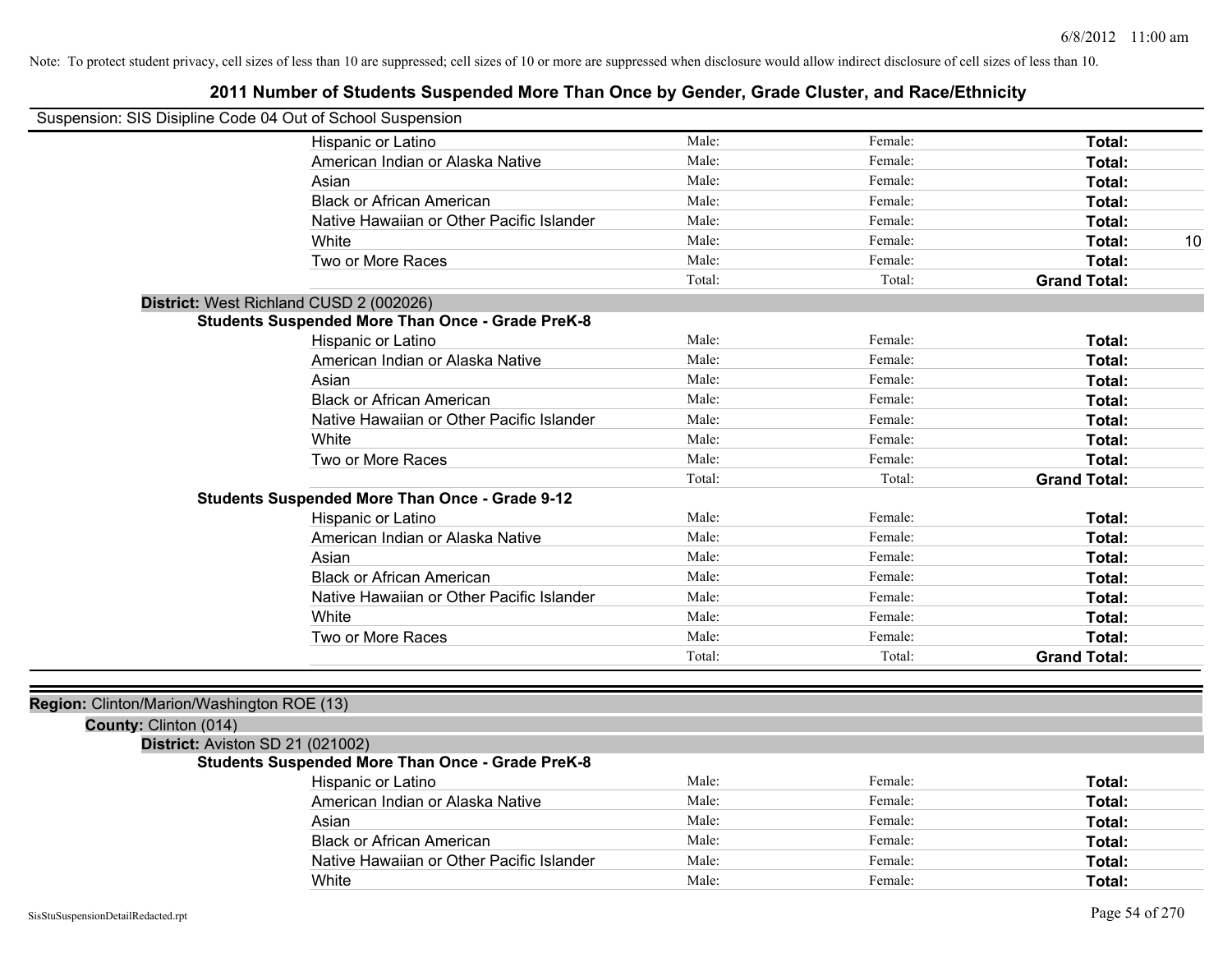| Suspension: SIS Disipline Code 04 Out of School Suspension |                                                         |        |         |                     |
|------------------------------------------------------------|---------------------------------------------------------|--------|---------|---------------------|
|                                                            | Two or More Races                                       | Male:  | Female: | Total:              |
|                                                            |                                                         | Total: | Total:  | <b>Grand Total:</b> |
| <b>District: Breese SD 12 (012004)</b>                     |                                                         |        |         |                     |
|                                                            | <b>Students Suspended More Than Once - Grade PreK-8</b> |        |         |                     |
|                                                            | Hispanic or Latino                                      | Male:  | Female: | Total:              |
|                                                            | American Indian or Alaska Native                        | Male:  | Female: | Total:              |
|                                                            | Asian                                                   | Male:  | Female: | Total:              |
|                                                            | <b>Black or African American</b>                        | Male:  | Female: | Total:              |
|                                                            | Native Hawaiian or Other Pacific Islander               | Male:  | Female: | Total:              |
|                                                            | White                                                   | Male:  | Female: | Total:              |
|                                                            | Two or More Races                                       | Male:  | Female: | Total:              |
|                                                            |                                                         | Total: | Total:  | <b>Grand Total:</b> |
| District: Carlyle CUSD 1 (001026)                          |                                                         |        |         |                     |
|                                                            | <b>Students Suspended More Than Once - Grade PreK-8</b> |        |         |                     |
|                                                            | Hispanic or Latino                                      | Male:  | Female: | Total:              |
|                                                            | American Indian or Alaska Native                        | Male:  | Female: | Total:              |
|                                                            | Asian                                                   | Male:  | Female: | Total:              |
|                                                            | <b>Black or African American</b>                        | Male:  | Female: | Total:              |
|                                                            | Native Hawaiian or Other Pacific Islander               | Male:  | Female: | Total:              |
|                                                            | White                                                   | Male:  | Female: | Total:              |
|                                                            | Two or More Races                                       | Male:  | Female: | Total:              |
|                                                            |                                                         | Total: | Total:  | <b>Grand Total:</b> |
|                                                            | <b>Students Suspended More Than Once - Grade 9-12</b>   |        |         |                     |
|                                                            | Hispanic or Latino                                      | Male:  | Female: | Total:              |
|                                                            | American Indian or Alaska Native                        | Male:  | Female: | Total:              |
|                                                            | Asian                                                   | Male:  | Female: | Total:              |
|                                                            | <b>Black or African American</b>                        | Male:  | Female: | Total:              |
|                                                            | Native Hawaiian or Other Pacific Islander               | Male:  | Female: | Total:              |
|                                                            | White                                                   | Male:  | Female: | Total:              |
|                                                            | Two or More Races                                       | Male:  | Female: | Total:              |
|                                                            |                                                         | Total: | Total:  | <b>Grand Total:</b> |
| District: Wesclin CUSD 3 (003026)                          |                                                         |        |         |                     |
|                                                            | Students Suspended More Than Once - Grade PreK-8        |        |         |                     |
|                                                            | Hispanic or Latino                                      | Male:  | Female: | Total:              |
|                                                            | American Indian or Alaska Native                        | Male:  | Female: | Total:              |
|                                                            | Asian                                                   | Male:  | Female: | Total:              |
|                                                            | <b>Black or African American</b>                        | Male:  | Female: | Total:              |
|                                                            | Native Hawaiian or Other Pacific Islander               | Male:  | Female: | Total:              |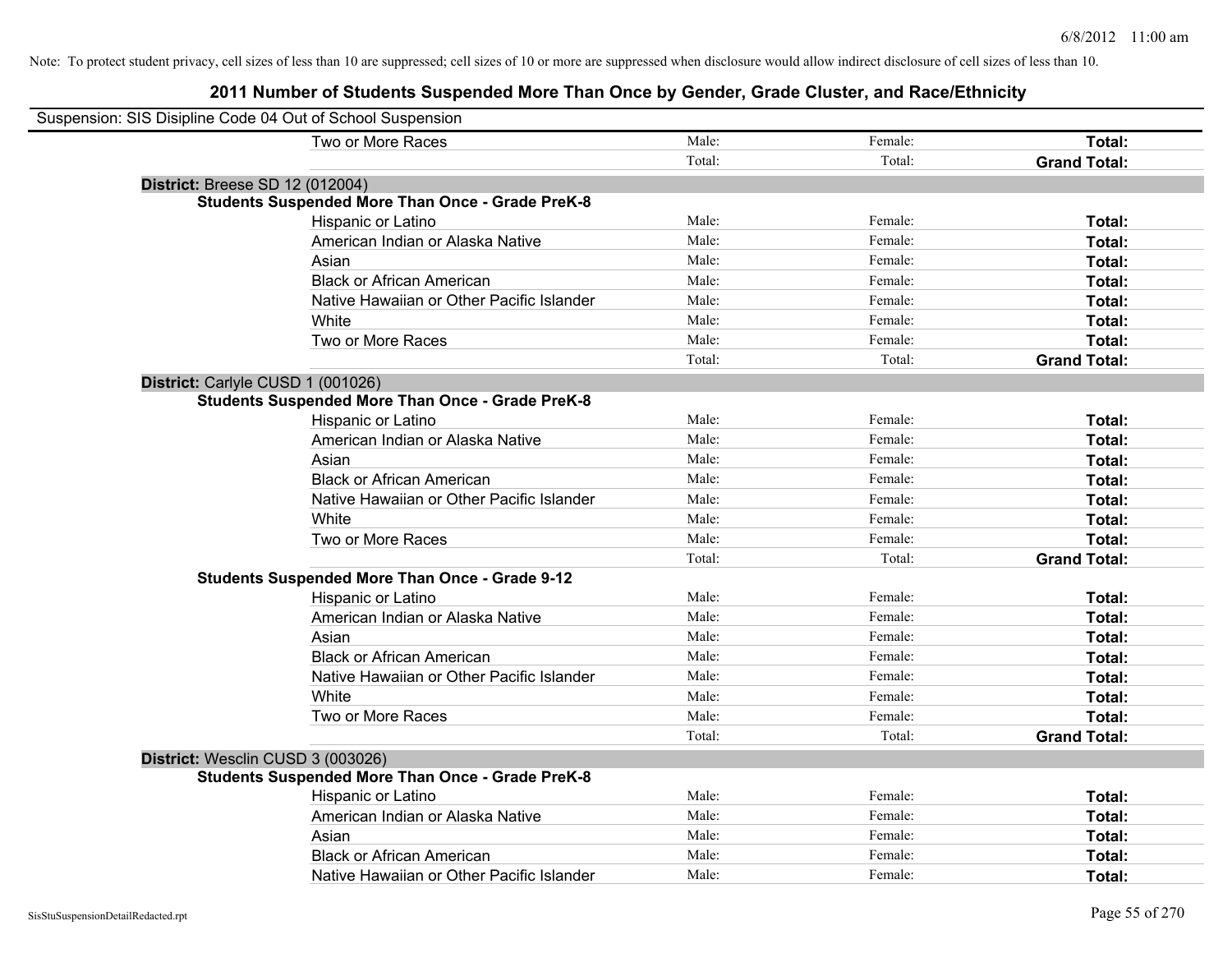| Suspension: SIS Disipline Code 04 Out of School Suspension |                                                         |        |    |         |    |                     |    |
|------------------------------------------------------------|---------------------------------------------------------|--------|----|---------|----|---------------------|----|
|                                                            | White                                                   | Male:  |    | Female: |    | Total:              |    |
|                                                            | Two or More Races                                       | Male:  |    | Female: |    | Total:              |    |
|                                                            |                                                         | Total: |    | Total:  |    | <b>Grand Total:</b> |    |
|                                                            | <b>Students Suspended More Than Once - Grade 9-12</b>   |        |    |         |    |                     |    |
|                                                            | Hispanic or Latino                                      | Male:  |    | Female: |    | Total:              |    |
|                                                            | American Indian or Alaska Native                        | Male:  |    | Female: |    | Total:              |    |
|                                                            | Asian                                                   | Male:  |    | Female: |    | Total:              |    |
|                                                            | <b>Black or African American</b>                        | Male:  |    | Female: |    | Total:              |    |
|                                                            | Native Hawaiian or Other Pacific Islander               | Male:  |    | Female: |    | Total:              |    |
|                                                            | White                                                   | Male:  |    | Female: |    | Total:              | 11 |
|                                                            | Two or More Races                                       | Male:  |    | Female: |    | Total:              |    |
|                                                            |                                                         | Total: |    | Total:  |    | <b>Grand Total:</b> |    |
|                                                            | District: Willow Grove SD 46 (046002)                   |        |    |         |    |                     |    |
|                                                            | <b>Students Suspended More Than Once - Grade PreK-8</b> |        |    |         |    |                     |    |
|                                                            | Hispanic or Latino                                      | Male:  |    | Female: |    | Total:              |    |
|                                                            | American Indian or Alaska Native                        | Male:  |    | Female: |    | Total:              |    |
|                                                            | Asian                                                   | Male:  |    | Female: |    | Total:              |    |
|                                                            | <b>Black or African American</b>                        | Male:  |    | Female: |    | Total:              |    |
|                                                            | Native Hawaiian or Other Pacific Islander               | Male:  |    | Female: |    | Total:              |    |
|                                                            | White                                                   | Male:  |    | Female: |    | Total:              |    |
|                                                            | Two or More Races                                       | Male:  |    | Female: |    | Total:              |    |
|                                                            |                                                         | Total: |    | Total:  |    | <b>Grand Total:</b> |    |
| <b>County: Marion (058)</b>                                |                                                         |        |    |         |    |                     |    |
|                                                            | District: Centralia HSD 200 (200017)                    |        |    |         |    |                     |    |
|                                                            | <b>Students Suspended More Than Once - Grade 9-12</b>   |        |    |         |    |                     |    |
|                                                            | Hispanic or Latino                                      | Male:  |    | Female: |    | Total:              |    |
|                                                            | American Indian or Alaska Native                        | Male:  |    | Female: |    | Total:              |    |
|                                                            | Asian                                                   | Male:  |    | Female: |    | Total:              |    |
|                                                            | <b>Black or African American</b>                        | Male:  |    | Female: |    | Total:              | 14 |
|                                                            | Native Hawaiian or Other Pacific Islander               | Male:  |    | Female: |    | Total:              |    |
|                                                            | White                                                   | Male:  | 34 | Female: | 15 | Total:              | 49 |
|                                                            | Two or More Races                                       | Male:  |    | Female: |    | Total:              |    |
|                                                            |                                                         | Total: |    | Total:  |    | <b>Grand Total:</b> |    |
|                                                            | District: Centralia SD 135 (135002)                     |        |    |         |    |                     |    |
|                                                            | <b>Students Suspended More Than Once - Grade PreK-8</b> |        |    |         |    |                     |    |
|                                                            | Hispanic or Latino                                      | Male:  |    | Female: |    | Total:              |    |
|                                                            | American Indian or Alaska Native                        | Male:  |    | Female: |    | <b>Total:</b>       |    |
|                                                            | Asian                                                   | Male:  |    | Female: |    | Total:              |    |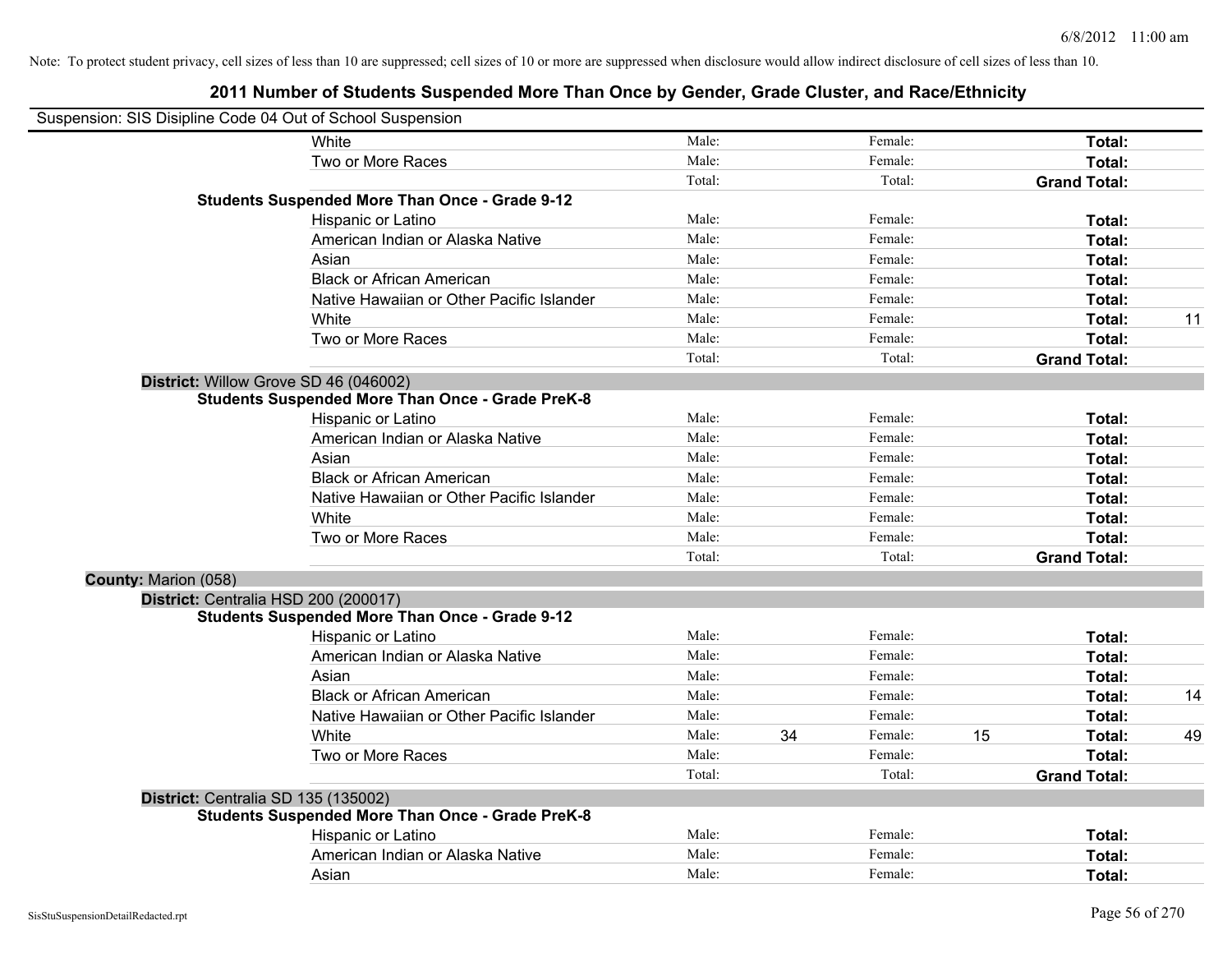| Suspension: SIS Disipline Code 04 Out of School Suspension |        |         |                     |    |
|------------------------------------------------------------|--------|---------|---------------------|----|
| <b>Black or African American</b>                           | Male:  | Female: | Total:              |    |
| Native Hawaiian or Other Pacific Islander                  | Male:  | Female: | Total:              |    |
| White                                                      | Male:  | Female: | Total:              | 22 |
| Two or More Races                                          | Male:  | Female: | Total:              |    |
|                                                            | Total: | Total:  | <b>Grand Total:</b> | 33 |
| District: Odin CHSD 700 (700016)                           |        |         |                     |    |
| <b>Students Suspended More Than Once - Grade 9-12</b>      |        |         |                     |    |
| Hispanic or Latino                                         | Male:  | Female: | Total:              |    |
| American Indian or Alaska Native                           | Male:  | Female: | Total:              |    |
| Asian                                                      | Male:  | Female: | Total:              |    |
| <b>Black or African American</b>                           | Male:  | Female: | Total:              |    |
| Native Hawaiian or Other Pacific Islander                  | Male:  | Female: | Total:              |    |
| White                                                      | Male:  | Female: | Total:              |    |
| Two or More Races                                          | Male:  | Female: | Total:              |    |
|                                                            | Total: | Total:  | <b>Grand Total:</b> |    |
| District: Odin SD 122 (122002)                             |        |         |                     |    |
| <b>Students Suspended More Than Once - Grade PreK-8</b>    |        |         |                     |    |
| Hispanic or Latino                                         | Male:  | Female: | Total:              |    |
| American Indian or Alaska Native                           | Male:  | Female: | Total:              |    |
| Asian                                                      | Male:  | Female: | Total:              |    |
| <b>Black or African American</b>                           | Male:  | Female: | Total:              |    |
| Native Hawaiian or Other Pacific Islander                  | Male:  | Female: | Total:              |    |
| White                                                      | Male:  | Female: | Total:              |    |
| Two or More Races                                          | Male:  | Female: | Total:              |    |
|                                                            | Total: | Total:  | <b>Grand Total:</b> |    |
| District: Salem CHSD 600 (600016)                          |        |         |                     |    |
| <b>Students Suspended More Than Once - Grade 9-12</b>      |        |         |                     |    |
| Hispanic or Latino                                         | Male:  | Female: | Total:              |    |
| American Indian or Alaska Native                           | Male:  | Female: | Total:              |    |
| Asian                                                      | Male:  | Female: | Total:              |    |
| <b>Black or African American</b>                           | Male:  | Female: | Total:              |    |
| Native Hawaiian or Other Pacific Islander                  | Male:  | Female: | Total:              |    |
| White                                                      | Male:  | Female: | Total:              |    |
| Two or More Races                                          | Male:  | Female: | Total:              |    |
|                                                            | Total: | Total:  | <b>Grand Total:</b> |    |
| District: Salem SD 111 (111002)                            |        |         |                     |    |
| <b>Students Suspended More Than Once - Grade PreK-8</b>    |        |         |                     |    |
| <b>Hispanic or Latino</b>                                  | Male:  | Female: | Total:              |    |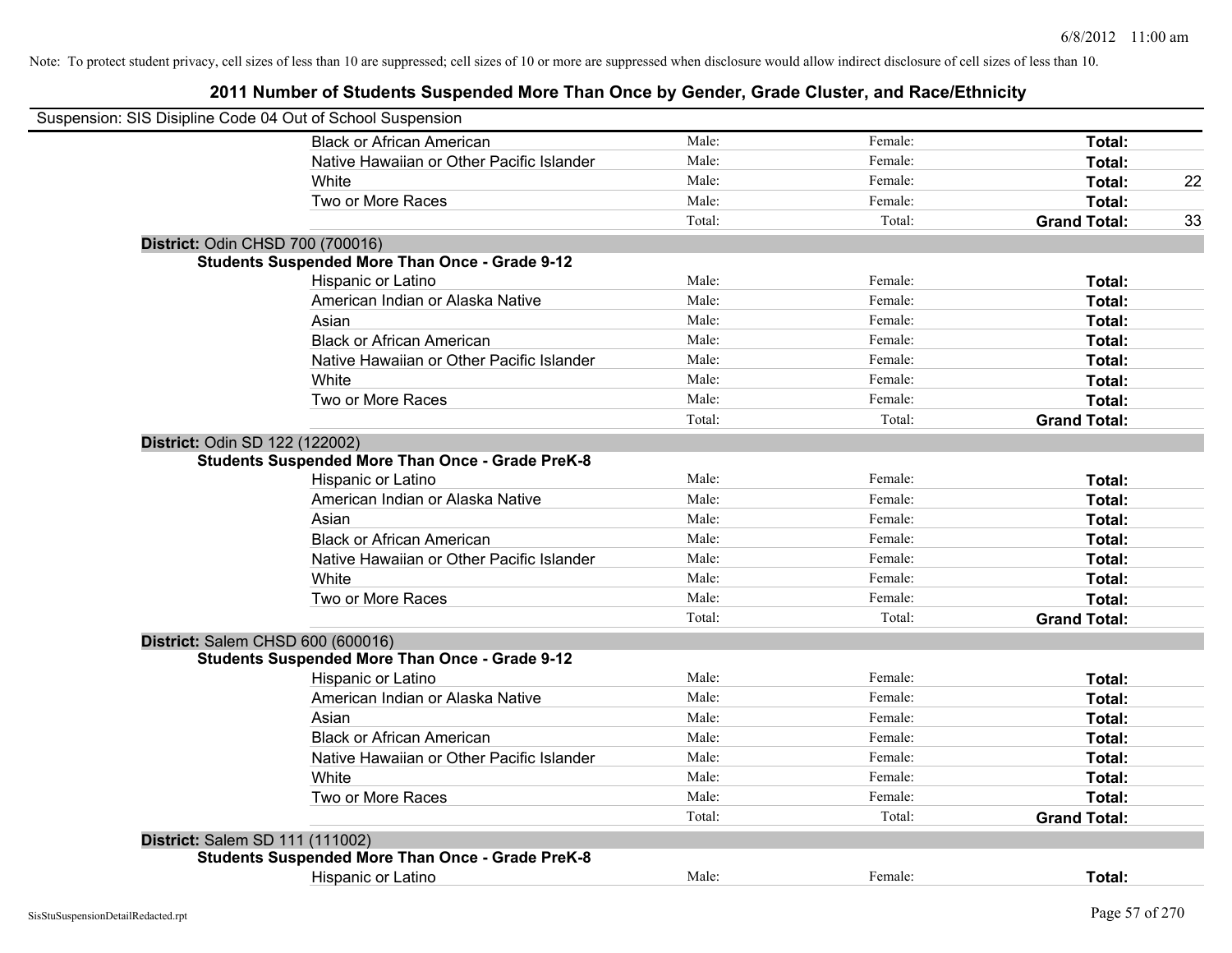## **2011 Number of Students Suspended More Than Once by Gender, Grade Cluster, and Race/Ethnicity**

| Suspension: SIS Disipline Code 04 Out of School Suspension |        |         |                     |    |
|------------------------------------------------------------|--------|---------|---------------------|----|
| American Indian or Alaska Native                           | Male:  | Female: | Total:              |    |
| Asian                                                      | Male:  | Female: | Total:              |    |
| <b>Black or African American</b>                           | Male:  | Female: | Total:              |    |
| Native Hawaiian or Other Pacific Islander                  | Male:  | Female: | Total:              |    |
| White                                                      | Male:  | Female: | Total:              | 19 |
| Two or More Races                                          | Male:  | Female: | Total:              |    |
|                                                            | Total: | Total:  | <b>Grand Total:</b> |    |
| District: Sandoval CUSD 501 (501026)                       |        |         |                     |    |
| <b>Students Suspended More Than Once - Grade PreK-8</b>    |        |         |                     |    |
| Hispanic or Latino                                         | Male:  | Female: | Total:              |    |
| American Indian or Alaska Native                           | Male:  | Female: | Total:              |    |
| Asian                                                      | Male:  | Female: | Total:              |    |
| <b>Black or African American</b>                           | Male:  | Female: | Total:              |    |
| Native Hawaiian or Other Pacific Islander                  | Male:  | Female: | Total:              |    |
| White                                                      | Male:  | Female: | Total:              |    |
| Two or More Races                                          | Male:  | Female: | Total:              |    |
|                                                            | Total: | Total:  | <b>Grand Total:</b> |    |
| <b>Students Suspended More Than Once - Grade 9-12</b>      |        |         |                     |    |
| Hispanic or Latino                                         | Male:  | Female: | Total:              |    |
| American Indian or Alaska Native                           | Male:  | Female: | Total:              |    |
| Asian                                                      | Male:  | Female: | Total:              |    |
| <b>Black or African American</b>                           | Male:  | Female: | Total:              |    |
| Native Hawaiian or Other Pacific Islander                  | Male:  | Female: | Total:              |    |
| White                                                      | Male:  | Female: | Total:              |    |
| Two or More Races                                          | Male:  | Female: | Total:              |    |
|                                                            | Total: | Total:  | <b>Grand Total:</b> |    |
| District: South Central CUD 401 (401026)                   |        |         |                     |    |
| <b>Students Suspended More Than Once - Grade PreK-8</b>    |        |         |                     |    |
| Hispanic or Latino                                         | Male:  | Female: | Total:              |    |
| American Indian or Alaska Native                           | Male:  | Female: | Total:              |    |
| Asian                                                      | Male:  | Female: | Total:              |    |
| <b>Black or African American</b>                           | Male:  | Female: | Total:              |    |
| Native Hawaiian or Other Pacific Islander                  | Male:  | Female: | Total:              |    |
| White                                                      | Male:  | Female: | Total:              |    |
| Two or More Races                                          | Male:  | Female: | Total:              |    |
|                                                            | Total: | Total:  | <b>Grand Total:</b> |    |
| County: Washington (095)                                   |        |         |                     |    |

**District:** Ashley CCSD 15 (015004)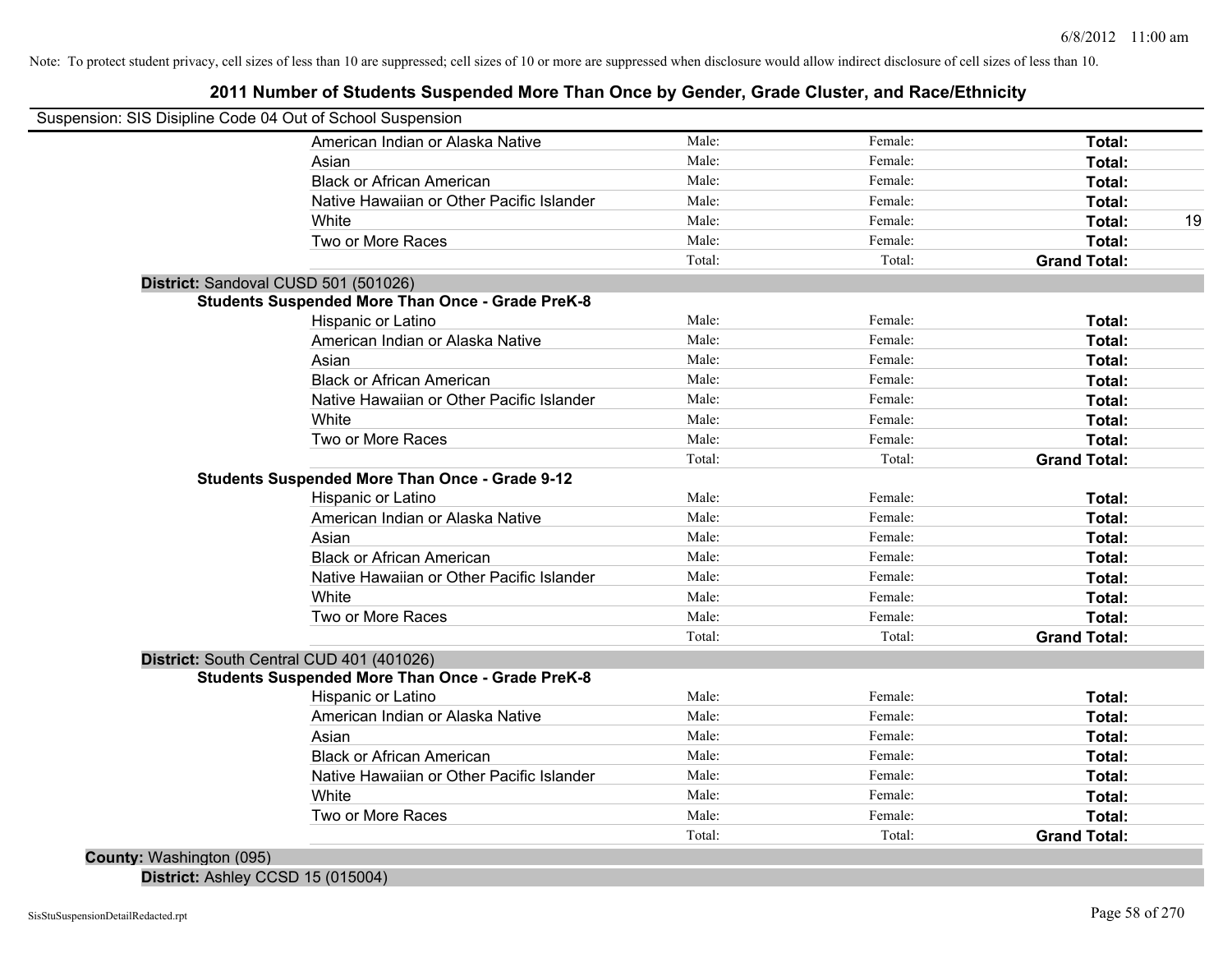|                                                            | 2011 Number of Students Suspended More Than Once by Gender, Grade Cluster, and Race/Ethnicity |        |         |                     |
|------------------------------------------------------------|-----------------------------------------------------------------------------------------------|--------|---------|---------------------|
| Suspension: SIS Disipline Code 04 Out of School Suspension |                                                                                               |        |         |                     |
|                                                            | <b>Students Suspended More Than Once - Grade PreK-8</b>                                       |        |         |                     |
|                                                            | Hispanic or Latino                                                                            | Male:  | Female: | Total:              |
|                                                            | American Indian or Alaska Native                                                              | Male:  | Female: | Total:              |
|                                                            | Asian                                                                                         | Male:  | Female: | Total:              |
|                                                            | <b>Black or African American</b>                                                              | Male:  | Female: | Total:              |
|                                                            | Native Hawaiian or Other Pacific Islander                                                     | Male:  | Female: | Total:              |
|                                                            | White                                                                                         | Male:  | Female: | Total:              |
|                                                            | Two or More Races                                                                             | Male:  | Female: | Total:              |
|                                                            |                                                                                               | Total: | Total:  | <b>Grand Total:</b> |
|                                                            | District: Nashville CHSD 99 (099016)                                                          |        |         |                     |
|                                                            | <b>Students Suspended More Than Once - Grade 9-12</b>                                         |        |         |                     |
|                                                            | Hispanic or Latino                                                                            | Male:  | Female: | Total:              |
|                                                            | American Indian or Alaska Native                                                              | Male:  | Female: | Total:              |
|                                                            | Asian                                                                                         | Male:  | Female: | Total:              |
|                                                            | <b>Black or African American</b>                                                              | Male:  | Female: | Total:              |
|                                                            | Native Hawaiian or Other Pacific Islander                                                     | Male:  | Female: | Total:              |
|                                                            | White                                                                                         | Male:  | Female: | Total:              |
|                                                            | Two or More Races                                                                             | Male:  | Female: | Total:              |
|                                                            |                                                                                               | Total: | Total:  | <b>Grand Total:</b> |
|                                                            | District: West Washington Co CUD 10 (010026)                                                  |        |         |                     |
|                                                            | <b>Students Suspended More Than Once - Grade 9-12</b>                                         |        |         |                     |
|                                                            | Hispanic or Latino                                                                            | Male:  | Female: | Total:              |
|                                                            | American Indian or Alaska Native                                                              | Male:  | Female: | Total:              |
|                                                            | Asian                                                                                         | Male:  | Female: | Total:              |
|                                                            | <b>Black or African American</b>                                                              | Male:  | Female: | Total:              |
|                                                            | Native Hawaiian or Other Pacific Islander                                                     | Male:  | Female: | Total:              |
|                                                            | White                                                                                         | Male:  | Female: | Total:              |
|                                                            | Two or More Races                                                                             | Male:  | Female: | Total:              |
|                                                            |                                                                                               | Total: | Total:  | <b>Grand Total:</b> |
|                                                            |                                                                                               |        |         |                     |
| Region: Clk/Cls/Cmbn/Dglas/Edgr/Mltr/Shlb (11)             |                                                                                               |        |         |                     |
| County: Clark (012)                                        |                                                                                               |        |         |                     |
|                                                            | District: Casey-Westfield CUSD 4C (004C26)                                                    |        |         |                     |
|                                                            | <b>Students Suspended More Than Once - Grade PreK-8</b>                                       |        |         |                     |
|                                                            | Hispanic or Latino                                                                            | Male:  | Female: | Total:              |
|                                                            | American Indian or Alaska Native                                                              | Male:  | Female: | Total:              |
|                                                            | Asian                                                                                         | Male:  | Female: | Total:              |
|                                                            | <b>Black or African American</b>                                                              | Male:  | Female: | Total:              |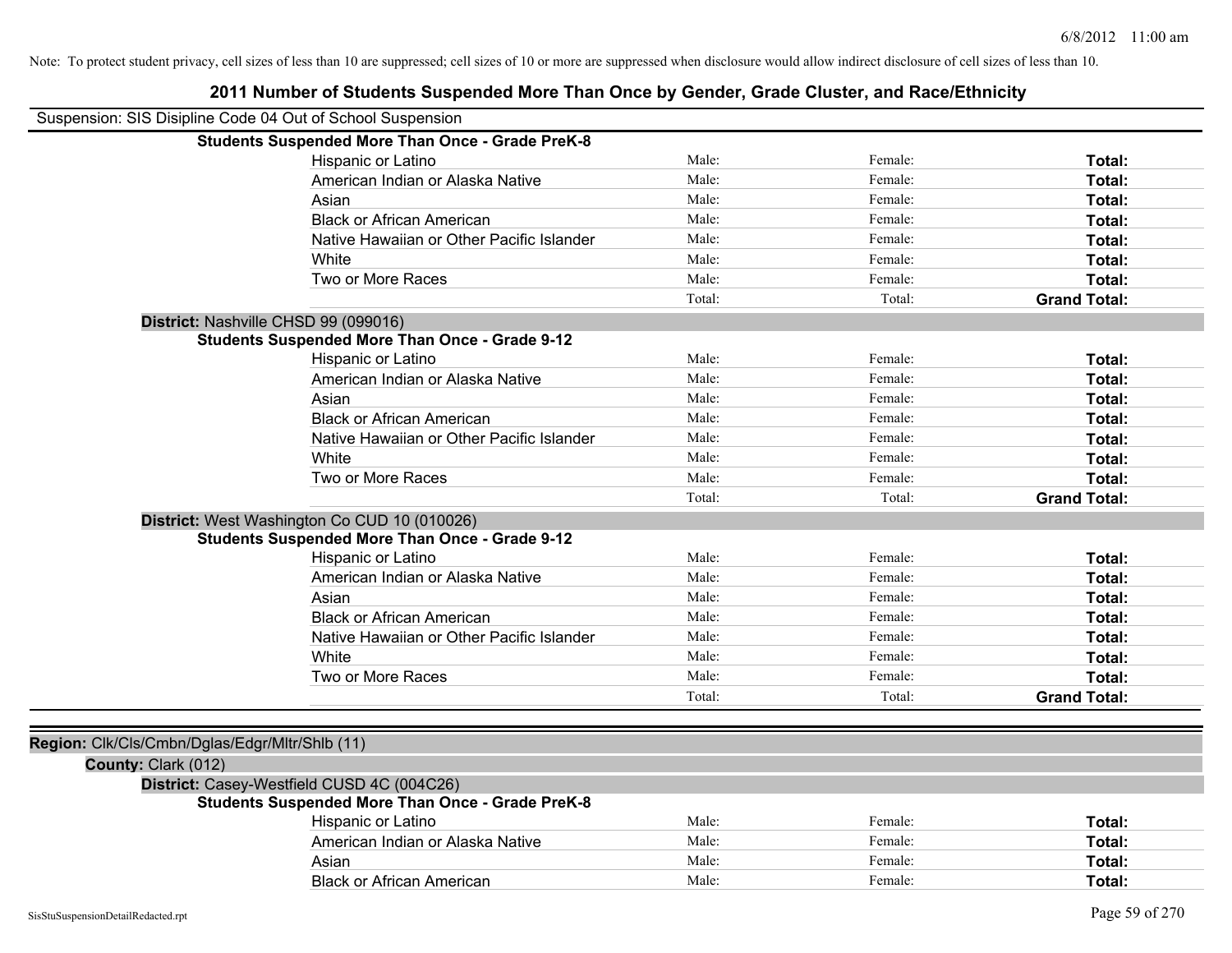| Suspension: SIS Disipline Code 04 Out of School Suspension |                                                         |        |         |                     |
|------------------------------------------------------------|---------------------------------------------------------|--------|---------|---------------------|
|                                                            | Native Hawaiian or Other Pacific Islander               | Male:  | Female: | Total:              |
|                                                            | <b>White</b>                                            | Male:  | Female: | Total:              |
|                                                            | Two or More Races                                       | Male:  | Female: | Total:              |
|                                                            |                                                         | Total: | Total:  | <b>Grand Total:</b> |
|                                                            | <b>Students Suspended More Than Once - Grade 9-12</b>   |        |         |                     |
|                                                            | Hispanic or Latino                                      | Male:  | Female: | Total:              |
|                                                            | American Indian or Alaska Native                        | Male:  | Female: | Total:              |
|                                                            | Asian                                                   | Male:  | Female: | Total:              |
|                                                            | <b>Black or African American</b>                        | Male:  | Female: | Total:              |
|                                                            | Native Hawaiian or Other Pacific Islander               | Male:  | Female: | Total:              |
|                                                            | White                                                   | Male:  | Female: | Total:              |
|                                                            | Two or More Races                                       | Male:  | Female: | Total:              |
|                                                            |                                                         | Total: | Total:  | <b>Grand Total:</b> |
|                                                            | District: Marshall CUSD 2C (002C26)                     |        |         |                     |
|                                                            | <b>Students Suspended More Than Once - Grade PreK-8</b> |        |         |                     |
|                                                            | Hispanic or Latino                                      | Male:  | Female: | Total:              |
|                                                            | American Indian or Alaska Native                        | Male:  | Female: | Total:              |
|                                                            | Asian                                                   | Male:  | Female: | Total:              |
|                                                            | <b>Black or African American</b>                        | Male:  | Female: | Total:              |
|                                                            | Native Hawaiian or Other Pacific Islander               | Male:  | Female: | Total:              |
|                                                            | White                                                   | Male:  | Female: | Total:              |
|                                                            | Two or More Races                                       | Male:  | Female: | Total:              |
|                                                            |                                                         | Total: | Total:  | <b>Grand Total:</b> |
|                                                            | <b>Students Suspended More Than Once - Grade 9-12</b>   |        |         |                     |
|                                                            | Hispanic or Latino                                      | Male:  | Female: | Total:              |
|                                                            | American Indian or Alaska Native                        | Male:  | Female: | Total:              |
|                                                            | Asian                                                   | Male:  | Female: | Total:              |
|                                                            | <b>Black or African American</b>                        | Male:  | Female: | Total:              |
|                                                            | Native Hawaiian or Other Pacific Islander               | Male:  | Female: | Total:              |
|                                                            | White                                                   | Male:  | Female: | 15<br>Total:        |
|                                                            | Two or More Races                                       | Male:  | Female: | Total:              |
|                                                            |                                                         | Total: | Total:  | <b>Grand Total:</b> |
|                                                            | District: Martinsville CUSD 3C (003C26)                 |        |         |                     |
|                                                            | <b>Students Suspended More Than Once - Grade PreK-8</b> |        |         |                     |
|                                                            | Hispanic or Latino                                      | Male:  | Female: | Total:              |
|                                                            | American Indian or Alaska Native                        | Male:  | Female: | Total:              |
|                                                            | Asian                                                   | Male:  | Female: | Total:              |
|                                                            | <b>Black or African American</b>                        | Male:  | Female: | Total:              |
|                                                            | Native Hawaiian or Other Pacific Islander               | Male:  | Female: | Total:              |
| SisStuSuspensionDetailRedacted.rpt                         |                                                         |        |         | Page 60 of 270      |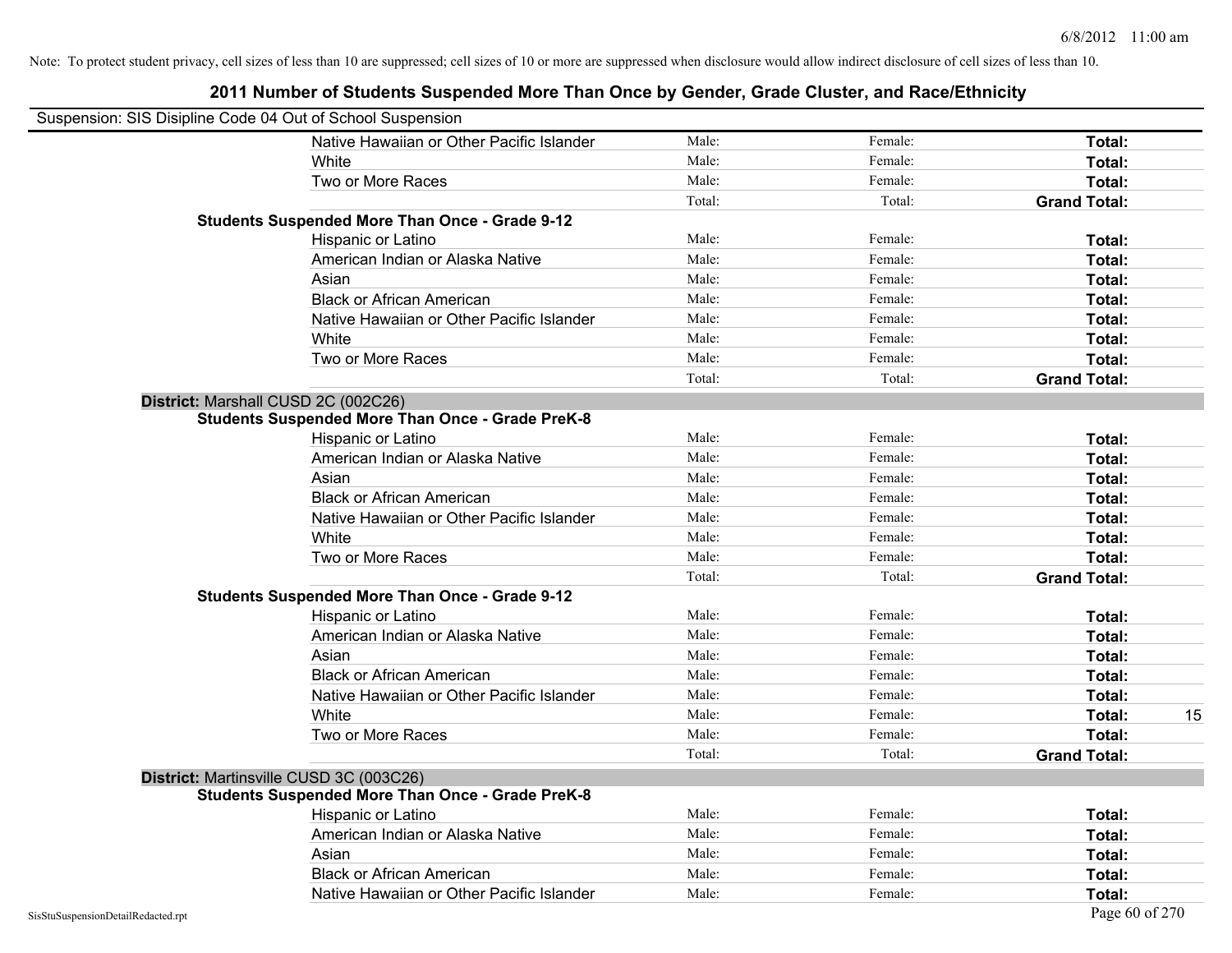| Suspension: SIS Disipline Code 04 Out of School Suspension |                                                         |        |         |                     |    |
|------------------------------------------------------------|---------------------------------------------------------|--------|---------|---------------------|----|
|                                                            | White                                                   | Male:  | Female: | Total:              |    |
|                                                            | Two or More Races                                       | Male:  | Female: | Total:              |    |
|                                                            |                                                         | Total: | Total:  | <b>Grand Total:</b> |    |
| County: Coles (015)                                        |                                                         |        |         |                     |    |
| District: Charleston CUSD 1 (001026)                       |                                                         |        |         |                     |    |
|                                                            | <b>Students Suspended More Than Once - Grade PreK-8</b> |        |         |                     |    |
|                                                            | Hispanic or Latino                                      | Male:  | Female: | Total:              |    |
|                                                            | American Indian or Alaska Native                        | Male:  | Female: | Total:              |    |
|                                                            | Asian                                                   | Male:  | Female: | Total:              |    |
|                                                            | <b>Black or African American</b>                        | Male:  | Female: | Total:              |    |
|                                                            | Native Hawaiian or Other Pacific Islander               | Male:  | Female: | Total:              |    |
|                                                            | White                                                   | Male:  | Female: | Total:              |    |
|                                                            | Two or More Races                                       | Male:  | Female: | Total:              |    |
|                                                            |                                                         | Total: | Total:  | <b>Grand Total:</b> |    |
|                                                            | <b>Students Suspended More Than Once - Grade 9-12</b>   |        |         |                     |    |
|                                                            | Hispanic or Latino                                      | Male:  | Female: | Total:              |    |
|                                                            | American Indian or Alaska Native                        | Male:  | Female: | Total:              |    |
|                                                            | Asian                                                   | Male:  | Female: | Total:              |    |
|                                                            | <b>Black or African American</b>                        | Male:  | Female: | Total:              |    |
|                                                            | Native Hawaiian or Other Pacific Islander               | Male:  | Female: | Total:              |    |
|                                                            | White                                                   | Male:  | Female: | Total:              |    |
|                                                            | Two or More Races                                       | Male:  | Female: | Total:              |    |
|                                                            |                                                         | Total: | Total:  | <b>Grand Total:</b> | 10 |
|                                                            | District: Eastern IL Area of Spec Educ (801060)         |        |         |                     |    |
|                                                            | <b>Students Suspended More Than Once - Grade 9-12</b>   |        |         |                     |    |
|                                                            | Hispanic or Latino                                      | Male:  | Female: | Total:              |    |
|                                                            | American Indian or Alaska Native                        | Male:  | Female: | Total:              |    |
|                                                            | Asian                                                   | Male:  | Female: | Total:              |    |
|                                                            | <b>Black or African American</b>                        | Male:  | Female: | Total:              |    |
|                                                            | Native Hawaiian or Other Pacific Islander               | Male:  | Female: | Total:              |    |
|                                                            | White                                                   | Male:  | Female: | Total:              |    |
|                                                            | Two or More Races                                       | Male:  | Female: | Total:              |    |
|                                                            |                                                         | Total: | Total:  | <b>Grand Total:</b> |    |
| District: Mattoon CUSD 2 (002026)                          |                                                         |        |         |                     |    |
|                                                            | <b>Students Suspended More Than Once - Grade PreK-8</b> |        |         |                     |    |
|                                                            | Hispanic or Latino                                      | Male:  | Female: | Total:              |    |
|                                                            | American Indian or Alaska Native                        | Male:  | Female: | Total:              |    |
|                                                            | Asian                                                   | Male:  | Female: | Total:              |    |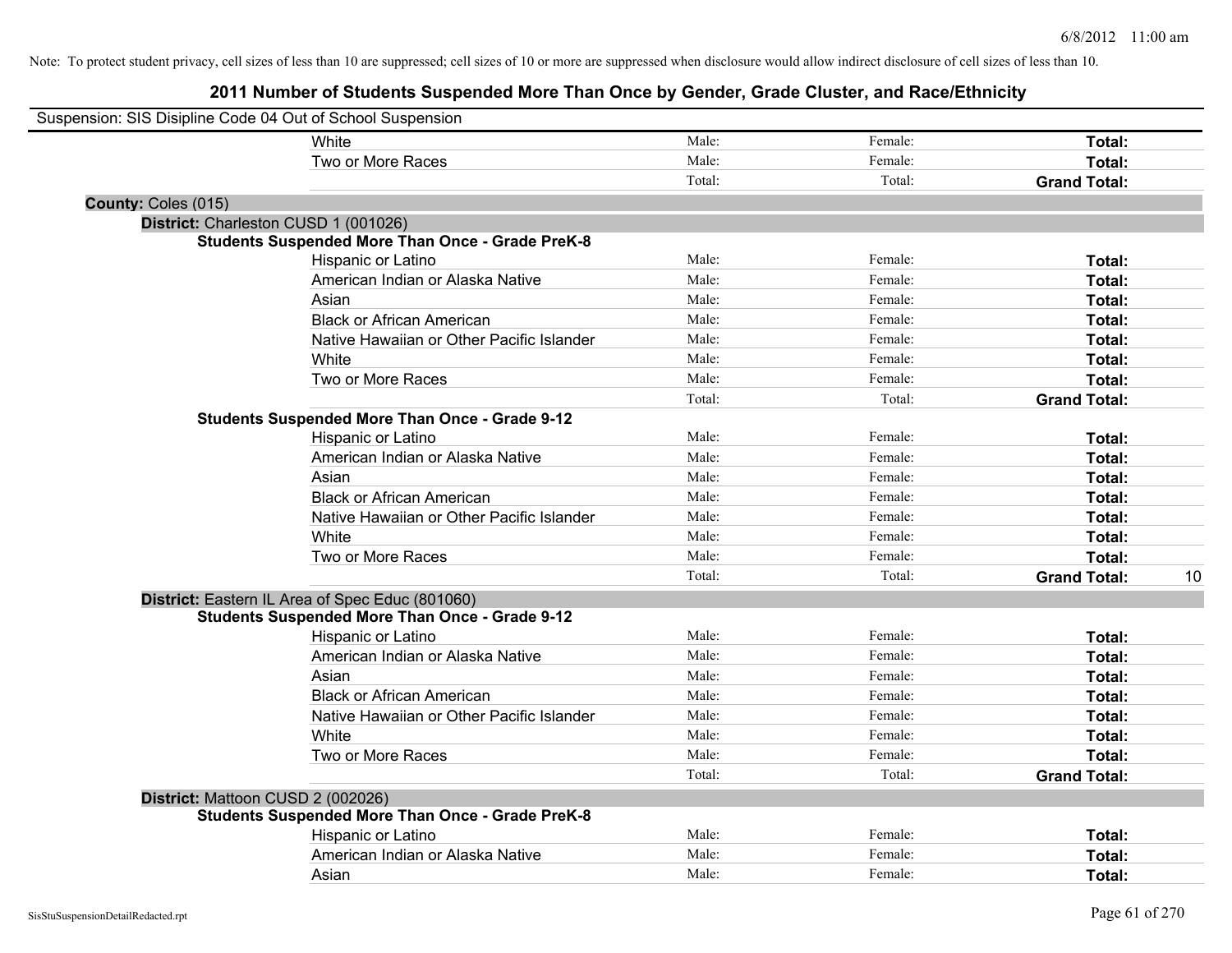| Suspension: SIS Disipline Code 04 Out of School Suspension |                                                         |        |         |                     |
|------------------------------------------------------------|---------------------------------------------------------|--------|---------|---------------------|
|                                                            | <b>Black or African American</b>                        | Male:  | Female: | Total:              |
|                                                            | Native Hawaiian or Other Pacific Islander               | Male:  | Female: | Total:              |
|                                                            | White                                                   | Male:  | Female: | 18<br>Total:        |
|                                                            | Two or More Races                                       | Male:  | Female: | Total:              |
|                                                            |                                                         | Total: | Total:  | <b>Grand Total:</b> |
|                                                            | <b>Students Suspended More Than Once - Grade 9-12</b>   |        |         |                     |
|                                                            | Hispanic or Latino                                      | Male:  | Female: | Total:              |
|                                                            | American Indian or Alaska Native                        | Male:  | Female: | Total:              |
|                                                            | Asian                                                   | Male:  | Female: | Total:              |
|                                                            | <b>Black or African American</b>                        | Male:  | Female: | Total:              |
|                                                            | Native Hawaiian or Other Pacific Islander               | Male:  | Female: | Total:              |
|                                                            | White                                                   | Male:  | Female: | Total:              |
|                                                            | Two or More Races                                       | Male:  | Female: | Total:              |
|                                                            |                                                         | Total: | Total:  | <b>Grand Total:</b> |
| <b>County: Cumberland (018)</b>                            |                                                         |        |         |                     |
|                                                            | District: Neoga CUSD 3 (003026)                         |        |         |                     |
|                                                            | <b>Students Suspended More Than Once - Grade 9-12</b>   |        |         |                     |
|                                                            | Hispanic or Latino                                      | Male:  | Female: | Total:              |
|                                                            | American Indian or Alaska Native                        | Male:  | Female: | Total:              |
|                                                            | Asian                                                   | Male:  | Female: | Total:              |
|                                                            | <b>Black or African American</b>                        | Male:  | Female: | Total:              |
|                                                            | Native Hawaiian or Other Pacific Islander               | Male:  | Female: | Total:              |
|                                                            | White                                                   | Male:  | Female: | Total:              |
|                                                            | Two or More Races                                       | Male:  | Female: | Total:              |
|                                                            |                                                         | Total: | Total:  | <b>Grand Total:</b> |
| <b>County: Douglas (021)</b>                               |                                                         |        |         |                     |
|                                                            | District: Arcola CUSD 306 (306026)                      |        |         |                     |
|                                                            | <b>Students Suspended More Than Once - Grade PreK-8</b> |        |         |                     |
|                                                            | Hispanic or Latino                                      | Male:  | Female: | Total:              |
|                                                            | American Indian or Alaska Native                        | Male:  | Female: | Total:              |
|                                                            | Asian                                                   | Male:  | Female: | Total:              |
|                                                            | <b>Black or African American</b>                        | Male:  | Female: | Total:              |
|                                                            | Native Hawaiian or Other Pacific Islander               | Male:  | Female: | Total:              |
|                                                            | White                                                   | Male:  | Female: | Total:              |
|                                                            | Two or More Races                                       | Male:  | Female: | Total:              |
|                                                            |                                                         | Total: | Total:  | <b>Grand Total:</b> |
|                                                            | District: Arthur CUSD 305 (305026)                      |        |         |                     |
|                                                            | <b>Students Suspended More Than Once - Grade 9-12</b>   |        |         |                     |
|                                                            | Hispanic or Latino                                      | Male:  | Female: | Total:              |
| SisStuSuspensionDetailRedacted.rpt                         |                                                         |        |         | Page 62 of 270      |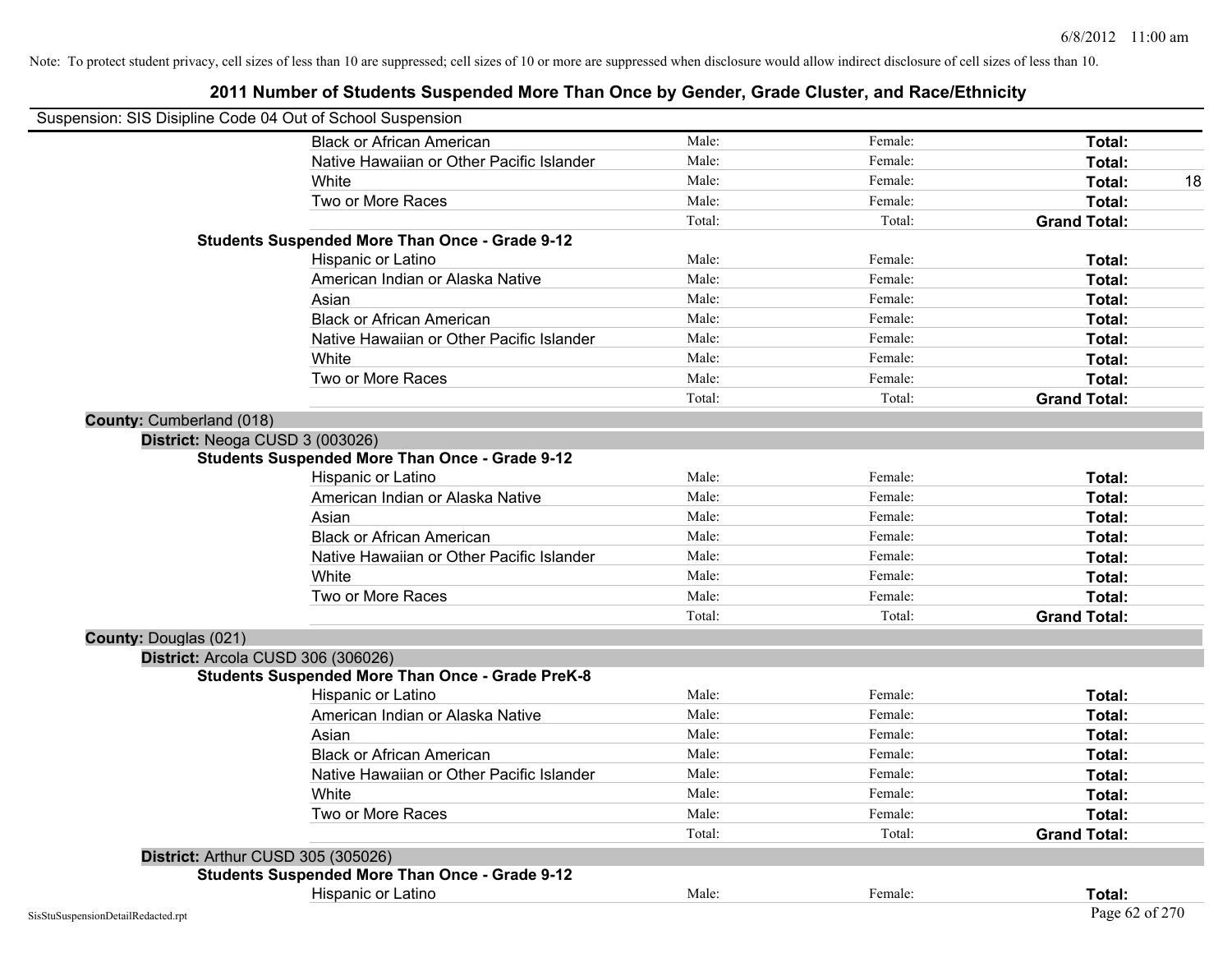## **2011 Number of Students Suspended More Than Once by Gender, Grade Cluster, and Race/Ethnicity**

| American Indian or Alaska Native<br>Male:<br>Female:<br>Total:<br>Male:<br>Female:<br>Total:<br>Asian<br>Male:<br><b>Black or African American</b><br>Female:<br>Total:<br>Male:<br>Native Hawaiian or Other Pacific Islander<br>Female:<br>Total:<br>Male:<br>Female:<br>White<br>Total:<br>Male:<br>Two or More Races<br>Female:<br>Total:<br>Total:<br>Total:<br><b>Grand Total:</b><br>District: Villa Grove CUSD 302 (302026)<br><b>Students Suspended More Than Once - Grade PreK-8</b><br>Male:<br>Hispanic or Latino<br>Female:<br>Total:<br>Male:<br>American Indian or Alaska Native<br>Female:<br>Total:<br>Asian<br>Male:<br>Female:<br>Total:<br><b>Black or African American</b><br>Male:<br>Female:<br>Total:<br>Native Hawaiian or Other Pacific Islander<br>Male:<br>Female:<br>Total:<br>White<br>Male:<br>Female:<br>Total:<br>Two or More Races<br>Male:<br>Female:<br>Total:<br>Total:<br>Total:<br><b>Grand Total:</b><br><b>Students Suspended More Than Once - Grade 9-12</b><br>Hispanic or Latino<br>Male:<br>Female:<br>Total:<br>American Indian or Alaska Native<br>Male:<br>Female:<br>Total:<br>Male:<br>Asian<br>Female:<br>Total:<br><b>Black or African American</b><br>Male:<br>Female:<br>Total:<br>Male:<br>Native Hawaiian or Other Pacific Islander<br>Female:<br>Total:<br>Male:<br>White<br>Female:<br>Total:<br>Male:<br>Two or More Races<br>Female:<br>Total:<br>Total:<br>Total:<br><b>Grand Total:</b><br>County: Edgar (023)<br>District: Kansas CUSD 3 (003026)<br><b>Students Suspended More Than Once - Grade PreK-8</b><br>Male:<br>Hispanic or Latino<br>Female:<br>Total:<br>American Indian or Alaska Native<br>Male:<br>Female:<br>Total:<br>Male:<br>Asian<br>Female:<br>Total:<br><b>Black or African American</b><br>Male:<br>Female:<br>Total:<br>Native Hawaiian or Other Pacific Islander<br>Male:<br>Female:<br>Total:<br>White<br>Male:<br>Female:<br>Total:<br>Two or More Races<br>Male:<br>Female:<br>Total:<br>Total:<br>Total:<br><b>Grand Total:</b> | Suspension: SIS Disipline Code 04 Out of School Suspension |  |  |
|---------------------------------------------------------------------------------------------------------------------------------------------------------------------------------------------------------------------------------------------------------------------------------------------------------------------------------------------------------------------------------------------------------------------------------------------------------------------------------------------------------------------------------------------------------------------------------------------------------------------------------------------------------------------------------------------------------------------------------------------------------------------------------------------------------------------------------------------------------------------------------------------------------------------------------------------------------------------------------------------------------------------------------------------------------------------------------------------------------------------------------------------------------------------------------------------------------------------------------------------------------------------------------------------------------------------------------------------------------------------------------------------------------------------------------------------------------------------------------------------------------------------------------------------------------------------------------------------------------------------------------------------------------------------------------------------------------------------------------------------------------------------------------------------------------------------------------------------------------------------------------------------------------------------------------------------------------------------------------------------------------------------------|------------------------------------------------------------|--|--|
|                                                                                                                                                                                                                                                                                                                                                                                                                                                                                                                                                                                                                                                                                                                                                                                                                                                                                                                                                                                                                                                                                                                                                                                                                                                                                                                                                                                                                                                                                                                                                                                                                                                                                                                                                                                                                                                                                                                                                                                                                           |                                                            |  |  |
|                                                                                                                                                                                                                                                                                                                                                                                                                                                                                                                                                                                                                                                                                                                                                                                                                                                                                                                                                                                                                                                                                                                                                                                                                                                                                                                                                                                                                                                                                                                                                                                                                                                                                                                                                                                                                                                                                                                                                                                                                           |                                                            |  |  |
|                                                                                                                                                                                                                                                                                                                                                                                                                                                                                                                                                                                                                                                                                                                                                                                                                                                                                                                                                                                                                                                                                                                                                                                                                                                                                                                                                                                                                                                                                                                                                                                                                                                                                                                                                                                                                                                                                                                                                                                                                           |                                                            |  |  |
|                                                                                                                                                                                                                                                                                                                                                                                                                                                                                                                                                                                                                                                                                                                                                                                                                                                                                                                                                                                                                                                                                                                                                                                                                                                                                                                                                                                                                                                                                                                                                                                                                                                                                                                                                                                                                                                                                                                                                                                                                           |                                                            |  |  |
|                                                                                                                                                                                                                                                                                                                                                                                                                                                                                                                                                                                                                                                                                                                                                                                                                                                                                                                                                                                                                                                                                                                                                                                                                                                                                                                                                                                                                                                                                                                                                                                                                                                                                                                                                                                                                                                                                                                                                                                                                           |                                                            |  |  |
|                                                                                                                                                                                                                                                                                                                                                                                                                                                                                                                                                                                                                                                                                                                                                                                                                                                                                                                                                                                                                                                                                                                                                                                                                                                                                                                                                                                                                                                                                                                                                                                                                                                                                                                                                                                                                                                                                                                                                                                                                           |                                                            |  |  |
|                                                                                                                                                                                                                                                                                                                                                                                                                                                                                                                                                                                                                                                                                                                                                                                                                                                                                                                                                                                                                                                                                                                                                                                                                                                                                                                                                                                                                                                                                                                                                                                                                                                                                                                                                                                                                                                                                                                                                                                                                           |                                                            |  |  |
|                                                                                                                                                                                                                                                                                                                                                                                                                                                                                                                                                                                                                                                                                                                                                                                                                                                                                                                                                                                                                                                                                                                                                                                                                                                                                                                                                                                                                                                                                                                                                                                                                                                                                                                                                                                                                                                                                                                                                                                                                           |                                                            |  |  |
|                                                                                                                                                                                                                                                                                                                                                                                                                                                                                                                                                                                                                                                                                                                                                                                                                                                                                                                                                                                                                                                                                                                                                                                                                                                                                                                                                                                                                                                                                                                                                                                                                                                                                                                                                                                                                                                                                                                                                                                                                           |                                                            |  |  |
|                                                                                                                                                                                                                                                                                                                                                                                                                                                                                                                                                                                                                                                                                                                                                                                                                                                                                                                                                                                                                                                                                                                                                                                                                                                                                                                                                                                                                                                                                                                                                                                                                                                                                                                                                                                                                                                                                                                                                                                                                           |                                                            |  |  |
|                                                                                                                                                                                                                                                                                                                                                                                                                                                                                                                                                                                                                                                                                                                                                                                                                                                                                                                                                                                                                                                                                                                                                                                                                                                                                                                                                                                                                                                                                                                                                                                                                                                                                                                                                                                                                                                                                                                                                                                                                           |                                                            |  |  |
|                                                                                                                                                                                                                                                                                                                                                                                                                                                                                                                                                                                                                                                                                                                                                                                                                                                                                                                                                                                                                                                                                                                                                                                                                                                                                                                                                                                                                                                                                                                                                                                                                                                                                                                                                                                                                                                                                                                                                                                                                           |                                                            |  |  |
|                                                                                                                                                                                                                                                                                                                                                                                                                                                                                                                                                                                                                                                                                                                                                                                                                                                                                                                                                                                                                                                                                                                                                                                                                                                                                                                                                                                                                                                                                                                                                                                                                                                                                                                                                                                                                                                                                                                                                                                                                           |                                                            |  |  |
|                                                                                                                                                                                                                                                                                                                                                                                                                                                                                                                                                                                                                                                                                                                                                                                                                                                                                                                                                                                                                                                                                                                                                                                                                                                                                                                                                                                                                                                                                                                                                                                                                                                                                                                                                                                                                                                                                                                                                                                                                           |                                                            |  |  |
|                                                                                                                                                                                                                                                                                                                                                                                                                                                                                                                                                                                                                                                                                                                                                                                                                                                                                                                                                                                                                                                                                                                                                                                                                                                                                                                                                                                                                                                                                                                                                                                                                                                                                                                                                                                                                                                                                                                                                                                                                           |                                                            |  |  |
|                                                                                                                                                                                                                                                                                                                                                                                                                                                                                                                                                                                                                                                                                                                                                                                                                                                                                                                                                                                                                                                                                                                                                                                                                                                                                                                                                                                                                                                                                                                                                                                                                                                                                                                                                                                                                                                                                                                                                                                                                           |                                                            |  |  |
|                                                                                                                                                                                                                                                                                                                                                                                                                                                                                                                                                                                                                                                                                                                                                                                                                                                                                                                                                                                                                                                                                                                                                                                                                                                                                                                                                                                                                                                                                                                                                                                                                                                                                                                                                                                                                                                                                                                                                                                                                           |                                                            |  |  |
|                                                                                                                                                                                                                                                                                                                                                                                                                                                                                                                                                                                                                                                                                                                                                                                                                                                                                                                                                                                                                                                                                                                                                                                                                                                                                                                                                                                                                                                                                                                                                                                                                                                                                                                                                                                                                                                                                                                                                                                                                           |                                                            |  |  |
|                                                                                                                                                                                                                                                                                                                                                                                                                                                                                                                                                                                                                                                                                                                                                                                                                                                                                                                                                                                                                                                                                                                                                                                                                                                                                                                                                                                                                                                                                                                                                                                                                                                                                                                                                                                                                                                                                                                                                                                                                           |                                                            |  |  |
|                                                                                                                                                                                                                                                                                                                                                                                                                                                                                                                                                                                                                                                                                                                                                                                                                                                                                                                                                                                                                                                                                                                                                                                                                                                                                                                                                                                                                                                                                                                                                                                                                                                                                                                                                                                                                                                                                                                                                                                                                           |                                                            |  |  |
|                                                                                                                                                                                                                                                                                                                                                                                                                                                                                                                                                                                                                                                                                                                                                                                                                                                                                                                                                                                                                                                                                                                                                                                                                                                                                                                                                                                                                                                                                                                                                                                                                                                                                                                                                                                                                                                                                                                                                                                                                           |                                                            |  |  |
|                                                                                                                                                                                                                                                                                                                                                                                                                                                                                                                                                                                                                                                                                                                                                                                                                                                                                                                                                                                                                                                                                                                                                                                                                                                                                                                                                                                                                                                                                                                                                                                                                                                                                                                                                                                                                                                                                                                                                                                                                           |                                                            |  |  |
|                                                                                                                                                                                                                                                                                                                                                                                                                                                                                                                                                                                                                                                                                                                                                                                                                                                                                                                                                                                                                                                                                                                                                                                                                                                                                                                                                                                                                                                                                                                                                                                                                                                                                                                                                                                                                                                                                                                                                                                                                           |                                                            |  |  |
|                                                                                                                                                                                                                                                                                                                                                                                                                                                                                                                                                                                                                                                                                                                                                                                                                                                                                                                                                                                                                                                                                                                                                                                                                                                                                                                                                                                                                                                                                                                                                                                                                                                                                                                                                                                                                                                                                                                                                                                                                           |                                                            |  |  |
|                                                                                                                                                                                                                                                                                                                                                                                                                                                                                                                                                                                                                                                                                                                                                                                                                                                                                                                                                                                                                                                                                                                                                                                                                                                                                                                                                                                                                                                                                                                                                                                                                                                                                                                                                                                                                                                                                                                                                                                                                           |                                                            |  |  |
|                                                                                                                                                                                                                                                                                                                                                                                                                                                                                                                                                                                                                                                                                                                                                                                                                                                                                                                                                                                                                                                                                                                                                                                                                                                                                                                                                                                                                                                                                                                                                                                                                                                                                                                                                                                                                                                                                                                                                                                                                           |                                                            |  |  |
|                                                                                                                                                                                                                                                                                                                                                                                                                                                                                                                                                                                                                                                                                                                                                                                                                                                                                                                                                                                                                                                                                                                                                                                                                                                                                                                                                                                                                                                                                                                                                                                                                                                                                                                                                                                                                                                                                                                                                                                                                           |                                                            |  |  |
|                                                                                                                                                                                                                                                                                                                                                                                                                                                                                                                                                                                                                                                                                                                                                                                                                                                                                                                                                                                                                                                                                                                                                                                                                                                                                                                                                                                                                                                                                                                                                                                                                                                                                                                                                                                                                                                                                                                                                                                                                           |                                                            |  |  |
|                                                                                                                                                                                                                                                                                                                                                                                                                                                                                                                                                                                                                                                                                                                                                                                                                                                                                                                                                                                                                                                                                                                                                                                                                                                                                                                                                                                                                                                                                                                                                                                                                                                                                                                                                                                                                                                                                                                                                                                                                           |                                                            |  |  |
|                                                                                                                                                                                                                                                                                                                                                                                                                                                                                                                                                                                                                                                                                                                                                                                                                                                                                                                                                                                                                                                                                                                                                                                                                                                                                                                                                                                                                                                                                                                                                                                                                                                                                                                                                                                                                                                                                                                                                                                                                           |                                                            |  |  |
|                                                                                                                                                                                                                                                                                                                                                                                                                                                                                                                                                                                                                                                                                                                                                                                                                                                                                                                                                                                                                                                                                                                                                                                                                                                                                                                                                                                                                                                                                                                                                                                                                                                                                                                                                                                                                                                                                                                                                                                                                           |                                                            |  |  |
|                                                                                                                                                                                                                                                                                                                                                                                                                                                                                                                                                                                                                                                                                                                                                                                                                                                                                                                                                                                                                                                                                                                                                                                                                                                                                                                                                                                                                                                                                                                                                                                                                                                                                                                                                                                                                                                                                                                                                                                                                           |                                                            |  |  |
|                                                                                                                                                                                                                                                                                                                                                                                                                                                                                                                                                                                                                                                                                                                                                                                                                                                                                                                                                                                                                                                                                                                                                                                                                                                                                                                                                                                                                                                                                                                                                                                                                                                                                                                                                                                                                                                                                                                                                                                                                           |                                                            |  |  |
|                                                                                                                                                                                                                                                                                                                                                                                                                                                                                                                                                                                                                                                                                                                                                                                                                                                                                                                                                                                                                                                                                                                                                                                                                                                                                                                                                                                                                                                                                                                                                                                                                                                                                                                                                                                                                                                                                                                                                                                                                           |                                                            |  |  |
|                                                                                                                                                                                                                                                                                                                                                                                                                                                                                                                                                                                                                                                                                                                                                                                                                                                                                                                                                                                                                                                                                                                                                                                                                                                                                                                                                                                                                                                                                                                                                                                                                                                                                                                                                                                                                                                                                                                                                                                                                           |                                                            |  |  |
|                                                                                                                                                                                                                                                                                                                                                                                                                                                                                                                                                                                                                                                                                                                                                                                                                                                                                                                                                                                                                                                                                                                                                                                                                                                                                                                                                                                                                                                                                                                                                                                                                                                                                                                                                                                                                                                                                                                                                                                                                           |                                                            |  |  |
|                                                                                                                                                                                                                                                                                                                                                                                                                                                                                                                                                                                                                                                                                                                                                                                                                                                                                                                                                                                                                                                                                                                                                                                                                                                                                                                                                                                                                                                                                                                                                                                                                                                                                                                                                                                                                                                                                                                                                                                                                           |                                                            |  |  |

### **District:** Paris-Union SD 95 (095025)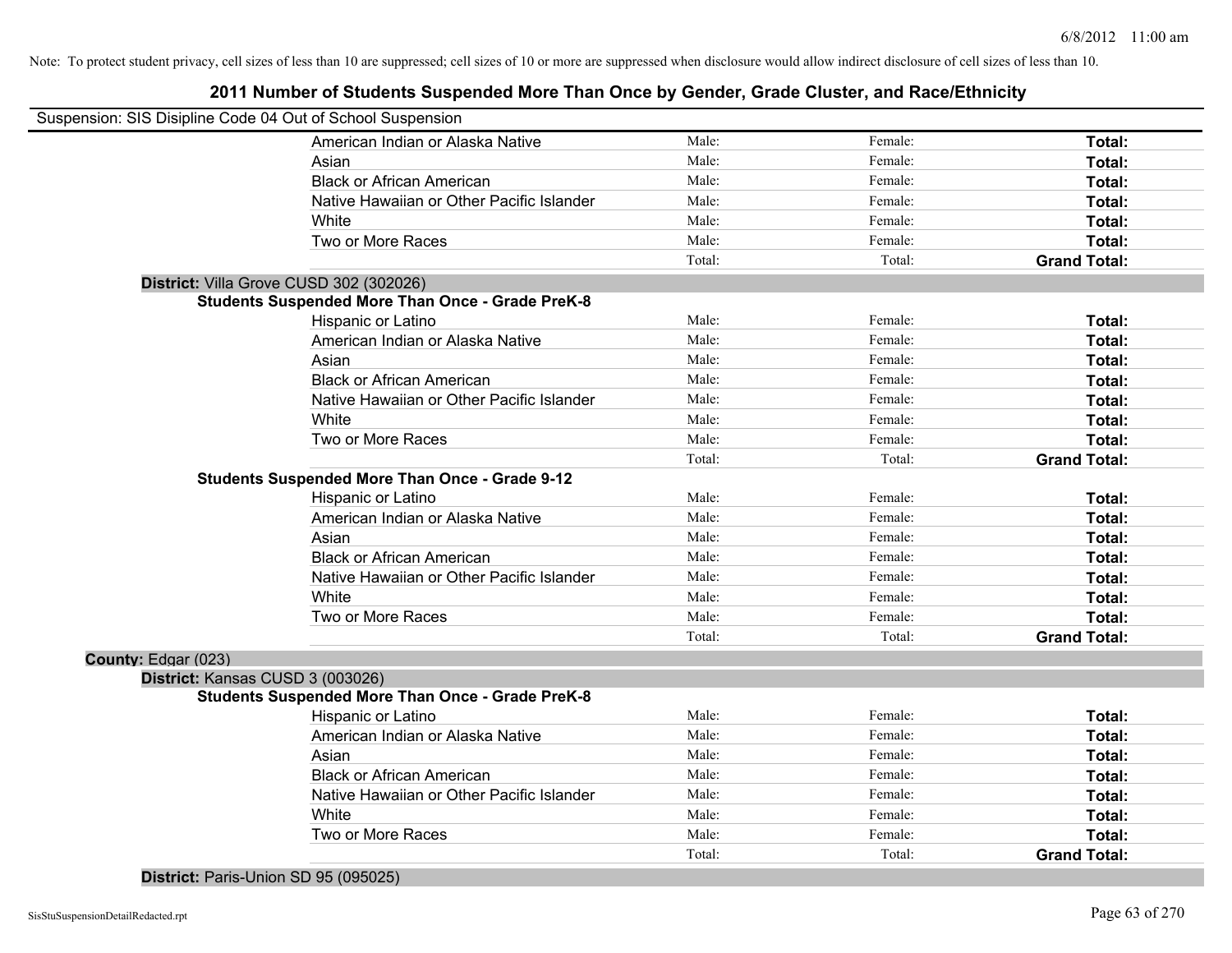| Suspension: SIS Disipline Code 04 Out of School Suspension |                                                         |        |         |                     |
|------------------------------------------------------------|---------------------------------------------------------|--------|---------|---------------------|
|                                                            | <b>Students Suspended More Than Once - Grade PreK-8</b> |        |         |                     |
|                                                            | Hispanic or Latino                                      | Male:  | Female: | Total:              |
|                                                            | American Indian or Alaska Native                        | Male:  | Female: | Total:              |
|                                                            | Asian                                                   | Male:  | Female: | Total:              |
|                                                            | <b>Black or African American</b>                        | Male:  | Female: | Total:              |
|                                                            | Native Hawaiian or Other Pacific Islander               | Male:  | Female: | Total:              |
|                                                            | White                                                   | Male:  | Female: | Total:              |
|                                                            | Two or More Races                                       | Male:  | Female: | Total:              |
|                                                            |                                                         | Total: | Total:  | <b>Grand Total:</b> |
| District: Shiloh CUSD 1 (001026)                           |                                                         |        |         |                     |
|                                                            | <b>Students Suspended More Than Once - Grade PreK-8</b> |        |         |                     |
|                                                            | Hispanic or Latino                                      | Male:  | Female: | Total:              |
|                                                            | American Indian or Alaska Native                        | Male:  | Female: | Total:              |
|                                                            | Asian                                                   | Male:  | Female: | Total:              |
|                                                            | <b>Black or African American</b>                        | Male:  | Female: | Total:              |
|                                                            | Native Hawaiian or Other Pacific Islander               | Male:  | Female: | Total:              |
|                                                            | White                                                   | Male:  | Female: | Total:              |
|                                                            | Two or More Races                                       | Male:  | Female: | Total:              |
|                                                            |                                                         | Total: | Total:  | <b>Grand Total:</b> |
|                                                            | <b>Students Suspended More Than Once - Grade 9-12</b>   |        |         |                     |
|                                                            | Hispanic or Latino                                      | Male:  | Female: | Total:              |
|                                                            | American Indian or Alaska Native                        | Male:  | Female: | Total:              |
|                                                            | Asian                                                   | Male:  | Female: | Total:              |
|                                                            | <b>Black or African American</b>                        | Male:  | Female: | Total:              |
|                                                            | Native Hawaiian or Other Pacific Islander               | Male:  | Female: | Total:              |
|                                                            | White                                                   | Male:  | Female: | Total:              |
|                                                            | Two or More Races                                       | Male:  | Female: | Total:              |
|                                                            |                                                         | Total: | Total:  | <b>Grand Total:</b> |
| County: Moultrie (070)                                     |                                                         |        |         |                     |
|                                                            | District: Lovington CUSD 303 (303026)                   |        |         |                     |
|                                                            | <b>Students Suspended More Than Once - Grade 9-12</b>   |        |         |                     |
|                                                            | Hispanic or Latino                                      | Male:  | Female: | Total:              |
|                                                            | American Indian or Alaska Native                        | Male:  | Female: | Total:              |
|                                                            | Asian                                                   | Male:  | Female: | Total:              |
|                                                            | <b>Black or African American</b>                        | Male:  | Female: | Total:              |
|                                                            | Native Hawaiian or Other Pacific Islander               | Male:  | Female: | Total:              |
|                                                            | White                                                   | Male:  | Female: | Total:              |
|                                                            | Two or More Races                                       | Male:  | Female: | Total:              |
|                                                            |                                                         | Total: | Total:  | <b>Grand Total:</b> |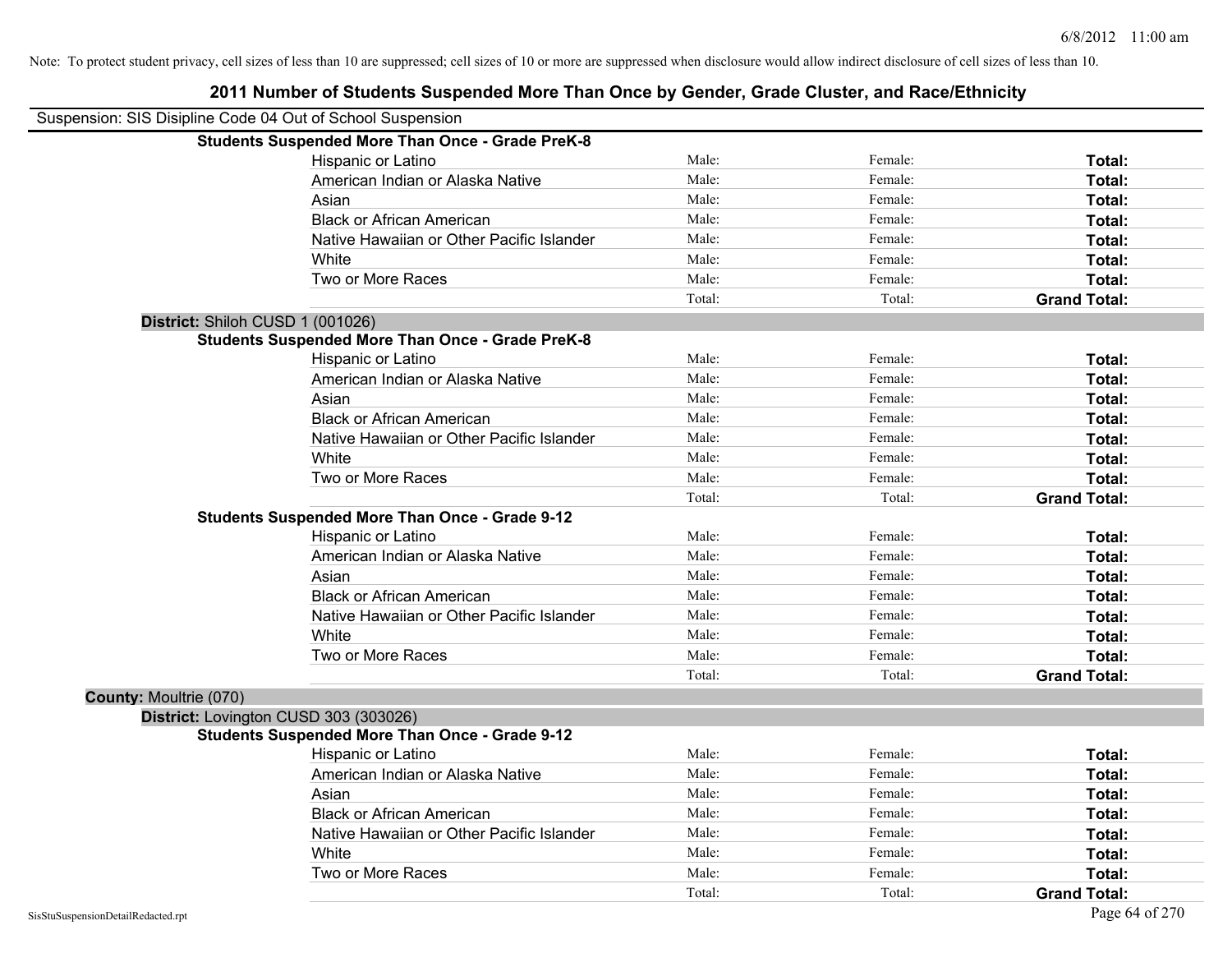| Suspension: SIS Disipline Code 04 Out of School Suspension |                                                         |        |         |                     |
|------------------------------------------------------------|---------------------------------------------------------|--------|---------|---------------------|
| District: Okaw Valley CUSD 302 (302026)                    |                                                         |        |         |                     |
|                                                            | <b>Students Suspended More Than Once - Grade PreK-8</b> |        |         |                     |
|                                                            | Hispanic or Latino                                      | Male:  | Female: | Total:              |
|                                                            | American Indian or Alaska Native                        | Male:  | Female: | Total:              |
|                                                            | Asian                                                   | Male:  | Female: | Total:              |
|                                                            | <b>Black or African American</b>                        | Male:  | Female: | Total:              |
|                                                            | Native Hawaiian or Other Pacific Islander               | Male:  | Female: | Total:              |
|                                                            | White                                                   | Male:  | Female: | Total:              |
|                                                            | Two or More Races                                       | Male:  | Female: | Total:              |
|                                                            |                                                         | Total: | Total:  | <b>Grand Total:</b> |
|                                                            | <b>Students Suspended More Than Once - Grade 9-12</b>   |        |         |                     |
|                                                            | Hispanic or Latino                                      | Male:  | Female: | Total:              |
|                                                            | American Indian or Alaska Native                        | Male:  | Female: | Total:              |
|                                                            | Asian                                                   | Male:  | Female: | Total:              |
|                                                            | <b>Black or African American</b>                        | Male:  | Female: | Total:              |
|                                                            | Native Hawaiian or Other Pacific Islander               | Male:  | Female: | Total:              |
|                                                            | White                                                   | Male:  | Female: | Total:              |
|                                                            | Two or More Races                                       | Male:  | Female: | Total:              |
|                                                            |                                                         | Total: | Total:  | <b>Grand Total:</b> |
| District: Sullivan CUSD 300 (300026)                       |                                                         |        |         |                     |
|                                                            | <b>Students Suspended More Than Once - Grade PreK-8</b> |        |         |                     |
|                                                            | Hispanic or Latino                                      | Male:  | Female: | Total:              |
|                                                            | American Indian or Alaska Native                        | Male:  | Female: | Total:              |
|                                                            | Asian                                                   | Male:  | Female: | Total:              |
|                                                            | <b>Black or African American</b>                        | Male:  | Female: | Total:              |
|                                                            | Native Hawaiian or Other Pacific Islander               | Male:  | Female: | Total:              |
|                                                            | White                                                   | Male:  | Female: | Total:              |
|                                                            | Two or More Races                                       | Male:  | Female: | Total:              |
|                                                            |                                                         | Total: | Total:  | <b>Grand Total:</b> |
|                                                            | <b>Students Suspended More Than Once - Grade 9-12</b>   |        |         |                     |
|                                                            | Hispanic or Latino                                      | Male:  | Female: | Total:              |
|                                                            | American Indian or Alaska Native                        | Male:  | Female: | Total:              |
|                                                            | Asian                                                   | Male:  | Female: | Total:              |
|                                                            | <b>Black or African American</b>                        | Male:  | Female: | Total:              |
|                                                            | Native Hawaiian or Other Pacific Islander               | Male:  | Female: | Total:              |
|                                                            | White                                                   | Male:  | Female: | Total:              |
|                                                            | Two or More Races                                       | Male:  | Female: | Total:              |
|                                                            |                                                         | Total: | Total:  | <b>Grand Total:</b> |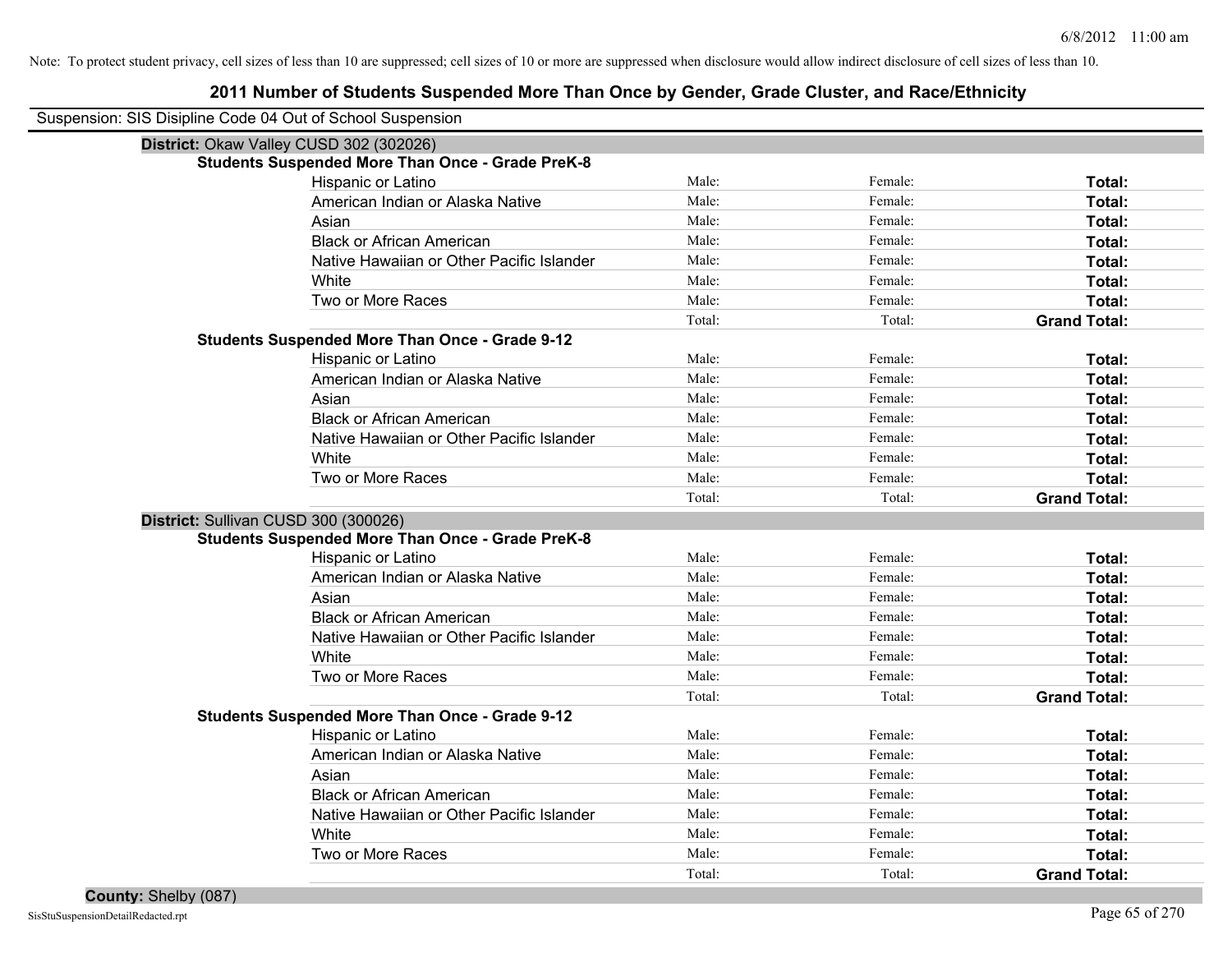| Suspension: SIS Disipline Code 04 Out of School Suspension |                                                         |        |         |                     |
|------------------------------------------------------------|---------------------------------------------------------|--------|---------|---------------------|
| <b>District: Central A &amp; M CUD 21 (021026)</b>         |                                                         |        |         |                     |
|                                                            | <b>Students Suspended More Than Once - Grade PreK-8</b> |        |         |                     |
|                                                            | Hispanic or Latino                                      | Male:  | Female: | Total:              |
|                                                            | American Indian or Alaska Native                        | Male:  | Female: | Total:              |
|                                                            | Asian                                                   | Male:  | Female: | Total:              |
|                                                            | <b>Black or African American</b>                        | Male:  | Female: | Total:              |
|                                                            | Native Hawaiian or Other Pacific Islander               | Male:  | Female: | Total:              |
|                                                            | White                                                   | Male:  | Female: | Total:              |
|                                                            | Two or More Races                                       | Male:  | Female: | Total:              |
|                                                            |                                                         | Total: | Total:  | <b>Grand Total:</b> |
|                                                            | <b>Students Suspended More Than Once - Grade 9-12</b>   |        |         |                     |
|                                                            | Hispanic or Latino                                      | Male:  | Female: | Total:              |
|                                                            | American Indian or Alaska Native                        | Male:  | Female: | Total:              |
|                                                            | Asian                                                   | Male:  | Female: | Total:              |
|                                                            | <b>Black or African American</b>                        | Male:  | Female: | Total:              |
|                                                            | Native Hawaiian or Other Pacific Islander               | Male:  | Female: | Total:              |
|                                                            | White                                                   | Male:  | Female: | Total:              |
|                                                            | Two or More Races                                       | Male:  | Female: | Total:              |
|                                                            |                                                         | Total: | Total:  | <b>Grand Total:</b> |
|                                                            | District: Cowden-Herrick CUSD 3A (003A26)               |        |         |                     |
|                                                            | <b>Students Suspended More Than Once - Grade PreK-8</b> |        |         |                     |
|                                                            | Hispanic or Latino                                      | Male:  | Female: | Total:              |
|                                                            | American Indian or Alaska Native                        | Male:  | Female: | Total:              |
|                                                            | Asian                                                   | Male:  | Female: | Total:              |
|                                                            | <b>Black or African American</b>                        | Male:  | Female: | Total:              |
|                                                            | Native Hawaiian or Other Pacific Islander               | Male:  | Female: | Total:              |
|                                                            | White                                                   | Male:  | Female: | Total:              |
|                                                            | Two or More Races                                       | Male:  | Female: | Total:              |
|                                                            |                                                         | Total: | Total:  | <b>Grand Total:</b> |
| District: Shelbyville CUSD 4 (004026)                      |                                                         |        |         |                     |
|                                                            | <b>Students Suspended More Than Once - Grade PreK-8</b> |        |         |                     |
|                                                            | Hispanic or Latino                                      | Male:  | Female: | Total:              |
|                                                            | American Indian or Alaska Native                        | Male:  | Female: | Total:              |
|                                                            | Asian                                                   | Male:  | Female: | Total:              |
|                                                            | <b>Black or African American</b>                        | Male:  | Female: | Total:              |
|                                                            | Native Hawaiian or Other Pacific Islander               | Male:  | Female: | Total:              |
|                                                            | White                                                   | Male:  | Female: | Total:              |
|                                                            | Two or More Races                                       | Male:  | Female: | Total:              |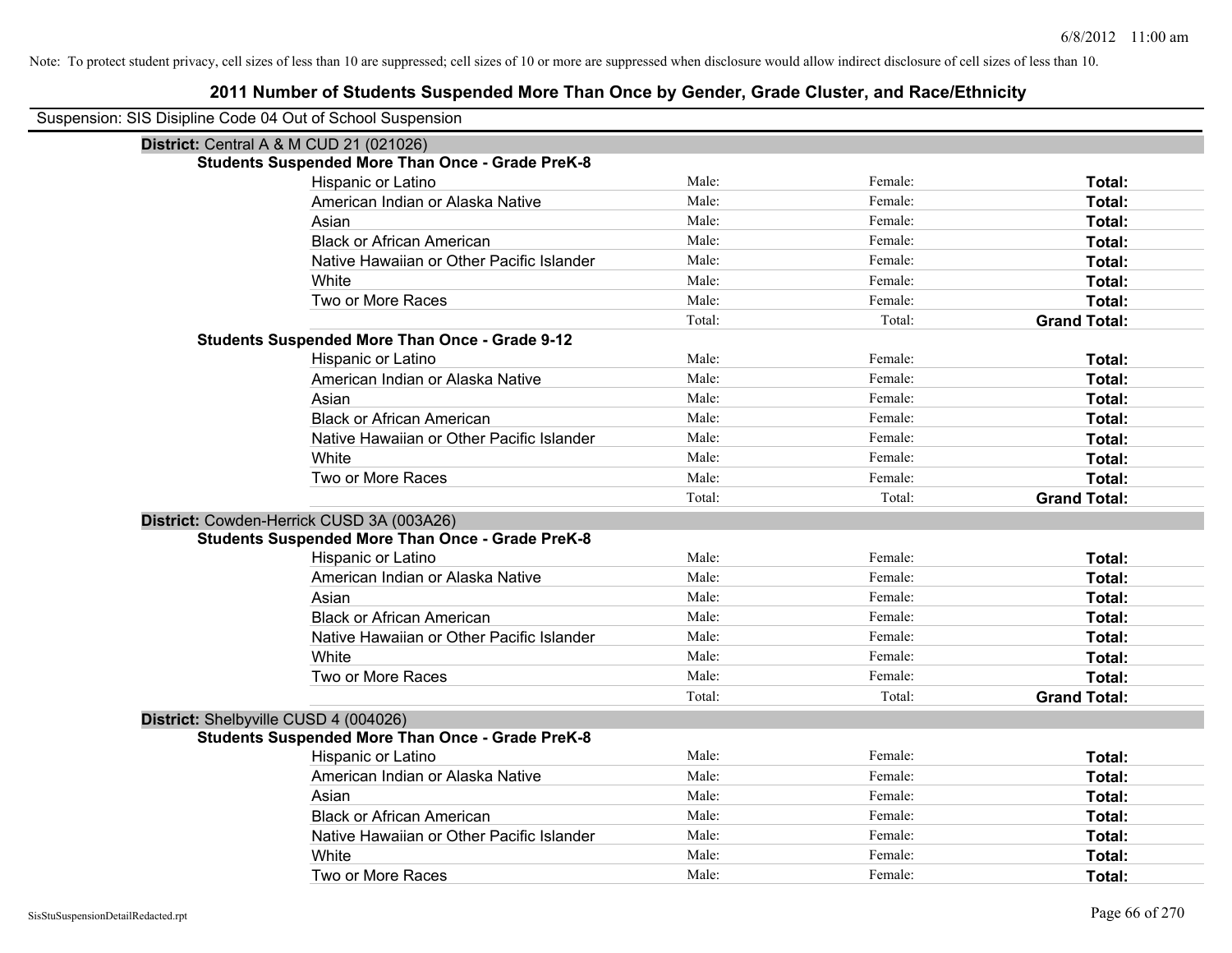| Suspension: SIS Disipline Code 04 Out of School Suspension |                                                         |        |         |                     |
|------------------------------------------------------------|---------------------------------------------------------|--------|---------|---------------------|
|                                                            |                                                         | Total: | Total:  | <b>Grand Total:</b> |
|                                                            | District: Stewardson-Strasburg CUD 5A (005A26)          |        |         |                     |
|                                                            | <b>Students Suspended More Than Once - Grade PreK-8</b> |        |         |                     |
|                                                            | Hispanic or Latino                                      | Male:  | Female: | Total:              |
|                                                            | American Indian or Alaska Native                        | Male:  | Female: | Total:              |
|                                                            | Asian                                                   | Male:  | Female: | Total:              |
|                                                            | <b>Black or African American</b>                        | Male:  | Female: | Total:              |
|                                                            | Native Hawaiian or Other Pacific Islander               | Male:  | Female: | Total:              |
|                                                            | White                                                   | Male:  | Female: | Total:              |
|                                                            | Two or More Races                                       | Male:  | Female: | Total:              |
|                                                            |                                                         | Total: | Total:  | <b>Grand Total:</b> |
|                                                            | <b>Students Suspended More Than Once - Grade 9-12</b>   |        |         |                     |
|                                                            | Hispanic or Latino                                      | Male:  | Female: | Total:              |
|                                                            | American Indian or Alaska Native                        | Male:  | Female: | Total:              |
|                                                            | Asian                                                   | Male:  | Female: | Total:              |
|                                                            | <b>Black or African American</b>                        | Male:  | Female: | Total:              |
|                                                            | Native Hawaiian or Other Pacific Islander               | Male:  | Female: | Total:              |
|                                                            | White                                                   | Male:  | Female: | Total:              |
|                                                            | Two or More Races                                       | Male:  | Female: | Total:              |
|                                                            |                                                         | Total: | Total:  | <b>Grand Total:</b> |
| District: Windsor CUSD 1 (001026)                          |                                                         |        |         |                     |
|                                                            | <b>Students Suspended More Than Once - Grade PreK-8</b> |        |         |                     |
|                                                            | Hispanic or Latino                                      | Male:  | Female: | Total:              |
|                                                            | American Indian or Alaska Native                        | Male:  | Female: | Total:              |
|                                                            | Asian                                                   | Male:  | Female: | Total:              |
|                                                            | <b>Black or African American</b>                        | Male:  | Female: | Total:              |
|                                                            | Native Hawaiian or Other Pacific Islander               | Male:  | Female: | Total:              |
|                                                            | White                                                   | Male:  | Female: | Total:              |
|                                                            | Two or More Races                                       | Male:  | Female: | Total:              |
|                                                            |                                                         | Total: | Total:  | <b>Grand Total:</b> |
|                                                            | <b>Students Suspended More Than Once - Grade 9-12</b>   |        |         |                     |
|                                                            | Hispanic or Latino                                      | Male:  | Female: | Total:              |
|                                                            | American Indian or Alaska Native                        | Male:  | Female: | Total:              |
|                                                            | Asian                                                   | Male:  | Female: | Total:              |
|                                                            | <b>Black or African American</b>                        | Male:  | Female: | Total:              |
|                                                            | Native Hawaiian or Other Pacific Islander               | Male:  | Female: | Total:              |
|                                                            | White                                                   | Male:  | Female: | Total:              |
|                                                            | Two or More Races                                       | Male:  | Female: | <b>Total:</b>       |
|                                                            |                                                         | Total: | Total:  | <b>Grand Total:</b> |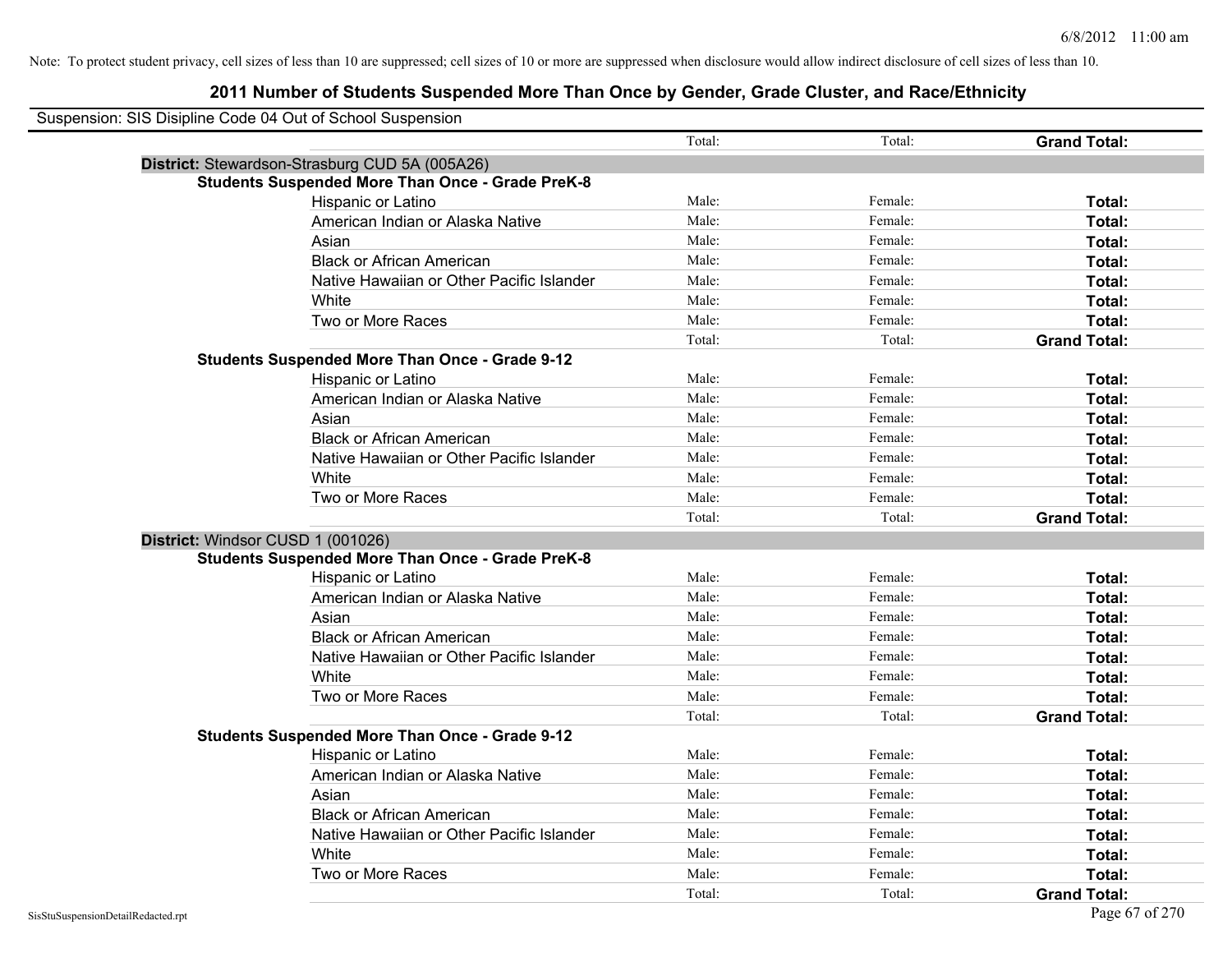## **2011 Number of Students Suspended More Than Once by Gender, Grade Cluster, and Race/Ethnicity**

Suspension: SIS Disipline Code 04 Out of School Suspension

| Region: Crawford-Lawrence Educ Serv Reg (15) |                                                         |        |       |         |       |                     |       |
|----------------------------------------------|---------------------------------------------------------|--------|-------|---------|-------|---------------------|-------|
| County: Cook (016)                           |                                                         |        |       |         |       |                     |       |
|                                              | District: Beacon Therapeutic School (001700)            |        |       |         |       |                     |       |
|                                              | <b>Students Suspended More Than Once - Grade 9-12</b>   |        |       |         |       |                     |       |
|                                              | Hispanic or Latino                                      | Male:  |       | Female: |       | Total:              |       |
|                                              | American Indian or Alaska Native                        | Male:  |       | Female: |       | Total:              |       |
|                                              | Asian                                                   | Male:  |       | Female: |       | Total:              |       |
|                                              | <b>Black or African American</b>                        | Male:  |       | Female: |       | Total:              |       |
|                                              | Native Hawaiian or Other Pacific Islander               | Male:  |       | Female: |       | Total:              |       |
|                                              | White                                                   | Male:  |       | Female: |       | Total:              |       |
|                                              | Two or More Races                                       | Male:  |       | Female: |       | Total:              |       |
|                                              |                                                         | Total: |       | Total:  |       | <b>Grand Total:</b> |       |
|                                              | District: City of Chicago SD 299 (299025)               |        |       |         |       |                     |       |
|                                              | <b>Students Suspended More Than Once - Grade PreK-8</b> |        |       |         |       |                     |       |
|                                              | Hispanic or Latino                                      | Male:  | 857   | Female: | 237   | Total:              | 1,094 |
|                                              | American Indian or Alaska Native                        | Male:  |       | Female: |       | Total:              | 11    |
|                                              | Asian                                                   | Male:  |       | Female: |       | Total:              | 10    |
|                                              | <b>Black or African American</b>                        | Male:  | 3,957 | Female: | 1,825 | Total:              | 5,782 |
|                                              | Native Hawaiian or Other Pacific Islander               | Male:  |       | Female: |       | Total:              |       |
|                                              | White                                                   | Male:  | 108   | Female: | 22    | Total:              | 130   |
|                                              | Two or More Races                                       | Male:  |       | Female: |       | Total:              | 36    |
|                                              |                                                         | Total: |       | Total:  |       | <b>Grand Total:</b> |       |
|                                              | <b>Students Suspended More Than Once - Grade 9-12</b>   |        |       |         |       |                     |       |
|                                              | Hispanic or Latino                                      | Male:  | 1,628 | Female: | 748   | Total:              | 2,376 |
|                                              | American Indian or Alaska Native                        | Male:  |       | Female: |       | Total:              | 27    |
|                                              | Asian                                                   | Male:  |       | Female: |       | Total:              | 36    |
|                                              | <b>Black or African American</b>                        | Male:  | 4,403 | Female: | 2,742 | Total:              | 7,145 |
|                                              | Native Hawaiian or Other Pacific Islander               | Male:  |       | Female: |       | Total:              |       |
|                                              | White                                                   | Male:  | 235   | Female: | 112   | Total:              | 347   |
|                                              | Two or More Races                                       | Male:  | 65    | Female: | 36    | Total:              | 101   |
|                                              |                                                         | Total: |       | Total:  |       | <b>Grand Total:</b> |       |
|                                              |                                                         |        |       |         |       |                     |       |
| Region: De Kalb ROE (16)                     |                                                         |        |       |         |       |                     |       |
| County: Dekalb (019)                         |                                                         |        |       |         |       |                     |       |
|                                              | District: DeKalb CUSD 428 (428026)                      |        |       |         |       |                     |       |
|                                              | <b>Students Suspended More Than Once - Grade PreK-8</b> |        |       |         |       |                     |       |
|                                              | Hispanic or Latino                                      | Male:  |       | Female: |       | Total:              | 25    |
| SisStuSuspensionDetailRedacted.rpt           |                                                         |        |       |         |       | Page 68 of 270      |       |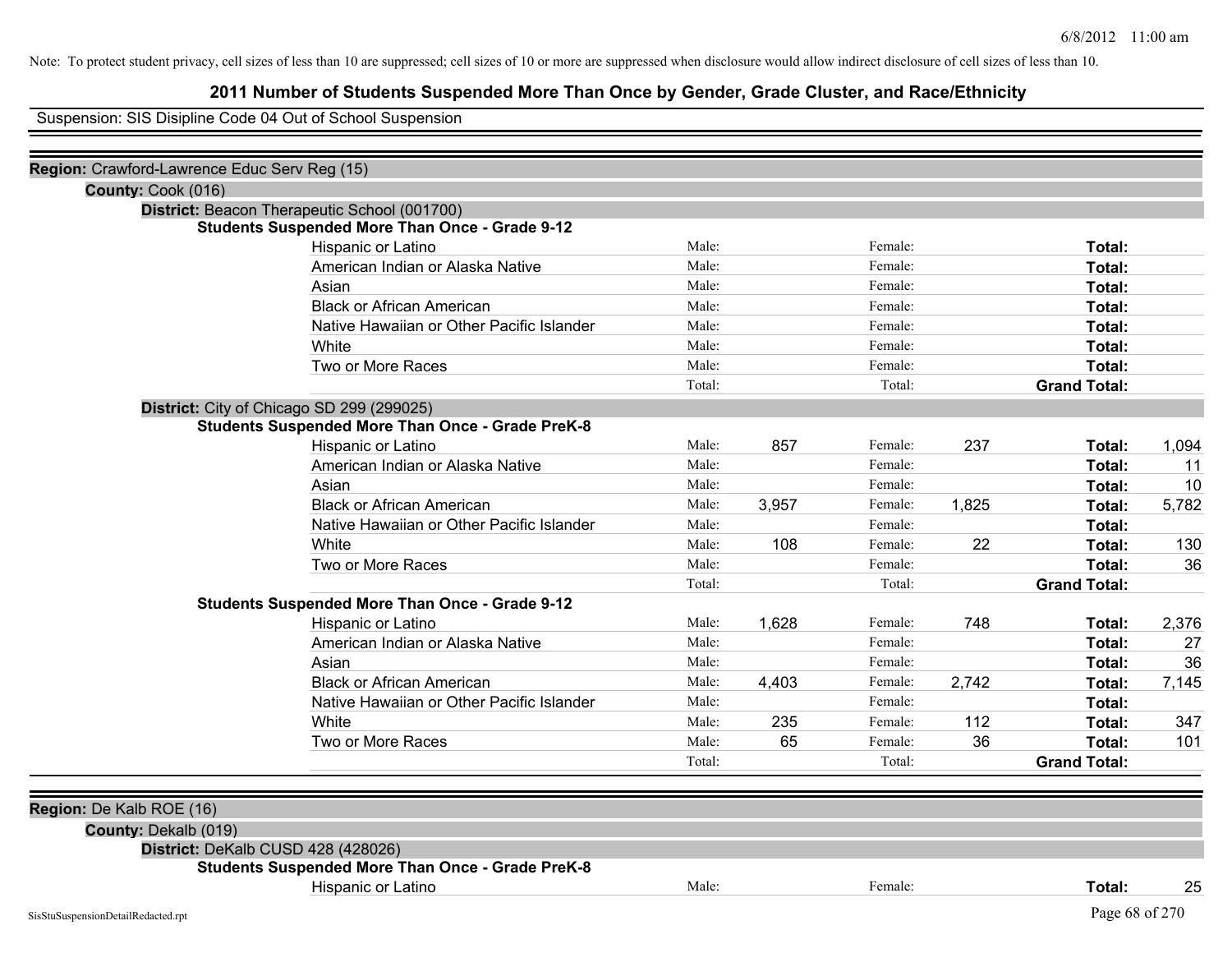| Suspension: SIS Disipline Code 04 Out of School Suspension |        |    |         |    |                     |    |
|------------------------------------------------------------|--------|----|---------|----|---------------------|----|
| American Indian or Alaska Native                           | Male:  |    | Female: |    | Total:              |    |
| Asian                                                      | Male:  |    | Female: |    | Total:              |    |
| <b>Black or African American</b>                           | Male:  | 17 | Female: | 11 | Total:              | 28 |
| Native Hawaiian or Other Pacific Islander                  | Male:  |    | Female: |    | Total:              |    |
| White                                                      | Male:  |    | Female: |    | Total:              | 33 |
| Two or More Races                                          | Male:  |    | Female: |    | Total:              |    |
|                                                            | Total: |    | Total:  |    | <b>Grand Total:</b> |    |
| <b>Students Suspended More Than Once - Grade 9-12</b>      |        |    |         |    |                     |    |
| Hispanic or Latino                                         | Male:  |    | Female: |    | Total:              | 18 |
| American Indian or Alaska Native                           | Male:  |    | Female: |    | Total:              |    |
| Asian                                                      | Male:  |    | Female: |    | Total:              |    |
| <b>Black or African American</b>                           | Male:  |    | Female: |    | Total:              | 22 |
| Native Hawaiian or Other Pacific Islander                  | Male:  |    | Female: |    | Total:              |    |
| White                                                      | Male:  |    | Female: |    | Total:              | 46 |
| Two or More Races                                          | Male:  |    | Female: |    | Total:              |    |
|                                                            | Total: |    | Total:  |    | <b>Grand Total:</b> |    |
| District: Genoa Kingston CUSD 424 (424026)                 |        |    |         |    |                     |    |
| <b>Students Suspended More Than Once - Grade PreK-8</b>    |        |    |         |    |                     |    |
| Hispanic or Latino                                         | Male:  |    | Female: |    | Total:              |    |
| American Indian or Alaska Native                           | Male:  |    | Female: |    | Total:              |    |
| Asian                                                      | Male:  |    | Female: |    | Total:              |    |
| <b>Black or African American</b>                           | Male:  |    | Female: |    | Total:              |    |
| Native Hawaiian or Other Pacific Islander                  | Male:  |    | Female: |    | Total:              |    |
| White                                                      | Male:  |    | Female: |    | Total:              | 10 |
| Two or More Races                                          | Male:  |    | Female: |    | Total:              |    |
|                                                            | Total: |    | Total:  |    | <b>Grand Total:</b> |    |
| <b>Students Suspended More Than Once - Grade 9-12</b>      |        |    |         |    |                     |    |
| Hispanic or Latino                                         | Male:  |    | Female: |    | Total:              |    |
| American Indian or Alaska Native                           | Male:  |    | Female: |    | Total:              |    |
| Asian                                                      | Male:  |    | Female: |    | Total:              |    |
| <b>Black or African American</b>                           | Male:  |    | Female: |    | Total:              |    |
| Native Hawaiian or Other Pacific Islander                  | Male:  |    | Female: |    | Total:              |    |
| White                                                      | Male:  |    | Female: |    | Total:              | 15 |
| Two or More Races                                          | Male:  |    | Female: |    | Total:              |    |
|                                                            | Total: |    | Total:  |    | <b>Grand Total:</b> |    |
| District: Hiawatha CUSD 426 (426026)                       |        |    |         |    |                     |    |
| <b>Students Suspended More Than Once - Grade PreK-8</b>    |        |    |         |    |                     |    |
| Hispanic or Latino                                         | Male:  |    | Female: |    | Total:              |    |
| American Indian or Alaska Native                           | Male:  |    | Female: |    | Total:              |    |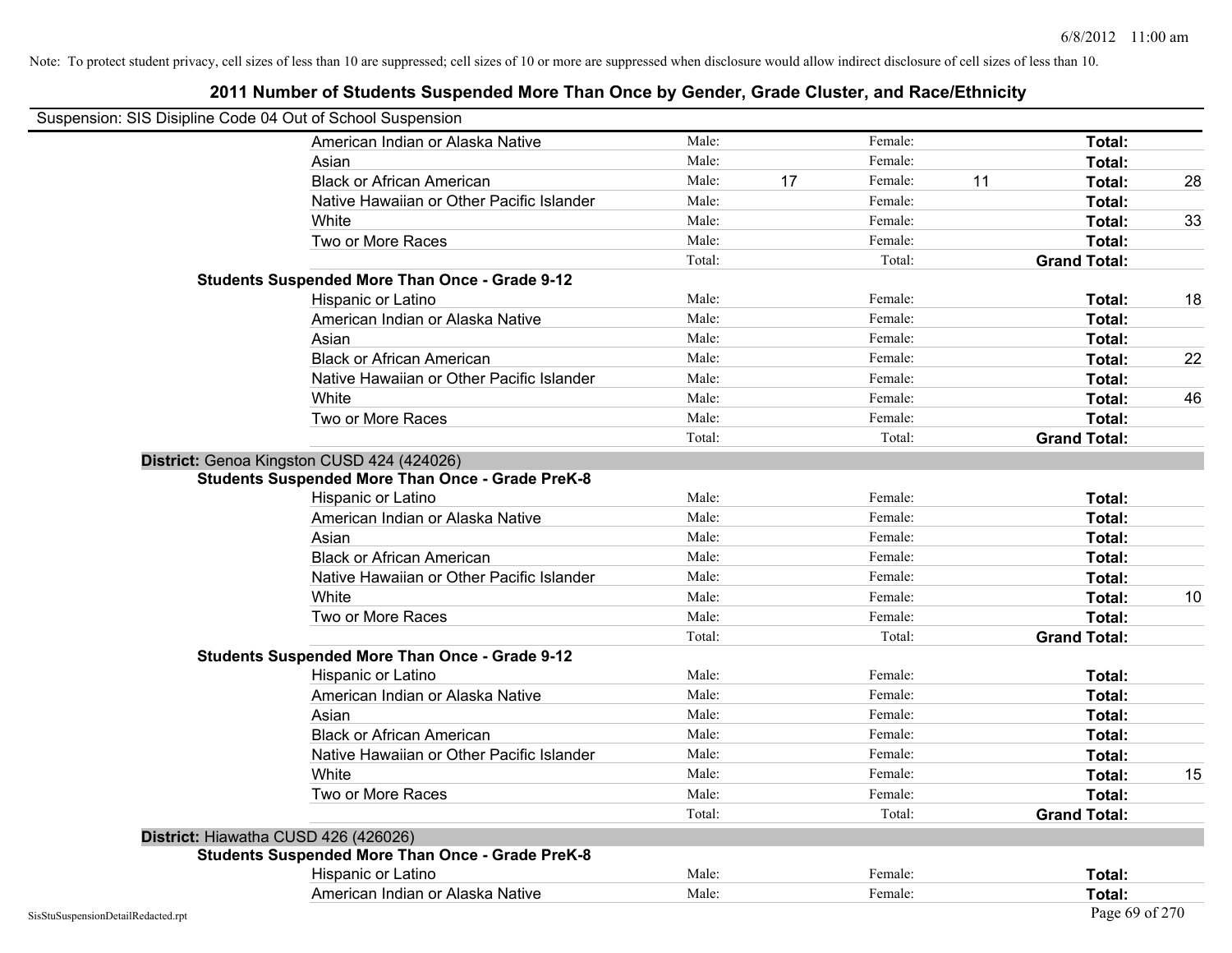| Suspension: SIS Disipline Code 04 Out of School Suspension |                                                         |        |         |                     |
|------------------------------------------------------------|---------------------------------------------------------|--------|---------|---------------------|
|                                                            | Asian                                                   | Male:  | Female: | Total:              |
|                                                            | <b>Black or African American</b>                        | Male:  | Female: | Total:              |
|                                                            | Native Hawaiian or Other Pacific Islander               | Male:  | Female: | Total:              |
|                                                            | White                                                   | Male:  | Female: | Total:              |
|                                                            | Two or More Races                                       | Male:  | Female: | Total:              |
|                                                            |                                                         | Total: | Total:  | <b>Grand Total:</b> |
|                                                            | <b>Students Suspended More Than Once - Grade 9-12</b>   |        |         |                     |
|                                                            | Hispanic or Latino                                      | Male:  | Female: | Total:              |
|                                                            | American Indian or Alaska Native                        | Male:  | Female: | Total:              |
|                                                            | Asian                                                   | Male:  | Female: | Total:              |
|                                                            | <b>Black or African American</b>                        | Male:  | Female: | Total:              |
|                                                            | Native Hawaiian or Other Pacific Islander               | Male:  | Female: | Total:              |
|                                                            | White                                                   | Male:  | Female: | Total:              |
|                                                            | Two or More Races                                       | Male:  | Female: | Total:              |
|                                                            |                                                         | Total: | Total:  | <b>Grand Total:</b> |
|                                                            | District: Hinckley Big Rock CUSD 429 (429026)           |        |         |                     |
|                                                            | <b>Students Suspended More Than Once - Grade PreK-8</b> |        |         |                     |
|                                                            | Hispanic or Latino                                      | Male:  | Female: | Total:              |
|                                                            | American Indian or Alaska Native                        | Male:  | Female: | Total:              |
|                                                            | Asian                                                   | Male:  | Female: | Total:              |
|                                                            | <b>Black or African American</b>                        | Male:  | Female: | Total:              |
|                                                            | Native Hawaiian or Other Pacific Islander               | Male:  | Female: | Total:              |
|                                                            | White                                                   | Male:  | Female: | Total:              |
|                                                            | Two or More Races                                       | Male:  | Female: | Total:              |
|                                                            |                                                         | Total: | Total:  | <b>Grand Total:</b> |
| District: Indian Creek CUSD 425 (425026)                   |                                                         |        |         |                     |
|                                                            | <b>Students Suspended More Than Once - Grade PreK-8</b> |        |         |                     |
|                                                            | Hispanic or Latino                                      | Male:  | Female: | Total:              |
|                                                            | American Indian or Alaska Native                        | Male:  | Female: | Total:              |
|                                                            | Asian                                                   | Male:  | Female: | Total:              |
|                                                            | <b>Black or African American</b>                        | Male:  | Female: | Total:              |
|                                                            | Native Hawaiian or Other Pacific Islander               | Male:  | Female: | Total:              |
|                                                            | White                                                   | Male:  | Female: | Total:              |
|                                                            | Two or More Races                                       | Male:  | Female: | Total:              |
|                                                            |                                                         | Total: | Total:  | <b>Grand Total:</b> |
|                                                            | <b>Students Suspended More Than Once - Grade 9-12</b>   |        |         |                     |
|                                                            | <b>Hispanic or Latino</b>                               | Male:  | Female: | Total:              |
|                                                            | American Indian or Alaska Native                        | Male:  | Female: | Total:              |
|                                                            | Asian                                                   | Male:  | Female: | Total:              |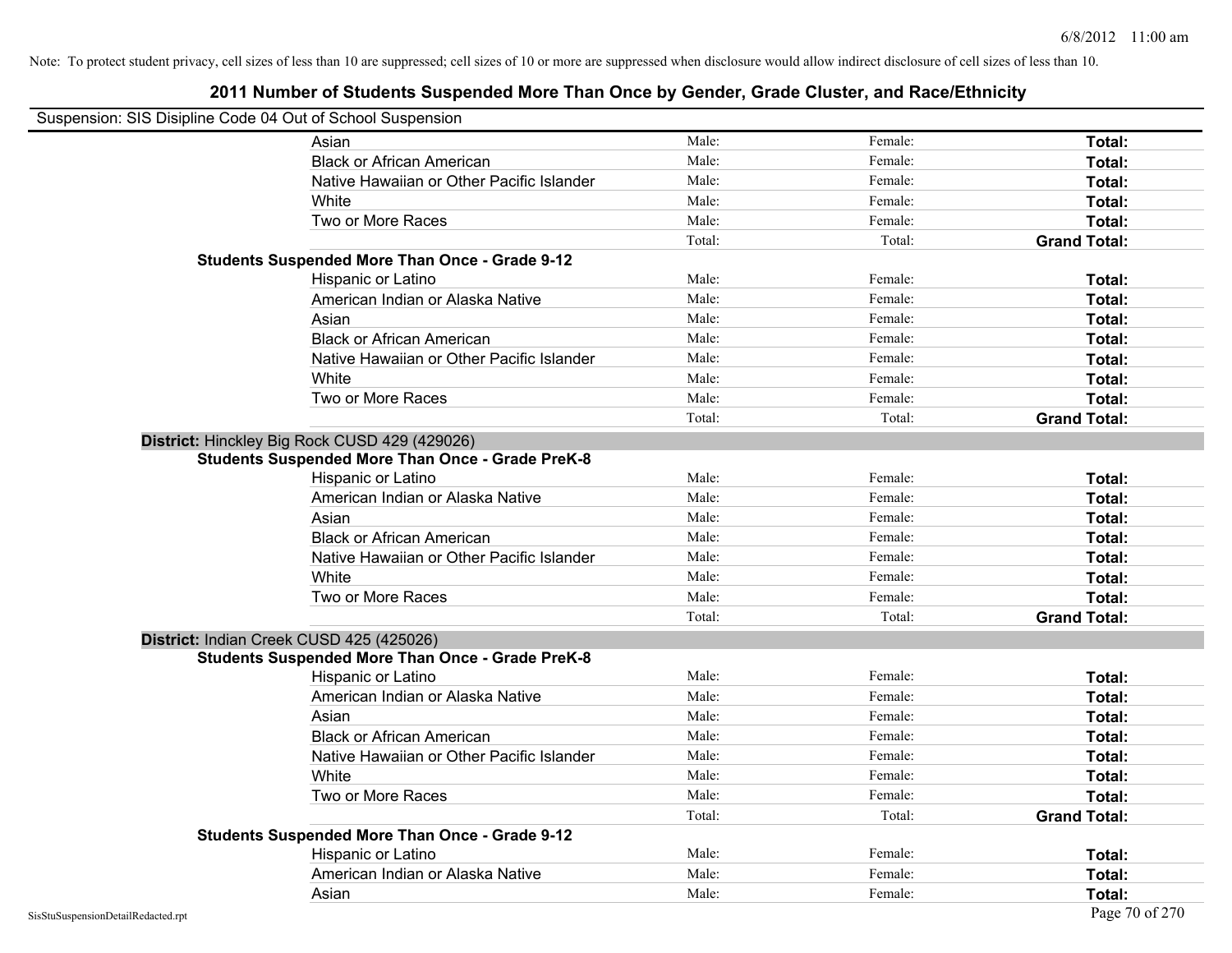| Suspension: SIS Disipline Code 04 Out of School Suspension |                                                         |        |         |                     |    |
|------------------------------------------------------------|---------------------------------------------------------|--------|---------|---------------------|----|
|                                                            | <b>Black or African American</b>                        | Male:  | Female: | Total:              |    |
|                                                            | Native Hawaiian or Other Pacific Islander               | Male:  | Female: | Total:              |    |
|                                                            | White                                                   | Male:  | Female: | Total:              |    |
|                                                            | Two or More Races                                       | Male:  | Female: | Total:              |    |
|                                                            |                                                         | Total: | Total:  | <b>Grand Total:</b> |    |
| District: Sandwich CUSD 430 (430026)                       |                                                         |        |         |                     |    |
|                                                            | <b>Students Suspended More Than Once - Grade PreK-8</b> |        |         |                     |    |
|                                                            | Hispanic or Latino                                      | Male:  | Female: | Total:              |    |
|                                                            | American Indian or Alaska Native                        | Male:  | Female: | Total:              |    |
|                                                            | Asian                                                   | Male:  | Female: | Total:              |    |
|                                                            | <b>Black or African American</b>                        | Male:  | Female: | Total:              |    |
|                                                            | Native Hawaiian or Other Pacific Islander               | Male:  | Female: | Total:              |    |
|                                                            | White                                                   | Male:  | Female: | Total:              |    |
|                                                            | Two or More Races                                       | Male:  | Female: | Total:              |    |
|                                                            |                                                         | Total: | Total:  | <b>Grand Total:</b> |    |
|                                                            | <b>Students Suspended More Than Once - Grade 9-12</b>   |        |         |                     |    |
|                                                            | Hispanic or Latino                                      | Male:  | Female: | Total:              |    |
|                                                            | American Indian or Alaska Native                        | Male:  | Female: | Total:              |    |
|                                                            | Asian                                                   | Male:  | Female: | Total:              |    |
|                                                            | <b>Black or African American</b>                        | Male:  | Female: | Total:              |    |
|                                                            | Native Hawaiian or Other Pacific Islander               | Male:  | Female: | Total:              |    |
|                                                            | White                                                   | Male:  | Female: | Total:              | 15 |
|                                                            | Two or More Races                                       | Male:  | Female: | Total:              |    |
|                                                            |                                                         | Total: | Total:  | <b>Grand Total:</b> |    |
| District: Somonauk CUSD 432 (432026)                       |                                                         |        |         |                     |    |
|                                                            | <b>Students Suspended More Than Once - Grade PreK-8</b> |        |         |                     |    |
|                                                            | Hispanic or Latino                                      | Male:  | Female: | Total:              |    |
|                                                            | American Indian or Alaska Native                        | Male:  | Female: | Total:              |    |
|                                                            | Asian                                                   | Male:  | Female: | Total:              |    |
|                                                            | <b>Black or African American</b>                        | Male:  | Female: | Total:              |    |
|                                                            | Native Hawaiian or Other Pacific Islander               | Male:  | Female: | Total:              |    |
|                                                            | White                                                   | Male:  | Female: | Total:              |    |
|                                                            | Two or More Races                                       | Male:  | Female: | Total:              |    |
|                                                            |                                                         | Total: | Total:  | <b>Grand Total:</b> |    |
|                                                            | <b>Students Suspended More Than Once - Grade 9-12</b>   |        |         |                     |    |
|                                                            | Hispanic or Latino                                      | Male:  | Female: | Total:              |    |
|                                                            | American Indian or Alaska Native                        | Male:  | Female: | Total:              |    |
|                                                            | Asian                                                   | Male:  | Female: | Total:              |    |
|                                                            | <b>Black or African American</b>                        | Male:  | Female: | Total:              |    |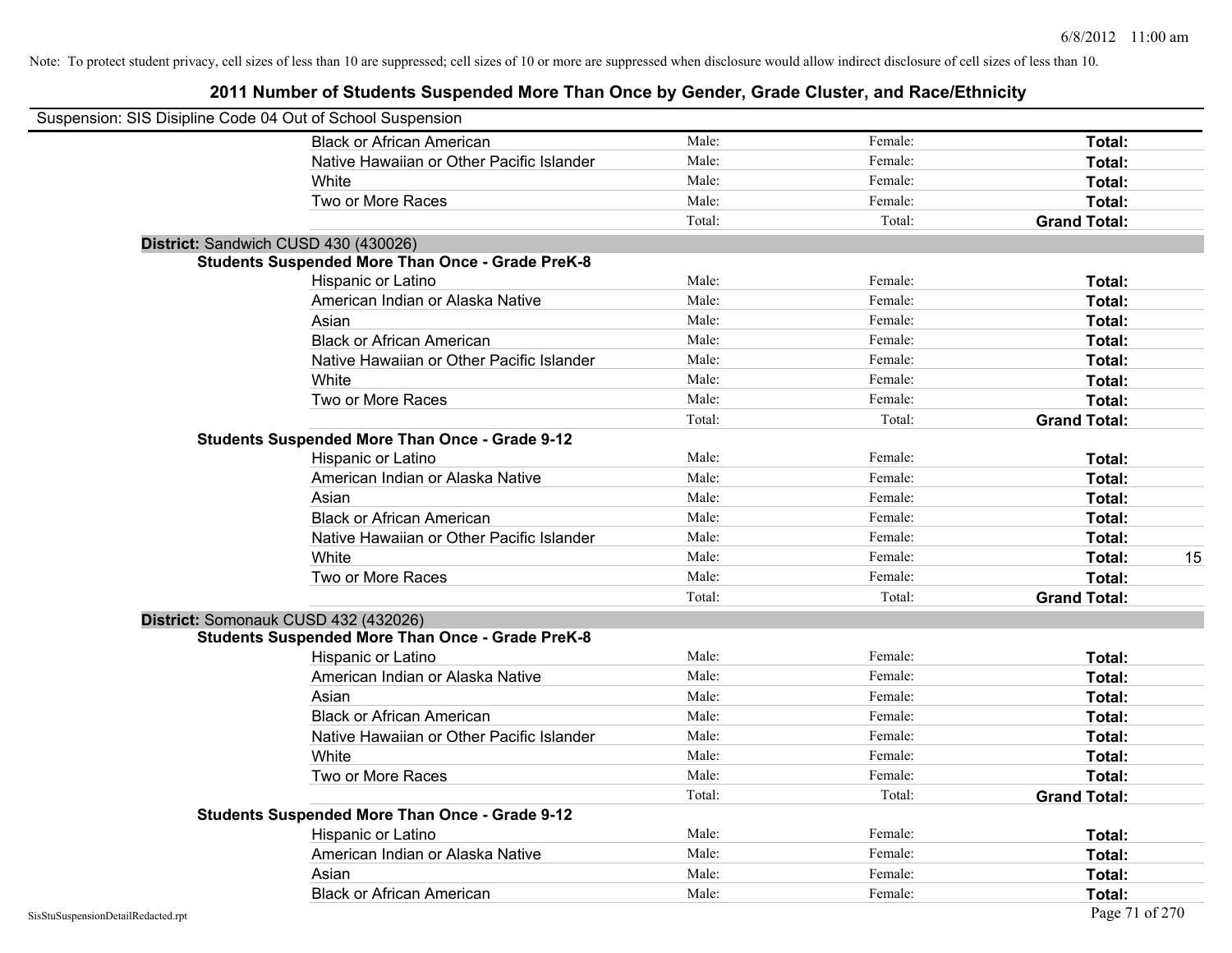|                                 | Suspension: SIS Disipline Code 04 Out of School Suspension |        |         |                     |    |
|---------------------------------|------------------------------------------------------------|--------|---------|---------------------|----|
|                                 | Native Hawaiian or Other Pacific Islander                  | Male:  | Female: | Total:              |    |
|                                 | White                                                      | Male:  | Female: | Total:              |    |
|                                 | Two or More Races                                          | Male:  | Female: | Total:              |    |
|                                 |                                                            | Total: | Total:  | <b>Grand Total:</b> |    |
|                                 | District: Sycamore CUSD 427 (427026)                       |        |         |                     |    |
|                                 | <b>Students Suspended More Than Once - Grade PreK-8</b>    |        |         |                     |    |
|                                 | Hispanic or Latino                                         | Male:  | Female: | Total:              |    |
|                                 | American Indian or Alaska Native                           | Male:  | Female: | Total:              |    |
|                                 | Asian                                                      | Male:  | Female: | Total:              |    |
|                                 | <b>Black or African American</b>                           | Male:  | Female: | Total:              |    |
|                                 | Native Hawaiian or Other Pacific Islander                  | Male:  | Female: | Total:              |    |
|                                 | White                                                      | Male:  | Female: | Total:              |    |
|                                 | Two or More Races                                          | Male:  | Female: | Total:              |    |
|                                 |                                                            | Total: | Total:  | <b>Grand Total:</b> | 11 |
|                                 | <b>Students Suspended More Than Once - Grade 9-12</b>      |        |         |                     |    |
|                                 | Hispanic or Latino                                         | Male:  | Female: | Total:              |    |
|                                 | American Indian or Alaska Native                           | Male:  | Female: | Total:              |    |
|                                 | Asian                                                      | Male:  | Female: | Total:              |    |
|                                 | <b>Black or African American</b>                           | Male:  | Female: | Total:              |    |
|                                 | Native Hawaiian or Other Pacific Islander                  | Male:  | Female: | Total:              |    |
|                                 | White                                                      | Male:  | Female: | Total:              | 17 |
|                                 | Two or More Races                                          | Male:  | Female: | Total:              |    |
|                                 |                                                            | Total: | Total:  | <b>Grand Total:</b> |    |
| County: Non-Public School (000) |                                                            |        |         |                     |    |
|                                 | District: Non-Public School (0000)                         |        |         |                     |    |
|                                 | <b>Students Suspended More Than Once - Grade PreK-8</b>    |        |         |                     |    |
|                                 | Hispanic or Latino                                         | Male:  | Female: | Total:              |    |
|                                 | American Indian or Alaska Native                           | Male:  | Female: | Total:              |    |
|                                 | Asian                                                      | Male:  | Female: | Total:              |    |
|                                 | <b>Black or African American</b>                           | Male:  | Female: | Total:              |    |
|                                 | Native Hawaiian or Other Pacific Islander                  | Male:  | Female: | Total:              |    |
|                                 | White                                                      | Male:  | Female: | Total:              |    |
|                                 | Two or More Races                                          | Male:  | Female: | Total:              |    |
|                                 |                                                            | Total: | Total:  | <b>Grand Total:</b> |    |
|                                 | <b>Students Suspended More Than Once - Grade 9-12</b>      |        |         |                     |    |
|                                 | Hispanic or Latino                                         | Male:  | Female: | Total:              |    |
|                                 | American Indian or Alaska Native                           | Male:  | Female: | Total:              |    |
|                                 | Asian                                                      | Male:  | Female: | Total:              |    |
|                                 | <b>Black or African American</b>                           | Male:  | Female: | Total:              |    |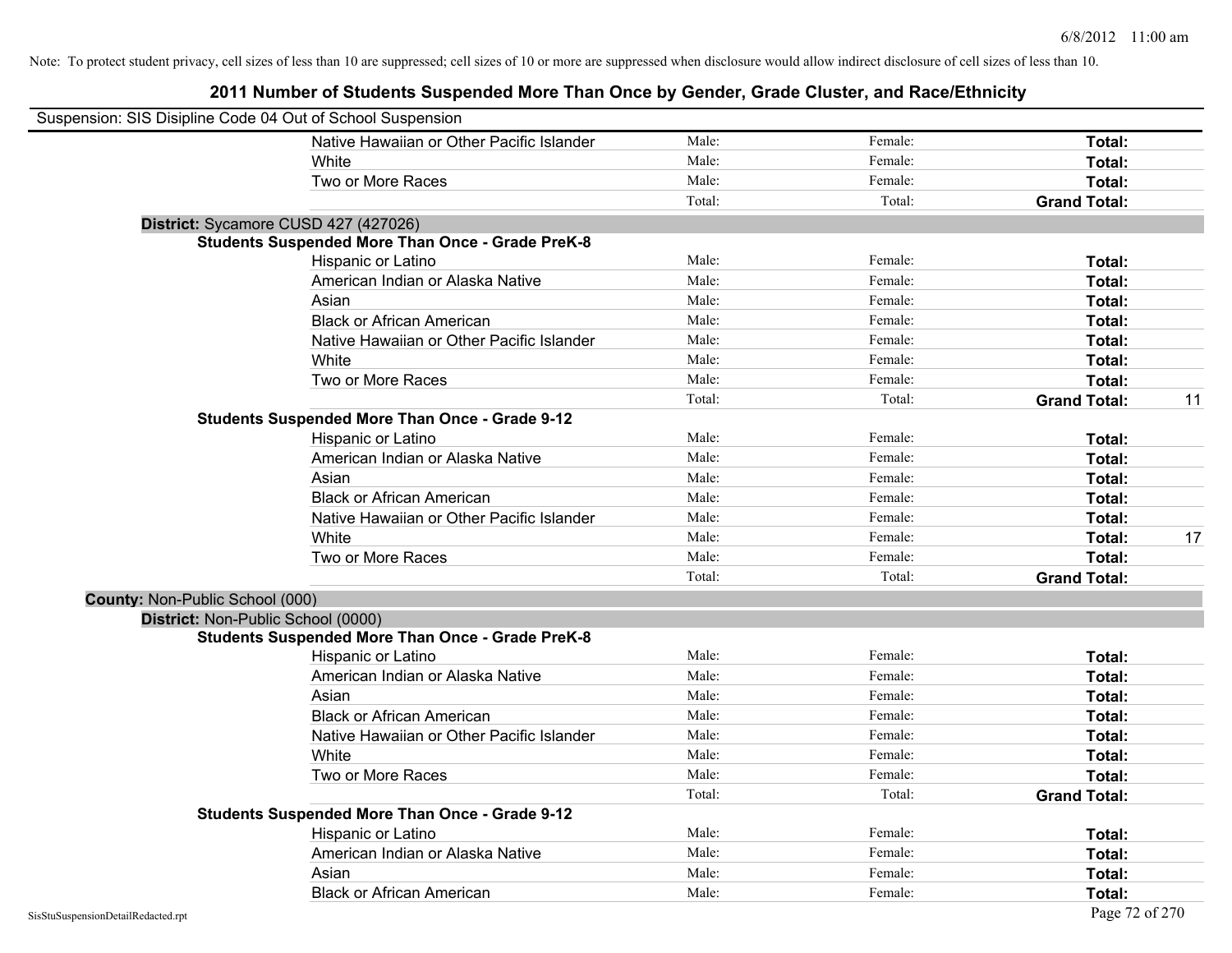| Suspension: SIS Disipline Code 04 Out of School Suspension |                                                         |        |         |                     |    |
|------------------------------------------------------------|---------------------------------------------------------|--------|---------|---------------------|----|
|                                                            | Native Hawaiian or Other Pacific Islander               | Male:  | Female: | Total:              |    |
|                                                            | White                                                   | Male:  | Female: | Total:              |    |
|                                                            | Two or More Races                                       | Male:  | Female: | Total:              |    |
|                                                            |                                                         | Total: | Total:  | <b>Grand Total:</b> | 19 |
|                                                            |                                                         |        |         |                     |    |
| Region: De Witt/Livingston/McLean ROE (17)                 |                                                         |        |         |                     |    |
| County: Dewitt (020)                                       |                                                         |        |         |                     |    |
|                                                            | District: Blue Ridge CUSD 18 (018026)                   |        |         |                     |    |
|                                                            | <b>Students Suspended More Than Once - Grade PreK-8</b> |        |         |                     |    |
|                                                            | Hispanic or Latino                                      | Male:  | Female: | Total:              |    |
|                                                            | American Indian or Alaska Native                        | Male:  | Female: | Total:              |    |
|                                                            | Asian                                                   | Male:  | Female: | Total:              |    |
|                                                            | <b>Black or African American</b>                        | Male:  | Female: | Total:              |    |
|                                                            | Native Hawaiian or Other Pacific Islander               | Male:  | Female: | Total:              |    |
|                                                            | White                                                   | Male:  | Female: | Total:              | 11 |
|                                                            | Two or More Races                                       | Male:  | Female: | Total:              |    |
|                                                            |                                                         | Total: | Total:  | <b>Grand Total:</b> |    |
|                                                            | <b>Students Suspended More Than Once - Grade 9-12</b>   |        |         |                     |    |
|                                                            | Hispanic or Latino                                      | Male:  | Female: | Total:              |    |
|                                                            | American Indian or Alaska Native                        | Male:  | Female: | Total:              |    |
|                                                            | Asian                                                   | Male:  | Female: | Total:              |    |
|                                                            | <b>Black or African American</b>                        | Male:  | Female: | Total:              |    |
|                                                            | Native Hawaiian or Other Pacific Islander               | Male:  | Female: | Total:              |    |
|                                                            | White                                                   | Male:  | Female: | Total:              |    |
|                                                            | Two or More Races                                       | Male:  | Female: | Total:              |    |
|                                                            |                                                         | Total: | Total:  | <b>Grand Total:</b> |    |
|                                                            | District: Clinton CUSD 15 (015026)                      |        |         |                     |    |
|                                                            | <b>Students Suspended More Than Once - Grade PreK-8</b> |        |         |                     |    |
|                                                            | Hispanic or Latino                                      | Male:  | Female: | Total:              |    |
|                                                            | American Indian or Alaska Native                        | Male:  | Female: | Total:              |    |
|                                                            | Asian                                                   | Male:  | Female: | Total:              |    |
|                                                            | <b>Black or African American</b>                        | Male:  | Female: | Total:              |    |
|                                                            | Native Hawaiian or Other Pacific Islander               | Male:  | Female: | Total:              |    |
|                                                            | White                                                   | Male:  | Female: | Total:              | 12 |
|                                                            | Two or More Races                                       | Male:  | Female: | Total:              |    |
|                                                            |                                                         | Total: | Total:  | <b>Grand Total:</b> |    |
|                                                            | <b>Students Suspended More Than Once - Grade 9-12</b>   |        |         |                     |    |
|                                                            | Hispanic or Latino                                      | Male:  | Female: | Total:              |    |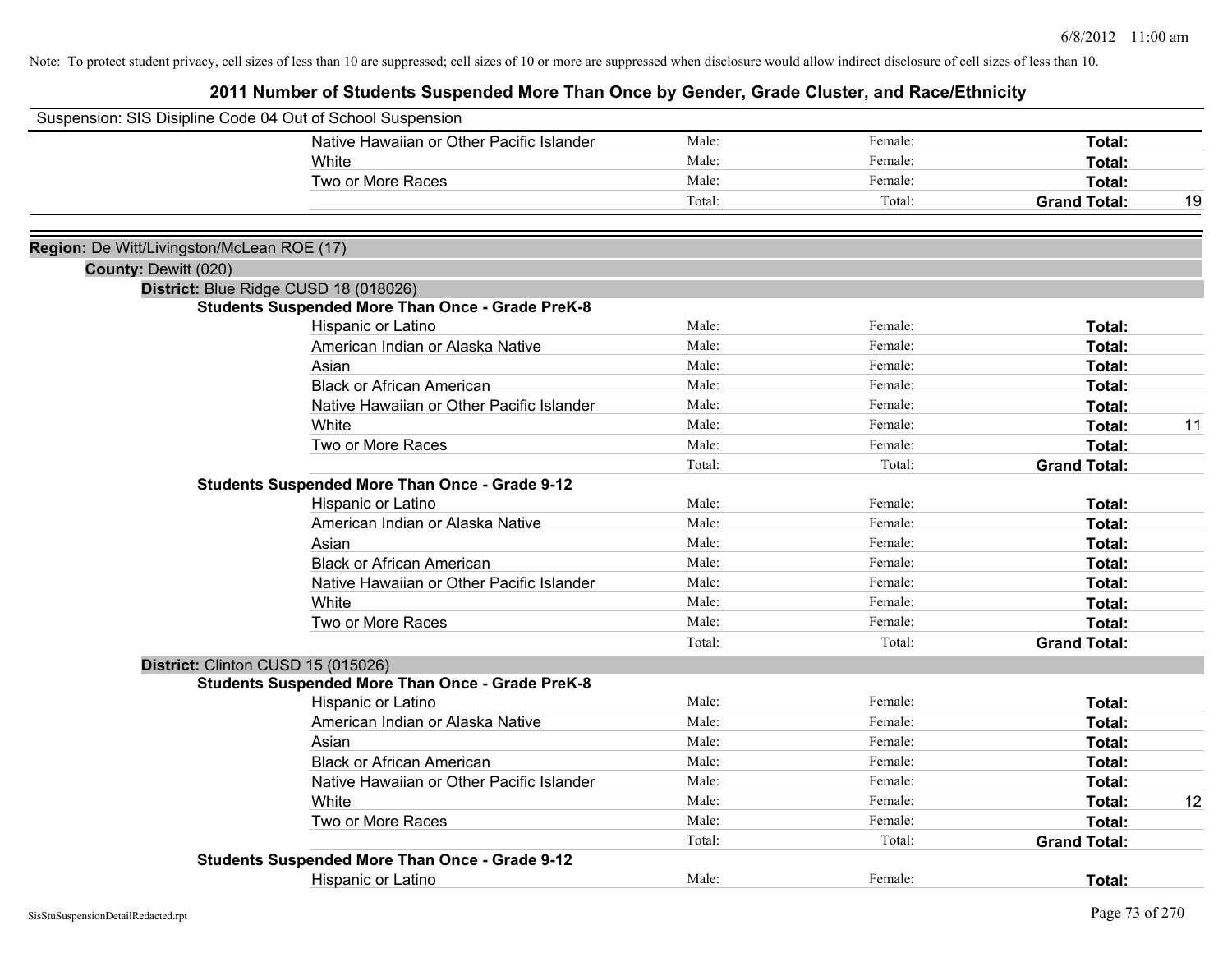|                                 | Suspension: SIS Disipline Code 04 Out of School Suspension |        |         |                     |    |
|---------------------------------|------------------------------------------------------------|--------|---------|---------------------|----|
|                                 | American Indian or Alaska Native                           | Male:  | Female: | Total:              |    |
|                                 | Asian                                                      | Male:  | Female: | Total:              |    |
|                                 | <b>Black or African American</b>                           | Male:  | Female: | Total:              |    |
|                                 | Native Hawaiian or Other Pacific Islander                  | Male:  | Female: | Total:              |    |
|                                 | White                                                      | Male:  | Female: | Total:              | 12 |
|                                 | Two or More Races                                          | Male:  | Female: | Total:              |    |
|                                 |                                                            | Total: | Total:  | <b>Grand Total:</b> |    |
| <b>County: Livingston (053)</b> |                                                            |        |         |                     |    |
|                                 | District: Cornell CCSD 426 (426004)                        |        |         |                     |    |
|                                 | <b>Students Suspended More Than Once - Grade PreK-8</b>    |        |         |                     |    |
|                                 | Hispanic or Latino                                         | Male:  | Female: | Total:              |    |
|                                 | American Indian or Alaska Native                           | Male:  | Female: | Total:              |    |
|                                 | Asian                                                      | Male:  | Female: | Total:              |    |
|                                 | <b>Black or African American</b>                           | Male:  | Female: | Total:              |    |
|                                 | Native Hawaiian or Other Pacific Islander                  | Male:  | Female: | Total:              |    |
|                                 | White                                                      | Male:  | Female: | Total:              |    |
|                                 | Two or More Races                                          | Male:  | Female: | Total:              |    |
|                                 |                                                            | Total: | Total:  | <b>Grand Total:</b> |    |
|                                 | District: Dwight Common SD 232 (232002)                    |        |         |                     |    |
|                                 | <b>Students Suspended More Than Once - Grade PreK-8</b>    |        |         |                     |    |
|                                 | Hispanic or Latino                                         | Male:  | Female: | Total:              |    |
|                                 | American Indian or Alaska Native                           | Male:  | Female: | Total:              |    |
|                                 | Asian                                                      | Male:  | Female: | Total:              |    |
|                                 | <b>Black or African American</b>                           | Male:  | Female: | Total:              |    |
|                                 | Native Hawaiian or Other Pacific Islander                  | Male:  | Female: | Total:              |    |
|                                 | White                                                      | Male:  | Female: | Total:              |    |
|                                 | Two or More Races                                          | Male:  | Female: | Total:              |    |
|                                 |                                                            | Total: | Total:  | <b>Grand Total:</b> |    |
|                                 | District: Dwight Twp HSD 230 (230017)                      |        |         |                     |    |
|                                 | <b>Students Suspended More Than Once - Grade 9-12</b>      |        |         |                     |    |
|                                 | Hispanic or Latino                                         | Male:  | Female: | Total:              |    |
|                                 | American Indian or Alaska Native                           | Male:  | Female: | Total:              |    |
|                                 | Asian                                                      | Male:  | Female: | Total:              |    |
|                                 | <b>Black or African American</b>                           | Male:  | Female: | Total:              |    |
|                                 | Native Hawaiian or Other Pacific Islander                  | Male:  | Female: | Total:              |    |
|                                 | White                                                      | Male:  | Female: | Total:              |    |
|                                 | Two or More Races                                          | Male:  | Female: | Total:              |    |
|                                 |                                                            | Total: | Total:  | <b>Grand Total:</b> | 11 |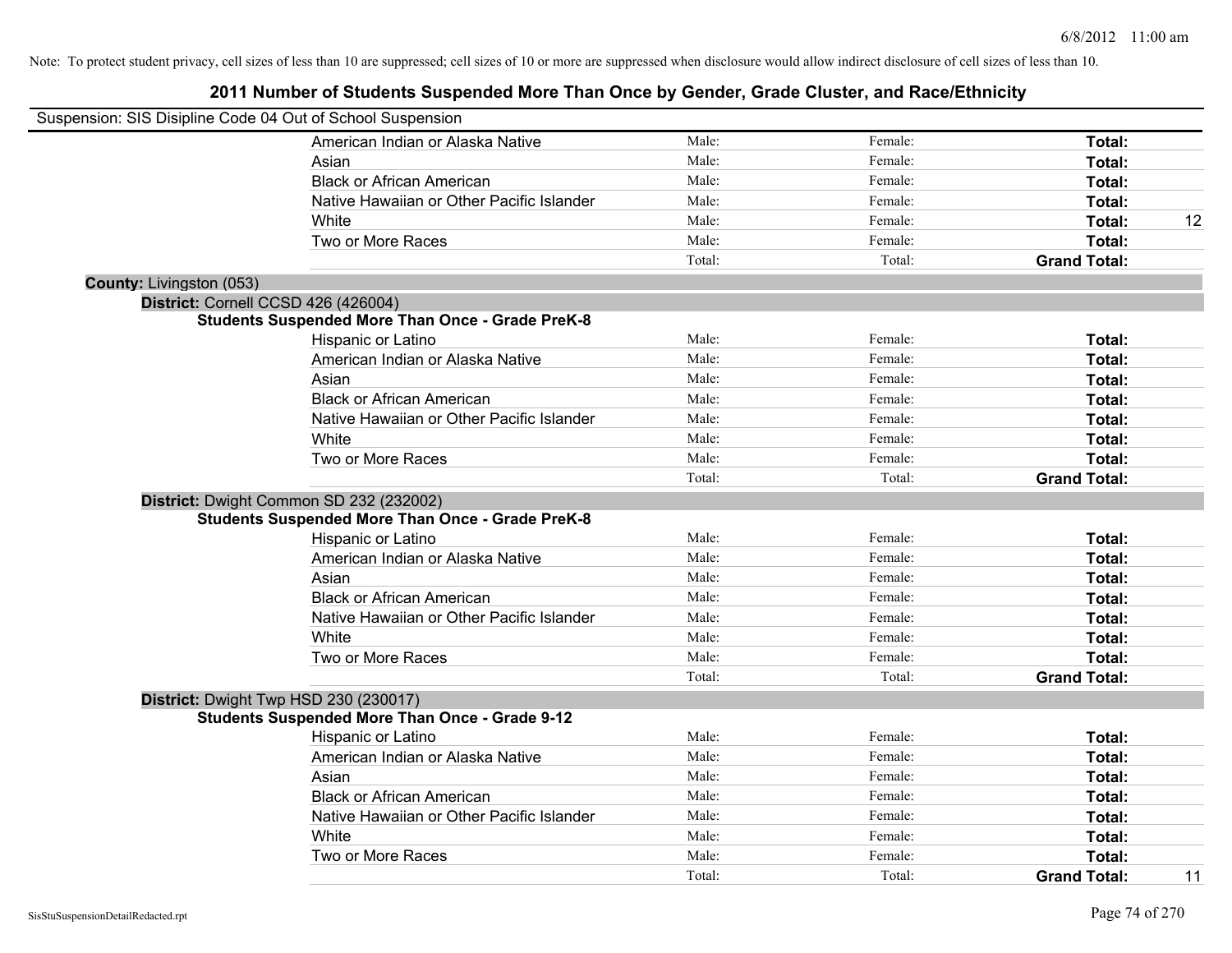| Suspension: SIS Disipline Code 04 Out of School Suspension |        |         |                     |    |
|------------------------------------------------------------|--------|---------|---------------------|----|
| District: Odell CCSD 435 (435004)                          |        |         |                     |    |
| <b>Students Suspended More Than Once - Grade PreK-8</b>    |        |         |                     |    |
| Hispanic or Latino                                         | Male:  | Female: | Total:              |    |
| American Indian or Alaska Native                           | Male:  | Female: | Total:              |    |
| Asian                                                      | Male:  | Female: | Total:              |    |
| <b>Black or African American</b>                           | Male:  | Female: | Total:              |    |
| Native Hawaiian or Other Pacific Islander                  | Male:  | Female: | Total:              |    |
| White                                                      | Male:  | Female: | Total:              |    |
| Two or More Races                                          | Male:  | Female: | Total:              |    |
|                                                            | Total: | Total:  | <b>Grand Total:</b> |    |
| District: Pontiac CCSD 429 (429004)                        |        |         |                     |    |
| <b>Students Suspended More Than Once - Grade PreK-8</b>    |        |         |                     |    |
| Hispanic or Latino                                         | Male:  | Female: | Total:              |    |
| American Indian or Alaska Native                           | Male:  | Female: | Total:              |    |
| Asian                                                      | Male:  | Female: | Total:              |    |
| <b>Black or African American</b>                           | Male:  | Female: | Total:              |    |
| Native Hawaiian or Other Pacific Islander                  | Male:  | Female: | Total:              |    |
| White                                                      | Male:  | Female: | Total:              | 23 |
| Two or More Races                                          | Male:  | Female: | Total:              |    |
|                                                            | Total: | Total:  | <b>Grand Total:</b> |    |
| District: Pontiac Twp HSD 90 (090017)                      |        |         |                     |    |
| <b>Students Suspended More Than Once - Grade 9-12</b>      |        |         |                     |    |
| Hispanic or Latino                                         | Male:  | Female: | Total:              |    |
| American Indian or Alaska Native                           | Male:  | Female: | Total:              |    |
| Asian                                                      | Male:  | Female: | Total:              |    |
| <b>Black or African American</b>                           | Male:  | Female: | Total:              |    |
| Native Hawaiian or Other Pacific Islander                  | Male:  | Female: | Total:              |    |
| White                                                      | Male:  | Female: | Total:              | 15 |
| Two or More Races                                          | Male:  | Female: | Total:              |    |
|                                                            | Total: | Total:  | <b>Grand Total:</b> |    |
| District: Prairie Central CUSD 8 (008026)                  |        |         |                     |    |
| <b>Students Suspended More Than Once - Grade 9-12</b>      |        |         |                     |    |
| <b>Hispanic or Latino</b>                                  | Male:  | Female: | Total:              |    |
| American Indian or Alaska Native                           | Male:  | Female: | Total:              |    |
| Asian                                                      | Male:  | Female: | Total:              |    |
| <b>Black or African American</b>                           | Male:  | Female: | Total:              |    |
| Native Hawaiian or Other Pacific Islander                  | Male:  | Female: | Total:              |    |
| White                                                      | Male:  | Female: | Total:              | 12 |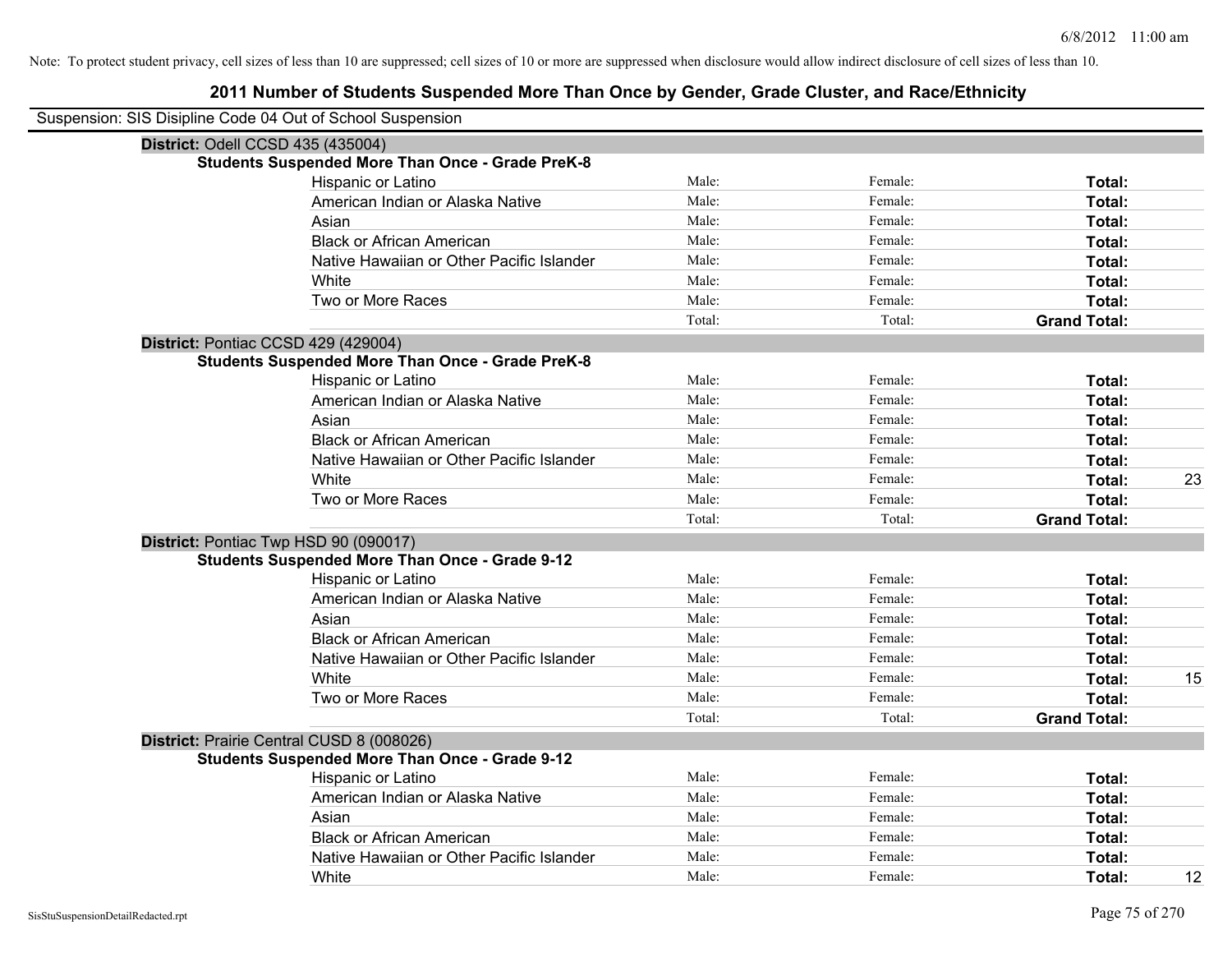|                      | Suspension: SIS Disipline Code 04 Out of School Suspension |        |    |         |    |                     |    |
|----------------------|------------------------------------------------------------|--------|----|---------|----|---------------------|----|
|                      | Two or More Races                                          | Male:  |    | Female: |    | Total:              |    |
|                      |                                                            | Total: |    | Total:  |    | <b>Grand Total:</b> |    |
|                      | District: Woodland CUSD 5 (005026)                         |        |    |         |    |                     |    |
|                      | <b>Students Suspended More Than Once - Grade PreK-8</b>    |        |    |         |    |                     |    |
|                      | Hispanic or Latino                                         | Male:  |    | Female: |    | Total:              |    |
|                      | American Indian or Alaska Native                           | Male:  |    | Female: |    | Total:              |    |
|                      | Asian                                                      | Male:  |    | Female: |    | Total:              |    |
|                      | <b>Black or African American</b>                           | Male:  |    | Female: |    | Total:              |    |
|                      | Native Hawaiian or Other Pacific Islander                  | Male:  |    | Female: |    | Total:              |    |
|                      | White                                                      | Male:  |    | Female: |    | Total:              |    |
|                      | Two or More Races                                          | Male:  |    | Female: |    | Total:              |    |
|                      |                                                            | Total: |    | Total:  |    | <b>Grand Total:</b> |    |
| County: Mclean (064) |                                                            |        |    |         |    |                     |    |
|                      | District: Bloomington SD 87 (087025)                       |        |    |         |    |                     |    |
|                      | <b>Students Suspended More Than Once - Grade PreK-8</b>    |        |    |         |    |                     |    |
|                      | Hispanic or Latino                                         | Male:  |    | Female: |    | Total:              |    |
|                      | American Indian or Alaska Native                           | Male:  |    | Female: |    | Total:              |    |
|                      | Asian                                                      | Male:  |    | Female: |    | Total:              |    |
|                      | <b>Black or African American</b>                           | Male:  | 37 | Female: | 21 | Total:              | 58 |
|                      | Native Hawaiian or Other Pacific Islander                  | Male:  |    | Female: |    | Total:              |    |
|                      | White                                                      | Male:  |    | Female: |    | Total:              | 22 |
|                      | Two or More Races                                          | Male:  |    | Female: |    | Total:              |    |
|                      |                                                            | Total: |    | Total:  |    | <b>Grand Total:</b> |    |
|                      | <b>Students Suspended More Than Once - Grade 9-12</b>      |        |    |         |    |                     |    |
|                      | Hispanic or Latino                                         | Male:  |    | Female: |    | Total:              |    |
|                      | American Indian or Alaska Native                           | Male:  |    | Female: |    | Total:              |    |
|                      | Asian                                                      | Male:  |    | Female: |    | Total:              |    |
|                      | <b>Black or African American</b>                           | Male:  | 30 | Female: | 12 | Total:              | 42 |
|                      | Native Hawaiian or Other Pacific Islander                  | Male:  |    | Female: |    | Total:              |    |
|                      | White                                                      | Male:  |    | Female: |    | Total:              | 14 |
|                      | Two or More Races                                          | Male:  |    | Female: |    | Total:              |    |
|                      |                                                            | Total: | 42 | Total:  | 24 | <b>Grand Total:</b> | 66 |
|                      | District: Heyworth CUSD 4 (004026)                         |        |    |         |    |                     |    |
|                      | <b>Students Suspended More Than Once - Grade PreK-8</b>    |        |    |         |    |                     |    |
|                      | Hispanic or Latino                                         | Male:  |    | Female: |    | Total:              |    |
|                      | American Indian or Alaska Native                           | Male:  |    | Female: |    | Total:              |    |
|                      | Asian                                                      | Male:  |    | Female: |    | Total:              |    |
|                      | <b>Black or African American</b>                           | Male:  |    | Female: |    | Total:              |    |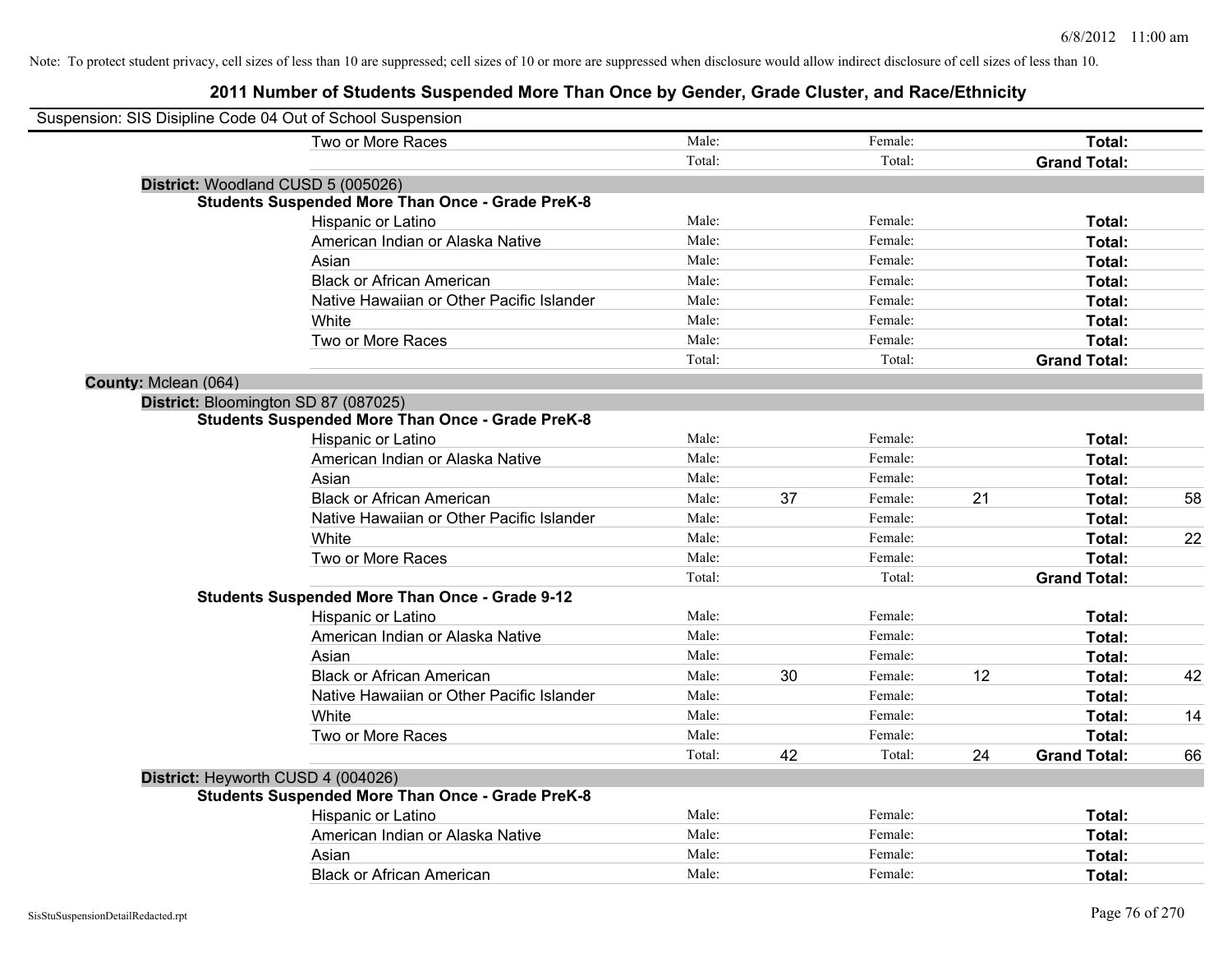| Suspension: SIS Disipline Code 04 Out of School Suspension |                                                         |        |    |         |    |                     |    |
|------------------------------------------------------------|---------------------------------------------------------|--------|----|---------|----|---------------------|----|
|                                                            | Native Hawaiian or Other Pacific Islander               | Male:  |    | Female: |    | Total:              |    |
|                                                            | White                                                   | Male:  |    | Female: |    | Total:              |    |
|                                                            | Two or More Races                                       | Male:  |    | Female: |    | Total:              |    |
|                                                            |                                                         | Total: |    | Total:  |    | <b>Grand Total:</b> |    |
|                                                            | District: LeRoy CUSD 2 (002026)                         |        |    |         |    |                     |    |
|                                                            | <b>Students Suspended More Than Once - Grade PreK-8</b> |        |    |         |    |                     |    |
|                                                            | Hispanic or Latino                                      | Male:  |    | Female: |    | Total:              |    |
|                                                            | American Indian or Alaska Native                        | Male:  |    | Female: |    | Total:              |    |
|                                                            | Asian                                                   | Male:  |    | Female: |    | Total:              |    |
|                                                            | <b>Black or African American</b>                        | Male:  |    | Female: |    | Total:              |    |
|                                                            | Native Hawaiian or Other Pacific Islander               | Male:  |    | Female: |    | Total:              |    |
|                                                            | White                                                   | Male:  |    | Female: |    | <b>Total:</b>       |    |
|                                                            | Two or More Races                                       | Male:  |    | Female: |    | Total:              |    |
|                                                            |                                                         | Total: |    | Total:  |    | <b>Grand Total:</b> |    |
|                                                            | Students Suspended More Than Once - Grade 9-12          |        |    |         |    |                     |    |
|                                                            | Hispanic or Latino                                      | Male:  |    | Female: |    | Total:              |    |
|                                                            | American Indian or Alaska Native                        | Male:  |    | Female: |    | <b>Total:</b>       |    |
|                                                            | Asian                                                   | Male:  |    | Female: |    | Total:              |    |
|                                                            | <b>Black or African American</b>                        | Male:  |    | Female: |    | Total:              |    |
|                                                            | Native Hawaiian or Other Pacific Islander               | Male:  |    | Female: |    | Total:              |    |
|                                                            | White                                                   | Male:  |    | Female: |    | <b>Total:</b>       |    |
|                                                            | Two or More Races                                       | Male:  |    | Female: |    | Total:              |    |
|                                                            |                                                         | Total: |    | Total:  |    | <b>Grand Total:</b> |    |
|                                                            | District: McLean County USD 5 (005026)                  |        |    |         |    |                     |    |
|                                                            | <b>Students Suspended More Than Once - Grade PreK-8</b> |        |    |         |    |                     |    |
|                                                            | Hispanic or Latino                                      | Male:  |    | Female: |    | Total:              | 13 |
|                                                            | American Indian or Alaska Native                        | Male:  |    | Female: |    | Total:              |    |
|                                                            | Asian                                                   | Male:  |    | Female: |    | Total:              |    |
|                                                            | <b>Black or African American</b>                        | Male:  | 33 | Female: | 18 | Total:              | 51 |
|                                                            | Native Hawaiian or Other Pacific Islander               | Male:  |    | Female: |    | Total:              |    |
|                                                            | White                                                   | Male:  |    | Female: |    | Total:              | 44 |
|                                                            | Two or More Races                                       | Male:  |    | Female: |    | Total:              | 11 |
|                                                            |                                                         | Total: |    | Total:  |    | <b>Grand Total:</b> |    |
|                                                            | <b>Students Suspended More Than Once - Grade 9-12</b>   |        |    |         |    |                     |    |
|                                                            | Hispanic or Latino                                      | Male:  |    | Female: |    | <b>Total:</b>       |    |
|                                                            | American Indian or Alaska Native                        | Male:  |    | Female: |    | Total:              |    |
|                                                            | Asian                                                   | Male:  |    | Female: |    | Total:              |    |
|                                                            | <b>Black or African American</b>                        | Male:  | 38 | Female: | 31 | Total:              | 69 |
|                                                            | Native Hawaiian or Other Pacific Islander               | Male:  |    | Female: |    | Total:              |    |
| SisStuSuspensionDetailRedacted.rpt                         |                                                         |        |    |         |    | Page 77 of 270      |    |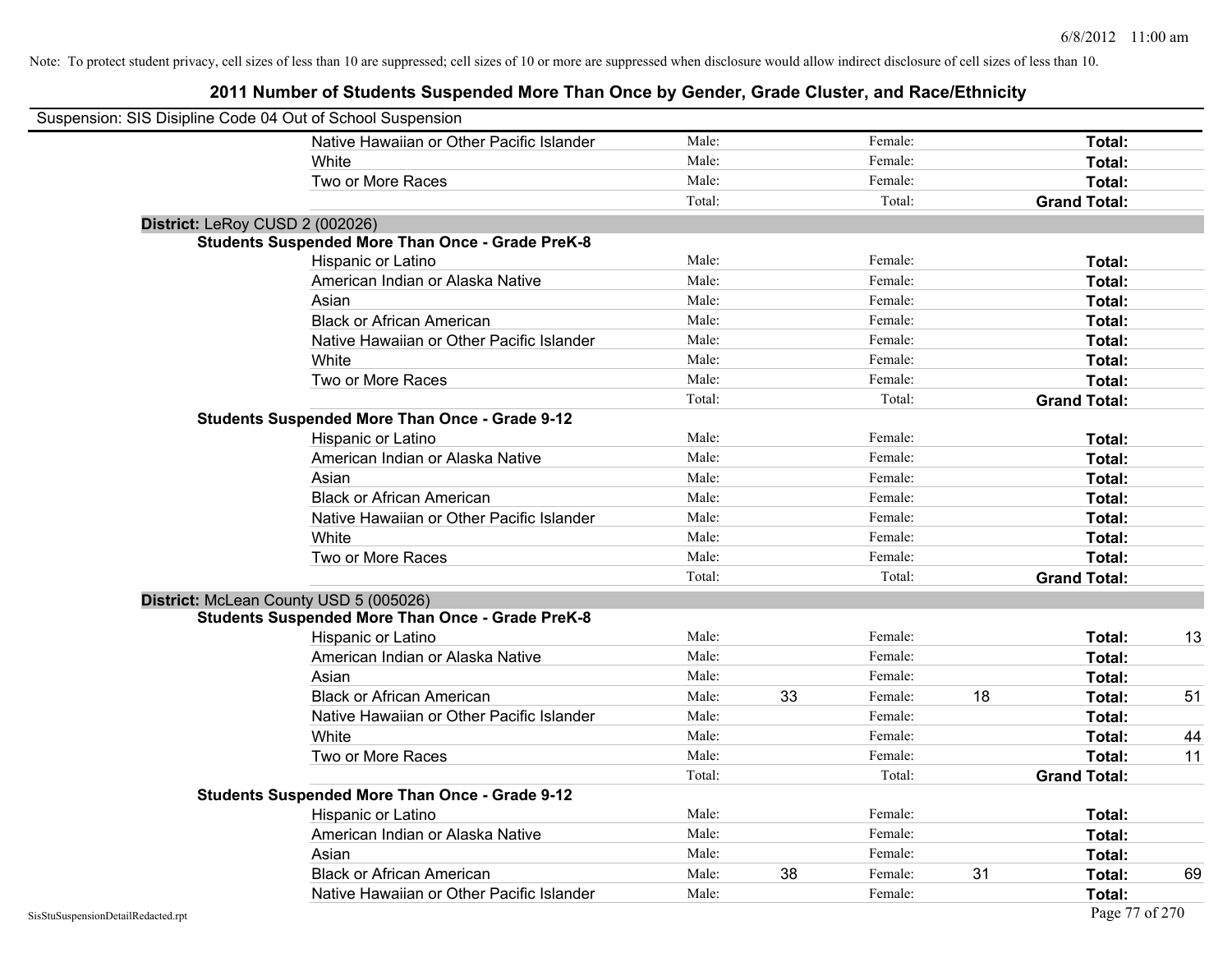| Suspension: SIS Disipline Code 04 Out of School Suspension |                                                         |        |    |         |    |                     |     |
|------------------------------------------------------------|---------------------------------------------------------|--------|----|---------|----|---------------------|-----|
|                                                            | White                                                   | Male:  | 46 | Female: | 16 | Total:              | 62  |
|                                                            | Two or More Races                                       | Male:  |    | Female: |    | Total:              |     |
|                                                            |                                                         | Total: |    | Total:  |    | <b>Grand Total:</b> | 152 |
| District: Olympia CUSD 16 (016026)                         |                                                         |        |    |         |    |                     |     |
|                                                            | <b>Students Suspended More Than Once - Grade 9-12</b>   |        |    |         |    |                     |     |
|                                                            | Hispanic or Latino                                      | Male:  |    | Female: |    | Total:              |     |
|                                                            | American Indian or Alaska Native                        | Male:  |    | Female: |    | Total:              |     |
|                                                            | Asian                                                   | Male:  |    | Female: |    | Total:              |     |
|                                                            | <b>Black or African American</b>                        | Male:  |    | Female: |    | Total:              |     |
|                                                            | Native Hawaiian or Other Pacific Islander               | Male:  |    | Female: |    | Total:              |     |
|                                                            | White                                                   | Male:  |    | Female: |    | Total:              |     |
|                                                            | Two or More Races                                       | Male:  |    | Female: |    | Total:              |     |
|                                                            |                                                         | Total: |    | Total:  |    | <b>Grand Total:</b> | 11  |
| District: Ridgeview CUSD 19 (019026)                       |                                                         |        |    |         |    |                     |     |
|                                                            | <b>Students Suspended More Than Once - Grade PreK-8</b> |        |    |         |    |                     |     |
|                                                            | Hispanic or Latino                                      | Male:  |    | Female: |    | Total:              |     |
|                                                            | American Indian or Alaska Native                        | Male:  |    | Female: |    | Total:              |     |
|                                                            | Asian                                                   | Male:  |    | Female: |    | Total:              |     |
|                                                            | <b>Black or African American</b>                        | Male:  |    | Female: |    | Total:              |     |
|                                                            | Native Hawaiian or Other Pacific Islander               | Male:  |    | Female: |    | Total:              |     |
|                                                            | White                                                   | Male:  |    | Female: |    | Total:              |     |
|                                                            | Two or More Races                                       | Male:  |    | Female: |    | Total:              |     |
|                                                            |                                                         | Total: |    | Total:  |    | <b>Grand Total:</b> |     |
|                                                            | <b>Students Suspended More Than Once - Grade 9-12</b>   |        |    |         |    |                     |     |
|                                                            | Hispanic or Latino                                      | Male:  |    | Female: |    | Total:              |     |
|                                                            | American Indian or Alaska Native                        | Male:  |    | Female: |    | Total:              |     |
|                                                            | Asian                                                   | Male:  |    | Female: |    | Total:              |     |
|                                                            | <b>Black or African American</b>                        | Male:  |    | Female: |    | Total:              |     |
|                                                            | Native Hawaiian or Other Pacific Islander               | Male:  |    | Female: |    | Total:              |     |
|                                                            | White                                                   | Male:  |    | Female: |    | Total:              |     |
|                                                            | Two or More Races                                       | Male:  |    | Female: |    | Total:              |     |
|                                                            |                                                         | Total: |    | Total:  |    | <b>Grand Total:</b> |     |
| County: Non-Public School (000)                            |                                                         |        |    |         |    |                     |     |
|                                                            | District: De Witt/Livingston/McLean ROE (000000)        |        |    |         |    |                     |     |
|                                                            | <b>Students Suspended More Than Once - Grade 9-12</b>   |        |    |         |    |                     |     |
|                                                            | Hispanic or Latino                                      | Male:  |    | Female: |    | Total:              |     |
|                                                            | American Indian or Alaska Native                        | Male:  |    | Female: |    | Total:              |     |
|                                                            | Asian                                                   | Male:  |    | Female: |    | Total:              |     |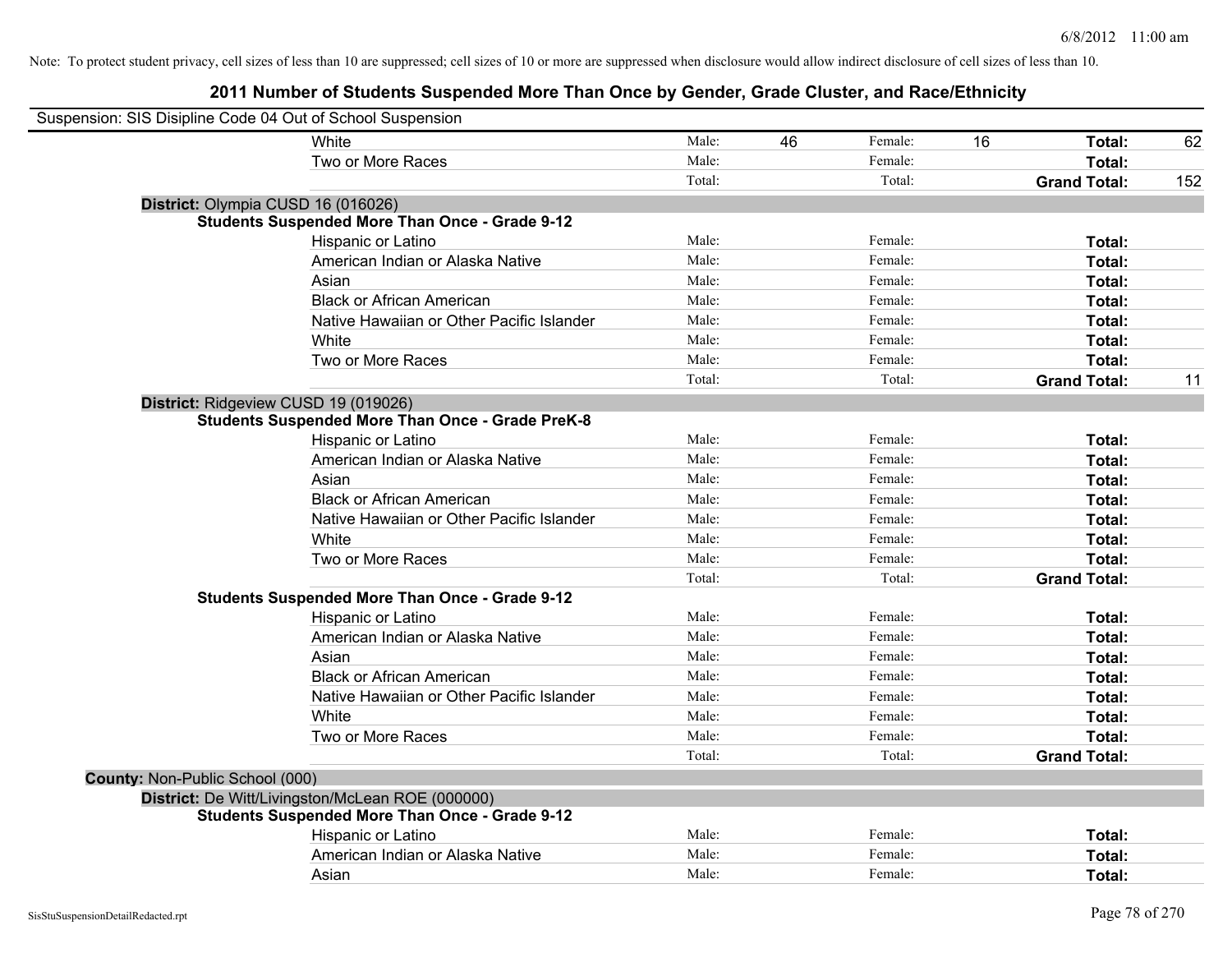|                         | Suspension: SIS Disipline Code 04 Out of School Suspension |        |         |                     |    |
|-------------------------|------------------------------------------------------------|--------|---------|---------------------|----|
|                         | <b>Black or African American</b>                           | Male:  | Female: | Total:              |    |
|                         | Native Hawaiian or Other Pacific Islander                  | Male:  | Female: | Total:              |    |
|                         | White                                                      | Male:  | Female: | Total:              |    |
|                         | Two or More Races                                          | Male:  | Female: | Total:              |    |
|                         |                                                            | Total: | Total:  | <b>Grand Total:</b> |    |
| Region: DuPage ROE (19) |                                                            |        |         |                     |    |
| County: Dupage (022)    |                                                            |        |         |                     |    |
|                         | District: Abraxas Youth & Family Services (011400)         |        |         |                     |    |
|                         | <b>Students Suspended More Than Once - Grade 9-12</b>      |        |         |                     |    |
|                         | Hispanic or Latino                                         | Male:  | Female: | Total:              |    |
|                         | American Indian or Alaska Native                           | Male:  | Female: | Total:              |    |
|                         | Asian                                                      | Male:  | Female: | Total:              |    |
|                         | <b>Black or African American</b>                           | Male:  | Female: | Total:              |    |
|                         | Native Hawaiian or Other Pacific Islander                  | Male:  | Female: | Total:              |    |
|                         | White                                                      | Male:  | Female: | Total:              |    |
|                         | Two or More Races                                          | Male:  | Female: | Total:              |    |
|                         |                                                            | Total: | Total:  | <b>Grand Total:</b> |    |
|                         | District: Addison SD 4 (004002)                            |        |         |                     |    |
|                         | <b>Students Suspended More Than Once - Grade PreK-8</b>    |        |         |                     |    |
|                         | Hispanic or Latino                                         | Male:  | Female: | Total:              | 11 |
|                         | American Indian or Alaska Native                           | Male:  | Female: | Total:              |    |
|                         | Asian                                                      | Male:  | Female: | Total:              |    |
|                         | <b>Black or African American</b>                           | Male:  | Female: | Total:              |    |
|                         | Native Hawaiian or Other Pacific Islander                  | Male:  | Female: | Total:              |    |
|                         | White                                                      | Male:  | Female: | Total:              |    |
|                         | Two or More Races                                          | Male:  | Female: | Total:              |    |
|                         |                                                            | Total: | Total:  | <b>Grand Total:</b> | 21 |
|                         | District: Adventist Healthcare (027500)                    |        |         |                     |    |
|                         | <b>Students Suspended More Than Once - Grade PreK-8</b>    |        |         |                     |    |
|                         | Hispanic or Latino                                         | Male:  | Female: | Total:              |    |
|                         | American Indian or Alaska Native                           | Male:  | Female: | Total:              |    |
|                         | Asian                                                      | Male:  | Female: | Total:              |    |
|                         | <b>Black or African American</b>                           | Male:  | Female: | Total:              |    |
|                         | Native Hawaiian or Other Pacific Islander                  | Male:  | Female: | Total:              |    |
|                         | White                                                      | Male:  | Female: | Total:              |    |
|                         | Two or More Races                                          | Male:  | Female: | <b>Total:</b>       |    |
|                         |                                                            | Total: | Total:  | <b>Grand Total:</b> |    |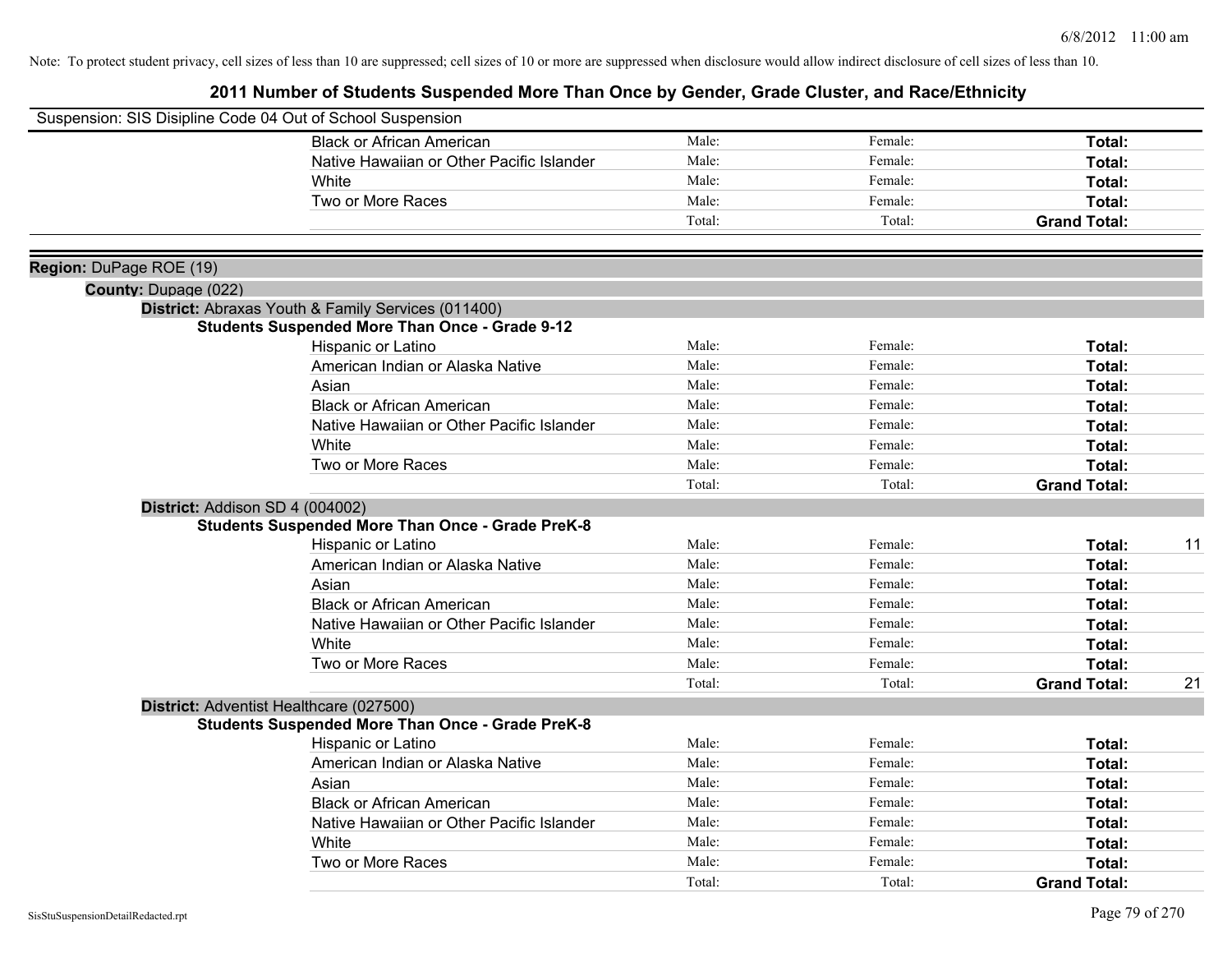| Suspension: SIS Disipline Code 04 Out of School Suspension |                                                         |        |         |                     |    |
|------------------------------------------------------------|---------------------------------------------------------|--------|---------|---------------------|----|
|                                                            | District: Benjamin SD 25 (025002)                       |        |         |                     |    |
|                                                            | <b>Students Suspended More Than Once - Grade PreK-8</b> |        |         |                     |    |
|                                                            | Hispanic or Latino                                      | Male:  | Female: | Total:              |    |
|                                                            | American Indian or Alaska Native                        | Male:  | Female: | Total:              |    |
|                                                            | Asian                                                   | Male:  | Female: | Total:              |    |
|                                                            | <b>Black or African American</b>                        | Male:  | Female: | Total:              |    |
|                                                            | Native Hawaiian or Other Pacific Islander               | Male:  | Female: | Total:              |    |
|                                                            | White                                                   | Male:  | Female: | Total:              |    |
|                                                            | Two or More Races                                       | Male:  | Female: | Total:              |    |
|                                                            |                                                         | Total: | Total:  | <b>Grand Total:</b> |    |
|                                                            | District: Bensenville SD 2 (002002)                     |        |         |                     |    |
|                                                            | <b>Students Suspended More Than Once - Grade PreK-8</b> |        |         |                     |    |
|                                                            | Hispanic or Latino                                      | Male:  | Female: | Total:              |    |
|                                                            | American Indian or Alaska Native                        | Male:  | Female: | Total:              |    |
|                                                            | Asian                                                   | Male:  | Female: | Total:              |    |
|                                                            | <b>Black or African American</b>                        | Male:  | Female: | Total:              |    |
|                                                            | Native Hawaiian or Other Pacific Islander               | Male:  | Female: | Total:              |    |
|                                                            | White                                                   | Male:  | Female: | Total:              |    |
|                                                            | Two or More Races                                       | Male:  | Female: | Total:              |    |
|                                                            |                                                         | Total: | Total:  | <b>Grand Total:</b> | 10 |
|                                                            | <b>District: Butler SD 53 (053002)</b>                  |        |         |                     |    |
|                                                            | <b>Students Suspended More Than Once - Grade PreK-8</b> |        |         |                     |    |
|                                                            | Hispanic or Latino                                      | Male:  | Female: | Total:              |    |
|                                                            | American Indian or Alaska Native                        | Male:  | Female: | Total:              |    |
|                                                            | Asian                                                   | Male:  | Female: | Total:              |    |
|                                                            | <b>Black or African American</b>                        | Male:  | Female: | Total:              |    |
|                                                            | Native Hawaiian or Other Pacific Islander               | Male:  | Female: | Total:              |    |
|                                                            | White                                                   | Male:  | Female: | Total:              |    |
|                                                            | Two or More Races                                       | Male:  | Female: | Total:              |    |
|                                                            |                                                         | Total: | Total:  | <b>Grand Total:</b> |    |
| <b>District: Cass SD 63 (063002)</b>                       |                                                         |        |         |                     |    |
|                                                            | <b>Students Suspended More Than Once - Grade PreK-8</b> |        |         |                     |    |
|                                                            | Hispanic or Latino                                      | Male:  | Female: | Total:              |    |
|                                                            | American Indian or Alaska Native                        | Male:  | Female: | Total:              |    |
|                                                            | Asian                                                   | Male:  | Female: | Total:              |    |
|                                                            | <b>Black or African American</b>                        | Male:  | Female: | Total:              |    |
|                                                            | Native Hawaiian or Other Pacific Islander               | Male:  | Female: | Total:              |    |
|                                                            | White                                                   | Male:  | Female: | Total:              |    |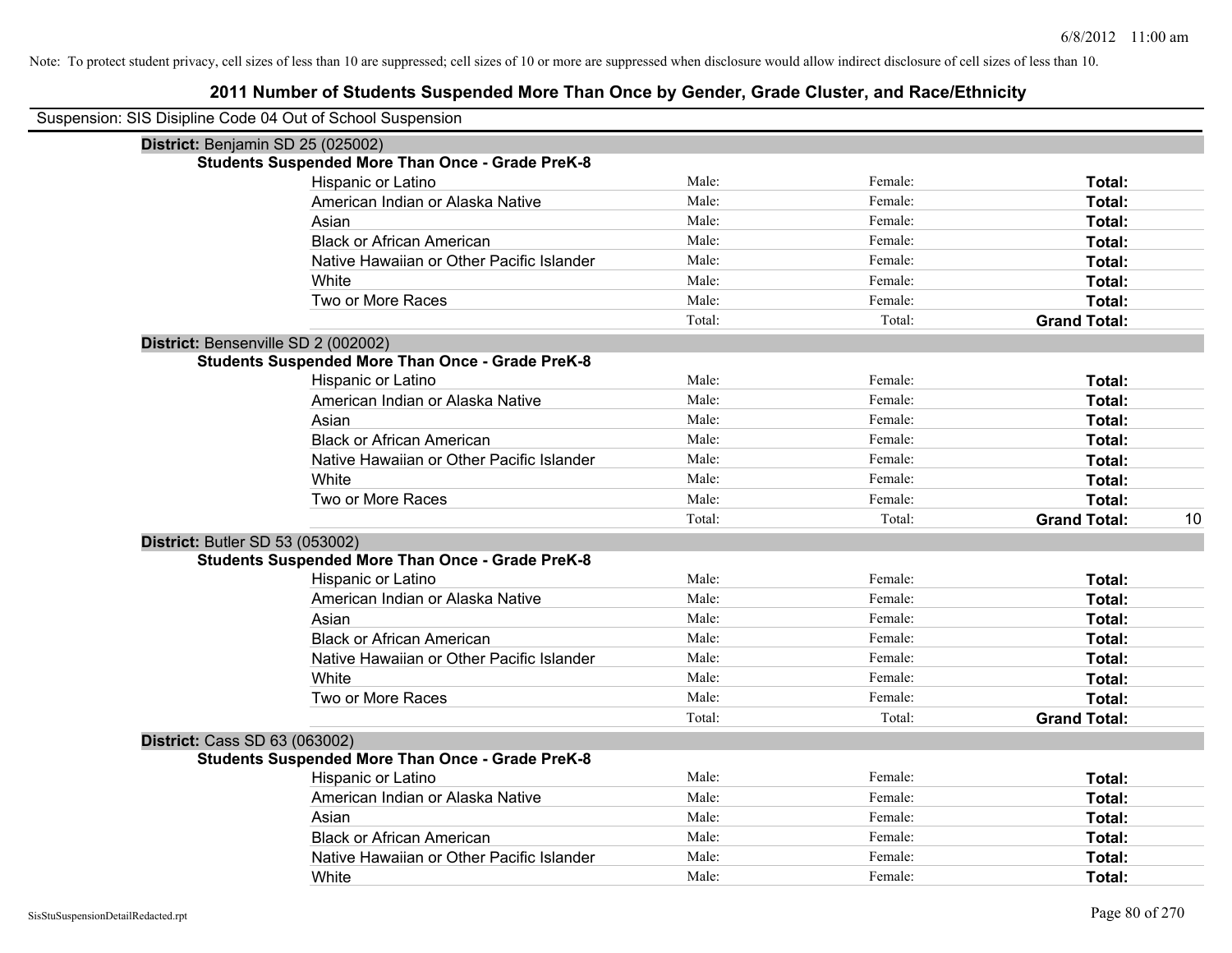| Suspension: SIS Disipline Code 04 Out of School Suspension |        |         |                     |    |
|------------------------------------------------------------|--------|---------|---------------------|----|
| Two or More Races                                          | Male:  | Female: | Total:              |    |
|                                                            | Total: | Total:  | <b>Grand Total:</b> |    |
| District: CCSD 180 (180004)                                |        |         |                     |    |
| <b>Students Suspended More Than Once - Grade PreK-8</b>    |        |         |                     |    |
| Hispanic or Latino                                         | Male:  | Female: | Total:              |    |
| American Indian or Alaska Native                           | Male:  | Female: | Total:              |    |
| Asian                                                      | Male:  | Female: | Total:              |    |
| <b>Black or African American</b>                           | Male:  | Female: | Total:              | 32 |
| Native Hawaiian or Other Pacific Islander                  | Male:  | Female: | Total:              |    |
| White                                                      | Male:  | Female: | Total:              |    |
| Two or More Races                                          | Male:  | Female: | Total:              |    |
|                                                            | Total: | Total:  | <b>Grand Total:</b> |    |
| District: CCSD 89 (089004)                                 |        |         |                     |    |
| <b>Students Suspended More Than Once - Grade PreK-8</b>    |        |         |                     |    |
| Hispanic or Latino                                         | Male:  | Female: | Total:              |    |
| American Indian or Alaska Native                           | Male:  | Female: | Total:              |    |
| Asian                                                      | Male:  | Female: | Total:              |    |
| <b>Black or African American</b>                           | Male:  | Female: | Total:              |    |
| Native Hawaiian or Other Pacific Islander                  | Male:  | Female: | Total:              |    |
| White                                                      | Male:  | Female: | Total:              |    |
| Two or More Races                                          | Male:  | Female: | Total:              |    |
|                                                            | Total: | Total:  | <b>Grand Total:</b> |    |
| District: CCSD 93 (093004)                                 |        |         |                     |    |
| <b>Students Suspended More Than Once - Grade PreK-8</b>    |        |         |                     |    |
| Hispanic or Latino                                         | Male:  | Female: | Total:              |    |
| American Indian or Alaska Native                           | Male:  | Female: | Total:              |    |
| Asian                                                      | Male:  | Female: | Total:              |    |
| <b>Black or African American</b>                           | Male:  | Female: | Total:              |    |
| Native Hawaiian or Other Pacific Islander                  | Male:  | Female: | Total:              |    |
| White                                                      | Male:  | Female: | Total:              |    |
| Two or More Races                                          | Male:  | Female: | Total:              |    |
|                                                            | Total: | Total:  | <b>Grand Total:</b> |    |
| District: Center Cass SD 66 (066002)                       |        |         |                     |    |
| <b>Students Suspended More Than Once - Grade PreK-8</b>    |        |         |                     |    |
| Hispanic or Latino                                         | Male:  | Female: | Total:              |    |
| American Indian or Alaska Native                           | Male:  | Female: | Total:              |    |
| Asian                                                      | Male:  | Female: | Total:              |    |
| <b>Black or African American</b>                           | Male:  | Female: | Total:              |    |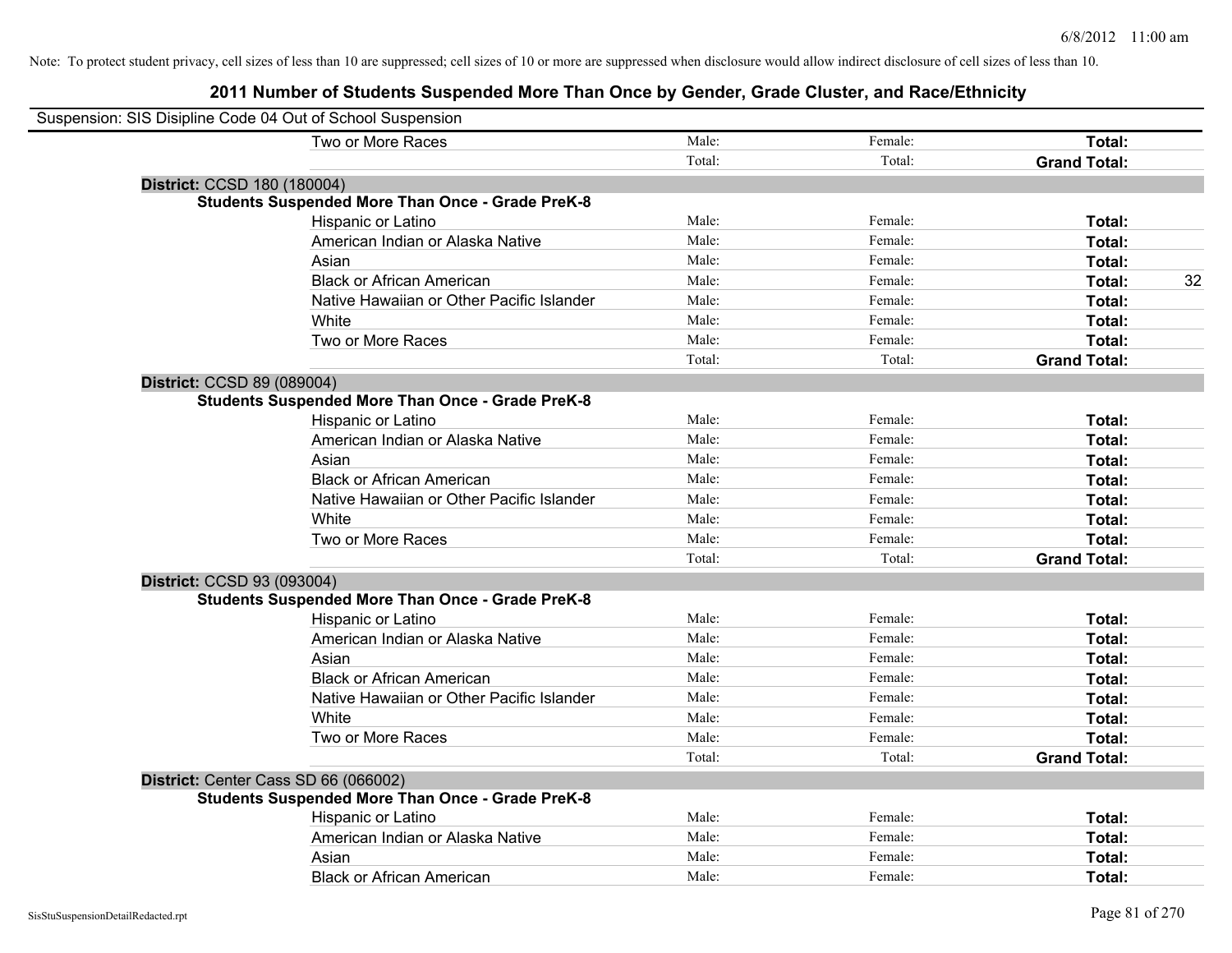| Suspension: SIS Disipline Code 04 Out of School Suspension |                                                         |        |              |    |                     |    |
|------------------------------------------------------------|---------------------------------------------------------|--------|--------------|----|---------------------|----|
|                                                            | Native Hawaiian or Other Pacific Islander               | Male:  | Female:      |    | Total:              |    |
|                                                            | White                                                   | Male:  | Female:      |    | Total:              |    |
|                                                            | Two or More Races                                       | Male:  | Female:      |    | Total:              |    |
|                                                            |                                                         | Total: | Total:       |    | <b>Grand Total:</b> |    |
| District: CHSD 94 (094016)                                 |                                                         |        |              |    |                     |    |
|                                                            | <b>Students Suspended More Than Once - Grade 9-12</b>   |        |              |    |                     |    |
|                                                            | Hispanic or Latino                                      | Male:  | Female:      |    | Total:              | 18 |
|                                                            | American Indian or Alaska Native                        | Male:  | Female:      |    | Total:              |    |
|                                                            | Asian                                                   | Male:  | Female:      |    | Total:              |    |
|                                                            | <b>Black or African American</b>                        | Male:  | Female:      |    | Total:              |    |
|                                                            | Native Hawaiian or Other Pacific Islander               | Male:  | Female:      |    | Total:              |    |
|                                                            | White                                                   | Male:  | Female:      |    | Total:              |    |
|                                                            | Two or More Races                                       | Male:  | Female:      |    | Total:              |    |
|                                                            |                                                         | Total: | Total:       |    | <b>Grand Total:</b> | 29 |
| District: CHSD 99 (099016)                                 |                                                         |        |              |    |                     |    |
|                                                            | <b>Students Suspended More Than Once - Grade 9-12</b>   |        |              |    |                     |    |
|                                                            | Hispanic or Latino                                      | Male:  | Female:      |    | Total:              |    |
|                                                            | American Indian or Alaska Native                        | Male:  | Female:      |    | Total:              |    |
|                                                            | Asian                                                   | Male:  | Female:      |    | Total:              |    |
|                                                            | <b>Black or African American</b>                        | Male:  | Female:      |    | Total:              | 33 |
|                                                            | Native Hawaiian or Other Pacific Islander               | Male:  | Female:      |    | Total:              |    |
|                                                            | White                                                   | Male:  | Female:      |    | Total:              | 25 |
|                                                            | Two or More Races                                       | Male:  | Female:      |    | Total:              |    |
|                                                            |                                                         | Total: | 53<br>Total: | 21 | <b>Grand Total:</b> | 74 |
|                                                            | District: Coop Assoc for Spec Educ (041061)             |        |              |    |                     |    |
|                                                            | <b>Students Suspended More Than Once - Grade PreK-8</b> |        |              |    |                     |    |
|                                                            | Hispanic or Latino                                      | Male:  | Female:      |    | Total:              |    |
|                                                            | American Indian or Alaska Native                        | Male:  | Female:      |    | Total:              |    |
|                                                            | Asian                                                   | Male:  | Female:      |    | Total:              |    |
|                                                            | <b>Black or African American</b>                        | Male:  | Female:      |    | Total:              |    |
|                                                            | Native Hawaiian or Other Pacific Islander               | Male:  | Female:      |    | Total:              |    |
|                                                            | White                                                   | Male:  | Female:      |    | Total:              |    |
|                                                            | Two or More Races                                       | Male:  | Female:      |    | Total:              |    |
|                                                            |                                                         | Total: | Total:       |    | <b>Grand Total:</b> |    |
|                                                            | <b>Students Suspended More Than Once - Grade 9-12</b>   |        |              |    |                     |    |
|                                                            | Hispanic or Latino                                      | Male:  | Female:      |    | Total:              |    |
|                                                            | American Indian or Alaska Native                        | Male:  | Female:      |    | Total:              |    |
|                                                            | Asian                                                   | Male:  | Female:      |    | Total:              |    |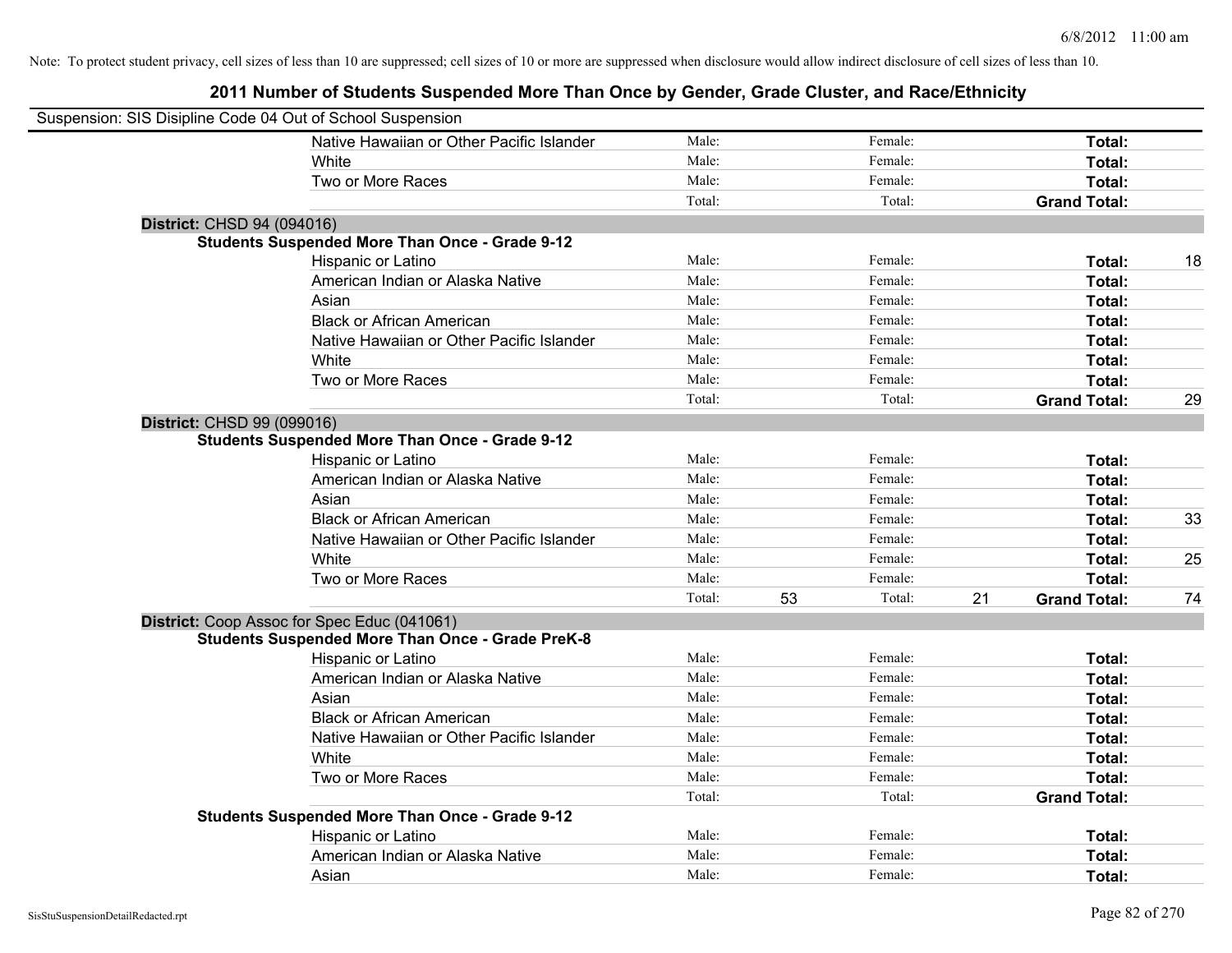|                             | Suspension: SIS Disipline Code 04 Out of School Suspension |        |         |                     |    |
|-----------------------------|------------------------------------------------------------|--------|---------|---------------------|----|
|                             | <b>Black or African American</b>                           | Male:  | Female: | Total:              |    |
|                             | Native Hawaiian or Other Pacific Islander                  | Male:  | Female: | Total:              |    |
|                             | White                                                      | Male:  | Female: | Total:              |    |
|                             | Two or More Races                                          | Male:  | Female: | Total:              |    |
|                             |                                                            | Total: | Total:  | <b>Grand Total:</b> | 10 |
| District: CUSD 200 (200026) |                                                            |        |         |                     |    |
|                             | <b>Students Suspended More Than Once - Grade PreK-8</b>    |        |         |                     |    |
|                             | Hispanic or Latino                                         | Male:  | Female: | Total:              |    |
|                             | American Indian or Alaska Native                           | Male:  | Female: | Total:              |    |
|                             | Asian                                                      | Male:  | Female: | Total:              |    |
|                             | <b>Black or African American</b>                           | Male:  | Female: | Total:              | 18 |
|                             | Native Hawaiian or Other Pacific Islander                  | Male:  | Female: | Total:              |    |
|                             | White                                                      | Male:  | Female: | Total:              | 12 |
|                             | Two or More Races                                          | Male:  | Female: | Total:              |    |
|                             |                                                            | Total: | Total:  | <b>Grand Total:</b> | 41 |
|                             | <b>Students Suspended More Than Once - Grade 9-12</b>      |        |         |                     |    |
|                             | Hispanic or Latino                                         | Male:  | Female: | Total:              | 27 |
|                             | American Indian or Alaska Native                           | Male:  | Female: | Total:              |    |
|                             | Asian                                                      | Male:  | Female: | Total:              |    |
|                             | <b>Black or African American</b>                           | Male:  | Female: | Total:              | 14 |
|                             | Native Hawaiian or Other Pacific Islander                  | Male:  | Female: | Total:              |    |
|                             | White                                                      | Male:  | Female: | Total:              |    |
|                             | Two or More Races                                          | Male:  | Female: | Total:              |    |
|                             |                                                            | Total: | Total:  | <b>Grand Total:</b> |    |
| District: CUSD 201 (201026) |                                                            |        |         |                     |    |
|                             | <b>Students Suspended More Than Once - Grade PreK-8</b>    |        |         |                     |    |
|                             | Hispanic or Latino                                         | Male:  | Female: | Total:              |    |
|                             | American Indian or Alaska Native                           | Male:  | Female: | Total:              |    |
|                             | Asian                                                      | Male:  | Female: | Total:              |    |
|                             | <b>Black or African American</b>                           | Male:  | Female: | Total:              |    |
|                             | Native Hawaiian or Other Pacific Islander                  | Male:  | Female: | Total:              |    |
|                             | White                                                      | Male:  | Female: | Total:              |    |
|                             | Two or More Races                                          | Male:  | Female: | Total:              |    |
|                             |                                                            | Total: | Total:  | <b>Grand Total:</b> | 13 |
|                             | <b>Students Suspended More Than Once - Grade 9-12</b>      |        |         |                     |    |
|                             | Hispanic or Latino                                         | Male:  | Female: | Total:              | 13 |
|                             | American Indian or Alaska Native                           | Male:  | Female: | Total:              |    |
|                             | Asian                                                      | Male:  | Female: | Total:              |    |
|                             | <b>Black or African American</b>                           | Male:  | Female: | Total:              |    |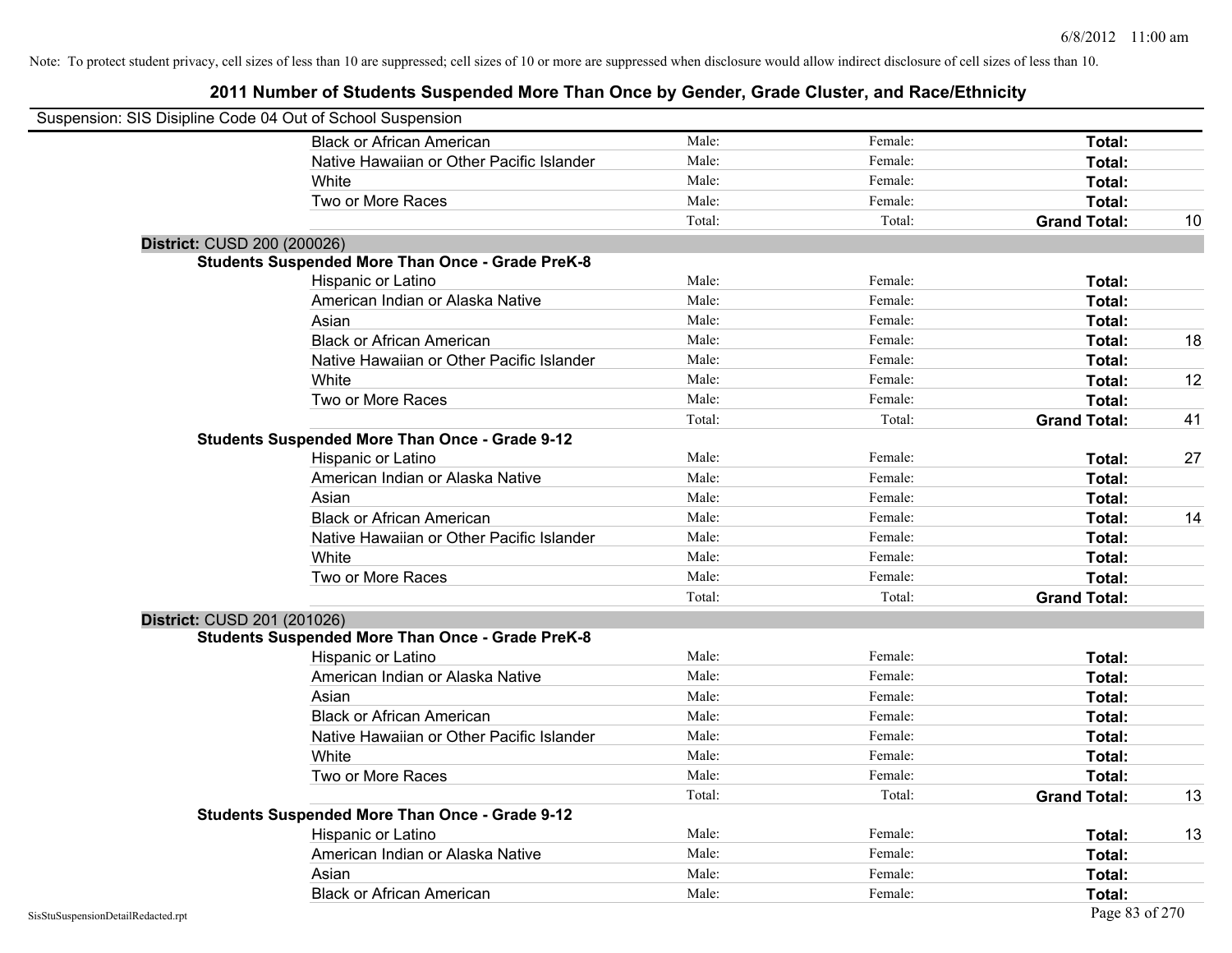| Suspension: SIS Disipline Code 04 Out of School Suspension |        |         |                     |    |
|------------------------------------------------------------|--------|---------|---------------------|----|
| Native Hawaiian or Other Pacific Islander                  | Male:  | Female: | Total:              |    |
| <b>White</b>                                               | Male:  | Female: | Total:              | 17 |
| Two or More Races                                          | Male:  | Female: | Total:              |    |
|                                                            | Total: | Total:  | <b>Grand Total:</b> |    |
| District: Downers Grove GSD 58 (058002)                    |        |         |                     |    |
| <b>Students Suspended More Than Once - Grade PreK-8</b>    |        |         |                     |    |
| Hispanic or Latino                                         | Male:  | Female: | Total:              |    |
| American Indian or Alaska Native                           | Male:  | Female: | Total:              |    |
| Asian                                                      | Male:  | Female: | Total:              |    |
| <b>Black or African American</b>                           | Male:  | Female: | Total:              |    |
| Native Hawaiian or Other Pacific Islander                  | Male:  | Female: | Total:              |    |
| White                                                      | Male:  | Female: | Total:              |    |
| Two or More Races                                          | Male:  | Female: | Total:              |    |
|                                                            | Total: | Total:  | <b>Grand Total:</b> |    |
| District: DuPage HSD 88 (088016)                           |        |         |                     |    |
| <b>Students Suspended More Than Once - Grade 9-12</b>      |        |         |                     |    |
| Hispanic or Latino                                         | Male:  | Female: | Total:              | 39 |
| American Indian or Alaska Native                           | Male:  | Female: | Total:              |    |
| Asian                                                      | Male:  | Female: | Total:              |    |
| <b>Black or African American</b>                           | Male:  | Female: | Total:              | 23 |
| Native Hawaiian or Other Pacific Islander                  | Male:  | Female: | Total:              |    |
| White                                                      | Male:  | Female: | Total:              | 32 |
| Two or More Races                                          | Male:  | Female: | Total:              |    |
|                                                            | Total: | Total:  | <b>Grand Total:</b> |    |
| District: Elmhurst SD 205 (205026)                         |        |         |                     |    |
| <b>Students Suspended More Than Once - Grade PreK-8</b>    |        |         |                     |    |
| Hispanic or Latino                                         | Male:  | Female: | Total:              |    |
| American Indian or Alaska Native                           | Male:  | Female: | Total:              |    |
| Asian                                                      | Male:  | Female: | Total:              |    |
| <b>Black or African American</b>                           | Male:  | Female: | Total:              |    |
| Native Hawaiian or Other Pacific Islander                  | Male:  | Female: | Total:              |    |
| White                                                      | Male:  | Female: | Total:              |    |
| Two or More Races                                          | Male:  | Female: | Total:              |    |
|                                                            | Total: | Total:  | <b>Grand Total:</b> |    |
| <b>Students Suspended More Than Once - Grade 9-12</b>      |        |         |                     |    |
| Hispanic or Latino                                         | Male:  | Female: | Total:              | 11 |
| American Indian or Alaska Native                           | Male:  | Female: | Total:              |    |
| Asian                                                      | Male:  | Female: | Total:              |    |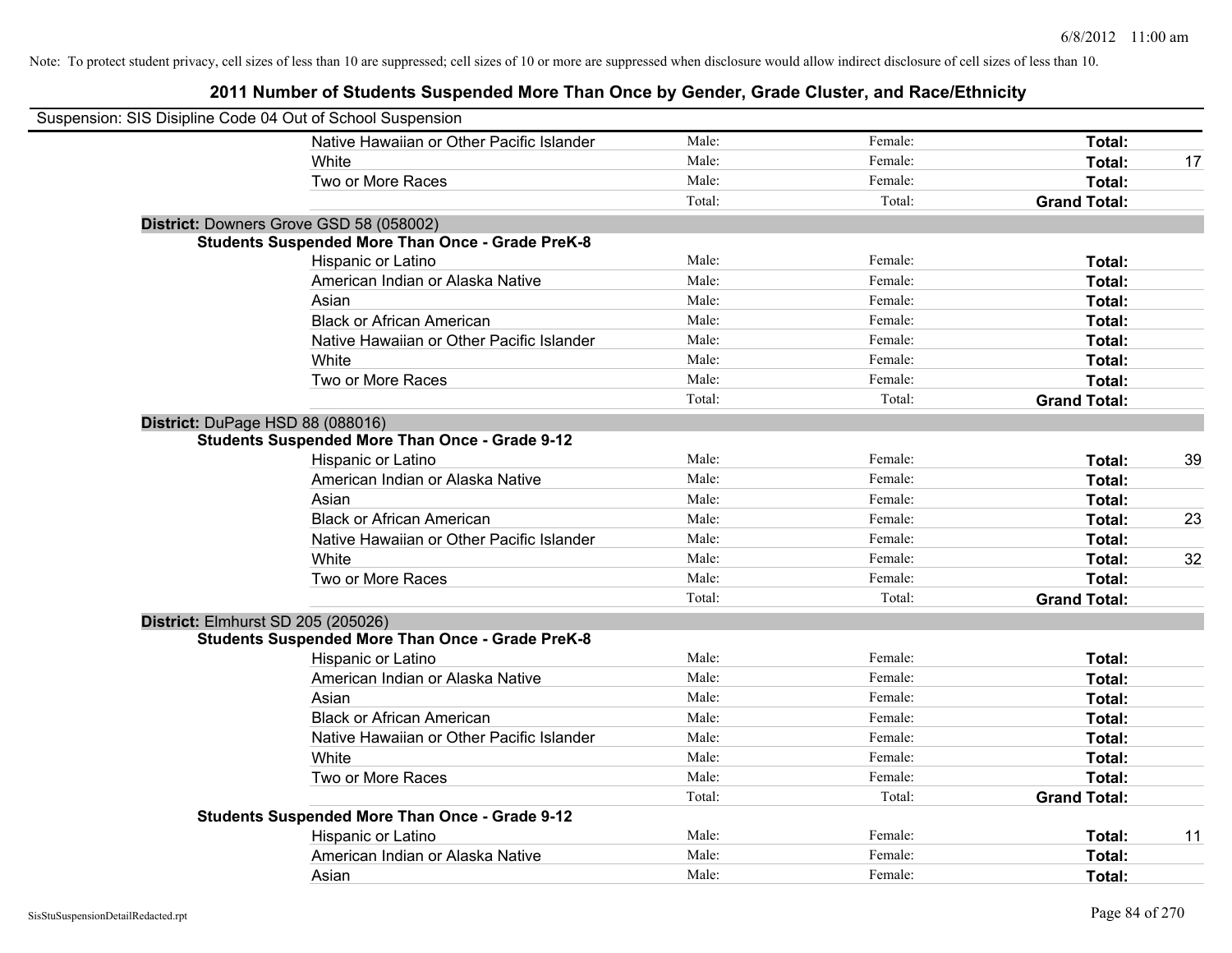| Suspension: SIS Disipline Code 04 Out of School Suspension |        |    |         |    |                     |    |
|------------------------------------------------------------|--------|----|---------|----|---------------------|----|
| <b>Black or African American</b>                           | Male:  |    | Female: |    | Total:              |    |
| Native Hawaiian or Other Pacific Islander                  | Male:  |    | Female: |    | Total:              |    |
| White                                                      | Male:  | 15 | Female: | 10 | Total:              | 25 |
| Two or More Races                                          | Male:  |    | Female: |    | Total:              |    |
|                                                            | Total: |    | Total:  |    | <b>Grand Total:</b> |    |
| District: Fenton CHSD 100 (100016)                         |        |    |         |    |                     |    |
| <b>Students Suspended More Than Once - Grade 9-12</b>      |        |    |         |    |                     |    |
| Hispanic or Latino                                         | Male:  |    | Female: |    | Total:              | 27 |
| American Indian or Alaska Native                           | Male:  |    | Female: |    | Total:              |    |
| Asian                                                      | Male:  |    | Female: |    | Total:              |    |
| <b>Black or African American</b>                           | Male:  |    | Female: |    | Total:              |    |
| Native Hawaiian or Other Pacific Islander                  | Male:  |    | Female: |    | Total:              |    |
| White                                                      | Male:  |    | Female: |    | Total:              | 10 |
| Two or More Races                                          | Male:  |    | Female: |    | Total:              |    |
|                                                            | Total: |    | Total:  |    | <b>Grand Total:</b> |    |
| District: Glen Ellyn SD 41 (041002)                        |        |    |         |    |                     |    |
| <b>Students Suspended More Than Once - Grade PreK-8</b>    |        |    |         |    |                     |    |
| Hispanic or Latino                                         | Male:  |    | Female: |    | Total:              |    |
| American Indian or Alaska Native                           | Male:  |    | Female: |    | Total:              |    |
| Asian                                                      | Male:  |    | Female: |    | Total:              |    |
| <b>Black or African American</b>                           | Male:  |    | Female: |    | Total:              |    |
| Native Hawaiian or Other Pacific Islander                  | Male:  |    | Female: |    | Total:              |    |
| White                                                      | Male:  |    | Female: |    | Total:              |    |
| Two or More Races                                          | Male:  |    | Female: |    | Total:              |    |
|                                                            | Total: |    | Total:  |    | <b>Grand Total:</b> | 11 |
| District: Glenbard Twp HSD 87 (087017)                     |        |    |         |    |                     |    |
| <b>Students Suspended More Than Once - Grade 9-12</b>      |        |    |         |    |                     |    |
| Hispanic or Latino                                         | Male:  | 32 | Female: | 18 | Total:              | 50 |
| American Indian or Alaska Native                           | Male:  |    | Female: |    | Total:              |    |
| Asian                                                      | Male:  |    | Female: |    | Total:              |    |
| <b>Black or African American</b>                           | Male:  | 29 | Female: | 17 | Total:              | 46 |
| Native Hawaiian or Other Pacific Islander                  | Male:  |    | Female: |    | Total:              |    |
| <b>White</b>                                               | Male:  |    | Female: |    | Total:              | 35 |
| Two or More Races                                          | Male:  |    | Female: |    | Total:              |    |
|                                                            | Total: |    | Total:  |    | <b>Grand Total:</b> |    |
| District: Gower SD 62 (062002)                             |        |    |         |    |                     |    |
| <b>Students Suspended More Than Once - Grade PreK-8</b>    |        |    |         |    |                     |    |
| Hispanic or Latino                                         | Male:  |    | Female: |    | Total:              |    |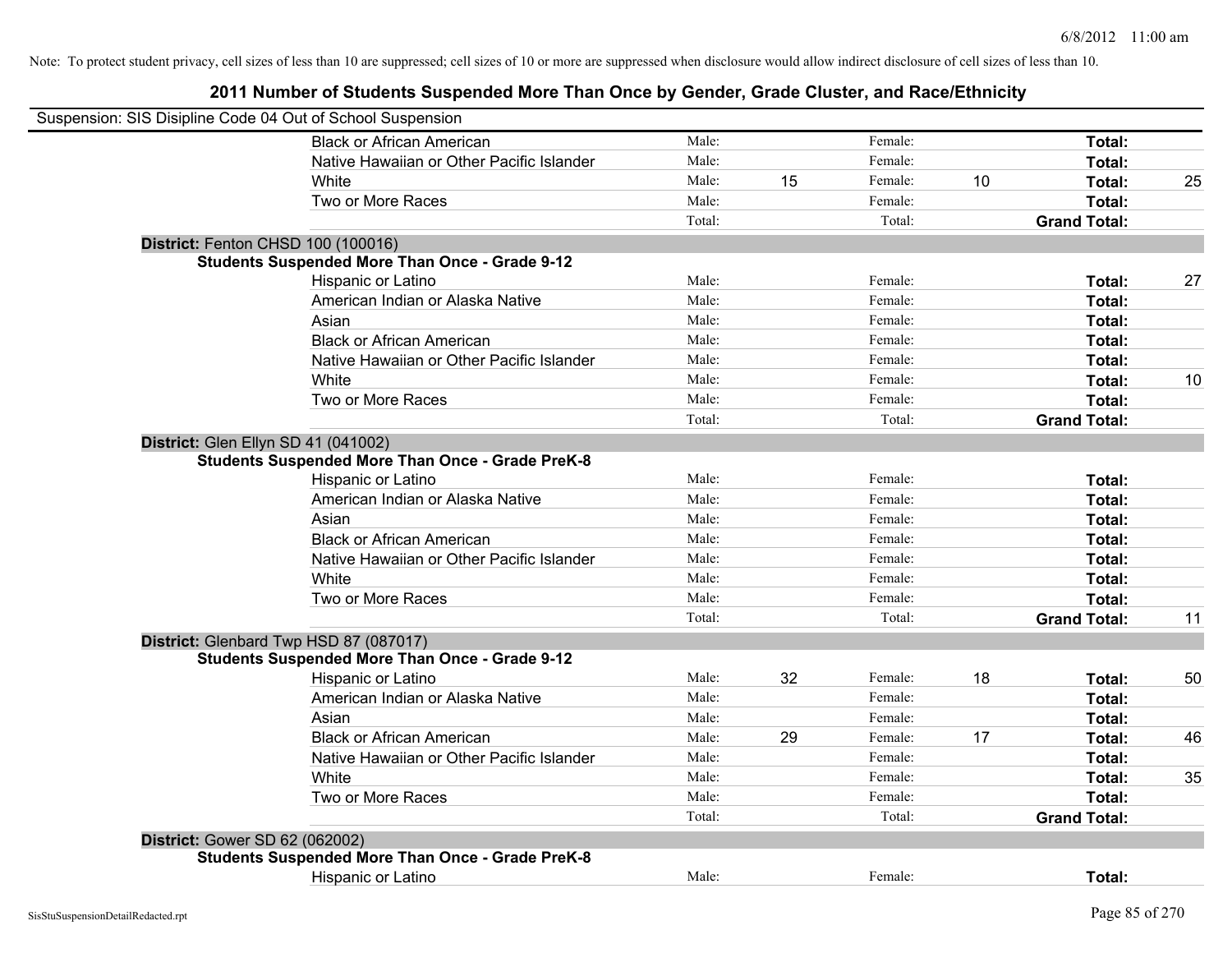# **2011 Number of Students Suspended More Than Once by Gender, Grade Cluster, and Race/Ethnicity**

| Suspension: SIS Disipline Code 04 Out of School Suspension |                                                         |        |               |    |                     |    |
|------------------------------------------------------------|---------------------------------------------------------|--------|---------------|----|---------------------|----|
|                                                            | American Indian or Alaska Native                        | Male:  | Female:       |    | Total:              |    |
|                                                            | Asian                                                   | Male:  | Female:       |    | Total:              |    |
|                                                            | <b>Black or African American</b>                        | Male:  | Female:       |    | Total:              |    |
|                                                            | Native Hawaiian or Other Pacific Islander               | Male:  | Female:       |    | Total:              |    |
|                                                            | White                                                   | Male:  | Female:       |    | Total:              |    |
|                                                            | Two or More Races                                       | Male:  | Female:       |    | Total:              |    |
|                                                            |                                                         | Total: | Total:        |    | <b>Grand Total:</b> |    |
| District: Hinsdale CCSD 181 (181004)                       |                                                         |        |               |    |                     |    |
|                                                            | <b>Students Suspended More Than Once - Grade PreK-8</b> |        |               |    |                     |    |
|                                                            | Hispanic or Latino                                      | Male:  | Female:       |    | Total:              |    |
|                                                            | American Indian or Alaska Native                        | Male:  | Female:       |    | Total:              |    |
|                                                            | Asian                                                   | Male:  | Female:       |    | Total:              |    |
|                                                            | <b>Black or African American</b>                        | Male:  | Female:       |    | Total:              |    |
|                                                            | Native Hawaiian or Other Pacific Islander               | Male:  | Female:       |    | Total:              |    |
|                                                            | White                                                   | Male:  | Female:       |    | Total:              |    |
|                                                            | Two or More Races                                       | Male:  | Female:       |    | Total:              |    |
|                                                            |                                                         | Total: | Total:        |    | <b>Grand Total:</b> |    |
| District: Hinsdale Twp HSD 86 (086017)                     |                                                         |        |               |    |                     |    |
|                                                            | <b>Students Suspended More Than Once - Grade 9-12</b>   |        |               |    |                     |    |
|                                                            | Hispanic or Latino                                      | Male:  | Female:       |    | Total:              |    |
|                                                            | American Indian or Alaska Native                        | Male:  | Female:       |    | Total:              |    |
|                                                            | Asian                                                   | Male:  | Female:       |    | Total:              |    |
|                                                            | <b>Black or African American</b>                        | Male:  | Female:       |    | Total:              | 29 |
|                                                            | Native Hawaiian or Other Pacific Islander               | Male:  | Female:       |    | Total:              |    |
|                                                            | White                                                   | Male:  | Female:       |    | Total:              | 32 |
|                                                            | Two or More Races                                       | Male:  | Female:       |    | Total:              |    |
|                                                            |                                                         | Total: | 61<br>Total:  | 17 | <b>Grand Total:</b> | 78 |
|                                                            | District: Indian Prairie CUSD 204 (204026)              |        |               |    |                     |    |
|                                                            | <b>Students Suspended More Than Once - Grade PreK-8</b> |        |               |    |                     |    |
|                                                            | Hispanic or Latino                                      | Male:  | Female:       |    | Total:              |    |
|                                                            | American Indian or Alaska Native                        | Male:  | Female:       |    | Total:              |    |
|                                                            | Asian                                                   | Male:  | Female:       |    | Total:              |    |
|                                                            | <b>Black or African American</b>                        | Male:  | 28<br>Female: | 10 | Total:              | 38 |
|                                                            | Native Hawaiian or Other Pacific Islander               | Male:  | Female:       |    | Total:              |    |
|                                                            | White                                                   | Male:  | Female:       |    | Total:              | 30 |
|                                                            | Two or More Races                                       | Male:  | Female:       |    | Total:              |    |
|                                                            |                                                         | Total: | Total:        |    | <b>Grand Total:</b> | 83 |

**Students Suspended More Than Once - Grade 9-12**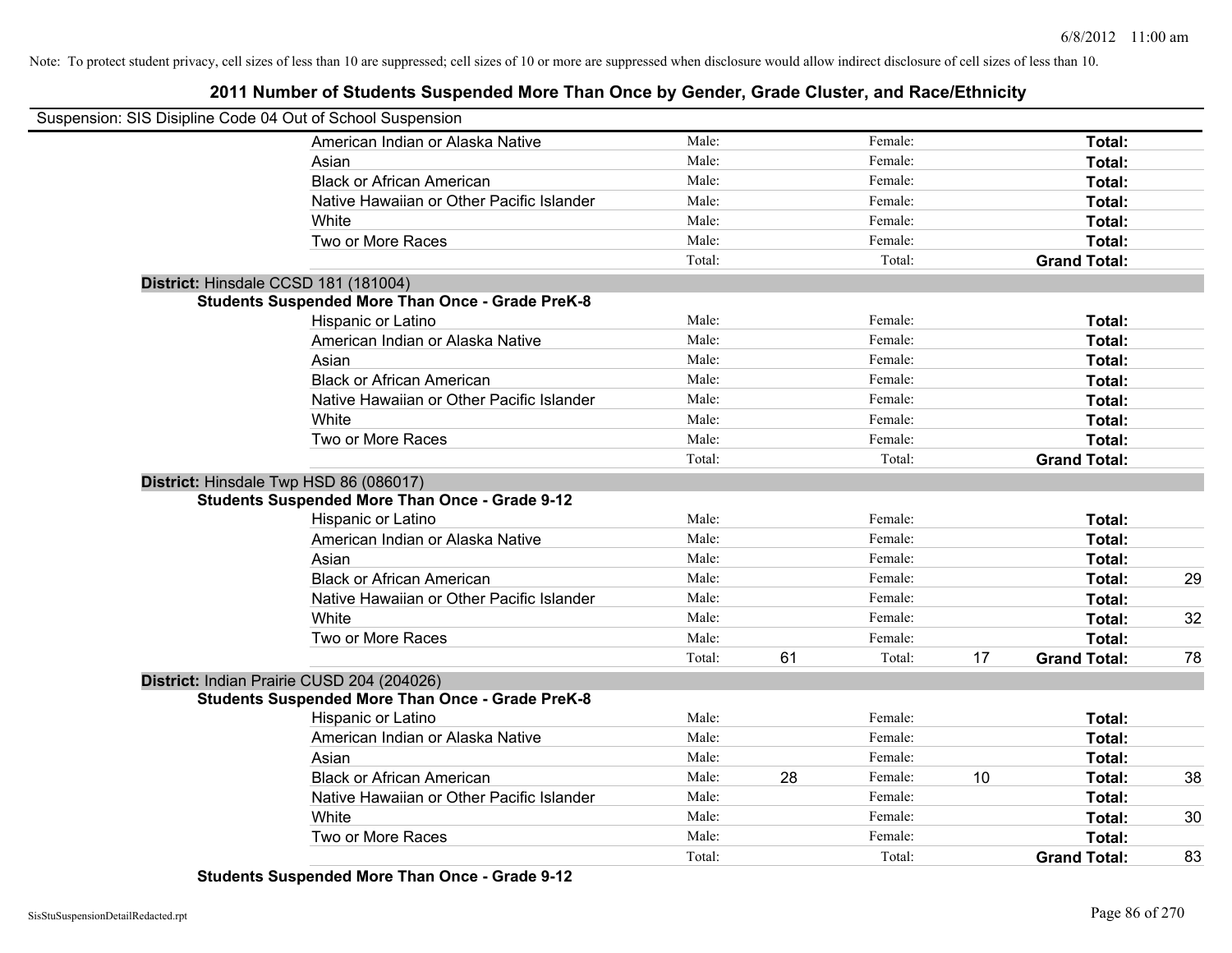| Suspension: SIS Disipline Code 04 Out of School Suspension |        |    |         |    |                     |     |
|------------------------------------------------------------|--------|----|---------|----|---------------------|-----|
| Hispanic or Latino                                         | Male:  |    | Female: |    | Total:              | 20  |
| American Indian or Alaska Native                           | Male:  |    | Female: |    | Total:              |     |
| Asian                                                      | Male:  |    | Female: |    | Total:              |     |
| <b>Black or African American</b>                           | Male:  | 64 | Female: | 19 | Total:              | 83  |
| Native Hawaiian or Other Pacific Islander                  | Male:  |    | Female: |    | Total:              |     |
| White                                                      | Male:  | 53 | Female: | 20 | Total:              | 73  |
| Two or More Races                                          | Male:  |    | Female: |    | Total:              |     |
|                                                            | Total: |    | Total:  |    | <b>Grand Total:</b> | 192 |
| District: Itasca SD 10 (010002)                            |        |    |         |    |                     |     |
| <b>Students Suspended More Than Once - Grade PreK-8</b>    |        |    |         |    |                     |     |
| Hispanic or Latino                                         | Male:  |    | Female: |    | Total:              |     |
| American Indian or Alaska Native                           | Male:  |    | Female: |    | Total:              |     |
| Asian                                                      | Male:  |    | Female: |    | Total:              |     |
| <b>Black or African American</b>                           | Male:  |    | Female: |    | Total:              |     |
| Native Hawaiian or Other Pacific Islander                  | Male:  |    | Female: |    | Total:              |     |
| White                                                      | Male:  |    | Female: |    | Total:              |     |
| Two or More Races                                          | Male:  |    | Female: |    | Total:              |     |
|                                                            | Total: |    | Total:  |    | <b>Grand Total:</b> |     |
| District: Keeneyville SD 20 (020002)                       |        |    |         |    |                     |     |
| <b>Students Suspended More Than Once - Grade PreK-8</b>    |        |    |         |    |                     |     |
| Hispanic or Latino                                         | Male:  |    | Female: |    | Total:              |     |
| American Indian or Alaska Native                           | Male:  |    | Female: |    | Total:              |     |
| Asian                                                      | Male:  |    | Female: |    | Total:              |     |
| <b>Black or African American</b>                           | Male:  |    | Female: |    | Total:              |     |
| Native Hawaiian or Other Pacific Islander                  | Male:  |    | Female: |    | Total:              |     |
| White                                                      | Male:  |    | Female: |    | Total:              |     |
| Two or More Races                                          | Male:  |    | Female: |    | Total:              |     |
|                                                            | Total: |    | Total:  |    | <b>Grand Total:</b> |     |
| District: Lisle CUSD 202 (202026)                          |        |    |         |    |                     |     |
| <b>Students Suspended More Than Once - Grade PreK-8</b>    |        |    |         |    |                     |     |
| Hispanic or Latino                                         | Male:  |    | Female: |    | Total:              |     |
| American Indian or Alaska Native                           | Male:  |    | Female: |    | Total:              |     |
| Asian                                                      | Male:  |    | Female: |    | Total:              |     |
| <b>Black or African American</b>                           | Male:  |    | Female: |    | Total:              |     |
| Native Hawaiian or Other Pacific Islander                  | Male:  |    | Female: |    | Total:              |     |
| White                                                      | Male:  |    | Female: |    | Total:              |     |
| Two or More Races                                          | Male:  |    | Female: |    | Total:              |     |
|                                                            | Total: |    | Total:  |    | <b>Grand Total:</b> |     |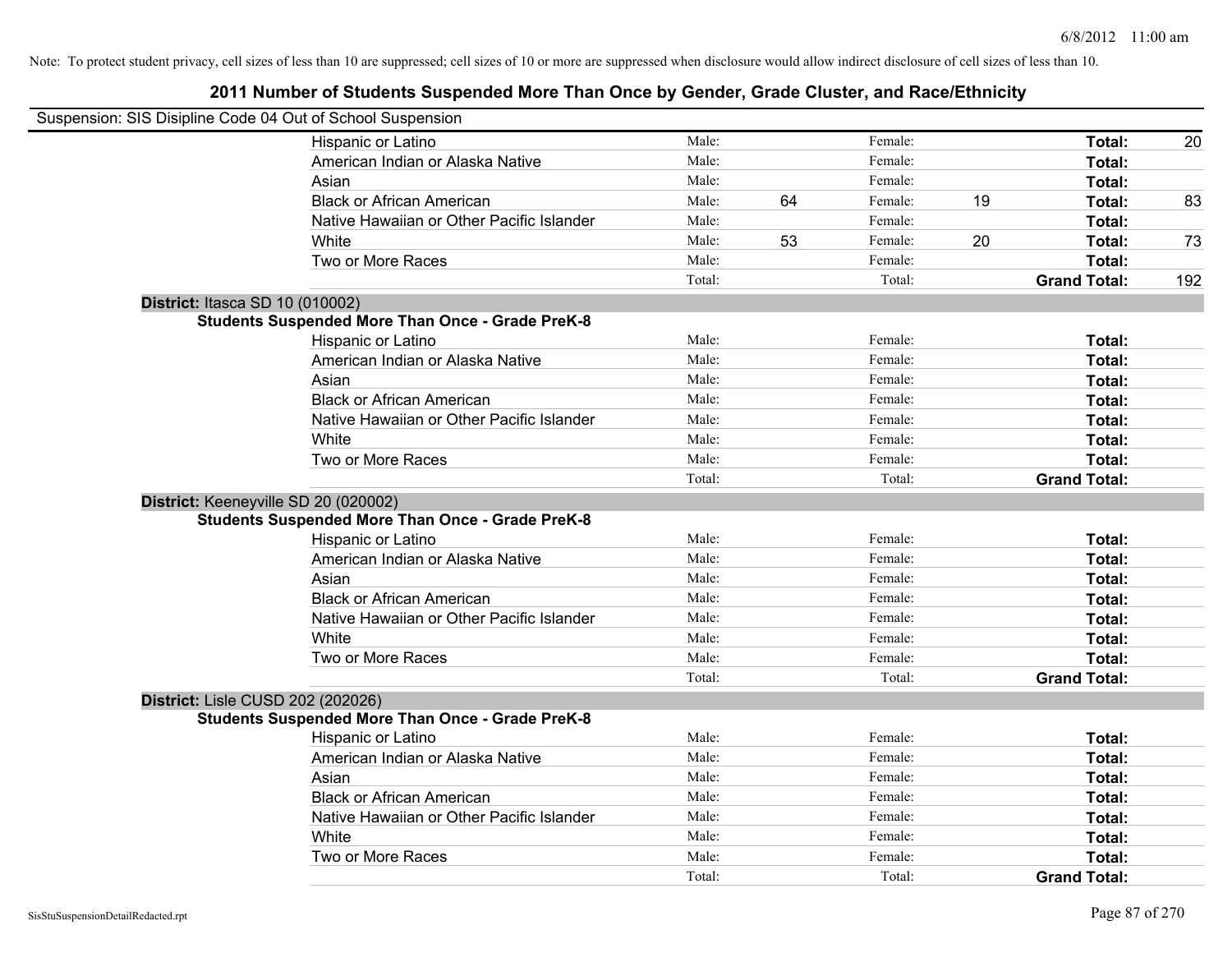| Suspension: SIS Disipline Code 04 Out of School Suspension |                                                         |        |    |         |    |                     |    |
|------------------------------------------------------------|---------------------------------------------------------|--------|----|---------|----|---------------------|----|
|                                                            | <b>Students Suspended More Than Once - Grade 9-12</b>   |        |    |         |    |                     |    |
|                                                            | Hispanic or Latino                                      | Male:  |    | Female: |    | Total:              |    |
|                                                            | American Indian or Alaska Native                        | Male:  |    | Female: |    | <b>Total:</b>       |    |
|                                                            | Asian                                                   | Male:  |    | Female: |    | Total:              |    |
|                                                            | <b>Black or African American</b>                        | Male:  |    | Female: |    | Total:              |    |
|                                                            | Native Hawaiian or Other Pacific Islander               | Male:  |    | Female: |    | Total:              |    |
|                                                            | White                                                   | Male:  |    | Female: |    | Total:              | 20 |
|                                                            | Two or More Races                                       | Male:  |    | Female: |    | Total:              |    |
|                                                            |                                                         | Total: | 24 | Total:  | 10 | <b>Grand Total:</b> | 34 |
| District: Lombard SD 44 (044002)                           |                                                         |        |    |         |    |                     |    |
|                                                            | <b>Students Suspended More Than Once - Grade PreK-8</b> |        |    |         |    |                     |    |
|                                                            | Hispanic or Latino                                      | Male:  |    | Female: |    | Total:              |    |
|                                                            | American Indian or Alaska Native                        | Male:  |    | Female: |    | Total:              |    |
|                                                            | Asian                                                   | Male:  |    | Female: |    | Total:              |    |
|                                                            | <b>Black or African American</b>                        | Male:  |    | Female: |    | Total:              |    |
|                                                            | Native Hawaiian or Other Pacific Islander               | Male:  |    | Female: |    | Total:              |    |
|                                                            | White                                                   | Male:  |    | Female: |    | Total:              |    |
|                                                            | Two or More Races                                       | Male:  |    | Female: |    | Total:              |    |
|                                                            |                                                         | Total: |    | Total:  |    | <b>Grand Total:</b> |    |
| District: Maercker SD 60 (060002)                          |                                                         |        |    |         |    |                     |    |
|                                                            | <b>Students Suspended More Than Once - Grade PreK-8</b> |        |    |         |    |                     |    |
|                                                            | Hispanic or Latino                                      | Male:  |    | Female: |    | Total:              |    |
|                                                            | American Indian or Alaska Native                        | Male:  |    | Female: |    | Total:              |    |
|                                                            | Asian                                                   | Male:  |    | Female: |    | Total:              |    |
|                                                            | <b>Black or African American</b>                        | Male:  |    | Female: |    | <b>Total:</b>       |    |
|                                                            | Native Hawaiian or Other Pacific Islander               | Male:  |    | Female: |    | Total:              |    |
|                                                            | White                                                   | Male:  |    | Female: |    | Total:              |    |
|                                                            | Two or More Races                                       | Male:  |    | Female: |    | Total:              |    |
|                                                            |                                                         | Total: |    | Total:  |    | <b>Grand Total:</b> |    |
|                                                            | District: Marquardt SD 15 (015002)                      |        |    |         |    |                     |    |
|                                                            | <b>Students Suspended More Than Once - Grade PreK-8</b> |        |    |         |    |                     |    |
|                                                            | Hispanic or Latino                                      | Male:  |    | Female: |    | Total:              |    |
|                                                            | American Indian or Alaska Native                        | Male:  |    | Female: |    | Total:              |    |
|                                                            | Asian                                                   | Male:  |    | Female: |    | Total:              |    |
|                                                            | <b>Black or African American</b>                        | Male:  |    | Female: |    | Total:              |    |
|                                                            | Native Hawaiian or Other Pacific Islander               | Male:  |    | Female: |    | Total:              |    |
|                                                            | White                                                   | Male:  |    | Female: |    | <b>Total:</b>       |    |
|                                                            | Two or More Races                                       | Male:  |    | Female: |    | Total:              |    |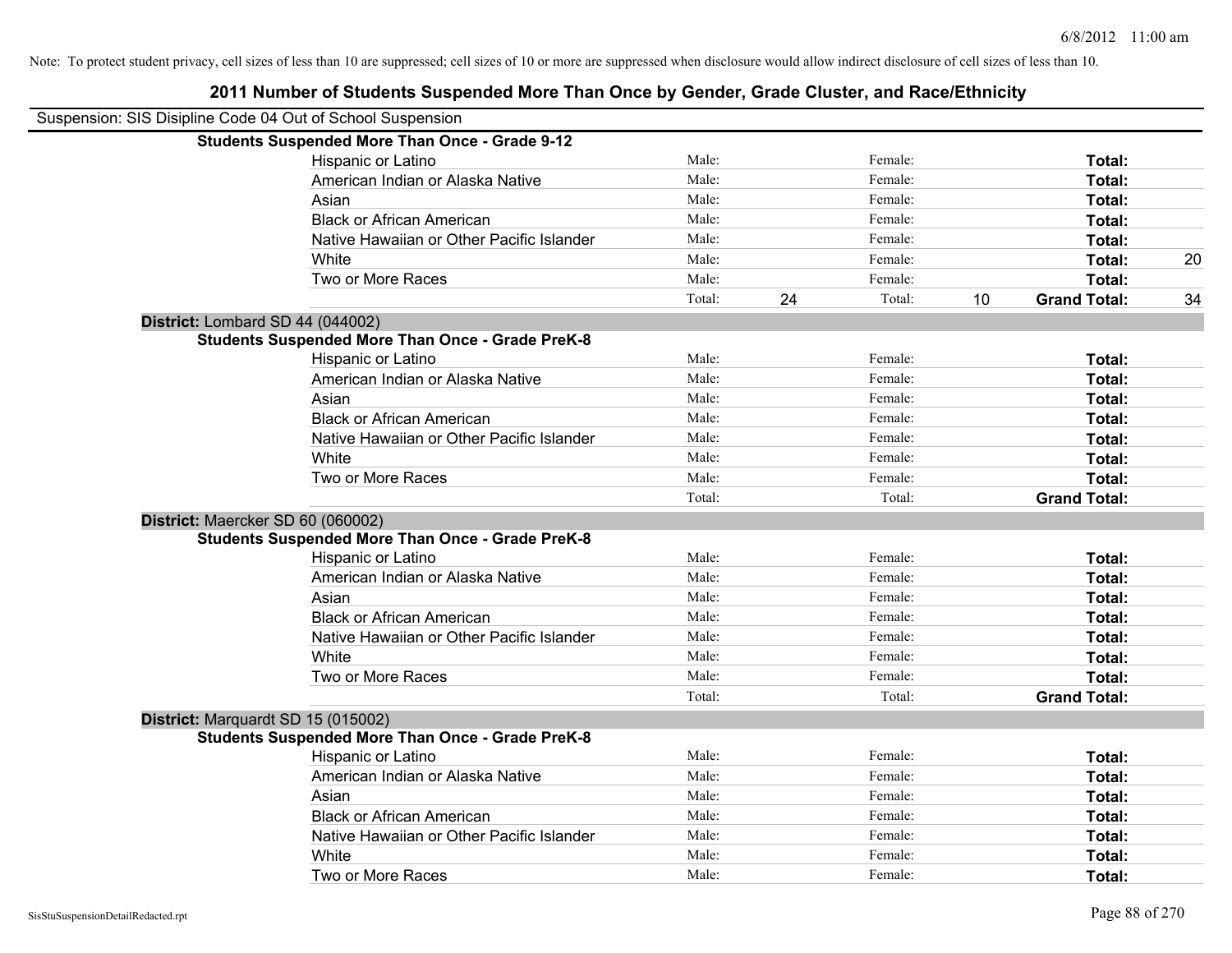| Suspension: SIS Disipline Code 04 Out of School Suspension |        |         |                     |    |
|------------------------------------------------------------|--------|---------|---------------------|----|
|                                                            | Total: | Total:  | <b>Grand Total:</b> | 17 |
| District: Naperville CUSD 203 (203026)                     |        |         |                     |    |
| <b>Students Suspended More Than Once - Grade PreK-8</b>    |        |         |                     |    |
| Hispanic or Latino                                         | Male:  | Female: | Total:              |    |
| American Indian or Alaska Native                           | Male:  | Female: | Total:              |    |
| Asian                                                      | Male:  | Female: | Total:              |    |
| <b>Black or African American</b>                           | Male:  | Female: | Total:              |    |
| Native Hawaiian or Other Pacific Islander                  | Male:  | Female: | Total:              |    |
| White                                                      | Male:  | Female: | Total:              |    |
| Two or More Races                                          | Male:  | Female: | Total:              |    |
|                                                            | Total: | Total:  | <b>Grand Total:</b> | 16 |
| <b>Students Suspended More Than Once - Grade 9-12</b>      |        |         |                     |    |
| Hispanic or Latino                                         | Male:  | Female: | Total:              |    |
| American Indian or Alaska Native                           | Male:  | Female: | Total:              |    |
| Asian                                                      | Male:  | Female: | Total:              |    |
| <b>Black or African American</b>                           | Male:  | Female: | Total:              | 18 |
| Native Hawaiian or Other Pacific Islander                  | Male:  | Female: | Total:              |    |
| White                                                      | Male:  | Female: | Total:              | 25 |
| Two or More Races                                          | Male:  | Female: | Total:              |    |
|                                                            | Total: | Total:  | <b>Grand Total:</b> |    |
| District: Non-Public School (5020)                         |        |         |                     |    |
| <b>Students Suspended More Than Once - Grade 9-12</b>      |        |         |                     |    |
| Hispanic or Latino                                         | Male:  | Female: | Total:              |    |
| American Indian or Alaska Native                           | Male:  | Female: | Total:              |    |
| Asian                                                      | Male:  | Female: | Total:              |    |
| <b>Black or African American</b>                           | Male:  | Female: | Total:              |    |
| Native Hawaiian or Other Pacific Islander                  | Male:  | Female: | Total:              |    |
| White                                                      | Male:  | Female: | Total:              |    |
| Two or More Races                                          | Male:  | Female: | Total:              |    |
|                                                            | Total: | Total:  | <b>Grand Total:</b> |    |
| District: North DuPage Sp Ed Cooperative (802060)          |        |         |                     |    |
| <b>Students Suspended More Than Once - Grade 9-12</b>      |        |         |                     |    |
| Hispanic or Latino                                         | Male:  | Female: | Total:              |    |
| American Indian or Alaska Native                           | Male:  | Female: | Total:              |    |
| Asian                                                      | Male:  | Female: | Total:              |    |
| <b>Black or African American</b>                           | Male:  | Female: | Total:              |    |
| Native Hawaiian or Other Pacific Islander                  | Male:  | Female: | Total:              |    |
| White                                                      | Male:  | Female: | Total:              |    |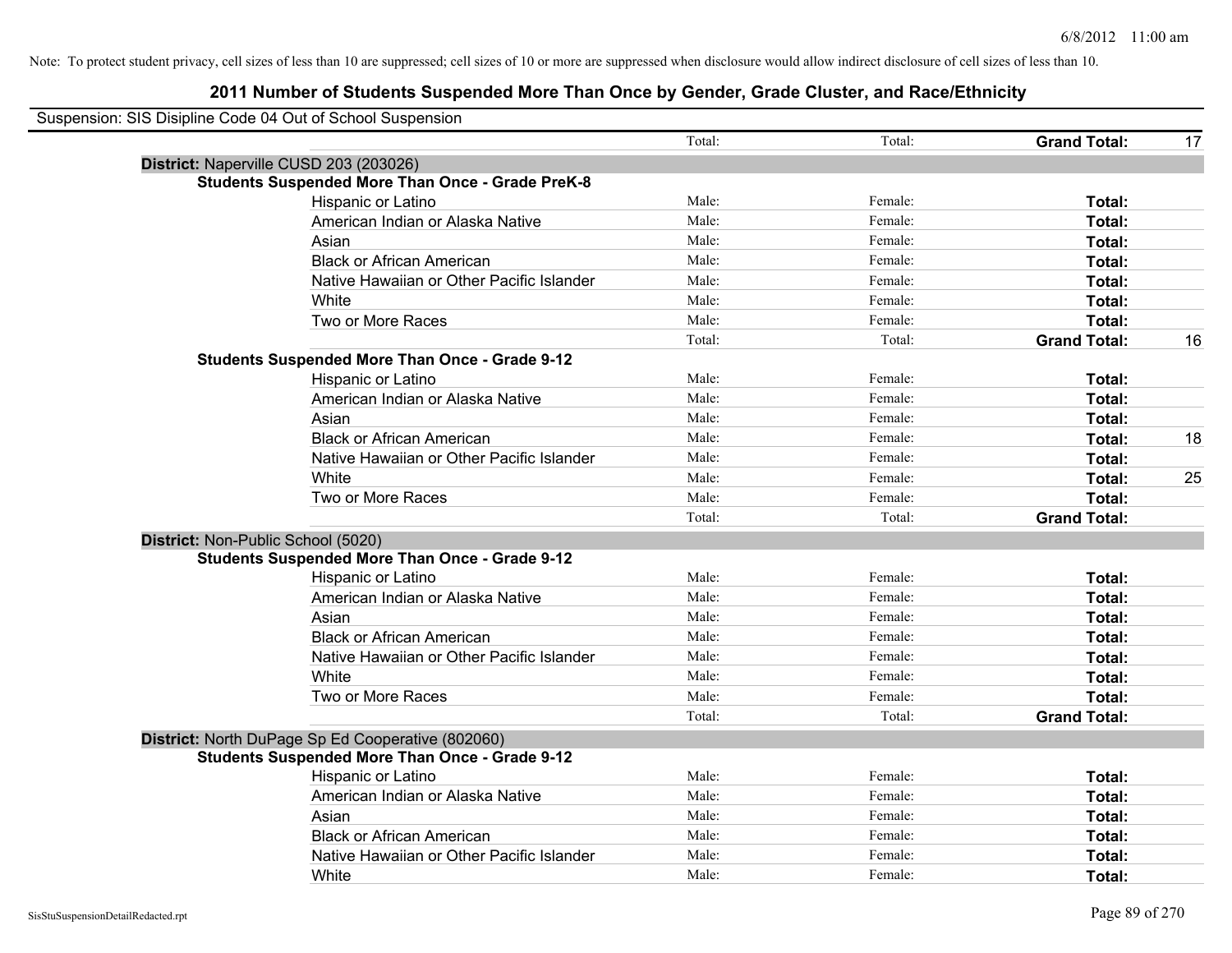| Suspension: SIS Disipline Code 04 Out of School Suspension |        |         |                     |
|------------------------------------------------------------|--------|---------|---------------------|
| Two or More Races                                          | Male:  | Female: | Total:              |
|                                                            | Total: | Total:  | <b>Grand Total:</b> |
| District: PPAG LLC (009600)                                |        |         |                     |
| <b>Students Suspended More Than Once - Grade 9-12</b>      |        |         |                     |
| Hispanic or Latino                                         | Male:  | Female: | Total:              |
| American Indian or Alaska Native                           | Male:  | Female: | Total:              |
| Asian                                                      | Male:  | Female: | Total:              |
| <b>Black or African American</b>                           | Male:  | Female: | Total:              |
| Native Hawaiian or Other Pacific Islander                  | Male:  | Female: | Total:              |
| White                                                      | Male:  | Female: | Total:              |
| Two or More Races                                          | Male:  | Female: | Total:              |
|                                                            | Total: | Total:  | <b>Grand Total:</b> |
| District: Queen Bee SD 16 (016002)                         |        |         |                     |
| <b>Students Suspended More Than Once - Grade PreK-8</b>    |        |         |                     |
| Hispanic or Latino                                         | Male:  | Female: | Total:              |
| American Indian or Alaska Native                           | Male:  | Female: | Total:              |
| Asian                                                      | Male:  | Female: | Total:              |
| <b>Black or African American</b>                           | Male:  | Female: | Total:              |
| Native Hawaiian or Other Pacific Islander                  | Male:  | Female: | Total:              |
| White                                                      | Male:  | Female: | Total:              |
| Two or More Races                                          | Male:  | Female: | Total:              |
|                                                            | Total: | Total:  | <b>Grand Total:</b> |
| District: Salt Creek SD 48 (048002)                        |        |         |                     |
| <b>Students Suspended More Than Once - Grade PreK-8</b>    |        |         |                     |
| Hispanic or Latino                                         | Male:  | Female: | Total:              |
| American Indian or Alaska Native                           | Male:  | Female: | Total:              |
| Asian                                                      | Male:  | Female: | Total:              |
| <b>Black or African American</b>                           | Male:  | Female: | Total:              |
| Native Hawaiian or Other Pacific Islander                  | Male:  | Female: | Total:              |
| White                                                      | Male:  | Female: | Total:              |
| Two or More Races                                          | Male:  | Female: | Total:              |
|                                                            | Total: | Total:  | <b>Grand Total:</b> |
| District: Sch Assoc Sped Educ DuPage SASED (066061)        |        |         |                     |
| <b>Students Suspended More Than Once - Grade PreK-8</b>    |        |         |                     |
| Hispanic or Latino                                         | Male:  | Female: | Total:              |
| American Indian or Alaska Native                           | Male:  | Female: | Total:              |
| Asian                                                      | Male:  | Female: | Total:              |
| <b>Black or African American</b>                           | Male:  | Female: | Total:              |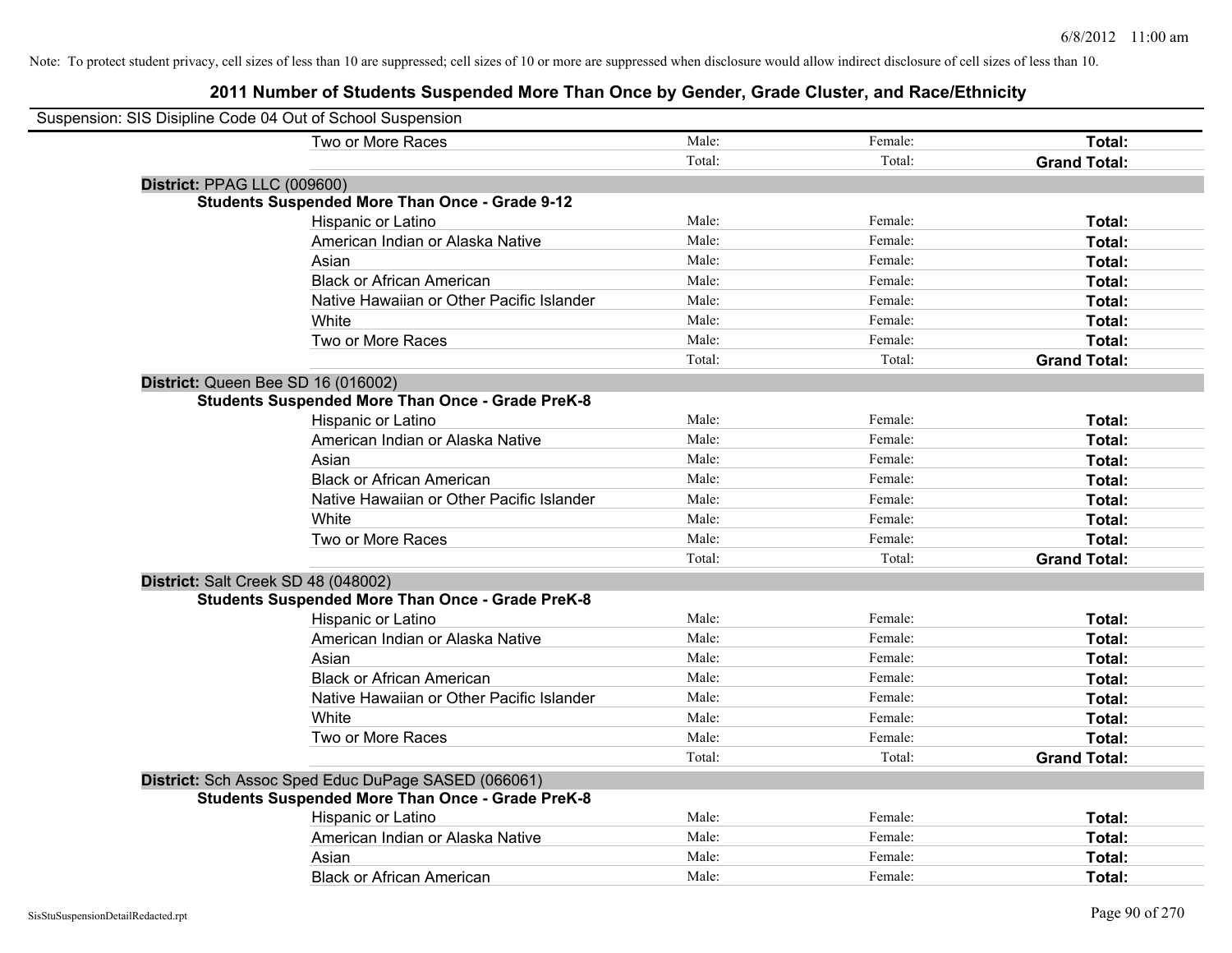| Suspension: SIS Disipline Code 04 Out of School Suspension |                                                         |        |         |                     |    |
|------------------------------------------------------------|---------------------------------------------------------|--------|---------|---------------------|----|
|                                                            | Native Hawaiian or Other Pacific Islander               | Male:  | Female: | Total:              |    |
|                                                            | White                                                   | Male:  | Female: | Total:              |    |
|                                                            | Two or More Races                                       | Male:  | Female: | Total:              |    |
|                                                            |                                                         | Total: | Total:  | <b>Grand Total:</b> |    |
|                                                            | <b>Students Suspended More Than Once - Grade 9-12</b>   |        |         |                     |    |
|                                                            | Hispanic or Latino                                      | Male:  | Female: | Total:              |    |
|                                                            | American Indian or Alaska Native                        | Male:  | Female: | Total:              |    |
|                                                            | Asian                                                   | Male:  | Female: | Total:              |    |
|                                                            | <b>Black or African American</b>                        | Male:  | Female: | Total:              |    |
|                                                            | Native Hawaiian or Other Pacific Islander               | Male:  | Female: | Total:              |    |
|                                                            | White                                                   | Male:  | Female: | Total:              |    |
|                                                            | Two or More Races                                       | Male:  | Female: | Total:              |    |
|                                                            |                                                         | Total: | Total:  | <b>Grand Total:</b> |    |
|                                                            | District: SD 45 DuPage County (045002)                  |        |         |                     |    |
|                                                            | <b>Students Suspended More Than Once - Grade PreK-8</b> |        |         |                     |    |
|                                                            | Hispanic or Latino                                      | Male:  | Female: | Total:              | 11 |
|                                                            | American Indian or Alaska Native                        | Male:  | Female: | Total:              |    |
|                                                            | Asian                                                   | Male:  | Female: | Total:              |    |
|                                                            | <b>Black or African American</b>                        | Male:  | Female: | Total:              | 14 |
|                                                            | Native Hawaiian or Other Pacific Islander               | Male:  | Female: | Total:              |    |
|                                                            | White                                                   | Male:  | Female: | Total:              | 13 |
|                                                            | Two or More Races                                       | Male:  | Female: | Total:              |    |
|                                                            |                                                         | Total: | Total:  | <b>Grand Total:</b> |    |
|                                                            | District: West Chicago ESD 33 (033002)                  |        |         |                     |    |
|                                                            | <b>Students Suspended More Than Once - Grade PreK-8</b> |        |         |                     |    |
|                                                            | Hispanic or Latino                                      | Male:  | Female: | Total:              |    |
|                                                            | American Indian or Alaska Native                        | Male:  | Female: | Total:              |    |
|                                                            | Asian                                                   | Male:  | Female: | Total:              |    |
|                                                            | <b>Black or African American</b>                        | Male:  | Female: | Total:              |    |
|                                                            | Native Hawaiian or Other Pacific Islander               | Male:  | Female: | Total:              |    |
|                                                            | White                                                   | Male:  | Female: | Total:              |    |
|                                                            | Two or More Races                                       | Male:  | Female: | Total:              |    |
|                                                            |                                                         | Total: | Total:  | <b>Grand Total:</b> | 15 |
|                                                            | District: Wood Dale SD 7 (007002)                       |        |         |                     |    |
|                                                            | <b>Students Suspended More Than Once - Grade PreK-8</b> |        |         |                     |    |
|                                                            | Hispanic or Latino                                      | Male:  | Female: | Total:              |    |
|                                                            | American Indian or Alaska Native                        | Male:  | Female: | Total:              |    |
|                                                            | Asian                                                   | Male:  | Female: | Total:              |    |
|                                                            |                                                         |        |         |                     |    |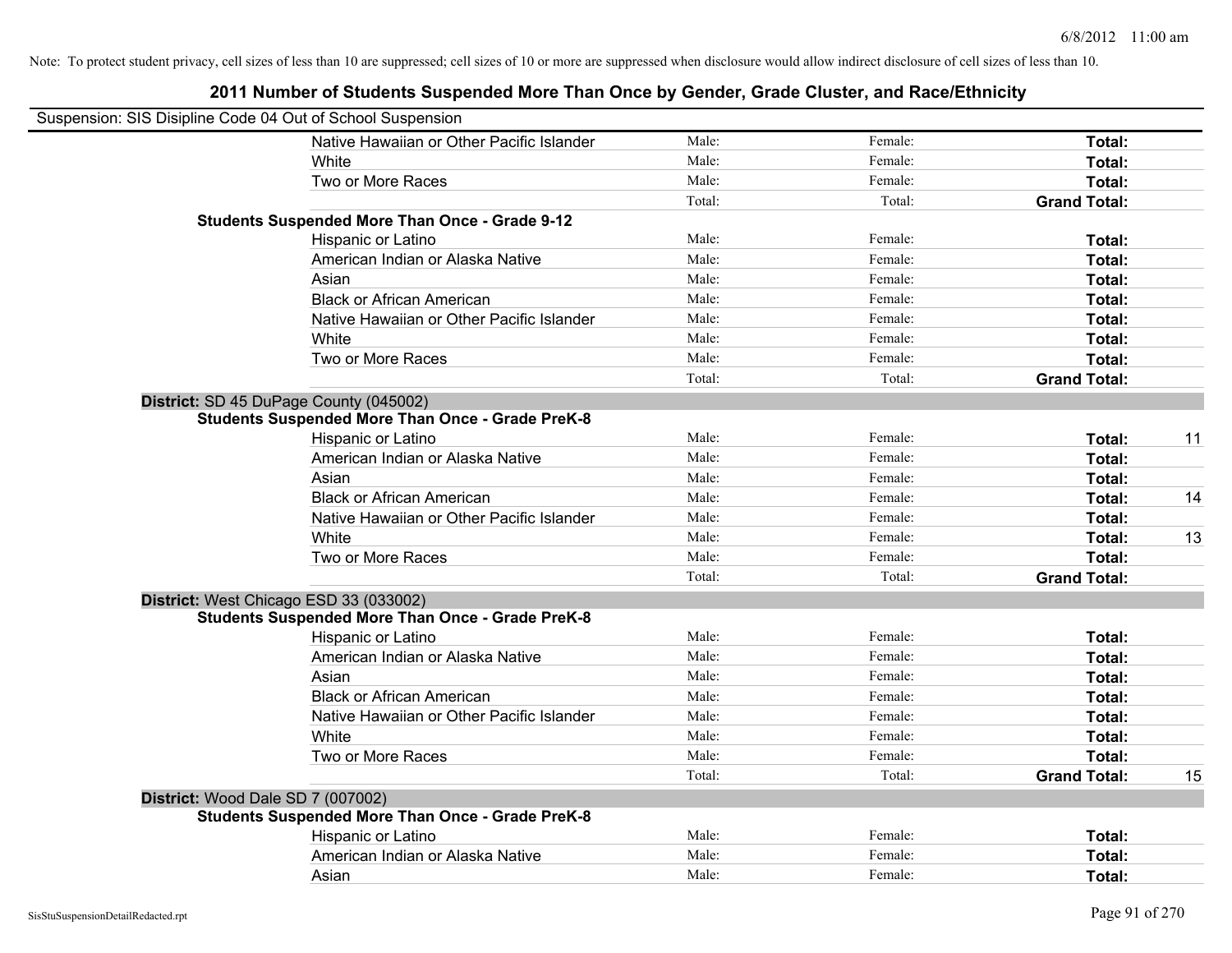| Suspension: SIS Disipline Code 04 Out of School Suspension |                                                                                                                         |        |         |                     |    |
|------------------------------------------------------------|-------------------------------------------------------------------------------------------------------------------------|--------|---------|---------------------|----|
|                                                            | <b>Black or African American</b>                                                                                        | Male:  | Female: | Total:              |    |
|                                                            | Native Hawaiian or Other Pacific Islander                                                                               | Male:  | Female: | Total:              |    |
|                                                            | White                                                                                                                   | Male:  | Female: | Total:              |    |
|                                                            | Two or More Races                                                                                                       | Male:  | Female: | Total:              |    |
|                                                            |                                                                                                                         | Total: | Total:  | <b>Grand Total:</b> |    |
| District: Woodridge SD 68 (068002)                         |                                                                                                                         |        |         |                     |    |
|                                                            | <b>Students Suspended More Than Once - Grade PreK-8</b>                                                                 |        |         |                     |    |
|                                                            | Hispanic or Latino                                                                                                      | Male:  | Female: | Total:              |    |
|                                                            | American Indian or Alaska Native                                                                                        | Male:  | Female: | Total:              |    |
|                                                            | Asian                                                                                                                   | Male:  | Female: | Total:              |    |
|                                                            | <b>Black or African American</b>                                                                                        | Male:  | Female: | Total:              |    |
|                                                            | Native Hawaiian or Other Pacific Islander                                                                               | Male:  | Female: | Total:              |    |
|                                                            | White                                                                                                                   | Male:  | Female: | Total:              |    |
|                                                            | Two or More Races                                                                                                       | Male:  | Female: | Total:              |    |
|                                                            |                                                                                                                         | Total: | Total:  | <b>Grand Total:</b> | 11 |
|                                                            | District: Edwards County CUSD 1 (001026)<br><b>Students Suspended More Than Once - Grade 9-12</b><br>Hispanic or Latino | Male:  | Female: | Total:              |    |
|                                                            | American Indian or Alaska Native                                                                                        | Male:  | Female: | Total:              |    |
|                                                            | Asian                                                                                                                   | Male:  | Female: | Total:              |    |
|                                                            | <b>Black or African American</b>                                                                                        | Male:  | Female: | Total:              |    |
|                                                            | Native Hawaiian or Other Pacific Islander                                                                               | Male:  | Female: | Total:              |    |
|                                                            | White                                                                                                                   | Male:  | Female: | Total:              | 10 |
|                                                            | Two or More Races                                                                                                       | Male:  | Female: | Total:              |    |
|                                                            |                                                                                                                         | Total: | Total:  | <b>Grand Total:</b> |    |
| County: Gallatin (030)                                     |                                                                                                                         |        |         |                     |    |
| District: Gallatin CUSD 7 (007026)                         |                                                                                                                         |        |         |                     |    |
|                                                            | <b>Students Suspended More Than Once - Grade PreK-8</b>                                                                 |        |         |                     |    |
|                                                            | Hispanic or Latino                                                                                                      | Male:  | Female: | Total:              |    |
|                                                            | American Indian or Alaska Native                                                                                        | Male:  | Female: | Total:              |    |
|                                                            | Asian                                                                                                                   | Male:  | Female: | Total:              |    |
|                                                            | <b>Black or African American</b>                                                                                        | Male:  | Female: | Total:              |    |
|                                                            | Native Hawaiian or Other Pacific Islander                                                                               | Male:  | Female: | Total:              |    |
|                                                            | White                                                                                                                   | Male:  | Female: | Total:              |    |
|                                                            | Two or More Races                                                                                                       | Male:  | Female: | Total:              |    |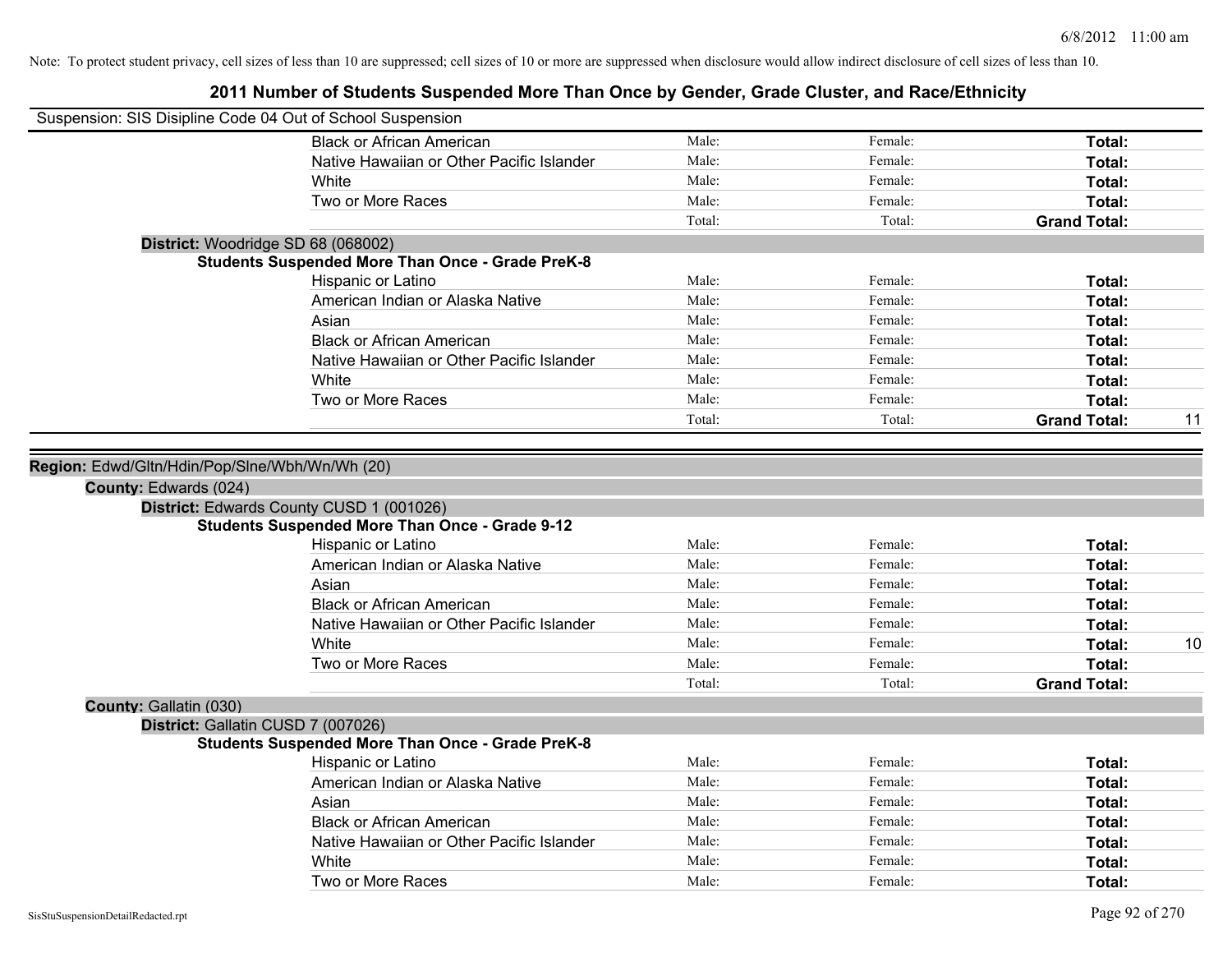| Suspension: SIS Disipline Code 04 Out of School Suspension |                                                         |        |         |                     |
|------------------------------------------------------------|---------------------------------------------------------|--------|---------|---------------------|
|                                                            |                                                         | Total: | Total:  | <b>Grand Total:</b> |
|                                                            | <b>Students Suspended More Than Once - Grade 9-12</b>   |        |         |                     |
|                                                            | Hispanic or Latino                                      | Male:  | Female: | Total:              |
|                                                            | American Indian or Alaska Native                        | Male:  | Female: | Total:              |
|                                                            | Asian                                                   | Male:  | Female: | Total:              |
|                                                            | <b>Black or African American</b>                        | Male:  | Female: | Total:              |
|                                                            | Native Hawaiian or Other Pacific Islander               | Male:  | Female: | Total:              |
|                                                            | White                                                   | Male:  | Female: | Total:              |
|                                                            | Two or More Races                                       | Male:  | Female: | Total:              |
|                                                            |                                                         | Total: | Total:  | <b>Grand Total:</b> |
| County: Hardin (035)                                       |                                                         |        |         |                     |
|                                                            | District: Hardin County CUSD 1 (001026)                 |        |         |                     |
|                                                            | <b>Students Suspended More Than Once - Grade PreK-8</b> |        |         |                     |
|                                                            | Hispanic or Latino                                      | Male:  | Female: | Total:              |
|                                                            | American Indian or Alaska Native                        | Male:  | Female: | Total:              |
|                                                            | Asian                                                   | Male:  | Female: | Total:              |
|                                                            | <b>Black or African American</b>                        | Male:  | Female: | Total:              |
|                                                            | Native Hawaiian or Other Pacific Islander               | Male:  | Female: | Total:              |
|                                                            | White                                                   | Male:  | Female: | Total:              |
|                                                            | Two or More Races                                       | Male:  | Female: | Total:              |
|                                                            |                                                         | Total: | Total:  | <b>Grand Total:</b> |
|                                                            | <b>Students Suspended More Than Once - Grade 9-12</b>   |        |         |                     |
|                                                            | Hispanic or Latino                                      | Male:  | Female: | Total:              |
|                                                            | American Indian or Alaska Native                        | Male:  | Female: | Total:              |
|                                                            | Asian                                                   | Male:  | Female: | Total:              |
|                                                            | <b>Black or African American</b>                        | Male:  | Female: | Total:              |
|                                                            | Native Hawaiian or Other Pacific Islander               | Male:  | Female: | Total:              |
|                                                            | White                                                   | Male:  | Female: | Total:              |
|                                                            | Two or More Races                                       | Male:  | Female: | Total:              |
|                                                            |                                                         | Total: | Total:  | <b>Grand Total:</b> |
| <b>County: Non-Public School (000)</b>                     |                                                         |        |         |                     |
|                                                            | District: Edwd/Gltn/Hdin/Pop/Slne/Wbh/Wn/Wh (000000)    |        |         |                     |
|                                                            | <b>Students Suspended More Than Once - Grade 9-12</b>   |        |         |                     |
|                                                            | Hispanic or Latino                                      | Male:  | Female: | Total:              |
|                                                            | American Indian or Alaska Native                        | Male:  | Female: | Total:              |
|                                                            | Asian                                                   | Male:  | Female: | Total:              |
|                                                            | <b>Black or African American</b>                        | Male:  | Female: | Total:              |
|                                                            | Native Hawaiian or Other Pacific Islander               | Male:  | Female: | Total:              |
|                                                            | White                                                   | Male:  | Female: | Total:              |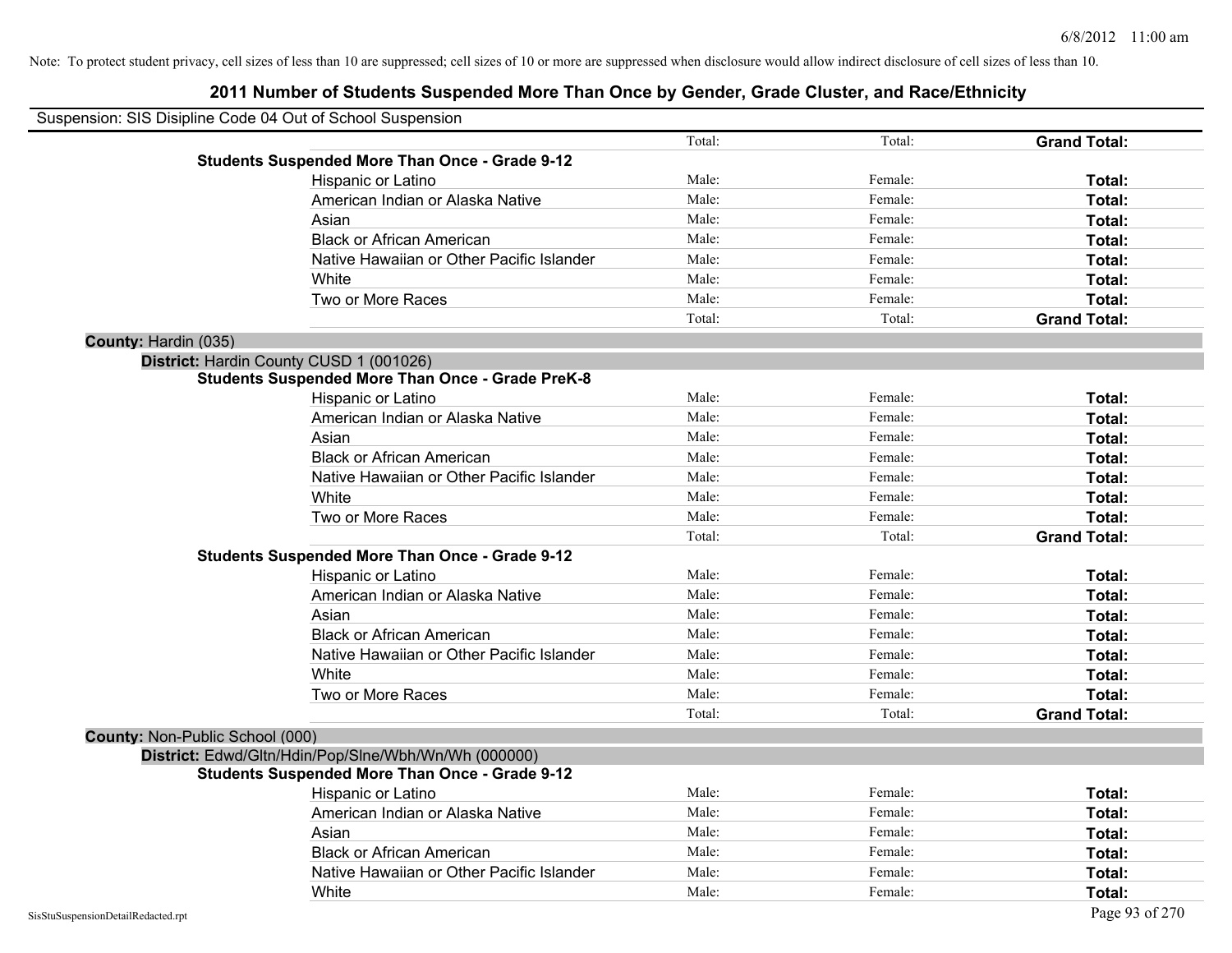| Suspension: SIS Disipline Code 04 Out of School Suspension |                                                         |        |         |                     |
|------------------------------------------------------------|---------------------------------------------------------|--------|---------|---------------------|
|                                                            | Two or More Races                                       | Male:  | Female: | Total:              |
|                                                            |                                                         | Total: | Total:  | <b>Grand Total:</b> |
| County: Pope (076)                                         |                                                         |        |         |                     |
| District: Pope Co CUD 1 (001026)                           |                                                         |        |         |                     |
|                                                            | <b>Students Suspended More Than Once - Grade PreK-8</b> |        |         |                     |
|                                                            | Hispanic or Latino                                      | Male:  | Female: | Total:              |
|                                                            | American Indian or Alaska Native                        | Male:  | Female: | Total:              |
|                                                            | Asian                                                   | Male:  | Female: | Total:              |
|                                                            | <b>Black or African American</b>                        | Male:  | Female: | Total:              |
|                                                            | Native Hawaiian or Other Pacific Islander               | Male:  | Female: | Total:              |
|                                                            | White                                                   | Male:  | Female: | Total:              |
|                                                            | Two or More Races                                       | Male:  | Female: | Total:              |
|                                                            |                                                         | Total: | Total:  | <b>Grand Total:</b> |
|                                                            | <b>Students Suspended More Than Once - Grade 9-12</b>   |        |         |                     |
|                                                            | Hispanic or Latino                                      | Male:  | Female: | Total:              |
|                                                            | American Indian or Alaska Native                        | Male:  | Female: | Total:              |
|                                                            | Asian                                                   | Male:  | Female: | Total:              |
|                                                            | <b>Black or African American</b>                        | Male:  | Female: | Total:              |
|                                                            | Native Hawaiian or Other Pacific Islander               | Male:  | Female: | Total:              |
|                                                            | White                                                   | Male:  | Female: | Total:              |
|                                                            | Two or More Races                                       | Male:  | Female: | Total:              |
|                                                            |                                                         | Total: | Total:  | <b>Grand Total:</b> |
| County: Saline (083)                                       |                                                         |        |         |                     |
|                                                            | District: Carrier Mills-Stonefort CUSD 2 (002026)       |        |         |                     |
|                                                            | <b>Students Suspended More Than Once - Grade PreK-8</b> |        |         |                     |
|                                                            | Hispanic or Latino                                      | Male:  | Female: | Total:              |
|                                                            | American Indian or Alaska Native                        | Male:  | Female: | Total:              |
|                                                            | Asian                                                   | Male:  | Female: | Total:              |
|                                                            | <b>Black or African American</b>                        | Male:  | Female: | Total:              |
|                                                            | Native Hawaiian or Other Pacific Islander               | Male:  | Female: | Total:              |
|                                                            | White                                                   | Male:  | Female: | Total:              |
|                                                            | Two or More Races                                       | Male:  | Female: | Total:              |
|                                                            |                                                         | Total: | Total:  | <b>Grand Total:</b> |
|                                                            | <b>Students Suspended More Than Once - Grade 9-12</b>   |        |         |                     |
|                                                            | Hispanic or Latino                                      | Male:  | Female: | Total:              |
|                                                            | American Indian or Alaska Native                        | Male:  | Female: | Total:              |
|                                                            | Asian                                                   | Male:  | Female: | Total:              |
|                                                            | <b>Black or African American</b>                        | Male:  | Female: | <b>Total:</b>       |
|                                                            | Native Hawaiian or Other Pacific Islander               | Male:  | Female: | Total:              |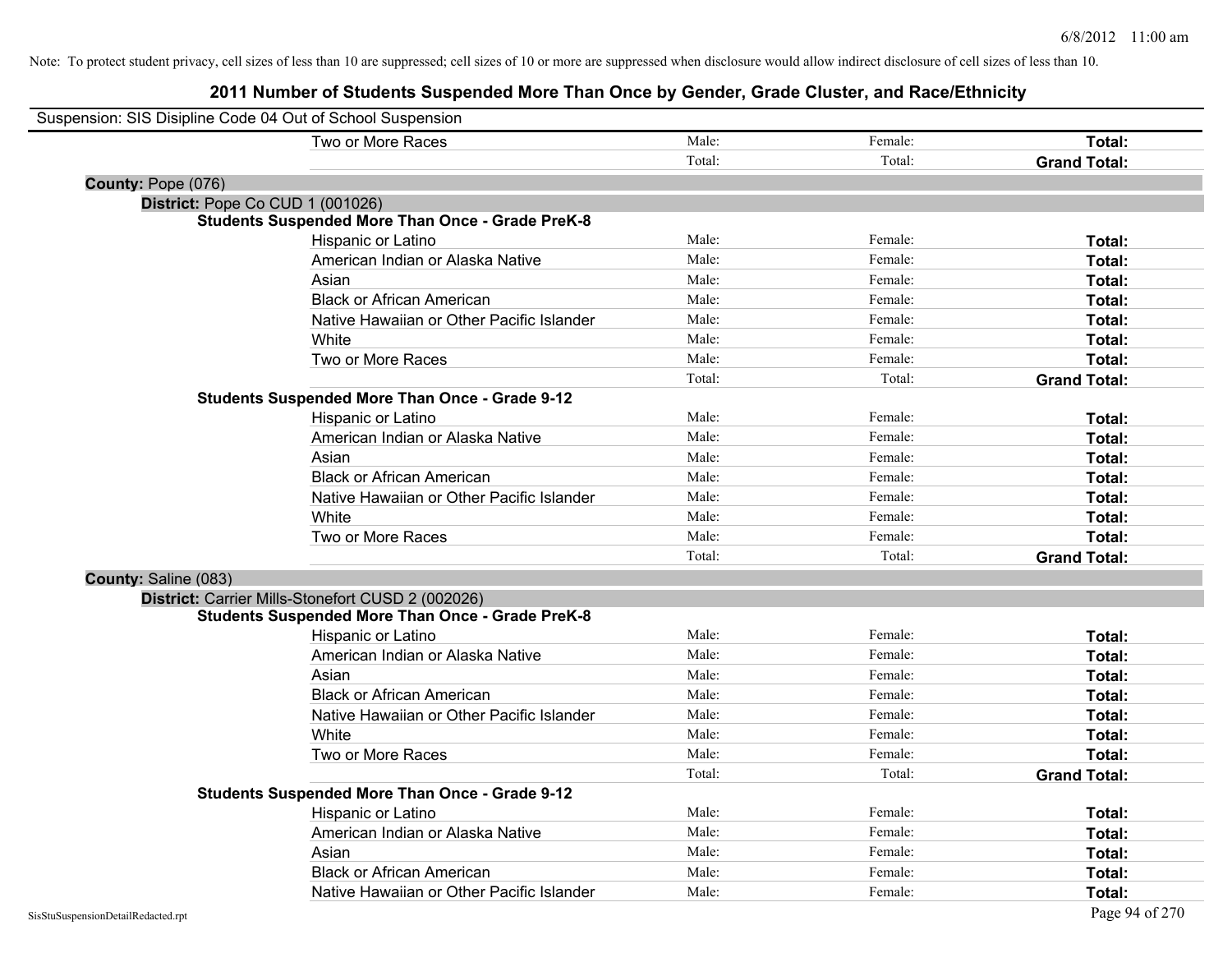| Suspension: SIS Disipline Code 04 Out of School Suspension |                                                         |        |         |                           |
|------------------------------------------------------------|---------------------------------------------------------|--------|---------|---------------------------|
|                                                            | White                                                   | Male:  | Female: | Total:                    |
|                                                            | Two or More Races                                       | Male:  | Female: | Total:                    |
|                                                            |                                                         | Total: | Total:  | <b>Grand Total:</b><br>11 |
|                                                            | District: Eldorado CUSD 4 (004026)                      |        |         |                           |
|                                                            | <b>Students Suspended More Than Once - Grade PreK-8</b> |        |         |                           |
|                                                            | Hispanic or Latino                                      | Male:  | Female: | Total:                    |
|                                                            | American Indian or Alaska Native                        | Male:  | Female: | Total:                    |
|                                                            | Asian                                                   | Male:  | Female: | Total:                    |
|                                                            | <b>Black or African American</b>                        | Male:  | Female: | Total:                    |
|                                                            | Native Hawaiian or Other Pacific Islander               | Male:  | Female: | Total:                    |
|                                                            | White                                                   | Male:  | Female: | Total:                    |
|                                                            | Two or More Races                                       | Male:  | Female: | <b>Total:</b>             |
|                                                            |                                                         | Total: | Total:  | <b>Grand Total:</b>       |
|                                                            | Students Suspended More Than Once - Grade 9-12          |        |         |                           |
|                                                            | Hispanic or Latino                                      | Male:  | Female: | Total:                    |
|                                                            | American Indian or Alaska Native                        | Male:  | Female: | <b>Total:</b>             |
|                                                            | Asian                                                   | Male:  | Female: | <b>Total:</b>             |
|                                                            | <b>Black or African American</b>                        | Male:  | Female: | Total:                    |
|                                                            | Native Hawaiian or Other Pacific Islander               | Male:  | Female: | Total:                    |
|                                                            | White                                                   | Male:  | Female: | 13<br>Total:              |
|                                                            | Two or More Races                                       | Male:  | Female: | Total:                    |
|                                                            |                                                         | Total: | Total:  | <b>Grand Total:</b>       |
|                                                            | District: Galatia CUSD 1 (001026)                       |        |         |                           |
|                                                            | <b>Students Suspended More Than Once - Grade PreK-8</b> |        |         |                           |
|                                                            | Hispanic or Latino                                      | Male:  | Female: | Total:                    |
|                                                            | American Indian or Alaska Native                        | Male:  | Female: | Total:                    |
|                                                            | Asian                                                   | Male:  | Female: | Total:                    |
|                                                            | <b>Black or African American</b>                        | Male:  | Female: | <b>Total:</b>             |
|                                                            | Native Hawaiian or Other Pacific Islander               | Male:  | Female: | Total:                    |
|                                                            | White                                                   | Male:  | Female: | Total:                    |
|                                                            | Two or More Races                                       | Male:  | Female: | Total:                    |
|                                                            |                                                         | Total: | Total:  | <b>Grand Total:</b>       |
|                                                            | <b>Students Suspended More Than Once - Grade 9-12</b>   |        |         |                           |
|                                                            | Hispanic or Latino                                      | Male:  | Female: | Total:                    |
|                                                            | American Indian or Alaska Native                        | Male:  | Female: | <b>Total:</b>             |
|                                                            | Asian                                                   | Male:  | Female: | Total:                    |
|                                                            | <b>Black or African American</b>                        | Male:  | Female: | Total:                    |
|                                                            | Native Hawaiian or Other Pacific Islander               | Male:  | Female: | Total:                    |
|                                                            | White                                                   | Male:  | Female: | <b>Total:</b>             |
| SisStuSuspensionDetailRedacted.rpt                         |                                                         |        |         | Page 95 of 270            |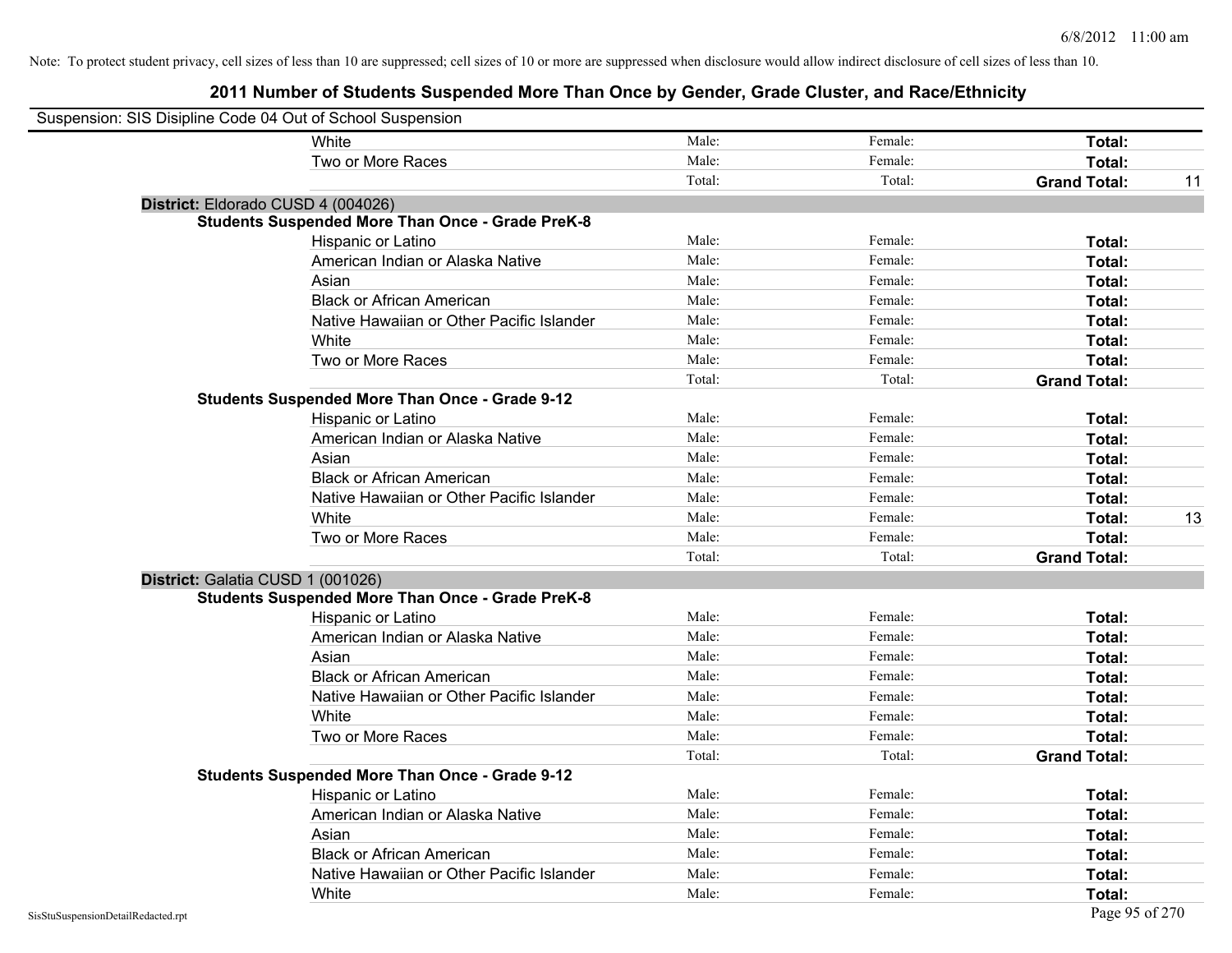|                      | Suspension: SIS Disipline Code 04 Out of School Suspension |        |         |                     |    |
|----------------------|------------------------------------------------------------|--------|---------|---------------------|----|
|                      | Two or More Races                                          | Male:  | Female: | Total:              |    |
|                      |                                                            | Total: | Total:  | <b>Grand Total:</b> |    |
|                      | District: Harrisburg CUSD 3 (003026)                       |        |         |                     |    |
|                      | <b>Students Suspended More Than Once - Grade PreK-8</b>    |        |         |                     |    |
|                      | Hispanic or Latino                                         | Male:  | Female: | Total:              |    |
|                      | American Indian or Alaska Native                           | Male:  | Female: | Total:              |    |
|                      | Asian                                                      | Male:  | Female: | Total:              |    |
|                      | <b>Black or African American</b>                           | Male:  | Female: | Total:              |    |
|                      | Native Hawaiian or Other Pacific Islander                  | Male:  | Female: | Total:              |    |
|                      | White                                                      | Male:  | Female: | Total:              | 15 |
|                      | Two or More Races                                          | Male:  | Female: | Total:              |    |
|                      |                                                            | Total: | Total:  | <b>Grand Total:</b> |    |
|                      | <b>Students Suspended More Than Once - Grade 9-12</b>      |        |         |                     |    |
|                      | Hispanic or Latino                                         | Male:  | Female: | Total:              |    |
|                      | American Indian or Alaska Native                           | Male:  | Female: | Total:              |    |
|                      | Asian                                                      | Male:  | Female: | Total:              |    |
|                      | <b>Black or African American</b>                           | Male:  | Female: | Total:              |    |
|                      | Native Hawaiian or Other Pacific Islander                  | Male:  | Female: | Total:              |    |
|                      | White                                                      | Male:  | Female: | Total:              | 12 |
|                      | Two or More Races                                          | Male:  | Female: | Total:              |    |
|                      |                                                            | Total: | Total:  | <b>Grand Total:</b> |    |
| County: Wabash (093) |                                                            |        |         |                     |    |
|                      | District: Wabash CUSD 348 (348026)                         |        |         |                     |    |
|                      | <b>Students Suspended More Than Once - Grade PreK-8</b>    |        |         |                     |    |
|                      | Hispanic or Latino                                         | Male:  | Female: | Total:              |    |
|                      | American Indian or Alaska Native                           | Male:  | Female: | Total:              |    |
|                      | Asian                                                      | Male:  | Female: | Total:              |    |
|                      | <b>Black or African American</b>                           | Male:  | Female: | Total:              |    |
|                      | Native Hawaiian or Other Pacific Islander                  | Male:  | Female: | Total:              |    |
|                      | White                                                      | Male:  | Female: | Total:              | 19 |
|                      | Two or More Races                                          | Male:  | Female: | Total:              |    |
|                      |                                                            | Total: | Total:  | <b>Grand Total:</b> |    |
|                      | <b>Students Suspended More Than Once - Grade 9-12</b>      |        |         |                     |    |
|                      | <b>Hispanic or Latino</b>                                  | Male:  | Female: | Total:              |    |
|                      | American Indian or Alaska Native                           | Male:  | Female: | Total:              |    |
|                      | Asian                                                      | Male:  | Female: | Total:              |    |
|                      | <b>Black or African American</b>                           | Male:  | Female: | <b>Total:</b>       |    |
|                      | Native Hawaiian or Other Pacific Islander                  | Male:  | Female: | <b>Total:</b>       |    |
|                      | White                                                      | Male:  | Female: | Total:              | 40 |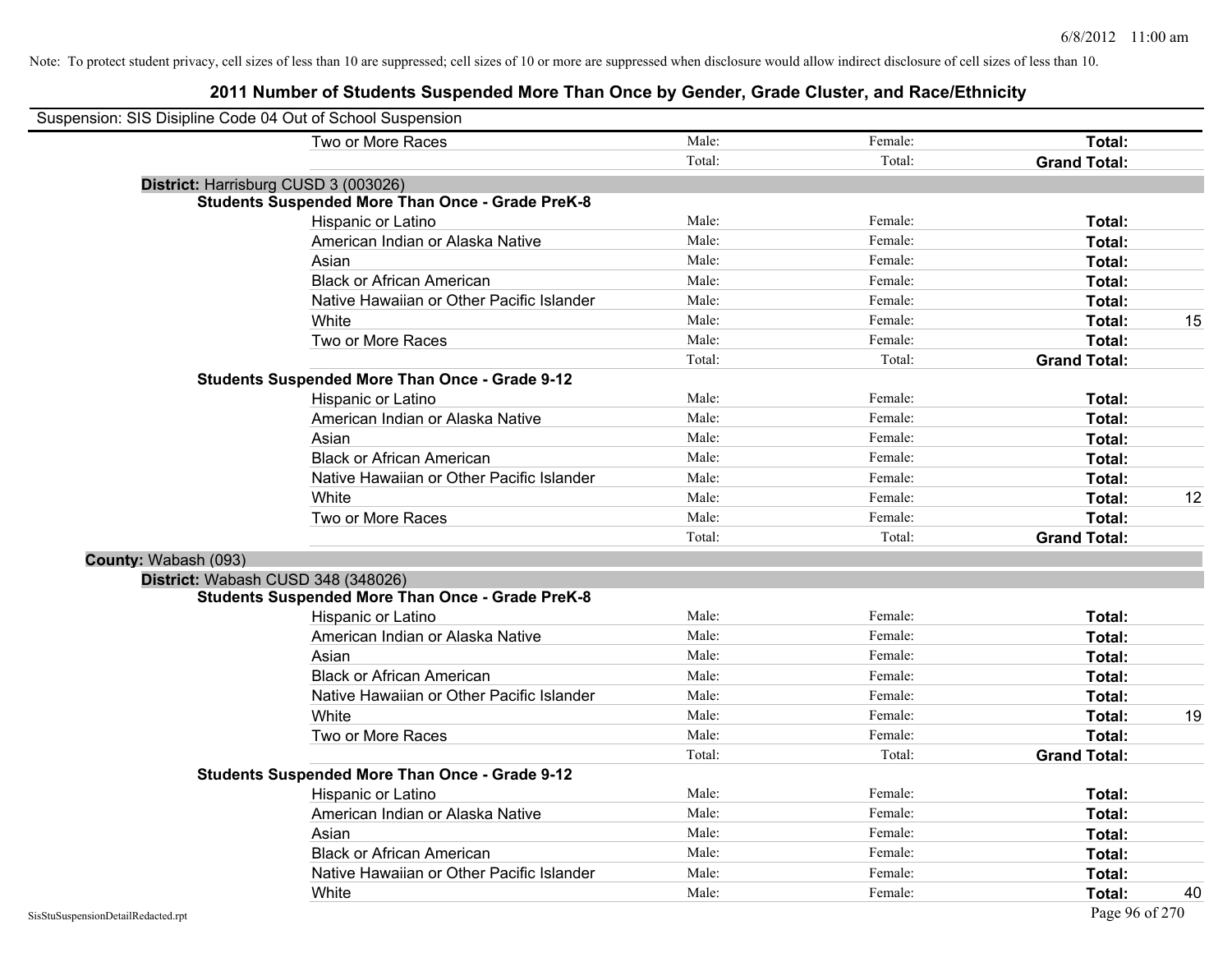| Suspension: SIS Disipline Code 04 Out of School Suspension |                                                         |        |         |                     |
|------------------------------------------------------------|---------------------------------------------------------|--------|---------|---------------------|
|                                                            | Two or More Races                                       | Male:  | Female: | Total:              |
|                                                            |                                                         | Total: | Total:  | <b>Grand Total:</b> |
| County: Wayne (096)                                        |                                                         |        |         |                     |
|                                                            | District: Fairfield Comm H S Dist 225 (225016)          |        |         |                     |
|                                                            | <b>Students Suspended More Than Once - Grade 9-12</b>   |        |         |                     |
|                                                            | Hispanic or Latino                                      | Male:  | Female: | Total:              |
|                                                            | American Indian or Alaska Native                        | Male:  | Female: | Total:              |
|                                                            | Asian                                                   | Male:  | Female: | Total:              |
|                                                            | <b>Black or African American</b>                        | Male:  | Female: | Total:              |
|                                                            | Native Hawaiian or Other Pacific Islander               | Male:  | Female: | Total:              |
|                                                            | White                                                   | Male:  | Female: | Total:              |
|                                                            | Two or More Races                                       | Male:  | Female: | Total:              |
|                                                            |                                                         | Total: | Total:  | <b>Grand Total:</b> |
| District: Fairfield PSD 112 (112004)                       |                                                         |        |         |                     |
|                                                            | <b>Students Suspended More Than Once - Grade PreK-8</b> |        |         |                     |
|                                                            | Hispanic or Latino                                      | Male:  | Female: | Total:              |
|                                                            | American Indian or Alaska Native                        | Male:  | Female: | Total:              |
|                                                            | Asian                                                   | Male:  | Female: | Total:              |
|                                                            | <b>Black or African American</b>                        | Male:  | Female: | Total:              |
|                                                            | Native Hawaiian or Other Pacific Islander               | Male:  | Female: | Total:              |
|                                                            | White                                                   | Male:  | Female: | Total:              |
|                                                            | Two or More Races                                       | Male:  | Female: | Total:              |
|                                                            |                                                         | Total: | Total:  | <b>Grand Total:</b> |
| District: Jasper CCSD 17 (017004)                          |                                                         |        |         |                     |
|                                                            | <b>Students Suspended More Than Once - Grade PreK-8</b> |        |         |                     |
|                                                            | Hispanic or Latino                                      | Male:  | Female: | Total:              |
|                                                            | American Indian or Alaska Native                        | Male:  | Female: | Total:              |
|                                                            | Asian                                                   | Male:  | Female: | Total:              |
|                                                            | <b>Black or African American</b>                        | Male:  | Female: | Total:              |
|                                                            | Native Hawaiian or Other Pacific Islander               | Male:  | Female: | Total:              |
|                                                            | White                                                   | Male:  | Female: | Total:              |
|                                                            | Two or More Races                                       | Male:  | Female: | Total:              |
|                                                            |                                                         | Total: | Total:  | <b>Grand Total:</b> |
| District: Wayne City CUSD 100 (100026)                     |                                                         |        |         |                     |
|                                                            | <b>Students Suspended More Than Once - Grade PreK-8</b> |        |         |                     |
|                                                            | Hispanic or Latino                                      | Male:  | Female: | Total:              |
|                                                            | American Indian or Alaska Native                        | Male:  | Female: | Total:              |
|                                                            | Asian                                                   | Male:  | Female: | Total:              |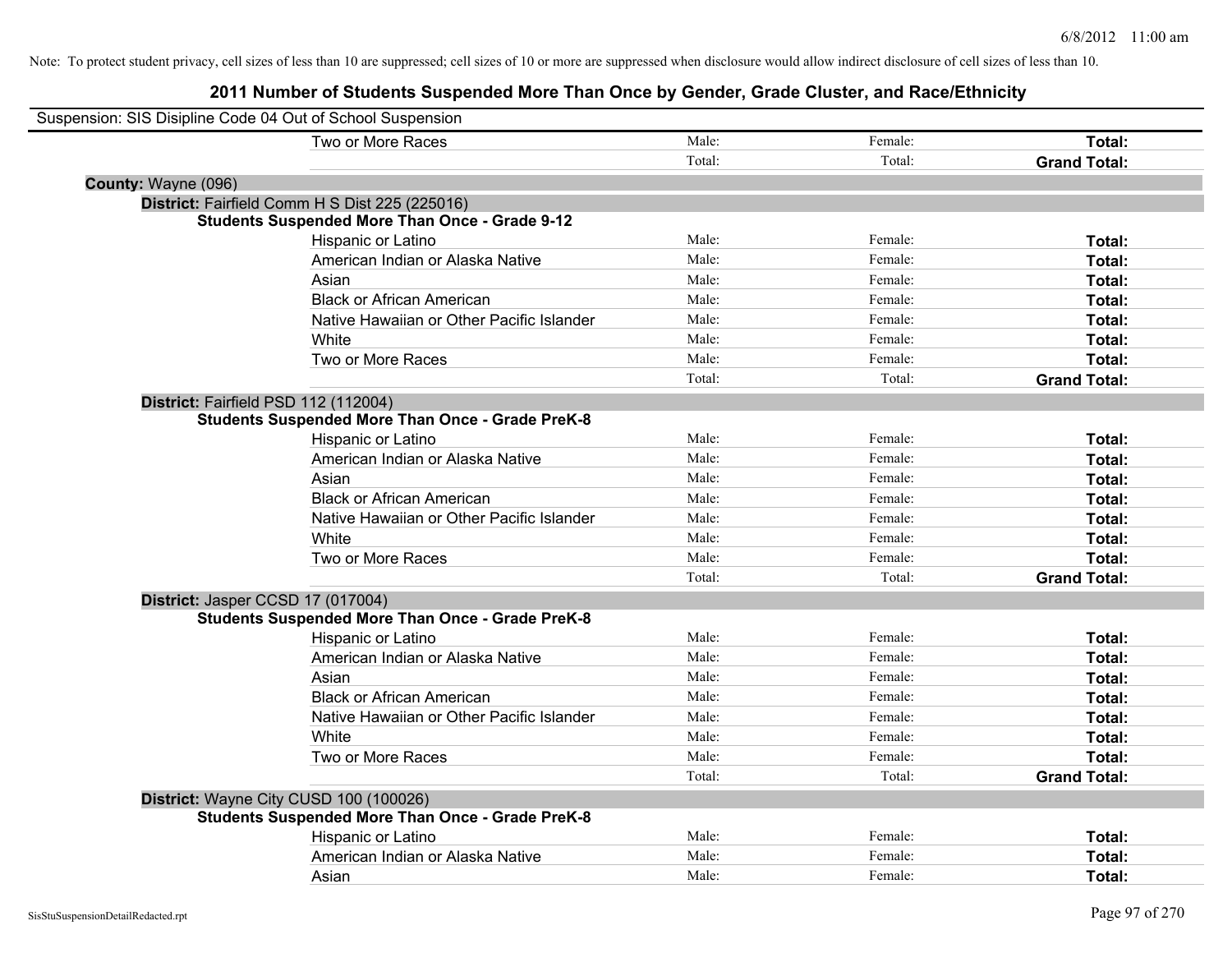| Suspension: SIS Disipline Code 04 Out of School Suspension |                                                         |        |         |                     |
|------------------------------------------------------------|---------------------------------------------------------|--------|---------|---------------------|
|                                                            | <b>Black or African American</b>                        | Male:  | Female: | Total:              |
|                                                            | Native Hawaiian or Other Pacific Islander               | Male:  | Female: | Total:              |
|                                                            | White                                                   | Male:  | Female: | Total:              |
|                                                            | Two or More Races                                       | Male:  | Female: | Total:              |
|                                                            |                                                         | Total: | Total:  | <b>Grand Total:</b> |
|                                                            | <b>Students Suspended More Than Once - Grade 9-12</b>   |        |         |                     |
|                                                            | Hispanic or Latino                                      | Male:  | Female: | Total:              |
|                                                            | American Indian or Alaska Native                        | Male:  | Female: | Total:              |
|                                                            | Asian                                                   | Male:  | Female: | Total:              |
|                                                            | <b>Black or African American</b>                        | Male:  | Female: | Total:              |
|                                                            | Native Hawaiian or Other Pacific Islander               | Male:  | Female: | Total:              |
|                                                            | White                                                   | Male:  | Female: | Total:              |
|                                                            | Two or More Races                                       | Male:  | Female: | Total:              |
|                                                            |                                                         | Total: | Total:  | <b>Grand Total:</b> |
| County: White (097)                                        |                                                         |        |         |                     |
|                                                            | District: Carmi-White County CUSD 5 (005026)            |        |         |                     |
|                                                            | <b>Students Suspended More Than Once - Grade 9-12</b>   |        |         |                     |
|                                                            | Hispanic or Latino                                      | Male:  | Female: | Total:              |
|                                                            | American Indian or Alaska Native                        | Male:  | Female: | Total:              |
|                                                            | Asian                                                   | Male:  | Female: | Total:              |
|                                                            | <b>Black or African American</b>                        | Male:  | Female: | Total:              |
|                                                            | Native Hawaiian or Other Pacific Islander               | Male:  | Female: | Total:              |
|                                                            | White                                                   | Male:  | Female: | Total:              |
|                                                            | Two or More Races                                       | Male:  | Female: | Total:              |
|                                                            |                                                         | Total: | Total:  | <b>Grand Total:</b> |
|                                                            |                                                         |        |         |                     |
| Region: Franklin/Williamson ROE (21)                       |                                                         |        |         |                     |
| County: Franklin (028)                                     |                                                         |        |         |                     |
| District: Benton CCSD 47 (047004)                          |                                                         |        |         |                     |
|                                                            | <b>Students Suspended More Than Once - Grade PreK-8</b> |        |         |                     |
|                                                            | Hispanic or Latino                                      | Male:  | Female: | Total:              |
|                                                            | American Indian or Alaska Native                        | Male:  | Female: | Total:              |
|                                                            | Asian                                                   | Male:  | Female: | Total:              |
|                                                            | <b>Black or African American</b>                        | Male:  | Female: | Total:              |
|                                                            | Native Hawaiian or Other Pacific Islander               | Male:  | Female: | Total:              |
|                                                            | White                                                   | Male:  | Female: | <b>Total:</b>       |
|                                                            | Two or More Races                                       | Male:  | Female: | <b>Total:</b>       |
|                                                            |                                                         | Total: | Total:  | <b>Grand Total:</b> |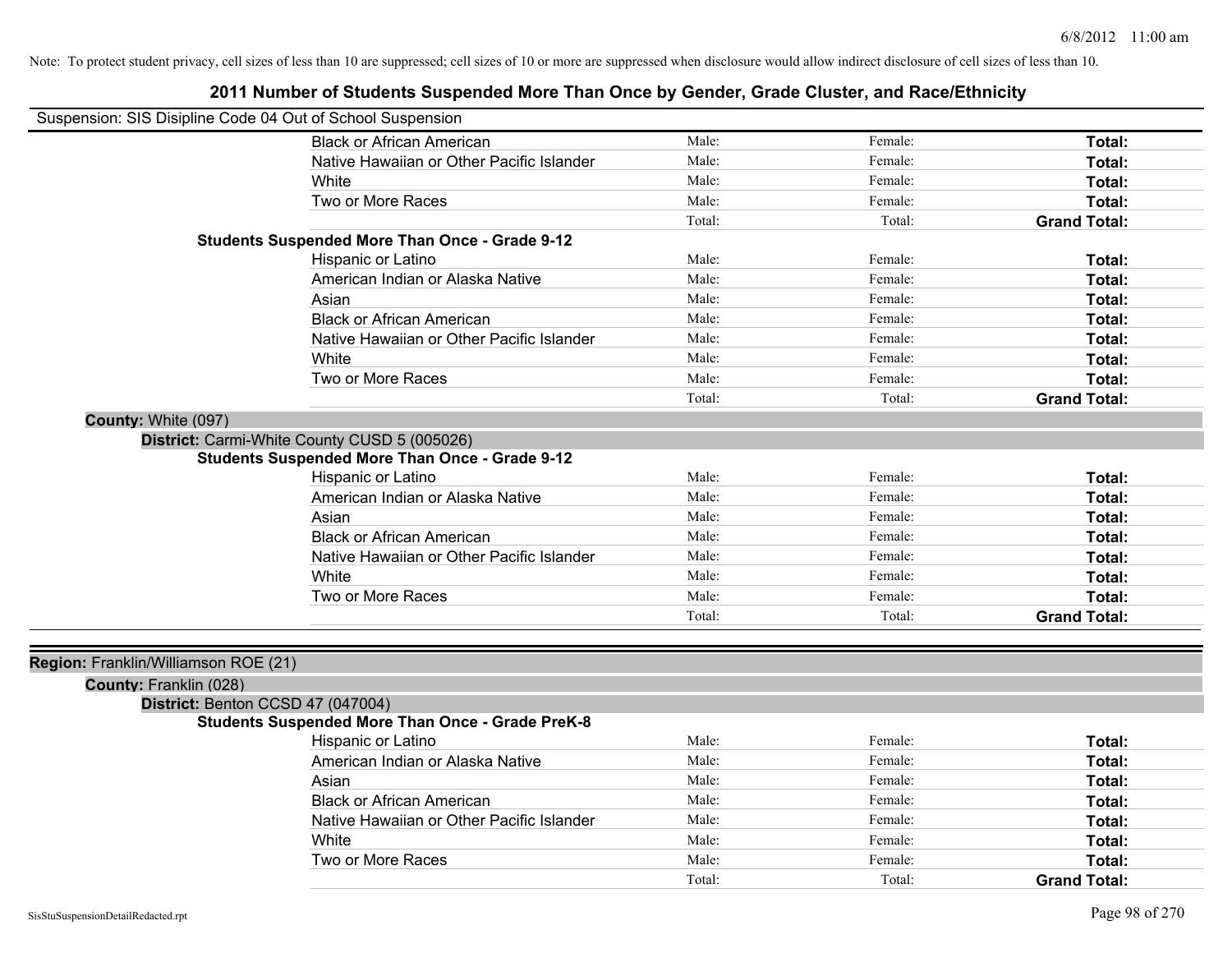| Suspension: SIS Disipline Code 04 Out of School Suspension |                                                         |        |         |                     |    |
|------------------------------------------------------------|---------------------------------------------------------|--------|---------|---------------------|----|
|                                                            | District: Benton Cons HSD 103 (103013)                  |        |         |                     |    |
|                                                            | <b>Students Suspended More Than Once - Grade 9-12</b>   |        |         |                     |    |
|                                                            | Hispanic or Latino                                      | Male:  | Female: | Total:              |    |
|                                                            | American Indian or Alaska Native                        | Male:  | Female: | <b>Total:</b>       |    |
|                                                            | Asian                                                   | Male:  | Female: | Total:              |    |
|                                                            | <b>Black or African American</b>                        | Male:  | Female: | Total:              |    |
|                                                            | Native Hawaiian or Other Pacific Islander               | Male:  | Female: | Total:              |    |
|                                                            | White                                                   | Male:  | Female: | Total:              | 22 |
|                                                            | Two or More Races                                       | Male:  | Female: | Total:              |    |
|                                                            |                                                         | Total: | Total:  | <b>Grand Total:</b> |    |
|                                                            | District: Christopher USD 99 (099026)                   |        |         |                     |    |
|                                                            | <b>Students Suspended More Than Once - Grade PreK-8</b> |        |         |                     |    |
|                                                            | Hispanic or Latino                                      | Male:  | Female: | Total:              |    |
|                                                            | American Indian or Alaska Native                        | Male:  | Female: | Total:              |    |
|                                                            | Asian                                                   | Male:  | Female: | <b>Total:</b>       |    |
|                                                            | <b>Black or African American</b>                        | Male:  | Female: | Total:              |    |
|                                                            | Native Hawaiian or Other Pacific Islander               | Male:  | Female: | Total:              |    |
|                                                            | White                                                   | Male:  | Female: | Total:              | 10 |
|                                                            | Two or More Races                                       | Male:  | Female: | Total:              |    |
|                                                            |                                                         | Total: | Total:  | <b>Grand Total:</b> |    |
|                                                            | <b>Students Suspended More Than Once - Grade 9-12</b>   |        |         |                     |    |
|                                                            | Hispanic or Latino                                      | Male:  | Female: | Total:              |    |
|                                                            | American Indian or Alaska Native                        | Male:  | Female: | Total:              |    |
|                                                            | Asian                                                   | Male:  | Female: | <b>Total:</b>       |    |
|                                                            | <b>Black or African American</b>                        | Male:  | Female: | Total:              |    |
|                                                            | Native Hawaiian or Other Pacific Islander               | Male:  | Female: | Total:              |    |
|                                                            | White                                                   | Male:  | Female: | Total:              |    |
|                                                            | Two or More Races                                       | Male:  | Female: | Total:              |    |
|                                                            |                                                         | Total: | Total:  | <b>Grand Total:</b> |    |
|                                                            | District: Sesser-Valier CUSD 196 (196026)               |        |         |                     |    |
|                                                            | <b>Students Suspended More Than Once - Grade PreK-8</b> |        |         |                     |    |
|                                                            | Hispanic or Latino                                      | Male:  | Female: | Total:              |    |
|                                                            | American Indian or Alaska Native                        | Male:  | Female: | Total:              |    |
|                                                            | Asian                                                   | Male:  | Female: | Total:              |    |
|                                                            | <b>Black or African American</b>                        | Male:  | Female: | Total:              |    |
|                                                            | Native Hawaiian or Other Pacific Islander               | Male:  | Female: | Total:              |    |
|                                                            | White                                                   | Male:  | Female: | Total:              |    |
|                                                            | Two or More Races                                       | Male:  | Female: | Total:              |    |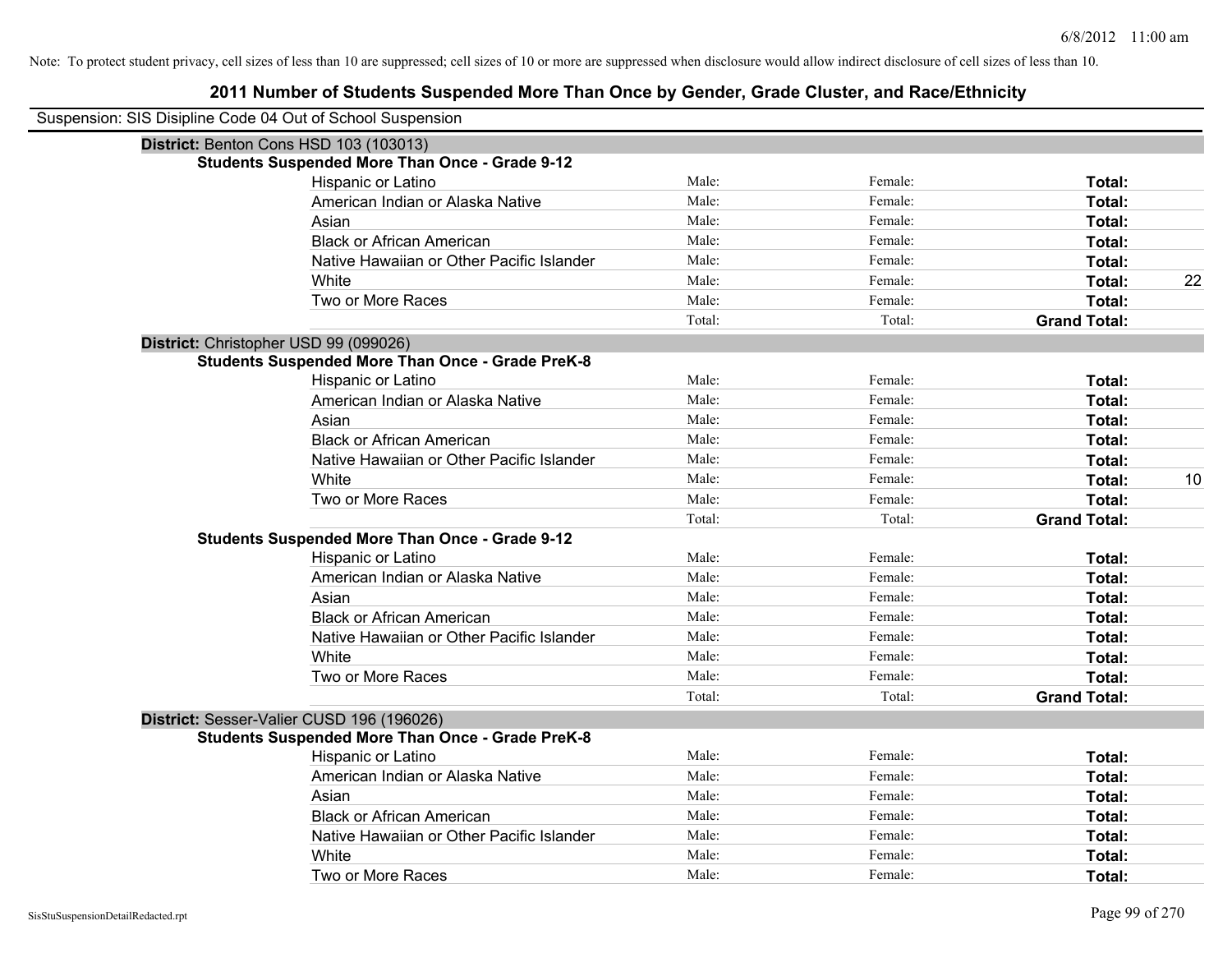| Suspension: SIS Disipline Code 04 Out of School Suspension |                                                         |        |         |                     |
|------------------------------------------------------------|---------------------------------------------------------|--------|---------|---------------------|
|                                                            |                                                         | Total: | Total:  | <b>Grand Total:</b> |
|                                                            | <b>Students Suspended More Than Once - Grade 9-12</b>   |        |         |                     |
|                                                            | Hispanic or Latino                                      | Male:  | Female: | Total:              |
|                                                            | American Indian or Alaska Native                        | Male:  | Female: | Total:              |
|                                                            | Asian                                                   | Male:  | Female: | Total:              |
|                                                            | <b>Black or African American</b>                        | Male:  | Female: | Total:              |
|                                                            | Native Hawaiian or Other Pacific Islander               | Male:  | Female: | Total:              |
|                                                            | White                                                   | Male:  | Female: | Total:              |
|                                                            | Two or More Races                                       | Male:  | Female: | Total:              |
|                                                            |                                                         | Total: | Total:  | <b>Grand Total:</b> |
| District: Thompsonville CUSD 174 (174026)                  |                                                         |        |         |                     |
|                                                            | <b>Students Suspended More Than Once - Grade PreK-8</b> |        |         |                     |
|                                                            | Hispanic or Latino                                      | Male:  | Female: | Total:              |
|                                                            | American Indian or Alaska Native                        | Male:  | Female: | Total:              |
|                                                            | Asian                                                   | Male:  | Female: | Total:              |
|                                                            | <b>Black or African American</b>                        | Male:  | Female: | Total:              |
|                                                            | Native Hawaiian or Other Pacific Islander               | Male:  | Female: | Total:              |
|                                                            | White                                                   | Male:  | Female: | Total:              |
|                                                            | Two or More Races                                       | Male:  | Female: | Total:              |
|                                                            |                                                         | Total: | Total:  | <b>Grand Total:</b> |
|                                                            | <b>Students Suspended More Than Once - Grade 9-12</b>   |        |         |                     |
|                                                            | Hispanic or Latino                                      | Male:  | Female: | Total:              |
|                                                            | American Indian or Alaska Native                        | Male:  | Female: | Total:              |
|                                                            | Asian                                                   | Male:  | Female: | Total:              |
|                                                            | <b>Black or African American</b>                        | Male:  | Female: | Total:              |
|                                                            | Native Hawaiian or Other Pacific Islander               | Male:  | Female: | Total:              |
|                                                            | White                                                   | Male:  | Female: | Total:              |
|                                                            | Two or More Races                                       | Male:  | Female: | Total:              |
|                                                            |                                                         | Total: | Total:  | <b>Grand Total:</b> |
|                                                            | District: Zeigler-Royalton CUSD 188 (188026)            |        |         |                     |
|                                                            | <b>Students Suspended More Than Once - Grade 9-12</b>   |        |         |                     |
|                                                            | Hispanic or Latino                                      | Male:  | Female: | Total:              |
|                                                            | American Indian or Alaska Native                        | Male:  | Female: | Total:              |
|                                                            | Asian                                                   | Male:  | Female: | Total:              |
|                                                            | <b>Black or African American</b>                        | Male:  | Female: | Total:              |
|                                                            | Native Hawaiian or Other Pacific Islander               | Male:  | Female: | Total:              |
|                                                            | White                                                   | Male:  | Female: | Total:              |
|                                                            | Two or More Races                                       | Male:  | Female: | Total:              |
|                                                            |                                                         | Total: | Total:  | <b>Grand Total:</b> |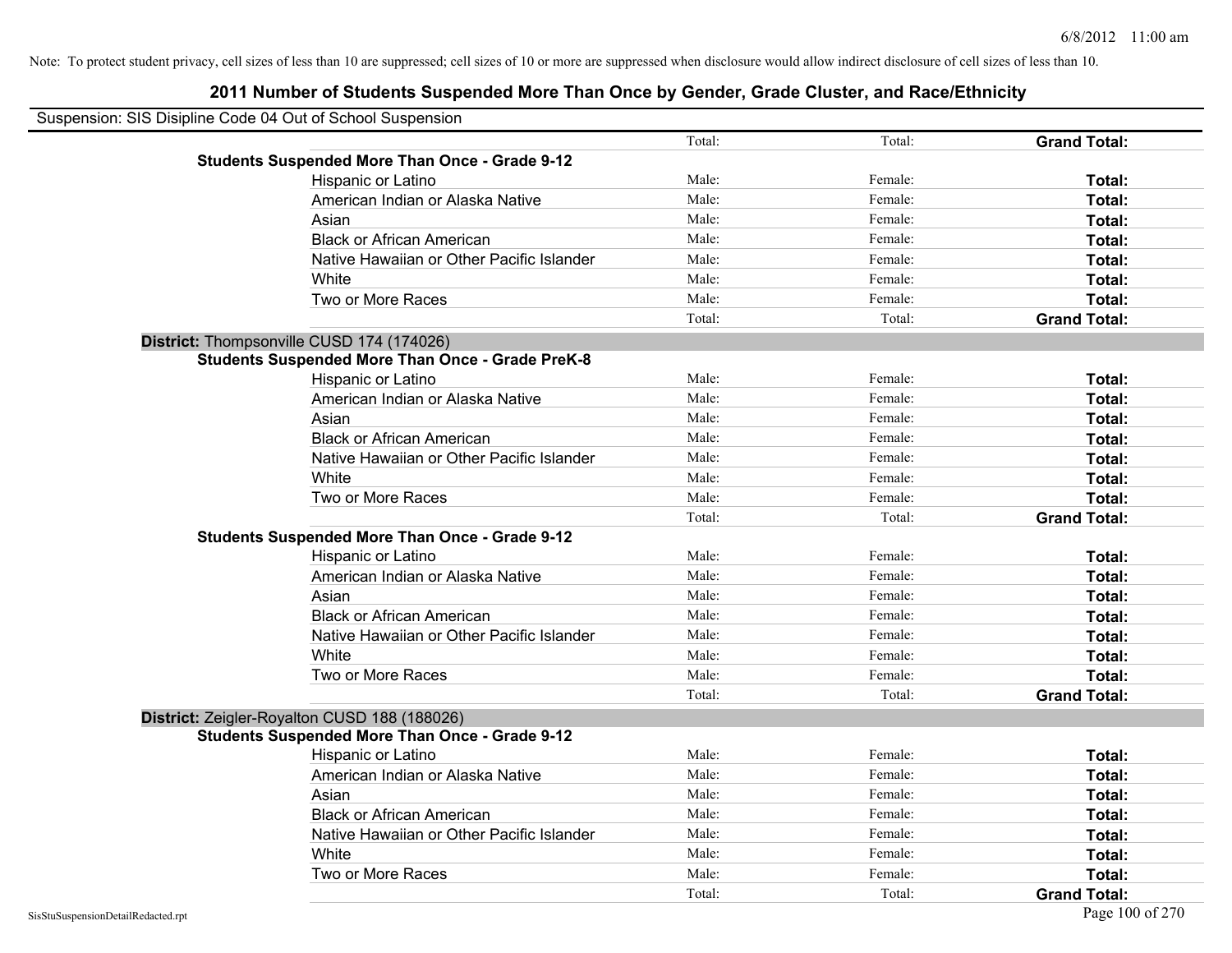| Suspension: SIS Disipline Code 04 Out of School Suspension |                                                         |        |    |         |    |                     |    |
|------------------------------------------------------------|---------------------------------------------------------|--------|----|---------|----|---------------------|----|
| County: Williamson (100)                                   |                                                         |        |    |         |    |                     |    |
|                                                            | District: Carterville CUSD 5 (005026)                   |        |    |         |    |                     |    |
|                                                            | <b>Students Suspended More Than Once - Grade PreK-8</b> |        |    |         |    |                     |    |
|                                                            | Hispanic or Latino                                      | Male:  |    | Female: |    | Total:              |    |
|                                                            | American Indian or Alaska Native                        | Male:  |    | Female: |    | Total:              |    |
|                                                            | Asian                                                   | Male:  |    | Female: |    | Total:              |    |
|                                                            | <b>Black or African American</b>                        | Male:  |    | Female: |    | Total:              |    |
|                                                            | Native Hawaiian or Other Pacific Islander               | Male:  |    | Female: |    | Total:              |    |
|                                                            | White                                                   | Male:  |    | Female: |    | Total:              | 14 |
|                                                            | Two or More Races                                       | Male:  |    | Female: |    | Total:              |    |
|                                                            |                                                         | Total: |    | Total:  |    | <b>Grand Total:</b> |    |
|                                                            | <b>Students Suspended More Than Once - Grade 9-12</b>   |        |    |         |    |                     |    |
|                                                            | Hispanic or Latino                                      | Male:  |    | Female: |    | Total:              |    |
|                                                            | American Indian or Alaska Native                        | Male:  |    | Female: |    | Total:              |    |
|                                                            | Asian                                                   | Male:  |    | Female: |    | Total:              |    |
|                                                            | <b>Black or African American</b>                        | Male:  |    | Female: |    | Total:              |    |
|                                                            | Native Hawaiian or Other Pacific Islander               | Male:  |    | Female: |    | Total:              |    |
|                                                            | White                                                   | Male:  |    | Female: |    | Total:              | 10 |
|                                                            | Two or More Races                                       | Male:  |    | Female: |    | Total:              |    |
|                                                            |                                                         | Total: |    | Total:  |    | <b>Grand Total:</b> |    |
| District: Herrin CUSD 4 (004026)                           |                                                         |        |    |         |    |                     |    |
|                                                            | <b>Students Suspended More Than Once - Grade PreK-8</b> |        |    |         |    |                     |    |
|                                                            | Hispanic or Latino                                      | Male:  |    | Female: |    | Total:              |    |
|                                                            | American Indian or Alaska Native                        | Male:  |    | Female: |    | Total:              |    |
|                                                            | Asian                                                   | Male:  |    | Female: |    | Total:              |    |
|                                                            | <b>Black or African American</b>                        | Male:  |    | Female: |    | Total:              |    |
|                                                            | Native Hawaiian or Other Pacific Islander               | Male:  |    | Female: |    | Total:              |    |
|                                                            | White                                                   | Male:  | 16 | Female: | 12 | Total:              | 28 |
|                                                            | Two or More Races                                       | Male:  |    | Female: |    | Total:              |    |
|                                                            |                                                         | Total: |    | Total:  |    | <b>Grand Total:</b> |    |
|                                                            | <b>Students Suspended More Than Once - Grade 9-12</b>   |        |    |         |    |                     |    |
|                                                            | Hispanic or Latino                                      | Male:  |    | Female: |    | Total:              |    |
|                                                            | American Indian or Alaska Native                        | Male:  |    | Female: |    | Total:              |    |
|                                                            | Asian                                                   | Male:  |    | Female: |    | Total:              |    |
|                                                            | <b>Black or African American</b>                        | Male:  |    | Female: |    | Total:              |    |
|                                                            | Native Hawaiian or Other Pacific Islander               | Male:  |    | Female: |    | Total:              |    |
|                                                            | White                                                   | Male:  |    | Female: |    | Total:              | 15 |
|                                                            | Two or More Races                                       | Male:  |    | Female: |    | Total:              |    |
|                                                            |                                                         | Total: |    | Total:  |    | <b>Grand Total:</b> |    |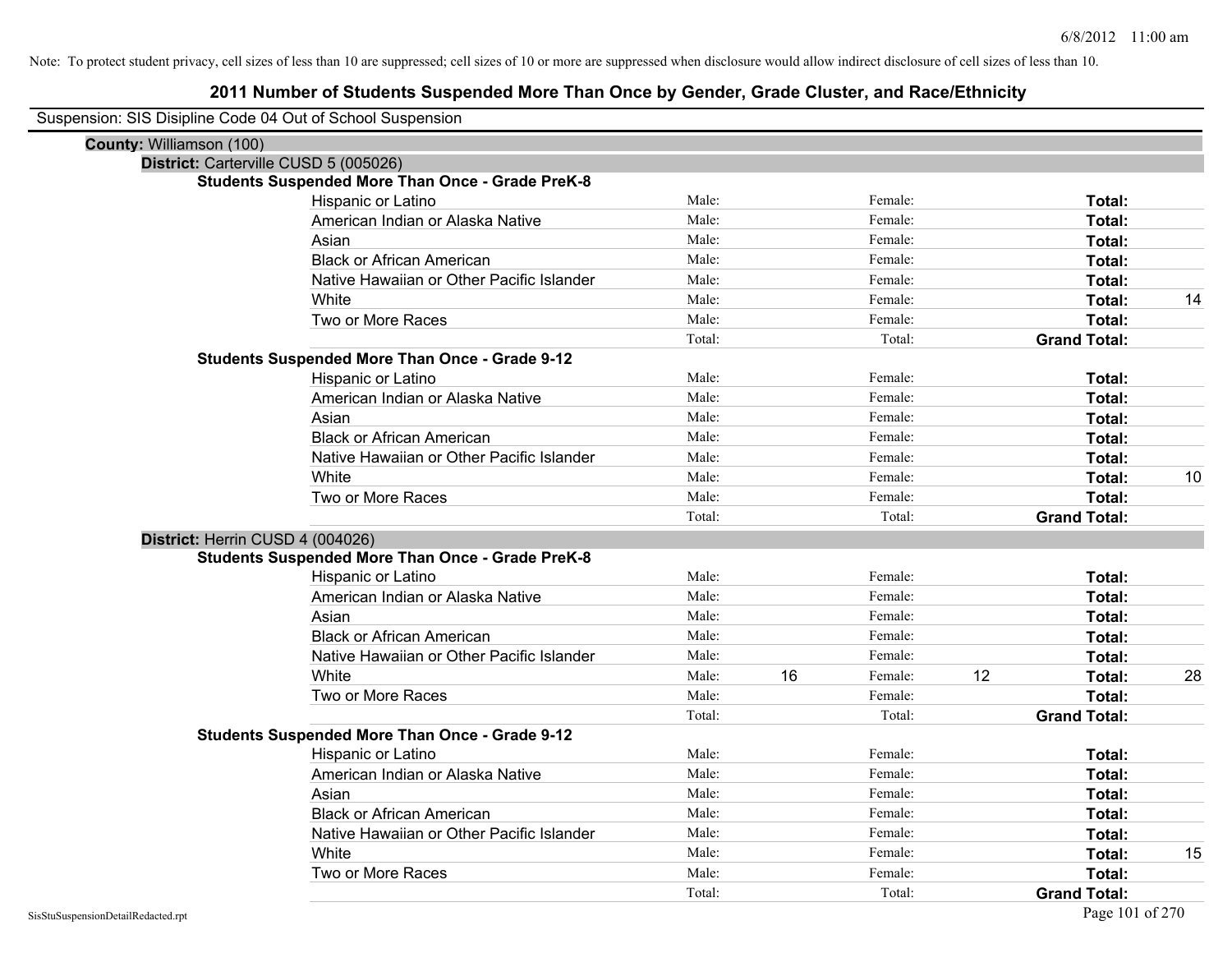| Suspension: SIS Disipline Code 04 Out of School Suspension |                                                         |        |         |                     |    |
|------------------------------------------------------------|---------------------------------------------------------|--------|---------|---------------------|----|
| District: Johnston City CUSD 1 (001026)                    |                                                         |        |         |                     |    |
|                                                            | <b>Students Suspended More Than Once - Grade PreK-8</b> |        |         |                     |    |
|                                                            | Hispanic or Latino                                      | Male:  | Female: | Total:              |    |
|                                                            | American Indian or Alaska Native                        | Male:  | Female: | Total:              |    |
|                                                            | Asian                                                   | Male:  | Female: | Total:              |    |
|                                                            | <b>Black or African American</b>                        | Male:  | Female: | Total:              |    |
|                                                            | Native Hawaiian or Other Pacific Islander               | Male:  | Female: | Total:              |    |
|                                                            | White                                                   | Male:  | Female: | Total:              |    |
|                                                            | Two or More Races                                       | Male:  | Female: | Total:              |    |
|                                                            |                                                         | Total: | Total:  | <b>Grand Total:</b> |    |
|                                                            | <b>Students Suspended More Than Once - Grade 9-12</b>   |        |         |                     |    |
|                                                            | Hispanic or Latino                                      | Male:  | Female: | Total:              |    |
|                                                            | American Indian or Alaska Native                        | Male:  | Female: | Total:              |    |
|                                                            | Asian                                                   | Male:  | Female: | Total:              |    |
|                                                            | <b>Black or African American</b>                        | Male:  | Female: | Total:              |    |
|                                                            | Native Hawaiian or Other Pacific Islander               | Male:  | Female: | Total:              |    |
|                                                            | White                                                   | Male:  | Female: | Total:              |    |
|                                                            | Two or More Races                                       | Male:  | Female: | Total:              |    |
|                                                            |                                                         | Total: | Total:  | <b>Grand Total:</b> | 15 |
| District: Marion CUSD 2 (002026)                           |                                                         |        |         |                     |    |
|                                                            | <b>Students Suspended More Than Once - Grade PreK-8</b> |        |         |                     |    |
|                                                            | Hispanic or Latino                                      | Male:  | Female: | Total:              |    |
|                                                            | American Indian or Alaska Native                        | Male:  | Female: | Total:              |    |
|                                                            | Asian                                                   | Male:  | Female: | Total:              |    |
|                                                            | <b>Black or African American</b>                        | Male:  | Female: | Total:              |    |
|                                                            | Native Hawaiian or Other Pacific Islander               | Male:  | Female: | Total:              |    |
|                                                            | White                                                   | Male:  | Female: | Total:              |    |
|                                                            | Two or More Races                                       | Male:  | Female: | Total:              |    |
|                                                            |                                                         | Total: | Total:  | <b>Grand Total:</b> | 12 |
|                                                            | <b>Students Suspended More Than Once - Grade 9-12</b>   |        |         |                     |    |
|                                                            | Hispanic or Latino                                      | Male:  | Female: | Total:              |    |
|                                                            | American Indian or Alaska Native                        | Male:  | Female: | Total:              |    |
|                                                            | Asian                                                   | Male:  | Female: | Total:              |    |
|                                                            | <b>Black or African American</b>                        | Male:  | Female: | Total:              |    |
|                                                            | Native Hawaiian or Other Pacific Islander               | Male:  | Female: | Total:              |    |
|                                                            | White                                                   | Male:  | Female: | Total:              | 10 |
|                                                            | Two or More Races                                       | Male:  | Female: | Total:              |    |
|                                                            |                                                         | Total: | Total:  | <b>Grand Total:</b> | 20 |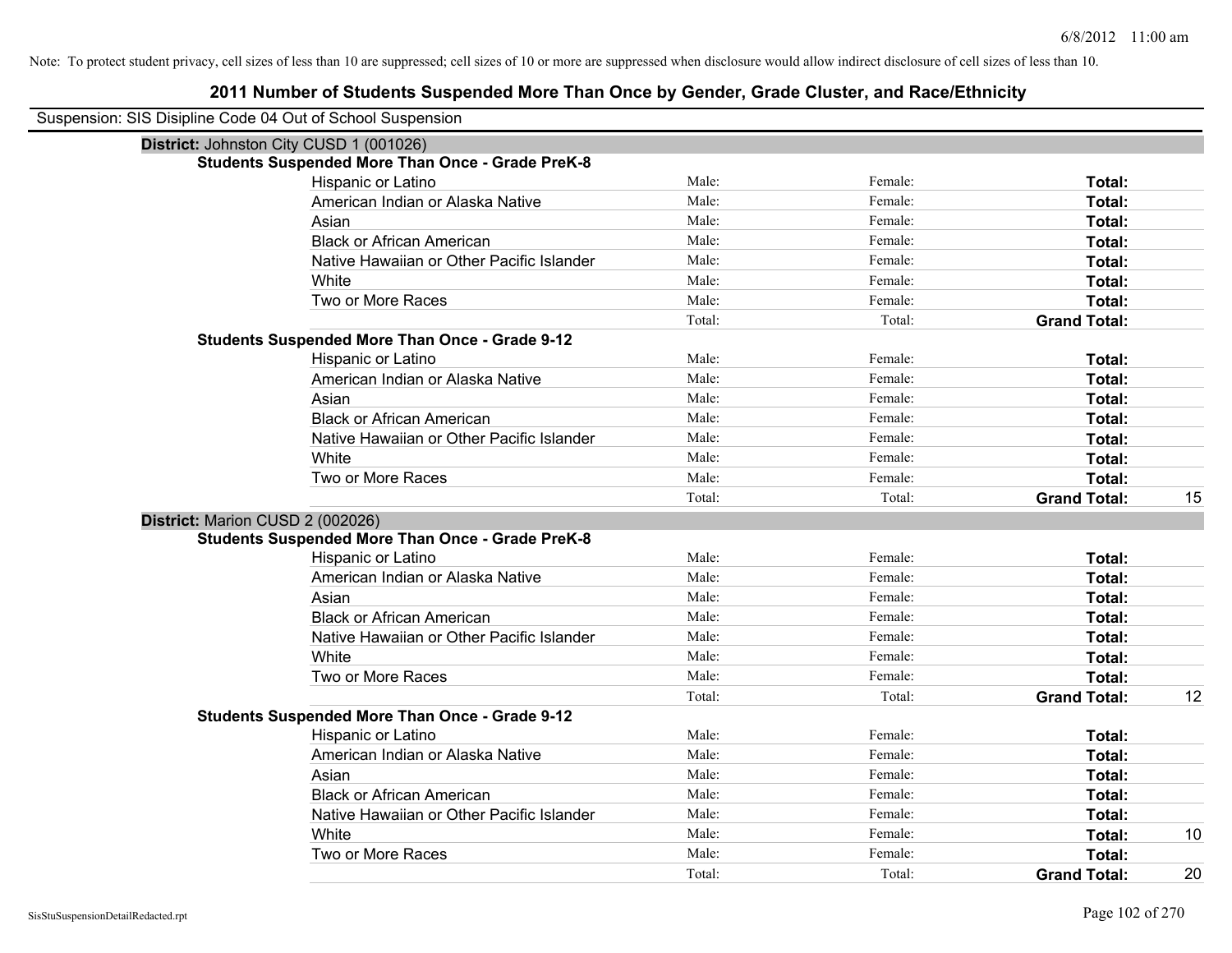# **2011 Number of Students Suspended More Than Once by Gender, Grade Cluster, and Race/Ethnicity**

Suspension: SIS Disipline Code 04 Out of School Suspension

| Region: Fulton/Schuyler ROE (22)        |                                                         |        |         |                     |
|-----------------------------------------|---------------------------------------------------------|--------|---------|---------------------|
| County: Fulton (029)                    |                                                         |        |         |                     |
| District: Astoria CUSD 1 (001026)       |                                                         |        |         |                     |
|                                         | <b>Students Suspended More Than Once - Grade 9-12</b>   |        |         |                     |
|                                         | Hispanic or Latino                                      | Male:  | Female: | Total:              |
|                                         | American Indian or Alaska Native                        | Male:  | Female: | Total:              |
|                                         | Asian                                                   | Male:  | Female: | Total:              |
|                                         | <b>Black or African American</b>                        | Male:  | Female: | Total:              |
|                                         | Native Hawaiian or Other Pacific Islander               | Male:  | Female: | Total:              |
|                                         | White                                                   | Male:  | Female: | Total:              |
|                                         | Two or More Races                                       | Male:  | Female: | Total:              |
|                                         |                                                         | Total: | Total:  | <b>Grand Total:</b> |
| <b>District: Avon CUSD 176 (176026)</b> |                                                         |        |         |                     |
|                                         | <b>Students Suspended More Than Once - Grade PreK-8</b> |        |         |                     |
|                                         | Hispanic or Latino                                      | Male:  | Female: | Total:              |
|                                         | American Indian or Alaska Native                        | Male:  | Female: | Total:              |
|                                         | Asian                                                   | Male:  | Female: | Total:              |
|                                         | <b>Black or African American</b>                        | Male:  | Female: | Total:              |
|                                         | Native Hawaiian or Other Pacific Islander               | Male:  | Female: | Total:              |
|                                         | White                                                   | Male:  | Female: | Total:              |
|                                         | Two or More Races                                       | Male:  | Female: | Total:              |
|                                         |                                                         | Total: | Total:  | <b>Grand Total:</b> |
|                                         | <b>Students Suspended More Than Once - Grade 9-12</b>   |        |         |                     |
|                                         | Hispanic or Latino                                      | Male:  | Female: | Total:              |
|                                         | American Indian or Alaska Native                        | Male:  | Female: | Total:              |
|                                         | Asian                                                   | Male:  | Female: | Total:              |
|                                         | <b>Black or African American</b>                        | Male:  | Female: | Total:              |
|                                         | Native Hawaiian or Other Pacific Islander               | Male:  | Female: | Total:              |
|                                         | White                                                   | Male:  | Female: | Total:              |
|                                         | Two or More Races                                       | Male:  | Female: | Total:              |
|                                         |                                                         | Total: | Total:  | <b>Grand Total:</b> |
|                                         | District: Canton Union SD 66 (066025)                   |        |         |                     |
|                                         | <b>Students Suspended More Than Once - Grade PreK-8</b> |        |         |                     |
|                                         | Hispanic or Latino                                      | Male:  | Female: | Total:              |
|                                         | American Indian or Alaska Native                        | Male:  | Female: | Total:              |
|                                         | Asian                                                   | Male:  | Female: | Total:              |
|                                         | <b>Black or African American</b>                        | Male:  | Female: | Total:              |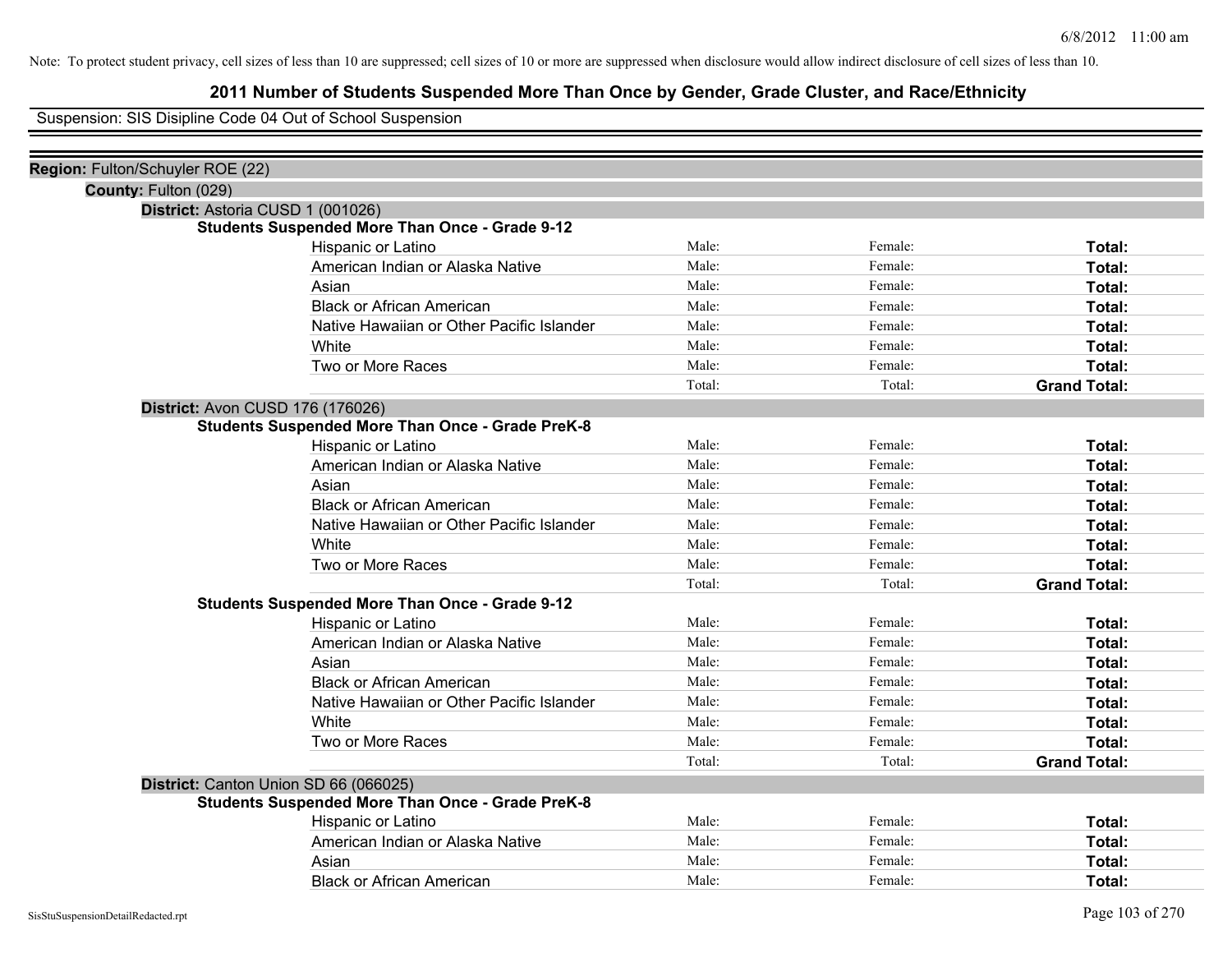| Suspension: SIS Disipline Code 04 Out of School Suspension |                                                         |        |         |                     |
|------------------------------------------------------------|---------------------------------------------------------|--------|---------|---------------------|
|                                                            | Native Hawaiian or Other Pacific Islander               | Male:  | Female: | Total:              |
|                                                            | White                                                   | Male:  | Female: | Total:              |
|                                                            | Two or More Races                                       | Male:  | Female: | Total:              |
|                                                            |                                                         | Total: | Total:  | <b>Grand Total:</b> |
|                                                            | <b>Students Suspended More Than Once - Grade 9-12</b>   |        |         |                     |
|                                                            | Hispanic or Latino                                      | Male:  | Female: | Total:              |
|                                                            | American Indian or Alaska Native                        | Male:  | Female: | Total:              |
|                                                            | Asian                                                   | Male:  | Female: | Total:              |
|                                                            | <b>Black or African American</b>                        | Male:  | Female: | Total:              |
|                                                            | Native Hawaiian or Other Pacific Islander               | Male:  | Female: | Total:              |
|                                                            | White                                                   | Male:  | Female: | Total:<br>11        |
|                                                            | Two or More Races                                       | Male:  | Female: | Total:              |
|                                                            |                                                         | Total: | Total:  | <b>Grand Total:</b> |
|                                                            | District: CUSD 3 Fulton County (003026)                 |        |         |                     |
|                                                            | <b>Students Suspended More Than Once - Grade PreK-8</b> |        |         |                     |
|                                                            | Hispanic or Latino                                      | Male:  | Female: | Total:              |
|                                                            | American Indian or Alaska Native                        | Male:  | Female: | Total:              |
|                                                            | Asian                                                   | Male:  | Female: | Total:              |
|                                                            | <b>Black or African American</b>                        | Male:  | Female: | Total:              |
|                                                            | Native Hawaiian or Other Pacific Islander               | Male:  | Female: | Total:              |
|                                                            | White                                                   | Male:  | Female: | Total:              |
|                                                            | Two or More Races                                       | Male:  | Female: | Total:              |
|                                                            |                                                         | Total: | Total:  | <b>Grand Total:</b> |
|                                                            | <b>Students Suspended More Than Once - Grade 9-12</b>   |        |         |                     |
|                                                            | Hispanic or Latino                                      | Male:  | Female: | Total:              |
|                                                            | American Indian or Alaska Native                        | Male:  | Female: | Total:              |
|                                                            | Asian                                                   | Male:  | Female: | Total:              |
|                                                            | <b>Black or African American</b>                        | Male:  | Female: | Total:              |
|                                                            | Native Hawaiian or Other Pacific Islander               | Male:  | Female: | Total:              |
|                                                            | White                                                   | Male:  | Female: | Total:              |
|                                                            | Two or More Races                                       | Male:  | Female: | Total:              |
|                                                            |                                                         | Total: | Total:  | <b>Grand Total:</b> |
|                                                            | District: Lewistown CUSD 97 (097026)                    |        |         |                     |
|                                                            | <b>Students Suspended More Than Once - Grade PreK-8</b> |        |         |                     |
|                                                            | Hispanic or Latino                                      | Male:  | Female: | Total:              |
|                                                            | American Indian or Alaska Native                        | Male:  | Female: | Total:              |
|                                                            | Asian                                                   | Male:  | Female: | Total:              |
|                                                            | <b>Black or African American</b>                        | Male:  | Female: | Total:              |
|                                                            | Native Hawaiian or Other Pacific Islander               | Male:  | Female: | Total:              |
| SisStuSuspensionDetailRedacted.rpt                         |                                                         |        |         | Page 104 of 270     |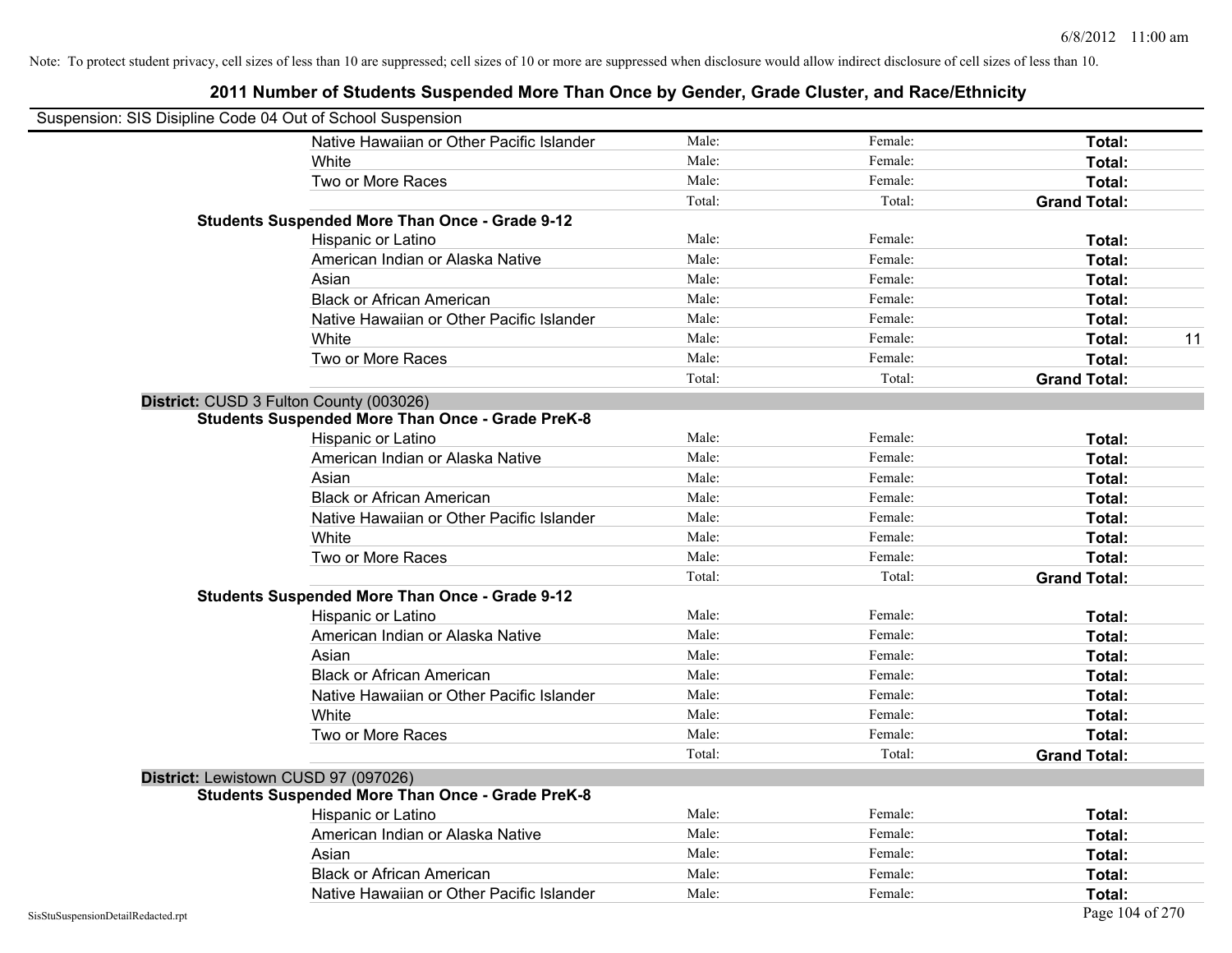| Suspension: SIS Disipline Code 04 Out of School Suspension |                                                         |        |         |                     |
|------------------------------------------------------------|---------------------------------------------------------|--------|---------|---------------------|
|                                                            | White                                                   | Male:  | Female: | Total:<br>11        |
|                                                            | Two or More Races                                       | Male:  | Female: | Total:              |
|                                                            |                                                         | Total: | Total:  | <b>Grand Total:</b> |
|                                                            | <b>Students Suspended More Than Once - Grade 9-12</b>   |        |         |                     |
|                                                            | Hispanic or Latino                                      | Male:  | Female: | Total:              |
|                                                            | American Indian or Alaska Native                        | Male:  | Female: | Total:              |
|                                                            | Asian                                                   | Male:  | Female: | Total:              |
|                                                            | <b>Black or African American</b>                        | Male:  | Female: | Total:              |
|                                                            | Native Hawaiian or Other Pacific Islander               | Male:  | Female: | Total:              |
|                                                            | White                                                   | Male:  | Female: | Total:              |
|                                                            | Two or More Races                                       | Male:  | Female: | Total:              |
|                                                            |                                                         | Total: | Total:  | <b>Grand Total:</b> |
|                                                            | District: Spoon River Valley CUSD 4 (004026)            |        |         |                     |
|                                                            | <b>Students Suspended More Than Once - Grade PreK-8</b> |        |         |                     |
|                                                            | Hispanic or Latino                                      | Male:  | Female: | Total:              |
|                                                            | American Indian or Alaska Native                        | Male:  | Female: | Total:              |
|                                                            | Asian                                                   | Male:  | Female: | Total:              |
|                                                            | <b>Black or African American</b>                        | Male:  | Female: | Total:              |
|                                                            | Native Hawaiian or Other Pacific Islander               | Male:  | Female: | Total:              |
|                                                            | White                                                   | Male:  | Female: | Total:              |
|                                                            | Two or More Races                                       | Male:  | Female: | Total:              |
|                                                            |                                                         | Total: | Total:  | <b>Grand Total:</b> |
|                                                            | <b>Students Suspended More Than Once - Grade 9-12</b>   |        |         |                     |
|                                                            | Hispanic or Latino                                      | Male:  | Female: | Total:              |
|                                                            | American Indian or Alaska Native                        | Male:  | Female: | Total:              |
|                                                            | Asian                                                   | Male:  | Female: | Total:              |
|                                                            | <b>Black or African American</b>                        | Male:  | Female: | Total:              |
|                                                            | Native Hawaiian or Other Pacific Islander               | Male:  | Female: | Total:              |
|                                                            | White                                                   | Male:  | Female: | Total:              |
|                                                            | Two or More Races                                       | Male:  | Female: | Total:              |
|                                                            |                                                         | Total: | Total:  | <b>Grand Total:</b> |
| District: V I T CUSD 2 (002026)                            |                                                         |        |         |                     |
|                                                            | <b>Students Suspended More Than Once - Grade 9-12</b>   |        |         |                     |
|                                                            | Hispanic or Latino                                      | Male:  | Female: | Total:              |
|                                                            | American Indian or Alaska Native                        | Male:  | Female: | Total:              |
|                                                            | Asian                                                   | Male:  | Female: | Total:              |
|                                                            | <b>Black or African American</b>                        | Male:  | Female: | Total:              |
|                                                            | Native Hawaiian or Other Pacific Islander               | Male:  | Female: | Total:              |
|                                                            | White                                                   | Male:  | Female: | Total:              |
| SisStuSuspensionDetailRedacted.rpt                         |                                                         |        |         | Page 105 of 270     |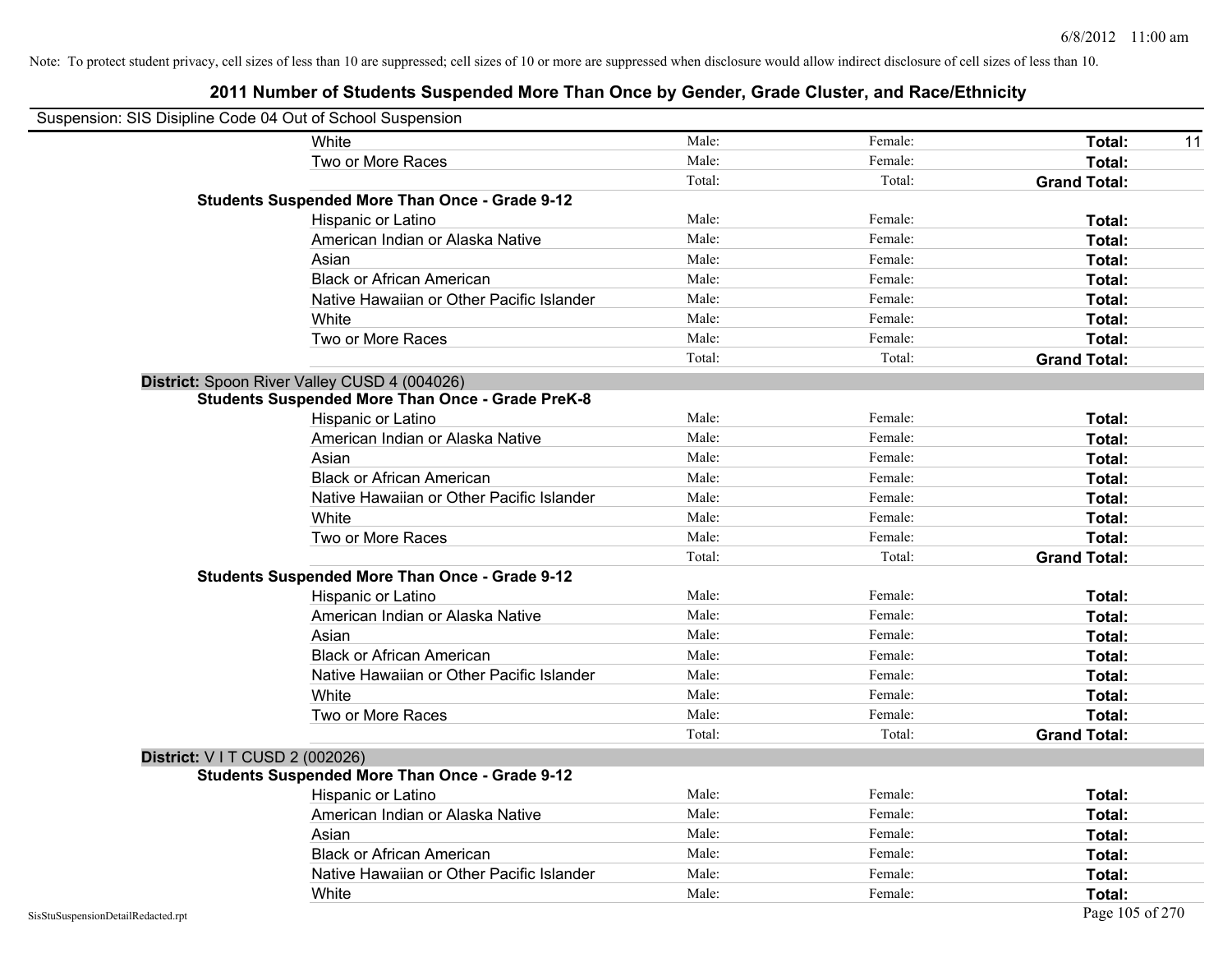| Suspension: SIS Disipline Code 04 Out of School Suspension |                                                         |        |         |                     |
|------------------------------------------------------------|---------------------------------------------------------|--------|---------|---------------------|
|                                                            | Two or More Races                                       | Male:  | Female: | Total:              |
|                                                            |                                                         | Total: | Total:  | <b>Grand Total:</b> |
| County: Non-Public School (000)                            |                                                         |        |         |                     |
|                                                            | District: Fulton/Schuyler ROE (000000)                  |        |         |                     |
|                                                            | <b>Students Suspended More Than Once - Grade PreK-8</b> |        |         |                     |
|                                                            | Hispanic or Latino                                      | Male:  | Female: | Total:              |
|                                                            | American Indian or Alaska Native                        | Male:  | Female: | Total:              |
|                                                            | Asian                                                   | Male:  | Female: | Total:              |
|                                                            | <b>Black or African American</b>                        | Male:  | Female: | Total:              |
|                                                            | Native Hawaiian or Other Pacific Islander               | Male:  | Female: | Total:              |
|                                                            | White                                                   | Male:  | Female: | Total:              |
|                                                            | Two or More Races                                       | Male:  | Female: | Total:              |
|                                                            |                                                         | Total: | Total:  | <b>Grand Total:</b> |
|                                                            | <b>Students Suspended More Than Once - Grade 9-12</b>   |        |         |                     |
|                                                            | Hispanic or Latino                                      | Male:  | Female: | Total:              |
|                                                            | American Indian or Alaska Native                        | Male:  | Female: | Total:              |
|                                                            | Asian                                                   | Male:  | Female: | Total:              |
|                                                            | <b>Black or African American</b>                        | Male:  | Female: | Total:              |
|                                                            | Native Hawaiian or Other Pacific Islander               | Male:  | Female: | Total:              |
|                                                            | White                                                   | Male:  | Female: | Total:              |
|                                                            | Two or More Races                                       | Male:  | Female: | Total:              |
|                                                            |                                                         | Total: | Total:  | <b>Grand Total:</b> |
|                                                            |                                                         |        |         |                     |
| Region: Grundy/Kendall ROE (24)                            |                                                         |        |         |                     |
| County: Grundy (032)                                       |                                                         |        |         |                     |
|                                                            | District: Coal City CUSD 1 (001026)                     |        |         |                     |
|                                                            | <b>Students Suspended More Than Once - Grade PreK-8</b> |        |         |                     |
|                                                            | Hispanic or Latino                                      | Male:  | Female: | Total:              |
|                                                            | American Indian or Alaska Native                        | Male:  | Female: | Total:              |
|                                                            | Asian                                                   | Male:  | Female: | Total:              |
|                                                            | <b>Black or African American</b>                        | Male:  | Female: | Total:              |
|                                                            | Native Hawaiian or Other Pacific Islander               | Male:  | Female: | Total:              |
|                                                            | White                                                   | Male:  | Female: | Total:              |
|                                                            | Two or More Races                                       | Male:  | Female: | Total:              |
|                                                            |                                                         | Total: | Total:  | <b>Grand Total:</b> |
|                                                            | <b>Students Suspended More Than Once - Grade 9-12</b>   |        |         |                     |
|                                                            | Hispanic or Latino                                      | Male:  | Female: | Total:              |
|                                                            | American Indian or Alaska Native                        | Male:  | Female: | Total:              |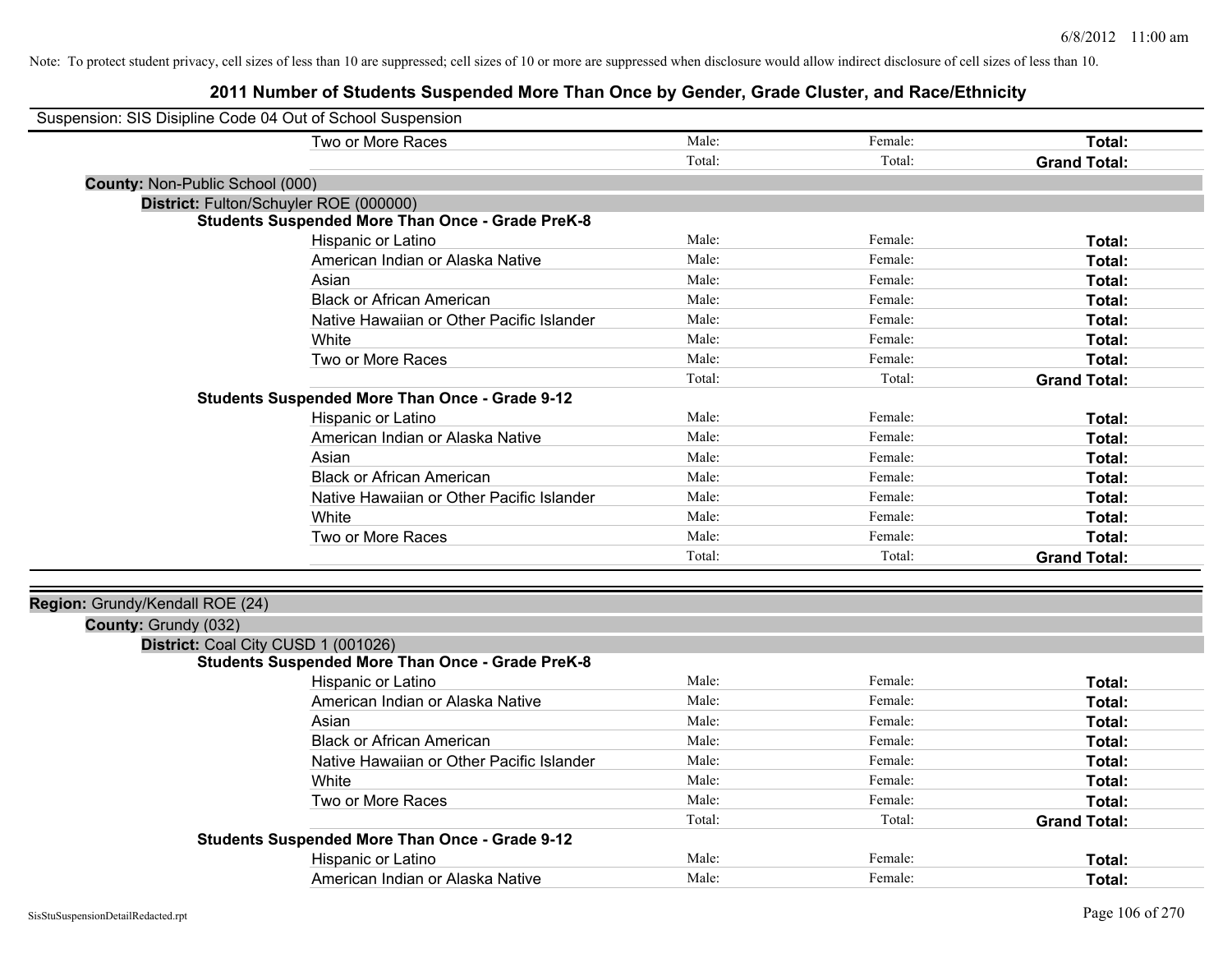# **2011 Number of Students Suspended More Than Once by Gender, Grade Cluster, and Race/Ethnicity**

| Suspension: SIS Disipline Code 04 Out of School Suspension |        |         |                     |
|------------------------------------------------------------|--------|---------|---------------------|
| Asian                                                      | Male:  | Female: | Total:              |
| <b>Black or African American</b>                           | Male:  | Female: | Total:              |
| Native Hawaiian or Other Pacific Islander                  | Male:  | Female: | Total:              |
| White                                                      | Male:  | Female: | Total:              |
| Two or More Races                                          | Male:  | Female: | Total:              |
|                                                            | Total: | Total:  | <b>Grand Total:</b> |
| District: Gardner CCSD 72C (072C04)                        |        |         |                     |
| <b>Students Suspended More Than Once - Grade PreK-8</b>    |        |         |                     |
| <b>Hispanic or Latino</b>                                  | Male:  | Female: | Total:              |
| American Indian or Alaska Native                           | Male:  | Female: | Total:              |
| Asian                                                      | Male:  | Female: | Total:              |
| <b>Black or African American</b>                           | Male:  | Female: | Total:              |
| Native Hawaiian or Other Pacific Islander                  | Male:  | Female: | Total:              |
| White                                                      | Male:  | Female: | Total:              |
| Two or More Races                                          | Male:  | Female: | Total:              |
|                                                            | Total: | Total:  | <b>Grand Total:</b> |
| District: Gardner S Wilmington Twp HSD 73 (073017)         |        |         |                     |
| <b>Students Suspended More Than Once - Grade 9-12</b>      |        |         |                     |
| Hispanic or Latino                                         | Male:  | Female: | Total:              |
| American Indian or Alaska Native                           | Male:  | Female: | Total:              |
| Asian                                                      | Male:  | Female: | Total:              |
| <b>Black or African American</b>                           | Male:  | Female: | Total:              |
| Native Hawaiian or Other Pacific Islander                  | Male:  | Female: | Total:              |
| White                                                      | Male:  | Female: | Total:              |
| Two or More Races                                          | Male:  | Female: | Total:              |
|                                                            | Total: | Total:  | <b>Grand Total:</b> |
| District: Grundy County Spec Educ Coop (101061)            |        |         |                     |
| <b>Students Suspended More Than Once - Grade 9-12</b>      |        |         |                     |
| Hispanic or Latino                                         | Male:  | Female: | Total:              |
| American Indian or Alaska Native                           | Male:  | Female: | Total:              |
| Asian                                                      | Male:  | Female: | Total:              |
| <b>Black or African American</b>                           | Male:  | Female: | Total:              |
| Native Hawaiian or Other Pacific Islander                  | Male:  | Female: | Total:              |
| White                                                      | Male:  | Female: | Total:              |
| Two or More Races                                          | Male:  | Female: | Total:              |
|                                                            | Total: | Total:  | <b>Grand Total:</b> |

**Students Suspended More Than Once - Grade PreK-8**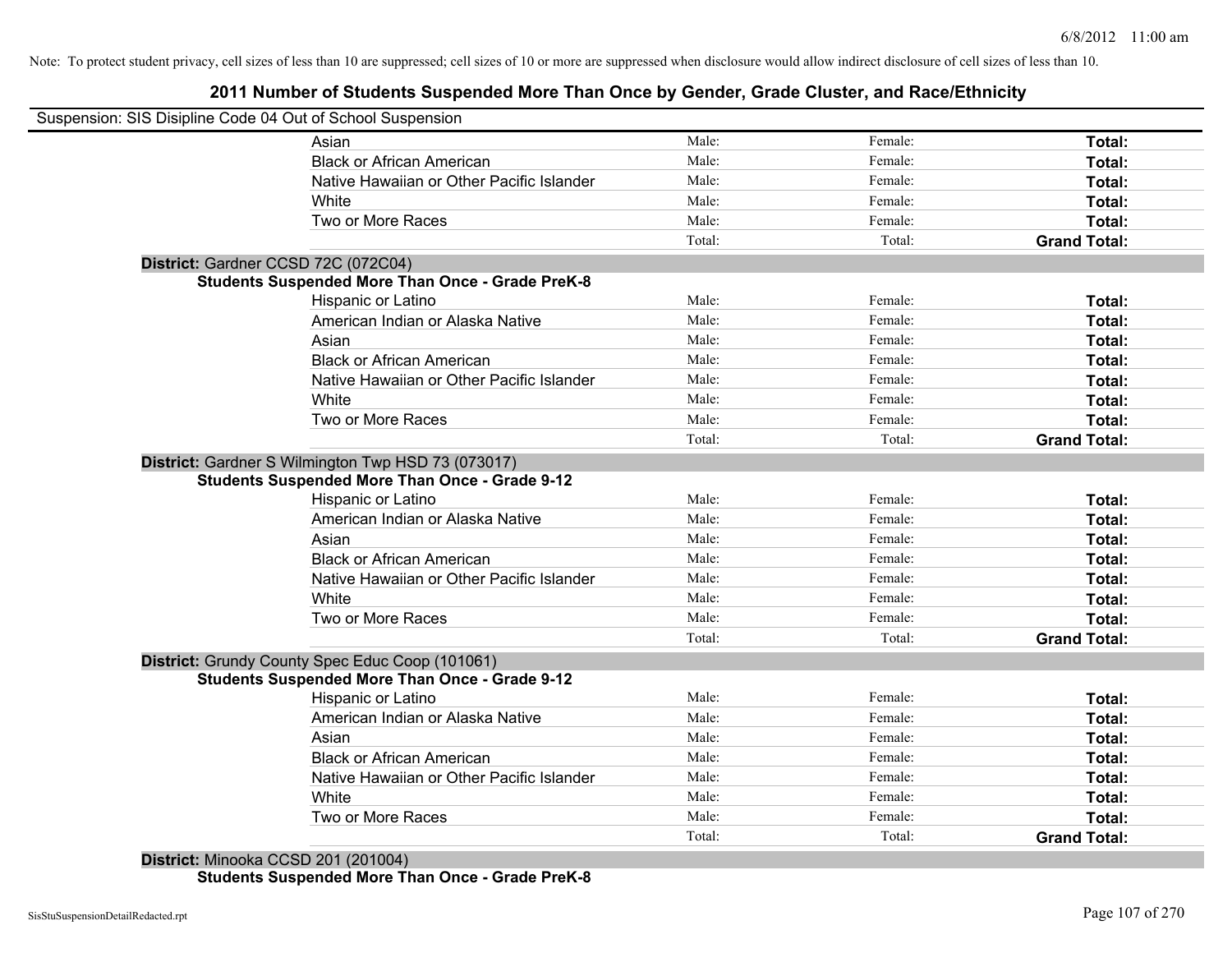# **2011 Number of Students Suspended More Than Once by Gender, Grade Cluster, and Race/Ethnicity**

|                                        | Suspension: SIS Disipline Code 04 Out of School Suspension |        |         |                     |    |
|----------------------------------------|------------------------------------------------------------|--------|---------|---------------------|----|
|                                        | Hispanic or Latino                                         | Male:  | Female: | Total:              |    |
|                                        | American Indian or Alaska Native                           | Male:  | Female: | Total:              |    |
|                                        | Asian                                                      | Male:  | Female: | Total:              |    |
|                                        | <b>Black or African American</b>                           | Male:  | Female: | Total:              |    |
|                                        | Native Hawaiian or Other Pacific Islander                  | Male:  | Female: | Total:              |    |
|                                        | White                                                      | Male:  | Female: | Total:              | 12 |
|                                        | Two or More Races                                          | Male:  | Female: | Total:              |    |
|                                        |                                                            | Total: | Total:  | <b>Grand Total:</b> |    |
| District: Morris CHSD 101 (101016)     |                                                            |        |         |                     |    |
|                                        | <b>Students Suspended More Than Once - Grade 9-12</b>      |        |         |                     |    |
|                                        | Hispanic or Latino                                         | Male:  | Female: | Total:              |    |
|                                        | American Indian or Alaska Native                           | Male:  | Female: | Total:              |    |
|                                        | Asian                                                      | Male:  | Female: | Total:              |    |
|                                        | <b>Black or African American</b>                           | Male:  | Female: | Total:              |    |
|                                        | Native Hawaiian or Other Pacific Islander                  | Male:  | Female: | Total:              |    |
|                                        | White                                                      | Male:  | Female: | Total:              | 11 |
|                                        | Two or More Races                                          | Male:  | Female: | Total:              |    |
|                                        |                                                            | Total: | Total:  | <b>Grand Total:</b> |    |
| <b>District: Morris SD 54 (054002)</b> |                                                            |        |         |                     |    |
|                                        | <b>Students Suspended More Than Once - Grade PreK-8</b>    |        |         |                     |    |
|                                        | Hispanic or Latino                                         | Male:  | Female: | Total:              |    |
|                                        | American Indian or Alaska Native                           | Male:  | Female: | Total:              |    |
|                                        | Asian                                                      | Male:  | Female: | Total:              |    |
|                                        | <b>Black or African American</b>                           | Male:  | Female: | Total:              |    |
|                                        | Native Hawaiian or Other Pacific Islander                  | Male:  | Female: | Total:              |    |
|                                        | White                                                      | Male:  | Female: | Total:              |    |
|                                        | Two or More Races                                          | Male:  | Female: | Total:              |    |
|                                        |                                                            | Total: | Total:  | <b>Grand Total:</b> |    |
|                                        | <b>Students Suspended More Than Once - Grade 9-12</b>      |        |         |                     |    |
|                                        | Hispanic or Latino                                         | Male:  | Female: | Total:              |    |
|                                        | American Indian or Alaska Native                           | Male:  | Female: | Total:              |    |
|                                        | Asian                                                      | Male:  | Female: | Total:              |    |
|                                        | <b>Black or African American</b>                           | Male:  | Female: | Total:              |    |
|                                        | Native Hawaiian or Other Pacific Islander                  | Male:  | Female: | Total:              |    |
|                                        | White                                                      | Male:  | Female: | Total:              |    |
|                                        | Two or More Races                                          | Male:  | Female: | Total:              |    |
|                                        |                                                            | Total: | Total:  | <b>Grand Total:</b> |    |

**District:** Saratoga CCSD 60C (060C04)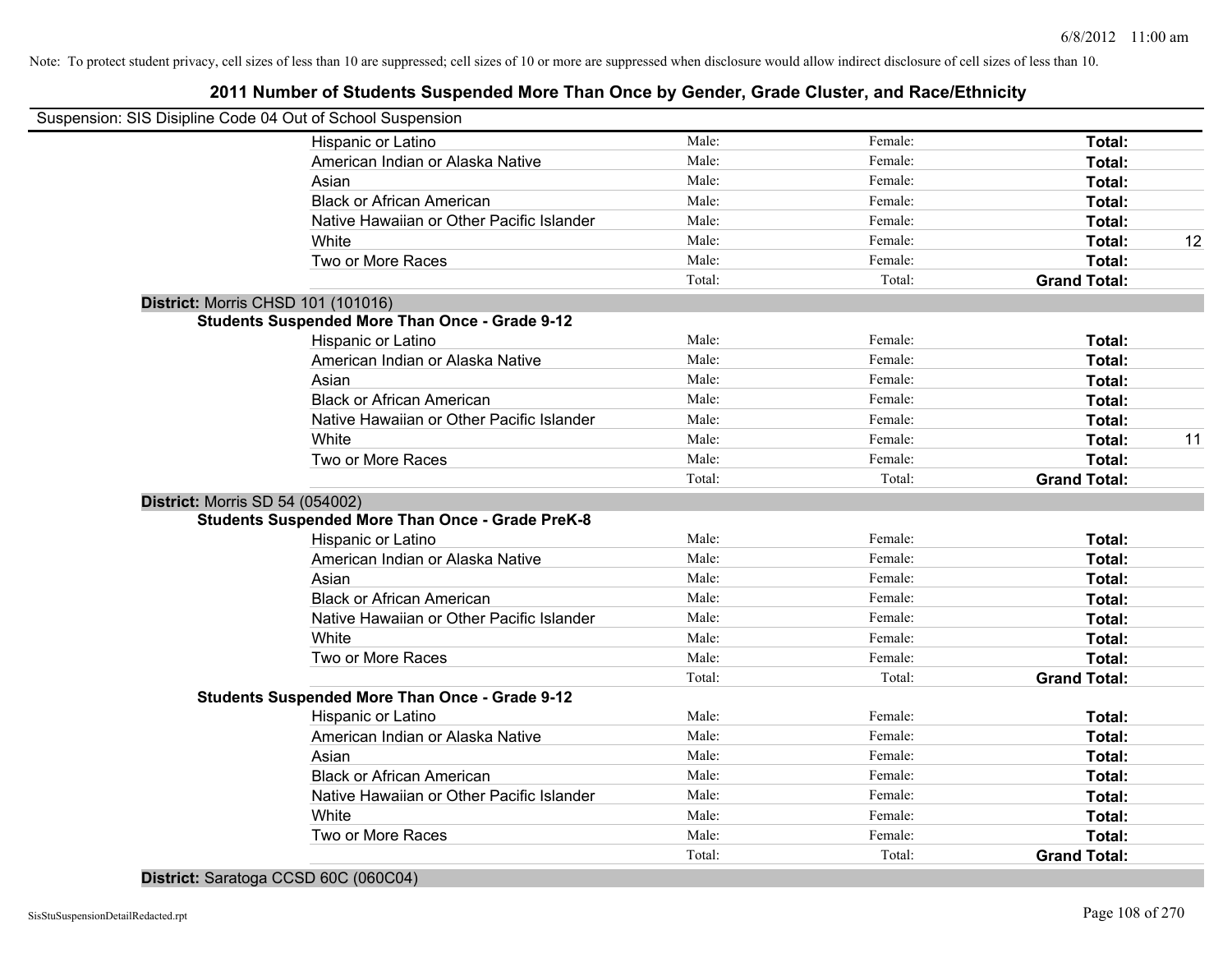| Suspension: SIS Disipline Code 04 Out of School Suspension |                                                         |        |         |                     |
|------------------------------------------------------------|---------------------------------------------------------|--------|---------|---------------------|
|                                                            | <b>Students Suspended More Than Once - Grade PreK-8</b> |        |         |                     |
|                                                            | Hispanic or Latino                                      | Male:  | Female: | Total:              |
|                                                            | American Indian or Alaska Native                        | Male:  | Female: | Total:              |
|                                                            | Asian                                                   | Male:  | Female: | Total:              |
|                                                            | <b>Black or African American</b>                        | Male:  | Female: | Total:              |
|                                                            | Native Hawaiian or Other Pacific Islander               | Male:  | Female: | Total:              |
|                                                            | White                                                   | Male:  | Female: | Total:              |
|                                                            | Two or More Races                                       | Male:  | Female: | Total:              |
|                                                            |                                                         | Total: | Total:  | <b>Grand Total:</b> |
| County: Kendall (047)                                      |                                                         |        |         |                     |
|                                                            | District: Kendall Co Spec Educ Coop (000061)            |        |         |                     |
|                                                            | <b>Students Suspended More Than Once - Grade PreK-8</b> |        |         |                     |
|                                                            | Hispanic or Latino                                      | Male:  | Female: | Total:              |
|                                                            | American Indian or Alaska Native                        | Male:  | Female: | Total:              |
|                                                            | Asian                                                   | Male:  | Female: | Total:              |
|                                                            | <b>Black or African American</b>                        | Male:  | Female: | Total:              |
|                                                            | Native Hawaiian or Other Pacific Islander               | Male:  | Female: | Total:              |
|                                                            | White                                                   | Male:  | Female: | Total:              |
|                                                            | Two or More Races                                       | Male:  | Female: | Total:              |
|                                                            |                                                         | Total: | Total:  | <b>Grand Total:</b> |
|                                                            | <b>Students Suspended More Than Once - Grade 9-12</b>   |        |         |                     |
|                                                            | Hispanic or Latino                                      | Male:  | Female: | Total:              |
|                                                            | American Indian or Alaska Native                        | Male:  | Female: | Total:              |
|                                                            | Asian                                                   | Male:  | Female: | Total:              |
|                                                            | <b>Black or African American</b>                        | Male:  | Female: | Total:              |
|                                                            | Native Hawaiian or Other Pacific Islander               | Male:  | Female: | Total:              |
|                                                            | White                                                   | Male:  | Female: | Total:              |
|                                                            | Two or More Races                                       | Male:  | Female: | Total:              |
|                                                            |                                                         | Total: | Total:  | <b>Grand Total:</b> |
|                                                            | District: Newark CHSD 18 (018016)                       |        |         |                     |
|                                                            | <b>Students Suspended More Than Once - Grade 9-12</b>   |        |         |                     |
|                                                            | Hispanic or Latino                                      | Male:  | Female: | Total:              |
|                                                            | American Indian or Alaska Native                        | Male:  | Female: | Total:              |
|                                                            | Asian                                                   | Male:  | Female: | Total:              |
|                                                            | <b>Black or African American</b>                        | Male:  | Female: | Total:              |
|                                                            | Native Hawaiian or Other Pacific Islander               | Male:  | Female: | Total:              |
|                                                            | White                                                   | Male:  | Female: | Total:              |
|                                                            | Two or More Races                                       | Male:  | Female: | <b>Total:</b>       |
|                                                            |                                                         | Total: | Total:  | <b>Grand Total:</b> |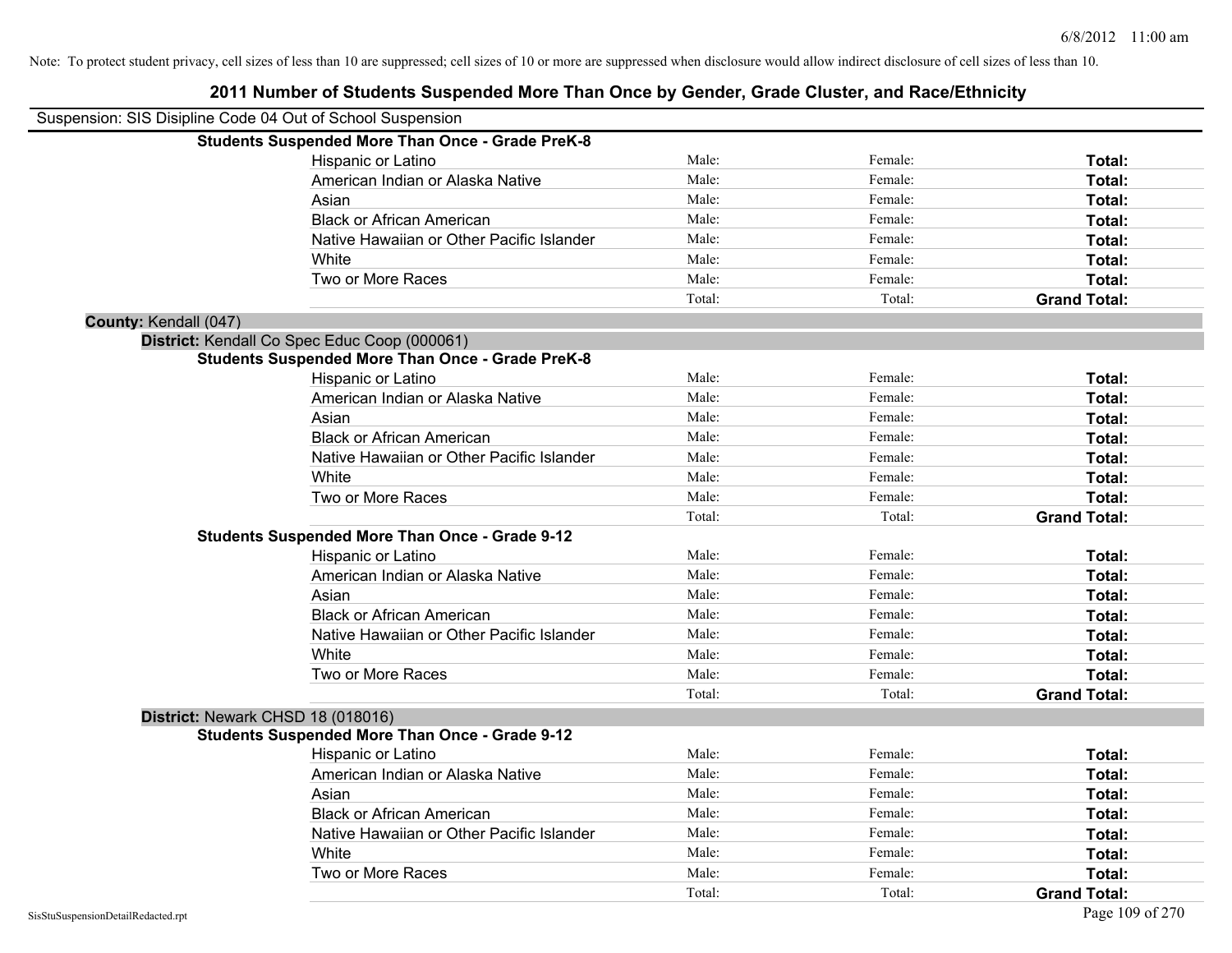|                                    | Suspension: SIS Disipline Code 04 Out of School Suspension |                 |    |                   |                               |    |
|------------------------------------|------------------------------------------------------------|-----------------|----|-------------------|-------------------------------|----|
| District: Oswego CUSD 308 (308026) |                                                            |                 |    |                   |                               |    |
|                                    | <b>Students Suspended More Than Once - Grade PreK-8</b>    |                 |    |                   |                               |    |
|                                    | Hispanic or Latino                                         | Male:           |    | Female:           | Total:                        | 14 |
|                                    | American Indian or Alaska Native                           | Male:           |    | Female:           | Total:                        |    |
|                                    | Asian                                                      | Male:           |    | Female:           | Total:                        |    |
|                                    | <b>Black or African American</b>                           | Male:           |    | Female:           | Total:                        | 10 |
|                                    | Native Hawaiian or Other Pacific Islander                  | Male:           |    | Female:           | Total:                        |    |
|                                    | White                                                      | Male:           |    | Female:           | Total:                        | 20 |
|                                    | Two or More Races                                          | Male:           |    | Female:           | Total:                        |    |
|                                    |                                                            | Total:          |    | Total:            | <b>Grand Total:</b>           |    |
|                                    | <b>Students Suspended More Than Once - Grade 9-12</b>      |                 |    |                   |                               |    |
|                                    | Hispanic or Latino                                         | Male:           |    | Female:           | Total:                        | 40 |
|                                    | American Indian or Alaska Native                           | Male:           |    | Female:           | Total:                        |    |
|                                    | Asian                                                      | Male:           |    | Female:           | Total:                        |    |
|                                    | <b>Black or African American</b>                           | Male:           |    | Female:           | Total:                        | 35 |
|                                    | Native Hawaiian or Other Pacific Islander                  | Male:           |    | Female:           | Total:                        |    |
|                                    | White                                                      | Male:           | 56 | Female:           | 10<br>Total:                  | 66 |
|                                    | Two or More Races                                          | Male:           |    | Female:           | Total:                        |    |
|                                    |                                                            | Total:          |    | Total:            | <b>Grand Total:</b>           |    |
| District: Plano CUSD 88 (088026)   |                                                            |                 |    |                   |                               |    |
|                                    |                                                            |                 |    |                   |                               |    |
|                                    | <b>Students Suspended More Than Once - Grade PreK-8</b>    |                 |    |                   |                               |    |
|                                    | Hispanic or Latino                                         | Male:           |    | Female:           | Total:                        |    |
|                                    | American Indian or Alaska Native                           | Male:           |    | Female:           | Total:                        |    |
|                                    | Asian                                                      | Male:           |    | Female:           | Total:                        |    |
|                                    | <b>Black or African American</b>                           | Male:           |    | Female:           | Total:                        |    |
|                                    | Native Hawaiian or Other Pacific Islander                  | Male:           |    | Female:           | <b>Total:</b>                 |    |
|                                    | White                                                      | Male:           |    | Female:           | Total:                        |    |
|                                    | Two or More Races                                          | Male:           |    | Female:           | Total:                        |    |
|                                    |                                                            | Total:          |    | Total:            | <b>Grand Total:</b>           |    |
|                                    | <b>Students Suspended More Than Once - Grade 9-12</b>      |                 |    |                   |                               |    |
|                                    | Hispanic or Latino                                         | Male:           |    | Female:           | Total:                        |    |
|                                    | American Indian or Alaska Native                           | Male:           |    | Female:           | Total:                        |    |
|                                    | Asian                                                      | Male:           |    | Female:           | Total:                        |    |
|                                    | <b>Black or African American</b>                           | Male:           |    | Female:           | Total:                        |    |
|                                    | Native Hawaiian or Other Pacific Islander                  | Male:           |    | Female:           | Total:                        |    |
|                                    | White                                                      | Male:           |    | Female:           | Total:                        |    |
|                                    | Two or More Races                                          | Male:<br>Total: |    | Female:<br>Total: | Total:<br><b>Grand Total:</b> | 11 |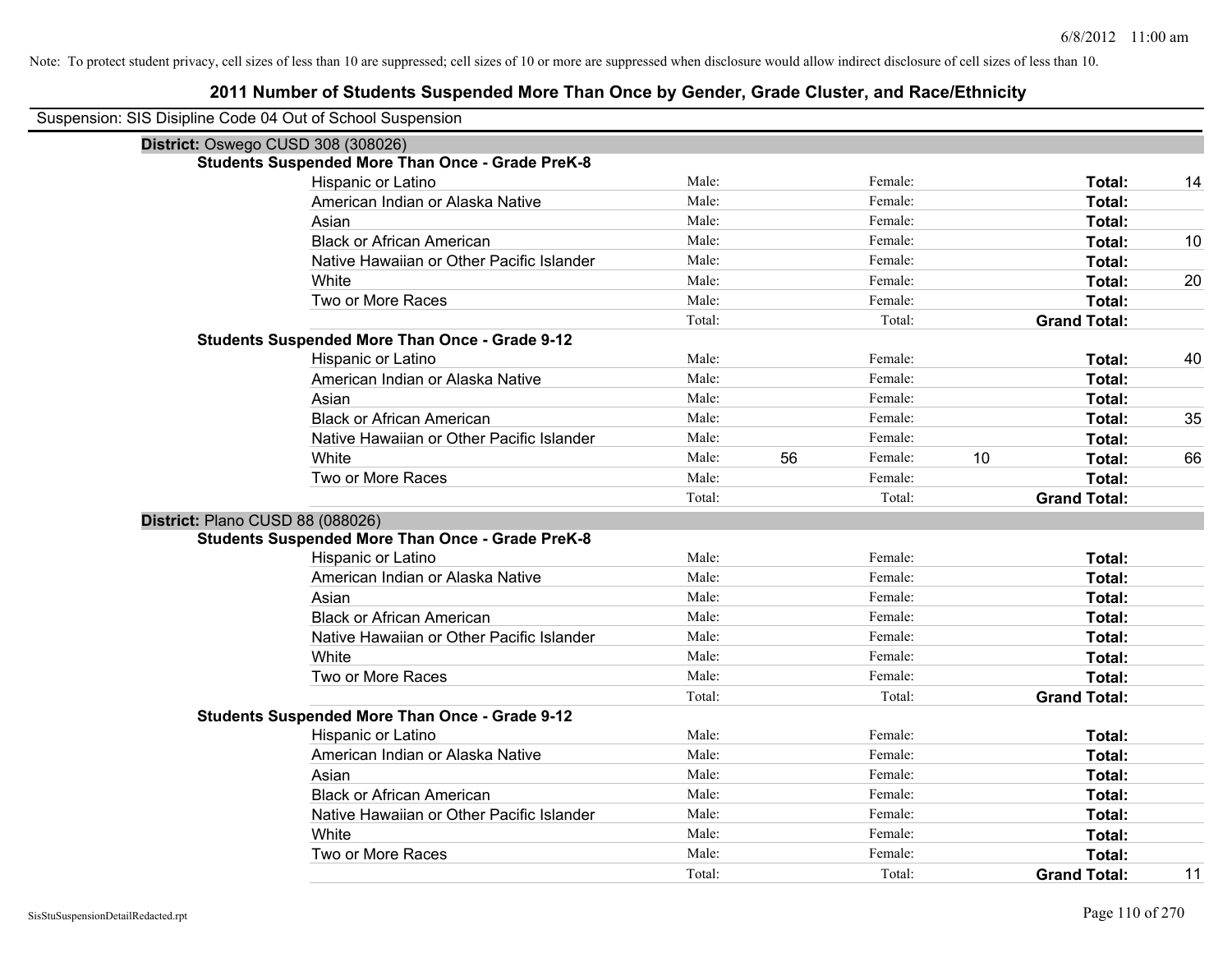| Suspension: SIS Disipline Code 04 Out of School Suspension |                                                         |        |         |                     |    |
|------------------------------------------------------------|---------------------------------------------------------|--------|---------|---------------------|----|
|                                                            | District: Yorkville CUSD 115 (115026)                   |        |         |                     |    |
|                                                            | <b>Students Suspended More Than Once - Grade PreK-8</b> |        |         |                     |    |
|                                                            | Hispanic or Latino                                      | Male:  | Female: | Total:              |    |
|                                                            | American Indian or Alaska Native                        | Male:  | Female: | Total:              |    |
|                                                            | Asian                                                   | Male:  | Female: | Total:              |    |
|                                                            | <b>Black or African American</b>                        | Male:  | Female: | Total:              |    |
|                                                            | Native Hawaiian or Other Pacific Islander               | Male:  | Female: | Total:              |    |
|                                                            | White                                                   | Male:  | Female: | Total:              |    |
|                                                            | Two or More Races                                       | Male:  | Female: | Total:              |    |
|                                                            |                                                         | Total: | Total:  | <b>Grand Total:</b> | 10 |
|                                                            | <b>Students Suspended More Than Once - Grade 9-12</b>   |        |         |                     |    |
|                                                            | Hispanic or Latino                                      | Male:  | Female: | Total:              | 12 |
|                                                            | American Indian or Alaska Native                        | Male:  | Female: | Total:              |    |
|                                                            | Asian                                                   | Male:  | Female: | Total:              |    |
|                                                            | <b>Black or African American</b>                        | Male:  | Female: | Total:              |    |
|                                                            | Native Hawaiian or Other Pacific Islander               | Male:  | Female: | Total:              |    |
|                                                            | White                                                   | Male:  | Female: | Total:              | 27 |
|                                                            | Two or More Races                                       | Male:  | Female: | Total:              |    |
|                                                            |                                                         | Total: | Total:  | <b>Grand Total:</b> |    |
|                                                            |                                                         |        |         |                     |    |
| Region: Hamilton/Jefferson ROE (25)                        |                                                         |        |         |                     |    |
| County: Hamilton (033)                                     |                                                         |        |         |                     |    |
|                                                            | District: Hamilton Co CUSD 10 (010026)                  |        |         |                     |    |
|                                                            | <b>Students Suspended More Than Once - Grade 9-12</b>   |        |         |                     |    |
|                                                            | Hispanic or Latino                                      | Male:  | Female: | Total:              |    |
|                                                            | American Indian or Alaska Native                        | Male:  | Female: | Total:              |    |
|                                                            | Asian                                                   | Male:  | Female: | Total:              |    |
|                                                            | <b>Black or African American</b>                        | Male:  | Female: | Total:              |    |
|                                                            | Native Hawaiian or Other Pacific Islander               | Male:  | Female: | Total:              |    |
|                                                            | White                                                   | Male:  | Female: | Total:              | 20 |
|                                                            | Two or More Races                                       | Male:  | Female: | Total:              |    |
|                                                            |                                                         | Total: | Total:  | <b>Grand Total:</b> |    |
| County: Jefferson (041)                                    |                                                         |        |         |                     |    |
| District: Bluford CCSD 114 (114004)                        |                                                         |        |         |                     |    |
|                                                            | <b>Students Suspended More Than Once - Grade PreK-8</b> |        |         |                     |    |
|                                                            | Hispanic or Latino                                      | Male:  | Female: | Total:              |    |
|                                                            | American Indian or Alaska Native                        | Male:  | Female: | Total:              |    |
|                                                            | Asian                                                   | Male:  | Female: | Total:              |    |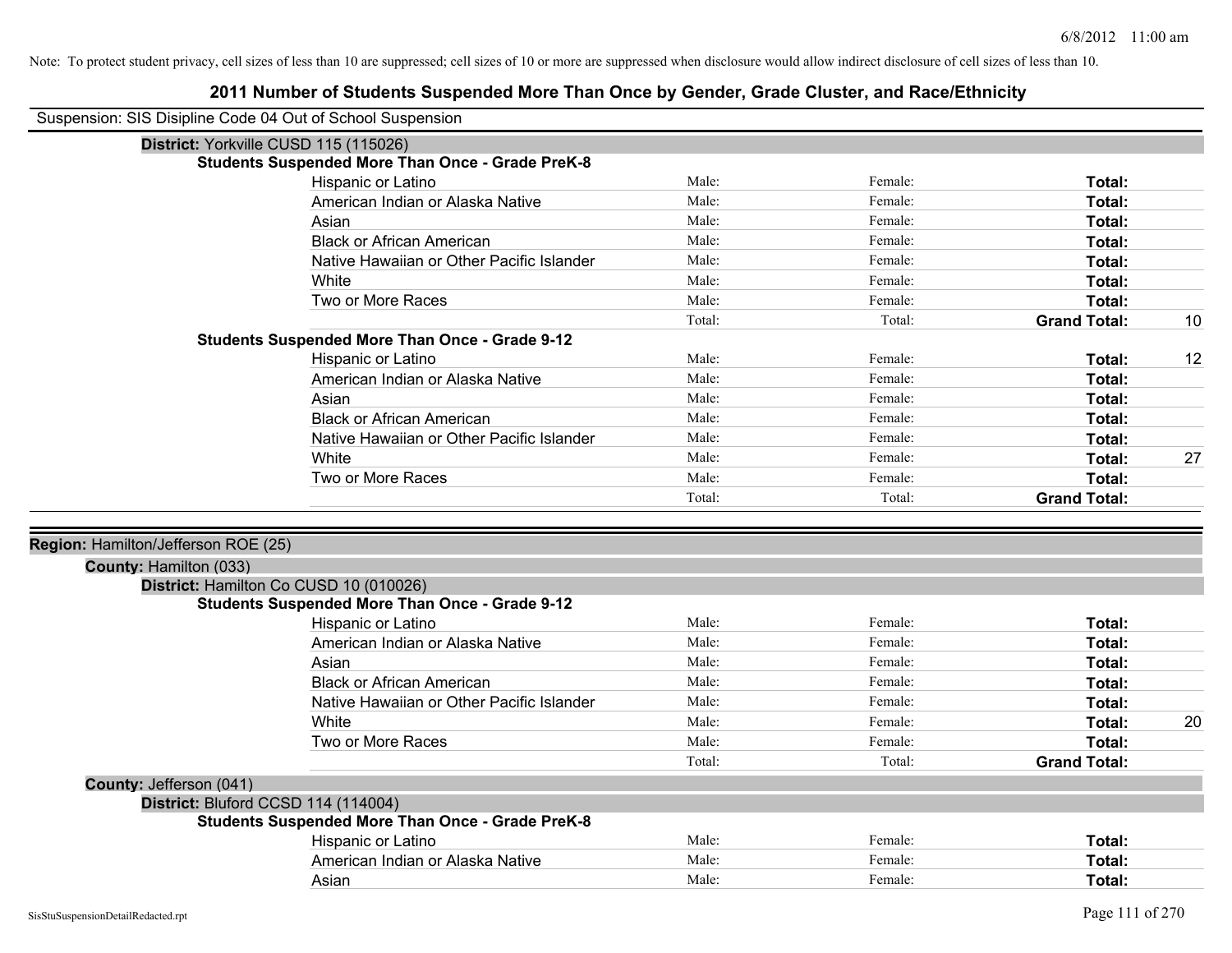| Suspension: SIS Disipline Code 04 Out of School Suspension |        |    |         |    |                     |     |
|------------------------------------------------------------|--------|----|---------|----|---------------------|-----|
| <b>Black or African American</b>                           | Male:  |    | Female: |    | Total:              |     |
| Native Hawaiian or Other Pacific Islander                  | Male:  |    | Female: |    | Total:              |     |
| White                                                      | Male:  |    | Female: |    | Total:              |     |
| Two or More Races                                          | Male:  |    | Female: |    | Total:              |     |
|                                                            | Total: |    | Total:  |    | <b>Grand Total:</b> |     |
| District: Franklin-Jefferson Co Sp Ed Dist (801060)        |        |    |         |    |                     |     |
| <b>Students Suspended More Than Once - Grade PreK-8</b>    |        |    |         |    |                     |     |
| Hispanic or Latino                                         | Male:  |    | Female: |    | Total:              |     |
| American Indian or Alaska Native                           | Male:  |    | Female: |    | Total:              |     |
| Asian                                                      | Male:  |    | Female: |    | Total:              |     |
| <b>Black or African American</b>                           | Male:  |    | Female: |    | Total:              |     |
| Native Hawaiian or Other Pacific Islander                  | Male:  |    | Female: |    | Total:              |     |
| White                                                      | Male:  |    | Female: |    | Total:              |     |
| Two or More Races                                          | Male:  |    | Female: |    | Total:              |     |
|                                                            | Total: |    | Total:  |    | <b>Grand Total:</b> |     |
| District: Mount Vernon SD 80 (080002)                      |        |    |         |    |                     |     |
| <b>Students Suspended More Than Once - Grade PreK-8</b>    |        |    |         |    |                     |     |
| Hispanic or Latino                                         | Male:  |    | Female: |    | Total:              |     |
| American Indian or Alaska Native                           | Male:  |    | Female: |    | Total:              |     |
| Asian                                                      | Male:  |    | Female: |    | Total:              |     |
| <b>Black or African American</b>                           | Male:  |    | Female: |    | Total:              | 27  |
| Native Hawaiian or Other Pacific Islander                  | Male:  |    | Female: |    | Total:              |     |
| White                                                      | Male:  |    | Female: |    | Total:              | 18  |
| Two or More Races                                          | Male:  |    | Female: |    | Total:              |     |
|                                                            | Total: |    | Total:  |    | <b>Grand Total:</b> |     |
| District: Mt Vernon Twp HSD 201 (201017)                   |        |    |         |    |                     |     |
| <b>Students Suspended More Than Once - Grade 9-12</b>      |        |    |         |    |                     |     |
| Hispanic or Latino                                         | Male:  |    | Female: |    | Total:              |     |
| American Indian or Alaska Native                           | Male:  |    | Female: |    | Total:              |     |
| Asian                                                      | Male:  |    | Female: |    | Total:              |     |
| <b>Black or African American</b>                           | Male:  | 18 | Female: | 13 | Total:              | 31  |
| Native Hawaiian or Other Pacific Islander                  | Male:  |    | Female: |    | Total:              |     |
| White                                                      | Male:  | 50 | Female: | 25 | Total:              | 75  |
| Two or More Races                                          | Male:  |    | Female: |    | Total:              |     |
|                                                            | Total: |    | Total:  |    | <b>Grand Total:</b> | 117 |
| District: Rome CCSD 2 (002004)                             |        |    |         |    |                     |     |
| <b>Students Suspended More Than Once - Grade PreK-8</b>    |        |    |         |    |                     |     |
| Hispanic or Latino                                         | Male:  |    | Female: |    | Total:              |     |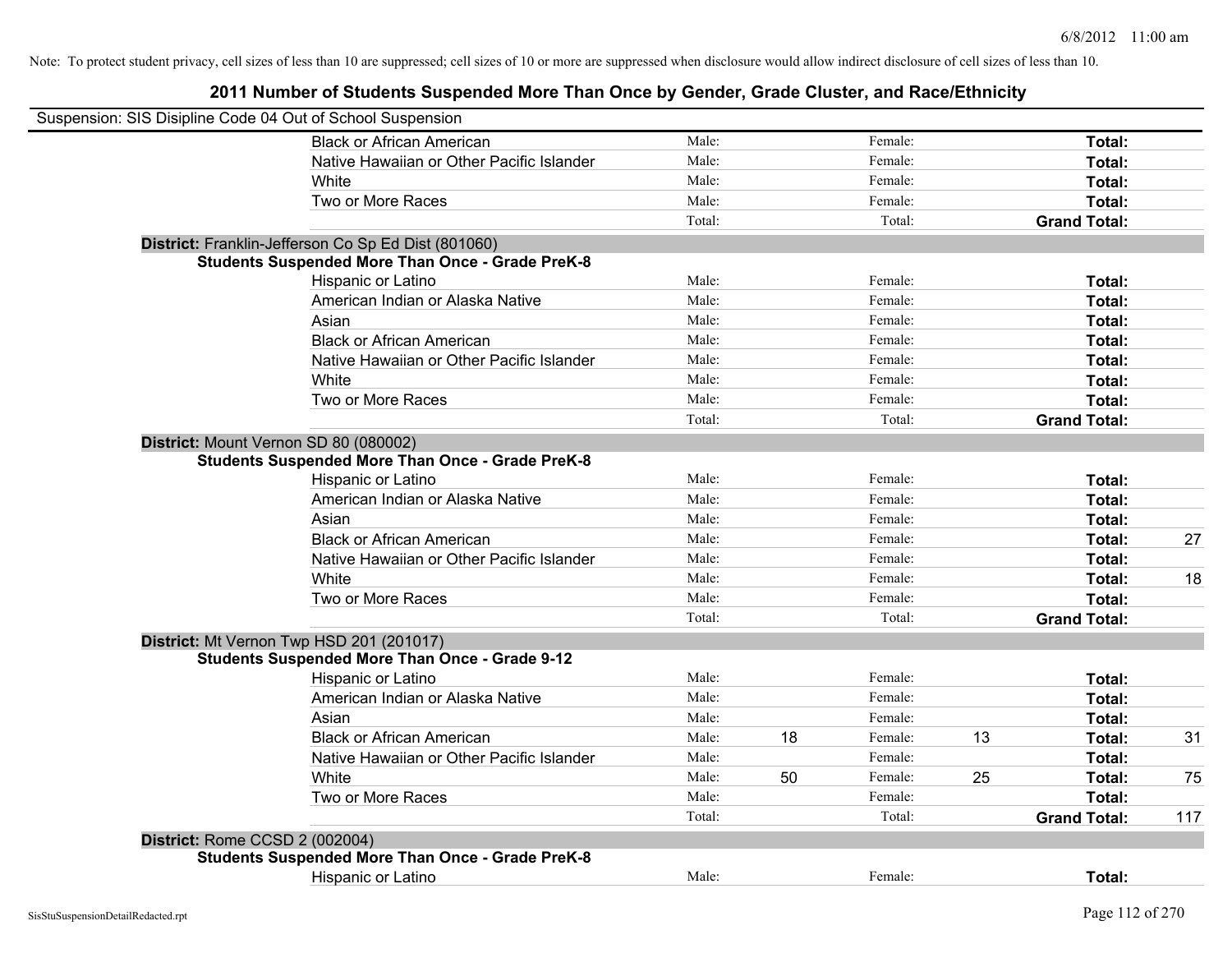## **2011 Number of Students Suspended More Than Once by Gender, Grade Cluster, and Race/Ethnicity**

| Suspension: SIS Disipline Code 04 Out of School Suspension |                                                         |        |         |                     |
|------------------------------------------------------------|---------------------------------------------------------|--------|---------|---------------------|
|                                                            | American Indian or Alaska Native                        | Male:  | Female: | Total:              |
|                                                            | Asian                                                   | Male:  | Female: | Total:              |
|                                                            | <b>Black or African American</b>                        | Male:  | Female: | Total:              |
|                                                            | Native Hawaiian or Other Pacific Islander               | Male:  | Female: | Total:              |
|                                                            | White                                                   | Male:  | Female: | Total:              |
|                                                            | Two or More Races                                       | Male:  | Female: | Total:              |
|                                                            |                                                         | Total: | Total:  | <b>Grand Total:</b> |
| District: Summersville SD 79 (079002)                      |                                                         |        |         |                     |
|                                                            | <b>Students Suspended More Than Once - Grade PreK-8</b> |        |         |                     |
|                                                            | Hispanic or Latino                                      | Male:  | Female: | Total:              |
|                                                            | American Indian or Alaska Native                        | Male:  | Female: | Total:              |
|                                                            | Asian                                                   | Male:  | Female: | Total:              |
|                                                            | <b>Black or African American</b>                        | Male:  | Female: | Total:              |
|                                                            | Native Hawaiian or Other Pacific Islander               | Male:  | Female: | Total:              |
|                                                            | White                                                   | Male:  | Female: | Total:              |
|                                                            | Two or More Races                                       | Male:  | Female: | Total:              |
|                                                            |                                                         | Total: | Total:  | <b>Grand Total:</b> |
| District: Waltonville CUSD 1 (001026)                      |                                                         |        |         |                     |
|                                                            | <b>Students Suspended More Than Once - Grade 9-12</b>   |        |         |                     |
|                                                            | Hispanic or Latino                                      | Male:  | Female: | Total:              |
|                                                            | American Indian or Alaska Native                        | Male:  | Female: | Total:              |
|                                                            | Asian                                                   | Male:  | Female: | Total:              |
|                                                            | <b>Black or African American</b>                        | Male:  | Female: | Total:              |
|                                                            | Native Hawaiian or Other Pacific Islander               | Male:  | Female: | Total:              |
|                                                            | White                                                   | Male:  | Female: | Total:              |
|                                                            | Two or More Races                                       | Male:  | Female: | Total:              |
|                                                            |                                                         | Total: | Total:  | <b>Grand Total:</b> |
| District: Webber Twp HSD 204 (204017)                      |                                                         |        |         |                     |
|                                                            | <b>Students Suspended More Than Once - Grade 9-12</b>   |        |         |                     |
|                                                            | Hispanic or Latino                                      | Male:  | Female: | <b>Total:</b>       |
|                                                            | American Indian or Alaska Native                        | Male:  | Female: | Total:              |
|                                                            | Asian                                                   | Male:  | Female: | Total:              |
|                                                            | <b>Black or African American</b>                        | Male:  | Female: | Total:              |
|                                                            | Native Hawaiian or Other Pacific Islander               | Male:  | Female: | Total:              |
|                                                            | White                                                   | Male:  | Female: | Total:              |
|                                                            | Two or More Races                                       | Male:  | Female: | Total:              |
|                                                            |                                                         | Total: | Total:  | <b>Grand Total:</b> |

**District:** Woodlawn CHSD 205 (205016)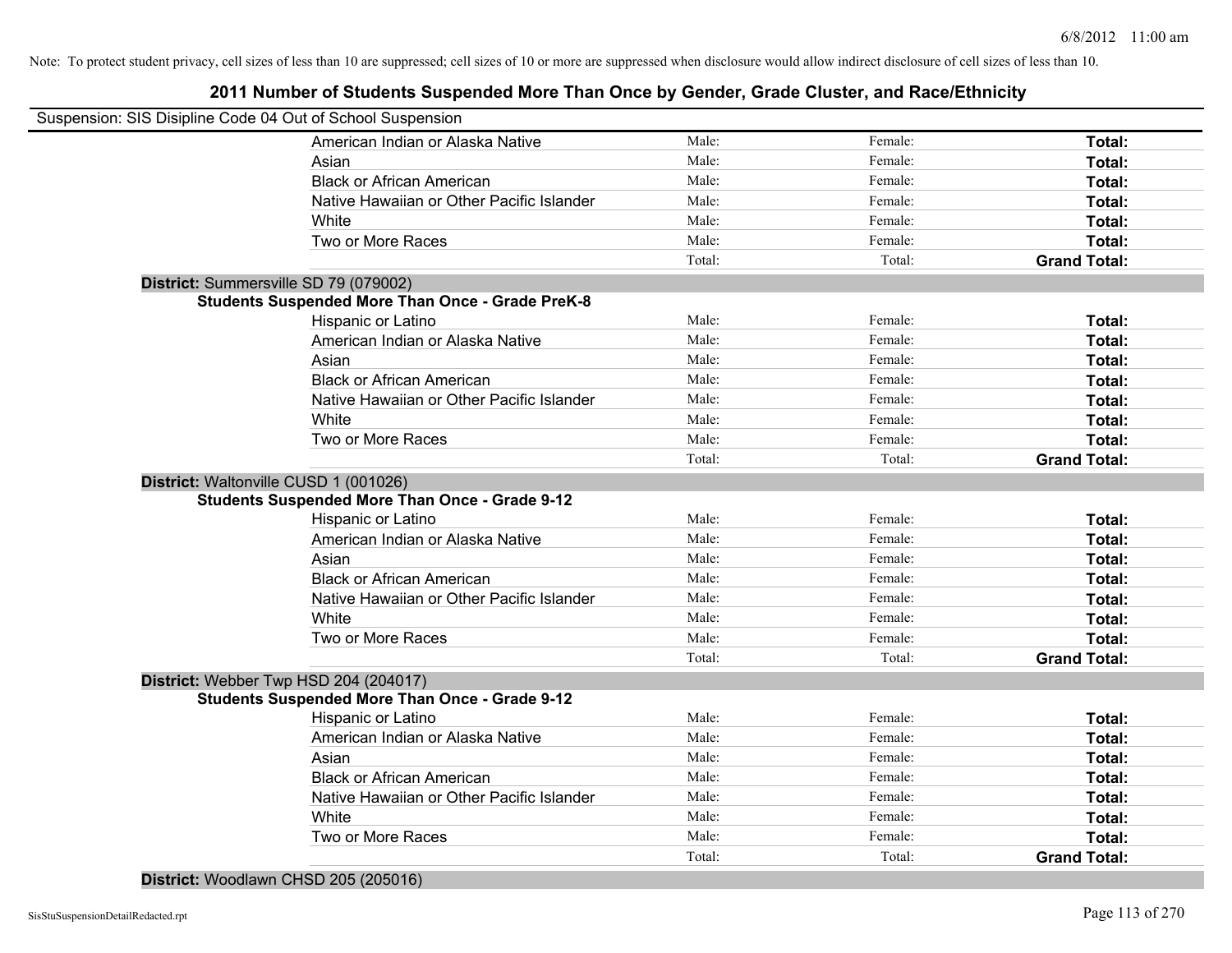| Suspension: SIS Disipline Code 04 Out of School Suspension                                     |        |         |                     |
|------------------------------------------------------------------------------------------------|--------|---------|---------------------|
| <b>Students Suspended More Than Once - Grade 9-12</b>                                          |        |         |                     |
| Hispanic or Latino                                                                             | Male:  | Female: | Total:              |
| American Indian or Alaska Native                                                               | Male:  | Female: | Total:              |
| Asian                                                                                          | Male:  | Female: | Total:              |
| <b>Black or African American</b>                                                               | Male:  | Female: | Total:              |
| Native Hawaiian or Other Pacific Islander                                                      | Male:  | Female: | Total:              |
| White                                                                                          | Male:  | Female: | Total:              |
| Two or More Races                                                                              | Male:  | Female: | Total:              |
|                                                                                                | Total: | Total:  | <b>Grand Total:</b> |
|                                                                                                |        |         |                     |
| Region: Hancock/McDonough ROE (26)                                                             |        |         |                     |
| County: Hancock (034)                                                                          |        |         |                     |
| District: Carthage ESD 317 (317004)<br><b>Students Suspended More Than Once - Grade PreK-8</b> |        |         |                     |
| Hispanic or Latino                                                                             | Male:  | Female: | Total:              |
| American Indian or Alaska Native                                                               | Male:  | Female: | Total:              |
| Asian                                                                                          | Male:  | Female: | Total:              |
| <b>Black or African American</b>                                                               | Male:  | Female: | Total:              |
| Native Hawaiian or Other Pacific Islander                                                      | Male:  | Female: | Total:              |
| White                                                                                          | Male:  | Female: | Total:              |
| Two or More Races                                                                              | Male:  | Female: | Total:              |
|                                                                                                | Total: | Total:  | <b>Grand Total:</b> |
| District: Hamilton CCSD 328 (328024)                                                           |        |         |                     |
| <b>Students Suspended More Than Once - Grade PreK-8</b>                                        |        |         |                     |
| <b>Hispanic or Latino</b>                                                                      | Male:  | Female: | Total:              |
| American Indian or Alaska Native                                                               | Male:  | Female: | Total:              |
| Asian                                                                                          | Male:  | Female: | Total:              |
| <b>Black or African American</b>                                                               | Male:  | Female: | Total:              |
| Native Hawaiian or Other Pacific Islander                                                      | Male:  | Female: | Total:              |
| White                                                                                          | Male:  | Female: | Total:              |
| Two or More Races                                                                              | Male:  | Female: | <b>Total:</b>       |
|                                                                                                | Total: | Total:  | <b>Grand Total:</b> |
| District: Illini West H S Dist 307 (307016)                                                    |        |         |                     |
| <b>Students Suspended More Than Once - Grade 9-12</b>                                          |        |         |                     |
| Hispanic or Latino                                                                             | Male:  | Female: | Total:              |
| American Indian or Alaska Native                                                               | Male:  | Female: | Total:              |
| Asian                                                                                          | Male:  | Female: | Total:              |
| <b>Black or African American</b>                                                               | Male:  | Female: | Total:              |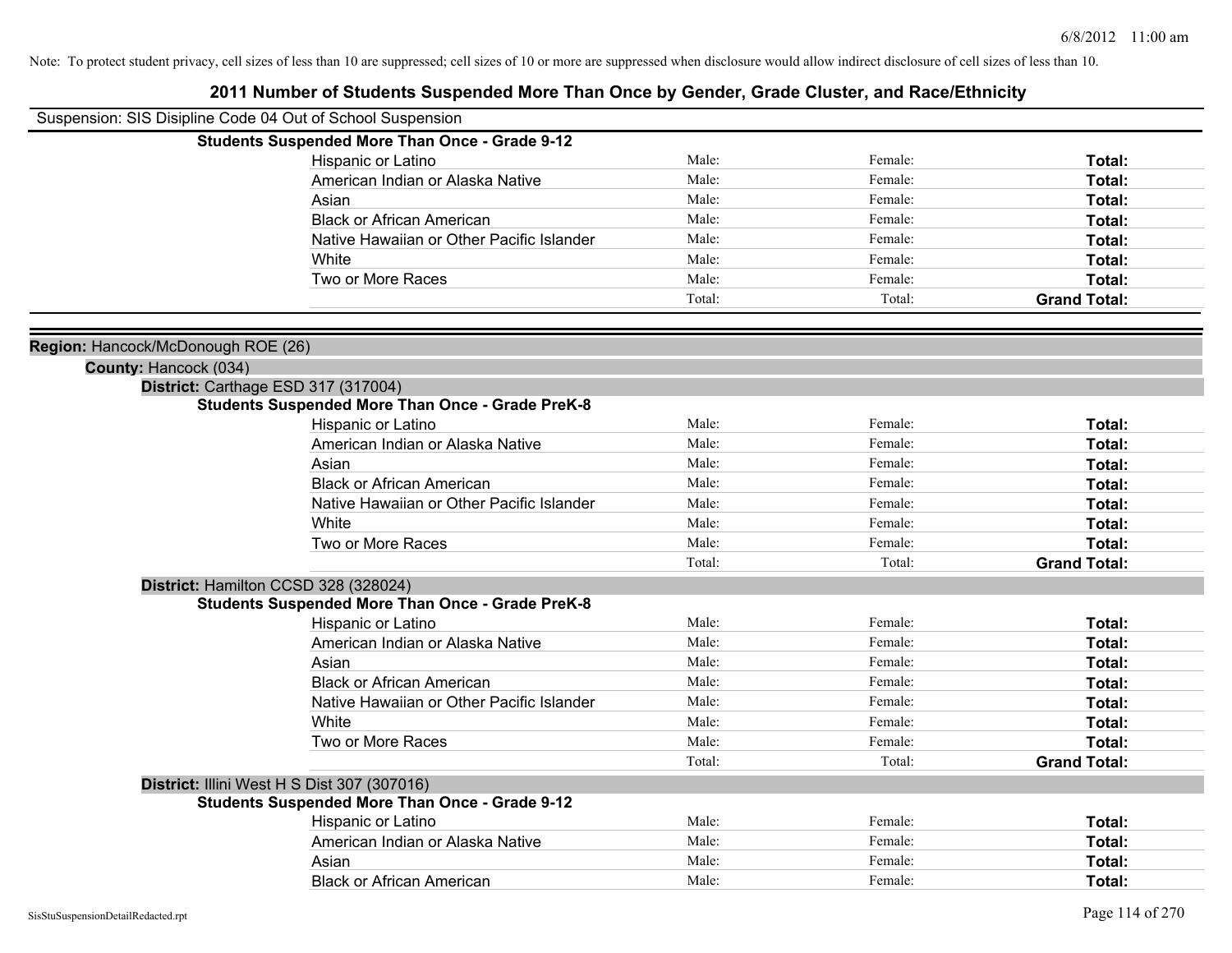| Suspension: SIS Disipline Code 04 Out of School Suspension |                                                         |        |         |                     |    |
|------------------------------------------------------------|---------------------------------------------------------|--------|---------|---------------------|----|
|                                                            | Native Hawaiian or Other Pacific Islander               | Male:  | Female: | Total:              |    |
|                                                            | White                                                   | Male:  | Female: | Total:              | 10 |
|                                                            | Two or More Races                                       | Male:  | Female: | Total:              |    |
|                                                            |                                                         | Total: | Total:  | <b>Grand Total:</b> |    |
|                                                            | District: La Harpe CSD 347 (347004)                     |        |         |                     |    |
|                                                            | <b>Students Suspended More Than Once - Grade PreK-8</b> |        |         |                     |    |
|                                                            | Hispanic or Latino                                      | Male:  | Female: | Total:              |    |
|                                                            | American Indian or Alaska Native                        | Male:  | Female: | Total:              |    |
|                                                            | Asian                                                   | Male:  | Female: | Total:              |    |
|                                                            | <b>Black or African American</b>                        | Male:  | Female: | Total:              |    |
|                                                            | Native Hawaiian or Other Pacific Islander               | Male:  | Female: | Total:              |    |
|                                                            | White                                                   | Male:  | Female: | Total:              |    |
|                                                            | Two or More Races                                       | Male:  | Female: | Total:              |    |
|                                                            |                                                         | Total: | Total:  | <b>Grand Total:</b> |    |
|                                                            | District: Nauvoo-Colusa CUSD 325 (325026)               |        |         |                     |    |
|                                                            | <b>Students Suspended More Than Once - Grade PreK-8</b> |        |         |                     |    |
|                                                            | Hispanic or Latino                                      | Male:  | Female: | Total:              |    |
|                                                            | American Indian or Alaska Native                        | Male:  | Female: | Total:              |    |
|                                                            | Asian                                                   | Male:  | Female: | Total:              |    |
|                                                            | <b>Black or African American</b>                        | Male:  | Female: | Total:              |    |
|                                                            | Native Hawaiian or Other Pacific Islander               | Male:  | Female: | Total:              |    |
|                                                            | White                                                   | Male:  | Female: | Total:              |    |
|                                                            | Two or More Races                                       | Male:  | Female: | Total:              |    |
|                                                            |                                                         | Total: | Total:  | <b>Grand Total:</b> |    |
|                                                            | District: Southeastern CUSD 337 (337026)                |        |         |                     |    |
|                                                            | <b>Students Suspended More Than Once - Grade PreK-8</b> |        |         |                     |    |
|                                                            | Hispanic or Latino                                      | Male:  | Female: | Total:              |    |
|                                                            | American Indian or Alaska Native                        | Male:  | Female: | Total:              |    |
|                                                            | Asian                                                   | Male:  | Female: | Total:              |    |
|                                                            | <b>Black or African American</b>                        | Male:  | Female: | Total:              |    |
|                                                            | Native Hawaiian or Other Pacific Islander               | Male:  | Female: | Total:              |    |
|                                                            | White                                                   | Male:  | Female: | Total:              | 10 |
|                                                            | Two or More Races                                       | Male:  | Female: | Total:              |    |
|                                                            |                                                         | Total: | Total:  | <b>Grand Total:</b> |    |
|                                                            | District: Warsaw CUSD 316 (316026)                      |        |         |                     |    |
|                                                            | <b>Students Suspended More Than Once - Grade PreK-8</b> |        |         |                     |    |
|                                                            | Hispanic or Latino                                      | Male:  | Female: | Total:              |    |
|                                                            | American Indian or Alaska Native                        | Male:  | Female: | Total:              |    |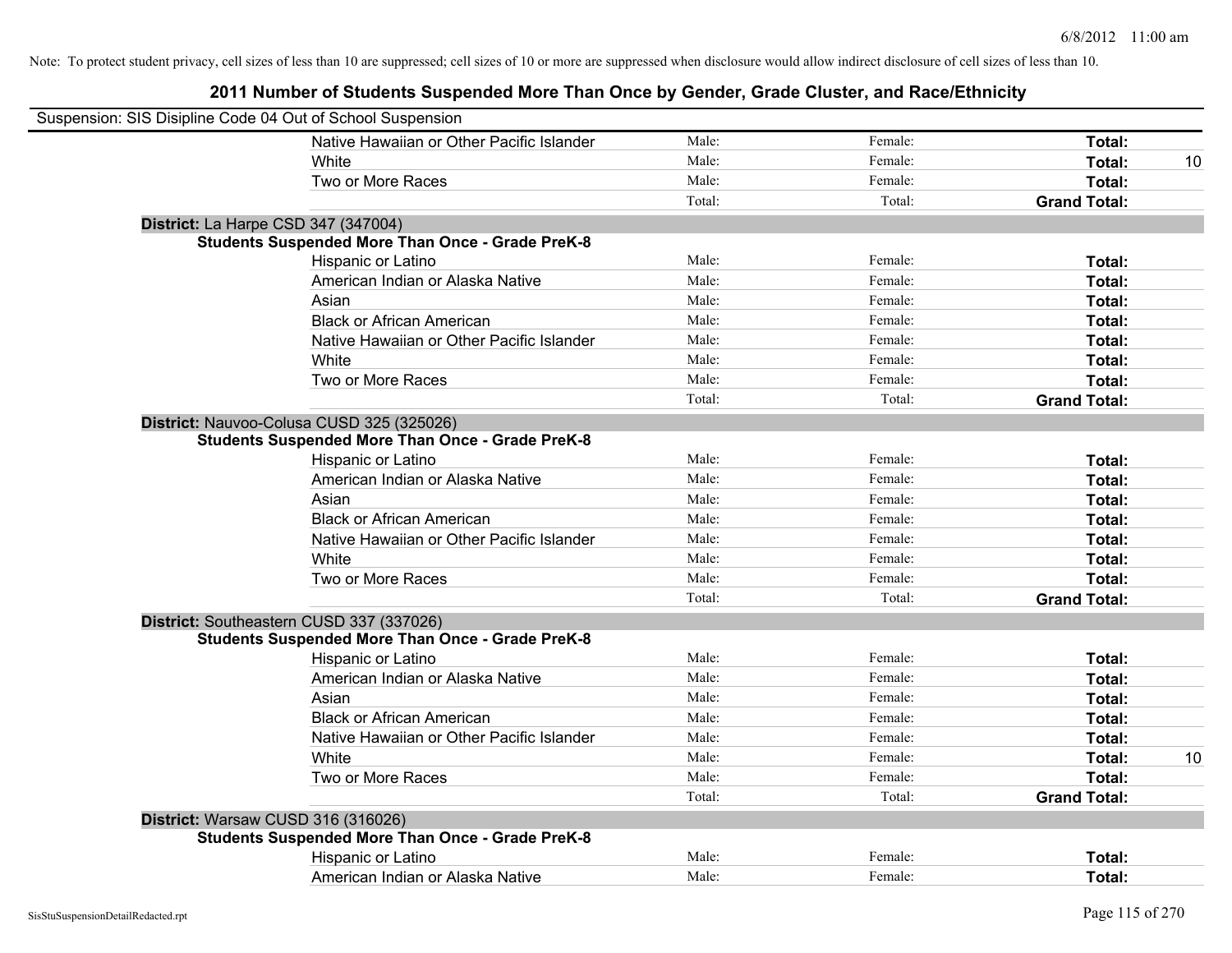| Suspension: SIS Disipline Code 04 Out of School Suspension |                                                         |        |         |                     |
|------------------------------------------------------------|---------------------------------------------------------|--------|---------|---------------------|
|                                                            | Asian                                                   | Male:  | Female: | Total:              |
|                                                            | <b>Black or African American</b>                        | Male:  | Female: | Total:              |
|                                                            | Native Hawaiian or Other Pacific Islander               | Male:  | Female: | Total:              |
|                                                            | White                                                   | Male:  | Female: | Total:              |
|                                                            | Two or More Races                                       | Male:  | Female: | Total:              |
|                                                            |                                                         | Total: | Total:  | <b>Grand Total:</b> |
|                                                            | <b>Students Suspended More Than Once - Grade 9-12</b>   |        |         |                     |
|                                                            | Hispanic or Latino                                      | Male:  | Female: | Total:              |
|                                                            | American Indian or Alaska Native                        | Male:  | Female: | Total:              |
|                                                            | Asian                                                   | Male:  | Female: | Total:              |
|                                                            | <b>Black or African American</b>                        | Male:  | Female: | Total:              |
|                                                            | Native Hawaiian or Other Pacific Islander               | Male:  | Female: | Total:              |
|                                                            | White                                                   | Male:  | Female: | Total:              |
|                                                            | Two or More Races                                       | Male:  | Female: | Total:              |
|                                                            |                                                         | Total: | Total:  | <b>Grand Total:</b> |
| County: Mcdonough (062)                                    |                                                         |        |         |                     |
|                                                            | District: Bushnell Prairie City CUSD 170 (170026)       |        |         |                     |
|                                                            | <b>Students Suspended More Than Once - Grade PreK-8</b> |        |         |                     |
|                                                            | Hispanic or Latino                                      | Male:  | Female: | Total:              |
|                                                            | American Indian or Alaska Native                        | Male:  | Female: | Total:              |
|                                                            | Asian                                                   | Male:  | Female: | Total:              |
|                                                            | <b>Black or African American</b>                        | Male:  | Female: | Total:              |
|                                                            | Native Hawaiian or Other Pacific Islander               | Male:  | Female: | Total:              |
|                                                            | White                                                   | Male:  | Female: | Total:              |
|                                                            | Two or More Races                                       | Male:  | Female: | Total:              |
|                                                            |                                                         | Total: | Total:  | <b>Grand Total:</b> |
|                                                            | <b>Students Suspended More Than Once - Grade 9-12</b>   |        |         |                     |
|                                                            | Hispanic or Latino                                      | Male:  | Female: | Total:              |
|                                                            | American Indian or Alaska Native                        | Male:  | Female: | Total:              |
|                                                            | Asian                                                   | Male:  | Female: | Total:              |
|                                                            | <b>Black or African American</b>                        | Male:  | Female: | Total:              |
|                                                            | Native Hawaiian or Other Pacific Islander               | Male:  | Female: | Total:              |
|                                                            | White                                                   | Male:  | Female: | Total:              |
|                                                            | Two or More Races                                       | Male:  | Female: | Total:              |
|                                                            |                                                         | Total: | Total:  | <b>Grand Total:</b> |
|                                                            | District: Macomb CUSD 185 (185026)                      |        |         |                     |
|                                                            | <b>Students Suspended More Than Once - Grade PreK-8</b> |        |         |                     |
|                                                            | Hispanic or Latino                                      | Male:  | Female: | Total:              |
|                                                            | American Indian or Alaska Native                        | Male:  | Female: | Total:              |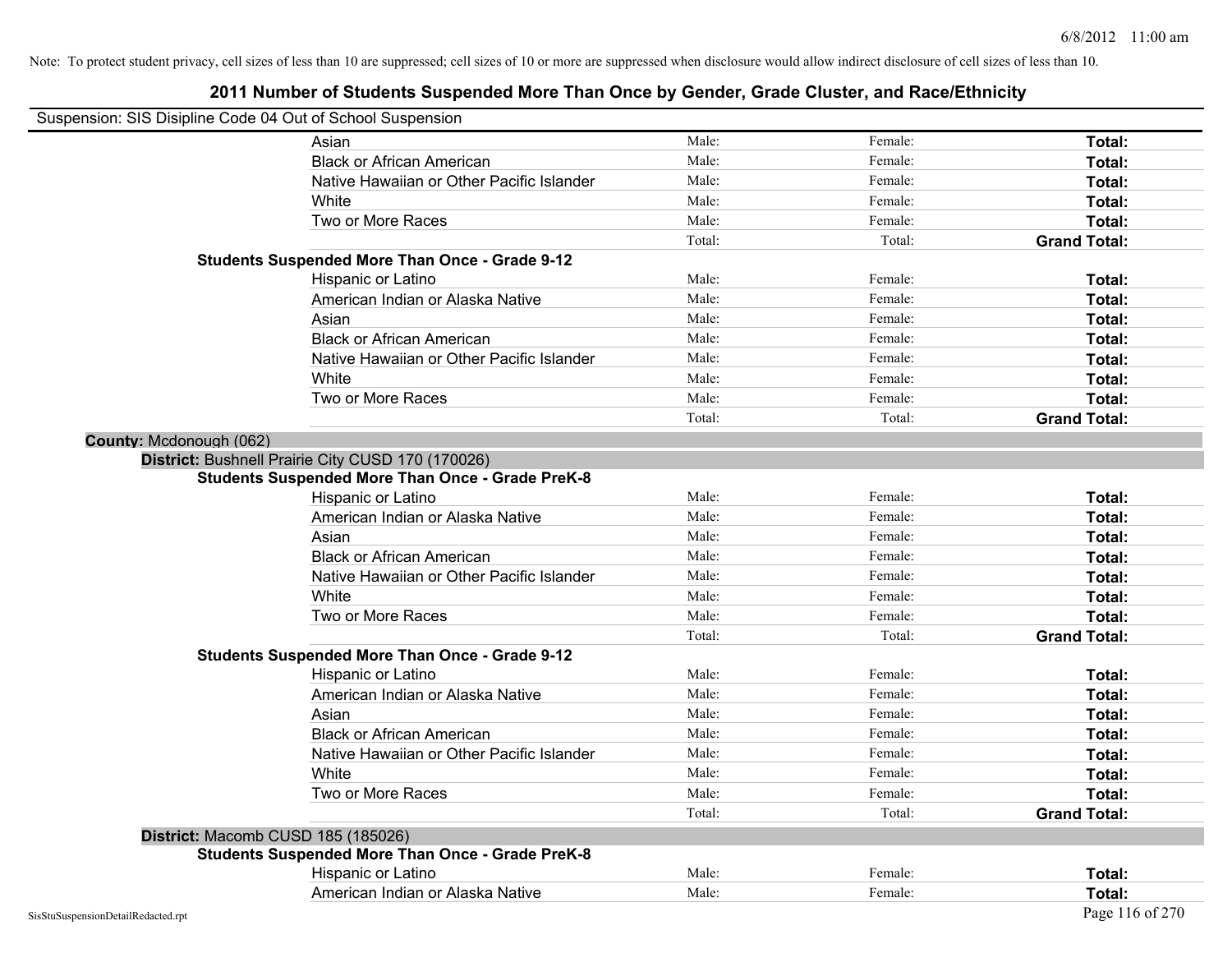| Suspension: SIS Disipline Code 04 Out of School Suspension |                                                         |        |         |                     |    |
|------------------------------------------------------------|---------------------------------------------------------|--------|---------|---------------------|----|
|                                                            | Asian                                                   | Male:  | Female: | Total:              |    |
|                                                            | <b>Black or African American</b>                        | Male:  | Female: | Total:              |    |
|                                                            | Native Hawaiian or Other Pacific Islander               | Male:  | Female: | Total:              |    |
|                                                            | White                                                   | Male:  | Female: | Total:              | 11 |
|                                                            | Two or More Races                                       | Male:  | Female: | Total:              |    |
|                                                            |                                                         | Total: | Total:  | <b>Grand Total:</b> |    |
|                                                            | <b>Students Suspended More Than Once - Grade 9-12</b>   |        |         |                     |    |
|                                                            | Hispanic or Latino                                      | Male:  | Female: | Total:              |    |
|                                                            | American Indian or Alaska Native                        | Male:  | Female: | Total:              |    |
|                                                            | Asian                                                   | Male:  | Female: | Total:              |    |
|                                                            | <b>Black or African American</b>                        | Male:  | Female: | Total:              |    |
|                                                            | Native Hawaiian or Other Pacific Islander               | Male:  | Female: | Total:              |    |
|                                                            | White                                                   | Male:  | Female: | Total:              |    |
|                                                            | Two or More Races                                       | Male:  | Female: | Total:              |    |
|                                                            |                                                         | Total: | Total:  | <b>Grand Total:</b> |    |
|                                                            | District: West Central IL Spec Educ Coop (000061)       |        |         |                     |    |
|                                                            | <b>Students Suspended More Than Once - Grade 9-12</b>   |        |         |                     |    |
|                                                            | Hispanic or Latino                                      | Male:  | Female: | Total:              |    |
|                                                            | American Indian or Alaska Native                        | Male:  | Female: | Total:              |    |
|                                                            | Asian                                                   | Male:  | Female: | Total:              |    |
|                                                            | <b>Black or African American</b>                        | Male:  | Female: | Total:              |    |
|                                                            | Native Hawaiian or Other Pacific Islander               | Male:  | Female: | Total:              |    |
|                                                            | White                                                   | Male:  | Female: | Total:              |    |
|                                                            | Two or More Races                                       | Male:  | Female: | Total:              |    |
|                                                            |                                                         | Total: | Total:  | <b>Grand Total:</b> | 10 |
| District: West Prairie CUSD 103 (103026)                   |                                                         |        |         |                     |    |
|                                                            | <b>Students Suspended More Than Once - Grade PreK-8</b> |        |         |                     |    |
|                                                            | Hispanic or Latino                                      | Male:  | Female: | Total:              |    |
|                                                            | American Indian or Alaska Native                        | Male:  | Female: | Total:              |    |
|                                                            | Asian                                                   | Male:  | Female: | Total:              |    |
|                                                            | <b>Black or African American</b>                        | Male:  | Female: | Total:              |    |
|                                                            | Native Hawaiian or Other Pacific Islander               | Male:  | Female: | Total:              |    |
|                                                            | White                                                   | Male:  | Female: | Total:              |    |
|                                                            | Two or More Races                                       | Male:  | Female: | Total:              |    |
|                                                            |                                                         | Total: | Total:  | <b>Grand Total:</b> |    |
|                                                            | <b>Students Suspended More Than Once - Grade 9-12</b>   |        |         |                     |    |
|                                                            | Hispanic or Latino                                      | Male:  | Female: | Total:              |    |
|                                                            | American Indian or Alaska Native                        | Male:  | Female: | Total:              |    |
|                                                            | Asian                                                   | Male:  | Female: | Total:              |    |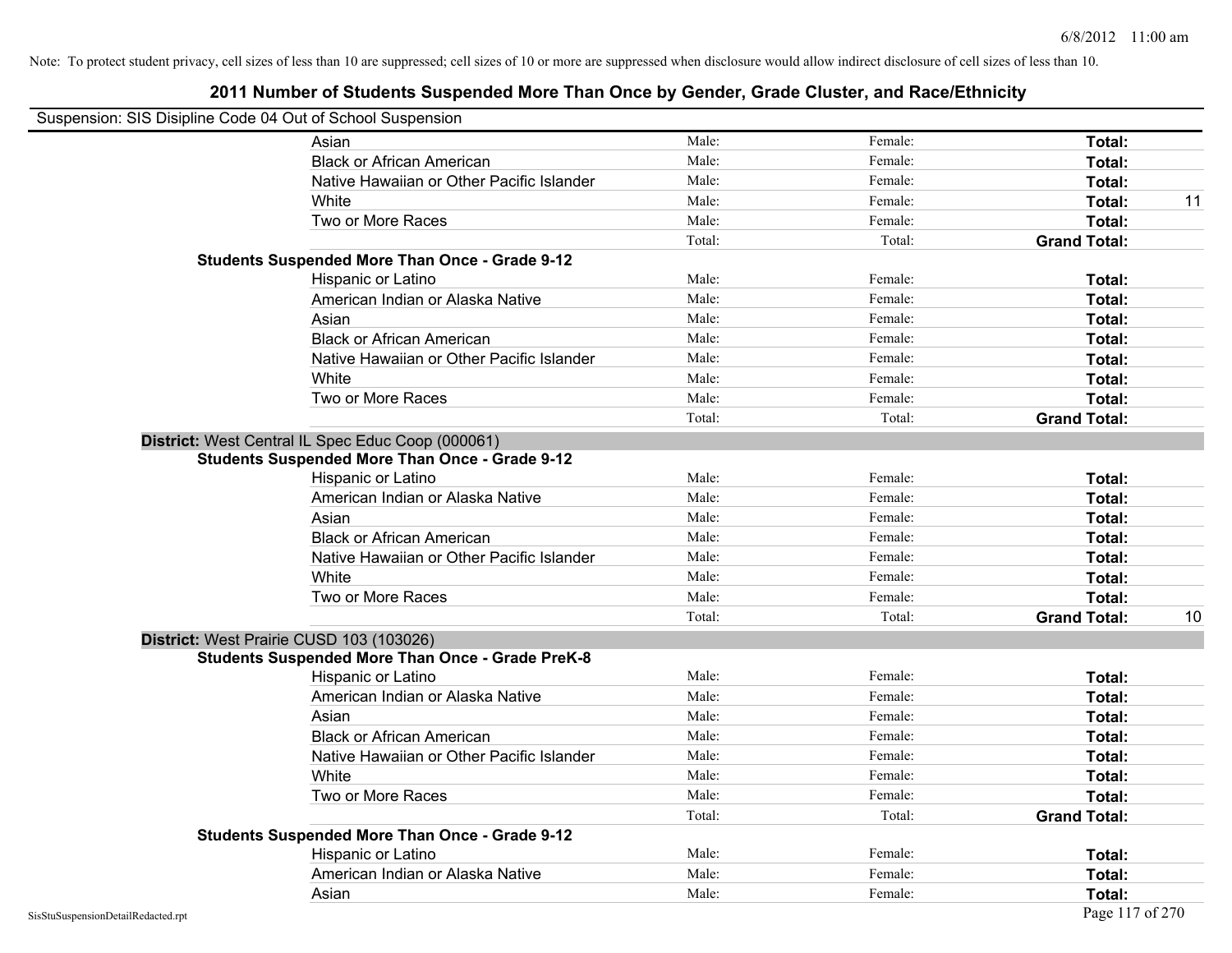|                                          | Suspension: SIS Disipline Code 04 Out of School Suspension |        |         |                     |    |
|------------------------------------------|------------------------------------------------------------|--------|---------|---------------------|----|
|                                          | <b>Black or African American</b>                           | Male:  | Female: | Total:              |    |
|                                          | Native Hawaiian or Other Pacific Islander                  | Male:  | Female: | Total:              |    |
|                                          | White                                                      | Male:  | Female: | Total:              |    |
|                                          | Two or More Races                                          | Male:  | Female: | Total:              |    |
|                                          |                                                            | Total: | Total:  | <b>Grand Total:</b> |    |
| Region: Henderson/Mercer/Warren ROE (27) |                                                            |        |         |                     |    |
| County: Henderson (036)                  |                                                            |        |         |                     |    |
|                                          | District: West Central CUSD 235 (235026)                   |        |         |                     |    |
|                                          | <b>Students Suspended More Than Once - Grade PreK-8</b>    |        |         |                     |    |
|                                          | Hispanic or Latino                                         | Male:  | Female: | Total:              |    |
|                                          | American Indian or Alaska Native                           | Male:  | Female: | Total:              |    |
|                                          | Asian                                                      | Male:  | Female: | Total:              |    |
|                                          | <b>Black or African American</b>                           | Male:  | Female: | Total:              |    |
|                                          | Native Hawaiian or Other Pacific Islander                  | Male:  | Female: | Total:              |    |
|                                          | White                                                      | Male:  | Female: | Total:              |    |
|                                          | Two or More Races                                          | Male:  | Female: | Total:              |    |
|                                          |                                                            | Total: | Total:  | <b>Grand Total:</b> |    |
|                                          | <b>Students Suspended More Than Once - Grade 9-12</b>      |        |         |                     |    |
|                                          | Hispanic or Latino                                         | Male:  | Female: | Total:              |    |
|                                          | American Indian or Alaska Native                           | Male:  | Female: | Total:              |    |
|                                          | Asian                                                      | Male:  | Female: | Total:              |    |
|                                          | <b>Black or African American</b>                           | Male:  | Female: | Total:              |    |
|                                          | Native Hawaiian or Other Pacific Islander                  | Male:  | Female: | Total:              |    |
|                                          | White                                                      | Male:  | Female: | Total:              | 21 |
|                                          | Two or More Races                                          | Male:  | Female: | Total:              |    |
|                                          |                                                            | Total: | Total:  | <b>Grand Total:</b> |    |
| County: Mercer (066)                     |                                                            |        |         |                     |    |
|                                          | District: Mercer County School District 404 (404026)       |        |         |                     |    |
|                                          | <b>Students Suspended More Than Once - Grade PreK-8</b>    |        |         |                     |    |
|                                          | Hispanic or Latino                                         | Male:  | Female: | <b>Total:</b>       |    |
|                                          | American Indian or Alaska Native                           | Male:  | Female: | Total:              |    |
|                                          | Asian                                                      | Male:  | Female: | Total:              |    |
|                                          | <b>Black or African American</b>                           | Male:  | Female: | Total:              |    |
|                                          | Native Hawaiian or Other Pacific Islander                  | Male:  | Female: | Total:              |    |
|                                          | White                                                      | Male:  | Female: | Total:              |    |
|                                          | Two or More Races                                          | Male:  | Female: | Total:              |    |
|                                          |                                                            | Total: | Total:  | <b>Grand Total:</b> |    |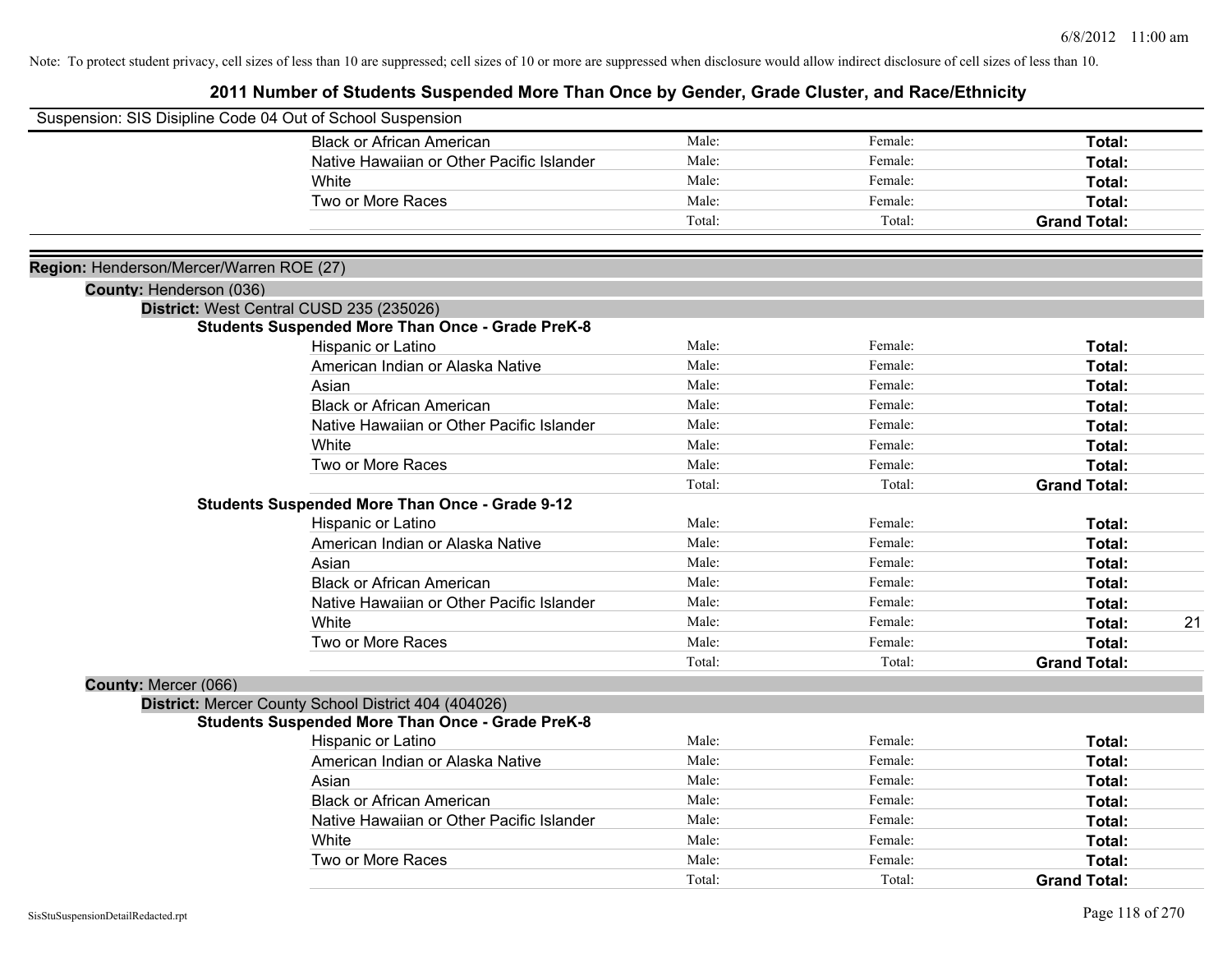| Suspension: SIS Disipline Code 04 Out of School Suspension |                                                         |        |         |                     |    |
|------------------------------------------------------------|---------------------------------------------------------|--------|---------|---------------------|----|
|                                                            | <b>Students Suspended More Than Once - Grade 9-12</b>   |        |         |                     |    |
|                                                            | Hispanic or Latino                                      | Male:  | Female: | Total:              |    |
|                                                            | American Indian or Alaska Native                        | Male:  | Female: | Total:              |    |
|                                                            | Asian                                                   | Male:  | Female: | Total:              |    |
|                                                            | <b>Black or African American</b>                        | Male:  | Female: | Total:              |    |
|                                                            | Native Hawaiian or Other Pacific Islander               | Male:  | Female: | Total:              |    |
|                                                            | White                                                   | Male:  | Female: | Total:              |    |
|                                                            | Two or More Races                                       | Male:  | Female: | Total:              |    |
|                                                            |                                                         | Total: | Total:  | <b>Grand Total:</b> | 11 |
| County: Warren (094)                                       |                                                         |        |         |                     |    |
|                                                            | District: Monmouth-Roseville CUSD 238 (238026)          |        |         |                     |    |
|                                                            | <b>Students Suspended More Than Once - Grade PreK-8</b> |        |         |                     |    |
|                                                            | Hispanic or Latino                                      | Male:  | Female: | Total:              |    |
|                                                            | American Indian or Alaska Native                        | Male:  | Female: | Total:              |    |
|                                                            | Asian                                                   | Male:  | Female: | Total:              |    |
|                                                            | <b>Black or African American</b>                        | Male:  | Female: | Total:              |    |
|                                                            | Native Hawaiian or Other Pacific Islander               | Male:  | Female: | Total:              |    |
|                                                            | White                                                   | Male:  | Female: | Total:              | 10 |
|                                                            | Two or More Races                                       | Male:  | Female: | Total:              |    |
|                                                            |                                                         | Total: | Total:  | <b>Grand Total:</b> |    |
|                                                            | District: United CUSD 304 (304026)                      |        |         |                     |    |
|                                                            | <b>Students Suspended More Than Once - Grade PreK-8</b> |        |         |                     |    |
|                                                            | Hispanic or Latino                                      | Male:  | Female: | Total:              |    |
|                                                            | American Indian or Alaska Native                        | Male:  | Female: | Total:              |    |
|                                                            | Asian                                                   | Male:  | Female: | Total:              |    |
|                                                            | <b>Black or African American</b>                        | Male:  | Female: | Total:              |    |
|                                                            | Native Hawaiian or Other Pacific Islander               | Male:  | Female: | Total:              |    |
|                                                            | White                                                   | Male:  | Female: | Total:              |    |
|                                                            | Two or More Races                                       | Male:  | Female: | Total:              |    |
|                                                            |                                                         | Total: | Total:  | <b>Grand Total:</b> |    |
|                                                            |                                                         |        |         |                     |    |
| Region: Iroquois/Kankakee ROE (32)                         |                                                         |        |         |                     |    |
| County: Iroquois (038)                                     |                                                         |        |         |                     |    |
|                                                            | District: Central CUSD 4 (004026)                       |        |         |                     |    |
|                                                            | <b>Students Suspended More Than Once - Grade PreK-8</b> |        |         |                     |    |
|                                                            | <b>Hispanic or Latino</b>                               | Male:  | Female: | Total:              |    |
|                                                            | American Indian or Alaska Native                        | Male:  | Female: | Total:              |    |
|                                                            | Asian                                                   | Male:  | Female: | Total:              |    |
|                                                            |                                                         |        |         |                     |    |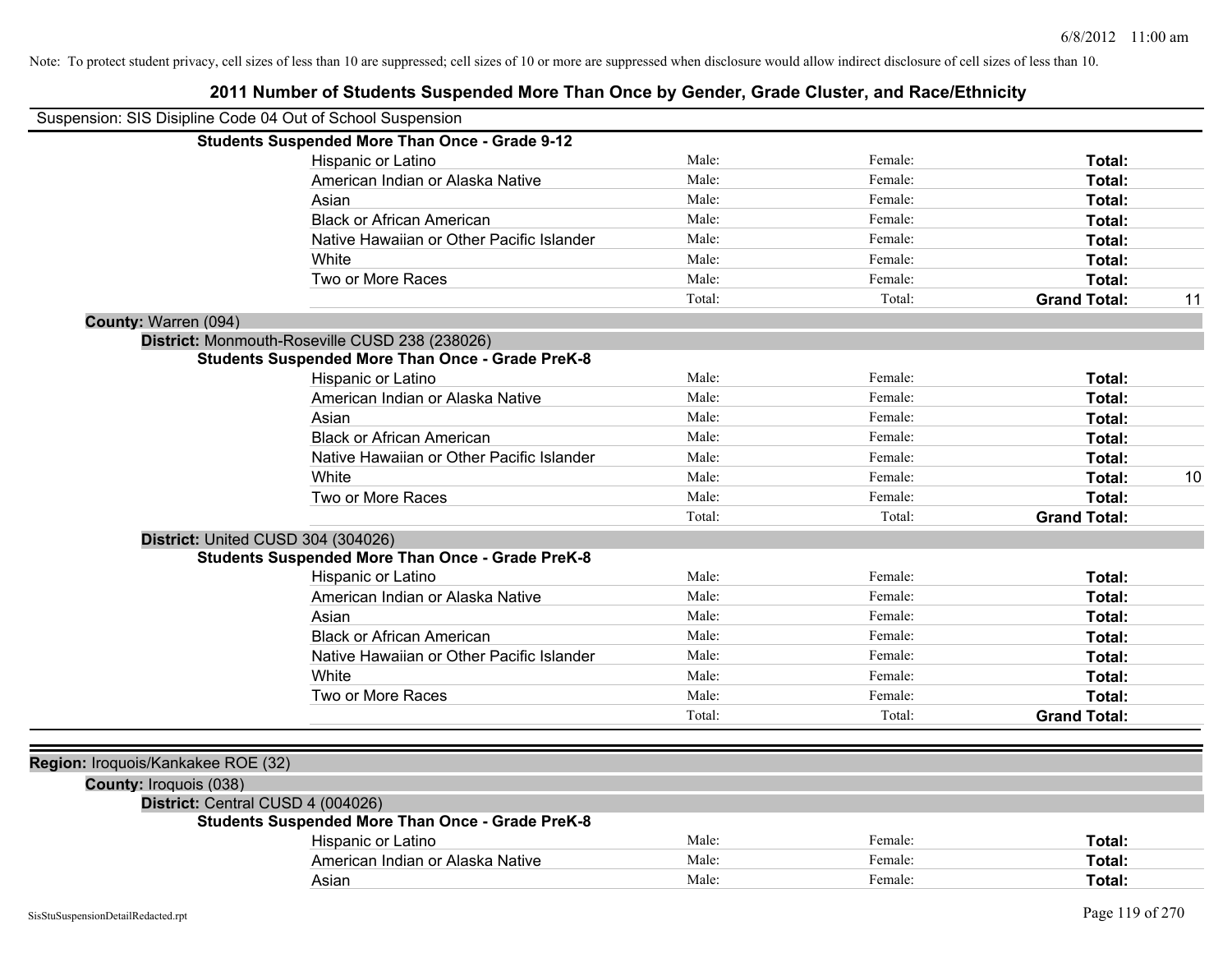| Suspension: SIS Disipline Code 04 Out of School Suspension |                                                         |        |         |                     |    |
|------------------------------------------------------------|---------------------------------------------------------|--------|---------|---------------------|----|
|                                                            | <b>Black or African American</b>                        | Male:  | Female: | Total:              |    |
|                                                            | Native Hawaiian or Other Pacific Islander               | Male:  | Female: | Total:              |    |
|                                                            | White                                                   | Male:  | Female: | Total:              |    |
|                                                            | Two or More Races                                       | Male:  | Female: | Total:              |    |
|                                                            |                                                         | Total: | Total:  | <b>Grand Total:</b> |    |
|                                                            | <b>Students Suspended More Than Once - Grade 9-12</b>   |        |         |                     |    |
|                                                            | Hispanic or Latino                                      | Male:  | Female: | Total:              |    |
|                                                            | American Indian or Alaska Native                        | Male:  | Female: | Total:              |    |
|                                                            | Asian                                                   | Male:  | Female: | Total:              |    |
|                                                            | <b>Black or African American</b>                        | Male:  | Female: | Total:              |    |
|                                                            | Native Hawaiian or Other Pacific Islander               | Male:  | Female: | Total:              |    |
|                                                            | White                                                   | Male:  | Female: | Total:              |    |
|                                                            | Two or More Races                                       | Male:  | Female: | Total:              |    |
|                                                            |                                                         | Total: | Total:  | <b>Grand Total:</b> |    |
| District: Donovan CUSD 3 (003026)                          |                                                         |        |         |                     |    |
|                                                            | <b>Students Suspended More Than Once - Grade PreK-8</b> |        |         |                     |    |
|                                                            | Hispanic or Latino                                      | Male:  | Female: | Total:              |    |
|                                                            | American Indian or Alaska Native                        | Male:  | Female: | Total:              |    |
|                                                            | Asian                                                   | Male:  | Female: | Total:              |    |
|                                                            | <b>Black or African American</b>                        | Male:  | Female: | Total:              |    |
|                                                            | Native Hawaiian or Other Pacific Islander               | Male:  | Female: | Total:              |    |
|                                                            | White                                                   | Male:  | Female: | Total:              |    |
|                                                            | Two or More Races                                       | Male:  | Female: | Total:              |    |
|                                                            |                                                         | Total: | Total:  | <b>Grand Total:</b> |    |
|                                                            | District: Iroquois County CUSD 9 (009026)               |        |         |                     |    |
|                                                            | <b>Students Suspended More Than Once - Grade PreK-8</b> |        |         |                     |    |
|                                                            | Hispanic or Latino                                      | Male:  | Female: | Total:              |    |
|                                                            | American Indian or Alaska Native                        | Male:  | Female: | Total:              |    |
|                                                            | Asian                                                   | Male:  | Female: | Total:              |    |
|                                                            | <b>Black or African American</b>                        | Male:  | Female: | Total:              |    |
|                                                            | Native Hawaiian or Other Pacific Islander               | Male:  | Female: | Total:              |    |
|                                                            | White                                                   | Male:  | Female: | Total:              |    |
|                                                            | Two or More Races                                       | Male:  | Female: | Total:              |    |
|                                                            |                                                         | Total: | Total:  | <b>Grand Total:</b> | 10 |
|                                                            | <b>Students Suspended More Than Once - Grade 9-12</b>   |        |         |                     |    |
|                                                            | Hispanic or Latino                                      | Male:  | Female: | Total:              |    |
|                                                            | American Indian or Alaska Native                        | Male:  | Female: | Total:              |    |
|                                                            | Asian                                                   | Male:  | Female: | Total:              |    |
|                                                            | <b>Black or African American</b>                        | Male:  | Female: | Total:              |    |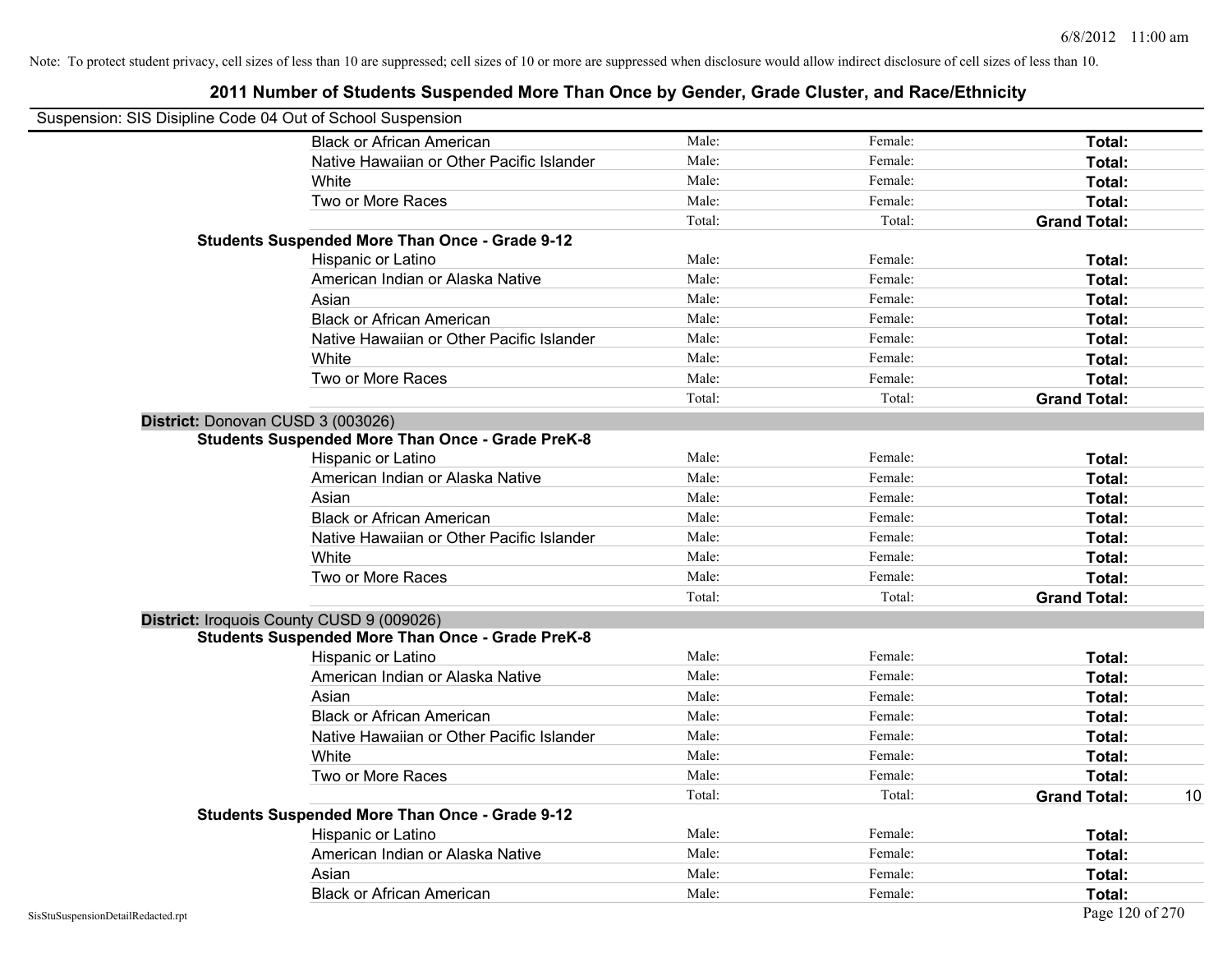| Suspension: SIS Disipline Code 04 Out of School Suspension |                                                         |        |         |                     |
|------------------------------------------------------------|---------------------------------------------------------|--------|---------|---------------------|
|                                                            | Native Hawaiian or Other Pacific Islander               | Male:  | Female: | Total:              |
|                                                            | White                                                   | Male:  | Female: | Total:              |
|                                                            | Two or More Races                                       | Male:  | Female: | Total:              |
|                                                            |                                                         | Total: | Total:  | <b>Grand Total:</b> |
| District: Iroquois West CUSD 10 (010026)                   |                                                         |        |         |                     |
|                                                            | <b>Students Suspended More Than Once - Grade PreK-8</b> |        |         |                     |
|                                                            | Hispanic or Latino                                      | Male:  | Female: | Total:              |
|                                                            | American Indian or Alaska Native                        | Male:  | Female: | Total:              |
|                                                            | Asian                                                   | Male:  | Female: | Total:              |
|                                                            | <b>Black or African American</b>                        | Male:  | Female: | Total:              |
|                                                            | Native Hawaiian or Other Pacific Islander               | Male:  | Female: | Total:              |
|                                                            | White                                                   | Male:  | Female: | Total:              |
|                                                            | Two or More Races                                       | Male:  | Female: | Total:              |
|                                                            |                                                         | Total: | Total:  | <b>Grand Total:</b> |
|                                                            | <b>Students Suspended More Than Once - Grade 9-12</b>   |        |         |                     |
|                                                            | Hispanic or Latino                                      | Male:  | Female: | Total:              |
|                                                            | American Indian or Alaska Native                        | Male:  | Female: | Total:              |
|                                                            | Asian                                                   | Male:  | Female: | Total:              |
|                                                            | <b>Black or African American</b>                        | Male:  | Female: | Total:              |
|                                                            | Native Hawaiian or Other Pacific Islander               | Male:  | Female: | Total:              |
|                                                            | White                                                   | Male:  | Female: | Total:              |
|                                                            | Two or More Races                                       | Male:  | Female: | Total:              |
|                                                            |                                                         | Total: | Total:  | <b>Grand Total:</b> |
| District: Milford CCSD 280 (280004)                        |                                                         |        |         |                     |
|                                                            | <b>Students Suspended More Than Once - Grade PreK-8</b> |        |         |                     |
|                                                            | Hispanic or Latino                                      | Male:  | Female: | Total:              |
|                                                            | American Indian or Alaska Native                        | Male:  | Female: | Total:              |
|                                                            | Asian                                                   | Male:  | Female: | Total:              |
|                                                            | <b>Black or African American</b>                        | Male:  | Female: | Total:              |
|                                                            | Native Hawaiian or Other Pacific Islander               | Male:  | Female: | Total:              |
|                                                            | White                                                   | Male:  | Female: | Total:              |
|                                                            | Two or More Races                                       | Male:  | Female: | Total:              |
|                                                            |                                                         | Total: | Total:  | <b>Grand Total:</b> |
| District: Milford Twp HSD 233 (233017)                     |                                                         |        |         |                     |
|                                                            | <b>Students Suspended More Than Once - Grade 9-12</b>   |        |         |                     |
|                                                            | Hispanic or Latino                                      | Male:  | Female: | Total:              |
|                                                            | American Indian or Alaska Native                        | Male:  | Female: | Total:              |
|                                                            | Asian                                                   | Male:  | Female: | Total:              |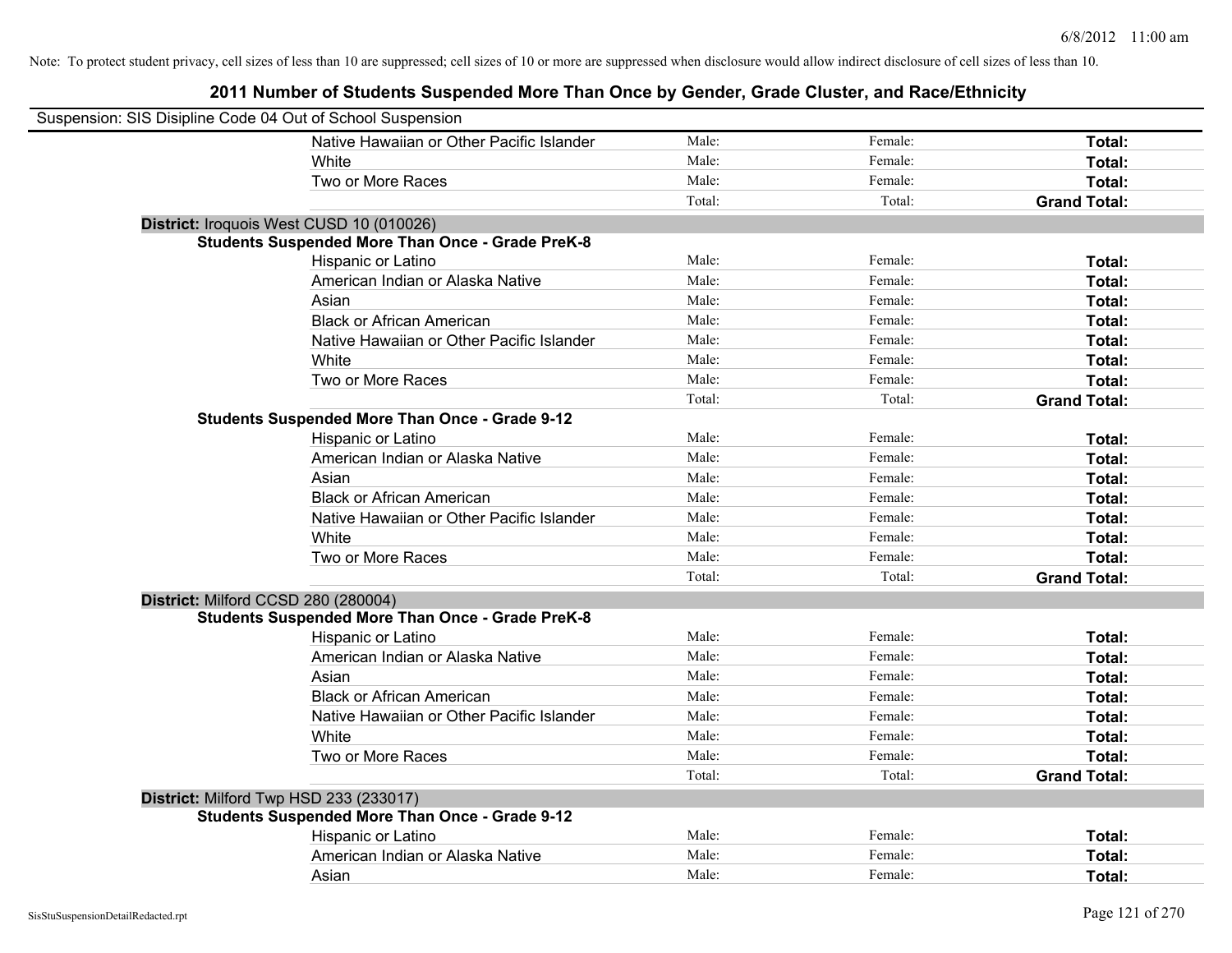**2011 Number of Students Suspended More Than Once by Gender, Grade Cluster, and Race/Ethnicity**

|                        | Suspension: SIS Disipline Code 04 Out of School Suspension |        |    |         |    |                     |    |
|------------------------|------------------------------------------------------------|--------|----|---------|----|---------------------|----|
|                        | <b>Black or African American</b>                           | Male:  |    | Female: |    | Total:              |    |
|                        | Native Hawaiian or Other Pacific Islander                  | Male:  |    | Female: |    | Total:              |    |
|                        | White                                                      | Male:  |    | Female: |    | Total:              |    |
|                        | Two or More Races                                          | Male:  |    | Female: |    | Total:              |    |
|                        |                                                            | Total: |    | Total:  |    | <b>Grand Total:</b> |    |
| County: Kankakee (046) |                                                            |        |    |         |    |                     |    |
|                        | District: Bourbonnais SD 53 (053002)                       |        |    |         |    |                     |    |
|                        | <b>Students Suspended More Than Once - Grade PreK-8</b>    |        |    |         |    |                     |    |
|                        | Hispanic or Latino                                         | Male:  |    | Female: |    | Total:              |    |
|                        | American Indian or Alaska Native                           | Male:  |    | Female: |    | Total:              |    |
|                        | Asian                                                      | Male:  |    | Female: |    | Total:              |    |
|                        | <b>Black or African American</b>                           | Male:  |    | Female: |    | Total:              |    |
|                        | Native Hawaiian or Other Pacific Islander                  | Male:  |    | Female: |    | Total:              |    |
|                        | White                                                      | Male:  |    | Female: |    | Total:              | 13 |
|                        | Two or More Races                                          | Male:  |    | Female: |    | Total:              |    |
|                        |                                                            | Total: |    | Total:  |    | <b>Grand Total:</b> |    |
|                        | District: Bradley Bourbonnais CHSD 307 (307016)            |        |    |         |    |                     |    |
|                        | <b>Students Suspended More Than Once - Grade 9-12</b>      |        |    |         |    |                     |    |
|                        | Hispanic or Latino                                         | Male:  |    | Female: |    | <b>Total:</b>       |    |
|                        | American Indian or Alaska Native                           | Male:  |    | Female: |    | Total:              |    |
|                        | Asian                                                      | Male:  |    | Female: |    | Total:              |    |
|                        | <b>Black or African American</b>                           | Male:  |    | Female: |    | Total:              | 23 |
|                        | Native Hawaiian or Other Pacific Islander                  | Male:  |    | Female: |    | Total:              |    |
|                        | White                                                      | Male:  | 37 | Female: | 16 | Total:              | 53 |
|                        | Two or More Races                                          | Male:  |    | Female: |    | Total:              |    |
|                        |                                                            | Total: |    | Total:  |    | <b>Grand Total:</b> | 87 |
|                        | District: Bradley SD 61 (061002)                           |        |    |         |    |                     |    |
|                        | <b>Students Suspended More Than Once - Grade PreK-8</b>    |        |    |         |    |                     |    |
|                        | Hispanic or Latino                                         | Male:  |    | Female: |    | <b>Total:</b>       |    |
|                        | American Indian or Alaska Native                           | Male:  |    | Female: |    | Total:              |    |
|                        | Asian                                                      | Male:  |    | Female: |    | Total:              |    |
|                        | <b>Black or African American</b>                           | Male:  |    | Female: |    | Total:              |    |
|                        | Native Hawaiian or Other Pacific Islander                  | Male:  |    | Female: |    | Total:              |    |
|                        | White                                                      | Male:  |    | Female: |    | Total:              | 12 |
|                        | Two or More Races                                          | Male:  |    | Female: |    | Total:              |    |
|                        |                                                            | Total: |    | Total:  |    | <b>Grand Total:</b> | 24 |
|                        | $D_{i}$ to the $A_{i}$ Correct Deal CUICD C (000000)       |        |    |         |    |                     |    |

**District:** Grant Park CUSD 6 (006026) **Students Suspended More Than Once - Grade PreK-8**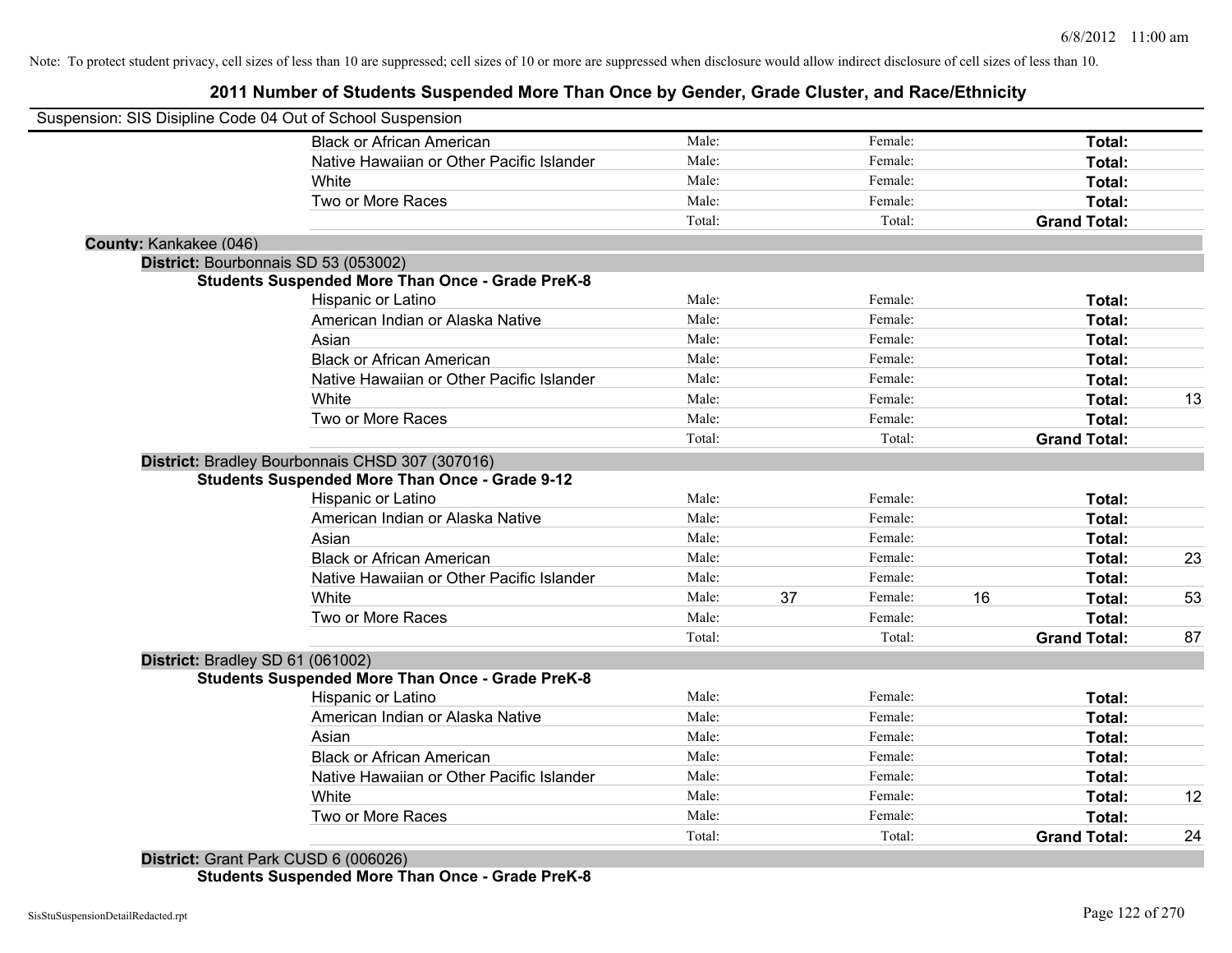| Suspension: SIS Disipline Code 04 Out of School Suspension |                                                         |        |         |                     |
|------------------------------------------------------------|---------------------------------------------------------|--------|---------|---------------------|
|                                                            | Hispanic or Latino                                      | Male:  | Female: | Total:              |
|                                                            | American Indian or Alaska Native                        | Male:  | Female: | Total:              |
|                                                            | Asian                                                   | Male:  | Female: | Total:              |
|                                                            | <b>Black or African American</b>                        | Male:  | Female: | Total:              |
|                                                            | Native Hawaiian or Other Pacific Islander               | Male:  | Female: | Total:              |
|                                                            | White                                                   | Male:  | Female: | Total:              |
|                                                            | Two or More Races                                       | Male:  | Female: | Total:              |
|                                                            |                                                         | Total: | Total:  | <b>Grand Total:</b> |
|                                                            | <b>Students Suspended More Than Once - Grade 9-12</b>   |        |         |                     |
|                                                            | Hispanic or Latino                                      | Male:  | Female: | Total:              |
|                                                            | American Indian or Alaska Native                        | Male:  | Female: | Total:              |
|                                                            | Asian                                                   | Male:  | Female: | Total:              |
|                                                            | <b>Black or African American</b>                        | Male:  | Female: | Total:              |
|                                                            | Native Hawaiian or Other Pacific Islander               | Male:  | Female: | Total:              |
|                                                            | White                                                   | Male:  | Female: | Total:              |
|                                                            | Two or More Races                                       | Male:  | Female: | Total:              |
|                                                            |                                                         | Total: | Total:  | <b>Grand Total:</b> |
|                                                            | District: Herscher CUSD 2 (002026)                      |        |         |                     |
|                                                            | <b>Students Suspended More Than Once - Grade PreK-8</b> |        |         |                     |
|                                                            | Hispanic or Latino                                      | Male:  | Female: | Total:              |
|                                                            | American Indian or Alaska Native                        | Male:  | Female: | Total:              |
|                                                            | Asian                                                   | Male:  | Female: | Total:              |
|                                                            | <b>Black or African American</b>                        | Male:  | Female: | Total:              |
|                                                            | Native Hawaiian or Other Pacific Islander               | Male:  | Female: | Total:              |
|                                                            | White                                                   | Male:  | Female: | Total:              |
|                                                            | Two or More Races                                       | Male:  | Female: | Total:              |
|                                                            |                                                         | Total: | Total:  | <b>Grand Total:</b> |
|                                                            | <b>Students Suspended More Than Once - Grade 9-12</b>   |        |         |                     |
|                                                            | Hispanic or Latino                                      | Male:  | Female: | Total:              |
|                                                            | American Indian or Alaska Native                        | Male:  | Female: | Total:              |
|                                                            | Asian                                                   | Male:  | Female: | Total:              |
|                                                            | <b>Black or African American</b>                        | Male:  | Female: | Total:              |
|                                                            | Native Hawaiian or Other Pacific Islander               | Male:  | Female: | Total:              |
|                                                            | White                                                   | Male:  | Female: | Total:              |
|                                                            | Two or More Races                                       | Male:  | Female: | Total:              |
|                                                            |                                                         | Total: | Total:  | <b>Grand Total:</b> |
|                                                            | District: Kankakee SD 111 (111025)                      |        |         |                     |
|                                                            | <b>Students Suspended More Than Once - Grade PreK-8</b> |        |         |                     |
|                                                            | Hispanic or Latino                                      | Male:  | Female: | Total:<br>27        |
| SisStuSuspensionDetailRedacted.rpt                         |                                                         |        |         | Page 123 of 270     |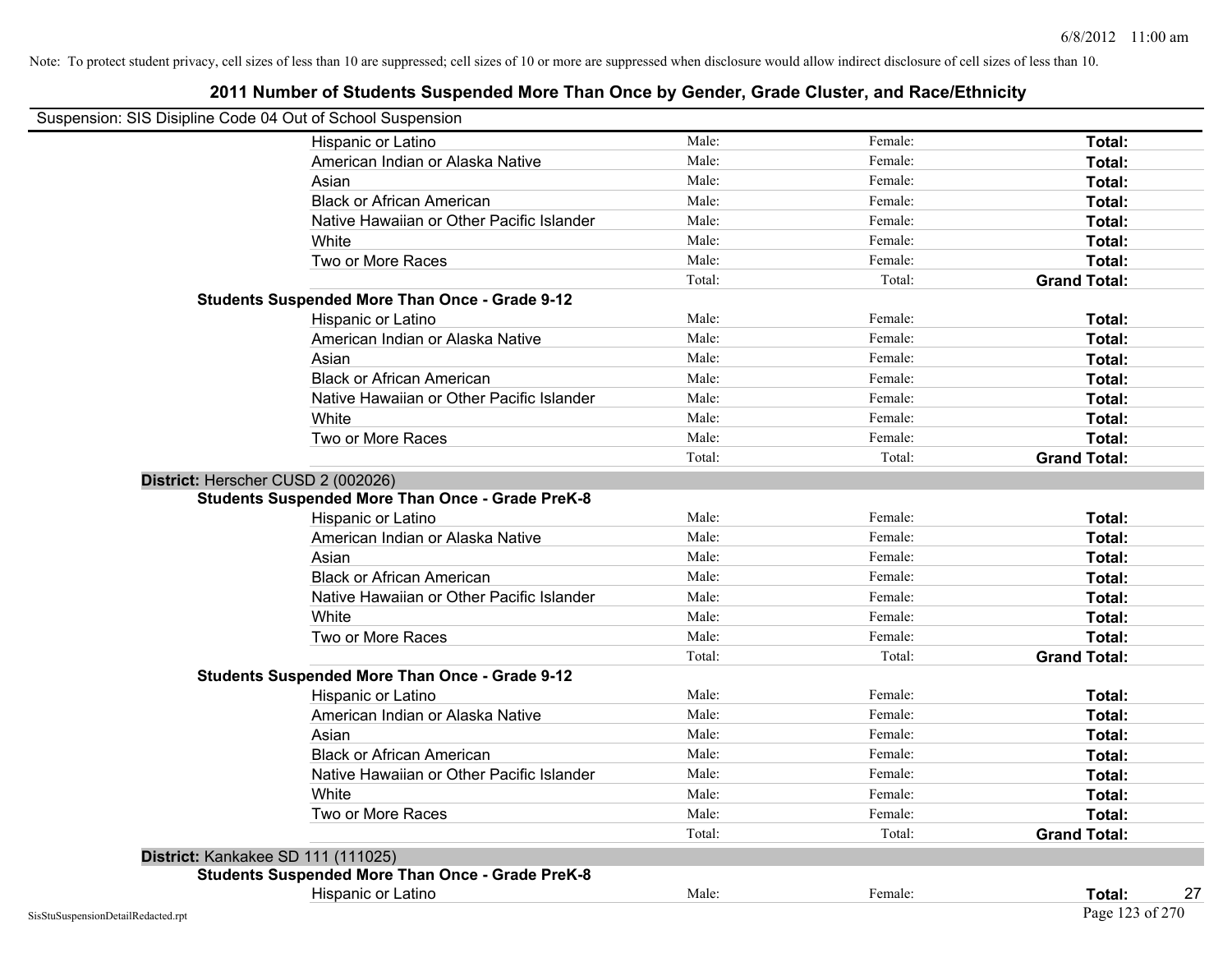| Suspension: SIS Disipline Code 04 Out of School Suspension |                                                         |        |     |         |     |                     |     |
|------------------------------------------------------------|---------------------------------------------------------|--------|-----|---------|-----|---------------------|-----|
|                                                            | American Indian or Alaska Native                        | Male:  |     | Female: |     | Total:              |     |
|                                                            | Asian                                                   | Male:  |     | Female: |     | Total:              |     |
|                                                            | <b>Black or African American</b>                        | Male:  | 176 | Female: | 52  | Total:              | 228 |
|                                                            | Native Hawaiian or Other Pacific Islander               | Male:  |     | Female: |     | Total:              |     |
|                                                            | White                                                   | Male:  |     | Female: |     | Total:              | 27  |
|                                                            | Two or More Races                                       | Male:  |     | Female: |     | Total:              | 11  |
|                                                            |                                                         | Total: |     | Total:  |     | <b>Grand Total:</b> |     |
|                                                            | <b>Students Suspended More Than Once - Grade 9-12</b>   |        |     |         |     |                     |     |
|                                                            | Hispanic or Latino                                      | Male:  | 38  | Female: | 13  | Total:              | 51  |
|                                                            | American Indian or Alaska Native                        | Male:  |     | Female: |     | <b>Total:</b>       |     |
|                                                            | Asian                                                   | Male:  |     | Female: |     | Total:              |     |
|                                                            | <b>Black or African American</b>                        | Male:  | 179 | Female: | 122 | Total:              | 301 |
|                                                            | Native Hawaiian or Other Pacific Islander               | Male:  |     | Female: |     | Total:              |     |
|                                                            | White                                                   | Male:  | 19  | Female: | 11  | Total:              | 30  |
|                                                            | Two or More Races                                       | Male:  |     | Female: |     | Total:              |     |
|                                                            |                                                         | Total: |     | Total:  |     | <b>Grand Total:</b> |     |
|                                                            | District: Manteno CUSD 5 (005026)                       |        |     |         |     |                     |     |
|                                                            | <b>Students Suspended More Than Once - Grade PreK-8</b> |        |     |         |     |                     |     |
|                                                            | Hispanic or Latino                                      | Male:  |     | Female: |     | Total:              |     |
|                                                            | American Indian or Alaska Native                        | Male:  |     | Female: |     | Total:              |     |
|                                                            | Asian                                                   | Male:  |     | Female: |     | Total:              |     |
|                                                            | <b>Black or African American</b>                        | Male:  |     | Female: |     | Total:              |     |
|                                                            | Native Hawaiian or Other Pacific Islander               | Male:  |     | Female: |     | Total:              |     |
|                                                            | White                                                   | Male:  |     | Female: |     | Total:              |     |
|                                                            | Two or More Races                                       | Male:  |     | Female: |     | Total:              |     |
|                                                            |                                                         | Total: |     | Total:  |     | <b>Grand Total:</b> |     |
|                                                            | <b>Students Suspended More Than Once - Grade 9-12</b>   |        |     |         |     |                     |     |
|                                                            | Hispanic or Latino                                      | Male:  |     | Female: |     | Total:              |     |
|                                                            | American Indian or Alaska Native                        | Male:  |     | Female: |     | Total:              |     |
|                                                            | Asian                                                   | Male:  |     | Female: |     | Total:              |     |
|                                                            | <b>Black or African American</b>                        | Male:  |     | Female: |     | Total:              |     |
|                                                            | Native Hawaiian or Other Pacific Islander               | Male:  |     | Female: |     | Total:              |     |
|                                                            | White                                                   | Male:  |     | Female: |     | Total:              | 14  |
|                                                            | Two or More Races                                       | Male:  |     | Female: |     | Total:              |     |
|                                                            |                                                         | Total: |     | Total:  |     | <b>Grand Total:</b> |     |
|                                                            | District: Momence CUSD 1 (001026)                       |        |     |         |     |                     |     |
|                                                            | <b>Students Suspended More Than Once - Grade PreK-8</b> |        |     |         |     |                     |     |
|                                                            | Hispanic or Latino                                      | Male:  |     | Female: |     | Total:              |     |
|                                                            | American Indian or Alaska Native                        | Male:  |     | Female: |     | Total:              |     |
| SisStuSuspensionDetailRedacted.rpt                         |                                                         |        |     |         |     | Page 124 of 270     |     |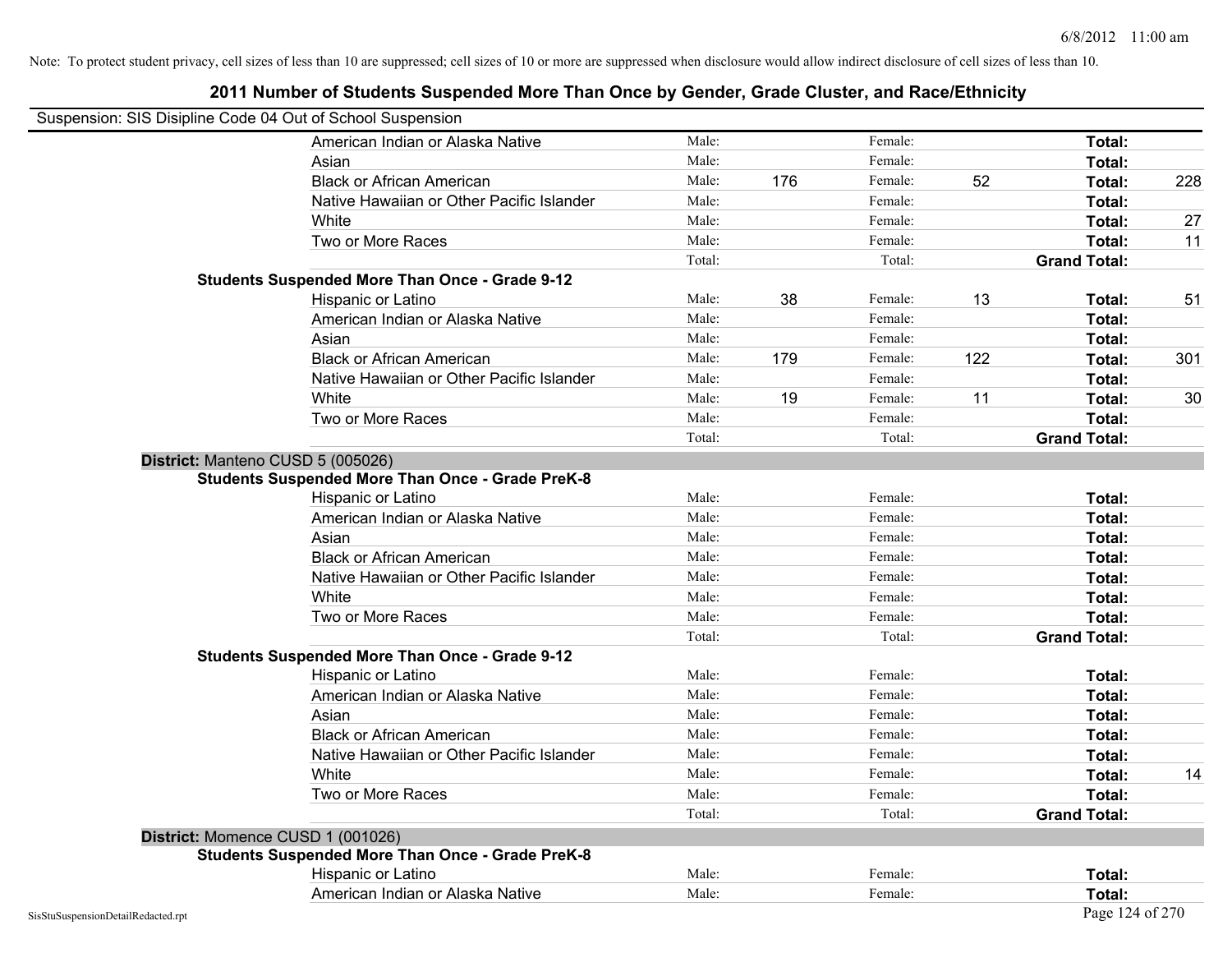| Suspension: SIS Disipline Code 04 Out of School Suspension |        |    |         |    |                     |    |
|------------------------------------------------------------|--------|----|---------|----|---------------------|----|
| Asian                                                      | Male:  |    | Female: |    | Total:              |    |
| <b>Black or African American</b>                           | Male:  |    | Female: |    | Total:              | 13 |
| Native Hawaiian or Other Pacific Islander                  | Male:  |    | Female: |    | Total:              |    |
| White                                                      | Male:  |    | Female: |    | Total:              | 14 |
| Two or More Races                                          | Male:  |    | Female: |    | Total:              |    |
|                                                            | Total: |    | Total:  |    | <b>Grand Total:</b> |    |
| <b>Students Suspended More Than Once - Grade 9-12</b>      |        |    |         |    |                     |    |
| Hispanic or Latino                                         | Male:  |    | Female: |    | Total:              |    |
| American Indian or Alaska Native                           | Male:  |    | Female: |    | Total:              |    |
| Asian                                                      | Male:  |    | Female: |    | Total:              |    |
| <b>Black or African American</b>                           | Male:  |    | Female: |    | Total:              | 10 |
| Native Hawaiian or Other Pacific Islander                  | Male:  |    | Female: |    | Total:              |    |
| White                                                      | Male:  |    | Female: |    | Total:              | 14 |
| Two or More Races                                          | Male:  |    | Female: |    | Total:              |    |
|                                                            | Total: |    | Total:  |    | <b>Grand Total:</b> | 34 |
| District: Pembroke CCSD 259 (259004)                       |        |    |         |    |                     |    |
| <b>Students Suspended More Than Once - Grade PreK-8</b>    |        |    |         |    |                     |    |
| Hispanic or Latino                                         | Male:  |    | Female: |    | Total:              |    |
| American Indian or Alaska Native                           | Male:  |    | Female: |    | Total:              |    |
| Asian                                                      | Male:  |    | Female: |    | Total:              |    |
| <b>Black or African American</b>                           | Male:  | 30 | Female: | 10 | Total:              | 40 |
| Native Hawaiian or Other Pacific Islander                  | Male:  |    | Female: |    | Total:              |    |
| White                                                      | Male:  |    | Female: |    | Total:              |    |
| Two or More Races                                          | Male:  |    | Female: |    | Total:              |    |
|                                                            | Total: |    | Total:  |    | <b>Grand Total:</b> |    |
| District: St Anne CHSD 302 (302016)                        |        |    |         |    |                     |    |
| <b>Students Suspended More Than Once - Grade 9-12</b>      |        |    |         |    |                     |    |
| Hispanic or Latino                                         | Male:  |    | Female: |    | Total:              |    |
| American Indian or Alaska Native                           | Male:  |    | Female: |    | Total:              |    |
| Asian                                                      | Male:  |    | Female: |    | Total:              |    |
| <b>Black or African American</b>                           | Male:  |    | Female: |    | Total:              | 11 |
| Native Hawaiian or Other Pacific Islander                  | Male:  |    | Female: |    | Total:              |    |
| White                                                      | Male:  |    | Female: |    | Total:              |    |
| Two or More Races                                          | Male:  |    | Female: |    | Total:              |    |
|                                                            | Total: |    | Total:  |    | <b>Grand Total:</b> |    |
| District: St George CCSD 258 (258004)                      |        |    |         |    |                     |    |
| <b>Students Suspended More Than Once - Grade PreK-8</b>    |        |    |         |    |                     |    |
| Hispanic or Latino                                         | Male:  |    | Female: |    | Total:              |    |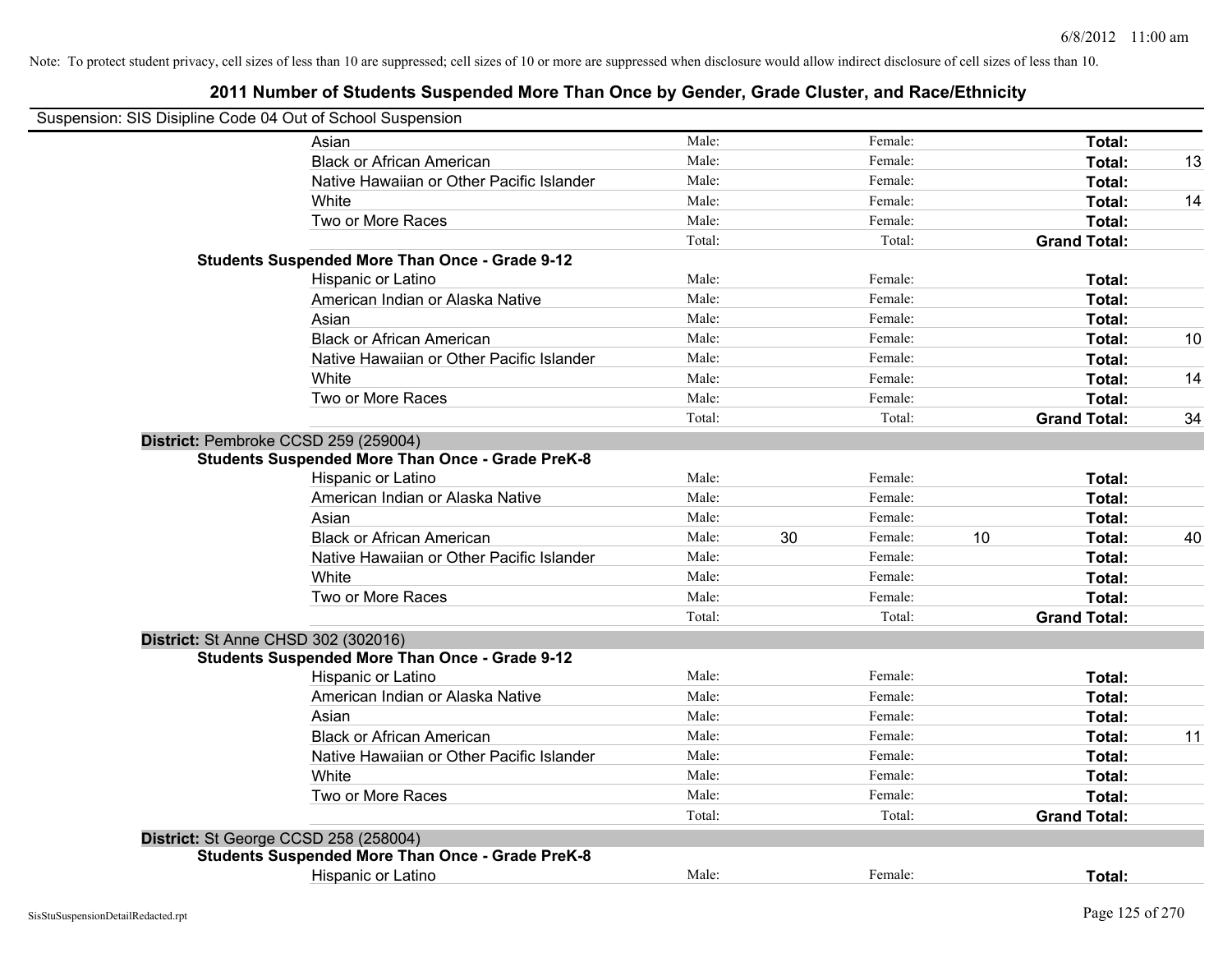| Suspension: SIS Disipline Code 04 Out of School Suspension | LUTT NUMBER OF ORGANICS ORSPEINED MOTE THAN ONCE BY OCHUST, ORAC ORISIST, AND NACE/LUMBER |        |         |                           |
|------------------------------------------------------------|-------------------------------------------------------------------------------------------|--------|---------|---------------------------|
|                                                            | American Indian or Alaska Native                                                          | Male:  | Female: | Total:                    |
|                                                            | Asian                                                                                     | Male:  | Female: | Total:                    |
|                                                            | <b>Black or African American</b>                                                          | Male:  | Female: | Total:                    |
|                                                            | Native Hawaiian or Other Pacific Islander                                                 | Male:  | Female: | Total:                    |
|                                                            | White                                                                                     | Male:  | Female: | Total:                    |
|                                                            | Two or More Races                                                                         | Male:  | Female: | Total:                    |
|                                                            |                                                                                           | Total: | Total:  | <b>Grand Total:</b>       |
|                                                            | <b>Students Suspended More Than Once - Grade 9-12</b>                                     |        |         |                           |
|                                                            | Hispanic or Latino                                                                        | Male:  | Female: | Total:                    |
|                                                            | American Indian or Alaska Native                                                          | Male:  | Female: | Total:                    |
|                                                            | Asian                                                                                     | Male:  | Female: | Total:                    |
|                                                            | <b>Black or African American</b>                                                          | Male:  | Female: | Total:                    |
|                                                            | Native Hawaiian or Other Pacific Islander                                                 | Male:  | Female: | Total:                    |
|                                                            | White                                                                                     | Male:  | Female: | Total:                    |
|                                                            | Two or More Races                                                                         | Male:  | Female: | Total:                    |
|                                                            |                                                                                           | Total: | Total:  | <b>Grand Total:</b>       |
| County: Non-Public School (000)                            |                                                                                           |        |         |                           |
| District: Iroquois/Kankakee ROE (000000)                   |                                                                                           |        |         |                           |
|                                                            | <b>Students Suspended More Than Once - Grade PreK-8</b>                                   |        |         |                           |
|                                                            | Hispanic or Latino                                                                        | Male:  | Female: | Total:                    |
|                                                            | American Indian or Alaska Native                                                          | Male:  | Female: | <b>Total:</b>             |
|                                                            | Asian                                                                                     | Male:  | Female: | Total:                    |
|                                                            | <b>Black or African American</b>                                                          | Male:  | Female: | Total:                    |
|                                                            | Native Hawaiian or Other Pacific Islander                                                 | Male:  | Female: | Total:                    |
|                                                            | White                                                                                     | Male:  | Female: | Total:                    |
|                                                            | Two or More Races                                                                         | Male:  | Female: | Total:                    |
|                                                            |                                                                                           | Total: | Total:  | <b>Grand Total:</b>       |
|                                                            | <b>Students Suspended More Than Once - Grade 9-12</b>                                     |        |         |                           |
|                                                            | Hispanic or Latino                                                                        | Male:  | Female: | Total:                    |
|                                                            | American Indian or Alaska Native                                                          | Male:  | Female: | Total:                    |
|                                                            | Asian                                                                                     | Male:  | Female: | Total:                    |
|                                                            | <b>Black or African American</b>                                                          | Male:  | Female: | Total:                    |
|                                                            | Native Hawaiian or Other Pacific Islander                                                 | Male:  | Female: | Total:                    |
|                                                            | White                                                                                     | Male:  | Female: | Total:                    |
|                                                            | Two or More Races                                                                         | Male:  | Female: | <b>Total:</b>             |
|                                                            |                                                                                           | Total: | Total:  | 13<br><b>Grand Total:</b> |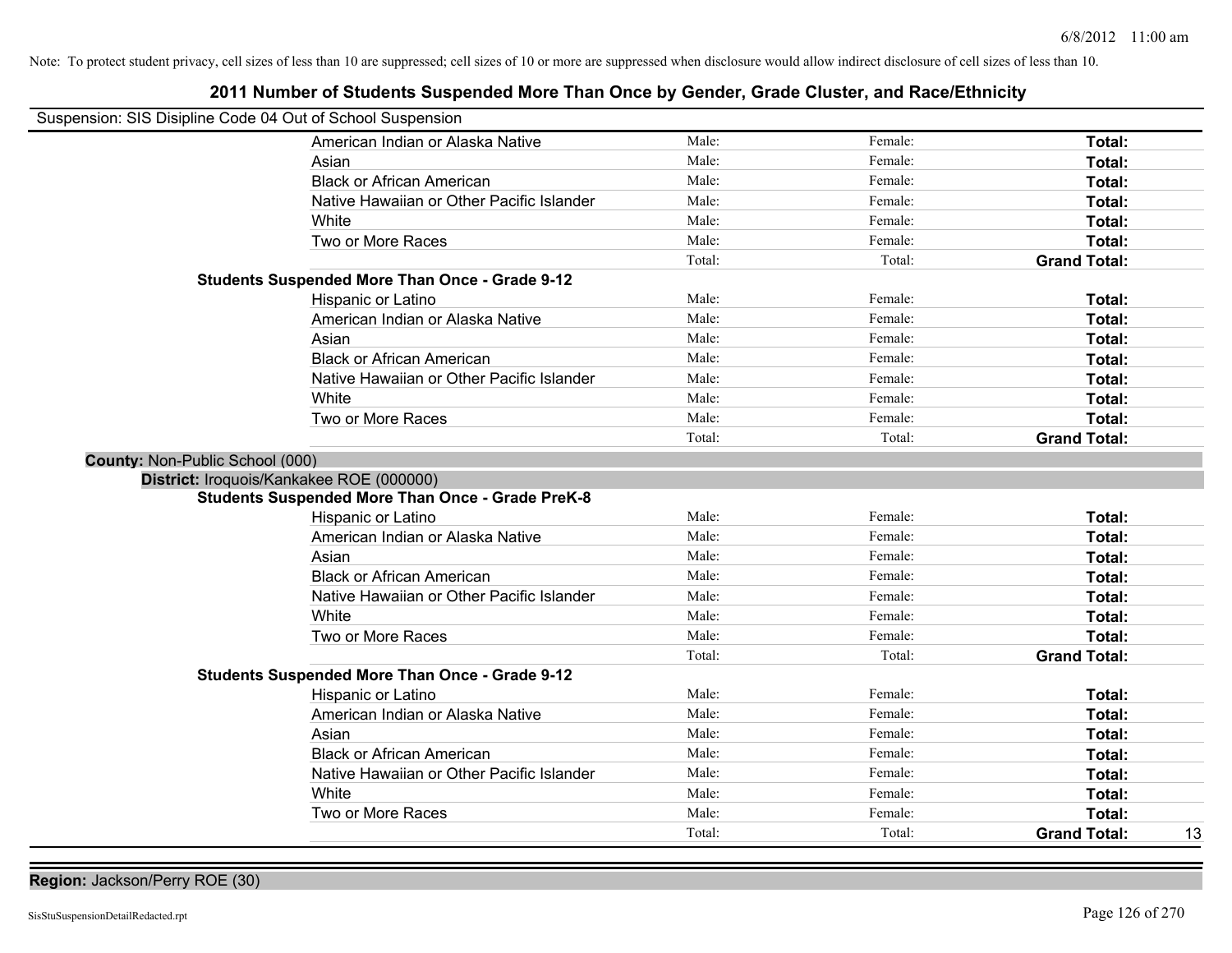| Suspension: SIS Disipline Code 04 Out of School Suspension |                                                         |        |    |         |    |                     |    |
|------------------------------------------------------------|---------------------------------------------------------|--------|----|---------|----|---------------------|----|
| County: Jackson (039)                                      |                                                         |        |    |         |    |                     |    |
|                                                            | District: Carbondale CHSD 165 (165016)                  |        |    |         |    |                     |    |
|                                                            | <b>Students Suspended More Than Once - Grade 9-12</b>   |        |    |         |    |                     |    |
|                                                            | Hispanic or Latino                                      | Male:  |    | Female: |    | Total:              |    |
|                                                            | American Indian or Alaska Native                        | Male:  |    | Female: |    | Total:              |    |
|                                                            | Asian                                                   | Male:  |    | Female: |    | Total:              |    |
|                                                            | <b>Black or African American</b>                        | Male:  | 26 | Female: | 12 | Total:              | 38 |
|                                                            | Native Hawaiian or Other Pacific Islander               | Male:  |    | Female: |    | Total:              |    |
|                                                            | White                                                   | Male:  |    | Female: |    | Total:              |    |
|                                                            | Two or More Races                                       | Male:  |    | Female: |    | Total:              |    |
|                                                            |                                                         | Total: |    | Total:  |    | <b>Grand Total:</b> | 52 |
|                                                            | District: Carbondale ESD 95 (095002)                    |        |    |         |    |                     |    |
|                                                            | <b>Students Suspended More Than Once - Grade PreK-8</b> |        |    |         |    |                     |    |
|                                                            | Hispanic or Latino                                      | Male:  |    | Female: |    | Total:              |    |
|                                                            | American Indian or Alaska Native                        | Male:  |    | Female: |    | Total:              |    |
|                                                            | Asian                                                   | Male:  |    | Female: |    | Total:              |    |
|                                                            | <b>Black or African American</b>                        | Male:  |    | Female: |    | Total:              |    |
|                                                            | Native Hawaiian or Other Pacific Islander               | Male:  |    | Female: |    | Total:              |    |
|                                                            | White                                                   | Male:  |    | Female: |    | Total:              |    |
|                                                            | Two or More Races                                       | Male:  |    | Female: |    | Total:              |    |
|                                                            |                                                         | Total: |    | Total:  |    | <b>Grand Total:</b> | 10 |
|                                                            | District: Elverado CUSD 196 (196026)                    |        |    |         |    |                     |    |
|                                                            | <b>Students Suspended More Than Once - Grade PreK-8</b> |        |    |         |    |                     |    |
|                                                            | Hispanic or Latino                                      | Male:  |    | Female: |    | Total:              |    |
|                                                            | American Indian or Alaska Native                        | Male:  |    | Female: |    | Total:              |    |
|                                                            | Asian                                                   | Male:  |    | Female: |    | Total:              |    |
|                                                            | <b>Black or African American</b>                        | Male:  |    | Female: |    | Total:              |    |
|                                                            | Native Hawaiian or Other Pacific Islander               | Male:  |    | Female: |    | Total:              |    |
|                                                            | White                                                   | Male:  |    | Female: |    | Total:              |    |
|                                                            | Two or More Races                                       | Male:  |    | Female: |    | Total:              |    |
|                                                            |                                                         | Total: |    | Total:  |    | <b>Grand Total:</b> |    |
|                                                            | Students Suspended More Than Once - Grade 9-12          |        |    |         |    |                     |    |
|                                                            | Hispanic or Latino                                      | Male:  |    | Female: |    | Total:              |    |
|                                                            | American Indian or Alaska Native                        | Male:  |    | Female: |    | Total:              |    |
|                                                            | Asian                                                   | Male:  |    | Female: |    | Total:              |    |
|                                                            | <b>Black or African American</b>                        | Male:  |    | Female: |    | Total:              |    |
|                                                            | Native Hawaiian or Other Pacific Islander               | Male:  |    | Female: |    | Total:              |    |
|                                                            | White                                                   | Male:  |    | Female: |    | Total:              |    |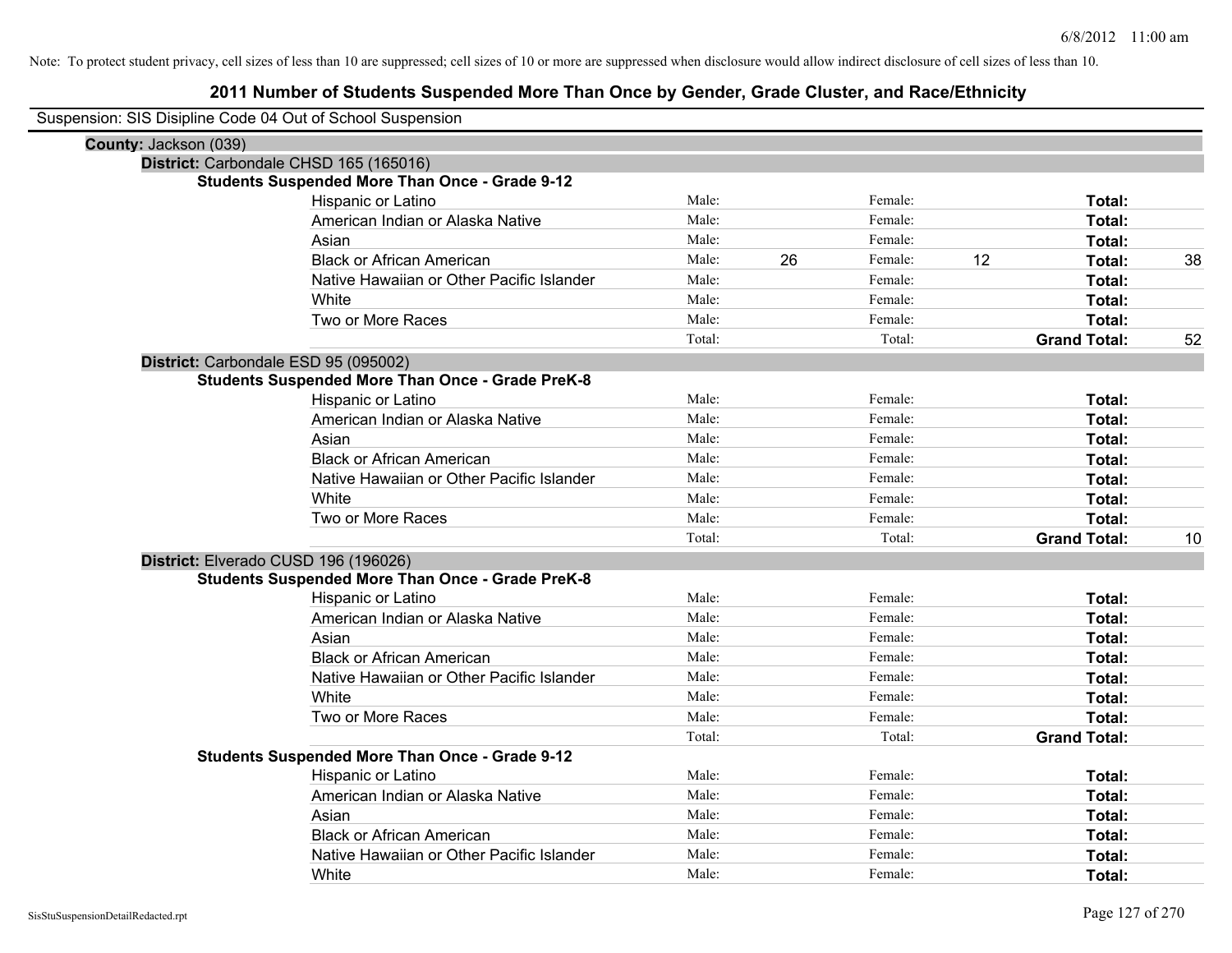| Suspension: SIS Disipline Code 04 Out of School Suspension |                                                         |        |    |         |    |                     |    |
|------------------------------------------------------------|---------------------------------------------------------|--------|----|---------|----|---------------------|----|
|                                                            | Two or More Races                                       | Male:  |    | Female: |    | Total:              |    |
|                                                            |                                                         | Total: |    | Total:  |    | <b>Grand Total:</b> |    |
| District: Giant City CCSD 130 (130004)                     |                                                         |        |    |         |    |                     |    |
|                                                            | <b>Students Suspended More Than Once - Grade PreK-8</b> |        |    |         |    |                     |    |
|                                                            | Hispanic or Latino                                      | Male:  |    | Female: |    | Total:              |    |
|                                                            | American Indian or Alaska Native                        | Male:  |    | Female: |    | Total:              |    |
|                                                            | Asian                                                   | Male:  |    | Female: |    | Total:              |    |
|                                                            | <b>Black or African American</b>                        | Male:  |    | Female: |    | Total:              |    |
|                                                            | Native Hawaiian or Other Pacific Islander               | Male:  |    | Female: |    | Total:              |    |
|                                                            | White                                                   | Male:  |    | Female: |    | Total:              |    |
|                                                            | Two or More Races                                       | Male:  |    | Female: |    | Total:              |    |
|                                                            |                                                         | Total: |    | Total:  |    | <b>Grand Total:</b> |    |
|                                                            | District: Murphysboro CUSD 186 (186026)                 |        |    |         |    |                     |    |
|                                                            | <b>Students Suspended More Than Once - Grade PreK-8</b> |        |    |         |    |                     |    |
|                                                            | Hispanic or Latino                                      | Male:  |    | Female: |    | Total:              |    |
|                                                            | American Indian or Alaska Native                        | Male:  |    | Female: |    | Total:              |    |
|                                                            | Asian                                                   | Male:  |    | Female: |    | Total:              |    |
|                                                            | <b>Black or African American</b>                        | Male:  |    | Female: |    | Total:              | 22 |
|                                                            | Native Hawaiian or Other Pacific Islander               | Male:  |    | Female: |    | Total:              |    |
|                                                            | White                                                   | Male:  |    | Female: |    | Total:              | 11 |
|                                                            | Two or More Races                                       | Male:  |    | Female: |    | Total:              |    |
|                                                            |                                                         | Total: |    | Total:  |    | <b>Grand Total:</b> |    |
|                                                            | <b>Students Suspended More Than Once - Grade 9-12</b>   |        |    |         |    |                     |    |
|                                                            | Hispanic or Latino                                      | Male:  |    | Female: |    | Total:              |    |
|                                                            | American Indian or Alaska Native                        | Male:  |    | Female: |    | Total:              |    |
|                                                            | Asian                                                   | Male:  |    | Female: |    | Total:              |    |
|                                                            | <b>Black or African American</b>                        | Male:  |    | Female: |    | Total:              | 24 |
|                                                            | Native Hawaiian or Other Pacific Islander               | Male:  |    | Female: |    | Total:              |    |
|                                                            | White                                                   | Male:  | 21 | Female: | 15 | Total:              | 36 |
|                                                            | Two or More Races                                       | Male:  |    | Female: |    | Total:              |    |
|                                                            |                                                         | Total: |    | Total:  |    | <b>Grand Total:</b> |    |
| District: Trico CUSD 176 (176026)                          |                                                         |        |    |         |    |                     |    |
|                                                            | <b>Students Suspended More Than Once - Grade PreK-8</b> |        |    |         |    |                     |    |
|                                                            | Hispanic or Latino                                      | Male:  |    | Female: |    | Total:              |    |
|                                                            | American Indian or Alaska Native                        | Male:  |    | Female: |    | Total:              |    |
|                                                            | Asian                                                   | Male:  |    | Female: |    | Total:              |    |
|                                                            | <b>Black or African American</b>                        | Male:  |    | Female: |    | Total:              |    |
|                                                            | Native Hawaiian or Other Pacific Islander               | Male:  |    | Female: |    | Total:              |    |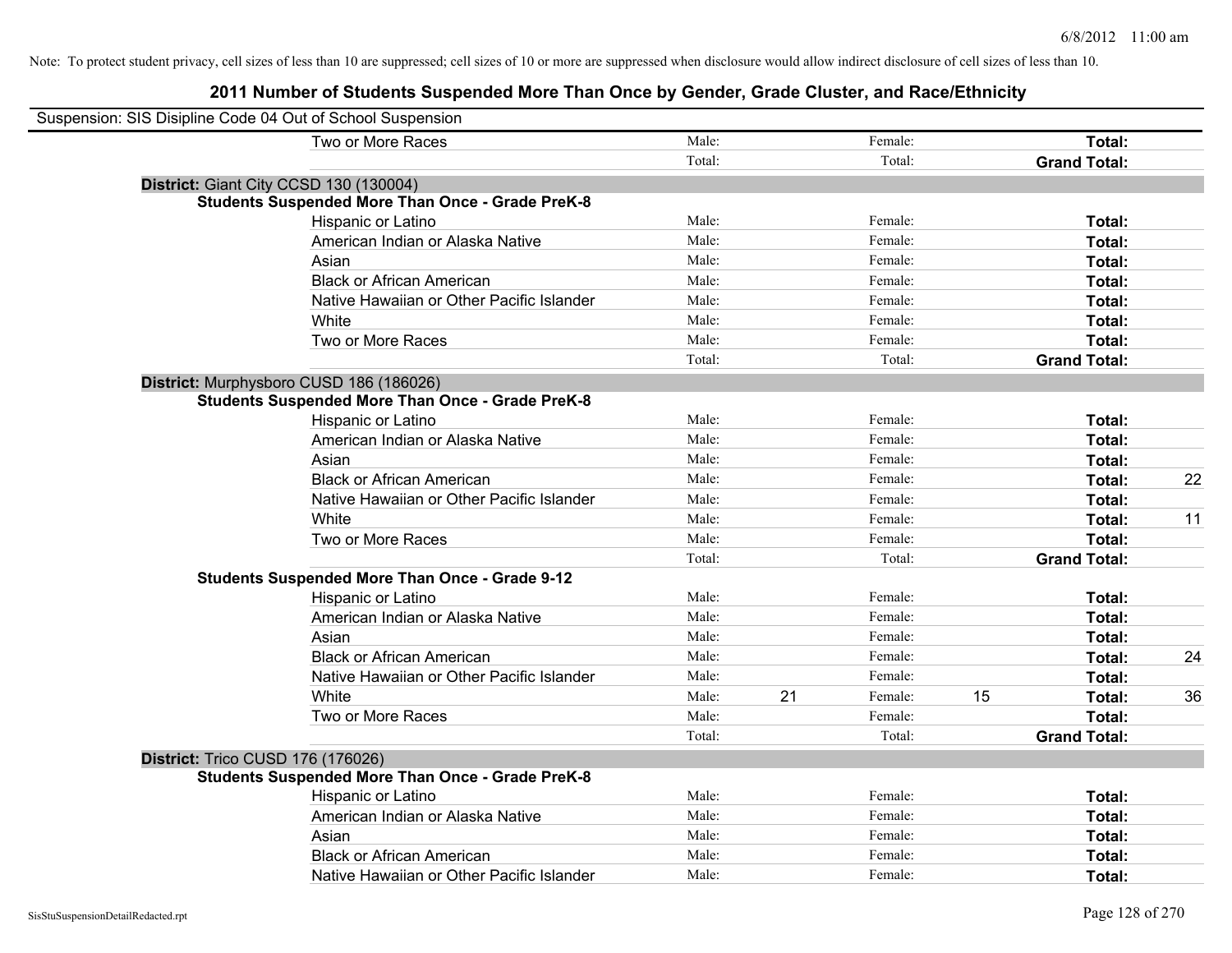| Suspension: SIS Disipline Code 04 Out of School Suspension |                                                         |        |         |                     |
|------------------------------------------------------------|---------------------------------------------------------|--------|---------|---------------------|
|                                                            | White                                                   | Male:  | Female: | Total:              |
|                                                            | Two or More Races                                       | Male:  | Female: | Total:              |
|                                                            |                                                         | Total: | Total:  | <b>Grand Total:</b> |
|                                                            | <b>Students Suspended More Than Once - Grade 9-12</b>   |        |         |                     |
|                                                            | Hispanic or Latino                                      | Male:  | Female: | Total:              |
|                                                            | American Indian or Alaska Native                        | Male:  | Female: | Total:              |
|                                                            | Asian                                                   | Male:  | Female: | Total:              |
|                                                            | <b>Black or African American</b>                        | Male:  | Female: | Total:              |
|                                                            | Native Hawaiian or Other Pacific Islander               | Male:  | Female: | Total:              |
|                                                            | White                                                   | Male:  | Female: | Total:              |
|                                                            | Two or More Races                                       | Male:  | Female: | Total:              |
|                                                            |                                                         | Total: | Total:  | <b>Grand Total:</b> |
|                                                            | District: Tri-County Sp Ed Jnt Agreement (186061)       |        |         |                     |
|                                                            | <b>Students Suspended More Than Once - Grade PreK-8</b> |        |         |                     |
|                                                            | Hispanic or Latino                                      | Male:  | Female: | Total:              |
|                                                            | American Indian or Alaska Native                        | Male:  | Female: | Total:              |
|                                                            | Asian                                                   | Male:  | Female: | Total:              |
|                                                            | <b>Black or African American</b>                        | Male:  | Female: | Total:              |
|                                                            | Native Hawaiian or Other Pacific Islander               | Male:  | Female: | Total:              |
|                                                            | White                                                   | Male:  | Female: | Total:              |
|                                                            | Two or More Races                                       | Male:  | Female: | Total:              |
|                                                            |                                                         | Total: | Total:  | <b>Grand Total:</b> |
|                                                            | <b>Students Suspended More Than Once - Grade 9-12</b>   |        |         |                     |
|                                                            | Hispanic or Latino                                      | Male:  | Female: | Total:              |
|                                                            | American Indian or Alaska Native                        | Male:  | Female: | Total:              |
|                                                            | Asian                                                   | Male:  | Female: | Total:              |
|                                                            | <b>Black or African American</b>                        | Male:  | Female: | Total:              |
|                                                            | Native Hawaiian or Other Pacific Islander               | Male:  | Female: | Total:              |
|                                                            | White                                                   | Male:  | Female: | Total:              |
|                                                            | Two or More Races                                       | Male:  | Female: | Total:              |
|                                                            |                                                         | Total: | Total:  | <b>Grand Total:</b> |
|                                                            | District: Unity Point CCSD 140 (140004)                 |        |         |                     |
|                                                            | <b>Students Suspended More Than Once - Grade PreK-8</b> |        |         |                     |
|                                                            | Hispanic or Latino                                      | Male:  | Female: | Total:              |
|                                                            | American Indian or Alaska Native                        | Male:  | Female: | Total:              |
|                                                            | Asian                                                   | Male:  | Female: | Total:              |
|                                                            | <b>Black or African American</b>                        | Male:  | Female: | Total:              |
|                                                            | Native Hawaiian or Other Pacific Islander               | Male:  | Female: | Total:              |
|                                                            | White                                                   | Male:  | Female: | Total:              |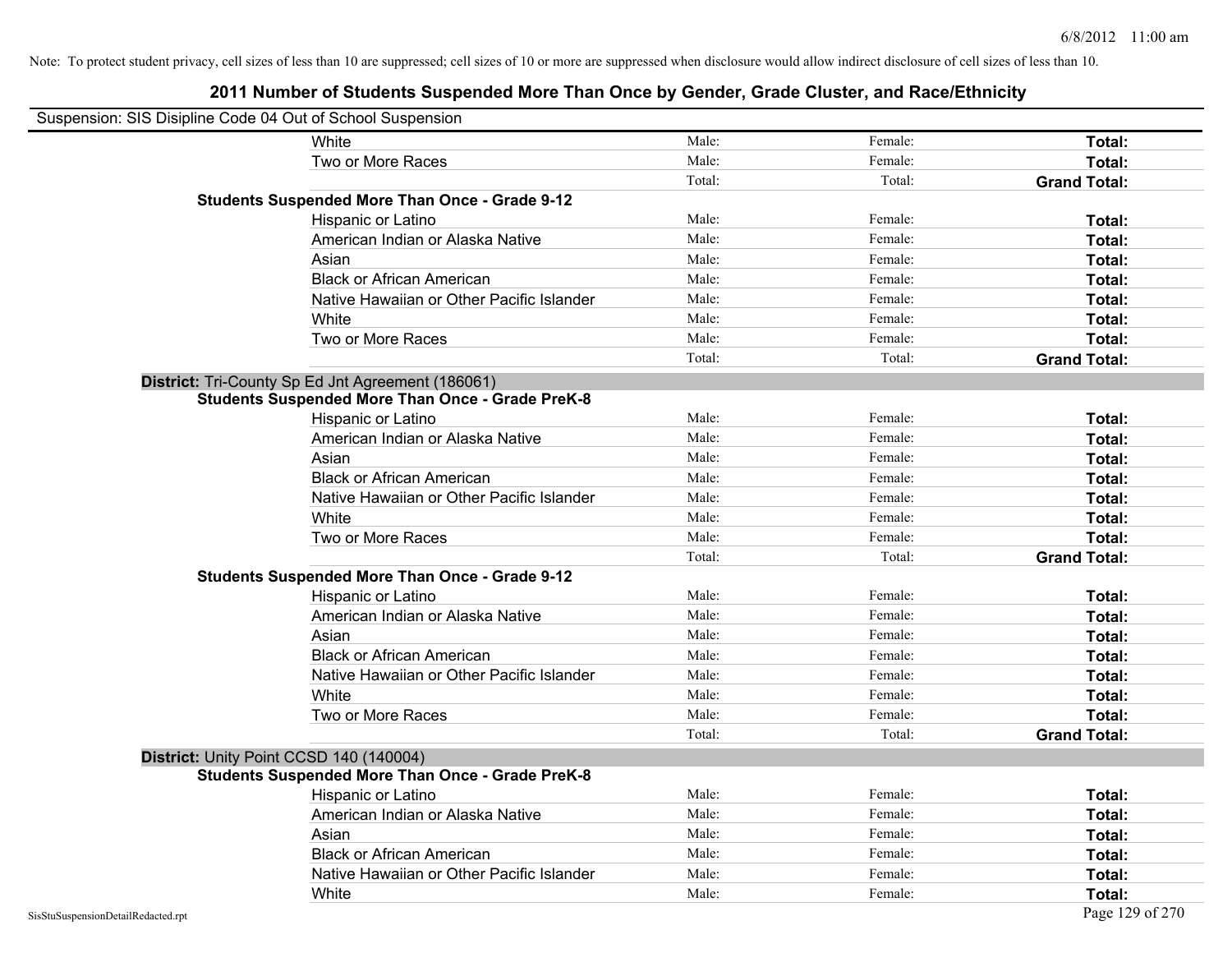| Suspension: SIS Disipline Code 04 Out of School Suspension |                                                         |        |         |                           |
|------------------------------------------------------------|---------------------------------------------------------|--------|---------|---------------------------|
|                                                            | Two or More Races                                       | Male:  | Female: | <b>Total:</b>             |
|                                                            |                                                         | Total: | Total:  | <b>Grand Total:</b>       |
| County: Perry (073)                                        |                                                         |        |         |                           |
| District: CCSD 204 (204004)                                |                                                         |        |         |                           |
|                                                            | <b>Students Suspended More Than Once - Grade PreK-8</b> |        |         |                           |
|                                                            | Hispanic or Latino                                      | Male:  | Female: | Total:                    |
|                                                            | American Indian or Alaska Native                        | Male:  | Female: | Total:                    |
|                                                            | Asian                                                   | Male:  | Female: | Total:                    |
|                                                            | <b>Black or African American</b>                        | Male:  | Female: | Total:                    |
|                                                            | Native Hawaiian or Other Pacific Islander               | Male:  | Female: | Total:                    |
|                                                            | White                                                   | Male:  | Female: | Total:                    |
|                                                            | Two or More Races                                       | Male:  | Female: | Total:                    |
|                                                            |                                                         | Total: | Total:  | <b>Grand Total:</b>       |
| District: Duquoin CUSD 300 (300026)                        |                                                         |        |         |                           |
|                                                            | <b>Students Suspended More Than Once - Grade PreK-8</b> |        |         |                           |
|                                                            | Hispanic or Latino                                      | Male:  | Female: | Total:                    |
|                                                            | American Indian or Alaska Native                        | Male:  | Female: | Total:                    |
|                                                            | Asian                                                   | Male:  | Female: | Total:                    |
|                                                            | <b>Black or African American</b>                        | Male:  | Female: | Total:                    |
|                                                            | Native Hawaiian or Other Pacific Islander               | Male:  | Female: | Total:                    |
|                                                            | White                                                   | Male:  | Female: | Total:                    |
|                                                            | Two or More Races                                       | Male:  | Female: | Total:                    |
|                                                            |                                                         | Total: | Total:  | 15<br><b>Grand Total:</b> |
|                                                            | <b>Students Suspended More Than Once - Grade 9-12</b>   |        |         |                           |
|                                                            | Hispanic or Latino                                      | Male:  | Female: | Total:                    |
|                                                            | American Indian or Alaska Native                        | Male:  | Female: | Total:                    |
|                                                            | Asian                                                   | Male:  | Female: | Total:                    |
|                                                            | <b>Black or African American</b>                        | Male:  | Female: | Total:                    |
|                                                            | Native Hawaiian or Other Pacific Islander               | Male:  | Female: | Total:                    |
|                                                            | White                                                   | Male:  | Female: | Total:                    |
|                                                            | Two or More Races                                       | Male:  | Female: | Total:                    |
|                                                            |                                                         | Total: | Total:  | <b>Grand Total:</b>       |
|                                                            | District: Pinckneyville CHSD 101 (101016)               |        |         |                           |
|                                                            | <b>Students Suspended More Than Once - Grade 9-12</b>   |        |         |                           |
|                                                            | Hispanic or Latino                                      | Male:  | Female: | Total:                    |
|                                                            | American Indian or Alaska Native                        | Male:  | Female: | Total:                    |
|                                                            | Asian                                                   | Male:  | Female: | Total:                    |
|                                                            | <b>Black or African American</b>                        | Male:  | Female: | Total:                    |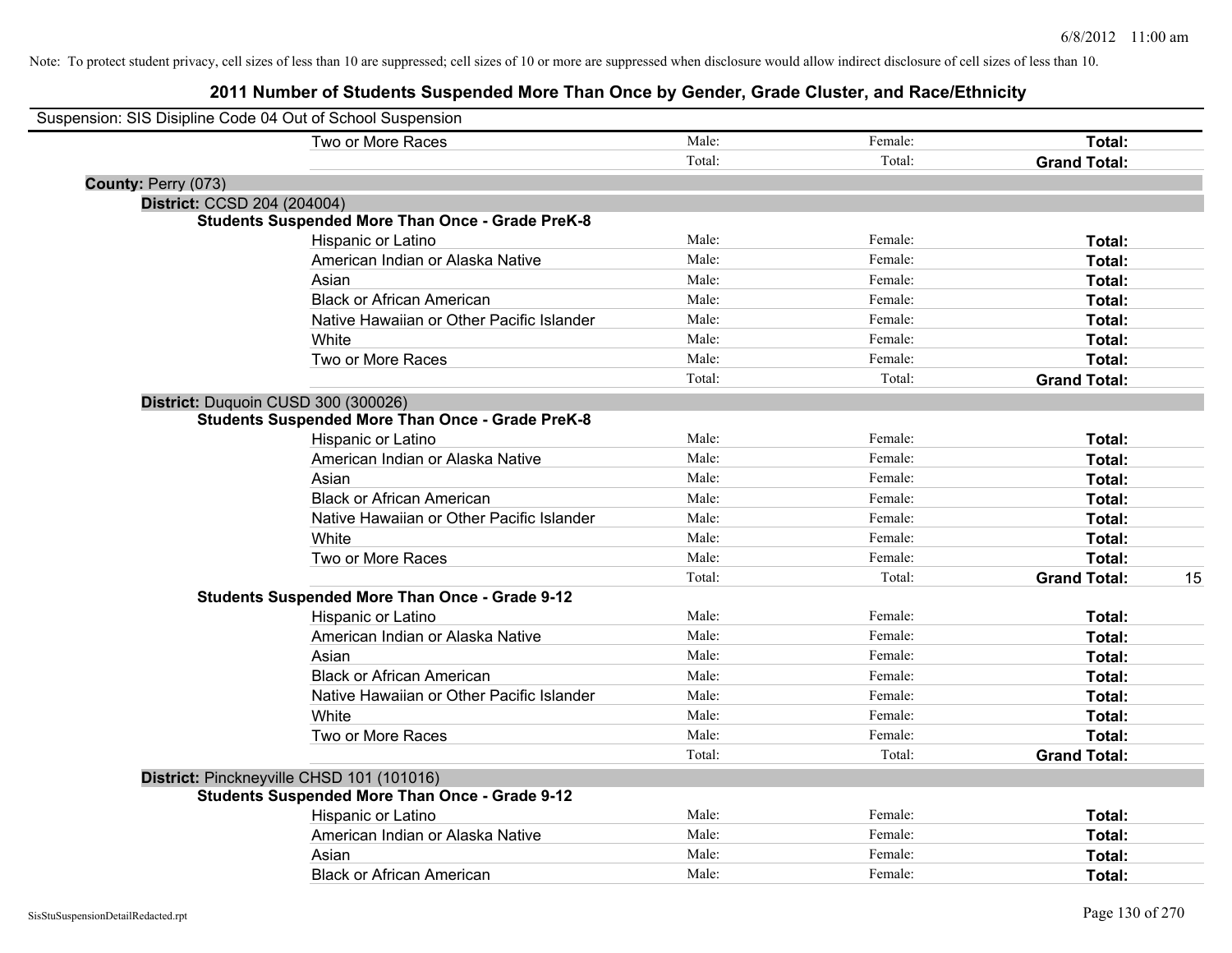## **2011 Number of Students Suspended More Than Once by Gender, Grade Cluster, and Race/Ethnicity**

| Suspension: SIS Disipline Code 04 Out of School Suspension |                                                         |        |     |         |     |                     |     |
|------------------------------------------------------------|---------------------------------------------------------|--------|-----|---------|-----|---------------------|-----|
|                                                            | Native Hawaiian or Other Pacific Islander               | Male:  |     | Female: |     | Total:              |     |
|                                                            | White                                                   | Male:  |     | Female: |     | Total:              |     |
|                                                            | Two or More Races                                       | Male:  |     | Female: |     | Total:              |     |
|                                                            |                                                         | Total: |     | Total:  |     | <b>Grand Total:</b> |     |
| District: Pinckneyville SD 50 (050002)                     |                                                         |        |     |         |     |                     |     |
|                                                            | <b>Students Suspended More Than Once - Grade PreK-8</b> |        |     |         |     |                     |     |
|                                                            | Hispanic or Latino                                      | Male:  |     | Female: |     | Total:              |     |
|                                                            | American Indian or Alaska Native                        | Male:  |     | Female: |     | Total:              |     |
|                                                            | Asian                                                   | Male:  |     | Female: |     | Total:              |     |
|                                                            | <b>Black or African American</b>                        | Male:  |     | Female: |     | Total:              |     |
|                                                            | Native Hawaiian or Other Pacific Islander               | Male:  |     | Female: |     | Total:              |     |
|                                                            | White                                                   | Male:  |     | Female: |     | Total:              |     |
|                                                            | Two or More Races                                       | Male:  |     | Female: |     | Total:              |     |
|                                                            |                                                         | Total: |     | Total:  |     | <b>Grand Total:</b> |     |
|                                                            |                                                         |        |     |         |     |                     |     |
| Region: Kane ROE (31)<br>County: Kane (045)                | District: Aurora East USD 131 (131022)                  |        |     |         |     |                     |     |
|                                                            | <b>Students Suspended More Than Once - Grade 9-12</b>   |        |     |         |     |                     |     |
|                                                            | Hispanic or Latino                                      | Male:  | 228 | Female: | 135 | Total:              | 363 |
|                                                            | American Indian or Alaska Native                        | Male:  |     | Female: |     | Total:              |     |
|                                                            | Asian                                                   | Male:  |     | Female: |     | Total:              |     |
|                                                            | <b>Black or African American</b>                        | Male:  | 50  | Female: | 30  | Total:              | 80  |
|                                                            | Native Hawaiian or Other Pacific Islander               | Male:  |     | Female: |     | Total:              |     |
|                                                            | White                                                   | Male:  |     | Female: |     | Total:              | 21  |
|                                                            | Two or More Races                                       | Male:  |     | Female: |     | Total:              |     |
|                                                            |                                                         | Total: |     | Total:  |     | <b>Grand Total:</b> |     |
|                                                            | District: Aurora West USD 129 (129022)                  |        |     |         |     |                     |     |
|                                                            | <b>Students Suspended More Than Once - Grade PreK-8</b> |        |     |         |     |                     |     |
|                                                            | Hispanic or Latino                                      | Male:  | 105 | Female: | 23  | Total:              | 128 |
|                                                            | American Indian or Alaska Native                        | Male:  |     | Female: |     | Total:              |     |
|                                                            | Asian                                                   | Male:  |     | Female: |     | Total:              |     |
|                                                            | <b>Black or African American</b>                        | Male:  | 84  | Female: | 33  | Total:              | 117 |
|                                                            | Native Hawaiian or Other Pacific Islander               | Male:  |     | Female: |     | Total:              |     |
|                                                            | White                                                   | Male:  |     | Female: |     | Total:              | 41  |
|                                                            | Two or More Races                                       | Male:  |     | Female: |     | <b>Total:</b>       | 12  |
|                                                            |                                                         | Total: |     | Total:  |     | <b>Grand Total:</b> |     |

**Students Suspended More Than Once - Grade 9-12**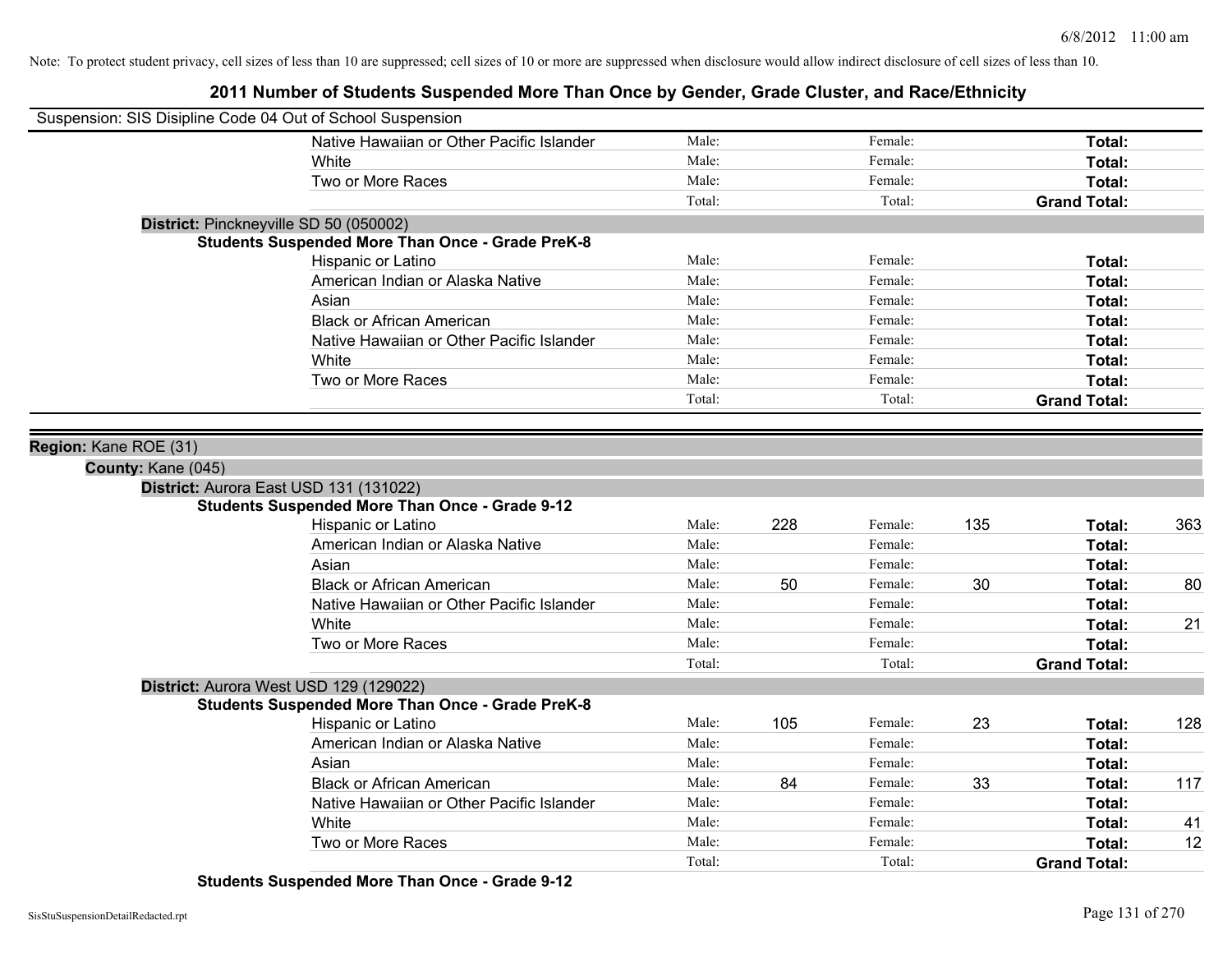| Suspension: SIS Disipline Code 04 Out of School Suspension |                                                         |        |    |         |    |                     |     |
|------------------------------------------------------------|---------------------------------------------------------|--------|----|---------|----|---------------------|-----|
|                                                            | <b>Hispanic or Latino</b>                               | Male:  | 82 | Female: | 53 | Total:              | 135 |
|                                                            | American Indian or Alaska Native                        | Male:  |    | Female: |    | Total:              |     |
|                                                            | Asian                                                   | Male:  |    | Female: |    | Total:              |     |
|                                                            | <b>Black or African American</b>                        | Male:  | 64 | Female: | 46 | Total:              | 110 |
|                                                            | Native Hawaiian or Other Pacific Islander               | Male:  |    | Female: |    | Total:              |     |
|                                                            | White                                                   | Male:  | 30 | Female: | 17 | Total:              | 47  |
|                                                            | Two or More Races                                       | Male:  |    | Female: |    | Total:              |     |
|                                                            |                                                         | Total: |    | Total:  |    | <b>Grand Total:</b> | 311 |
|                                                            | District: Batavia USD 101 (101022)                      |        |    |         |    |                     |     |
|                                                            | <b>Students Suspended More Than Once - Grade PreK-8</b> |        |    |         |    |                     |     |
|                                                            | Hispanic or Latino                                      | Male:  |    | Female: |    | Total:              |     |
|                                                            | American Indian or Alaska Native                        | Male:  |    | Female: |    | Total:              |     |
|                                                            | Asian                                                   | Male:  |    | Female: |    | Total:              |     |
|                                                            | <b>Black or African American</b>                        | Male:  |    | Female: |    | Total:              |     |
|                                                            | Native Hawaiian or Other Pacific Islander               | Male:  |    | Female: |    | Total:              |     |
|                                                            | White                                                   | Male:  |    | Female: |    | Total:              |     |
|                                                            | Two or More Races                                       | Male:  |    | Female: |    | Total:              |     |
|                                                            |                                                         | Total: |    | Total:  |    | <b>Grand Total:</b> | 12  |
|                                                            | <b>Students Suspended More Than Once - Grade 9-12</b>   |        |    |         |    |                     |     |
|                                                            | Hispanic or Latino                                      | Male:  |    | Female: |    | Total:              |     |
|                                                            | American Indian or Alaska Native                        | Male:  |    | Female: |    | Total:              |     |
|                                                            | Asian                                                   | Male:  |    | Female: |    | Total:              |     |
|                                                            | <b>Black or African American</b>                        | Male:  |    | Female: |    | Total:              |     |
|                                                            | Native Hawaiian or Other Pacific Islander               | Male:  |    | Female: |    | Total:              |     |
|                                                            | White                                                   | Male:  |    | Female: |    | Total:              | 18  |
|                                                            | Two or More Races                                       | Male:  |    | Female: |    | Total:              |     |
|                                                            |                                                         | Total: |    | Total:  |    | <b>Grand Total:</b> |     |
|                                                            | District: Central CUSD 301 (301026)                     |        |    |         |    |                     |     |
|                                                            | <b>Students Suspended More Than Once - Grade PreK-8</b> |        |    |         |    |                     |     |
|                                                            | Hispanic or Latino                                      | Male:  |    | Female: |    | Total:              |     |
|                                                            | American Indian or Alaska Native                        | Male:  |    | Female: |    | Total:              |     |
|                                                            | Asian                                                   | Male:  |    | Female: |    | Total:              |     |
|                                                            | <b>Black or African American</b>                        | Male:  |    | Female: |    | Total:              |     |
|                                                            | Native Hawaiian or Other Pacific Islander               | Male:  |    | Female: |    | Total:              |     |
|                                                            | White                                                   | Male:  |    | Female: |    | Total:              |     |
|                                                            | Two or More Races                                       | Male:  |    | Female: |    | Total:              |     |
|                                                            |                                                         | Total: |    | Total:  |    | <b>Grand Total:</b> |     |
|                                                            | <b>Students Suspended More Than Once - Grade 9-12</b>   |        |    |         |    |                     |     |
|                                                            | Hispanic or Latino                                      | Male:  |    | Female: |    | Total:              |     |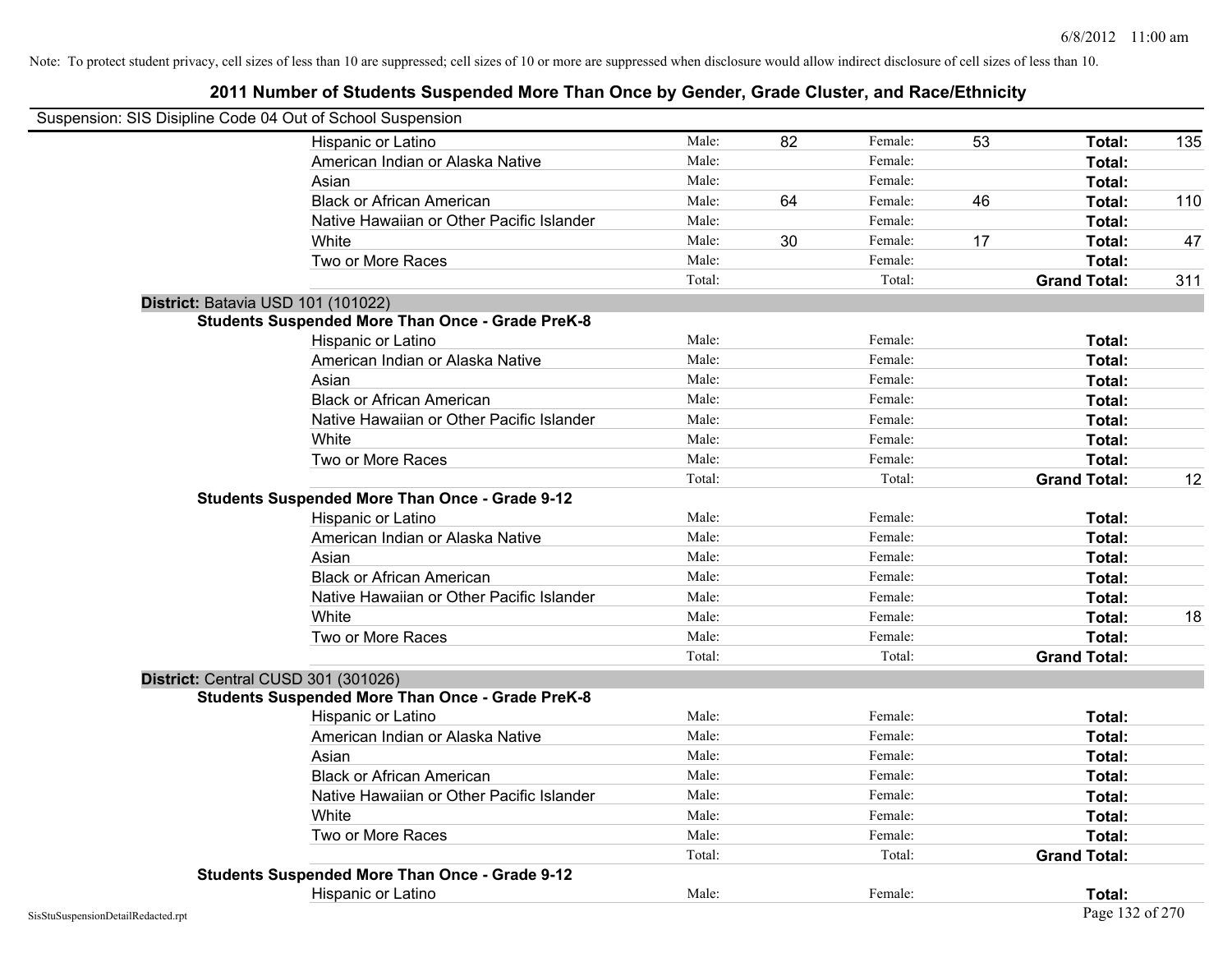|                                    | Suspension: SIS Disipline Code 04 Out of School Suspension |        |    |         |    |                     |     |
|------------------------------------|------------------------------------------------------------|--------|----|---------|----|---------------------|-----|
|                                    | American Indian or Alaska Native                           | Male:  |    | Female: |    | Total:              |     |
|                                    | Asian                                                      | Male:  |    | Female: |    | Total:              |     |
|                                    | <b>Black or African American</b>                           | Male:  |    | Female: |    | Total:              |     |
|                                    | Native Hawaiian or Other Pacific Islander                  | Male:  |    | Female: |    | Total:              |     |
|                                    | White                                                      | Male:  |    | Female: |    | Total:              |     |
|                                    | Two or More Races                                          | Male:  |    | Female: |    | <b>Total:</b>       |     |
|                                    |                                                            | Total: |    | Total:  |    | <b>Grand Total:</b> |     |
|                                    | District: CUSD 300 (300026)                                |        |    |         |    |                     |     |
|                                    | <b>Students Suspended More Than Once - Grade PreK-8</b>    |        |    |         |    |                     |     |
|                                    | Hispanic or Latino                                         | Male:  | 30 | Female: | 10 | Total:              | 40  |
|                                    | American Indian or Alaska Native                           | Male:  |    | Female: |    | Total:              |     |
|                                    | Asian                                                      | Male:  |    | Female: |    | Total:              |     |
|                                    | <b>Black or African American</b>                           | Male:  | 40 | Female: | 11 | <b>Total:</b>       | 51  |
|                                    | Native Hawaiian or Other Pacific Islander                  | Male:  |    | Female: |    | <b>Total:</b>       |     |
|                                    | White                                                      | Male:  |    | Female: |    | Total:              | 34  |
|                                    | Two or More Races                                          | Male:  |    | Female: |    | Total:              |     |
|                                    |                                                            | Total: |    | Total:  |    | <b>Grand Total:</b> |     |
|                                    | <b>Students Suspended More Than Once - Grade 9-12</b>      |        |    |         |    |                     |     |
|                                    | Hispanic or Latino                                         | Male:  | 78 | Female: | 37 | <b>Total:</b>       | 115 |
|                                    | American Indian or Alaska Native                           | Male:  |    | Female: |    | Total:              |     |
|                                    | Asian                                                      | Male:  |    | Female: |    | Total:              |     |
|                                    | <b>Black or African American</b>                           | Male:  | 30 | Female: | 17 | Total:              | 47  |
|                                    | Native Hawaiian or Other Pacific Islander                  | Male:  |    | Female: |    | Total:              |     |
|                                    | White                                                      | Male:  | 63 | Female: | 11 | Total:              | 74  |
|                                    | Two or More Races                                          | Male:  |    | Female: |    | Total:              |     |
|                                    |                                                            | Total: |    | Total:  |    | <b>Grand Total:</b> | 247 |
|                                    | District: Geneva CUSD 304 (304026)                         |        |    |         |    |                     |     |
|                                    | <b>Students Suspended More Than Once - Grade PreK-8</b>    |        |    |         |    |                     |     |
|                                    | Hispanic or Latino                                         | Male:  |    | Female: |    | Total:              |     |
|                                    | American Indian or Alaska Native                           | Male:  |    | Female: |    | Total:              |     |
|                                    | Asian                                                      | Male:  |    | Female: |    | Total:              |     |
|                                    | <b>Black or African American</b>                           | Male:  |    | Female: |    | Total:              |     |
|                                    | Native Hawaiian or Other Pacific Islander                  | Male:  |    | Female: |    | <b>Total:</b>       |     |
|                                    | White                                                      | Male:  |    | Female: |    | <b>Total:</b>       |     |
|                                    | Two or More Races                                          | Male:  |    | Female: |    | <b>Total:</b>       |     |
|                                    |                                                            | Total: |    | Total:  |    | <b>Grand Total:</b> |     |
|                                    | <b>Students Suspended More Than Once - Grade 9-12</b>      |        |    |         |    |                     |     |
|                                    | Hispanic or Latino                                         | Male:  |    | Female: |    | Total:              |     |
|                                    | American Indian or Alaska Native                           | Male:  |    | Female: |    | <b>Total:</b>       |     |
| SisStuSuspensionDetailRedacted.rpt |                                                            |        |    |         |    | Page 133 of 270     |     |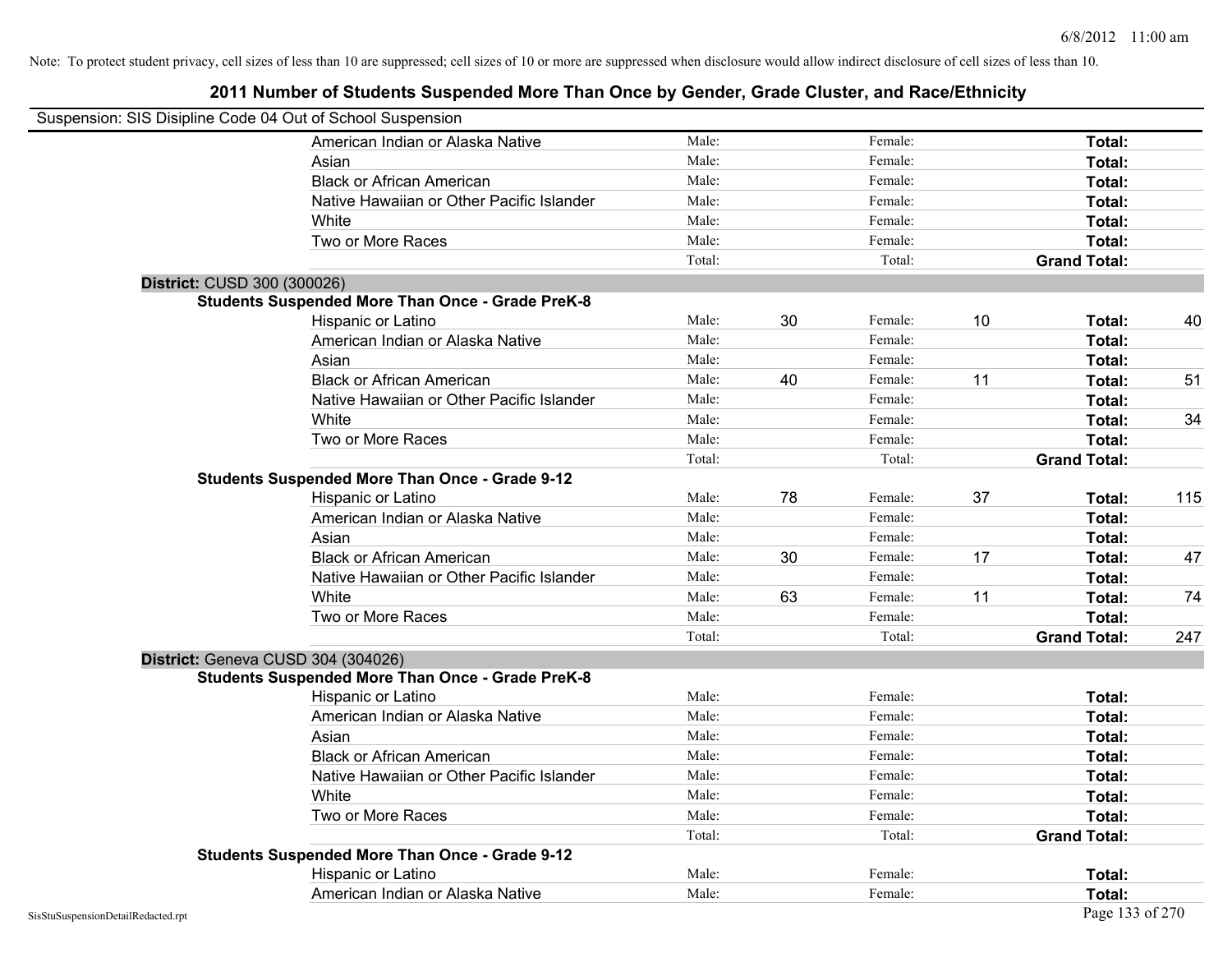| Suspension: SIS Disipline Code 04 Out of School Suspension |                                                         |        |     |         |    |                     |     |
|------------------------------------------------------------|---------------------------------------------------------|--------|-----|---------|----|---------------------|-----|
|                                                            | Asian                                                   | Male:  |     | Female: |    | Total:              |     |
|                                                            | <b>Black or African American</b>                        | Male:  |     | Female: |    | Total:              |     |
|                                                            | Native Hawaiian or Other Pacific Islander               | Male:  |     | Female: |    | Total:              |     |
|                                                            | White                                                   | Male:  |     | Female: |    | Total:              | 18  |
|                                                            | Two or More Races                                       | Male:  |     | Female: |    | Total:              |     |
|                                                            |                                                         | Total: |     | Total:  |    | <b>Grand Total:</b> |     |
|                                                            | District: Kaneland CUSD 302 (302026)                    |        |     |         |    |                     |     |
|                                                            | <b>Students Suspended More Than Once - Grade PreK-8</b> |        |     |         |    |                     |     |
|                                                            | Hispanic or Latino                                      | Male:  |     | Female: |    | Total:              |     |
|                                                            | American Indian or Alaska Native                        | Male:  |     | Female: |    | Total:              |     |
|                                                            | Asian                                                   | Male:  |     | Female: |    | Total:              |     |
|                                                            | <b>Black or African American</b>                        | Male:  |     | Female: |    | Total:              |     |
|                                                            | Native Hawaiian or Other Pacific Islander               | Male:  |     | Female: |    | Total:              |     |
|                                                            | White                                                   | Male:  |     | Female: |    | Total:              |     |
|                                                            | Two or More Races                                       | Male:  |     | Female: |    | Total:              |     |
|                                                            |                                                         | Total: |     | Total:  |    | <b>Grand Total:</b> |     |
|                                                            | <b>Students Suspended More Than Once - Grade 9-12</b>   |        |     |         |    |                     |     |
|                                                            | Hispanic or Latino                                      | Male:  |     | Female: |    | Total:              |     |
|                                                            | American Indian or Alaska Native                        | Male:  |     | Female: |    | Total:              |     |
|                                                            | Asian                                                   | Male:  |     | Female: |    | Total:              |     |
|                                                            | <b>Black or African American</b>                        | Male:  |     | Female: |    | Total:              |     |
|                                                            | Native Hawaiian or Other Pacific Islander               | Male:  |     | Female: |    | Total:              |     |
|                                                            | White                                                   | Male:  |     | Female: |    | Total:              | 11  |
|                                                            | Two or More Races                                       | Male:  |     | Female: |    | Total:              |     |
|                                                            |                                                         | Total: |     | Total:  |    | <b>Grand Total:</b> | 21  |
| District: Larkin Center (012500)                           |                                                         |        |     |         |    |                     |     |
|                                                            | <b>Students Suspended More Than Once - Grade 9-12</b>   |        |     |         |    |                     |     |
|                                                            | Hispanic or Latino                                      | Male:  |     | Female: |    | Total:              |     |
|                                                            | American Indian or Alaska Native                        | Male:  |     | Female: |    | Total:              |     |
|                                                            | Asian                                                   | Male:  |     | Female: |    | Total:              |     |
|                                                            | <b>Black or African American</b>                        | Male:  |     | Female: |    | Total:              |     |
|                                                            | Native Hawaiian or Other Pacific Islander               | Male:  |     | Female: |    | Total:              |     |
|                                                            | White                                                   | Male:  |     | Female: |    | Total:              |     |
|                                                            | Two or More Races                                       | Male:  |     | Female: |    | Total:              |     |
|                                                            |                                                         | Total: |     | Total:  |    | <b>Grand Total:</b> |     |
| District: SD U-46 (046022)                                 |                                                         |        |     |         |    |                     |     |
|                                                            | <b>Students Suspended More Than Once - Grade PreK-8</b> |        |     |         |    |                     |     |
|                                                            | Hispanic or Latino                                      | Male:  | 162 | Female: | 52 | Total:              | 214 |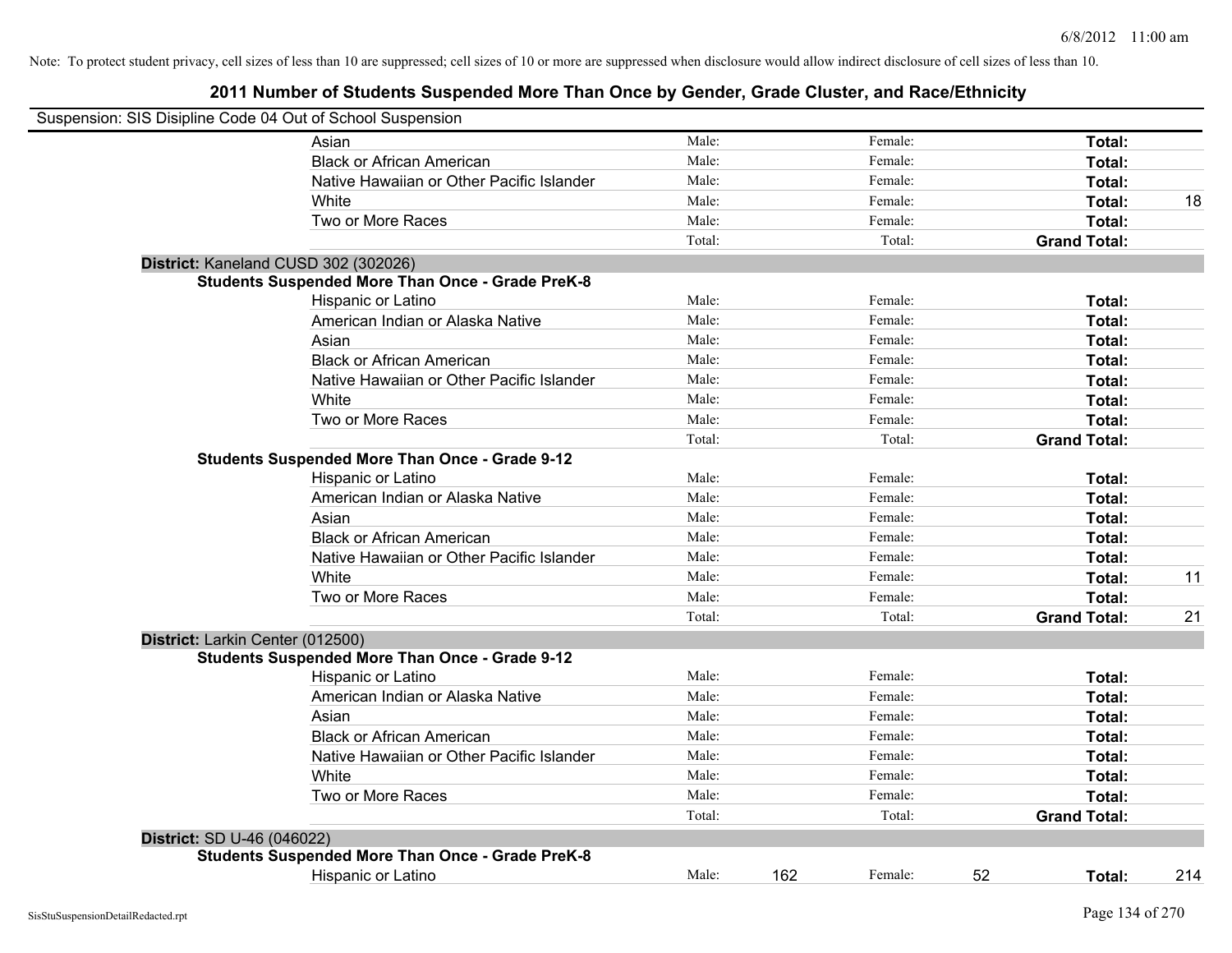# Suspension: SIS Disipline Code 04 Out of School Suspension American Indian or Alaska Native **Male:** Male: Female: Female: **Total:** Total: Asian **Asian Male:** Female: **Total:** Female: **Total:** Female: **Total:** Female: **Total:** Female: **Total:** Female: **Total:** Female: **Total:** Female: **Total:** Female: **Total: Total: Total: Total: Total: Total: Tot** Black or African American **Male:** 72 Female: 16 Total: 88 Native Hawaiian or Other Pacific Islander **Male:** Male: Female: Female: **Total:** Total: White **Male:** 43 Female: 10 Total: 53 Female: 53 Two or More Races **The Contract Contract Contract Contract Contract Contract Contract Contract Contract Contract Contract Contract Contract Contract Contract Contract Contract Contract Contract Contract Contract Contract C** Total: Total: Total: **Grand Total: Students Suspended More Than Once - Grade 9-12** Hispanic or Latino Male: 235 Female: 73 **Total:** 308 American Indian or Alaska Native **Male:** Male: Female: Female: **Total:** Total: Asian **Female:** Total: Male: Female: **Total:** Total: Total: Total: Total: Total: Total: Total: Total: Total: Total: Total: Total: Total: Total: Total: Total: Total: Total: Total: Total: Total: Total: Total: Total: Total: T Black or African American **Male:** 83 Female: 53 Total: 136 Native Hawaiian or Other Pacific Islander Male: Total: Female: Female: Total: Total: White **Male:** 73 Female: 25 Total: 98 Male: 73 Female: 25 Total: 98 Two or More Races **The Contract Contract Contract Contract Contract Contract Contract Contract Contract Contract Contract Contract Contract Contract Contract Contract Contract Contract Contract Contract Contract Contract C** Total: Total: **Grand Total: District:** Special Education Services (020200) **Students Suspended More Than Once - Grade 9-12** Hispanic or Latino **Finally Hispanic or Latino** *Total:* Male: Female: **Finally Female: Total:** Total: American Indian or Alaska Native **Male:** Male: Female: Female: **Total:** Total: Asian **Female:** Total: Male: Female: **Total:** Total: Total: Total: Total: Total: Total: Total: Total: Total: Total: Total: Total: Total: Total: Total: Total: Total: Total: Total: Total: Total: Total: Total: Total: Total: T Black or African American **Figure 1.1 and Total:** Male: Female: Female: **Total:** Total: Native Hawaiian or Other Pacific Islander **Male:** Male: Female: Female: **Total:** Total: White **Total:** Male: Female: **Total:** Total: **Total:** Female: **Total:** Total: Two or More Races **Total:** Total: Male: Female: Female: **Total:** Total: Total: Total: **Grand Total: District:** St Charles CUSD 303 (303026) **Students Suspended More Than Once - Grade PreK-8** Hispanic or Latino **Finale:** Female: **Female:** Female: **Total:** Female: **Total:** Female: **Female:** Female: **Total:** Female: **Female:** Female: **Female:** Female: **Female:** Female: **Female:** Female: **Female:** Female: **Female:** American Indian or Alaska Native **Male:** Male: Female: Female: **Total:** Total: Asian **Asian Male:** Total: Male: Female: **Total: Total:** Total: Total: Total: Total: Total: Total: Total: Total: Total: Total: Total: Total: Total: Total: Total: Total: Total: Total: Total: Total: Total: Total: Total: Tota Black or African American **Male:** Male: Female: Female: **Total:** Total: **Total:** Female: **Female:** Total: Total: **Female:** Total: Total: Total: Total: Total: Total: Total: Total: Total: Total: Total: Total: Total: Total: T Native Hawaiian or Other Pacific Islander **Male:** Male: Female: Female: **Total:** Total: White **Male:** Male: **Total: 15** Male: **Total: 15** Male: **Total: 15** Two or More Races **Total:** Total: Male: Female: Female: **Total:** Total: Female: Total: Total: Total: **Grand Total:** 28 **Students Suspended More Than Once - Grade 9-12** Hispanic or Latino **Finally Community** Control Male: The Remail of Total: 17 Total: 17 American Indian or Alaska Native **Male:** Male: Female: Female: **Total:** Total: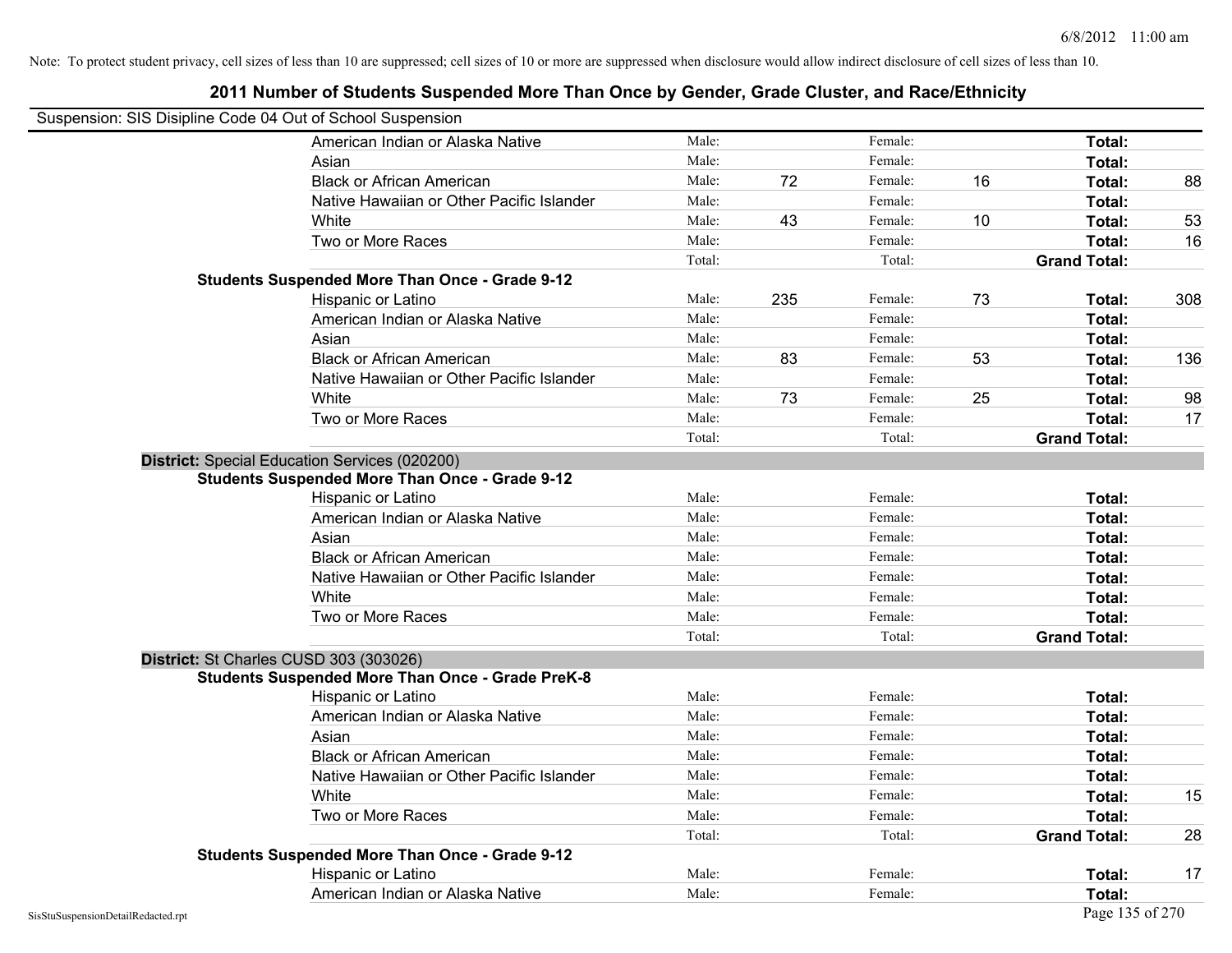|                       | Suspension: SIS Disipline Code 04 Out of School Suspension |        |    |         |    |                     |    |
|-----------------------|------------------------------------------------------------|--------|----|---------|----|---------------------|----|
|                       | Asian                                                      | Male:  |    | Female: |    | Total:              |    |
|                       | <b>Black or African American</b>                           | Male:  |    | Female: |    | Total:              |    |
|                       | Native Hawaiian or Other Pacific Islander                  | Male:  |    | Female: |    | Total:              |    |
|                       | White                                                      | Male:  | 47 | Female: | 10 | Total:              | 57 |
|                       | Two or More Races                                          | Male:  |    | Female: |    | Total:              |    |
|                       |                                                            | Total: |    | Total:  |    | <b>Grand Total:</b> | 84 |
| Region: Knox ROE (33) |                                                            |        |    |         |    |                     |    |
| County: Knox (048)    |                                                            |        |    |         |    |                     |    |
|                       | District: Abingdon CUSD 217 (217026)                       |        |    |         |    |                     |    |
|                       | <b>Students Suspended More Than Once - Grade 9-12</b>      |        |    |         |    |                     |    |
|                       | Hispanic or Latino                                         | Male:  |    | Female: |    | Total:              |    |
|                       | American Indian or Alaska Native                           | Male:  |    | Female: |    | Total:              |    |
|                       | Asian                                                      | Male:  |    | Female: |    | Total:              |    |
|                       | <b>Black or African American</b>                           | Male:  |    | Female: |    | Total:              |    |
|                       | Native Hawaiian or Other Pacific Islander                  | Male:  |    | Female: |    | Total:              |    |
|                       | White                                                      | Male:  |    | Female: |    | Total:              |    |
|                       | Two or More Races                                          | Male:  |    | Female: |    | Total:              |    |
|                       |                                                            | Total: |    | Total:  |    | <b>Grand Total:</b> |    |
|                       | District: Galesburg CUSD 205 (205026)                      |        |    |         |    |                     |    |
|                       | <b>Students Suspended More Than Once - Grade PreK-8</b>    |        |    |         |    |                     |    |
|                       | Hispanic or Latino                                         | Male:  |    | Female: |    | Total:              |    |
|                       | American Indian or Alaska Native                           | Male:  |    | Female: |    | Total:              |    |
|                       | Asian                                                      | Male:  |    | Female: |    | Total:              |    |
|                       | <b>Black or African American</b>                           | Male:  |    | Female: |    | Total:              | 17 |
|                       | Native Hawaiian or Other Pacific Islander                  | Male:  |    | Female: |    | Total:              |    |
|                       | White                                                      | Male:  |    | Female: |    | Total:              | 43 |
|                       | Two or More Races                                          | Male:  |    | Female: |    | Total:              | 14 |
|                       |                                                            | Total: |    | Total:  |    | <b>Grand Total:</b> |    |
|                       | <b>Students Suspended More Than Once - Grade 9-12</b>      |        |    |         |    |                     |    |
|                       | Hispanic or Latino                                         | Male:  |    | Female: |    | Total:              |    |
|                       | American Indian or Alaska Native                           | Male:  |    | Female: |    | Total:              |    |
|                       | Asian                                                      | Male:  |    | Female: |    | Total:              |    |
|                       | <b>Black or African American</b>                           | Male:  |    | Female: |    | Total:              | 26 |
|                       | Native Hawaiian or Other Pacific Islander                  | Male:  |    | Female: |    | Total:              |    |
|                       | White                                                      | Male:  |    | Female: |    | Total:              | 32 |
|                       | Two or More Races                                          | Male:  |    | Female: |    | <b>Total:</b>       |    |
|                       |                                                            | Total: | 50 | Total:  | 18 | <b>Grand Total:</b> | 68 |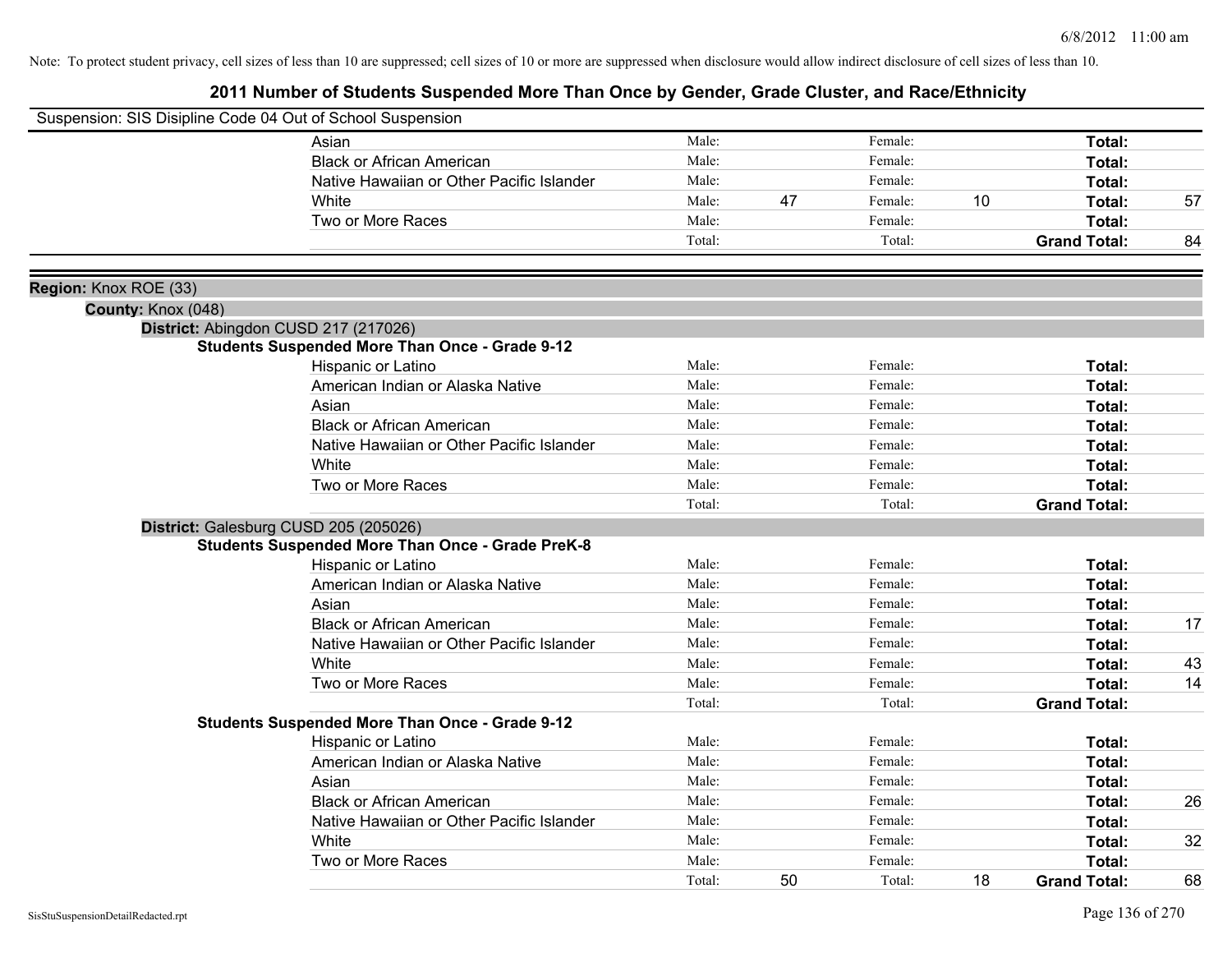| Suspension: SIS Disipline Code 04 Out of School Suspension |                                                         |        |         |                     |
|------------------------------------------------------------|---------------------------------------------------------|--------|---------|---------------------|
| District: Knoxville CUSD 202 (202026)                      |                                                         |        |         |                     |
|                                                            | <b>Students Suspended More Than Once - Grade 9-12</b>   |        |         |                     |
|                                                            | Hispanic or Latino                                      | Male:  | Female: | Total:              |
|                                                            | American Indian or Alaska Native                        | Male:  | Female: | Total:              |
|                                                            | Asian                                                   | Male:  | Female: | Total:              |
|                                                            | <b>Black or African American</b>                        | Male:  | Female: | Total:              |
|                                                            | Native Hawaiian or Other Pacific Islander               | Male:  | Female: | Total:              |
|                                                            | White                                                   | Male:  | Female: | 11<br>Total:        |
|                                                            | Two or More Races                                       | Male:  | Female: | Total:              |
|                                                            |                                                         | Total: | Total:  | <b>Grand Total:</b> |
| <b>District:</b> R O W V A CUSD 208 (208026)               |                                                         |        |         |                     |
|                                                            | <b>Students Suspended More Than Once - Grade PreK-8</b> |        |         |                     |
|                                                            | Hispanic or Latino                                      | Male:  | Female: | Total:              |
|                                                            | American Indian or Alaska Native                        | Male:  | Female: | Total:              |
|                                                            | Asian                                                   | Male:  | Female: | Total:              |
|                                                            | <b>Black or African American</b>                        | Male:  | Female: | Total:              |
|                                                            | Native Hawaiian or Other Pacific Islander               | Male:  | Female: | Total:              |
|                                                            | White                                                   | Male:  | Female: | Total:              |
|                                                            | Two or More Races                                       | Male:  | Female: | Total:              |
|                                                            |                                                         | Total: | Total:  | <b>Grand Total:</b> |
|                                                            | <b>Students Suspended More Than Once - Grade 9-12</b>   |        |         |                     |
|                                                            | Hispanic or Latino                                      | Male:  | Female: | Total:              |
|                                                            | American Indian or Alaska Native                        | Male:  | Female: | Total:              |
|                                                            | Asian                                                   | Male:  | Female: | Total:              |
|                                                            | <b>Black or African American</b>                        | Male:  | Female: | Total:              |
|                                                            | Native Hawaiian or Other Pacific Islander               | Male:  | Female: | Total:              |
|                                                            | White                                                   | Male:  | Female: | Total:              |
|                                                            | Two or More Races                                       | Male:  | Female: | Total:              |
|                                                            |                                                         | Total: | Total:  | <b>Grand Total:</b> |
| District: Williamsfield CUSD 210 (210026)                  |                                                         |        |         |                     |
|                                                            | <b>Students Suspended More Than Once - Grade PreK-8</b> |        |         |                     |
|                                                            | Hispanic or Latino                                      | Male:  | Female: | Total:              |
|                                                            | American Indian or Alaska Native                        | Male:  | Female: | Total:              |
|                                                            | Asian                                                   | Male:  | Female: | Total:              |
|                                                            | <b>Black or African American</b>                        | Male:  | Female: | Total:              |
|                                                            | Native Hawaiian or Other Pacific Islander               | Male:  | Female: | Total:              |
|                                                            | White                                                   | Male:  | Female: | Total:              |
|                                                            | Two or More Races                                       | Male:  | Female: | Total:              |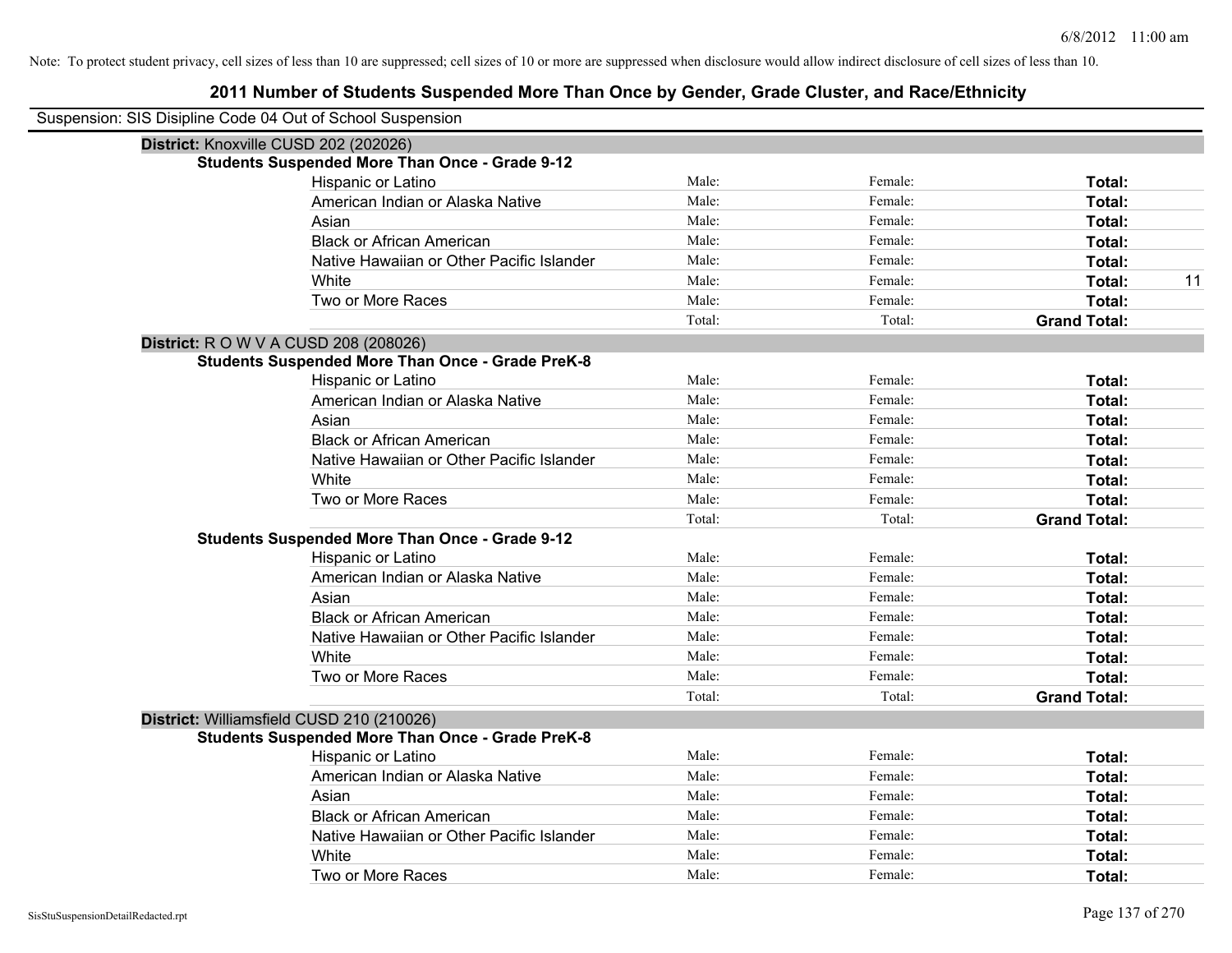|                           | Suspension: SIS Disipline Code 04 Out of School Suspension |        |         |                     |
|---------------------------|------------------------------------------------------------|--------|---------|---------------------|
|                           |                                                            | Total: | Total:  | <b>Grand Total:</b> |
|                           |                                                            |        |         |                     |
| Region: La Salle ROE (35) |                                                            |        |         |                     |
| County: Lasalle (050)     |                                                            |        |         |                     |
|                           | District: Earlville CUSD 9 (009026)                        |        |         |                     |
|                           | <b>Students Suspended More Than Once - Grade PreK-8</b>    |        |         |                     |
|                           | Hispanic or Latino                                         | Male:  | Female: | Total:              |
|                           | American Indian or Alaska Native                           | Male:  | Female: | Total:              |
|                           | Asian                                                      | Male:  | Female: | Total:              |
|                           | <b>Black or African American</b>                           | Male:  | Female: | Total:              |
|                           | Native Hawaiian or Other Pacific Islander                  | Male:  | Female: | Total:              |
|                           | White                                                      | Male:  | Female: | Total:              |
|                           | Two or More Races                                          | Male:  | Female: | Total:              |
|                           |                                                            | Total: | Total:  | <b>Grand Total:</b> |
|                           | District: Grand Ridge CCSD 95 (095004)                     |        |         |                     |
|                           | <b>Students Suspended More Than Once - Grade PreK-8</b>    |        |         |                     |
|                           | Hispanic or Latino                                         | Male:  | Female: | Total:              |
|                           | American Indian or Alaska Native                           | Male:  | Female: | Total:              |
|                           | Asian                                                      | Male:  | Female: | Total:              |
|                           | <b>Black or African American</b>                           | Male:  | Female: | Total:              |
|                           | Native Hawaiian or Other Pacific Islander                  | Male:  | Female: | Total:              |
|                           | White                                                      | Male:  | Female: | Total:              |
|                           | Two or More Races                                          | Male:  | Female: | Total:              |
|                           |                                                            | Total: | Total:  | <b>Grand Total:</b> |
|                           | District: La Salle ESD 122 (122002)                        |        |         |                     |
|                           | <b>Students Suspended More Than Once - Grade PreK-8</b>    |        |         |                     |
|                           | Hispanic or Latino                                         | Male:  | Female: | Total:              |
|                           | American Indian or Alaska Native                           | Male:  | Female: | Total:              |
|                           | Asian                                                      | Male:  | Female: | Total:              |
|                           | <b>Black or African American</b>                           | Male:  | Female: | Total:              |
|                           | Native Hawaiian or Other Pacific Islander                  | Male:  | Female: | Total:              |
|                           | White                                                      | Male:  | Female: | Total:              |
|                           | Two or More Races                                          | Male:  | Female: | Total:              |
|                           |                                                            | Total: | Total:  | <b>Grand Total:</b> |
|                           | District: La Salle-Peru Twp HSD 120 (120017)               |        |         |                     |
|                           | <b>Students Suspended More Than Once - Grade 9-12</b>      |        |         |                     |
|                           | Hispanic or Latino                                         | Male:  | Female: | <b>Total:</b>       |
|                           | American Indian or Alaska Native                           | Male:  | Female: | Total:              |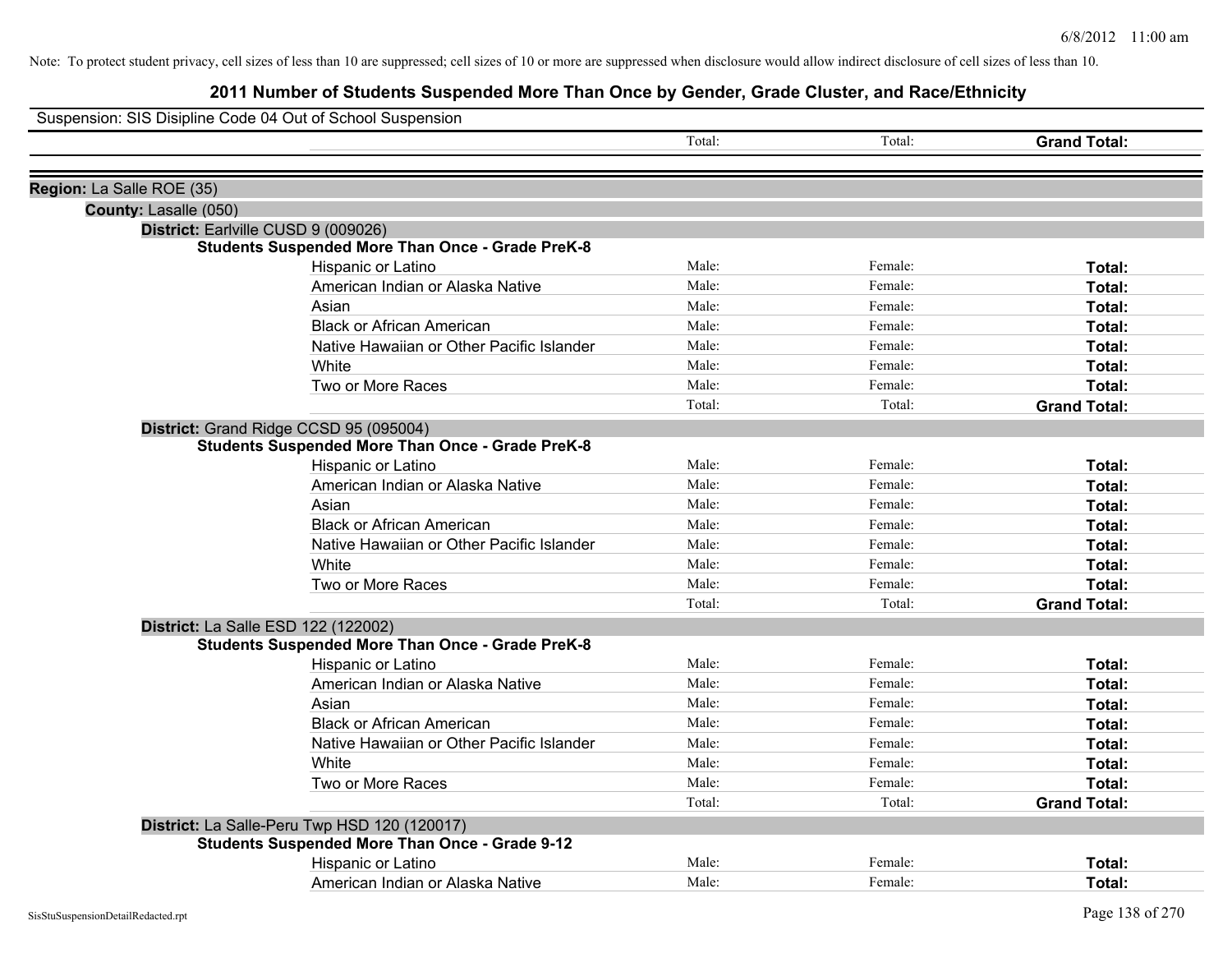## **2011 Number of Students Suspended More Than Once by Gender, Grade Cluster, and Race/Ethnicity**

|                                  | Suspension: SIS Disipline Code 04 Out of School Suspension |        |    |         |    |                     |    |
|----------------------------------|------------------------------------------------------------|--------|----|---------|----|---------------------|----|
|                                  | Asian                                                      | Male:  |    | Female: |    | Total:              |    |
|                                  | <b>Black or African American</b>                           | Male:  |    | Female: |    | Total:              |    |
|                                  | Native Hawaiian or Other Pacific Islander                  | Male:  |    | Female: |    | Total:              |    |
|                                  | White                                                      | Male:  | 21 | Female: | 16 | Total:              | 37 |
|                                  | Two or More Races                                          | Male:  |    | Female: |    | Total:              |    |
|                                  |                                                            | Total: |    | Total:  |    | <b>Grand Total:</b> | 49 |
| District: Leland CUSD 1 (001026) |                                                            |        |    |         |    |                     |    |
|                                  | <b>Students Suspended More Than Once - Grade 9-12</b>      |        |    |         |    |                     |    |
|                                  | Hispanic or Latino                                         | Male:  |    | Female: |    | Total:              |    |
|                                  | American Indian or Alaska Native                           | Male:  |    | Female: |    | Total:              |    |
|                                  | Asian                                                      | Male:  |    | Female: |    | Total:              |    |
|                                  | <b>Black or African American</b>                           | Male:  |    | Female: |    | Total:              |    |
|                                  | Native Hawaiian or Other Pacific Islander                  | Male:  |    | Female: |    | Total:              |    |
|                                  | White                                                      | Male:  |    | Female: |    | Total:              |    |
|                                  | Two or More Races                                          | Male:  |    | Female: |    | Total:              |    |
|                                  |                                                            | Total: |    | Total:  |    | <b>Grand Total:</b> |    |
|                                  | District: Marseilles ESD 150 (150002)                      |        |    |         |    |                     |    |
|                                  | <b>Students Suspended More Than Once - Grade PreK-8</b>    |        |    |         |    |                     |    |
|                                  | <b>Hispanic or Latino</b>                                  | Male:  |    | Female: |    | Total:              |    |
|                                  | American Indian or Alaska Native                           | Male:  |    | Female: |    | Total:              |    |
|                                  | Asian                                                      | Male:  |    | Female: |    | Total:              |    |
|                                  | <b>Black or African American</b>                           | Male:  |    | Female: |    | Total:              |    |
|                                  | Native Hawaiian or Other Pacific Islander                  | Male:  |    | Female: |    | Total:              |    |
|                                  | White                                                      | Male:  |    | Female: |    | Total:              |    |
|                                  | Two or More Races                                          | Male:  |    | Female: |    | Total:              |    |
|                                  |                                                            | Total: |    | Total:  |    | <b>Grand Total:</b> |    |
|                                  | District: Mendota Twp HSD 280 (280017)                     |        |    |         |    |                     |    |
|                                  | <b>Students Suspended More Than Once - Grade 9-12</b>      |        |    |         |    |                     |    |
|                                  | Hispanic or Latino                                         | Male:  |    | Female: |    | Total:              | 14 |
|                                  | American Indian or Alaska Native                           | Male:  |    | Female: |    | Total:              |    |
|                                  | Asian                                                      | Male:  |    | Female: |    | Total:              |    |
|                                  | <b>Black or African American</b>                           | Male:  |    | Female: |    | Total:              |    |
|                                  | Native Hawaiian or Other Pacific Islander                  | Male:  |    | Female: |    | Total:              |    |
|                                  | White                                                      | Male:  |    | Female: |    | Total:              | 18 |
|                                  | Two or More Races                                          | Male:  |    | Female: |    | Total:              |    |
|                                  |                                                            | Total: |    | Total:  |    | <b>Grand Total:</b> |    |

**District:** Oglesby ESD 125 (125002) **Students Suspended More Than Once - Grade PreK-8**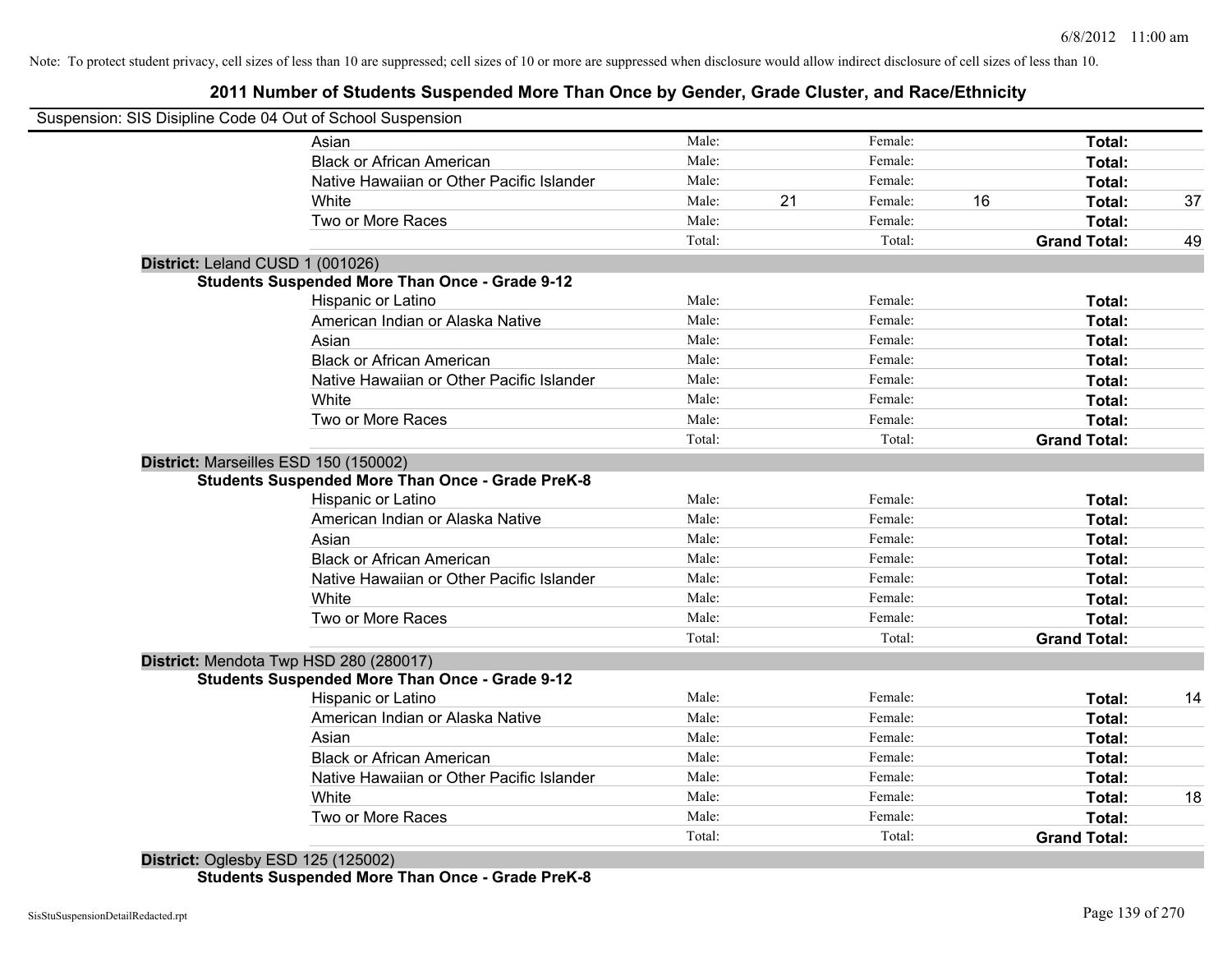| Suspension: SIS Disipline Code 04 Out of School Suspension |        |         |                     |    |
|------------------------------------------------------------|--------|---------|---------------------|----|
| Hispanic or Latino                                         | Male:  | Female: | Total:              |    |
| American Indian or Alaska Native                           | Male:  | Female: | Total:              |    |
| Asian                                                      | Male:  | Female: | Total:              |    |
| <b>Black or African American</b>                           | Male:  | Female: | Total:              |    |
| Native Hawaiian or Other Pacific Islander                  | Male:  | Female: | Total:              |    |
| White                                                      | Male:  | Female: | Total:              | 11 |
| Two or More Races                                          | Male:  | Female: | Total:              |    |
|                                                            | Total: | Total:  | <b>Grand Total:</b> |    |
| <b>District: Ottawa ESD 141 (141002)</b>                   |        |         |                     |    |
| <b>Students Suspended More Than Once - Grade PreK-8</b>    |        |         |                     |    |
| Hispanic or Latino                                         | Male:  | Female: | Total:              |    |
| American Indian or Alaska Native                           | Male:  | Female: | Total:              |    |
| Asian                                                      | Male:  | Female: | Total:              |    |
| <b>Black or African American</b>                           | Male:  | Female: | Total:              |    |
| Native Hawaiian or Other Pacific Islander                  | Male:  | Female: | Total:              |    |
| White                                                      | Male:  | Female: | Total:              | 14 |
| Two or More Races                                          | Male:  | Female: | Total:              |    |
|                                                            | Total: | Total:  | <b>Grand Total:</b> |    |
| District: Ottawa Twp HSD 140 (140017)                      |        |         |                     |    |
| <b>Students Suspended More Than Once - Grade 9-12</b>      |        |         |                     |    |
| Hispanic or Latino                                         | Male:  | Female: | Total:              |    |
| American Indian or Alaska Native                           | Male:  | Female: | Total:              |    |
| Asian                                                      | Male:  | Female: | Total:              |    |
| <b>Black or African American</b>                           | Male:  | Female: | Total:              |    |
| Native Hawaiian or Other Pacific Islander                  | Male:  | Female: | Total:              |    |
| White                                                      | Male:  | Female: | Total:              |    |
| Two or More Races                                          | Male:  | Female: | Total:              |    |
|                                                            | Total: | Total:  | <b>Grand Total:</b> |    |
| District: Peru ESD 124 (124002)                            |        |         |                     |    |
| <b>Students Suspended More Than Once - Grade PreK-8</b>    |        |         |                     |    |
| Hispanic or Latino                                         | Male:  | Female: | Total:              |    |
| American Indian or Alaska Native                           | Male:  | Female: | Total:              |    |
| Asian                                                      | Male:  | Female: | Total:              |    |
| <b>Black or African American</b>                           | Male:  | Female: | Total:              |    |
| Native Hawaiian or Other Pacific Islander                  | Male:  | Female: | Total:              |    |
| White                                                      | Male:  | Female: | Total:              |    |
| Two or More Races                                          | Male:  | Female: | Total:              |    |
|                                                            | Total: | Total:  | <b>Grand Total:</b> |    |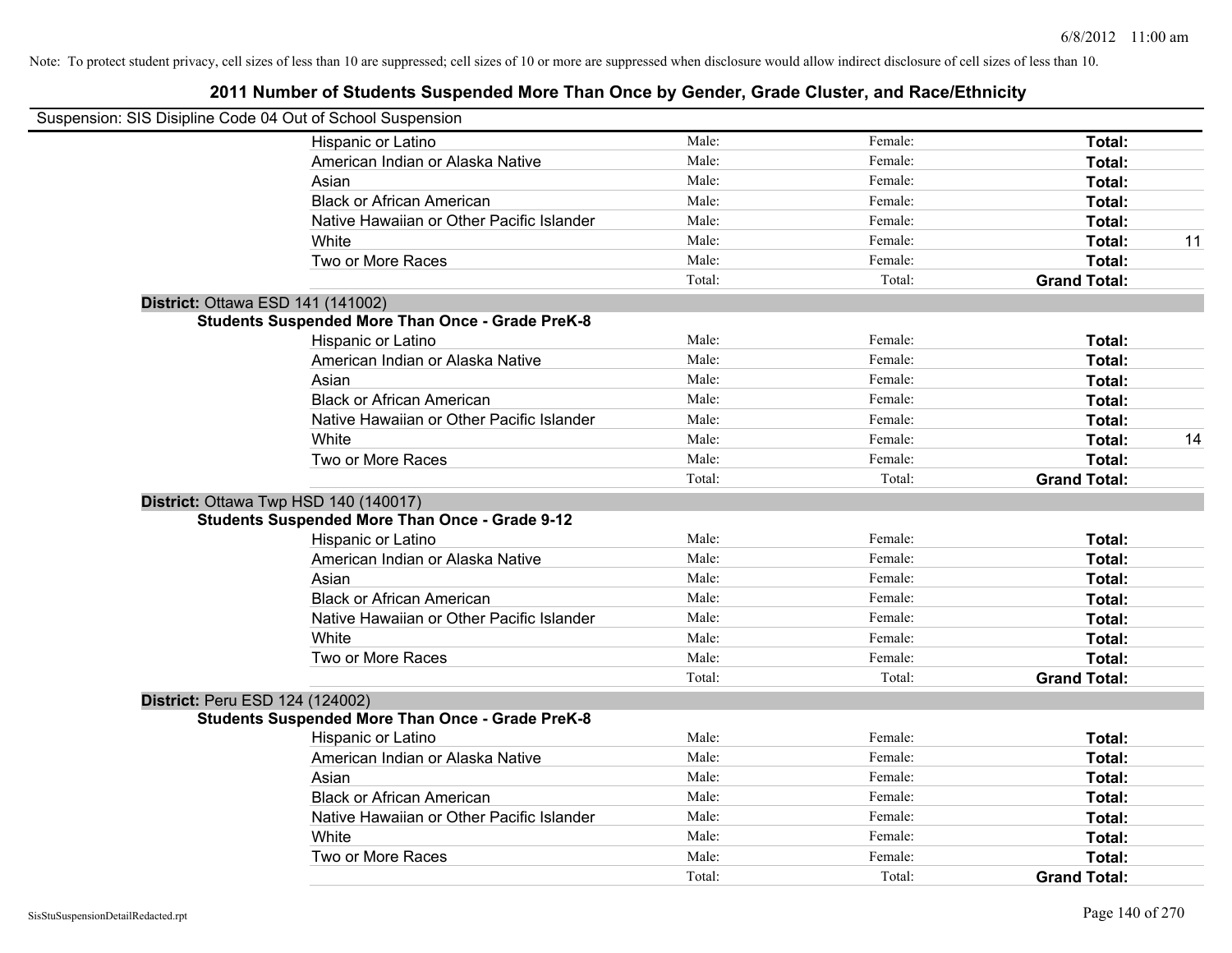| Suspension: SIS Disipline Code 04 Out of School Suspension |                                                         |        |         |                     |
|------------------------------------------------------------|---------------------------------------------------------|--------|---------|---------------------|
|                                                            | District: Seneca CCSD 170 (170004)                      |        |         |                     |
|                                                            | <b>Students Suspended More Than Once - Grade PreK-8</b> |        |         |                     |
|                                                            | Hispanic or Latino                                      | Male:  | Female: | Total:              |
|                                                            | American Indian or Alaska Native                        | Male:  | Female: | Total:              |
|                                                            | Asian                                                   | Male:  | Female: | <b>Total:</b>       |
|                                                            | <b>Black or African American</b>                        | Male:  | Female: | Total:              |
|                                                            | Native Hawaiian or Other Pacific Islander               | Male:  | Female: | Total:              |
|                                                            | White                                                   | Male:  | Female: | Total:              |
|                                                            | Two or More Races                                       | Male:  | Female: | Total:              |
|                                                            |                                                         | Total: | Total:  | <b>Grand Total:</b> |
|                                                            | District: Seneca Twp HSD 160 (160017)                   |        |         |                     |
|                                                            | <b>Students Suspended More Than Once - Grade 9-12</b>   |        |         |                     |
|                                                            | Hispanic or Latino                                      | Male:  | Female: | Total:              |
|                                                            | American Indian or Alaska Native                        | Male:  | Female: | Total:              |
|                                                            | Asian                                                   | Male:  | Female: | Total:              |
|                                                            | <b>Black or African American</b>                        | Male:  | Female: | Total:              |
|                                                            | Native Hawaiian or Other Pacific Islander               | Male:  | Female: | Total:              |
|                                                            | White                                                   | Male:  | Female: | Total:              |
|                                                            | Two or More Races                                       | Male:  | Female: | Total:              |
|                                                            |                                                         | Total: | Total:  | <b>Grand Total:</b> |
| District: Serena CUSD 2 (002026)                           |                                                         |        |         |                     |
|                                                            | <b>Students Suspended More Than Once - Grade PreK-8</b> |        |         |                     |
|                                                            | Hispanic or Latino                                      | Male:  | Female: | Total:              |
|                                                            | American Indian or Alaska Native                        | Male:  | Female: | Total:              |
|                                                            | Asian                                                   | Male:  | Female: | <b>Total:</b>       |
|                                                            | <b>Black or African American</b>                        | Male:  | Female: | Total:              |
|                                                            | Native Hawaiian or Other Pacific Islander               | Male:  | Female: | <b>Total:</b>       |
|                                                            | White                                                   | Male:  | Female: | Total:              |
|                                                            | Two or More Races                                       | Male:  | Female: | Total:              |
|                                                            |                                                         | Total: | Total:  | <b>Grand Total:</b> |
|                                                            | <b>Students Suspended More Than Once - Grade 9-12</b>   |        |         |                     |
|                                                            | Hispanic or Latino                                      | Male:  | Female: | Total:              |
|                                                            | American Indian or Alaska Native                        | Male:  | Female: | Total:              |
|                                                            | Asian                                                   | Male:  | Female: | Total:              |
|                                                            | <b>Black or African American</b>                        | Male:  | Female: | Total:              |
|                                                            | Native Hawaiian or Other Pacific Islander               | Male:  | Female: | Total:              |
|                                                            | White                                                   | Male:  | Female: | Total:              |
|                                                            | Two or More Races                                       | Male:  | Female: | Total:              |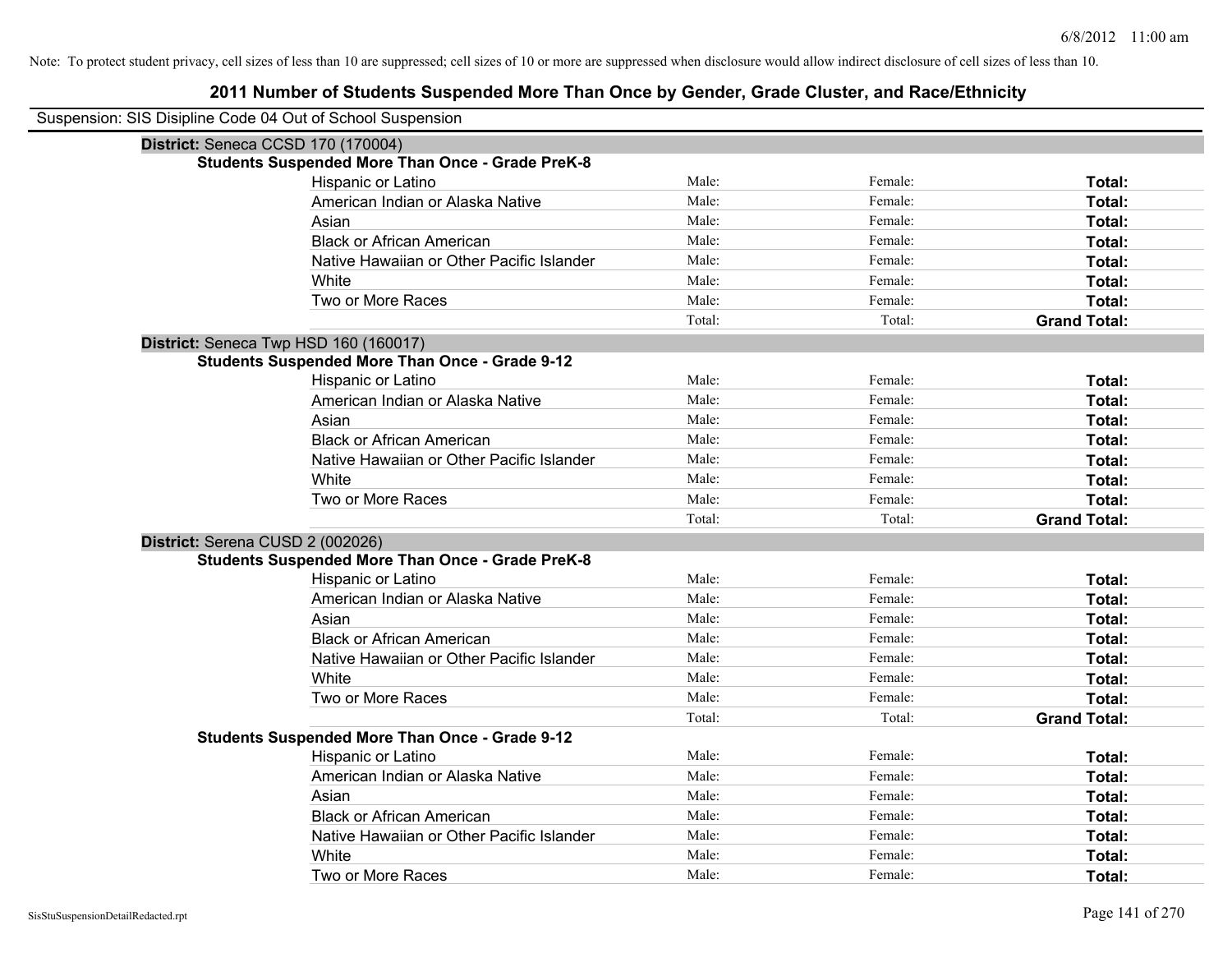| Suspension: SIS Disipline Code 04 Out of School Suspension |                                                         |        |    |         |    |                     |    |
|------------------------------------------------------------|---------------------------------------------------------|--------|----|---------|----|---------------------|----|
|                                                            |                                                         | Total: |    | Total:  |    | <b>Grand Total:</b> |    |
|                                                            | District: Streator ESD 44 (044002)                      |        |    |         |    |                     |    |
|                                                            | <b>Students Suspended More Than Once - Grade PreK-8</b> |        |    |         |    |                     |    |
|                                                            | Hispanic or Latino                                      | Male:  |    | Female: |    | Total:              |    |
|                                                            | American Indian or Alaska Native                        | Male:  |    | Female: |    | Total:              |    |
|                                                            | Asian                                                   | Male:  |    | Female: |    | Total:              |    |
|                                                            | <b>Black or African American</b>                        | Male:  |    | Female: |    | Total:              |    |
|                                                            | Native Hawaiian or Other Pacific Islander               | Male:  |    | Female: |    | Total:              |    |
|                                                            | White                                                   | Male:  |    | Female: |    | Total:              | 16 |
|                                                            | Two or More Races                                       | Male:  |    | Female: |    | Total:              |    |
|                                                            |                                                         | Total: |    | Total:  |    | <b>Grand Total:</b> | 36 |
|                                                            | District: Streator Twp HSD 40 (040017)                  |        |    |         |    |                     |    |
|                                                            | <b>Students Suspended More Than Once - Grade 9-12</b>   |        |    |         |    |                     |    |
|                                                            | Hispanic or Latino                                      | Male:  |    | Female: |    | Total:              | 10 |
|                                                            | American Indian or Alaska Native                        | Male:  |    | Female: |    | Total:              |    |
|                                                            | Asian                                                   | Male:  |    | Female: |    | Total:              |    |
|                                                            | <b>Black or African American</b>                        | Male:  |    | Female: |    | Total:              | 18 |
|                                                            | Native Hawaiian or Other Pacific Islander               | Male:  |    | Female: |    | Total:              |    |
|                                                            | White                                                   | Male:  | 38 | Female: | 23 | Total:              | 61 |
|                                                            | Two or More Races                                       | Male:  |    | Female: |    | Total:              | 10 |
|                                                            |                                                         | Total: |    | Total:  |    | <b>Grand Total:</b> |    |
|                                                            | District: Wallace CCSD 195 (195004)                     |        |    |         |    |                     |    |
|                                                            | <b>Students Suspended More Than Once - Grade PreK-8</b> |        |    |         |    |                     |    |
|                                                            | Hispanic or Latino                                      | Male:  |    | Female: |    | Total:              |    |
|                                                            | American Indian or Alaska Native                        | Male:  |    | Female: |    | Total:              |    |
|                                                            | Asian                                                   | Male:  |    | Female: |    | Total:              |    |
|                                                            | <b>Black or African American</b>                        | Male:  |    | Female: |    | Total:              |    |
|                                                            | Native Hawaiian or Other Pacific Islander               | Male:  |    | Female: |    | Total:              |    |
|                                                            | White                                                   | Male:  |    | Female: |    | Total:              |    |
|                                                            | Two or More Races                                       | Male:  |    | Female: |    | Total:              |    |
|                                                            |                                                         | Total: |    | Total:  |    | <b>Grand Total:</b> |    |
|                                                            |                                                         |        |    |         |    |                     |    |
| Region: Lake ROE (34)                                      |                                                         |        |    |         |    |                     |    |
| County: Lake (049)                                         |                                                         |        |    |         |    |                     |    |
|                                                            | District: Adlai E Stevenson HSD 125 (125013)            |        |    |         |    |                     |    |
|                                                            | <b>Students Suspended More Than Once - Grade 9-12</b>   |        |    |         |    |                     |    |
|                                                            | Hispanic or Latino                                      | Male:  |    | Female: |    | Total:              |    |
|                                                            | American Indian or Alaska Native                        | Male:  |    | Female: |    | Total:              |    |
|                                                            |                                                         |        |    |         |    |                     |    |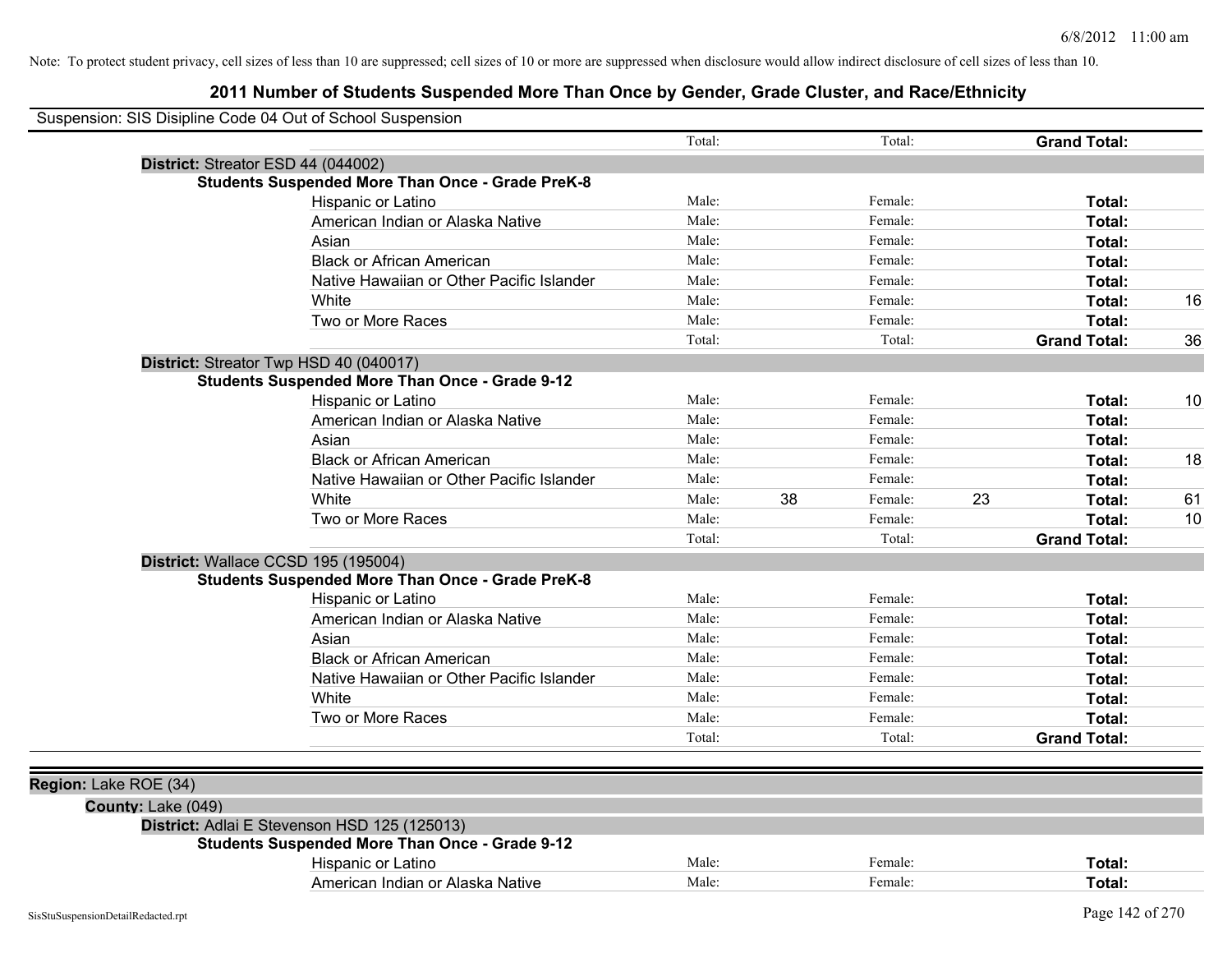| Suspension: SIS Disipline Code 04 Out of School Suspension |        |         |                     |    |
|------------------------------------------------------------|--------|---------|---------------------|----|
| Asian                                                      | Male:  | Female: | Total:              |    |
| <b>Black or African American</b>                           | Male:  | Female: | Total:              |    |
| Native Hawaiian or Other Pacific Islander                  | Male:  | Female: | Total:              |    |
| White                                                      | Male:  | Female: | Total:              |    |
| Two or More Races                                          | Male:  | Female: | Total:              |    |
|                                                            | Total: | Total:  | <b>Grand Total:</b> | 10 |
| District: Antioch CCSD 34 (034004)                         |        |         |                     |    |
| <b>Students Suspended More Than Once - Grade PreK-8</b>    |        |         |                     |    |
| Hispanic or Latino                                         | Male:  | Female: | Total:              |    |
| American Indian or Alaska Native                           | Male:  | Female: | Total:              |    |
| Asian                                                      | Male:  | Female: | Total:              |    |
| <b>Black or African American</b>                           | Male:  | Female: | Total:              |    |
| Native Hawaiian or Other Pacific Islander                  | Male:  | Female: | Total:              |    |
| White                                                      | Male:  | Female: | Total:              |    |
| Two or More Races                                          | Male:  | Female: | Total:              |    |
|                                                            | Total: | Total:  | <b>Grand Total:</b> | 14 |
| District: Aptakisic-Tripp CCSD 102 (102004)                |        |         |                     |    |
| <b>Students Suspended More Than Once - Grade PreK-8</b>    |        |         |                     |    |
| Hispanic or Latino                                         | Male:  | Female: | Total:              |    |
| American Indian or Alaska Native                           | Male:  | Female: | Total:              |    |
| Asian                                                      | Male:  | Female: | Total:              |    |
| <b>Black or African American</b>                           | Male:  | Female: | Total:              |    |
| Native Hawaiian or Other Pacific Islander                  | Male:  | Female: | Total:              |    |
| White                                                      | Male:  | Female: | Total:              |    |
| Two or More Races                                          | Male:  | Female: | Total:              |    |
|                                                            | Total: | Total:  | <b>Grand Total:</b> |    |
| District: Barrington CUSD 220 (220026)                     |        |         |                     |    |
| <b>Students Suspended More Than Once - Grade PreK-8</b>    |        |         |                     |    |
| Hispanic or Latino                                         | Male:  | Female: | Total:              |    |
| American Indian or Alaska Native                           | Male:  | Female: | Total:              |    |
| Asian                                                      | Male:  | Female: | Total:              |    |
| <b>Black or African American</b>                           | Male:  | Female: | Total:              |    |
| Native Hawaiian or Other Pacific Islander                  | Male:  | Female: | Total:              |    |
| White                                                      | Male:  | Female: | Total:              |    |
| Two or More Races                                          | Male:  | Female: | Total:              |    |
|                                                            | Total: | Total:  | <b>Grand Total:</b> |    |
| <b>Students Suspended More Than Once - Grade 9-12</b>      |        |         |                     |    |
| <b>Hispanic or Latino</b>                                  | Male:  | Female: | Total:              |    |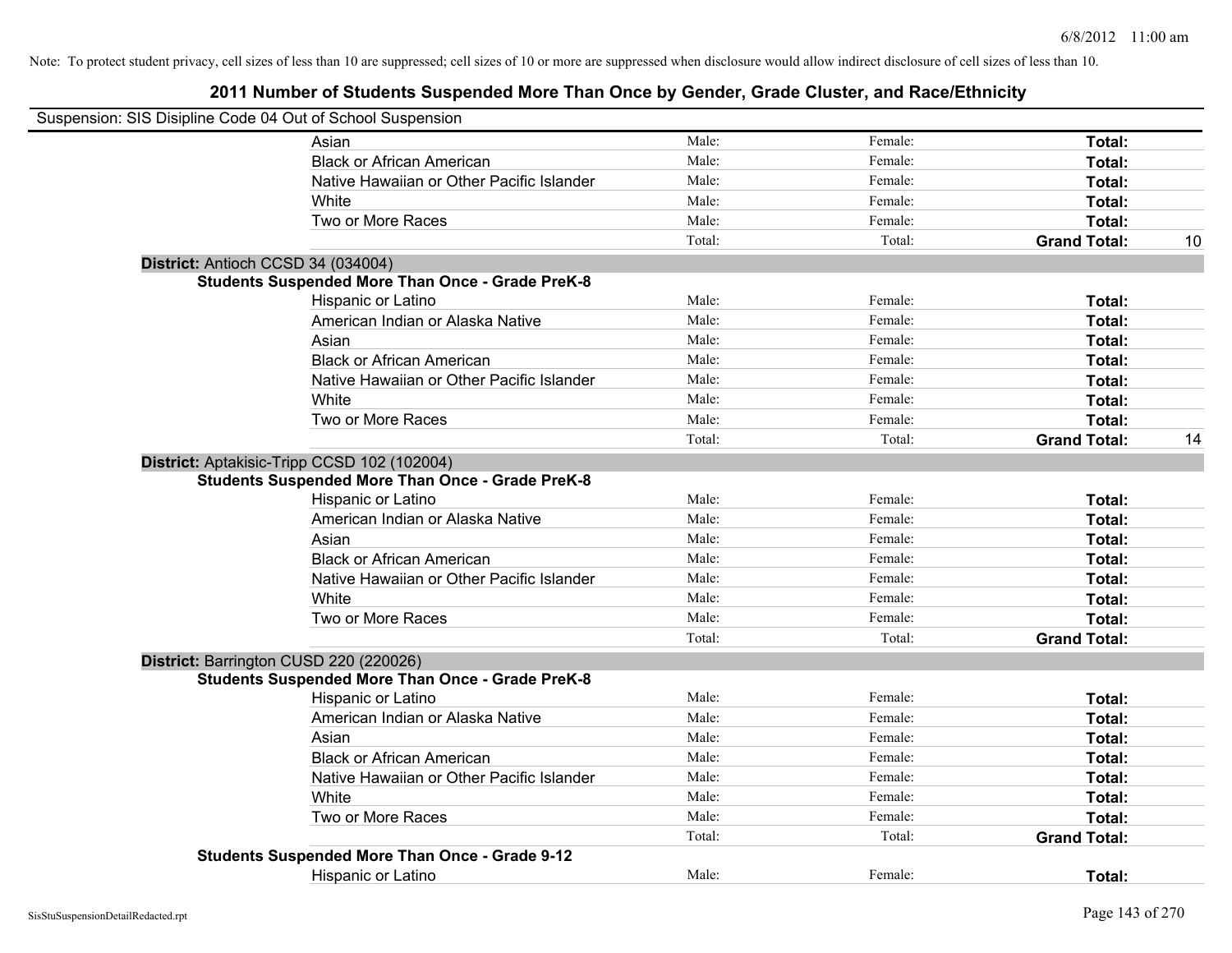## **2011 Number of Students Suspended More Than Once by Gender, Grade Cluster, and Race/Ethnicity**

| Suspension: SIS Disipline Code 04 Out of School Suspension |                                                         |        |    |         |    |                     |    |
|------------------------------------------------------------|---------------------------------------------------------|--------|----|---------|----|---------------------|----|
|                                                            | American Indian or Alaska Native                        | Male:  |    | Female: |    | Total:              |    |
|                                                            | Asian                                                   | Male:  |    | Female: |    | Total:              |    |
|                                                            | <b>Black or African American</b>                        | Male:  |    | Female: |    | Total:              |    |
|                                                            | Native Hawaiian or Other Pacific Islander               | Male:  |    | Female: |    | Total:              |    |
|                                                            | White                                                   | Male:  |    | Female: |    | Total:              |    |
|                                                            | Two or More Races                                       | Male:  |    | Female: |    | Total:              |    |
|                                                            |                                                         | Total: |    | Total:  |    | <b>Grand Total:</b> | 23 |
| District: Beach Park CCSD 3 (003004)                       |                                                         |        |    |         |    |                     |    |
|                                                            | <b>Students Suspended More Than Once - Grade PreK-8</b> |        |    |         |    |                     |    |
|                                                            | Hispanic or Latino                                      | Male:  |    | Female: |    | Total:              | 11 |
|                                                            | American Indian or Alaska Native                        | Male:  |    | Female: |    | Total:              |    |
|                                                            | Asian                                                   | Male:  |    | Female: |    | Total:              |    |
|                                                            | <b>Black or African American</b>                        | Male:  |    | Female: |    | Total:              | 22 |
|                                                            | Native Hawaiian or Other Pacific Islander               | Male:  |    | Female: |    | Total:              |    |
|                                                            | White                                                   | Male:  |    | Female: |    | Total:              | 13 |
|                                                            | Two or More Races                                       | Male:  |    | Female: |    | Total:              |    |
|                                                            |                                                         | Total: |    | Total:  |    | <b>Grand Total:</b> |    |
| District: Big Hollow SD 38 (038002)                        |                                                         |        |    |         |    |                     |    |
|                                                            | <b>Students Suspended More Than Once - Grade PreK-8</b> |        |    |         |    |                     |    |
|                                                            | Hispanic or Latino                                      | Male:  |    | Female: |    | Total:              |    |
|                                                            | American Indian or Alaska Native                        | Male:  |    | Female: |    | Total:              |    |
|                                                            | Asian                                                   | Male:  |    | Female: |    | Total:              |    |
|                                                            | <b>Black or African American</b>                        | Male:  |    | Female: |    | Total:              |    |
|                                                            | Native Hawaiian or Other Pacific Islander               | Male:  |    | Female: |    | Total:              |    |
|                                                            | White                                                   | Male:  |    | Female: |    | Total:              |    |
|                                                            | Two or More Races                                       | Male:  |    | Female: |    | Total:              |    |
|                                                            |                                                         | Total: |    | Total:  |    | <b>Grand Total:</b> |    |
| District: CHSD 117 (117016)                                |                                                         |        |    |         |    |                     |    |
|                                                            | <b>Students Suspended More Than Once - Grade 9-12</b>   |        |    |         |    |                     |    |
|                                                            | Hispanic or Latino                                      | Male:  |    | Female: |    | Total:              |    |
|                                                            | American Indian or Alaska Native                        | Male:  |    | Female: |    | Total:              |    |
|                                                            | Asian                                                   | Male:  |    | Female: |    | Total:              |    |
|                                                            | <b>Black or African American</b>                        | Male:  |    | Female: |    | Total:              |    |
|                                                            | Native Hawaiian or Other Pacific Islander               | Male:  |    | Female: |    | Total:              |    |
|                                                            | White                                                   | Male:  | 15 | Female: | 11 | Total:              | 26 |
|                                                            | Two or More Races                                       | Male:  |    | Female: |    | Total:              |    |
|                                                            |                                                         | Total: |    | Total:  |    | <b>Grand Total:</b> |    |

#### **District:** CHSD 128 (128016)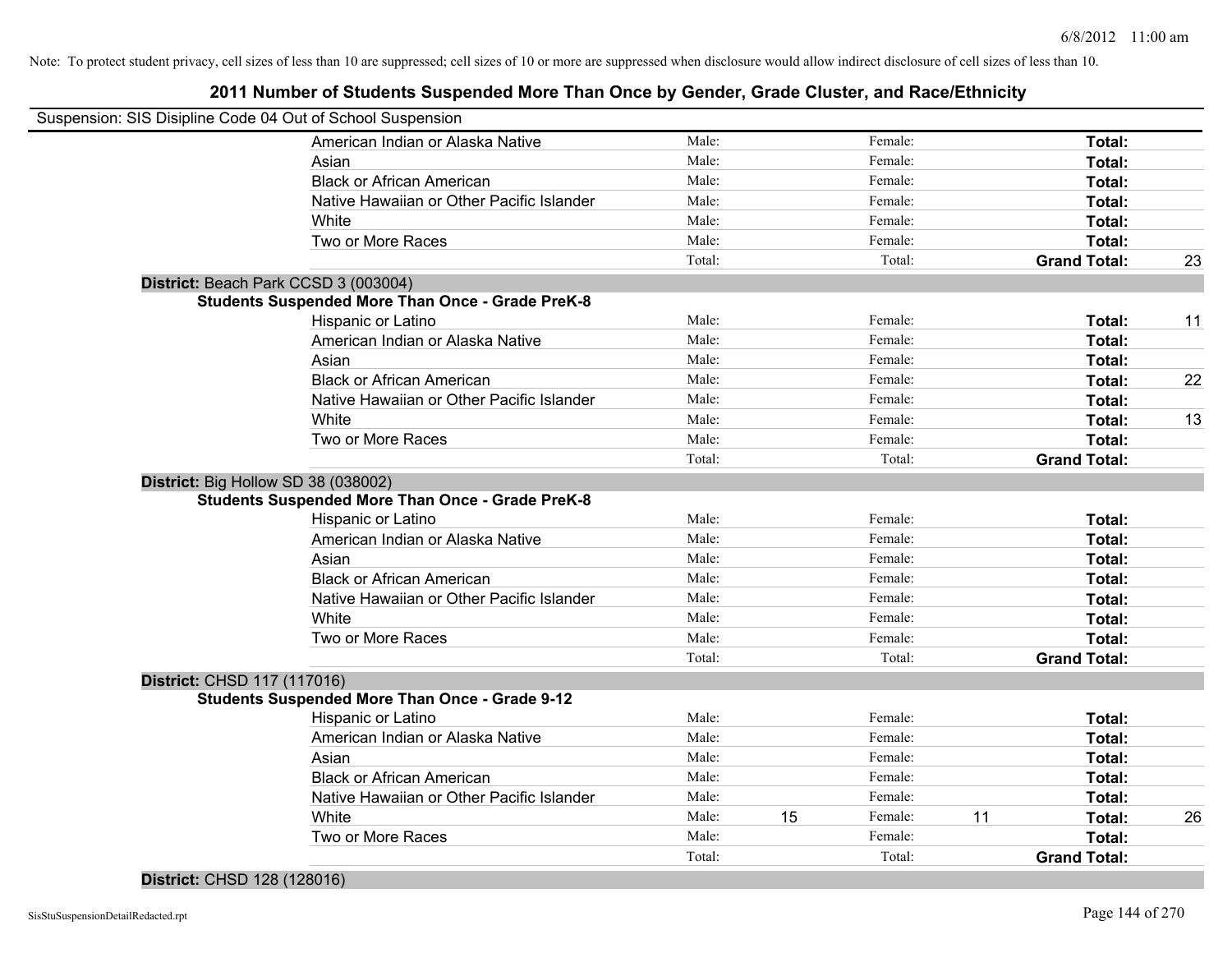| Suspension: SIS Disipline Code 04 Out of School Suspension |        |         |                     |    |
|------------------------------------------------------------|--------|---------|---------------------|----|
| <b>Students Suspended More Than Once - Grade 9-12</b>      |        |         |                     |    |
| Hispanic or Latino                                         | Male:  | Female: | Total:              |    |
| American Indian or Alaska Native                           | Male:  | Female: | Total:              |    |
| Asian                                                      | Male:  | Female: | Total:              |    |
| <b>Black or African American</b>                           | Male:  | Female: | Total:              |    |
| Native Hawaiian or Other Pacific Islander                  | Male:  | Female: | Total:              |    |
| White                                                      | Male:  | Female: | Total:              | 10 |
| Two or More Races                                          | Male:  | Female: | Total:              |    |
|                                                            | Total: | Total:  | <b>Grand Total:</b> |    |
| District: Deerfield SD 109 (109002)                        |        |         |                     |    |
| <b>Students Suspended More Than Once - Grade PreK-8</b>    |        |         |                     |    |
| Hispanic or Latino                                         | Male:  | Female: | Total:              |    |
| American Indian or Alaska Native                           | Male:  | Female: | Total:              |    |
| Asian                                                      | Male:  | Female: | Total:              |    |
| <b>Black or African American</b>                           | Male:  | Female: | Total:              |    |
| Native Hawaiian or Other Pacific Islander                  | Male:  | Female: | Total:              |    |
| White                                                      | Male:  | Female: | Total:              |    |
| Two or More Races                                          | Male:  | Female: | Total:              |    |
|                                                            | Total: | Total:  | <b>Grand Total:</b> |    |
| District: Diamond Lake SD 76 (076002)                      |        |         |                     |    |
| <b>Students Suspended More Than Once - Grade PreK-8</b>    |        |         |                     |    |
| Hispanic or Latino                                         | Male:  | Female: | Total:              |    |
| American Indian or Alaska Native                           | Male:  | Female: | Total:              |    |
| Asian                                                      | Male:  | Female: | Total:              |    |
| <b>Black or African American</b>                           | Male:  | Female: | Total:              |    |
| Native Hawaiian or Other Pacific Islander                  | Male:  | Female: | Total:              |    |
| White                                                      | Male:  | Female: | Total:              |    |
| Two or More Races                                          | Male:  | Female: | Total:              |    |
|                                                            | Total: | Total:  | <b>Grand Total:</b> |    |
| <b>District: Emmons SD 33 (033002)</b>                     |        |         |                     |    |
| <b>Students Suspended More Than Once - Grade PreK-8</b>    |        |         |                     |    |
| Hispanic or Latino                                         | Male:  | Female: | Total:              |    |
| American Indian or Alaska Native                           | Male:  | Female: | Total:              |    |
| Asian                                                      | Male:  | Female: | Total:              |    |
| <b>Black or African American</b>                           | Male:  | Female: | Total:              |    |
| Native Hawaiian or Other Pacific Islander                  | Male:  | Female: | Total:              |    |
| White                                                      | Male:  | Female: | Total:              |    |
| Two or More Races                                          | Male:  | Female: | Total:              |    |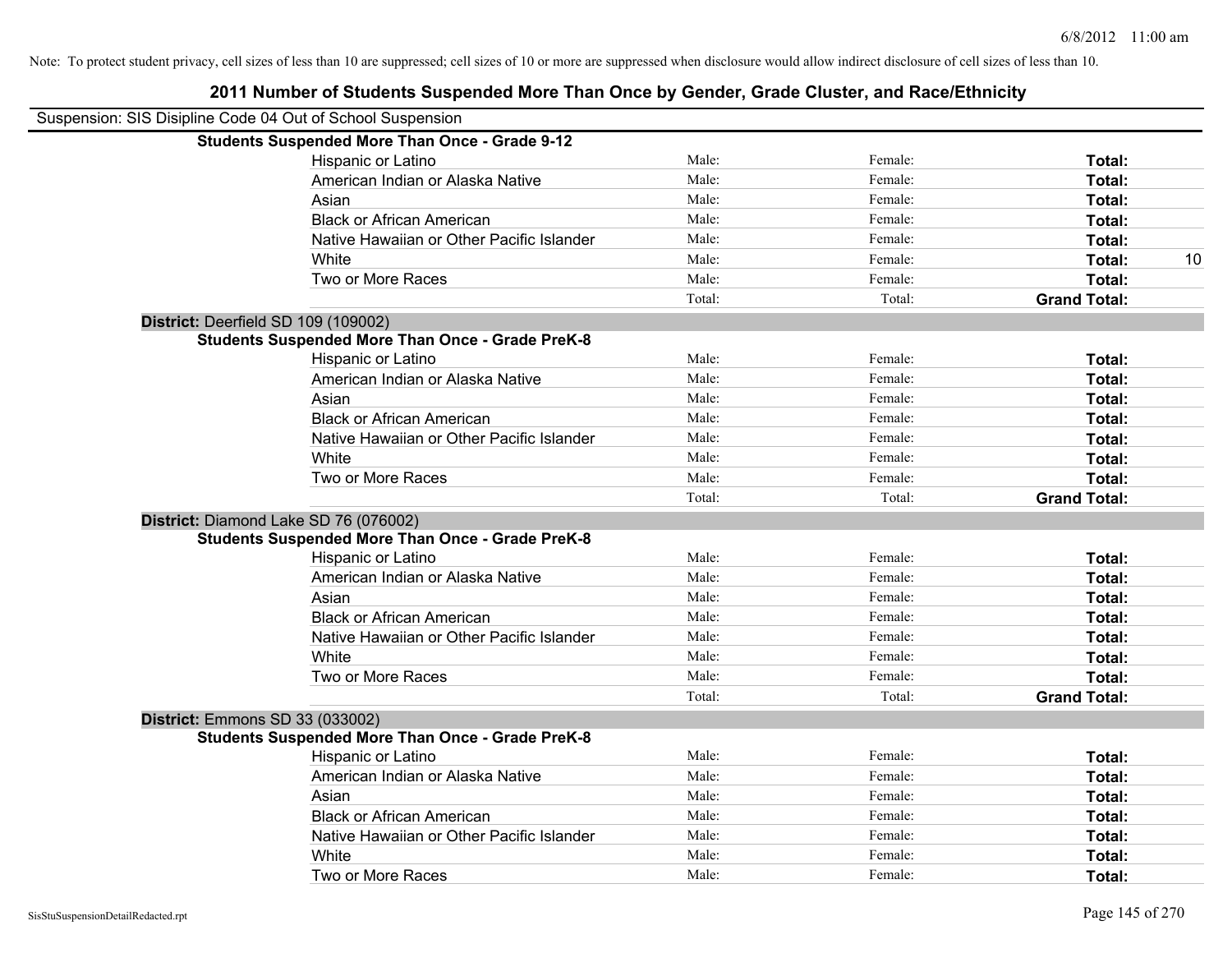|                                | Suspension: SIS Disipline Code 04 Out of School Suspension |        |         |                     |    |
|--------------------------------|------------------------------------------------------------|--------|---------|---------------------|----|
|                                |                                                            | Total: | Total:  | <b>Grand Total:</b> |    |
|                                | <b>District:</b> Fox Lake GSD 114 (114002)                 |        |         |                     |    |
|                                | <b>Students Suspended More Than Once - Grade PreK-8</b>    |        |         |                     |    |
|                                | Hispanic or Latino                                         | Male:  | Female: | Total:              |    |
|                                | American Indian or Alaska Native                           | Male:  | Female: | Total:              |    |
|                                | Asian                                                      | Male:  | Female: | Total:              |    |
|                                | <b>Black or African American</b>                           | Male:  | Female: | Total:              |    |
|                                | Native Hawaiian or Other Pacific Islander                  | Male:  | Female: | Total:              |    |
|                                | White                                                      | Male:  | Female: | Total:              |    |
|                                | Two or More Races                                          | Male:  | Female: | Total:              |    |
|                                |                                                            | Total: | Total:  | <b>Grand Total:</b> |    |
|                                | District: Fremont SD 79 (079002)                           |        |         |                     |    |
|                                | <b>Students Suspended More Than Once - Grade PreK-8</b>    |        |         |                     |    |
|                                | Hispanic or Latino                                         | Male:  | Female: | Total:              |    |
|                                | American Indian or Alaska Native                           | Male:  | Female: | Total:              |    |
|                                | Asian                                                      | Male:  | Female: | Total:              |    |
|                                | <b>Black or African American</b>                           | Male:  | Female: | Total:              |    |
|                                | Native Hawaiian or Other Pacific Islander                  | Male:  | Female: | Total:              |    |
|                                | White                                                      | Male:  | Female: | Total:              |    |
|                                | Two or More Races                                          | Male:  | Female: | Total:              |    |
|                                |                                                            | Total: | Total:  | <b>Grand Total:</b> |    |
| District: Gavin SD 37 (037002) |                                                            |        |         |                     |    |
|                                | <b>Students Suspended More Than Once - Grade PreK-8</b>    |        |         |                     |    |
|                                | Hispanic or Latino                                         | Male:  | Female: | Total:              |    |
|                                | American Indian or Alaska Native                           | Male:  | Female: | Total:              |    |
|                                | Asian                                                      | Male:  | Female: | Total:              |    |
|                                | <b>Black or African American</b>                           | Male:  | Female: | Total:              |    |
|                                | Native Hawaiian or Other Pacific Islander                  | Male:  | Female: | Total:              |    |
|                                | White                                                      | Male:  | Female: | Total:              |    |
|                                | Two or More Races                                          | Male:  | Female: | Total:              |    |
|                                |                                                            | Total: | Total:  | <b>Grand Total:</b> | 10 |
|                                | <b>District: Grant CHSD 124 (124016)</b>                   |        |         |                     |    |
|                                | <b>Students Suspended More Than Once - Grade 9-12</b>      |        |         |                     |    |
|                                | Hispanic or Latino                                         | Male:  | Female: | Total:              |    |
|                                | American Indian or Alaska Native                           | Male:  | Female: | Total:              |    |
|                                | Asian                                                      | Male:  | Female: | Total:              |    |
|                                | <b>Black or African American</b>                           | Male:  | Female: | Total:              |    |
|                                | Native Hawaiian or Other Pacific Islander                  | Male:  | Female: | Total:              |    |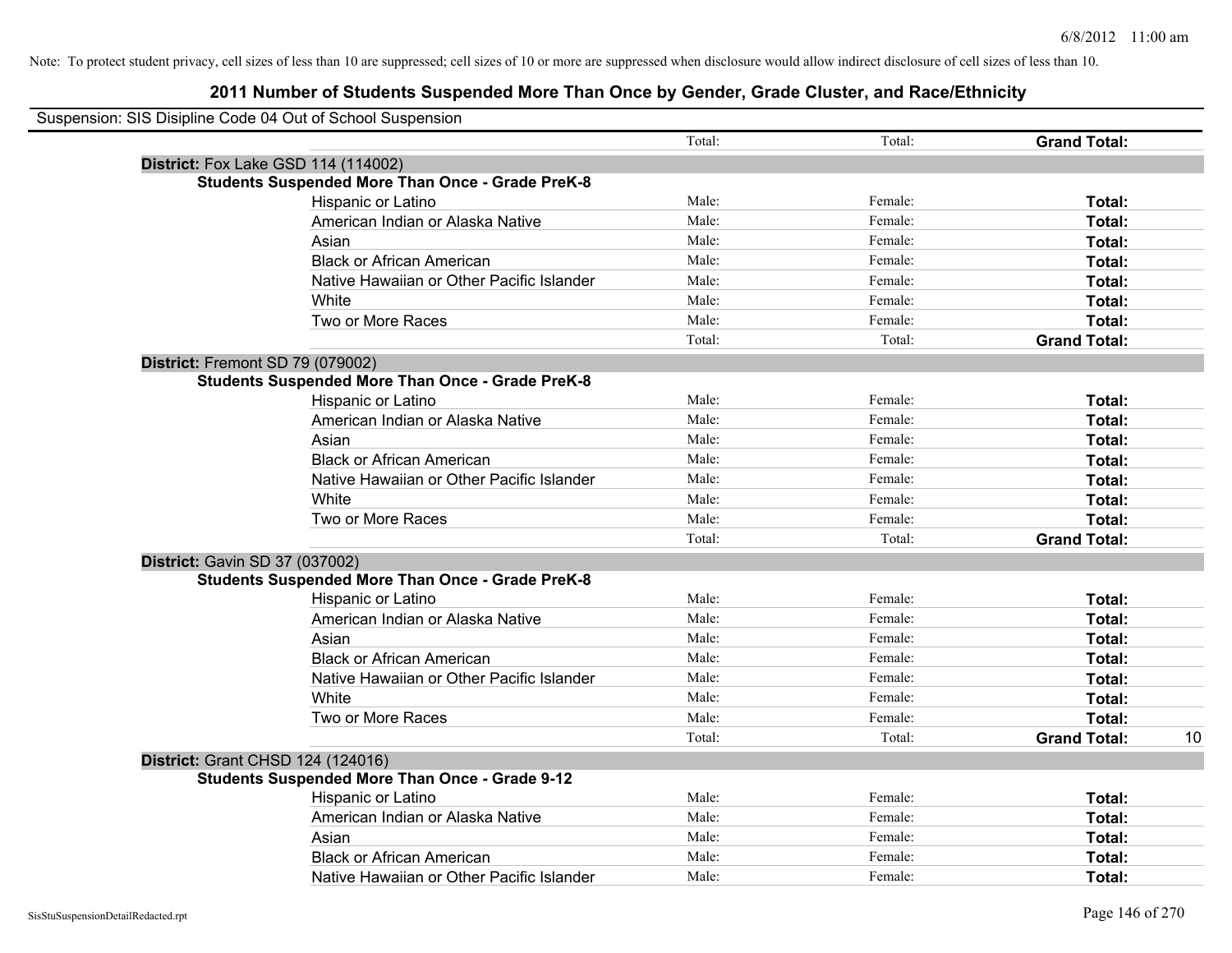| Suspension: SIS Disipline Code 04 Out of School Suspension |                                                         |        |         |                     |    |
|------------------------------------------------------------|---------------------------------------------------------|--------|---------|---------------------|----|
|                                                            | White                                                   | Male:  | Female: | Total:              | 12 |
|                                                            | Two or More Races                                       | Male:  | Female: | Total:              |    |
|                                                            |                                                         | Total: | Total:  | <b>Grand Total:</b> |    |
| District: Grass Lake SD 36 (036002)                        |                                                         |        |         |                     |    |
|                                                            | <b>Students Suspended More Than Once - Grade PreK-8</b> |        |         |                     |    |
|                                                            | Hispanic or Latino                                      | Male:  | Female: | Total:              |    |
|                                                            | American Indian or Alaska Native                        | Male:  | Female: | Total:              |    |
|                                                            | Asian                                                   | Male:  | Female: | Total:              |    |
|                                                            | <b>Black or African American</b>                        | Male:  | Female: | Total:              |    |
|                                                            | Native Hawaiian or Other Pacific Islander               | Male:  | Female: | Total:              |    |
|                                                            | White                                                   | Male:  | Female: | Total:              |    |
|                                                            | Two or More Races                                       | Male:  | Female: | Total:              |    |
|                                                            |                                                         | Total: | Total:  | <b>Grand Total:</b> |    |
| District: Grayslake CCSD 46 (046004)                       |                                                         |        |         |                     |    |
|                                                            | <b>Students Suspended More Than Once - Grade PreK-8</b> |        |         |                     |    |
|                                                            | Hispanic or Latino                                      | Male:  | Female: | Total:              |    |
|                                                            | American Indian or Alaska Native                        | Male:  | Female: | Total:              |    |
|                                                            | Asian                                                   | Male:  | Female: | Total:              |    |
|                                                            | <b>Black or African American</b>                        | Male:  | Female: | Total:              |    |
|                                                            | Native Hawaiian or Other Pacific Islander               | Male:  | Female: | Total:              |    |
|                                                            | White                                                   | Male:  | Female: | Total:              |    |
|                                                            | Two or More Races                                       | Male:  | Female: | Total:              |    |
|                                                            |                                                         | Total: | Total:  | <b>Grand Total:</b> |    |
| District: Grayslake CHSD 127 (127016)                      |                                                         |        |         |                     |    |
|                                                            | <b>Students Suspended More Than Once - Grade 9-12</b>   |        |         |                     |    |
|                                                            | Hispanic or Latino                                      | Male:  | Female: | Total:              | 19 |
|                                                            | American Indian or Alaska Native                        | Male:  | Female: | Total:              |    |
|                                                            | Asian                                                   | Male:  | Female: | Total:              |    |
|                                                            | <b>Black or African American</b>                        | Male:  | Female: | Total:              |    |
|                                                            | Native Hawaiian or Other Pacific Islander               | Male:  | Female: | Total:              |    |
|                                                            | White                                                   | Male:  | Female: | Total:              | 36 |
|                                                            | Two or More Races                                       | Male:  | Female: | Total:              |    |
|                                                            |                                                         | Total: | Total:  | <b>Grand Total:</b> |    |
| <b>District: Gurnee SD 56 (056002)</b>                     |                                                         |        |         |                     |    |
|                                                            | <b>Students Suspended More Than Once - Grade PreK-8</b> |        |         |                     |    |
|                                                            | Hispanic or Latino                                      | Male:  | Female: | Total:              |    |
|                                                            | American Indian or Alaska Native                        | Male:  | Female: | Total:              |    |
|                                                            | Asian                                                   | Male:  | Female: | Total:              |    |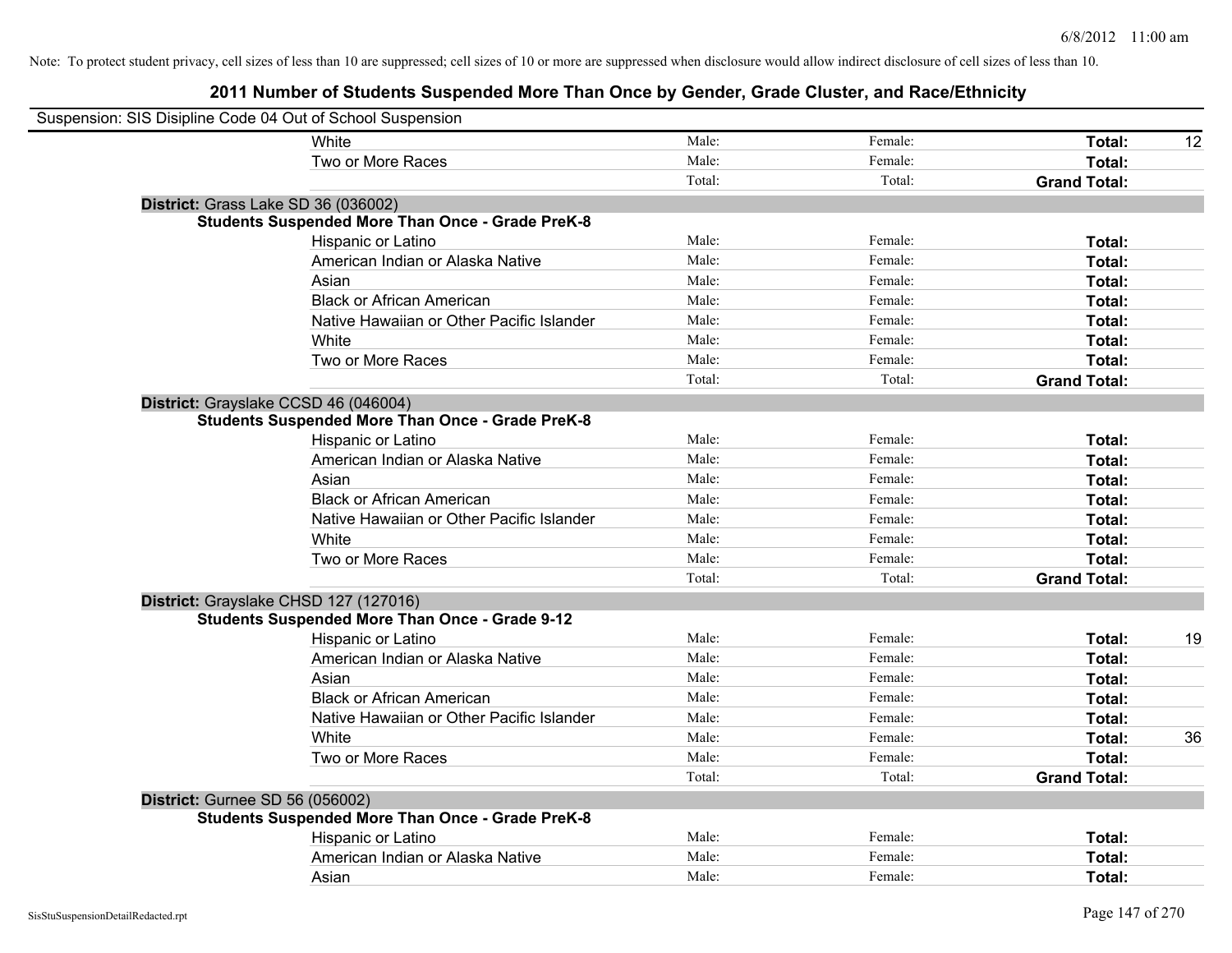| Suspension: SIS Disipline Code 04 Out of School Suspension |        |         |                           |
|------------------------------------------------------------|--------|---------|---------------------------|
| <b>Black or African American</b>                           | Male:  | Female: | Total:                    |
| Native Hawaiian or Other Pacific Islander                  | Male:  | Female: | Total:                    |
| White                                                      | Male:  | Female: | Total:                    |
| Two or More Races                                          | Male:  | Female: | Total:                    |
|                                                            | Total: | Total:  | <b>Grand Total:</b><br>13 |
| District: Hawthorn CCSD 73 (073004)                        |        |         |                           |
| <b>Students Suspended More Than Once - Grade PreK-8</b>    |        |         |                           |
| Hispanic or Latino                                         | Male:  | Female: | Total:                    |
| American Indian or Alaska Native                           | Male:  | Female: | Total:                    |
| Asian                                                      | Male:  | Female: | Total:                    |
| <b>Black or African American</b>                           | Male:  | Female: | Total:                    |
| Native Hawaiian or Other Pacific Islander                  | Male:  | Female: | Total:                    |
| White                                                      | Male:  | Female: | Total:                    |
| Two or More Races                                          | Male:  | Female: | Total:                    |
|                                                            | Total: | Total:  | <b>Grand Total:</b>       |
| District: Kildeer Countryside CCSD 96 (096004)             |        |         |                           |
| <b>Students Suspended More Than Once - Grade PreK-8</b>    |        |         |                           |
| Hispanic or Latino                                         | Male:  | Female: | Total:                    |
| American Indian or Alaska Native                           | Male:  | Female: | Total:                    |
| Asian                                                      | Male:  | Female: | Total:                    |
| <b>Black or African American</b>                           | Male:  | Female: | Total:                    |
| Native Hawaiian or Other Pacific Islander                  | Male:  | Female: | Total:                    |
| White                                                      | Male:  | Female: | Total:                    |
| Two or More Races                                          | Male:  | Female: | Total:                    |
|                                                            | Total: | Total:  | <b>Grand Total:</b>       |
| District: Lake Bluff ESD 65 (065002)                       |        |         |                           |
| <b>Students Suspended More Than Once - Grade PreK-8</b>    |        |         |                           |
| Hispanic or Latino                                         | Male:  | Female: | Total:                    |
| American Indian or Alaska Native                           | Male:  | Female: | Total:                    |
| Asian                                                      | Male:  | Female: | Total:                    |
| <b>Black or African American</b>                           | Male:  | Female: | Total:                    |
| Native Hawaiian or Other Pacific Islander                  | Male:  | Female: | Total:                    |
| White                                                      | Male:  | Female: | Total:                    |
| Two or More Races                                          | Male:  | Female: | Total:                    |
|                                                            | Total: | Total:  | <b>Grand Total:</b>       |
| District: Lake Forest CHSD 115 (115016)                    |        |         |                           |
| <b>Students Suspended More Than Once - Grade 9-12</b>      |        |         |                           |
| Hispanic or Latino                                         | Male:  | Female: | Total:                    |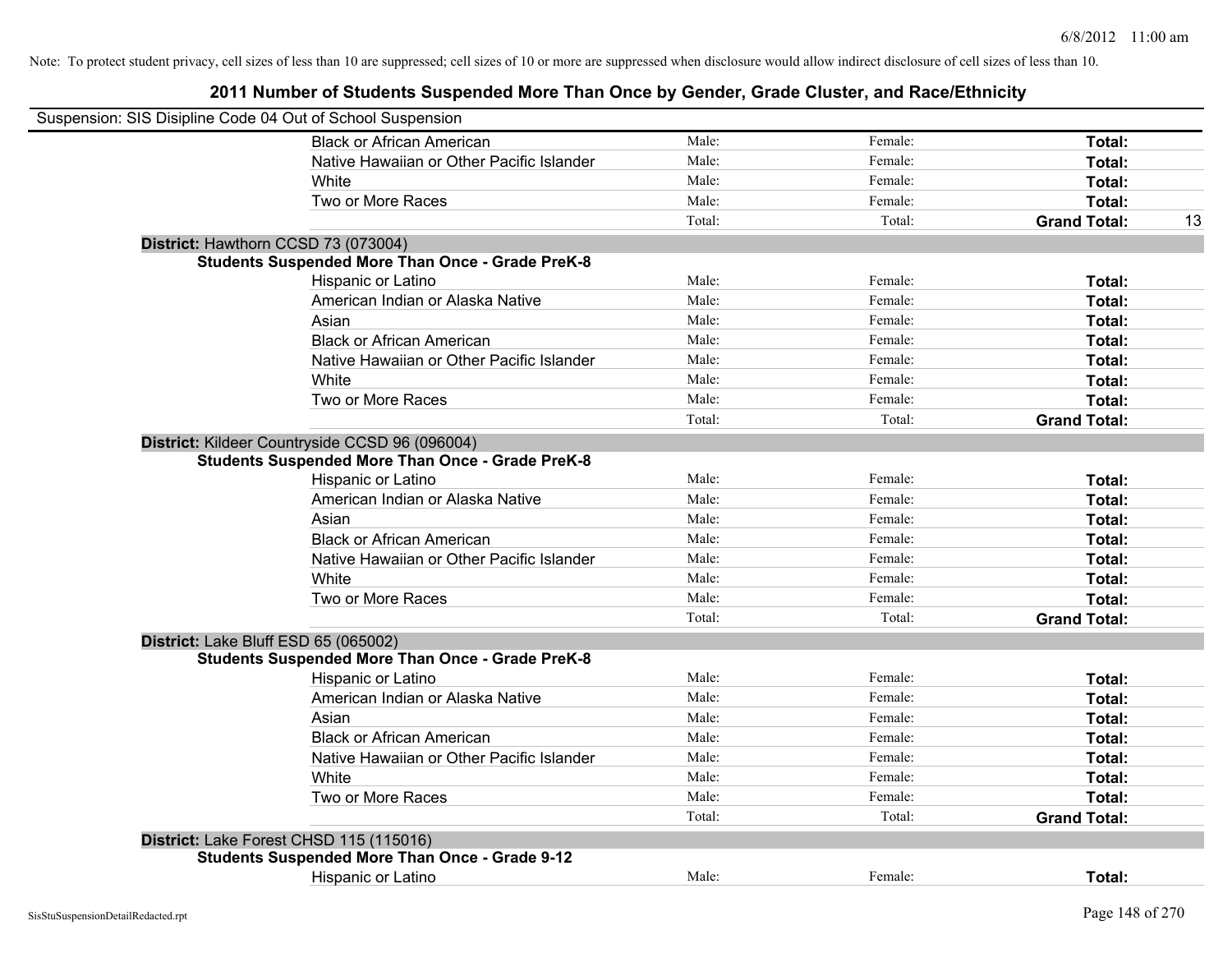## **2011 Number of Students Suspended More Than Once by Gender, Grade Cluster, and Race/Ethnicity**

| Suspension: SIS Disipline Code 04 Out of School Suspension |                                                         |        |         |                     |
|------------------------------------------------------------|---------------------------------------------------------|--------|---------|---------------------|
|                                                            | American Indian or Alaska Native                        | Male:  | Female: | Total:              |
|                                                            | Asian                                                   | Male:  | Female: | Total:              |
|                                                            | <b>Black or African American</b>                        | Male:  | Female: | Total:              |
|                                                            | Native Hawaiian or Other Pacific Islander               | Male:  | Female: | Total:              |
|                                                            | White                                                   | Male:  | Female: | Total:              |
|                                                            | Two or More Races                                       | Male:  | Female: | Total:              |
|                                                            |                                                         | Total: | Total:  | <b>Grand Total:</b> |
| District: Lake Villa CCSD 41 (041004)                      |                                                         |        |         |                     |
|                                                            | <b>Students Suspended More Than Once - Grade PreK-8</b> |        |         |                     |
|                                                            | Hispanic or Latino                                      | Male:  | Female: | Total:              |
|                                                            | American Indian or Alaska Native                        | Male:  | Female: | Total:              |
|                                                            | Asian                                                   | Male:  | Female: | Total:              |
|                                                            | <b>Black or African American</b>                        | Male:  | Female: | Total:              |
|                                                            | Native Hawaiian or Other Pacific Islander               | Male:  | Female: | Total:              |
|                                                            | White                                                   | Male:  | Female: | Total:              |
|                                                            | Two or More Races                                       | Male:  | Female: | Total:              |
|                                                            |                                                         | Total: | Total:  | <b>Grand Total:</b> |
| District: Libertyville SD 70 (070002)                      |                                                         |        |         |                     |
|                                                            | <b>Students Suspended More Than Once - Grade PreK-8</b> |        |         |                     |
|                                                            | Hispanic or Latino                                      | Male:  | Female: | Total:              |
|                                                            | American Indian or Alaska Native                        | Male:  | Female: | Total:              |
|                                                            | Asian                                                   | Male:  | Female: | Total:              |
|                                                            | <b>Black or African American</b>                        | Male:  | Female: | Total:              |
|                                                            | Native Hawaiian or Other Pacific Islander               | Male:  | Female: | Total:              |
|                                                            | White                                                   | Male:  | Female: | Total:              |
|                                                            | Two or More Races                                       | Male:  | Female: | Total:              |
|                                                            |                                                         | Total: | Total:  | <b>Grand Total:</b> |
|                                                            | District: Lincolnshire-Prairieview SD 103 (103002)      |        |         |                     |
|                                                            | <b>Students Suspended More Than Once - Grade PreK-8</b> |        |         |                     |
|                                                            | Hispanic or Latino                                      | Male:  | Female: | Total:              |
|                                                            | American Indian or Alaska Native                        | Male:  | Female: | Total:              |
|                                                            | Asian                                                   | Male:  | Female: | Total:              |
|                                                            | <b>Black or African American</b>                        | Male:  | Female: | Total:              |
|                                                            | Native Hawaiian or Other Pacific Islander               | Male:  | Female: | Total:              |
|                                                            | White                                                   | Male:  | Female: | Total:              |
|                                                            | Two or More Races                                       | Male:  | Female: | Total:              |
|                                                            |                                                         | Total: | Total:  | <b>Grand Total:</b> |

#### **District:** Millburn CCSD 24 (024004)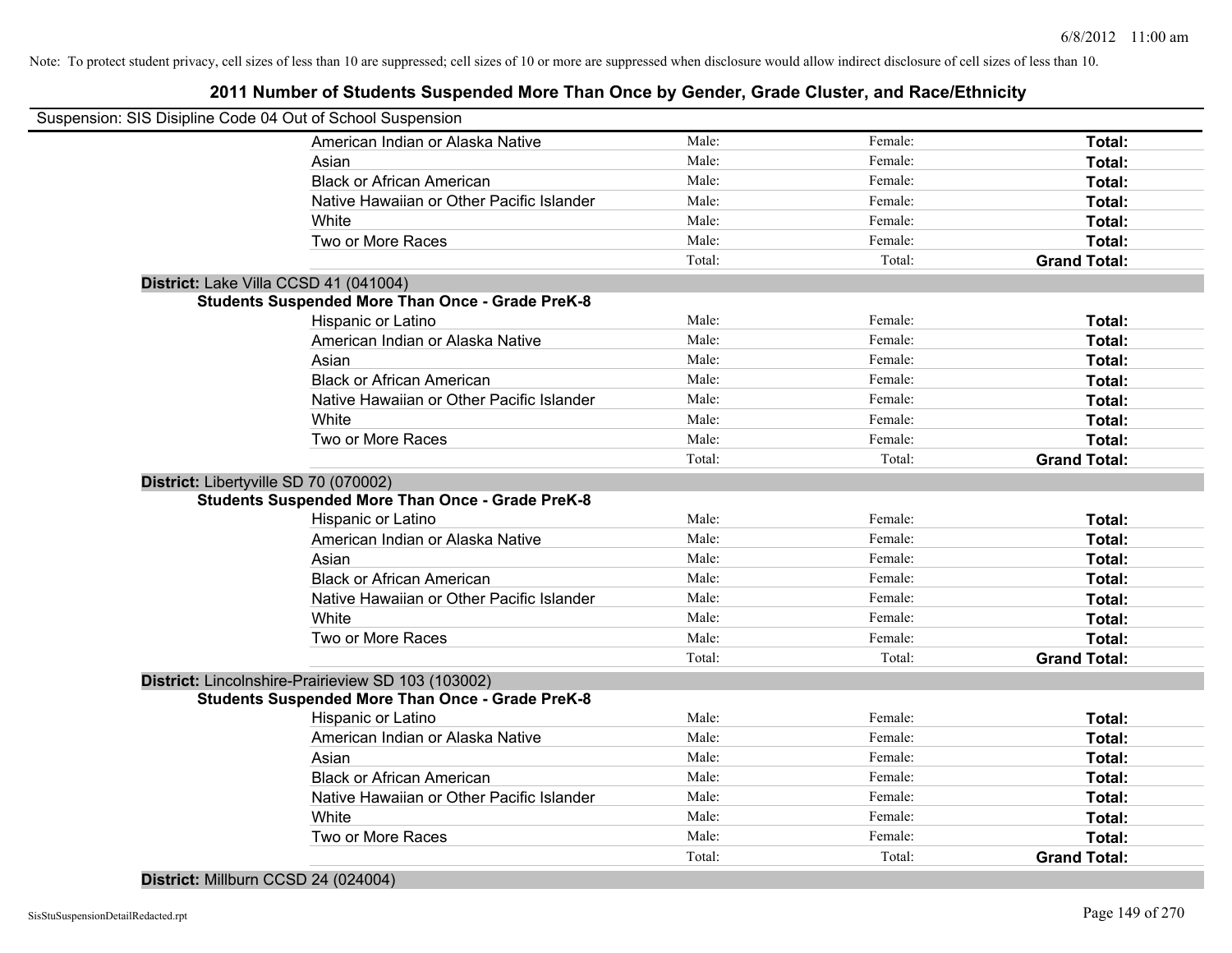| Suspension: SIS Disipline Code 04 Out of School Suspension |                                                         |        |         |                     |    |
|------------------------------------------------------------|---------------------------------------------------------|--------|---------|---------------------|----|
|                                                            | <b>Students Suspended More Than Once - Grade PreK-8</b> |        |         |                     |    |
|                                                            | Hispanic or Latino                                      | Male:  | Female: | Total:              |    |
|                                                            | American Indian or Alaska Native                        | Male:  | Female: | <b>Total:</b>       |    |
|                                                            | Asian                                                   | Male:  | Female: | Total:              |    |
|                                                            | <b>Black or African American</b>                        | Male:  | Female: | Total:              |    |
|                                                            | Native Hawaiian or Other Pacific Islander               | Male:  | Female: | Total:              |    |
|                                                            | White                                                   | Male:  | Female: | Total:              |    |
|                                                            | Two or More Races                                       | Male:  | Female: | Total:              |    |
|                                                            |                                                         | Total: | Total:  | <b>Grand Total:</b> |    |
|                                                            | District: Mundelein Cons HSD 120 (120013)               |        |         |                     |    |
|                                                            | <b>Students Suspended More Than Once - Grade 9-12</b>   |        |         |                     |    |
|                                                            | Hispanic or Latino                                      | Male:  | Female: | Total:              | 17 |
|                                                            | American Indian or Alaska Native                        | Male:  | Female: | Total:              |    |
|                                                            | Asian                                                   | Male:  | Female: | Total:              |    |
|                                                            | <b>Black or African American</b>                        | Male:  | Female: | Total:              |    |
|                                                            | Native Hawaiian or Other Pacific Islander               | Male:  | Female: | Total:              |    |
|                                                            | White                                                   | Male:  | Female: | Total:              |    |
|                                                            | Two or More Races                                       | Male:  | Female: | Total:              |    |
|                                                            |                                                         | Total: | Total:  | <b>Grand Total:</b> |    |
|                                                            | District: Mundelein ESD 75 (075002)                     |        |         |                     |    |
|                                                            | <b>Students Suspended More Than Once - Grade PreK-8</b> |        |         |                     |    |
|                                                            | Hispanic or Latino                                      | Male:  | Female: | Total:              |    |
|                                                            | American Indian or Alaska Native                        | Male:  | Female: | <b>Total:</b>       |    |
|                                                            | Asian                                                   | Male:  | Female: | Total:              |    |
|                                                            | <b>Black or African American</b>                        | Male:  | Female: | <b>Total:</b>       |    |
|                                                            | Native Hawaiian or Other Pacific Islander               | Male:  | Female: | Total:              |    |
|                                                            | White                                                   | Male:  | Female: | Total:              |    |
|                                                            | Two or More Races                                       | Male:  | Female: | Total:              |    |
|                                                            |                                                         | Total: | Total:  | <b>Grand Total:</b> |    |
| District: Non-Public School (044Z)                         |                                                         |        |         |                     |    |
|                                                            | <b>Students Suspended More Than Once - Grade 9-12</b>   |        |         |                     |    |
|                                                            | Hispanic or Latino                                      | Male:  | Female: | Total:              |    |
|                                                            | American Indian or Alaska Native                        | Male:  | Female: | Total:              |    |
|                                                            | Asian                                                   | Male:  | Female: | Total:              |    |
|                                                            | <b>Black or African American</b>                        | Male:  | Female: | Total:              |    |
|                                                            | Native Hawaiian or Other Pacific Islander               | Male:  | Female: | Total:              |    |
|                                                            | White                                                   | Male:  | Female: | <b>Total:</b>       |    |
|                                                            | Two or More Races                                       | Male:  | Female: | Total:              |    |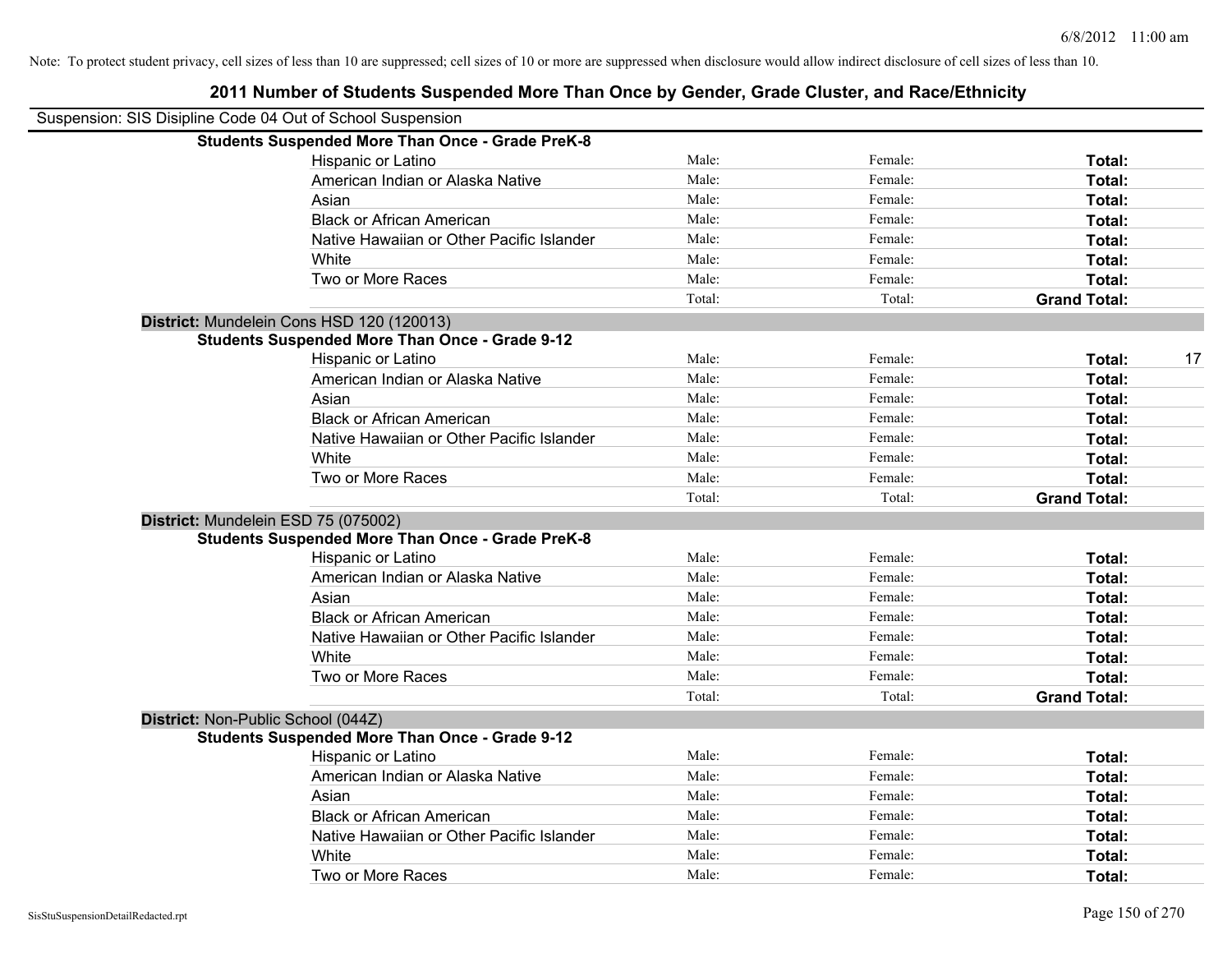| Suspension: SIS Disipline Code 04 Out of School Suspension |        |    |         |    |                     |    |
|------------------------------------------------------------|--------|----|---------|----|---------------------|----|
|                                                            | Total: |    | Total:  |    | <b>Grand Total:</b> |    |
| District: North Chicago SD 187 (187026)                    |        |    |         |    |                     |    |
| <b>Students Suspended More Than Once - Grade PreK-8</b>    |        |    |         |    |                     |    |
| Hispanic or Latino                                         | Male:  |    | Female: |    | Total:              |    |
| American Indian or Alaska Native                           | Male:  |    | Female: |    | Total:              |    |
| Asian                                                      | Male:  |    | Female: |    | Total:              |    |
| <b>Black or African American</b>                           | Male:  |    | Female: |    | Total:              |    |
| Native Hawaiian or Other Pacific Islander                  | Male:  |    | Female: |    | Total:              |    |
| White                                                      | Male:  |    | Female: |    | Total:              |    |
| Two or More Races                                          | Male:  |    | Female: |    | Total:              |    |
|                                                            | Total: |    | Total:  |    | <b>Grand Total:</b> |    |
| <b>Students Suspended More Than Once - Grade 9-12</b>      |        |    |         |    |                     |    |
| Hispanic or Latino                                         | Male:  |    | Female: |    | Total:              |    |
| American Indian or Alaska Native                           | Male:  |    | Female: |    | Total:              |    |
| Asian                                                      | Male:  |    | Female: |    | Total:              |    |
| <b>Black or African American</b>                           | Male:  | 35 | Female: | 25 | Total:              | 60 |
| Native Hawaiian or Other Pacific Islander                  | Male:  |    | Female: |    | Total:              |    |
| White                                                      | Male:  |    | Female: |    | Total:              |    |
| Two or More Races                                          | Male:  |    | Female: |    | Total:              |    |
|                                                            | Total: |    | Total:  |    | <b>Grand Total:</b> |    |
| District: Northern Suburban Spec Ed Dist (804060)          |        |    |         |    |                     |    |
| <b>Students Suspended More Than Once - Grade 9-12</b>      |        |    |         |    |                     |    |
| Hispanic or Latino                                         | Male:  |    | Female: |    | Total:              |    |
| American Indian or Alaska Native                           | Male:  |    | Female: |    | Total:              |    |
| Asian                                                      | Male:  |    | Female: |    | Total:              |    |
| <b>Black or African American</b>                           | Male:  |    | Female: |    | Total:              |    |
| Native Hawaiian or Other Pacific Islander                  | Male:  |    | Female: |    | Total:              |    |
| White                                                      | Male:  |    | Female: |    | Total:              |    |
| Two or More Races                                          | Male:  |    | Female: |    | Total:              |    |
|                                                            | Total: |    | Total:  |    | <b>Grand Total:</b> |    |
| District: Round Lake CUSD 116 (116026)                     |        |    |         |    |                     |    |
| <b>Students Suspended More Than Once - Grade PreK-8</b>    |        |    |         |    |                     |    |
| <b>Hispanic or Latino</b>                                  | Male:  |    | Female: |    | Total:              | 29 |
| American Indian or Alaska Native                           | Male:  |    | Female: |    | Total:              |    |
| Asian                                                      | Male:  |    | Female: |    | Total:              |    |
| <b>Black or African American</b>                           | Male:  |    | Female: |    | Total:              | 17 |
| Native Hawaiian or Other Pacific Islander                  | Male:  |    | Female: |    | <b>Total:</b>       |    |
| White                                                      | Male:  |    | Female: |    | Total:              | 12 |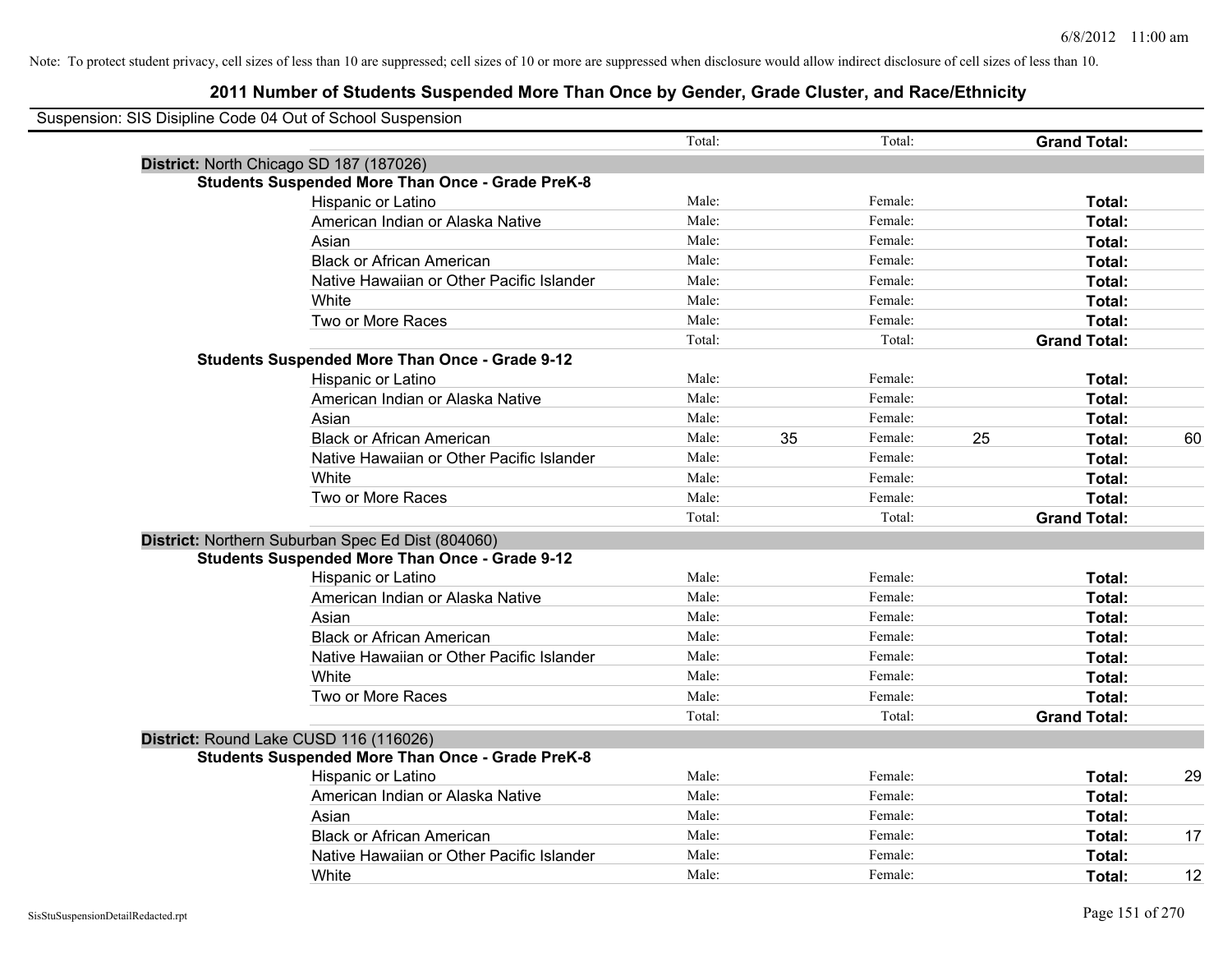| Suspension: SIS Disipline Code 04 Out of School Suspension |                                                         |        |    |         |    |                     |    |
|------------------------------------------------------------|---------------------------------------------------------|--------|----|---------|----|---------------------|----|
|                                                            | Two or More Races                                       | Male:  |    | Female: |    | Total:              |    |
|                                                            |                                                         | Total: |    | Total:  |    | <b>Grand Total:</b> |    |
|                                                            | <b>Students Suspended More Than Once - Grade 9-12</b>   |        |    |         |    |                     |    |
|                                                            | Hispanic or Latino                                      | Male:  | 50 | Female: | 16 | Total:              | 66 |
|                                                            | American Indian or Alaska Native                        | Male:  |    | Female: |    | Total:              |    |
|                                                            | Asian                                                   | Male:  |    | Female: |    | Total:              |    |
|                                                            | <b>Black or African American</b>                        | Male:  |    | Female: |    | Total:              | 21 |
|                                                            | Native Hawaiian or Other Pacific Islander               | Male:  |    | Female: |    | Total:              |    |
|                                                            | White                                                   | Male:  |    | Female: |    | Total:              | 23 |
|                                                            | Two or More Races                                       | Male:  |    | Female: |    | Total:              |    |
|                                                            |                                                         | Total: |    | Total:  |    | <b>Grand Total:</b> |    |
|                                                            | District: Spec Educ Dist Lake County/Sedol (825060)     |        |    |         |    |                     |    |
|                                                            | <b>Students Suspended More Than Once - Grade PreK-8</b> |        |    |         |    |                     |    |
|                                                            | Hispanic or Latino                                      | Male:  |    | Female: |    | Total:              |    |
|                                                            | American Indian or Alaska Native                        | Male:  |    | Female: |    | Total:              |    |
|                                                            | Asian                                                   | Male:  |    | Female: |    | Total:              |    |
|                                                            | <b>Black or African American</b>                        | Male:  |    | Female: |    | Total:              |    |
|                                                            | Native Hawaiian or Other Pacific Islander               | Male:  |    | Female: |    | Total:              |    |
|                                                            | White                                                   | Male:  |    | Female: |    | Total:              |    |
|                                                            | Two or More Races                                       | Male:  |    | Female: |    | Total:              |    |
|                                                            |                                                         | Total: |    | Total:  |    | <b>Grand Total:</b> |    |
|                                                            | <b>Students Suspended More Than Once - Grade 9-12</b>   |        |    |         |    |                     |    |
|                                                            | Hispanic or Latino                                      | Male:  |    | Female: |    | Total:              |    |
|                                                            | American Indian or Alaska Native                        | Male:  |    | Female: |    | Total:              |    |
|                                                            | Asian                                                   | Male:  |    | Female: |    | Total:              |    |
|                                                            | <b>Black or African American</b>                        | Male:  |    | Female: |    | Total:              |    |
|                                                            | Native Hawaiian or Other Pacific Islander               | Male:  |    | Female: |    | Total:              |    |
|                                                            | White                                                   | Male:  |    | Female: |    | Total:              |    |
|                                                            | Two or More Races                                       | Male:  |    | Female: |    | Total:              |    |
|                                                            |                                                         | Total: |    | Total:  |    | <b>Grand Total:</b> |    |
| <b>District: Twp HSD 113 (113017)</b>                      |                                                         |        |    |         |    |                     |    |
|                                                            | <b>Students Suspended More Than Once - Grade 9-12</b>   |        |    |         |    |                     |    |
|                                                            | Hispanic or Latino                                      | Male:  |    | Female: |    | Total:              |    |
|                                                            | American Indian or Alaska Native                        | Male:  |    | Female: |    | Total:              |    |
|                                                            | Asian                                                   | Male:  |    | Female: |    | Total:              |    |
|                                                            | <b>Black or African American</b>                        | Male:  |    | Female: |    | Total:              |    |
|                                                            | Native Hawaiian or Other Pacific Islander               | Male:  |    | Female: |    | Total:              |    |
|                                                            | White                                                   | Male:  |    | Female: |    | Total:              |    |
|                                                            | Two or More Races                                       | Male:  |    | Female: |    | Total:              |    |
| SisStuSuspensionDetailRedacted.rpt                         |                                                         |        |    |         |    | Page 152 of 270     |    |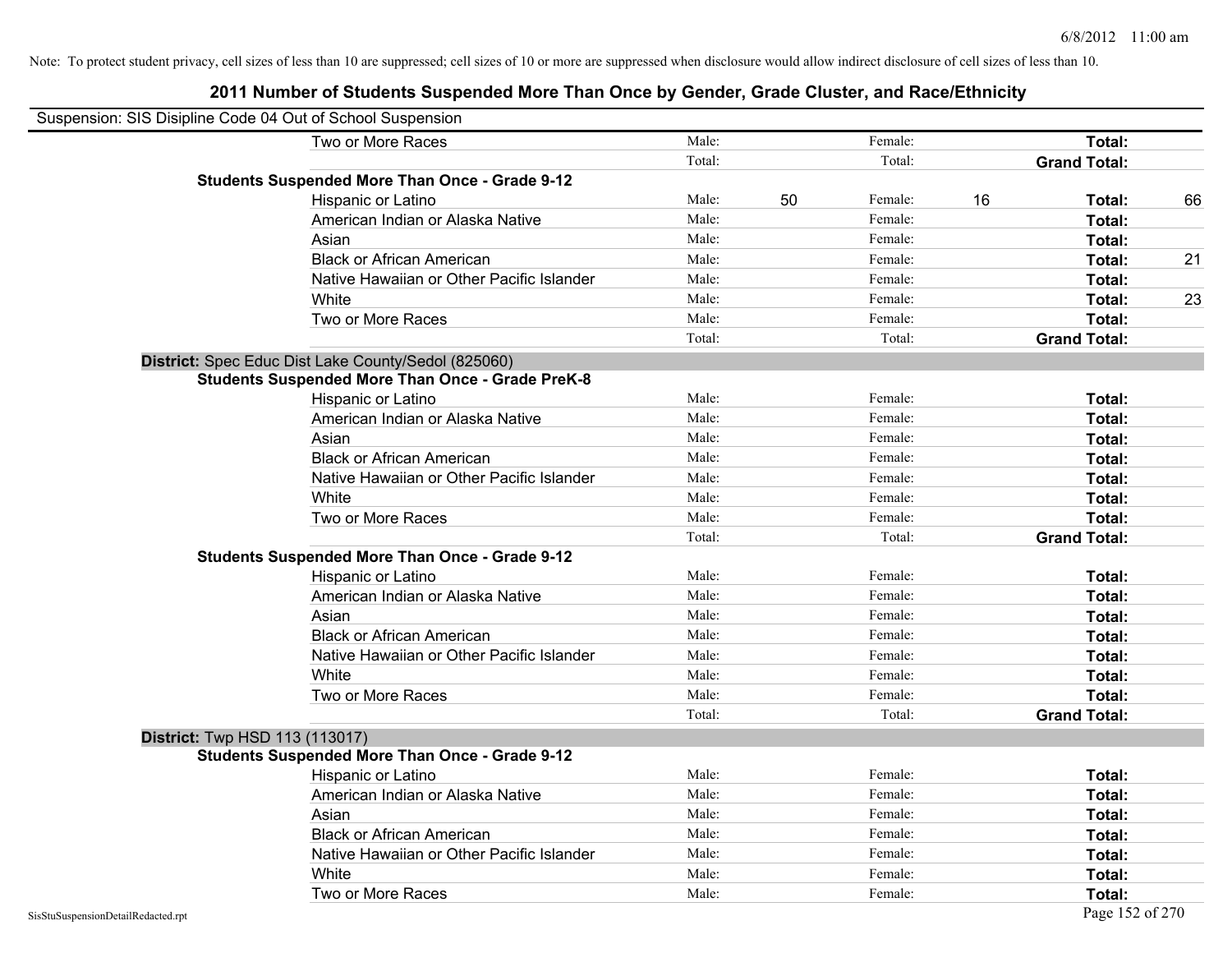| Suspension: SIS Disipline Code 04 Out of School Suspension |                                           |        |     |         |    |                     |     |
|------------------------------------------------------------|-------------------------------------------|--------|-----|---------|----|---------------------|-----|
|                                                            |                                           | Total: |     | Total:  |    | <b>Grand Total:</b> |     |
| District: Warren Twp HSD 121 (121017)                      |                                           |        |     |         |    |                     |     |
| <b>Students Suspended More Than Once - Grade 9-12</b>      |                                           |        |     |         |    |                     |     |
| Hispanic or Latino                                         |                                           | Male:  | 42  | Female: | 12 | Total:              | 54  |
| American Indian or Alaska Native                           |                                           | Male:  |     | Female: |    | Total:              |     |
| Asian                                                      |                                           | Male:  |     | Female: |    | Total:              |     |
| <b>Black or African American</b>                           |                                           | Male:  | 36  | Female: | 15 | Total:              | 51  |
|                                                            | Native Hawaiian or Other Pacific Islander | Male:  |     | Female: |    | Total:              |     |
| White                                                      |                                           | Male:  |     | Female: |    | Total:              | 35  |
| Two or More Races                                          |                                           | Male:  |     | Female: |    | Total:              |     |
|                                                            |                                           | Total: |     | Total:  |    | <b>Grand Total:</b> |     |
| District: Wauconda CUSD 118 (118026)                       |                                           |        |     |         |    |                     |     |
| <b>Students Suspended More Than Once - Grade PreK-8</b>    |                                           |        |     |         |    |                     |     |
| Hispanic or Latino                                         |                                           | Male:  |     | Female: |    | Total:              |     |
| American Indian or Alaska Native                           |                                           | Male:  |     | Female: |    | Total:              |     |
| Asian                                                      |                                           | Male:  |     | Female: |    | Total:              |     |
| <b>Black or African American</b>                           |                                           | Male:  |     | Female: |    | Total:              |     |
|                                                            | Native Hawaiian or Other Pacific Islander | Male:  |     | Female: |    | Total:              |     |
| White                                                      |                                           | Male:  |     | Female: |    | Total:              |     |
| Two or More Races                                          |                                           | Male:  |     | Female: |    | Total:              |     |
|                                                            |                                           | Total: |     | Total:  |    | <b>Grand Total:</b> |     |
| <b>Students Suspended More Than Once - Grade 9-12</b>      |                                           |        |     |         |    |                     |     |
| Hispanic or Latino                                         |                                           | Male:  |     | Female: |    | Total:              |     |
| American Indian or Alaska Native                           |                                           | Male:  |     | Female: |    | Total:              |     |
| Asian                                                      |                                           | Male:  |     | Female: |    | Total:              |     |
| <b>Black or African American</b>                           |                                           | Male:  |     | Female: |    | Total:              |     |
|                                                            | Native Hawaiian or Other Pacific Islander | Male:  |     | Female: |    | Total:              |     |
| White                                                      |                                           | Male:  |     | Female: |    | Total:              | 32  |
| Two or More Races                                          |                                           | Male:  |     | Female: |    | Total:              |     |
|                                                            |                                           | Total: |     | Total:  |    | <b>Grand Total:</b> | 42  |
| District: Waukegan CUSD 60 (060026)                        |                                           |        |     |         |    |                     |     |
| <b>Students Suspended More Than Once - Grade PreK-8</b>    |                                           |        |     |         |    |                     |     |
| Hispanic or Latino                                         |                                           | Male:  | 112 | Female: | 41 | Total:              | 153 |
| American Indian or Alaska Native                           |                                           | Male:  |     | Female: |    | Total:              |     |
| Asian                                                      |                                           | Male:  |     | Female: |    | Total:              |     |
| <b>Black or African American</b>                           |                                           | Male:  | 107 | Female: | 59 | Total:              | 166 |
|                                                            | Native Hawaiian or Other Pacific Islander | Male:  |     | Female: |    | Total:              |     |
| White                                                      |                                           | Male:  |     | Female: |    | Total:              | 12  |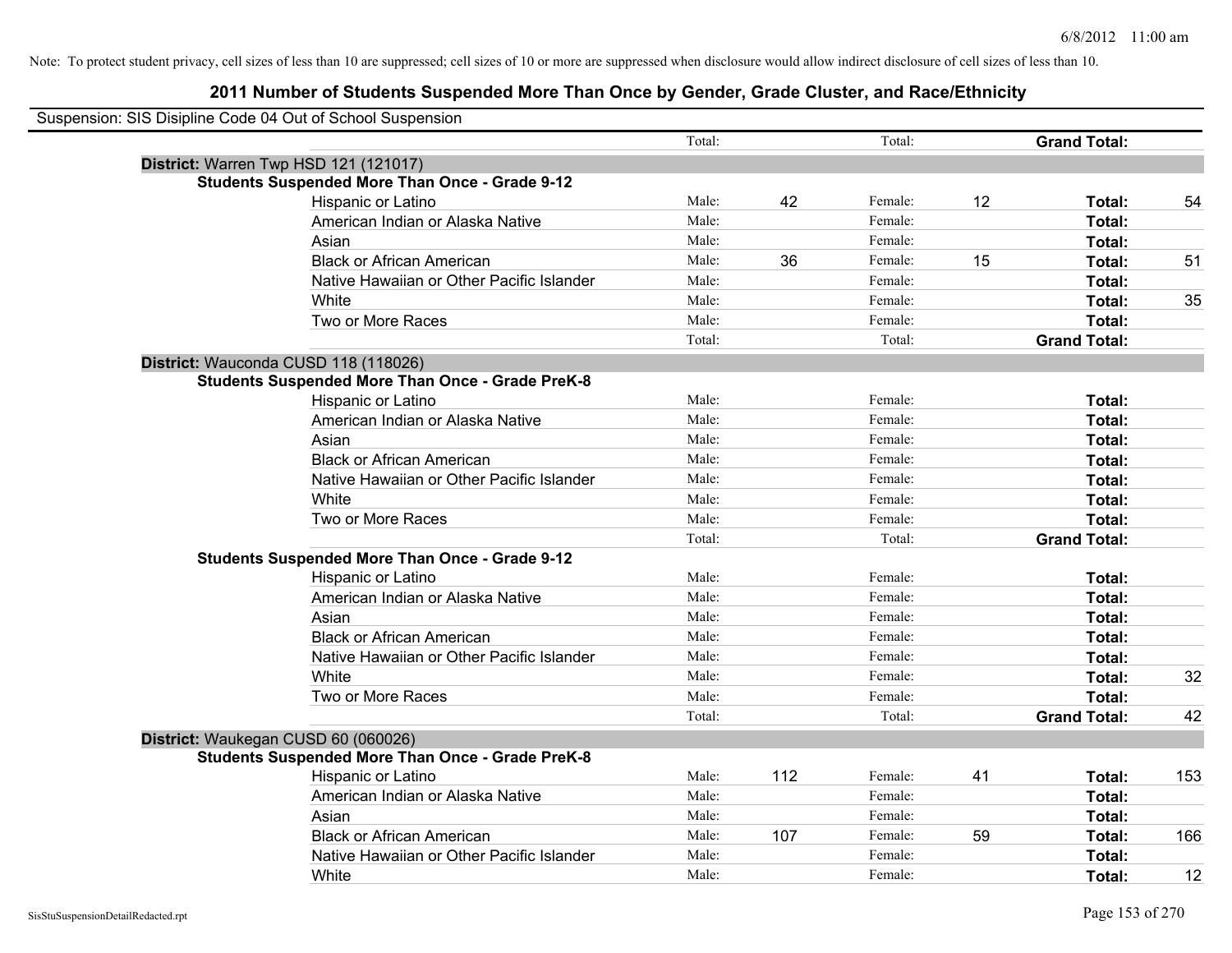| Suspension: SIS Disipline Code 04 Out of School Suspension |        |     |         |    |                     |     |
|------------------------------------------------------------|--------|-----|---------|----|---------------------|-----|
| Two or More Races                                          | Male:  |     | Female: |    | Total:              | 17  |
|                                                            | Total: |     | Total:  |    | <b>Grand Total:</b> |     |
| <b>Students Suspended More Than Once - Grade 9-12</b>      |        |     |         |    |                     |     |
| Hispanic or Latino                                         | Male:  | 154 | Female: | 81 | Total:              | 235 |
| American Indian or Alaska Native                           | Male:  |     | Female: |    | Total:              |     |
| Asian                                                      | Male:  |     | Female: |    | Total:              |     |
| <b>Black or African American</b>                           | Male:  | 87  | Female: | 49 | Total:              | 136 |
| Native Hawaiian or Other Pacific Islander                  | Male:  |     | Female: |    | Total:              |     |
| White                                                      | Male:  |     | Female: |    | Total:              |     |
| Two or More Races                                          | Male:  |     | Female: |    | Total:              |     |
|                                                            | Total: |     | Total:  |    | <b>Grand Total:</b> | 390 |
| District: Winthrop Harbor SD 1 (001002)                    |        |     |         |    |                     |     |
| <b>Students Suspended More Than Once - Grade PreK-8</b>    |        |     |         |    |                     |     |
| Hispanic or Latino                                         | Male:  |     | Female: |    | Total:              |     |
| American Indian or Alaska Native                           | Male:  |     | Female: |    | Total:              |     |
| Asian                                                      | Male:  |     | Female: |    | Total:              |     |
| <b>Black or African American</b>                           | Male:  |     | Female: |    | Total:              |     |
| Native Hawaiian or Other Pacific Islander                  | Male:  |     | Female: |    | Total:              |     |
| White                                                      | Male:  |     | Female: |    | Total:              |     |
| Two or More Races                                          | Male:  |     | Female: |    | Total:              |     |
|                                                            | Total: |     | Total:  |    | <b>Grand Total:</b> |     |
| District: Woodland CCSD 50 (050004)                        |        |     |         |    |                     |     |
| <b>Students Suspended More Than Once - Grade PreK-8</b>    |        |     |         |    |                     |     |
| Hispanic or Latino                                         | Male:  |     | Female: |    | Total:              |     |
| American Indian or Alaska Native                           | Male:  |     | Female: |    | Total:              |     |
| Asian                                                      | Male:  |     | Female: |    | Total:              |     |
| <b>Black or African American</b>                           | Male:  |     | Female: |    | Total:              |     |
| Native Hawaiian or Other Pacific Islander                  | Male:  |     | Female: |    | Total:              |     |
| White                                                      | Male:  |     | Female: |    | Total:              |     |
| Two or More Races                                          | Male:  |     | Female: |    | Total:              |     |
|                                                            | Total: |     | Total:  |    | <b>Grand Total:</b> | 10  |
| <b>District: Zion ESD 6 (006002)</b>                       |        |     |         |    |                     |     |
| <b>Students Suspended More Than Once - Grade PreK-8</b>    |        |     |         |    |                     |     |
| Hispanic or Latino                                         | Male:  |     | Female: |    | Total:              |     |
| American Indian or Alaska Native                           | Male:  |     | Female: |    | Total:              |     |
| Asian                                                      | Male:  |     | Female: |    | Total:              |     |
| <b>Black or African American</b>                           | Male:  |     | Female: |    | Total:              | 59  |
| Native Hawaiian or Other Pacific Islander                  | Male:  |     | Female: |    | Total:              |     |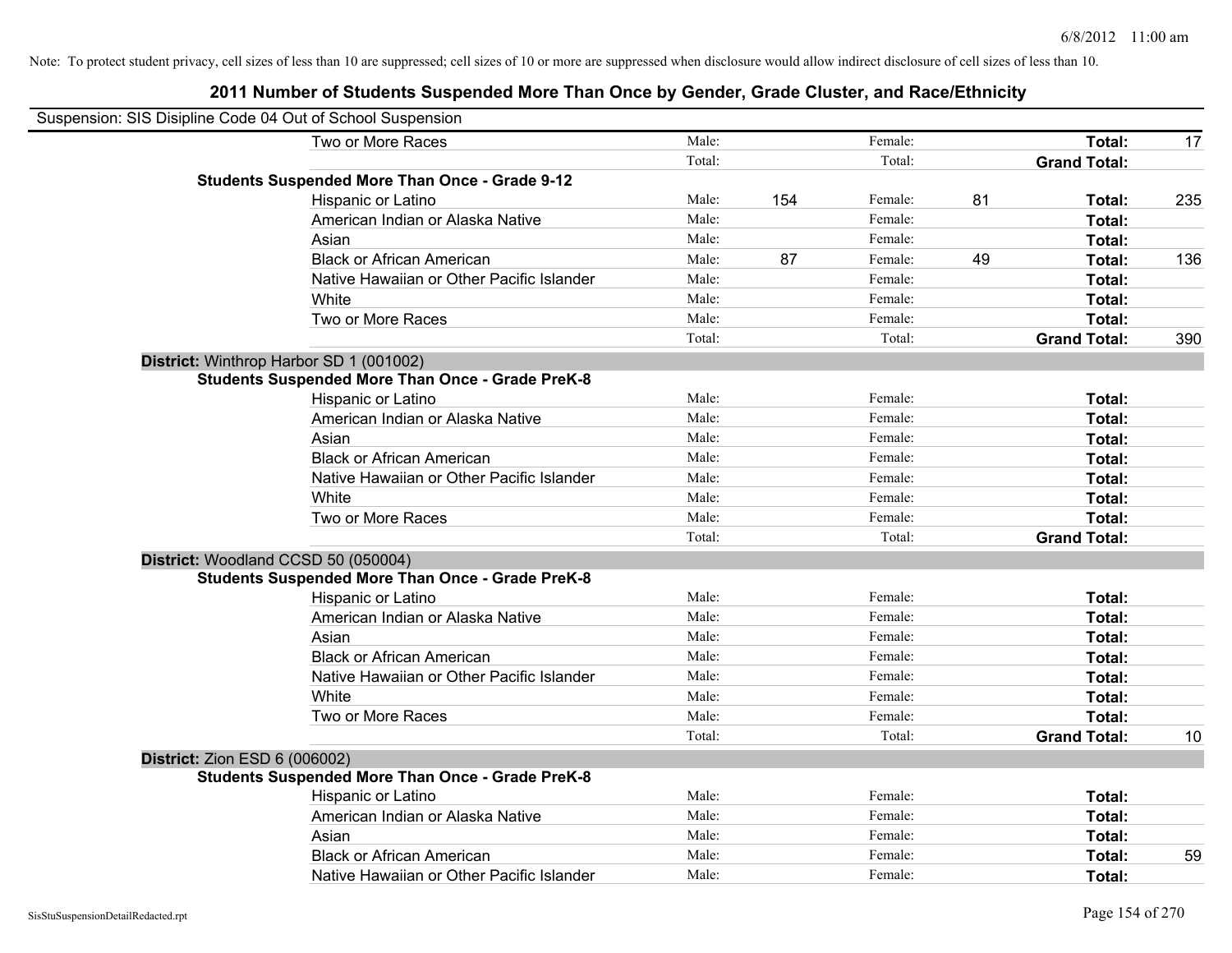## **2011 Number of Students Suspended More Than Once by Gender, Grade Cluster, and Race/Ethnicity**

| Suspension: SIS Disipline Code 04 Out of School Suspension |                                                         |        |    |         |    |                     |    |
|------------------------------------------------------------|---------------------------------------------------------|--------|----|---------|----|---------------------|----|
|                                                            | White                                                   | Male:  |    | Female: |    | Total:              |    |
|                                                            | Two or More Races                                       | Male:  |    | Female: |    | Total:              |    |
|                                                            |                                                         | Total: | 68 | Total:  | 11 | <b>Grand Total:</b> | 79 |
|                                                            | District: Zion-Benton Twp HSD 126 (126017)              |        |    |         |    |                     |    |
|                                                            | <b>Students Suspended More Than Once - Grade 9-12</b>   |        |    |         |    |                     |    |
|                                                            | Hispanic or Latino                                      | Male:  |    | Female: |    | Total:              | 19 |
|                                                            | American Indian or Alaska Native                        | Male:  |    | Female: |    | Total:              |    |
|                                                            | Asian                                                   | Male:  |    | Female: |    | Total:              |    |
|                                                            | <b>Black or African American</b>                        | Male:  | 19 | Female: | 14 | Total:              | 33 |
|                                                            | Native Hawaiian or Other Pacific Islander               | Male:  |    | Female: |    | Total:              |    |
|                                                            | White                                                   | Male:  |    | Female: |    | Total:              | 18 |
|                                                            | Two or More Races                                       | Male:  |    | Female: |    | Total:              |    |
|                                                            |                                                         | Total: |    | Total:  |    | <b>Grand Total:</b> |    |
| <b>County: Non-Public School (000)</b>                     |                                                         |        |    |         |    |                     |    |
| District: Lake ROE (000000)                                |                                                         |        |    |         |    |                     |    |
|                                                            | <b>Students Suspended More Than Once - Grade 9-12</b>   |        |    |         |    |                     |    |
|                                                            | Hispanic or Latino                                      | Male:  |    | Female: |    | Total:              |    |
|                                                            | American Indian or Alaska Native                        | Male:  |    | Female: |    | Total:              |    |
|                                                            | Asian                                                   | Male:  |    | Female: |    | Total:              |    |
|                                                            | <b>Black or African American</b>                        | Male:  |    | Female: |    | Total:              |    |
|                                                            | Native Hawaiian or Other Pacific Islander               | Male:  |    | Female: |    | Total:              |    |
|                                                            | White                                                   | Male:  |    | Female: |    | Total:              |    |
|                                                            | Two or More Races                                       | Male:  |    | Female: |    | Total:              |    |
|                                                            |                                                         | Total: |    | Total:  |    | <b>Grand Total:</b> |    |
|                                                            |                                                         |        |    |         |    |                     |    |
| Region: Lee/Ogle ROE (47)                                  |                                                         |        |    |         |    |                     |    |
| County: Lee (052)                                          |                                                         |        |    |         |    |                     |    |
| District: Amboy CUSD 272 (272026)                          |                                                         |        |    |         |    |                     |    |
|                                                            | <b>Students Suspended More Than Once - Grade PreK-8</b> |        |    |         |    |                     |    |
|                                                            | Hispanic or Latino                                      | Male:  |    | Female: |    | Total:              |    |
|                                                            | American Indian or Alaska Native                        | Male:  |    | Female: |    | Total:              |    |
|                                                            | Asian                                                   | Male:  |    | Female: |    | Total:              |    |
|                                                            | <b>Black or African American</b>                        | Male:  |    | Female: |    | Total:              |    |
|                                                            | Native Hawaiian or Other Pacific Islander               | Male:  |    | Female: |    | Total:              |    |
|                                                            | White                                                   | Male:  |    | Female: |    | Total:              | 13 |
|                                                            | Two or More Races                                       | Male:  |    | Female: |    | Total:              |    |
|                                                            |                                                         | Total: |    | Total:  |    | <b>Grand Total:</b> |    |

**Students Suspended More Than Once - Grade 9-12**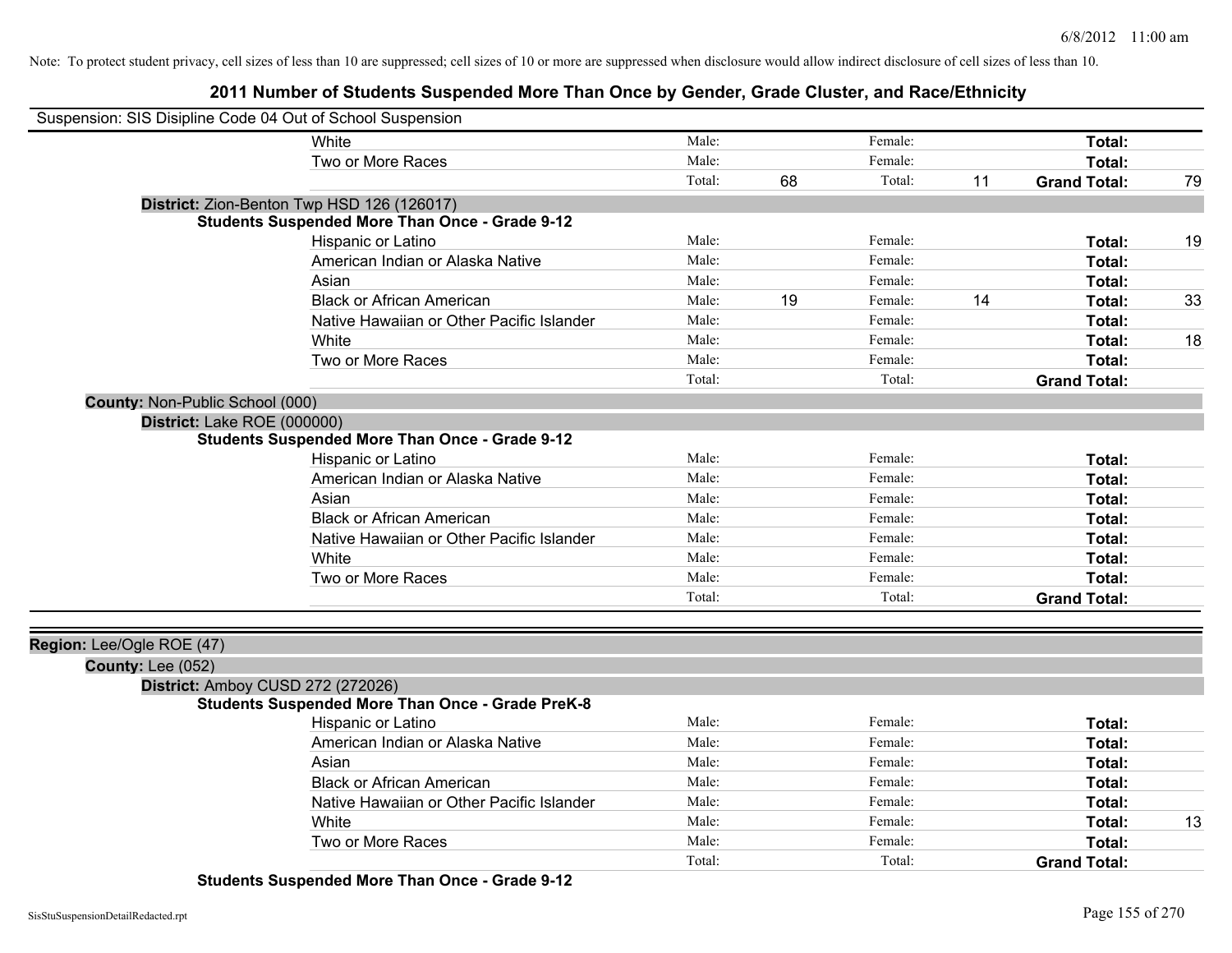## **2011 Number of Students Suspended More Than Once by Gender, Grade Cluster, and Race/Ethnicity**

| Suspension: SIS Disipline Code 04 Out of School Suspension |                                                         |                |    |         |    |                     |    |
|------------------------------------------------------------|---------------------------------------------------------|----------------|----|---------|----|---------------------|----|
|                                                            | Hispanic or Latino                                      | Male:          |    | Female: |    | Total:              |    |
|                                                            | American Indian or Alaska Native                        | Male:          |    | Female: |    | Total:              |    |
|                                                            | Asian                                                   | Male:          |    | Female: |    | Total:              |    |
|                                                            | <b>Black or African American</b>                        | Male:          |    | Female: |    | Total:              |    |
|                                                            | Native Hawaiian or Other Pacific Islander               | Male:          |    | Female: |    | Total:              |    |
|                                                            | White                                                   | Male:          |    | Female: |    | Total:              |    |
|                                                            | Two or More Races                                       | Male:          |    | Female: |    | Total:              |    |
|                                                            |                                                         | Total:         |    | Total:  |    | <b>Grand Total:</b> |    |
|                                                            | District: Ashton-Franklin Center CUSD 275 (275026)      |                |    |         |    |                     |    |
|                                                            | <b>Students Suspended More Than Once - Grade 9-12</b>   |                |    |         |    |                     |    |
|                                                            | Hispanic or Latino                                      | Male:          |    | Female: |    | Total:              |    |
|                                                            | American Indian or Alaska Native                        | Male:          |    | Female: |    | Total:              |    |
|                                                            | Asian                                                   | Male:          |    | Female: |    | Total:              |    |
|                                                            | <b>Black or African American</b>                        | Male:          |    | Female: |    | Total:              |    |
|                                                            | Native Hawaiian or Other Pacific Islander               | Male:          |    | Female: |    | Total:              |    |
|                                                            | White                                                   | Male:          |    | Female: |    | Total:              |    |
|                                                            | Two or More Races                                       | Male:          |    | Female: |    | Total:              |    |
|                                                            |                                                         | Total:         |    | Total:  |    | <b>Grand Total:</b> |    |
|                                                            | District: Dixon USD 170 (170022)                        |                |    |         |    |                     |    |
|                                                            | <b>Students Suspended More Than Once - Grade PreK-8</b> |                |    |         |    |                     |    |
|                                                            | Hispanic or Latino                                      | Male:          |    | Female: |    | Total:              |    |
|                                                            | American Indian or Alaska Native                        | Male:          |    | Female: |    | Total:              |    |
|                                                            | Asian                                                   | Male:          |    | Female: |    | Total:              |    |
|                                                            | <b>Black or African American</b>                        | Male:          |    | Female: |    | Total:              |    |
|                                                            | Native Hawaiian or Other Pacific Islander               | Male:          |    | Female: |    | Total:              |    |
|                                                            | White                                                   | Male:<br>Male: |    | Female: |    | Total:              | 28 |
|                                                            | Two or More Races                                       |                |    | Female: |    | Total:              |    |
|                                                            | <b>Students Suspended More Than Once - Grade 9-12</b>   | Total:         | 28 | Total:  | 13 | <b>Grand Total:</b> | 41 |
|                                                            | <b>Hispanic or Latino</b>                               | Male:          |    | Female: |    | Total:              |    |
|                                                            | American Indian or Alaska Native                        | Male:          |    | Female: |    | Total:              |    |
|                                                            | Asian                                                   | Male:          |    | Female: |    | Total:              |    |
|                                                            | <b>Black or African American</b>                        | Male:          |    | Female: |    | Total:              |    |
|                                                            | Native Hawaiian or Other Pacific Islander               | Male:          |    | Female: |    | Total:              |    |
|                                                            | White                                                   | Male:          | 27 | Female: | 10 | Total:              | 37 |
|                                                            | Two or More Races                                       | Male:          |    | Female: |    | Total:              |    |
|                                                            |                                                         | Total:         |    | Total:  |    | <b>Grand Total:</b> |    |
|                                                            |                                                         |                |    |         |    |                     |    |

**District:** Paw Paw CUSD 271 (271026)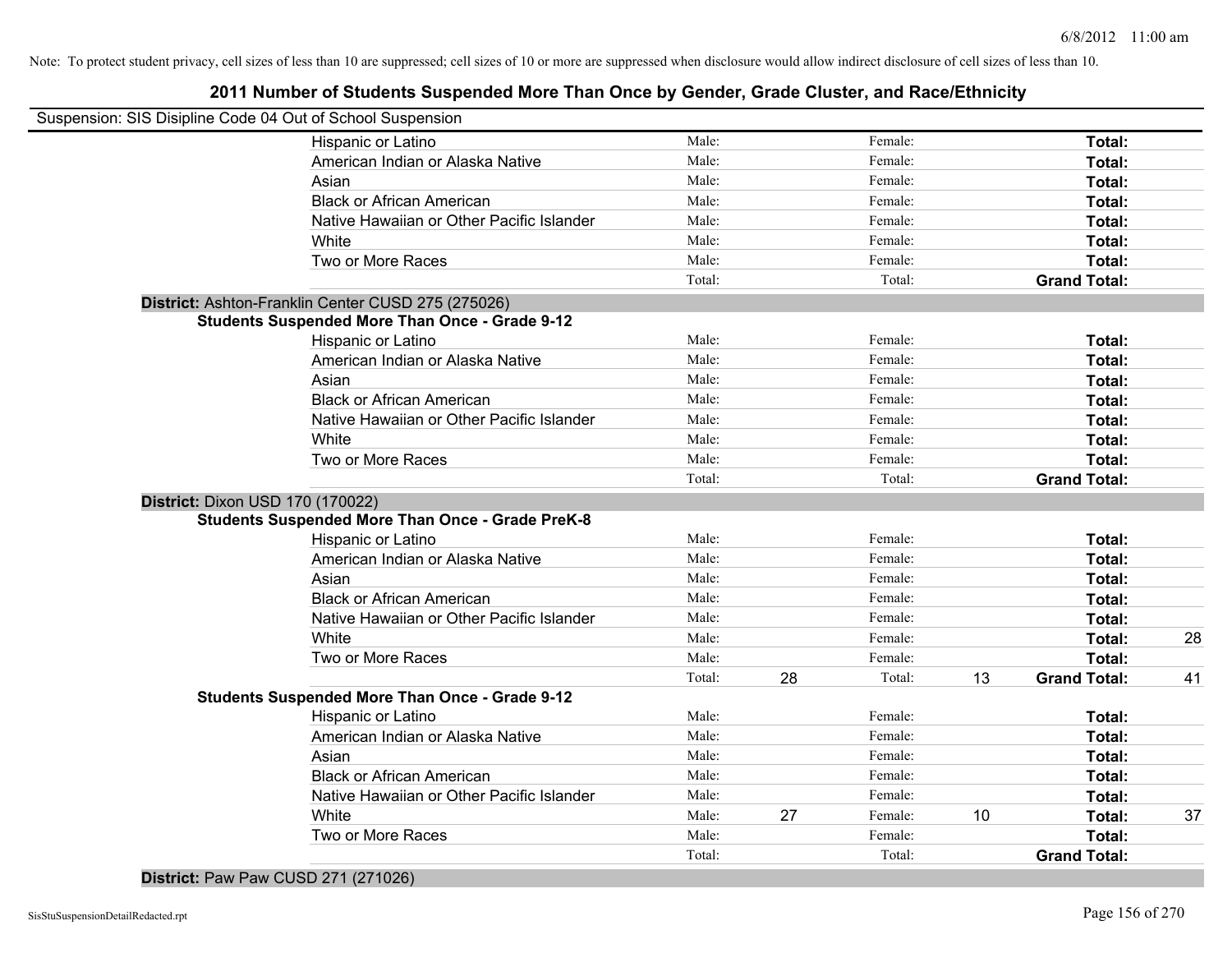| Suspension: SIS Disipline Code 04 Out of School Suspension |                                                         |        |         |                     |
|------------------------------------------------------------|---------------------------------------------------------|--------|---------|---------------------|
|                                                            | <b>Students Suspended More Than Once - Grade 9-12</b>   |        |         |                     |
|                                                            | Hispanic or Latino                                      | Male:  | Female: | Total:              |
|                                                            | American Indian or Alaska Native                        | Male:  | Female: | Total:              |
|                                                            | Asian                                                   | Male:  | Female: | Total:              |
|                                                            | <b>Black or African American</b>                        | Male:  | Female: | Total:              |
|                                                            | Native Hawaiian or Other Pacific Islander               | Male:  | Female: | Total:              |
|                                                            | White                                                   | Male:  | Female: | Total:              |
|                                                            | Two or More Races                                       | Male:  | Female: | Total:              |
|                                                            |                                                         | Total: | Total:  | <b>Grand Total:</b> |
| County: Non-Public School (000)                            |                                                         |        |         |                     |
| District: Lee/Ogle ROE (000000)                            |                                                         |        |         |                     |
|                                                            | <b>Students Suspended More Than Once - Grade 9-12</b>   |        |         |                     |
|                                                            | Hispanic or Latino                                      | Male:  | Female: | Total:              |
|                                                            | American Indian or Alaska Native                        | Male:  | Female: | Total:              |
|                                                            | Asian                                                   | Male:  | Female: | Total:              |
|                                                            | <b>Black or African American</b>                        | Male:  | Female: | Total:              |
|                                                            | Native Hawaiian or Other Pacific Islander               | Male:  | Female: | Total:              |
|                                                            | White                                                   | Male:  | Female: | Total:              |
|                                                            | Two or More Races                                       | Male:  | Female: | Total:              |
|                                                            |                                                         | Total: | Total:  | <b>Grand Total:</b> |
| County: Ogle (071)                                         |                                                         |        |         |                     |
|                                                            | District: Forrestville Valley CUSD 221 (221026)         |        |         |                     |
|                                                            | <b>Students Suspended More Than Once - Grade PreK-8</b> |        |         |                     |
|                                                            | Hispanic or Latino                                      | Male:  | Female: | Total:              |
|                                                            | American Indian or Alaska Native                        | Male:  | Female: | Total:              |
|                                                            | Asian                                                   | Male:  | Female: | Total:              |
|                                                            | <b>Black or African American</b>                        | Male:  | Female: | Total:              |
|                                                            | Native Hawaiian or Other Pacific Islander               | Male:  | Female: | Total:              |
|                                                            | White                                                   | Male:  | Female: | Total:              |
|                                                            | Two or More Races                                       | Male:  | Female: | Total:              |
|                                                            |                                                         | Total: | Total:  | <b>Grand Total:</b> |
|                                                            | <b>Students Suspended More Than Once - Grade 9-12</b>   |        |         |                     |
|                                                            | Hispanic or Latino                                      | Male:  | Female: | Total:              |
|                                                            | American Indian or Alaska Native                        | Male:  | Female: | Total:              |
|                                                            | Asian                                                   | Male:  | Female: | Total:              |
|                                                            | <b>Black or African American</b>                        | Male:  | Female: | Total:              |
|                                                            | Native Hawaiian or Other Pacific Islander               | Male:  | Female: | Total:              |
|                                                            | White                                                   | Male:  | Female: | Total:              |
|                                                            | Two or More Races                                       | Male:  | Female: | Total:              |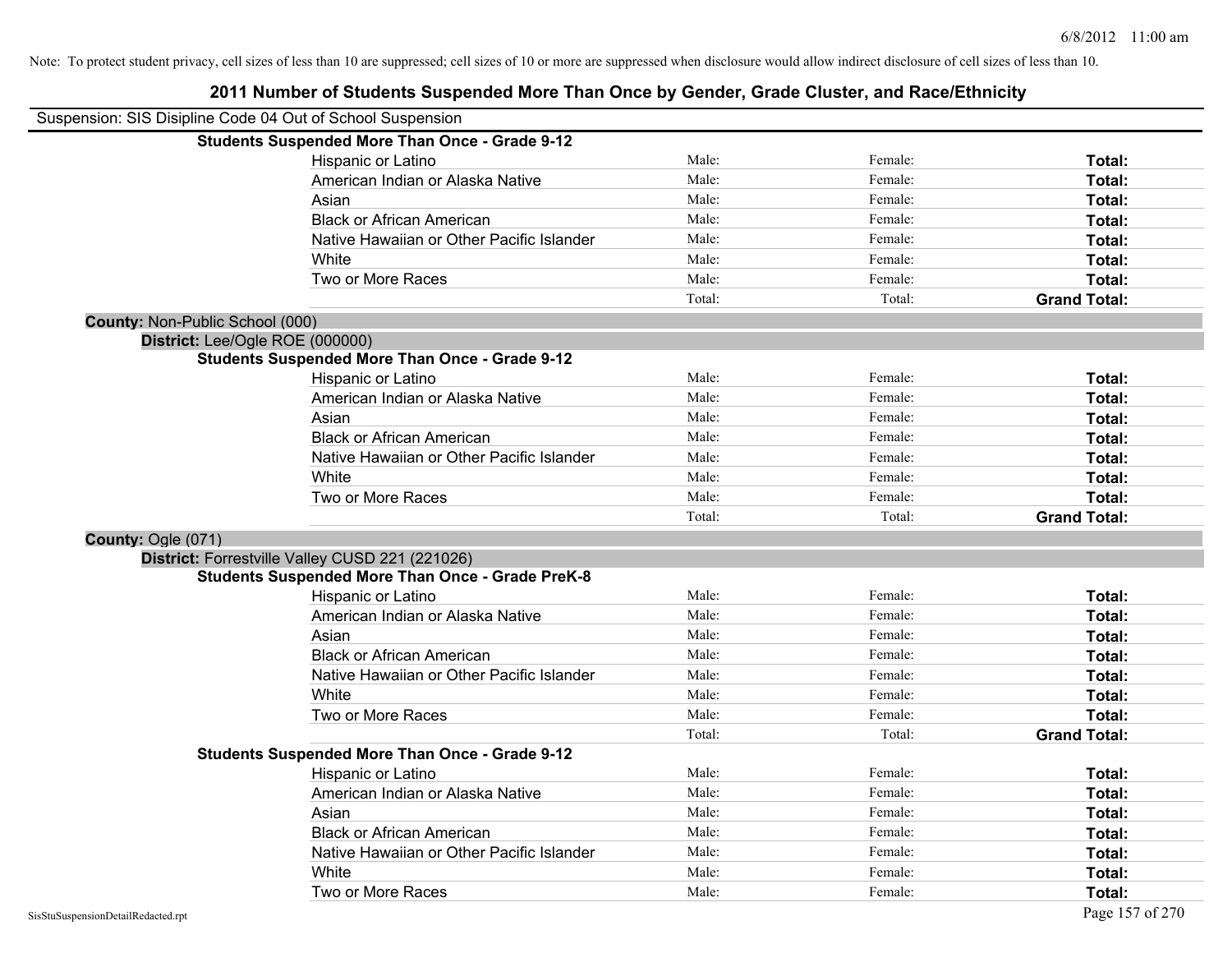| Suspension: SIS Disipline Code 04 Out of School Suspension |                                                         |        |         |                     |    |
|------------------------------------------------------------|---------------------------------------------------------|--------|---------|---------------------|----|
|                                                            |                                                         | Total: | Total:  | <b>Grand Total:</b> |    |
|                                                            | District: Meridian CUSD 223 (223026)                    |        |         |                     |    |
|                                                            | <b>Students Suspended More Than Once - Grade PreK-8</b> |        |         |                     |    |
|                                                            | Hispanic or Latino                                      | Male:  | Female: | Total:              |    |
|                                                            | American Indian or Alaska Native                        | Male:  | Female: | Total:              |    |
|                                                            | Asian                                                   | Male:  | Female: | Total:              |    |
|                                                            | <b>Black or African American</b>                        | Male:  | Female: | Total:              |    |
|                                                            | Native Hawaiian or Other Pacific Islander               | Male:  | Female: | Total:              |    |
|                                                            | White                                                   | Male:  | Female: | Total:              |    |
|                                                            | Two or More Races                                       | Male:  | Female: | Total:              |    |
|                                                            |                                                         | Total: | Total:  | <b>Grand Total:</b> |    |
|                                                            | <b>Students Suspended More Than Once - Grade 9-12</b>   |        |         |                     |    |
|                                                            | Hispanic or Latino                                      | Male:  | Female: | Total:              |    |
|                                                            | American Indian or Alaska Native                        | Male:  | Female: | Total:              |    |
|                                                            | Asian                                                   | Male:  | Female: | Total:              |    |
|                                                            | <b>Black or African American</b>                        | Male:  | Female: | Total:              |    |
|                                                            | Native Hawaiian or Other Pacific Islander               | Male:  | Female: | Total:              |    |
|                                                            | White                                                   | Male:  | Female: | Total:              | 14 |
|                                                            | Two or More Races                                       | Male:  | Female: | Total:              |    |
|                                                            |                                                         | Total: | Total:  | <b>Grand Total:</b> |    |
|                                                            | District: Oregon CUSD 220 (220026)                      |        |         |                     |    |
|                                                            | <b>Students Suspended More Than Once - Grade PreK-8</b> |        |         |                     |    |
|                                                            | Hispanic or Latino                                      | Male:  | Female: | Total:              |    |
|                                                            | American Indian or Alaska Native                        | Male:  | Female: | Total:              |    |
|                                                            | Asian                                                   | Male:  | Female: | Total:              |    |
|                                                            | <b>Black or African American</b>                        | Male:  | Female: | Total:              |    |
|                                                            | Native Hawaiian or Other Pacific Islander               | Male:  | Female: | Total:              |    |
|                                                            | White                                                   | Male:  | Female: | Total:              | 26 |
|                                                            | Two or More Races                                       | Male:  | Female: | Total:              |    |
|                                                            |                                                         | Total: | Total:  | <b>Grand Total:</b> |    |
|                                                            | <b>Students Suspended More Than Once - Grade 9-12</b>   |        |         |                     |    |
|                                                            | Hispanic or Latino                                      | Male:  | Female: | Total:              |    |
|                                                            | American Indian or Alaska Native                        | Male:  | Female: | Total:              |    |
|                                                            | Asian                                                   | Male:  | Female: | Total:              |    |
|                                                            | <b>Black or African American</b>                        | Male:  | Female: | Total:              |    |
|                                                            | Native Hawaiian or Other Pacific Islander               | Male:  | Female: | Total:              |    |
|                                                            | White                                                   | Male:  | Female: | Total:              |    |
|                                                            | Two or More Races                                       | Male:  | Female: | Total:              |    |
|                                                            |                                                         | Total: | Total:  | <b>Grand Total:</b> |    |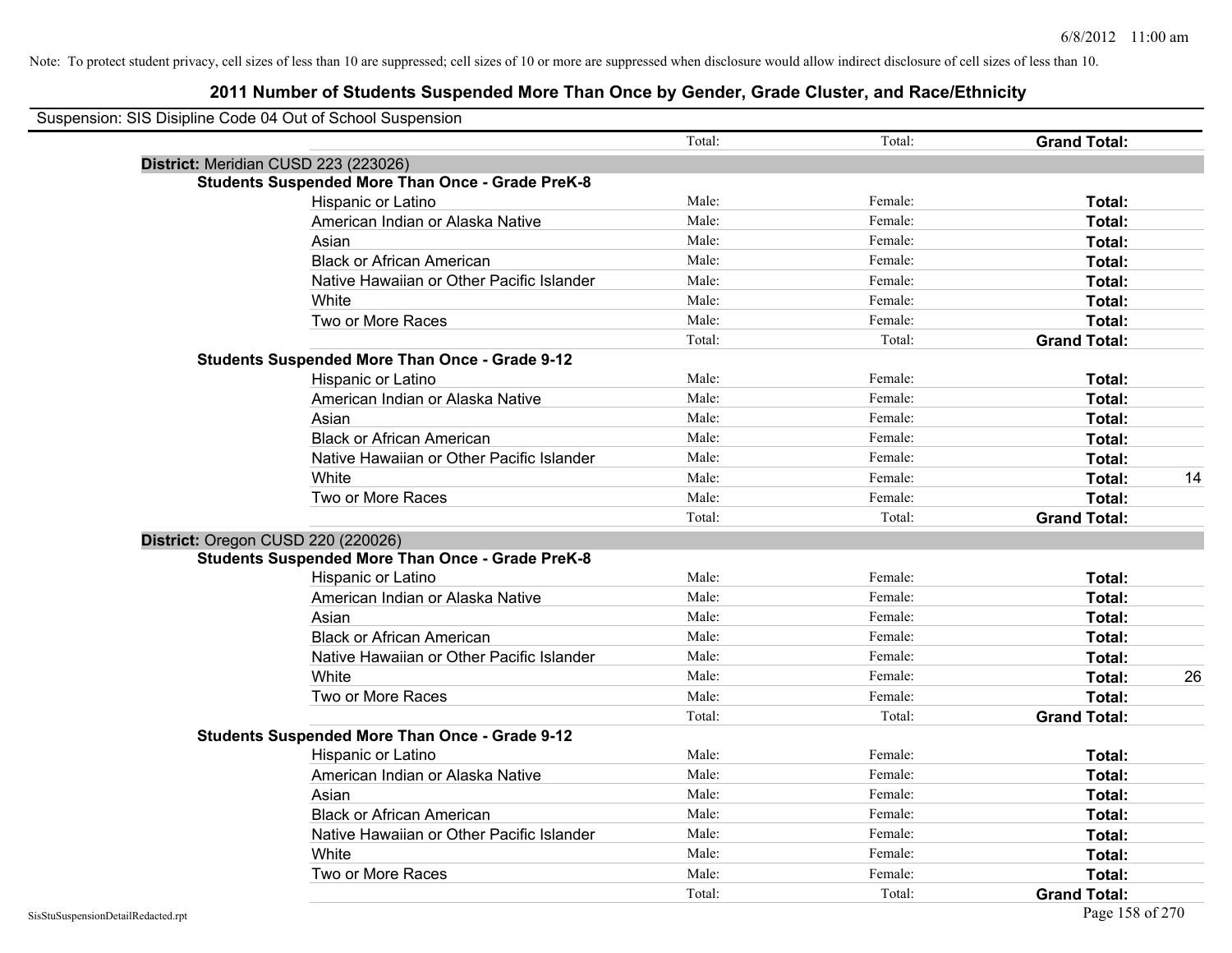| Suspension: SIS Disipline Code 04 Out of School Suspension |                                                         |        |         |                     |    |
|------------------------------------------------------------|---------------------------------------------------------|--------|---------|---------------------|----|
|                                                            | District: Polo CUSD 222 (222026)                        |        |         |                     |    |
|                                                            | <b>Students Suspended More Than Once - Grade PreK-8</b> |        |         |                     |    |
|                                                            | Hispanic or Latino                                      | Male:  | Female: | Total:              |    |
|                                                            | American Indian or Alaska Native                        | Male:  | Female: | Total:              |    |
|                                                            | Asian                                                   | Male:  | Female: | Total:              |    |
|                                                            | <b>Black or African American</b>                        | Male:  | Female: | Total:              |    |
|                                                            | Native Hawaiian or Other Pacific Islander               | Male:  | Female: | Total:              |    |
|                                                            | White                                                   | Male:  | Female: | Total:              |    |
|                                                            | Two or More Races                                       | Male:  | Female: | Total:              |    |
|                                                            |                                                         | Total: | Total:  | <b>Grand Total:</b> |    |
|                                                            | <b>Students Suspended More Than Once - Grade 9-12</b>   |        |         |                     |    |
|                                                            | Hispanic or Latino                                      | Male:  | Female: | Total:              |    |
|                                                            | American Indian or Alaska Native                        | Male:  | Female: | Total:              |    |
|                                                            | Asian                                                   | Male:  | Female: | Total:              |    |
|                                                            | <b>Black or African American</b>                        | Male:  | Female: | Total:              |    |
|                                                            | Native Hawaiian or Other Pacific Islander               | Male:  | Female: | Total:              |    |
|                                                            | White                                                   | Male:  | Female: | Total:              |    |
|                                                            | Two or More Races                                       | Male:  | Female: | Total:              |    |
|                                                            |                                                         | Total: | Total:  | <b>Grand Total:</b> |    |
|                                                            | District: Rochelle CCSD 231 (231004)                    |        |         |                     |    |
|                                                            | <b>Students Suspended More Than Once - Grade PreK-8</b> |        |         |                     |    |
|                                                            | Hispanic or Latino                                      | Male:  | Female: | Total:              |    |
|                                                            | American Indian or Alaska Native                        | Male:  | Female: | Total:              |    |
|                                                            | Asian                                                   | Male:  | Female: | Total:              |    |
|                                                            | <b>Black or African American</b>                        | Male:  | Female: | Total:              |    |
|                                                            | Native Hawaiian or Other Pacific Islander               | Male:  | Female: | Total:              |    |
|                                                            | White                                                   | Male:  | Female: | Total:              |    |
|                                                            | Two or More Races                                       | Male:  | Female: | Total:              |    |
|                                                            |                                                         | Total: | Total:  | <b>Grand Total:</b> | 21 |
|                                                            |                                                         |        |         |                     |    |
| Region: Logan/Mason/Menard ROE (38)                        |                                                         |        |         |                     |    |
| County: Logan (054)                                        |                                                         |        |         |                     |    |
|                                                            | District: Lincoln CHSD 404 (404016)                     |        |         |                     |    |
|                                                            | <b>Students Suspended More Than Once - Grade 9-12</b>   |        |         |                     |    |
|                                                            | Hispanic or Latino                                      | Male:  | Female: | Total:              |    |
|                                                            | American Indian or Alaska Native                        | Male:  | Female: | Total:              |    |
|                                                            | Asian                                                   | Male:  | Female: | Total:              |    |
|                                                            | <b>Black or African American</b>                        | Male:  | Female: | Total:              |    |
|                                                            |                                                         |        |         |                     |    |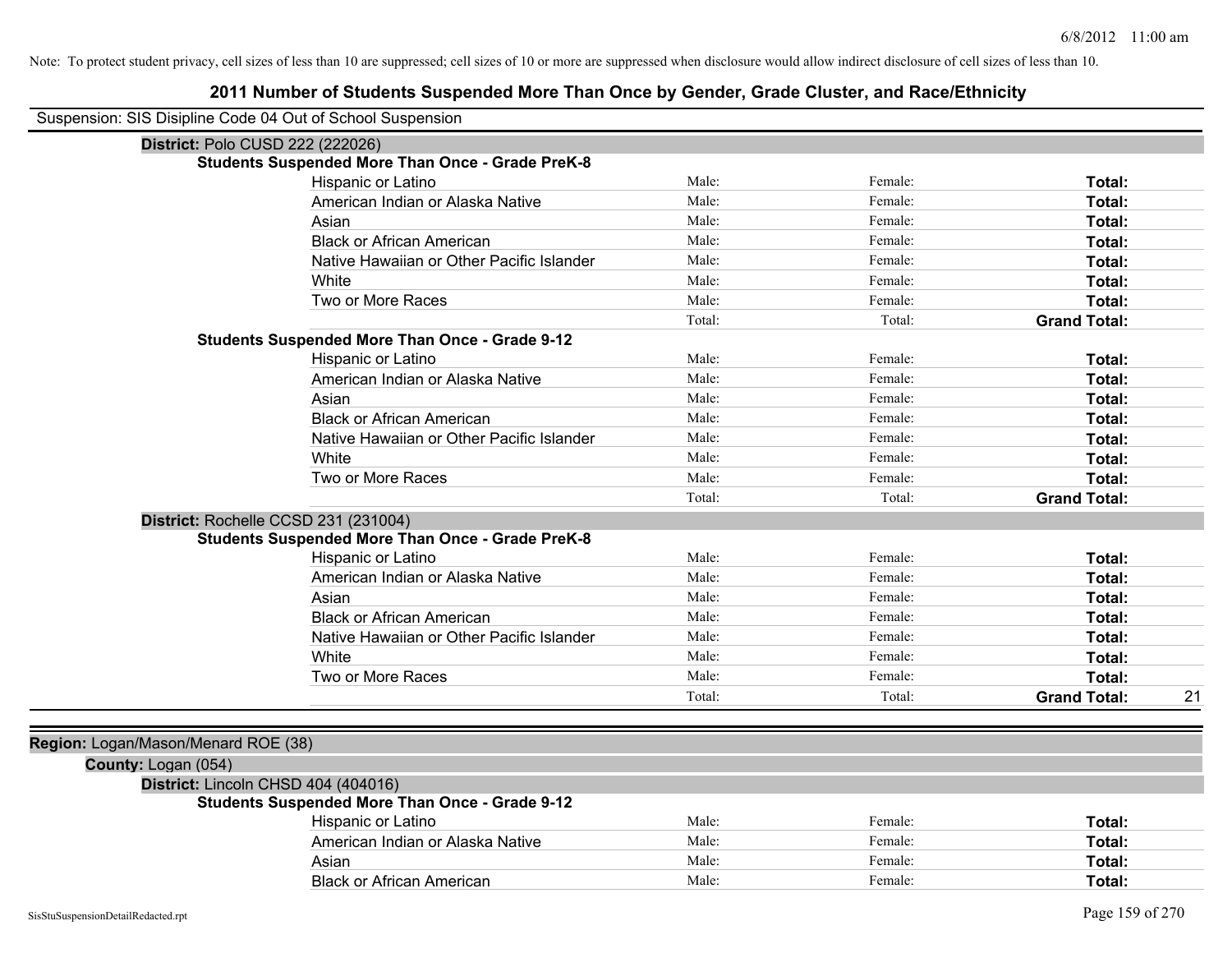| Suspension: SIS Disipline Code 04 Out of School Suspension |                                                         |        |    |         |    |                     |    |
|------------------------------------------------------------|---------------------------------------------------------|--------|----|---------|----|---------------------|----|
|                                                            | Native Hawaiian or Other Pacific Islander               | Male:  |    | Female: |    | Total:              |    |
|                                                            | White                                                   | Male:  | 29 | Female: | 13 | Total:              | 42 |
|                                                            | Two or More Races                                       | Male:  |    | Female: |    | Total:              |    |
|                                                            |                                                         | Total: |    | Total:  |    | <b>Grand Total:</b> |    |
| District: Lincoln ESD 27 (027002)                          |                                                         |        |    |         |    |                     |    |
|                                                            | <b>Students Suspended More Than Once - Grade PreK-8</b> |        |    |         |    |                     |    |
|                                                            | Hispanic or Latino                                      | Male:  |    | Female: |    | Total:              |    |
|                                                            | American Indian or Alaska Native                        | Male:  |    | Female: |    | Total:              |    |
|                                                            | Asian                                                   | Male:  |    | Female: |    | Total:              |    |
|                                                            | <b>Black or African American</b>                        | Male:  |    | Female: |    | Total:              |    |
|                                                            | Native Hawaiian or Other Pacific Islander               | Male:  |    | Female: |    | Total:              |    |
|                                                            | White                                                   | Male:  |    | Female: |    | Total:              |    |
|                                                            | Two or More Races                                       | Male:  |    | Female: |    | Total:              |    |
|                                                            |                                                         | Total: |    | Total:  |    | <b>Grand Total:</b> |    |
| District: Mt Pulaski CUSD 23 (023026)                      |                                                         |        |    |         |    |                     |    |
|                                                            | <b>Students Suspended More Than Once - Grade PreK-8</b> |        |    |         |    |                     |    |
|                                                            | Hispanic or Latino                                      | Male:  |    | Female: |    | Total:              |    |
|                                                            | American Indian or Alaska Native                        | Male:  |    | Female: |    | Total:              |    |
|                                                            | Asian                                                   | Male:  |    | Female: |    | Total:              |    |
|                                                            | <b>Black or African American</b>                        | Male:  |    | Female: |    | Total:              |    |
|                                                            | Native Hawaiian or Other Pacific Islander               | Male:  |    | Female: |    | Total:              |    |
|                                                            | White                                                   | Male:  |    | Female: |    | Total:              |    |
|                                                            | Two or More Races                                       | Male:  |    | Female: |    | Total:              |    |
|                                                            |                                                         | Total: |    | Total:  |    | <b>Grand Total:</b> |    |
|                                                            | <b>Students Suspended More Than Once - Grade 9-12</b>   |        |    |         |    |                     |    |
|                                                            | Hispanic or Latino                                      | Male:  |    | Female: |    | Total:              |    |
|                                                            | American Indian or Alaska Native                        | Male:  |    | Female: |    | Total:              |    |
|                                                            | Asian                                                   | Male:  |    | Female: |    | Total:              |    |
|                                                            | <b>Black or African American</b>                        | Male:  |    | Female: |    | Total:              |    |
|                                                            | Native Hawaiian or Other Pacific Islander               | Male:  |    | Female: |    | Total:              |    |
|                                                            | White                                                   | Male:  |    | Female: |    | Total:              | 19 |
|                                                            | Two or More Races                                       | Male:  |    | Female: |    | Total:              |    |
|                                                            |                                                         | Total: |    | Total:  |    | <b>Grand Total:</b> |    |
|                                                            | District: New Holland-Middletown Ed 88 (088002)         |        |    |         |    |                     |    |
|                                                            | <b>Students Suspended More Than Once - Grade PreK-8</b> |        |    |         |    |                     |    |
|                                                            | Hispanic or Latino                                      | Male:  |    | Female: |    | Total:              |    |
|                                                            | American Indian or Alaska Native                        | Male:  |    | Female: |    | Total:              |    |
|                                                            | Asian                                                   | Male:  |    | Female: |    | Total:              |    |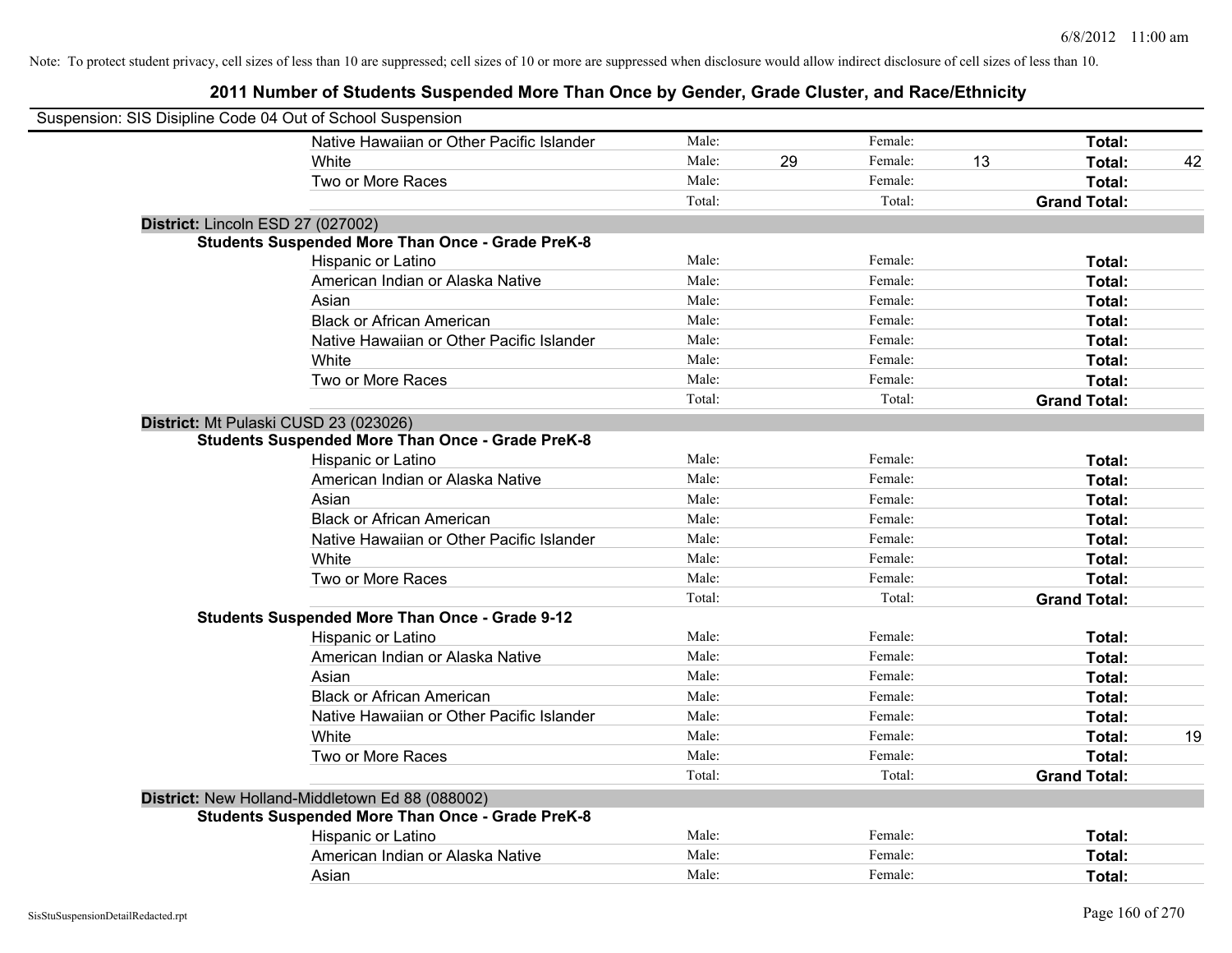|                     | Suspension: SIS Disipline Code 04 Out of School Suspension                                            |        |         |                     |    |
|---------------------|-------------------------------------------------------------------------------------------------------|--------|---------|---------------------|----|
|                     | <b>Black or African American</b>                                                                      | Male:  | Female: | Total:              |    |
|                     | Native Hawaiian or Other Pacific Islander                                                             | Male:  | Female: | Total:              |    |
|                     | White                                                                                                 | Male:  | Female: | Total:              |    |
|                     | Two or More Races                                                                                     | Male:  | Female: | Total:              |    |
|                     |                                                                                                       | Total: | Total:  | <b>Grand Total:</b> |    |
| County: Mason (060) |                                                                                                       |        |         |                     |    |
|                     | District: Havana CUSD 126 (126026)                                                                    |        |         |                     |    |
|                     | <b>Students Suspended More Than Once - Grade 9-12</b>                                                 |        |         |                     |    |
|                     | Hispanic or Latino                                                                                    | Male:  | Female: | Total:              |    |
|                     | American Indian or Alaska Native                                                                      | Male:  | Female: | Total:              |    |
|                     | Asian                                                                                                 | Male:  | Female: | Total:              |    |
|                     | <b>Black or African American</b>                                                                      | Male:  | Female: | Total:              |    |
|                     | Native Hawaiian or Other Pacific Islander                                                             | Male:  | Female: | Total:              |    |
|                     | White                                                                                                 | Male:  | Female: | Total:              |    |
|                     | Two or More Races                                                                                     | Male:  | Female: | Total:              |    |
|                     |                                                                                                       | Total: | Total:  | <b>Grand Total:</b> |    |
|                     | District: Illini Central CUSD 189 (189026)<br><b>Students Suspended More Than Once - Grade PreK-8</b> |        |         |                     |    |
|                     | Hispanic or Latino                                                                                    | Male:  | Female: | Total:              |    |
|                     | American Indian or Alaska Native                                                                      | Male:  | Female: | Total:              |    |
|                     | Asian                                                                                                 | Male:  | Female: | Total:              |    |
|                     | <b>Black or African American</b>                                                                      | Male:  | Female: | Total:              |    |
|                     | Native Hawaiian or Other Pacific Islander                                                             | Male:  | Female: | <b>Total:</b>       |    |
|                     | White                                                                                                 | Male:  | Female: | Total:              | 10 |
|                     | Two or More Races                                                                                     | Male:  | Female: | Total:              |    |
|                     |                                                                                                       | Total: | Total:  | <b>Grand Total:</b> |    |
|                     | <b>Students Suspended More Than Once - Grade 9-12</b>                                                 |        |         |                     |    |
|                     | Hispanic or Latino                                                                                    | Male:  | Female: | Total:              |    |
|                     | American Indian or Alaska Native                                                                      | Male:  | Female: | Total:              |    |
|                     | Asian                                                                                                 | Male:  | Female: | Total:              |    |
|                     | <b>Black or African American</b>                                                                      | Male:  | Female: | Total:              |    |
|                     | Native Hawaiian or Other Pacific Islander                                                             | Male:  | Female: | Total:              |    |
|                     | White                                                                                                 | Male:  | Female: | Total:              | 15 |
|                     | Two or More Races                                                                                     | Male:  | Female: | Total:              |    |
|                     |                                                                                                       | Total: | Total:  | <b>Grand Total:</b> |    |
|                     | District: Midwest Central CUSD 191 (191026)                                                           |        |         |                     |    |
|                     | <b>Students Suspended More Than Once - Grade PreK-8</b>                                               |        |         |                     |    |
|                     | <b>Hispanic or Latino</b>                                                                             | Male:  | Female: | Total:              |    |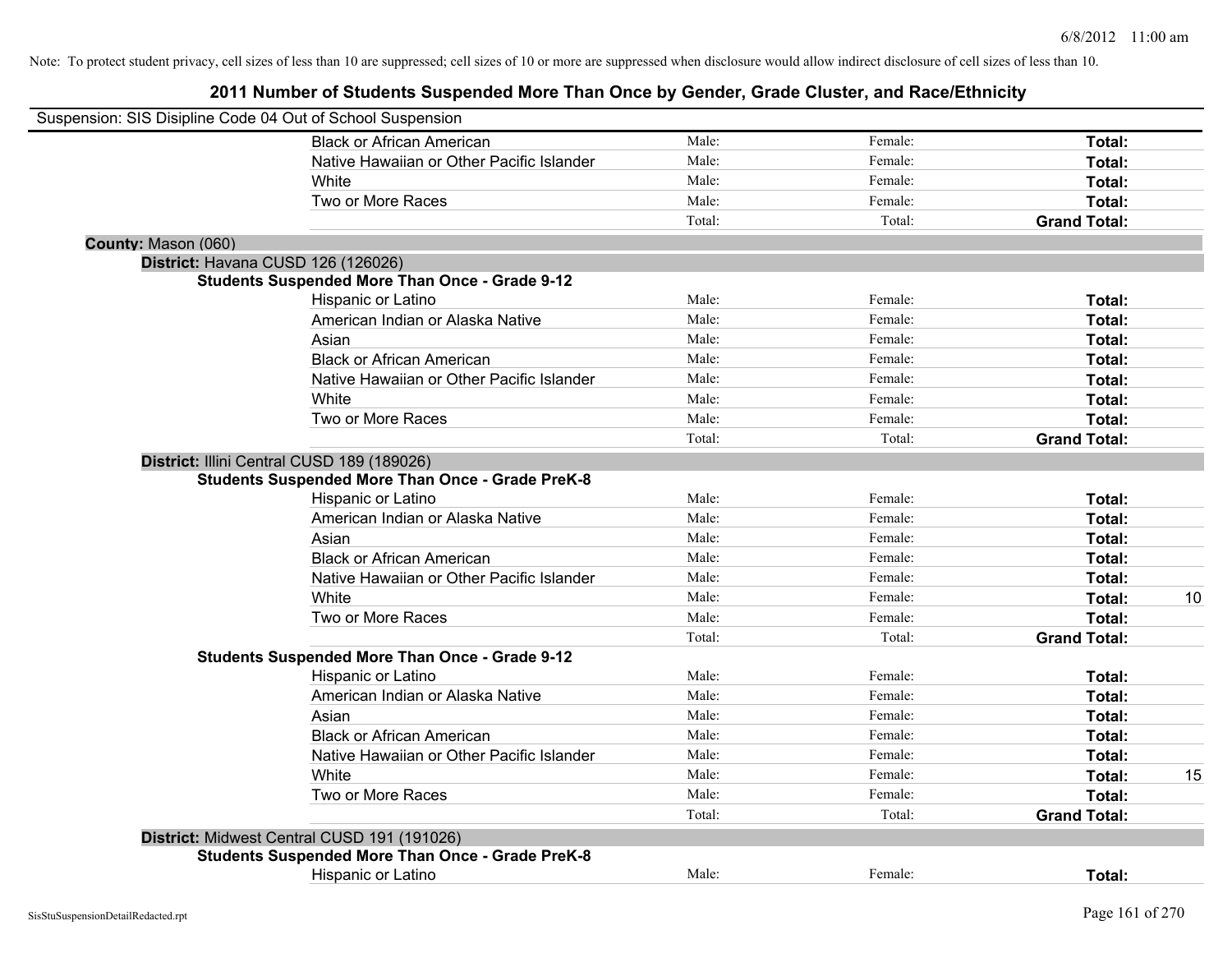|                                                            | 2011 Number of Students Suspended More Than Once by Gender, Grade Cluster, and Race/Ethnicity |        |         |                     |    |
|------------------------------------------------------------|-----------------------------------------------------------------------------------------------|--------|---------|---------------------|----|
| Suspension: SIS Disipline Code 04 Out of School Suspension |                                                                                               |        |         |                     |    |
|                                                            | American Indian or Alaska Native                                                              | Male:  | Female: | Total:              |    |
| Asian                                                      |                                                                                               | Male:  | Female: | Total:              |    |
|                                                            | <b>Black or African American</b>                                                              | Male:  | Female: | Total:              |    |
|                                                            | Native Hawaiian or Other Pacific Islander                                                     | Male:  | Female: | Total:              |    |
| White                                                      |                                                                                               | Male:  | Female: | Total:              | 12 |
|                                                            | Two or More Races                                                                             | Male:  | Female: | Total:              |    |
|                                                            |                                                                                               | Total: | Total:  | <b>Grand Total:</b> |    |
|                                                            | <b>Students Suspended More Than Once - Grade 9-12</b>                                         |        |         |                     |    |
|                                                            | Hispanic or Latino                                                                            | Male:  | Female: | Total:              |    |
|                                                            | American Indian or Alaska Native                                                              | Male:  | Female: | Total:              |    |
| Asian                                                      |                                                                                               | Male:  | Female: | Total:              |    |
|                                                            | <b>Black or African American</b>                                                              | Male:  | Female: | Total:              |    |
|                                                            | Native Hawaiian or Other Pacific Islander                                                     | Male:  | Female: | Total:              |    |
| White                                                      |                                                                                               | Male:  | Female: | Total:              |    |
|                                                            | Two or More Races                                                                             | Male:  | Female: | Total:              |    |
|                                                            |                                                                                               | Total: | Total:  | <b>Grand Total:</b> |    |
| County: Menard (065)                                       |                                                                                               |        |         |                     |    |
| District: Athens CUSD 213 (213026)                         |                                                                                               |        |         |                     |    |
|                                                            | <b>Students Suspended More Than Once - Grade 9-12</b>                                         |        |         |                     |    |
|                                                            | Hispanic or Latino                                                                            | Male:  | Female: | Total:              |    |
|                                                            | American Indian or Alaska Native                                                              | Male:  | Female: | Total:              |    |
| Asian                                                      |                                                                                               | Male:  | Female: | Total:              |    |
|                                                            | <b>Black or African American</b>                                                              | Male:  | Female: | Total:              |    |
|                                                            | Native Hawaiian or Other Pacific Islander                                                     | Male:  | Female: | Total:              |    |
| White                                                      |                                                                                               | Male:  | Female: | Total:              |    |
|                                                            | Two or More Races                                                                             | Male:  | Female: | Total:              |    |
|                                                            |                                                                                               | Total: | Total:  | <b>Grand Total:</b> |    |
| <b>District: Porta CUSD 202 (202026)</b>                   |                                                                                               |        |         |                     |    |
|                                                            | <b>Students Suspended More Than Once - Grade 9-12</b>                                         |        |         |                     |    |
|                                                            | Hispanic or Latino                                                                            | Male:  | Female: | Total:              |    |
|                                                            | American Indian or Alaska Native                                                              | Male:  | Female: | Total:              |    |
| Asian                                                      |                                                                                               | Male:  | Female: | Total:              |    |
|                                                            | <b>Black or African American</b>                                                              | Male:  | Female: | Total:              |    |
|                                                            | Native Hawaiian or Other Pacific Islander                                                     | Male:  | Female: | Total:              |    |
| White                                                      |                                                                                               | Male:  | Female: | Total:              |    |
|                                                            | Two or More Races                                                                             | Male:  | Female: | Total:              |    |
|                                                            |                                                                                               | Total: | Total:  | <b>Grand Total:</b> |    |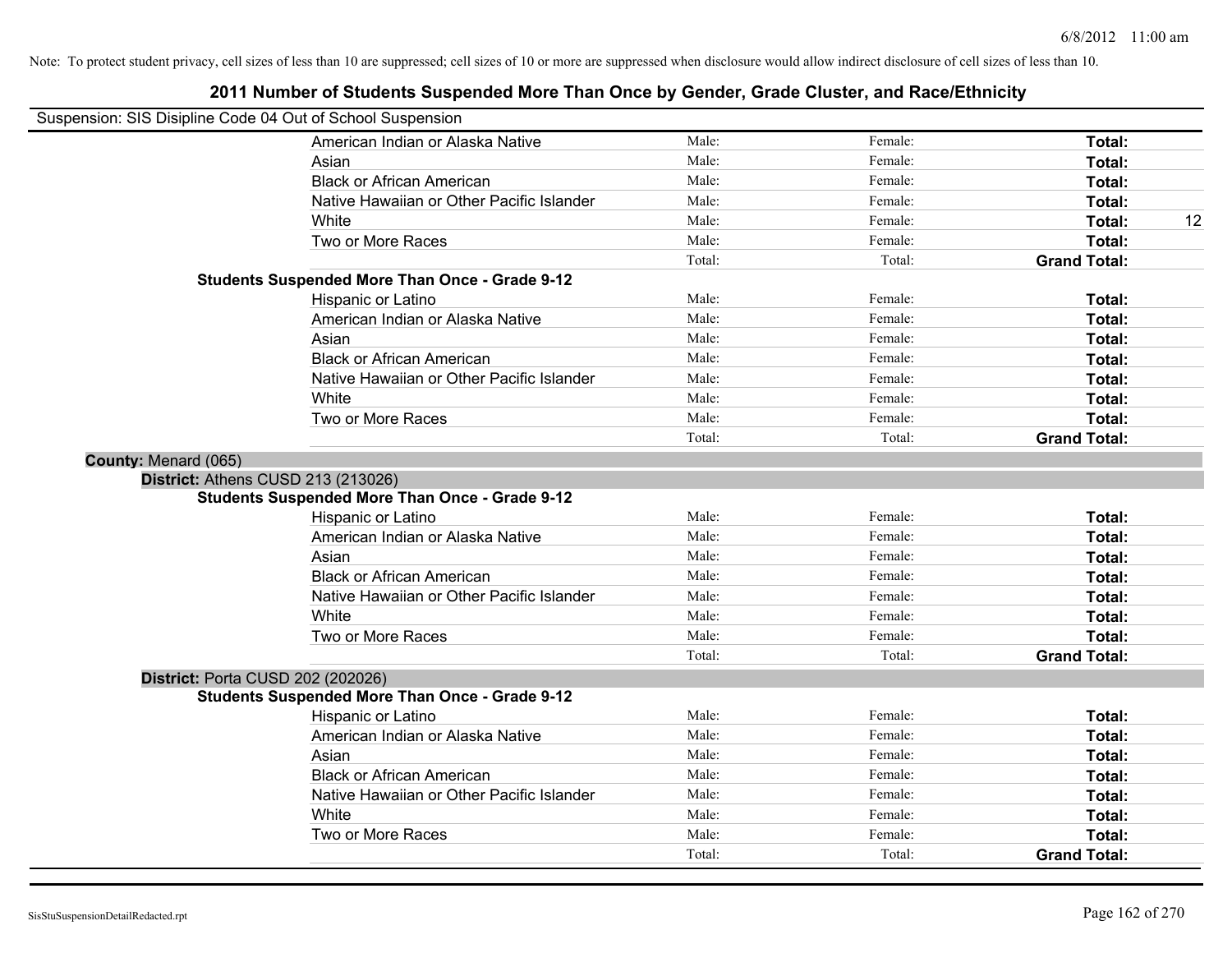## **2011 Number of Students Suspended More Than Once by Gender, Grade Cluster, and Race/Ethnicity**

Suspension: SIS Disipline Code 04 Out of School Suspension

| Region: Macon/Piatt ROE (39) |                                                         |        |     |         |    |                     |     |
|------------------------------|---------------------------------------------------------|--------|-----|---------|----|---------------------|-----|
| County: Macon (055)          |                                                         |        |     |         |    |                     |     |
|                              | District: Argenta-Oreana CUSD 1 (001026)                |        |     |         |    |                     |     |
|                              | <b>Students Suspended More Than Once - Grade PreK-8</b> |        |     |         |    |                     |     |
|                              | Hispanic or Latino                                      | Male:  |     | Female: |    | Total:              |     |
|                              | American Indian or Alaska Native                        | Male:  |     | Female: |    | Total:              |     |
|                              | Asian                                                   | Male:  |     | Female: |    | Total:              |     |
|                              | <b>Black or African American</b>                        | Male:  |     | Female: |    | Total:              |     |
|                              | Native Hawaiian or Other Pacific Islander               | Male:  |     | Female: |    | Total:              |     |
|                              | White                                                   | Male:  |     | Female: |    | Total:              |     |
|                              | Two or More Races                                       | Male:  |     | Female: |    | Total:              |     |
|                              |                                                         | Total: |     | Total:  |    | <b>Grand Total:</b> | 10  |
|                              | <b>Students Suspended More Than Once - Grade 9-12</b>   |        |     |         |    |                     |     |
|                              | Hispanic or Latino                                      | Male:  |     | Female: |    | Total:              |     |
|                              | American Indian or Alaska Native                        | Male:  |     | Female: |    | Total:              |     |
|                              | Asian                                                   | Male:  |     | Female: |    | Total:              |     |
|                              | <b>Black or African American</b>                        | Male:  |     | Female: |    | Total:              |     |
|                              | Native Hawaiian or Other Pacific Islander               | Male:  |     | Female: |    | Total:              |     |
|                              | White                                                   | Male:  |     | Female: |    | Total:              |     |
|                              | Two or More Races                                       | Male:  |     | Female: |    | Total:              |     |
|                              |                                                         | Total: |     | Total:  |    | <b>Grand Total:</b> |     |
|                              | District: Decatur SD 61 (061025)                        |        |     |         |    |                     |     |
|                              | <b>Students Suspended More Than Once - Grade PreK-8</b> |        |     |         |    |                     |     |
|                              | Hispanic or Latino                                      | Male:  |     | Female: |    | Total:              |     |
|                              | American Indian or Alaska Native                        | Male:  |     | Female: |    | Total:              |     |
|                              | Asian                                                   | Male:  |     | Female: |    | Total:              |     |
|                              | <b>Black or African American</b>                        | Male:  | 226 | Female: | 98 | Total:              | 324 |
|                              | Native Hawaiian or Other Pacific Islander               | Male:  |     | Female: |    | Total:              |     |
|                              | White                                                   | Male:  | 64  | Female: | 20 | Total:              | 84  |
|                              | Two or More Races                                       | Male:  | 41  | Female: | 15 | <b>Total:</b>       | 56  |
|                              |                                                         | Total: |     | Total:  |    | <b>Grand Total:</b> |     |
|                              | <b>Students Suspended More Than Once - Grade 9-12</b>   |        |     |         |    |                     |     |
|                              | Hispanic or Latino                                      | Male:  |     | Female: |    | Total:              |     |
|                              | American Indian or Alaska Native                        | Male:  |     | Female: |    | Total:              |     |
|                              | Asian                                                   | Male:  |     | Female: |    | Total:              |     |
|                              | <b>Black or African American</b>                        | Male:  | 142 | Female: | 93 | Total:              | 235 |
|                              | Native Hawaiian or Other Pacific Islander               | Male:  |     | Female: |    | Total:              |     |
|                              | White                                                   | Male:  | 35  | Female: | 21 | Total:              | 56  |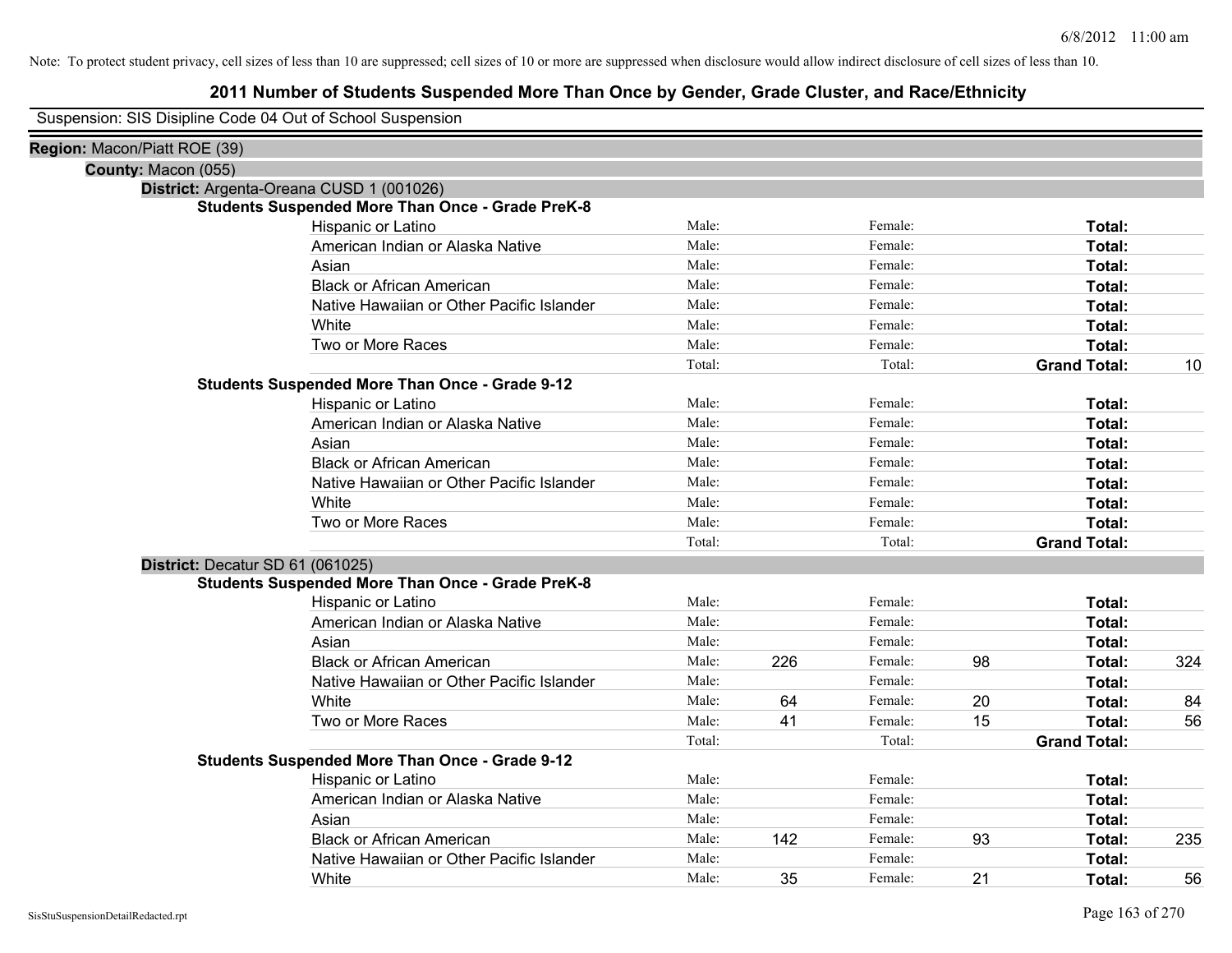| Suspension: SIS Disipline Code 04 Out of School Suspension |                                                         |        |         |                     |    |
|------------------------------------------------------------|---------------------------------------------------------|--------|---------|---------------------|----|
|                                                            | Two or More Races                                       | Male:  | Female: | <b>Total:</b>       | 16 |
|                                                            |                                                         | Total: | Total:  | <b>Grand Total:</b> |    |
|                                                            | District: Maroa Forsyth CUSD 2 (002026)                 |        |         |                     |    |
|                                                            | <b>Students Suspended More Than Once - Grade PreK-8</b> |        |         |                     |    |
|                                                            | Hispanic or Latino                                      | Male:  | Female: | Total:              |    |
|                                                            | American Indian or Alaska Native                        | Male:  | Female: | Total:              |    |
|                                                            | Asian                                                   | Male:  | Female: | Total:              |    |
|                                                            | <b>Black or African American</b>                        | Male:  | Female: | Total:              |    |
|                                                            | Native Hawaiian or Other Pacific Islander               | Male:  | Female: | Total:              |    |
|                                                            | White                                                   | Male:  | Female: | Total:              |    |
|                                                            | Two or More Races                                       | Male:  | Female: | Total:              |    |
|                                                            |                                                         | Total: | Total:  | <b>Grand Total:</b> |    |
|                                                            | <b>Students Suspended More Than Once - Grade 9-12</b>   |        |         |                     |    |
|                                                            | Hispanic or Latino                                      | Male:  | Female: | Total:              |    |
|                                                            | American Indian or Alaska Native                        | Male:  | Female: | Total:              |    |
|                                                            | Asian                                                   | Male:  | Female: | <b>Total:</b>       |    |
|                                                            | <b>Black or African American</b>                        | Male:  | Female: | Total:              |    |
|                                                            | Native Hawaiian or Other Pacific Islander               | Male:  | Female: | Total:              |    |
|                                                            | White                                                   | Male:  | Female: | Total:              |    |
|                                                            | Two or More Races                                       | Male:  | Female: | Total:              |    |
|                                                            |                                                         | Total: | Total:  | <b>Grand Total:</b> |    |
|                                                            | District: Meridian CUSD 15 (015026)                     |        |         |                     |    |
|                                                            | <b>Students Suspended More Than Once - Grade PreK-8</b> |        |         |                     |    |
|                                                            | Hispanic or Latino                                      | Male:  | Female: | Total:              |    |
|                                                            | American Indian or Alaska Native                        | Male:  | Female: | Total:              |    |
|                                                            | Asian                                                   | Male:  | Female: | Total:              |    |
|                                                            | <b>Black or African American</b>                        | Male:  | Female: | Total:              |    |
|                                                            | Native Hawaiian or Other Pacific Islander               | Male:  | Female: | Total:              |    |
|                                                            | White                                                   | Male:  | Female: | Total:              | 14 |
|                                                            | Two or More Races                                       | Male:  | Female: | Total:              |    |
|                                                            |                                                         | Total: | Total:  | <b>Grand Total:</b> |    |
|                                                            | <b>Students Suspended More Than Once - Grade 9-12</b>   |        |         |                     |    |
|                                                            | Hispanic or Latino                                      | Male:  | Female: | Total:              |    |
|                                                            | American Indian or Alaska Native                        | Male:  | Female: | Total:              |    |
|                                                            | Asian                                                   | Male:  | Female: | Total:              |    |
|                                                            | <b>Black or African American</b>                        | Male:  | Female: | Total:              |    |
|                                                            | Native Hawaiian or Other Pacific Islander               | Male:  | Female: | Total:              |    |
|                                                            | White                                                   | Male:  | Female: | Total:              |    |
|                                                            | Two or More Races                                       | Male:  | Female: | Total:              |    |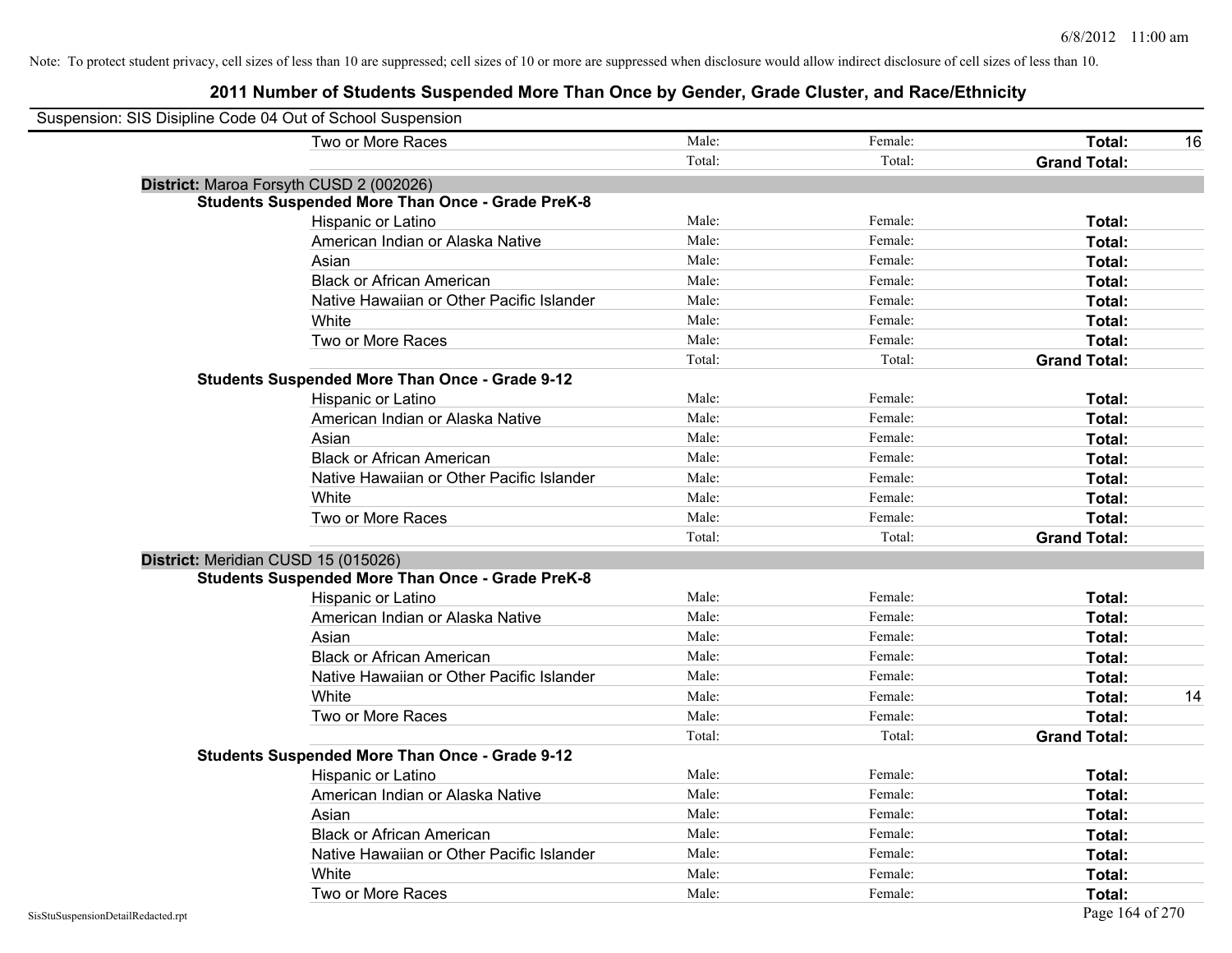| Suspension: SIS Disipline Code 04 Out of School Suspension |                                                         |        |         |                     |
|------------------------------------------------------------|---------------------------------------------------------|--------|---------|---------------------|
|                                                            |                                                         | Total: | Total:  | <b>Grand Total:</b> |
| District: Mt Zion CUSD 3 (003026)                          |                                                         |        |         |                     |
|                                                            | <b>Students Suspended More Than Once - Grade PreK-8</b> |        |         |                     |
|                                                            | Hispanic or Latino                                      | Male:  | Female: | Total:              |
|                                                            | American Indian or Alaska Native                        | Male:  | Female: | Total:              |
|                                                            | Asian                                                   | Male:  | Female: | Total:              |
|                                                            | <b>Black or African American</b>                        | Male:  | Female: | Total:              |
|                                                            | Native Hawaiian or Other Pacific Islander               | Male:  | Female: | Total:              |
|                                                            | White                                                   | Male:  | Female: | Total:              |
|                                                            | Two or More Races                                       | Male:  | Female: | Total:              |
|                                                            |                                                         | Total: | Total:  | <b>Grand Total:</b> |
|                                                            | <b>Students Suspended More Than Once - Grade 9-12</b>   |        |         |                     |
|                                                            | Hispanic or Latino                                      | Male:  | Female: | Total:              |
|                                                            | American Indian or Alaska Native                        | Male:  | Female: | Total:              |
|                                                            | Asian                                                   | Male:  | Female: | Total:              |
|                                                            | <b>Black or African American</b>                        | Male:  | Female: | Total:              |
|                                                            | Native Hawaiian or Other Pacific Islander               | Male:  | Female: | Total:              |
|                                                            | White                                                   | Male:  | Female: | Total:              |
|                                                            | Two or More Races                                       | Male:  | Female: | Total:              |
|                                                            |                                                         | Total: | Total:  | <b>Grand Total:</b> |
|                                                            | District: Sangamon Valley CUSD 9 (009026)               |        |         |                     |
|                                                            | <b>Students Suspended More Than Once - Grade PreK-8</b> |        |         |                     |
|                                                            | Hispanic or Latino                                      | Male:  | Female: | Total:              |
|                                                            | American Indian or Alaska Native                        | Male:  | Female: | Total:              |
|                                                            | Asian                                                   | Male:  | Female: | Total:              |
|                                                            | <b>Black or African American</b>                        | Male:  | Female: | Total:              |
|                                                            | Native Hawaiian or Other Pacific Islander               | Male:  | Female: | Total:              |
|                                                            | White                                                   | Male:  | Female: | Total:<br>14        |
|                                                            | Two or More Races                                       | Male:  | Female: | Total:              |
|                                                            |                                                         | Total: | Total:  | <b>Grand Total:</b> |
|                                                            | <b>Students Suspended More Than Once - Grade 9-12</b>   |        |         |                     |
|                                                            | Hispanic or Latino                                      | Male:  | Female: | Total:              |
|                                                            | American Indian or Alaska Native                        | Male:  | Female: | Total:              |
|                                                            | Asian                                                   | Male:  | Female: | Total:              |
|                                                            | <b>Black or African American</b>                        | Male:  | Female: | Total:              |
|                                                            | Native Hawaiian or Other Pacific Islander               | Male:  | Female: | Total:              |
|                                                            | White                                                   | Male:  | Female: | 10<br>Total:        |
|                                                            | Two or More Races                                       | Male:  | Female: | <b>Total:</b>       |
|                                                            |                                                         | Total: | Total:  | <b>Grand Total:</b> |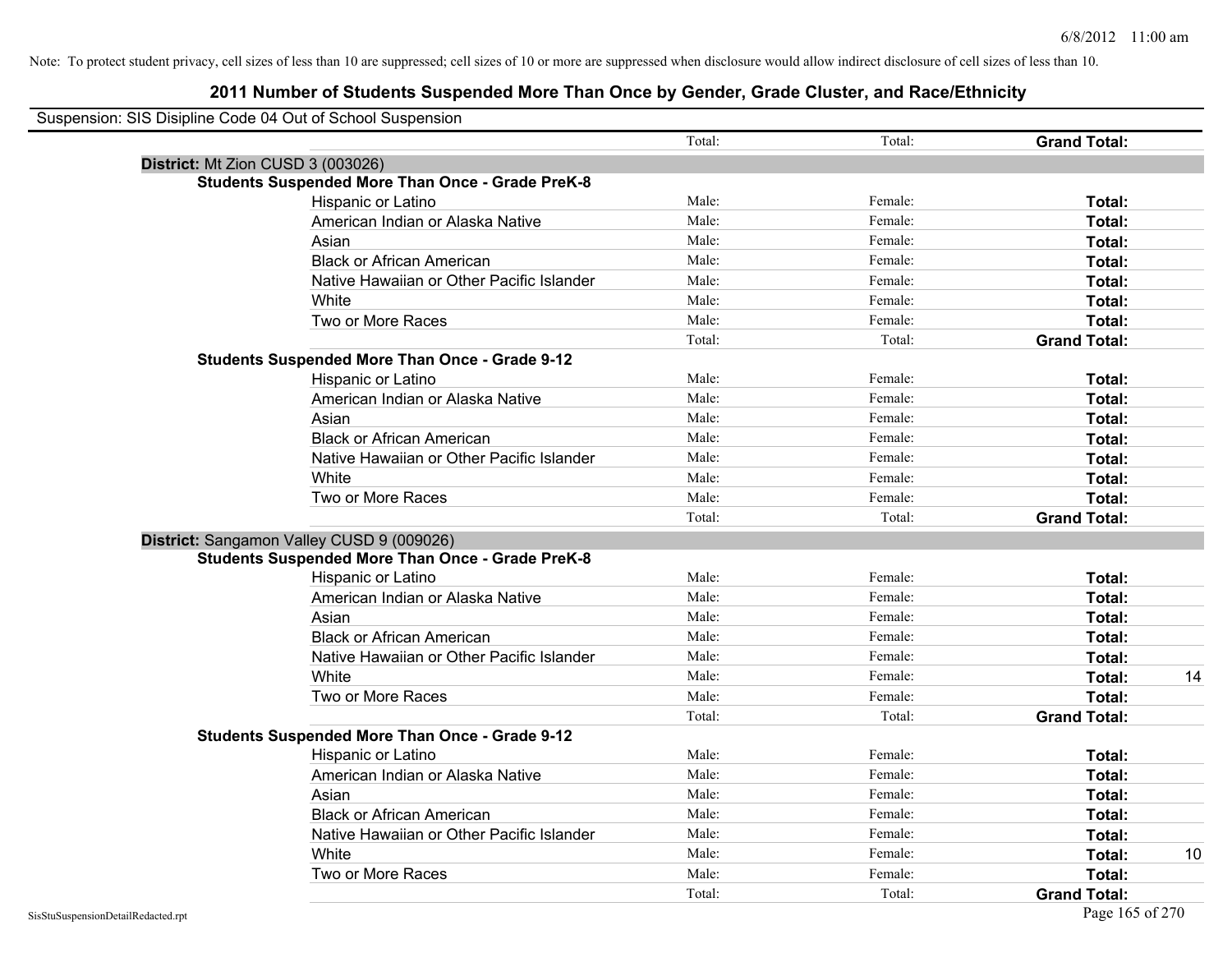| Suspension: SIS Disipline Code 04 Out of School Suspension |                                                         |        |         |                           |
|------------------------------------------------------------|---------------------------------------------------------|--------|---------|---------------------------|
|                                                            | District: Warrensburg-Latham CUSD 11 (011026)           |        |         |                           |
|                                                            | <b>Students Suspended More Than Once - Grade PreK-8</b> |        |         |                           |
|                                                            | Hispanic or Latino                                      | Male:  | Female: | Total:                    |
|                                                            | American Indian or Alaska Native                        | Male:  | Female: | Total:                    |
|                                                            | Asian                                                   | Male:  | Female: | Total:                    |
|                                                            | <b>Black or African American</b>                        | Male:  | Female: | Total:                    |
|                                                            | Native Hawaiian or Other Pacific Islander               | Male:  | Female: | Total:                    |
|                                                            | White                                                   | Male:  | Female: | Total:                    |
|                                                            | Two or More Races                                       | Male:  | Female: | Total:                    |
|                                                            |                                                         | Total: | Total:  | <b>Grand Total:</b>       |
|                                                            | <b>Students Suspended More Than Once - Grade 9-12</b>   |        |         |                           |
|                                                            | Hispanic or Latino                                      | Male:  | Female: | Total:                    |
|                                                            | American Indian or Alaska Native                        | Male:  | Female: | Total:                    |
|                                                            | Asian                                                   | Male:  | Female: | Total:                    |
|                                                            | <b>Black or African American</b>                        | Male:  | Female: | Total:                    |
|                                                            | Native Hawaiian or Other Pacific Islander               | Male:  | Female: | Total:                    |
|                                                            | White                                                   | Male:  | Female: | Total:                    |
|                                                            | Two or More Races                                       | Male:  | Female: | Total:                    |
|                                                            |                                                         | Total: | Total:  | <b>Grand Total:</b><br>10 |
| County: Piatt (074)                                        |                                                         |        |         |                           |
|                                                            | District: Atwood Hammond CUSD 39 (039026)               |        |         |                           |
|                                                            | <b>Students Suspended More Than Once - Grade 9-12</b>   |        |         |                           |
|                                                            | Hispanic or Latino                                      | Male:  | Female: | Total:                    |
|                                                            | American Indian or Alaska Native                        | Male:  | Female: | Total:                    |
|                                                            | Asian                                                   | Male:  | Female: | Total:                    |
|                                                            | <b>Black or African American</b>                        | Male:  | Female: | Total:                    |
|                                                            | Native Hawaiian or Other Pacific Islander               | Male:  | Female: | Total:                    |
|                                                            | White                                                   | Male:  | Female: | Total:                    |
|                                                            | Two or More Races                                       | Male:  | Female: | Total:                    |
|                                                            |                                                         | Total: | Total:  | <b>Grand Total:</b>       |
| District: Bement CUSD 5 (005026)                           |                                                         |        |         |                           |
|                                                            | <b>Students Suspended More Than Once - Grade PreK-8</b> |        |         |                           |
|                                                            | <b>Hispanic or Latino</b>                               | Male:  | Female: | Total:                    |
|                                                            | American Indian or Alaska Native                        | Male:  | Female: | Total:                    |
|                                                            | Asian                                                   | Male:  | Female: | Total:                    |
|                                                            | <b>Black or African American</b>                        | Male:  | Female: | Total:                    |
|                                                            | Native Hawaiian or Other Pacific Islander               | Male:  | Female: | <b>Total:</b>             |
|                                                            | White                                                   | Male:  | Female: | Total:                    |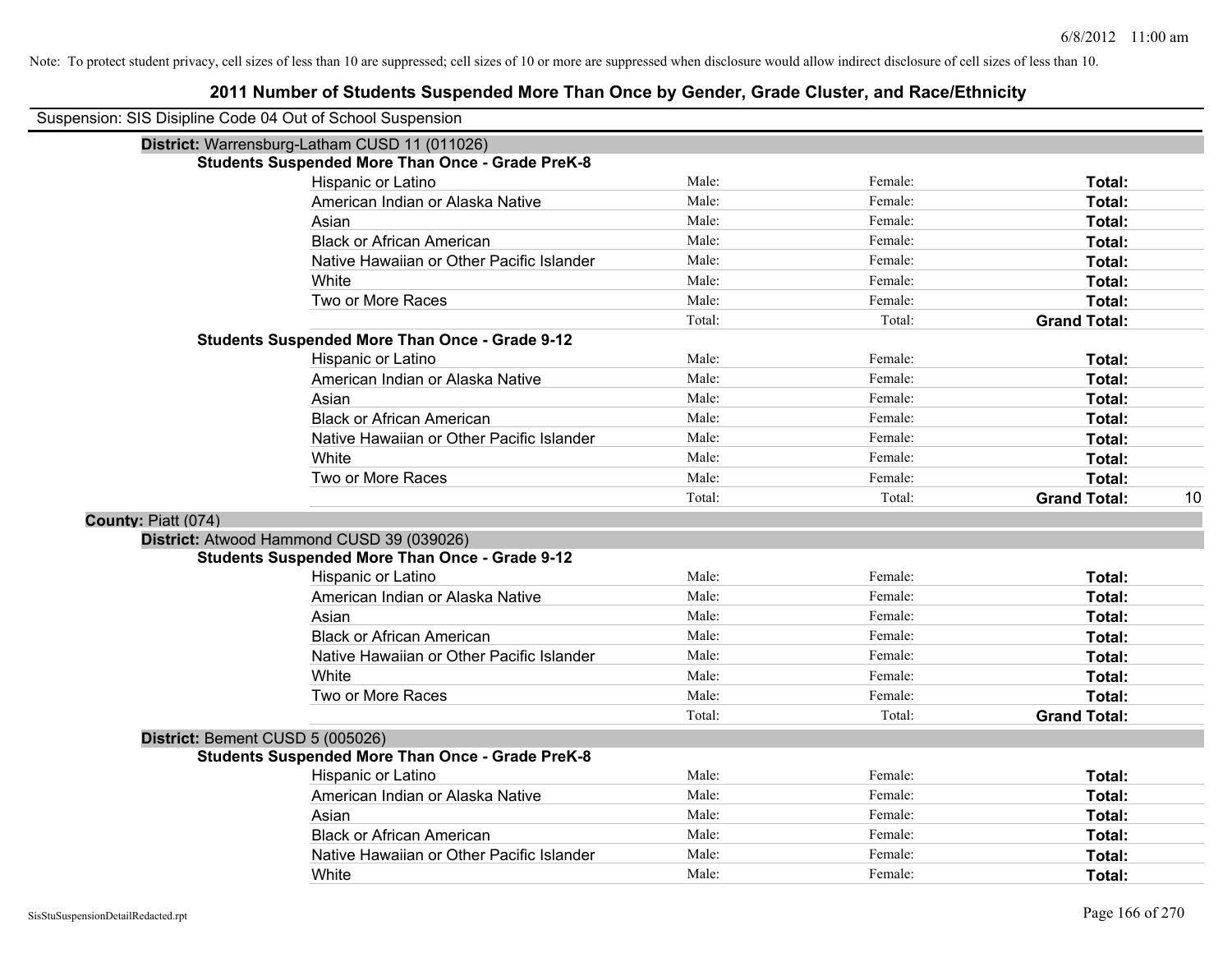| Suspension: SIS Disipline Code 04 Out of School Suspension |                                                         |        |         |                     |
|------------------------------------------------------------|---------------------------------------------------------|--------|---------|---------------------|
|                                                            | Two or More Races                                       | Male:  | Female: | Total:              |
|                                                            |                                                         | Total: | Total:  | <b>Grand Total:</b> |
|                                                            | <b>Students Suspended More Than Once - Grade 9-12</b>   |        |         |                     |
|                                                            | Hispanic or Latino                                      | Male:  | Female: | Total:              |
|                                                            | American Indian or Alaska Native                        | Male:  | Female: | Total:              |
|                                                            | Asian                                                   | Male:  | Female: | <b>Total:</b>       |
|                                                            | <b>Black or African American</b>                        | Male:  | Female: | <b>Total:</b>       |
|                                                            | Native Hawaiian or Other Pacific Islander               | Male:  | Female: | Total:              |
|                                                            | White                                                   | Male:  | Female: | Total:              |
|                                                            | Two or More Races                                       | Male:  | Female: | Total:              |
|                                                            |                                                         | Total: | Total:  | <b>Grand Total:</b> |
|                                                            | District: Cerro Gordo CUSD 100 (100026)                 |        |         |                     |
|                                                            | <b>Students Suspended More Than Once - Grade PreK-8</b> |        |         |                     |
|                                                            | Hispanic or Latino                                      | Male:  | Female: | Total:              |
|                                                            | American Indian or Alaska Native                        | Male:  | Female: | Total:              |
|                                                            | Asian                                                   | Male:  | Female: | Total:              |
|                                                            | <b>Black or African American</b>                        | Male:  | Female: | Total:              |
|                                                            | Native Hawaiian or Other Pacific Islander               | Male:  | Female: | Total:              |
|                                                            | White                                                   | Male:  | Female: | Total:              |
|                                                            | Two or More Races                                       | Male:  | Female: | Total:              |
|                                                            |                                                         | Total: | Total:  | <b>Grand Total:</b> |
|                                                            | <b>Students Suspended More Than Once - Grade 9-12</b>   |        |         |                     |
|                                                            | Hispanic or Latino                                      | Male:  | Female: | Total:              |
|                                                            | American Indian or Alaska Native                        | Male:  | Female: | Total:              |
|                                                            | Asian                                                   | Male:  | Female: | Total:              |
|                                                            | <b>Black or African American</b>                        | Male:  | Female: | Total:              |
|                                                            | Native Hawaiian or Other Pacific Islander               | Male:  | Female: | <b>Total:</b>       |
|                                                            | White                                                   | Male:  | Female: | <b>Total:</b>       |
|                                                            | Two or More Races                                       | Male:  | Female: | Total:              |
|                                                            |                                                         | Total: | Total:  | <b>Grand Total:</b> |
|                                                            | District: Monticello CUSD 25 (025026)                   |        |         |                     |
|                                                            | <b>Students Suspended More Than Once - Grade PreK-8</b> |        |         |                     |
|                                                            | Hispanic or Latino                                      | Male:  | Female: | <b>Total:</b>       |
|                                                            | American Indian or Alaska Native                        | Male:  | Female: | <b>Total:</b>       |
|                                                            | Asian                                                   | Male:  | Female: | Total:              |
|                                                            | <b>Black or African American</b>                        | Male:  | Female: | Total:              |
|                                                            | Native Hawaiian or Other Pacific Islander               | Male:  | Female: | Total:              |
|                                                            | White                                                   | Male:  | Female: | <b>Total:</b>       |
|                                                            | Two or More Races                                       | Male:  | Female: | <b>Total:</b>       |
| SisStuSuspensionDetailRedacted.rpt                         |                                                         |        |         | Page 167 of 270     |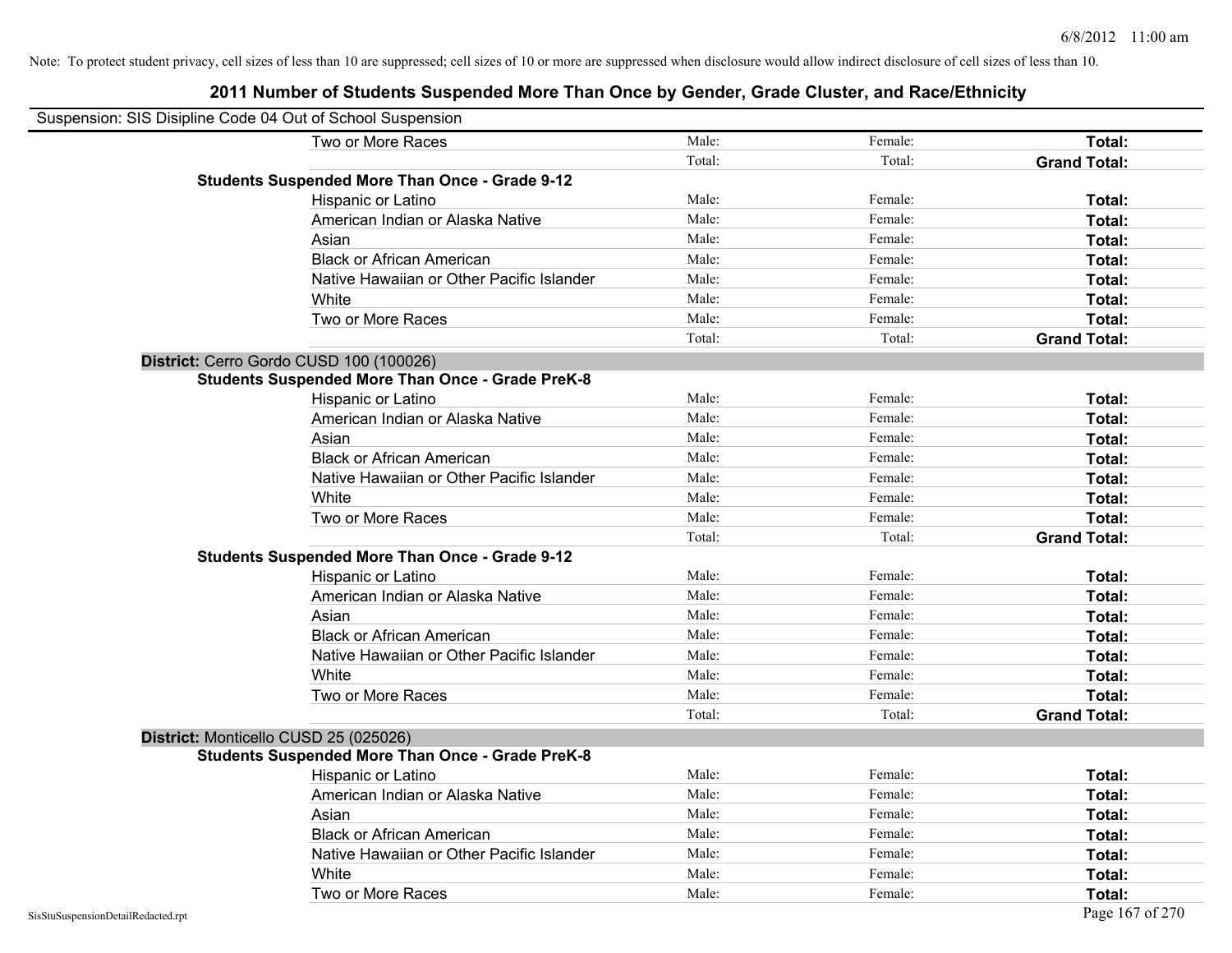| Suspension: SIS Disipline Code 04 Out of School Suspension |                                                         |        |    |         |    |                     |    |
|------------------------------------------------------------|---------------------------------------------------------|--------|----|---------|----|---------------------|----|
|                                                            |                                                         | Total: |    | Total:  |    | <b>Grand Total:</b> |    |
|                                                            | <b>Students Suspended More Than Once - Grade 9-12</b>   |        |    |         |    |                     |    |
|                                                            | Hispanic or Latino                                      | Male:  |    | Female: |    | Total:              |    |
|                                                            | American Indian or Alaska Native                        | Male:  |    | Female: |    | Total:              |    |
|                                                            | Asian                                                   | Male:  |    | Female: |    | Total:              |    |
|                                                            | <b>Black or African American</b>                        | Male:  |    | Female: |    | Total:              |    |
|                                                            | Native Hawaiian or Other Pacific Islander               | Male:  |    | Female: |    | Total:              |    |
|                                                            | White                                                   | Male:  |    | Female: |    | Total:              |    |
|                                                            | Two or More Races                                       | Male:  |    | Female: |    | Total:              |    |
|                                                            |                                                         | Total: |    | Total:  |    | <b>Grand Total:</b> |    |
| Region: Madison ROE (41)                                   |                                                         |        |    |         |    |                     |    |
| County: Madison (057)                                      |                                                         |        |    |         |    |                     |    |
| District: Alton CUSD 11 (011026)                           |                                                         |        |    |         |    |                     |    |
|                                                            | <b>Students Suspended More Than Once - Grade PreK-8</b> |        |    |         |    |                     |    |
|                                                            | Hispanic or Latino                                      | Male:  |    | Female: |    | Total:              |    |
|                                                            | American Indian or Alaska Native                        | Male:  |    | Female: |    | Total:              |    |
|                                                            | Asian                                                   | Male:  |    | Female: |    | Total:              |    |
|                                                            | <b>Black or African American</b>                        | Male:  | 31 | Female: | 13 | Total:              | 44 |
|                                                            | Native Hawaiian or Other Pacific Islander               | Male:  |    | Female: |    | Total:              |    |
|                                                            | White                                                   | Male:  |    | Female: |    | Total:              | 23 |
|                                                            | Two or More Races                                       | Male:  |    | Female: |    | Total:              |    |
|                                                            |                                                         | Total: |    | Total:  |    | <b>Grand Total:</b> | 78 |
|                                                            | <b>Students Suspended More Than Once - Grade 9-12</b>   |        |    |         |    |                     |    |
|                                                            | Hispanic or Latino                                      | Male:  |    | Female: |    | Total:              |    |
|                                                            | American Indian or Alaska Native                        | Male:  |    | Female: |    | Total:              |    |
|                                                            | Asian                                                   | Male:  |    | Female: |    | Total:              |    |
|                                                            | <b>Black or African American</b>                        | Male:  | 36 | Female: | 14 | Total:              | 50 |
|                                                            | Native Hawaiian or Other Pacific Islander               | Male:  |    | Female: |    | Total:              |    |
|                                                            | White                                                   | Male:  |    | Female: |    | Total:              | 32 |
|                                                            | Two or More Races                                       | Male:  |    | Female: |    | Total:              |    |
|                                                            |                                                         | Total: |    | Total:  |    | <b>Grand Total:</b> |    |
|                                                            | District: Bethalto CUSD 8 (008026)                      |        |    |         |    |                     |    |
|                                                            | <b>Students Suspended More Than Once - Grade PreK-8</b> |        |    |         |    |                     |    |
|                                                            | Hispanic or Latino                                      | Male:  |    | Female: |    | Total:              |    |
|                                                            | American Indian or Alaska Native                        | Male:  |    | Female: |    | Total:              |    |
|                                                            | Asian                                                   | Male:  |    | Female: |    | Total:              |    |
|                                                            | <b>Black or African American</b>                        | Male:  |    | Female: |    | Total:              |    |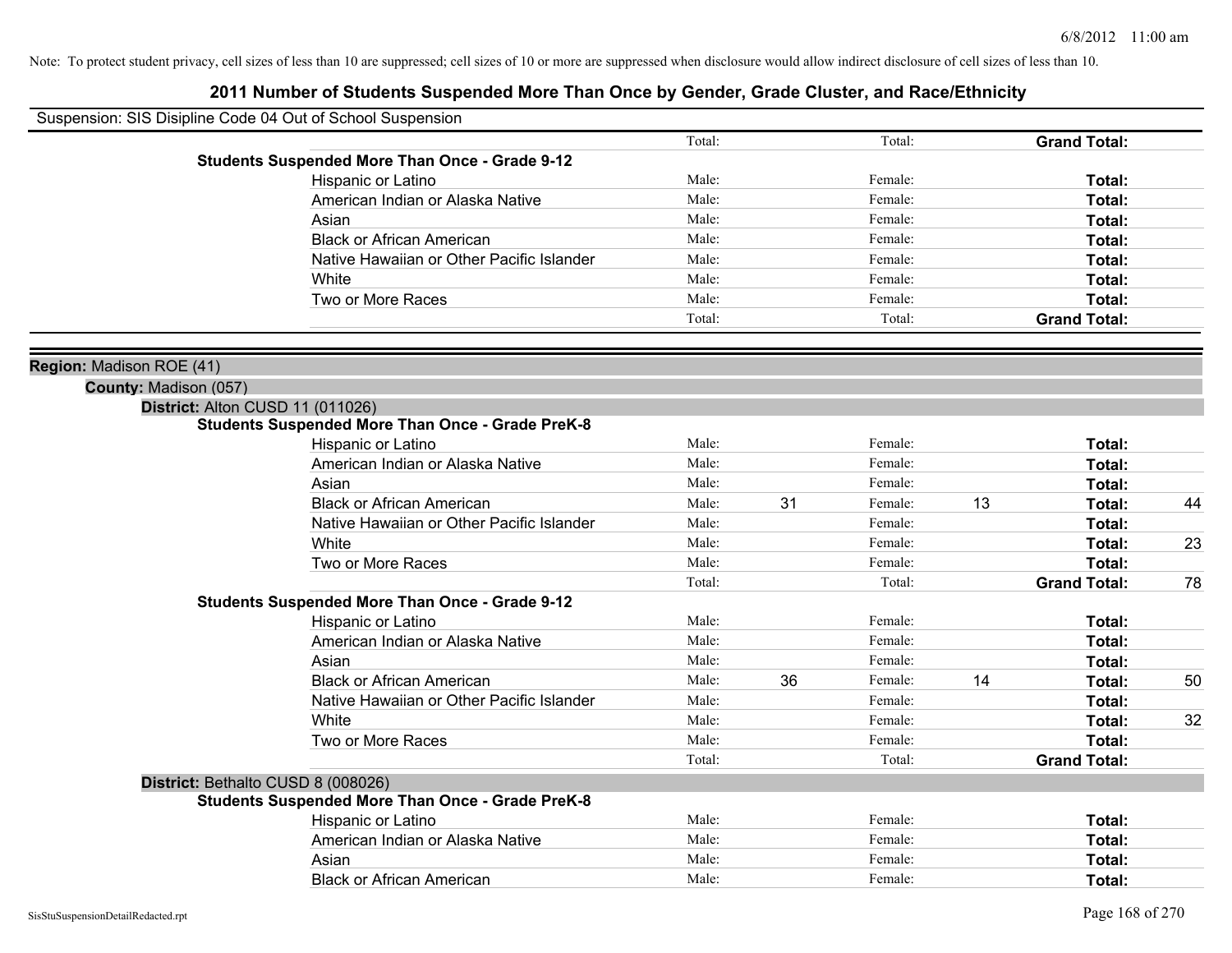|                                    | Suspension: SIS Disipline Code 04 Out of School Suspension |        |    |         |    |                     |     |
|------------------------------------|------------------------------------------------------------|--------|----|---------|----|---------------------|-----|
|                                    | Native Hawaiian or Other Pacific Islander                  | Male:  |    | Female: |    | Total:              |     |
|                                    | White                                                      | Male:  |    | Female: |    | Total:              | 21  |
|                                    | Two or More Races                                          | Male:  |    | Female: |    | Total:              |     |
|                                    |                                                            | Total: |    | Total:  |    | <b>Grand Total:</b> |     |
|                                    | <b>Students Suspended More Than Once - Grade 9-12</b>      |        |    |         |    |                     |     |
|                                    | Hispanic or Latino                                         | Male:  |    | Female: |    | Total:              |     |
|                                    | American Indian or Alaska Native                           | Male:  |    | Female: |    | Total:              |     |
|                                    | Asian                                                      | Male:  |    | Female: |    | Total:              |     |
|                                    | <b>Black or African American</b>                           | Male:  |    | Female: |    | Total:              |     |
|                                    | Native Hawaiian or Other Pacific Islander                  | Male:  |    | Female: |    | Total:              |     |
|                                    | White                                                      | Male:  |    | Female: |    | Total:              | 30  |
|                                    | Two or More Races                                          | Male:  |    | Female: |    | Total:              |     |
|                                    |                                                            | Total: |    | Total:  |    | <b>Grand Total:</b> |     |
|                                    | District: Collinsville CUSD 10 (010026)                    |        |    |         |    |                     |     |
|                                    | <b>Students Suspended More Than Once - Grade PreK-8</b>    |        |    |         |    |                     |     |
|                                    | Hispanic or Latino                                         | Male:  |    | Female: |    | Total:              | 13  |
|                                    | American Indian or Alaska Native                           | Male:  |    | Female: |    | Total:              |     |
|                                    | Asian                                                      | Male:  |    | Female: |    | Total:              |     |
|                                    | <b>Black or African American</b>                           | Male:  | 11 | Female: | 12 | Total:              | 23  |
|                                    | Native Hawaiian or Other Pacific Islander                  | Male:  |    | Female: |    | Total:              |     |
|                                    | White                                                      | Male:  | 44 | Female: | 19 | Total:              | 63  |
|                                    | Two or More Races                                          | Male:  |    | Female: |    | Total:              |     |
|                                    |                                                            | Total: |    | Total:  |    | <b>Grand Total:</b> |     |
|                                    | <b>Students Suspended More Than Once - Grade 9-12</b>      |        |    |         |    |                     |     |
|                                    | Hispanic or Latino                                         | Male:  | 12 | Female: | 10 | Total:              | 22  |
|                                    | American Indian or Alaska Native                           | Male:  |    | Female: |    | Total:              |     |
|                                    | Asian                                                      | Male:  |    | Female: |    | Total:              |     |
|                                    | <b>Black or African American</b>                           | Male:  | 20 | Female: | 17 | Total:              | 37  |
|                                    | Native Hawaiian or Other Pacific Islander                  | Male:  |    | Female: |    | Total:              |     |
|                                    | White                                                      | Male:  | 71 | Female: | 29 | Total:              | 100 |
|                                    | Two or More Races                                          | Male:  |    | Female: |    | Total:              |     |
|                                    |                                                            | Total: |    | Total:  |    | <b>Grand Total:</b> | 169 |
|                                    | District: Coordinated Youth & Human Service (006000)       |        |    |         |    |                     |     |
|                                    | <b>Students Suspended More Than Once - Grade PreK-8</b>    |        |    |         |    |                     |     |
|                                    | Hispanic or Latino                                         | Male:  |    | Female: |    | Total:              |     |
|                                    | American Indian or Alaska Native                           | Male:  |    | Female: |    | Total:              |     |
|                                    | Asian                                                      | Male:  |    | Female: |    | Total:              |     |
|                                    | <b>Black or African American</b>                           | Male:  |    | Female: |    | Total:              |     |
|                                    | Native Hawaiian or Other Pacific Islander                  | Male:  |    | Female: |    | Total:              |     |
| SisStuSuspensionDetailRedacted.rpt |                                                            |        |    |         |    | Page 169 of 270     |     |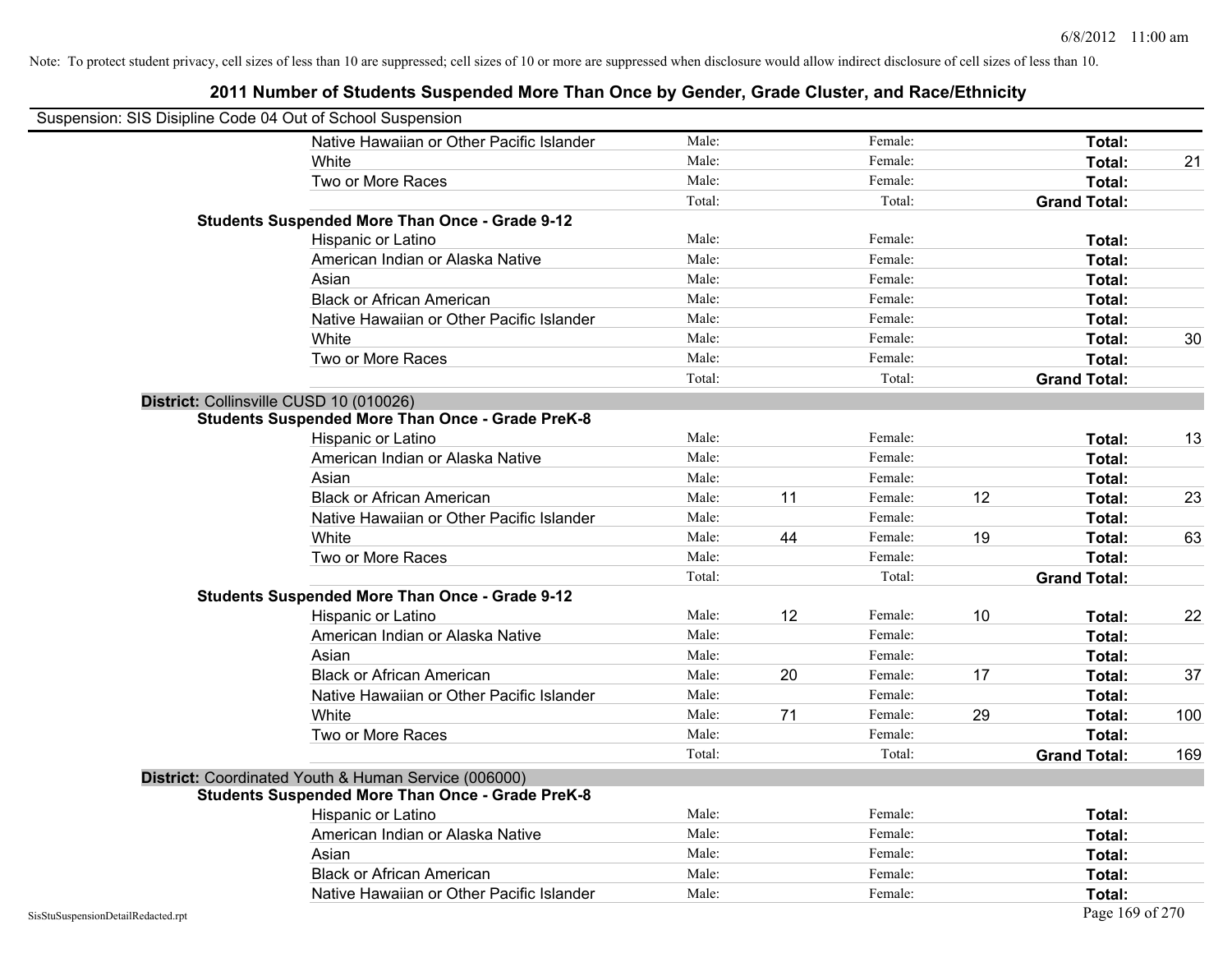| Suspension: SIS Disipline Code 04 Out of School Suspension |                                                                                                   |        |    |         |    |                     |    |
|------------------------------------------------------------|---------------------------------------------------------------------------------------------------|--------|----|---------|----|---------------------|----|
|                                                            | <b>White</b>                                                                                      | Male:  |    | Female: |    | Total:              |    |
|                                                            | Two or More Races                                                                                 | Male:  |    | Female: |    | Total:              |    |
|                                                            |                                                                                                   | Total: |    | Total:  |    | <b>Grand Total:</b> |    |
|                                                            | <b>Students Suspended More Than Once - Grade 9-12</b>                                             |        |    |         |    |                     |    |
|                                                            | Hispanic or Latino                                                                                | Male:  |    | Female: |    | Total:              |    |
|                                                            | American Indian or Alaska Native                                                                  | Male:  |    | Female: |    | Total:              |    |
|                                                            | Asian                                                                                             | Male:  |    | Female: |    | Total:              |    |
|                                                            | <b>Black or African American</b>                                                                  | Male:  |    | Female: |    | Total:              |    |
|                                                            | Native Hawaiian or Other Pacific Islander                                                         | Male:  |    | Female: |    | Total:              |    |
|                                                            | White                                                                                             | Male:  |    | Female: |    | Total:              |    |
|                                                            | Two or More Races                                                                                 | Male:  |    | Female: |    | Total:              |    |
|                                                            |                                                                                                   | Total: |    | Total:  |    | <b>Grand Total:</b> |    |
|                                                            | District: East Alton SD 13 (013002)                                                               |        |    |         |    |                     |    |
|                                                            | <b>Students Suspended More Than Once - Grade PreK-8</b>                                           |        |    |         |    |                     |    |
|                                                            | Hispanic or Latino                                                                                | Male:  |    | Female: |    | Total:              |    |
|                                                            | American Indian or Alaska Native                                                                  | Male:  |    | Female: |    | Total:              |    |
|                                                            | Asian                                                                                             | Male:  |    | Female: |    | Total:              |    |
|                                                            | <b>Black or African American</b>                                                                  | Male:  |    | Female: |    | Total:              |    |
|                                                            | Native Hawaiian or Other Pacific Islander                                                         | Male:  |    | Female: |    | Total:              |    |
|                                                            | White                                                                                             | Male:  |    | Female: |    | Total:              |    |
|                                                            | Two or More Races                                                                                 | Male:  |    | Female: |    | Total:              |    |
|                                                            |                                                                                                   | Total: |    | Total:  |    | <b>Grand Total:</b> |    |
|                                                            | District: East Alton-Wood River CHSD 14 (014016)                                                  |        |    |         |    |                     |    |
|                                                            | <b>Students Suspended More Than Once - Grade 9-12</b>                                             |        |    |         |    |                     |    |
|                                                            | Hispanic or Latino                                                                                | Male:  |    | Female: |    | Total:              |    |
|                                                            | American Indian or Alaska Native                                                                  | Male:  |    | Female: |    | Total:              |    |
|                                                            | Asian                                                                                             | Male:  |    | Female: |    | Total:              |    |
|                                                            | <b>Black or African American</b>                                                                  | Male:  |    | Female: |    | Total:              |    |
|                                                            | Native Hawaiian or Other Pacific Islander                                                         | Male:  |    | Female: |    | Total:              |    |
|                                                            | White                                                                                             | Male:  | 33 | Female: | 15 | Total:              | 48 |
|                                                            | Two or More Races                                                                                 | Male:  |    | Female: |    | Total:              |    |
|                                                            |                                                                                                   | Total: |    | Total:  |    | <b>Grand Total:</b> |    |
|                                                            | District: Edwardsville CUSD 7 (007026)<br><b>Students Suspended More Than Once - Grade PreK-8</b> |        |    |         |    |                     |    |
|                                                            | Hispanic or Latino                                                                                | Male:  |    | Female: |    | Total:              |    |
|                                                            | American Indian or Alaska Native                                                                  | Male:  |    | Female: |    | Total:              |    |
|                                                            | Asian                                                                                             | Male:  |    | Female: |    | Total:              |    |
|                                                            | <b>Black or African American</b>                                                                  | Male:  |    | Female: |    | Total:              |    |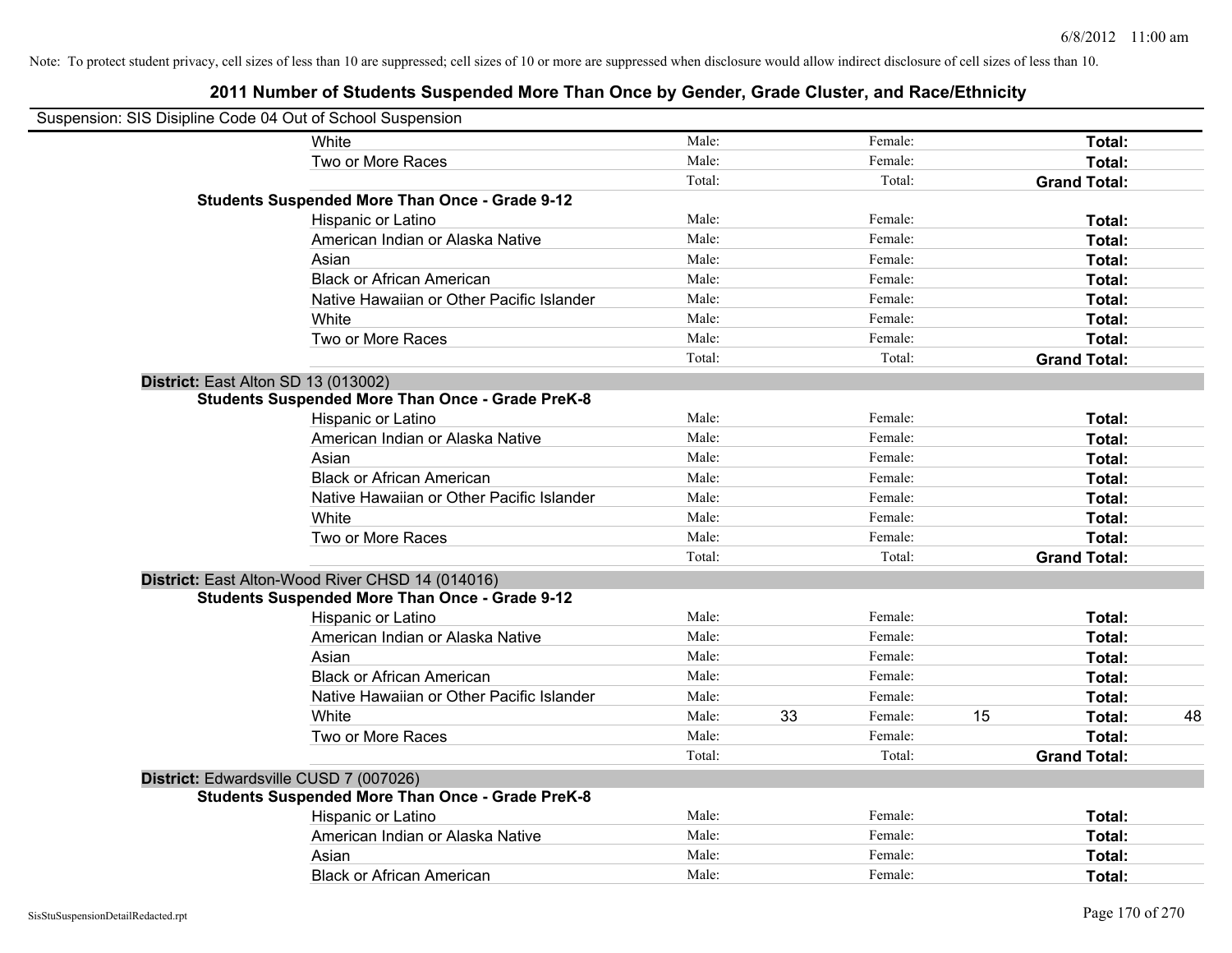| Suspension: SIS Disipline Code 04 Out of School Suspension |                                                         |        |    |         |    |                     |    |
|------------------------------------------------------------|---------------------------------------------------------|--------|----|---------|----|---------------------|----|
|                                                            | Native Hawaiian or Other Pacific Islander               | Male:  |    | Female: |    | Total:              |    |
|                                                            | White                                                   | Male:  |    | Female: |    | Total:              | 22 |
|                                                            | Two or More Races                                       | Male:  |    | Female: |    | Total:              |    |
|                                                            |                                                         | Total: |    | Total:  |    | <b>Grand Total:</b> |    |
|                                                            | <b>Students Suspended More Than Once - Grade 9-12</b>   |        |    |         |    |                     |    |
|                                                            | Hispanic or Latino                                      | Male:  |    | Female: |    | Total:              |    |
|                                                            | American Indian or Alaska Native                        | Male:  |    | Female: |    | Total:              |    |
|                                                            | Asian                                                   | Male:  |    | Female: |    | Total:              |    |
|                                                            | <b>Black or African American</b>                        | Male:  |    | Female: |    | Total:              | 13 |
|                                                            | Native Hawaiian or Other Pacific Islander               | Male:  |    | Female: |    | Total:              |    |
|                                                            | White                                                   | Male:  | 29 | Female: | 10 | Total:              | 39 |
|                                                            | Two or More Races                                       | Male:  |    | Female: |    | Total:              |    |
|                                                            |                                                         | Total: |    | Total:  |    | <b>Grand Total:</b> |    |
|                                                            | District: Granite City CUSD 9 (009026)                  |        |    |         |    |                     |    |
|                                                            | <b>Students Suspended More Than Once - Grade PreK-8</b> |        |    |         |    |                     |    |
|                                                            | Hispanic or Latino                                      | Male:  |    | Female: |    | Total:              |    |
|                                                            | American Indian or Alaska Native                        | Male:  |    | Female: |    | Total:              |    |
|                                                            | Asian                                                   | Male:  |    | Female: |    | Total:              |    |
|                                                            | <b>Black or African American</b>                        | Male:  |    | Female: |    | Total:              | 13 |
|                                                            | Native Hawaiian or Other Pacific Islander               | Male:  |    | Female: |    | Total:              |    |
|                                                            | White                                                   | Male:  |    | Female: |    | Total:              | 45 |
|                                                            | Two or More Races                                       | Male:  |    | Female: |    | Total:              |    |
|                                                            |                                                         | Total: | 55 | Total:  | 20 | <b>Grand Total:</b> | 75 |
|                                                            | <b>Students Suspended More Than Once - Grade 9-12</b>   |        |    |         |    |                     |    |
|                                                            | Hispanic or Latino                                      | Male:  |    | Female: |    | Total:              |    |
|                                                            | American Indian or Alaska Native                        | Male:  |    | Female: |    | Total:              |    |
|                                                            | Asian                                                   | Male:  |    | Female: |    | Total:              |    |
|                                                            | <b>Black or African American</b>                        | Male:  | 13 | Female: | 16 | Total:              | 29 |
|                                                            | Native Hawaiian or Other Pacific Islander               | Male:  |    | Female: |    | Total:              |    |
|                                                            | White                                                   | Male:  | 26 | Female: | 19 | Total:              | 45 |
|                                                            | Two or More Races                                       | Male:  |    | Female: |    | Total:              |    |
|                                                            |                                                         | Total: |    | Total:  |    | <b>Grand Total:</b> |    |
|                                                            | District: Highland CUSD 5 (005026)                      |        |    |         |    |                     |    |
|                                                            | <b>Students Suspended More Than Once - Grade PreK-8</b> |        |    |         |    |                     |    |
|                                                            | Hispanic or Latino                                      | Male:  |    | Female: |    | Total:              |    |
|                                                            | American Indian or Alaska Native                        | Male:  |    | Female: |    | Total:              |    |
|                                                            | Asian                                                   | Male:  |    | Female: |    | Total:              |    |
|                                                            | <b>Black or African American</b>                        | Male:  |    | Female: |    | Total:              |    |
|                                                            | Native Hawaiian or Other Pacific Islander               | Male:  |    | Female: |    | Total:              |    |
| SisStuSuspensionDetailRedacted.rpt                         |                                                         |        |    |         |    | Page 171 of 270     |    |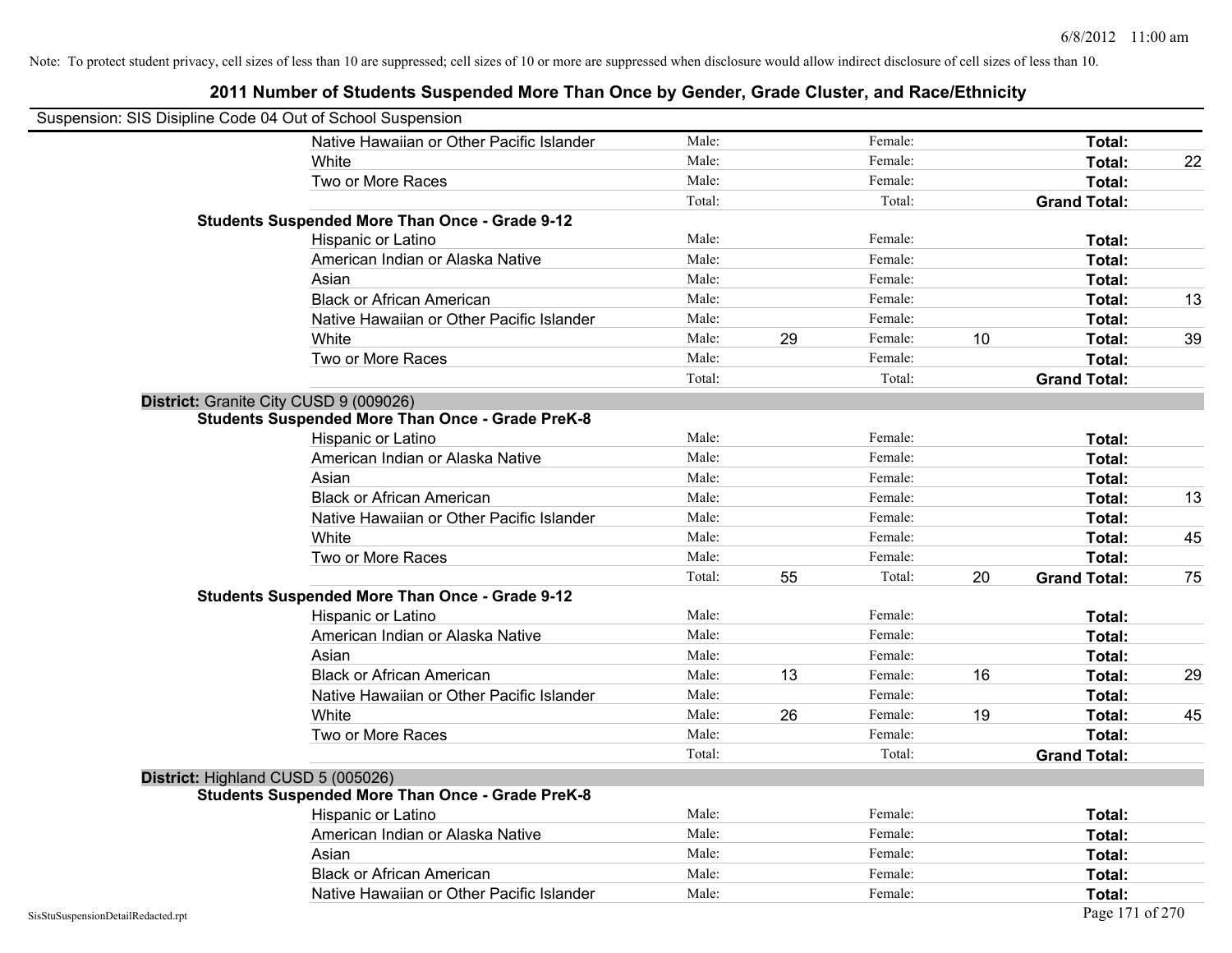| Suspension: SIS Disipline Code 04 Out of School Suspension |                                                         |        |         |                     |
|------------------------------------------------------------|---------------------------------------------------------|--------|---------|---------------------|
|                                                            | White                                                   | Male:  | Female: | Total:              |
|                                                            | Two or More Races                                       | Male:  | Female: | Total:              |
|                                                            |                                                         | Total: | Total:  | <b>Grand Total:</b> |
|                                                            | <b>Students Suspended More Than Once - Grade 9-12</b>   |        |         |                     |
|                                                            | Hispanic or Latino                                      | Male:  | Female: | Total:              |
|                                                            | American Indian or Alaska Native                        | Male:  | Female: | Total:              |
|                                                            | Asian                                                   | Male:  | Female: | Total:              |
|                                                            | <b>Black or African American</b>                        | Male:  | Female: | Total:              |
|                                                            | Native Hawaiian or Other Pacific Islander               | Male:  | Female: | Total:              |
|                                                            | White                                                   | Male:  | Female: | Total:<br>17        |
|                                                            | Two or More Races                                       | Male:  | Female: | Total:              |
|                                                            |                                                         | Total: | Total:  | <b>Grand Total:</b> |
|                                                            | District: Madison Co Regional Office of Ed (028400)     |        |         |                     |
|                                                            | <b>Students Suspended More Than Once - Grade PreK-8</b> |        |         |                     |
|                                                            | Hispanic or Latino                                      | Male:  | Female: | Total:              |
|                                                            | American Indian or Alaska Native                        | Male:  | Female: | Total:              |
|                                                            | Asian                                                   | Male:  | Female: | Total:              |
|                                                            | <b>Black or African American</b>                        | Male:  | Female: | Total:              |
|                                                            | Native Hawaiian or Other Pacific Islander               | Male:  | Female: | Total:              |
|                                                            | White                                                   | Male:  | Female: | Total:              |
|                                                            | Two or More Races                                       | Male:  | Female: | Total:              |
|                                                            |                                                         | Total: | Total:  | <b>Grand Total:</b> |
|                                                            | <b>Students Suspended More Than Once - Grade 9-12</b>   |        |         |                     |
|                                                            | Hispanic or Latino                                      | Male:  | Female: | Total:              |
|                                                            | American Indian or Alaska Native                        | Male:  | Female: | Total:              |
|                                                            | Asian                                                   | Male:  | Female: | Total:              |
|                                                            | <b>Black or African American</b>                        | Male:  | Female: | Total:              |
|                                                            | Native Hawaiian or Other Pacific Islander               | Male:  | Female: | Total:              |
|                                                            | White                                                   | Male:  | Female: | Total:              |
|                                                            | Two or More Races                                       | Male:  | Female: | Total:              |
|                                                            |                                                         | Total: | Total:  | <b>Grand Total:</b> |
|                                                            | District: Madison CUSD 12 (012026)                      |        |         |                     |
|                                                            | <b>Students Suspended More Than Once - Grade PreK-8</b> |        |         |                     |
|                                                            | Hispanic or Latino                                      | Male:  | Female: | Total:              |
|                                                            | American Indian or Alaska Native                        | Male:  | Female: | Total:              |
|                                                            | Asian                                                   | Male:  | Female: | Total:              |
|                                                            | <b>Black or African American</b>                        | Male:  | Female: | 22<br>Total:        |
|                                                            | Native Hawaiian or Other Pacific Islander               | Male:  | Female: | Total:              |
|                                                            | White                                                   | Male:  | Female: | Total:              |
| SisStuSuspensionDetailRedacted.rpt                         |                                                         |        |         | Page 172 of 270     |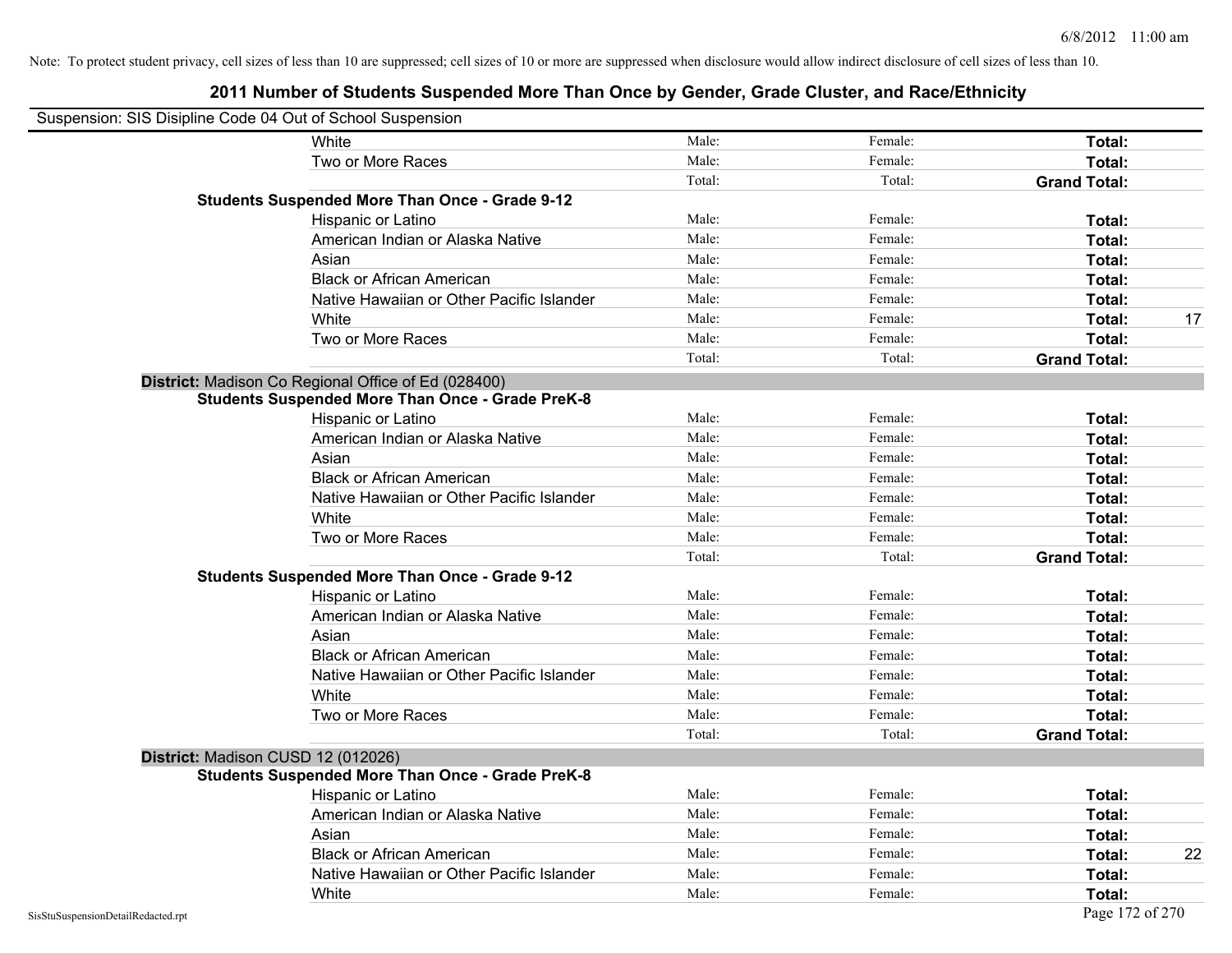## **2011 Number of Students Suspended More Than Once by Gender, Grade Cluster, and Race/Ethnicity**

| Suspension: SIS Disipline Code 04 Out of School Suspension |                                                         |        |         |                     |    |
|------------------------------------------------------------|---------------------------------------------------------|--------|---------|---------------------|----|
|                                                            | Two or More Races                                       | Male:  | Female: | Total:              |    |
|                                                            |                                                         | Total: | Total:  | <b>Grand Total:</b> |    |
| District: Non-Public School (055S)                         |                                                         |        |         |                     |    |
|                                                            | <b>Students Suspended More Than Once - Grade PreK-8</b> |        |         |                     |    |
|                                                            | Hispanic or Latino                                      | Male:  | Female: | Total:              |    |
|                                                            | American Indian or Alaska Native                        | Male:  | Female: | Total:              |    |
|                                                            | Asian                                                   | Male:  | Female: | Total:              |    |
|                                                            | <b>Black or African American</b>                        | Male:  | Female: | Total:              |    |
|                                                            | Native Hawaiian or Other Pacific Islander               | Male:  | Female: | Total:              |    |
|                                                            | White                                                   | Male:  | Female: | Total:              |    |
|                                                            | Two or More Races                                       | Male:  | Female: | Total:              |    |
|                                                            |                                                         | Total: | Total:  | <b>Grand Total:</b> |    |
| District: Roxana CUSD 1 (001026)                           |                                                         |        |         |                     |    |
|                                                            | <b>Students Suspended More Than Once - Grade PreK-8</b> |        |         |                     |    |
|                                                            | Hispanic or Latino                                      | Male:  | Female: | Total:              |    |
|                                                            | American Indian or Alaska Native                        | Male:  | Female: | Total:              |    |
|                                                            | Asian                                                   | Male:  | Female: | Total:              |    |
|                                                            | <b>Black or African American</b>                        | Male:  | Female: | Total:              |    |
|                                                            | Native Hawaiian or Other Pacific Islander               | Male:  | Female: | Total:              |    |
|                                                            | White                                                   | Male:  | Female: | Total:              |    |
|                                                            | Two or More Races                                       | Male:  | Female: | Total:              |    |
|                                                            |                                                         | Total: | Total:  | <b>Grand Total:</b> | 14 |
|                                                            | <b>Students Suspended More Than Once - Grade 9-12</b>   |        |         |                     |    |
|                                                            | Hispanic or Latino                                      | Male:  | Female: | Total:              |    |
|                                                            | American Indian or Alaska Native                        | Male:  | Female: | Total:              |    |
|                                                            | Asian                                                   | Male:  | Female: | Total:              |    |
|                                                            | <b>Black or African American</b>                        | Male:  | Female: | Total:              |    |
|                                                            | Native Hawaiian or Other Pacific Islander               | Male:  | Female: | Total:              |    |
|                                                            | White                                                   | Male:  | Female: | Total:              | 26 |
|                                                            | Two or More Races                                       | Male:  | Female: | Total:              |    |
|                                                            |                                                         | Total: | Total:  | <b>Grand Total:</b> |    |
| District: Triad CUSD 2 (002026)                            |                                                         |        |         |                     |    |
|                                                            | <b>Students Suspended More Than Once - Grade 9-12</b>   |        |         |                     |    |
|                                                            | Hispanic or Latino                                      | Male:  | Female: | Total:              |    |
|                                                            | American Indian or Alaska Native                        | Male:  | Female: | Total:              |    |
|                                                            | Asian                                                   | Male:  | Female: | Total:              |    |
|                                                            | <b>Black or African American</b>                        | Male:  | Female: | Total:              |    |
|                                                            | Native Hawaiian or Other Pacific Islander               | Male:  | Female: | Total:              |    |

 $\overline{\phantom{0}}$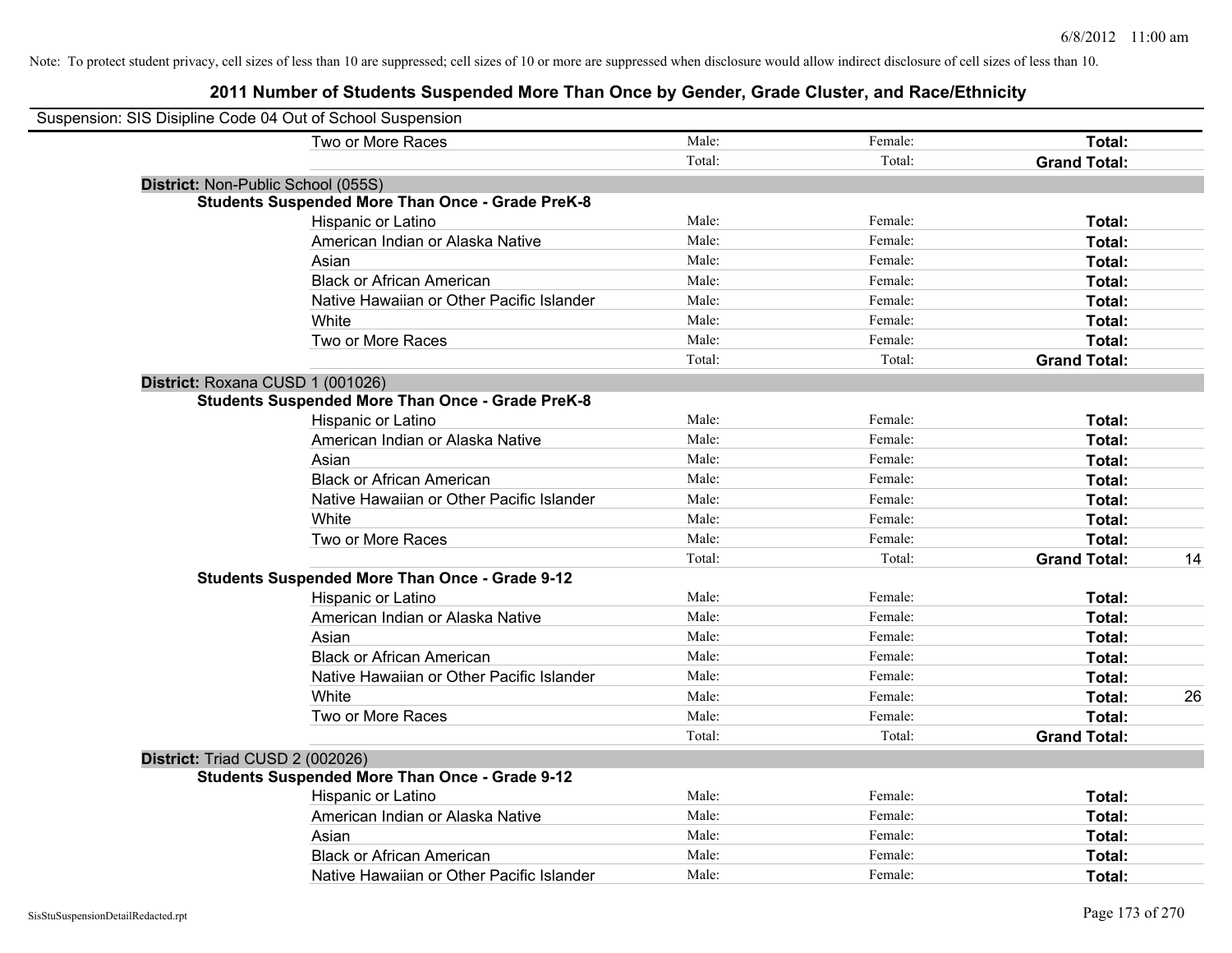## **2011 Number of Students Suspended More Than Once by Gender, Grade Cluster, and Race/Ethnicity**

| Suspension: SIS Disipline Code 04 Out of School Suspension |                                                         |        |    |         |    |                     |    |
|------------------------------------------------------------|---------------------------------------------------------|--------|----|---------|----|---------------------|----|
|                                                            | White                                                   | Male:  | 25 | Female: | 14 | <b>Total:</b>       | 39 |
|                                                            | Two or More Races                                       | Male:  |    | Female: |    | Total:              |    |
|                                                            |                                                         | Total: |    | Total:  |    | <b>Grand Total:</b> |    |
| District: Venice CUSD 3 (003026)                           |                                                         |        |    |         |    |                     |    |
|                                                            | <b>Students Suspended More Than Once - Grade PreK-8</b> |        |    |         |    |                     |    |
|                                                            | Hispanic or Latino                                      | Male:  |    | Female: |    | Total:              |    |
|                                                            | American Indian or Alaska Native                        | Male:  |    | Female: |    | Total:              |    |
|                                                            | Asian                                                   | Male:  |    | Female: |    | Total:              |    |
|                                                            | <b>Black or African American</b>                        | Male:  |    | Female: |    | Total:              |    |
|                                                            | Native Hawaiian or Other Pacific Islander               | Male:  |    | Female: |    | Total:              |    |
|                                                            | White                                                   | Male:  |    | Female: |    | Total:              |    |
|                                                            | Two or More Races                                       | Male:  |    | Female: |    | Total:              |    |
|                                                            |                                                         | Total: |    | Total:  |    | <b>Grand Total:</b> |    |
|                                                            | District: Wood River-Hartford ESD 15 (015003)           |        |    |         |    |                     |    |
|                                                            | <b>Students Suspended More Than Once - Grade PreK-8</b> |        |    |         |    |                     |    |
|                                                            | Hispanic or Latino                                      | Male:  |    | Female: |    | Total:              |    |
|                                                            | American Indian or Alaska Native                        | Male:  |    | Female: |    | <b>Total:</b>       |    |
|                                                            | Asian                                                   | Male:  |    | Female: |    | Total:              |    |
|                                                            | <b>Black or African American</b>                        | Male:  |    | Female: |    | Total:              |    |
|                                                            | Native Hawaiian or Other Pacific Islander               | Male:  |    | Female: |    | Total:              |    |
|                                                            | White                                                   | Male:  |    | Female: |    | Total:              |    |
|                                                            | Two or More Races                                       | Male:  |    | Female: |    | Total:              |    |
|                                                            |                                                         | Total: |    | Total:  |    | <b>Grand Total:</b> |    |
| County: Non-Public School (000)                            |                                                         |        |    |         |    |                     |    |
| District: Madison ROE (000000)                             |                                                         |        |    |         |    |                     |    |
|                                                            | <b>Students Suspended More Than Once - Grade 9-12</b>   |        |    |         |    |                     |    |
|                                                            | Hispanic or Latino                                      | Male:  |    | Female: |    | Total:              |    |
|                                                            | American Indian or Alaska Native                        | Male:  |    | Female: |    | <b>Total:</b>       |    |
|                                                            | Asian                                                   | Male:  |    | Female: |    | Total:              |    |
|                                                            | <b>Black or African American</b>                        | Male:  |    | Female: |    | Total:              |    |
|                                                            | Native Hawaiian or Other Pacific Islander               | Male:  |    | Female: |    | Total:              |    |
|                                                            | White                                                   | Male:  |    | Female: |    | Total:              |    |
|                                                            | Two or More Races                                       | Male:  |    | Female: |    | Total:              |    |
|                                                            |                                                         | Total: |    | Total:  |    | <b>Grand Total:</b> |    |

**Region:** Marshall/Putnam/Woodford ROE (43)

**County:** Marshall (059)

**District:** Henry-Senachwine CUSD 5 (005026)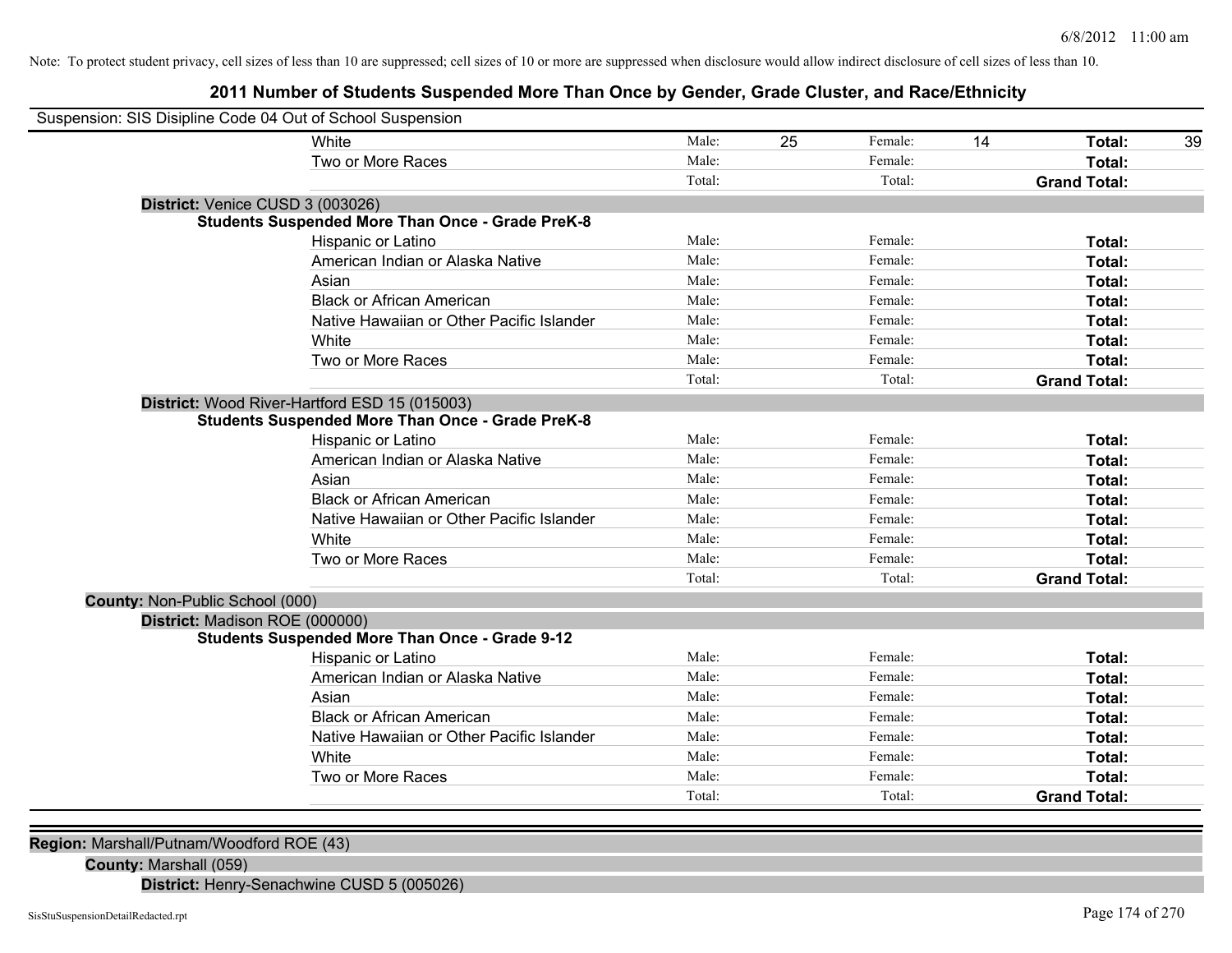|                                 | Suspension: SIS Disipline Code 04 Out of School Suspension |        |         |                     |
|---------------------------------|------------------------------------------------------------|--------|---------|---------------------|
|                                 | <b>Students Suspended More Than Once - Grade PreK-8</b>    |        |         |                     |
|                                 | Hispanic or Latino                                         | Male:  | Female: | Total:              |
|                                 | American Indian or Alaska Native                           | Male:  | Female: | Total:              |
|                                 | Asian                                                      | Male:  | Female: | Total:              |
|                                 | <b>Black or African American</b>                           | Male:  | Female: | Total:              |
|                                 | Native Hawaiian or Other Pacific Islander                  | Male:  | Female: | Total:              |
|                                 | White                                                      | Male:  | Female: | Total:              |
|                                 | Two or More Races                                          | Male:  | Female: | Total:              |
|                                 |                                                            | Total: | Total:  | <b>Grand Total:</b> |
|                                 | <b>Students Suspended More Than Once - Grade 9-12</b>      |        |         |                     |
|                                 | Hispanic or Latino                                         | Male:  | Female: | Total:              |
|                                 | American Indian or Alaska Native                           | Male:  | Female: | Total:              |
|                                 | Asian                                                      | Male:  | Female: | Total:              |
|                                 | <b>Black or African American</b>                           | Male:  | Female: | Total:              |
|                                 | Native Hawaiian or Other Pacific Islander                  | Male:  | Female: | Total:              |
|                                 | White                                                      | Male:  | Female: | Total:              |
|                                 | Two or More Races                                          | Male:  | Female: | Total:              |
|                                 |                                                            | Total: | Total:  | <b>Grand Total:</b> |
|                                 | District: Midland CUSD 7 (007026)                          |        |         |                     |
|                                 | <b>Students Suspended More Than Once - Grade PreK-8</b>    |        |         |                     |
|                                 | <b>Hispanic or Latino</b>                                  | Male:  | Female: | Total:              |
|                                 | American Indian or Alaska Native                           | Male:  | Female: | Total:              |
|                                 | Asian                                                      | Male:  | Female: | Total:              |
|                                 | <b>Black or African American</b>                           | Male:  | Female: | Total:              |
|                                 | Native Hawaiian or Other Pacific Islander                  | Male:  | Female: | Total:              |
|                                 | White                                                      | Male:  | Female: | Total:              |
|                                 | Two or More Races                                          | Male:  | Female: | Total:              |
|                                 |                                                            | Total: | Total:  | <b>Grand Total:</b> |
| County: Non-Public School (000) |                                                            |        |         |                     |
|                                 | District: Marshall/Putnam/Woodford ROE (000000)            |        |         |                     |
|                                 | <b>Students Suspended More Than Once - Grade 9-12</b>      |        |         |                     |
|                                 | Hispanic or Latino                                         | Male:  | Female: | Total:              |
|                                 | American Indian or Alaska Native                           | Male:  | Female: | Total:              |
|                                 | Asian                                                      | Male:  | Female: | Total:              |
|                                 | <b>Black or African American</b>                           | Male:  | Female: | Total:              |
|                                 | Native Hawaiian or Other Pacific Islander                  | Male:  | Female: | Total:              |
|                                 | White                                                      | Male:  | Female: | Total:              |
|                                 | Two or More Races                                          | Male:  | Female: | Total:              |
|                                 |                                                            | Total: | Total:  | <b>Grand Total:</b> |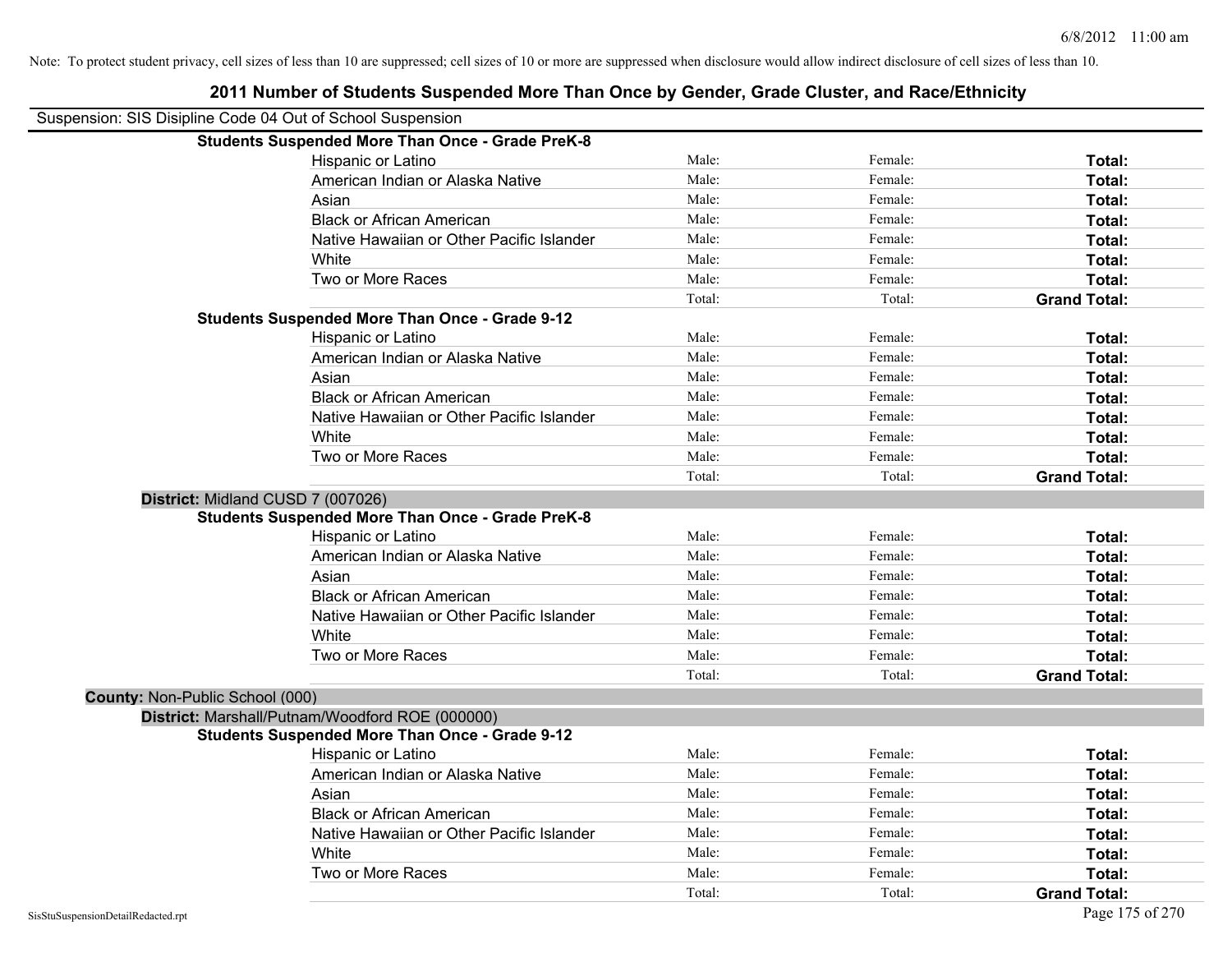| Suspension: SIS Disipline Code 04 Out of School Suspension |                                                         |        |         |                     |    |
|------------------------------------------------------------|---------------------------------------------------------|--------|---------|---------------------|----|
| County: Putnam (078)                                       |                                                         |        |         |                     |    |
|                                                            | District: Putnam County CUSD 535 (535026)               |        |         |                     |    |
|                                                            | <b>Students Suspended More Than Once - Grade PreK-8</b> |        |         |                     |    |
|                                                            | Hispanic or Latino                                      | Male:  | Female: | Total:              |    |
|                                                            | American Indian or Alaska Native                        | Male:  | Female: | Total:              |    |
|                                                            | Asian                                                   | Male:  | Female: | Total:              |    |
|                                                            | <b>Black or African American</b>                        | Male:  | Female: | Total:              |    |
|                                                            | Native Hawaiian or Other Pacific Islander               | Male:  | Female: | Total:              |    |
|                                                            | White                                                   | Male:  | Female: | Total:              |    |
|                                                            | Two or More Races                                       | Male:  | Female: | Total:              |    |
|                                                            |                                                         | Total: | Total:  | <b>Grand Total:</b> |    |
|                                                            | <b>Students Suspended More Than Once - Grade 9-12</b>   |        |         |                     |    |
|                                                            | Hispanic or Latino                                      | Male:  | Female: | Total:              |    |
|                                                            | American Indian or Alaska Native                        | Male:  | Female: | Total:              |    |
|                                                            | Asian                                                   | Male:  | Female: | Total:              |    |
|                                                            | <b>Black or African American</b>                        | Male:  | Female: | Total:              |    |
|                                                            | Native Hawaiian or Other Pacific Islander               | Male:  | Female: | Total:              |    |
|                                                            | White                                                   | Male:  | Female: | Total:              | 22 |
|                                                            | Two or More Races                                       | Male:  | Female: | Total:              |    |
|                                                            |                                                         | Total: | Total:  | <b>Grand Total:</b> |    |
| County: Woodford (102)                                     |                                                         |        |         |                     |    |
|                                                            | District: County of Woodford School (122017)            |        |         |                     |    |
|                                                            | <b>Students Suspended More Than Once - Grade 9-12</b>   |        |         |                     |    |
|                                                            | Hispanic or Latino                                      | Male:  | Female: | Total:              |    |
|                                                            | American Indian or Alaska Native                        | Male:  | Female: | Total:              |    |
|                                                            | Asian                                                   | Male:  | Female: | Total:              |    |
|                                                            | <b>Black or African American</b>                        | Male:  | Female: | Total:              |    |
|                                                            | Native Hawaiian or Other Pacific Islander               | Male:  | Female: | Total:              |    |
|                                                            | White                                                   | Male:  | Female: | Total:              |    |
|                                                            | Two or More Races                                       | Male:  | Female: | Total:              |    |
|                                                            |                                                         | Total: | Total:  | <b>Grand Total:</b> |    |
|                                                            | District: El Paso-Gridley CUSD 11 (011026)              |        |         |                     |    |
|                                                            | <b>Students Suspended More Than Once - Grade PreK-8</b> |        |         |                     |    |
|                                                            | Hispanic or Latino                                      | Male:  | Female: | Total:              |    |
|                                                            | American Indian or Alaska Native                        | Male:  | Female: | Total:              |    |
|                                                            | Asian                                                   | Male:  | Female: | Total:              |    |
|                                                            | <b>Black or African American</b>                        | Male:  | Female: | Total:              |    |
|                                                            | Native Hawaiian or Other Pacific Islander               | Male:  | Female: | Total:              |    |
|                                                            | White                                                   | Male:  | Female: | Total:              |    |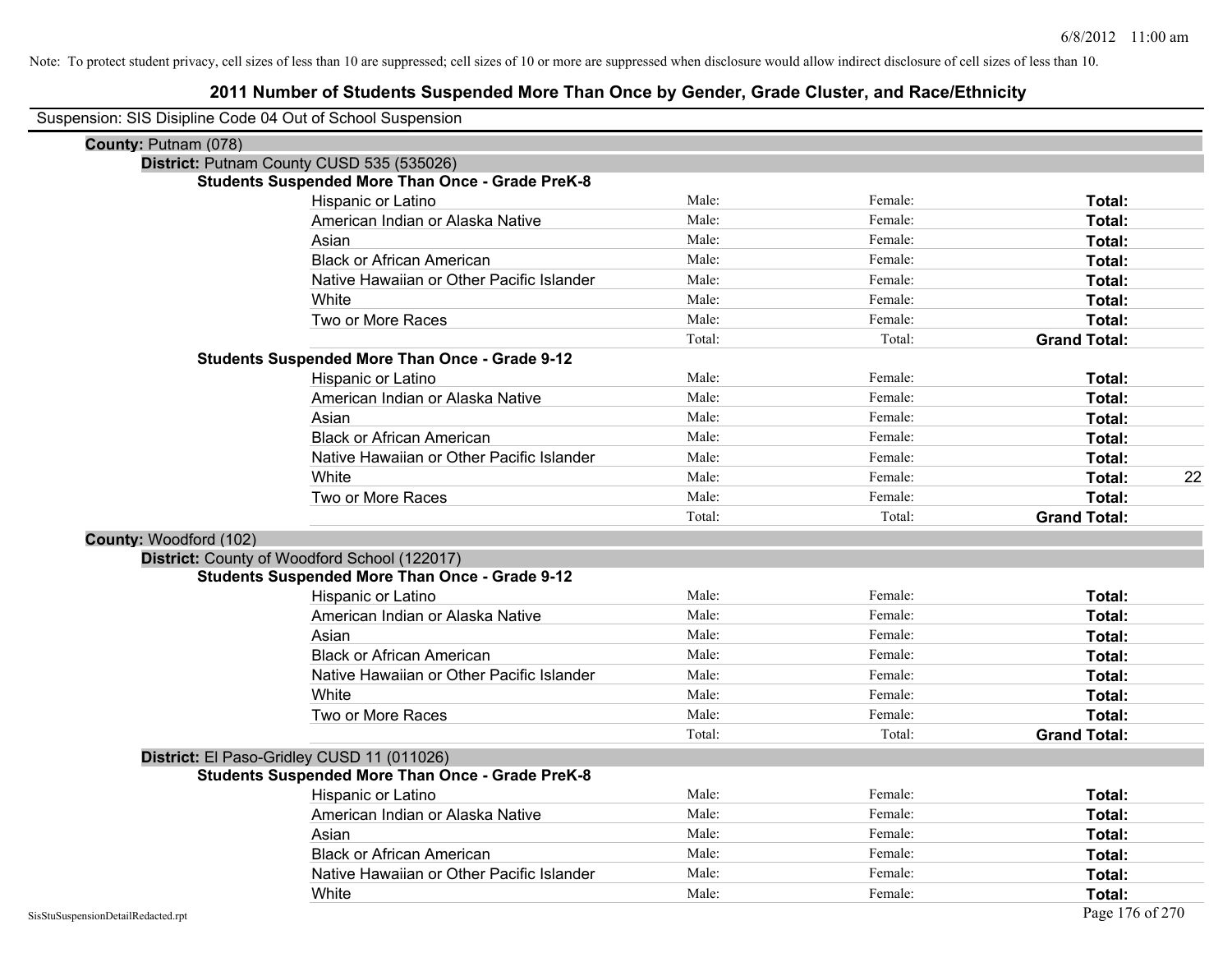|                                    | Suspension: SIS Disipline Code 04 Out of School Suspension |        |         |                     |
|------------------------------------|------------------------------------------------------------|--------|---------|---------------------|
|                                    | Two or More Races                                          | Male:  | Female: | Total:              |
|                                    |                                                            | Total: | Total:  | <b>Grand Total:</b> |
|                                    | <b>Students Suspended More Than Once - Grade 9-12</b>      |        |         |                     |
|                                    | Hispanic or Latino                                         | Male:  | Female: | Total:              |
|                                    | American Indian or Alaska Native                           | Male:  | Female: | <b>Total:</b>       |
|                                    | Asian                                                      | Male:  | Female: | Total:              |
|                                    | <b>Black or African American</b>                           | Male:  | Female: | Total:              |
|                                    | Native Hawaiian or Other Pacific Islander                  | Male:  | Female: | Total:              |
|                                    | White                                                      | Male:  | Female: | Total:              |
|                                    | Two or More Races                                          | Male:  | Female: | Total:              |
|                                    |                                                            | Total: | Total:  | <b>Grand Total:</b> |
|                                    | District: Eureka CUD 140 (140026)                          |        |         |                     |
|                                    | <b>Students Suspended More Than Once - Grade PreK-8</b>    |        |         |                     |
|                                    | Hispanic or Latino                                         | Male:  | Female: | Total:              |
|                                    | American Indian or Alaska Native                           | Male:  | Female: | Total:              |
|                                    | Asian                                                      | Male:  | Female: | Total:              |
|                                    | <b>Black or African American</b>                           | Male:  | Female: | Total:              |
|                                    | Native Hawaiian or Other Pacific Islander                  | Male:  | Female: | Total:              |
|                                    | White                                                      | Male:  | Female: | Total:              |
|                                    | Two or More Races                                          | Male:  | Female: | Total:              |
|                                    |                                                            | Total: | Total:  | <b>Grand Total:</b> |
|                                    | <b>Students Suspended More Than Once - Grade 9-12</b>      |        |         |                     |
|                                    | Hispanic or Latino                                         | Male:  | Female: | Total:              |
|                                    | American Indian or Alaska Native                           | Male:  | Female: | Total:              |
|                                    | Asian                                                      | Male:  | Female: | <b>Total:</b>       |
|                                    | <b>Black or African American</b>                           | Male:  | Female: | Total:              |
|                                    | Native Hawaiian or Other Pacific Islander                  | Male:  | Female: | Total:              |
|                                    | White                                                      | Male:  | Female: | 14<br>Total:        |
|                                    | Two or More Races                                          | Male:  | Female: | Total:              |
|                                    |                                                            | Total: | Total:  | <b>Grand Total:</b> |
|                                    | District: Fieldcrest CUSD 6 (006026)                       |        |         |                     |
|                                    | <b>Students Suspended More Than Once - Grade PreK-8</b>    |        |         |                     |
|                                    | Hispanic or Latino                                         | Male:  | Female: | Total:              |
|                                    | American Indian or Alaska Native                           | Male:  | Female: | <b>Total:</b>       |
|                                    | Asian                                                      | Male:  | Female: | Total:              |
|                                    | <b>Black or African American</b>                           | Male:  | Female: | Total:              |
|                                    | Native Hawaiian or Other Pacific Islander                  | Male:  | Female: | Total:              |
|                                    | White                                                      | Male:  | Female: | Total:              |
|                                    | Two or More Races                                          | Male:  | Female: | <b>Total:</b>       |
| SisStuSuspensionDetailRedacted.rpt |                                                            |        |         | Page 177 of 270     |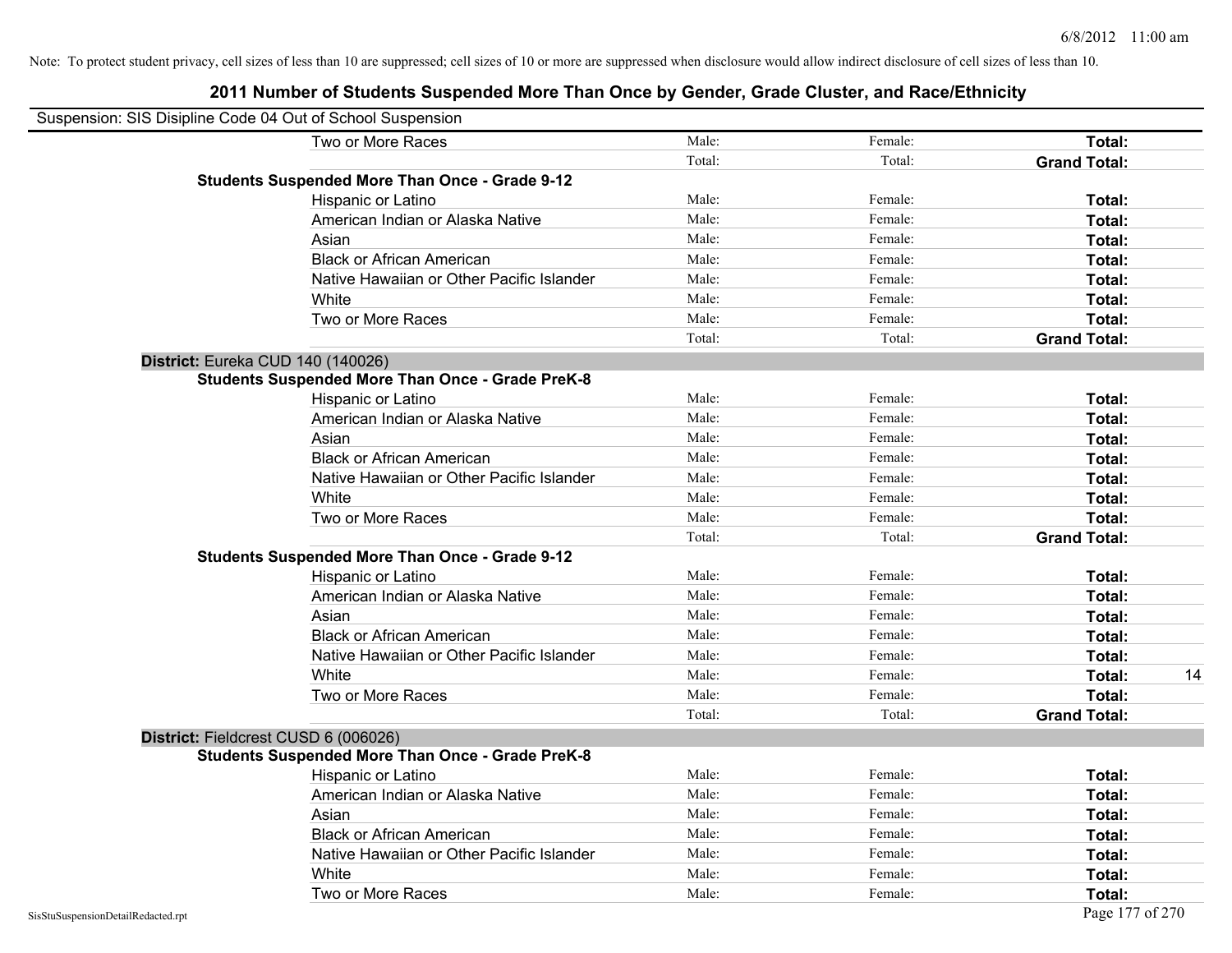| Suspension: SIS Disipline Code 04 Out of School Suspension |                                                         |        |         |                     |
|------------------------------------------------------------|---------------------------------------------------------|--------|---------|---------------------|
|                                                            |                                                         | Total: | Total:  | <b>Grand Total:</b> |
|                                                            | <b>Students Suspended More Than Once - Grade 9-12</b>   |        |         |                     |
|                                                            | Hispanic or Latino                                      | Male:  | Female: | Total:              |
|                                                            | American Indian or Alaska Native                        | Male:  | Female: | Total:              |
|                                                            | Asian                                                   | Male:  | Female: | Total:              |
|                                                            | <b>Black or African American</b>                        | Male:  | Female: | Total:              |
|                                                            | Native Hawaiian or Other Pacific Islander               | Male:  | Female: | Total:              |
|                                                            | White                                                   | Male:  | Female: | Total:<br>13        |
|                                                            | Two or More Races                                       | Male:  | Female: | Total:              |
|                                                            |                                                         | Total: | Total:  | <b>Grand Total:</b> |
|                                                            | District: Lowpoint-Washburn CUSD 21 (021026)            |        |         |                     |
|                                                            | <b>Students Suspended More Than Once - Grade PreK-8</b> |        |         |                     |
|                                                            | Hispanic or Latino                                      | Male:  | Female: | Total:              |
|                                                            | American Indian or Alaska Native                        | Male:  | Female: | Total:              |
|                                                            | Asian                                                   | Male:  | Female: | Total:              |
|                                                            | <b>Black or African American</b>                        | Male:  | Female: | Total:              |
|                                                            | Native Hawaiian or Other Pacific Islander               | Male:  | Female: | Total:              |
|                                                            | White                                                   | Male:  | Female: | Total:              |
|                                                            | Two or More Races                                       | Male:  | Female: | Total:              |
|                                                            |                                                         | Total: | Total:  | <b>Grand Total:</b> |
|                                                            | <b>Students Suspended More Than Once - Grade 9-12</b>   |        |         |                     |
|                                                            | Hispanic or Latino                                      | Male:  | Female: | Total:              |
|                                                            | American Indian or Alaska Native                        | Male:  | Female: | Total:              |
|                                                            | Asian                                                   | Male:  | Female: | Total:              |
|                                                            | <b>Black or African American</b>                        | Male:  | Female: | Total:              |
|                                                            | Native Hawaiian or Other Pacific Islander               | Male:  | Female: | Total:              |
|                                                            | White                                                   | Male:  | Female: | Total:              |
|                                                            | Two or More Races                                       | Male:  | Female: | Total:              |
|                                                            |                                                         | Total: | Total:  | <b>Grand Total:</b> |
|                                                            | District: Metamora CCSD 1 (001004)                      |        |         |                     |
|                                                            | <b>Students Suspended More Than Once - Grade PreK-8</b> |        |         |                     |
|                                                            | Hispanic or Latino                                      | Male:  | Female: | Total:              |
|                                                            | American Indian or Alaska Native                        | Male:  | Female: | Total:              |
|                                                            | Asian                                                   | Male:  | Female: | Total:              |
|                                                            | <b>Black or African American</b>                        | Male:  | Female: | Total:              |
|                                                            | Native Hawaiian or Other Pacific Islander               | Male:  | Female: | Total:              |
|                                                            | White                                                   | Male:  | Female: | Total:              |
|                                                            | Two or More Races                                       | Male:  | Female: | Total:              |
|                                                            |                                                         | Total: | Total:  | <b>Grand Total:</b> |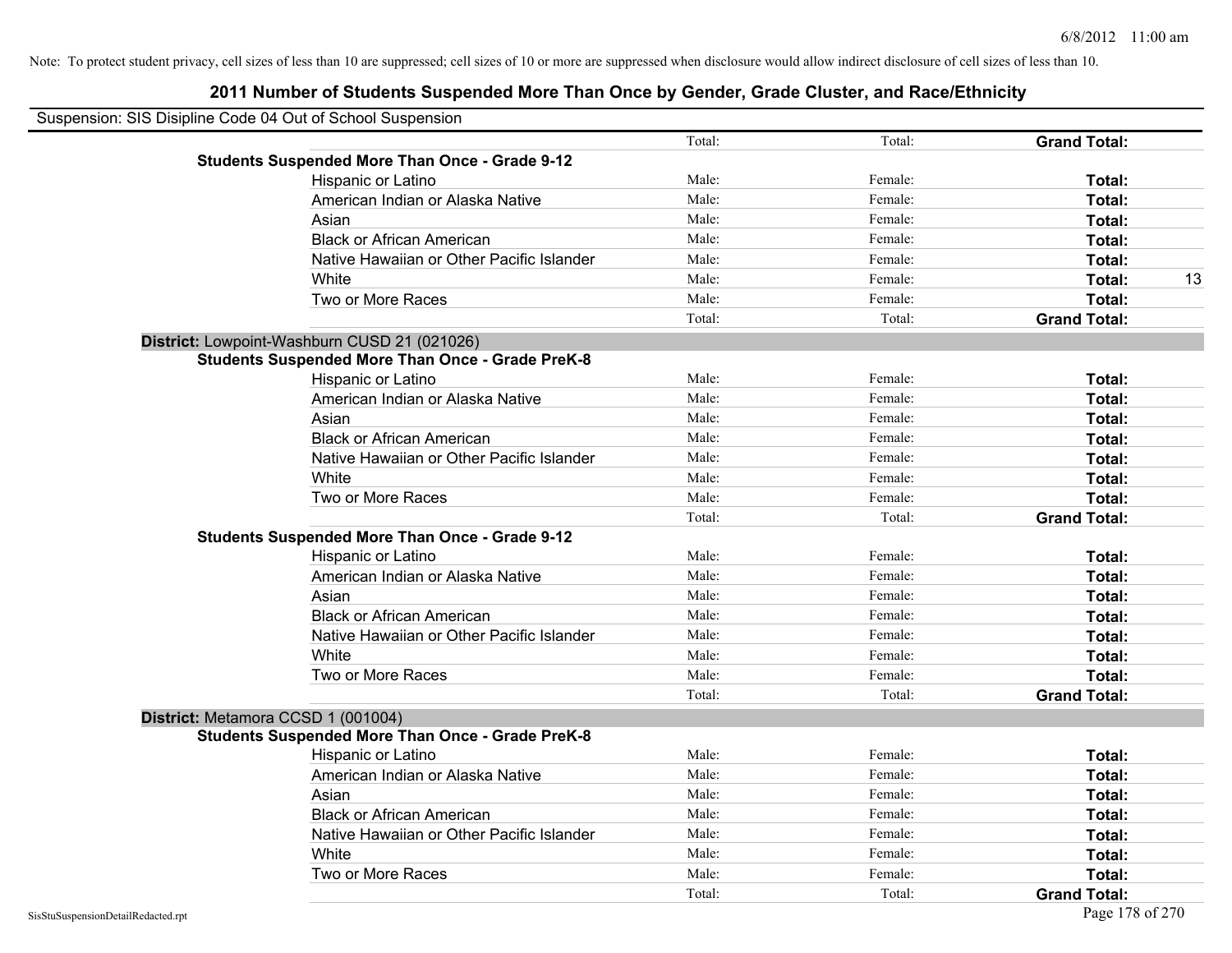## **2011 Number of Students Suspended More Than Once by Gender, Grade Cluster, and Race/Ethnicity**

Suspension: SIS Disipline Code 04 Out of School Suspension

| Region: McHenry ROE (44) |                                                         |        |    |         |    |                     |     |
|--------------------------|---------------------------------------------------------|--------|----|---------|----|---------------------|-----|
| County: Mchenry (063)    |                                                         |        |    |         |    |                     |     |
|                          | District: Alden Hebron SD 19 (019024)                   |        |    |         |    |                     |     |
|                          | <b>Students Suspended More Than Once - Grade 9-12</b>   |        |    |         |    |                     |     |
|                          | Hispanic or Latino                                      | Male:  |    | Female: |    | Total:              |     |
|                          | American Indian or Alaska Native                        | Male:  |    | Female: |    | Total:              |     |
|                          | Asian                                                   | Male:  |    | Female: |    | Total:              |     |
|                          | <b>Black or African American</b>                        | Male:  |    | Female: |    | Total:              |     |
|                          | Native Hawaiian or Other Pacific Islander               | Male:  |    | Female: |    | Total:              |     |
|                          | White                                                   | Male:  |    | Female: |    | Total:              |     |
|                          | Two or More Races                                       | Male:  |    | Female: |    | Total:              |     |
|                          |                                                         | Total: |    | Total:  |    | <b>Grand Total:</b> |     |
|                          | <b>District: Cary CCSD 26 (026004)</b>                  |        |    |         |    |                     |     |
|                          | <b>Students Suspended More Than Once - Grade PreK-8</b> |        |    |         |    |                     |     |
|                          | Hispanic or Latino                                      | Male:  |    | Female: |    | Total:              |     |
|                          | American Indian or Alaska Native                        | Male:  |    | Female: |    | Total:              |     |
|                          | Asian                                                   | Male:  |    | Female: |    | Total:              |     |
|                          | <b>Black or African American</b>                        | Male:  |    | Female: |    | Total:              |     |
|                          | Native Hawaiian or Other Pacific Islander               | Male:  |    | Female: |    | Total:              |     |
|                          | White                                                   | Male:  |    | Female: |    | Total:              |     |
|                          | Two or More Races                                       | Male:  |    | Female: |    | Total:              |     |
|                          |                                                         | Total: |    | Total:  |    | <b>Grand Total:</b> |     |
|                          | District: CHSD 155 (155016)                             |        |    |         |    |                     |     |
|                          | <b>Students Suspended More Than Once - Grade 9-12</b>   |        |    |         |    |                     |     |
|                          | Hispanic or Latino                                      | Male:  |    | Female: |    | Total:              | 28  |
|                          | American Indian or Alaska Native                        | Male:  |    | Female: |    | Total:              |     |
|                          | Asian                                                   | Male:  |    | Female: |    | Total:              |     |
|                          | <b>Black or African American</b>                        | Male:  |    | Female: |    | Total:              |     |
|                          | Native Hawaiian or Other Pacific Islander               | Male:  |    | Female: |    | Total:              |     |
|                          | White                                                   | Male:  | 77 | Female: | 24 | Total:              | 101 |
|                          | Two or More Races                                       | Male:  |    | Female: |    | Total:              |     |
|                          |                                                         | Total: |    | Total:  |    | <b>Grand Total:</b> | 140 |
|                          | District: Cons SD 158 (158022)                          |        |    |         |    |                     |     |
|                          | <b>Students Suspended More Than Once - Grade PreK-8</b> |        |    |         |    |                     |     |
|                          | Hispanic or Latino                                      | Male:  |    | Female: |    | Total:              |     |
|                          | American Indian or Alaska Native                        | Male:  |    | Female: |    | Total:              |     |
|                          | Asian                                                   | Male:  |    | Female: |    | Total:              |     |
|                          |                                                         |        |    |         |    |                     |     |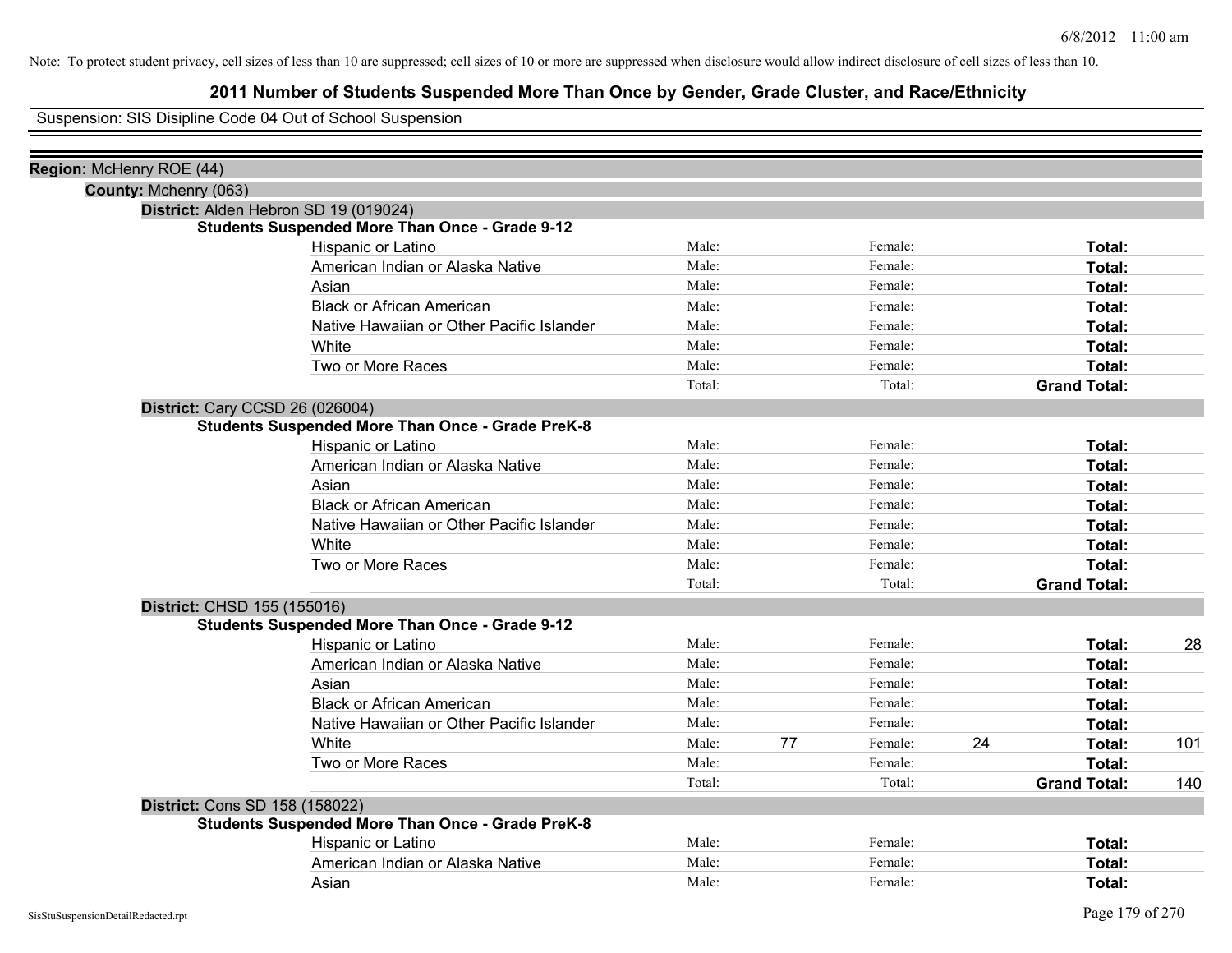| Suspension: SIS Disipline Code 04 Out of School Suspension |        |         |                     |    |
|------------------------------------------------------------|--------|---------|---------------------|----|
| <b>Black or African American</b>                           | Male:  | Female: | Total:              |    |
| Native Hawaiian or Other Pacific Islander                  | Male:  | Female: | Total:              |    |
| White                                                      | Male:  | Female: | Total:              |    |
| Two or More Races                                          | Male:  | Female: | Total:              |    |
|                                                            | Total: | Total:  | <b>Grand Total:</b> | 11 |
| District: Crystal Lake CCSD 47 (047004)                    |        |         |                     |    |
| <b>Students Suspended More Than Once - Grade PreK-8</b>    |        |         |                     |    |
| Hispanic or Latino                                         | Male:  | Female: | Total:              |    |
| American Indian or Alaska Native                           | Male:  | Female: | Total:              |    |
| Asian                                                      | Male:  | Female: | Total:              |    |
| <b>Black or African American</b>                           | Male:  | Female: | Total:              |    |
| Native Hawaiian or Other Pacific Islander                  | Male:  | Female: | Total:              |    |
| White                                                      | Male:  | Female: | Total:              | 14 |
| Two or More Races                                          | Male:  | Female: | Total:              |    |
|                                                            | Total: | Total:  | <b>Grand Total:</b> |    |
| District: Fox River Grove Cons SD 3 (003003)               |        |         |                     |    |
| <b>Students Suspended More Than Once - Grade PreK-8</b>    |        |         |                     |    |
| Hispanic or Latino                                         | Male:  | Female: | Total:              |    |
| American Indian or Alaska Native                           | Male:  | Female: | Total:              |    |
| Asian                                                      | Male:  | Female: | Total:              |    |
| <b>Black or African American</b>                           | Male:  | Female: | Total:              |    |
| Native Hawaiian or Other Pacific Islander                  | Male:  | Female: | Total:              |    |
| White                                                      | Male:  | Female: | Total:              |    |
| Two or More Races                                          | Male:  | Female: | Total:              |    |
|                                                            | Total: | Total:  | <b>Grand Total:</b> |    |
| District: Harrison SD 36 (036002)                          |        |         |                     |    |
| <b>Students Suspended More Than Once - Grade PreK-8</b>    |        |         |                     |    |
| Hispanic or Latino                                         | Male:  | Female: | Total:              |    |
| American Indian or Alaska Native                           | Male:  | Female: | Total:              |    |
| Asian                                                      | Male:  | Female: | Total:              |    |
| <b>Black or African American</b>                           | Male:  | Female: | Total:              |    |
| Native Hawaiian or Other Pacific Islander                  | Male:  | Female: | Total:              |    |
| White                                                      | Male:  | Female: | Total:              |    |
| Two or More Races                                          | Male:  | Female: | Total:              |    |
|                                                            | Total: | Total:  | <b>Grand Total:</b> |    |
| District: Harvard CUSD 50 (050026)                         |        |         |                     |    |
| <b>Students Suspended More Than Once - Grade PreK-8</b>    |        |         |                     |    |
| <b>Hispanic or Latino</b>                                  | Male:  | Female: | Total:              |    |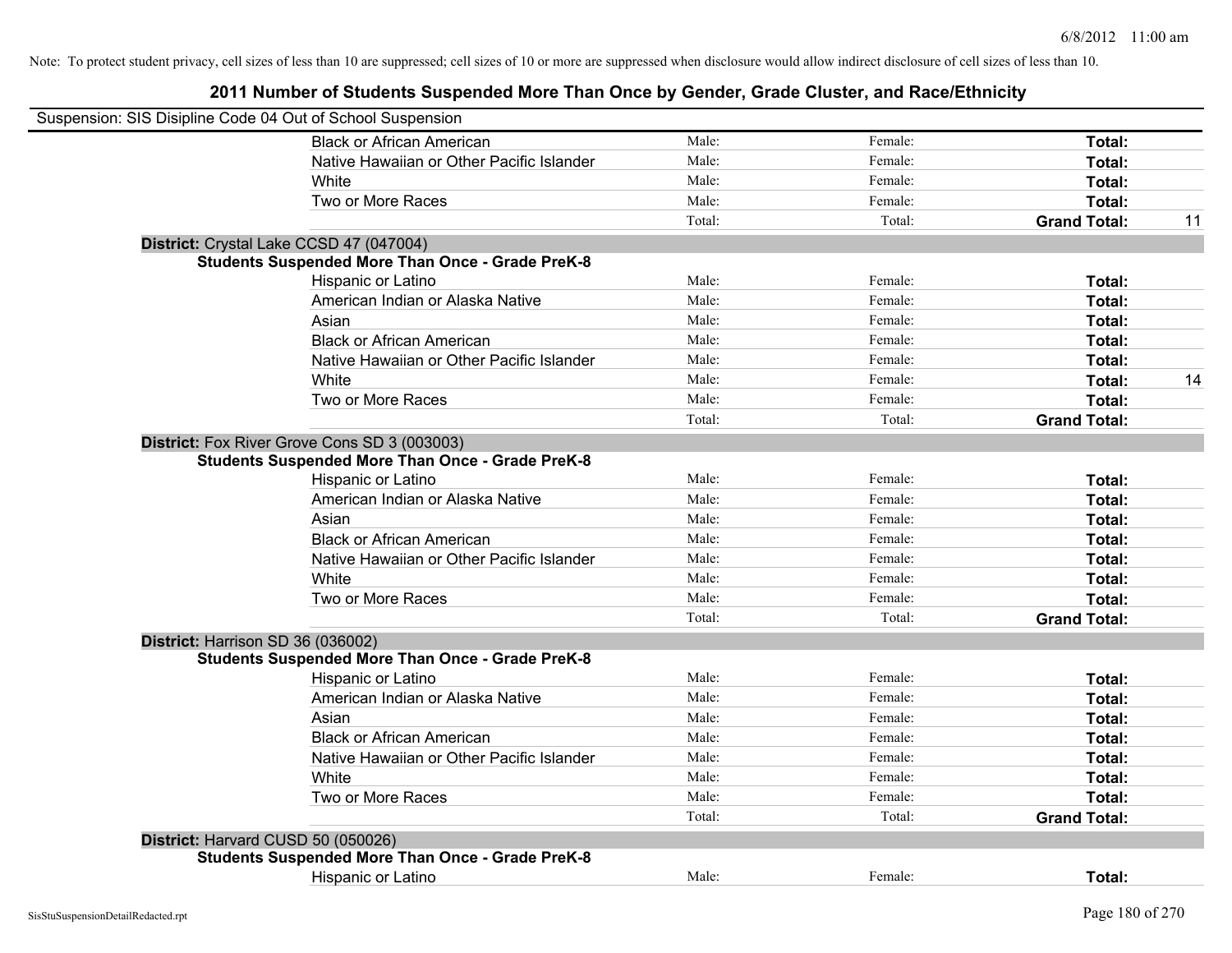| Suspension: SIS Disipline Code 04 Out of School Suspension |                                                         |        |         |                     |    |
|------------------------------------------------------------|---------------------------------------------------------|--------|---------|---------------------|----|
|                                                            | American Indian or Alaska Native                        | Male:  | Female: | <b>Total:</b>       |    |
|                                                            | Asian                                                   | Male:  | Female: | Total:              |    |
|                                                            | <b>Black or African American</b>                        | Male:  | Female: | Total:              |    |
|                                                            | Native Hawaiian or Other Pacific Islander               | Male:  | Female: | Total:              |    |
|                                                            | White                                                   | Male:  | Female: | Total:              |    |
|                                                            | Two or More Races                                       | Male:  | Female: | Total:              |    |
|                                                            |                                                         | Total: | Total:  | <b>Grand Total:</b> |    |
|                                                            | <b>Students Suspended More Than Once - Grade 9-12</b>   |        |         |                     |    |
|                                                            | Hispanic or Latino                                      | Male:  | Female: | Total:              | 15 |
|                                                            | American Indian or Alaska Native                        | Male:  | Female: | Total:              |    |
|                                                            | Asian                                                   | Male:  | Female: | Total:              |    |
|                                                            | <b>Black or African American</b>                        | Male:  | Female: | Total:              |    |
|                                                            | Native Hawaiian or Other Pacific Islander               | Male:  | Female: | Total:              |    |
|                                                            | White                                                   | Male:  | Female: | Total:              |    |
|                                                            | Two or More Races                                       | Male:  | Female: | Total:              |    |
|                                                            |                                                         | Total: | Total:  | <b>Grand Total:</b> | 26 |
|                                                            | District: Johnsburg CUSD 12 (012026)                    |        |         |                     |    |
|                                                            | <b>Students Suspended More Than Once - Grade PreK-8</b> |        |         |                     |    |
|                                                            | Hispanic or Latino                                      | Male:  | Female: | Total:              |    |
|                                                            | American Indian or Alaska Native                        | Male:  | Female: | Total:              |    |
|                                                            | Asian                                                   | Male:  | Female: | Total:              |    |
|                                                            | <b>Black or African American</b>                        | Male:  | Female: | Total:              |    |
|                                                            | Native Hawaiian or Other Pacific Islander               | Male:  | Female: | Total:              |    |
|                                                            | White                                                   | Male:  | Female: | Total:              |    |
|                                                            | Two or More Races                                       | Male:  | Female: | Total:              |    |
|                                                            |                                                         | Total: | Total:  | <b>Grand Total:</b> |    |
|                                                            | <b>Students Suspended More Than Once - Grade 9-12</b>   |        |         |                     |    |
|                                                            | Hispanic or Latino                                      | Male:  | Female: | Total:              |    |
|                                                            | American Indian or Alaska Native                        | Male:  | Female: | Total:              |    |
|                                                            | Asian                                                   | Male:  | Female: | Total:              |    |
|                                                            | <b>Black or African American</b>                        | Male:  | Female: | Total:              |    |
|                                                            | Native Hawaiian or Other Pacific Islander               | Male:  | Female: | Total:              |    |
|                                                            | White                                                   | Male:  | Female: | Total:              | 29 |
|                                                            | Two or More Races                                       | Male:  | Female: | Total:              |    |
|                                                            |                                                         | Total: | Total:  | <b>Grand Total:</b> |    |
|                                                            | District: Marengo CHSD 154 (154016)                     |        |         |                     |    |
|                                                            | <b>Students Suspended More Than Once - Grade 9-12</b>   |        |         |                     |    |
|                                                            | Hispanic or Latino                                      | Male:  | Female: | Total:              |    |
|                                                            | American Indian or Alaska Native                        | Male:  | Female: | Total:              |    |
| SisStuSuspensionDetailRedacted.rpt                         |                                                         |        |         | Page 181 of 270     |    |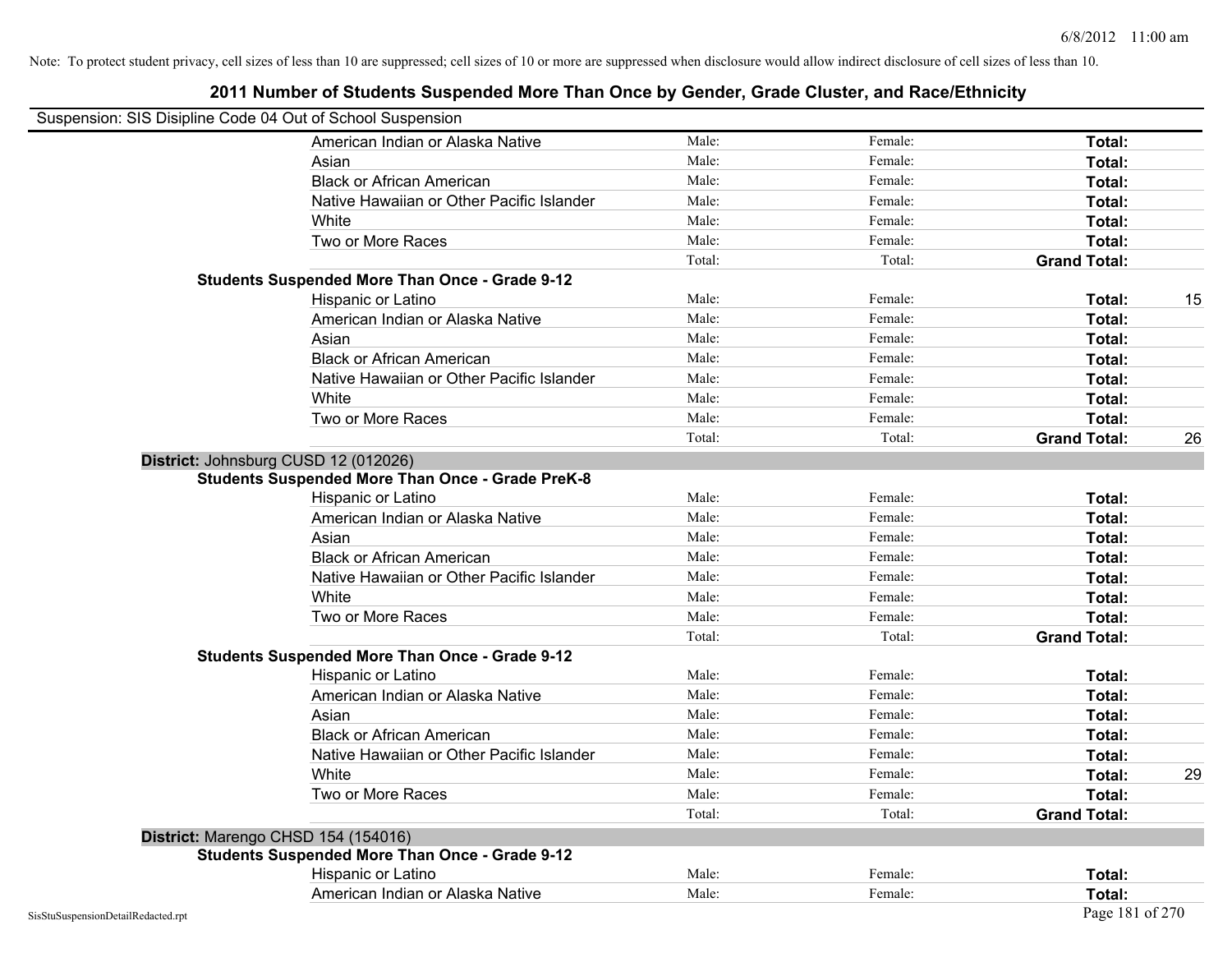# **2011 Number of Students Suspended More Than Once by Gender, Grade Cluster, and Race/Ethnicity**

| Suspension: SIS Disipline Code 04 Out of School Suspension |        |         |                     |    |
|------------------------------------------------------------|--------|---------|---------------------|----|
| Asian                                                      | Male:  | Female: | <b>Total:</b>       |    |
| <b>Black or African American</b>                           | Male:  | Female: | Total:              |    |
| Native Hawaiian or Other Pacific Islander                  | Male:  | Female: | Total:              |    |
| White                                                      | Male:  | Female: | Total:              |    |
| Two or More Races                                          | Male:  | Female: | Total:              |    |
|                                                            | Total: | Total:  | <b>Grand Total:</b> |    |
| District: Marengo-Union E Cons D 165 (165003)              |        |         |                     |    |
| <b>Students Suspended More Than Once - Grade PreK-8</b>    |        |         |                     |    |
| Hispanic or Latino                                         | Male:  | Female: | Total:              |    |
| American Indian or Alaska Native                           | Male:  | Female: | Total:              |    |
| Asian                                                      | Male:  | Female: | Total:              |    |
| <b>Black or African American</b>                           | Male:  | Female: | Total:              |    |
| Native Hawaiian or Other Pacific Islander                  | Male:  | Female: | Total:              |    |
| White                                                      | Male:  | Female: | Total:              |    |
| Two or More Races                                          | Male:  | Female: | Total:              |    |
|                                                            | Total: | Total:  | <b>Grand Total:</b> |    |
| District: McHenry CCSD 15 (015004)                         |        |         |                     |    |
| <b>Students Suspended More Than Once - Grade PreK-8</b>    |        |         |                     |    |
| Hispanic or Latino                                         | Male:  | Female: | Total:              |    |
| American Indian or Alaska Native                           | Male:  | Female: | Total:              |    |
| Asian                                                      | Male:  | Female: | Total:              |    |
| <b>Black or African American</b>                           | Male:  | Female: | Total:              |    |
| Native Hawaiian or Other Pacific Islander                  | Male:  | Female: | Total:              |    |
| White                                                      | Male:  | Female: | Total:              |    |
| Two or More Races                                          | Male:  | Female: | <b>Total:</b>       |    |
|                                                            | Total: | Total:  | <b>Grand Total:</b> | 11 |
| District: McHenry CHSD 156 (156016)                        |        |         |                     |    |
| <b>Students Suspended More Than Once - Grade 9-12</b>      |        |         |                     |    |
| Hispanic or Latino                                         | Male:  | Female: | Total:              |    |
| American Indian or Alaska Native                           | Male:  | Female: | Total:              |    |
| Asian                                                      | Male:  | Female: | Total:              |    |
| <b>Black or African American</b>                           | Male:  | Female: | Total:              |    |
| Native Hawaiian or Other Pacific Islander                  | Male:  | Female: | Total:              |    |
| White                                                      | Male:  | Female: | Total:              | 24 |
| Two or More Races                                          | Male:  | Female: | <b>Total:</b>       |    |
|                                                            | Total: | Total:  | <b>Grand Total:</b> |    |

**Students Suspended More Than Once - Grade 9-12**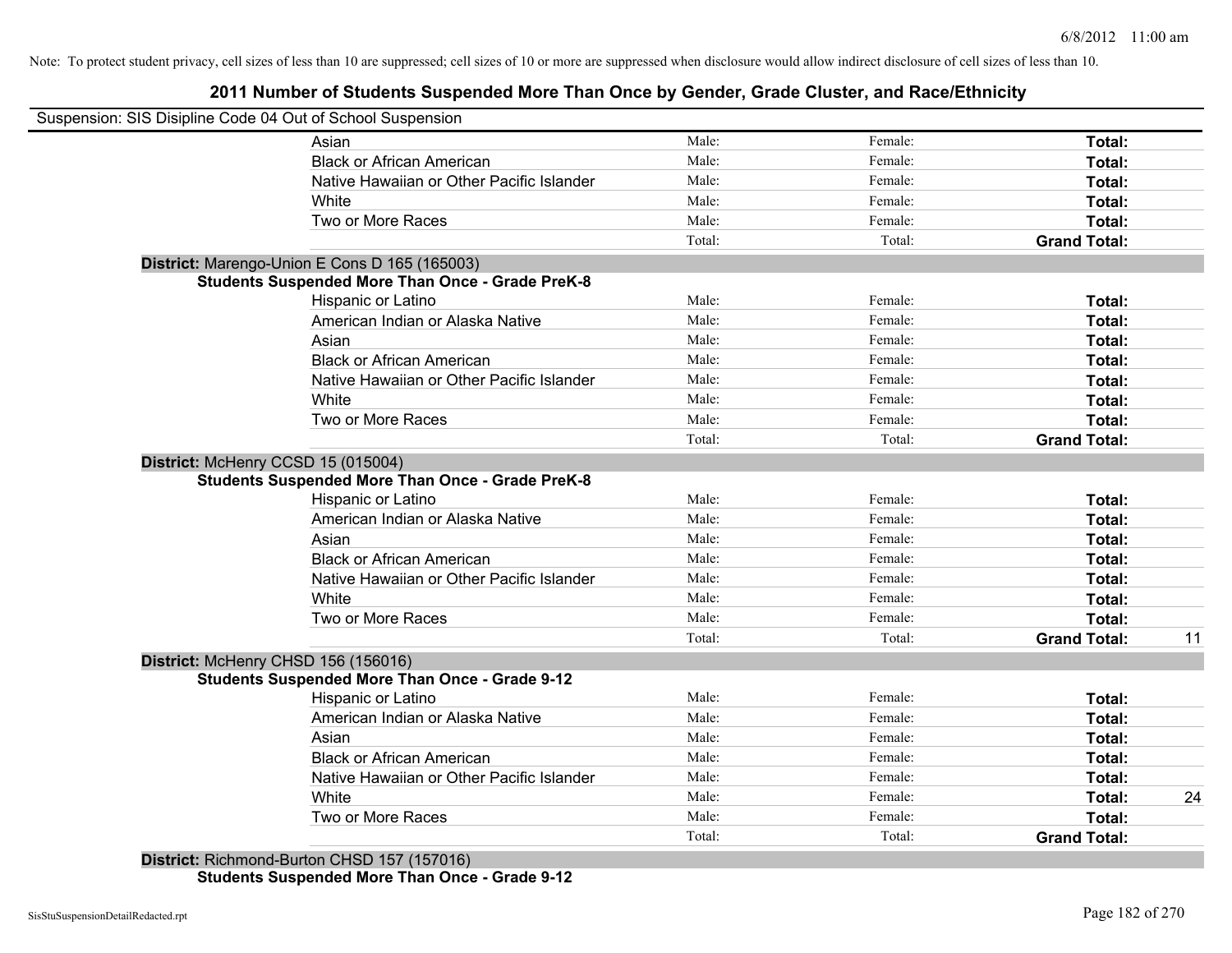| Suspension: SIS Disipline Code 04 Out of School Suspension |                                                         |        |         |                     |    |
|------------------------------------------------------------|---------------------------------------------------------|--------|---------|---------------------|----|
|                                                            | Hispanic or Latino                                      | Male:  | Female: | Total:              |    |
|                                                            | American Indian or Alaska Native                        | Male:  | Female: | Total:              |    |
|                                                            | Asian                                                   | Male:  | Female: | Total:              |    |
|                                                            | <b>Black or African American</b>                        | Male:  | Female: | Total:              |    |
|                                                            | Native Hawaiian or Other Pacific Islander               | Male:  | Female: | Total:              |    |
|                                                            | White                                                   | Male:  | Female: | Total:              | 13 |
|                                                            | Two or More Races                                       | Male:  | Female: | Total:              |    |
|                                                            |                                                         | Total: | Total:  | <b>Grand Total:</b> |    |
| District: Riley CCSD 18 (018004)                           |                                                         |        |         |                     |    |
|                                                            | <b>Students Suspended More Than Once - Grade PreK-8</b> |        |         |                     |    |
|                                                            | Hispanic or Latino                                      | Male:  | Female: | Total:              |    |
|                                                            | American Indian or Alaska Native                        | Male:  | Female: | <b>Total:</b>       |    |
|                                                            | Asian                                                   | Male:  | Female: | <b>Total:</b>       |    |
|                                                            | <b>Black or African American</b>                        | Male:  | Female: | Total:              |    |
|                                                            | Native Hawaiian or Other Pacific Islander               | Male:  | Female: | Total:              |    |
|                                                            | White                                                   | Male:  | Female: | Total:              |    |
|                                                            | Two or More Races                                       | Male:  | Female: | Total:              |    |
|                                                            |                                                         | Total: | Total:  | <b>Grand Total:</b> |    |
|                                                            | District: Woodstock CUSD 200 (200026)                   |        |         |                     |    |
|                                                            | <b>Students Suspended More Than Once - Grade PreK-8</b> |        |         |                     |    |
|                                                            | Hispanic or Latino                                      | Male:  | Female: | Total:              |    |
|                                                            | American Indian or Alaska Native                        | Male:  | Female: | Total:              |    |
|                                                            | Asian                                                   | Male:  | Female: | Total:              |    |
|                                                            | <b>Black or African American</b>                        | Male:  | Female: | Total:              |    |
|                                                            | Native Hawaiian or Other Pacific Islander               | Male:  | Female: | Total:              |    |
|                                                            | White                                                   | Male:  | Female: | Total:              | 10 |
|                                                            | Two or More Races                                       | Male:  | Female: | Total:              |    |
|                                                            |                                                         | Total: | Total:  | <b>Grand Total:</b> | 22 |
|                                                            | <b>Students Suspended More Than Once - Grade 9-12</b>   |        |         |                     |    |
|                                                            | Hispanic or Latino                                      | Male:  | Female: | Total:              | 24 |
|                                                            | American Indian or Alaska Native                        | Male:  | Female: | Total:              |    |
|                                                            | Asian                                                   | Male:  | Female: | Total:              |    |
|                                                            | <b>Black or African American</b>                        | Male:  | Female: | Total:              |    |
|                                                            | Native Hawaiian or Other Pacific Islander               | Male:  | Female: | Total:              |    |
|                                                            | White                                                   | Male:  | Female: | Total:              | 40 |
|                                                            | Two or More Races                                       | Male:  | Female: | Total:              |    |
|                                                            |                                                         | Total: | Total:  | <b>Grand Total:</b> |    |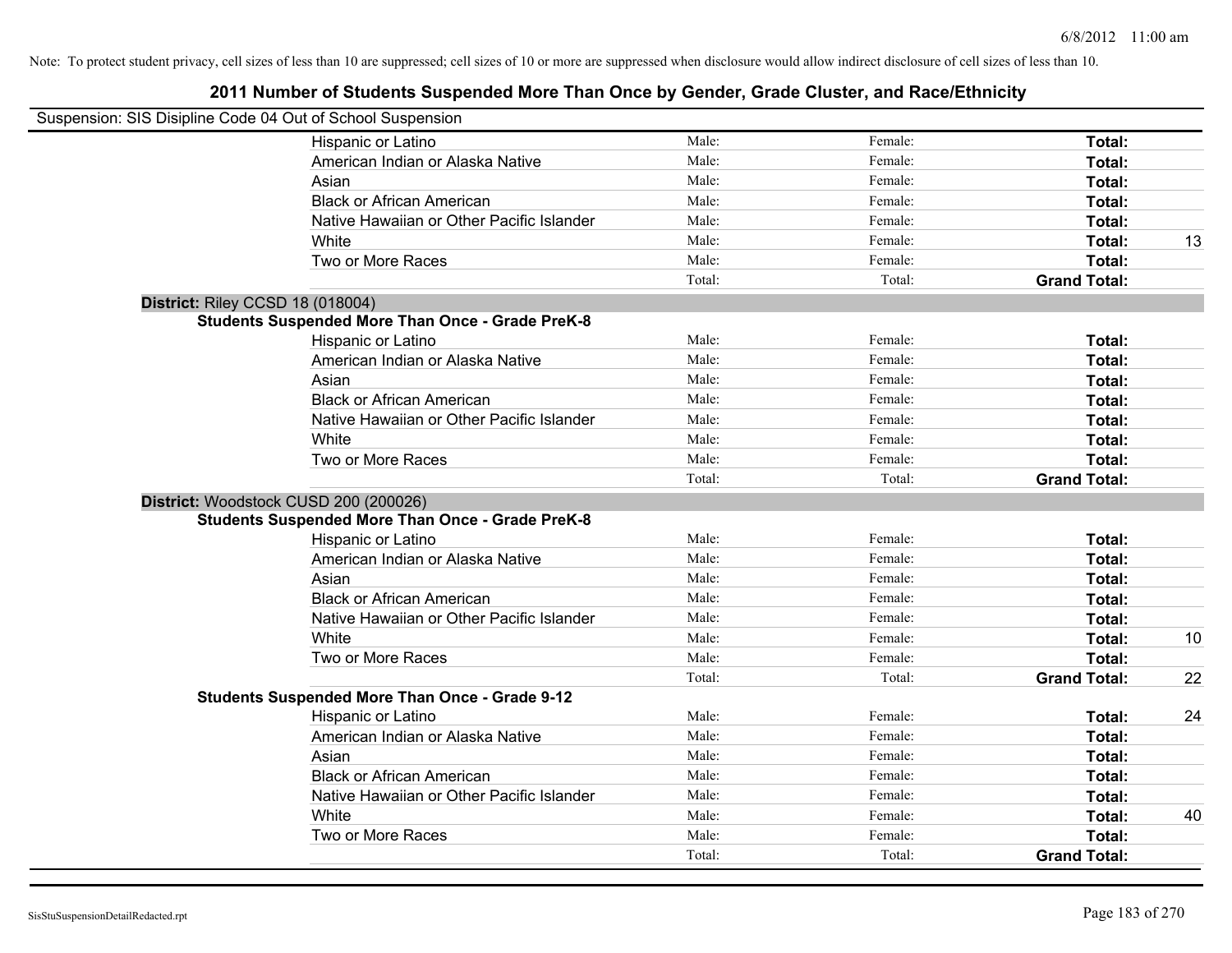# **2011 Number of Students Suspended More Than Once by Gender, Grade Cluster, and Race/Ethnicity**

Suspension: SIS Disipline Code 04 Out of School Suspension

| Region: Monroe/Randolph ROE (45) |                                                         |        |         |                     |    |
|----------------------------------|---------------------------------------------------------|--------|---------|---------------------|----|
| County: Monroe (067)             |                                                         |        |         |                     |    |
|                                  | District: Columbia CUSD 4 (004026)                      |        |         |                     |    |
|                                  | <b>Students Suspended More Than Once - Grade PreK-8</b> |        |         |                     |    |
|                                  | Hispanic or Latino                                      | Male:  | Female: | Total:              |    |
|                                  | American Indian or Alaska Native                        | Male:  | Female: | Total:              |    |
|                                  | Asian                                                   | Male:  | Female: | Total:              |    |
|                                  | <b>Black or African American</b>                        | Male:  | Female: | Total:              |    |
|                                  | Native Hawaiian or Other Pacific Islander               | Male:  | Female: | Total:              |    |
|                                  | White                                                   | Male:  | Female: | Total:              |    |
|                                  | Two or More Races                                       | Male:  | Female: | Total:              |    |
|                                  |                                                         | Total: | Total:  | <b>Grand Total:</b> |    |
|                                  | <b>Students Suspended More Than Once - Grade 9-12</b>   |        |         |                     |    |
|                                  | Hispanic or Latino                                      | Male:  | Female: | Total:              |    |
|                                  | American Indian or Alaska Native                        | Male:  | Female: | Total:              |    |
|                                  | Asian                                                   | Male:  | Female: | Total:              |    |
|                                  | <b>Black or African American</b>                        | Male:  | Female: | Total:              |    |
|                                  | Native Hawaiian or Other Pacific Islander               | Male:  | Female: | Total:              |    |
|                                  | White                                                   | Male:  | Female: | Total:              |    |
|                                  | Two or More Races                                       | Male:  | Female: | Total:              |    |
|                                  |                                                         | Total: | Total:  | <b>Grand Total:</b> |    |
|                                  | District: Waterloo CUSD 5 (005026)                      |        |         |                     |    |
|                                  | <b>Students Suspended More Than Once - Grade PreK-8</b> |        |         |                     |    |
|                                  | Hispanic or Latino                                      | Male:  | Female: | Total:              |    |
|                                  | American Indian or Alaska Native                        | Male:  | Female: | Total:              |    |
|                                  | Asian                                                   | Male:  | Female: | Total:              |    |
|                                  | <b>Black or African American</b>                        | Male:  | Female: | Total:              |    |
|                                  | Native Hawaiian or Other Pacific Islander               | Male:  | Female: | Total:              |    |
|                                  | White                                                   | Male:  | Female: | Total:              |    |
|                                  | Two or More Races                                       | Male:  | Female: | Total:              |    |
|                                  |                                                         | Total: | Total:  | <b>Grand Total:</b> |    |
|                                  | <b>Students Suspended More Than Once - Grade 9-12</b>   |        |         |                     |    |
|                                  | Hispanic or Latino                                      | Male:  | Female: | Total:              |    |
|                                  | American Indian or Alaska Native                        | Male:  | Female: | Total:              |    |
|                                  | Asian                                                   | Male:  | Female: | Total:              |    |
|                                  | <b>Black or African American</b>                        | Male:  | Female: | Total:              |    |
|                                  | Native Hawaiian or Other Pacific Islander               | Male:  | Female: | Total:              |    |
|                                  | White                                                   | Male:  | Female: | Total:              | 34 |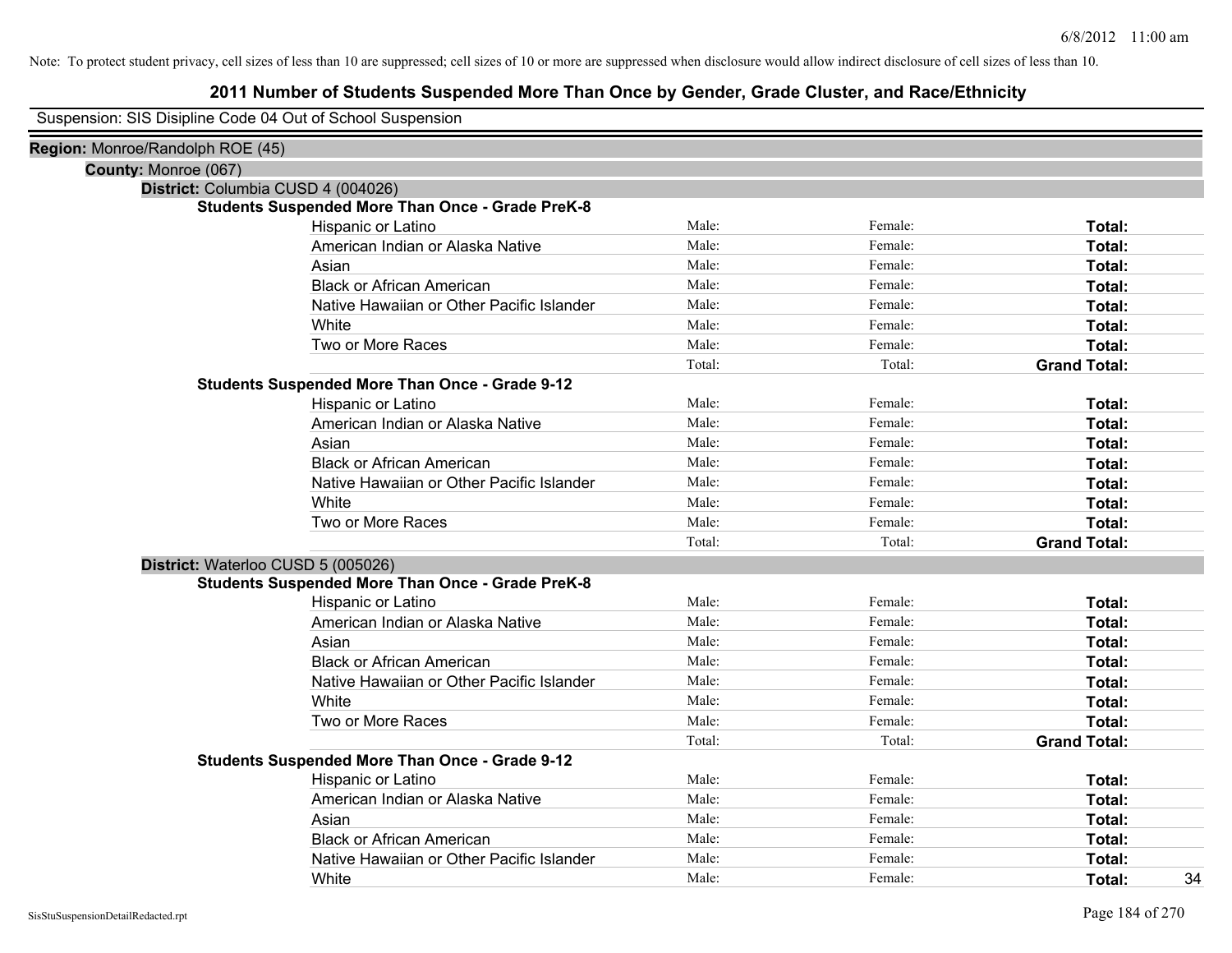| Suspension: SIS Disipline Code 04 Out of School Suspension |                                                         |        |         |                     |    |
|------------------------------------------------------------|---------------------------------------------------------|--------|---------|---------------------|----|
|                                                            | Two or More Races                                       | Male:  | Female: | Total:              |    |
|                                                            |                                                         | Total: | Total:  | <b>Grand Total:</b> |    |
| County: Non-Public School (000)                            |                                                         |        |         |                     |    |
|                                                            | District: Monroe/Randolph ROE (000000)                  |        |         |                     |    |
|                                                            | <b>Students Suspended More Than Once - Grade 9-12</b>   |        |         |                     |    |
|                                                            | Hispanic or Latino                                      | Male:  | Female: | Total:              |    |
|                                                            | American Indian or Alaska Native                        | Male:  | Female: | Total:              |    |
|                                                            | Asian                                                   | Male:  | Female: | Total:              |    |
|                                                            | <b>Black or African American</b>                        | Male:  | Female: | Total:              |    |
|                                                            | Native Hawaiian or Other Pacific Islander               | Male:  | Female: | Total:              |    |
|                                                            | White                                                   | Male:  | Female: | Total:              | 13 |
|                                                            | Two or More Races                                       | Male:  | Female: | <b>Total:</b>       |    |
|                                                            |                                                         | Total: | Total:  | <b>Grand Total:</b> |    |
| County: Randolph (079)                                     |                                                         |        |         |                     |    |
| District: Chester CUSD 139 (139026)                        |                                                         |        |         |                     |    |
|                                                            | <b>Students Suspended More Than Once - Grade PreK-8</b> |        |         |                     |    |
|                                                            | Hispanic or Latino                                      | Male:  | Female: | Total:              |    |
|                                                            | American Indian or Alaska Native                        | Male:  | Female: | Total:              |    |
|                                                            | Asian                                                   | Male:  | Female: | Total:              |    |
|                                                            | <b>Black or African American</b>                        | Male:  | Female: | Total:              |    |
|                                                            | Native Hawaiian or Other Pacific Islander               | Male:  | Female: | Total:              |    |
|                                                            | White                                                   | Male:  | Female: | Total:              |    |
|                                                            | Two or More Races                                       | Male:  | Female: | Total:              |    |
|                                                            |                                                         | Total: | Total:  | <b>Grand Total:</b> |    |
| District: Coulterville USD 1 (001022)                      |                                                         |        |         |                     |    |
|                                                            | <b>Students Suspended More Than Once - Grade PreK-8</b> |        |         |                     |    |
|                                                            | Hispanic or Latino                                      | Male:  | Female: | Total:              |    |
|                                                            | American Indian or Alaska Native                        | Male:  | Female: | Total:              |    |
|                                                            | Asian                                                   | Male:  | Female: | Total:              |    |
|                                                            | <b>Black or African American</b>                        | Male:  | Female: | Total:              |    |
|                                                            | Native Hawaiian or Other Pacific Islander               | Male:  | Female: | Total:              |    |
|                                                            | White                                                   | Male:  | Female: | Total:              |    |
|                                                            | Two or More Races                                       | Male:  | Female: | Total:              |    |
|                                                            |                                                         | Total: | Total:  | <b>Grand Total:</b> |    |
|                                                            | <b>Students Suspended More Than Once - Grade 9-12</b>   |        |         |                     |    |
|                                                            | Hispanic or Latino                                      | Male:  | Female: | Total:              |    |
|                                                            | American Indian or Alaska Native                        | Male:  | Female: | Total:              |    |
|                                                            | Asian                                                   | Male:  | Female: | Total:              |    |
|                                                            | <b>Black or African American</b>                        | Male:  | Female: | Total:              |    |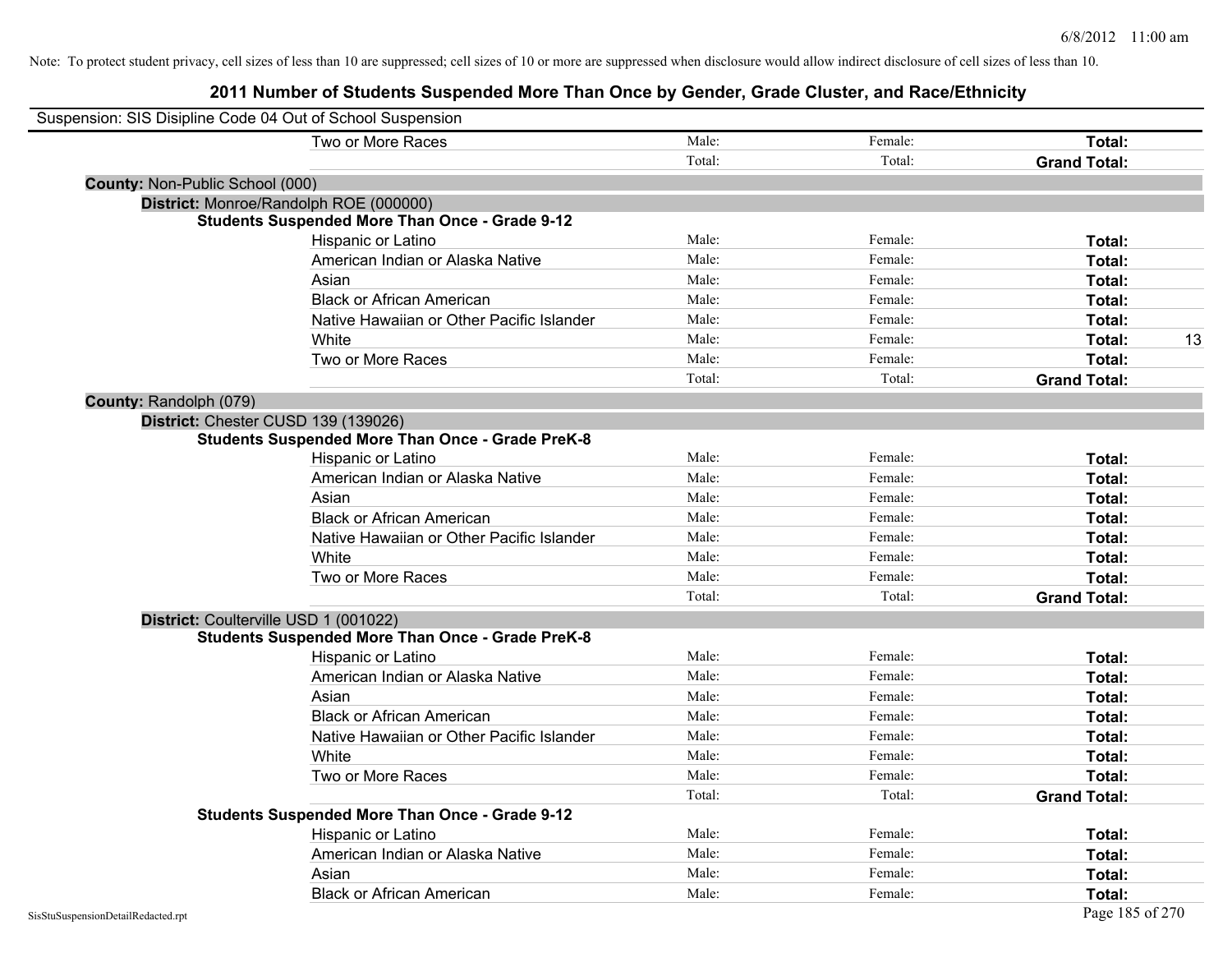| Suspension: SIS Disipline Code 04 Out of School Suspension |                                                         |        |         |                     |
|------------------------------------------------------------|---------------------------------------------------------|--------|---------|---------------------|
|                                                            | Native Hawaiian or Other Pacific Islander               | Male:  | Female: | Total:              |
|                                                            | White                                                   | Male:  | Female: | Total:              |
|                                                            | Two or More Races                                       | Male:  | Female: | Total:              |
|                                                            |                                                         | Total: | Total:  | <b>Grand Total:</b> |
|                                                            | District: Perandoe Spec Educ District (132061)          |        |         |                     |
|                                                            | <b>Students Suspended More Than Once - Grade 9-12</b>   |        |         |                     |
|                                                            | Hispanic or Latino                                      | Male:  | Female: | Total:              |
|                                                            | American Indian or Alaska Native                        | Male:  | Female: | Total:              |
|                                                            | Asian                                                   | Male:  | Female: | Total:              |
|                                                            | <b>Black or African American</b>                        | Male:  | Female: | Total:              |
|                                                            | Native Hawaiian or Other Pacific Islander               | Male:  | Female: | Total:              |
|                                                            | White                                                   | Male:  | Female: | Total:              |
|                                                            | Two or More Races                                       | Male:  | Female: | Total:              |
|                                                            |                                                         | Total: | Total:  | <b>Grand Total:</b> |
|                                                            | District: Prairie Du Rocher CCSD 134 (134004)           |        |         |                     |
|                                                            | <b>Students Suspended More Than Once - Grade PreK-8</b> |        |         |                     |
|                                                            | Hispanic or Latino                                      | Male:  | Female: | Total:              |
|                                                            | American Indian or Alaska Native                        | Male:  | Female: | Total:              |
|                                                            | Asian                                                   | Male:  | Female: | Total:              |
|                                                            | <b>Black or African American</b>                        | Male:  | Female: | Total:              |
|                                                            | Native Hawaiian or Other Pacific Islander               | Male:  | Female: | Total:              |
|                                                            | White                                                   | Male:  | Female: | Total:              |
|                                                            | Two or More Races                                       | Male:  | Female: | Total:              |
|                                                            |                                                         | Total: | Total:  | <b>Grand Total:</b> |
| District: Red Bud CUSD 132 (132026)                        |                                                         |        |         |                     |
|                                                            | <b>Students Suspended More Than Once - Grade 9-12</b>   |        |         |                     |
|                                                            | Hispanic or Latino                                      | Male:  | Female: | Total:              |
|                                                            | American Indian or Alaska Native                        | Male:  | Female: | Total:              |
|                                                            | Asian                                                   | Male:  | Female: | Total:              |
|                                                            | <b>Black or African American</b>                        | Male:  | Female: | Total:              |
|                                                            | Native Hawaiian or Other Pacific Islander               | Male:  | Female: | Total:              |
|                                                            | White                                                   | Male:  | Female: | Total:              |
|                                                            | Two or More Races                                       | Male:  | Female: | Total:              |
|                                                            |                                                         | Total: | Total:  | <b>Grand Total:</b> |
| District: Sparta CUSD 140 (140026)                         |                                                         |        |         |                     |
|                                                            | <b>Students Suspended More Than Once - Grade PreK-8</b> |        |         |                     |
|                                                            | Hispanic or Latino                                      | Male:  | Female: | Total:              |
|                                                            | American Indian or Alaska Native                        | Male:  | Female: | Total:              |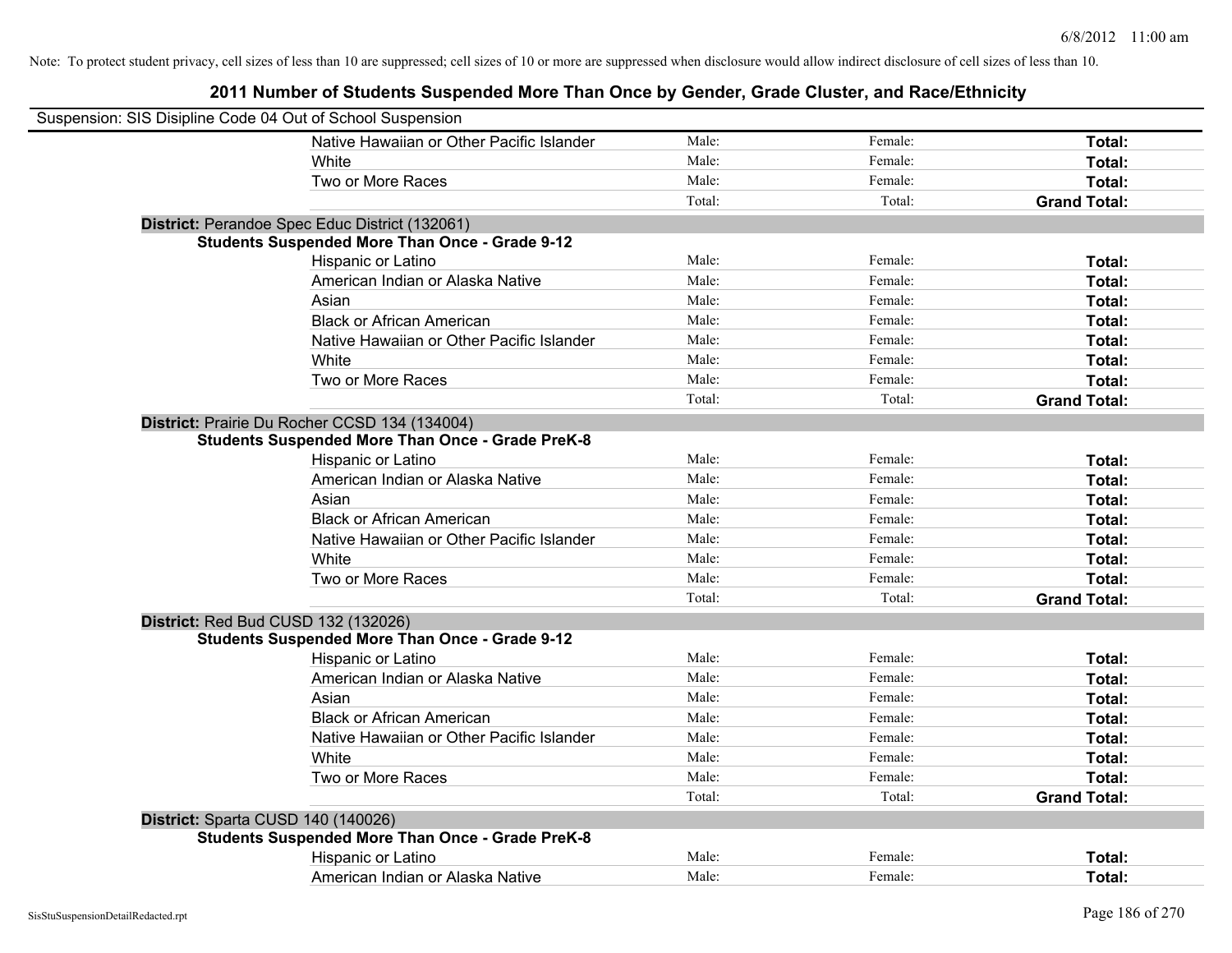| Suspension: SIS Disipline Code 04 Out of School Suspension |
|------------------------------------------------------------|
|------------------------------------------------------------|

| odsperision. Olo Disipline Code 04 Out of Ochool Odsperision |                                                         |        |         |                     |    |
|--------------------------------------------------------------|---------------------------------------------------------|--------|---------|---------------------|----|
|                                                              | Asian                                                   | Male:  | Female: | Total:              |    |
|                                                              | <b>Black or African American</b>                        | Male:  | Female: | Total:              |    |
|                                                              | Native Hawaiian or Other Pacific Islander               | Male:  | Female: | Total:              |    |
|                                                              | White                                                   | Male:  | Female: | Total:              |    |
|                                                              | Two or More Races                                       | Male:  | Female: | Total:              |    |
|                                                              |                                                         | Total: | Total:  | <b>Grand Total:</b> | 11 |
|                                                              | <b>Students Suspended More Than Once - Grade 9-12</b>   |        |         |                     |    |
|                                                              | Hispanic or Latino                                      | Male:  | Female: | Total:              |    |
|                                                              | American Indian or Alaska Native                        | Male:  | Female: | Total:              |    |
|                                                              | Asian                                                   | Male:  | Female: | Total:              |    |
|                                                              | <b>Black or African American</b>                        | Male:  | Female: | Total:              |    |
|                                                              | Native Hawaiian or Other Pacific Islander               | Male:  | Female: | Total:              |    |
|                                                              | White                                                   | Male:  | Female: | Total:              |    |
|                                                              | Two or More Races                                       | Male:  | Female: | Total:              |    |
|                                                              |                                                         | Total: | Total:  | <b>Grand Total:</b> |    |
|                                                              |                                                         |        |         |                     |    |
| Region: Non-Public School (77)                               |                                                         |        |         |                     |    |
| <b>County: Non-Public School (777)</b>                       |                                                         |        |         |                     |    |
|                                                              | District: Boys Town Schools (001900)                    |        |         |                     |    |
|                                                              | <b>Students Suspended More Than Once - Grade 9-12</b>   |        |         |                     |    |
|                                                              | Hispanic or Latino                                      | Male:  | Female: | Total:              |    |
|                                                              | American Indian or Alaska Native                        | Male:  | Female: | Total:              |    |
|                                                              | Asian                                                   | Male:  | Female: | Total:              |    |
|                                                              | <b>Black or African American</b>                        | Male:  | Female: | Total:              |    |
|                                                              | Native Hawaiian or Other Pacific Islander               | Male:  | Female: | Total:              |    |
|                                                              | White                                                   | Male:  | Female: | Total:              |    |
|                                                              | Two or More Races                                       | Male:  | Female: | Total:              |    |
|                                                              |                                                         | Total: | Total:  | <b>Grand Total:</b> |    |
| District: Camelot Schools (027000)                           |                                                         |        |         |                     |    |
|                                                              | <b>Students Suspended More Than Once - Grade PreK-8</b> |        |         |                     |    |
|                                                              | Hispanic or Latino                                      | Male:  | Female: | Total:              |    |
|                                                              | American Indian or Alaska Native                        | Male:  | Female: | Total:              |    |
|                                                              | Asian                                                   | Male:  | Female: | Total:              |    |
|                                                              | <b>Black or African American</b>                        | Male:  | Female: | Total:              |    |
|                                                              | Native Hawaiian or Other Pacific Islander               | Male:  | Female: | Total:              |    |
|                                                              | White                                                   | Male:  | Female: | Total:              |    |
|                                                              | Two or More Races                                       | Male:  | Female: | Total:              |    |
|                                                              |                                                         | Total: | Total:  | <b>Grand Total:</b> |    |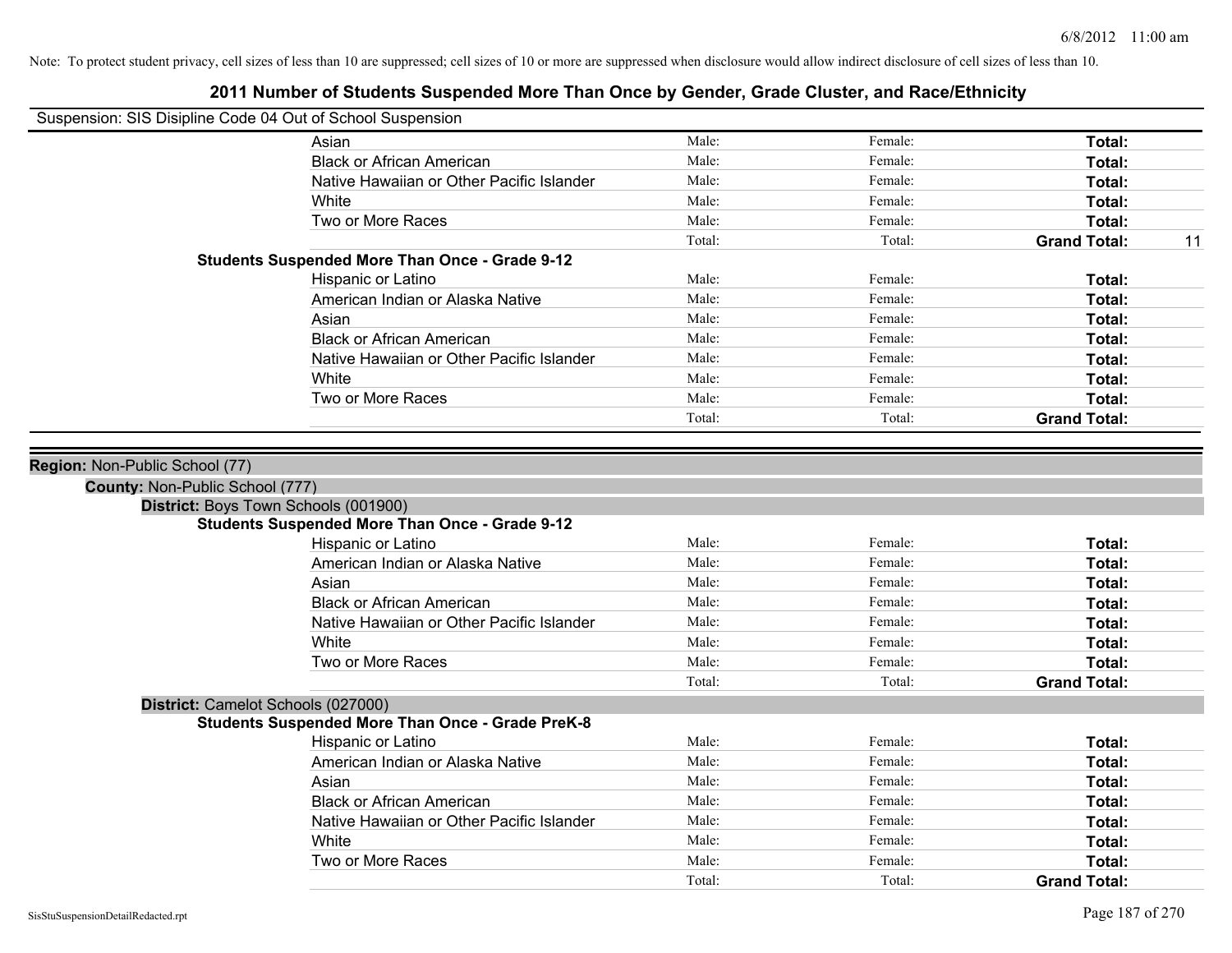| Suspension: SIS Disipline Code 04 Out of School Suspension |                                                         |        |         |                     |
|------------------------------------------------------------|---------------------------------------------------------|--------|---------|---------------------|
|                                                            | <b>Students Suspended More Than Once - Grade 9-12</b>   |        |         |                     |
|                                                            | Hispanic or Latino                                      | Male:  | Female: | Total:              |
|                                                            | American Indian or Alaska Native                        | Male:  | Female: | Total:              |
|                                                            | Asian                                                   | Male:  | Female: | Total:              |
|                                                            | <b>Black or African American</b>                        | Male:  | Female: | Total:              |
|                                                            | Native Hawaiian or Other Pacific Islander               | Male:  | Female: | Total:              |
|                                                            | White                                                   | Male:  | Female: | Total:              |
|                                                            | Two or More Races                                       | Male:  | Female: | Total:              |
|                                                            |                                                         | Total: | Total:  | <b>Grand Total:</b> |
|                                                            | District: Edgewood Childrens Center (027600)            |        |         |                     |
|                                                            | <b>Students Suspended More Than Once - Grade PreK-8</b> |        |         |                     |
|                                                            | Hispanic or Latino                                      | Male:  | Female: | Total:              |
|                                                            | American Indian or Alaska Native                        | Male:  | Female: | Total:              |
|                                                            | Asian                                                   | Male:  | Female: | Total:              |
|                                                            | <b>Black or African American</b>                        | Male:  | Female: | Total:              |
|                                                            | Native Hawaiian or Other Pacific Islander               | Male:  | Female: | Total:              |
|                                                            | White                                                   | Male:  | Female: | Total:              |
|                                                            | Two or More Races                                       | Male:  | Female: | Total:              |
|                                                            |                                                         | Total: | Total:  | <b>Grand Total:</b> |
|                                                            | District: Epworth Child & Family Services (008200)      |        |         |                     |
|                                                            | <b>Students Suspended More Than Once - Grade 9-12</b>   |        |         |                     |
|                                                            | Hispanic or Latino                                      | Male:  | Female: | Total:              |
|                                                            | American Indian or Alaska Native                        | Male:  | Female: | Total:              |
|                                                            | Asian                                                   | Male:  | Female: | Total:              |
|                                                            | <b>Black or African American</b>                        | Male:  | Female: | Total:              |
|                                                            | Native Hawaiian or Other Pacific Islander               | Male:  | Female: | Total:              |
|                                                            | White                                                   | Male:  | Female: | Total:              |
|                                                            | Two or More Races                                       | Male:  | Female: | Total:              |
|                                                            |                                                         | Total: | Total:  | <b>Grand Total:</b> |
|                                                            | District: German St Vincent Orphan Assoc (032400)       |        |         |                     |
|                                                            | <b>Students Suspended More Than Once - Grade PreK-8</b> |        |         |                     |
|                                                            | Hispanic or Latino                                      | Male:  | Female: | Total:              |
|                                                            | American Indian or Alaska Native                        | Male:  | Female: | Total:              |
|                                                            | Asian                                                   | Male:  | Female: | Total:              |
|                                                            | <b>Black or African American</b>                        | Male:  | Female: | Total:              |
|                                                            | Native Hawaiian or Other Pacific Islander               | Male:  | Female: | Total:              |
|                                                            | White                                                   | Male:  | Female: | Total:              |
|                                                            | Two or More Races                                       | Male:  | Female: | Total:              |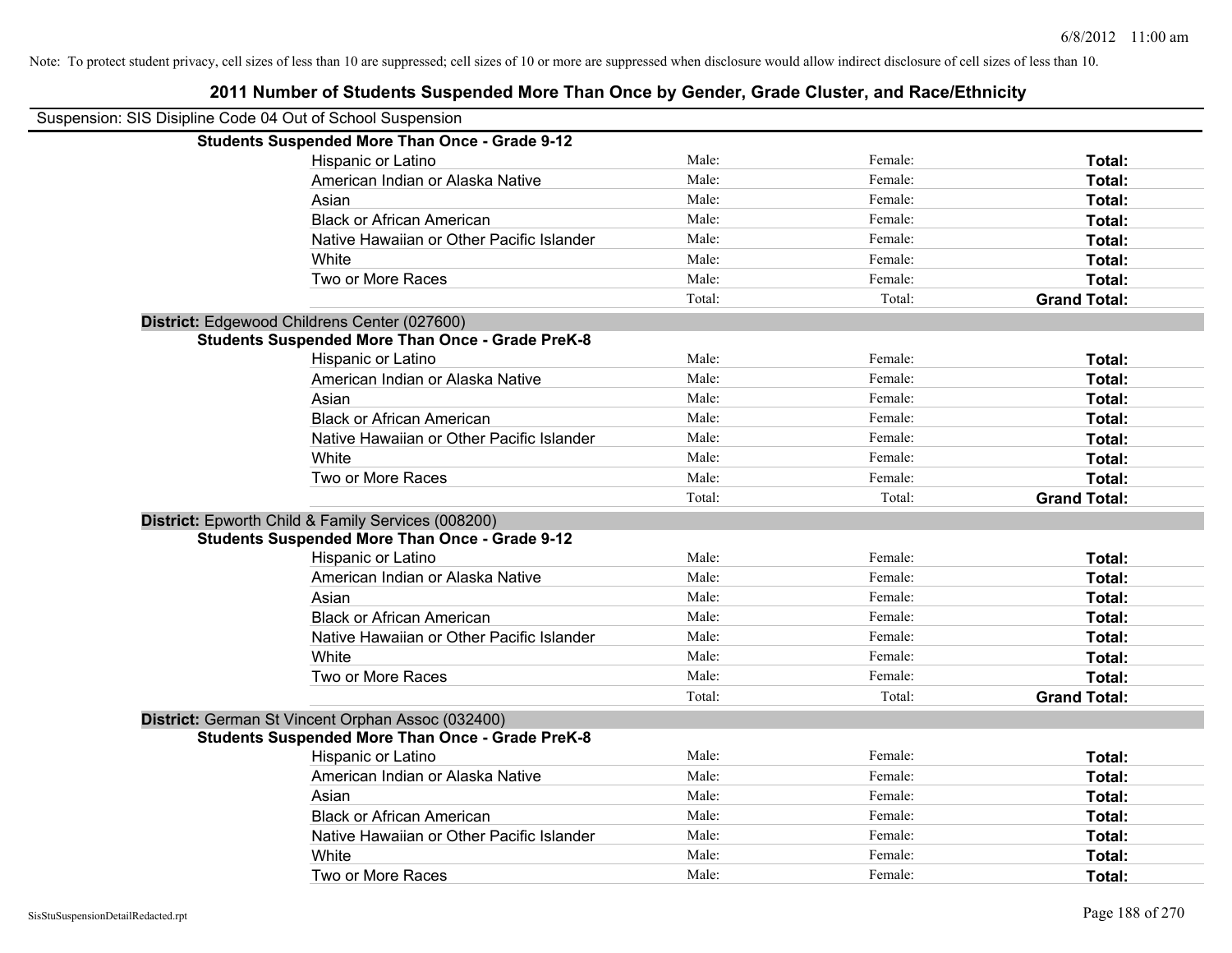| Suspension: SIS Disipline Code 04 Out of School Suspension |                                                       |        |    |         |    |                     |    |
|------------------------------------------------------------|-------------------------------------------------------|--------|----|---------|----|---------------------|----|
|                                                            |                                                       | Total: |    | Total:  |    | <b>Grand Total:</b> |    |
|                                                            | <b>Students Suspended More Than Once - Grade 9-12</b> |        |    |         |    |                     |    |
|                                                            | Hispanic or Latino                                    | Male:  |    | Female: |    | Total:              |    |
|                                                            | American Indian or Alaska Native                      | Male:  |    | Female: |    | Total:              |    |
|                                                            | Asian                                                 | Male:  |    | Female: |    | Total:              |    |
|                                                            | <b>Black or African American</b>                      | Male:  |    | Female: |    | Total:              |    |
|                                                            | Native Hawaiian or Other Pacific Islander             | Male:  |    | Female: |    | Total:              |    |
|                                                            | White                                                 | Male:  |    | Female: |    | Total:              |    |
|                                                            | Two or More Races                                     | Male:  |    | Female: |    | Total:              |    |
|                                                            |                                                       | Total: |    | Total:  |    | <b>Grand Total:</b> |    |
| District: Logos School (026800)                            |                                                       |        |    |         |    |                     |    |
|                                                            | <b>Students Suspended More Than Once - Grade 9-12</b> |        |    |         |    |                     |    |
|                                                            | Hispanic or Latino                                    | Male:  |    | Female: |    | Total:              |    |
|                                                            | American Indian or Alaska Native                      | Male:  |    | Female: |    | Total:              |    |
|                                                            | Asian                                                 | Male:  |    | Female: |    | Total:              |    |
|                                                            | <b>Black or African American</b>                      | Male:  |    | Female: |    | Total:              |    |
|                                                            | Native Hawaiian or Other Pacific Islander             | Male:  |    | Female: |    | Total:              |    |
|                                                            | White                                                 | Male:  |    | Female: |    | Total:              |    |
|                                                            | Two or More Races                                     | Male:  |    | Female: |    | Total:              |    |
|                                                            |                                                       | Total: |    | Total:  |    | <b>Grand Total:</b> |    |
|                                                            |                                                       |        |    |         |    |                     |    |
| Region: Peoria ROE (48)                                    |                                                       |        |    |         |    |                     |    |
| County: Non-Public School (000)                            |                                                       |        |    |         |    |                     |    |
| District: Peoria ROE (000000)                              |                                                       |        |    |         |    |                     |    |
|                                                            | Students Suspended More Than Once - Grade PreK-8      |        |    |         |    |                     |    |
|                                                            | Hispanic or Latino                                    | Male:  |    | Female: |    | Total:              |    |
|                                                            | American Indian or Alaska Native                      | Male:  |    | Female: |    | Total:              |    |
|                                                            | Asian                                                 | Male:  |    | Female: |    | Total:              |    |
|                                                            | <b>Black or African American</b>                      | Male:  | 15 | Female: | 11 | Total:              | 26 |
|                                                            | Native Hawaiian or Other Pacific Islander             | Male:  |    | Female: |    | Total:              |    |
|                                                            | White                                                 | Male:  |    | Female: |    | Total:              |    |
|                                                            | Two or More Races                                     | Male:  |    | Female: |    | Total:              |    |
|                                                            |                                                       | Total: |    | Total:  |    | <b>Grand Total:</b> |    |
|                                                            | <b>Students Suspended More Than Once - Grade 9-12</b> |        |    |         |    |                     |    |
|                                                            | Hispanic or Latino                                    | Male:  |    | Female: |    | Total:              |    |
|                                                            | American Indian or Alaska Native                      | Male:  |    | Female: |    | Total:              |    |
|                                                            | Asian                                                 | Male:  |    | Female: |    | Total:              |    |
|                                                            | <b>Black or African American</b>                      | Male:  | 10 | Female: | 14 | Total:              | 24 |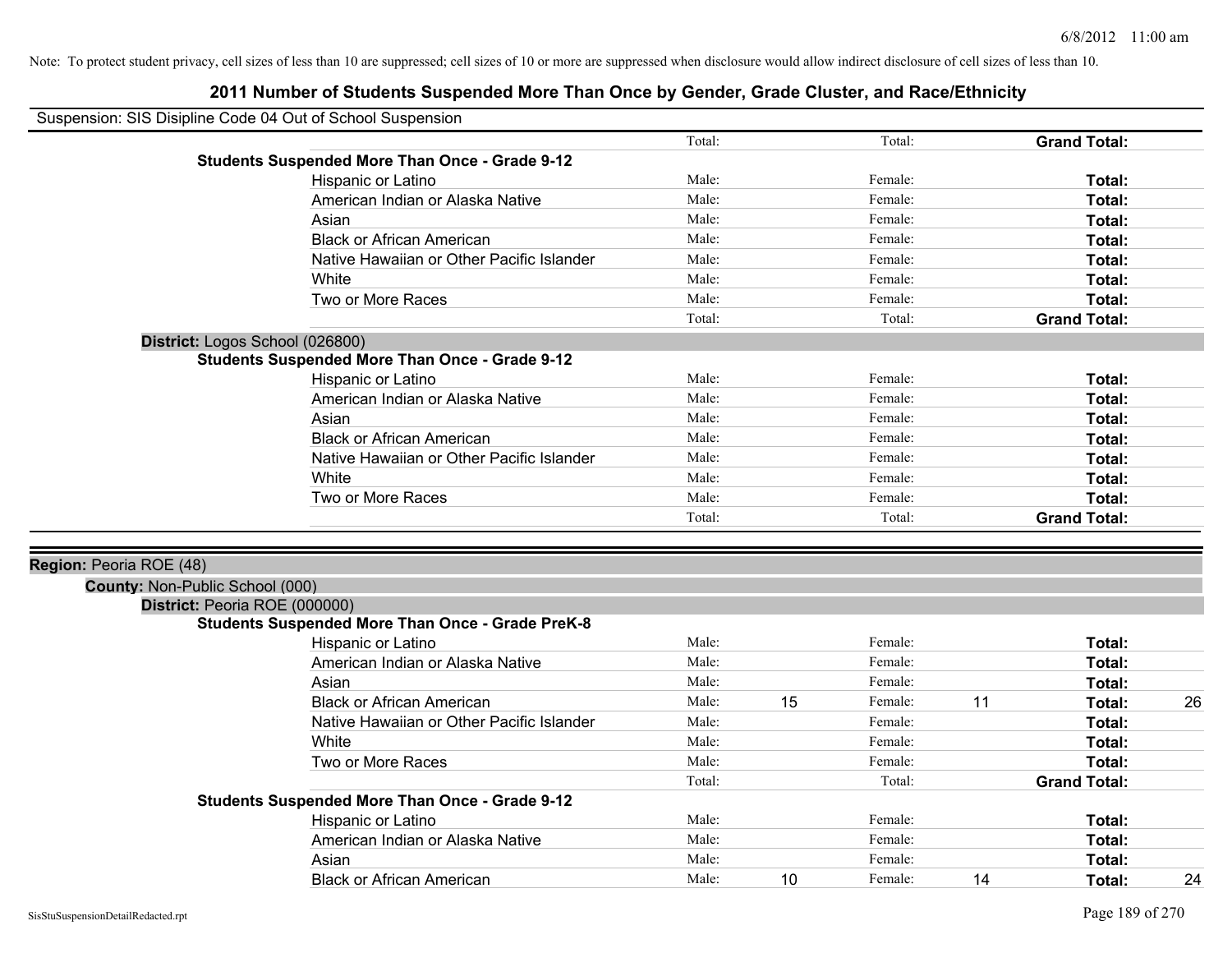| Suspension: SIS Disipline Code 04 Out of School Suspension |                                                         |        |         |                     |
|------------------------------------------------------------|---------------------------------------------------------|--------|---------|---------------------|
|                                                            | Native Hawaiian or Other Pacific Islander               | Male:  | Female: | Total:              |
|                                                            | <b>White</b>                                            | Male:  | Female: | Total:              |
|                                                            | Two or More Races                                       | Male:  | Female: | Total:              |
|                                                            |                                                         | Total: | Total:  | <b>Grand Total:</b> |
| County: Peoria (072)                                       |                                                         |        |         |                     |
| District: Bartonville SD 66 (066002)                       |                                                         |        |         |                     |
|                                                            | <b>Students Suspended More Than Once - Grade PreK-8</b> |        |         |                     |
|                                                            | Hispanic or Latino                                      | Male:  | Female: | Total:              |
|                                                            | American Indian or Alaska Native                        | Male:  | Female: | Total:              |
|                                                            | Asian                                                   | Male:  | Female: | Total:              |
|                                                            | <b>Black or African American</b>                        | Male:  | Female: | Total:              |
|                                                            | Native Hawaiian or Other Pacific Islander               | Male:  | Female: | Total:              |
|                                                            | White                                                   | Male:  | Female: | Total:              |
|                                                            | Two or More Races                                       | Male:  | Female: | Total:              |
|                                                            |                                                         | Total: | Total:  | <b>Grand Total:</b> |
| District: Dunlap CUSD 323 (323026)                         |                                                         |        |         |                     |
|                                                            | <b>Students Suspended More Than Once - Grade PreK-8</b> |        |         |                     |
|                                                            | Hispanic or Latino                                      | Male:  | Female: | Total:              |
|                                                            | American Indian or Alaska Native                        | Male:  | Female: | Total:              |
|                                                            | Asian                                                   | Male:  | Female: | Total:              |
|                                                            | <b>Black or African American</b>                        | Male:  | Female: | Total:              |
|                                                            | Native Hawaiian or Other Pacific Islander               | Male:  | Female: | Total:              |
|                                                            | White                                                   | Male:  | Female: | Total:              |
|                                                            | Two or More Races                                       | Male:  | Female: | Total:              |
|                                                            |                                                         | Total: | Total:  | <b>Grand Total:</b> |
|                                                            | <b>Students Suspended More Than Once - Grade 9-12</b>   |        |         |                     |
|                                                            | Hispanic or Latino                                      | Male:  | Female: | Total:              |
|                                                            | American Indian or Alaska Native                        | Male:  | Female: | Total:              |
|                                                            | Asian                                                   | Male:  | Female: | Total:              |
|                                                            | <b>Black or African American</b>                        | Male:  | Female: | Total:              |
|                                                            | Native Hawaiian or Other Pacific Islander               | Male:  | Female: | Total:              |
|                                                            | White                                                   | Male:  | Female: | Total:              |
|                                                            | Two or More Races                                       | Male:  | Female: | Total:              |
|                                                            |                                                         | Total: | Total:  | <b>Grand Total:</b> |
|                                                            | District: Elmwood CUSD 322 (322026)                     |        |         |                     |
|                                                            | <b>Students Suspended More Than Once - Grade PreK-8</b> |        |         |                     |
|                                                            | Hispanic or Latino                                      | Male:  | Female: | Total:              |
|                                                            | American Indian or Alaska Native                        | Male:  | Female: | Total:              |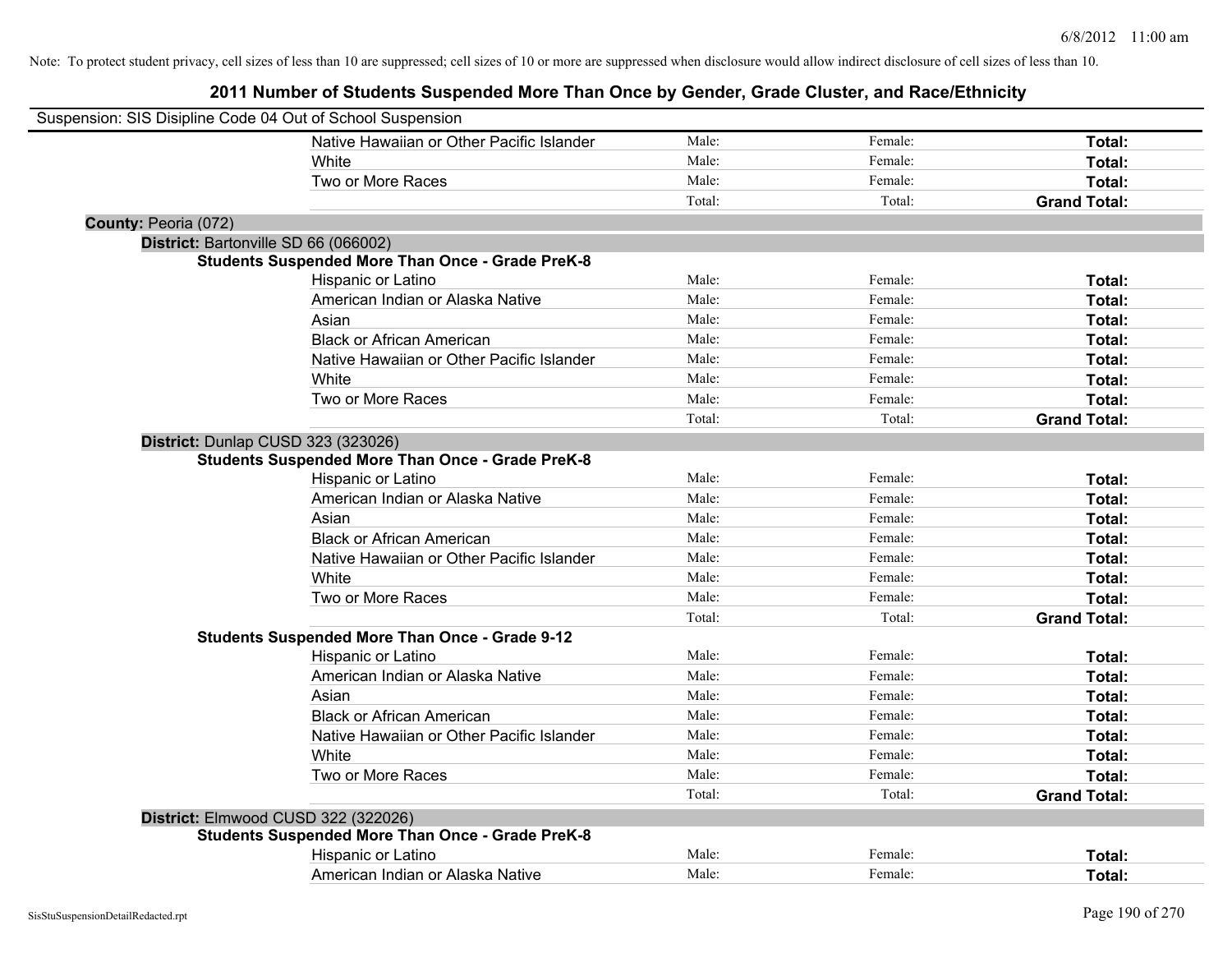| Suspension: SIS Disipline Code 04 Out of School Suspension |                                                         |        |         |                     |
|------------------------------------------------------------|---------------------------------------------------------|--------|---------|---------------------|
|                                                            | Asian                                                   | Male:  | Female: | Total:              |
|                                                            | <b>Black or African American</b>                        | Male:  | Female: | Total:              |
|                                                            | Native Hawaiian or Other Pacific Islander               | Male:  | Female: | Total:              |
|                                                            | White                                                   | Male:  | Female: | Total:              |
|                                                            | Two or More Races                                       | Male:  | Female: | Total:              |
|                                                            |                                                         | Total: | Total:  | <b>Grand Total:</b> |
|                                                            | <b>Students Suspended More Than Once - Grade 9-12</b>   |        |         |                     |
|                                                            | Hispanic or Latino                                      | Male:  | Female: | Total:              |
|                                                            | American Indian or Alaska Native                        | Male:  | Female: | Total:              |
|                                                            | Asian                                                   | Male:  | Female: | Total:              |
|                                                            | <b>Black or African American</b>                        | Male:  | Female: | Total:              |
|                                                            | Native Hawaiian or Other Pacific Islander               | Male:  | Female: | Total:              |
|                                                            | White                                                   | Male:  | Female: | Total:              |
|                                                            | Two or More Races                                       | Male:  | Female: | Total:              |
|                                                            |                                                         | Total: | Total:  | <b>Grand Total:</b> |
|                                                            | District: Farmington Central CUSD 265 (265026)          |        |         |                     |
|                                                            | <b>Students Suspended More Than Once - Grade PreK-8</b> |        |         |                     |
|                                                            | Hispanic or Latino                                      | Male:  | Female: | Total:              |
|                                                            | American Indian or Alaska Native                        | Male:  | Female: | Total:              |
|                                                            | Asian                                                   | Male:  | Female: | Total:              |
|                                                            | <b>Black or African American</b>                        | Male:  | Female: | Total:              |
|                                                            | Native Hawaiian or Other Pacific Islander               | Male:  | Female: | Total:              |
|                                                            | White                                                   | Male:  | Female: | Total:              |
|                                                            | Two or More Races                                       | Male:  | Female: | Total:              |
|                                                            |                                                         | Total: | Total:  | <b>Grand Total:</b> |
|                                                            | <b>Students Suspended More Than Once - Grade 9-12</b>   |        |         |                     |
|                                                            | Hispanic or Latino                                      | Male:  | Female: | Total:              |
|                                                            | American Indian or Alaska Native                        | Male:  | Female: | Total:              |
|                                                            | Asian                                                   | Male:  | Female: | Total:              |
|                                                            | <b>Black or African American</b>                        | Male:  | Female: | Total:              |
|                                                            | Native Hawaiian or Other Pacific Islander               | Male:  | Female: | Total:              |
|                                                            | White                                                   | Male:  | Female: | Total:              |
|                                                            | Two or More Races                                       | Male:  | Female: | Total:              |
|                                                            |                                                         | Total: | Total:  | <b>Grand Total:</b> |
| District: Il Valley Central USD 321 (321026)               |                                                         |        |         |                     |
|                                                            | <b>Students Suspended More Than Once - Grade PreK-8</b> |        |         |                     |
|                                                            | Hispanic or Latino                                      | Male:  | Female: | Total:              |
|                                                            | American Indian or Alaska Native                        | Male:  | Female: | Total:              |
|                                                            | Asian                                                   | Male:  | Female: | Total:              |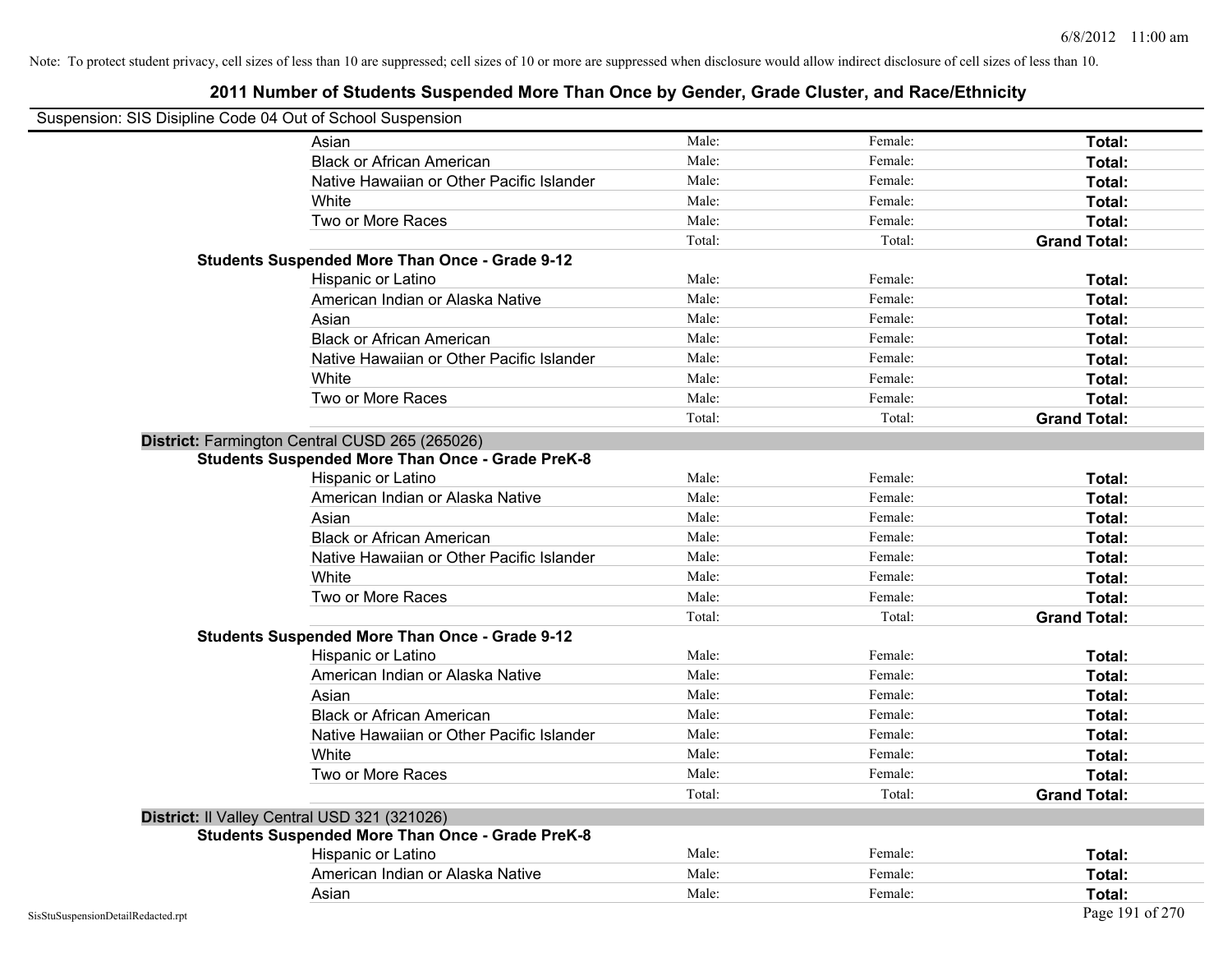| Suspension: SIS Disipline Code 04 Out of School Suspension |                                                         |        |         |                     |
|------------------------------------------------------------|---------------------------------------------------------|--------|---------|---------------------|
|                                                            | <b>Black or African American</b>                        | Male:  | Female: | Total:              |
|                                                            | Native Hawaiian or Other Pacific Islander               | Male:  | Female: | Total:              |
|                                                            | White                                                   | Male:  | Female: | Total:              |
|                                                            | Two or More Races                                       | Male:  | Female: | Total:              |
|                                                            |                                                         | Total: | Total:  | <b>Grand Total:</b> |
|                                                            | <b>Students Suspended More Than Once - Grade 9-12</b>   |        |         |                     |
|                                                            | Hispanic or Latino                                      | Male:  | Female: | Total:              |
|                                                            | American Indian or Alaska Native                        | Male:  | Female: | Total:              |
|                                                            | Asian                                                   | Male:  | Female: | Total:              |
|                                                            | <b>Black or African American</b>                        | Male:  | Female: | Total:              |
|                                                            | Native Hawaiian or Other Pacific Islander               | Male:  | Female: | Total:              |
|                                                            | White                                                   | Male:  | Female: | 18<br>Total:        |
|                                                            | Two or More Races                                       | Male:  | Female: | Total:              |
|                                                            |                                                         | Total: | Total:  | <b>Grand Total:</b> |
| District: Illini Bluffs CUSD 327 (327026)                  |                                                         |        |         |                     |
|                                                            | <b>Students Suspended More Than Once - Grade PreK-8</b> |        |         |                     |
|                                                            | Hispanic or Latino                                      | Male:  | Female: | Total:              |
|                                                            | American Indian or Alaska Native                        | Male:  | Female: | Total:              |
|                                                            | Asian                                                   | Male:  | Female: | Total:              |
|                                                            | <b>Black or African American</b>                        | Male:  | Female: | Total:              |
|                                                            | Native Hawaiian or Other Pacific Islander               | Male:  | Female: | Total:              |
|                                                            | White                                                   | Male:  | Female: | Total:              |
|                                                            | Two or More Races                                       | Male:  | Female: | Total:              |
|                                                            |                                                         | Total: | Total:  | <b>Grand Total:</b> |
|                                                            | <b>Students Suspended More Than Once - Grade 9-12</b>   |        |         |                     |
|                                                            | Hispanic or Latino                                      | Male:  | Female: | Total:              |
|                                                            | American Indian or Alaska Native                        | Male:  | Female: | Total:              |
|                                                            | Asian                                                   | Male:  | Female: | Total:              |
|                                                            | <b>Black or African American</b>                        | Male:  | Female: | Total:              |
|                                                            | Native Hawaiian or Other Pacific Islander               | Male:  | Female: | Total:              |
|                                                            | White                                                   | Male:  | Female: | Total:              |
|                                                            | Two or More Races                                       | Male:  | Female: | Total:              |
|                                                            |                                                         | Total: | Total:  | <b>Grand Total:</b> |
| District: Limestone CHSD 310 (310016)                      |                                                         |        |         |                     |
|                                                            | <b>Students Suspended More Than Once - Grade 9-12</b>   |        |         |                     |
|                                                            | Hispanic or Latino                                      | Male:  | Female: | Total:              |
|                                                            | American Indian or Alaska Native                        | Male:  | Female: | Total:              |
|                                                            | Asian                                                   | Male:  | Female: | Total:              |
|                                                            | <b>Black or African American</b>                        | Male:  | Female: | Total:<br>16        |
| SisStuSuspensionDetailRedacted.rpt                         |                                                         |        |         | Page 192 of 270     |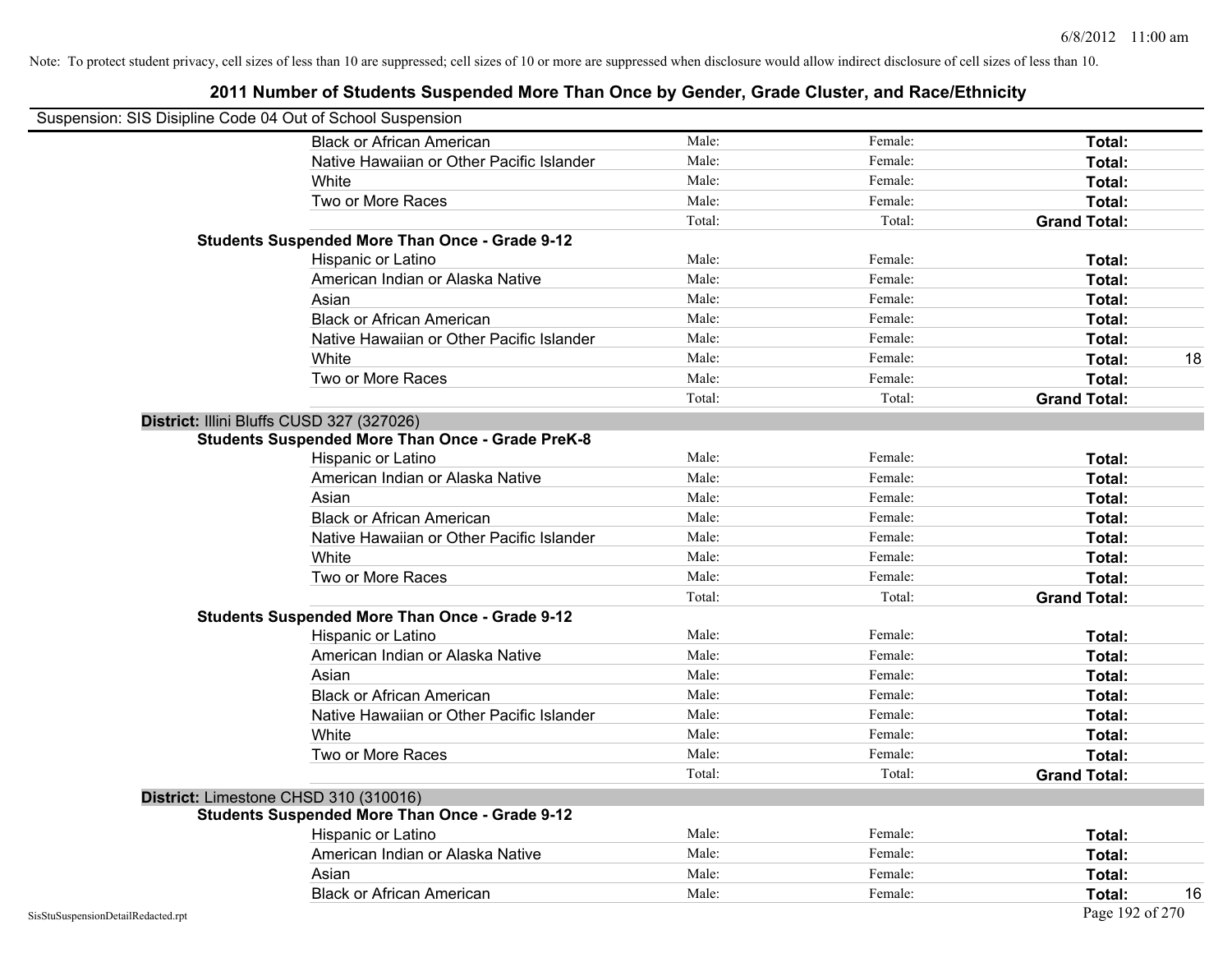| Suspension: SIS Disipline Code 04 Out of School Suspension |                                                         |        |    |         |    |                     |    |
|------------------------------------------------------------|---------------------------------------------------------|--------|----|---------|----|---------------------|----|
|                                                            | Native Hawaiian or Other Pacific Islander               | Male:  |    | Female: |    | Total:              |    |
|                                                            | White                                                   | Male:  | 50 | Female: | 15 | Total:              | 65 |
|                                                            | Two or More Races                                       | Male:  |    | Female: |    | Total:              | 16 |
|                                                            |                                                         | Total: |    | Total:  |    | <b>Grand Total:</b> |    |
| <b>District: Monroe SD 70 (070002)</b>                     |                                                         |        |    |         |    |                     |    |
|                                                            | <b>Students Suspended More Than Once - Grade PreK-8</b> |        |    |         |    |                     |    |
|                                                            | Hispanic or Latino                                      | Male:  |    | Female: |    | Total:              |    |
|                                                            | American Indian or Alaska Native                        | Male:  |    | Female: |    | Total:              |    |
|                                                            | Asian                                                   | Male:  |    | Female: |    | Total:              |    |
|                                                            | <b>Black or African American</b>                        | Male:  |    | Female: |    | Total:              |    |
|                                                            | Native Hawaiian or Other Pacific Islander               | Male:  |    | Female: |    | Total:              |    |
|                                                            | White                                                   | Male:  |    | Female: |    | Total:              |    |
|                                                            | Two or More Races                                       | Male:  |    | Female: |    | Total:              |    |
|                                                            |                                                         | Total: |    | Total:  |    | <b>Grand Total:</b> |    |
|                                                            | District: Norwood ESD 63 (063002)                       |        |    |         |    |                     |    |
|                                                            | <b>Students Suspended More Than Once - Grade PreK-8</b> |        |    |         |    |                     |    |
|                                                            | Hispanic or Latino                                      | Male:  |    | Female: |    | Total:              |    |
|                                                            | American Indian or Alaska Native                        | Male:  |    | Female: |    | Total:              |    |
|                                                            | Asian                                                   | Male:  |    | Female: |    | Total:              |    |
|                                                            | <b>Black or African American</b>                        | Male:  |    | Female: |    | Total:              |    |
|                                                            | Native Hawaiian or Other Pacific Islander               | Male:  |    | Female: |    | Total:              |    |
|                                                            | White                                                   | Male:  |    | Female: |    | Total:              |    |
|                                                            | Two or More Races                                       | Male:  |    | Female: |    | Total:              |    |
|                                                            |                                                         | Total: |    | Total:  |    | <b>Grand Total:</b> |    |
|                                                            | District: Oak Grove SD 68 (068002)                      |        |    |         |    |                     |    |
|                                                            | <b>Students Suspended More Than Once - Grade PreK-8</b> |        |    |         |    |                     |    |
|                                                            | Hispanic or Latino                                      | Male:  |    | Female: |    | Total:              |    |
|                                                            | American Indian or Alaska Native                        | Male:  |    | Female: |    | Total:              |    |
|                                                            | Asian                                                   | Male:  |    | Female: |    | Total:              |    |
|                                                            | <b>Black or African American</b>                        | Male:  |    | Female: |    | Total:              |    |
|                                                            | Native Hawaiian or Other Pacific Islander               | Male:  |    | Female: |    | Total:              |    |
|                                                            | White                                                   | Male:  |    | Female: |    | Total:              |    |
|                                                            | Two or More Races                                       | Male:  |    | Female: |    | Total:              |    |
|                                                            |                                                         | Total: |    | Total:  |    | <b>Grand Total:</b> |    |
|                                                            | District: Peoria Heights CUSD 325 (325026)              |        |    |         |    |                     |    |
|                                                            | <b>Students Suspended More Than Once - Grade PreK-8</b> |        |    |         |    |                     |    |
|                                                            | Hispanic or Latino                                      | Male:  |    | Female: |    | Total:              |    |
|                                                            | American Indian or Alaska Native                        | Male:  |    | Female: |    | Total:              |    |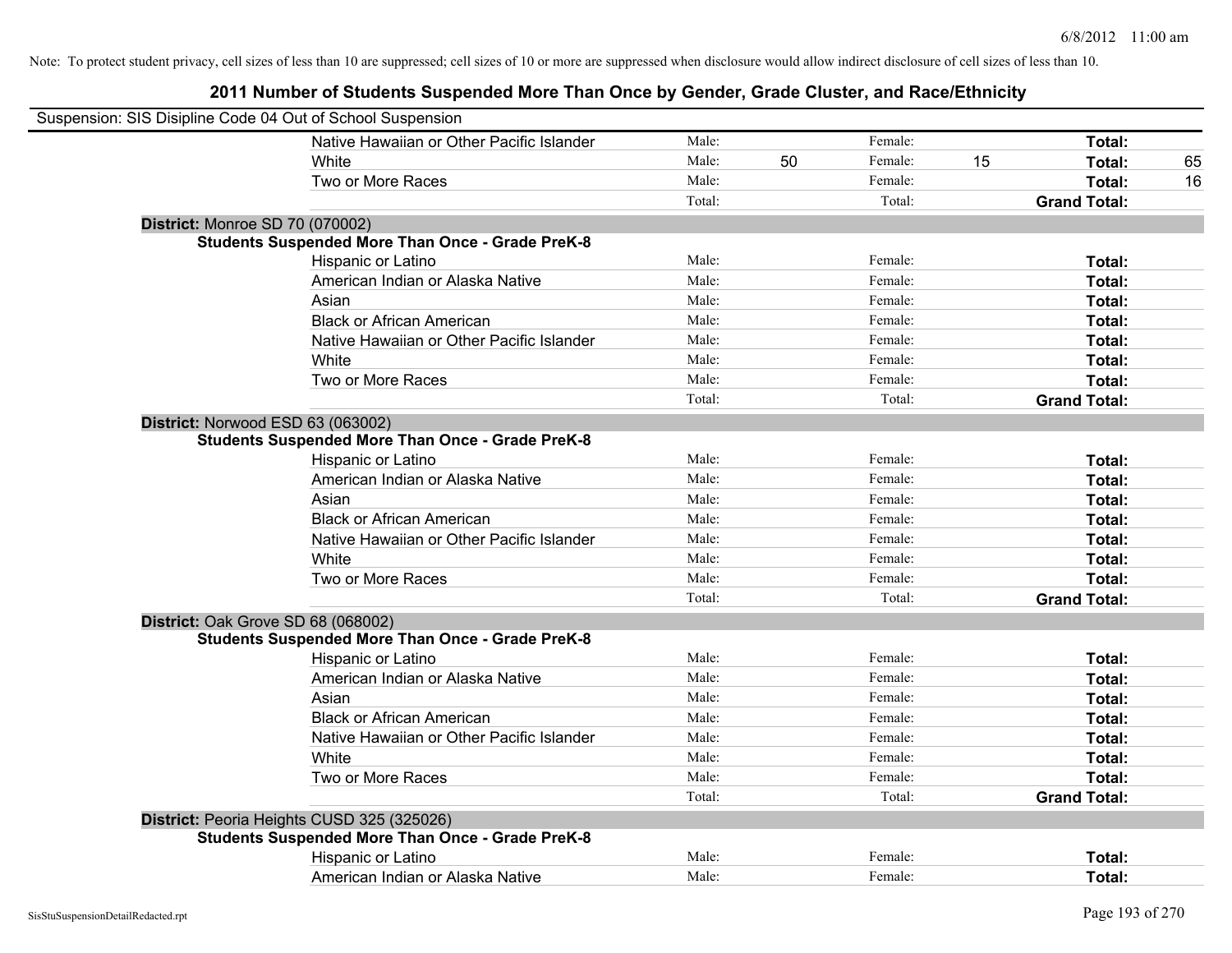| Suspension: SIS Disipline Code 04 Out of School Suspension |                                                         |        |     |         |     |                     |     |
|------------------------------------------------------------|---------------------------------------------------------|--------|-----|---------|-----|---------------------|-----|
|                                                            | Asian                                                   | Male:  |     | Female: |     | Total:              |     |
|                                                            | <b>Black or African American</b>                        | Male:  |     | Female: |     | Total:              |     |
|                                                            | Native Hawaiian or Other Pacific Islander               | Male:  |     | Female: |     | Total:              |     |
|                                                            | White                                                   | Male:  |     | Female: |     | Total:              |     |
|                                                            | Two or More Races                                       | Male:  |     | Female: |     | Total:              |     |
|                                                            |                                                         | Total: |     | Total:  |     | <b>Grand Total:</b> |     |
|                                                            | <b>Students Suspended More Than Once - Grade 9-12</b>   |        |     |         |     |                     |     |
|                                                            | Hispanic or Latino                                      | Male:  |     | Female: |     | Total:              |     |
|                                                            | American Indian or Alaska Native                        | Male:  |     | Female: |     | Total:              |     |
|                                                            | Asian                                                   | Male:  |     | Female: |     | Total:              |     |
|                                                            | <b>Black or African American</b>                        | Male:  |     | Female: |     | Total:              |     |
|                                                            | Native Hawaiian or Other Pacific Islander               | Male:  |     | Female: |     | Total:              |     |
|                                                            | White                                                   | Male:  |     | Female: |     | Total:              |     |
|                                                            | Two or More Races                                       | Male:  |     | Female: |     | Total:              |     |
|                                                            |                                                         | Total: |     | Total:  |     | <b>Grand Total:</b> | 12  |
| District: Peoria SD 150 (150025)                           |                                                         |        |     |         |     |                     |     |
|                                                            | <b>Students Suspended More Than Once - Grade PreK-8</b> |        |     |         |     |                     |     |
|                                                            | Hispanic or Latino                                      | Male:  | 17  | Female: | 11  | Total:              | 28  |
|                                                            | American Indian or Alaska Native                        | Male:  |     | Female: |     | Total:              |     |
|                                                            | Asian                                                   | Male:  |     | Female: |     | Total:              |     |
|                                                            | <b>Black or African American</b>                        | Male:  | 355 | Female: | 227 | Total:              | 582 |
|                                                            | Native Hawaiian or Other Pacific Islander               | Male:  |     | Female: |     | Total:              |     |
|                                                            | White                                                   | Male:  | 54  | Female: | 12  | Total:              | 66  |
|                                                            | Two or More Races                                       | Male:  | 25  | Female: | 16  | Total:              | 41  |
|                                                            |                                                         | Total: |     | Total:  |     | <b>Grand Total:</b> |     |
|                                                            | <b>Students Suspended More Than Once - Grade 9-12</b>   |        |     |         |     |                     |     |
|                                                            | Hispanic or Latino                                      | Male:  |     | Female: |     | Total:              | 19  |
|                                                            | American Indian or Alaska Native                        | Male:  |     | Female: |     | Total:              |     |
|                                                            | Asian                                                   | Male:  |     | Female: |     | Total:              |     |
|                                                            | <b>Black or African American</b>                        | Male:  | 201 | Female: | 181 | Total:              | 382 |
|                                                            | Native Hawaiian or Other Pacific Islander               | Male:  |     | Female: |     | Total:              |     |
|                                                            | White                                                   | Male:  | 31  | Female: | 15  | Total:              | 46  |
|                                                            | Two or More Races                                       | Male:  |     | Female: |     | Total:              | 18  |
|                                                            |                                                         | Total: |     | Total:  |     | <b>Grand Total:</b> |     |
| District: Pleasant Hill SD 69 (069002)                     |                                                         |        |     |         |     |                     |     |
|                                                            | <b>Students Suspended More Than Once - Grade PreK-8</b> |        |     |         |     |                     |     |
|                                                            | Hispanic or Latino                                      | Male:  |     | Female: |     | Total:              |     |
|                                                            | American Indian or Alaska Native                        | Male:  |     | Female: |     | Total:              |     |
|                                                            | Asian                                                   | Male:  |     | Female: |     | Total:              |     |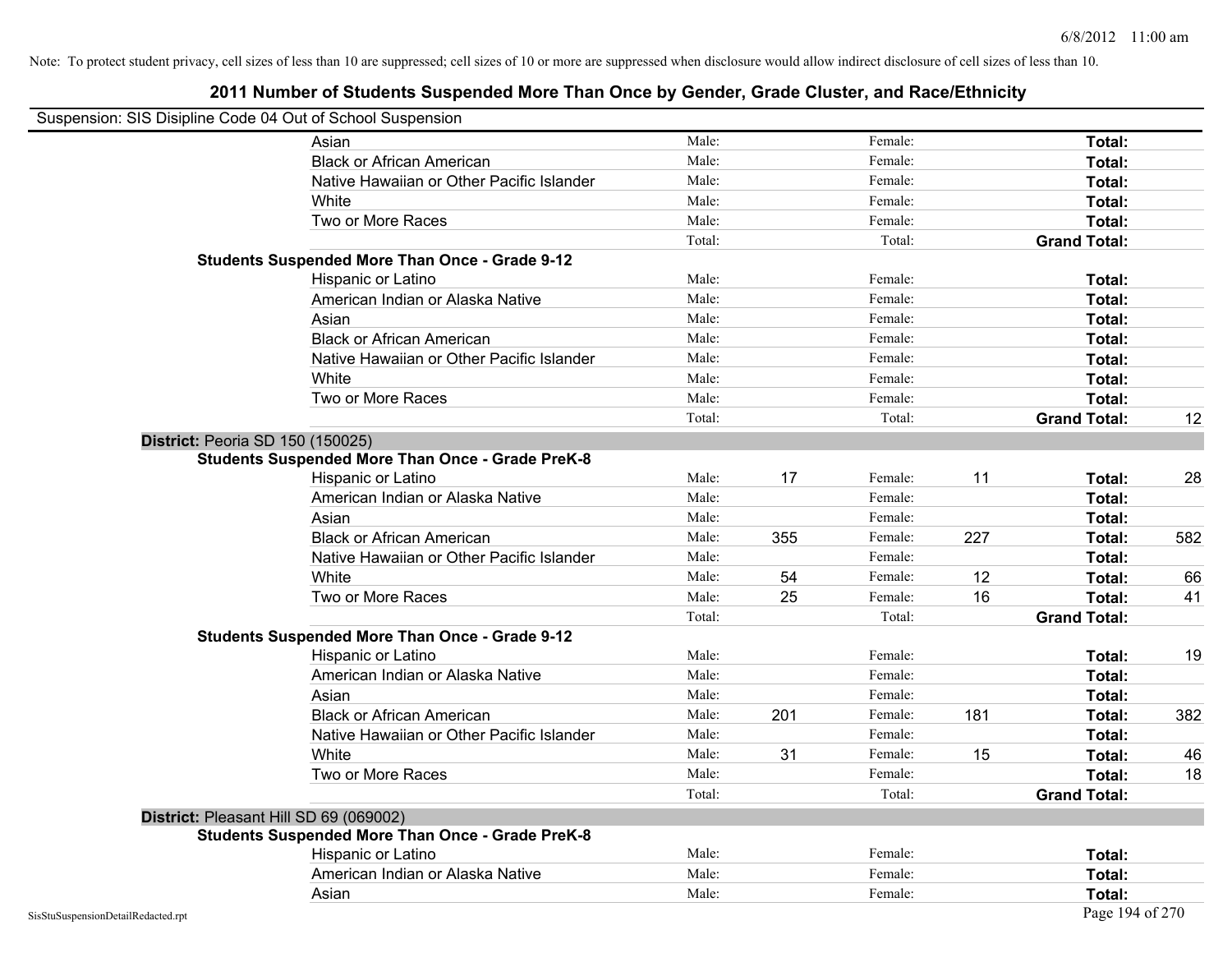| Suspension: SIS Disipline Code 04 Out of School Suspension |                                                         |        |         |                     |    |
|------------------------------------------------------------|---------------------------------------------------------|--------|---------|---------------------|----|
|                                                            | <b>Black or African American</b>                        | Male:  | Female: | Total:              |    |
|                                                            | Native Hawaiian or Other Pacific Islander               | Male:  | Female: | Total:              |    |
|                                                            | White                                                   | Male:  | Female: | Total:              |    |
|                                                            | Two or More Races                                       | Male:  | Female: | Total:              |    |
|                                                            |                                                         | Total: | Total:  | <b>Grand Total:</b> |    |
|                                                            | District: Pleasant Valley SD 62 (062002)                |        |         |                     |    |
|                                                            | <b>Students Suspended More Than Once - Grade PreK-8</b> |        |         |                     |    |
|                                                            | Hispanic or Latino                                      | Male:  | Female: | Total:              |    |
|                                                            | American Indian or Alaska Native                        | Male:  | Female: | Total:              |    |
|                                                            | Asian                                                   | Male:  | Female: | Total:              |    |
|                                                            | <b>Black or African American</b>                        | Male:  | Female: | Total:              | 18 |
|                                                            | Native Hawaiian or Other Pacific Islander               | Male:  | Female: | Total:              |    |
|                                                            | White                                                   | Male:  | Female: | Total:              | 11 |
|                                                            | Two or More Races                                       | Male:  | Female: | Total:              |    |
|                                                            |                                                         | Total: | Total:  | <b>Grand Total:</b> |    |
| District: Princeville CUSD 326 (326026)                    |                                                         |        |         |                     |    |
|                                                            | <b>Students Suspended More Than Once - Grade PreK-8</b> |        |         |                     |    |
|                                                            | Hispanic or Latino                                      | Male:  | Female: | Total:              |    |
|                                                            | American Indian or Alaska Native                        | Male:  | Female: | Total:              |    |
|                                                            | Asian                                                   | Male:  | Female: | Total:              |    |
|                                                            | <b>Black or African American</b>                        | Male:  | Female: | Total:              |    |
|                                                            | Native Hawaiian or Other Pacific Islander               | Male:  | Female: | Total:              |    |
|                                                            | White                                                   | Male:  | Female: | Total:              |    |
|                                                            | Two or More Races                                       | Male:  | Female: | Total:              |    |
|                                                            |                                                         | Total: | Total:  | <b>Grand Total:</b> |    |
|                                                            |                                                         |        |         |                     |    |
| Region: Region 05 North Cook ISC 1 (05)                    |                                                         |        |         |                     |    |
| County: Cook (016)                                         |                                                         |        |         |                     |    |
|                                                            | District: Arlington Heights SD 25 (025002)              |        |         |                     |    |
|                                                            | <b>Students Suspended More Than Once - Grade PreK-8</b> |        |         |                     |    |
|                                                            | Hispanic or Latino                                      | Male:  | Female: | Total:              |    |
|                                                            | American Indian or Alaska Native                        | Male:  | Female: | Total:              |    |
|                                                            | Asian                                                   | Male:  | Female: | Total:              |    |
|                                                            | <b>Black or African American</b>                        | Male:  | Female: | Total:              |    |
|                                                            | Native Hawaiian or Other Pacific Islander               | Male:  | Female: | Total:              |    |
|                                                            | White                                                   | Male:  | Female: | Total:              |    |
|                                                            | Two or More Races                                       | Male:  | Female: | Total:              |    |
|                                                            |                                                         | Total: | Total:  | <b>Grand Total:</b> |    |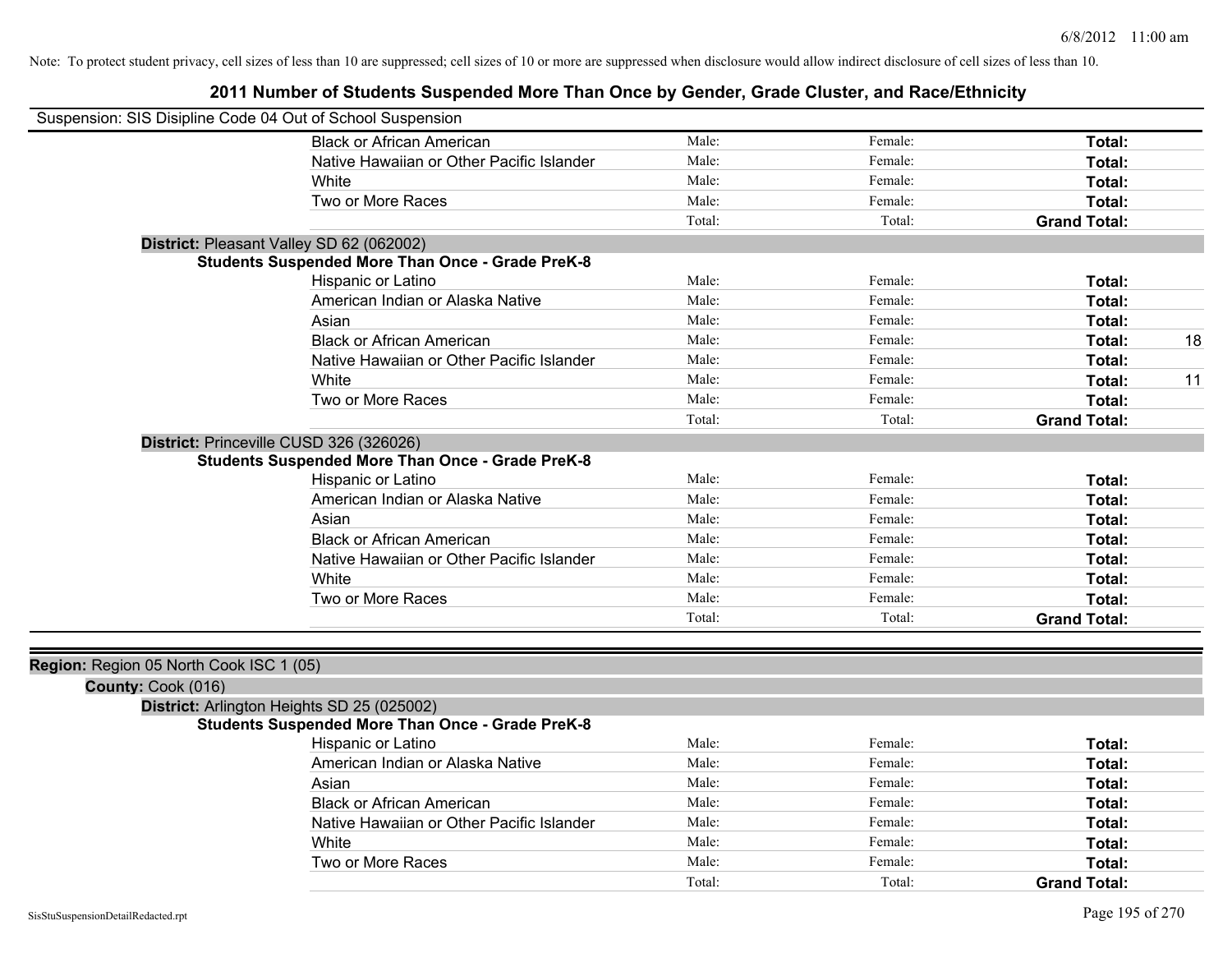| Suspension: SIS Disipline Code 04 Out of School Suspension |                                                         |        |         |                     |    |
|------------------------------------------------------------|---------------------------------------------------------|--------|---------|---------------------|----|
|                                                            | District: Bridge View Day School (002400)               |        |         |                     |    |
|                                                            | <b>Students Suspended More Than Once - Grade PreK-8</b> |        |         |                     |    |
|                                                            | Hispanic or Latino                                      | Male:  | Female: | Total:              |    |
|                                                            | American Indian or Alaska Native                        | Male:  | Female: | Total:              |    |
|                                                            | Asian                                                   | Male:  | Female: | Total:              |    |
|                                                            | <b>Black or African American</b>                        | Male:  | Female: | Total:              |    |
|                                                            | Native Hawaiian or Other Pacific Islander               | Male:  | Female: | Total:              |    |
|                                                            | White                                                   | Male:  | Female: | Total:              |    |
|                                                            | Two or More Races                                       | Male:  | Female: | Total:              |    |
|                                                            |                                                         | Total: | Total:  | <b>Grand Total:</b> |    |
|                                                            | District: Camelot Schools-IL (027000)                   |        |         |                     |    |
|                                                            | <b>Students Suspended More Than Once - Grade 9-12</b>   |        |         |                     |    |
|                                                            | Hispanic or Latino                                      | Male:  | Female: | Total:              |    |
|                                                            | American Indian or Alaska Native                        | Male:  | Female: | Total:              |    |
|                                                            | Asian                                                   | Male:  | Female: | Total:              |    |
|                                                            | <b>Black or African American</b>                        | Male:  | Female: | Total:              |    |
|                                                            | Native Hawaiian or Other Pacific Islander               | Male:  | Female: | Total:              |    |
|                                                            | White                                                   | Male:  | Female: | Total:              |    |
|                                                            | Two or More Races                                       | Male:  | Female: | Total:              |    |
|                                                            |                                                         | Total: | Total:  | <b>Grand Total:</b> |    |
| District: CCSD 62 (062004)                                 |                                                         |        |         |                     |    |
|                                                            | <b>Students Suspended More Than Once - Grade PreK-8</b> |        |         |                     |    |
|                                                            | Hispanic or Latino                                      | Male:  | Female: | Total:              |    |
|                                                            | American Indian or Alaska Native                        | Male:  | Female: | Total:              |    |
|                                                            | Asian                                                   | Male:  | Female: | Total:              |    |
|                                                            | <b>Black or African American</b>                        | Male:  | Female: | Total:              |    |
|                                                            | Native Hawaiian or Other Pacific Islander               | Male:  | Female: | Total:              |    |
|                                                            | White                                                   | Male:  | Female: | Total:              |    |
|                                                            | Two or More Races                                       | Male:  | Female: | Total:              |    |
|                                                            |                                                         | Total: | Total:  | <b>Grand Total:</b> | 16 |
|                                                            | District: Comm Cons SD 59 (059004)                      |        |         |                     |    |
|                                                            | <b>Students Suspended More Than Once - Grade PreK-8</b> |        |         |                     |    |
|                                                            | Hispanic or Latino                                      | Male:  | Female: | Total:              | 14 |
|                                                            | American Indian or Alaska Native                        | Male:  | Female: | Total:              |    |
|                                                            | Asian                                                   | Male:  | Female: | Total:              |    |
|                                                            | <b>Black or African American</b>                        | Male:  | Female: | Total:              |    |
|                                                            | Native Hawaiian or Other Pacific Islander               | Male:  | Female: | Total:              |    |
|                                                            | White                                                   | Male:  | Female: | Total:              |    |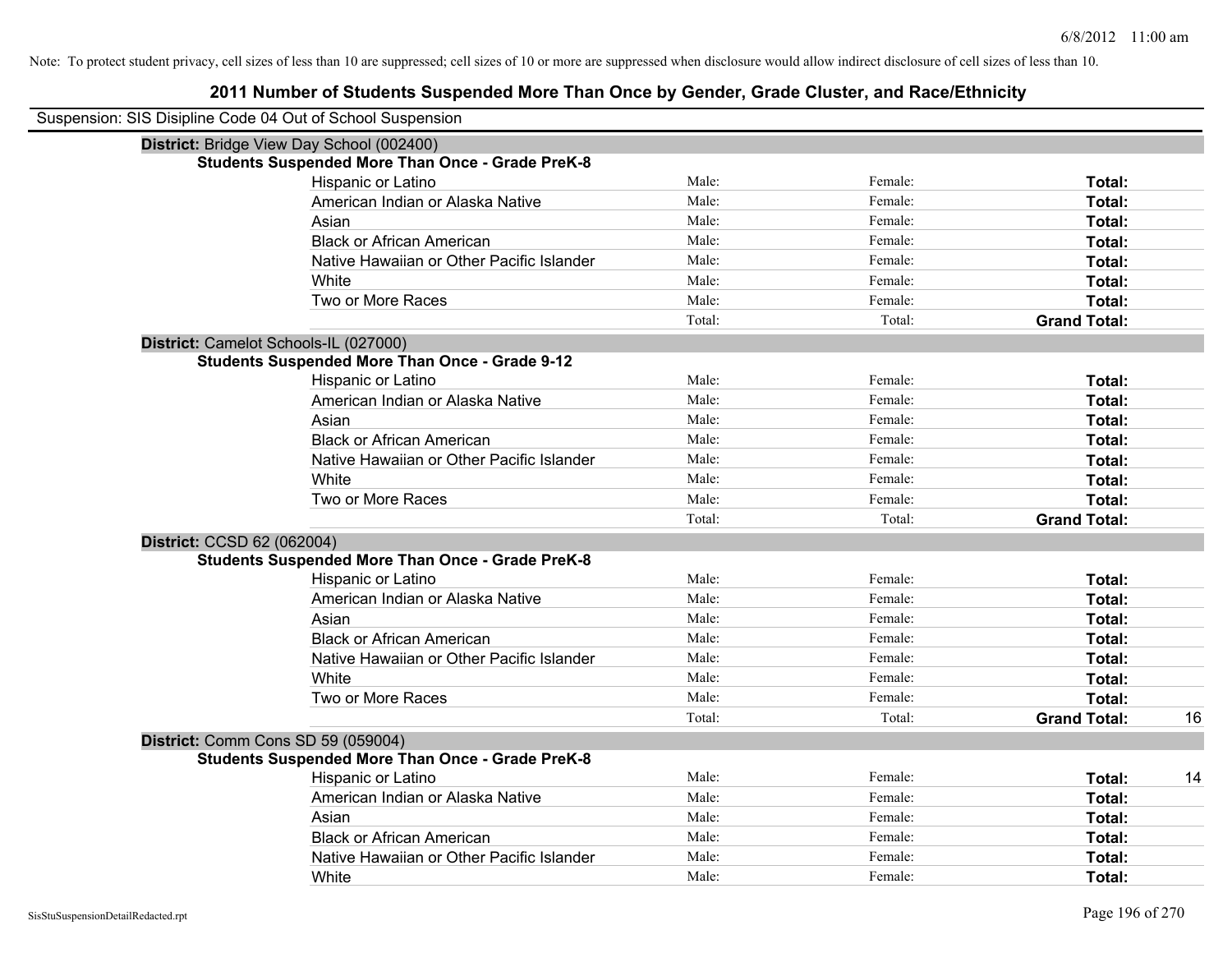| Suspension: SIS Disipline Code 04 Out of School Suspension |                                                         |        |    |         |    |                     |    |
|------------------------------------------------------------|---------------------------------------------------------|--------|----|---------|----|---------------------|----|
|                                                            | Two or More Races                                       | Male:  |    | Female: |    | Total:              |    |
|                                                            |                                                         | Total: |    | Total:  |    | <b>Grand Total:</b> |    |
| District: East Maine SD 63 (063002)                        |                                                         |        |    |         |    |                     |    |
|                                                            | <b>Students Suspended More Than Once - Grade PreK-8</b> |        |    |         |    |                     |    |
|                                                            | Hispanic or Latino                                      | Male:  |    | Female: |    | Total:              |    |
|                                                            | American Indian or Alaska Native                        | Male:  |    | Female: |    | Total:              |    |
| Asian                                                      |                                                         | Male:  |    | Female: |    | Total:              |    |
|                                                            | <b>Black or African American</b>                        | Male:  |    | Female: |    | Total:              |    |
|                                                            | Native Hawaiian or Other Pacific Islander               | Male:  |    | Female: |    | Total:              |    |
| White                                                      |                                                         | Male:  |    | Female: |    | Total:              |    |
|                                                            | Two or More Races                                       | Male:  |    | Female: |    | Total:              |    |
|                                                            |                                                         | Total: |    | Total:  |    | <b>Grand Total:</b> |    |
| District: Evanston CCSD 65 (065004)                        |                                                         |        |    |         |    |                     |    |
|                                                            | <b>Students Suspended More Than Once - Grade PreK-8</b> |        |    |         |    |                     |    |
|                                                            | Hispanic or Latino                                      | Male:  |    | Female: |    | Total:              | 13 |
|                                                            | American Indian or Alaska Native                        | Male:  |    | Female: |    | Total:              |    |
| Asian                                                      |                                                         | Male:  |    | Female: |    | Total:              |    |
|                                                            | <b>Black or African American</b>                        | Male:  | 32 | Female: | 14 | Total:              | 46 |
|                                                            | Native Hawaiian or Other Pacific Islander               | Male:  |    | Female: |    | Total:              |    |
| White                                                      |                                                         | Male:  |    | Female: |    | Total:              |    |
|                                                            | Two or More Races                                       | Male:  |    | Female: |    | Total:              |    |
|                                                            |                                                         | Total: |    | Total:  |    | <b>Grand Total:</b> |    |
| District: Evanston Twp HSD 202 (202017)                    |                                                         |        |    |         |    |                     |    |
|                                                            | <b>Students Suspended More Than Once - Grade 9-12</b>   |        |    |         |    |                     |    |
|                                                            | Hispanic or Latino                                      | Male:  |    | Female: |    | Total:              | 12 |
|                                                            | American Indian or Alaska Native                        | Male:  |    | Female: |    | Total:              |    |
| Asian                                                      |                                                         | Male:  |    | Female: |    | Total:              |    |
|                                                            | <b>Black or African American</b>                        | Male:  | 45 | Female: | 14 | Total:              | 59 |
|                                                            | Native Hawaiian or Other Pacific Islander               | Male:  |    | Female: |    | Total:              |    |
| White                                                      |                                                         | Male:  |    | Female: |    | Total:              |    |
|                                                            | Two or More Races                                       | Male:  |    | Female: |    | Total:              |    |
|                                                            |                                                         | Total: |    | Total:  |    | <b>Grand Total:</b> |    |
| District: Glenview CCSD 34 (034004)                        |                                                         |        |    |         |    |                     |    |
|                                                            | <b>Students Suspended More Than Once - Grade PreK-8</b> |        |    |         |    |                     |    |
|                                                            | Hispanic or Latino                                      | Male:  |    | Female: |    | Total:              |    |
|                                                            | American Indian or Alaska Native                        | Male:  |    | Female: |    | Total:              |    |
| Asian                                                      |                                                         | Male:  |    | Female: |    | Total:              |    |
|                                                            | <b>Black or African American</b>                        | Male:  |    | Female: |    | Total:              |    |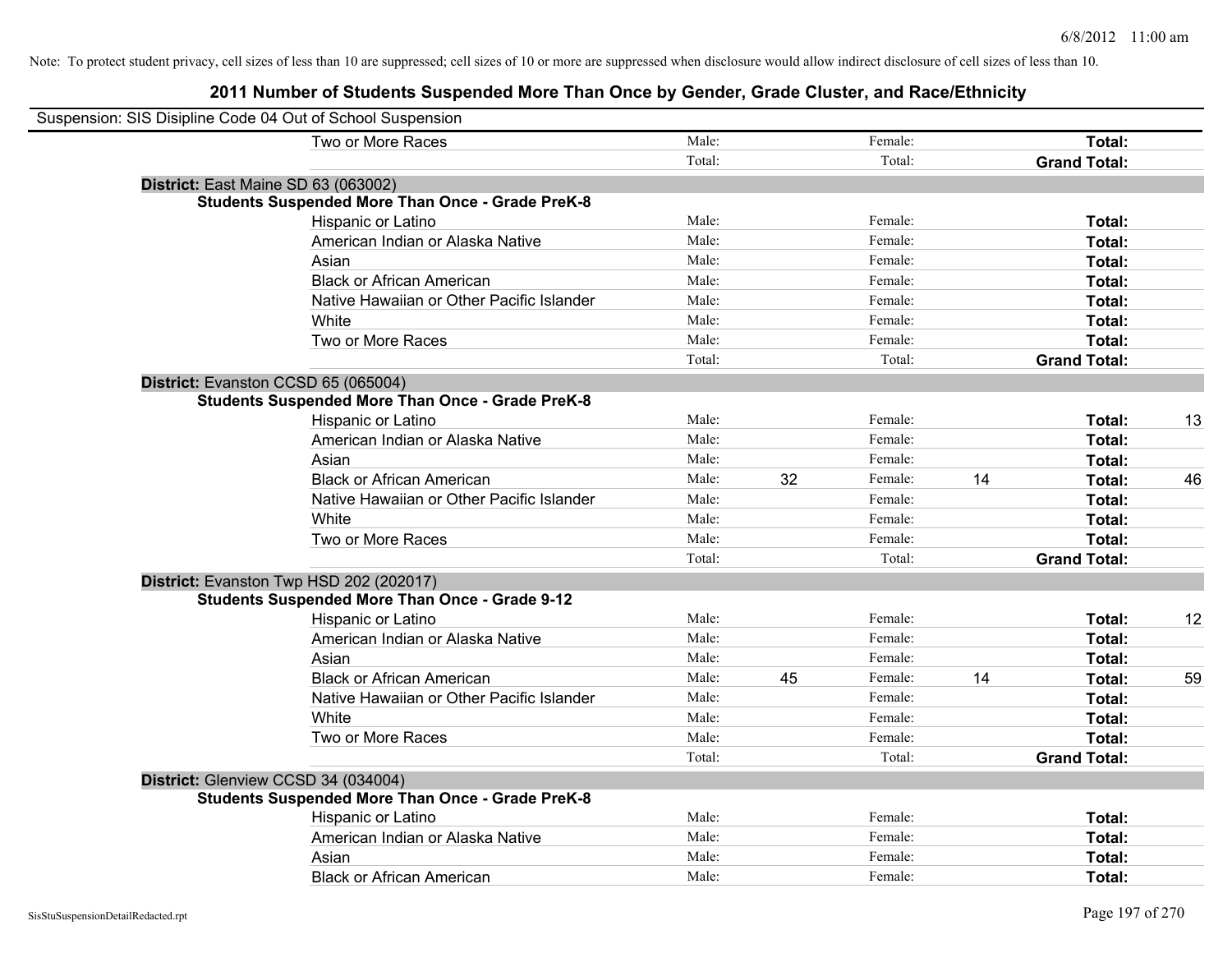| Suspension: SIS Disipline Code 04 Out of School Suspension |                                                         |        |    |         |    |                     |     |
|------------------------------------------------------------|---------------------------------------------------------|--------|----|---------|----|---------------------|-----|
|                                                            | Native Hawaiian or Other Pacific Islander               | Male:  |    | Female: |    | Total:              |     |
|                                                            | White                                                   | Male:  |    | Female: |    | Total:              |     |
|                                                            | Two or More Races                                       | Male:  |    | Female: |    | Total:              |     |
|                                                            |                                                         | Total: |    | Total:  |    | <b>Grand Total:</b> |     |
| <b>District: Golf ESD 67 (067002)</b>                      |                                                         |        |    |         |    |                     |     |
|                                                            | <b>Students Suspended More Than Once - Grade PreK-8</b> |        |    |         |    |                     |     |
|                                                            | Hispanic or Latino                                      | Male:  |    | Female: |    | Total:              |     |
|                                                            | American Indian or Alaska Native                        | Male:  |    | Female: |    | Total:              |     |
|                                                            | Asian                                                   | Male:  |    | Female: |    | Total:              |     |
|                                                            | <b>Black or African American</b>                        | Male:  |    | Female: |    | Total:              |     |
|                                                            | Native Hawaiian or Other Pacific Islander               | Male:  |    | Female: |    | Total:              |     |
|                                                            | White                                                   | Male:  |    | Female: |    | Total:              |     |
|                                                            | Two or More Races                                       | Male:  |    | Female: |    | Total:              |     |
|                                                            |                                                         | Total: |    | Total:  |    | <b>Grand Total:</b> |     |
|                                                            | District: Lincolnwood SD 74 (074002)                    |        |    |         |    |                     |     |
|                                                            | <b>Students Suspended More Than Once - Grade PreK-8</b> |        |    |         |    |                     |     |
|                                                            | Hispanic or Latino                                      | Male:  |    | Female: |    | Total:              |     |
|                                                            | American Indian or Alaska Native                        | Male:  |    | Female: |    | Total:              |     |
|                                                            | Asian                                                   | Male:  |    | Female: |    | Total:              |     |
|                                                            | <b>Black or African American</b>                        | Male:  |    | Female: |    | Total:              |     |
|                                                            | Native Hawaiian or Other Pacific Islander               | Male:  |    | Female: |    | Total:              |     |
|                                                            | White                                                   | Male:  |    | Female: |    | Total:              |     |
|                                                            | Two or More Races                                       | Male:  |    | Female: |    | Total:              |     |
|                                                            |                                                         | Total: |    | Total:  |    | <b>Grand Total:</b> |     |
|                                                            | District: Maine Township HSD 207 (207017)               |        |    |         |    |                     |     |
|                                                            | <b>Students Suspended More Than Once - Grade 9-12</b>   |        |    |         |    |                     |     |
|                                                            | Hispanic or Latino                                      | Male:  | 64 | Female: | 27 | Total:              | 91  |
|                                                            | American Indian or Alaska Native                        | Male:  |    | Female: |    | Total:              |     |
|                                                            | Asian                                                   | Male:  |    | Female: |    | Total:              | 26  |
|                                                            | <b>Black or African American</b>                        | Male:  | 23 | Female: | 10 | Total:              | 33  |
|                                                            | Native Hawaiian or Other Pacific Islander               | Male:  |    | Female: |    | Total:              |     |
|                                                            | White                                                   | Male:  | 81 | Female: | 25 | Total:              | 106 |
|                                                            | Two or More Races                                       | Male:  |    | Female: |    | Total:              |     |
|                                                            |                                                         | Total: |    | Total:  |    | <b>Grand Total:</b> |     |
|                                                            | District: Morton Grove SD 70 (070002)                   |        |    |         |    |                     |     |
|                                                            | <b>Students Suspended More Than Once - Grade PreK-8</b> |        |    |         |    |                     |     |
|                                                            | Hispanic or Latino                                      | Male:  |    | Female: |    | Total:              |     |
|                                                            | American Indian or Alaska Native                        | Male:  |    | Female: |    | Total:              |     |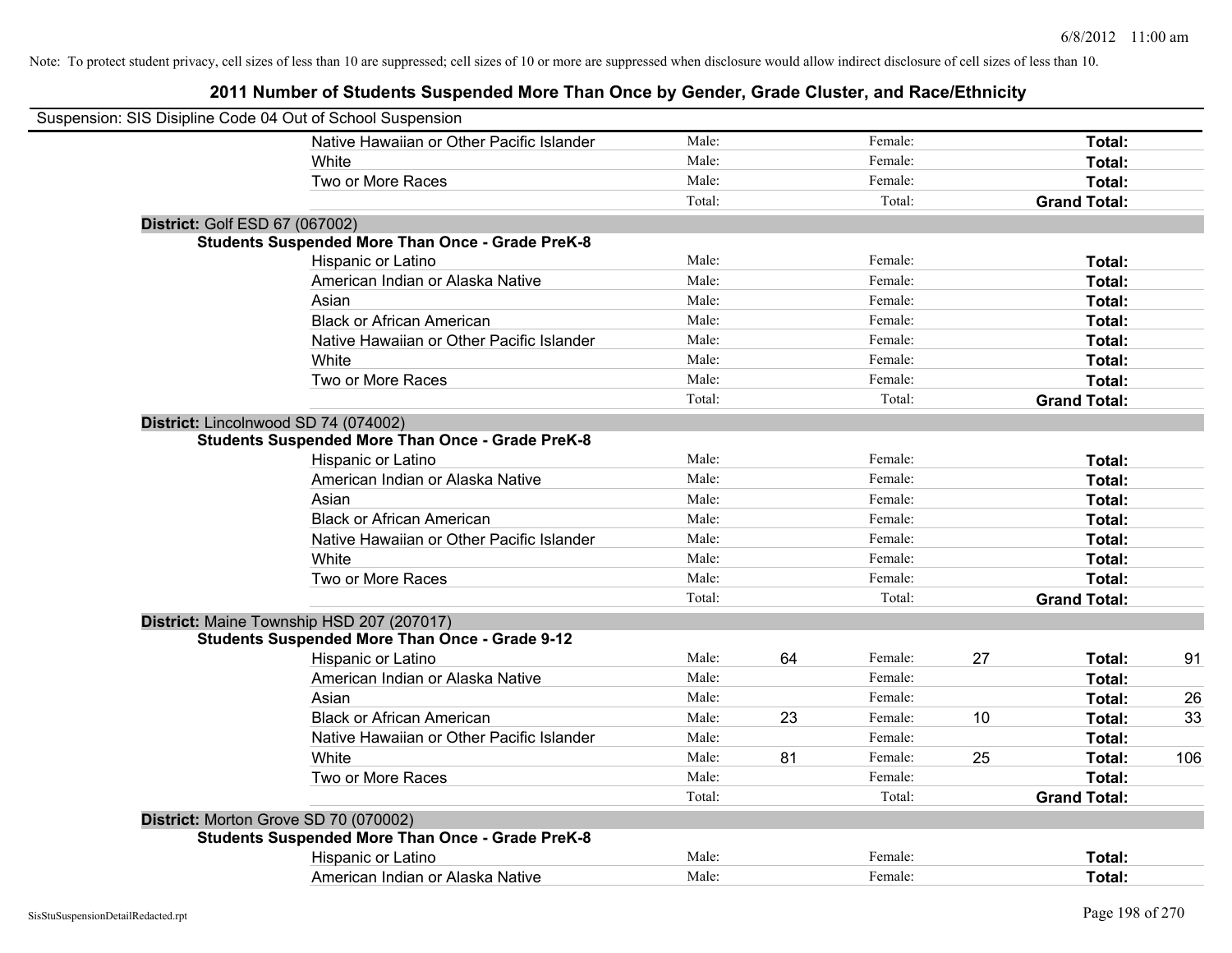# **2011 Number of Students Suspended More Than Once by Gender, Grade Cluster, and Race/Ethnicity**

| Suspension: SIS Disipline Code 04 Out of School Suspension |                                                                                                                                                                                                                                                                                                                                                                                                                                                                                                                                             |                                                                                                                             |                               |                                                             |
|------------------------------------------------------------|---------------------------------------------------------------------------------------------------------------------------------------------------------------------------------------------------------------------------------------------------------------------------------------------------------------------------------------------------------------------------------------------------------------------------------------------------------------------------------------------------------------------------------------------|-----------------------------------------------------------------------------------------------------------------------------|-------------------------------|-------------------------------------------------------------|
|                                                            |                                                                                                                                                                                                                                                                                                                                                                                                                                                                                                                                             |                                                                                                                             |                               |                                                             |
| Asian                                                      | Male:                                                                                                                                                                                                                                                                                                                                                                                                                                                                                                                                       | Female:                                                                                                                     | Total:                        |                                                             |
| <b>Black or African American</b>                           | Male:                                                                                                                                                                                                                                                                                                                                                                                                                                                                                                                                       | Female:                                                                                                                     | Total:                        |                                                             |
| Native Hawaiian or Other Pacific Islander                  | Male:                                                                                                                                                                                                                                                                                                                                                                                                                                                                                                                                       | Female:                                                                                                                     | Total:                        |                                                             |
| White                                                      | Male:                                                                                                                                                                                                                                                                                                                                                                                                                                                                                                                                       | Female:                                                                                                                     | Total:                        |                                                             |
| Two or More Races                                          | Male:                                                                                                                                                                                                                                                                                                                                                                                                                                                                                                                                       | Female:                                                                                                                     | Total:                        |                                                             |
|                                                            | Total:                                                                                                                                                                                                                                                                                                                                                                                                                                                                                                                                      | Total:                                                                                                                      | <b>Grand Total:</b>           |                                                             |
|                                                            |                                                                                                                                                                                                                                                                                                                                                                                                                                                                                                                                             |                                                                                                                             |                               |                                                             |
|                                                            |                                                                                                                                                                                                                                                                                                                                                                                                                                                                                                                                             |                                                                                                                             |                               |                                                             |
| <b>Hispanic or Latino</b>                                  | Male:                                                                                                                                                                                                                                                                                                                                                                                                                                                                                                                                       | Female:                                                                                                                     | Total:                        |                                                             |
| American Indian or Alaska Native                           |                                                                                                                                                                                                                                                                                                                                                                                                                                                                                                                                             | Female:                                                                                                                     | Total:                        |                                                             |
| Asian                                                      |                                                                                                                                                                                                                                                                                                                                                                                                                                                                                                                                             | Female:                                                                                                                     | Total:                        |                                                             |
| <b>Black or African American</b>                           |                                                                                                                                                                                                                                                                                                                                                                                                                                                                                                                                             | Female:                                                                                                                     | Total:                        |                                                             |
| Native Hawaiian or Other Pacific Islander                  |                                                                                                                                                                                                                                                                                                                                                                                                                                                                                                                                             | Female:                                                                                                                     | Total:                        |                                                             |
| White                                                      |                                                                                                                                                                                                                                                                                                                                                                                                                                                                                                                                             | Female:                                                                                                                     | Total:                        |                                                             |
| Two or More Races                                          | Male:                                                                                                                                                                                                                                                                                                                                                                                                                                                                                                                                       | Female:                                                                                                                     | Total:                        |                                                             |
|                                                            | Total:                                                                                                                                                                                                                                                                                                                                                                                                                                                                                                                                      | Total:                                                                                                                      | <b>Grand Total:</b>           |                                                             |
|                                                            |                                                                                                                                                                                                                                                                                                                                                                                                                                                                                                                                             |                                                                                                                             |                               |                                                             |
|                                                            |                                                                                                                                                                                                                                                                                                                                                                                                                                                                                                                                             |                                                                                                                             |                               |                                                             |
| Hispanic or Latino                                         | Male:                                                                                                                                                                                                                                                                                                                                                                                                                                                                                                                                       | Female:                                                                                                                     | Total:                        |                                                             |
| American Indian or Alaska Native                           |                                                                                                                                                                                                                                                                                                                                                                                                                                                                                                                                             | Female:                                                                                                                     | Total:                        |                                                             |
|                                                            | Male:                                                                                                                                                                                                                                                                                                                                                                                                                                                                                                                                       | Female:                                                                                                                     |                               |                                                             |
|                                                            |                                                                                                                                                                                                                                                                                                                                                                                                                                                                                                                                             |                                                                                                                             | Total:                        |                                                             |
|                                                            | Male:                                                                                                                                                                                                                                                                                                                                                                                                                                                                                                                                       | Female:                                                                                                                     | Total:                        |                                                             |
|                                                            | Male:                                                                                                                                                                                                                                                                                                                                                                                                                                                                                                                                       | Female:                                                                                                                     | Total:                        |                                                             |
|                                                            |                                                                                                                                                                                                                                                                                                                                                                                                                                                                                                                                             | Female:                                                                                                                     |                               |                                                             |
|                                                            |                                                                                                                                                                                                                                                                                                                                                                                                                                                                                                                                             |                                                                                                                             |                               | 10                                                          |
|                                                            |                                                                                                                                                                                                                                                                                                                                                                                                                                                                                                                                             |                                                                                                                             |                               |                                                             |
|                                                            |                                                                                                                                                                                                                                                                                                                                                                                                                                                                                                                                             |                                                                                                                             |                               |                                                             |
|                                                            |                                                                                                                                                                                                                                                                                                                                                                                                                                                                                                                                             | Female:                                                                                                                     |                               |                                                             |
|                                                            |                                                                                                                                                                                                                                                                                                                                                                                                                                                                                                                                             | Female:                                                                                                                     | Total:                        |                                                             |
|                                                            |                                                                                                                                                                                                                                                                                                                                                                                                                                                                                                                                             |                                                                                                                             |                               |                                                             |
|                                                            |                                                                                                                                                                                                                                                                                                                                                                                                                                                                                                                                             | Female:                                                                                                                     | Total:                        |                                                             |
| Native Hawaiian or Other Pacific Islander                  |                                                                                                                                                                                                                                                                                                                                                                                                                                                                                                                                             | Female:                                                                                                                     | Total:                        |                                                             |
| White                                                      | Male:                                                                                                                                                                                                                                                                                                                                                                                                                                                                                                                                       | Female:                                                                                                                     | Total:                        |                                                             |
|                                                            |                                                                                                                                                                                                                                                                                                                                                                                                                                                                                                                                             |                                                                                                                             |                               |                                                             |
| Two or More Races                                          | Male:<br>Total:                                                                                                                                                                                                                                                                                                                                                                                                                                                                                                                             | Female:<br>Total:                                                                                                           | Total:<br><b>Grand Total:</b> |                                                             |
|                                                            | District: Mount Prospect SD 57 (057002)<br><b>Students Suspended More Than Once - Grade PreK-8</b><br>District: New Trier Twp HSD 203 (203017)<br><b>Students Suspended More Than Once - Grade 9-12</b><br>Asian<br><b>Black or African American</b><br>Native Hawaiian or Other Pacific Islander<br>White<br>Two or More Races<br><b>District: Niles ESD 71 (071002)</b><br><b>Students Suspended More Than Once - Grade PreK-8</b><br>Hispanic or Latino<br>American Indian or Alaska Native<br>Asian<br><b>Black or African American</b> | Male:<br>Male:<br>Male:<br>Male:<br>Male:<br>Male:<br>Male:<br>Male:<br>Total:<br>Male:<br>Male:<br>Male:<br>Male:<br>Male: | Female:<br>Total:<br>Female:  | Total:<br>Total:<br><b>Grand Total:</b><br>Total:<br>Total: |

**Students Suspended More Than Once - Grade 9-12**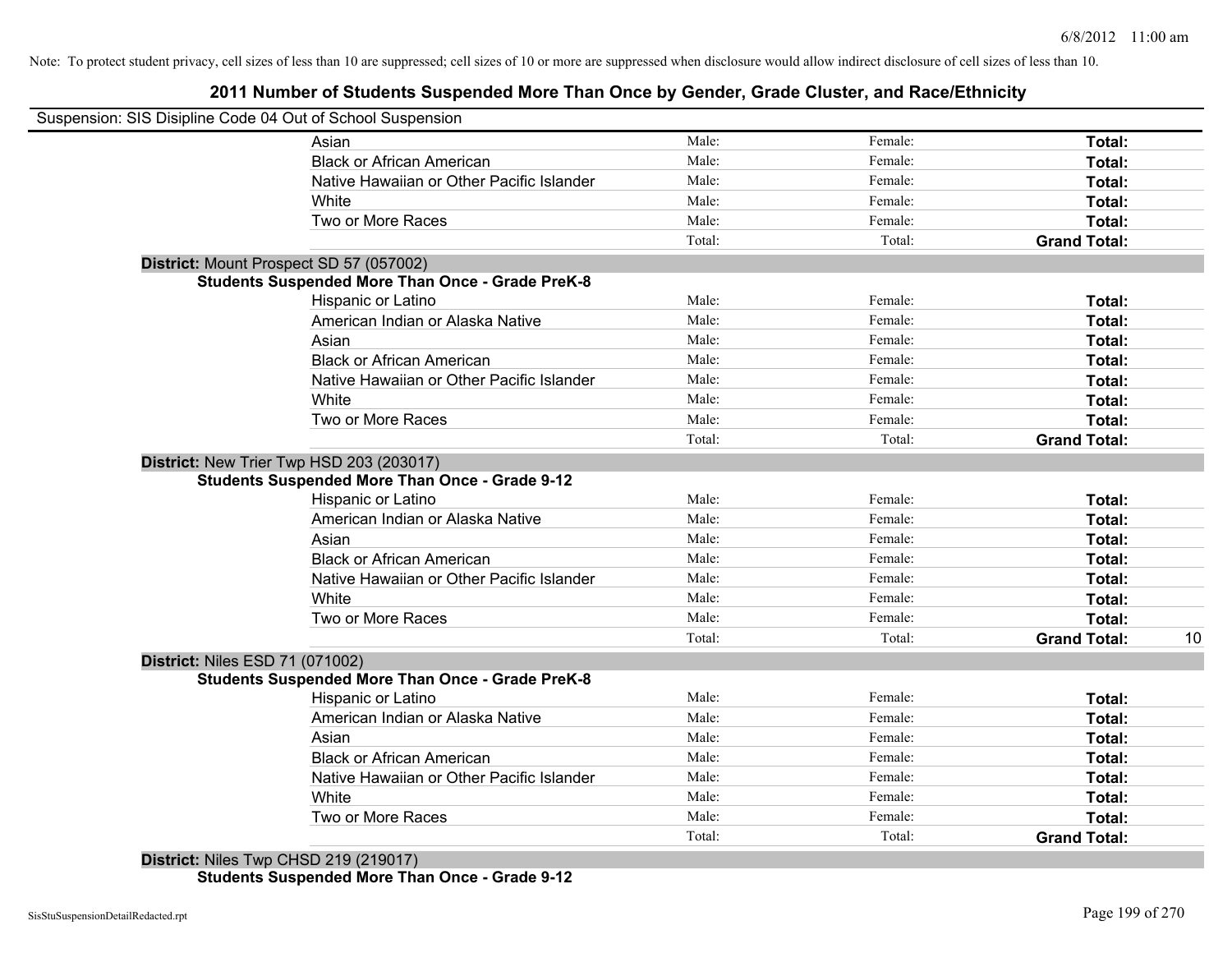| Suspension: SIS Disipline Code 04 Out of School Suspension |                                                         |        |    |         |    |                     |    |
|------------------------------------------------------------|---------------------------------------------------------|--------|----|---------|----|---------------------|----|
|                                                            | Hispanic or Latino                                      | Male:  |    | Female: |    | Total:              | 13 |
|                                                            | American Indian or Alaska Native                        | Male:  |    | Female: |    | Total:              |    |
|                                                            | Asian                                                   | Male:  |    | Female: |    | Total:              |    |
|                                                            | <b>Black or African American</b>                        | Male:  | 12 | Female: | 10 | Total:              | 22 |
|                                                            | Native Hawaiian or Other Pacific Islander               | Male:  |    | Female: |    | Total:              |    |
|                                                            | White                                                   | Male:  |    | Female: |    | Total:              | 18 |
|                                                            | Two or More Races                                       | Male:  |    | Female: |    | Total:              |    |
|                                                            |                                                         | Total: |    | Total:  |    | <b>Grand Total:</b> | 64 |
|                                                            | District: Northfield Twp HSD 225 (225017)               |        |    |         |    |                     |    |
|                                                            | <b>Students Suspended More Than Once - Grade 9-12</b>   |        |    |         |    |                     |    |
|                                                            | Hispanic or Latino                                      | Male:  |    | Female: |    | Total:              |    |
|                                                            | American Indian or Alaska Native                        | Male:  |    | Female: |    | Total:              |    |
|                                                            | Asian                                                   | Male:  |    | Female: |    | Total:              |    |
|                                                            | <b>Black or African American</b>                        | Male:  |    | Female: |    | Total:              |    |
|                                                            | Native Hawaiian or Other Pacific Islander               | Male:  |    | Female: |    | Total:              |    |
|                                                            | White                                                   | Male:  |    | Female: |    | Total:              |    |
|                                                            | Two or More Races                                       | Male:  |    | Female: |    | Total:              |    |
|                                                            |                                                         | Total: |    | Total:  |    | <b>Grand Total:</b> |    |
|                                                            | District: Palatine CCSD 15 (015004)                     |        |    |         |    |                     |    |
|                                                            | <b>Students Suspended More Than Once - Grade PreK-8</b> |        |    |         |    |                     |    |
|                                                            | Hispanic or Latino                                      | Male:  |    | Female: |    | Total:              |    |
|                                                            | American Indian or Alaska Native                        | Male:  |    | Female: |    | Total:              |    |
|                                                            | Asian                                                   | Male:  |    | Female: |    | Total:              |    |
|                                                            | <b>Black or African American</b>                        | Male:  |    | Female: |    | Total:              |    |
|                                                            | Native Hawaiian or Other Pacific Islander               | Male:  |    | Female: |    | Total:              |    |
|                                                            | White                                                   | Male:  |    | Female: |    | Total:              |    |
|                                                            | Two or More Races                                       | Male:  |    | Female: |    | Total:              |    |
|                                                            |                                                         | Total: |    | Total:  |    | <b>Grand Total:</b> |    |
|                                                            | District: Park Ridge CCSD 64 (064004)                   |        |    |         |    |                     |    |
|                                                            | <b>Students Suspended More Than Once - Grade PreK-8</b> |        |    |         |    |                     |    |
|                                                            | Hispanic or Latino                                      | Male:  |    | Female: |    | Total:              |    |
|                                                            | American Indian or Alaska Native                        | Male:  |    | Female: |    | Total:              |    |
|                                                            | Asian                                                   | Male:  |    | Female: |    | Total:              |    |
|                                                            | <b>Black or African American</b>                        | Male:  |    | Female: |    | Total:              |    |
|                                                            | Native Hawaiian or Other Pacific Islander               | Male:  |    | Female: |    | Total:              |    |
|                                                            | White                                                   | Male:  |    | Female: |    | Total:              |    |
|                                                            | Two or More Races                                       | Male:  |    | Female: |    | Total:              |    |
|                                                            |                                                         | Total: |    | Total:  |    | <b>Grand Total:</b> |    |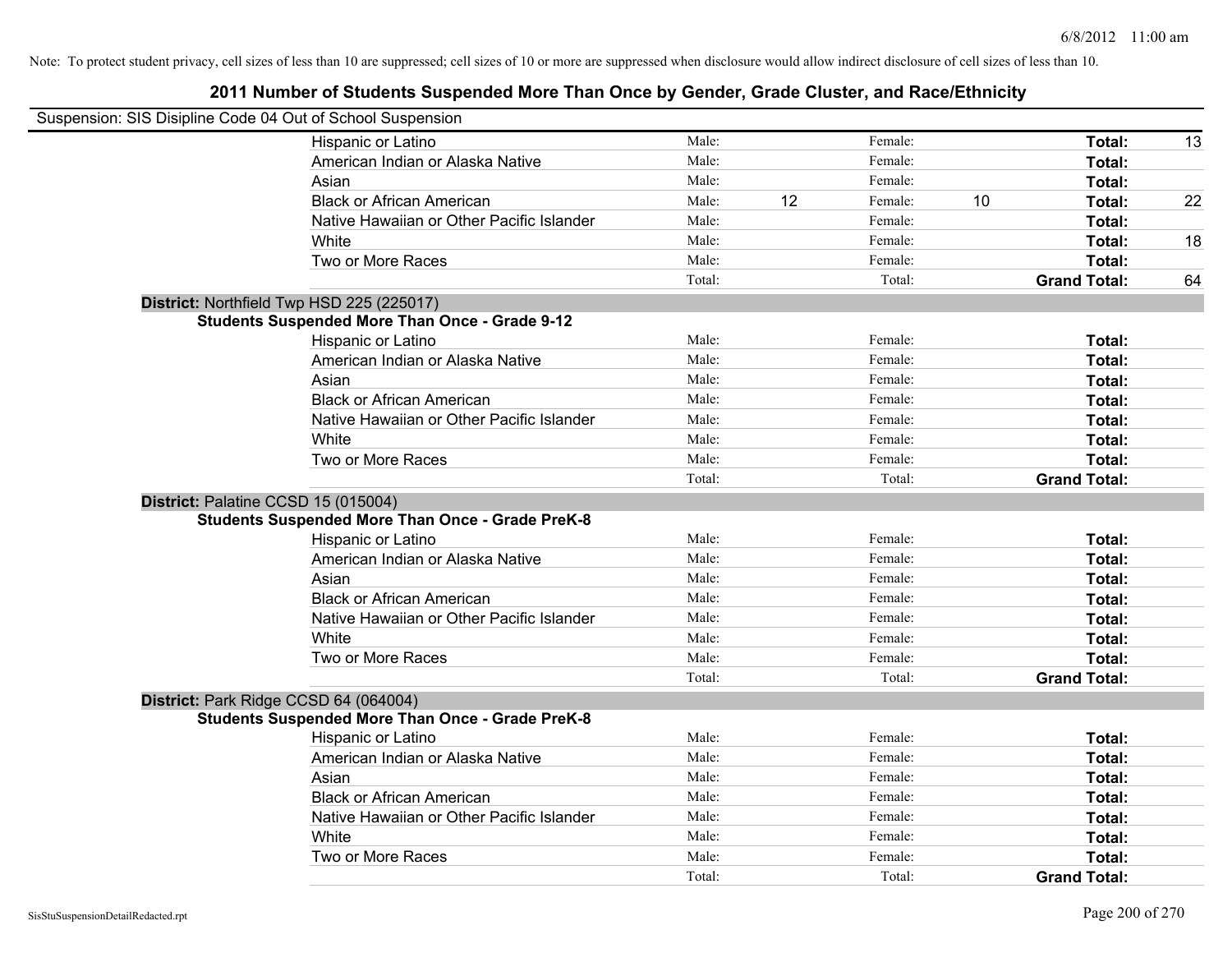| Suspension: SIS Disipline Code 04 Out of School Suspension |        |         |                     |    |
|------------------------------------------------------------|--------|---------|---------------------|----|
| District: Prospect Heights SD 23 (023002)                  |        |         |                     |    |
| <b>Students Suspended More Than Once - Grade PreK-8</b>    |        |         |                     |    |
| Hispanic or Latino                                         | Male:  | Female: | Total:              |    |
| American Indian or Alaska Native                           | Male:  | Female: | Total:              |    |
| Asian                                                      | Male:  | Female: | Total:              |    |
| <b>Black or African American</b>                           | Male:  | Female: | Total:              |    |
| Native Hawaiian or Other Pacific Islander                  | Male:  | Female: | Total:              |    |
| White                                                      | Male:  | Female: | Total:              |    |
| Two or More Races                                          | Male:  | Female: | Total:              |    |
|                                                            | Total: | Total:  | <b>Grand Total:</b> |    |
| District: River Trails SD 26 (026002)                      |        |         |                     |    |
| <b>Students Suspended More Than Once - Grade PreK-8</b>    |        |         |                     |    |
| Hispanic or Latino                                         | Male:  | Female: | Total:              |    |
| American Indian or Alaska Native                           | Male:  | Female: | Total:              |    |
| Asian                                                      | Male:  | Female: | Total:              |    |
| <b>Black or African American</b>                           | Male:  | Female: | Total:              |    |
| Native Hawaiian or Other Pacific Islander                  | Male:  | Female: | Total:              |    |
| White                                                      | Male:  | Female: | Total:              |    |
| Two or More Races                                          | Male:  | Female: | Total:              |    |
|                                                            | Total: | Total:  | <b>Grand Total:</b> |    |
| District: Schaumburg CCSD 54 (054004)                      |        |         |                     |    |
| <b>Students Suspended More Than Once - Grade PreK-8</b>    |        |         |                     |    |
| Hispanic or Latino                                         | Male:  | Female: | Total:              |    |
| American Indian or Alaska Native                           | Male:  | Female: | Total:              |    |
| Asian                                                      | Male:  | Female: | Total:              |    |
| <b>Black or African American</b>                           | Male:  | Female: | Total:              | 10 |
| Native Hawaiian or Other Pacific Islander                  | Male:  | Female: | Total:              |    |
| White                                                      | Male:  | Female: | Total:              |    |
| Two or More Races                                          | Male:  | Female: | Total:              |    |
|                                                            | Total: | Total:  | <b>Grand Total:</b> | 20 |
| District: Skokie SD 68 (068002)                            |        |         |                     |    |
| <b>Students Suspended More Than Once - Grade PreK-8</b>    |        |         |                     |    |
| Hispanic or Latino                                         | Male:  | Female: | Total:              |    |
| American Indian or Alaska Native                           | Male:  | Female: | Total:              |    |
| Asian                                                      | Male:  | Female: | Total:              |    |
| <b>Black or African American</b>                           | Male:  | Female: | Total:              |    |
| Native Hawaiian or Other Pacific Islander                  | Male:  | Female: | Total:              |    |
| White                                                      | Male:  | Female: | Total:              |    |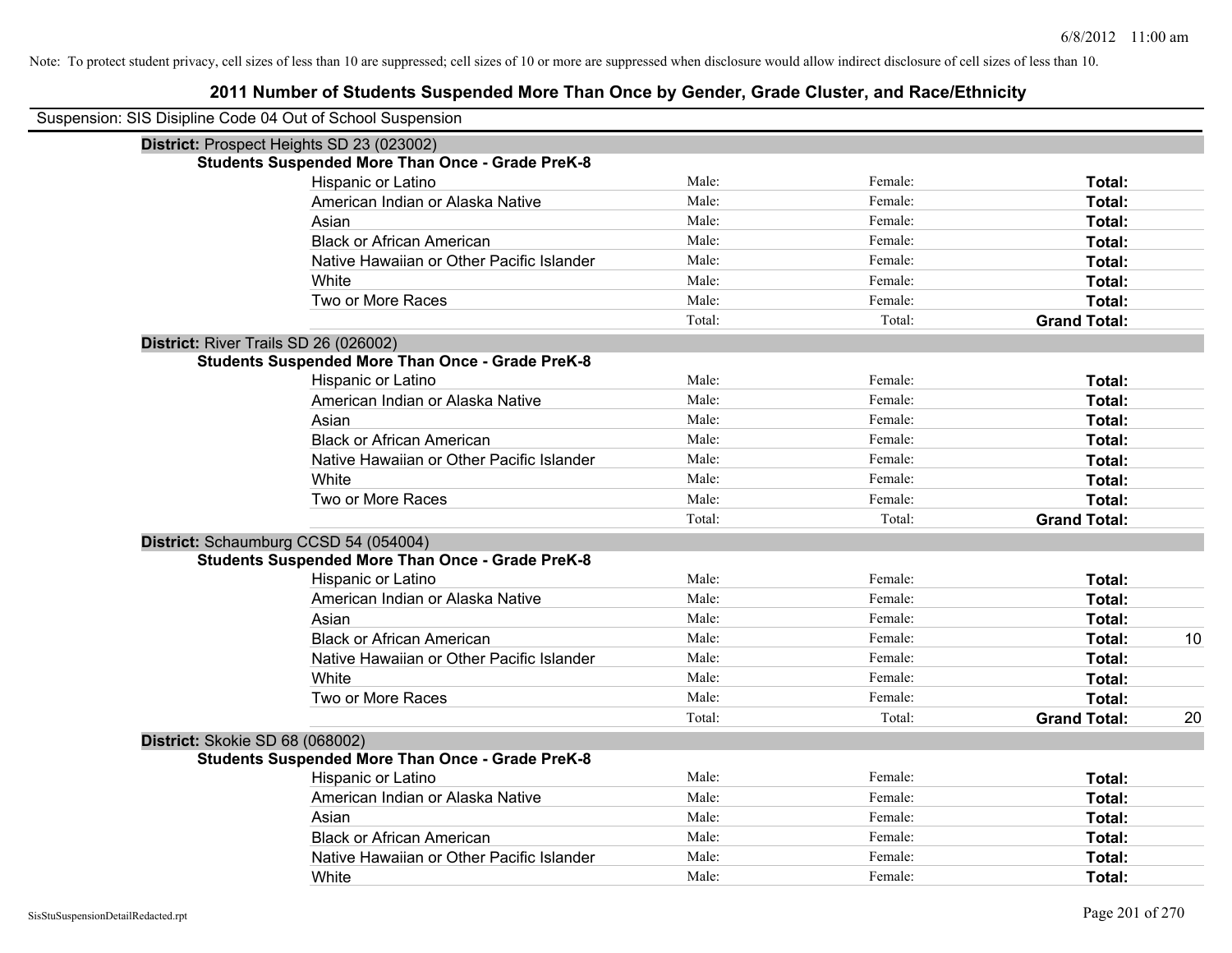| Suspension: SIS Disipline Code 04 Out of School Suspension |        |    |         |    |                     |    |
|------------------------------------------------------------|--------|----|---------|----|---------------------|----|
| Two or More Races                                          | Male:  |    | Female: |    | Total:              |    |
|                                                            | Total: |    | Total:  |    | <b>Grand Total:</b> |    |
| District: Skokie SD 69 (069002)                            |        |    |         |    |                     |    |
| <b>Students Suspended More Than Once - Grade PreK-8</b>    |        |    |         |    |                     |    |
| Hispanic or Latino                                         | Male:  |    | Female: |    | Total:              |    |
| American Indian or Alaska Native                           | Male:  |    | Female: |    | Total:              |    |
| Asian                                                      | Male:  |    | Female: |    | Total:              |    |
| <b>Black or African American</b>                           | Male:  |    | Female: |    | Total:              |    |
| Native Hawaiian or Other Pacific Islander                  | Male:  |    | Female: |    | Total:              |    |
| White                                                      | Male:  |    | Female: |    | Total:              |    |
| Two or More Races                                          | Male:  |    | Female: |    | Total:              |    |
|                                                            | Total: |    | Total:  |    | <b>Grand Total:</b> |    |
| District: Skokie SD 73-5 (073502)                          |        |    |         |    |                     |    |
| <b>Students Suspended More Than Once - Grade PreK-8</b>    |        |    |         |    |                     |    |
| Hispanic or Latino                                         | Male:  |    | Female: |    | Total:              |    |
| American Indian or Alaska Native                           | Male:  |    | Female: |    | Total:              |    |
| Asian                                                      | Male:  |    | Female: |    | Total:              |    |
| <b>Black or African American</b>                           | Male:  |    | Female: |    | Total:              |    |
| Native Hawaiian or Other Pacific Islander                  | Male:  |    | Female: |    | Total:              |    |
| White                                                      | Male:  |    | Female: |    | Total:              |    |
| Two or More Races                                          | Male:  |    | Female: |    | Total:              |    |
|                                                            | Total: |    | Total:  |    | <b>Grand Total:</b> |    |
| District: Sunset Ridge SD 29 (029002)                      |        |    |         |    |                     |    |
| <b>Students Suspended More Than Once - Grade PreK-8</b>    |        |    |         |    |                     |    |
| <b>Hispanic or Latino</b>                                  | Male:  |    | Female: |    | Total:              |    |
| American Indian or Alaska Native                           | Male:  |    | Female: |    | Total:              |    |
| Asian                                                      | Male:  |    | Female: |    | Total:              |    |
| <b>Black or African American</b>                           | Male:  |    | Female: |    | Total:              |    |
| Native Hawaiian or Other Pacific Islander                  | Male:  |    | Female: |    | Total:              |    |
| White                                                      | Male:  |    | Female: |    | Total:              |    |
| Two or More Races                                          | Male:  |    | Female: |    | Total:              |    |
|                                                            | Total: |    | Total:  |    | <b>Grand Total:</b> |    |
| District: Township HSD 211 (211017)                        |        |    |         |    |                     |    |
| <b>Students Suspended More Than Once - Grade 9-12</b>      |        |    |         |    |                     |    |
| Hispanic or Latino                                         | Male:  | 56 | Female: | 14 | Total:              | 70 |
| American Indian or Alaska Native                           | Male:  |    | Female: |    | Total:              |    |
| Asian                                                      | Male:  |    | Female: |    | Total:              |    |
| <b>Black or African American</b>                           | Male:  | 34 | Female: | 17 | Total:              | 51 |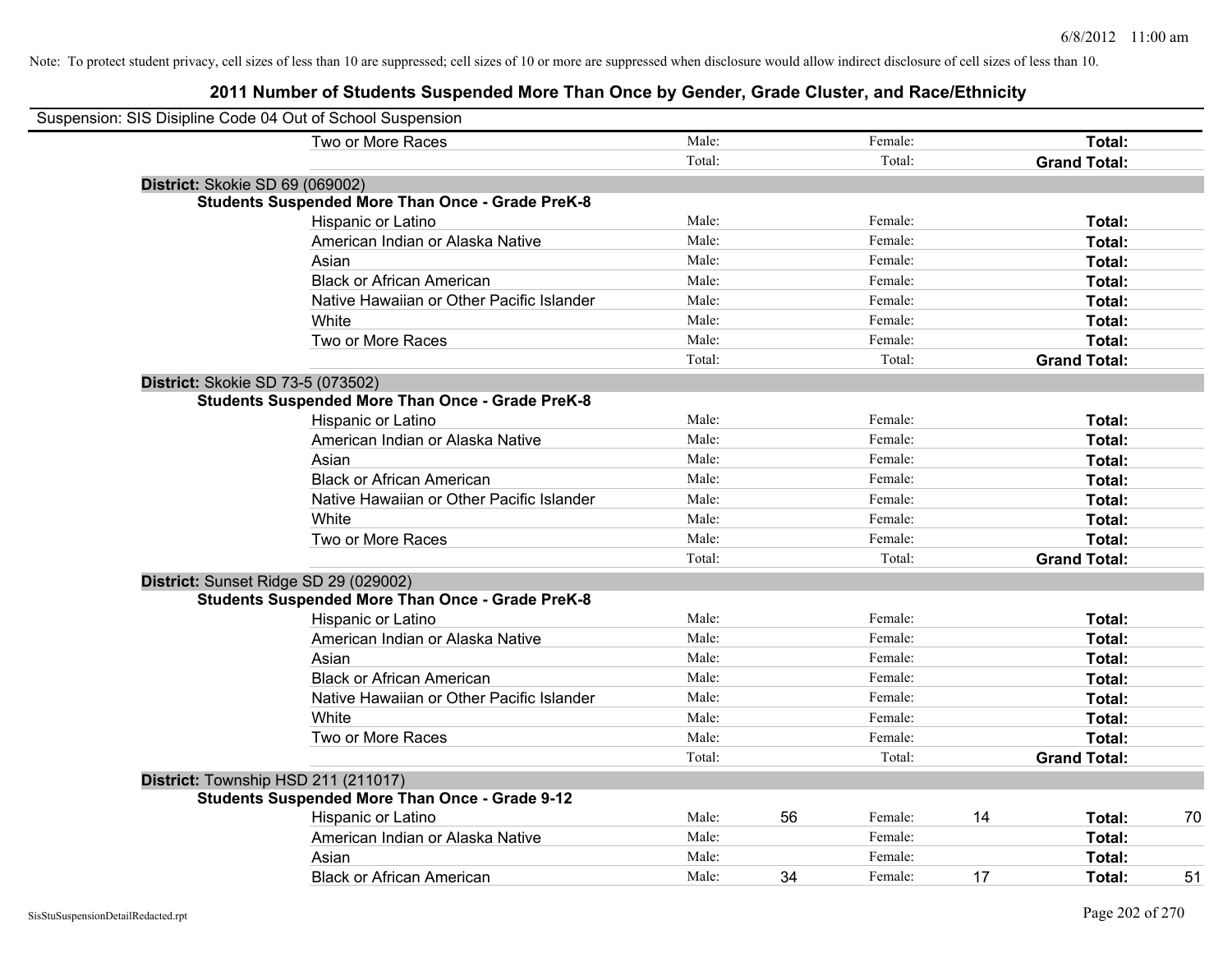|                                 | Suspension: SIS Disipline Code 04 Out of School Suspension |        |     |         |    |                     |     |
|---------------------------------|------------------------------------------------------------|--------|-----|---------|----|---------------------|-----|
|                                 | Native Hawaiian or Other Pacific Islander                  | Male:  |     | Female: |    | Total:              |     |
|                                 | White                                                      | Male:  |     | Female: |    | Total:              | 48  |
|                                 | Two or More Races                                          | Male:  |     | Female: |    | Total:              |     |
|                                 |                                                            | Total: | 139 | Total:  | 43 | <b>Grand Total:</b> | 182 |
|                                 | District: Township HSD 214 (214017)                        |        |     |         |    |                     |     |
|                                 | <b>Students Suspended More Than Once - Grade 9-12</b>      |        |     |         |    |                     |     |
|                                 | Hispanic or Latino                                         | Male:  | 50  | Female: | 19 | Total:              | 69  |
|                                 | American Indian or Alaska Native                           | Male:  |     | Female: |    | Total:              |     |
|                                 | Asian                                                      | Male:  |     | Female: |    | Total:              |     |
|                                 | <b>Black or African American</b>                           | Male:  |     | Female: |    | Total:              | 15  |
|                                 | Native Hawaiian or Other Pacific Islander                  | Male:  |     | Female: |    | Total:              |     |
|                                 | White                                                      | Male:  | 26  | Female: | 12 | Total:              | 38  |
|                                 | Two or More Races                                          | Male:  |     | Female: |    | Total:              |     |
|                                 |                                                            | Total: |     | Total:  |    | <b>Grand Total:</b> |     |
|                                 | District: Wheeling CCSD 21 (021004)                        |        |     |         |    |                     |     |
|                                 | <b>Students Suspended More Than Once - Grade PreK-8</b>    |        |     |         |    |                     |     |
|                                 | Hispanic or Latino                                         | Male:  |     | Female: |    | Total:              |     |
|                                 | American Indian or Alaska Native                           | Male:  |     | Female: |    | Total:              |     |
|                                 | Asian                                                      | Male:  |     | Female: |    | Total:              |     |
|                                 | <b>Black or African American</b>                           | Male:  |     | Female: |    | Total:              |     |
|                                 | Native Hawaiian or Other Pacific Islander                  | Male:  |     | Female: |    | Total:              |     |
|                                 | White                                                      | Male:  |     | Female: |    | Total:              |     |
|                                 | Two or More Races                                          | Male:  |     | Female: |    | Total:              |     |
|                                 |                                                            | Total: |     | Total:  |    | <b>Grand Total:</b> |     |
|                                 | District: Wilmette SD 39 (039002)                          |        |     |         |    |                     |     |
|                                 | <b>Students Suspended More Than Once - Grade PreK-8</b>    |        |     |         |    |                     |     |
|                                 | Hispanic or Latino                                         | Male:  |     | Female: |    | Total:              |     |
|                                 | American Indian or Alaska Native                           | Male:  |     | Female: |    | Total:              |     |
|                                 | Asian                                                      | Male:  |     | Female: |    | Total:              |     |
|                                 | <b>Black or African American</b>                           | Male:  |     | Female: |    | Total:              |     |
|                                 | Native Hawaiian or Other Pacific Islander                  | Male:  |     | Female: |    | Total:              |     |
|                                 | White                                                      | Male:  |     | Female: |    | Total:              |     |
|                                 | Two or More Races                                          | Male:  |     | Female: |    | Total:              |     |
|                                 |                                                            | Total: |     | Total:  |    | <b>Grand Total:</b> |     |
| County: Non-Public School (000) |                                                            |        |     |         |    |                     |     |
|                                 | District: Region 05 North Cook ISC 1 (000000)              |        |     |         |    |                     |     |
|                                 | <b>Students Suspended More Than Once - Grade 9-12</b>      |        |     |         |    |                     |     |
|                                 | Hispanic or Latino                                         | Male:  |     | Female: |    | Total:              |     |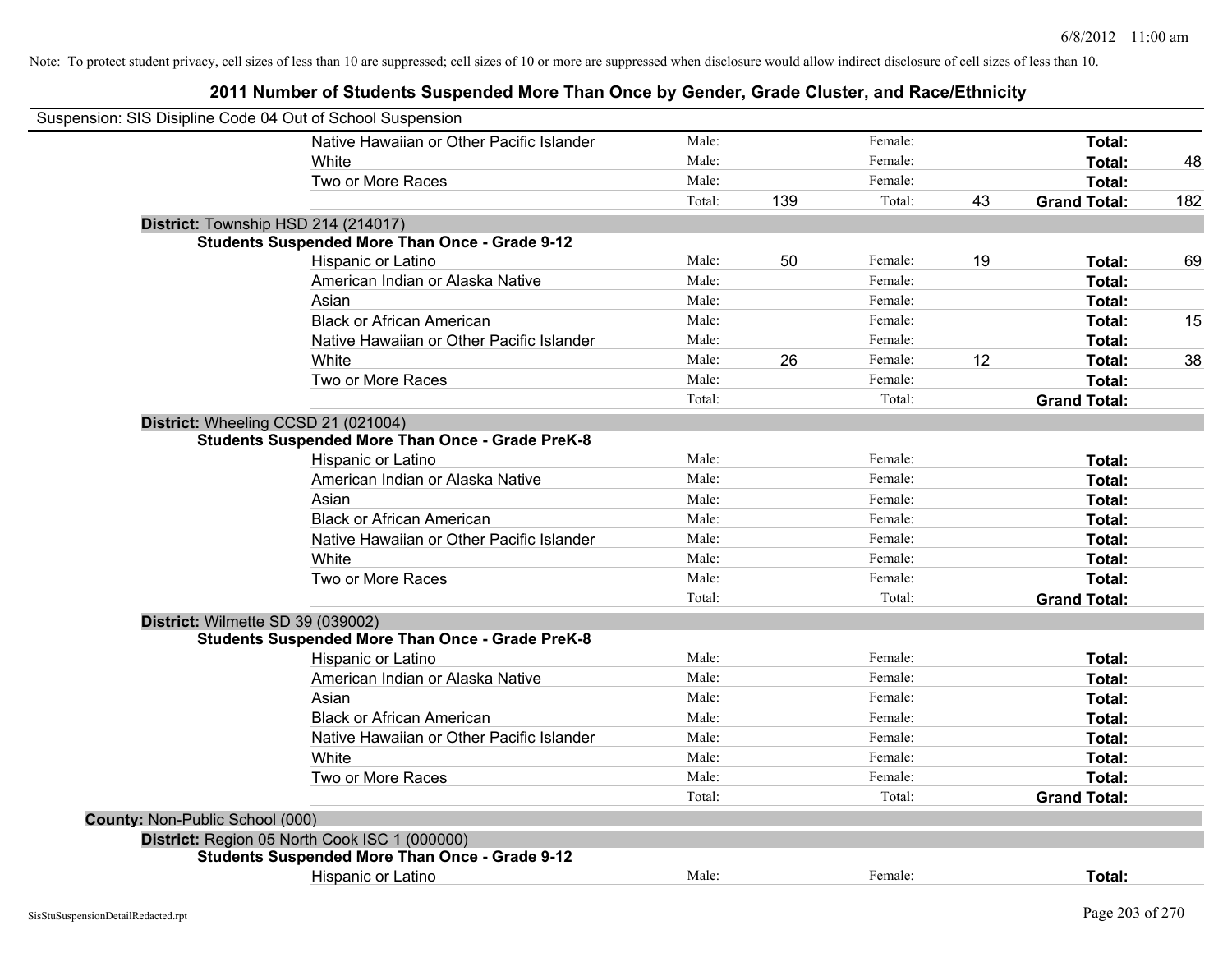|                                        | Suspension: SIS Disipline Code 04 Out of School Suspension |        |         |                     |    |
|----------------------------------------|------------------------------------------------------------|--------|---------|---------------------|----|
|                                        | American Indian or Alaska Native                           | Male:  | Female: | Total:              |    |
|                                        | Asian                                                      | Male:  | Female: | Total:              |    |
|                                        | <b>Black or African American</b>                           | Male:  | Female: | Total:              |    |
|                                        | Native Hawaiian or Other Pacific Islander                  | Male:  | Female: | Total:              |    |
|                                        | White                                                      | Male:  | Female: | Total:              |    |
|                                        | Two or More Races                                          | Male:  | Female: | Total:              |    |
|                                        |                                                            | Total: | Total:  | <b>Grand Total:</b> |    |
|                                        |                                                            |        |         |                     |    |
| Region: Region 06 West Cook ISC 2 (06) |                                                            |        |         |                     |    |
| County: Cook (016)                     |                                                            |        |         |                     |    |
|                                        | District: Bellwood SD 88 (088002)                          |        |         |                     |    |
|                                        | <b>Students Suspended More Than Once - Grade PreK-8</b>    |        |         |                     |    |
|                                        | Hispanic or Latino                                         | Male:  | Female: | Total:              |    |
|                                        | American Indian or Alaska Native                           | Male:  | Female: | Total:              |    |
|                                        | Asian                                                      | Male:  | Female: | Total:              |    |
|                                        | <b>Black or African American</b>                           | Male:  | Female: | Total:              | 11 |
|                                        | Native Hawaiian or Other Pacific Islander                  | Male:  | Female: | Total:              |    |
|                                        | White                                                      | Male:  | Female: | Total:              |    |
|                                        | Two or More Races                                          | Male:  | Female: | Total:              |    |
|                                        |                                                            | Total: | Total:  | <b>Grand Total:</b> |    |
|                                        | District: Berkeley SD 87 (087002)                          |        |         |                     |    |
|                                        | <b>Students Suspended More Than Once - Grade PreK-8</b>    |        |         |                     |    |
|                                        | Hispanic or Latino                                         | Male:  | Female: | Total:              |    |
|                                        | American Indian or Alaska Native                           | Male:  | Female: | Total:              |    |
|                                        | Asian                                                      | Male:  | Female: | Total:              |    |
|                                        | <b>Black or African American</b>                           | Male:  | Female: | Total:              | 23 |
|                                        | Native Hawaiian or Other Pacific Islander                  | Male:  | Female: | Total:              |    |
|                                        | White                                                      | Male:  | Female: | Total:              |    |
|                                        | Two or More Races                                          | Male:  | Female: | Total:              |    |
|                                        |                                                            | Total: | Total:  | <b>Grand Total:</b> |    |
|                                        | District: Berwyn North SD 98 (098002)                      |        |         |                     |    |
|                                        | <b>Students Suspended More Than Once - Grade PreK-8</b>    |        |         |                     |    |
|                                        | Hispanic or Latino                                         | Male:  | Female: | Total:              |    |
|                                        | American Indian or Alaska Native                           | Male:  | Female: | Total:              |    |
|                                        | Asian                                                      | Male:  | Female: | Total:              |    |
|                                        | <b>Black or African American</b>                           | Male:  | Female: | Total:              |    |
|                                        | Native Hawaiian or Other Pacific Islander                  | Male:  | Female: | Total:              |    |
|                                        | White                                                      | Male:  | Female: | Total:              |    |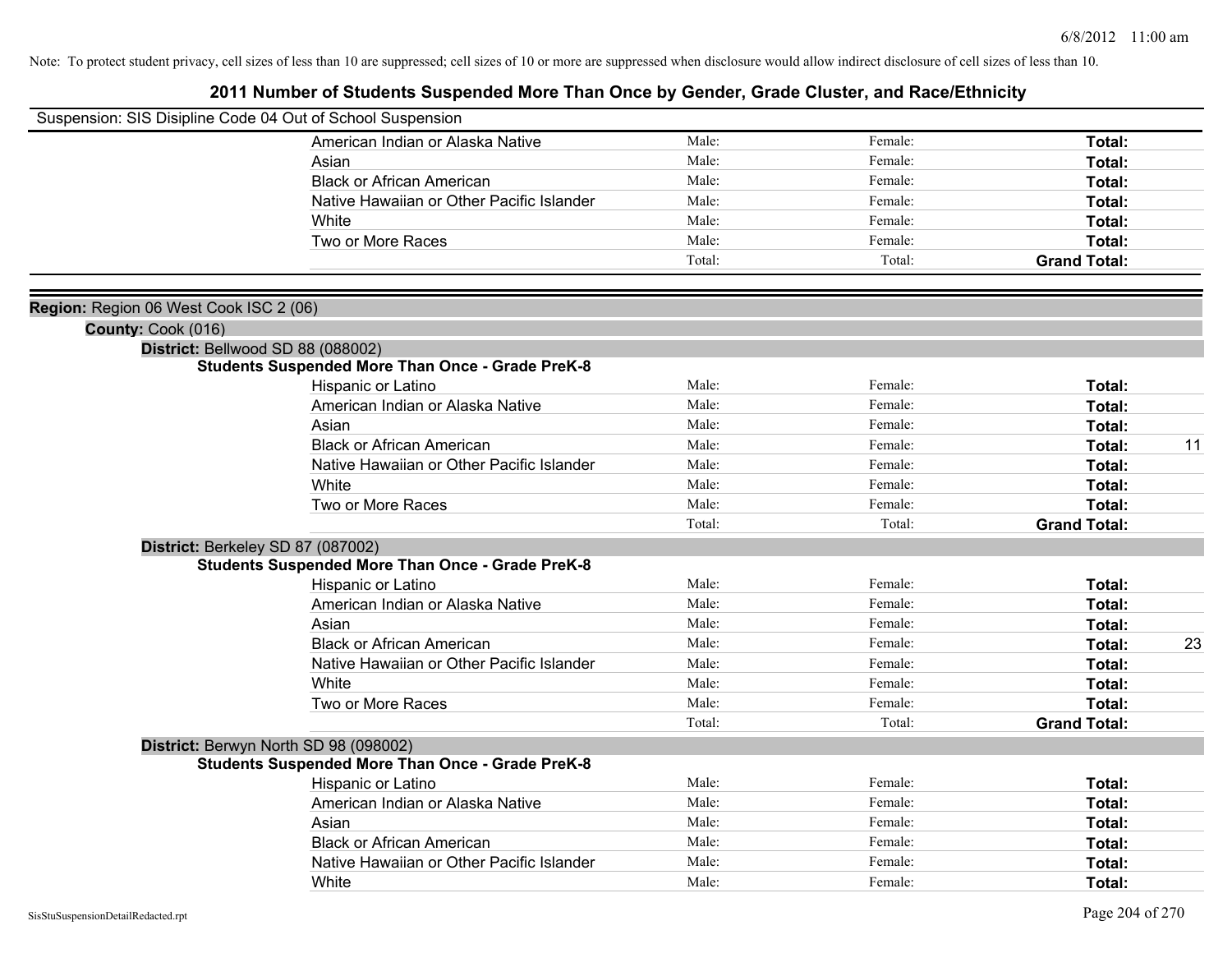| Suspension: SIS Disipline Code 04 Out of School Suspension |                                                         |        |     |         |                     |        |     |
|------------------------------------------------------------|---------------------------------------------------------|--------|-----|---------|---------------------|--------|-----|
|                                                            | Two or More Races                                       | Male:  |     | Female: |                     | Total: |     |
|                                                            |                                                         | Total: |     | Total:  | <b>Grand Total:</b> |        | 17  |
| District: Berwyn South SD 100 (100002)                     |                                                         |        |     |         |                     |        |     |
|                                                            | <b>Students Suspended More Than Once - Grade PreK-8</b> |        |     |         |                     |        |     |
|                                                            | Hispanic or Latino                                      | Male:  |     | Female: |                     | Total: | 22  |
|                                                            | American Indian or Alaska Native                        | Male:  |     | Female: |                     | Total: |     |
|                                                            | Asian                                                   | Male:  |     | Female: |                     | Total: |     |
|                                                            | <b>Black or African American</b>                        | Male:  |     | Female: |                     | Total: |     |
|                                                            | Native Hawaiian or Other Pacific Islander               | Male:  |     | Female: |                     | Total: |     |
|                                                            | White                                                   | Male:  |     | Female: |                     | Total: |     |
|                                                            | Two or More Races                                       | Male:  |     | Female: |                     | Total: |     |
|                                                            |                                                         | Total: |     | Total:  | <b>Grand Total:</b> |        | 39  |
| District: Cicero SD 99 (099002)                            |                                                         |        |     |         |                     |        |     |
|                                                            | <b>Students Suspended More Than Once - Grade PreK-8</b> |        |     |         |                     |        |     |
|                                                            | Hispanic or Latino                                      | Male:  | 111 | Female: | 23                  | Total: | 134 |
|                                                            | American Indian or Alaska Native                        | Male:  |     | Female: |                     | Total: |     |
|                                                            | Asian                                                   | Male:  |     | Female: |                     | Total: |     |
|                                                            | <b>Black or African American</b>                        | Male:  |     | Female: |                     | Total: | 30  |
|                                                            | Native Hawaiian or Other Pacific Islander               | Male:  |     | Female: |                     | Total: |     |
|                                                            | White                                                   | Male:  |     | Female: |                     | Total: |     |
|                                                            | Two or More Races                                       | Male:  |     | Female: |                     | Total: |     |
|                                                            |                                                         | Total: |     | Total:  | <b>Grand Total:</b> |        |     |
|                                                            | District: Elmwood Park CUSD 401 (401026)                |        |     |         |                     |        |     |
|                                                            | <b>Students Suspended More Than Once - Grade PreK-8</b> |        |     |         |                     |        |     |
|                                                            | Hispanic or Latino                                      | Male:  |     | Female: |                     | Total: | 13  |
|                                                            | American Indian or Alaska Native                        | Male:  |     | Female: |                     | Total: |     |
|                                                            | Asian                                                   | Male:  |     | Female: |                     | Total: |     |
|                                                            | <b>Black or African American</b>                        | Male:  |     | Female: |                     | Total: |     |
|                                                            | Native Hawaiian or Other Pacific Islander               | Male:  |     | Female: |                     | Total: |     |
|                                                            | White                                                   | Male:  |     | Female: |                     | Total: | 13  |
|                                                            | Two or More Races                                       | Male:  |     | Female: |                     | Total: |     |
|                                                            |                                                         | Total: |     | Total:  | <b>Grand Total:</b> |        |     |
|                                                            | <b>Students Suspended More Than Once - Grade 9-12</b>   |        |     |         |                     |        |     |
|                                                            | Hispanic or Latino                                      | Male:  |     | Female: |                     | Total: |     |
|                                                            | American Indian or Alaska Native                        | Male:  |     | Female: |                     | Total: |     |
|                                                            | Asian                                                   | Male:  |     | Female: |                     | Total: |     |
|                                                            | <b>Black or African American</b>                        | Male:  |     | Female: |                     | Total: |     |
|                                                            | Native Hawaiian or Other Pacific Islander               | Male:  |     | Female: |                     | Total: |     |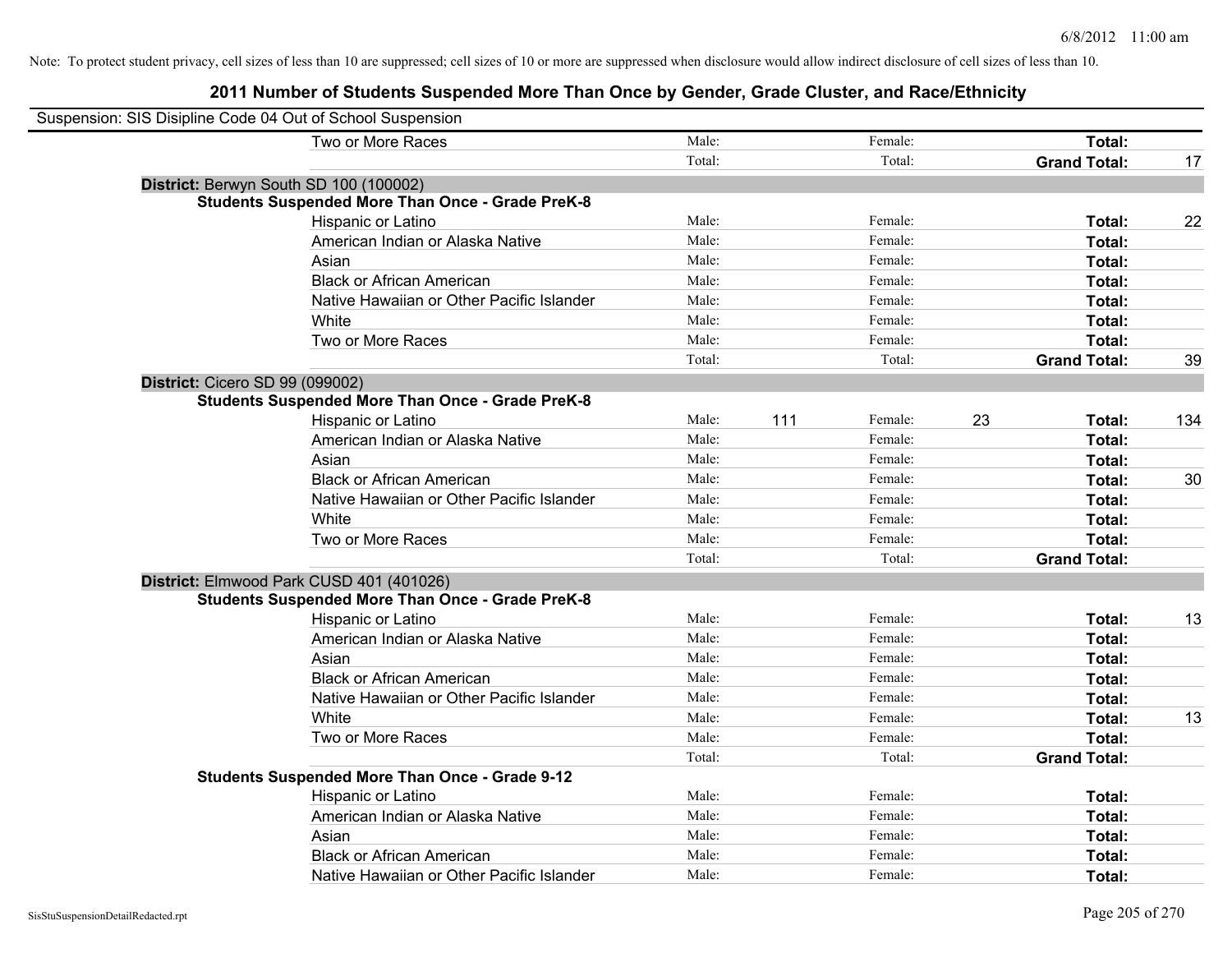| Suspension: SIS Disipline Code 04 Out of School Suspension |                                                         |        |     |         |     |                     |     |
|------------------------------------------------------------|---------------------------------------------------------|--------|-----|---------|-----|---------------------|-----|
|                                                            | White                                                   | Male:  |     | Female: |     | Total:              |     |
|                                                            | Two or More Races                                       | Male:  |     | Female: |     | Total:              |     |
|                                                            |                                                         | Total: |     | Total:  |     | <b>Grand Total:</b> | 13  |
| District: Forest Park SD 91 (091002)                       |                                                         |        |     |         |     |                     |     |
|                                                            | <b>Students Suspended More Than Once - Grade PreK-8</b> |        |     |         |     |                     |     |
|                                                            | Hispanic or Latino                                      | Male:  |     | Female: |     | Total:              |     |
|                                                            | American Indian or Alaska Native                        | Male:  |     | Female: |     | Total:              |     |
|                                                            | Asian                                                   | Male:  |     | Female: |     | Total:              |     |
|                                                            | <b>Black or African American</b>                        | Male:  |     | Female: |     | Total:              |     |
|                                                            | Native Hawaiian or Other Pacific Islander               | Male:  |     | Female: |     | Total:              |     |
|                                                            | White                                                   | Male:  |     | Female: |     | Total:              |     |
|                                                            | Two or More Races                                       | Male:  |     | Female: |     | Total:              |     |
|                                                            |                                                         | Total: |     | Total:  |     | <b>Grand Total:</b> |     |
| District: Hillside SD 93 (093002)                          |                                                         |        |     |         |     |                     |     |
|                                                            | <b>Students Suspended More Than Once - Grade PreK-8</b> |        |     |         |     |                     |     |
|                                                            | Hispanic or Latino                                      | Male:  |     | Female: |     | Total:              |     |
|                                                            | American Indian or Alaska Native                        | Male:  |     | Female: |     | Total:              |     |
|                                                            | Asian                                                   | Male:  |     | Female: |     | Total:              |     |
|                                                            | <b>Black or African American</b>                        | Male:  |     | Female: |     | Total:              |     |
|                                                            | Native Hawaiian or Other Pacific Islander               | Male:  |     | Female: |     | Total:              |     |
|                                                            | White                                                   | Male:  |     | Female: |     | Total:              |     |
|                                                            | Two or More Races                                       | Male:  |     | Female: |     | Total:              |     |
|                                                            |                                                         | Total: |     | Total:  |     | <b>Grand Total:</b> |     |
| <b>District: J S Morton HSD 201 (201017)</b>               |                                                         |        |     |         |     |                     |     |
|                                                            | <b>Students Suspended More Than Once - Grade 9-12</b>   |        |     |         |     |                     |     |
|                                                            | <b>Hispanic or Latino</b>                               | Male:  | 505 | Female: | 266 | Total:              | 771 |
|                                                            | American Indian or Alaska Native                        | Male:  |     | Female: |     | Total:              | 11  |
|                                                            | Asian                                                   | Male:  |     | Female: |     | Total:              |     |
|                                                            | <b>Black or African American</b>                        | Male:  | 60  | Female: | 56  | Total:              | 116 |
|                                                            | Native Hawaiian or Other Pacific Islander               | Male:  |     | Female: |     | Total:              |     |
|                                                            | White                                                   | Male:  | 45  | Female: | 14  | Total:              | 59  |
|                                                            | Two or More Races                                       | Male:  |     | Female: |     | Total:              |     |
|                                                            |                                                         | Total: |     | Total:  |     | <b>Grand Total:</b> |     |
| District: Komarek SD 94 (094002)                           |                                                         |        |     |         |     |                     |     |
|                                                            | <b>Students Suspended More Than Once - Grade PreK-8</b> |        |     |         |     |                     |     |
|                                                            | Hispanic or Latino                                      | Male:  |     | Female: |     | Total:              |     |
|                                                            | American Indian or Alaska Native                        | Male:  |     | Female: |     | Total:              |     |
|                                                            | Asian                                                   | Male:  |     | Female: |     | Total:              |     |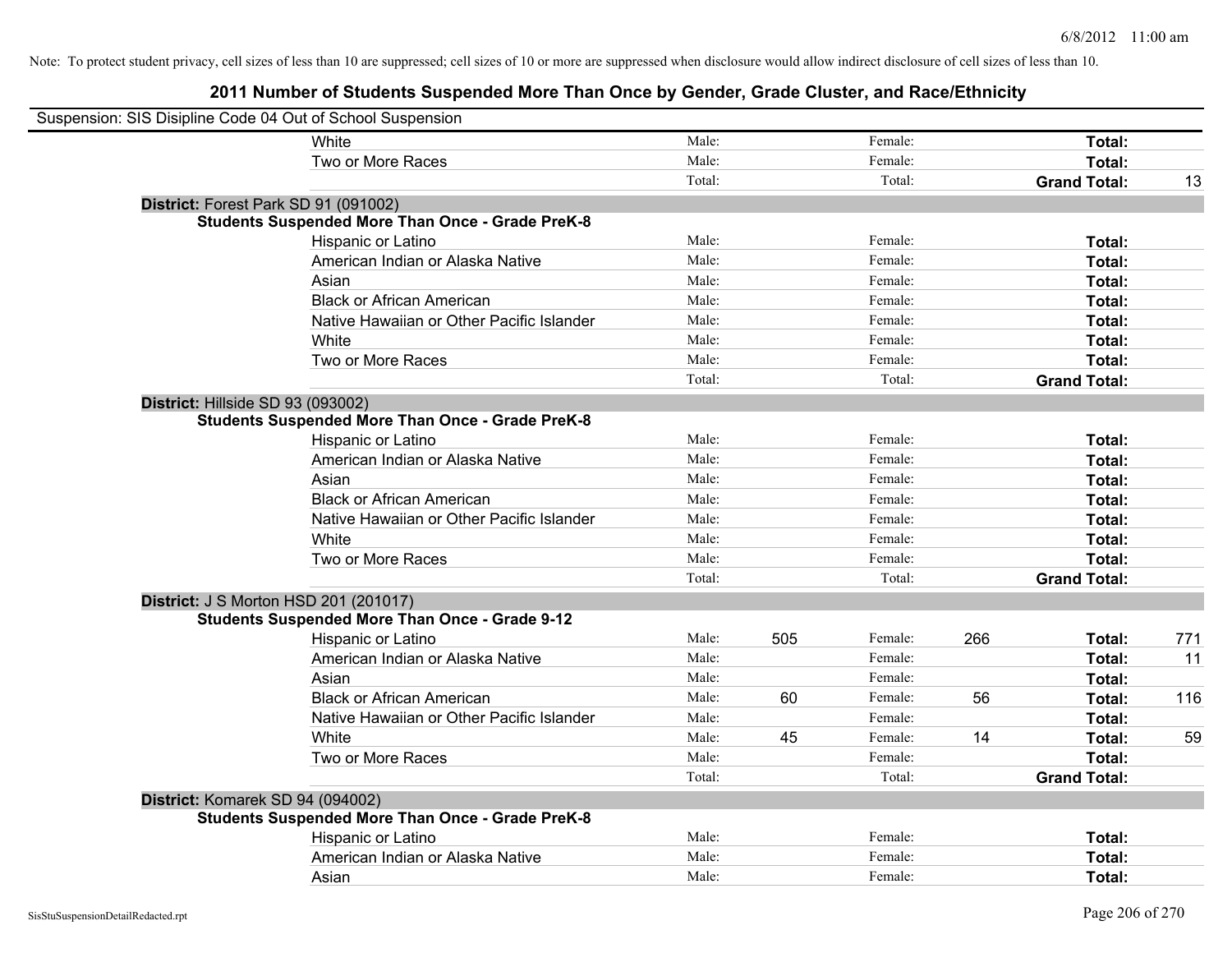| Male:  |     | Female: |    | Total:              |     |
|--------|-----|---------|----|---------------------|-----|
| Male:  |     | Female: |    | Total:              |     |
| Male:  |     | Female: |    | Total:              |     |
| Male:  |     | Female: |    | Total:              |     |
| Total: |     | Total:  |    | <b>Grand Total:</b> |     |
|        |     |         |    |                     |     |
|        |     |         |    |                     |     |
| Male:  |     | Female: |    | Total:              |     |
| Male:  |     | Female: |    | Total:              |     |
| Male:  |     | Female: |    | Total:              |     |
| Male:  |     | Female: |    | Total:              |     |
| Male:  |     | Female: |    | Total:              |     |
| Male:  |     | Female: |    | Total:              |     |
| Male:  |     | Female: |    | Total:              |     |
| Total: |     | Total:  |    | <b>Grand Total:</b> |     |
|        |     |         |    |                     |     |
|        |     |         |    |                     |     |
| Male:  |     | Female: |    | Total:              |     |
| Male:  |     | Female: |    | Total:              |     |
| Male:  |     | Female: |    | Total:              |     |
| Male:  |     | Female: |    | Total:              |     |
| Male:  |     | Female: |    | Total:              |     |
| Male:  |     | Female: |    | Total:              |     |
| Male:  |     | Female: |    | Total:              |     |
| Total: |     | Total:  |    | <b>Grand Total:</b> |     |
|        |     |         |    |                     |     |
|        |     |         |    |                     |     |
| Male:  | 102 | Female: | 39 | Total:              | 141 |
| Male:  |     | Female: |    | Total:              |     |
| Male:  |     | Female: |    | Total:              |     |
| Male:  |     | Female: |    | Total:              | 17  |
| Male:  |     | Female: |    | Total:              |     |
| Male:  | 45  | Female: | 21 | Total:              | 66  |
| Male:  |     | Female: |    | Total:              |     |
| Total: |     | Total:  |    | <b>Grand Total:</b> | 234 |
|        |     |         |    |                     |     |
|        |     |         |    |                     |     |
| Male:  |     | Female: |    | Total:              |     |
|        |     |         |    |                     |     |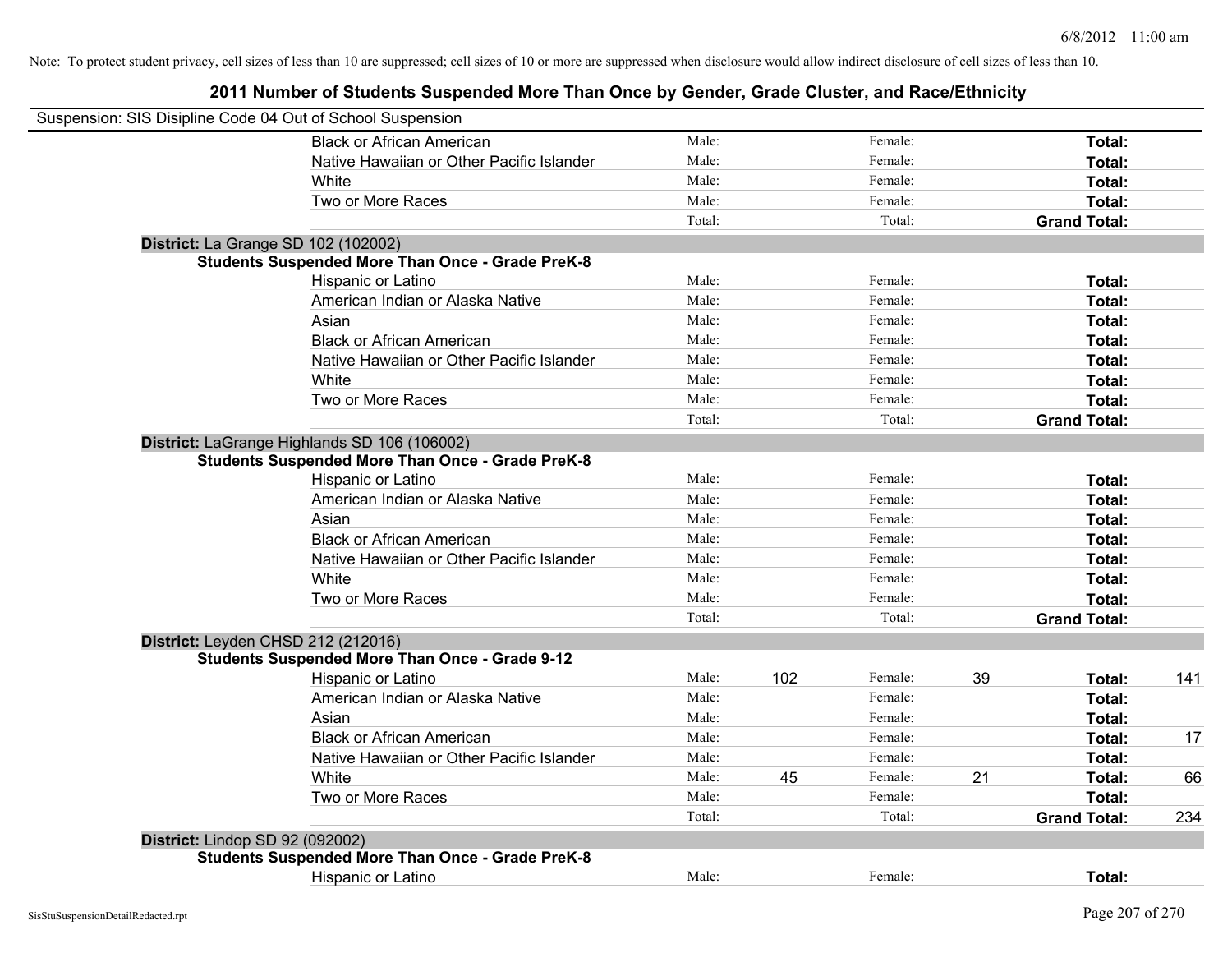# **2011 Number of Students Suspended More Than Once by Gender, Grade Cluster, and Race/Ethnicity**

| Suspension: SIS Disipline Code 04 Out of School Suspension |        |         |                     |    |
|------------------------------------------------------------|--------|---------|---------------------|----|
| American Indian or Alaska Native                           | Male:  | Female: | Total:              |    |
| Asian                                                      | Male:  | Female: | Total:              |    |
| <b>Black or African American</b>                           | Male:  | Female: | Total:              |    |
| Native Hawaiian or Other Pacific Islander                  | Male:  | Female: | Total:              |    |
| White                                                      | Male:  | Female: | Total:              |    |
| Two or More Races                                          | Male:  | Female: | Total:              |    |
|                                                            | Total: | Total:  | <b>Grand Total:</b> | 10 |
| District: Lyons SD 103 (103002)                            |        |         |                     |    |
| <b>Students Suspended More Than Once - Grade PreK-8</b>    |        |         |                     |    |
| Hispanic or Latino                                         | Male:  | Female: | Total:              |    |
| American Indian or Alaska Native                           | Male:  | Female: | Total:              |    |
| Asian                                                      | Male:  | Female: | Total:              |    |
| <b>Black or African American</b>                           | Male:  | Female: | Total:              |    |
| Native Hawaiian or Other Pacific Islander                  | Male:  | Female: | Total:              |    |
| White                                                      | Male:  | Female: | Total:              |    |
| Two or More Races                                          | Male:  | Female: | Total:              |    |
|                                                            | Total: | Total:  | <b>Grand Total:</b> |    |
| District: Lyons Twp HSD 204 (204017)                       |        |         |                     |    |
| <b>Students Suspended More Than Once - Grade 9-12</b>      |        |         |                     |    |
| Hispanic or Latino                                         | Male:  | Female: | Total:              | 19 |
| American Indian or Alaska Native                           | Male:  | Female: | Total:              |    |
| Asian                                                      | Male:  | Female: | Total:              |    |
| <b>Black or African American</b>                           | Male:  | Female: | Total:              | 12 |
| Native Hawaiian or Other Pacific Islander                  | Male:  | Female: | Total:              |    |
| White                                                      | Male:  | Female: | Total:              | 20 |
| Two or More Races                                          | Male:  | Female: | Total:              |    |
|                                                            | Total: | Total:  | <b>Grand Total:</b> |    |
| District: Mannheim SD 83 (083002)                          |        |         |                     |    |
| <b>Students Suspended More Than Once - Grade PreK-8</b>    |        |         |                     |    |
| Hispanic or Latino                                         | Male:  | Female: | Total:              | 27 |
| American Indian or Alaska Native                           | Male:  | Female: | Total:              |    |
| Asian                                                      | Male:  | Female: | Total:              |    |
| <b>Black or African American</b>                           | Male:  | Female: | Total:              |    |
| Native Hawaiian or Other Pacific Islander                  | Male:  | Female: | Total:              |    |
| White                                                      | Male:  | Female: | Total:              |    |
| Two or More Races                                          | Male:  | Female: | Total:              |    |
|                                                            | Total: | Total:  | <b>Grand Total:</b> |    |

**District:** Maywood-Melrose Park-Broadview 89 (089002)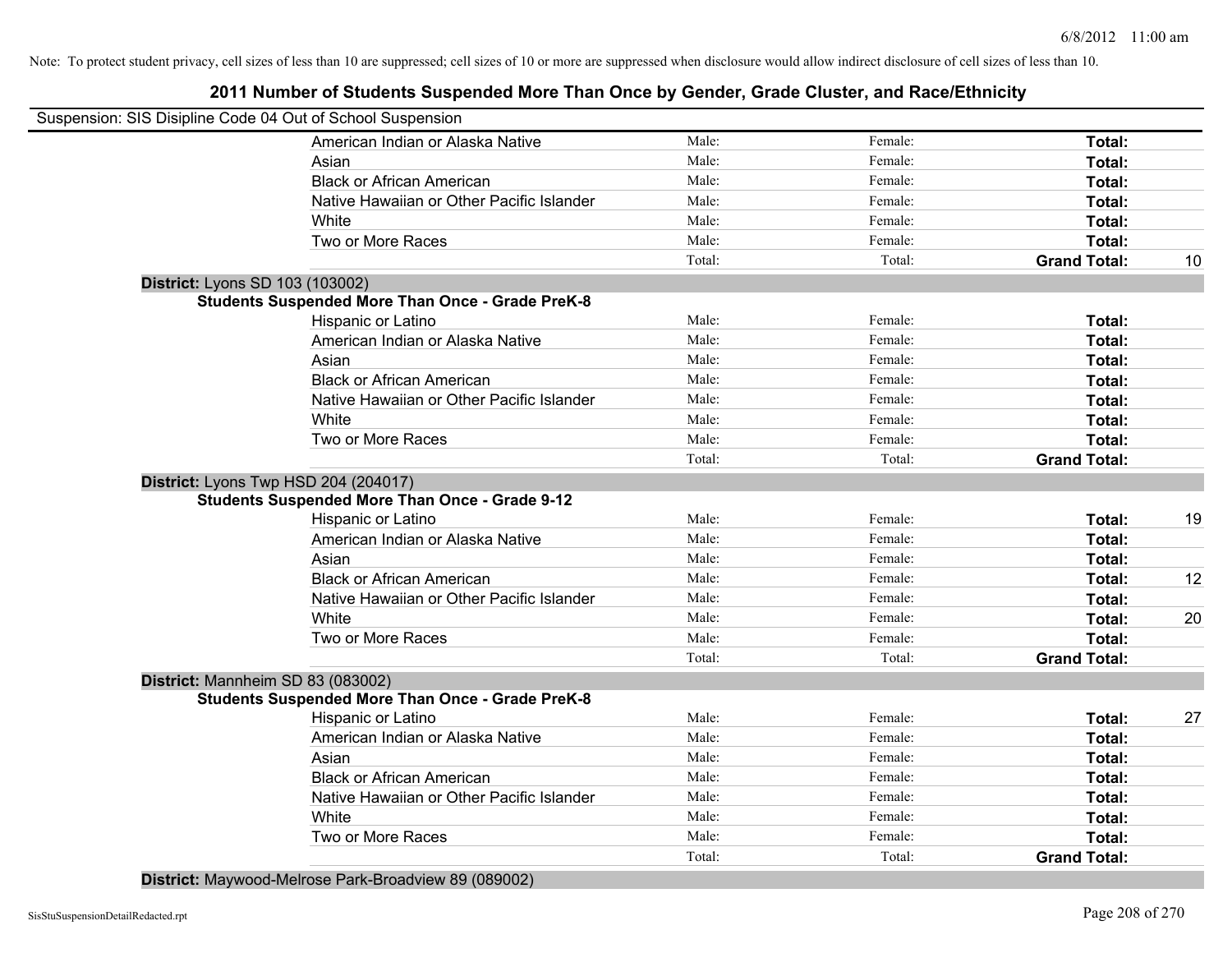| Suspension: SIS Disipline Code 04 Out of School Suspension |        |     |         |    |                     |     |
|------------------------------------------------------------|--------|-----|---------|----|---------------------|-----|
| <b>Students Suspended More Than Once - Grade PreK-8</b>    |        |     |         |    |                     |     |
| Hispanic or Latino                                         | Male:  |     | Female: |    | Total:              | 15  |
| American Indian or Alaska Native                           | Male:  |     | Female: |    | Total:              |     |
| Asian                                                      | Male:  |     | Female: |    | Total:              |     |
| <b>Black or African American</b>                           | Male:  | 103 | Female: | 51 | Total:              | 154 |
| Native Hawaiian or Other Pacific Islander                  | Male:  |     | Female: |    | Total:              |     |
| White                                                      | Male:  |     | Female: |    | Total:              |     |
| Two or More Races                                          | Male:  |     | Female: |    | Total:              |     |
|                                                            | Total: |     | Total:  |    | <b>Grand Total:</b> |     |
| District: Oak Park - River Forest SD 200 (200013)          |        |     |         |    |                     |     |
| <b>Students Suspended More Than Once - Grade 9-12</b>      |        |     |         |    |                     |     |
| Hispanic or Latino                                         | Male:  |     | Female: |    | Total:              |     |
| American Indian or Alaska Native                           | Male:  |     | Female: |    | <b>Total:</b>       |     |
| Asian                                                      | Male:  |     | Female: |    | Total:              |     |
| <b>Black or African American</b>                           | Male:  |     | Female: |    | Total:              | 35  |
| Native Hawaiian or Other Pacific Islander                  | Male:  |     | Female: |    | Total:              |     |
| White                                                      | Male:  |     | Female: |    | Total:              |     |
| Two or More Races                                          | Male:  |     | Female: |    | Total:              |     |
|                                                            | Total: | 39  | Total:  | 13 | <b>Grand Total:</b> | 52  |
| District: Oak Park ESD 97 (097002)                         |        |     |         |    |                     |     |
| <b>Students Suspended More Than Once - Grade PreK-8</b>    |        |     |         |    |                     |     |
| Hispanic or Latino                                         | Male:  |     | Female: |    | Total:              |     |
| American Indian or Alaska Native                           | Male:  |     | Female: |    | Total:              |     |
| Asian                                                      | Male:  |     | Female: |    | Total:              |     |
| <b>Black or African American</b>                           | Male:  |     | Female: |    | Total:              | 13  |
| Native Hawaiian or Other Pacific Islander                  | Male:  |     | Female: |    | <b>Total:</b>       |     |
| White                                                      | Male:  |     | Female: |    | Total:              |     |
| Two or More Races                                          | Male:  |     | Female: |    | Total:              |     |
|                                                            | Total: |     | Total:  |    | <b>Grand Total:</b> |     |
| District: Pennoyer SD 79 (079002)                          |        |     |         |    |                     |     |
| <b>Students Suspended More Than Once - Grade PreK-8</b>    |        |     |         |    |                     |     |
| Hispanic or Latino                                         | Male:  |     | Female: |    | Total:              |     |
| American Indian or Alaska Native                           | Male:  |     | Female: |    | Total:              |     |
| Asian                                                      | Male:  |     | Female: |    | Total:              |     |
| <b>Black or African American</b>                           | Male:  |     | Female: |    | Total:              |     |
| Native Hawaiian or Other Pacific Islander                  | Male:  |     | Female: |    | <b>Total:</b>       |     |
| White                                                      | Male:  |     | Female: |    | <b>Total:</b>       |     |
| Two or More Races                                          | Male:  |     | Female: |    | Total:              |     |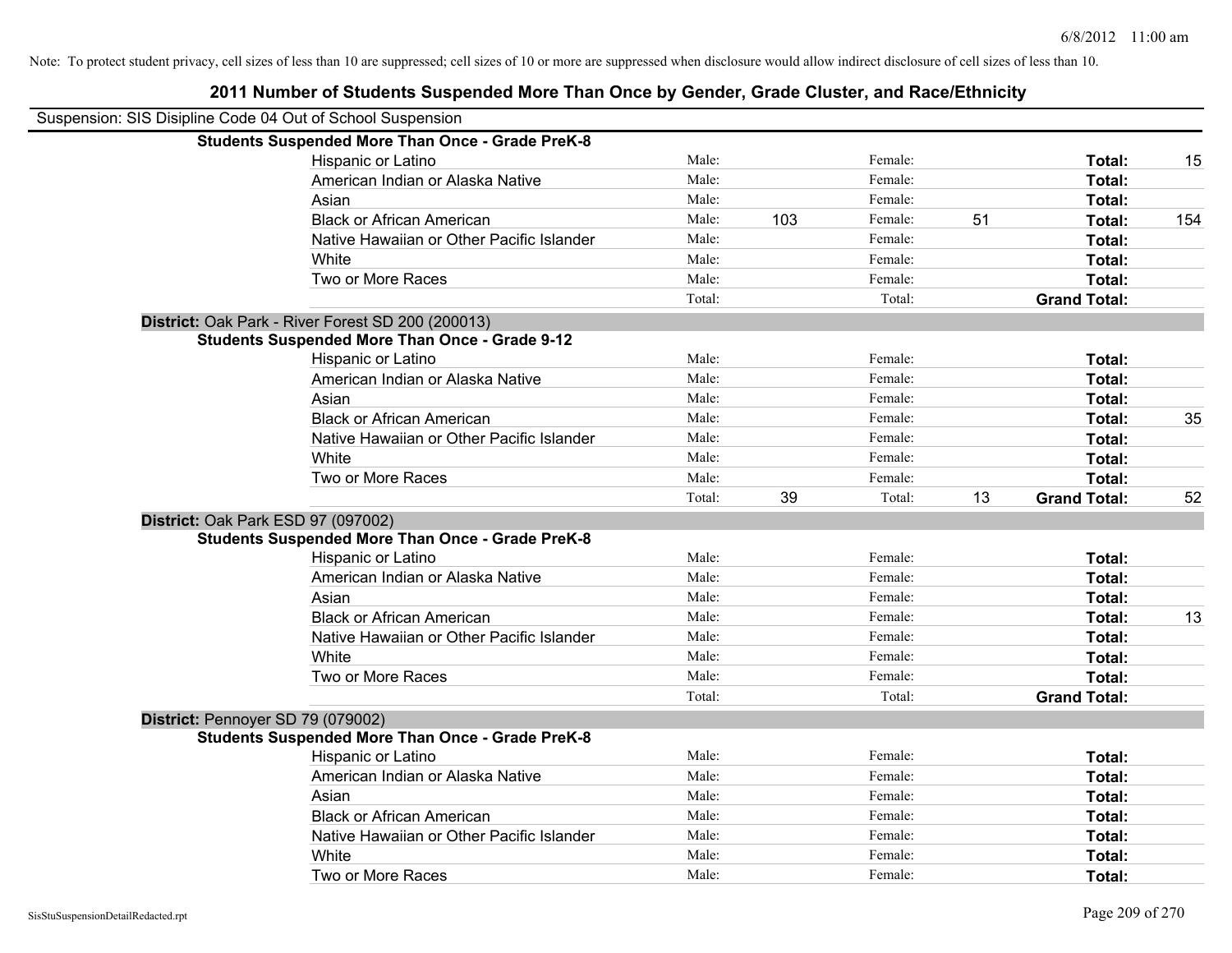| Suspension: SIS Disipline Code 04 Out of School Suspension |                                                         |        |         |                     |    |
|------------------------------------------------------------|---------------------------------------------------------|--------|---------|---------------------|----|
|                                                            |                                                         | Total: | Total:  | <b>Grand Total:</b> |    |
|                                                            | District: Proviso Twp HSD 209 (209017)                  |        |         |                     |    |
|                                                            | <b>Students Suspended More Than Once - Grade 9-12</b>   |        |         |                     |    |
|                                                            | Hispanic or Latino                                      | Male:  | Female: | Total:              |    |
|                                                            | American Indian or Alaska Native                        | Male:  | Female: | Total:              |    |
|                                                            | Asian                                                   | Male:  | Female: | Total:              |    |
|                                                            | <b>Black or African American</b>                        | Male:  | Female: | Total:              |    |
|                                                            | Native Hawaiian or Other Pacific Islander               | Male:  | Female: | Total:              |    |
|                                                            | White                                                   | Male:  | Female: | Total:              |    |
|                                                            | Two or More Races                                       | Male:  | Female: | Total:              |    |
|                                                            |                                                         | Total: | Total:  | <b>Grand Total:</b> |    |
|                                                            | District: Rhodes SD 84-5 (084502)                       |        |         |                     |    |
|                                                            | <b>Students Suspended More Than Once - Grade PreK-8</b> |        |         |                     |    |
|                                                            | Hispanic or Latino                                      | Male:  | Female: | Total:              |    |
|                                                            | American Indian or Alaska Native                        | Male:  | Female: | Total:              |    |
|                                                            | Asian                                                   | Male:  | Female: | Total:              |    |
|                                                            | <b>Black or African American</b>                        | Male:  | Female: | Total:              |    |
|                                                            | Native Hawaiian or Other Pacific Islander               | Male:  | Female: | Total:              |    |
|                                                            | White                                                   | Male:  | Female: | Total:              |    |
|                                                            | Two or More Races                                       | Male:  | Female: | Total:              |    |
|                                                            |                                                         | Total: | Total:  | <b>Grand Total:</b> |    |
|                                                            | District: Ridgewood CHSD 234 (234016)                   |        |         |                     |    |
|                                                            | <b>Students Suspended More Than Once - Grade 9-12</b>   |        |         |                     |    |
|                                                            | Hispanic or Latino                                      | Male:  | Female: | Total:              |    |
|                                                            | American Indian or Alaska Native                        | Male:  | Female: | Total:              |    |
|                                                            | Asian                                                   | Male:  | Female: | Total:              |    |
|                                                            | <b>Black or African American</b>                        | Male:  | Female: | Total:              |    |
|                                                            | Native Hawaiian or Other Pacific Islander               | Male:  | Female: | Total:              |    |
|                                                            | White                                                   | Male:  | Female: | Total:              | 16 |
|                                                            | Two or More Races                                       | Male:  | Female: | Total:              |    |
|                                                            |                                                         | Total: | Total:  | <b>Grand Total:</b> |    |
|                                                            | District: River Forest SD 90 (090002)                   |        |         |                     |    |
|                                                            | <b>Students Suspended More Than Once - Grade PreK-8</b> |        |         |                     |    |
|                                                            | <b>Hispanic or Latino</b>                               | Male:  | Female: | Total:              |    |
|                                                            | American Indian or Alaska Native                        | Male:  | Female: | Total:              |    |
|                                                            | Asian                                                   | Male:  | Female: | Total:              |    |
|                                                            | <b>Black or African American</b>                        | Male:  | Female: | Total:              |    |
|                                                            | Native Hawaiian or Other Pacific Islander               | Male:  | Female: | Total:              |    |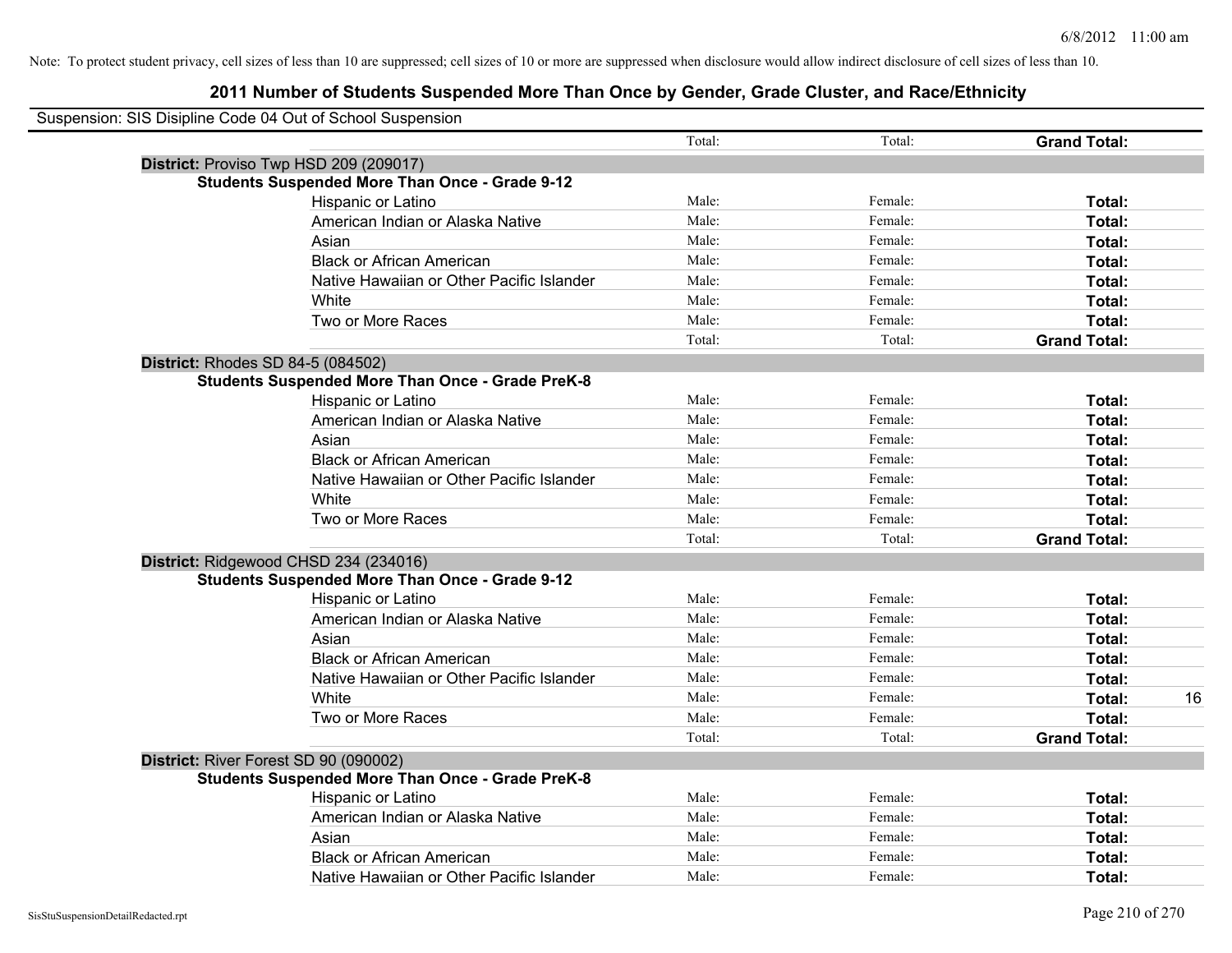| Suspension: SIS Disipline Code 04 Out of School Suspension |                                                         |        |         |                     |    |
|------------------------------------------------------------|---------------------------------------------------------|--------|---------|---------------------|----|
|                                                            | White                                                   | Male:  | Female: | Total:              |    |
|                                                            | Two or More Races                                       | Male:  | Female: | Total:              |    |
|                                                            |                                                         | Total: | Total:  | <b>Grand Total:</b> |    |
| <b>District: River Grove SD 85-5 (085502)</b>              |                                                         |        |         |                     |    |
|                                                            | <b>Students Suspended More Than Once - Grade PreK-8</b> |        |         |                     |    |
|                                                            | Hispanic or Latino                                      | Male:  | Female: | Total:              |    |
|                                                            | American Indian or Alaska Native                        | Male:  | Female: | Total:              |    |
|                                                            | Asian                                                   | Male:  | Female: | Total:              |    |
|                                                            | <b>Black or African American</b>                        | Male:  | Female: | Total:              |    |
|                                                            | Native Hawaiian or Other Pacific Islander               | Male:  | Female: | Total:              |    |
|                                                            | White                                                   | Male:  | Female: | Total:              |    |
|                                                            | Two or More Races                                       | Male:  | Female: | Total:              |    |
|                                                            |                                                         | Total: | Total:  | <b>Grand Total:</b> |    |
| District: Riverside SD 96 (096002)                         |                                                         |        |         |                     |    |
|                                                            | <b>Students Suspended More Than Once - Grade PreK-8</b> |        |         |                     |    |
|                                                            | Hispanic or Latino                                      | Male:  | Female: | Total:              |    |
|                                                            | American Indian or Alaska Native                        | Male:  | Female: | Total:              |    |
|                                                            | Asian                                                   | Male:  | Female: | Total:              |    |
|                                                            | <b>Black or African American</b>                        | Male:  | Female: | Total:              |    |
|                                                            | Native Hawaiian or Other Pacific Islander               | Male:  | Female: | Total:              |    |
|                                                            | White                                                   | Male:  | Female: | Total:              |    |
|                                                            | Two or More Races                                       | Male:  | Female: | Total:              |    |
|                                                            |                                                         | Total: | Total:  | <b>Grand Total:</b> |    |
|                                                            | District: Riverside-Brookfield Twp SD 208 (208017)      |        |         |                     |    |
|                                                            | <b>Students Suspended More Than Once - Grade 9-12</b>   |        |         |                     |    |
|                                                            | Hispanic or Latino                                      | Male:  | Female: | Total:              | 13 |
|                                                            | American Indian or Alaska Native                        | Male:  | Female: | Total:              |    |
|                                                            | Asian                                                   | Male:  | Female: | Total:              |    |
|                                                            | <b>Black or African American</b>                        | Male:  | Female: | Total:              |    |
|                                                            | Native Hawaiian or Other Pacific Islander               | Male:  | Female: | Total:              |    |
|                                                            | White                                                   | Male:  | Female: | Total:              | 21 |
|                                                            | Two or More Races                                       | Male:  | Female: | Total:              |    |
|                                                            |                                                         | Total: | Total:  | <b>Grand Total:</b> |    |
| District: Schiller Park SD 81 (081002)                     |                                                         |        |         |                     |    |
|                                                            | <b>Students Suspended More Than Once - Grade PreK-8</b> |        |         |                     |    |
|                                                            | Hispanic or Latino                                      | Male:  | Female: | Total:              |    |
|                                                            | American Indian or Alaska Native                        | Male:  | Female: | Total:              |    |
|                                                            | Asian                                                   | Male:  | Female: | Total:              |    |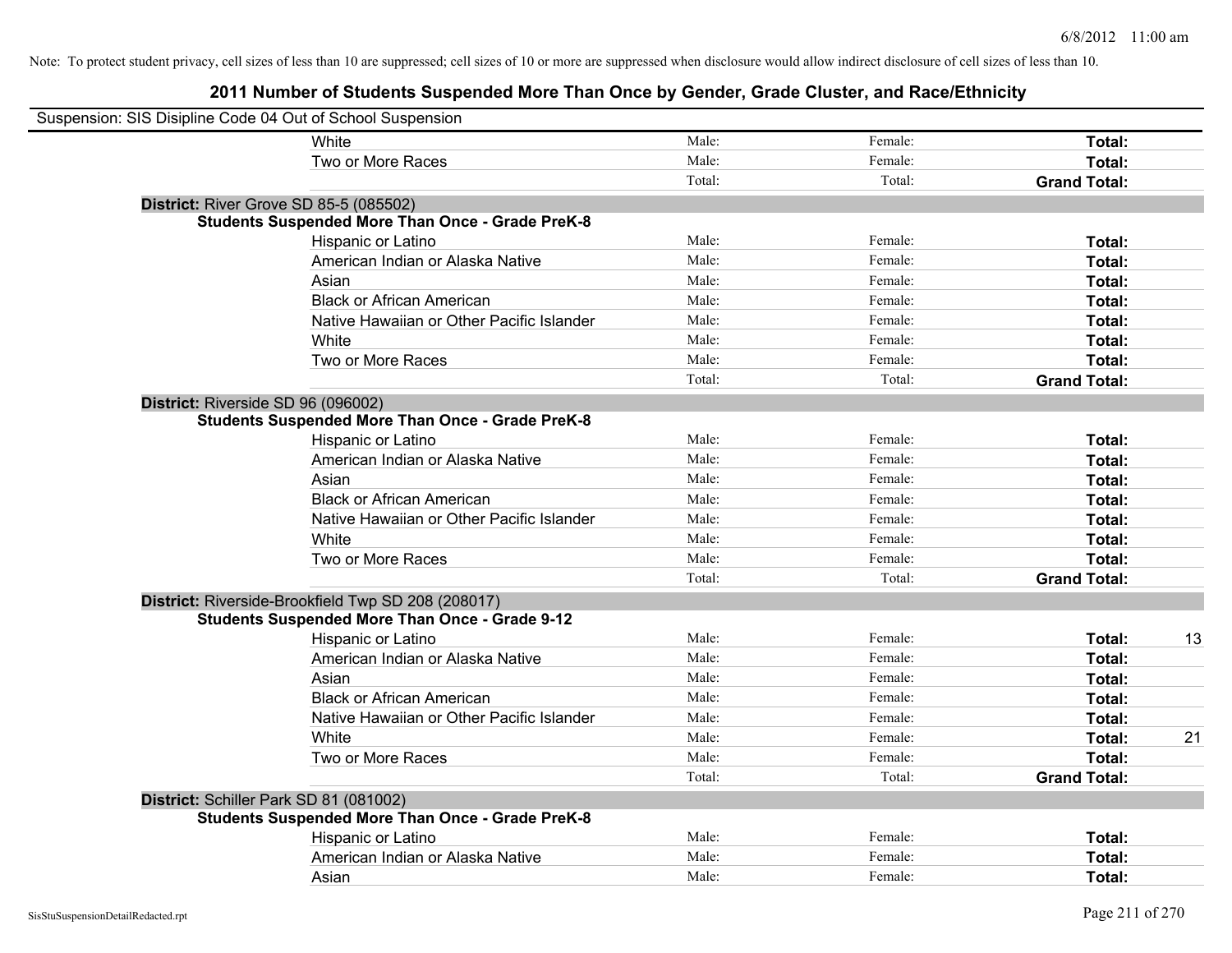# **2011 Number of Students Suspended More Than Once by Gender, Grade Cluster, and Race/Ethnicity**

| Suspension: SIS Disipline Code 04 Out of School Suspension |        |         |                     |    |
|------------------------------------------------------------|--------|---------|---------------------|----|
| <b>Black or African American</b>                           | Male:  | Female: | Total:              |    |
| Native Hawaiian or Other Pacific Islander                  | Male:  | Female: | Total:              |    |
| White                                                      | Male:  | Female: | Total:              |    |
| Two or More Races                                          | Male:  | Female: | Total:              |    |
|                                                            | Total: | Total:  | <b>Grand Total:</b> |    |
| District: Union Ridge SD 86 (086002)                       |        |         |                     |    |
| <b>Students Suspended More Than Once - Grade PreK-8</b>    |        |         |                     |    |
| Hispanic or Latino                                         | Male:  | Female: | Total:              |    |
| American Indian or Alaska Native                           | Male:  | Female: | Total:              |    |
| Asian                                                      | Male:  | Female: | Total:              |    |
| <b>Black or African American</b>                           | Male:  | Female: | Total:              |    |
| Native Hawaiian or Other Pacific Islander                  | Male:  | Female: | Total:              |    |
| White                                                      | Male:  | Female: | Total:              |    |
| Two or More Races                                          | Male:  | Female: | Total:              |    |
|                                                            | Total: | Total:  | <b>Grand Total:</b> |    |
| District: Westchester SD 92-5 (092502)                     |        |         |                     |    |
| <b>Students Suspended More Than Once - Grade PreK-8</b>    |        |         |                     |    |
| Hispanic or Latino                                         | Male:  | Female: | Total:              |    |
| American Indian or Alaska Native                           | Male:  | Female: | Total:              |    |
| Asian                                                      | Male:  | Female: | Total:              |    |
| <b>Black or African American</b>                           | Male:  | Female: | Total:              |    |
| Native Hawaiian or Other Pacific Islander                  | Male:  | Female: | Total:              |    |
| White                                                      | Male:  | Female: | Total:              |    |
| Two or More Races                                          | Male:  | Female: | Total:              |    |
|                                                            | Total: | Total:  | <b>Grand Total:</b> | 11 |
| County: Non-Public School (000)                            |        |         |                     |    |
| District: Region 06 West Cook ISC 2 (000000)               |        |         |                     |    |
| <b>Students Suspended More Than Once - Grade 9-12</b>      |        |         |                     |    |
| Hispanic or Latino                                         | Male:  | Female: | Total:              |    |
| American Indian or Alaska Native                           | Male:  | Female: | Total:              |    |
| Asian                                                      | Male:  | Female: | Total:              |    |
| <b>Black or African American</b>                           | Male:  | Female: | Total:              |    |
| Native Hawaiian or Other Pacific Islander                  | Male:  | Female: | Total:              |    |
| White                                                      | Male:  | Female: | Total:              |    |
| Two or More Races                                          | Male:  | Female: | Total:              |    |
|                                                            | Total: | Total:  | <b>Grand Total:</b> |    |

**Region:** Region 07 South Cook ISC 4 (07)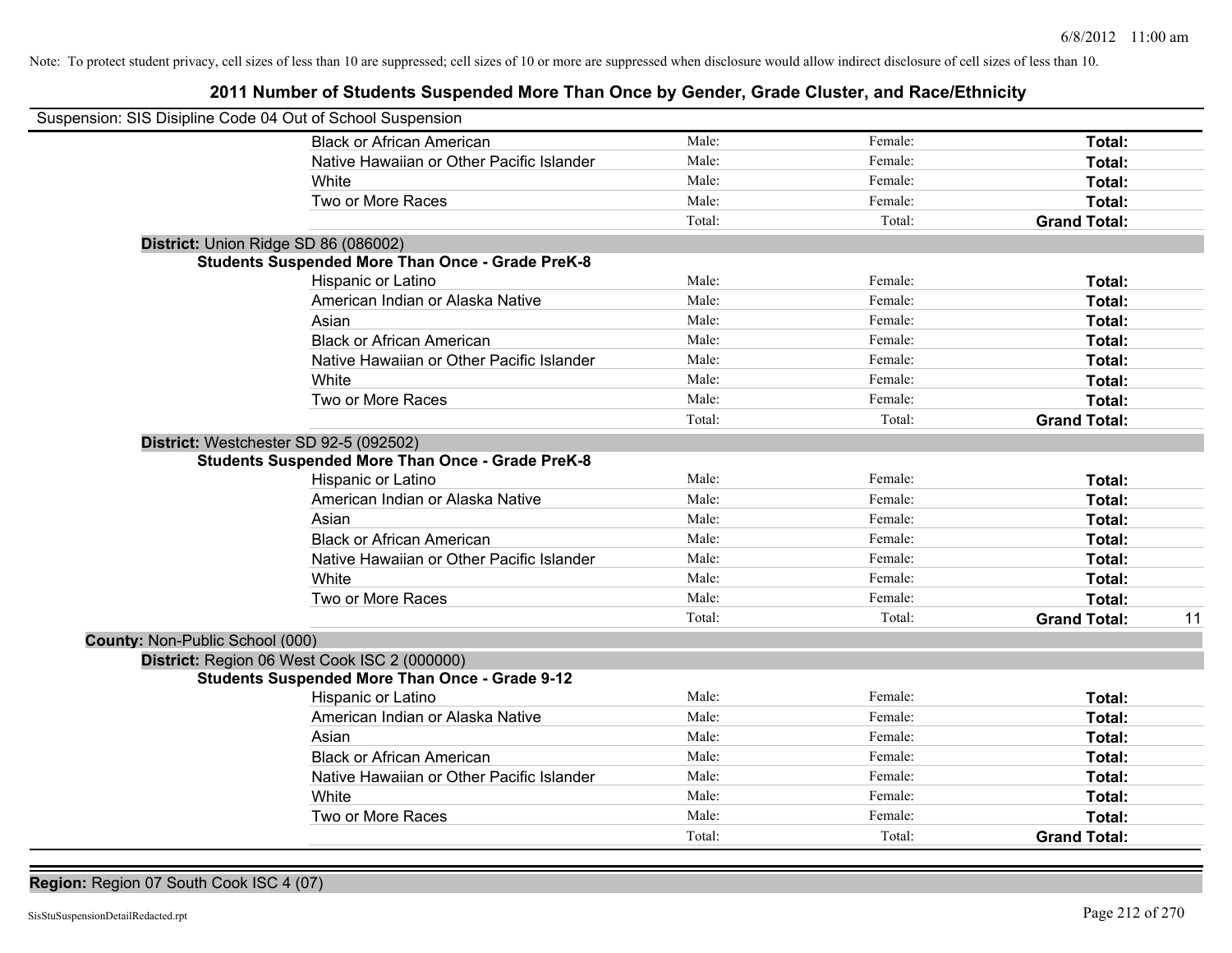| Suspension: SIS Disipline Code 04 Out of School Suspension |                                                         |        |     |         |     |                     |     |
|------------------------------------------------------------|---------------------------------------------------------|--------|-----|---------|-----|---------------------|-----|
| County: Cook (016)                                         |                                                         |        |     |         |     |                     |     |
|                                                            | District: Alsip-Hazlgrn-Oaklwn SD 126 (126002)          |        |     |         |     |                     |     |
|                                                            | <b>Students Suspended More Than Once - Grade PreK-8</b> |        |     |         |     |                     |     |
|                                                            | Hispanic or Latino                                      | Male:  |     | Female: |     | Total:              |     |
|                                                            | American Indian or Alaska Native                        | Male:  |     | Female: |     | Total:              |     |
|                                                            | Asian                                                   | Male:  |     | Female: |     | Total:              |     |
|                                                            | <b>Black or African American</b>                        | Male:  |     | Female: |     | Total:              |     |
|                                                            | Native Hawaiian or Other Pacific Islander               | Male:  |     | Female: |     | Total:              |     |
|                                                            | White                                                   | Male:  |     | Female: |     | Total:              |     |
|                                                            | Two or More Races                                       | Male:  |     | Female: |     | Total:              |     |
|                                                            |                                                         | Total: |     | Total:  |     | <b>Grand Total:</b> |     |
|                                                            | District: Arbor Park SD 145 (145002)                    |        |     |         |     |                     |     |
|                                                            | <b>Students Suspended More Than Once - Grade PreK-8</b> |        |     |         |     |                     |     |
|                                                            | Hispanic or Latino                                      | Male:  |     | Female: |     | Total:              |     |
|                                                            | American Indian or Alaska Native                        | Male:  |     | Female: |     | Total:              |     |
|                                                            | Asian                                                   | Male:  |     | Female: |     | Total:              |     |
|                                                            | <b>Black or African American</b>                        | Male:  |     | Female: |     | Total:              |     |
|                                                            | Native Hawaiian or Other Pacific Islander               | Male:  |     | Female: |     | Total:              |     |
|                                                            | White                                                   | Male:  |     | Female: |     | Total:              |     |
|                                                            | Two or More Races                                       | Male:  |     | Female: |     | Total:              |     |
|                                                            |                                                         | Total: |     | Total:  |     | <b>Grand Total:</b> |     |
|                                                            | District: Argo CHSD 217 (217016)                        |        |     |         |     |                     |     |
|                                                            | <b>Students Suspended More Than Once - Grade 9-12</b>   |        |     |         |     |                     |     |
|                                                            | Hispanic or Latino                                      | Male:  |     | Female: |     | Total:              | 21  |
|                                                            | American Indian or Alaska Native                        | Male:  |     | Female: |     | <b>Total:</b>       |     |
|                                                            | Asian                                                   | Male:  |     | Female: |     | Total:              |     |
|                                                            | <b>Black or African American</b>                        | Male:  | 21  | Female: | 13  | Total:              | 34  |
|                                                            | Native Hawaiian or Other Pacific Islander               | Male:  |     | Female: |     | <b>Total:</b>       |     |
|                                                            | White                                                   | Male:  |     | Female: |     | Total:              | 40  |
|                                                            | Two or More Races                                       | Male:  |     | Female: |     | Total:              |     |
|                                                            |                                                         | Total: |     | Total:  |     | <b>Grand Total:</b> |     |
|                                                            | District: Bloom Twp HSD 206 (206017)                    |        |     |         |     |                     |     |
|                                                            | <b>Students Suspended More Than Once - Grade 9-12</b>   |        |     |         |     |                     |     |
|                                                            | <b>Hispanic or Latino</b>                               | Male:  | 49  | Female: | 20  | Total:              | 69  |
|                                                            | American Indian or Alaska Native                        | Male:  |     | Female: |     | Total:              |     |
|                                                            | Asian                                                   | Male:  |     | Female: |     | Total:              |     |
|                                                            | <b>Black or African American</b>                        | Male:  | 281 | Female: | 176 | <b>Total:</b>       | 457 |
|                                                            | Native Hawaiian or Other Pacific Islander               | Male:  |     | Female: |     | Total:              |     |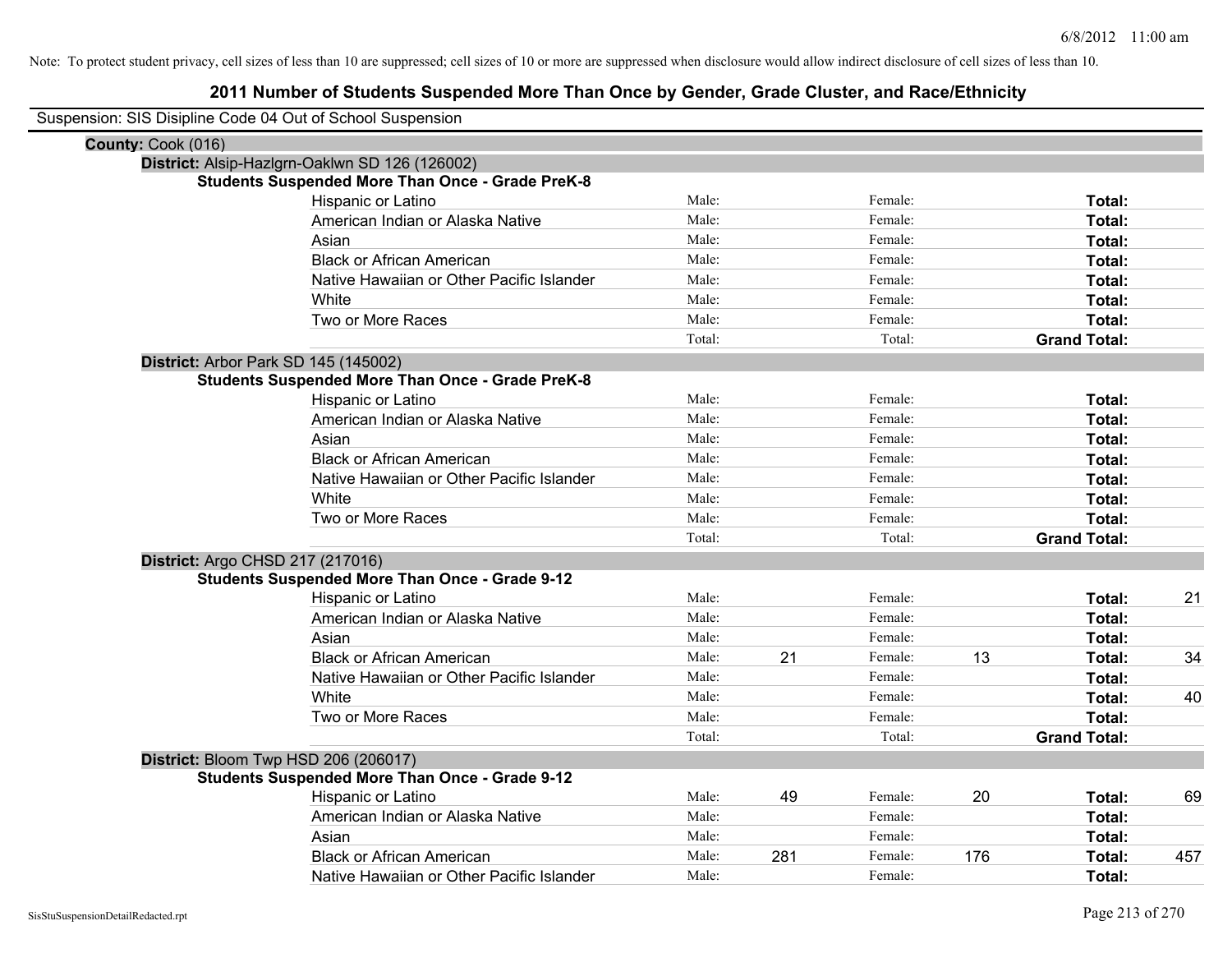| Suspension: SIS Disipline Code 04 Out of School Suspension |                                                         |        |     |         |     |                     |     |
|------------------------------------------------------------|---------------------------------------------------------|--------|-----|---------|-----|---------------------|-----|
|                                                            | White                                                   | Male:  | 22  | Female: | 19  | Total:              | 41  |
|                                                            | Two or More Races                                       | Male:  |     | Female: |     | Total:              | 20  |
|                                                            |                                                         | Total: |     | Total:  |     | <b>Grand Total:</b> |     |
| District: Bremen CHSD 228 (228016)                         |                                                         |        |     |         |     |                     |     |
|                                                            | <b>Students Suspended More Than Once - Grade 9-12</b>   |        |     |         |     |                     |     |
|                                                            | Hispanic or Latino                                      | Male:  |     | Female: |     | Total:              | 27  |
|                                                            | American Indian or Alaska Native                        | Male:  |     | Female: |     | Total:              |     |
|                                                            | Asian                                                   | Male:  |     | Female: |     | Total:              |     |
|                                                            | <b>Black or African American</b>                        | Male:  | 159 | Female: | 101 | Total:              | 260 |
|                                                            | Native Hawaiian or Other Pacific Islander               | Male:  |     | Female: |     | Total:              |     |
|                                                            | White                                                   | Male:  | 33  | Female: | 19  | Total:              | 52  |
|                                                            | Two or More Races                                       | Male:  |     | Female: |     | Total:              | 13  |
|                                                            |                                                         | Total: |     | Total:  |     | <b>Grand Total:</b> |     |
| District: Brookwood SD 167 (167002)                        |                                                         |        |     |         |     |                     |     |
|                                                            | <b>Students Suspended More Than Once - Grade PreK-8</b> |        |     |         |     |                     |     |
|                                                            | Hispanic or Latino                                      | Male:  |     | Female: |     | Total:              |     |
|                                                            | American Indian or Alaska Native                        | Male:  |     | Female: |     | Total:              |     |
|                                                            | Asian                                                   | Male:  |     | Female: |     | Total:              |     |
|                                                            | <b>Black or African American</b>                        | Male:  |     | Female: |     | Total:              |     |
|                                                            | Native Hawaiian or Other Pacific Islander               | Male:  |     | Female: |     | Total:              |     |
|                                                            | White                                                   | Male:  |     | Female: |     | Total:              |     |
|                                                            | Two or More Races                                       | Male:  |     | Female: |     | Total:              |     |
|                                                            |                                                         | Total: |     | Total:  |     | <b>Grand Total:</b> |     |
| District: Burbank SD 111 (111002)                          |                                                         |        |     |         |     |                     |     |
|                                                            | <b>Students Suspended More Than Once - Grade PreK-8</b> |        |     |         |     |                     |     |
|                                                            | Hispanic or Latino                                      | Male:  |     | Female: |     | Total:              | 14  |
|                                                            | American Indian or Alaska Native                        | Male:  |     | Female: |     | Total:              |     |
|                                                            | Asian                                                   | Male:  |     | Female: |     | Total:              |     |
|                                                            | <b>Black or African American</b>                        | Male:  |     | Female: |     | Total:              |     |
|                                                            | Native Hawaiian or Other Pacific Islander               | Male:  |     | Female: |     | Total:              |     |
|                                                            | White                                                   | Male:  |     | Female: |     | Total:              | 19  |
|                                                            | Two or More Races                                       | Male:  |     | Female: |     | Total:              |     |
|                                                            |                                                         | Total: |     | Total:  |     | <b>Grand Total:</b> |     |
| District: Calumet City SD 155 (155002)                     |                                                         |        |     |         |     |                     |     |
|                                                            | <b>Students Suspended More Than Once - Grade PreK-8</b> |        |     |         |     |                     |     |
|                                                            | Hispanic or Latino                                      | Male:  |     | Female: |     | Total:              |     |
|                                                            | American Indian or Alaska Native                        | Male:  |     | Female: |     | Total:              |     |
|                                                            | Asian                                                   | Male:  |     | Female: |     | Total:              |     |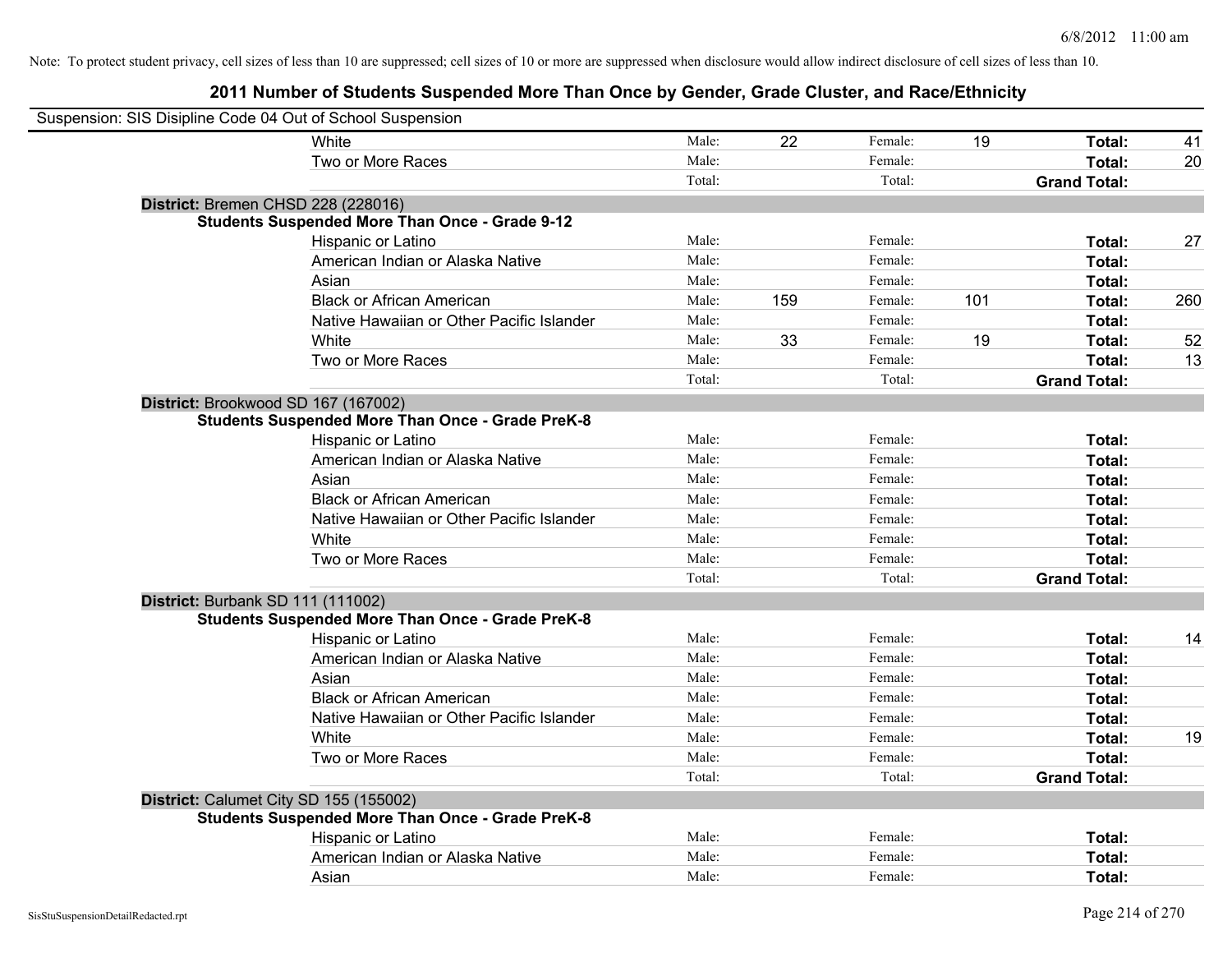|                             | Suspension: SIS Disipline Code 04 Out of School Suspension |        |    |         |    |                     |    |
|-----------------------------|------------------------------------------------------------|--------|----|---------|----|---------------------|----|
|                             | <b>Black or African American</b>                           | Male:  | 38 | Female: | 16 | Total:              | 54 |
|                             | Native Hawaiian or Other Pacific Islander                  | Male:  |    | Female: |    | Total:              |    |
|                             | White                                                      | Male:  |    | Female: |    | Total:              |    |
|                             | Two or More Races                                          | Male:  |    | Female: |    | Total:              |    |
|                             |                                                            | Total: |    | Total:  |    | <b>Grand Total:</b> | 66 |
|                             | District: Calumet Public SD 132 (132002)                   |        |    |         |    |                     |    |
|                             | <b>Students Suspended More Than Once - Grade PreK-8</b>    |        |    |         |    |                     |    |
|                             | Hispanic or Latino                                         | Male:  |    | Female: |    | Total:              |    |
|                             | American Indian or Alaska Native                           | Male:  |    | Female: |    | Total:              |    |
|                             | Asian                                                      | Male:  |    | Female: |    | Total:              |    |
|                             | <b>Black or African American</b>                           | Male:  | 34 | Female: | 25 | Total:              | 59 |
|                             | Native Hawaiian or Other Pacific Islander                  | Male:  |    | Female: |    | Total:              |    |
|                             | White                                                      | Male:  |    | Female: |    | Total:              |    |
|                             | Two or More Races                                          | Male:  |    | Female: |    | Total:              |    |
|                             |                                                            | Total: |    | Total:  |    | <b>Grand Total:</b> |    |
| District: CCSD 168 (168004) |                                                            |        |    |         |    |                     |    |
|                             | <b>Students Suspended More Than Once - Grade PreK-8</b>    |        |    |         |    |                     |    |
|                             | Hispanic or Latino                                         | Male:  |    | Female: |    | Total:              |    |
|                             | American Indian or Alaska Native                           | Male:  |    | Female: |    | Total:              |    |
|                             | Asian                                                      | Male:  |    | Female: |    | Total:              |    |
|                             | <b>Black or African American</b>                           | Male:  | 48 | Female: | 27 | Total:              | 75 |
|                             | Native Hawaiian or Other Pacific Islander                  | Male:  |    | Female: |    | Total:              |    |
|                             | White                                                      | Male:  |    | Female: |    | Total:              |    |
|                             | Two or More Races                                          | Male:  |    | Female: |    | Total:              |    |
|                             |                                                            | Total: |    | Total:  |    | <b>Grand Total:</b> |    |
|                             | District: Central Stickney SD 110 (110002)                 |        |    |         |    |                     |    |
|                             | <b>Students Suspended More Than Once - Grade PreK-8</b>    |        |    |         |    |                     |    |
|                             | Hispanic or Latino                                         | Male:  |    | Female: |    | Total:              |    |
|                             | American Indian or Alaska Native                           | Male:  |    | Female: |    | Total:              |    |
|                             | Asian                                                      | Male:  |    | Female: |    | Total:              |    |
|                             | <b>Black or African American</b>                           | Male:  |    | Female: |    | Total:              |    |
|                             | Native Hawaiian or Other Pacific Islander                  | Male:  |    | Female: |    | Total:              |    |
|                             | White                                                      | Male:  |    | Female: |    | Total:              |    |
|                             | Two or More Races                                          | Male:  |    | Female: |    | Total:              |    |
|                             |                                                            | Total: |    | Total:  |    | <b>Grand Total:</b> |    |
|                             | District: Chicago Heights SD 170 (170002)                  |        |    |         |    |                     |    |
|                             | <b>Students Suspended More Than Once - Grade PreK-8</b>    |        |    |         |    |                     |    |
|                             | <b>Hispanic or Latino</b>                                  | Male:  |    | Female: |    | Total:              | 10 |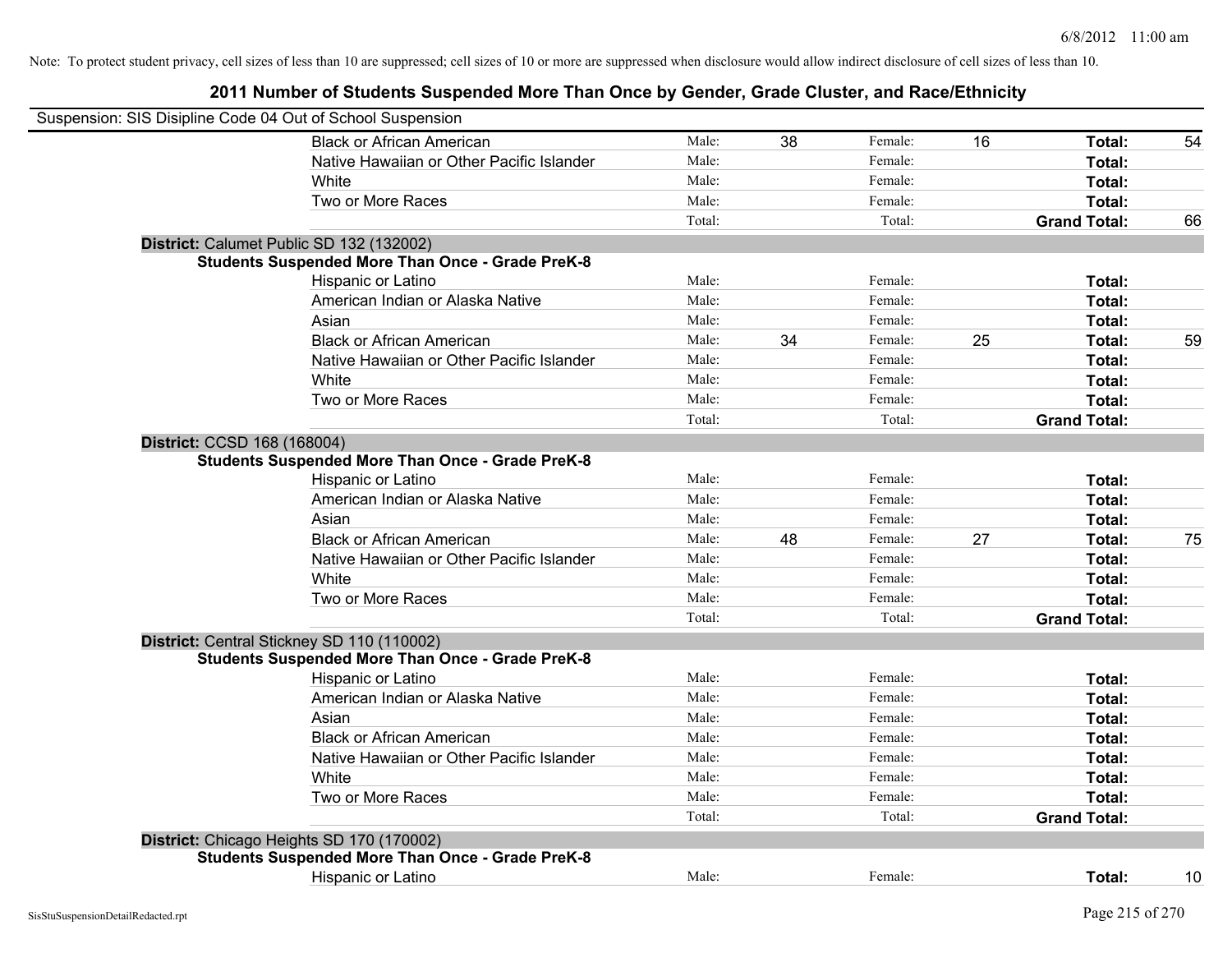# **2011 Number of Students Suspended More Than Once by Gender, Grade Cluster, and Race/Ethnicity**

| American Indian or Alaska Native                        | Male:  |    | Female: |    | Total:              |     |
|---------------------------------------------------------|--------|----|---------|----|---------------------|-----|
| Asian                                                   | Male:  |    | Female: |    | Total:              |     |
| <b>Black or African American</b>                        | Male:  | 46 | Female: | 11 | Total:              | 57  |
| Native Hawaiian or Other Pacific Islander               | Male:  |    | Female: |    | Total:              |     |
| White                                                   | Male:  |    | Female: |    | Total:              |     |
| Two or More Races                                       | Male:  |    | Female: |    | Total:              |     |
|                                                         | Total: |    | Total:  |    | <b>Grand Total:</b> |     |
| District: Chicago Ridge SD 127-5 (127502)               |        |    |         |    |                     |     |
| <b>Students Suspended More Than Once - Grade PreK-8</b> |        |    |         |    |                     |     |
| Hispanic or Latino                                      | Male:  |    | Female: |    | Total:              |     |
| American Indian or Alaska Native                        | Male:  |    | Female: |    | Total:              |     |
| Asian                                                   | Male:  |    | Female: |    | Total:              |     |
| <b>Black or African American</b>                        | Male:  |    | Female: |    | Total:              |     |
| Native Hawaiian or Other Pacific Islander               | Male:  |    | Female: |    | Total:              |     |
| White                                                   | Male:  |    | Female: |    | Total:              |     |
| Two or More Races                                       | Male:  |    | Female: |    | Total:              |     |
|                                                         | Total: |    | Total:  |    | <b>Grand Total:</b> |     |
| District: CHSD 218 (218016)                             |        |    |         |    |                     |     |
| <b>Students Suspended More Than Once - Grade 9-12</b>   |        |    |         |    |                     |     |
| Hispanic or Latino                                      | Male:  | 25 | Female: | 17 | Total:              | 42  |
| American Indian or Alaska Native                        | Male:  |    | Female: |    | Total:              |     |
| Asian                                                   | Male:  |    | Female: |    | Total:              |     |
| <b>Black or African American</b>                        | Male:  | 96 | Female: | 45 | Total:              | 141 |
| Native Hawaiian or Other Pacific Islander               | Male:  |    | Female: |    | Total:              |     |
| White                                                   | Male:  | 33 | Female: | 11 | Total:              | 44  |
| Two or More Races                                       | Male:  |    | Female: |    | Total:              |     |
|                                                         | Total: |    | Total:  |    | <b>Grand Total:</b> | 237 |
| District: Cons HSD 230 (230013)                         |        |    |         |    |                     |     |
| <b>Students Suspended More Than Once - Grade 9-12</b>   |        |    |         |    |                     |     |
| Hispanic or Latino                                      | Male:  |    | Female: |    | Total:              | 10  |
| American Indian or Alaska Native                        | Male:  |    | Female: |    | Total:              |     |
| Asian                                                   | Male:  |    | Female: |    | Total:              |     |
| <b>Black or African American</b>                        | Male:  |    | Female: |    | Total:              | 11  |
| Native Hawaiian or Other Pacific Islander               | Male:  |    | Female: |    | Total:              |     |
| White                                                   | Male:  | 66 | Female: | 13 | Total:              | 79  |
| Two or More Races                                       | Male:  |    | Female: |    | Total:              |     |
|                                                         | Total: |    | Total:  |    | <b>Grand Total:</b> |     |

**District:** Cook County SD 130 (130002)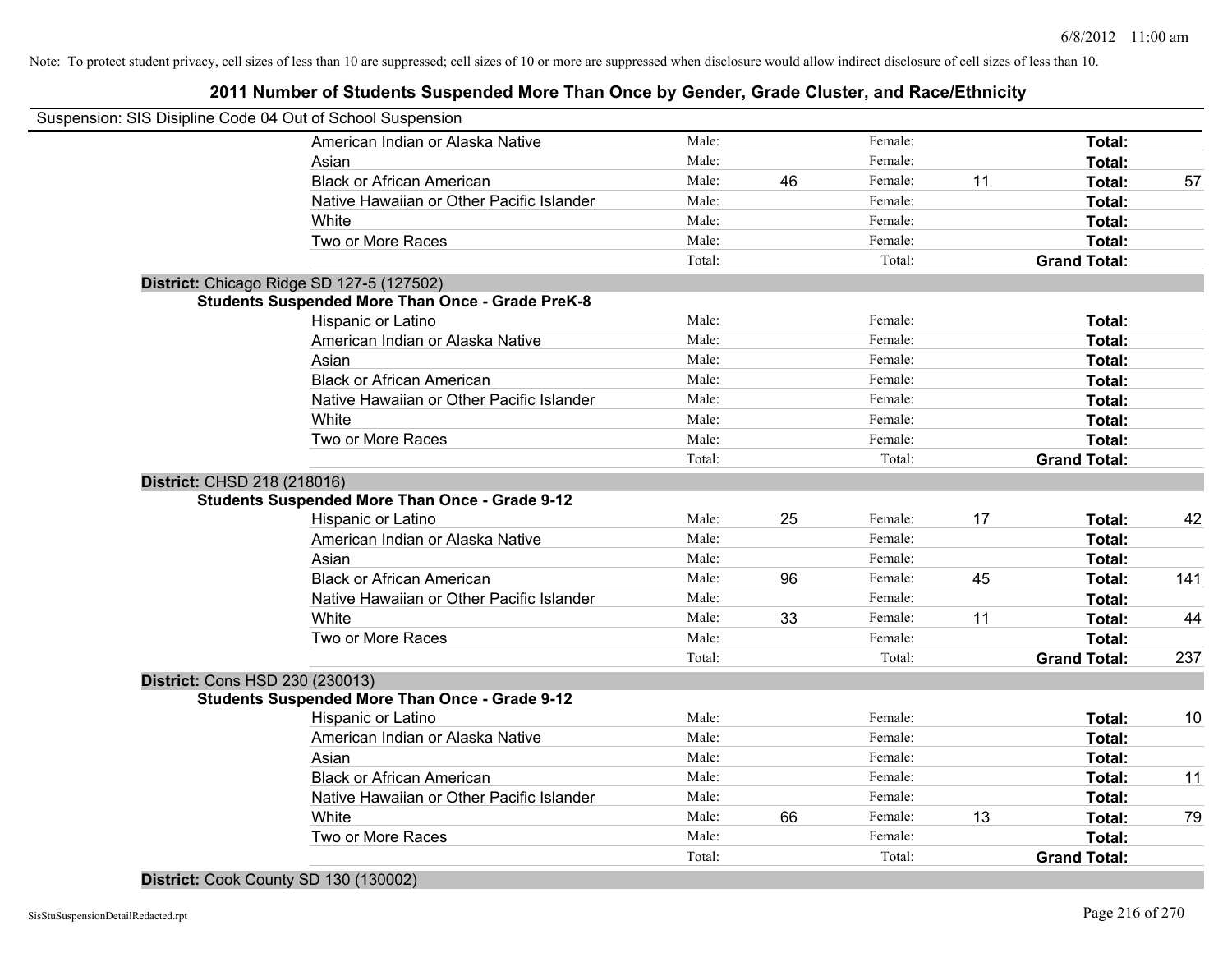| Suspension: SIS Disipline Code 04 Out of School Suspension |        |    |         |    |                     |    |
|------------------------------------------------------------|--------|----|---------|----|---------------------|----|
| <b>Students Suspended More Than Once - Grade PreK-8</b>    |        |    |         |    |                     |    |
| Hispanic or Latino                                         | Male:  |    | Female: |    | Total:              |    |
| American Indian or Alaska Native                           | Male:  |    | Female: |    | Total:              |    |
| Asian                                                      | Male:  |    | Female: |    | Total:              |    |
| <b>Black or African American</b>                           | Male:  |    | Female: |    | Total:              | 12 |
| Native Hawaiian or Other Pacific Islander                  | Male:  |    | Female: |    | Total:              |    |
| White                                                      | Male:  |    | Female: |    | Total:              |    |
| Two or More Races                                          | Male:  |    | Female: |    | Total:              |    |
|                                                            | Total: |    | Total:  |    | <b>Grand Total:</b> |    |
| District: Country Club Hills SD 160 (160002)               |        |    |         |    |                     |    |
| <b>Students Suspended More Than Once - Grade PreK-8</b>    |        |    |         |    |                     |    |
| Hispanic or Latino                                         | Male:  |    | Female: |    | Total:              |    |
| American Indian or Alaska Native                           | Male:  |    | Female: |    | Total:              |    |
| Asian                                                      | Male:  |    | Female: |    | Total:              |    |
| <b>Black or African American</b>                           | Male:  | 50 | Female: | 23 | Total:              | 73 |
| Native Hawaiian or Other Pacific Islander                  | Male:  |    | Female: |    | Total:              |    |
| White                                                      | Male:  |    | Female: |    | Total:              |    |
| Two or More Races                                          | Male:  |    | Female: |    | Total:              |    |
|                                                            | Total: |    | Total:  |    | <b>Grand Total:</b> |    |
| District: Dolton SD 148 (148002)                           |        |    |         |    |                     |    |
| <b>Students Suspended More Than Once - Grade PreK-8</b>    |        |    |         |    |                     |    |
| Hispanic or Latino                                         | Male:  |    | Female: |    | Total:              |    |
| American Indian or Alaska Native                           | Male:  |    | Female: |    | Total:              |    |
| Asian                                                      | Male:  |    | Female: |    | Total:              |    |
| <b>Black or African American</b>                           | Male:  | 53 | Female: | 21 | Total:              | 74 |
| Native Hawaiian or Other Pacific Islander                  | Male:  |    | Female: |    | Total:              |    |
| White                                                      | Male:  |    | Female: |    | Total:              |    |
| Two or More Races                                          | Male:  |    | Female: |    | Total:              |    |
|                                                            | Total: |    | Total:  |    | <b>Grand Total:</b> |    |
| <b>District: Dolton SD 149 (149002)</b>                    |        |    |         |    |                     |    |
| <b>Students Suspended More Than Once - Grade PreK-8</b>    |        |    |         |    |                     |    |
| Hispanic or Latino                                         | Male:  |    | Female: |    | Total:              |    |
| American Indian or Alaska Native                           | Male:  |    | Female: |    | Total:              |    |
| Asian                                                      | Male:  |    | Female: |    | Total:              |    |
| <b>Black or African American</b>                           | Male:  | 31 | Female: | 13 | Total:              | 44 |
| Native Hawaiian or Other Pacific Islander                  | Male:  |    | Female: |    | Total:              |    |
| White                                                      | Male:  |    | Female: |    | Total:              |    |
| Two or More Races                                          | Male:  |    | Female: |    | Total:              |    |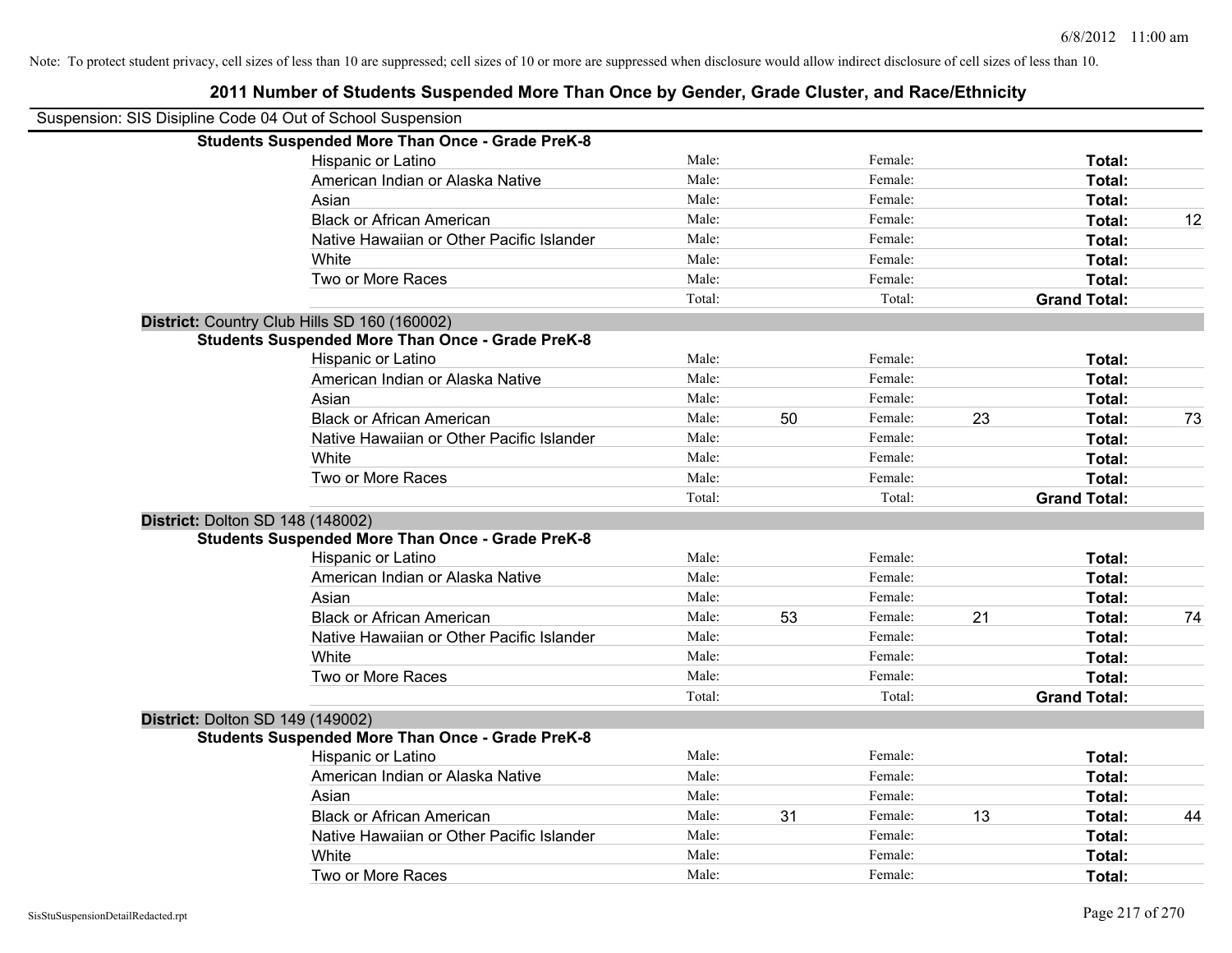|                            | Suspension: SIS Disipline Code 04 Out of School Suspension |        |    |         |    |                     |    |
|----------------------------|------------------------------------------------------------|--------|----|---------|----|---------------------|----|
|                            |                                                            | Total: |    | Total:  |    | <b>Grand Total:</b> |    |
| District: ESD 159 (159002) |                                                            |        |    |         |    |                     |    |
|                            | <b>Students Suspended More Than Once - Grade PreK-8</b>    |        |    |         |    |                     |    |
|                            | Hispanic or Latino                                         | Male:  |    | Female: |    | Total:              |    |
|                            | American Indian or Alaska Native                           | Male:  |    | Female: |    | Total:              |    |
|                            | Asian                                                      | Male:  |    | Female: |    | Total:              |    |
|                            | <b>Black or African American</b>                           | Male:  | 57 | Female: | 16 | Total:              | 73 |
|                            | Native Hawaiian or Other Pacific Islander                  | Male:  |    | Female: |    | Total:              |    |
|                            | White                                                      | Male:  |    | Female: |    | Total:              |    |
|                            | Two or More Races                                          | Male:  |    | Female: |    | Total:              |    |
|                            |                                                            | Total: |    | Total:  |    | <b>Grand Total:</b> |    |
|                            | District: Evergreen Park CHSD 231 (231016)                 |        |    |         |    |                     |    |
|                            | <b>Students Suspended More Than Once - Grade 9-12</b>      |        |    |         |    |                     |    |
|                            | Hispanic or Latino                                         | Male:  |    | Female: |    | Total:              |    |
|                            | American Indian or Alaska Native                           | Male:  |    | Female: |    | Total:              |    |
|                            | Asian                                                      | Male:  |    | Female: |    | Total:              |    |
|                            | <b>Black or African American</b>                           | Male:  | 12 | Female: | 11 | Total:              | 23 |
|                            | Native Hawaiian or Other Pacific Islander                  | Male:  |    | Female: |    | Total:              |    |
|                            | White                                                      | Male:  |    | Female: |    | Total:              | 19 |
|                            | Two or More Races                                          | Male:  |    | Female: |    | Total:              |    |
|                            |                                                            | Total: |    | Total:  |    | <b>Grand Total:</b> |    |
|                            | District: Evergreen Park ESD 124 (124002)                  |        |    |         |    |                     |    |
|                            | <b>Students Suspended More Than Once - Grade PreK-8</b>    |        |    |         |    |                     |    |
|                            | Hispanic or Latino                                         | Male:  |    | Female: |    | Total:              |    |
|                            | American Indian or Alaska Native                           | Male:  |    | Female: |    | Total:              |    |
|                            | Asian                                                      | Male:  |    | Female: |    | Total:              |    |
|                            | <b>Black or African American</b>                           | Male:  |    | Female: |    | Total:              |    |
|                            | Native Hawaiian or Other Pacific Islander                  | Male:  |    | Female: |    | Total:              |    |
|                            | White                                                      | Male:  |    | Female: |    | Total:              |    |
|                            | Two or More Races                                          | Male:  |    | Female: |    | Total:              |    |
|                            |                                                            | Total: |    | Total:  |    | <b>Grand Total:</b> | 10 |
|                            | District: Exc Children Have Opportunities (205061)         |        |    |         |    |                     |    |
|                            | <b>Students Suspended More Than Once - Grade PreK-8</b>    |        |    |         |    |                     |    |
|                            | Hispanic or Latino                                         | Male:  |    | Female: |    | Total:              |    |
|                            | American Indian or Alaska Native                           | Male:  |    | Female: |    | Total:              |    |
|                            | Asian                                                      | Male:  |    | Female: |    | Total:              |    |
|                            | <b>Black or African American</b>                           | Male:  |    | Female: |    | <b>Total:</b>       |    |
|                            | Native Hawaiian or Other Pacific Islander                  | Male:  |    | Female: |    | Total:              |    |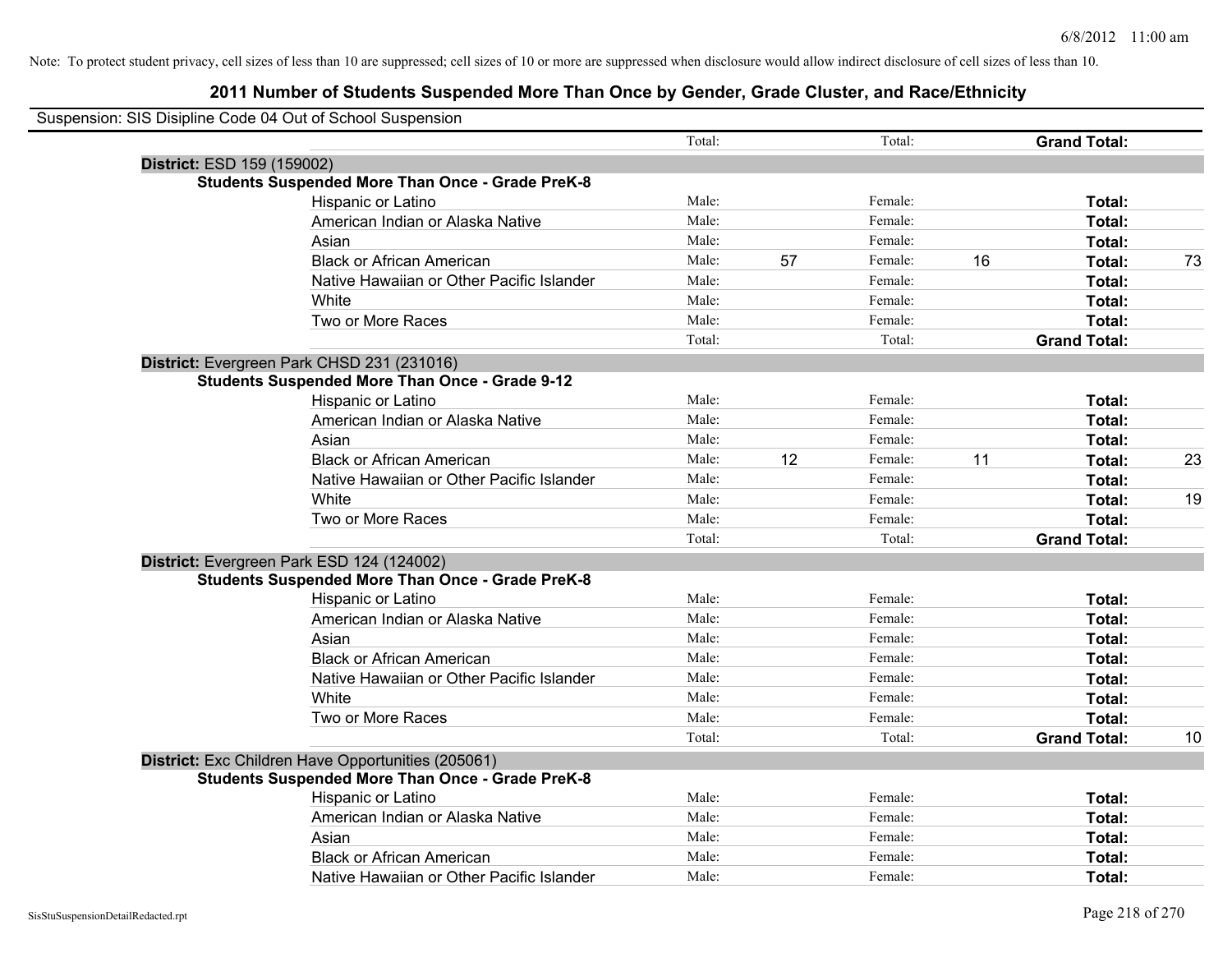| Suspension: SIS Disipline Code 04 Out of School Suspension |        |    |         |    |                     |    |
|------------------------------------------------------------|--------|----|---------|----|---------------------|----|
| White                                                      | Male:  |    | Female: |    | Total:              |    |
| Two or More Races                                          | Male:  |    | Female: |    | Total:              |    |
|                                                            | Total: |    | Total:  |    | <b>Grand Total:</b> |    |
| <b>Students Suspended More Than Once - Grade 9-12</b>      |        |    |         |    |                     |    |
| Hispanic or Latino                                         | Male:  |    | Female: |    | Total:              |    |
| American Indian or Alaska Native                           | Male:  |    | Female: |    | Total:              |    |
| Asian                                                      | Male:  |    | Female: |    | Total:              |    |
| <b>Black or African American</b>                           | Male:  |    | Female: |    | Total:              |    |
| Native Hawaiian or Other Pacific Islander                  | Male:  |    | Female: |    | Total:              |    |
| White                                                      | Male:  |    | Female: |    | Total:              |    |
| Two or More Races                                          | Male:  |    | Female: |    | Total:              |    |
|                                                            | Total: |    | Total:  |    | <b>Grand Total:</b> |    |
| District: Flossmoor SD 161 (161002)                        |        |    |         |    |                     |    |
| <b>Students Suspended More Than Once - Grade PreK-8</b>    |        |    |         |    |                     |    |
| Hispanic or Latino                                         | Male:  |    | Female: |    | Total:              |    |
| American Indian or Alaska Native                           | Male:  |    | Female: |    | Total:              |    |
| Asian                                                      | Male:  |    | Female: |    | Total:              |    |
| <b>Black or African American</b>                           | Male:  |    | Female: |    | Total:              | 28 |
| Native Hawaiian or Other Pacific Islander                  | Male:  |    | Female: |    | Total:              |    |
| White                                                      | Male:  |    | Female: |    | Total:              |    |
| Two or More Races                                          | Male:  |    | Female: |    | Total:              |    |
|                                                            | Total: |    | Total:  |    | <b>Grand Total:</b> |    |
| District: Ford Heights SD 169 (169002)                     |        |    |         |    |                     |    |
| <b>Students Suspended More Than Once - Grade PreK-8</b>    |        |    |         |    |                     |    |
| Hispanic or Latino                                         | Male:  |    | Female: |    | Total:              |    |
| American Indian or Alaska Native                           | Male:  |    | Female: |    | Total:              |    |
| Asian                                                      | Male:  |    | Female: |    | Total:              |    |
| <b>Black or African American</b>                           | Male:  | 59 | Female: | 27 | Total:              | 86 |
| Native Hawaiian or Other Pacific Islander                  | Male:  |    | Female: |    | Total:              |    |
| White                                                      | Male:  |    | Female: |    | Total:              |    |
| Two or More Races                                          | Male:  |    | Female: |    | Total:              |    |
|                                                            | Total: |    | Total:  |    | <b>Grand Total:</b> |    |
| District: Forest Ridge SD 142 (142002)                     |        |    |         |    |                     |    |
| <b>Students Suspended More Than Once - Grade PreK-8</b>    |        |    |         |    |                     |    |
| Hispanic or Latino                                         | Male:  |    | Female: |    | Total:              |    |
| American Indian or Alaska Native                           | Male:  |    | Female: |    | Total:              |    |
| Asian                                                      | Male:  |    | Female: |    | Total:              |    |
| <b>Black or African American</b>                           | Male:  |    | Female: |    | Total:              |    |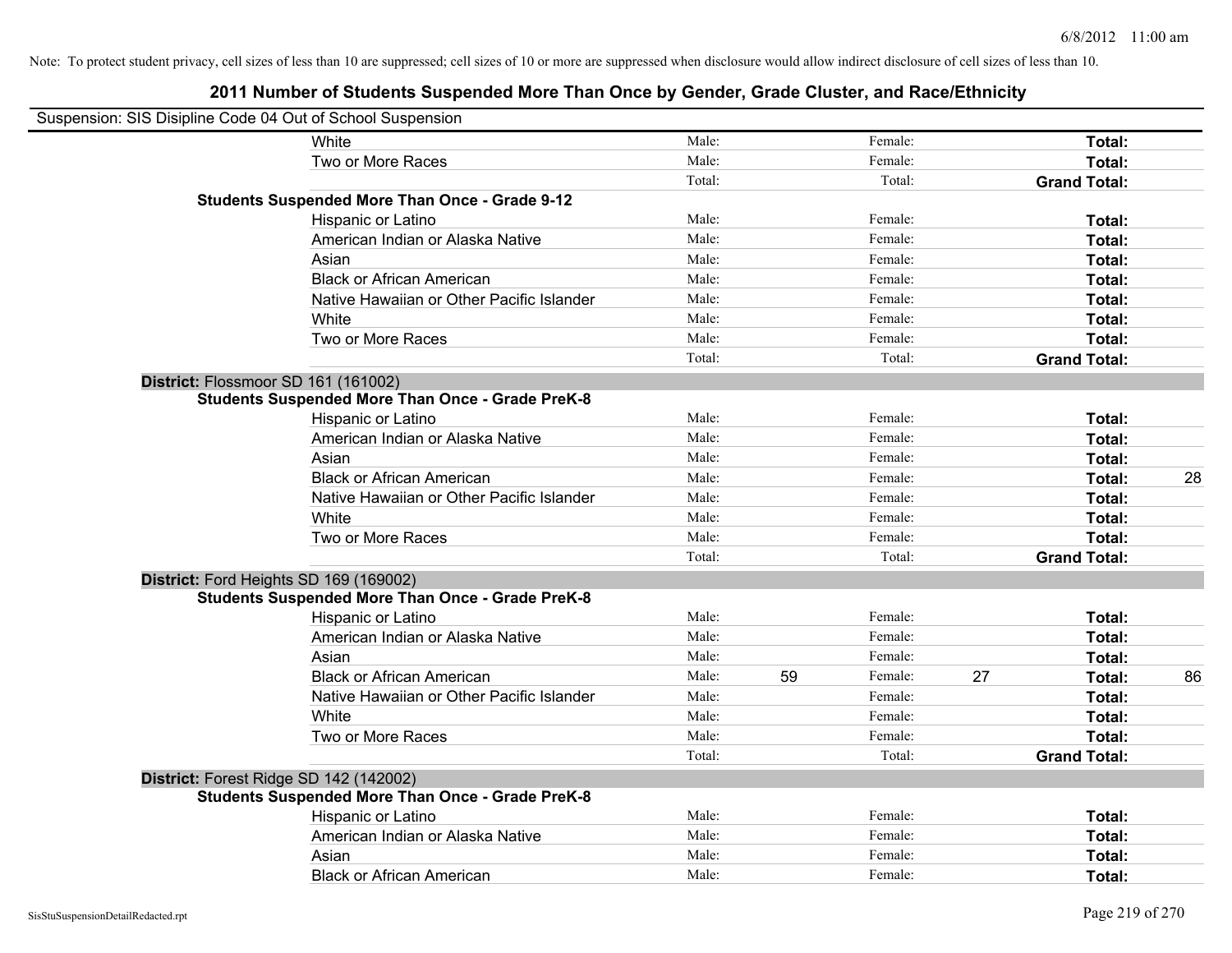| Suspension: SIS Disipline Code 04 Out of School Suspension |                                                         |        |    |         |    |                     |    |
|------------------------------------------------------------|---------------------------------------------------------|--------|----|---------|----|---------------------|----|
|                                                            | Native Hawaiian or Other Pacific Islander               | Male:  |    | Female: |    | Total:              |    |
|                                                            | White                                                   | Male:  |    | Female: |    | Total:              |    |
|                                                            | Two or More Races                                       | Male:  |    | Female: |    | Total:              |    |
|                                                            |                                                         | Total: |    | Total:  |    | <b>Grand Total:</b> |    |
|                                                            | District: Gen George Patton SD 133 (133002)             |        |    |         |    |                     |    |
|                                                            | <b>Students Suspended More Than Once - Grade PreK-8</b> |        |    |         |    |                     |    |
|                                                            | Hispanic or Latino                                      | Male:  |    | Female: |    | Total:              |    |
|                                                            | American Indian or Alaska Native                        | Male:  |    | Female: |    | Total:              |    |
|                                                            | Asian                                                   | Male:  |    | Female: |    | Total:              |    |
|                                                            | <b>Black or African American</b>                        | Male:  | 20 | Female: | 12 | Total:              | 32 |
|                                                            | Native Hawaiian or Other Pacific Islander               | Male:  |    | Female: |    | Total:              |    |
|                                                            | White                                                   | Male:  |    | Female: |    | Total:              |    |
|                                                            | Two or More Races                                       | Male:  |    | Female: |    | Total:              |    |
|                                                            |                                                         | Total: |    | Total:  |    | <b>Grand Total:</b> |    |
|                                                            | District: Harvey SD 152 (152002)                        |        |    |         |    |                     |    |
|                                                            | <b>Students Suspended More Than Once - Grade PreK-8</b> |        |    |         |    |                     |    |
|                                                            | Hispanic or Latino                                      | Male:  |    | Female: |    | Total:              |    |
|                                                            | American Indian or Alaska Native                        | Male:  |    | Female: |    | Total:              |    |
|                                                            | Asian                                                   | Male:  |    | Female: |    | Total:              |    |
|                                                            | <b>Black or African American</b>                        | Male:  | 45 | Female: | 29 | Total:              | 74 |
|                                                            | Native Hawaiian or Other Pacific Islander               | Male:  |    | Female: |    | Total:              |    |
|                                                            | White                                                   | Male:  |    | Female: |    | Total:              |    |
|                                                            | Two or More Races                                       | Male:  |    | Female: |    | Total:              |    |
|                                                            |                                                         | Total: |    | Total:  |    | <b>Grand Total:</b> |    |
|                                                            | District: Hazel Crest SD 152-5 (152502)                 |        |    |         |    |                     |    |
|                                                            | <b>Students Suspended More Than Once - Grade PreK-8</b> |        |    |         |    |                     |    |
|                                                            | Hispanic or Latino                                      | Male:  |    | Female: |    | Total:              |    |
|                                                            | American Indian or Alaska Native                        | Male:  |    | Female: |    | Total:              |    |
|                                                            | Asian                                                   | Male:  |    | Female: |    | Total:              |    |
|                                                            | <b>Black or African American</b>                        | Male:  | 26 | Female: | 10 | Total:              | 36 |
|                                                            | Native Hawaiian or Other Pacific Islander               | Male:  |    | Female: |    | Total:              |    |
|                                                            | White                                                   | Male:  |    | Female: |    | Total:              |    |
|                                                            | Two or More Races                                       | Male:  |    | Female: |    | Total:              |    |
|                                                            |                                                         | Total: |    | Total:  |    | <b>Grand Total:</b> |    |
|                                                            | District: Homewood Flossmoor CHSD 233 (233016)          |        |    |         |    |                     |    |
|                                                            | <b>Students Suspended More Than Once - Grade 9-12</b>   |        |    |         |    |                     |    |
|                                                            | Hispanic or Latino                                      | Male:  |    | Female: |    | Total:              |    |
|                                                            | American Indian or Alaska Native                        | Male:  |    | Female: |    | Total:              |    |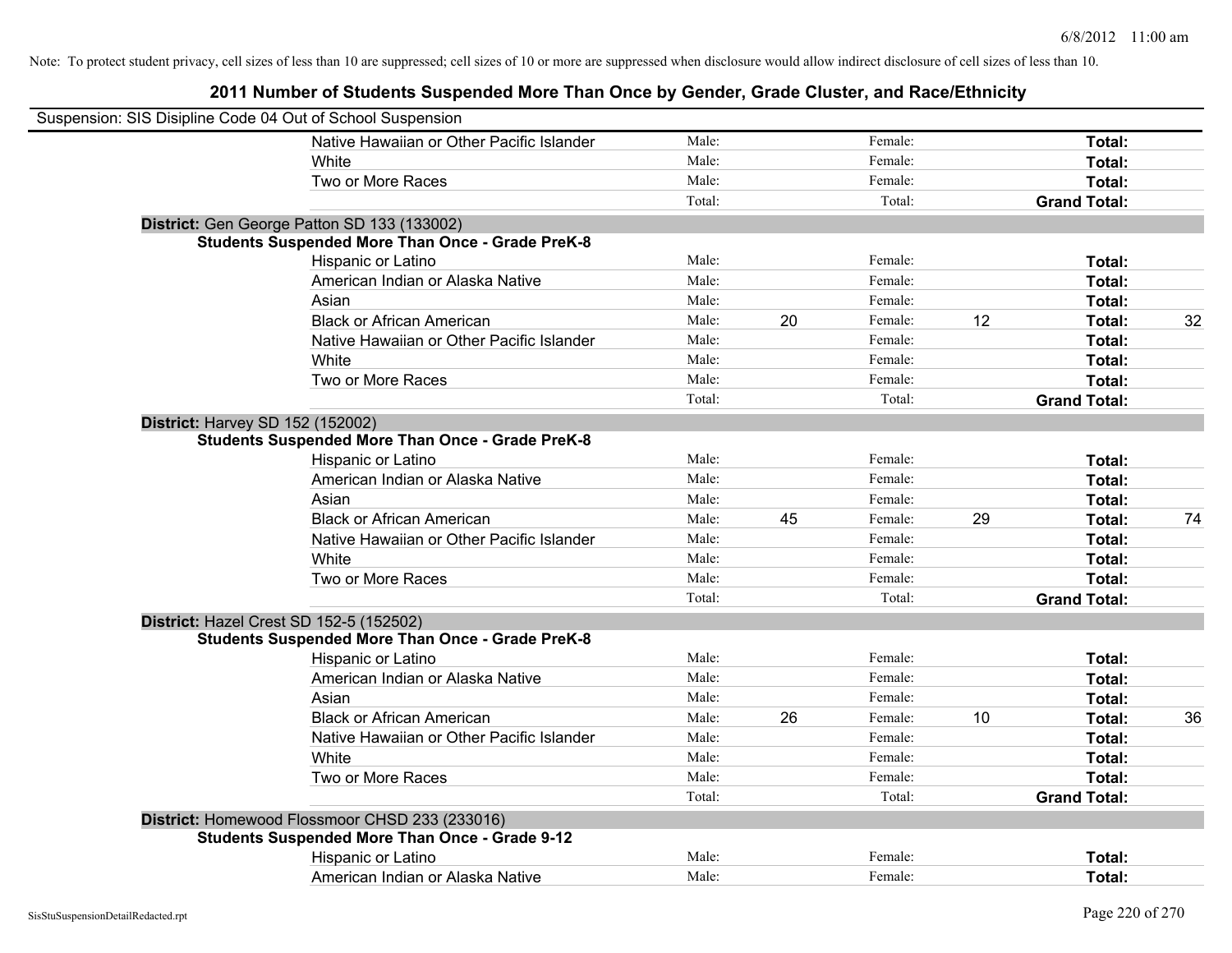# **2011 Number of Students Suspended More Than Once by Gender, Grade Cluster, and Race/Ethnicity**

| Suspension: SIS Disipline Code 04 Out of School Suspension |        |    |         |    |                     |    |
|------------------------------------------------------------|--------|----|---------|----|---------------------|----|
| Asian                                                      | Male:  |    | Female: |    | Total:              |    |
| <b>Black or African American</b>                           | Male:  | 48 | Female: | 25 | Total:              | 73 |
| Native Hawaiian or Other Pacific Islander                  | Male:  |    | Female: |    | Total:              |    |
| White                                                      | Male:  |    | Female: |    | Total:              |    |
| Two or More Races                                          | Male:  |    | Female: |    | Total:              |    |
|                                                            | Total: |    | Total:  |    | <b>Grand Total:</b> | 85 |
| District: Homewood SD 153 (153002)                         |        |    |         |    |                     |    |
| <b>Students Suspended More Than Once - Grade PreK-8</b>    |        |    |         |    |                     |    |
| Hispanic or Latino                                         | Male:  |    | Female: |    | Total:              |    |
| American Indian or Alaska Native                           | Male:  |    | Female: |    | Total:              |    |
| Asian                                                      | Male:  |    | Female: |    | Total:              |    |
| <b>Black or African American</b>                           | Male:  |    | Female: |    | Total:              | 16 |
| Native Hawaiian or Other Pacific Islander                  | Male:  |    | Female: |    | Total:              |    |
| White                                                      | Male:  |    | Female: |    | Total:              |    |
| Two or More Races                                          | Male:  |    | Female: |    | Total:              |    |
|                                                            | Total: |    | Total:  |    | <b>Grand Total:</b> |    |
| District: Hoover-Schrum Memorial SD 157 (157002)           |        |    |         |    |                     |    |
| <b>Students Suspended More Than Once - Grade PreK-8</b>    |        |    |         |    |                     |    |
| Hispanic or Latino                                         | Male:  |    | Female: |    | Total:              | 10 |
| American Indian or Alaska Native                           | Male:  |    | Female: |    | Total:              |    |
| Asian                                                      | Male:  |    | Female: |    | Total:              |    |
| <b>Black or African American</b>                           | Male:  | 59 | Female: | 34 | Total:              | 93 |
| Native Hawaiian or Other Pacific Islander                  | Male:  |    | Female: |    | Total:              |    |
| White                                                      | Male:  |    | Female: |    | Total:              |    |
| Two or More Races                                          | Male:  |    | Female: |    | Total:              |    |
|                                                            | Total: |    | Total:  |    | <b>Grand Total:</b> |    |
| District: Indian Springs SD 109 (109002)                   |        |    |         |    |                     |    |
| <b>Students Suspended More Than Once - Grade PreK-8</b>    |        |    |         |    |                     |    |
| Hispanic or Latino                                         | Male:  |    | Female: |    | Total:              |    |
| American Indian or Alaska Native                           | Male:  |    | Female: |    | Total:              |    |
| Asian                                                      | Male:  |    | Female: |    | Total:              |    |
| <b>Black or African American</b>                           | Male:  |    | Female: |    | Total:              | 14 |
| Native Hawaiian or Other Pacific Islander                  | Male:  |    | Female: |    | Total:              |    |
| White                                                      | Male:  |    | Female: |    | Total:              |    |
| Two or More Races                                          | Male:  |    | Female: |    | <b>Total:</b>       |    |
|                                                            |        |    |         |    |                     |    |

**Students Suspended More Than Once - Grade PreK-8**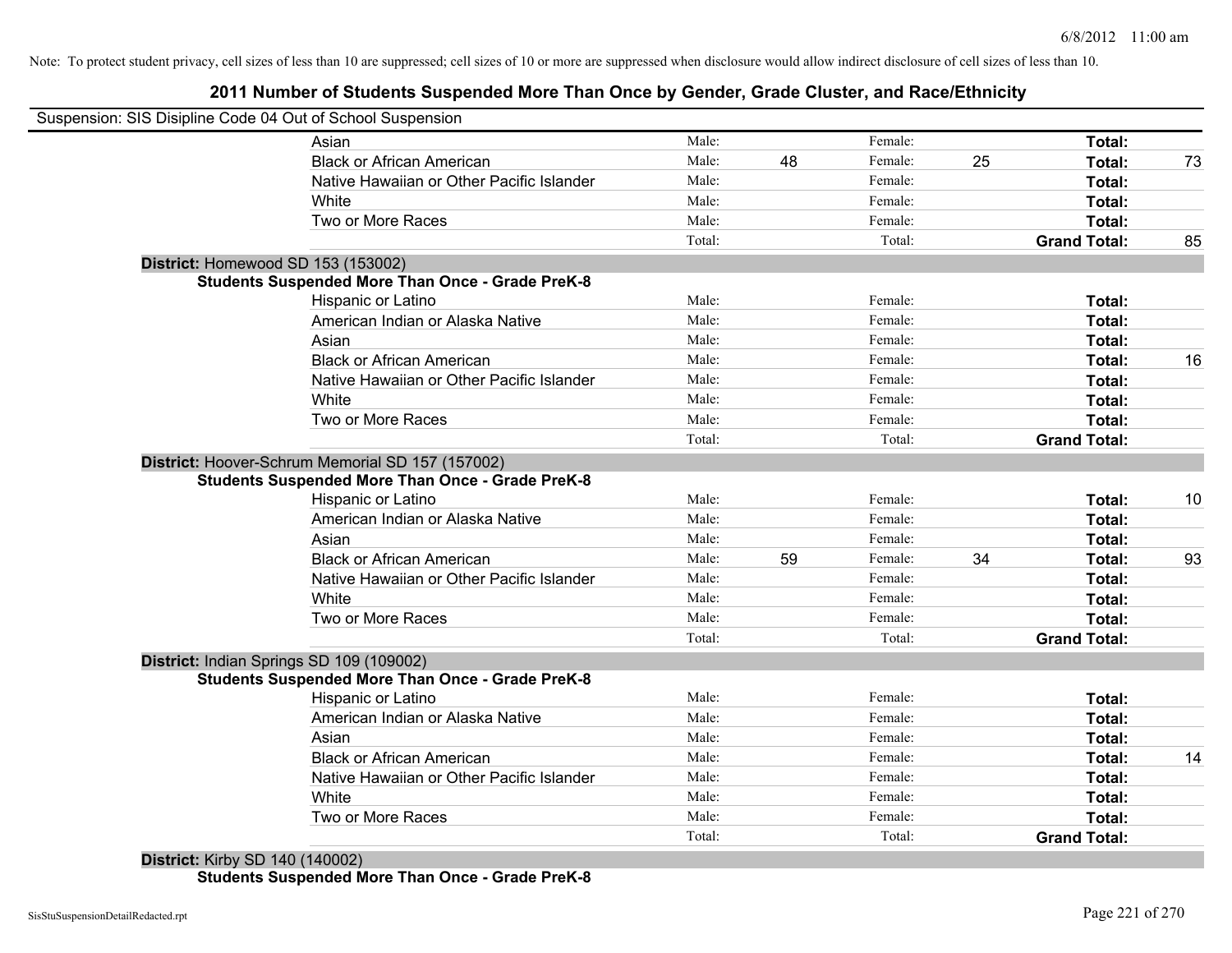| Suspension: SIS Disipline Code 04 Out of School Suspension |        |         |                     |    |
|------------------------------------------------------------|--------|---------|---------------------|----|
| Hispanic or Latino                                         | Male:  | Female: | Total:              |    |
| American Indian or Alaska Native                           | Male:  | Female: | Total:              |    |
| Asian                                                      | Male:  | Female: | Total:              |    |
| <b>Black or African American</b>                           | Male:  | Female: | Total:              |    |
| Native Hawaiian or Other Pacific Islander                  | Male:  | Female: | Total:              |    |
| White                                                      | Male:  | Female: | Total:              |    |
| Two or More Races                                          | Male:  | Female: | Total:              |    |
|                                                            | Total: | Total:  | <b>Grand Total:</b> |    |
| <b>District: Lansing SD 158 (158002)</b>                   |        |         |                     |    |
| <b>Students Suspended More Than Once - Grade PreK-8</b>    |        |         |                     |    |
| Hispanic or Latino                                         | Male:  | Female: | Total:              |    |
| American Indian or Alaska Native                           | Male:  | Female: | Total:              |    |
| Asian                                                      | Male:  | Female: | Total:              |    |
| <b>Black or African American</b>                           | Male:  | Female: | Total:              | 14 |
| Native Hawaiian or Other Pacific Islander                  | Male:  | Female: | Total:              |    |
| White                                                      | Male:  | Female: | Total:              |    |
| Two or More Races                                          | Male:  | Female: | Total:              |    |
|                                                            | Total: | Total:  | <b>Grand Total:</b> |    |
| District: Lemont Twp HSD 210 (210017)                      |        |         |                     |    |
| <b>Students Suspended More Than Once - Grade 9-12</b>      |        |         |                     |    |
| Hispanic or Latino                                         | Male:  | Female: | Total:              |    |
| American Indian or Alaska Native                           | Male:  | Female: | Total:              |    |
| Asian                                                      | Male:  | Female: | Total:              |    |
| <b>Black or African American</b>                           | Male:  | Female: | Total:              |    |
| Native Hawaiian or Other Pacific Islander                  | Male:  | Female: | Total:              |    |
| White                                                      | Male:  | Female: | Total:              | 19 |
| Two or More Races                                          | Male:  | Female: | Total:              |    |
|                                                            | Total: | Total:  | <b>Grand Total:</b> |    |
| District: Lemont-Bromberek CSD 113A (113A02)               |        |         |                     |    |
| <b>Students Suspended More Than Once - Grade PreK-8</b>    |        |         |                     |    |
| Hispanic or Latino                                         | Male:  | Female: | Total:              |    |
| American Indian or Alaska Native                           | Male:  | Female: | Total:              |    |
| Asian                                                      | Male:  | Female: | Total:              |    |
| <b>Black or African American</b>                           | Male:  | Female: | Total:              |    |
| Native Hawaiian or Other Pacific Islander                  | Male:  | Female: | Total:              |    |
| White                                                      | Male:  | Female: | Total:              | 10 |
| Two or More Races                                          | Male:  | Female: | <b>Total:</b>       |    |
|                                                            | Total: | Total:  | <b>Grand Total:</b> |    |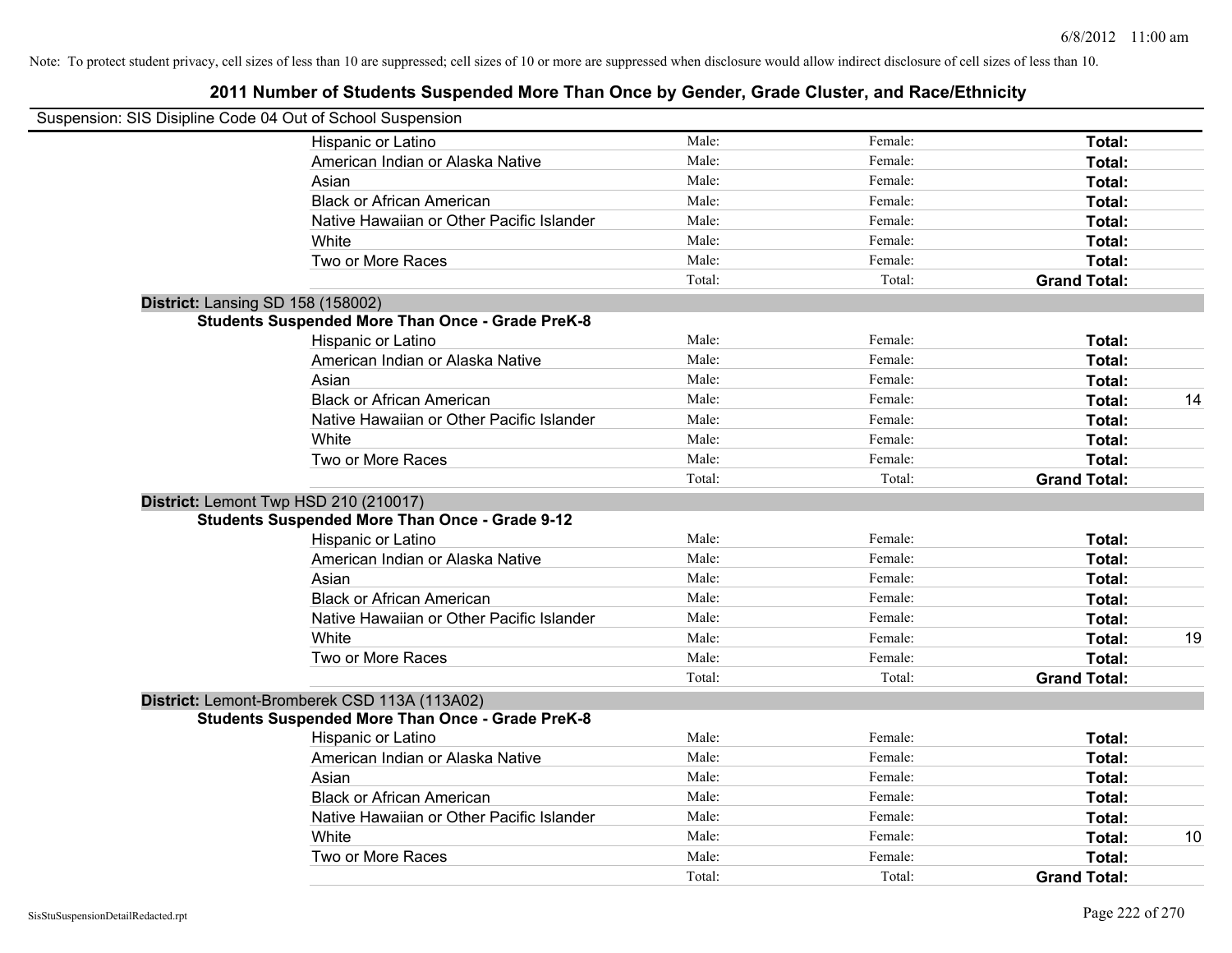| Suspension: SIS Disipline Code 04 Out of School Suspension |        |    |         |    |                     |    |
|------------------------------------------------------------|--------|----|---------|----|---------------------|----|
| District: Lincoln ESD 156 (156002)                         |        |    |         |    |                     |    |
| <b>Students Suspended More Than Once - Grade PreK-8</b>    |        |    |         |    |                     |    |
| Hispanic or Latino                                         | Male:  |    | Female: |    | Total:              |    |
| American Indian or Alaska Native                           | Male:  |    | Female: |    | Total:              |    |
| Asian                                                      | Male:  |    | Female: |    | Total:              |    |
| <b>Black or African American</b>                           | Male:  | 26 | Female: | 13 | Total:              | 39 |
| Native Hawaiian or Other Pacific Islander                  | Male:  |    | Female: |    | Total:              |    |
| White                                                      | Male:  |    | Female: |    | Total:              |    |
| Two or More Races                                          | Male:  |    | Female: |    | Total:              |    |
|                                                            | Total: |    | Total:  |    | <b>Grand Total:</b> |    |
| District: Matteson ESD 162 (162002)                        |        |    |         |    |                     |    |
| <b>Students Suspended More Than Once - Grade PreK-8</b>    |        |    |         |    |                     |    |
| Hispanic or Latino                                         | Male:  |    | Female: |    | Total:              |    |
| American Indian or Alaska Native                           | Male:  |    | Female: |    | Total:              |    |
| Asian                                                      | Male:  |    | Female: |    | Total:              |    |
| <b>Black or African American</b>                           | Male:  |    | Female: |    | Total:              | 26 |
| Native Hawaiian or Other Pacific Islander                  | Male:  |    | Female: |    | Total:              |    |
| White                                                      | Male:  |    | Female: |    | Total:              |    |
| Two or More Races                                          | Male:  |    | Female: |    | Total:              |    |
|                                                            | Total: |    | Total:  |    | <b>Grand Total:</b> |    |
| District: Midlothian SD 143 (143002)                       |        |    |         |    |                     |    |
| <b>Students Suspended More Than Once - Grade PreK-8</b>    |        |    |         |    |                     |    |
| Hispanic or Latino                                         | Male:  |    | Female: |    | Total:              |    |
| American Indian or Alaska Native                           | Male:  |    | Female: |    | Total:              |    |
| Asian                                                      | Male:  |    | Female: |    | Total:              |    |
| <b>Black or African American</b>                           | Male:  |    | Female: |    | Total:              | 19 |
| Native Hawaiian or Other Pacific Islander                  | Male:  |    | Female: |    | Total:              |    |
| White                                                      | Male:  |    | Female: |    | Total:              |    |
| Two or More Races                                          | Male:  |    | Female: |    | Total:              |    |
|                                                            | Total: | 18 | Total:  | 11 | <b>Grand Total:</b> | 29 |
| District: North Palos SD 117 (117002)                      |        |    |         |    |                     |    |
| <b>Students Suspended More Than Once - Grade PreK-8</b>    |        |    |         |    |                     |    |
| Hispanic or Latino                                         | Male:  |    | Female: |    | Total:              |    |
| American Indian or Alaska Native                           | Male:  |    | Female: |    | Total:              |    |
| Asian                                                      | Male:  |    | Female: |    | Total:              |    |
| <b>Black or African American</b>                           | Male:  |    | Female: |    | Total:              |    |
| Native Hawaiian or Other Pacific Islander                  | Male:  |    | Female: |    | Total:              |    |
| White                                                      | Male:  |    | Female: |    | Total:              | 13 |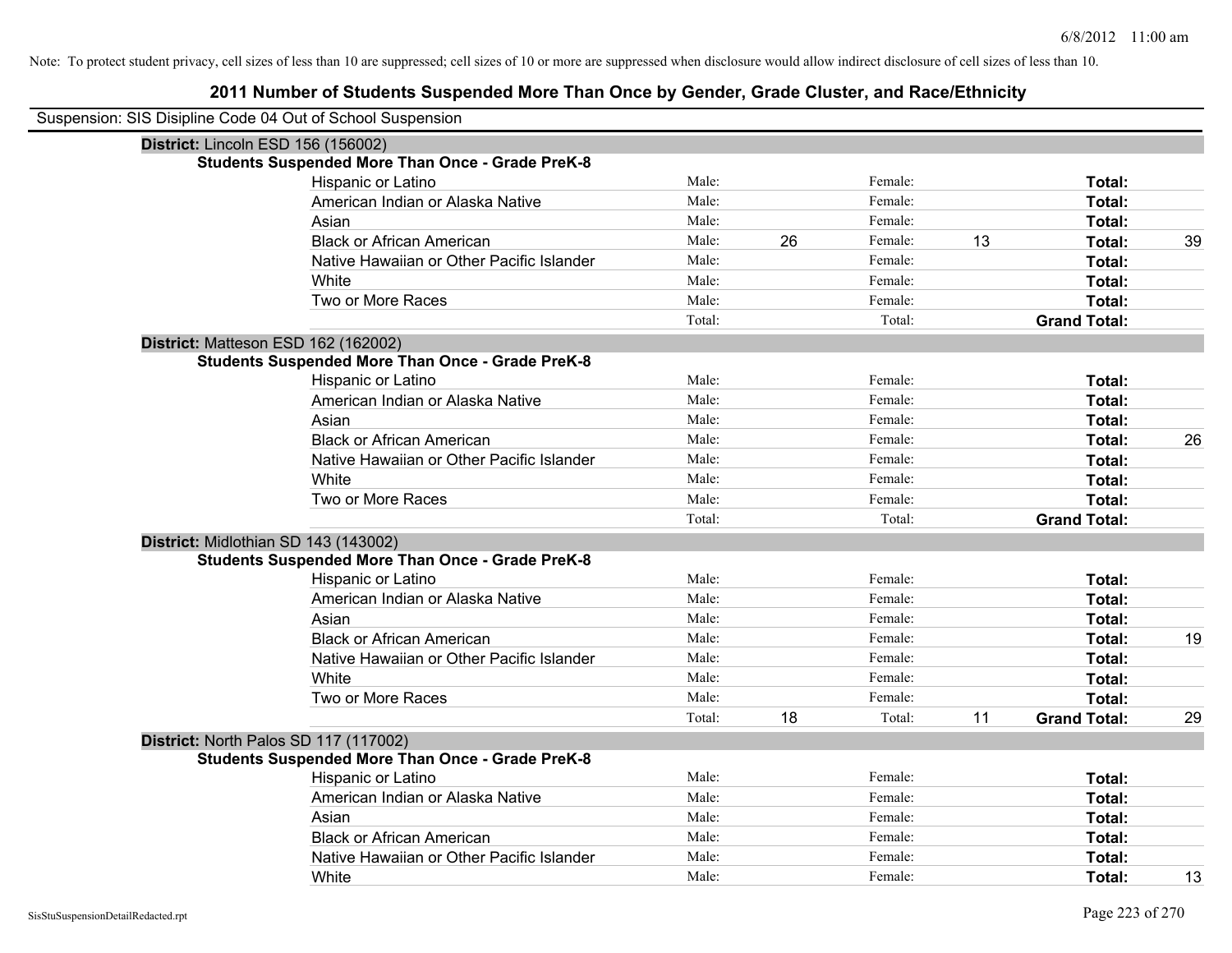| Suspension: SIS Disipline Code 04 Out of School Suspension |        |    |         |    |                     |    |
|------------------------------------------------------------|--------|----|---------|----|---------------------|----|
| Two or More Races                                          | Male:  |    | Female: |    | Total:              |    |
|                                                            | Total: |    | Total:  |    | <b>Grand Total:</b> |    |
| District: Oak Lawn CHSD 229 (229016)                       |        |    |         |    |                     |    |
| <b>Students Suspended More Than Once - Grade 9-12</b>      |        |    |         |    |                     |    |
| Hispanic or Latino                                         | Male:  | 28 | Female: | 17 | Total:              | 45 |
| American Indian or Alaska Native                           | Male:  |    | Female: |    | Total:              |    |
| Asian                                                      | Male:  |    | Female: |    | Total:              |    |
| <b>Black or African American</b>                           | Male:  |    | Female: |    | Total:              | 14 |
| Native Hawaiian or Other Pacific Islander                  | Male:  |    | Female: |    | Total:              |    |
| White                                                      | Male:  | 47 | Female: | 21 | Total:              | 68 |
| Two or More Races                                          | Male:  |    | Female: |    | Total:              |    |
|                                                            | Total: |    | Total:  |    | <b>Grand Total:</b> |    |
| District: Oak Lawn-Hometown SD 123 (123002)                |        |    |         |    |                     |    |
| <b>Students Suspended More Than Once - Grade PreK-8</b>    |        |    |         |    |                     |    |
| Hispanic or Latino                                         | Male:  |    | Female: |    | Total:              |    |
| American Indian or Alaska Native                           | Male:  |    | Female: |    | Total:              |    |
| Asian                                                      | Male:  |    | Female: |    | Total:              |    |
| <b>Black or African American</b>                           | Male:  |    | Female: |    | Total:              |    |
| Native Hawaiian or Other Pacific Islander                  | Male:  |    | Female: |    | Total:              |    |
| White                                                      | Male:  |    | Female: |    | Total:              |    |
| Two or More Races                                          | Male:  |    | Female: |    | Total:              |    |
|                                                            | Total: |    | Total:  |    | <b>Grand Total:</b> |    |
| District: Orland SD 135 (135002)                           |        |    |         |    |                     |    |
| <b>Students Suspended More Than Once - Grade PreK-8</b>    |        |    |         |    |                     |    |
| Hispanic or Latino                                         | Male:  |    | Female: |    | Total:              |    |
| American Indian or Alaska Native                           | Male:  |    | Female: |    | Total:              |    |
| Asian                                                      | Male:  |    | Female: |    | Total:              |    |
| <b>Black or African American</b>                           | Male:  |    | Female: |    | Total:              |    |
| Native Hawaiian or Other Pacific Islander                  | Male:  |    | Female: |    | Total:              |    |
| White                                                      | Male:  |    | Female: |    | Total:              | 16 |
| Two or More Races                                          | Male:  |    | Female: |    | Total:              |    |
|                                                            | Total: |    | Total:  |    | <b>Grand Total:</b> | 26 |
| District: Park Forest SD 163 (163002)                      |        |    |         |    |                     |    |
| <b>Students Suspended More Than Once - Grade PreK-8</b>    |        |    |         |    |                     |    |
| Hispanic or Latino                                         | Male:  |    | Female: |    | Total:              |    |
| American Indian or Alaska Native                           | Male:  |    | Female: |    | Total:              |    |
| Asian                                                      | Male:  |    | Female: |    | Total:              |    |
| <b>Black or African American</b>                           | Male:  |    | Female: |    | Total:              | 45 |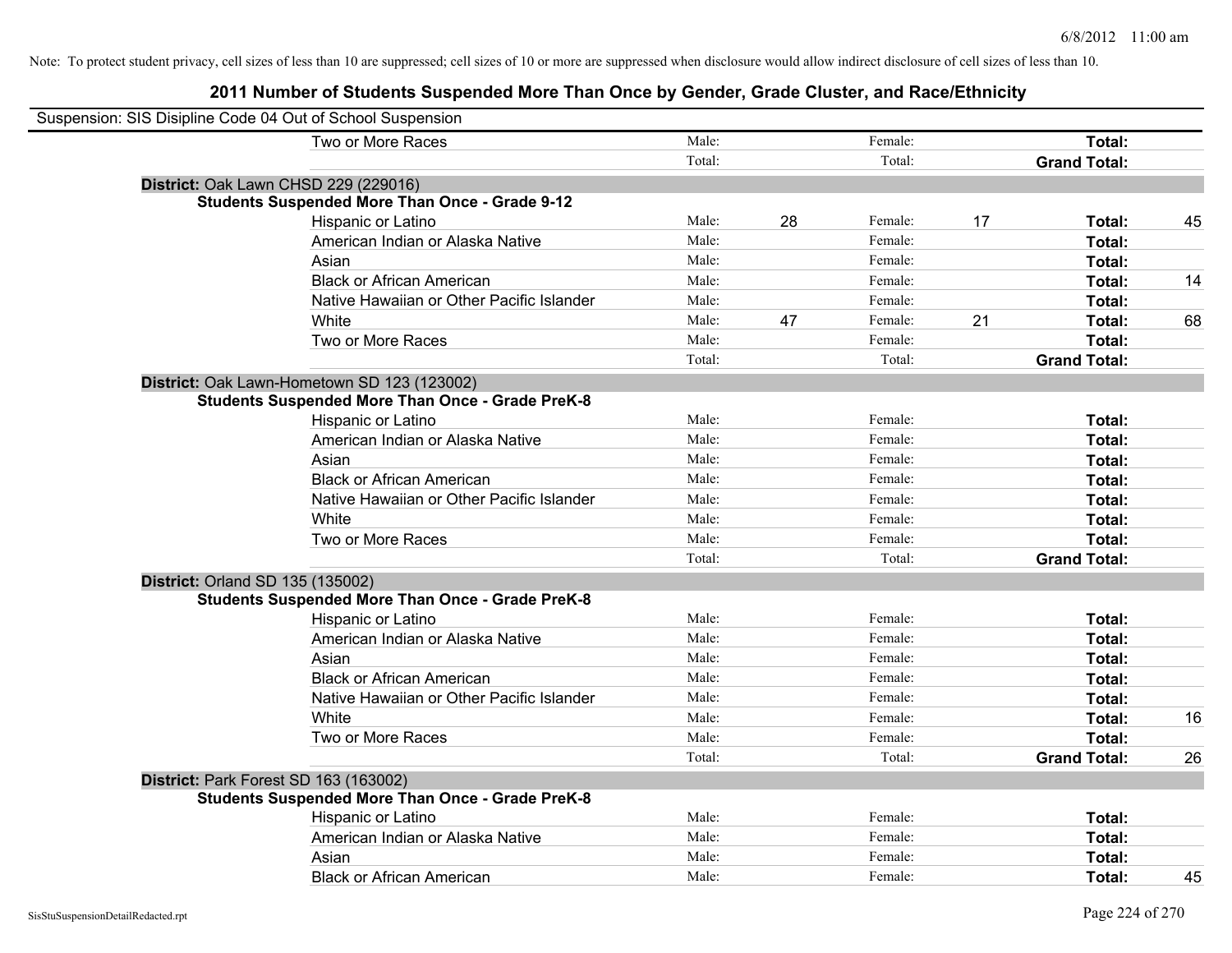| Suspension: SIS Disipline Code 04 Out of School Suspension |                                                         |        |     |         |    |                     |     |
|------------------------------------------------------------|---------------------------------------------------------|--------|-----|---------|----|---------------------|-----|
|                                                            | Native Hawaiian or Other Pacific Islander               | Male:  |     | Female: |    | Total:              |     |
|                                                            | White                                                   | Male:  |     | Female: |    | Total:              |     |
|                                                            | Two or More Races                                       | Male:  |     | Female: |    | Total:              |     |
|                                                            |                                                         | Total: |     | Total:  |    | <b>Grand Total:</b> |     |
|                                                            | District: Posen-Robbins ESD 143-5 (143502)              |        |     |         |    |                     |     |
|                                                            | <b>Students Suspended More Than Once - Grade PreK-8</b> |        |     |         |    |                     |     |
|                                                            | Hispanic or Latino                                      | Male:  |     | Female: |    | Total:              |     |
|                                                            | American Indian or Alaska Native                        | Male:  |     | Female: |    | Total:              |     |
|                                                            | Asian                                                   | Male:  |     | Female: |    | Total:              |     |
|                                                            | <b>Black or African American</b>                        | Male:  | 20  | Female: | 11 | Total:              | 31  |
|                                                            | Native Hawaiian or Other Pacific Islander               | Male:  |     | Female: |    | Total:              |     |
|                                                            | White                                                   | Male:  |     | Female: |    | Total:              |     |
|                                                            | Two or More Races                                       | Male:  |     | Female: |    | Total:              |     |
|                                                            |                                                         | Total: |     | Total:  |    | <b>Grand Total:</b> |     |
|                                                            | District: Prairie-Hills ESD 144 (144002)                |        |     |         |    |                     |     |
|                                                            | <b>Students Suspended More Than Once - Grade PreK-8</b> |        |     |         |    |                     |     |
|                                                            | Hispanic or Latino                                      | Male:  |     | Female: |    | Total:              |     |
|                                                            | American Indian or Alaska Native                        | Male:  |     | Female: |    | Total:              |     |
|                                                            | Asian                                                   | Male:  |     | Female: |    | Total:              |     |
|                                                            | <b>Black or African American</b>                        | Male:  | 103 | Female: | 64 | Total:              | 167 |
|                                                            | Native Hawaiian or Other Pacific Islander               | Male:  |     | Female: |    | Total:              |     |
|                                                            | White                                                   | Male:  |     | Female: |    | Total:              |     |
|                                                            | Two or More Races                                       | Male:  |     | Female: |    | Total:              |     |
|                                                            |                                                         | Total: |     | Total:  |    | <b>Grand Total:</b> |     |
|                                                            | District: Reavis Twp HSD 220 (220017)                   |        |     |         |    |                     |     |
|                                                            | <b>Students Suspended More Than Once - Grade 9-12</b>   |        |     |         |    |                     |     |
|                                                            | Hispanic or Latino                                      | Male:  | 34  | Female: | 12 | Total:              | 46  |
|                                                            | American Indian or Alaska Native                        | Male:  |     | Female: |    | Total:              |     |
|                                                            | Asian                                                   | Male:  |     | Female: |    | Total:              |     |
|                                                            | <b>Black or African American</b>                        | Male:  |     | Female: |    | Total:              |     |
|                                                            | Native Hawaiian or Other Pacific Islander               | Male:  |     | Female: |    | Total:              |     |
|                                                            | White                                                   | Male:  |     | Female: |    | Total:              | 43  |
|                                                            | Two or More Races                                       | Male:  |     | Female: |    | Total:              |     |
|                                                            |                                                         | Total: |     | Total:  |    | <b>Grand Total:</b> |     |
|                                                            | <b>District: Rich Twp HSD 227 (227017)</b>              |        |     |         |    |                     |     |
|                                                            | <b>Students Suspended More Than Once - Grade 9-12</b>   |        |     |         |    |                     |     |
|                                                            | Hispanic or Latino                                      | Male:  |     | Female: |    | Total:              |     |
|                                                            | American Indian or Alaska Native                        | Male:  |     | Female: |    | Total:              |     |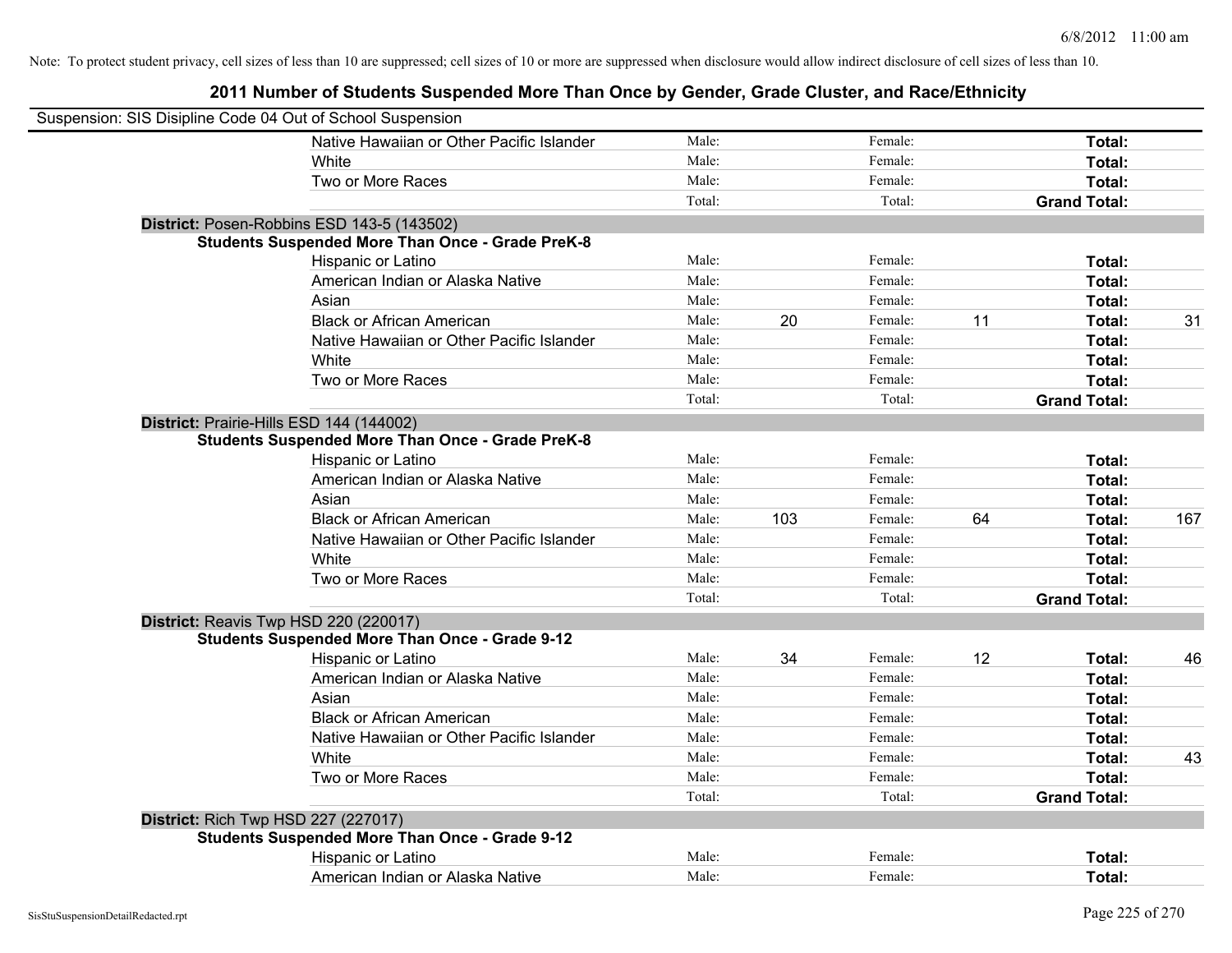# **2011 Number of Students Suspended More Than Once by Gender, Grade Cluster, and Race/Ethnicity**

| Suspension: SIS Disipline Code 04 Out of School Suspension | Male:  |     | Female: |    | Total:                        |     |
|------------------------------------------------------------|--------|-----|---------|----|-------------------------------|-----|
| Asian<br><b>Black or African American</b>                  | Male:  | 170 | Female: | 59 | Total:                        | 229 |
| Native Hawaiian or Other Pacific Islander                  | Male:  |     | Female: |    | Total:                        |     |
|                                                            | Male:  |     | Female: |    |                               |     |
| White                                                      | Male:  |     | Female: |    | Total:                        |     |
| Two or More Races                                          | Total: |     | Total:  |    | Total:<br><b>Grand Total:</b> |     |
| District: Ridgeland SD 122 (122002)                        |        |     |         |    |                               |     |
| <b>Students Suspended More Than Once - Grade PreK-8</b>    |        |     |         |    |                               |     |
| Hispanic or Latino                                         | Male:  |     | Female: |    | Total:                        |     |
| American Indian or Alaska Native                           | Male:  |     | Female: |    | Total:                        |     |
| Asian                                                      | Male:  |     | Female: |    | Total:                        |     |
| <b>Black or African American</b>                           | Male:  |     | Female: |    | Total:                        |     |
| Native Hawaiian or Other Pacific Islander                  | Male:  |     | Female: |    | Total:                        |     |
| White                                                      | Male:  |     | Female: |    | Total:                        |     |
| Two or More Races                                          | Male:  |     | Female: |    | Total:                        |     |
|                                                            | Total: |     | Total:  |    | <b>Grand Total:</b>           | 10  |
| District: South Holland SD 150 (150002)                    |        |     |         |    |                               |     |
| <b>Students Suspended More Than Once - Grade PreK-8</b>    |        |     |         |    |                               |     |
| Hispanic or Latino                                         | Male:  |     | Female: |    | Total:                        |     |
| American Indian or Alaska Native                           | Male:  |     | Female: |    | Total:                        |     |
| Asian                                                      | Male:  |     | Female: |    | Total:                        |     |
| <b>Black or African American</b>                           | Male:  |     | Female: |    | Total:                        | 19  |
| Native Hawaiian or Other Pacific Islander                  | Male:  |     | Female: |    | Total:                        |     |
| White                                                      | Male:  |     | Female: |    | Total:                        |     |
| Two or More Races                                          | Male:  |     | Female: |    | Total:                        |     |
|                                                            | Total: |     | Total:  |    | <b>Grand Total:</b>           |     |
| District: South Holland SD 151 (151002)                    |        |     |         |    |                               |     |
| <b>Students Suspended More Than Once - Grade PreK-8</b>    |        |     |         |    |                               |     |
| Hispanic or Latino                                         | Male:  |     | Female: |    | Total:                        |     |
| American Indian or Alaska Native                           | Male:  |     | Female: |    | Total:                        |     |
| Asian                                                      | Male:  |     | Female: |    | Total:                        |     |
| <b>Black or African American</b>                           | Male:  |     | Female: |    | Total:                        | 20  |
| Native Hawaiian or Other Pacific Islander                  | Male:  |     | Female: |    | Total:                        |     |
| White                                                      | Male:  |     | Female: |    | Total:                        |     |
| Two or More Races                                          | Male:  |     | Female: |    | <b>Total:</b>                 |     |
|                                                            | Total: |     | Total:  |    | <b>Grand Total:</b>           |     |

**Students Suspended More Than Once - Grade PreK-8**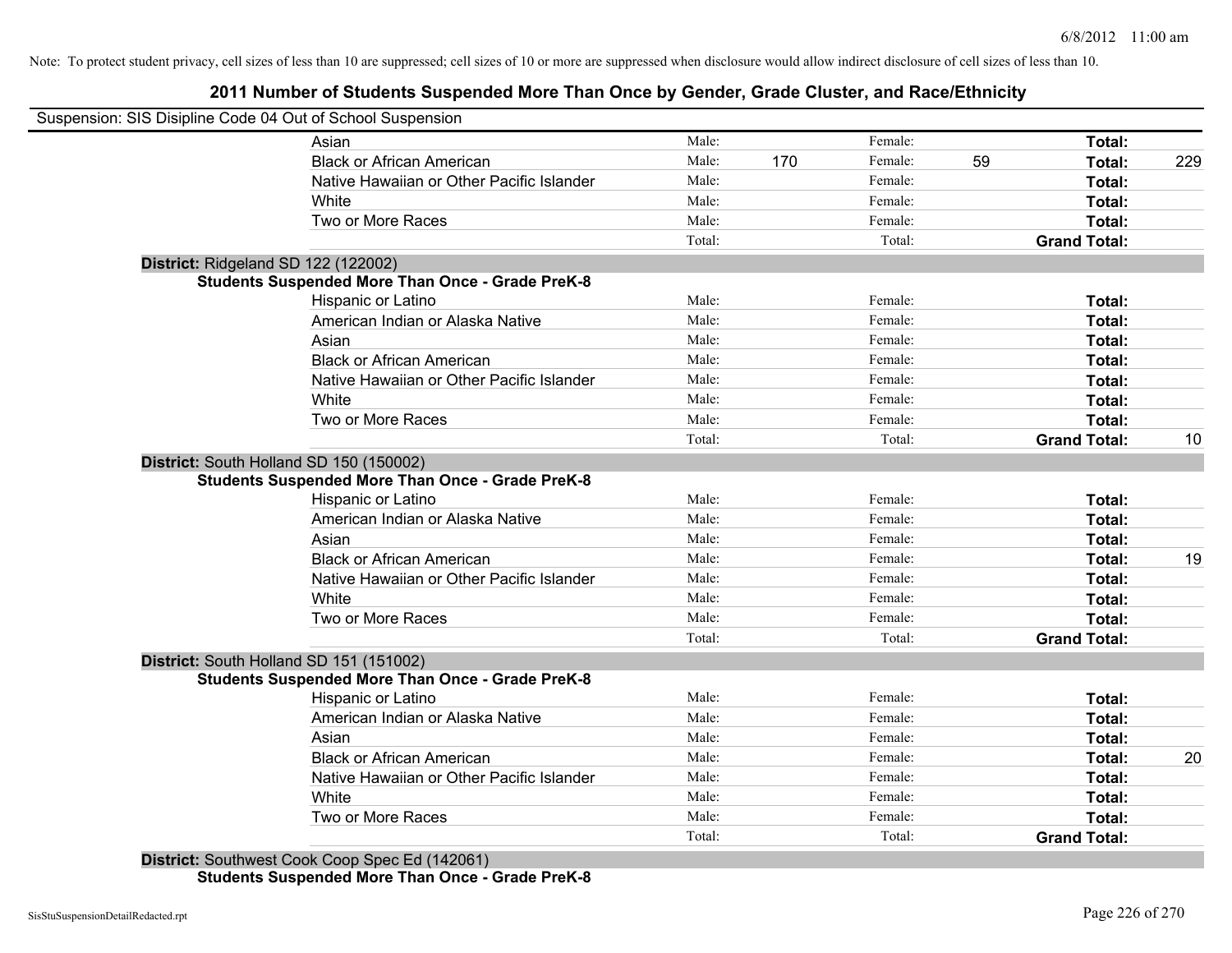# **2011 Number of Students Suspended More Than Once by Gender, Grade Cluster, and Race/Ethnicity**

|                                         | Suspension: SIS Disipline Code 04 Out of School Suspension |        |    |         |    |                     |    |
|-----------------------------------------|------------------------------------------------------------|--------|----|---------|----|---------------------|----|
|                                         | Hispanic or Latino                                         | Male:  |    | Female: |    | Total:              |    |
|                                         | American Indian or Alaska Native                           | Male:  |    | Female: |    | Total:              |    |
|                                         | Asian                                                      | Male:  |    | Female: |    | Total:              |    |
|                                         | <b>Black or African American</b>                           | Male:  |    | Female: |    | Total:              |    |
|                                         | Native Hawaiian or Other Pacific Islander                  | Male:  |    | Female: |    | Total:              |    |
|                                         | White                                                      | Male:  |    | Female: |    | Total:              |    |
|                                         | Two or More Races                                          | Male:  |    | Female: |    | Total:              |    |
|                                         |                                                            | Total: |    | Total:  |    | <b>Grand Total:</b> |    |
|                                         | <b>Students Suspended More Than Once - Grade 9-12</b>      |        |    |         |    |                     |    |
|                                         | Hispanic or Latino                                         | Male:  |    | Female: |    | Total:              |    |
|                                         | American Indian or Alaska Native                           | Male:  |    | Female: |    | Total:              |    |
|                                         | Asian                                                      | Male:  |    | Female: |    | Total:              |    |
|                                         | <b>Black or African American</b>                           | Male:  |    | Female: |    | Total:              |    |
|                                         | Native Hawaiian or Other Pacific Islander                  | Male:  |    | Female: |    | Total:              |    |
|                                         | White                                                      | Male:  |    | Female: |    | Total:              |    |
|                                         | Two or More Races                                          | Male:  |    | Female: |    | Total:              |    |
|                                         |                                                            | Total: |    | Total:  |    | <b>Grand Total:</b> |    |
| <b>District: Steger SD 194 (194002)</b> |                                                            |        |    |         |    |                     |    |
|                                         | <b>Students Suspended More Than Once - Grade PreK-8</b>    |        |    |         |    |                     |    |
|                                         | Hispanic or Latino                                         | Male:  |    | Female: |    | Total:              |    |
|                                         | American Indian or Alaska Native                           | Male:  |    | Female: |    | Total:              |    |
|                                         | Asian                                                      | Male:  |    | Female: |    | Total:              |    |
|                                         | <b>Black or African American</b>                           | Male:  |    | Female: |    | Total:              | 20 |
|                                         | Native Hawaiian or Other Pacific Islander                  | Male:  |    | Female: |    | Total:              |    |
|                                         | White                                                      | Male:  |    | Female: |    | Total:              | 15 |
|                                         | Two or More Races                                          | Male:  |    | Female: |    | Total:              |    |
|                                         |                                                            | Total: | 33 | Total:  | 18 | <b>Grand Total:</b> | 51 |
| District: Summit SD 104 (104002)        |                                                            |        |    |         |    |                     |    |
|                                         | <b>Students Suspended More Than Once - Grade PreK-8</b>    |        |    |         |    |                     |    |
|                                         | Hispanic or Latino                                         | Male:  |    | Female: |    | Total:              |    |
|                                         | American Indian or Alaska Native                           | Male:  |    | Female: |    | Total:              |    |
|                                         | Asian                                                      | Male:  |    | Female: |    | Total:              |    |
|                                         | <b>Black or African American</b>                           | Male:  |    | Female: |    | Total:              |    |
|                                         | Native Hawaiian or Other Pacific Islander                  | Male:  |    | Female: |    | Total:              |    |
|                                         | White                                                      | Male:  |    | Female: |    | Total:              |    |
|                                         | Two or More Races                                          | Male:  |    | Female: |    | Total:              |    |
|                                         |                                                            | Total: |    | Total:  |    | <b>Grand Total:</b> | 15 |

**District:** Thornton Fractional Twp HSD 215 (215017)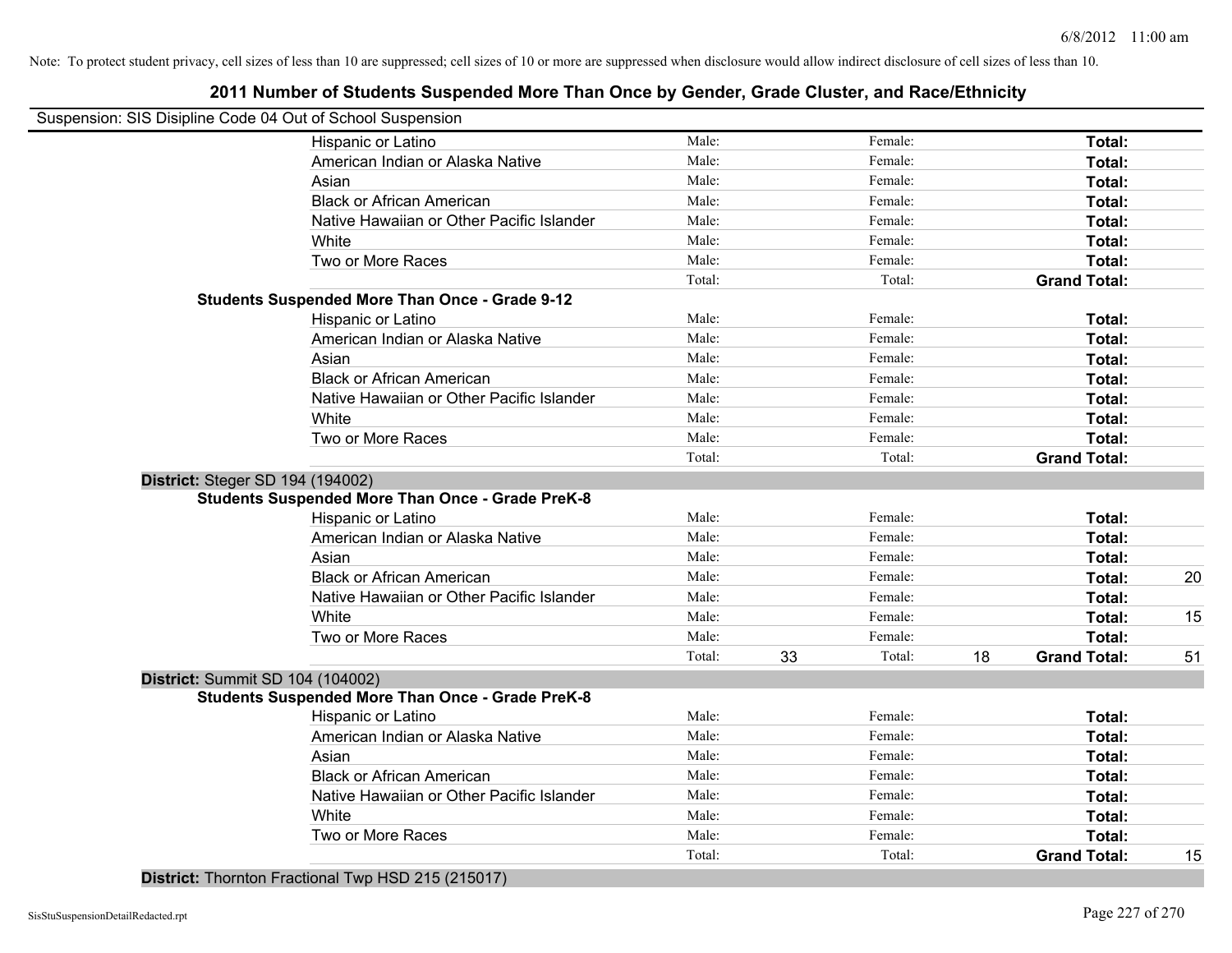# **2011 Number of Students Suspended More Than Once by Gender, Grade Cluster, and Race/Ethnicity** Suspension: SIS Disipline Code 04 Out of School Suspension **Students Suspended More Than Once - Grade 9-12** Hispanic or Latino **Male:** Male: 42 Female: 22 Total: 64 American Indian or Alaska Native **Male:** Male: Female: Female: **Total:** Total: Asian **Asian Male:** Total: Male: Female: **Total: Total:** Total: Total: Total: Total: Total: Total: Total: Total: Total: Total: Total: Total: Total: Total: Total: Total: Total: Total: Total: Total: Total: Total: Total: Tota Black or African American **Male:** 335 Female: 189 Total: 524 Native Hawaiian or Other Pacific Islander Male: Total: Female: Female: Total: Total: White **Male:** 29 Female: 12 Total: 41 Two or More Races **The Contract Acces** Male: The Female: **Total:** 10 Total: Total: **Grand Total: District:** Thornton SD 154 (154002) **Students Suspended More Than Once - Grade PreK-8** Hispanic or Latino **Finally Contract Contract Contract Contract Contract Contract Contract Contract Contract Contract Contract Contract Contract Contract Contract Contract Contract Contract Contract Contract Contract Contr** American Indian or Alaska Native **Male:** Male: Female: Female: **Total:** Total: Asian **Female:** Total: Male: Female: **Total:** Total: Total: Total: Total: Total: Total: Total: Total: Total: Total: Total: Total: Total: Total: Total: Total: Total: Total: Total: Total: Total: Total: Total: Total: Total: T Black or African American **Figure 1.1 and Total:** Male: Female: Female: **Total:** Total: Native Hawaiian or Other Pacific Islander **Male:** Male: Female: Female: **Total:** Total: White **Total:** Male: Female: **Total:** Total: **Total:** Female: **Total:** Total: Two or More Races **Total:** Total: Male: Female: Female: **Total:** Total: Total: Total: **Grand Total: District:** Thornton Twp HSD 205 (205017) **Students Suspended More Than Once - Grade 9-12** Hispanic or Latino **Male:** 13 Female: 10 Total: 23 Female: 10 Total: 23 American Indian or Alaska Native **Male:** Male: Female: Female: **Total:** Total: Asian **Asian Male:** Total: Male: Female: **Total: Total:** Total: Total: Total: Total: Total: Total: Total: Total: Total: Total: Total: Total: Total: Total: Total: Total: Total: Total: Total: Total: Total: Total: Total: Tota Black or African American **Male:** 432 Female: 374 **Total:** 806 Native Hawaiian or Other Pacific Islander **Male:** Male: Female: Female: **Total:** Total: White **Total:** Male: Female: **Total:** Female: **Total:** Total: Two or More Races **Total:** Total: Male: Female: Female: **Total:** Total: Total: Total: **Grand Total: District:** Tinley Park CCSD 146 (146004) **Students Suspended More Than Once - Grade PreK-8** Hispanic or Latino **Finally Hispanic or Latino** *Total:* Male: Female: **Female: Total: Total: Total: Female: Total: Total: Female: Total: Total: Female: Total: Total: Total: Total: Total:** American Indian or Alaska Native **Male:** Male: Female: Female: **Total:** Total: Asian **Female:** Total: Male: Female: **Total:** Total: Total: Total: Total: Total: Total: Total: Total: Total: Total: Total: Total: Total: Total: Total: Total: Total: Total: Total: Total: Total: Total: Total: Total: Total: T Black or African American **American Community Constructs** Male: Female: **Female: Total: Total: Total: Total: Total: Total: Total: Total: Total: Total: Total: Total: Total: Total: Total: Tota** Native Hawaiian or Other Pacific Islander Male: Total: Female: Female: Total: Total: White **Male:** Male: **Total: 10** Male: **Total: 10** Male: **Total: 10** Two or More Races **Total:** Total: Male: Female: Female: Total: Total: Female: Total: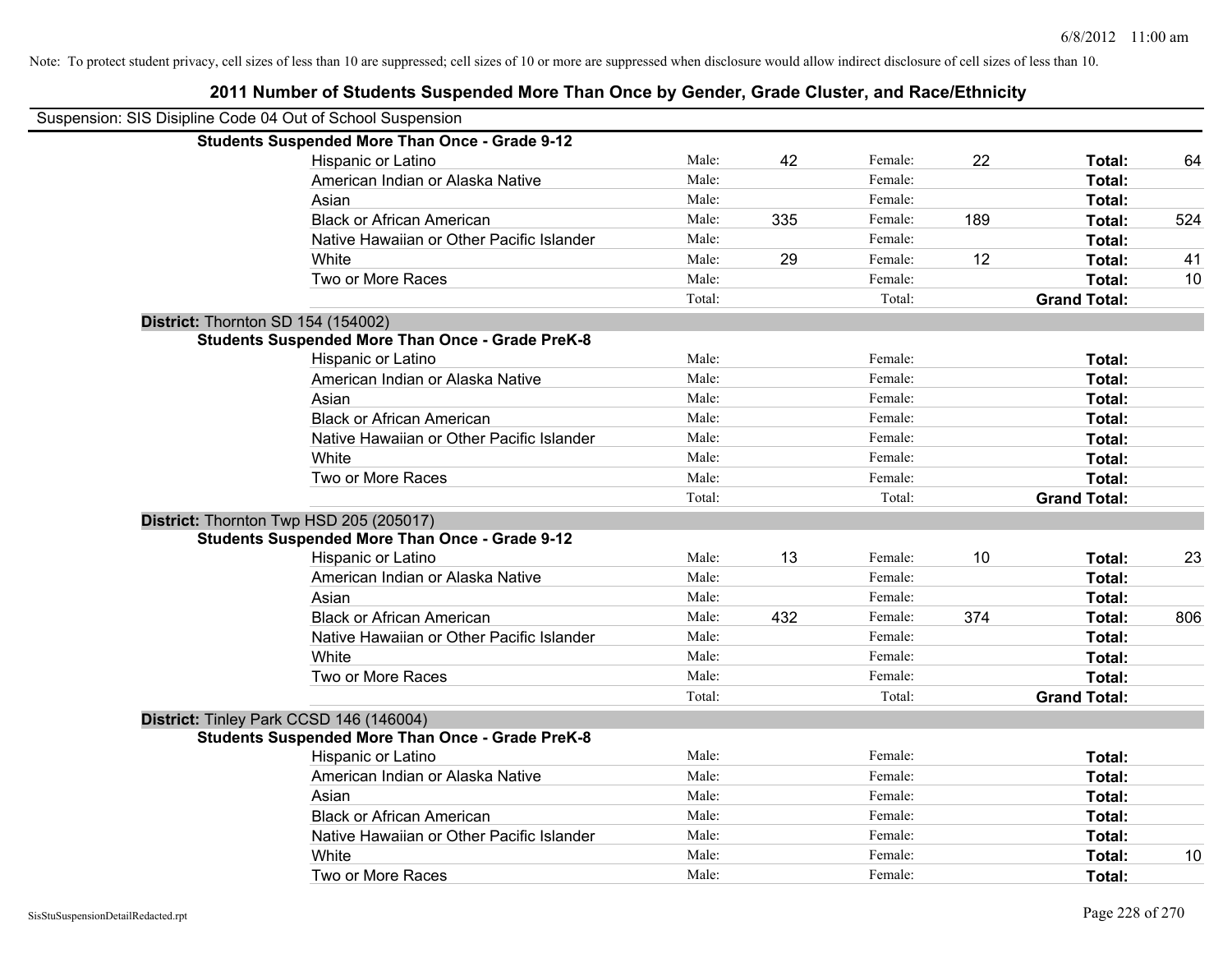|                                 | Suspension: SIS Disipline Code 04 Out of School Suspension |        |    |         |    |                     |    |
|---------------------------------|------------------------------------------------------------|--------|----|---------|----|---------------------|----|
|                                 |                                                            | Total: |    | Total:  |    | <b>Grand Total:</b> |    |
|                                 | District: W Harvey-Dixmoor PSD 147 (147002)                |        |    |         |    |                     |    |
|                                 | <b>Students Suspended More Than Once - Grade PreK-8</b>    |        |    |         |    |                     |    |
|                                 | Hispanic or Latino                                         | Male:  |    | Female: |    | Total:              |    |
|                                 | American Indian or Alaska Native                           | Male:  |    | Female: |    | Total:              |    |
|                                 | Asian                                                      | Male:  |    | Female: |    | Total:              |    |
|                                 | <b>Black or African American</b>                           | Male:  | 65 | Female: | 34 | Total:              | 99 |
|                                 | Native Hawaiian or Other Pacific Islander                  | Male:  |    | Female: |    | Total:              |    |
|                                 | White                                                      | Male:  |    | Female: |    | Total:              |    |
|                                 | Two or More Races                                          | Male:  |    | Female: |    | Total:              |    |
|                                 |                                                            | Total: |    | Total:  |    | <b>Grand Total:</b> |    |
|                                 | District: Willow Springs SD 108 (108002)                   |        |    |         |    |                     |    |
|                                 | <b>Students Suspended More Than Once - Grade PreK-8</b>    |        |    |         |    |                     |    |
|                                 | Hispanic or Latino                                         | Male:  |    | Female: |    | Total:              |    |
|                                 | American Indian or Alaska Native                           | Male:  |    | Female: |    | Total:              |    |
|                                 | Asian                                                      | Male:  |    | Female: |    | Total:              |    |
|                                 | <b>Black or African American</b>                           | Male:  |    | Female: |    | Total:              |    |
|                                 | Native Hawaiian or Other Pacific Islander                  | Male:  |    | Female: |    | Total:              |    |
|                                 | White                                                      | Male:  |    | Female: |    | Total:              |    |
|                                 | Two or More Races                                          | Male:  |    | Female: |    | Total:              |    |
|                                 |                                                            | Total: |    | Total:  |    | <b>Grand Total:</b> |    |
|                                 | District: Worth SD 127 (127002)                            |        |    |         |    |                     |    |
|                                 | <b>Students Suspended More Than Once - Grade PreK-8</b>    |        |    |         |    |                     |    |
|                                 | Hispanic or Latino                                         | Male:  |    | Female: |    | Total:              |    |
|                                 | American Indian or Alaska Native                           | Male:  |    | Female: |    | Total:              |    |
|                                 | Asian                                                      | Male:  |    | Female: |    | Total:              |    |
|                                 | <b>Black or African American</b>                           | Male:  |    | Female: |    | Total:              |    |
|                                 | Native Hawaiian or Other Pacific Islander                  | Male:  |    | Female: |    | Total:              |    |
|                                 | White                                                      | Male:  |    | Female: |    | Total:              |    |
|                                 | Two or More Races                                          | Male:  |    | Female: |    | Total:              |    |
|                                 |                                                            | Total: |    | Total:  |    | <b>Grand Total:</b> |    |
| County: Non-Public School (000) |                                                            |        |    |         |    |                     |    |
|                                 | District: Region 07 South Cook ISC 4 (000000)              |        |    |         |    |                     |    |
|                                 | <b>Students Suspended More Than Once - Grade PreK-8</b>    |        |    |         |    |                     |    |
|                                 | Hispanic or Latino                                         | Male:  |    | Female: |    | Total:              |    |
|                                 | American Indian or Alaska Native                           | Male:  |    | Female: |    | Total:              |    |
|                                 | Asian                                                      | Male:  |    | Female: |    | Total:              |    |
|                                 | <b>Black or African American</b>                           | Male:  |    | Female: |    | Total:              |    |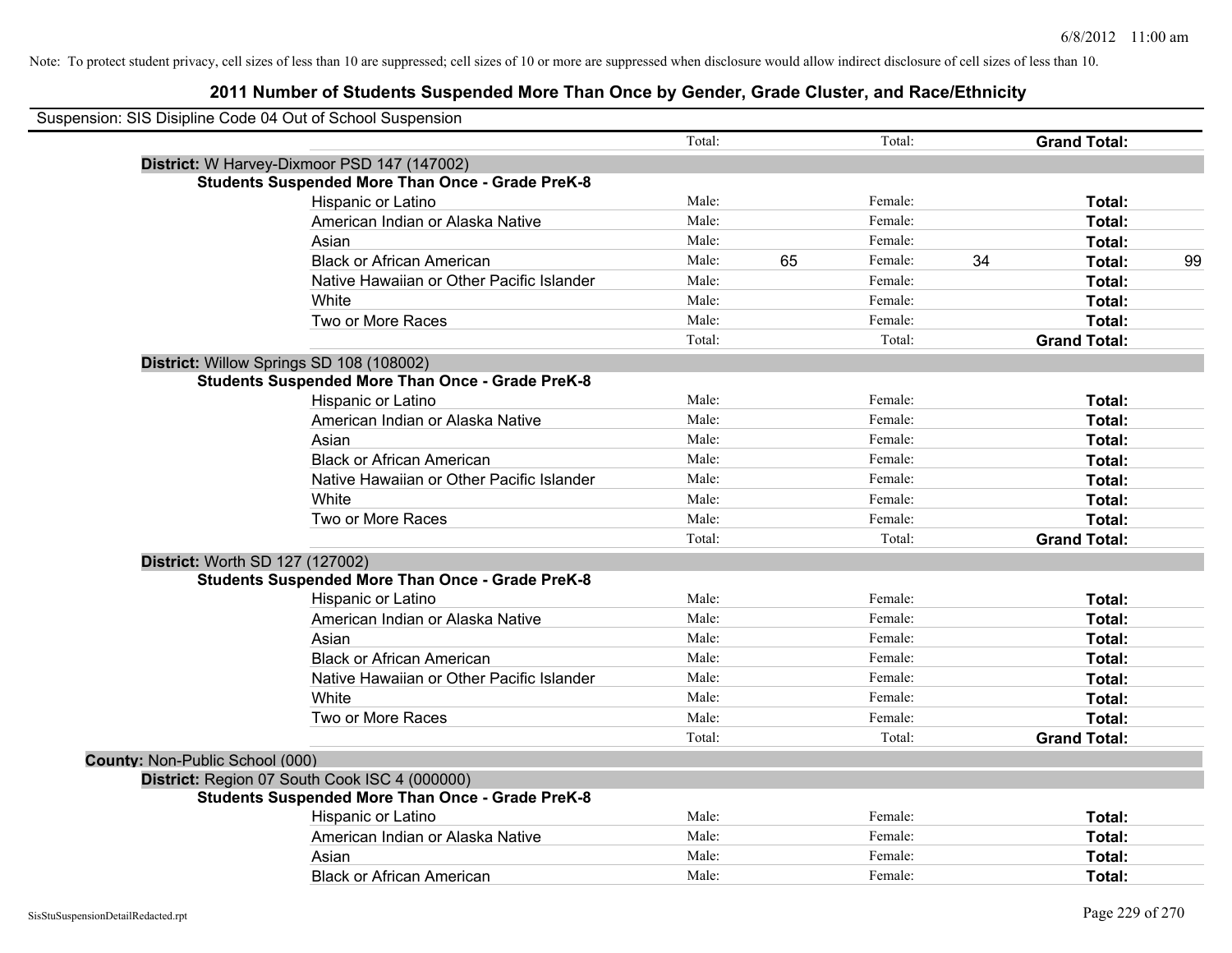| Female:<br>Female:<br>Female:<br>Total:<br>Female:<br>Female: | Total:<br>Total:<br>Total:<br><b>Grand Total:</b> |
|---------------------------------------------------------------|---------------------------------------------------|
|                                                               |                                                   |
|                                                               |                                                   |
|                                                               |                                                   |
|                                                               |                                                   |
|                                                               |                                                   |
|                                                               |                                                   |
|                                                               | Total:                                            |
|                                                               | Total:                                            |
| Female:                                                       | Total:                                            |
| Female:                                                       | Total:                                            |
| Female:                                                       | Total:                                            |
| Female:                                                       | Total:                                            |
|                                                               | Total:                                            |
| Total:                                                        | <b>Grand Total:</b>                               |
|                                                               |                                                   |
|                                                               |                                                   |
|                                                               |                                                   |
|                                                               |                                                   |
|                                                               |                                                   |
| Female:                                                       | Total:                                            |
| Female:                                                       | Total:                                            |
| Female:                                                       | Total:                                            |
| Female:                                                       | Total:                                            |
| Female:                                                       | Total:                                            |
| Female:                                                       | Total:                                            |
| Female:                                                       | Total:                                            |
| Total:                                                        | <b>Grand Total:</b>                               |
|                                                               |                                                   |
|                                                               |                                                   |
| Female:                                                       | 10<br>Total:                                      |
| Female:                                                       | Total:                                            |
| Female:                                                       | Total:                                            |
| Female:                                                       | 17<br>Total:                                      |
| Female:                                                       | Total:                                            |
| Female:                                                       | 21<br>Total:                                      |
| Female:                                                       | Total:<br>10                                      |
| Total:                                                        | <b>Grand Total:</b>                               |
|                                                               | Female:                                           |

### **2011 Number of Students Suspended More Than Once by Gender, Grade Cluster, and Race/Ethnicity**

**District:** Hampton SD 29 (029002) **Students Suspended More Than Once - Grade PreK-8**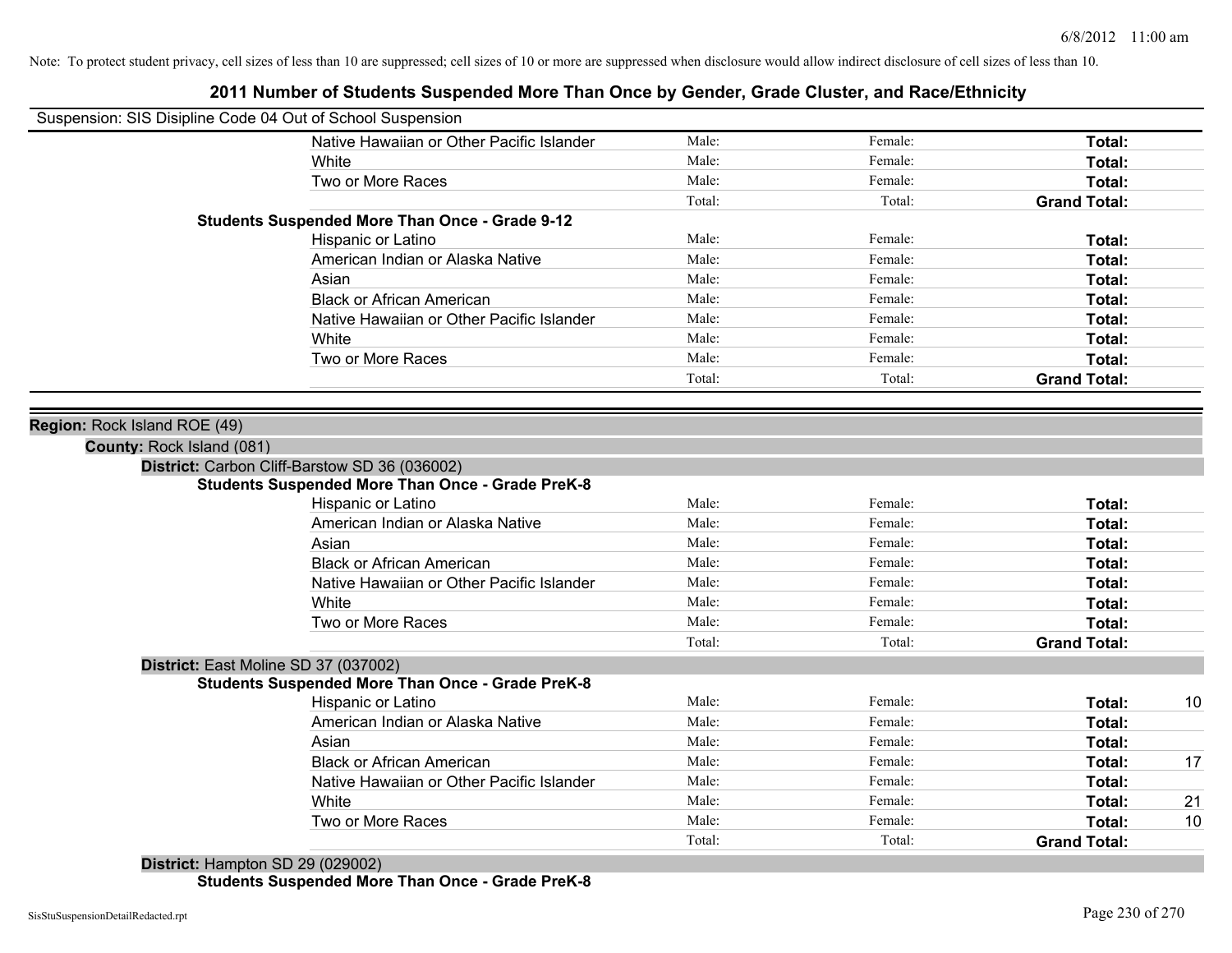| Suspension: SIS Disipline Code 04 Out of School Suspension |                                                         |        |    |         |    |                     |    |
|------------------------------------------------------------|---------------------------------------------------------|--------|----|---------|----|---------------------|----|
|                                                            | Hispanic or Latino                                      | Male:  |    | Female: |    | Total:              |    |
|                                                            | American Indian or Alaska Native                        | Male:  |    | Female: |    | Total:              |    |
|                                                            | Asian                                                   | Male:  |    | Female: |    | Total:              |    |
|                                                            | <b>Black or African American</b>                        | Male:  |    | Female: |    | Total:              |    |
|                                                            | Native Hawaiian or Other Pacific Islander               | Male:  |    | Female: |    | Total:              |    |
|                                                            | White                                                   | Male:  |    | Female: |    | Total:              |    |
|                                                            | Two or More Races                                       | Male:  |    | Female: |    | Total:              |    |
|                                                            |                                                         | Total: |    | Total:  |    | <b>Grand Total:</b> |    |
| District: Moline USD 40 (040022)                           |                                                         |        |    |         |    |                     |    |
|                                                            | <b>Students Suspended More Than Once - Grade PreK-8</b> |        |    |         |    |                     |    |
|                                                            | Hispanic or Latino                                      | Male:  |    | Female: |    | Total:              | 22 |
|                                                            | American Indian or Alaska Native                        | Male:  |    | Female: |    | Total:              |    |
|                                                            | Asian                                                   | Male:  |    | Female: |    | Total:              |    |
|                                                            | <b>Black or African American</b>                        | Male:  |    | Female: |    | Total:              | 22 |
|                                                            | Native Hawaiian or Other Pacific Islander               | Male:  |    | Female: |    | Total:              |    |
|                                                            | White                                                   | Male:  | 45 | Female: | 10 | Total:              | 55 |
|                                                            | Two or More Races                                       | Male:  |    | Female: |    | Total:              |    |
|                                                            |                                                         | Total: |    | Total:  |    | <b>Grand Total:</b> |    |
|                                                            | <b>Students Suspended More Than Once - Grade 9-12</b>   |        |    |         |    |                     |    |
|                                                            | Hispanic or Latino                                      | Male:  |    | Female: |    | Total:              | 19 |
|                                                            | American Indian or Alaska Native                        | Male:  |    | Female: |    | Total:              |    |
|                                                            | Asian                                                   | Male:  |    | Female: |    | Total:              |    |
|                                                            | <b>Black or African American</b>                        | Male:  |    | Female: |    | Total:              |    |
|                                                            | Native Hawaiian or Other Pacific Islander               | Male:  |    | Female: |    | Total:              |    |
|                                                            | White                                                   | Male:  |    | Female: |    | Total:              | 27 |
|                                                            | Two or More Races                                       | Male:  |    | Female: |    | Total:              |    |
|                                                            |                                                         | Total: | 42 | Total:  | 15 | <b>Grand Total:</b> | 57 |
| District: Riverdale CUSD 100 (100026)                      |                                                         |        |    |         |    |                     |    |
|                                                            | <b>Students Suspended More Than Once - Grade PreK-8</b> |        |    |         |    |                     |    |
|                                                            | Hispanic or Latino                                      | Male:  |    | Female: |    | Total:              |    |
|                                                            | American Indian or Alaska Native                        | Male:  |    | Female: |    | Total:              |    |
|                                                            | Asian                                                   | Male:  |    | Female: |    | Total:              |    |
|                                                            | <b>Black or African American</b>                        | Male:  |    | Female: |    | Total:              |    |
|                                                            | Native Hawaiian or Other Pacific Islander               | Male:  |    | Female: |    | Total:              |    |
|                                                            | White                                                   | Male:  |    | Female: |    | Total:              |    |
|                                                            | Two or More Races                                       | Male:  |    | Female: |    | Total:              |    |
|                                                            |                                                         | Total: |    | Total:  |    | <b>Grand Total:</b> |    |
|                                                            | <b>Students Suspended More Than Once - Grade 9-12</b>   |        |    |         |    |                     |    |
|                                                            | Hispanic or Latino                                      | Male:  |    | Female: |    | Total:              |    |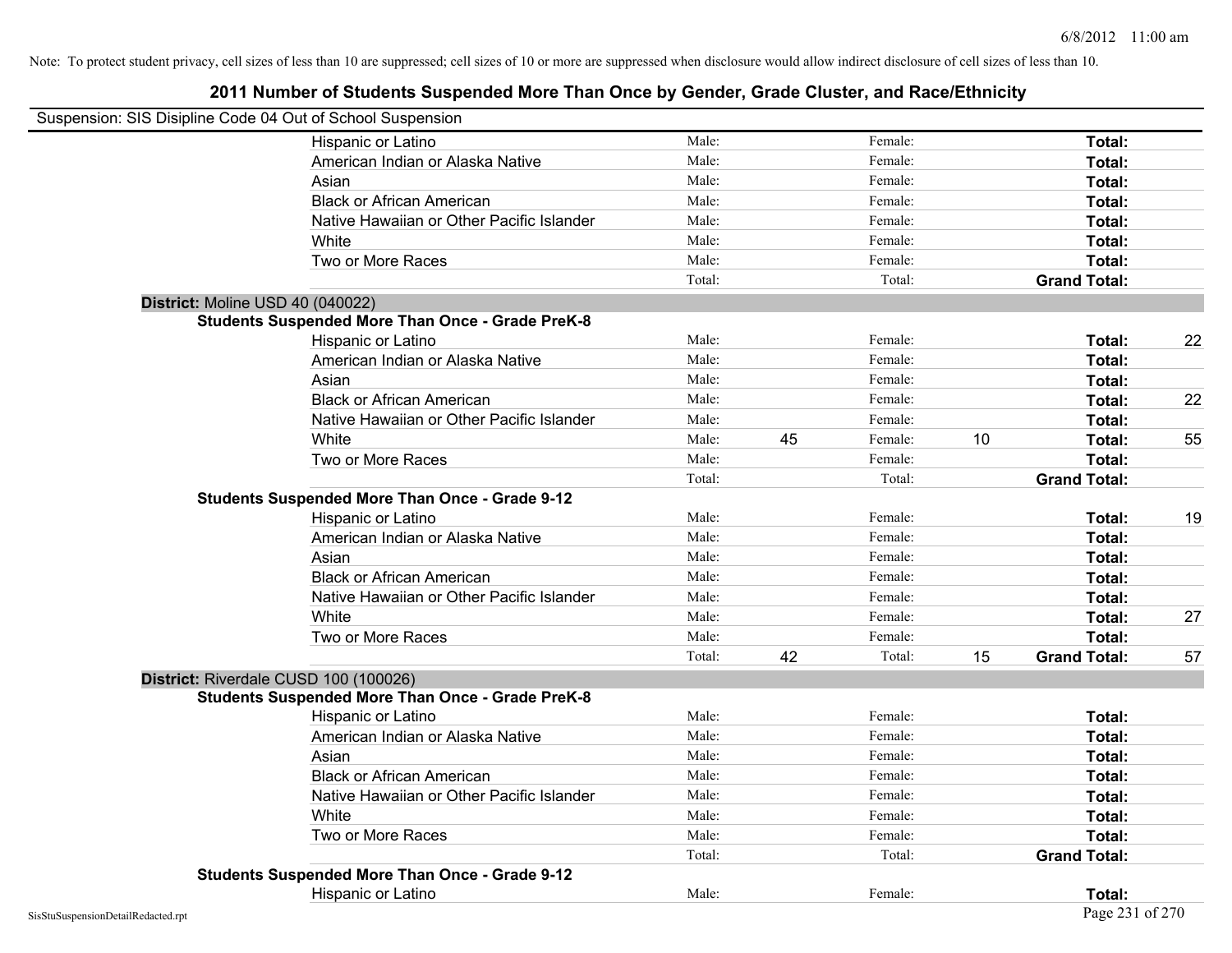| Suspension: SIS Disipline Code 04 Out of School Suspension |                                                         |        |    |         |    |                     |    |
|------------------------------------------------------------|---------------------------------------------------------|--------|----|---------|----|---------------------|----|
|                                                            | American Indian or Alaska Native                        | Male:  |    | Female: |    | Total:              |    |
|                                                            | Asian                                                   | Male:  |    | Female: |    | Total:              |    |
|                                                            | <b>Black or African American</b>                        | Male:  |    | Female: |    | Total:              |    |
|                                                            | Native Hawaiian or Other Pacific Islander               | Male:  |    | Female: |    | Total:              |    |
|                                                            | White                                                   | Male:  |    | Female: |    | Total:              | 13 |
|                                                            | Two or More Races                                       | Male:  |    | Female: |    | Total:              |    |
|                                                            |                                                         | Total: |    | Total:  |    | <b>Grand Total:</b> |    |
|                                                            | District: Rock Island SD 41 (041025)                    |        |    |         |    |                     |    |
|                                                            | <b>Students Suspended More Than Once - Grade PreK-8</b> |        |    |         |    |                     |    |
|                                                            | Hispanic or Latino                                      | Male:  |    | Female: |    | Total:              |    |
|                                                            | American Indian or Alaska Native                        | Male:  |    | Female: |    | Total:              |    |
|                                                            | Asian                                                   | Male:  |    | Female: |    | Total:              |    |
|                                                            | <b>Black or African American</b>                        | Male:  | 35 | Female: | 12 | Total:              | 47 |
|                                                            | Native Hawaiian or Other Pacific Islander               | Male:  |    | Female: |    | Total:              |    |
|                                                            | White                                                   | Male:  |    | Female: |    | Total:              | 18 |
|                                                            | Two or More Races                                       | Male:  |    | Female: |    | Total:              |    |
|                                                            |                                                         | Total: |    | Total:  |    | <b>Grand Total:</b> | 75 |
|                                                            | <b>Students Suspended More Than Once - Grade 9-12</b>   |        |    |         |    |                     |    |
|                                                            | Hispanic or Latino                                      | Male:  |    | Female: |    | Total:              | 11 |
|                                                            | American Indian or Alaska Native                        | Male:  |    | Female: |    | Total:              |    |
|                                                            | Asian                                                   | Male:  |    | Female: |    | Total:              |    |
|                                                            | <b>Black or African American</b>                        | Male:  | 32 | Female: | 20 | Total:              | 52 |
|                                                            | Native Hawaiian or Other Pacific Islander               | Male:  |    | Female: |    | Total:              |    |
|                                                            | White                                                   | Male:  | 21 | Female: | 10 | Total:              | 31 |
|                                                            | Two or More Races                                       | Male:  |    | Female: |    | Total:              | 10 |
|                                                            |                                                         | Total: |    | Total:  |    | <b>Grand Total:</b> |    |
|                                                            | District: Rockridge CUSD 300 (300026)                   |        |    |         |    |                     |    |
|                                                            | <b>Students Suspended More Than Once - Grade PreK-8</b> |        |    |         |    |                     |    |
|                                                            | Hispanic or Latino                                      | Male:  |    | Female: |    | Total:              |    |
|                                                            | American Indian or Alaska Native                        | Male:  |    | Female: |    | Total:              |    |
|                                                            | Asian                                                   | Male:  |    | Female: |    | Total:              |    |
|                                                            | <b>Black or African American</b>                        | Male:  |    | Female: |    | Total:              |    |
|                                                            | Native Hawaiian or Other Pacific Islander               | Male:  |    | Female: |    | Total:              |    |
|                                                            | White                                                   | Male:  |    | Female: |    | Total:              |    |
|                                                            | Two or More Races                                       | Male:  |    | Female: |    | Total:              |    |
|                                                            |                                                         | Total: |    | Total:  |    | <b>Grand Total:</b> |    |
|                                                            | <b>Students Suspended More Than Once - Grade 9-12</b>   |        |    |         |    |                     |    |
|                                                            | Hispanic or Latino                                      | Male:  |    | Female: |    | Total:              |    |
|                                                            | American Indian or Alaska Native                        | Male:  |    | Female: |    | Total:              |    |
| SisStuSuspensionDetailRedacted.rpt                         |                                                         |        |    |         |    | Page 232 of 270     |    |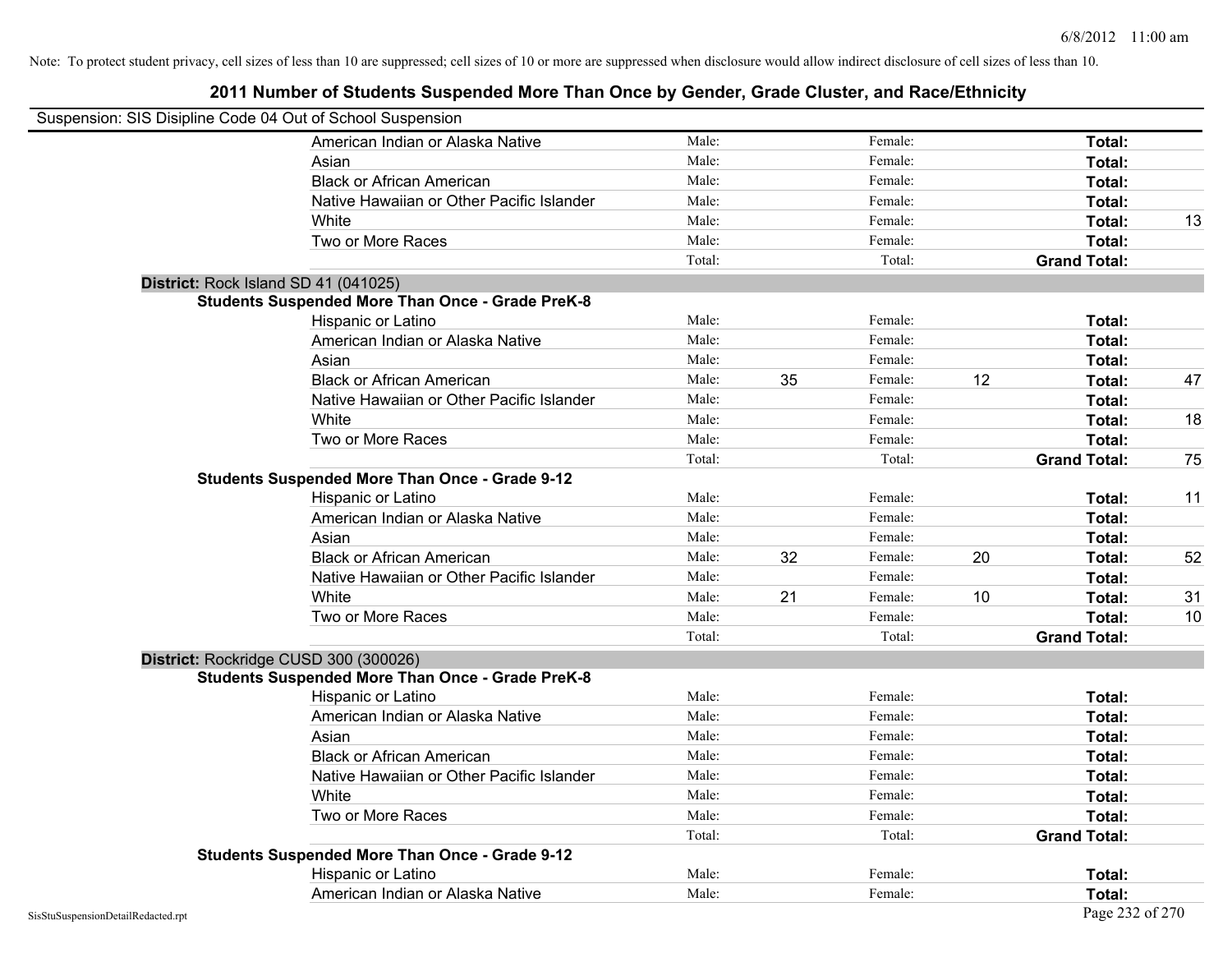| Suspension: SIS Disipline Code 04 Out of School Suspension |                                                         |        |         |                     |
|------------------------------------------------------------|---------------------------------------------------------|--------|---------|---------------------|
|                                                            | Asian                                                   | Male:  | Female: | Total:              |
|                                                            | <b>Black or African American</b>                        | Male:  | Female: | Total:              |
|                                                            | Native Hawaiian or Other Pacific Islander               | Male:  | Female: | Total:              |
|                                                            | White                                                   | Male:  | Female: | Total:<br>10        |
|                                                            | Two or More Races                                       | Male:  | Female: | Total:              |
|                                                            |                                                         | Total: | Total:  | <b>Grand Total:</b> |
|                                                            | District: Sherrard CUSD 200 (200026)                    |        |         |                     |
|                                                            | <b>Students Suspended More Than Once - Grade PreK-8</b> |        |         |                     |
|                                                            | Hispanic or Latino                                      | Male:  | Female: | Total:              |
|                                                            | American Indian or Alaska Native                        | Male:  | Female: | Total:              |
|                                                            | Asian                                                   | Male:  | Female: | Total:              |
|                                                            | <b>Black or African American</b>                        | Male:  | Female: | Total:              |
|                                                            | Native Hawaiian or Other Pacific Islander               | Male:  | Female: | Total:              |
|                                                            | White                                                   | Male:  | Female: | Total:              |
|                                                            | Two or More Races                                       | Male:  | Female: | Total:              |
|                                                            |                                                         | Total: | Total:  | <b>Grand Total:</b> |
|                                                            | <b>Students Suspended More Than Once - Grade 9-12</b>   |        |         |                     |
|                                                            | Hispanic or Latino                                      | Male:  | Female: | Total:              |
|                                                            | American Indian or Alaska Native                        | Male:  | Female: | Total:              |
|                                                            | Asian                                                   | Male:  | Female: | Total:              |
|                                                            | <b>Black or African American</b>                        | Male:  | Female: | Total:              |
|                                                            | Native Hawaiian or Other Pacific Islander               | Male:  | Female: | Total:              |
|                                                            | White                                                   | Male:  | Female: | Total:              |
|                                                            | Two or More Races                                       | Male:  | Female: | Total:              |
|                                                            |                                                         | Total: | Total:  | <b>Grand Total:</b> |
| <b>District: Silvis SD 34 (034002)</b>                     |                                                         |        |         |                     |
|                                                            | <b>Students Suspended More Than Once - Grade PreK-8</b> |        |         |                     |
|                                                            | Hispanic or Latino                                      | Male:  | Female: | Total:              |
|                                                            | American Indian or Alaska Native                        | Male:  | Female: | Total:              |
|                                                            | Asian                                                   | Male:  | Female: | Total:              |
|                                                            | <b>Black or African American</b>                        | Male:  | Female: | Total:              |
|                                                            | Native Hawaiian or Other Pacific Islander               | Male:  | Female: | Total:              |
|                                                            | White                                                   | Male:  | Female: | Total:              |
|                                                            | Two or More Races                                       | Male:  | Female: | Total:              |
|                                                            |                                                         | Total: | Total:  | <b>Grand Total:</b> |
|                                                            | District: United Twp HSD 30 (030017)                    |        |         |                     |
|                                                            | <b>Students Suspended More Than Once - Grade 9-12</b>   |        |         |                     |
|                                                            | Hispanic or Latino                                      | Male:  | Female: | 10<br>Total:        |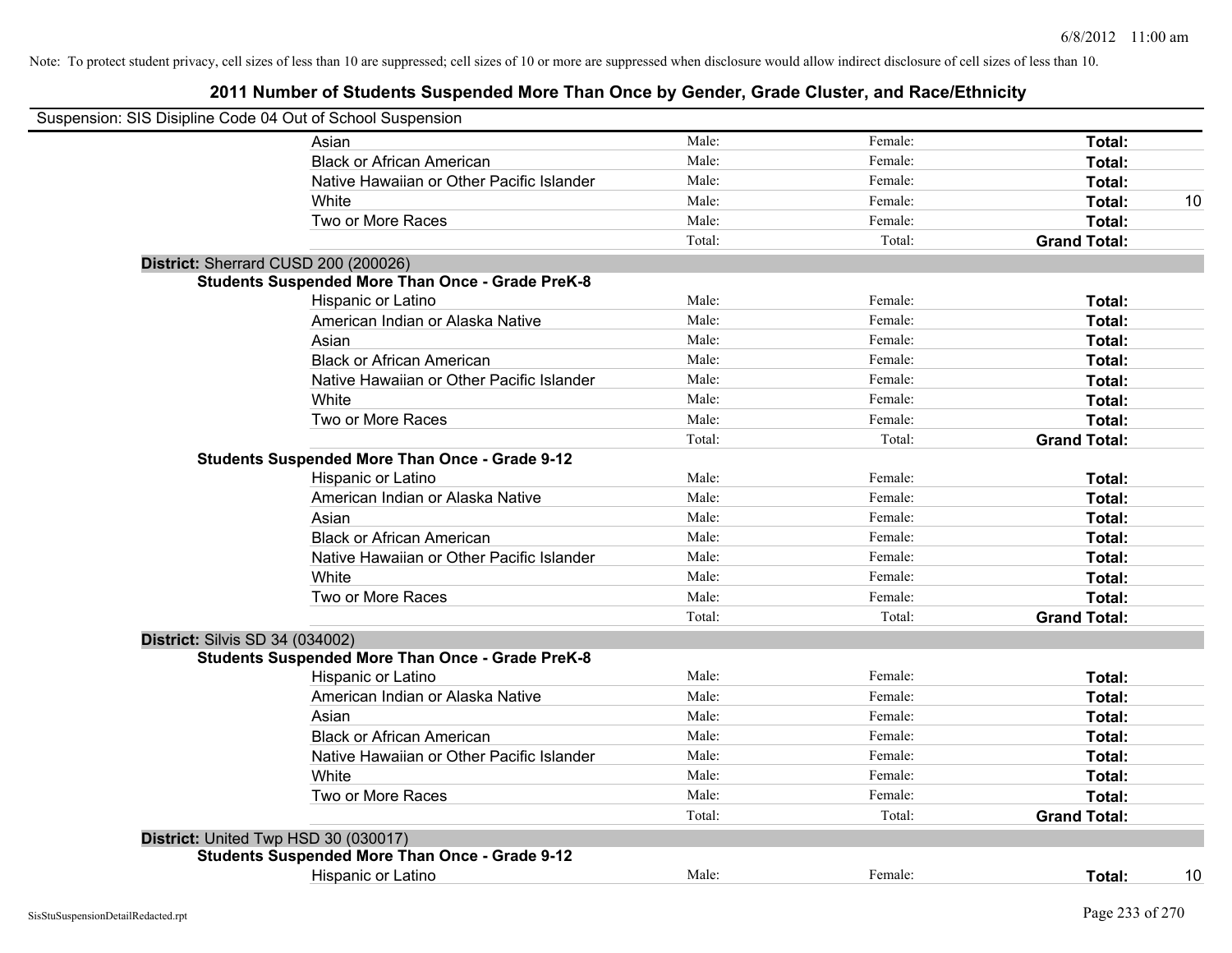| Suspension: SIS Disipline Code 04 Out of School Suspension |                                                         |        |    |         |    |                     |    |
|------------------------------------------------------------|---------------------------------------------------------|--------|----|---------|----|---------------------|----|
|                                                            | American Indian or Alaska Native                        | Male:  |    | Female: |    | Total:              |    |
|                                                            | Asian                                                   | Male:  |    | Female: |    | Total:              |    |
|                                                            | <b>Black or African American</b>                        | Male:  |    | Female: |    | Total:              | 13 |
|                                                            | Native Hawaiian or Other Pacific Islander               | Male:  |    | Female: |    | Total:              |    |
|                                                            | White                                                   | Male:  | 26 | Female: | 11 | Total:              | 37 |
|                                                            | Two or More Races                                       | Male:  |    | Female: |    | Total:              |    |
|                                                            |                                                         | Total: |    | Total:  |    | <b>Grand Total:</b> |    |
|                                                            |                                                         |        |    |         |    |                     |    |
| Region: Sangamon ROE (51)                                  |                                                         |        |    |         |    |                     |    |
| County: Sangamon (084)                                     |                                                         |        |    |         |    |                     |    |
|                                                            | District: Auburn CUSD 10 (010026)                       |        |    |         |    |                     |    |
|                                                            | <b>Students Suspended More Than Once - Grade PreK-8</b> |        |    |         |    |                     |    |
|                                                            | Hispanic or Latino                                      | Male:  |    | Female: |    | Total:              |    |
|                                                            | American Indian or Alaska Native                        | Male:  |    | Female: |    | Total:              |    |
|                                                            | Asian                                                   | Male:  |    | Female: |    | Total:              |    |
|                                                            | <b>Black or African American</b>                        | Male:  |    | Female: |    | Total:              |    |
|                                                            | Native Hawaiian or Other Pacific Islander               | Male:  |    | Female: |    | Total:              |    |
|                                                            | White                                                   | Male:  |    | Female: |    | Total:              |    |
|                                                            | Two or More Races                                       | Male:  |    | Female: |    | Total:              |    |
|                                                            |                                                         | Total: |    | Total:  |    | <b>Grand Total:</b> |    |
|                                                            | <b>Students Suspended More Than Once - Grade 9-12</b>   |        |    |         |    |                     |    |
|                                                            | Hispanic or Latino                                      | Male:  |    | Female: |    | Total:              |    |
|                                                            | American Indian or Alaska Native                        | Male:  |    | Female: |    | Total:              |    |
|                                                            | Asian                                                   | Male:  |    | Female: |    | Total:              |    |
|                                                            | <b>Black or African American</b>                        | Male:  |    | Female: |    | Total:              |    |
|                                                            | Native Hawaiian or Other Pacific Islander               | Male:  |    | Female: |    | Total:              |    |
|                                                            | White                                                   | Male:  |    | Female: |    | Total:              |    |
|                                                            | Two or More Races                                       | Male:  |    | Female: |    | Total:              |    |
|                                                            |                                                         | Total: |    | Total:  |    | <b>Grand Total:</b> |    |
|                                                            | District: Ball Chatham CUSD 5 (005026)                  |        |    |         |    |                     |    |
|                                                            | <b>Students Suspended More Than Once - Grade PreK-8</b> |        |    |         |    |                     |    |
|                                                            | Hispanic or Latino                                      | Male:  |    | Female: |    | Total:              |    |
|                                                            | American Indian or Alaska Native                        | Male:  |    | Female: |    | Total:              |    |
|                                                            | Asian                                                   | Male:  |    | Female: |    | Total:              |    |
|                                                            | <b>Black or African American</b>                        | Male:  |    | Female: |    | Total:              |    |
|                                                            | Native Hawaiian or Other Pacific Islander               | Male:  |    | Female: |    | Total:              |    |
|                                                            | White                                                   | Male:  |    | Female: |    | Total:              | 10 |
|                                                            | Two or More Races                                       | Male:  |    | Female: |    | Total:              |    |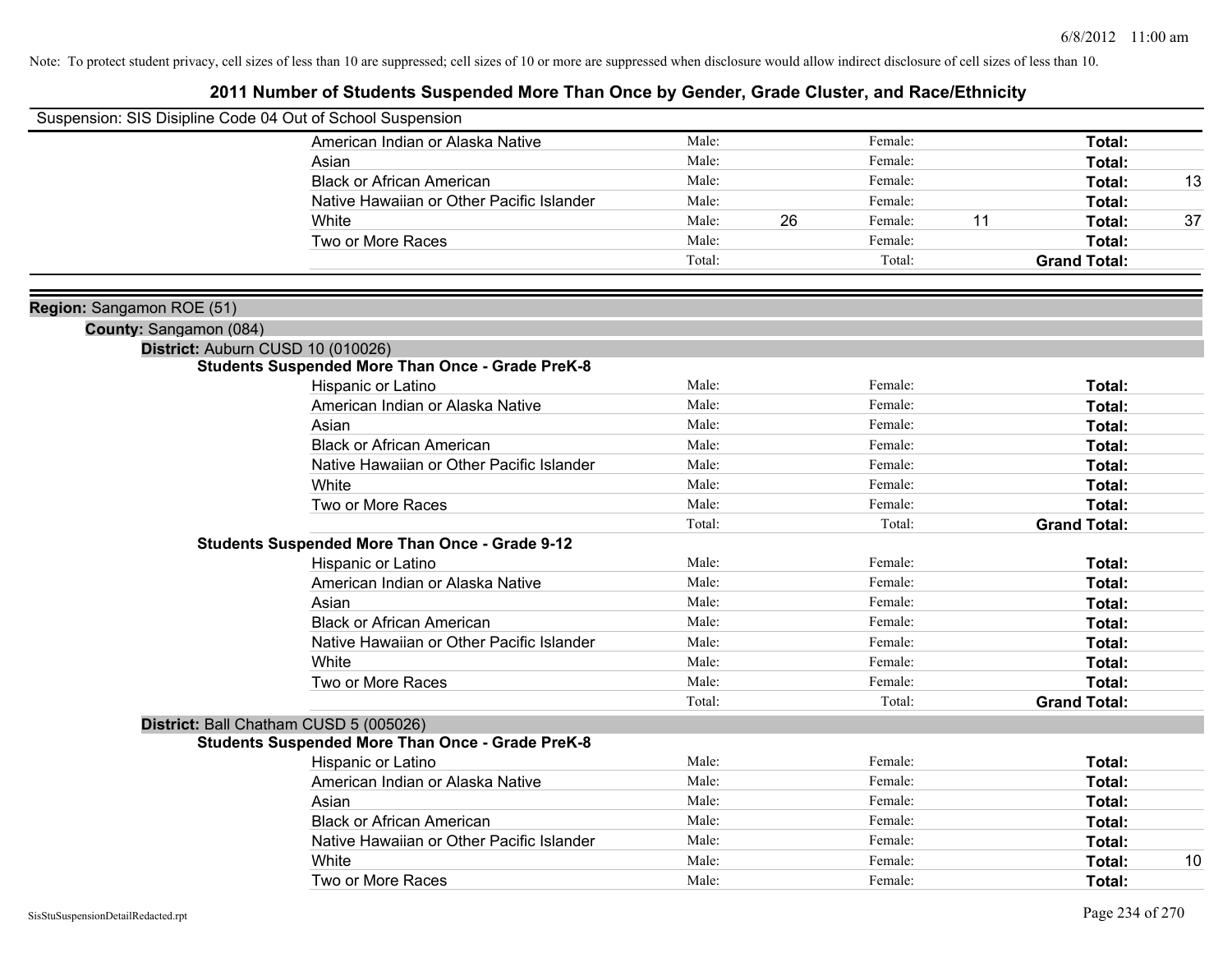| Suspension: SIS Disipline Code 04 Out of School Suspension |                                                         |        |         |                     |
|------------------------------------------------------------|---------------------------------------------------------|--------|---------|---------------------|
|                                                            |                                                         | Total: | Total:  | <b>Grand Total:</b> |
|                                                            | <b>Students Suspended More Than Once - Grade 9-12</b>   |        |         |                     |
|                                                            | Hispanic or Latino                                      | Male:  | Female: | Total:              |
|                                                            | American Indian or Alaska Native                        | Male:  | Female: | Total:              |
|                                                            | Asian                                                   | Male:  | Female: | Total:              |
|                                                            | <b>Black or African American</b>                        | Male:  | Female: | Total:              |
|                                                            | Native Hawaiian or Other Pacific Islander               | Male:  | Female: | Total:              |
|                                                            | White                                                   | Male:  | Female: | Total:<br>16        |
|                                                            | Two or More Races                                       | Male:  | Female: | Total:              |
|                                                            |                                                         | Total: | Total:  | <b>Grand Total:</b> |
|                                                            | District: New Berlin CUSD 16 (016026)                   |        |         |                     |
|                                                            | <b>Students Suspended More Than Once - Grade PreK-8</b> |        |         |                     |
|                                                            | Hispanic or Latino                                      | Male:  | Female: | Total:              |
|                                                            | American Indian or Alaska Native                        | Male:  | Female: | Total:              |
|                                                            | Asian                                                   | Male:  | Female: | Total:              |
|                                                            | <b>Black or African American</b>                        | Male:  | Female: | Total:              |
|                                                            | Native Hawaiian or Other Pacific Islander               | Male:  | Female: | Total:              |
|                                                            | White                                                   | Male:  | Female: | Total:              |
|                                                            | Two or More Races                                       | Male:  | Female: | Total:              |
|                                                            |                                                         | Total: | Total:  | <b>Grand Total:</b> |
|                                                            | <b>Students Suspended More Than Once - Grade 9-12</b>   |        |         |                     |
|                                                            | Hispanic or Latino                                      | Male:  | Female: | Total:              |
|                                                            | American Indian or Alaska Native                        | Male:  | Female: | Total:              |
|                                                            | Asian                                                   | Male:  | Female: | Total:              |
|                                                            | <b>Black or African American</b>                        | Male:  | Female: | Total:              |
|                                                            | Native Hawaiian or Other Pacific Islander               | Male:  | Female: | Total:              |
|                                                            | White                                                   | Male:  | Female: | Total:              |
|                                                            | Two or More Races                                       | Male:  | Female: | Total:              |
|                                                            |                                                         | Total: | Total:  | <b>Grand Total:</b> |
| District: Non-Public School (7900)                         |                                                         |        |         |                     |
|                                                            | <b>Students Suspended More Than Once - Grade 9-12</b>   |        |         |                     |
|                                                            | Hispanic or Latino                                      | Male:  | Female: | Total:              |
|                                                            | American Indian or Alaska Native                        | Male:  | Female: | Total:              |
|                                                            | Asian                                                   | Male:  | Female: | Total:              |
|                                                            | <b>Black or African American</b>                        | Male:  | Female: | Total:              |
|                                                            | Native Hawaiian or Other Pacific Islander               | Male:  | Female: | Total:              |
|                                                            | White                                                   | Male:  | Female: | Total:              |
|                                                            | Two or More Races                                       | Male:  | Female: | Total:              |
|                                                            |                                                         | Total: | Total:  | <b>Grand Total:</b> |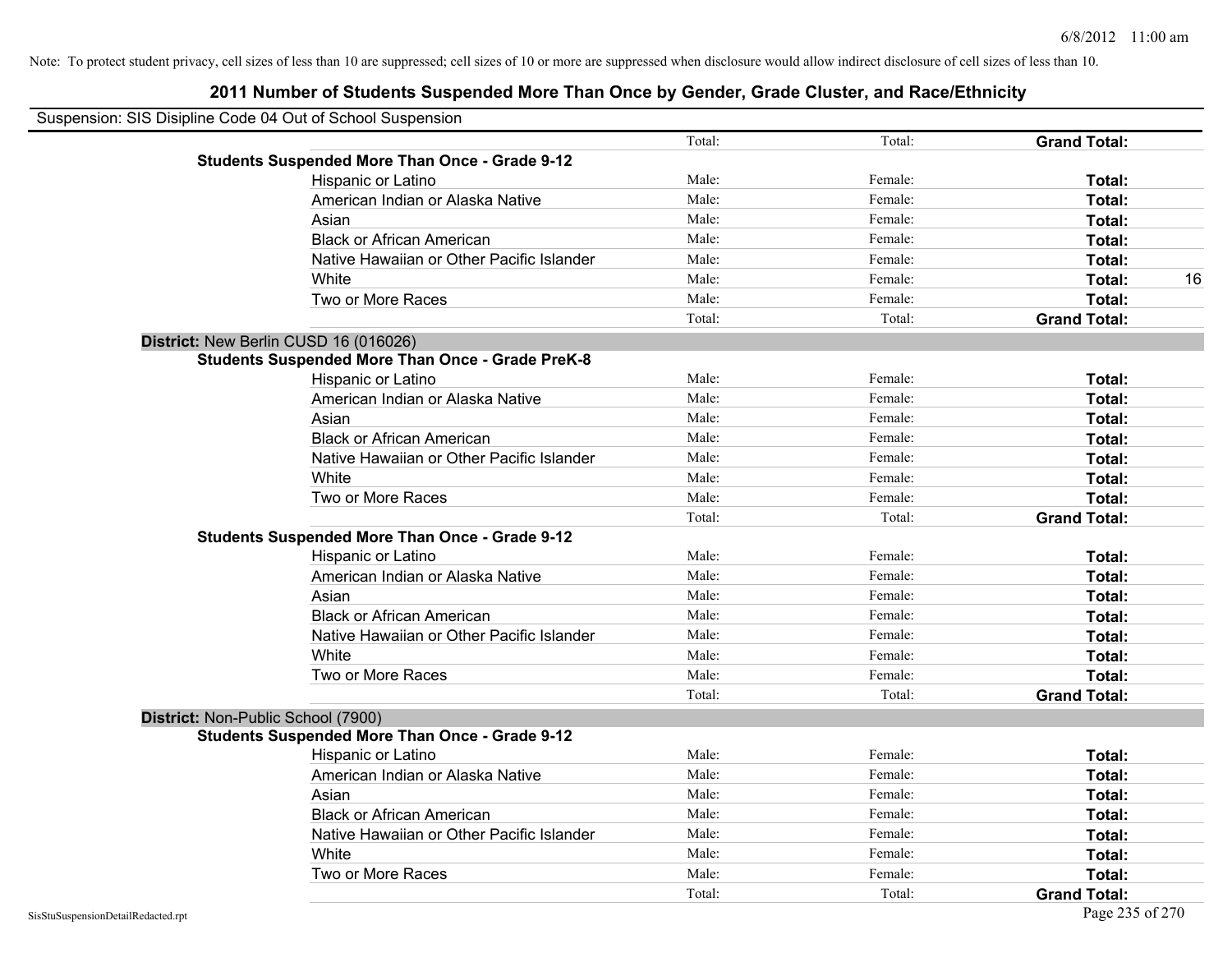| Suspension: SIS Disipline Code 04 Out of School Suspension |                                                         |        |         |                     |
|------------------------------------------------------------|---------------------------------------------------------|--------|---------|---------------------|
| District: Pleasant Plains CUSD 8 (008026)                  |                                                         |        |         |                     |
|                                                            | <b>Students Suspended More Than Once - Grade PreK-8</b> |        |         |                     |
|                                                            | Hispanic or Latino                                      | Male:  | Female: | Total:              |
|                                                            | American Indian or Alaska Native                        | Male:  | Female: | Total:              |
|                                                            | Asian                                                   | Male:  | Female: | Total:              |
|                                                            | <b>Black or African American</b>                        | Male:  | Female: | Total:              |
|                                                            | Native Hawaiian or Other Pacific Islander               | Male:  | Female: | Total:              |
|                                                            | White                                                   | Male:  | Female: | Total:              |
|                                                            | Two or More Races                                       | Male:  | Female: | Total:              |
|                                                            |                                                         | Total: | Total:  | <b>Grand Total:</b> |
|                                                            | <b>Students Suspended More Than Once - Grade 9-12</b>   |        |         |                     |
|                                                            | Hispanic or Latino                                      | Male:  | Female: | Total:              |
|                                                            | American Indian or Alaska Native                        | Male:  | Female: | Total:              |
|                                                            | Asian                                                   | Male:  | Female: | Total:              |
|                                                            | <b>Black or African American</b>                        | Male:  | Female: | Total:              |
|                                                            | Native Hawaiian or Other Pacific Islander               | Male:  | Female: | Total:              |
|                                                            | White                                                   | Male:  | Female: | Total:              |
|                                                            | Two or More Races                                       | Male:  | Female: | Total:              |
|                                                            |                                                         | Total: | Total:  | <b>Grand Total:</b> |
| District: Riverton CUSD 14 (014026)                        |                                                         |        |         |                     |
|                                                            | <b>Students Suspended More Than Once - Grade PreK-8</b> |        |         |                     |
|                                                            | Hispanic or Latino                                      | Male:  | Female: | Total:              |
|                                                            | American Indian or Alaska Native                        | Male:  | Female: | Total:              |
|                                                            | Asian                                                   | Male:  | Female: | Total:              |
|                                                            | <b>Black or African American</b>                        | Male:  | Female: | Total:              |
|                                                            | Native Hawaiian or Other Pacific Islander               | Male:  | Female: | Total:              |
|                                                            | White                                                   | Male:  | Female: | Total:<br>47        |
|                                                            | Two or More Races                                       | Male:  | Female: | Total:              |
|                                                            |                                                         | Total: | Total:  | <b>Grand Total:</b> |
|                                                            | <b>Students Suspended More Than Once - Grade 9-12</b>   |        |         |                     |
|                                                            | Hispanic or Latino                                      | Male:  | Female: | Total:              |
|                                                            | American Indian or Alaska Native                        | Male:  | Female: | Total:              |
|                                                            | Asian                                                   | Male:  | Female: | Total:              |
|                                                            | <b>Black or African American</b>                        | Male:  | Female: | Total:              |
|                                                            | Native Hawaiian or Other Pacific Islander               | Male:  | Female: | Total:              |
|                                                            | White                                                   | Male:  | Female: | Total:<br>16        |
|                                                            | Two or More Races                                       | Male:  | Female: | Total:              |
|                                                            |                                                         | Total: | Total:  | <b>Grand Total:</b> |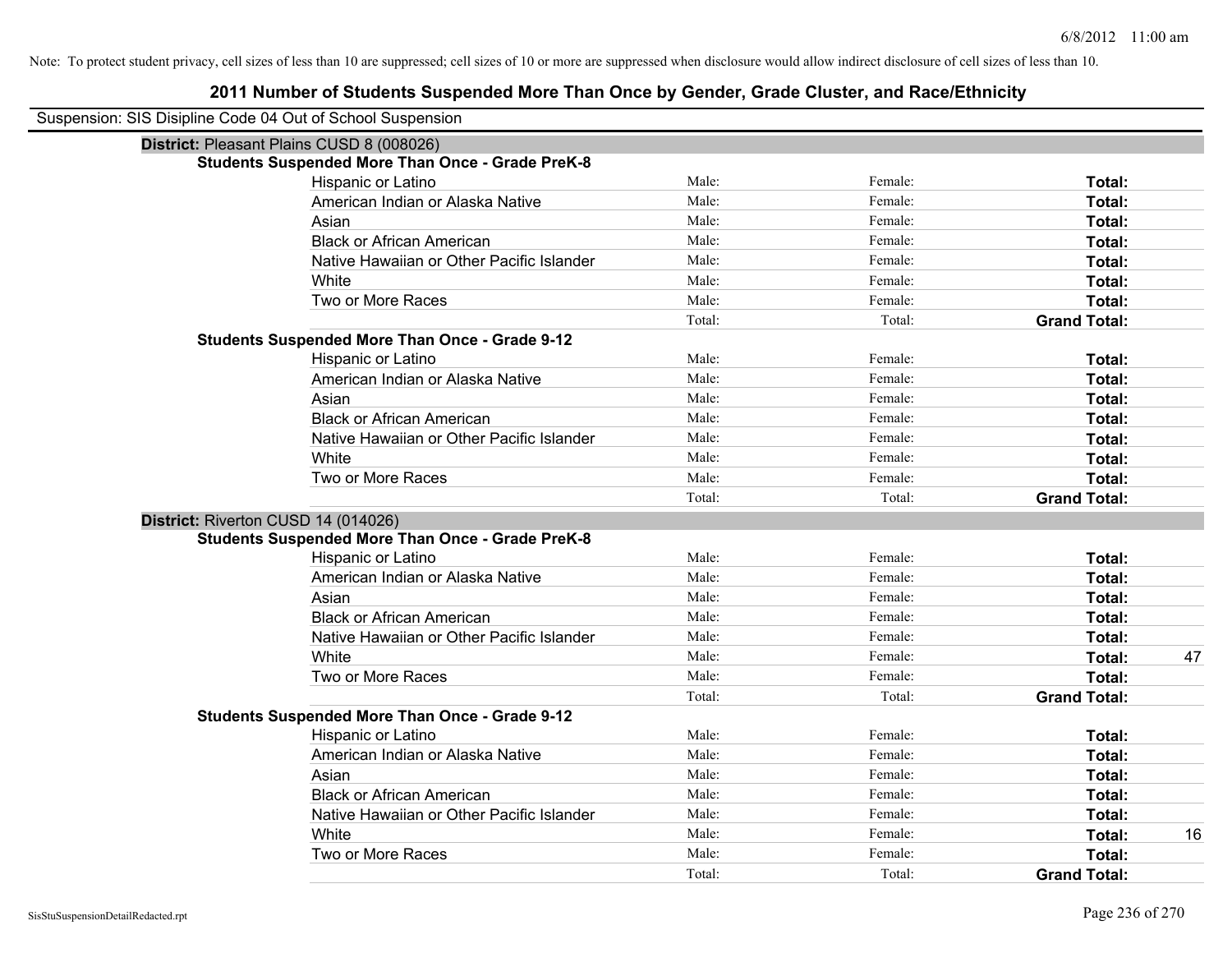| Suspension: SIS Disipline Code 04 Out of School Suspension |                                                         |        |     |         |     |                     |     |
|------------------------------------------------------------|---------------------------------------------------------|--------|-----|---------|-----|---------------------|-----|
| District: Rochester CUSD 3A (003A26)                       |                                                         |        |     |         |     |                     |     |
|                                                            | <b>Students Suspended More Than Once - Grade PreK-8</b> |        |     |         |     |                     |     |
|                                                            | <b>Hispanic or Latino</b>                               | Male:  |     | Female: |     | Total:              |     |
|                                                            | American Indian or Alaska Native                        | Male:  |     | Female: |     | Total:              |     |
|                                                            | Asian                                                   | Male:  |     | Female: |     | Total:              |     |
|                                                            | <b>Black or African American</b>                        | Male:  |     | Female: |     | Total:              |     |
|                                                            | Native Hawaiian or Other Pacific Islander               | Male:  |     | Female: |     | Total:              |     |
|                                                            | White                                                   | Male:  |     | Female: |     | Total:              |     |
|                                                            | Two or More Races                                       | Male:  |     | Female: |     | Total:              |     |
|                                                            |                                                         | Total: |     | Total:  |     | <b>Grand Total:</b> |     |
|                                                            | District: Sangamon Area Spec Ed Dist (010061)           |        |     |         |     |                     |     |
|                                                            | <b>Students Suspended More Than Once - Grade 9-12</b>   |        |     |         |     |                     |     |
|                                                            | Hispanic or Latino                                      | Male:  |     | Female: |     | Total:              |     |
|                                                            | American Indian or Alaska Native                        | Male:  |     | Female: |     | Total:              |     |
|                                                            | Asian                                                   | Male:  |     | Female: |     | Total:              |     |
|                                                            | <b>Black or African American</b>                        | Male:  |     | Female: |     | Total:              |     |
|                                                            | Native Hawaiian or Other Pacific Islander               | Male:  |     | Female: |     | Total:              |     |
|                                                            | White                                                   | Male:  |     | Female: |     | Total:              |     |
|                                                            | Two or More Races                                       | Male:  |     | Female: |     | Total:              |     |
|                                                            |                                                         | Total: |     | Total:  |     | <b>Grand Total:</b> |     |
|                                                            | District: Spfld Diocese Catholic Charities (020400)     |        |     |         |     |                     |     |
|                                                            | <b>Students Suspended More Than Once - Grade 9-12</b>   |        |     |         |     |                     |     |
|                                                            | Hispanic or Latino                                      | Male:  |     | Female: |     | Total:              |     |
|                                                            | American Indian or Alaska Native                        | Male:  |     | Female: |     | Total:              |     |
|                                                            | Asian                                                   | Male:  |     | Female: |     | Total:              |     |
|                                                            | <b>Black or African American</b>                        | Male:  |     | Female: |     | Total:              |     |
|                                                            | Native Hawaiian or Other Pacific Islander               | Male:  |     | Female: |     | Total:              |     |
|                                                            | White                                                   | Male:  |     | Female: |     | Total:              |     |
|                                                            | Two or More Races                                       | Male:  |     | Female: |     | Total:              |     |
|                                                            |                                                         | Total: |     | Total:  |     | <b>Grand Total:</b> |     |
| District: Springfield SD 186 (186025)                      |                                                         |        |     |         |     |                     |     |
|                                                            | <b>Students Suspended More Than Once - Grade PreK-8</b> |        |     |         |     |                     |     |
|                                                            | Hispanic or Latino                                      | Male:  |     | Female: |     | Total:              |     |
|                                                            | American Indian or Alaska Native                        | Male:  |     | Female: |     | Total:              |     |
|                                                            | Asian                                                   | Male:  |     | Female: |     | Total:              |     |
|                                                            | <b>Black or African American</b>                        | Male:  | 248 | Female: | 121 | Total:              | 369 |
|                                                            | Native Hawaiian or Other Pacific Islander               | Male:  |     | Female: |     | Total:              |     |
|                                                            | White                                                   | Male:  | 104 | Female: | 42  | Total:              | 146 |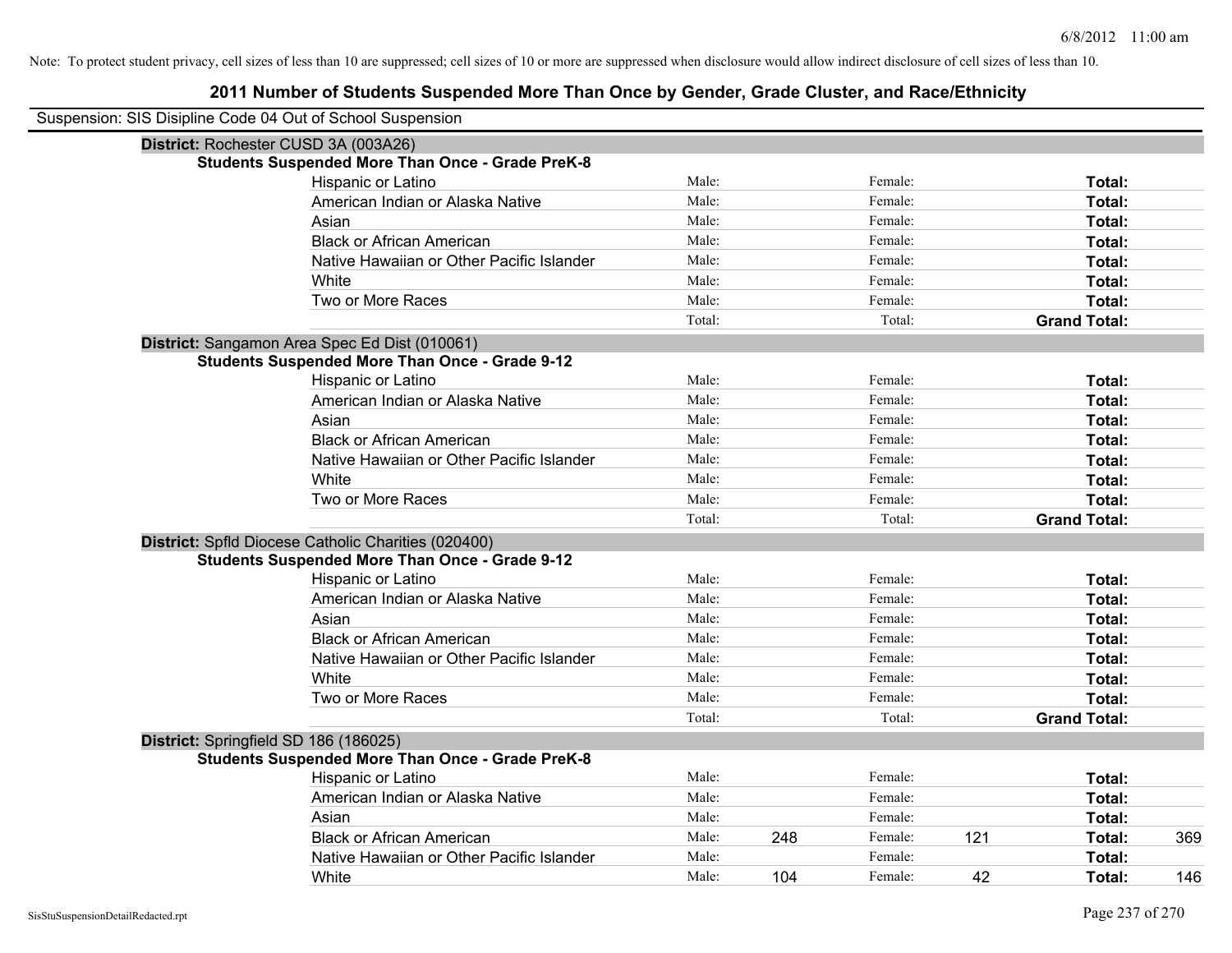| Suspension: SIS Disipline Code 04 Out of School Suspension |                                                         |        |     |         |     |                     |     |
|------------------------------------------------------------|---------------------------------------------------------|--------|-----|---------|-----|---------------------|-----|
|                                                            | Two or More Races                                       | Male:  |     | Female: |     | Total:              | 39  |
|                                                            |                                                         | Total: |     | Total:  |     | <b>Grand Total:</b> |     |
|                                                            | <b>Students Suspended More Than Once - Grade 9-12</b>   |        |     |         |     |                     |     |
|                                                            | Hispanic or Latino                                      | Male:  |     | Female: |     | Total:              |     |
|                                                            | American Indian or Alaska Native                        | Male:  |     | Female: |     | Total:              |     |
|                                                            | Asian                                                   | Male:  |     | Female: |     | Total:              |     |
|                                                            | <b>Black or African American</b>                        | Male:  | 156 | Female: | 113 | Total:              | 269 |
|                                                            | Native Hawaiian or Other Pacific Islander               | Male:  |     | Female: |     | Total:              |     |
|                                                            | White                                                   | Male:  | 76  | Female: | 54  | Total:              | 130 |
|                                                            | Two or More Races                                       | Male:  | 20  | Female: | 14  | Total:              | 34  |
|                                                            |                                                         | Total: |     | Total:  |     | <b>Grand Total:</b> | 443 |
|                                                            | District: Tri City CUSD 1 (001026)                      |        |     |         |     |                     |     |
|                                                            | <b>Students Suspended More Than Once - Grade PreK-8</b> |        |     |         |     |                     |     |
|                                                            | Hispanic or Latino                                      | Male:  |     | Female: |     | Total:              |     |
|                                                            | American Indian or Alaska Native                        | Male:  |     | Female: |     | Total:              |     |
|                                                            | Asian                                                   | Male:  |     | Female: |     | Total:              |     |
|                                                            | <b>Black or African American</b>                        | Male:  |     | Female: |     | Total:              |     |
|                                                            | Native Hawaiian or Other Pacific Islander               | Male:  |     | Female: |     | Total:              |     |
|                                                            | White                                                   | Male:  |     | Female: |     | Total:              |     |
|                                                            | Two or More Races                                       | Male:  |     | Female: |     | Total:              |     |
|                                                            |                                                         | Total: |     | Total:  |     | <b>Grand Total:</b> |     |
|                                                            | District: Williamsville CUSD 15 (015026)                |        |     |         |     |                     |     |
|                                                            | <b>Students Suspended More Than Once - Grade PreK-8</b> |        |     |         |     |                     |     |
|                                                            | Hispanic or Latino                                      | Male:  |     | Female: |     | Total:              |     |
|                                                            | American Indian or Alaska Native                        | Male:  |     | Female: |     | Total:              |     |
|                                                            | Asian                                                   | Male:  |     | Female: |     | Total:              |     |
|                                                            | <b>Black or African American</b>                        | Male:  |     | Female: |     | Total:              |     |
|                                                            | Native Hawaiian or Other Pacific Islander               | Male:  |     | Female: |     | Total:              |     |
|                                                            | White                                                   | Male:  |     | Female: |     | Total:              |     |
|                                                            | Two or More Races                                       | Male:  |     | Female: |     | Total:              |     |
|                                                            |                                                         | Total: |     | Total:  |     | <b>Grand Total:</b> |     |
|                                                            |                                                         |        |     |         |     |                     |     |
| Region: St Clair ROE (50)                                  |                                                         |        |     |         |     |                     |     |
| County: Saint clair (082)                                  |                                                         |        |     |         |     |                     |     |
|                                                            | District: Belle Valley SD 119 (119002)                  |        |     |         |     |                     |     |
|                                                            | <b>Students Suspended More Than Once - Grade PreK-8</b> |        |     |         |     |                     |     |
|                                                            | Hispanic or Latino                                      | Male:  |     | Female: |     | Total:              |     |
|                                                            | American Indian or Alaska Native                        | Male:  |     | Female: |     | Total:              |     |
|                                                            |                                                         |        |     |         |     |                     |     |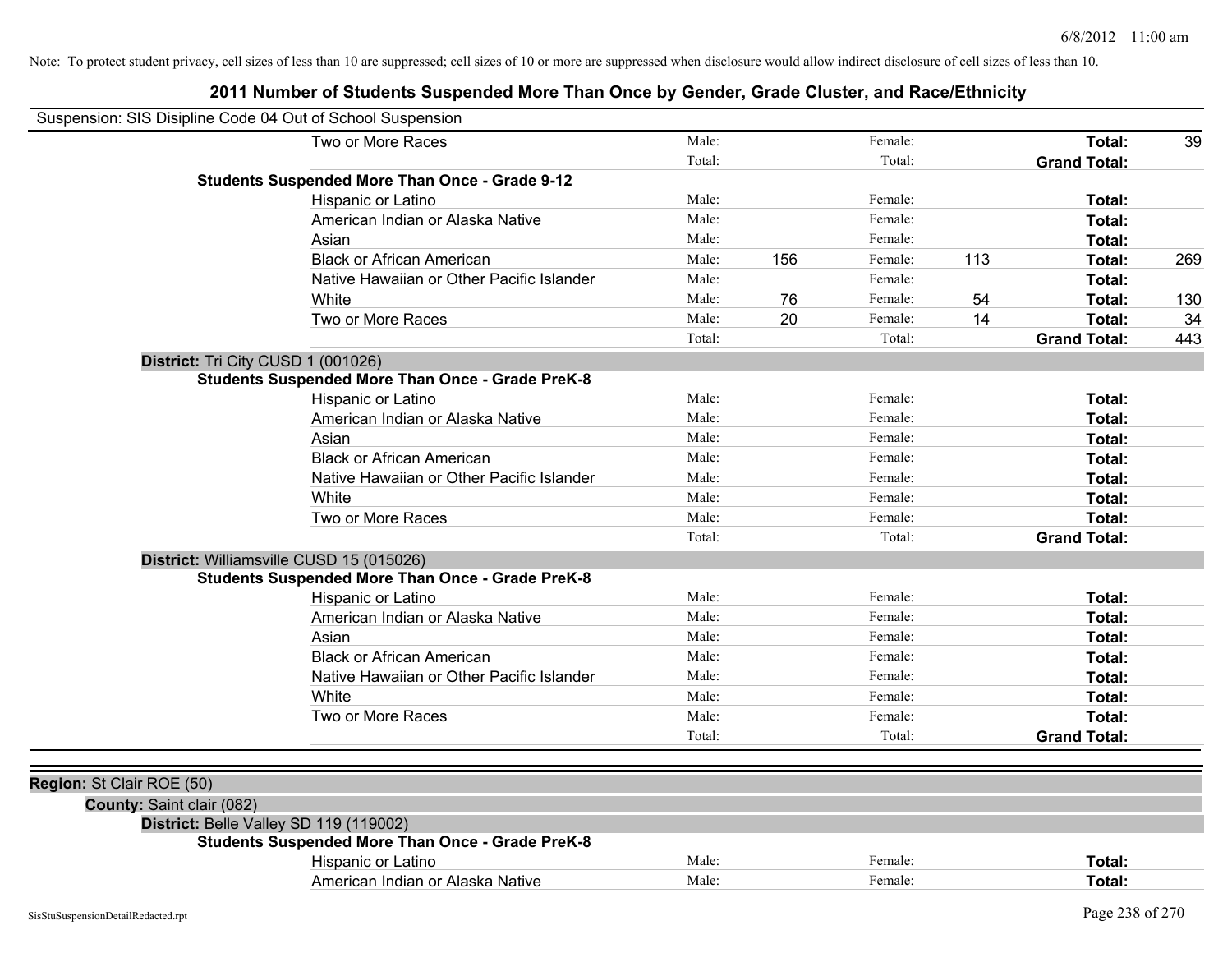| Suspension: SIS Disipline Code 04 Out of School Suspension |        |     |         |    |                     |     |
|------------------------------------------------------------|--------|-----|---------|----|---------------------|-----|
| Asian                                                      | Male:  |     | Female: |    | Total:              |     |
| <b>Black or African American</b>                           | Male:  |     | Female: |    | Total:              |     |
| Native Hawaiian or Other Pacific Islander                  | Male:  |     | Female: |    | Total:              |     |
| White                                                      | Male:  |     | Female: |    | Total:              |     |
| Two or More Races                                          | Male:  |     | Female: |    | Total:              |     |
|                                                            | Total: |     | Total:  |    | <b>Grand Total:</b> |     |
| District: Belleville SD 118 (118002)                       |        |     |         |    |                     |     |
| <b>Students Suspended More Than Once - Grade PreK-8</b>    |        |     |         |    |                     |     |
| Hispanic or Latino                                         | Male:  |     | Female: |    | Total:              |     |
| American Indian or Alaska Native                           | Male:  |     | Female: |    | Total:              |     |
| Asian                                                      | Male:  |     | Female: |    | Total:              |     |
| <b>Black or African American</b>                           | Male:  |     | Female: |    | Total:              | 23  |
| Native Hawaiian or Other Pacific Islander                  | Male:  |     | Female: |    | Total:              |     |
| White                                                      | Male:  |     | Female: |    | Total:              | 10  |
| Two or More Races                                          | Male:  |     | Female: |    | Total:              |     |
|                                                            | Total: |     | Total:  |    | <b>Grand Total:</b> |     |
| District: Belleville Twp HSD 201 (201017)                  |        |     |         |    |                     |     |
| <b>Students Suspended More Than Once - Grade 9-12</b>      |        |     |         |    |                     |     |
| Hispanic or Latino                                         | Male:  |     | Female: |    | Total:              |     |
| American Indian or Alaska Native                           | Male:  |     | Female: |    | Total:              |     |
| Asian                                                      | Male:  |     | Female: |    | Total:              |     |
| <b>Black or African American</b>                           | Male:  | 157 | Female: | 96 | Total:              | 253 |
| Native Hawaiian or Other Pacific Islander                  | Male:  |     | Female: |    | Total:              |     |
| White                                                      | Male:  | 62  | Female: | 22 | Total:              | 84  |
| Two or More Races                                          | Male:  |     | Female: |    | Total:              | 21  |
|                                                            | Total: |     | Total:  |    | <b>Grand Total:</b> |     |
| District: Brooklyn UD 188 (188022)                         |        |     |         |    |                     |     |
| <b>Students Suspended More Than Once - Grade PreK-8</b>    |        |     |         |    |                     |     |
| Hispanic or Latino                                         | Male:  |     | Female: |    | Total:              |     |
| American Indian or Alaska Native                           | Male:  |     | Female: |    | Total:              |     |
| Asian                                                      | Male:  |     | Female: |    | Total:              |     |
| <b>Black or African American</b>                           | Male:  |     | Female: |    | Total:              |     |
| Native Hawaiian or Other Pacific Islander                  | Male:  |     | Female: |    | Total:              |     |
| White                                                      | Male:  |     | Female: |    | Total:              |     |
| Two or More Races                                          | Male:  |     | Female: |    | Total:              |     |
|                                                            | Total: |     | Total:  |    | <b>Grand Total:</b> |     |
| <b>Students Suspended More Than Once - Grade 9-12</b>      |        |     |         |    |                     |     |
| <b>Hispanic or Latino</b>                                  | Male:  |     | Female: |    | Total:              |     |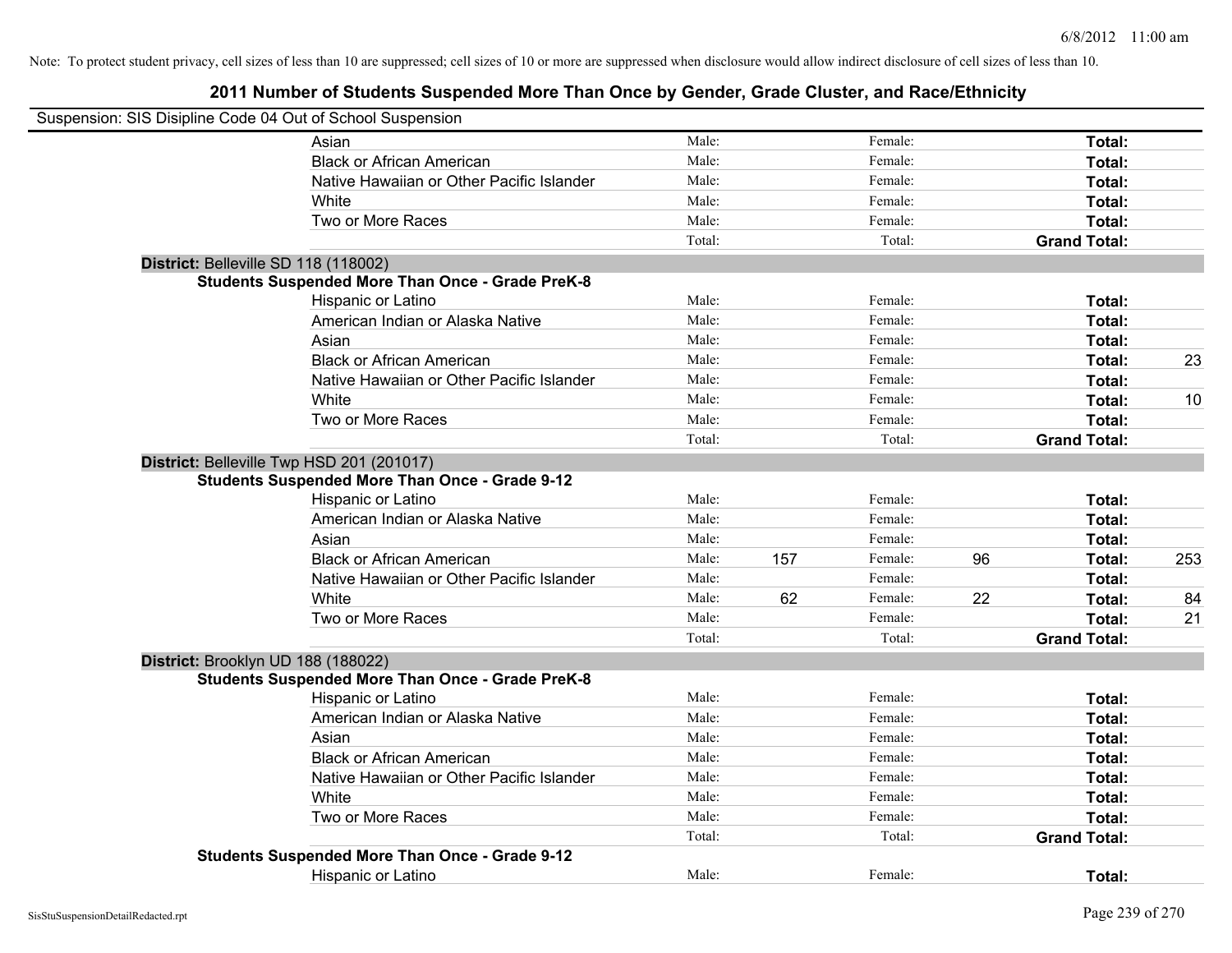# **2011 Number of Students Suspended More Than Once by Gender, Grade Cluster, and Race/Ethnicity**

|                                          | Suspension: SIS Disipline Code 04 Out of School Suspension |        |     |         |     |                     |     |
|------------------------------------------|------------------------------------------------------------|--------|-----|---------|-----|---------------------|-----|
|                                          | American Indian or Alaska Native                           | Male:  |     | Female: |     | Total:              |     |
|                                          | Asian                                                      | Male:  |     | Female: |     | Total:              |     |
|                                          | <b>Black or African American</b>                           | Male:  |     | Female: |     | Total:              |     |
|                                          | Native Hawaiian or Other Pacific Islander                  | Male:  |     | Female: |     | Total:              |     |
|                                          | White                                                      | Male:  |     | Female: |     | Total:              |     |
|                                          | Two or More Races                                          | Male:  |     | Female: |     | Total:              |     |
|                                          |                                                            | Total: |     | Total:  |     | <b>Grand Total:</b> |     |
|                                          | District: Cahokia CUSD 187 (187026)                        |        |     |         |     |                     |     |
|                                          | <b>Students Suspended More Than Once - Grade PreK-8</b>    |        |     |         |     |                     |     |
|                                          | Hispanic or Latino                                         | Male:  |     | Female: |     | Total:              |     |
|                                          | American Indian or Alaska Native                           | Male:  |     | Female: |     | Total:              |     |
|                                          | Asian                                                      | Male:  |     | Female: |     | Total:              |     |
|                                          | <b>Black or African American</b>                           | Male:  | 342 | Female: | 196 | Total:              | 538 |
|                                          | Native Hawaiian or Other Pacific Islander                  | Male:  |     | Female: |     | Total:              |     |
|                                          | White                                                      | Male:  |     | Female: |     | Total:              | 21  |
|                                          | Two or More Races                                          | Male:  |     | Female: |     | Total:              |     |
|                                          |                                                            | Total: |     | Total:  |     | <b>Grand Total:</b> |     |
|                                          | <b>Students Suspended More Than Once - Grade 9-12</b>      |        |     |         |     |                     |     |
|                                          | Hispanic or Latino                                         | Male:  |     | Female: |     | Total:              |     |
|                                          | American Indian or Alaska Native                           | Male:  |     | Female: |     | Total:              |     |
|                                          | Asian                                                      | Male:  |     | Female: |     | Total:              |     |
|                                          | <b>Black or African American</b>                           | Male:  | 210 | Female: | 137 | Total:              | 347 |
|                                          | Native Hawaiian or Other Pacific Islander                  | Male:  |     | Female: |     | Total:              |     |
|                                          | White                                                      | Male:  |     | Female: |     | Total:              | 12  |
|                                          | Two or More Races                                          | Male:  |     | Female: |     | Total:              |     |
|                                          |                                                            | Total: |     | Total:  |     | <b>Grand Total:</b> |     |
| <b>District: Central SD 104 (104002)</b> |                                                            |        |     |         |     |                     |     |
|                                          | <b>Students Suspended More Than Once - Grade PreK-8</b>    |        |     |         |     |                     |     |
|                                          | Hispanic or Latino                                         | Male:  |     | Female: |     | Total:              |     |
|                                          | American Indian or Alaska Native                           | Male:  |     | Female: |     | Total:              |     |
|                                          | Asian                                                      | Male:  |     | Female: |     | Total:              |     |
|                                          | <b>Black or African American</b>                           | Male:  |     | Female: |     | Total:              |     |
|                                          | Native Hawaiian or Other Pacific Islander                  | Male:  |     | Female: |     | Total:              |     |
|                                          | White                                                      | Male:  |     | Female: |     | Total:              |     |
|                                          | Two or More Races                                          | Male:  |     | Female: |     | Total:              |     |
|                                          |                                                            | Total: |     | Total:  |     | <b>Grand Total:</b> |     |
|                                          | District: Childrens Center for BD (004700)                 |        |     |         |     |                     |     |

**Students Suspended More Than Once - Grade PreK-8**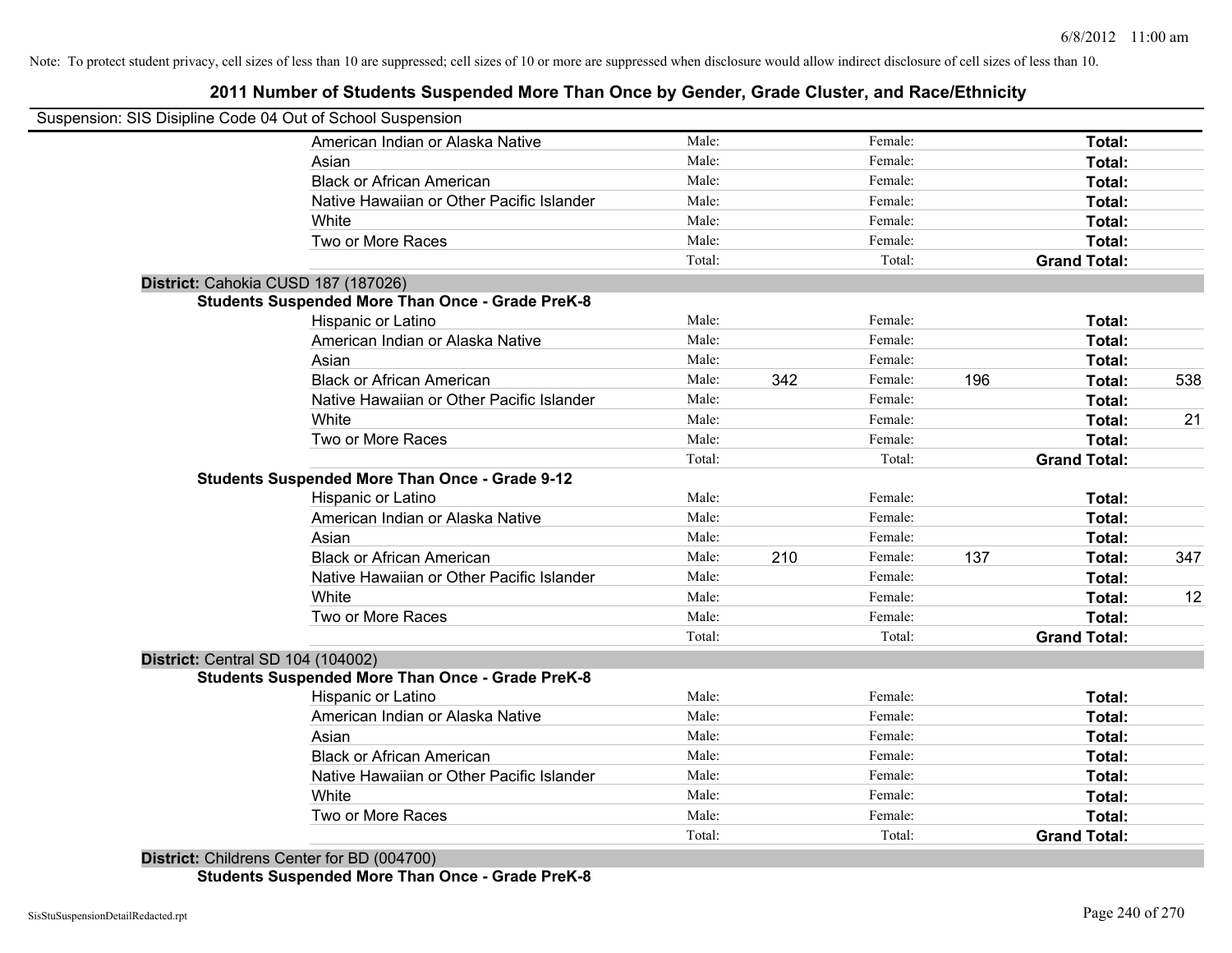|                                    | Suspension: SIS Disipline Code 04 Out of School Suspension |        |    |         |    |                     |    |
|------------------------------------|------------------------------------------------------------|--------|----|---------|----|---------------------|----|
|                                    | Hispanic or Latino                                         | Male:  |    | Female: |    | Total:              |    |
|                                    | American Indian or Alaska Native                           | Male:  |    | Female: |    | Total:              |    |
|                                    | Asian                                                      | Male:  |    | Female: |    | Total:              |    |
|                                    | <b>Black or African American</b>                           | Male:  |    | Female: |    | Total:              |    |
|                                    | Native Hawaiian or Other Pacific Islander                  | Male:  |    | Female: |    | Total:              |    |
|                                    | White                                                      | Male:  |    | Female: |    | Total:              |    |
|                                    | Two or More Races                                          | Male:  |    | Female: |    | Total:              |    |
|                                    |                                                            | Total: |    | Total:  |    | <b>Grand Total:</b> |    |
|                                    | <b>Students Suspended More Than Once - Grade 9-12</b>      |        |    |         |    |                     |    |
|                                    | Hispanic or Latino                                         | Male:  |    | Female: |    | Total:              |    |
|                                    | American Indian or Alaska Native                           | Male:  |    | Female: |    | Total:              |    |
|                                    | Asian                                                      | Male:  |    | Female: |    | Total:              |    |
|                                    | <b>Black or African American</b>                           | Male:  |    | Female: |    | Total:              | 10 |
|                                    | Native Hawaiian or Other Pacific Islander                  | Male:  |    | Female: |    | Total:              |    |
|                                    | White                                                      | Male:  |    | Female: |    | Total:              |    |
|                                    | Two or More Races                                          | Male:  |    | Female: |    | Total:              |    |
|                                    |                                                            | Total: |    | Total:  |    | <b>Grand Total:</b> |    |
|                                    | District: Dupo CUSD 196 (196026)                           |        |    |         |    |                     |    |
|                                    | <b>Students Suspended More Than Once - Grade PreK-8</b>    |        |    |         |    |                     |    |
|                                    | Hispanic or Latino                                         | Male:  |    | Female: |    | Total:              |    |
|                                    | American Indian or Alaska Native                           | Male:  |    | Female: |    | Total:              |    |
|                                    | Asian                                                      | Male:  |    | Female: |    | Total:              |    |
|                                    | <b>Black or African American</b>                           | Male:  |    | Female: |    | Total:              |    |
|                                    | Native Hawaiian or Other Pacific Islander                  | Male:  |    | Female: |    | Total:              |    |
|                                    | White                                                      | Male:  |    | Female: |    | Total:              | 15 |
|                                    | Two or More Races                                          | Male:  |    | Female: |    | Total:              |    |
|                                    |                                                            | Total: |    | Total:  |    | <b>Grand Total:</b> |    |
|                                    | <b>Students Suspended More Than Once - Grade 9-12</b>      |        |    |         |    |                     |    |
|                                    | Hispanic or Latino                                         | Male:  |    | Female: |    | Total:              |    |
|                                    | American Indian or Alaska Native                           | Male:  |    | Female: |    | Total:              |    |
|                                    | Asian                                                      | Male:  |    | Female: |    | Total:              |    |
|                                    | <b>Black or African American</b>                           | Male:  |    | Female: |    | Total:              |    |
|                                    | Native Hawaiian or Other Pacific Islander                  | Male:  |    | Female: |    | Total:              |    |
|                                    | White                                                      | Male:  | 26 | Female: | 16 | Total:              | 42 |
|                                    | Two or More Races                                          | Male:  |    | Female: |    | Total:              |    |
|                                    |                                                            | Total: |    | Total:  |    | <b>Grand Total:</b> | 58 |
|                                    | District: East St Louis SD 189 (189022)                    |        |    |         |    |                     |    |
|                                    | <b>Students Suspended More Than Once - Grade PreK-8</b>    |        |    |         |    |                     |    |
|                                    | Hispanic or Latino                                         | Male:  |    | Female: |    | Total:              |    |
| SisStuSuspensionDetailRedacted.rpt |                                                            |        |    |         |    | Page 241 of 270     |    |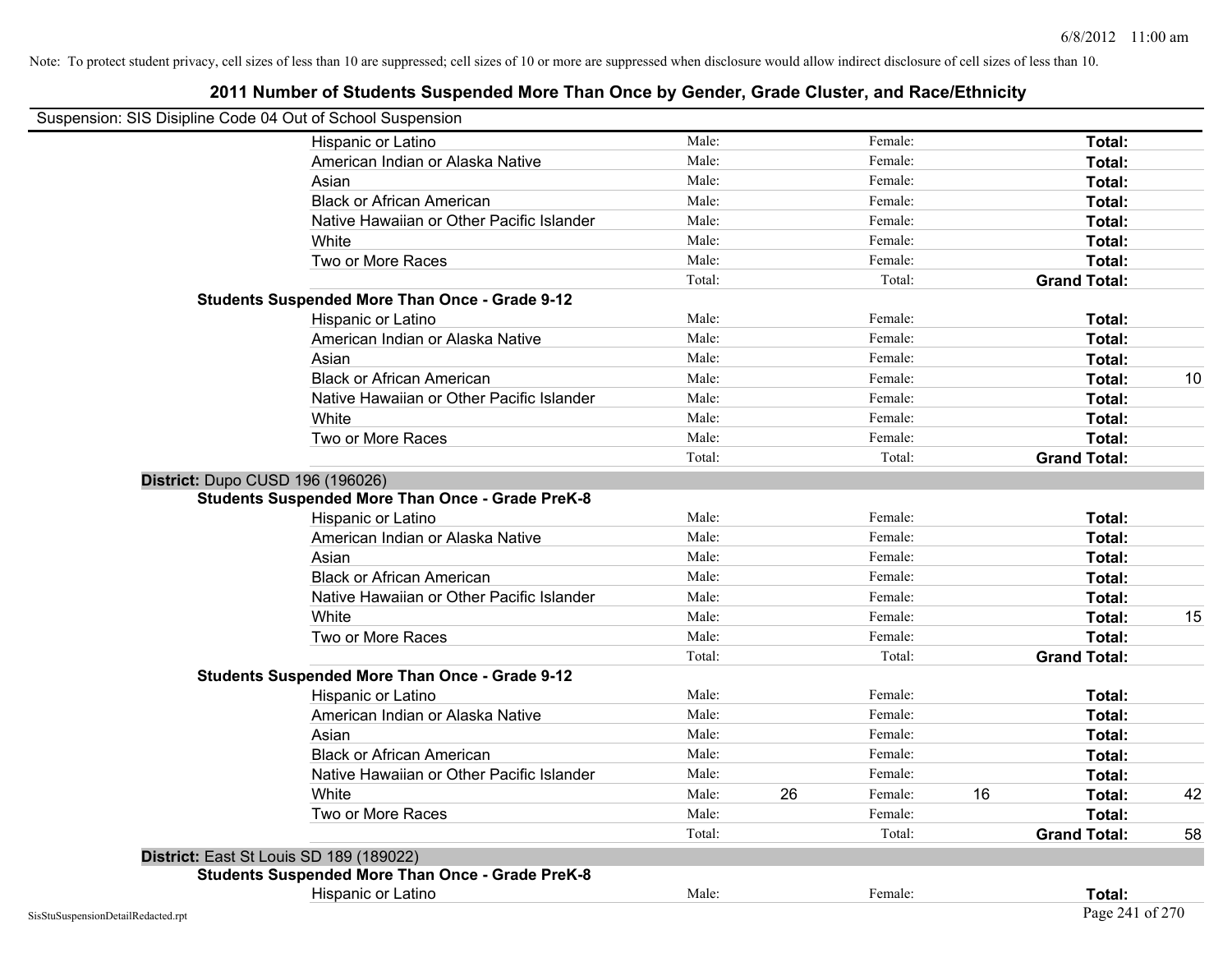# **2011 Number of Students Suspended More Than Once by Gender, Grade Cluster, and Race/Ethnicity**

|                                     | Suspension: SIS Disipline Code 04 Out of School Suspension |        |     |         |     |                     |     |
|-------------------------------------|------------------------------------------------------------|--------|-----|---------|-----|---------------------|-----|
|                                     | American Indian or Alaska Native                           | Male:  |     | Female: |     | Total:              |     |
|                                     | Asian                                                      | Male:  |     | Female: |     | Total:              |     |
|                                     | <b>Black or African American</b>                           | Male:  | 291 | Female: | 171 | Total:              | 462 |
|                                     | Native Hawaiian or Other Pacific Islander                  | Male:  |     | Female: |     | Total:              |     |
|                                     | White                                                      | Male:  |     | Female: |     | Total:              |     |
|                                     | Two or More Races                                          | Male:  |     | Female: |     | Total:              |     |
|                                     |                                                            | Total: |     | Total:  |     | <b>Grand Total:</b> |     |
|                                     | <b>Students Suspended More Than Once - Grade 9-12</b>      |        |     |         |     |                     |     |
|                                     | Hispanic or Latino                                         | Male:  |     | Female: |     | Total:              |     |
|                                     | American Indian or Alaska Native                           | Male:  |     | Female: |     | Total:              |     |
|                                     | Asian                                                      | Male:  |     | Female: |     | Total:              |     |
|                                     | <b>Black or African American</b>                           | Male:  | 131 | Female: | 94  | Total:              | 225 |
|                                     | Native Hawaiian or Other Pacific Islander                  | Male:  |     | Female: |     | Total:              |     |
|                                     | White                                                      | Male:  |     | Female: |     | Total:              |     |
|                                     | Two or More Races                                          | Male:  |     | Female: |     | Total:              |     |
|                                     |                                                            | Total: |     | Total:  |     | <b>Grand Total:</b> |     |
| District: Freeburg CHSD 77 (077016) |                                                            |        |     |         |     |                     |     |
|                                     | <b>Students Suspended More Than Once - Grade 9-12</b>      |        |     |         |     |                     |     |
|                                     | Hispanic or Latino                                         | Male:  |     | Female: |     | Total:              |     |
|                                     | American Indian or Alaska Native                           | Male:  |     | Female: |     | Total:              |     |
|                                     | Asian                                                      | Male:  |     | Female: |     | Total:              |     |
|                                     | <b>Black or African American</b>                           | Male:  |     | Female: |     | Total:              |     |
|                                     | Native Hawaiian or Other Pacific Islander                  | Male:  |     | Female: |     | Total:              |     |
|                                     | White                                                      | Male:  |     | Female: |     | Total:              | 10  |
|                                     | Two or More Races                                          | Male:  |     | Female: |     | Total:              |     |
|                                     |                                                            | Total: |     | Total:  |     | <b>Grand Total:</b> |     |
| District: Grant CCSD 110 (110004)   |                                                            |        |     |         |     |                     |     |
|                                     | <b>Students Suspended More Than Once - Grade PreK-8</b>    |        |     |         |     |                     |     |
|                                     | Hispanic or Latino                                         | Male:  |     | Female: |     | Total:              |     |
|                                     | American Indian or Alaska Native                           | Male:  |     | Female: |     | Total:              |     |
|                                     | Asian                                                      | Male:  |     | Female: |     | Total:              |     |
|                                     | <b>Black or African American</b>                           | Male:  |     | Female: |     | Total:              |     |
|                                     | Native Hawaiian or Other Pacific Islander                  | Male:  |     | Female: |     | Total:              |     |
|                                     | White                                                      | Male:  |     | Female: |     | <b>Total:</b>       |     |
|                                     | Two or More Races                                          | Male:  |     | Female: |     | <b>Total:</b>       |     |
|                                     |                                                            | Total: |     | Total:  |     | <b>Grand Total:</b> | 13  |

**Students Suspended More Than Once - Grade PreK-8**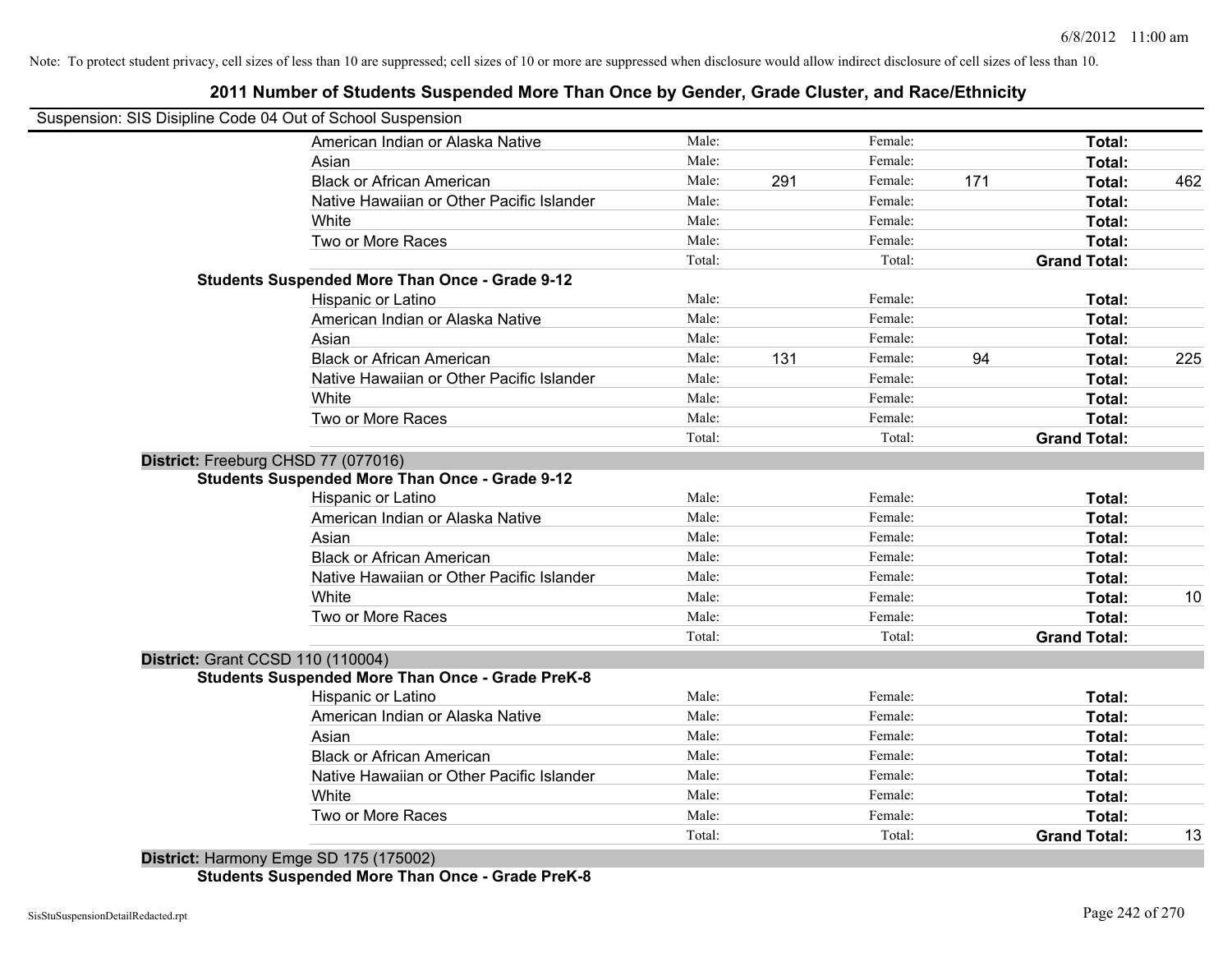# **2011 Number of Students Suspended More Than Once by Gender, Grade Cluster, and Race/Ethnicity**

| Suspension: SIS Disipline Code 04 Out of School Suspension |                                                         |        |         |                     |    |
|------------------------------------------------------------|---------------------------------------------------------|--------|---------|---------------------|----|
|                                                            | Hispanic or Latino                                      | Male:  | Female: | Total:              |    |
|                                                            | American Indian or Alaska Native                        | Male:  | Female: | Total:              |    |
|                                                            | Asian                                                   | Male:  | Female: | Total:              |    |
|                                                            | <b>Black or African American</b>                        | Male:  | Female: | Total:              | 21 |
|                                                            | Native Hawaiian or Other Pacific Islander               | Male:  | Female: | Total:              |    |
|                                                            | White                                                   | Male:  | Female: | Total:              | 13 |
|                                                            | Two or More Races                                       | Male:  | Female: | Total:              |    |
|                                                            |                                                         | Total: | Total:  | <b>Grand Total:</b> |    |
| District: High Mount SD 116 (116002)                       |                                                         |        |         |                     |    |
|                                                            | <b>Students Suspended More Than Once - Grade PreK-8</b> |        |         |                     |    |
|                                                            | Hispanic or Latino                                      | Male:  | Female: | Total:              |    |
|                                                            | American Indian or Alaska Native                        | Male:  | Female: | Total:              |    |
|                                                            | Asian                                                   | Male:  | Female: | Total:              |    |
|                                                            | <b>Black or African American</b>                        | Male:  | Female: | Total:              |    |
|                                                            | Native Hawaiian or Other Pacific Islander               | Male:  | Female: | Total:              |    |
|                                                            | White                                                   | Male:  | Female: | Total:              |    |
|                                                            | Two or More Races                                       | Male:  | Female: | Total:              |    |
|                                                            |                                                         | Total: | Total:  | <b>Grand Total:</b> |    |
| District: Lebanon CUSD 9 (009026)                          |                                                         |        |         |                     |    |
|                                                            | <b>Students Suspended More Than Once - Grade PreK-8</b> |        |         |                     |    |
|                                                            | Hispanic or Latino                                      | Male:  | Female: | Total:              |    |
|                                                            | American Indian or Alaska Native                        | Male:  | Female: | Total:              |    |
|                                                            | Asian                                                   | Male:  | Female: | Total:              |    |
|                                                            | <b>Black or African American</b>                        | Male:  | Female: | Total:              |    |
|                                                            | Native Hawaiian or Other Pacific Islander               | Male:  | Female: | Total:              |    |
|                                                            | White                                                   | Male:  | Female: | Total:              |    |
|                                                            | Two or More Races                                       | Male:  | Female: | Total:              |    |
|                                                            |                                                         | Total: | Total:  | <b>Grand Total:</b> |    |
|                                                            | <b>Students Suspended More Than Once - Grade 9-12</b>   |        |         |                     |    |
|                                                            | Hispanic or Latino                                      | Male:  | Female: | Total:              |    |
|                                                            | American Indian or Alaska Native                        | Male:  | Female: | Total:              |    |
|                                                            | Asian                                                   | Male:  | Female: | Total:              |    |
|                                                            | <b>Black or African American</b>                        | Male:  | Female: | Total:              |    |
|                                                            | Native Hawaiian or Other Pacific Islander               | Male:  | Female: | Total:              |    |
|                                                            | White                                                   | Male:  | Female: | Total:              |    |
|                                                            | Two or More Races                                       | Male:  | Female: | Total:              |    |
|                                                            |                                                         | Total: | Total:  | <b>Grand Total:</b> |    |
|                                                            |                                                         |        |         |                     |    |

**District:** Marissa CUSD 40 (040026)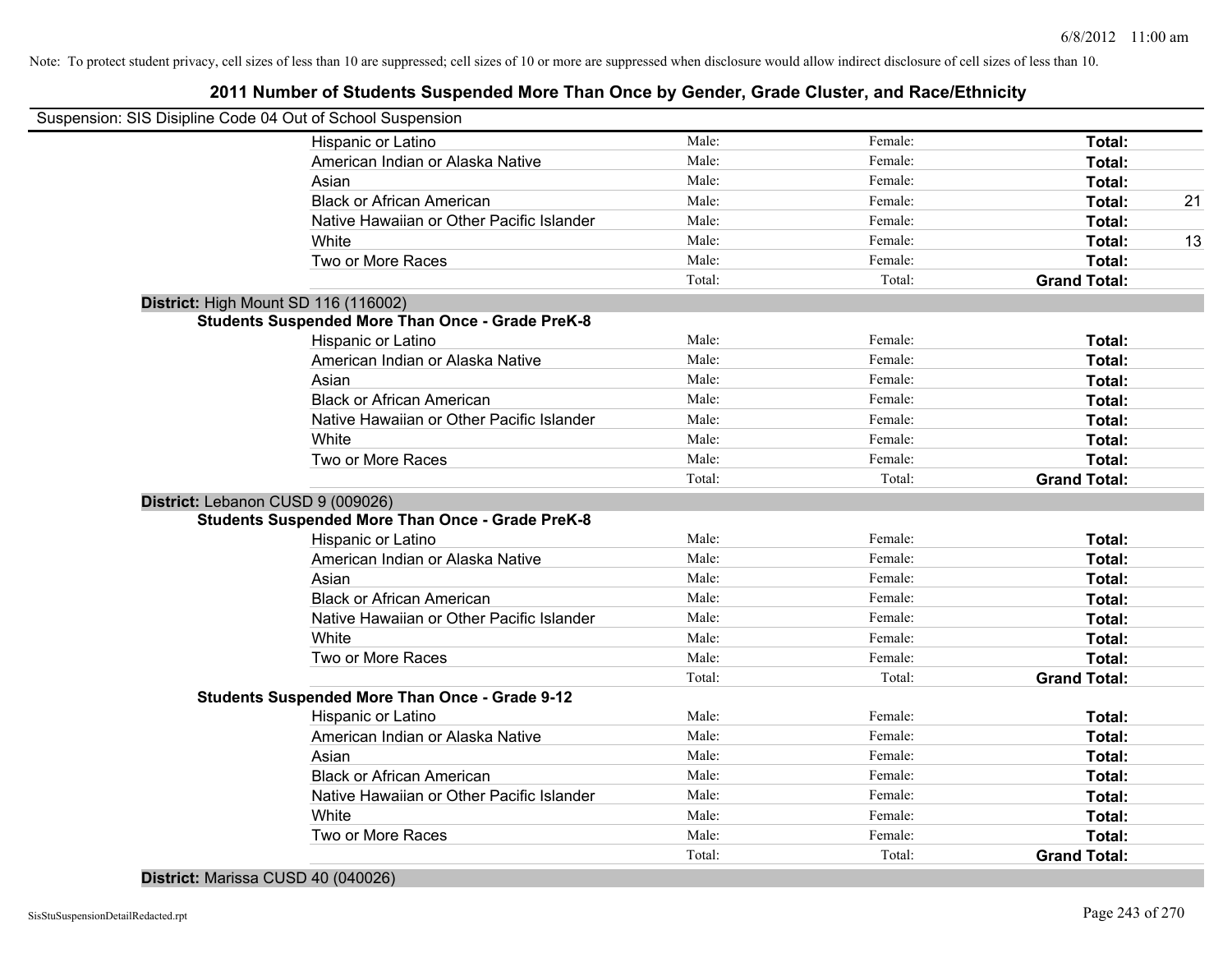| 2011 Number of Students Suspended More Than Once by Gender, Grade Cluster, and Race/Ethnicity |        |         |                           |
|-----------------------------------------------------------------------------------------------|--------|---------|---------------------------|
| Suspension: SIS Disipline Code 04 Out of School Suspension                                    |        |         |                           |
| <b>Students Suspended More Than Once - Grade PreK-8</b>                                       |        |         |                           |
| Hispanic or Latino                                                                            | Male:  | Female: | Total:                    |
| American Indian or Alaska Native                                                              | Male:  | Female: | Total:                    |
| Asian                                                                                         | Male:  | Female: | Total:                    |
| <b>Black or African American</b>                                                              | Male:  | Female: | Total:                    |
| Native Hawaiian or Other Pacific Islander                                                     | Male:  | Female: | Total:                    |
| White                                                                                         | Male:  | Female: | Total:                    |
| Two or More Races                                                                             | Male:  | Female: | Total:                    |
|                                                                                               | Total: | Total:  | <b>Grand Total:</b>       |
| <b>Students Suspended More Than Once - Grade 9-12</b>                                         |        |         |                           |
| Hispanic or Latino                                                                            | Male:  | Female: | Total:                    |
| American Indian or Alaska Native                                                              | Male:  | Female: | Total:                    |
| Asian                                                                                         | Male:  | Female: | Total:                    |
| <b>Black or African American</b>                                                              | Male:  | Female: | Total:                    |
| Native Hawaiian or Other Pacific Islander                                                     | Male:  | Female: | Total:                    |
| White                                                                                         | Male:  | Female: | Total:                    |
| Two or More Races                                                                             | Male:  | Female: | Total:                    |
|                                                                                               | Total: | Total:  | <b>Grand Total:</b>       |
| District: Mascoutah CUD 19 (019026)                                                           |        |         |                           |
| <b>Students Suspended More Than Once - Grade PreK-8</b>                                       |        |         |                           |
| Hispanic or Latino                                                                            | Male:  | Female: | Total:                    |
| American Indian or Alaska Native                                                              | Male:  | Female: | Total:                    |
| Asian                                                                                         | Male:  | Female: | Total:                    |
| <b>Black or African American</b>                                                              | Male:  | Female: | Total:                    |
| Native Hawaiian or Other Pacific Islander                                                     | Male:  | Female: | Total:                    |
| White                                                                                         | Male:  | Female: | Total:                    |
| Two or More Races                                                                             | Male:  | Female: | Total:                    |
|                                                                                               | Total: | Total:  | <b>Grand Total:</b>       |
| <b>Students Suspended More Than Once - Grade 9-12</b>                                         |        |         |                           |
| Hispanic or Latino                                                                            | Male:  | Female: | Total:                    |
| American Indian or Alaska Native                                                              | Male:  | Female: | Total:                    |
| Asian                                                                                         | Male:  | Female: | Total:                    |
| <b>Black or African American</b>                                                              | Male:  | Female: | Total:                    |
| Native Hawaiian or Other Pacific Islander                                                     | Male:  | Female: | Total:                    |
| White                                                                                         | Male:  | Female: | Total:                    |
| Two or More Races                                                                             | Male:  | Female: | Total:                    |
|                                                                                               | Total: | Total:  | <b>Grand Total:</b><br>13 |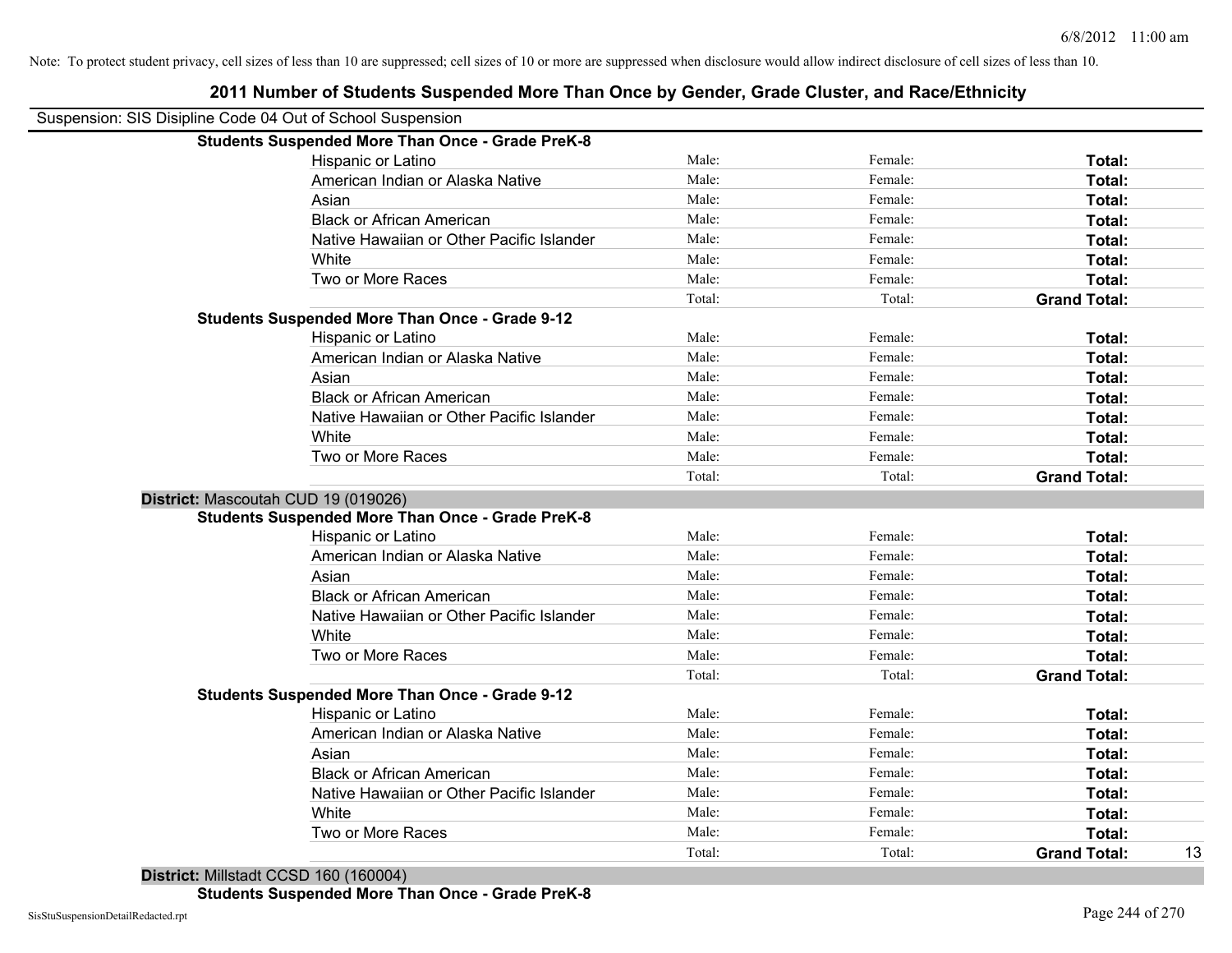# **2011 Number of Students Suspended More Than Once by Gender, Grade Cluster, and Race/Ethnicity**

|                                     | Suspension: SIS Disipline Code 04 Out of School Suspension |        |         |                     |    |
|-------------------------------------|------------------------------------------------------------|--------|---------|---------------------|----|
|                                     | Hispanic or Latino                                         | Male:  | Female: | Total:              |    |
|                                     | American Indian or Alaska Native                           | Male:  | Female: | Total:              |    |
|                                     | Asian                                                      | Male:  | Female: | Total:              |    |
|                                     | <b>Black or African American</b>                           | Male:  | Female: | Total:              |    |
|                                     | Native Hawaiian or Other Pacific Islander                  | Male:  | Female: | Total:              |    |
|                                     | White                                                      | Male:  | Female: | Total:              |    |
|                                     | Two or More Races                                          | Male:  | Female: | Total:              |    |
|                                     |                                                            | Total: | Total:  | <b>Grand Total:</b> |    |
|                                     | District: New Athens CUSD 60 (060026)                      |        |         |                     |    |
|                                     | <b>Students Suspended More Than Once - Grade PreK-8</b>    |        |         |                     |    |
|                                     | Hispanic or Latino                                         | Male:  | Female: | Total:              |    |
|                                     | American Indian or Alaska Native                           | Male:  | Female: | Total:              |    |
|                                     | Asian                                                      | Male:  | Female: | Total:              |    |
|                                     | <b>Black or African American</b>                           | Male:  | Female: | Total:              |    |
|                                     | Native Hawaiian or Other Pacific Islander                  | Male:  | Female: | Total:              |    |
|                                     | White                                                      | Male:  | Female: | Total:              |    |
|                                     | Two or More Races                                          | Male:  | Female: | Total:              |    |
|                                     |                                                            | Total: | Total:  | <b>Grand Total:</b> |    |
|                                     | <b>Students Suspended More Than Once - Grade 9-12</b>      |        |         |                     |    |
|                                     | Hispanic or Latino                                         | Male:  | Female: | Total:              |    |
|                                     | American Indian or Alaska Native                           | Male:  | Female: | Total:              |    |
|                                     | Asian                                                      | Male:  | Female: | Total:              |    |
|                                     | <b>Black or African American</b>                           | Male:  | Female: | Total:              |    |
|                                     | Native Hawaiian or Other Pacific Islander                  | Male:  | Female: | Total:              |    |
|                                     | White                                                      | Male:  | Female: | Total:              |    |
|                                     | Two or More Races                                          | Male:  | Female: | Total:              |    |
|                                     |                                                            | Total: | Total:  | <b>Grand Total:</b> |    |
| District: O Fallon CCSD 90 (090004) |                                                            |        |         |                     |    |
|                                     | <b>Students Suspended More Than Once - Grade PreK-8</b>    |        |         |                     |    |
|                                     | Hispanic or Latino                                         | Male:  | Female: | Total:              |    |
|                                     | American Indian or Alaska Native                           | Male:  | Female: | Total:              |    |
|                                     | Asian                                                      | Male:  | Female: | Total:              |    |
|                                     | <b>Black or African American</b>                           | Male:  | Female: | Total:              |    |
|                                     | Native Hawaiian or Other Pacific Islander                  | Male:  | Female: | Total:              |    |
|                                     | White                                                      | Male:  | Female: | Total:              |    |
|                                     | Two or More Races                                          | Male:  | Female: | Total:              |    |
|                                     |                                                            | Total: | Total:  | <b>Grand Total:</b> | 13 |
|                                     |                                                            |        |         |                     |    |

**District:** O Fallon Twp HSD 203 (203017)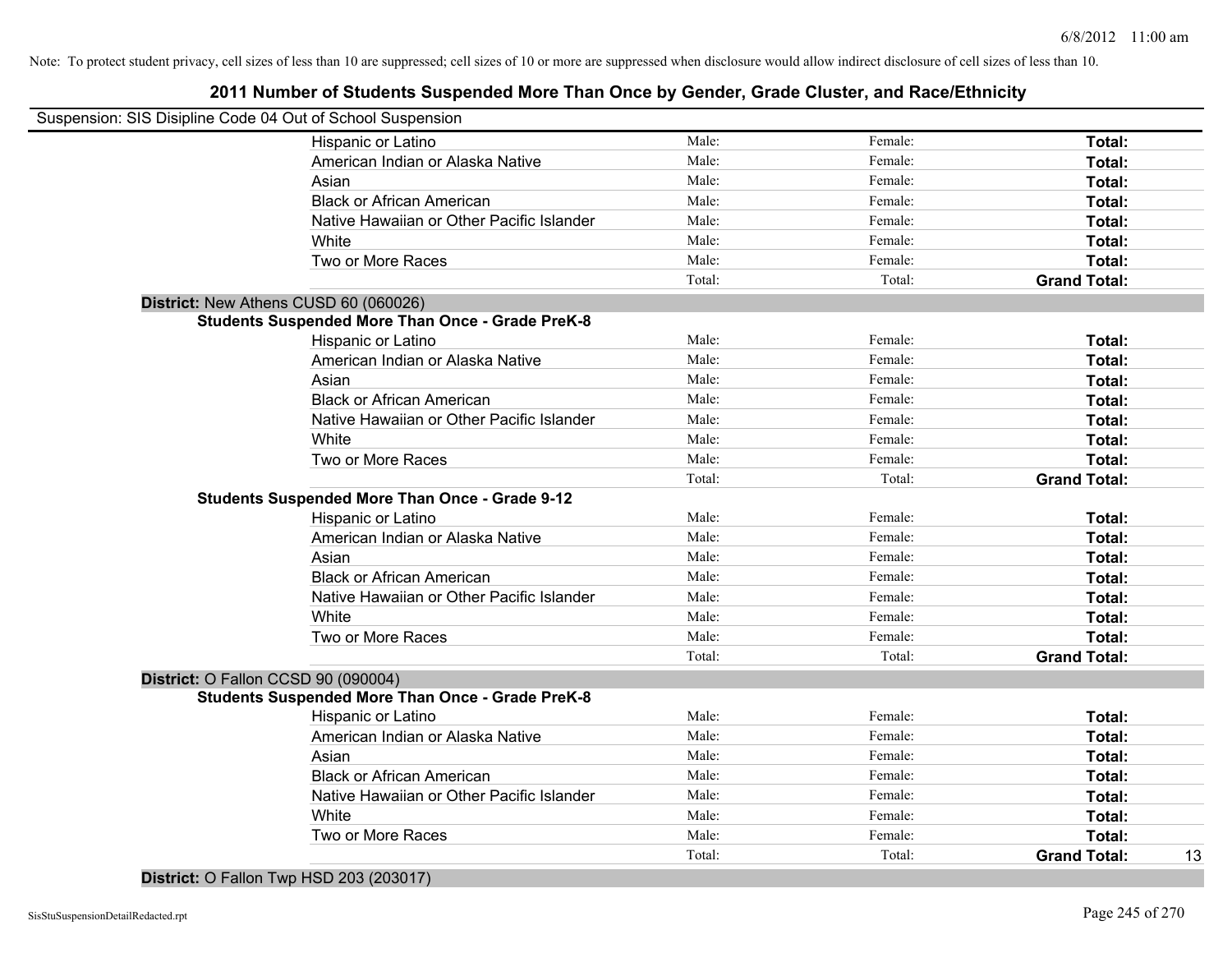| Suspension: SIS Disipline Code 04 Out of School Suspension |                                                         |        |    |         |    |                     |     |
|------------------------------------------------------------|---------------------------------------------------------|--------|----|---------|----|---------------------|-----|
|                                                            | <b>Students Suspended More Than Once - Grade 9-12</b>   |        |    |         |    |                     |     |
|                                                            | Hispanic or Latino                                      | Male:  |    | Female: |    | Total:              |     |
|                                                            | American Indian or Alaska Native                        | Male:  |    | Female: |    | <b>Total:</b>       |     |
|                                                            | Asian                                                   | Male:  |    | Female: |    | <b>Total:</b>       |     |
|                                                            | <b>Black or African American</b>                        | Male:  | 24 | Female: | 25 | Total:              | 49  |
|                                                            | Native Hawaiian or Other Pacific Islander               | Male:  |    | Female: |    | <b>Total:</b>       |     |
|                                                            | White                                                   | Male:  | 33 | Female: | 11 | Total:              | 44  |
|                                                            | Two or More Races                                       | Male:  |    | Female: |    | Total:              |     |
|                                                            |                                                         | Total: |    | Total:  |    | <b>Grand Total:</b> | 108 |
|                                                            | District: Pontiac-W Holliday SD 105 (105002)            |        |    |         |    |                     |     |
|                                                            | <b>Students Suspended More Than Once - Grade PreK-8</b> |        |    |         |    |                     |     |
|                                                            | Hispanic or Latino                                      | Male:  |    | Female: |    | Total:              |     |
|                                                            | American Indian or Alaska Native                        | Male:  |    | Female: |    | Total:              |     |
|                                                            | Asian                                                   | Male:  |    | Female: |    | Total:              |     |
|                                                            | <b>Black or African American</b>                        | Male:  |    | Female: |    | <b>Total:</b>       |     |
|                                                            | Native Hawaiian or Other Pacific Islander               | Male:  |    | Female: |    | Total:              |     |
|                                                            | White                                                   | Male:  |    | Female: |    | Total:              |     |
|                                                            | Two or More Races                                       | Male:  |    | Female: |    | Total:              |     |
|                                                            |                                                         | Total: |    | Total:  |    | <b>Grand Total:</b> |     |
|                                                            | District: Shiloh Village SD 85 (085002)                 |        |    |         |    |                     |     |
|                                                            | <b>Students Suspended More Than Once - Grade PreK-8</b> |        |    |         |    |                     |     |
|                                                            | Hispanic or Latino                                      | Male:  |    | Female: |    | Total:              |     |
|                                                            | American Indian or Alaska Native                        | Male:  |    | Female: |    | <b>Total:</b>       |     |
|                                                            | Asian                                                   | Male:  |    | Female: |    | Total:              |     |
|                                                            | <b>Black or African American</b>                        | Male:  |    | Female: |    | Total:              |     |
|                                                            | Native Hawaiian or Other Pacific Islander               | Male:  |    | Female: |    | Total:              |     |
|                                                            | White                                                   | Male:  |    | Female: |    | Total:              |     |
|                                                            | Two or More Races                                       | Male:  |    | Female: |    | Total:              |     |
|                                                            |                                                         | Total: |    | Total:  |    | <b>Grand Total:</b> |     |
|                                                            | District: Signal Hill SD 181 (181002)                   |        |    |         |    |                     |     |
|                                                            | <b>Students Suspended More Than Once - Grade PreK-8</b> |        |    |         |    |                     |     |
|                                                            | Hispanic or Latino                                      | Male:  |    | Female: |    | Total:              |     |
|                                                            | American Indian or Alaska Native                        | Male:  |    | Female: |    | Total:              |     |
|                                                            | Asian                                                   | Male:  |    | Female: |    | Total:              |     |
|                                                            | <b>Black or African American</b>                        | Male:  |    | Female: |    | Total:              |     |
|                                                            | Native Hawaiian or Other Pacific Islander               | Male:  |    | Female: |    | Total:              |     |
|                                                            | White                                                   | Male:  |    | Female: |    | <b>Total:</b>       |     |
|                                                            | Two or More Races                                       | Male:  |    | Female: |    | Total:              |     |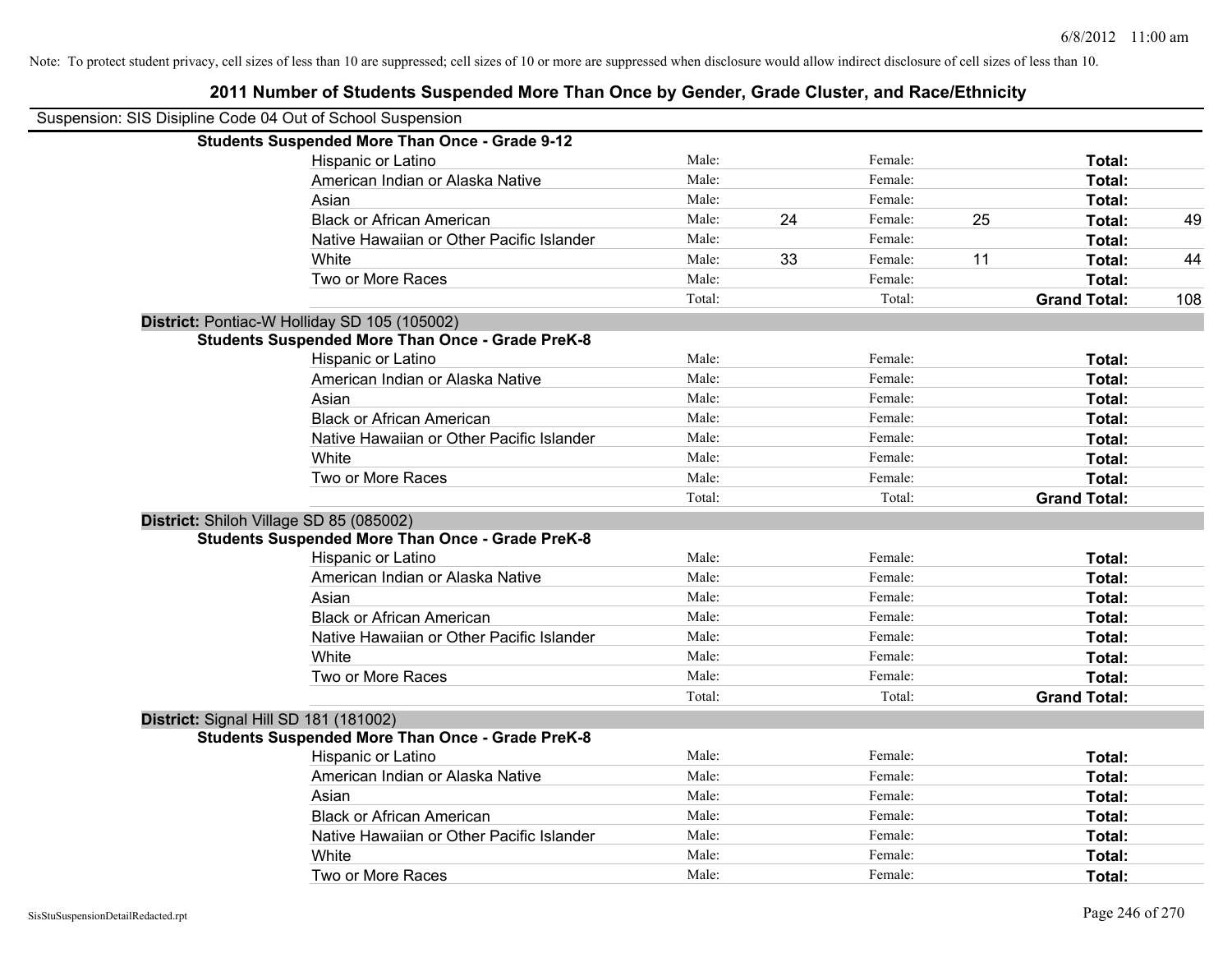|                                | Suspension: SIS Disipline Code 04 Out of School Suspension |        |         |                     |    |
|--------------------------------|------------------------------------------------------------|--------|---------|---------------------|----|
|                                |                                                            | Total: | Total:  | <b>Grand Total:</b> |    |
|                                | District: Smithton CCSD 130 (130004)                       |        |         |                     |    |
|                                | <b>Students Suspended More Than Once - Grade PreK-8</b>    |        |         |                     |    |
|                                | Hispanic or Latino                                         | Male:  | Female: | Total:              |    |
|                                | American Indian or Alaska Native                           | Male:  | Female: | Total:              |    |
|                                | Asian                                                      | Male:  | Female: | Total:              |    |
|                                | <b>Black or African American</b>                           | Male:  | Female: | Total:              |    |
|                                | Native Hawaiian or Other Pacific Islander                  | Male:  | Female: | Total:              |    |
|                                | White                                                      | Male:  | Female: | Total:              |    |
|                                | Two or More Races                                          | Male:  | Female: | Total:              |    |
|                                |                                                            | Total: | Total:  | <b>Grand Total:</b> |    |
|                                | District: Whiteside SD 115 (115002)                        |        |         |                     |    |
|                                | <b>Students Suspended More Than Once - Grade PreK-8</b>    |        |         |                     |    |
|                                | Hispanic or Latino                                         | Male:  | Female: | Total:              |    |
|                                | American Indian or Alaska Native                           | Male:  | Female: | Total:              |    |
|                                | Asian                                                      | Male:  | Female: | Total:              |    |
|                                | <b>Black or African American</b>                           | Male:  | Female: | Total:              | 33 |
|                                | Native Hawaiian or Other Pacific Islander                  | Male:  | Female: | Total:              |    |
|                                | White                                                      | Male:  | Female: | Total:              | 10 |
|                                | Two or More Races                                          | Male:  | Female: | Total:              |    |
|                                |                                                            | Total: | Total:  | <b>Grand Total:</b> |    |
|                                | District: Wolf Branch SD 113 (113002)                      |        |         |                     |    |
|                                | <b>Students Suspended More Than Once - Grade PreK-8</b>    |        |         |                     |    |
|                                | Hispanic or Latino                                         | Male:  | Female: | Total:              |    |
|                                | American Indian or Alaska Native                           | Male:  | Female: | Total:              |    |
|                                | Asian                                                      | Male:  | Female: | Total:              |    |
|                                | <b>Black or African American</b>                           | Male:  | Female: | Total:              |    |
|                                | Native Hawaiian or Other Pacific Islander                  | Male:  | Female: | Total:              |    |
|                                | White                                                      | Male:  | Female: | Total:              |    |
|                                | Two or More Races                                          | Male:  | Female: | Total:              |    |
|                                |                                                            | Total: | Total:  | <b>Grand Total:</b> |    |
|                                |                                                            |        |         |                     |    |
| Region: State of ILlinois (65) |                                                            |        |         |                     |    |
| County: State Of II (108)      |                                                            |        |         |                     |    |
|                                | District: Non-Public School (9000)                         |        |         |                     |    |
|                                | <b>Students Suspended More Than Once - Grade 9-12</b>      |        |         |                     |    |
|                                | Hispanic or Latino                                         | Male:  | Female: | Total:              |    |
|                                | American Indian or Alaska Native                           | Male:  | Female: | Total:              |    |
|                                |                                                            |        |         |                     |    |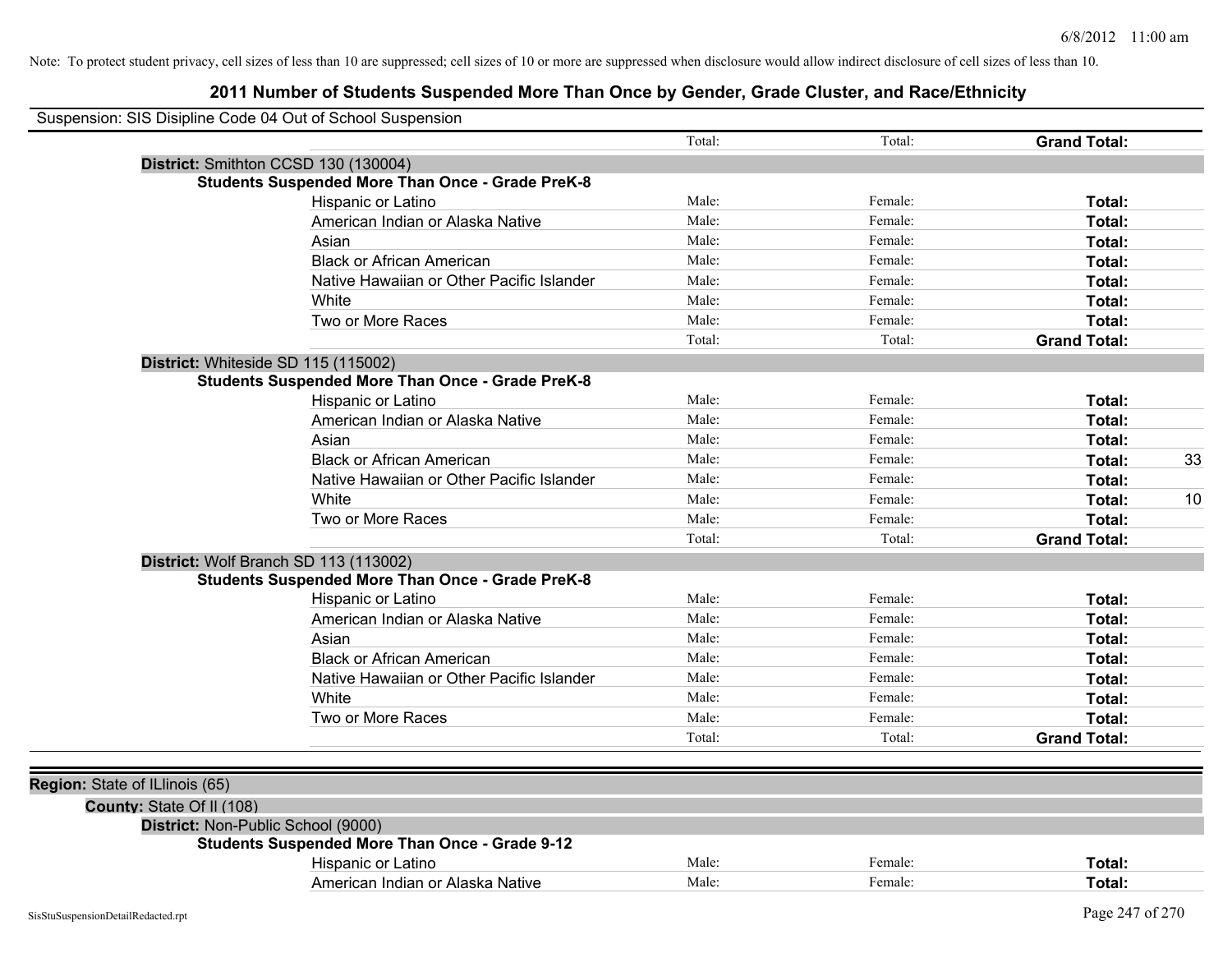|                        | Suspension: SIS Disipline Code 04 Out of School Suspension |        |         |                     |    |
|------------------------|------------------------------------------------------------|--------|---------|---------------------|----|
|                        | Asian                                                      | Male:  | Female: | Total:              |    |
|                        | <b>Black or African American</b>                           | Male:  | Female: | Total:              |    |
|                        | Native Hawaiian or Other Pacific Islander                  | Male:  | Female: | Total:              |    |
|                        | White                                                      | Male:  | Female: | Total:              |    |
|                        | Two or More Races                                          | Male:  | Female: | Total:              |    |
|                        |                                                            | Total: | Total:  | <b>Grand Total:</b> |    |
|                        | District: Non-Public School (9030)                         |        |         |                     |    |
|                        | <b>Students Suspended More Than Once - Grade 9-12</b>      |        |         |                     |    |
|                        | Hispanic or Latino                                         | Male:  | Female: | Total:              |    |
|                        | American Indian or Alaska Native                           | Male:  | Female: | Total:              |    |
|                        | Asian                                                      | Male:  | Female: | Total:              |    |
|                        | <b>Black or African American</b>                           | Male:  | Female: | Total:              |    |
|                        | Native Hawaiian or Other Pacific Islander                  | Male:  | Female: | Total:              |    |
|                        | White                                                      | Male:  | Female: | Total:              |    |
|                        | Two or More Races                                          | Male:  | Female: | Total:              |    |
|                        |                                                            | Total: | Total:  | <b>Grand Total:</b> |    |
| County: Tazewell (090) | District: Creve Coeur SD 76 (076002)                       |        |         |                     |    |
|                        | <b>Students Suspended More Than Once - Grade PreK-8</b>    |        |         |                     |    |
|                        | Hispanic or Latino                                         | Male:  | Female: | Total:              |    |
|                        | American Indian or Alaska Native                           | Male:  | Female: | Total:              |    |
|                        | Asian                                                      | Male:  | Female: | Total:              |    |
|                        | <b>Black or African American</b>                           | Male:  | Female: | Total:              |    |
|                        | Native Hawaiian or Other Pacific Islander                  | Male:  | Female: | Total:              |    |
|                        | White                                                      | Male:  | Female: | Total:              | 16 |
|                        | Two or More Races                                          | Male:  | Female: | Total:              |    |
|                        |                                                            | Total: | Total:  | <b>Grand Total:</b> |    |
|                        | District: Deer Creek-Mackinaw CUSD 701 (701026)            |        |         |                     |    |
|                        | <b>Students Suspended More Than Once - Grade 9-12</b>      |        |         |                     |    |
|                        | Hispanic or Latino                                         | Male:  | Female: | Total:              |    |
|                        | American Indian or Alaska Native                           | Male:  | Female: | Total:              |    |
|                        | Asian                                                      | Male:  | Female: | Total:              |    |
|                        | <b>Black or African American</b>                           | Male:  | Female: | Total:              |    |
|                        | Native Hawaiian or Other Pacific Islander                  | Male:  | Female: | Total:              |    |
|                        | White                                                      | Male:  | Female: | Total:              |    |
|                        | Two or More Races                                          | Male:  | Female: | Total:              |    |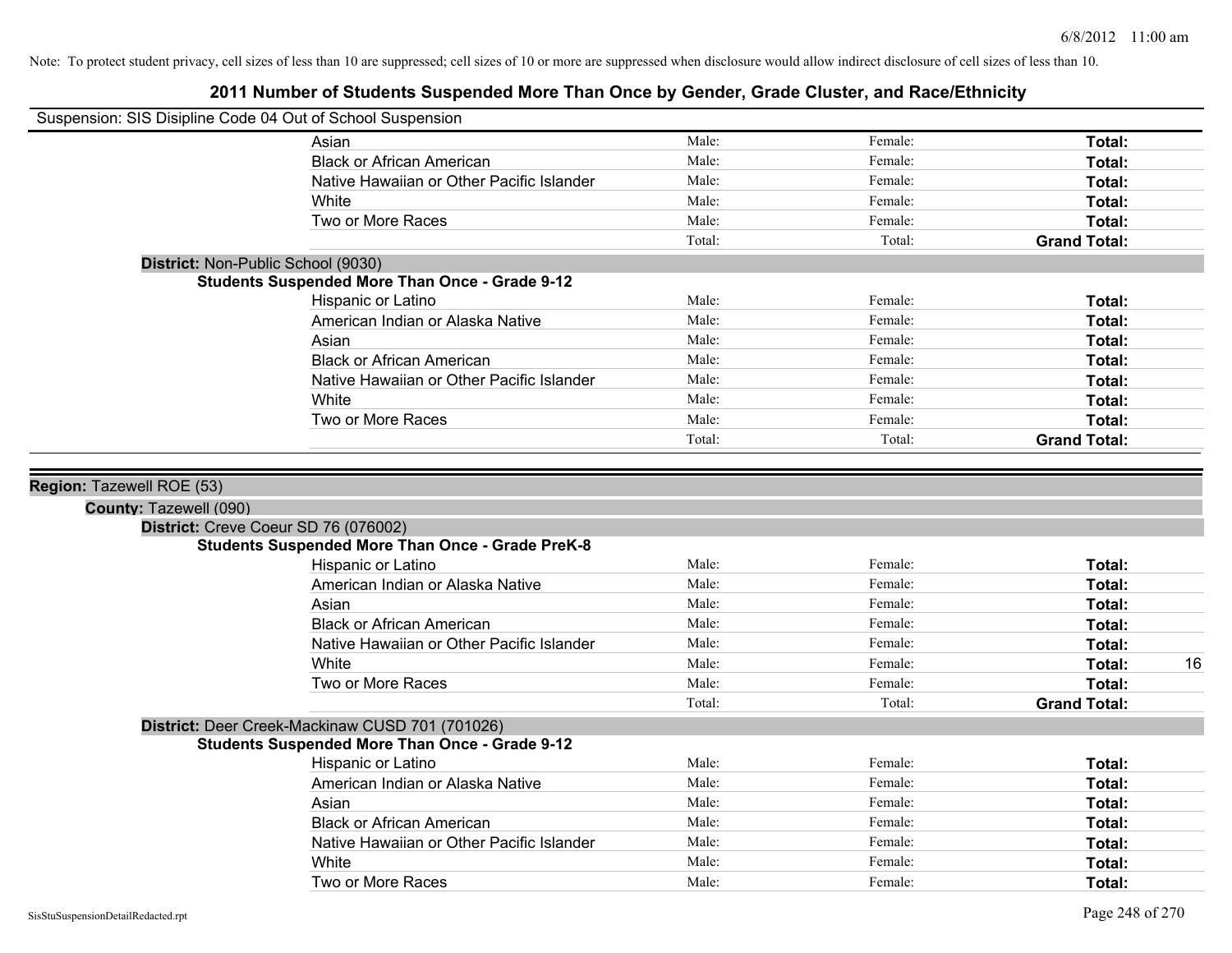| Suspension: SIS Disipline Code 04 Out of School Suspension |                                                         |        |    |         |    |                     |
|------------------------------------------------------------|---------------------------------------------------------|--------|----|---------|----|---------------------|
|                                                            |                                                         | Total: |    | Total:  |    | <b>Grand Total:</b> |
| District: Delavan CUSD 703 (703026)                        |                                                         |        |    |         |    |                     |
|                                                            | <b>Students Suspended More Than Once - Grade PreK-8</b> |        |    |         |    |                     |
|                                                            | Hispanic or Latino                                      | Male:  |    | Female: |    | Total:              |
|                                                            | American Indian or Alaska Native                        | Male:  |    | Female: |    | Total:              |
|                                                            | Asian                                                   | Male:  |    | Female: |    | Total:              |
|                                                            | <b>Black or African American</b>                        | Male:  |    | Female: |    | Total:              |
|                                                            | Native Hawaiian or Other Pacific Islander               | Male:  |    | Female: |    | Total:              |
|                                                            | White                                                   | Male:  |    | Female: |    | Total:              |
|                                                            | Two or More Races                                       | Male:  |    | Female: |    | Total:              |
|                                                            |                                                         | Total: |    | Total:  |    | <b>Grand Total:</b> |
|                                                            | <b>Students Suspended More Than Once - Grade 9-12</b>   |        |    |         |    |                     |
|                                                            | Hispanic or Latino                                      | Male:  |    | Female: |    | Total:              |
|                                                            | American Indian or Alaska Native                        | Male:  |    | Female: |    | Total:              |
|                                                            | Asian                                                   | Male:  |    | Female: |    | Total:              |
|                                                            | <b>Black or African American</b>                        | Male:  |    | Female: |    | Total:              |
|                                                            | Native Hawaiian or Other Pacific Islander               | Male:  |    | Female: |    | Total:              |
|                                                            | White                                                   | Male:  |    | Female: |    | Total:              |
|                                                            | Two or More Races                                       | Male:  |    | Female: |    | Total:              |
|                                                            |                                                         | Total: |    | Total:  |    | <b>Grand Total:</b> |
| District: District 50 Schools (050002)                     |                                                         |        |    |         |    |                     |
|                                                            | <b>Students Suspended More Than Once - Grade PreK-8</b> |        |    |         |    |                     |
|                                                            | Hispanic or Latino                                      | Male:  |    | Female: |    | Total:              |
|                                                            | American Indian or Alaska Native                        | Male:  |    | Female: |    | Total:              |
|                                                            | Asian                                                   | Male:  |    | Female: |    | Total:              |
|                                                            | <b>Black or African American</b>                        | Male:  |    | Female: |    | Total:              |
|                                                            | Native Hawaiian or Other Pacific Islander               | Male:  |    | Female: |    | Total:              |
|                                                            | White                                                   | Male:  |    | Female: |    | Total:              |
|                                                            | Two or More Races                                       | Male:  |    | Female: |    | Total:              |
|                                                            |                                                         | Total: |    | Total:  |    | <b>Grand Total:</b> |
|                                                            | District: East Peoria CHSD 309 (309016)                 |        |    |         |    |                     |
|                                                            | <b>Students Suspended More Than Once - Grade 9-12</b>   |        |    |         |    |                     |
|                                                            | <b>Hispanic or Latino</b>                               | Male:  |    | Female: |    | Total:              |
|                                                            | American Indian or Alaska Native                        | Male:  |    | Female: |    | Total:              |
|                                                            | Asian                                                   | Male:  |    | Female: |    | Total:              |
|                                                            | <b>Black or African American</b>                        | Male:  |    | Female: |    | Total:              |
|                                                            | Native Hawaiian or Other Pacific Islander               | Male:  |    | Female: |    | Total:              |
|                                                            | White                                                   | Male:  | 58 | Female: | 22 | 80<br>Total:        |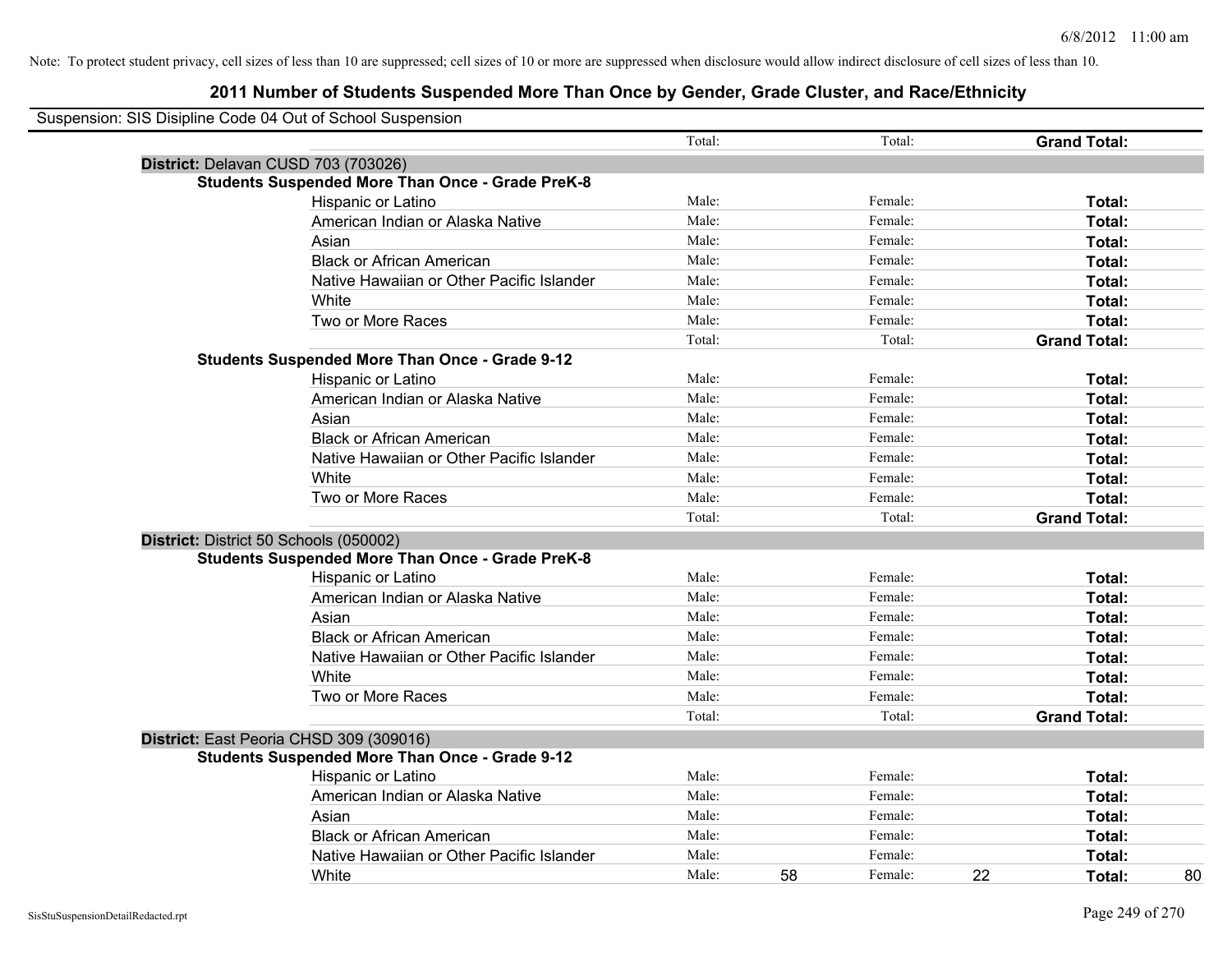| Suspension: SIS Disipline Code 04 Out of School Suspension |                                                         |        |    |         |    |                     |    |
|------------------------------------------------------------|---------------------------------------------------------|--------|----|---------|----|---------------------|----|
|                                                            | Two or More Races                                       | Male:  |    | Female: |    | <b>Total:</b>       |    |
|                                                            |                                                         | Total: |    | Total:  |    | <b>Grand Total:</b> | 93 |
| District: East Peoria SD 86 (086002)                       |                                                         |        |    |         |    |                     |    |
|                                                            | <b>Students Suspended More Than Once - Grade PreK-8</b> |        |    |         |    |                     |    |
|                                                            | Hispanic or Latino                                      | Male:  |    | Female: |    | Total:              |    |
|                                                            | American Indian or Alaska Native                        | Male:  |    | Female: |    | Total:              |    |
|                                                            | Asian                                                   | Male:  |    | Female: |    | Total:              |    |
|                                                            | <b>Black or African American</b>                        | Male:  |    | Female: |    | Total:              |    |
|                                                            | Native Hawaiian or Other Pacific Islander               | Male:  |    | Female: |    | Total:              |    |
|                                                            | White                                                   | Male:  | 29 | Female: | 14 | Total:              | 43 |
|                                                            | Two or More Races                                       | Male:  |    | Female: |    | Total:              |    |
|                                                            |                                                         | Total: |    | Total:  |    | <b>Grand Total:</b> | 53 |
| District: Morton CUSD 709 (709026)                         |                                                         |        |    |         |    |                     |    |
|                                                            | <b>Students Suspended More Than Once - Grade PreK-8</b> |        |    |         |    |                     |    |
|                                                            | Hispanic or Latino                                      | Male:  |    | Female: |    | Total:              |    |
|                                                            | American Indian or Alaska Native                        | Male:  |    | Female: |    | Total:              |    |
|                                                            | Asian                                                   | Male:  |    | Female: |    | Total:              |    |
|                                                            | <b>Black or African American</b>                        | Male:  |    | Female: |    | Total:              |    |
|                                                            | Native Hawaiian or Other Pacific Islander               | Male:  |    | Female: |    | Total:              |    |
|                                                            | White                                                   | Male:  |    | Female: |    | Total:              |    |
|                                                            | Two or More Races                                       | Male:  |    | Female: |    | Total:              |    |
|                                                            |                                                         | Total: |    | Total:  |    | <b>Grand Total:</b> |    |
|                                                            | <b>Students Suspended More Than Once - Grade 9-12</b>   |        |    |         |    |                     |    |
|                                                            | Hispanic or Latino                                      | Male:  |    | Female: |    | Total:              |    |
|                                                            | American Indian or Alaska Native                        | Male:  |    | Female: |    | Total:              |    |
|                                                            | Asian                                                   | Male:  |    | Female: |    | Total:              |    |
|                                                            | <b>Black or African American</b>                        | Male:  |    | Female: |    | Total:              |    |
|                                                            | Native Hawaiian or Other Pacific Islander               | Male:  |    | Female: |    | Total:              |    |
|                                                            | White                                                   | Male:  |    | Female: |    | Total:              |    |
|                                                            | Two or More Races                                       | Male:  |    | Female: |    | Total:              |    |
|                                                            |                                                         | Total: |    | Total:  |    | <b>Grand Total:</b> |    |
|                                                            | District: N Pekin & Marquette Hght SD 102 (102002)      |        |    |         |    |                     |    |
|                                                            | <b>Students Suspended More Than Once - Grade PreK-8</b> |        |    |         |    |                     |    |
|                                                            | Hispanic or Latino                                      | Male:  |    | Female: |    | Total:              |    |
|                                                            | American Indian or Alaska Native                        | Male:  |    | Female: |    | Total:              |    |
|                                                            | Asian                                                   | Male:  |    | Female: |    | Total:              |    |
|                                                            | <b>Black or African American</b>                        | Male:  |    | Female: |    | Total:              |    |
|                                                            | Native Hawaiian or Other Pacific Islander               | Male:  |    | Female: |    | Total:              |    |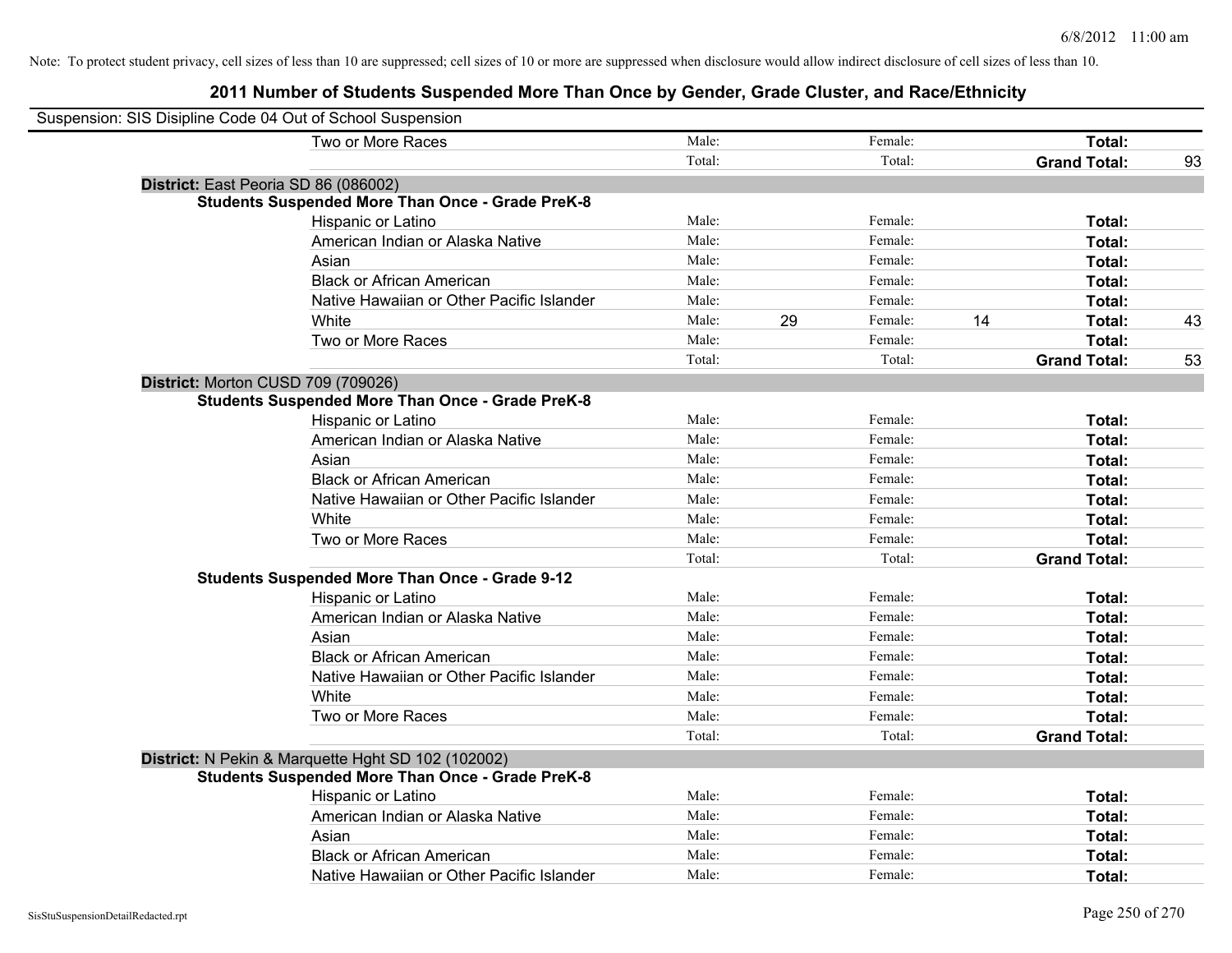| Suspension: SIS Disipline Code 04 Out of School Suspension |                                                         |        |     |         |    |                     |     |
|------------------------------------------------------------|---------------------------------------------------------|--------|-----|---------|----|---------------------|-----|
|                                                            | White                                                   | Male:  |     | Female: |    | Total:              |     |
|                                                            | Two or More Races                                       | Male:  |     | Female: |    | Total:              |     |
|                                                            |                                                         | Total: |     | Total:  |    | <b>Grand Total:</b> |     |
|                                                            | <b>Students Suspended More Than Once - Grade 9-12</b>   |        |     |         |    |                     |     |
|                                                            | Hispanic or Latino                                      | Male:  |     | Female: |    | Total:              |     |
|                                                            | American Indian or Alaska Native                        | Male:  |     | Female: |    | Total:              |     |
|                                                            | Asian                                                   | Male:  |     | Female: |    | Total:              |     |
|                                                            | <b>Black or African American</b>                        | Male:  |     | Female: |    | Total:              |     |
|                                                            | Native Hawaiian or Other Pacific Islander               | Male:  |     | Female: |    | Total:              |     |
|                                                            | White                                                   | Male:  |     | Female: |    | Total:              |     |
|                                                            | Two or More Races                                       | Male:  |     | Female: |    | Total:              |     |
|                                                            |                                                         | Total: |     | Total:  |    | <b>Grand Total:</b> |     |
|                                                            | <b>District: Pekin CSD 303 (303016)</b>                 |        |     |         |    |                     |     |
|                                                            | <b>Students Suspended More Than Once - Grade 9-12</b>   |        |     |         |    |                     |     |
|                                                            | Hispanic or Latino                                      | Male:  |     | Female: |    | Total:              |     |
|                                                            | American Indian or Alaska Native                        | Male:  |     | Female: |    | Total:              |     |
|                                                            | Asian                                                   | Male:  |     | Female: |    | Total:              |     |
|                                                            | <b>Black or African American</b>                        | Male:  |     | Female: |    | Total:              |     |
|                                                            | Native Hawaiian or Other Pacific Islander               | Male:  |     | Female: |    | Total:              |     |
|                                                            | White                                                   | Male:  | 164 | Female: | 71 | Total:              | 235 |
|                                                            | Two or More Races                                       | Male:  |     | Female: |    | Total:              |     |
|                                                            |                                                         | Total: |     | Total:  |    | <b>Grand Total:</b> | 253 |
|                                                            | District: Pekin PSD 108 (108002)                        |        |     |         |    |                     |     |
|                                                            | <b>Students Suspended More Than Once - Grade PreK-8</b> |        |     |         |    |                     |     |
|                                                            | Hispanic or Latino                                      | Male:  |     | Female: |    | Total:              |     |
|                                                            | American Indian or Alaska Native                        | Male:  |     | Female: |    | Total:              |     |
|                                                            | Asian                                                   | Male:  |     | Female: |    | Total:              |     |
|                                                            | <b>Black or African American</b>                        | Male:  |     | Female: |    | Total:              |     |
|                                                            | Native Hawaiian or Other Pacific Islander               | Male:  |     | Female: |    | Total:              |     |
|                                                            | White                                                   | Male:  | 26  | Female: | 16 | Total:              | 42  |
|                                                            | Two or More Races                                       | Male:  |     | Female: |    | Total:              |     |
|                                                            |                                                         | Total: |     | Total:  |    | <b>Grand Total:</b> |     |
|                                                            | <b>Students Suspended More Than Once - Grade 9-12</b>   |        |     |         |    |                     |     |
|                                                            | Hispanic or Latino                                      | Male:  |     | Female: |    | Total:              |     |
|                                                            | American Indian or Alaska Native                        | Male:  |     | Female: |    | Total:              |     |
|                                                            | Asian                                                   | Male:  |     | Female: |    | Total:              |     |
|                                                            | <b>Black or African American</b>                        | Male:  |     | Female: |    | Total:              |     |
|                                                            | Native Hawaiian or Other Pacific Islander               | Male:  |     | Female: |    | Total:              |     |
|                                                            | White                                                   | Male:  |     | Female: |    | Total:              |     |
| SisStuSuspensionDetailRedacted.rpt                         |                                                         |        |     |         |    | Page 251 of 270     |     |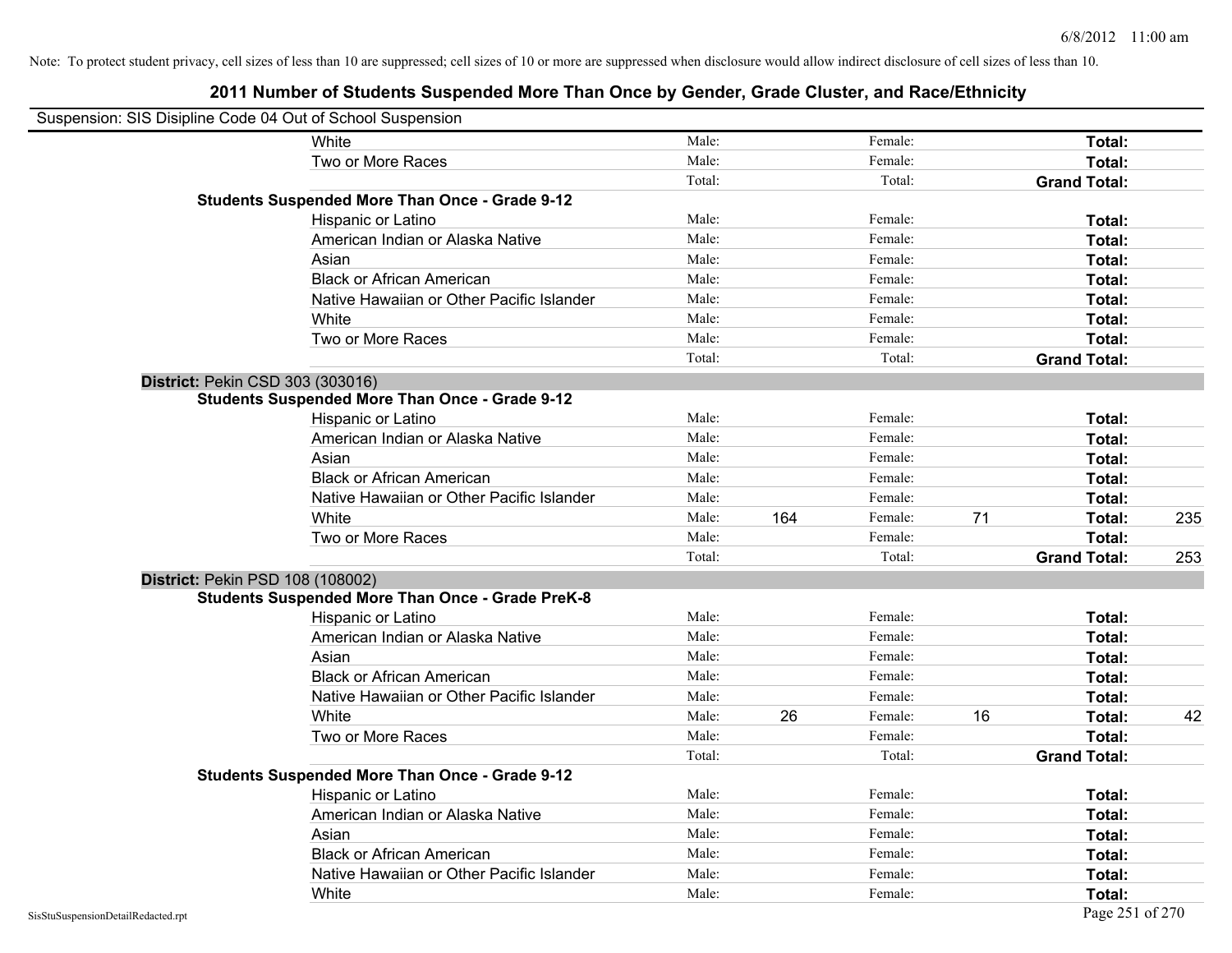| Suspension: SIS Disipline Code 04 Out of School Suspension |        |         |                     |
|------------------------------------------------------------|--------|---------|---------------------|
| Two or More Races                                          | Male:  | Female: | Total:              |
|                                                            | Total: | Total:  | <b>Grand Total:</b> |
| District: Rankin CSD 98 (098002)                           |        |         |                     |
| <b>Students Suspended More Than Once - Grade PreK-8</b>    |        |         |                     |
| Hispanic or Latino                                         | Male:  | Female: | Total:              |
| American Indian or Alaska Native                           | Male:  | Female: | Total:              |
| Asian                                                      | Male:  | Female: | Total:              |
| <b>Black or African American</b>                           | Male:  | Female: | Total:              |
| Native Hawaiian or Other Pacific Islander                  | Male:  | Female: | Total:              |
| White                                                      | Male:  | Female: | Total:              |
| Two or More Races                                          | Male:  | Female: | Total:              |
|                                                            | Total: | Total:  | <b>Grand Total:</b> |
| District: Robein SD 85 (085002)                            |        |         |                     |
| <b>Students Suspended More Than Once - Grade PreK-8</b>    |        |         |                     |
| Hispanic or Latino                                         | Male:  | Female: | Total:              |
| American Indian or Alaska Native                           | Male:  | Female: | Total:              |
| Asian                                                      | Male:  | Female: | Total:              |
| <b>Black or African American</b>                           | Male:  | Female: | Total:              |
| Native Hawaiian or Other Pacific Islander                  | Male:  | Female: | Total:              |
| White                                                      | Male:  | Female: | Total:              |
| Two or More Races                                          | Male:  | Female: | Total:              |
|                                                            | Total: | Total:  | <b>Grand Total:</b> |
| District: South Pekin SD 137 (137002)                      |        |         |                     |
| <b>Students Suspended More Than Once - Grade PreK-8</b>    |        |         |                     |
| <b>Hispanic or Latino</b>                                  | Male:  | Female: | Total:              |
| American Indian or Alaska Native                           | Male:  | Female: | Total:              |
| Asian                                                      | Male:  | Female: | Total:              |
| <b>Black or African American</b>                           | Male:  | Female: | Total:              |
| Native Hawaiian or Other Pacific Islander                  | Male:  | Female: | Total:              |
| White                                                      | Male:  | Female: | Total:              |
| Two or More Races                                          | Male:  | Female: | Total:              |
|                                                            | Total: | Total:  | <b>Grand Total:</b> |
| District: Tremont CUSD 702 (702026)                        |        |         |                     |
| <b>Students Suspended More Than Once - Grade 9-12</b>      |        |         |                     |
| Hispanic or Latino                                         | Male:  | Female: | Total:              |
| American Indian or Alaska Native                           | Male:  | Female: | Total:              |
| Asian                                                      | Male:  | Female: | Total:              |
| <b>Black or African American</b>                           | Male:  | Female: | Total:              |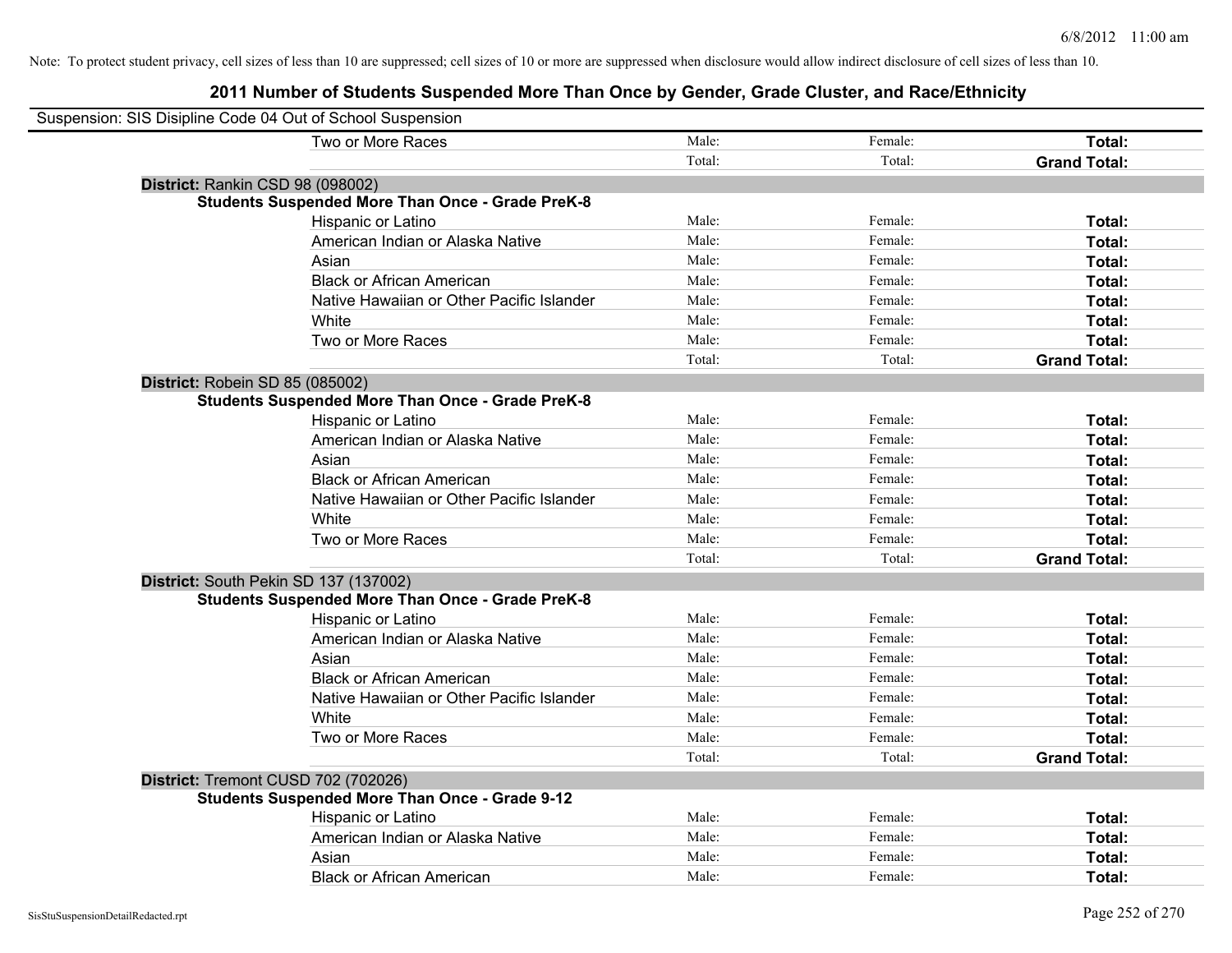**2011 Number of Students Suspended More Than Once by Gender, Grade Cluster, and Race/Ethnicity**

| Suspension: SIS Disipline Code 04 Out of School Suspension |                                                         |        |              |    |                     |    |
|------------------------------------------------------------|---------------------------------------------------------|--------|--------------|----|---------------------|----|
|                                                            | Native Hawaiian or Other Pacific Islander               | Male:  | Female:      |    | Total:              |    |
|                                                            | White                                                   | Male:  | Female:      |    | Total:              |    |
|                                                            | Two or More Races                                       | Male:  | Female:      |    | Total:              |    |
|                                                            |                                                         | Total: | Total:       |    | <b>Grand Total:</b> |    |
| District: Washington CHSD 308 (308016)                     |                                                         |        |              |    |                     |    |
|                                                            | <b>Students Suspended More Than Once - Grade 9-12</b>   |        |              |    |                     |    |
|                                                            | Hispanic or Latino                                      | Male:  | Female:      |    | Total:              |    |
|                                                            | American Indian or Alaska Native                        | Male:  | Female:      |    | Total:              |    |
|                                                            | Asian                                                   | Male:  | Female:      |    | Total:              |    |
|                                                            | <b>Black or African American</b>                        | Male:  | Female:      |    | Total:              |    |
|                                                            | Native Hawaiian or Other Pacific Islander               | Male:  | Female:      |    | Total:              |    |
|                                                            | White                                                   | Male:  | Female:      |    | Total:              | 39 |
|                                                            | Two or More Races                                       | Male:  | Female:      |    | Total:              |    |
|                                                            |                                                         | Total: | 38<br>Total: | 12 | <b>Grand Total:</b> | 50 |
|                                                            |                                                         |        |              |    |                     |    |
| Region: Vermilion ROE (54)                                 |                                                         |        |              |    |                     |    |
| <b>County: Vermilion (092)</b>                             |                                                         |        |              |    |                     |    |
|                                                            | District: Armstrong Twp HSD 225 (225017)                |        |              |    |                     |    |
|                                                            | <b>Students Suspended More Than Once - Grade 9-12</b>   |        |              |    |                     |    |
|                                                            | Hispanic or Latino                                      | Male:  | Female:      |    | Total:              |    |
|                                                            | American Indian or Alaska Native                        | Male:  | Female:      |    | Total:              |    |
|                                                            | Asian                                                   | Male:  | Female:      |    | Total:              |    |
|                                                            | <b>Black or African American</b>                        | Male:  | Female:      |    | Total:              |    |
|                                                            | Native Hawaiian or Other Pacific Islander               | Male:  | Female:      |    | Total:              |    |
|                                                            | White                                                   | Male:  | Female:      |    | Total:              |    |
|                                                            | Two or More Races                                       | Male:  | Female:      |    | Total:              |    |
|                                                            |                                                         | Total: | Total:       |    | <b>Grand Total:</b> |    |
|                                                            | District: Bismarck Henning CUSD (001026)                |        |              |    |                     |    |
|                                                            | <b>Students Suspended More Than Once - Grade PreK-8</b> |        |              |    |                     |    |
|                                                            | Hispanic or Latino                                      | Male:  | Female:      |    | Total:              |    |
|                                                            | American Indian or Alaska Native                        | Male:  | Female:      |    | Total:              |    |
|                                                            | Asian                                                   | Male:  | Female:      |    | Total:              |    |
|                                                            | <b>Black or African American</b>                        | Male:  | Female:      |    | Total:              |    |
|                                                            | Native Hawaiian or Other Pacific Islander               | Male:  | Female:      |    | Total:              |    |
|                                                            | White                                                   | Male:  | Female:      |    | Total:              |    |
|                                                            | Two or More Races                                       | Male:  | Female:      |    | Total:              |    |
|                                                            |                                                         | Total: | Total:       |    | <b>Grand Total:</b> |    |

**Students Suspended More Than Once - Grade 9-12**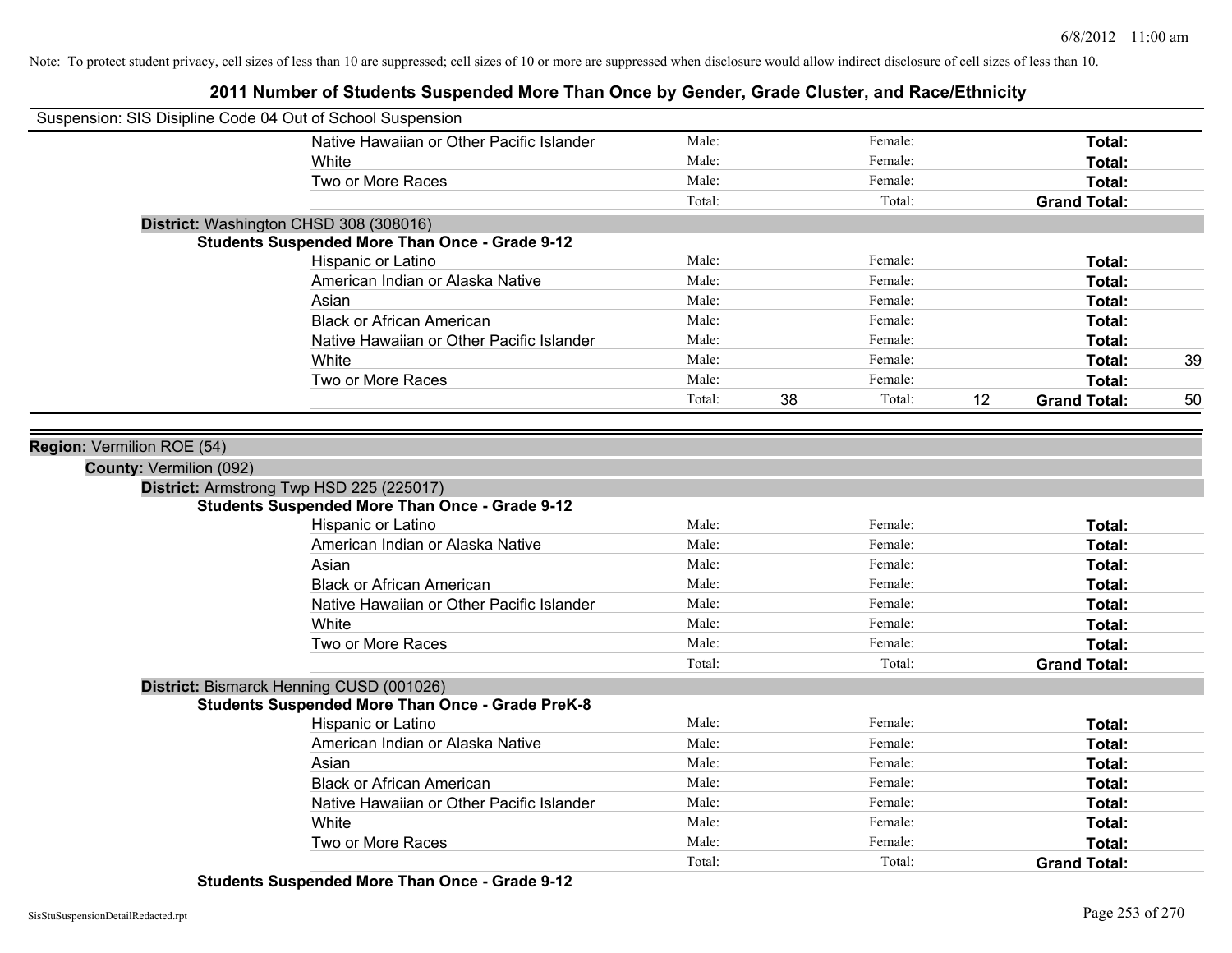| Suspension: SIS Disipline Code 04 Out of School Suspension |                                                         |        |     |         |    |                     |     |
|------------------------------------------------------------|---------------------------------------------------------|--------|-----|---------|----|---------------------|-----|
|                                                            | Hispanic or Latino                                      | Male:  |     | Female: |    | Total:              |     |
|                                                            | American Indian or Alaska Native                        | Male:  |     | Female: |    | Total:              |     |
|                                                            | Asian                                                   | Male:  |     | Female: |    | Total:              |     |
|                                                            | <b>Black or African American</b>                        | Male:  |     | Female: |    | Total:              |     |
|                                                            | Native Hawaiian or Other Pacific Islander               | Male:  |     | Female: |    | Total:              |     |
|                                                            | White                                                   | Male:  |     | Female: |    | Total:              |     |
|                                                            | Two or More Races                                       | Male:  |     | Female: |    | Total:              |     |
|                                                            |                                                         | Total: |     | Total:  |    | <b>Grand Total:</b> |     |
|                                                            | District: Catlin CUSD 5 (005026)                        |        |     |         |    |                     |     |
|                                                            | <b>Students Suspended More Than Once - Grade PreK-8</b> |        |     |         |    |                     |     |
|                                                            | Hispanic or Latino                                      | Male:  |     | Female: |    | Total:              |     |
|                                                            | American Indian or Alaska Native                        | Male:  |     | Female: |    | Total:              |     |
|                                                            | Asian                                                   | Male:  |     | Female: |    | Total:              |     |
|                                                            | <b>Black or African American</b>                        | Male:  |     | Female: |    | Total:              |     |
|                                                            | Native Hawaiian or Other Pacific Islander               | Male:  |     | Female: |    | Total:              |     |
|                                                            | White                                                   | Male:  |     | Female: |    | Total:              |     |
|                                                            | Two or More Races                                       | Male:  |     | Female: |    | Total:              |     |
|                                                            |                                                         | Total: |     | Total:  |    | <b>Grand Total:</b> |     |
|                                                            | <b>Students Suspended More Than Once - Grade 9-12</b>   |        |     |         |    |                     |     |
|                                                            | Hispanic or Latino                                      | Male:  |     | Female: |    | Total:              |     |
|                                                            | American Indian or Alaska Native                        | Male:  |     | Female: |    | Total:              |     |
|                                                            | Asian                                                   | Male:  |     | Female: |    | Total:              |     |
|                                                            | <b>Black or African American</b>                        | Male:  |     | Female: |    | Total:              |     |
|                                                            | Native Hawaiian or Other Pacific Islander               | Male:  |     | Female: |    | Total:              |     |
|                                                            | White                                                   | Male:  |     | Female: |    | Total:              |     |
|                                                            | Two or More Races                                       | Male:  |     | Female: |    | Total:              |     |
|                                                            |                                                         | Total: |     | Total:  |    | <b>Grand Total:</b> |     |
|                                                            | District: Danville CCSD 118 (118024)                    |        |     |         |    |                     |     |
|                                                            | <b>Students Suspended More Than Once - Grade PreK-8</b> |        |     |         |    |                     |     |
|                                                            | Hispanic or Latino                                      | Male:  |     | Female: |    | Total:              | 19  |
|                                                            | American Indian or Alaska Native                        | Male:  |     | Female: |    | Total:              |     |
|                                                            | Asian                                                   | Male:  |     | Female: |    | Total:              |     |
|                                                            | <b>Black or African American</b>                        | Male:  | 140 | Female: | 54 | Total:              | 194 |
|                                                            | Native Hawaiian or Other Pacific Islander               | Male:  |     | Female: |    | Total:              |     |
|                                                            | White                                                   | Male:  | 74  | Female: | 14 | Total:              | 88  |
|                                                            | Two or More Races                                       | Male:  |     | Female: |    | Total:              | 18  |
|                                                            |                                                         | Total: |     | Total:  |    | <b>Grand Total:</b> |     |
|                                                            | <b>Students Suspended More Than Once - Grade 9-12</b>   |        |     |         |    |                     |     |
|                                                            | Hispanic or Latino                                      | Male:  |     | Female: |    | Total:              |     |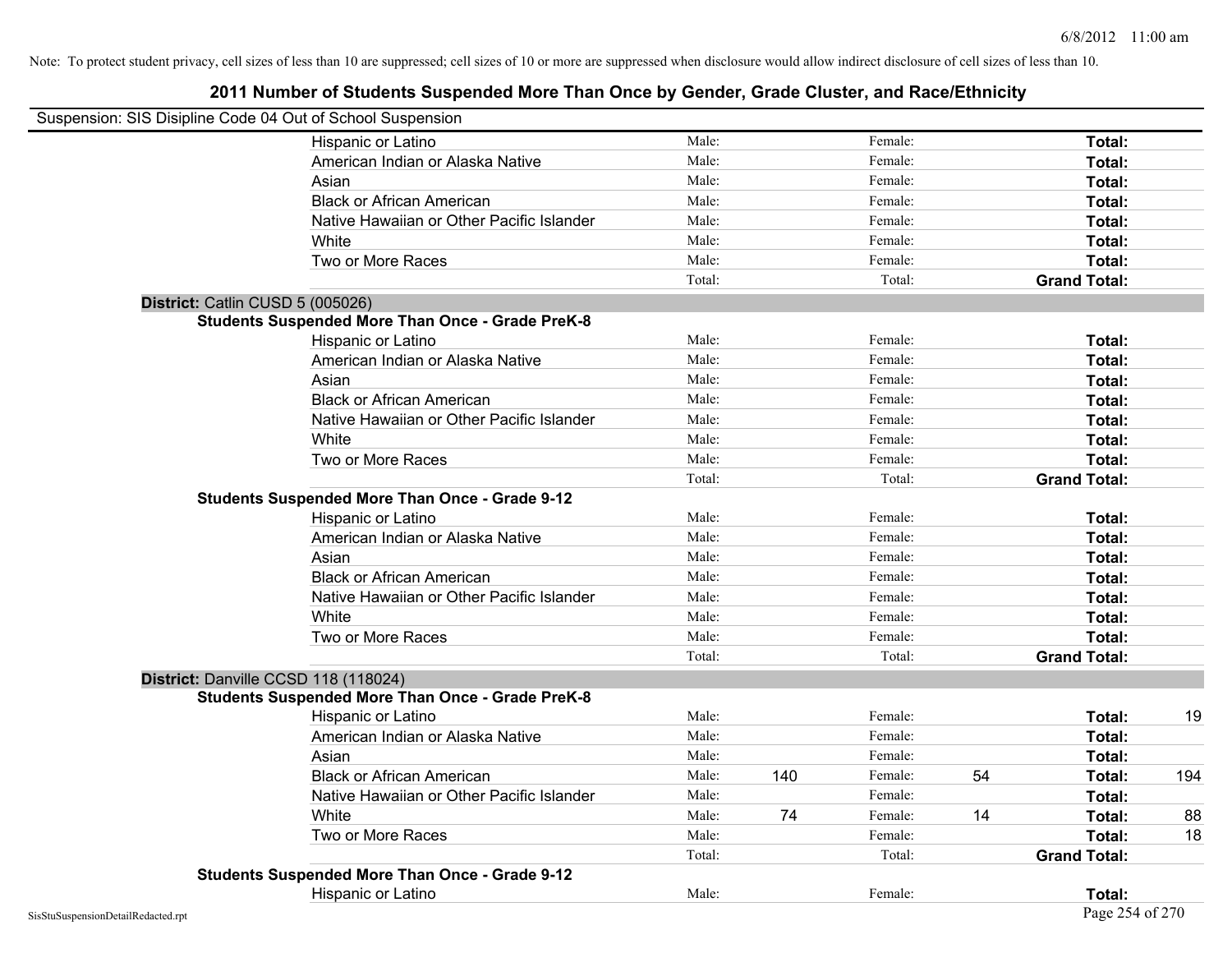| Suspension: SIS Disipline Code 04 Out of School Suspension |                                                         |        |     |         |    |                     |     |
|------------------------------------------------------------|---------------------------------------------------------|--------|-----|---------|----|---------------------|-----|
|                                                            | American Indian or Alaska Native                        | Male:  |     | Female: |    | Total:              |     |
|                                                            | Asian                                                   | Male:  |     | Female: |    | Total:              |     |
|                                                            | <b>Black or African American</b>                        | Male:  | 119 | Female: | 56 | Total:              | 175 |
|                                                            | Native Hawaiian or Other Pacific Islander               | Male:  |     | Female: |    | Total:              |     |
|                                                            | White                                                   | Male:  | 27  | Female: | 21 | Total:              | 48  |
|                                                            | Two or More Races                                       | Male:  |     | Female: |    | Total:              | 17  |
|                                                            |                                                         | Total: |     | Total:  |    | <b>Grand Total:</b> |     |
|                                                            | District: Georgetown-Ridge Farm CUD 4 (004026)          |        |     |         |    |                     |     |
|                                                            | <b>Students Suspended More Than Once - Grade PreK-8</b> |        |     |         |    |                     |     |
|                                                            | Hispanic or Latino                                      | Male:  |     | Female: |    | Total:              |     |
|                                                            | American Indian or Alaska Native                        | Male:  |     | Female: |    | Total:              |     |
|                                                            | Asian                                                   | Male:  |     | Female: |    | Total:              |     |
|                                                            | <b>Black or African American</b>                        | Male:  |     | Female: |    | Total:              |     |
|                                                            | Native Hawaiian or Other Pacific Islander               | Male:  |     | Female: |    | Total:              |     |
|                                                            | White                                                   | Male:  |     | Female: |    | Total:              | 17  |
|                                                            | Two or More Races                                       | Male:  |     | Female: |    | Total:              |     |
|                                                            |                                                         | Total: |     | Total:  |    | <b>Grand Total:</b> |     |
|                                                            | <b>Students Suspended More Than Once - Grade 9-12</b>   |        |     |         |    |                     |     |
|                                                            | Hispanic or Latino                                      | Male:  |     | Female: |    | Total:              |     |
|                                                            | American Indian or Alaska Native                        | Male:  |     | Female: |    | Total:              |     |
|                                                            | Asian                                                   | Male:  |     | Female: |    | Total:              |     |
|                                                            | <b>Black or African American</b>                        | Male:  |     | Female: |    | Total:              |     |
|                                                            | Native Hawaiian or Other Pacific Islander               | Male:  |     | Female: |    | Total:              |     |
|                                                            | White                                                   | Male:  |     | Female: |    | Total:              |     |
|                                                            | Two or More Races                                       | Male:  |     | Female: |    | Total:              |     |
|                                                            |                                                         | Total: |     | Total:  |    | <b>Grand Total:</b> |     |
|                                                            | District: Hoopeston Area CUSD 11 (011026)               |        |     |         |    |                     |     |
|                                                            | <b>Students Suspended More Than Once - Grade PreK-8</b> |        |     |         |    |                     |     |
|                                                            | Hispanic or Latino                                      | Male:  |     | Female: |    | Total:              |     |
|                                                            | American Indian or Alaska Native                        | Male:  |     | Female: |    | Total:              |     |
|                                                            | Asian                                                   | Male:  |     | Female: |    | Total:              |     |
|                                                            | <b>Black or African American</b>                        | Male:  |     | Female: |    | Total:              |     |
|                                                            | Native Hawaiian or Other Pacific Islander               | Male:  |     | Female: |    | Total:              |     |
|                                                            | White                                                   | Male:  |     | Female: |    | Total:              |     |
|                                                            | Two or More Races                                       | Male:  |     | Female: |    | Total:              |     |
|                                                            |                                                         | Total: |     | Total:  |    | <b>Grand Total:</b> | 11  |
|                                                            | <b>Students Suspended More Than Once - Grade 9-12</b>   |        |     |         |    |                     |     |
|                                                            | Hispanic or Latino                                      | Male:  |     | Female: |    | <b>Total:</b>       |     |
|                                                            | American Indian or Alaska Native                        | Male:  |     | Female: |    | Total:              |     |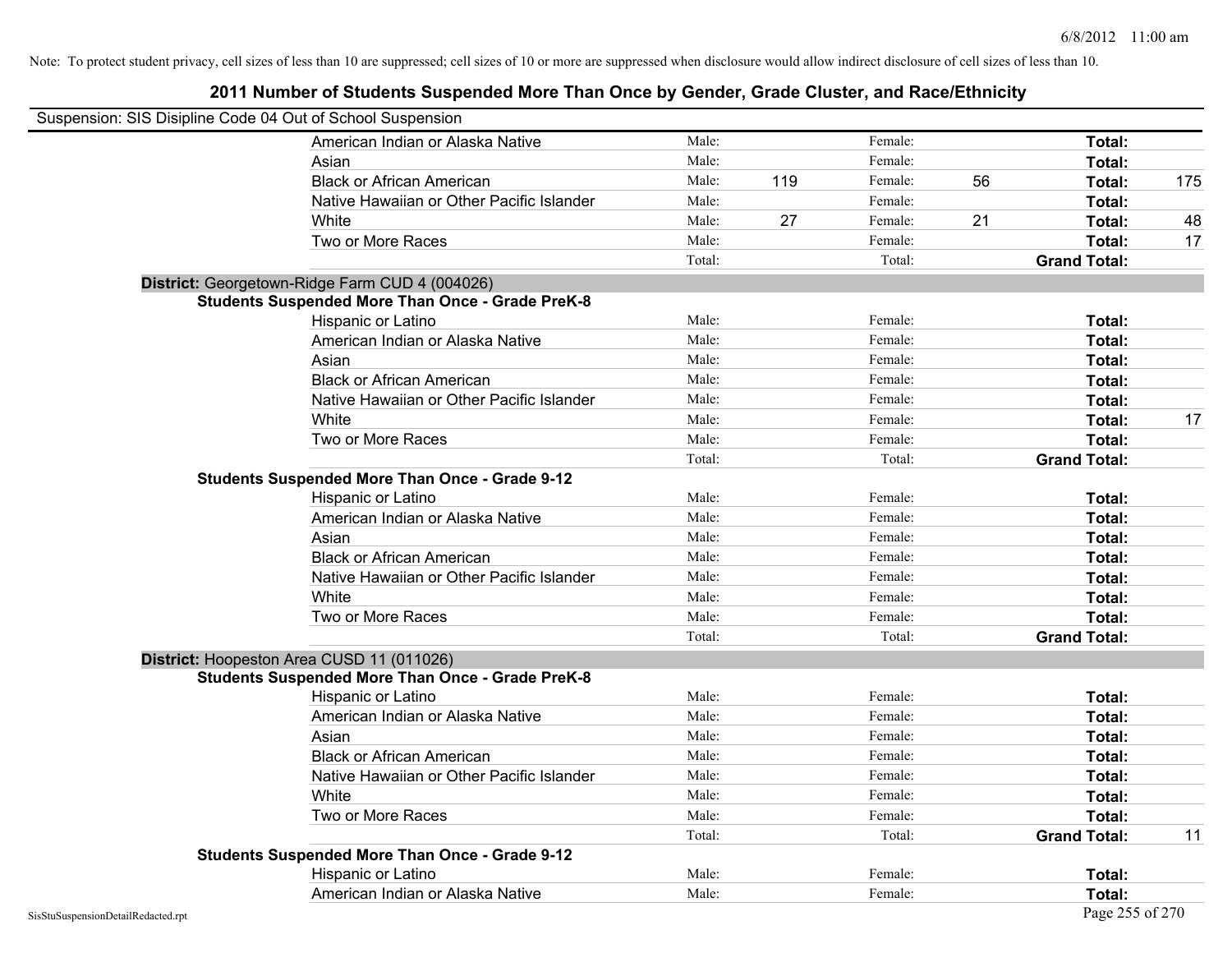| Suspension: SIS Disipline Code 04 Out of School Suspension |                                                                                                                     |        |         |                     |    |
|------------------------------------------------------------|---------------------------------------------------------------------------------------------------------------------|--------|---------|---------------------|----|
|                                                            | Asian                                                                                                               | Male:  | Female: | Total:              |    |
|                                                            | <b>Black or African American</b>                                                                                    | Male:  | Female: | Total:              |    |
|                                                            | Native Hawaiian or Other Pacific Islander                                                                           | Male:  | Female: | Total:              |    |
|                                                            | White                                                                                                               | Male:  | Female: | Total:              | 20 |
|                                                            | Two or More Races                                                                                                   | Male:  | Female: | Total:              |    |
|                                                            |                                                                                                                     | Total: | Total:  | <b>Grand Total:</b> |    |
|                                                            | District: Jamaica CUSD 12 (012026)                                                                                  |        |         |                     |    |
|                                                            | <b>Students Suspended More Than Once - Grade PreK-8</b>                                                             |        |         |                     |    |
|                                                            | Hispanic or Latino                                                                                                  | Male:  | Female: | Total:              |    |
|                                                            | American Indian or Alaska Native                                                                                    | Male:  | Female: | Total:              |    |
|                                                            | Asian                                                                                                               | Male:  | Female: | Total:              |    |
|                                                            | <b>Black or African American</b>                                                                                    | Male:  | Female: | Total:              |    |
|                                                            | Native Hawaiian or Other Pacific Islander                                                                           | Male:  | Female: | Total:              |    |
|                                                            | White                                                                                                               | Male:  | Female: | Total:              |    |
|                                                            | Two or More Races                                                                                                   | Male:  | Female: | Total:              |    |
|                                                            |                                                                                                                     | Total: | Total:  | <b>Grand Total:</b> |    |
|                                                            | District: Oakwood CUSD 76 (076026)<br><b>Students Suspended More Than Once - Grade PreK-8</b><br>Hispanic or Latino | Male:  | Female: | Total:              |    |
|                                                            | American Indian or Alaska Native                                                                                    | Male:  | Female: | Total:              |    |
|                                                            | Asian                                                                                                               | Male:  | Female: | Total:              |    |
|                                                            | <b>Black or African American</b>                                                                                    | Male:  | Female: | Total:              |    |
|                                                            | Native Hawaiian or Other Pacific Islander                                                                           | Male:  | Female: | Total:              |    |
|                                                            | White                                                                                                               | Male:  | Female: | Total:              |    |
|                                                            | Two or More Races                                                                                                   | Male:  | Female: | Total:              |    |
|                                                            |                                                                                                                     | Total: | Total:  | <b>Grand Total:</b> |    |
|                                                            | <b>Students Suspended More Than Once - Grade 9-12</b>                                                               |        |         |                     |    |
|                                                            | Hispanic or Latino                                                                                                  | Male:  | Female: | Total:              |    |
|                                                            | American Indian or Alaska Native                                                                                    | Male:  | Female: | Total:              |    |
|                                                            | Asian                                                                                                               | Male:  | Female: | Total:              |    |
|                                                            | <b>Black or African American</b>                                                                                    | Male:  | Female: | Total:              |    |
|                                                            | Native Hawaiian or Other Pacific Islander                                                                           | Male:  | Female: | Total:              |    |
|                                                            | White                                                                                                               | Male:  | Female: | Total:              |    |
|                                                            | Two or More Races                                                                                                   | Male:  | Female: | Total:              |    |
|                                                            |                                                                                                                     | Total: | Total:  | <b>Grand Total:</b> |    |
|                                                            | District: Rossville-Alvin CUSD 7 (007026)                                                                           |        |         |                     |    |
|                                                            | <b>Students Suspended More Than Once - Grade PreK-8</b>                                                             |        |         |                     |    |
|                                                            | Hispanic or Latino                                                                                                  | Male:  | Female: | Total:              |    |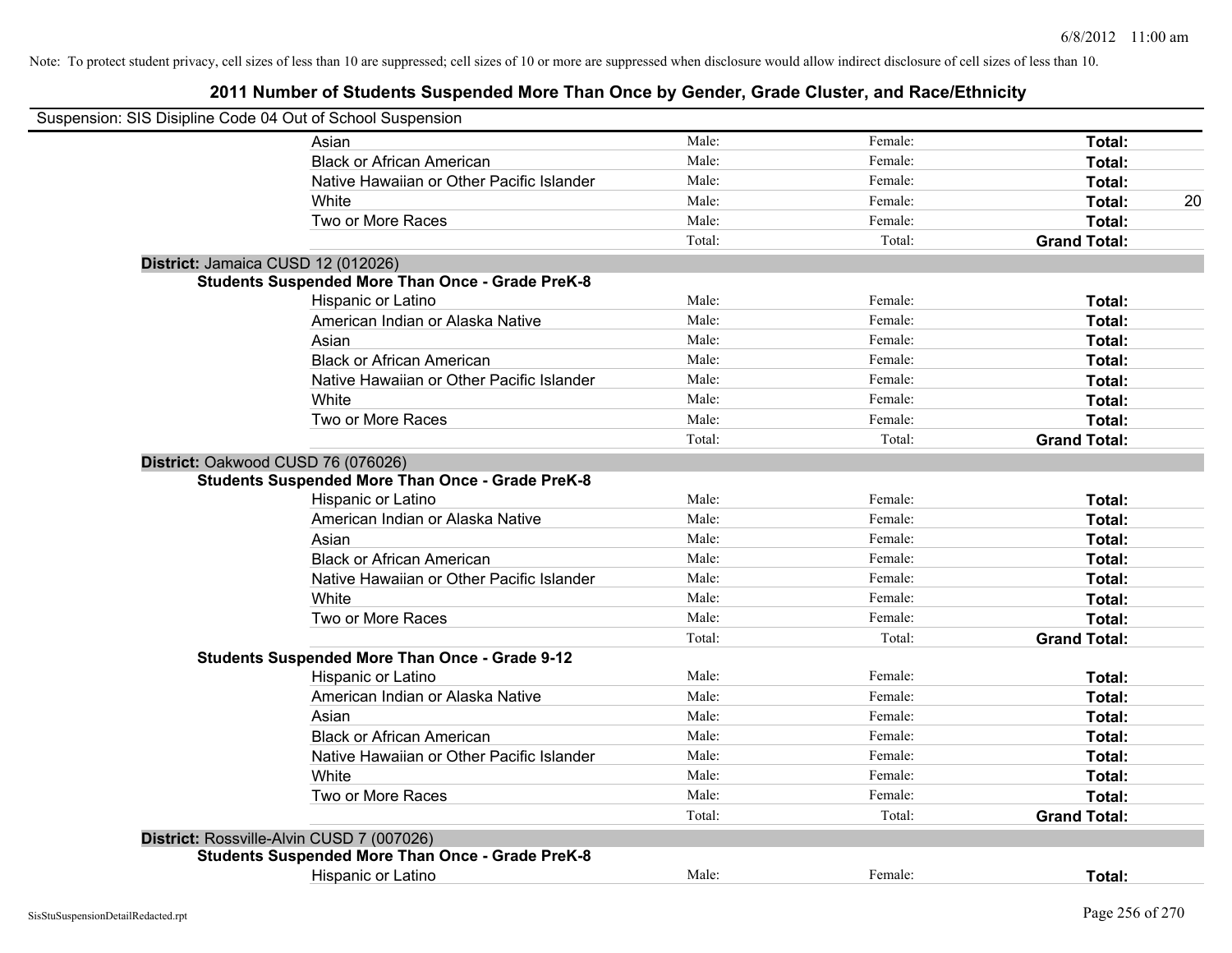| Suspension: SIS Disipline Code 04 Out of School Suspension |                                                         |        |    |         |    |                     |    |
|------------------------------------------------------------|---------------------------------------------------------|--------|----|---------|----|---------------------|----|
|                                                            | American Indian or Alaska Native                        | Male:  |    | Female: |    | Total:              |    |
|                                                            | Asian                                                   | Male:  |    | Female: |    | Total:              |    |
|                                                            | <b>Black or African American</b>                        | Male:  |    | Female: |    | Total:              |    |
|                                                            | Native Hawaiian or Other Pacific Islander               | Male:  |    | Female: |    | Total:              |    |
|                                                            | White                                                   | Male:  |    | Female: |    | Total:              |    |
|                                                            | Two or More Races                                       | Male:  |    | Female: |    | Total:              |    |
|                                                            |                                                         | Total: |    | Total:  |    | <b>Grand Total:</b> |    |
|                                                            | District: Westville CUSD 2 (002026)                     |        |    |         |    |                     |    |
|                                                            | <b>Students Suspended More Than Once - Grade PreK-8</b> |        |    |         |    |                     |    |
|                                                            | Hispanic or Latino                                      | Male:  |    | Female: |    | Total:              |    |
|                                                            | American Indian or Alaska Native                        | Male:  |    | Female: |    | Total:              |    |
|                                                            | Asian                                                   | Male:  |    | Female: |    | Total:              |    |
|                                                            | <b>Black or African American</b>                        | Male:  |    | Female: |    | Total:              |    |
|                                                            | Native Hawaiian or Other Pacific Islander               | Male:  |    | Female: |    | Total:              |    |
|                                                            | White                                                   | Male:  |    | Female: |    | Total:              | 10 |
|                                                            | Two or More Races                                       | Male:  |    | Female: |    | Total:              |    |
|                                                            |                                                         | Total: |    | Total:  |    | <b>Grand Total:</b> |    |
|                                                            | <b>Students Suspended More Than Once - Grade 9-12</b>   |        |    |         |    |                     |    |
|                                                            | Hispanic or Latino                                      | Male:  |    | Female: |    | Total:              |    |
|                                                            | American Indian or Alaska Native                        | Male:  |    | Female: |    | Total:              |    |
|                                                            | Asian                                                   | Male:  |    | Female: |    | Total:              |    |
|                                                            | <b>Black or African American</b>                        | Male:  |    | Female: |    | Total:              |    |
|                                                            | Native Hawaiian or Other Pacific Islander               | Male:  |    | Female: |    | Total:              |    |
|                                                            | White                                                   | Male:  | 10 | Female: | 16 | Total:              | 26 |
|                                                            | Two or More Races                                       | Male:  |    | Female: |    | Total:              |    |
|                                                            |                                                         | Total: |    | Total:  |    | <b>Grand Total:</b> |    |
|                                                            |                                                         |        |    |         |    |                     |    |
| Region: Whiteside ROE (55)                                 |                                                         |        |    |         |    |                     |    |
| County: Whiteside (098)                                    |                                                         |        |    |         |    |                     |    |
|                                                            | District: Bi-County Special Educ Coop (000061)          |        |    |         |    |                     |    |
|                                                            | <b>Students Suspended More Than Once - Grade 9-12</b>   |        |    |         |    |                     |    |
|                                                            | Hispanic or Latino                                      | Male:  |    | Female: |    | Total:              |    |
|                                                            | American Indian or Alaska Native                        | Male:  |    | Female: |    | Total:              |    |

| Hispanic or Latino                        | Male: | Female: | Total: |
|-------------------------------------------|-------|---------|--------|
| American Indian or Alaska Native          | Male: | Female: | Total: |
| Asian                                     | Male: | Female: | Total: |
| <b>Black or African American</b>          | Male: | Female: | Total: |
| Native Hawaiian or Other Pacific Islander | Male: | Female: | Total: |
| White                                     | Male: | Female: | Total: |
| Two or More Races                         | Male: | Female: | Total: |
|                                           |       |         |        |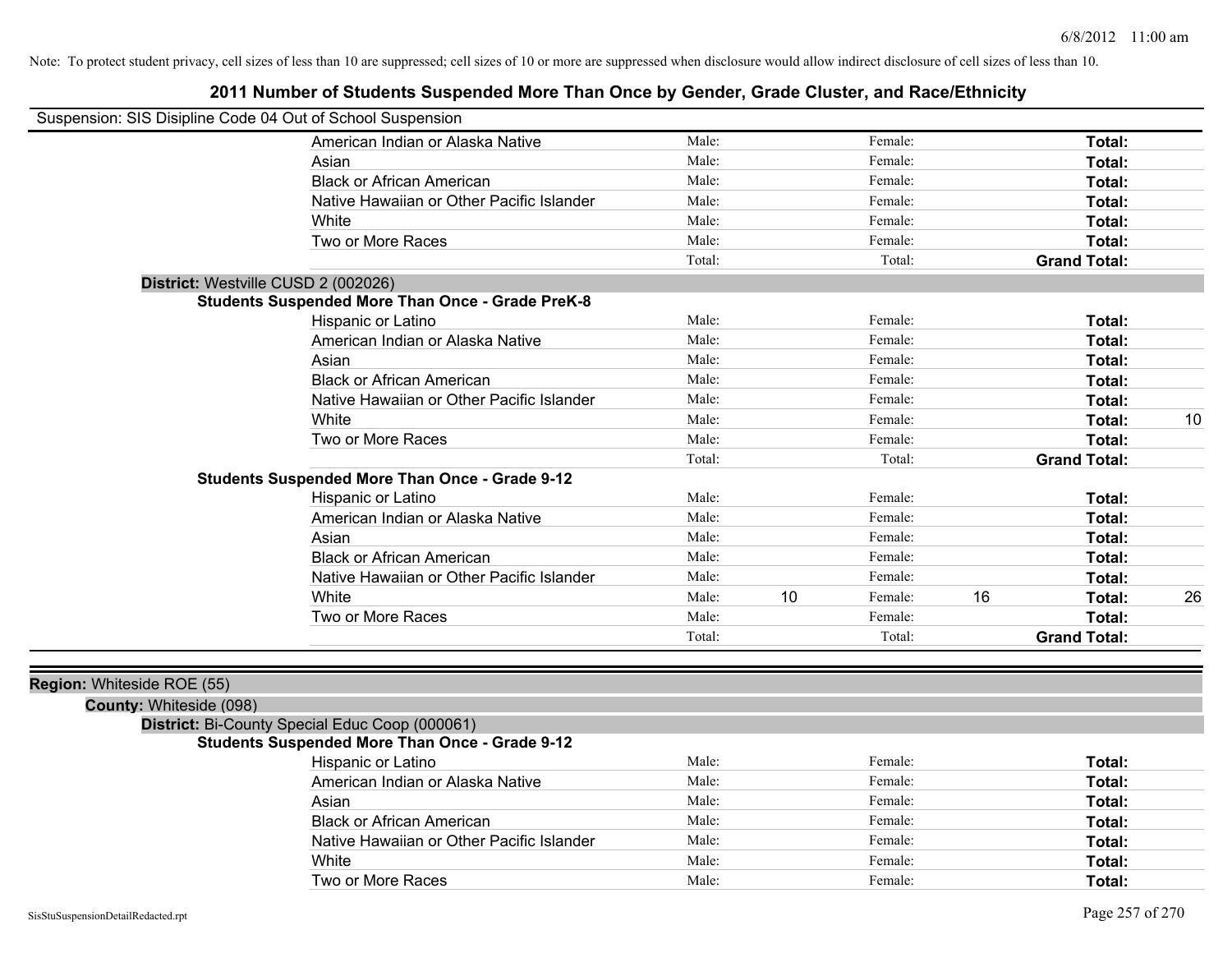| Suspension: SIS Disipline Code 04 Out of School Suspension |                                                         |        |         |                     |
|------------------------------------------------------------|---------------------------------------------------------|--------|---------|---------------------|
|                                                            |                                                         | Total: | Total:  | <b>Grand Total:</b> |
| District: East Coloma SD 12 (012002)                       |                                                         |        |         |                     |
|                                                            | <b>Students Suspended More Than Once - Grade PreK-8</b> |        |         |                     |
|                                                            | Hispanic or Latino                                      | Male:  | Female: | Total:              |
|                                                            | American Indian or Alaska Native                        | Male:  | Female: | Total:              |
|                                                            | Asian                                                   | Male:  | Female: | Total:              |
|                                                            | <b>Black or African American</b>                        | Male:  | Female: | Total:              |
|                                                            | Native Hawaiian or Other Pacific Islander               | Male:  | Female: | Total:              |
|                                                            | White                                                   | Male:  | Female: | Total:              |
|                                                            | Two or More Races                                       | Male:  | Female: | Total:              |
|                                                            |                                                         | Total: | Total:  | <b>Grand Total:</b> |
|                                                            | District: Montmorency CCSD 145 (145004)                 |        |         |                     |
|                                                            | <b>Students Suspended More Than Once - Grade PreK-8</b> |        |         |                     |
|                                                            | Hispanic or Latino                                      | Male:  | Female: | Total:              |
|                                                            | American Indian or Alaska Native                        | Male:  | Female: | Total:              |
|                                                            | Asian                                                   | Male:  | Female: | Total:              |
|                                                            | <b>Black or African American</b>                        | Male:  | Female: | Total:              |
|                                                            | Native Hawaiian or Other Pacific Islander               | Male:  | Female: | Total:              |
|                                                            | White                                                   | Male:  | Female: | Total:              |
|                                                            | Two or More Races                                       | Male:  | Female: | Total:              |
|                                                            |                                                         | Total: | Total:  | <b>Grand Total:</b> |
| District: Morrison CUSD 6 (006026)                         |                                                         |        |         |                     |
|                                                            | <b>Students Suspended More Than Once - Grade PreK-8</b> |        |         |                     |
|                                                            | Hispanic or Latino                                      | Male:  | Female: | Total:              |
|                                                            | American Indian or Alaska Native                        | Male:  | Female: | Total:              |
|                                                            | Asian                                                   | Male:  | Female: | Total:              |
|                                                            | <b>Black or African American</b>                        | Male:  | Female: | Total:              |
|                                                            | Native Hawaiian or Other Pacific Islander               | Male:  | Female: | Total:              |
|                                                            | White                                                   | Male:  | Female: | Total:              |
|                                                            | Two or More Races                                       | Male:  | Female: | Total:              |
|                                                            |                                                         | Total: | Total:  | <b>Grand Total:</b> |
|                                                            | <b>Students Suspended More Than Once - Grade 9-12</b>   |        |         |                     |
|                                                            | Hispanic or Latino                                      | Male:  | Female: | Total:              |
|                                                            | American Indian or Alaska Native                        | Male:  | Female: | Total:              |
|                                                            | Asian                                                   | Male:  | Female: | Total:              |
|                                                            | <b>Black or African American</b>                        | Male:  | Female: | Total:              |
|                                                            | Native Hawaiian or Other Pacific Islander               | Male:  | Female: | Total:              |
|                                                            | White                                                   | Male:  | Female: | Total:              |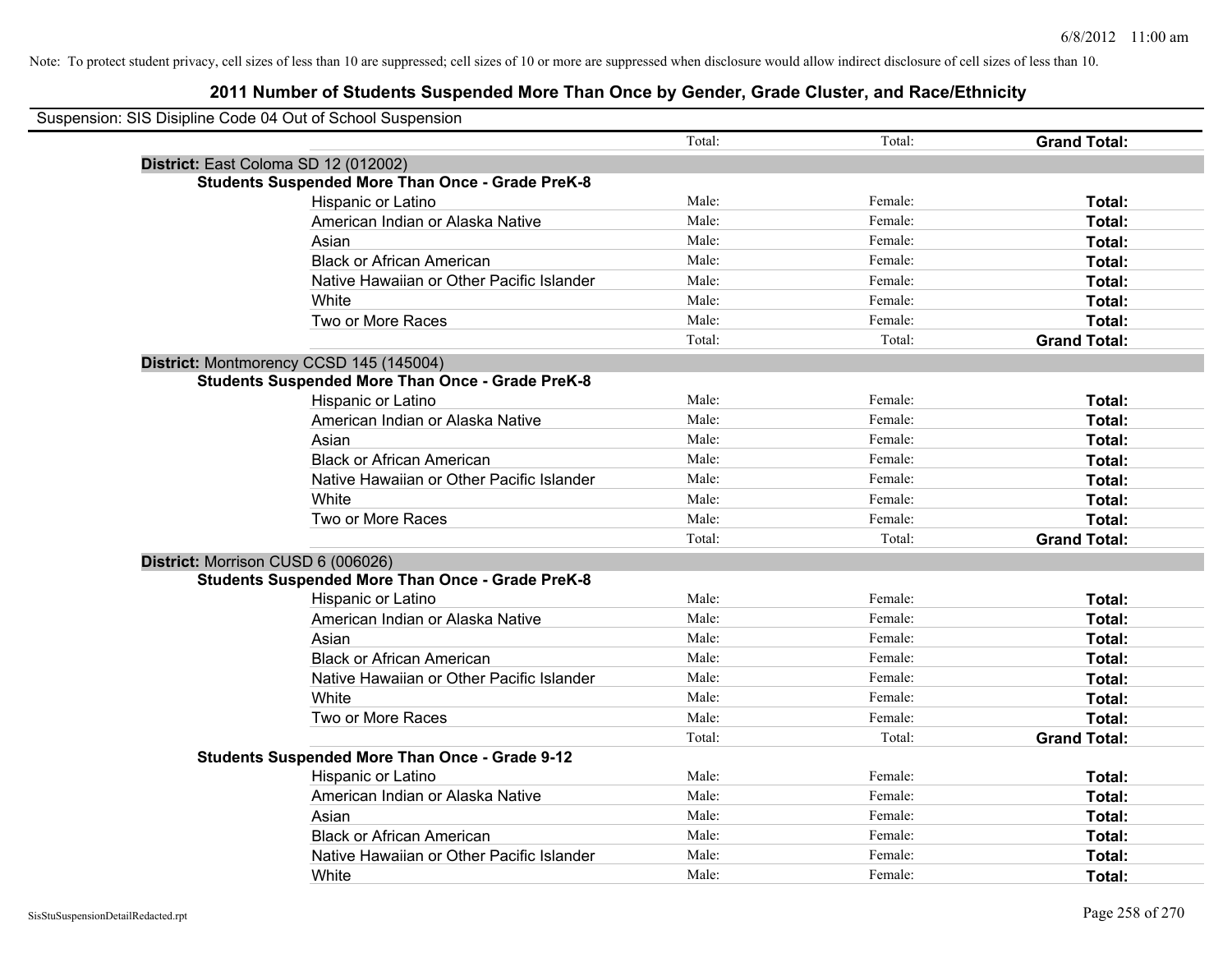| Suspension: SIS Disipline Code 04 Out of School Suspension |                                                         |        |         |                     |    |
|------------------------------------------------------------|---------------------------------------------------------|--------|---------|---------------------|----|
|                                                            | Two or More Races                                       | Male:  | Female: | Total:              |    |
|                                                            |                                                         | Total: | Total:  | <b>Grand Total:</b> |    |
| District: Non-Public School (0050)                         |                                                         |        |         |                     |    |
|                                                            | <b>Students Suspended More Than Once - Grade 9-12</b>   |        |         |                     |    |
|                                                            | Hispanic or Latino                                      | Male:  | Female: | Total:              |    |
|                                                            | American Indian or Alaska Native                        | Male:  | Female: | Total:              |    |
|                                                            | Asian                                                   | Male:  | Female: | Total:              |    |
|                                                            | <b>Black or African American</b>                        | Male:  | Female: | Total:              |    |
|                                                            | Native Hawaiian or Other Pacific Islander               | Male:  | Female: | Total:              |    |
|                                                            | White                                                   | Male:  | Female: | Total:              |    |
|                                                            | Two or More Races                                       | Male:  | Female: | Total:              |    |
|                                                            |                                                         | Total: | Total:  | <b>Grand Total:</b> |    |
|                                                            | District: Prophetstown-Lyndon-Tampico CUSD3 (003026)    |        |         |                     |    |
|                                                            | <b>Students Suspended More Than Once - Grade PreK-8</b> |        |         |                     |    |
|                                                            | Hispanic or Latino                                      | Male:  | Female: | Total:              |    |
|                                                            | American Indian or Alaska Native                        | Male:  | Female: | Total:              |    |
|                                                            | Asian                                                   | Male:  | Female: | Total:              |    |
|                                                            | <b>Black or African American</b>                        | Male:  | Female: | Total:              |    |
|                                                            | Native Hawaiian or Other Pacific Islander               | Male:  | Female: | Total:              |    |
|                                                            | White                                                   | Male:  | Female: | Total:              |    |
|                                                            | Two or More Races                                       | Male:  | Female: | Total:              |    |
|                                                            |                                                         | Total: | Total:  | <b>Grand Total:</b> | 10 |
|                                                            | <b>Students Suspended More Than Once - Grade 9-12</b>   |        |         |                     |    |
|                                                            | Hispanic or Latino                                      | Male:  | Female: | Total:              |    |
|                                                            | American Indian or Alaska Native                        | Male:  | Female: | Total:              |    |
|                                                            | Asian                                                   | Male:  | Female: | Total:              |    |
|                                                            | <b>Black or African American</b>                        | Male:  | Female: | Total:              |    |
|                                                            | Native Hawaiian or Other Pacific Islander               | Male:  | Female: | Total:              |    |
|                                                            | White                                                   | Male:  | Female: | Total:              |    |
|                                                            | Two or More Races                                       | Male:  | Female: | Total:              |    |
|                                                            |                                                         | Total: | Total:  | <b>Grand Total:</b> |    |
|                                                            | District: River Bend CUSD 2 (002026)                    |        |         |                     |    |
|                                                            | <b>Students Suspended More Than Once - Grade PreK-8</b> |        |         |                     |    |
|                                                            | Hispanic or Latino                                      | Male:  | Female: | Total:              |    |
|                                                            | American Indian or Alaska Native                        | Male:  | Female: | Total:              |    |
|                                                            | Asian                                                   | Male:  | Female: | Total:              |    |
|                                                            | <b>Black or African American</b>                        | Male:  | Female: | Total:              |    |
|                                                            | Native Hawaiian or Other Pacific Islander               | Male:  | Female: | Total:              |    |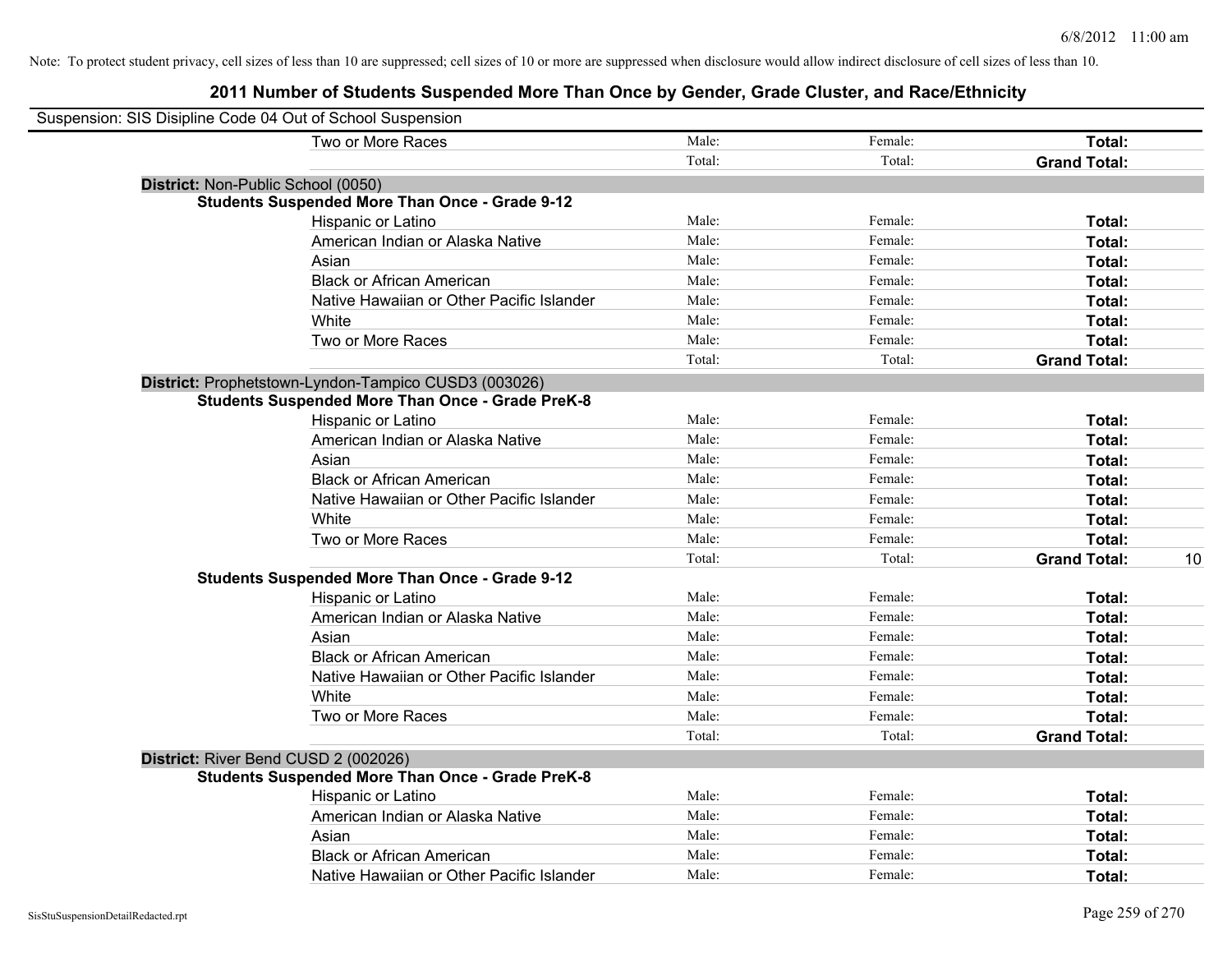| Suspension: SIS Disipline Code 04 Out of School Suspension |                                                         |        |         |                     |
|------------------------------------------------------------|---------------------------------------------------------|--------|---------|---------------------|
|                                                            | <b>White</b>                                            | Male:  | Female: | Total:              |
|                                                            | Two or More Races                                       | Male:  | Female: | Total:              |
|                                                            |                                                         | Total: | Total:  | <b>Grand Total:</b> |
|                                                            | <b>Students Suspended More Than Once - Grade 9-12</b>   |        |         |                     |
|                                                            | Hispanic or Latino                                      | Male:  | Female: | Total:              |
|                                                            | American Indian or Alaska Native                        | Male:  | Female: | Total:              |
|                                                            | Asian                                                   | Male:  | Female: | Total:              |
|                                                            | <b>Black or African American</b>                        | Male:  | Female: | Total:              |
|                                                            | Native Hawaiian or Other Pacific Islander               | Male:  | Female: | Total:              |
|                                                            | White                                                   | Male:  | Female: | Total:<br>10        |
|                                                            | Two or More Races                                       | Male:  | Female: | Total:              |
|                                                            |                                                         | Total: | Total:  | <b>Grand Total:</b> |
| District: Riverdale SD 14 (014002)                         |                                                         |        |         |                     |
|                                                            | <b>Students Suspended More Than Once - Grade PreK-8</b> |        |         |                     |
|                                                            | Hispanic or Latino                                      | Male:  | Female: | Total:              |
|                                                            | American Indian or Alaska Native                        | Male:  | Female: | Total:              |
|                                                            | Asian                                                   | Male:  | Female: | Total:              |
|                                                            | <b>Black or African American</b>                        | Male:  | Female: | Total:              |
|                                                            | Native Hawaiian or Other Pacific Islander               | Male:  | Female: | Total:              |
|                                                            | White                                                   | Male:  | Female: | Total:              |
|                                                            | Two or More Races                                       | Male:  | Female: | Total:              |
|                                                            |                                                         | Total: | Total:  | <b>Grand Total:</b> |
| District: Rock Falls ESD 13 (013002)                       |                                                         |        |         |                     |
|                                                            | <b>Students Suspended More Than Once - Grade PreK-8</b> |        |         |                     |
|                                                            | Hispanic or Latino                                      | Male:  | Female: | Total:              |
|                                                            | American Indian or Alaska Native                        | Male:  | Female: | Total:              |
|                                                            | Asian                                                   | Male:  | Female: | Total:              |
|                                                            | <b>Black or African American</b>                        | Male:  | Female: | Total:              |
|                                                            | Native Hawaiian or Other Pacific Islander               | Male:  | Female: | Total:              |
|                                                            | White                                                   | Male:  | Female: | Total:              |
|                                                            | Two or More Races                                       | Male:  | Female: | Total:              |
|                                                            |                                                         | Total: | Total:  | <b>Grand Total:</b> |
|                                                            | District: Rock Falls Twp HSD 301 (301017)               |        |         |                     |
|                                                            | <b>Students Suspended More Than Once - Grade 9-12</b>   |        |         |                     |
|                                                            | Hispanic or Latino                                      | Male:  | Female: | Total:              |
|                                                            | American Indian or Alaska Native                        | Male:  | Female: | Total:              |
|                                                            | Asian                                                   | Male:  | Female: | Total:              |
|                                                            | <b>Black or African American</b>                        | Male:  | Female: | Total:              |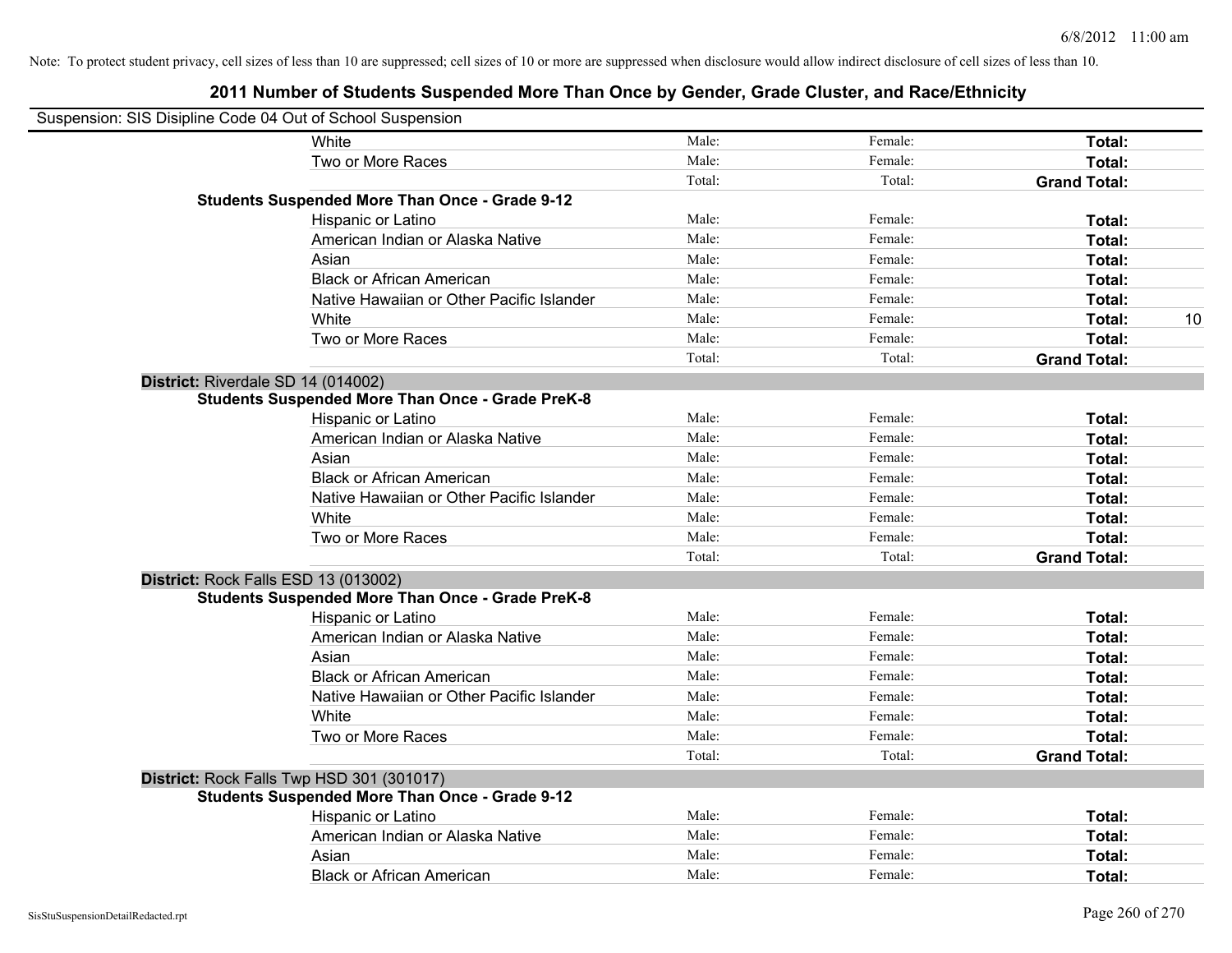| Suspension: SIS Disipline Code 04 Out of School Suspension |                                                         |        |         |                     |    |
|------------------------------------------------------------|---------------------------------------------------------|--------|---------|---------------------|----|
|                                                            | Native Hawaiian or Other Pacific Islander               | Male:  | Female: | Total:              |    |
|                                                            | White                                                   | Male:  | Female: | Total:              | 19 |
|                                                            | Two or More Races                                       | Male:  | Female: | Total:              |    |
|                                                            |                                                         | Total: | Total:  | <b>Grand Total:</b> |    |
| District: Sterling CUSD 5 (005026)                         |                                                         |        |         |                     |    |
|                                                            | <b>Students Suspended More Than Once - Grade PreK-8</b> |        |         |                     |    |
|                                                            | Hispanic or Latino                                      | Male:  | Female: | Total:              | 10 |
|                                                            | American Indian or Alaska Native                        | Male:  | Female: | Total:              |    |
|                                                            | Asian                                                   | Male:  | Female: | Total:              |    |
|                                                            | <b>Black or African American</b>                        | Male:  | Female: | Total:              |    |
|                                                            | Native Hawaiian or Other Pacific Islander               | Male:  | Female: | Total:              |    |
|                                                            | White                                                   | Male:  | Female: | Total:              | 28 |
|                                                            | Two or More Races                                       | Male:  | Female: | Total:              |    |
|                                                            |                                                         | Total: | Total:  | <b>Grand Total:</b> |    |
|                                                            | <b>Students Suspended More Than Once - Grade 9-12</b>   |        |         |                     |    |
|                                                            | Hispanic or Latino                                      | Male:  | Female: | Total:              | 18 |
|                                                            | American Indian or Alaska Native                        | Male:  | Female: | Total:              |    |
|                                                            | Asian                                                   | Male:  | Female: | Total:              |    |
|                                                            | <b>Black or African American</b>                        | Male:  | Female: | Total:              |    |
|                                                            | Native Hawaiian or Other Pacific Islander               | Male:  | Female: | Total:              |    |
|                                                            | White                                                   | Male:  | Female: | Total:              | 35 |
|                                                            | Two or More Races                                       | Male:  | Female: | Total:              |    |
|                                                            |                                                         | Total: | Total:  | <b>Grand Total:</b> |    |
|                                                            |                                                         |        |         |                     |    |
| Region: Will ROE (56)                                      |                                                         |        |         |                     |    |
| County: Non-Public School (000)                            |                                                         |        |         |                     |    |
| District: Will ROE (000000)                                |                                                         |        |         |                     |    |
|                                                            | <b>Students Suspended More Than Once - Grade PreK-8</b> |        |         |                     |    |
|                                                            | Hispanic or Latino                                      | Male:  | Female: | Total:              |    |
|                                                            | American Indian or Alaska Native                        | Male:  | Female: | Total:              |    |
|                                                            | Asian                                                   | Male:  | Female: | Total:              |    |
|                                                            | <b>Black or African American</b>                        | Male:  | Female: | Total:              |    |
|                                                            | Native Hawaiian or Other Pacific Islander               | Male:  | Female: | Total:              |    |
|                                                            | White                                                   | Male:  | Female: | Total:              |    |
|                                                            | Two or More Races                                       | Male:  | Female: | Total:              |    |
|                                                            |                                                         | Total: | Total:  | <b>Grand Total:</b> |    |
|                                                            | <b>Students Suspended More Than Once - Grade 9-12</b>   |        |         |                     |    |
|                                                            | Hispanic or Latino                                      | Male:  | Female: | Total:              |    |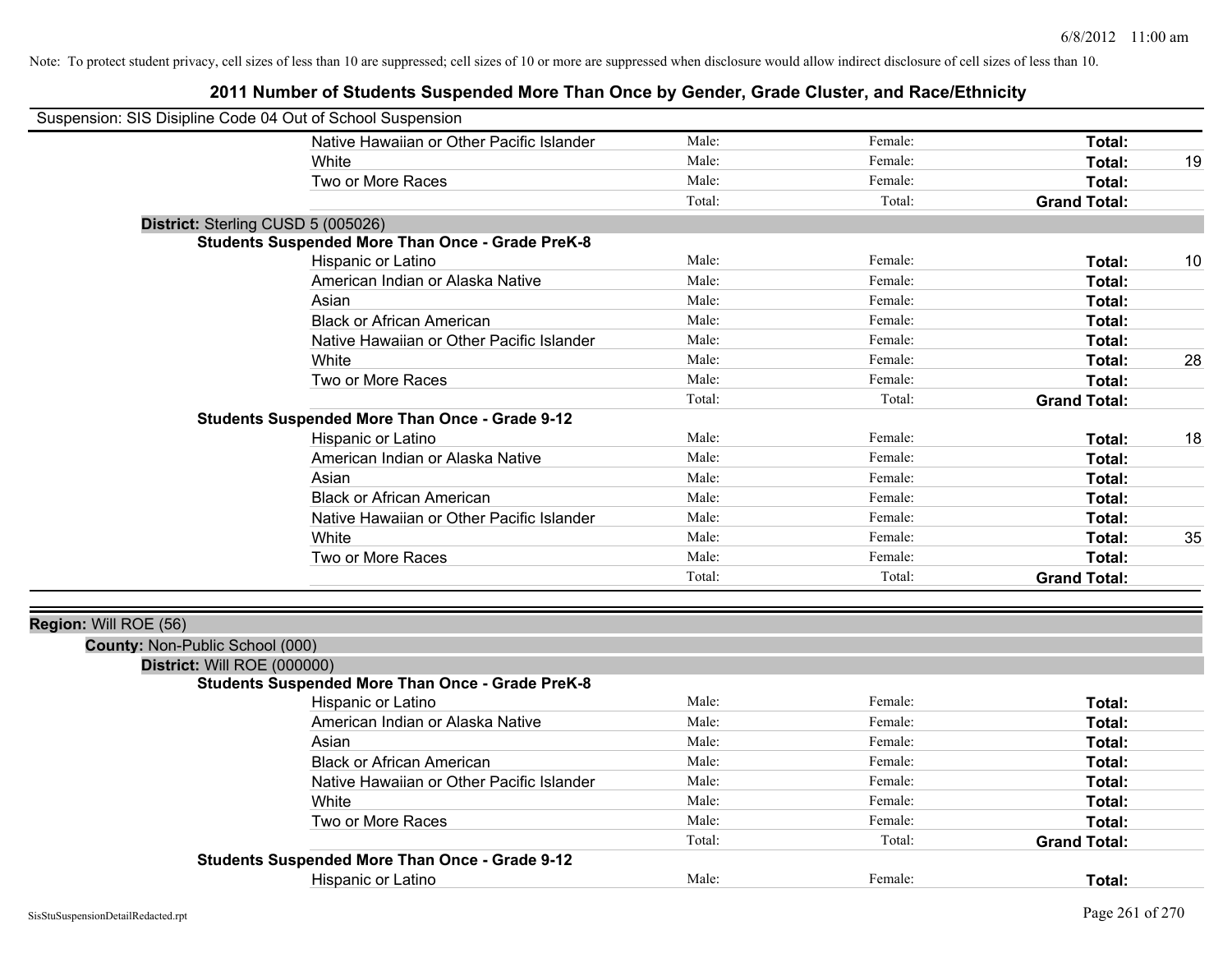# **2011 Number of Students Suspended More Than Once by Gender, Grade Cluster, and Race/Ethnicity**

|                           | Suspension: SIS Disipline Code 04 Out of School Suspension |        |         |                     |    |
|---------------------------|------------------------------------------------------------|--------|---------|---------------------|----|
|                           | American Indian or Alaska Native                           | Male:  | Female: | Total:              |    |
|                           | Asian                                                      | Male:  | Female: | Total:              |    |
|                           | <b>Black or African American</b>                           | Male:  | Female: | Total:              | 17 |
|                           | Native Hawaiian or Other Pacific Islander                  | Male:  | Female: | Total:              |    |
|                           | White                                                      | Male:  | Female: | Total:              |    |
|                           | Two or More Races                                          | Male:  | Female: | Total:              |    |
|                           |                                                            | Total: | Total:  | <b>Grand Total:</b> |    |
| <b>County: Will (099)</b> |                                                            |        |         |                     |    |
|                           | District: Beecher CUSD 200U (200U26)                       |        |         |                     |    |
|                           | <b>Students Suspended More Than Once - Grade PreK-8</b>    |        |         |                     |    |
|                           | Hispanic or Latino                                         | Male:  | Female: | Total:              |    |
|                           | American Indian or Alaska Native                           | Male:  | Female: | Total:              |    |
|                           | Asian                                                      | Male:  | Female: | Total:              |    |
|                           | <b>Black or African American</b>                           | Male:  | Female: | Total:              |    |
|                           | Native Hawaiian or Other Pacific Islander                  | Male:  | Female: | Total:              |    |
|                           | White                                                      | Male:  | Female: | Total:              |    |
|                           | Two or More Races                                          | Male:  | Female: | Total:              |    |
|                           |                                                            | Total: | Total:  | <b>Grand Total:</b> |    |
|                           | <b>Students Suspended More Than Once - Grade 9-12</b>      |        |         |                     |    |
|                           | Hispanic or Latino                                         | Male:  | Female: | Total:              |    |
|                           | American Indian or Alaska Native                           | Male:  | Female: | Total:              |    |
|                           | Asian                                                      | Male:  | Female: | Total:              |    |
|                           | <b>Black or African American</b>                           | Male:  | Female: | Total:              |    |
|                           | Native Hawaiian or Other Pacific Islander                  | Male:  | Female: | Total:              |    |
|                           | White                                                      | Male:  | Female: | Total:              |    |
|                           | Two or More Races                                          | Male:  | Female: | Total:              |    |
|                           |                                                            | Total: | Total:  | <b>Grand Total:</b> |    |
|                           | District: Chaney-Monge SD 88 (088002)                      |        |         |                     |    |
|                           | <b>Students Suspended More Than Once - Grade PreK-8</b>    |        |         |                     |    |
|                           | Hispanic or Latino                                         | Male:  | Female: | Total:              |    |
|                           | American Indian or Alaska Native                           | Male:  | Female: | Total:              |    |
|                           | Asian                                                      | Male:  | Female: | Total:              |    |
|                           | <b>Black or African American</b>                           | Male:  | Female: | Total:              |    |
|                           | Native Hawaiian or Other Pacific Islander                  | Male:  | Female: | Total:              |    |
|                           | White                                                      | Male:  | Female: | Total:              |    |
|                           | Two or More Races                                          | Male:  | Female: | Total:              |    |
|                           |                                                            | Total: | Total:  | <b>Grand Total:</b> |    |
|                           |                                                            |        |         |                     |    |

**District:** Crete Monee CUSD 201U (201U26)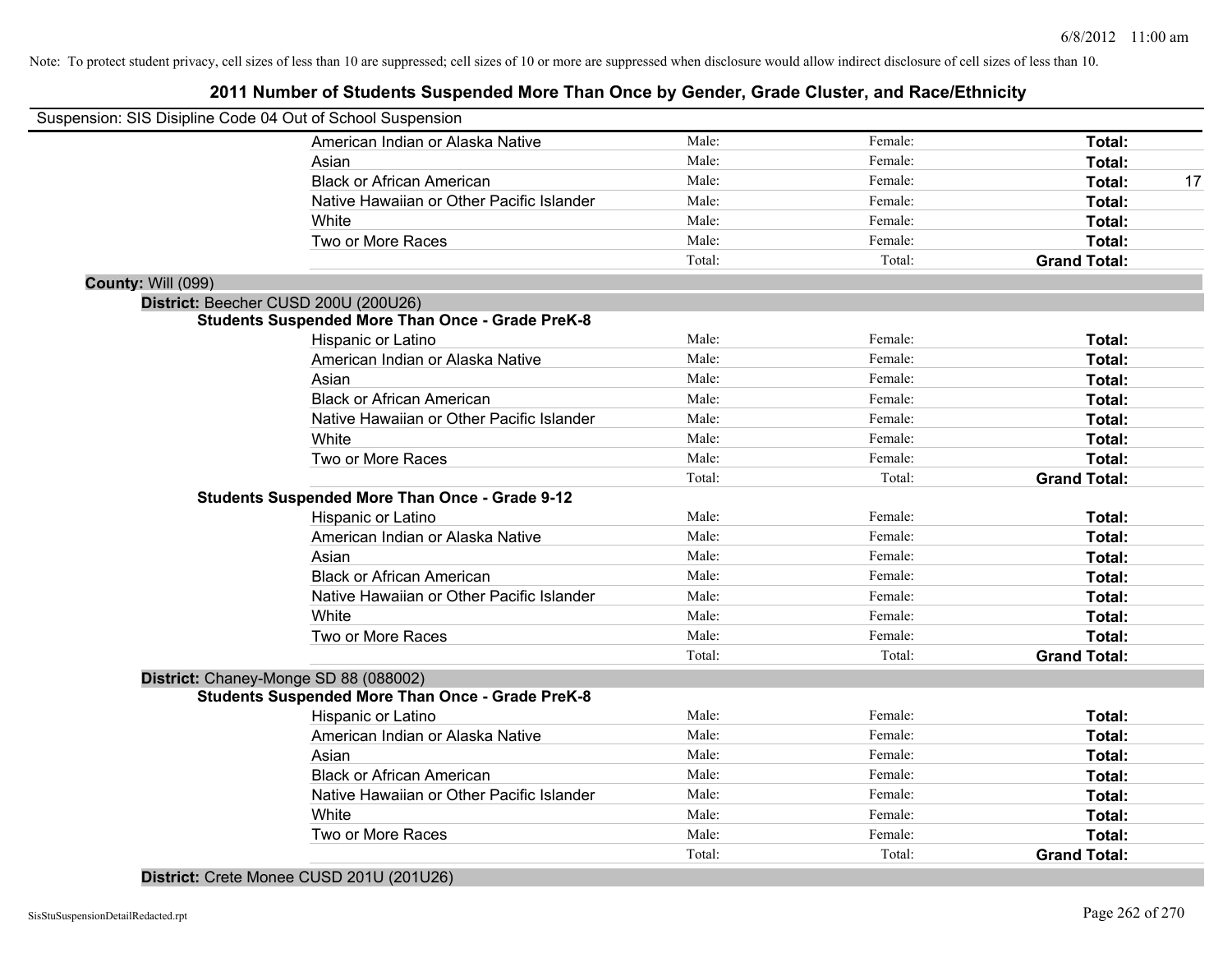|                                   | Suspension: SIS Disipline Code 04 Out of School Suspension |        |     |         |    |                     |     |
|-----------------------------------|------------------------------------------------------------|--------|-----|---------|----|---------------------|-----|
|                                   | <b>Students Suspended More Than Once - Grade PreK-8</b>    |        |     |         |    |                     |     |
|                                   | Hispanic or Latino                                         | Male:  |     | Female: |    | Total:              | 10  |
|                                   | American Indian or Alaska Native                           | Male:  |     | Female: |    | Total:              |     |
|                                   | Asian                                                      | Male:  |     | Female: |    | Total:              |     |
|                                   | <b>Black or African American</b>                           | Male:  | 83  | Female: | 39 | Total:              | 122 |
|                                   | Native Hawaiian or Other Pacific Islander                  | Male:  |     | Female: |    | Total:              |     |
|                                   | White                                                      | Male:  |     | Female: |    | <b>Total:</b>       | 14  |
|                                   | Two or More Races                                          | Male:  |     | Female: |    | Total:              |     |
|                                   |                                                            | Total: |     | Total:  |    | <b>Grand Total:</b> |     |
|                                   | <b>Students Suspended More Than Once - Grade 9-12</b>      |        |     |         |    |                     |     |
|                                   | Hispanic or Latino                                         | Male:  |     | Female: |    | Total:              | 14  |
|                                   | American Indian or Alaska Native                           | Male:  |     | Female: |    | Total:              |     |
|                                   | Asian                                                      | Male:  |     | Female: |    | Total:              |     |
|                                   | <b>Black or African American</b>                           | Male:  | 129 | Female: | 76 | Total:              | 205 |
|                                   | Native Hawaiian or Other Pacific Islander                  | Male:  |     | Female: |    | Total:              |     |
|                                   | White                                                      | Male:  | 22  | Female: | 14 | Total:              | 36  |
|                                   | Two or More Races                                          | Male:  |     | Female: |    | Total:              |     |
|                                   |                                                            | Total: |     | Total:  |    | <b>Grand Total:</b> |     |
| District: Fairmont SD 89 (089002) |                                                            |        |     |         |    |                     |     |
|                                   | <b>Students Suspended More Than Once - Grade PreK-8</b>    |        |     |         |    |                     |     |
|                                   | Hispanic or Latino                                         | Male:  |     | Female: |    | Total:              |     |
|                                   | American Indian or Alaska Native                           | Male:  |     | Female: |    | Total:              |     |
|                                   | Asian                                                      | Male:  |     | Female: |    | Total:              |     |
|                                   | <b>Black or African American</b>                           | Male:  |     | Female: |    | Total:              | 10  |
|                                   | Native Hawaiian or Other Pacific Islander                  | Male:  |     | Female: |    | Total:              |     |
|                                   | White                                                      | Male:  |     | Female: |    | Total:              |     |
|                                   | Two or More Races                                          | Male:  |     | Female: |    | Total:              |     |
|                                   |                                                            | Total: |     | Total:  |    | <b>Grand Total:</b> |     |
|                                   | District: Frankfort CCSD 157C (157C04)                     |        |     |         |    |                     |     |
|                                   | <b>Students Suspended More Than Once - Grade PreK-8</b>    |        |     |         |    |                     |     |
|                                   | Hispanic or Latino                                         | Male:  |     | Female: |    | Total:              |     |
|                                   | American Indian or Alaska Native                           | Male:  |     | Female: |    | Total:              |     |
|                                   | Asian                                                      | Male:  |     | Female: |    | Total:              |     |
|                                   | <b>Black or African American</b>                           | Male:  |     | Female: |    | Total:              |     |
|                                   | Native Hawaiian or Other Pacific Islander                  | Male:  |     | Female: |    | Total:              |     |
|                                   | White                                                      | Male:  |     | Female: |    | Total:              |     |
|                                   | Two or More Races                                          | Male:  |     | Female: |    | Total:              |     |
|                                   |                                                            | Total: |     | Total:  |    | <b>Grand Total:</b> |     |
|                                   |                                                            |        |     |         |    |                     |     |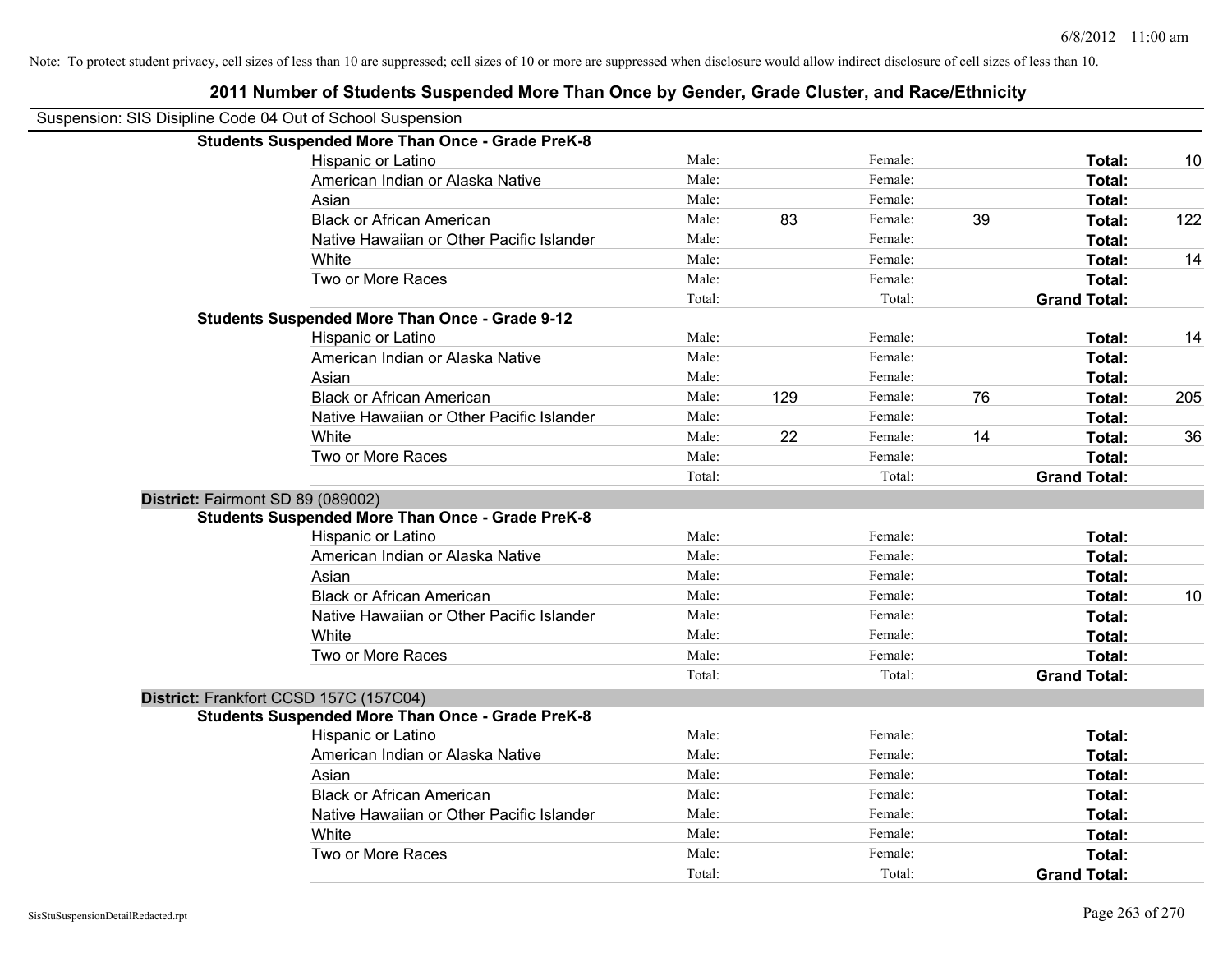| Suspension: SIS Disipline Code 04 Out of School Suspension |                                                         |        |     |         |    |                     |     |
|------------------------------------------------------------|---------------------------------------------------------|--------|-----|---------|----|---------------------|-----|
| District: Homer CCSD 33C (033C04)                          |                                                         |        |     |         |    |                     |     |
|                                                            | <b>Students Suspended More Than Once - Grade PreK-8</b> |        |     |         |    |                     |     |
|                                                            | Hispanic or Latino                                      | Male:  |     | Female: |    | Total:              |     |
|                                                            | American Indian or Alaska Native                        | Male:  |     | Female: |    | <b>Total:</b>       |     |
|                                                            | Asian                                                   | Male:  |     | Female: |    | <b>Total:</b>       |     |
|                                                            | <b>Black or African American</b>                        | Male:  |     | Female: |    | Total:              |     |
|                                                            | Native Hawaiian or Other Pacific Islander               | Male:  |     | Female: |    | Total:              |     |
|                                                            | White                                                   | Male:  |     | Female: |    | Total:              |     |
|                                                            | Two or More Races                                       | Male:  |     | Female: |    | Total:              |     |
|                                                            |                                                         | Total: |     | Total:  |    | <b>Grand Total:</b> |     |
| District: Joliet PSD 86 (086005)                           |                                                         |        |     |         |    |                     |     |
|                                                            | <b>Students Suspended More Than Once - Grade PreK-8</b> |        |     |         |    |                     |     |
|                                                            | Hispanic or Latino                                      | Male:  |     | Female: |    | Total:              | 40  |
|                                                            | American Indian or Alaska Native                        | Male:  |     | Female: |    | Total:              |     |
|                                                            | Asian                                                   | Male:  |     | Female: |    | Total:              |     |
|                                                            | <b>Black or African American</b>                        | Male:  | 119 | Female: | 46 | Total:              | 165 |
|                                                            | Native Hawaiian or Other Pacific Islander               | Male:  |     | Female: |    | Total:              |     |
|                                                            | White                                                   | Male:  |     | Female: |    | Total:              | 34  |
|                                                            | Two or More Races                                       | Male:  |     | Female: |    | Total:              | 12  |
|                                                            |                                                         | Total: |     | Total:  |    | <b>Grand Total:</b> |     |
| District: Joliet Twp HSD 204 (204017)                      |                                                         |        |     |         |    |                     |     |
|                                                            | <b>Students Suspended More Than Once - Grade 9-12</b>   |        |     |         |    |                     |     |
|                                                            | Hispanic or Latino                                      | Male:  | 95  | Female: | 37 | Total:              | 132 |
|                                                            | American Indian or Alaska Native                        | Male:  |     | Female: |    | Total:              |     |
|                                                            | Asian                                                   | Male:  |     | Female: |    | Total:              |     |
|                                                            | <b>Black or African American</b>                        | Male:  | 127 | Female: | 76 | Total:              | 203 |
|                                                            | Native Hawaiian or Other Pacific Islander               | Male:  |     | Female: |    | Total:              |     |
|                                                            | White                                                   | Male:  | 42  | Female: | 14 | Total:              | 56  |
|                                                            | Two or More Races                                       | Male:  |     | Female: |    | Total:              | 13  |
|                                                            |                                                         | Total: |     | Total:  |    | <b>Grand Total:</b> |     |
| District: Laraway CCSD 70C (070C04)                        |                                                         |        |     |         |    |                     |     |
|                                                            | <b>Students Suspended More Than Once - Grade PreK-8</b> |        |     |         |    |                     |     |
|                                                            | Hispanic or Latino                                      | Male:  |     | Female: |    | Total:              |     |
|                                                            | American Indian or Alaska Native                        | Male:  |     | Female: |    | Total:              |     |
|                                                            | Asian                                                   | Male:  |     | Female: |    | Total:              |     |
|                                                            | <b>Black or African American</b>                        | Male:  |     | Female: |    | Total:              |     |
|                                                            | Native Hawaiian or Other Pacific Islander               | Male:  |     | Female: |    | Total:              |     |
|                                                            | White                                                   | Male:  |     | Female: |    | Total:              |     |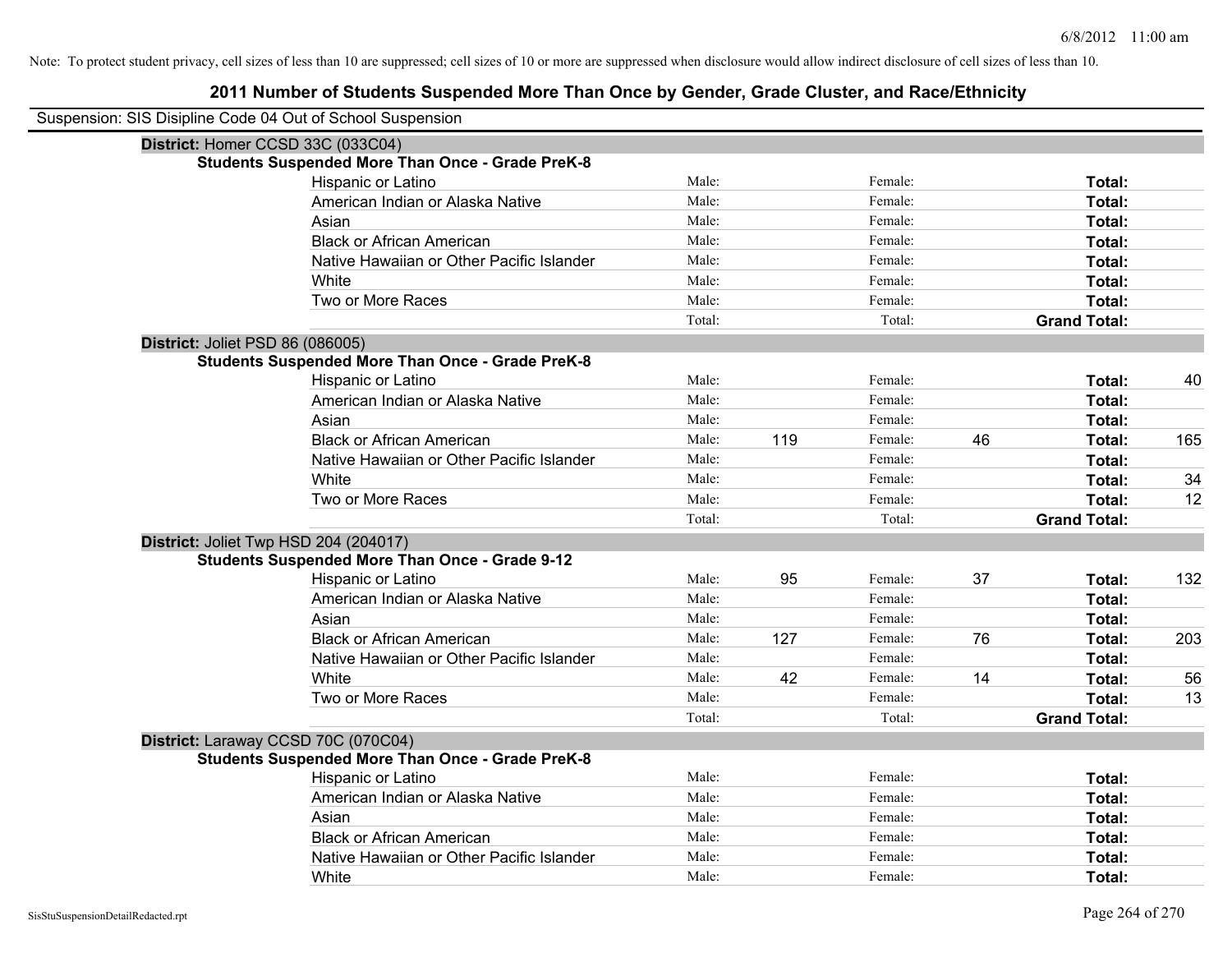| Suspension: SIS Disipline Code 04 Out of School Suspension |        |    |         |    |                     |     |
|------------------------------------------------------------|--------|----|---------|----|---------------------|-----|
| Two or More Races                                          | Male:  |    | Female: |    | Total:              |     |
|                                                            | Total: |    | Total:  |    | <b>Grand Total:</b> |     |
| District: Lincoln Way CHSD 210 (210016)                    |        |    |         |    |                     |     |
| <b>Students Suspended More Than Once - Grade 9-12</b>      |        |    |         |    |                     |     |
| Hispanic or Latino                                         | Male:  |    | Female: |    | Total:              |     |
| American Indian or Alaska Native                           | Male:  |    | Female: |    | Total:              |     |
| Asian                                                      | Male:  |    | Female: |    | Total:              |     |
| <b>Black or African American</b>                           | Male:  |    | Female: |    | Total:              |     |
| Native Hawaiian or Other Pacific Islander                  | Male:  |    | Female: |    | Total:              |     |
| White                                                      | Male:  |    | Female: |    | Total:              | 27  |
| Two or More Races                                          | Male:  |    | Female: |    | Total:              |     |
|                                                            | Total: | 28 | Total:  | 12 | <b>Grand Total:</b> | 40  |
| District: Lockport SD 91 (091002)                          |        |    |         |    |                     |     |
| <b>Students Suspended More Than Once - Grade PreK-8</b>    |        |    |         |    |                     |     |
| Hispanic or Latino                                         | Male:  |    | Female: |    | Total:              |     |
| American Indian or Alaska Native                           | Male:  |    | Female: |    | Total:              |     |
| Asian                                                      | Male:  |    | Female: |    | Total:              |     |
| <b>Black or African American</b>                           | Male:  |    | Female: |    | Total:              |     |
| Native Hawaiian or Other Pacific Islander                  | Male:  |    | Female: |    | Total:              |     |
| White                                                      | Male:  |    | Female: |    | Total:              |     |
| Two or More Races                                          | Male:  |    | Female: |    | Total:              |     |
|                                                            | Total: |    | Total:  |    | <b>Grand Total:</b> |     |
| District: Lockport Twp HSD 205 (205017)                    |        |    |         |    |                     |     |
| <b>Students Suspended More Than Once - Grade 9-12</b>      |        |    |         |    |                     |     |
| Hispanic or Latino                                         | Male:  |    | Female: |    | Total:              | 35  |
| American Indian or Alaska Native                           | Male:  |    | Female: |    | Total:              |     |
| Asian                                                      | Male:  |    | Female: |    | Total:              |     |
| <b>Black or African American</b>                           | Male:  | 25 | Female: | 19 | Total:              | 44  |
| Native Hawaiian or Other Pacific Islander                  | Male:  |    | Female: |    | Total:              |     |
| White                                                      | Male:  | 76 | Female: | 32 | Total:              | 108 |
| Two or More Races                                          | Male:  |    | Female: |    | Total:              |     |
|                                                            | Total: |    | Total:  |    | <b>Grand Total:</b> |     |
| District: Manhattan SD 114 (114002)                        |        |    |         |    |                     |     |
| <b>Students Suspended More Than Once - Grade PreK-8</b>    |        |    |         |    |                     |     |
| Hispanic or Latino                                         | Male:  |    | Female: |    | Total:              |     |
| American Indian or Alaska Native                           | Male:  |    | Female: |    | Total:              |     |
| Asian                                                      | Male:  |    | Female: |    | Total:              |     |
| <b>Black or African American</b>                           | Male:  |    | Female: |    | Total:              |     |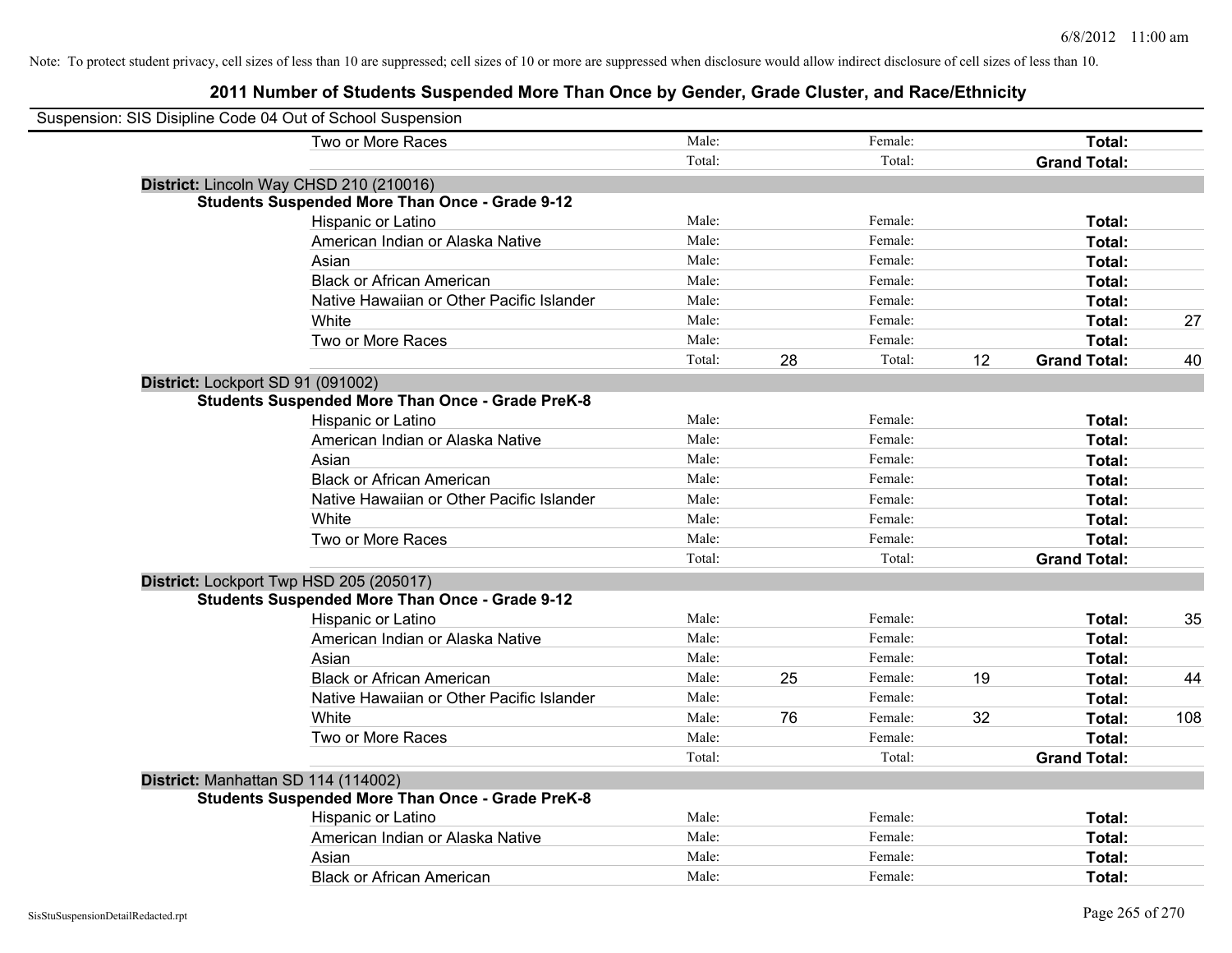| Suspension: SIS Disipline Code 04 Out of School Suspension |                                                         |        |    |         |    |                     |    |
|------------------------------------------------------------|---------------------------------------------------------|--------|----|---------|----|---------------------|----|
|                                                            | Native Hawaiian or Other Pacific Islander               | Male:  |    | Female: |    | Total:              |    |
|                                                            | White                                                   | Male:  |    | Female: |    | Total:              |    |
|                                                            | Two or More Races                                       | Male:  |    | Female: |    | Total:              |    |
|                                                            |                                                         | Total: |    | Total:  |    | <b>Grand Total:</b> |    |
| <b>District: New Lenox SD 122 (122002)</b>                 |                                                         |        |    |         |    |                     |    |
|                                                            | <b>Students Suspended More Than Once - Grade PreK-8</b> |        |    |         |    |                     |    |
|                                                            | Hispanic or Latino                                      | Male:  |    | Female: |    | Total:              |    |
|                                                            | American Indian or Alaska Native                        | Male:  |    | Female: |    | Total:              |    |
|                                                            | Asian                                                   | Male:  |    | Female: |    | Total:              |    |
|                                                            | <b>Black or African American</b>                        | Male:  |    | Female: |    | Total:              |    |
|                                                            | Native Hawaiian or Other Pacific Islander               | Male:  |    | Female: |    | Total:              |    |
|                                                            | White                                                   | Male:  |    | Female: |    | Total:              |    |
|                                                            | Two or More Races                                       | Male:  |    | Female: |    | Total:              |    |
|                                                            |                                                         | Total: |    | Total:  |    | <b>Grand Total:</b> | 10 |
| District: Peotone CUSD 207U (207U26)                       |                                                         |        |    |         |    |                     |    |
|                                                            | <b>Students Suspended More Than Once - Grade PreK-8</b> |        |    |         |    |                     |    |
|                                                            | Hispanic or Latino                                      | Male:  |    | Female: |    | Total:              |    |
|                                                            | American Indian or Alaska Native                        | Male:  |    | Female: |    | Total:              |    |
|                                                            | Asian                                                   | Male:  |    | Female: |    | Total:              |    |
|                                                            | <b>Black or African American</b>                        | Male:  |    | Female: |    | Total:              |    |
|                                                            | Native Hawaiian or Other Pacific Islander               | Male:  |    | Female: |    | Total:              |    |
|                                                            | White                                                   | Male:  |    | Female: |    | Total:              |    |
|                                                            | Two or More Races                                       | Male:  |    | Female: |    | Total:              |    |
|                                                            |                                                         | Total: |    | Total:  |    | <b>Grand Total:</b> | 10 |
|                                                            | <b>Students Suspended More Than Once - Grade 9-12</b>   |        |    |         |    |                     |    |
|                                                            | Hispanic or Latino                                      | Male:  |    | Female: |    | Total:              |    |
|                                                            | American Indian or Alaska Native                        | Male:  |    | Female: |    | Total:              |    |
|                                                            | Asian                                                   | Male:  |    | Female: |    | Total:              |    |
|                                                            | <b>Black or African American</b>                        | Male:  |    | Female: |    | Total:              |    |
|                                                            | Native Hawaiian or Other Pacific Islander               | Male:  |    | Female: |    | Total:              |    |
|                                                            | White                                                   | Male:  |    | Female: |    | Total:              | 17 |
|                                                            | Two or More Races                                       | Male:  |    | Female: |    | Total:              |    |
|                                                            |                                                         | Total: |    | Total:  |    | <b>Grand Total:</b> |    |
| District: Plainfield SD 202 (202022)                       |                                                         |        |    |         |    |                     |    |
|                                                            | <b>Students Suspended More Than Once - Grade PreK-8</b> |        |    |         |    |                     |    |
|                                                            | Hispanic or Latino                                      | Male:  | 21 | Female: | 10 | Total:              | 31 |
|                                                            | American Indian or Alaska Native                        | Male:  |    | Female: |    | Total:              |    |
|                                                            | Asian                                                   | Male:  |    | Female: |    | Total:              |    |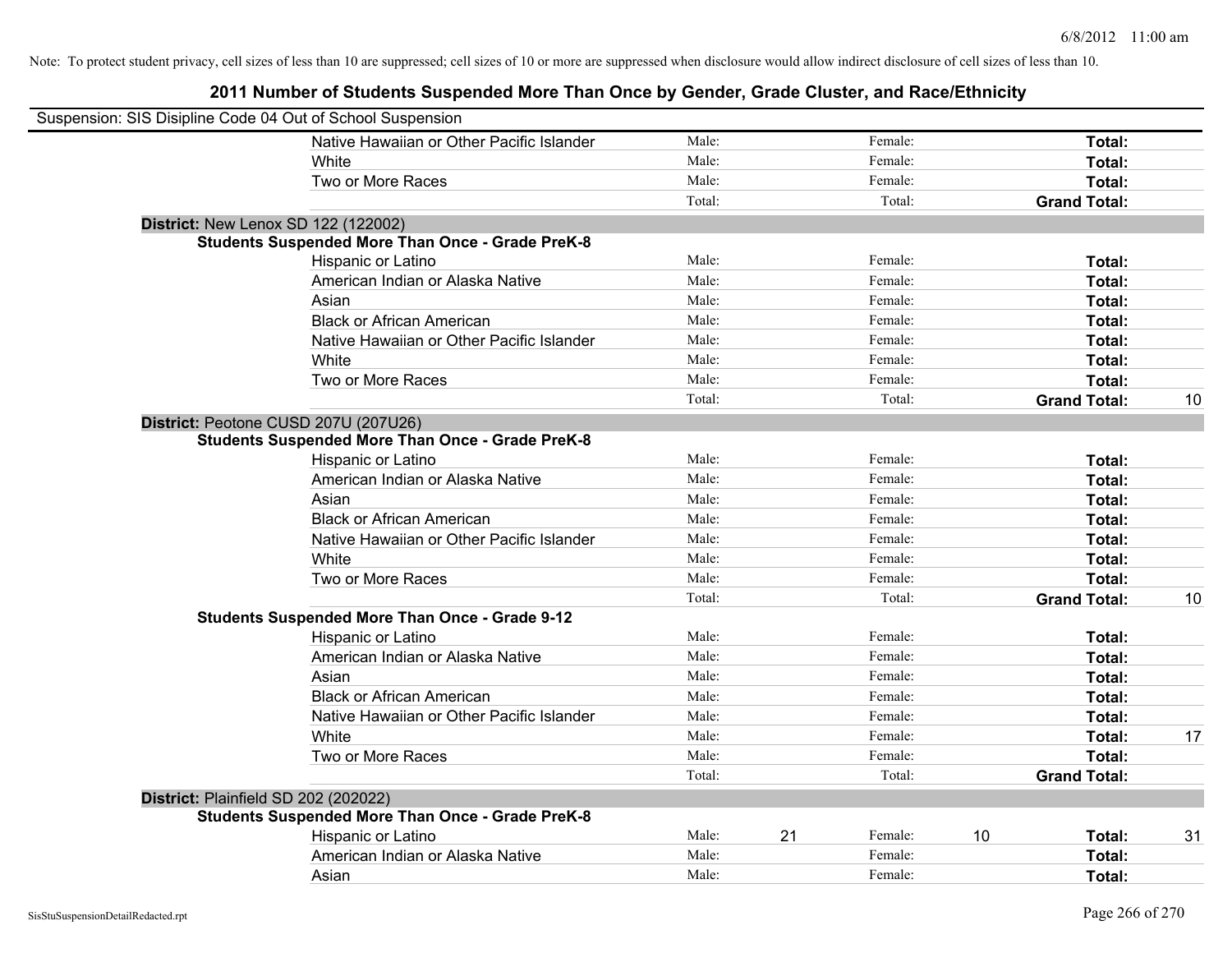|                                    | Suspension: SIS Disipline Code 04 Out of School Suspension |        |    |         |    |                     |    |
|------------------------------------|------------------------------------------------------------|--------|----|---------|----|---------------------|----|
|                                    | <b>Black or African American</b>                           | Male:  |    | Female: |    | Total:              | 33 |
|                                    | Native Hawaiian or Other Pacific Islander                  | Male:  |    | Female: |    | Total:              |    |
|                                    | White                                                      | Male:  |    | Female: |    | Total:              | 41 |
|                                    | Two or More Races                                          | Male:  |    | Female: |    | Total:              |    |
|                                    |                                                            | Total: |    | Total:  |    | <b>Grand Total:</b> |    |
|                                    | <b>Students Suspended More Than Once - Grade 9-12</b>      |        |    |         |    |                     |    |
|                                    | Hispanic or Latino                                         | Male:  |    | Female: |    | Total:              | 47 |
|                                    | American Indian or Alaska Native                           | Male:  |    | Female: |    | Total:              |    |
|                                    | Asian                                                      | Male:  |    | Female: |    | Total:              |    |
|                                    | <b>Black or African American</b>                           | Male:  |    | Female: |    | Total:              | 23 |
|                                    | Native Hawaiian or Other Pacific Islander                  | Male:  |    | Female: |    | Total:              |    |
|                                    | White                                                      | Male:  | 60 | Female: | 17 | Total:              | 77 |
|                                    | Two or More Races                                          | Male:  |    | Female: |    | Total:              |    |
|                                    |                                                            | Total: |    | Total:  |    | <b>Grand Total:</b> |    |
|                                    | District: Reed Custer CUSD 255U (255U26)                   |        |    |         |    |                     |    |
|                                    | <b>Students Suspended More Than Once - Grade PreK-8</b>    |        |    |         |    |                     |    |
|                                    | Hispanic or Latino                                         | Male:  |    | Female: |    | Total:              |    |
|                                    | American Indian or Alaska Native                           | Male:  |    | Female: |    | Total:              |    |
|                                    | Asian                                                      | Male:  |    | Female: |    | Total:              |    |
|                                    | <b>Black or African American</b>                           | Male:  |    | Female: |    | Total:              |    |
|                                    | Native Hawaiian or Other Pacific Islander                  | Male:  |    | Female: |    | Total:              |    |
|                                    | White                                                      | Male:  |    | Female: |    | Total:              |    |
|                                    | Two or More Races                                          | Male:  |    | Female: |    | Total:              |    |
|                                    |                                                            | Total: |    | Total:  |    | <b>Grand Total:</b> |    |
|                                    | <b>Students Suspended More Than Once - Grade 9-12</b>      |        |    |         |    |                     |    |
|                                    | Hispanic or Latino                                         | Male:  |    | Female: |    | Total:              |    |
|                                    | American Indian or Alaska Native                           | Male:  |    | Female: |    | Total:              |    |
|                                    | Asian                                                      | Male:  |    | Female: |    | Total:              |    |
|                                    | <b>Black or African American</b>                           | Male:  |    | Female: |    | Total:              |    |
|                                    | Native Hawaiian or Other Pacific Islander                  | Male:  |    | Female: |    | Total:              |    |
|                                    | White                                                      | Male:  |    | Female: |    | Total:              | 11 |
|                                    | Two or More Races                                          | Male:  |    | Female: |    | Total:              |    |
|                                    |                                                            | Total: |    | Total:  |    | <b>Grand Total:</b> |    |
|                                    | District: Richland GSD 88A (088A02)                        |        |    |         |    |                     |    |
|                                    | <b>Students Suspended More Than Once - Grade PreK-8</b>    |        |    |         |    |                     |    |
|                                    | Hispanic or Latino                                         | Male:  |    | Female: |    | Total:              |    |
|                                    | American Indian or Alaska Native                           | Male:  |    | Female: |    | Total:              |    |
|                                    | Asian                                                      | Male:  |    | Female: |    | Total:              |    |
|                                    | <b>Black or African American</b>                           | Male:  |    | Female: |    | Total:              |    |
| SisStuSuspensionDetailRedacted.rpt |                                                            |        |    |         |    | Page 267 of 270     |    |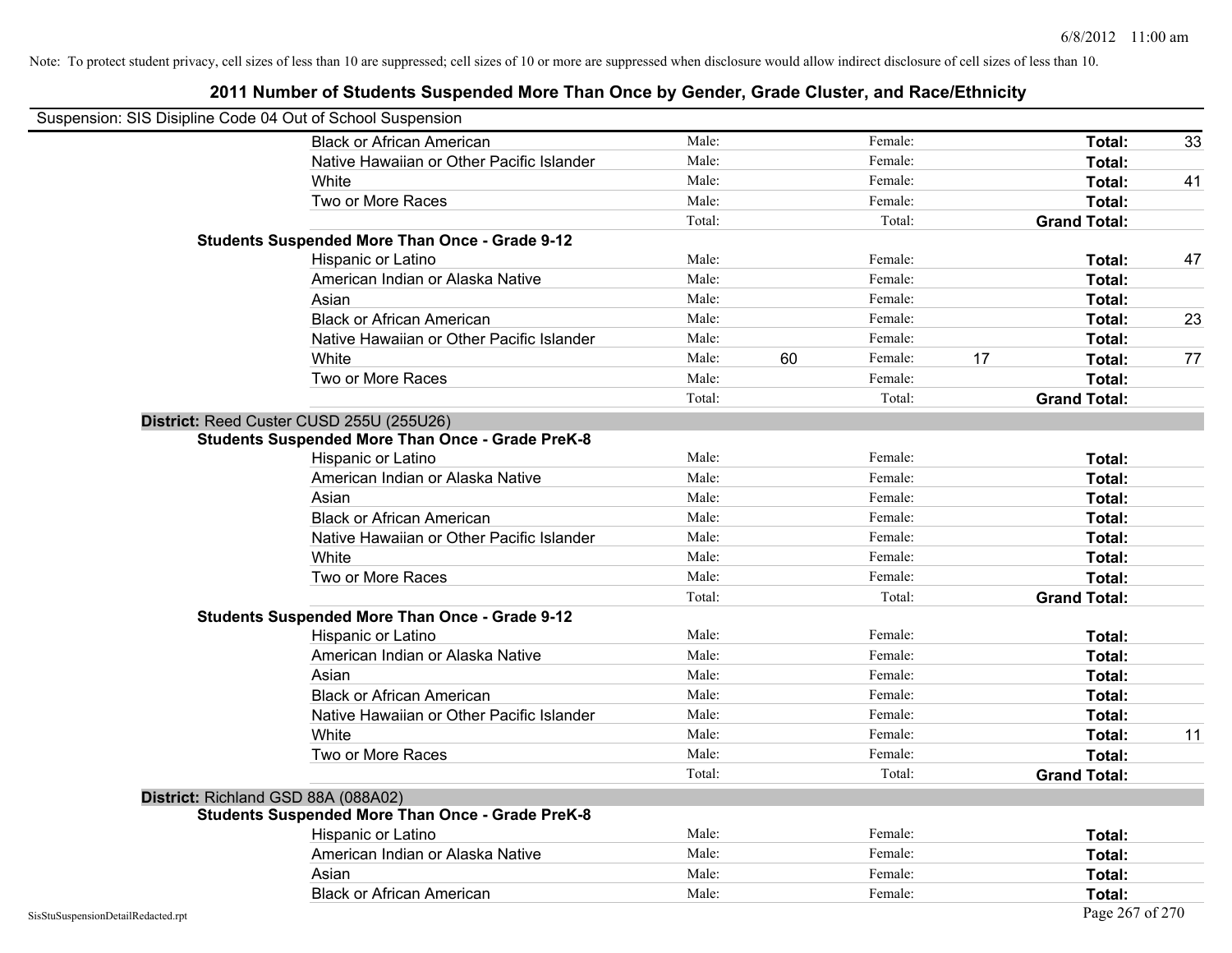|                                      | Suspension: SIS Disipline Code 04 Out of School Suspension |        |         |                     |    |
|--------------------------------------|------------------------------------------------------------|--------|---------|---------------------|----|
|                                      | Native Hawaiian or Other Pacific Islander                  | Male:  | Female: | Total:              |    |
|                                      | White                                                      | Male:  | Female: | Total:              |    |
|                                      | Two or More Races                                          | Male:  | Female: | Total:              |    |
|                                      |                                                            | Total: | Total:  | <b>Grand Total:</b> | 11 |
| District: Rockdale SD 84 (084002)    |                                                            |        |         |                     |    |
|                                      | <b>Students Suspended More Than Once - Grade PreK-8</b>    |        |         |                     |    |
|                                      | Hispanic or Latino                                         | Male:  | Female: | Total:              |    |
|                                      | American Indian or Alaska Native                           | Male:  | Female: | Total:              |    |
|                                      | Asian                                                      | Male:  | Female: | Total:              |    |
|                                      | <b>Black or African American</b>                           | Male:  | Female: | Total:              |    |
|                                      | Native Hawaiian or Other Pacific Islander                  | Male:  | Female: | Total:              |    |
|                                      | White                                                      | Male:  | Female: | Total:              |    |
|                                      | Two or More Races                                          | Male:  | Female: | Total:              |    |
|                                      |                                                            | Total: | Total:  | <b>Grand Total:</b> |    |
|                                      | District: S Will Co Coop for Spec Ed (255U61)              |        |         |                     |    |
|                                      | <b>Students Suspended More Than Once - Grade 9-12</b>      |        |         |                     |    |
|                                      | Hispanic or Latino                                         | Male:  | Female: | Total:              |    |
|                                      | American Indian or Alaska Native                           | Male:  | Female: | Total:              |    |
|                                      | Asian                                                      | Male:  | Female: | Total:              |    |
|                                      | <b>Black or African American</b>                           | Male:  | Female: | Total:              |    |
|                                      | Native Hawaiian or Other Pacific Islander                  | Male:  | Female: | Total:              |    |
|                                      | White                                                      | Male:  | Female: | Total:              |    |
|                                      | Two or More Races                                          | Male:  | Female: | Total:              |    |
|                                      |                                                            | Total: | Total:  | <b>Grand Total:</b> |    |
|                                      | District: Summit Hill SD 161 (161002)                      |        |         |                     |    |
|                                      | <b>Students Suspended More Than Once - Grade PreK-8</b>    |        |         |                     |    |
|                                      | Hispanic or Latino                                         | Male:  | Female: | Total:              |    |
|                                      | American Indian or Alaska Native                           | Male:  | Female: | Total:              |    |
|                                      | Asian                                                      | Male:  | Female: | Total:              |    |
|                                      | <b>Black or African American</b>                           | Male:  | Female: | Total:              |    |
|                                      | Native Hawaiian or Other Pacific Islander                  | Male:  | Female: | Total:              |    |
|                                      | White                                                      | Male:  | Female: | Total:              |    |
|                                      | Two or More Races                                          | Male:  | Female: | Total:              |    |
|                                      |                                                            | Total: | Total:  | <b>Grand Total:</b> |    |
| <b>District: Taft SD 90 (090002)</b> |                                                            |        |         |                     |    |
|                                      | <b>Students Suspended More Than Once - Grade PreK-8</b>    |        |         |                     |    |
|                                      | Hispanic or Latino                                         | Male:  | Female: | Total:              |    |
|                                      | American Indian or Alaska Native                           | Male:  | Female: | Total:              |    |
|                                      |                                                            |        |         |                     |    |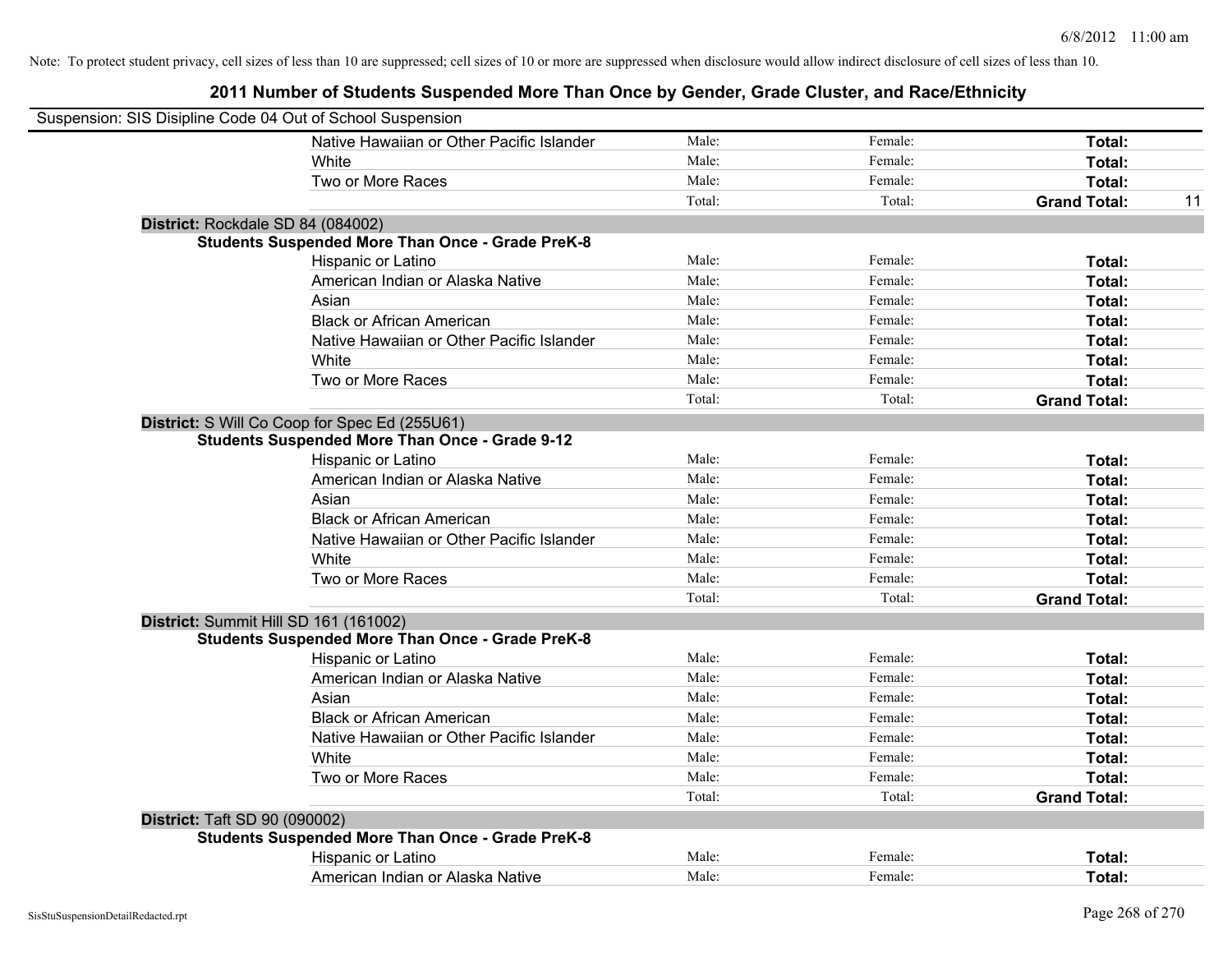| Suspension: SIS Disipline Code 04 Out of School Suspension                                          |        |    |         |    |                     |     |
|-----------------------------------------------------------------------------------------------------|--------|----|---------|----|---------------------|-----|
| Asian                                                                                               | Male:  |    | Female: |    | Total:              |     |
| <b>Black or African American</b>                                                                    | Male:  |    | Female: |    | Total:              |     |
| Native Hawaiian or Other Pacific Islander                                                           | Male:  |    | Female: |    | Total:              |     |
| White                                                                                               | Male:  |    | Female: |    | Total:              |     |
| Two or More Races                                                                                   | Male:  |    | Female: |    | Total:              |     |
|                                                                                                     | Total: |    | Total:  |    | <b>Grand Total:</b> |     |
| District: Troy CCSD 30C (030C04)                                                                    |        |    |         |    |                     |     |
| <b>Students Suspended More Than Once - Grade PreK-8</b>                                             |        |    |         |    |                     |     |
| Hispanic or Latino                                                                                  | Male:  |    | Female: |    | Total:              |     |
| American Indian or Alaska Native                                                                    | Male:  |    | Female: |    | Total:              |     |
| Asian                                                                                               | Male:  |    | Female: |    | Total:              |     |
| <b>Black or African American</b>                                                                    | Male:  |    | Female: |    | Total:              | 10  |
| Native Hawaiian or Other Pacific Islander                                                           | Male:  |    | Female: |    | Total:              |     |
| White                                                                                               | Male:  |    | Female: |    | Total:              | 14  |
| Two or More Races                                                                                   | Male:  |    | Female: |    | Total:              |     |
|                                                                                                     | Total: |    | Total:  |    | <b>Grand Total:</b> | 35  |
| District: Valley View CUSD 365U (365U26)<br><b>Students Suspended More Than Once - Grade PreK-8</b> |        |    |         |    |                     |     |
| Hispanic or Latino                                                                                  | Male:  | 56 | Female: | 20 | Total:              | 76  |
| American Indian or Alaska Native                                                                    | Male:  |    | Female: |    | Total:              |     |
| Asian                                                                                               | Male:  |    | Female: |    | Total:              |     |
| <b>Black or African American</b>                                                                    | Male:  | 74 | Female: | 30 | Total:              | 104 |
| Native Hawaiian or Other Pacific Islander                                                           | Male:  |    | Female: |    | Total:              |     |
| White                                                                                               | Male:  | 47 | Female: | 12 | Total:              | 59  |
| Two or More Races                                                                                   | Male:  |    | Female: |    | Total:              |     |
|                                                                                                     | Total: |    | Total:  |    | <b>Grand Total:</b> | 249 |
| <b>Students Suspended More Than Once - Grade 9-12</b>                                               |        |    |         |    |                     |     |
| Hispanic or Latino                                                                                  | Male:  | 54 | Female: | 44 | Total:              | 98  |
| American Indian or Alaska Native                                                                    | Male:  |    | Female: |    | Total:              |     |
| Asian                                                                                               | Male:  |    | Female: |    | Total:              |     |
| <b>Black or African American</b>                                                                    | Male:  | 69 | Female: | 31 | Total:              | 100 |
| Native Hawaiian or Other Pacific Islander                                                           | Male:  |    | Female: |    | Total:              |     |
| <b>White</b>                                                                                        | Male:  |    | Female: |    | Total:              | 32  |
| Two or More Races                                                                                   | Male:  |    | Female: |    | Total:              |     |
|                                                                                                     | Total: |    | Total:  |    | <b>Grand Total:</b> |     |
| District: Wilmington CUSD 209U (209U26)                                                             |        |    |         |    |                     |     |
| <b>Students Suspended More Than Once - Grade PreK-8</b>                                             |        |    |         |    |                     |     |
| Hispanic or Latino                                                                                  | Male:  |    | Female: |    | Total:              |     |